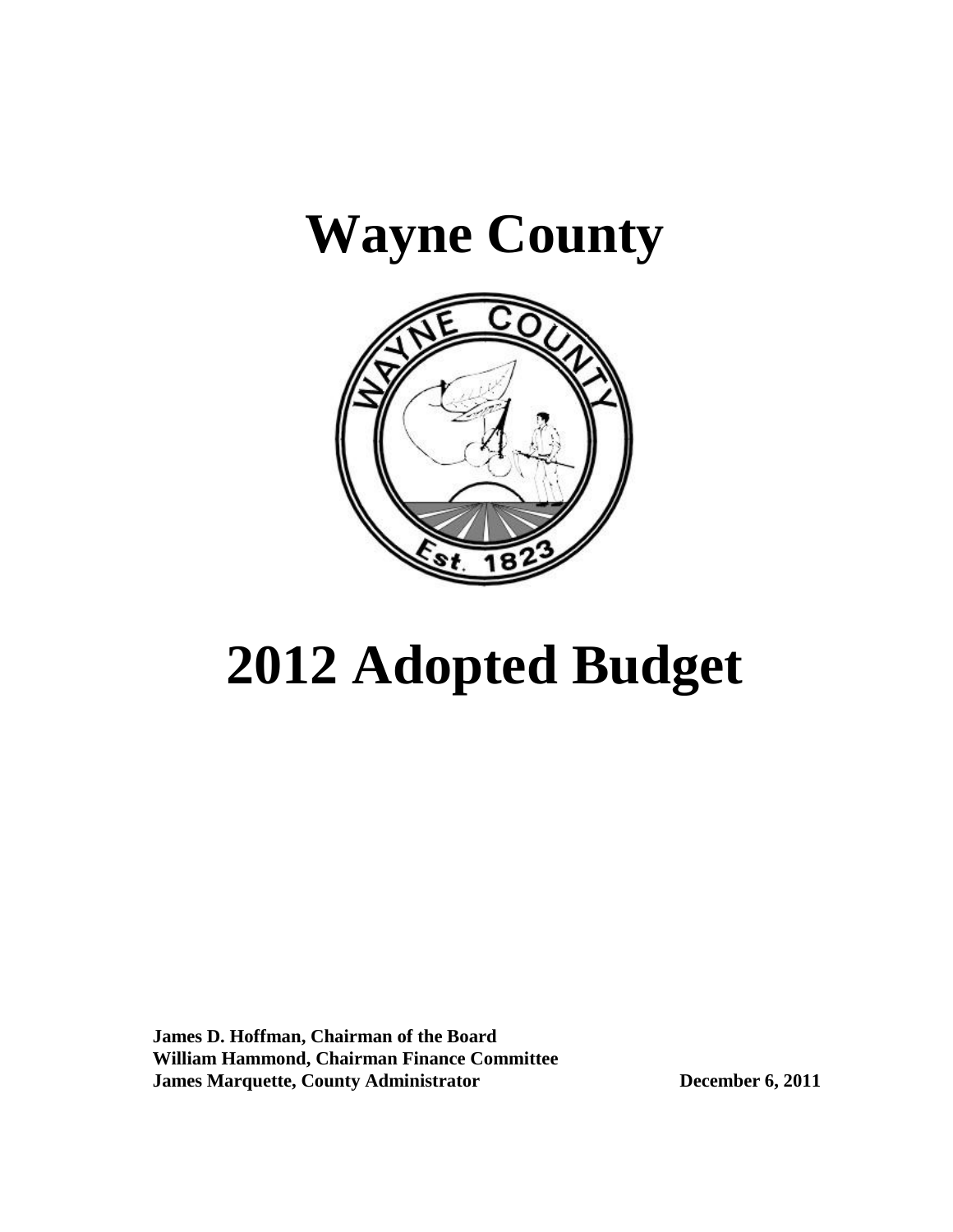# **2012 INDEX**

| Aging, Area Agency on                | 150        |                                         |         |
|--------------------------------------|------------|-----------------------------------------|---------|
| <b>ALS Services</b>                  | 77         | Jail                                    | 65      |
| Animal Abuse Investigations          | 61         | Judgment & Claims                       | 43      |
| Assessments                          | 20         | Justice & Constables                    | 12      |
|                                      |            | Juvenile Office                         | 55      |
| <b>Bonds</b>                         | 175        |                                         |         |
| <b>Budget Summary</b>                | A, B, C, D | Legal Defense of Indigents              | 10      |
| <b>Budget - Supporting Tables</b>    | 213-218    | Legislative Board                       | -1      |
| <b>Buildings and Grounds</b>         | 32         | Liability & Casualty Reserve            | 44      |
|                                      | 103        |                                         | 158     |
| <b>Bus Operations (WATS)</b>         |            | Library                                 |         |
| Cafeteria Plan                       | 29         | Medical Scholarship                     | 48      |
| Central Garage                       | 35         | Mental Health Behavioral Health Network | 97      |
| Certified Home Health Agency         | 93         | Mental Health Contracted MH Programs    | 102     |
|                                      | 89         |                                         |         |
| Children with Special Needs          |            |                                         |         |
| Civil Office                         | 53         | Nursing Home                            | 202-209 |
| Clerk - Legislative Board            | 2          |                                         |         |
| <b>Community Action Program</b>      | 141        | <b>Other Correction Agencies</b>        | 67      |
| <b>Community College</b>             | 47         |                                         |         |
| Compliance                           | 4          | Palmyra Union Ag. Society               | 169     |
| <b>Consumer Affairs</b>              | 148        | Parks                                   | 153     |
| <b>Contingent Fund</b>               | 46         | Planning Board                          | 162     |
| Coroner                              | 13         | Planning Board, Regional                | 164     |
| County Administration                | 15         | Postage, Undistributed                  | 37      |
| <b>County Attorney</b>               | 25         | Pre-Trial Diversion/Release             | 11      |
| <b>County Auditor</b>                | 16         | <b>Printing Department</b>              | 38      |
| <b>County Clerk</b>                  | 23         | Probation                               | 63      |
| <b>County Extension Service</b>      | 170        | Publicity                               | 143     |
| <b>Court Security</b>                | 60         | <b>Public Defender</b>                  | 8       |
| Crime Victims Board                  |            |                                         | 80      |
|                                      | 7          | Public Health                           |         |
|                                      |            | <b>Public Health Education</b>          | 91      |
| Detective Unit                       | 58         | <b>Public Health Service</b>            | 82      |
| <b>District Attorney</b>             | 5          | Purchasing                              | 19      |
| Dues - Co. Officers/NYSAC            | 42         |                                         |         |
|                                      |            | <b>Recreational Safety</b>              | 51      |
| E-911 Communications                 | 75         | Regional Crime Laboratory               | 68      |
| Early Intervention O-1               | 86         | Revenues, General Fund                  | 178     |
| Economic Development Program         | 142        | Road Patrol                             | 56      |
| <b>Economic Development Zone</b>     | 166        |                                         |         |
| Elections                            | 30         | <b>Sales Tax Distribution</b>           | 45      |
| <b>Emergency Management Office</b>   | 73         | Sheriff                                 | 49      |
| <b>EMS</b> Coordinator-Public Health | 96         | <b>Sheriff Records</b>                  | 62      |
| <b>Equipment Addendum</b>            | 219-223    | <b>Social Services</b>                  | 104-121 |
| <b>Expense on Property Acquired</b>  | 22         | Solid Waste Management                  | 165     |
|                                      |            | Soil Conservation                       | 168     |
| Fire Coordinator                     | 71         | Stop - DWI                              | 69      |
| Fish & Game                          | 167        |                                         |         |
|                                      |            | Title V Senior Comm. Program            | 122     |
| Grand Jury                           | 14         | <b>Tourism Matching Funds</b>           | 145     |
|                                      |            | Treasurer                               | 17      |
|                                      | 179-201    |                                         |         |
| Highway                              |            |                                         |         |
| Historian                            | 159        | Veterans                                | 146     |
| <b>Historical Society</b>            | 161        |                                         |         |
| Hospital & Medical Ins.              | 172        | Workforce Development-DSS               | 123-130 |
| <b>Human Resources</b>               | 27         | Workforce Development                   | 131-140 |
|                                      |            | Worker's Compensation                   | 210     |
| <b>Information Technology</b>        | 39         |                                         |         |
| Insurance, Unallocated               | 41         | Youth Bureau                            | 155     |
| <b>Inter-Fund Transfers</b>          | 176        | Youth Program-Recreation                | 157     |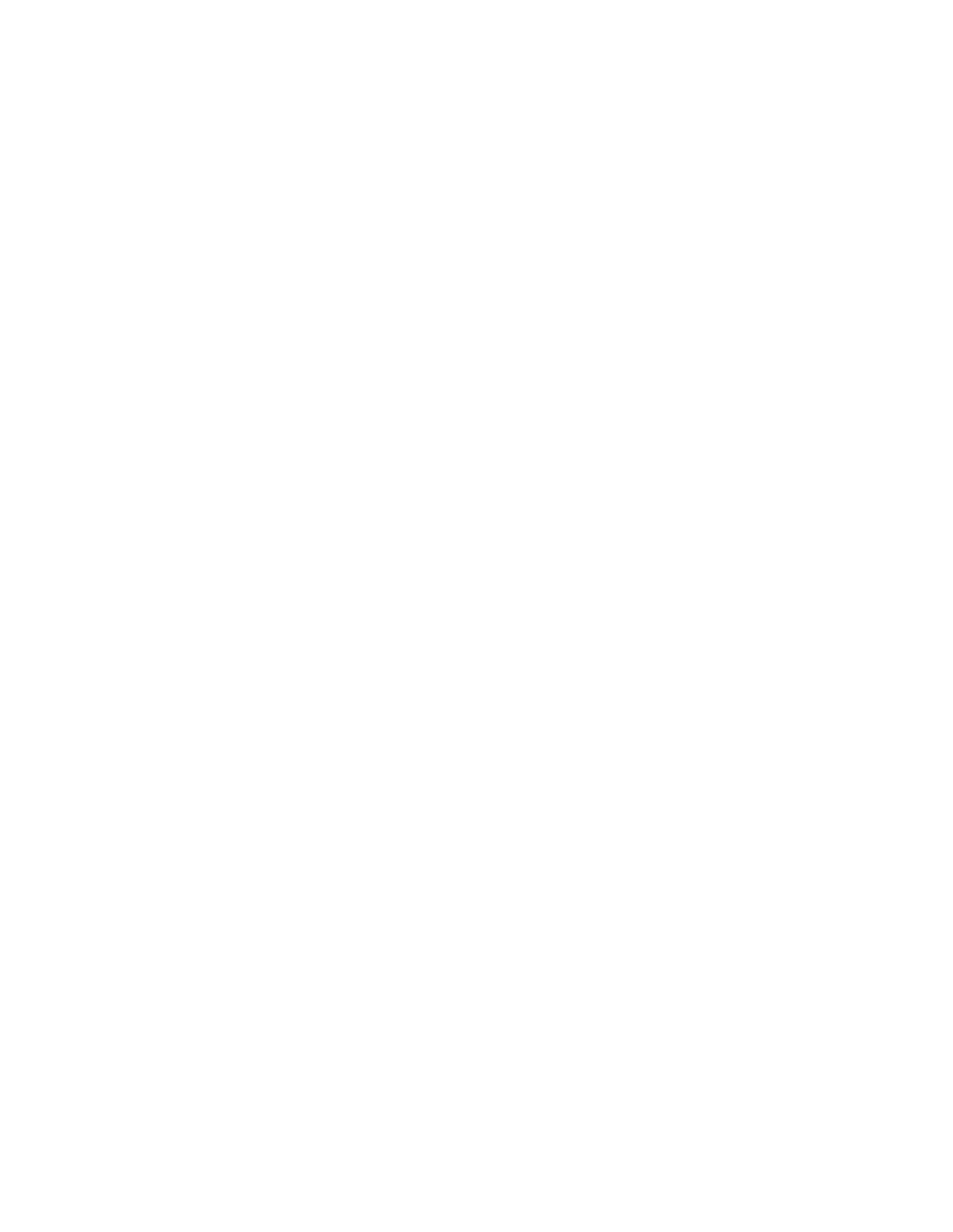### 2012 Wayne County Budget December 19, 2011 Summary of Budget - All Funds

| Total Appropriations of all funds (including inter-fund items)                               | 170,517,926 |             |
|----------------------------------------------------------------------------------------------|-------------|-------------|
| LESS Estimated revenues, appropriated cash surplus,<br>and appropriated reserve of all funds |             |             |
| Estimated revenues (including inter-fund items)                                              | 128,350,501 |             |
| <b>Appropriated Cash Surplus</b>                                                             | 3,825,000   |             |
| Appropriated Highway Cash Surplus                                                            | 0           |             |
| Appropriated Highway (Machinery) Cash Surplus                                                | 398,000     |             |
| Appropriated E Fund (Nursing Home) Cash Surplus                                              | 2,983,175   |             |
| Appropriated DWI Cash Surplus                                                                | $\mathbf 0$ |             |
| <b>Total Estimates Revenues</b>                                                              |             | 135,556,676 |
| <b>Balance of Total Appropriations</b><br>to be raised by Real Estate Tax Levy               | 34,961,250  |             |
| Allowance for Uncollectable Taxes                                                            |             |             |
| <b>Total Tax Levy</b>                                                                        |             | 34,961,250  |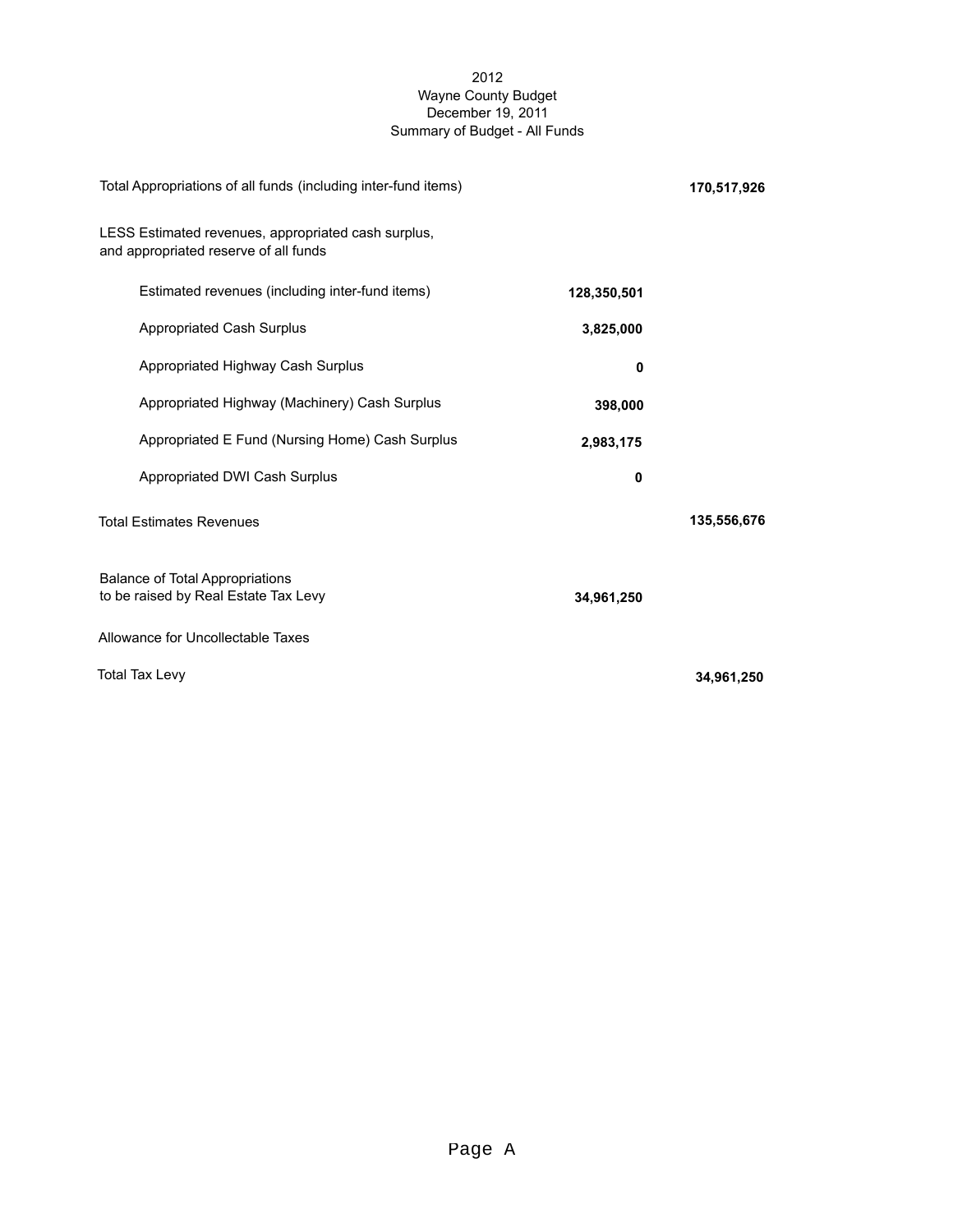### 2012 Wayne County Budget December 19, 2011 Summary of Budget - by Fund

|                                                                                       | <b>TOTAL</b> | General<br>Fund | County<br>Road<br>Fund | Road<br>Machinery<br>Fund | Special<br>Grant<br>Fund | Enterprise<br>Fund | Workers<br>Comp |
|---------------------------------------------------------------------------------------|--------------|-----------------|------------------------|---------------------------|--------------------------|--------------------|-----------------|
| Appropriations (excluding                                                             |              |                 |                        |                           |                          |                    |                 |
| Inter-fund items                                                                      | 160,659,641  | 123,854,582     | 9,595,712              | 2,172,277                 | 0                        | 22,640,070         | 2,397,000       |
| Inter-fund appropriations                                                             | 9,858,285    | 9,858,285       |                        |                           |                          |                    |                 |
| <b>Total Appropriations</b>                                                           | 170,517,926  | 133,712,867     | 9,595,712              | 2,172,277                 | 0                        | 22,640,070         | 2,397,000       |
| LESS:                                                                                 |              |                 |                        |                           |                          |                    |                 |
| Estimated Revenue, other<br>than Real estate taxes<br>(excluding Inter-fund<br>items) | 118,492,216  | 94,926,617      | 2,716,465              | 1,382,800                 | 0                        | 18,256,895         | 1,209,439       |
| Inter-Fund Revenues                                                                   | 9,858,285    |                 | 6,879,247              | 391,477                   | 0                        | 1,400,000          | 1,187,561       |
| <b>Appropriated Cash Surplus</b>                                                      | 3,825,000    | 3,825,000       |                        |                           |                          |                    |                 |
| Appropriate Highway<br>Cash Surplus                                                   | $\pmb{0}$    |                 | 0                      |                           |                          |                    |                 |
| Appropriate Highway<br>Machinery Cash Surplus                                         | 398,000      |                 |                        | 398,000                   |                          |                    |                 |
| Appropriate Nursing Home<br>Cash Surplus                                              | 2,983,175    |                 |                        |                           |                          | 2,983,175          |                 |
| Appropriate DWI<br>Cash Surplus                                                       | $\pmb{0}$    | 0               |                        |                           |                          |                    |                 |
| <b>Total Revenues</b>                                                                 | 135,556,676  | 98,751,617      | 9,595,712              | 2,172,277                 | 0                        | 22,640,070         | 2,397,000       |
| <b>Balance of Total</b><br>Appropriations                                             | 34,961,250   | 34,961,250      |                        |                           |                          |                    |                 |
| Allowance for<br>Uncollectible Taxes                                                  |              |                 |                        |                           |                          |                    |                 |
| Deferred Tax Revenue                                                                  |              |                 |                        |                           |                          |                    |                 |
| <b>Total Tax Levy</b>                                                                 | 34,961,250   |                 |                        |                           |                          |                    |                 |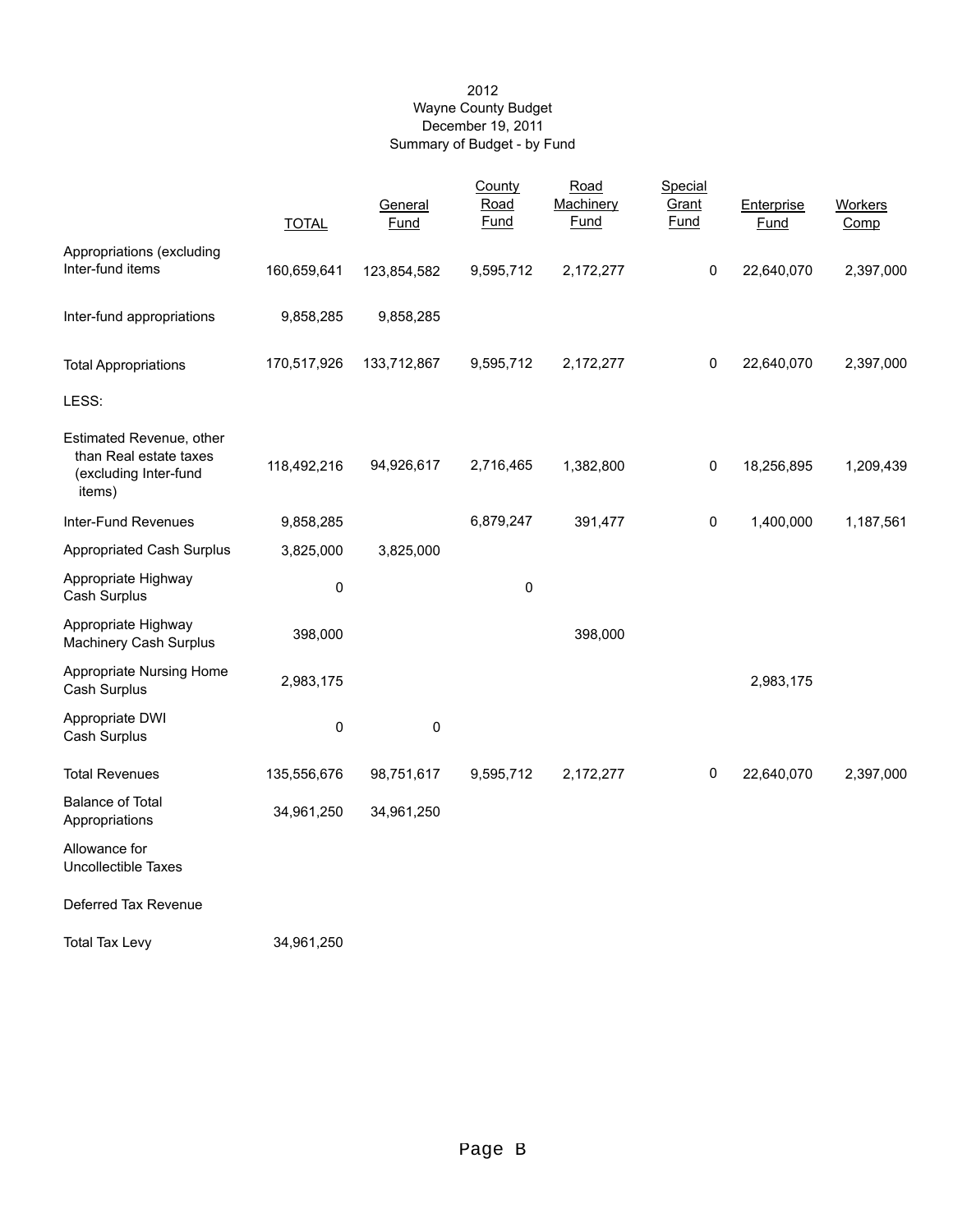## WAYNE COUNTY September 23, 2011 EXEMPT PROPERTY REPORT

| <b>MUNICIPALITY</b> | <b>NUMBER OF</b><br><b>EXEMPTIONS</b> | <b>TOTAL EQUALIZED</b><br>ASSESSED VALUE | <b>TOTAL EQUALIZED</b><br><b>VALUE OF EXEMPTIONS</b> | PERCENT OF<br><b>VALUE EXEMPTED</b> |
|---------------------|---------------------------------------|------------------------------------------|------------------------------------------------------|-------------------------------------|
| Arcadia             | 1424                                  | 664,289,125                              | 152,514,379                                          | 22.96%                              |
| <b>Butler</b>       | 371                                   | 146,444,555                              | 62,265,894                                           | 42.52%                              |
| Galen               | 865                                   | 185, 179, 275                            | 36,904,420                                           | 19.93%                              |
| Huron               | 441                                   | 320,929,205                              | 35,518,564                                           | 11.07%                              |
| Lyons               | 744                                   | 281,408,131                              | 107,463,331                                          | 38.19%                              |
| Macedon             | 756                                   | 680,179,641                              | 112,454,241                                          | 16.53%                              |
| Marion              | 517                                   | 238,947,140                              | 33,938,908                                           | 14.20%                              |
| Ontario             | 808                                   | 966,070,158                              | 322,265,138                                          | 33.36%                              |
| Palmyra             | 772                                   | 378,457,500                              | 73,190,073                                           | 19.34%                              |
| Rose                | 439                                   | 119,740,987                              | 23,265,598                                           | 19.43%                              |
| Savannah            | 315                                   | 76,378,878                               | 13,168,833                                           | 17.24%                              |
| Sodus               | 1111                                  | 497,990,229                              | 58,741,416                                           | 11.80%                              |
| Walworth            | 672                                   | 556, 158, 124                            | 47,177,166                                           | 8.48%                               |
| Williamson          | 857                                   | 477,787,914                              | 75,631,043                                           | 15.83%                              |
| Wolcott             | 508                                   | 245,687,533                              | 45,141,740                                           | 18.37%                              |
| <b>TOTALS</b>       | 10,600                                | 5,835,648,395                            | 1,199,640,744                                        | 20.56%                              |

4,636,007,651

.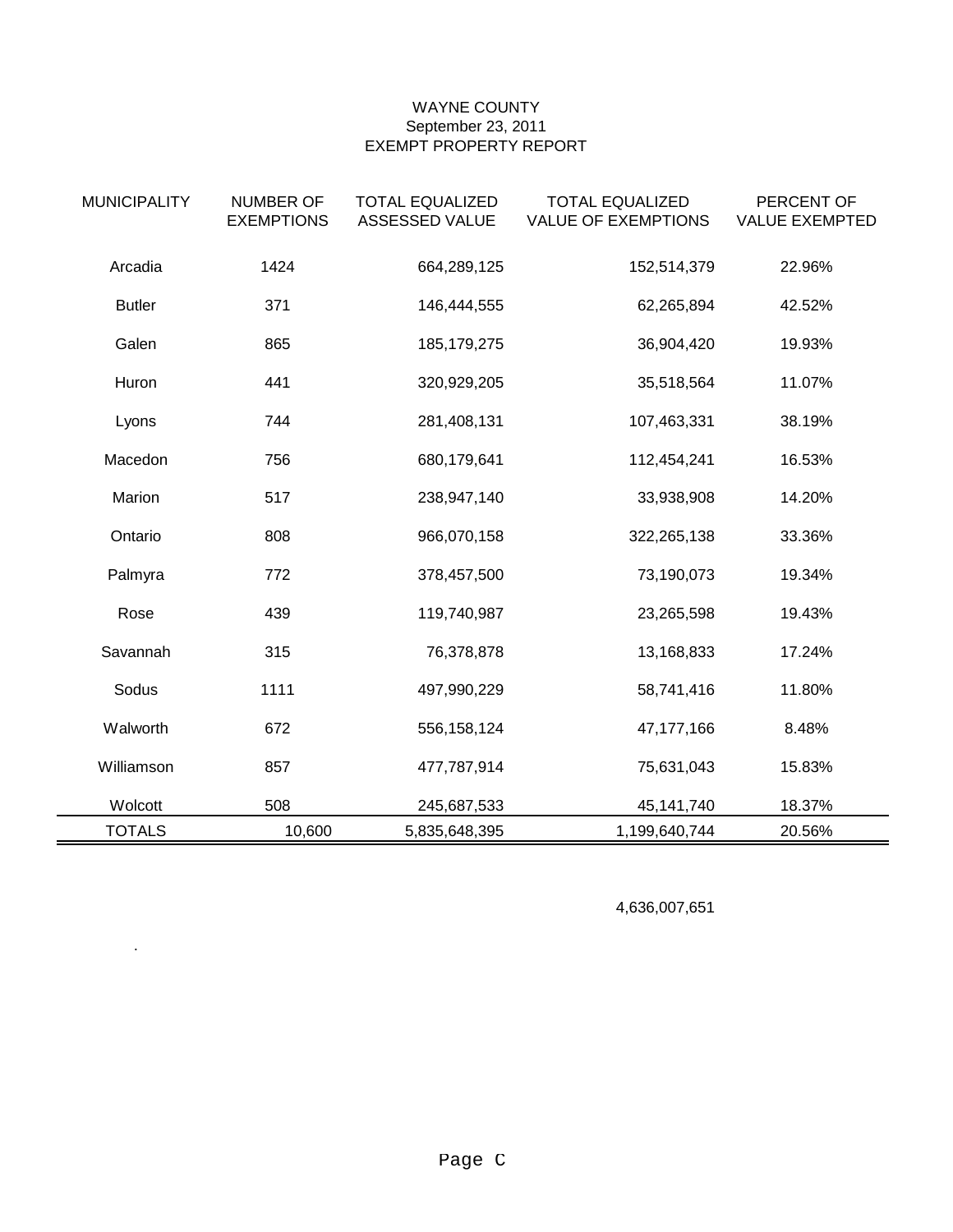| Budget Level: 5                   | Projection: 2012 |            | <b>Summary of Budget by subfunction</b> |                                      |                                              |
|-----------------------------------|------------------|------------|-----------------------------------------|--------------------------------------|----------------------------------------------|
| Adopted                           |                  |            | State &<br><b>Federal Aid</b>           | Revenue Attributable<br>to Functions | Revenue Attributable<br>to Special Functions |
| Legislative                       |                  | 951,878    |                                         | 550                                  |                                              |
| Judical                           |                  | 3,352,005  | 466,643                                 | 18,750                               |                                              |
| Finance                           |                  | 1,807,684  | 1,360                                   | 59,000                               |                                              |
| Staff                             |                  | 2,726,935  | 5,341                                   | 1,927,034                            |                                              |
| <b>Shared Services</b>            |                  | 5,260,133  | 76,473                                  | 3,922,030                            |                                              |
| Special Items                     |                  | 13,178,366 |                                         | 12,015,000                           |                                              |
| Education                         |                  | 3,000,000  |                                         |                                      |                                              |
| Law Enforcement                   |                  | 18,356,712 | 1,307,227                               | 763,453                              |                                              |
| <b>Traffic Control</b>            |                  | 203,000    |                                         | 203,000                              |                                              |
| <b>Fire Prevention</b>            |                  | 198,553    |                                         | 28,813                               |                                              |
| Public Safety - Other             |                  | 3,572,493  | 406,106                                 | 671,000                              |                                              |
| <b>Public Health</b>              |                  | 12,611,391 | 7,253,498                               | 1,098,094                            |                                              |
| <b>Mental Health</b>              |                  | 11,354,323 | 5,178,745                               | 6,007,220                            |                                              |
| Transportation                    |                  | 38,400     |                                         |                                      |                                              |
| <b>Social Services</b>            |                  | 37,403,863 | 15,929,237                              | 1,825,000                            |                                              |
| <b>Economic Opportunity</b>       |                  | 1,507,229  | 246,809                                 | 584,334                              |                                              |
| Economic Development              |                  | 372,782    | 58,000                                  | 11,100                               |                                              |
| <b>Veteran Services</b>           |                  | 269,696    | 6,800                                   |                                      |                                              |
| <b>Consumer Affairs</b>           |                  | 149,427    | 4,000                                   | 1,000                                |                                              |
| Program for Aging                 |                  | 1,925,075  | 1,182,456                               | 119,480                              |                                              |
| Parks                             |                  | 383,185    |                                         | 14,200                               |                                              |
| Recreation/Culture                |                  | 877,944    | 149,859                                 | 222,790                              |                                              |
| <b>General Environment</b>        |                  | 902,611    | 309,000                                 | 17,050                               |                                              |
| <b>Natural Resources</b>          |                  | 825,364    |                                         | 15,000                               |                                              |
| <b>Employee Benefits</b>          |                  | 1,885,265  |                                         | 200,000                              |                                              |
| Debt Service                      |                  | 740,268    |                                         | 76,890                               |                                              |
| <b>Interfund Transfers</b>        |                  | 9,858,285  |                                         |                                      |                                              |
| Highway                           |                  | 9,595,712  | 2,200,000                               | 7,395,712                            |                                              |
| <b>Highway Machinery</b>          |                  | 2,172,277  |                                         | 1,774,277                            |                                              |
| Enterprise                        |                  | 22,640,070 | 17,672,395                              | 1,984,500                            |                                              |
| <b>Workers Compensation</b>       |                  | 2,397,000  |                                         | 2,397,000                            |                                              |
| Other<br><b>Tax Stabilization</b> |                  |            |                                         | 7,294,275                            |                                              |
|                                   |                  |            |                                         |                                      | 25,250,000                                   |
|                                   |                  |            |                                         |                                      | 34,961,250                                   |
|                                   |                  |            |                                         |                                      | 3,825,000                                    |
|                                   |                  |            |                                         |                                      |                                              |
|                                   |                  |            |                                         |                                      | 398,000                                      |
|                                   |                  |            |                                         |                                      | 2,983,175                                    |
| Allowance for Uncollected Taxes   |                  |            |                                         |                                      |                                              |
| Deferred Tax Revenue              |                  |            |                                         |                                      |                                              |
|                                   |                  |            |                                         |                                      |                                              |

 **170,517,926 52,453,949**

 **50,646,552 67,417,425**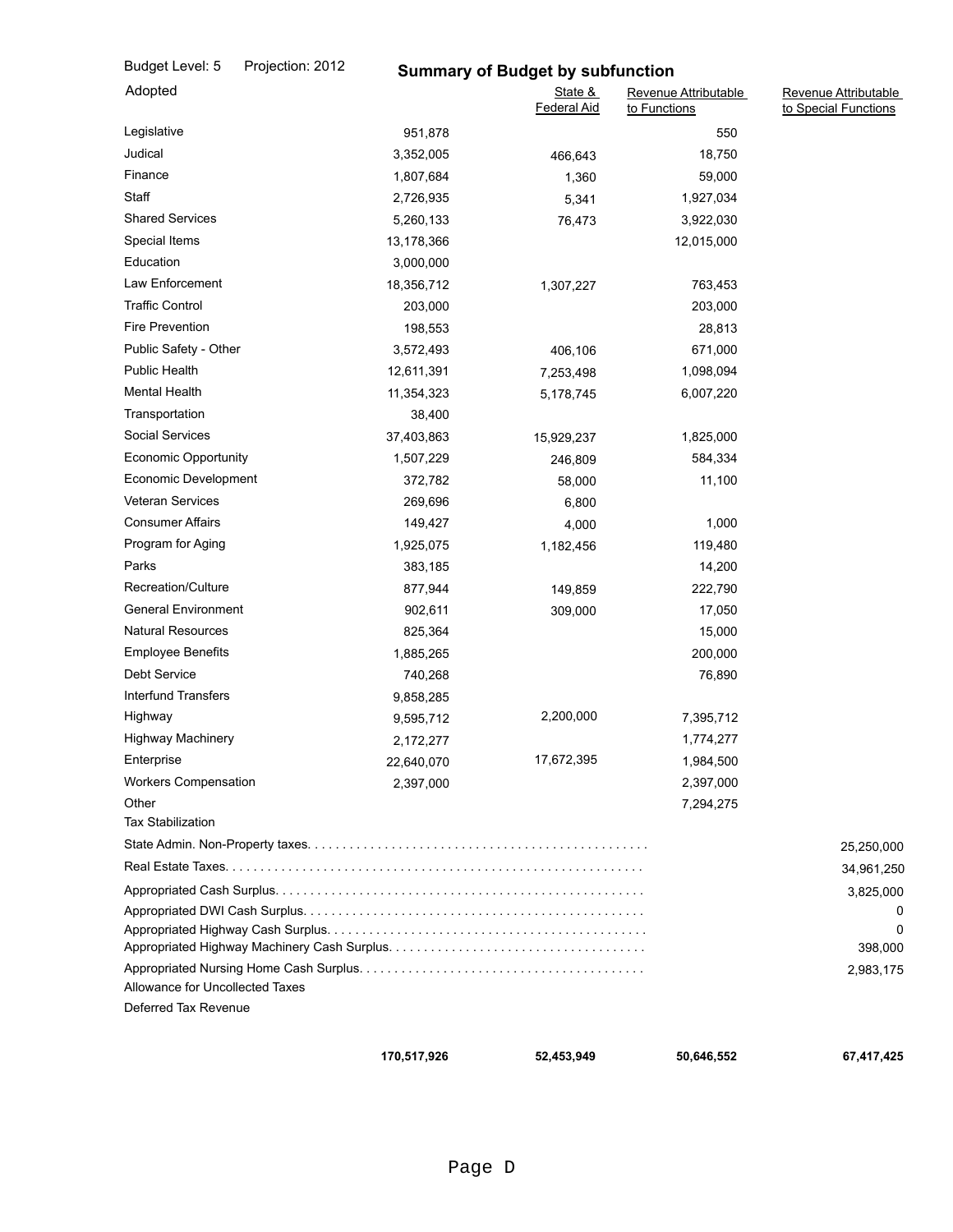|       |                                   |              |                            |                |      |             |               | Wayne County 2012 Budget by Department with Prior Info |                 |          |           |                |           |         |
|-------|-----------------------------------|--------------|----------------------------|----------------|------|-------------|---------------|--------------------------------------------------------|-----------------|----------|-----------|----------------|-----------|---------|
|       |                                   |              |                            |                |      |             |               |                                                        | <b>YTD</b> thru |          |           | Level 4        |           | Level 5 |
|       |                                   |              |                            |                |      | 2010 Actual | 2011 Original | 2011 Revised                                           | 12/19/2011      | Dept est | $%$ chg   | Tentative %chg |           | Adopted |
|       | A 1010 Legislative Board          |              |                            |                |      |             |               |                                                        |                 |          |           |                |           |         |
|       |                                   |              | ----- Position Count ----- |                |      |             |               |                                                        |                 |          |           |                |           |         |
|       |                                   |              | CY L1 L4 L5                |                |      |             |               |                                                        |                 |          |           |                |           |         |
| 51921 | Traverl-Taxable                   |              |                            |                |      | 2,667.70    | 6,000         | 6,000                                                  | 3,177.79        | 6,000    |           | 3,500          | $-41.67$  | 3,500   |
| 51001 | Supervisors                       | 15           |                            | 15.0 15.0      | 15.0 | 227,503.43  | 226,425       | 226,425                                                | 212,065.55      | 226,428  | 0.00      | 226,428        | 0.00      | 226,428 |
| 51016 | Secretary to Chairman             | -1           | 1.0                        | 1.0            | 1.0  | 41,319.97   | 41,282        | 41,282                                                 | 40,140.08       | 41,960   | 1.64      | 41,960         | 1.64      | 41,960  |
|       | 51019 Chairman                    | $\mathbf{1}$ | 1.0                        | 1.0            | 1.0  | 21,362.47   | 20,338        | 20,338                                                 | 20,727.37       | 20,338   |           | 20,338         |           | 20,338  |
|       | <b>BU: 0</b>                      | 17           |                            | 17.0 17.0 17.0 |      |             |               |                                                        |                 |          |           |                |           |         |
|       |                                   |              |                            |                |      |             |               |                                                        |                 |          |           |                |           |         |
|       | <b>TOTAL PERSONAL SERVICES</b>    |              |                            |                |      | 292,853.57  | 294,045       | 294,045                                                | 276,110.79      | 294,726  | 0.23      | 292,226        | $-0.62$   | 292,226 |
| 52200 | Office Equipment                  |              |                            |                |      |             | 200           | 200                                                    |                 |          | $-100.00$ |                | $-100.00$ |         |
| 52201 | <b>Computer Equipment</b>         |              |                            |                |      |             |               | 861                                                    | 845.99          |          |           |                |           |         |
|       | <b>TOTAL EQUIPMENT</b>            |              |                            |                |      |             | 200           | 1,061                                                  | 845.99          |          | $-100.00$ |                | $-100.00$ |         |
|       |                                   |              |                            |                |      |             |               |                                                        |                 |          |           |                |           |         |
| 54114 | Car Expense                       |              |                            |                |      | 4,358.91    | 4,250         | 4,250                                                  | 3,941.23        | 4,500    | 5.88      | 4,500          | 5.88      | 4,500   |
| 54150 | <b>Office Supplies</b>            |              |                            |                |      | 160.15      | 325           | 325                                                    | 68.94           | 325      |           | 325            |           | 325     |
| 54410 | Conference                        |              |                            |                |      | 1,566.73    | 1,750         | 1,750                                                  | 2,334.30        | 1,750    |           | 1,750          |           | 1,750   |
| 54414 | Information Technology            |              |                            |                |      | 2,700.00    | 2,775         | 2,775                                                  | 2,775.00        | 1,200    | $-56.76$  | 1,200          | $-56.76$  | 1,200   |
| 54485 | Travel                            |              |                            |                |      | 18,746.67   | 18,000        | 19,052                                                 | 14, 153.34      | 19,000   | 5.56      | 19,000         | 5.56      | 19,000  |
|       | 54600 Misc                        |              |                            |                |      | 4,982.14    | 11,754        | 11,754                                                 | 6,201.09        | 11,754   |           | 11,754         |           | 11,754  |
|       | <b>TOTAL CONTRACTUAL EXPENSES</b> |              |                            |                |      | 32,514.60   | 38,854        | 39,906                                                 | 29,473.90       | 38,529   | $-0.84$   | 38,529         | $-0.84$   | 38,529  |
| 58100 | Payments to NYS Retirement Sys    |              |                            |                |      | 20,517.00   | 34,698        | 34,698                                                 | 26,341.00       | 41,886   | 20.72     | 40,995         | 18.15     | 40,995  |
| 58200 | Payments to Social Security       |              |                            |                |      | 21,726.75   | 22,495        | 22,495                                                 | 20,204.99       | 22,547   | 0.23      | 22,547         | 0.23      | 22,547  |
| 58400 | Hospitalization                   |              |                            |                |      | 15,594.70   | 14,908        | 14,908                                                 | 18,716.72       | 23,582   | 58.18     | 22,395         | 50.22     | 22,395  |
| 58600 | <b>Disability</b>                 |              |                            |                |      | 154.00      | 144           | 144                                                    | 142.00          | 154      | 6.94      | 154            | 6.94      | 154     |
| 58901 | Employee Assistance Program       |              |                            |                |      | 162.10      | 171           | 171                                                    | 170.00          | 179      | 4.68      | 179            | 4.68      | 179     |
|       | <b>TOTAL FRINGE BENEFITS</b>      |              |                            |                |      | 58,154.55   | 72,416        | 72,416                                                 | 65,574.71       | 88,348   | 22.00     | 86,270         | 19.13     | 86,270  |
|       | <b>Total Appropriations</b>       |              |                            |                |      | 383,522.72  | 405,515       | 407,428                                                | 372,005.39      | 421,603  |           | 417,025        |           | 417,025 |
|       | <b>Total County Cost</b>          |              |                            |                |      | 383,522.72  | 405,515       | 407,428                                                | 372,005.39      | 421,603  | 3.97      | 417,025        | 2.84      | 417,025 |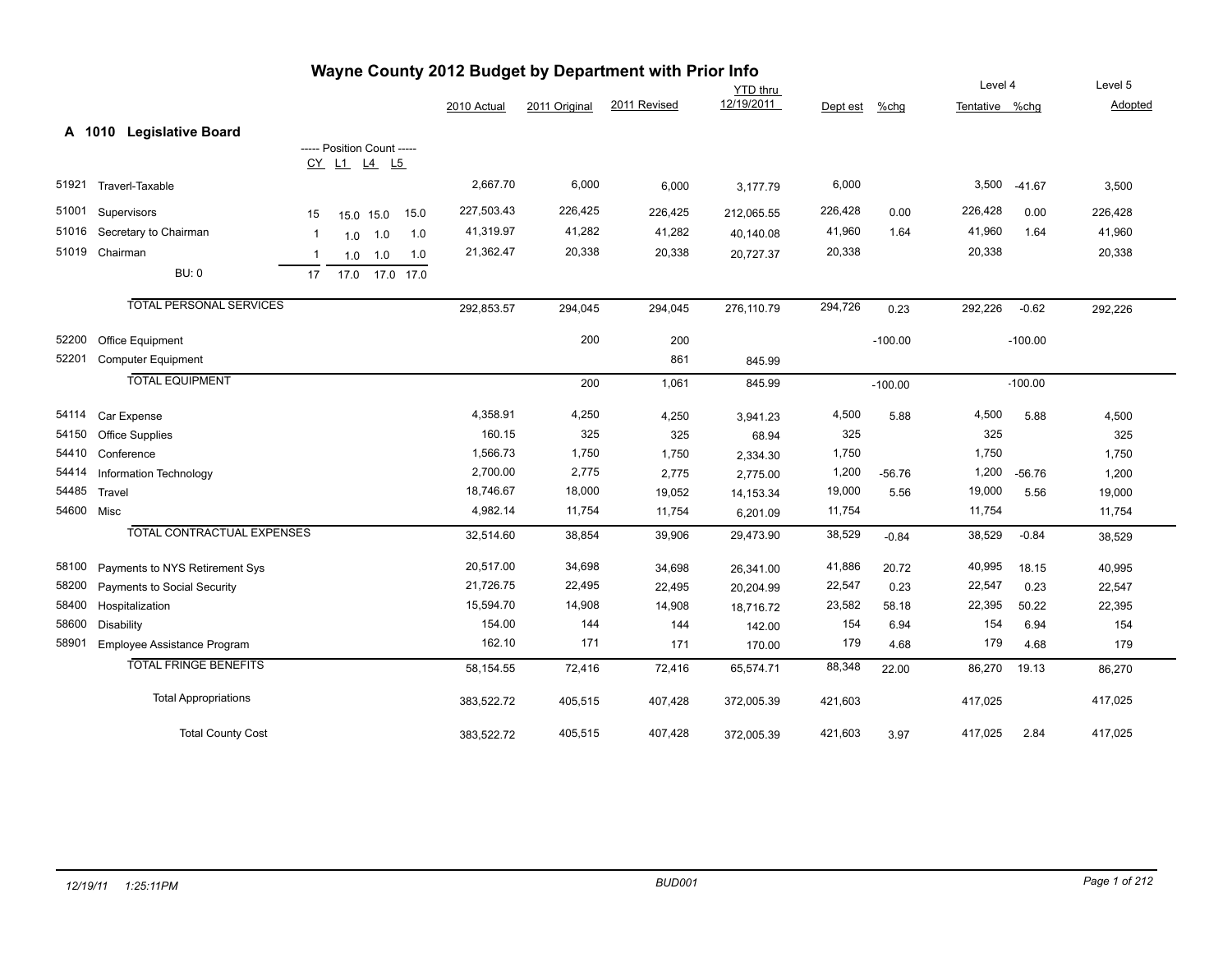|       |                                   | Wayne County 2012 Budget by Department with Prior Info |             |               |              |                 |          |             |                |           |         |
|-------|-----------------------------------|--------------------------------------------------------|-------------|---------------|--------------|-----------------|----------|-------------|----------------|-----------|---------|
|       |                                   |                                                        |             |               |              | <b>YTD</b> thru |          |             | Level 4        |           | Level 5 |
|       |                                   |                                                        | 2010 Actual | 2011 Original | 2011 Revised | 12/19/2011      | Dept est | $%$ chg     | Tentative %chg |           | Adopted |
|       | A 1040 Clerk Legislative Board    |                                                        |             |               |              |                 |          |             |                |           |         |
| 41292 | COTB Freedom of Info Fees         |                                                        | $-508.73$   | $-500$        | $-500$       | $-627.25$       | 550      | $-210.00$   | $-550$         | 10.00     | $-550$  |
| 42770 | Miscellaneous Revenues            |                                                        | $-4.25$     |               |              |                 |          |             |                |           |         |
|       | <b>TOTAL REVENUES</b>             |                                                        | $-512.98$   | $-500$        | $-500$       | $-627.25$       |          | 550 -210.00 | $-550$         | 10.00     | $-550$  |
|       |                                   |                                                        |             |               |              |                 |          |             |                |           |         |
|       |                                   | ----- Position Count -----<br><u>CY L1 L4 L5</u>       |             |               |              |                 |          |             |                |           |         |
|       | 51020 Deputy Clerk                |                                                        | 364.22      |               |              | 891.19          |          |             |                |           |         |
|       | 51018 Clerk of Board              | 1.0<br>1<br>1.0<br>1.0                                 | 43,295.64   | 43,622        | 43,622       | 41,530.16       | 44,851   | 2.82        | 44,851         | 2.82      | 44,851  |
|       | BU: 0                             | 1.0<br>1.0<br>$\mathbf{1}$<br>1.0                      |             |               |              |                 |          |             |                |           |         |
|       | <b>TOTAL PERSONAL SERVICES</b>    |                                                        | 43,659.86   | 43,622        | 43,622       | 42,421.35       | 44,851   | 2.82        | 44,851         | 2.82      | 44,851  |
|       | 52201 Computer Equipment          |                                                        |             | 750           | 750          | 735.00          |          | $-100.00$   |                | $-100.00$ |         |
|       | <b>TOTAL EQUIPMENT</b>            |                                                        |             | 750           | 750          | 735.00          |          | $-100.00$   |                | $-100.00$ |         |
| 54150 | <b>Office Supplies</b>            |                                                        | 240.09      | 600           | 600          | 333.92          | 600      |             | 600            |           | 600     |
| 54166 | Postage                           |                                                        | 5,691.98    | 1,550         | 1,550        | 2,069.25        | 2,110    | 36.13       | 2,110          | 36.13     | 2,110   |
| 54210 | Gas                               |                                                        | 3,842.00    | 6,200         | 6,200        | 2,860.80        | 6,200    |             | 6,200          |           | 6,200   |
| 54220 | Light & Power                     |                                                        | 7,678.10    | 9,000         | 9,000        | 6,501.43        | 9,000    |             | 9,000          |           | 9,000   |
| 54230 | Telephone                         |                                                        | 2,585.67    | 3,000         | 3,000        | 2,259.35        | 3,000    |             | 3,000          |           | 3,000   |
| 54240 | Water                             |                                                        | 1,476.51    | 1,700         | 1,700        | 1,031.30        | 1,700    |             | 1,700          |           | 1,700   |
|       | 54402 Advertising                 |                                                        | 3,255.51    | 1,600         | 2,696        | 4,207.05        | 1,800    | 12.50       | 1,800          | 12.50     | 1,800   |
| 54408 | Copier Expense                    |                                                        | 1,530.88    | 1,350         | 1,350        | 1,191.42        | 1,600    | 18.52       | 1,600          | 18.52     | 1,600   |
| 54410 | Conference                        |                                                        | 97.90       | 480           | 480          | 150.00          | 480      |             | 480            |           | 480     |
| 54414 | Information Technology            |                                                        | 11,800.00   | 1,850         | 1,850        | 1,850.00        | 2,400    | 29.73       | 2,400          | 29.73     | 2,400   |
| 54418 | Dues                              |                                                        | 100.00      | 100           | 100          | 100.00          | 100      |             | 100            |           | 100     |
| 54438 | Maintenance/Repairs               |                                                        | 28,014.00   | 32,603        | 32,603       | 32,602.50       | 32,603   |             | 32,603         |           | 32,603  |
| 54456 | Printing                          |                                                        | 933.04      | 750           | 750          |                 | 950      | 26.67       | 950            | 26.67     | 950     |
| 54458 | <b>Printing Proceedings</b>       |                                                        | 1,177.50    | 1,200         | 1,200        |                 | 1,200    |             | 1,200          |           | 1,200   |
| 54475 | Software                          |                                                        |             | 320           | 320          | 318.12          |          | $-100.00$   |                | $-100.00$ |         |
| 54485 | Travel                            |                                                        |             | 90            | 90           | 30.60           | 100      | 11.11       | 100            | 11.11     | 100     |
| 54521 | Record Storage                    |                                                        | 1,300.00    | 1,300         | 1,300        | 1,063.00        | 1,300    |             | 1,300          |           | 1,300   |
|       | 54600 Misc                        |                                                        | 541.05      | 300           | 300          | 24.94           | 300      |             | 300            |           | 300     |
|       | <b>TOTAL CONTRACTUAL EXPENSES</b> |                                                        | 70,264.23   | 63.993        | 65.089       | 56.593.68       | 65,443   | 2.27        | 65.443         | 2.27      | 65,443  |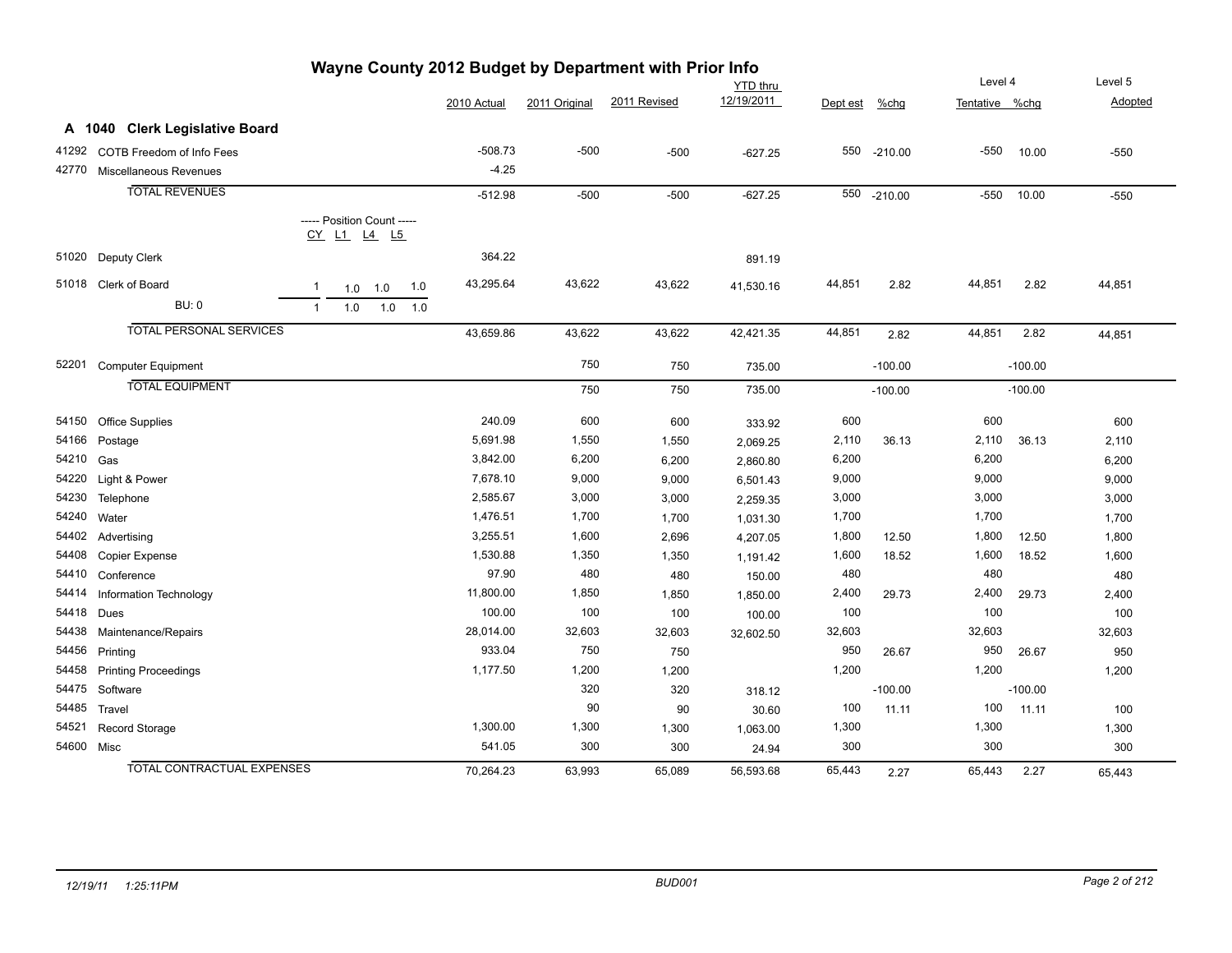| Wayne County 2012 Budget by Department with Prior Info |             |               |              |                 |          |         |                |       |         |
|--------------------------------------------------------|-------------|---------------|--------------|-----------------|----------|---------|----------------|-------|---------|
|                                                        |             |               |              | <b>YTD</b> thru |          |         | Level 4        |       | Level 5 |
|                                                        | 2010 Actual | 2011 Original | 2011 Revised | 12/19/2011      | Dept est | $%$ chg | Tentative %chg |       | Adopted |
| <b>Clerk Legisaltive Board</b><br>A 1040               |             |               |              |                 |          |         |                |       |         |
| 58100 Payments to NYS Retirement Sys                   | 4,447.00    | 6,905         | 6,905        | 5.103.00        | 8,432    | 22.11   | 8,432          | 22.11 | 8,432   |
| 58200 Payments to Social Security                      | 3,258.28    | 3,337         | 3,337        | 3,142.34        | 3,431    | 2.82    | 3,431          | 2.82  | 3,431   |
| 58400 Hospitalization                                  | 6,662.40    | 6,663         | 6,663        | 6,662.40        | 7,329    | 10.00   | 6,730          | 1.01  | 6,730   |
| 58600<br>Disability                                    | 154.00      | 144           | 144          | 142.00          | 154      | 6.94    | 154            | 6.94  | 154     |
| 58901<br><b>Employee Assistance Program</b>            | 19.07       | 21            | 21           | 20.00           | 21       |         | 21             |       | 21      |
| <b>TOTAL FRINGE BENEFITS</b>                           | 14,540.75   | 17,070        | 17,070       | 15,069.74       | 19,367   | 13.46   | 18,768         | 9.95  | 18,768  |
| <b>Total Appropriations</b>                            | 128.464.84  | 125,435       | 126,531      | 114.819.77      | 129,661  |         | 129,062        |       | 129,062 |
| <b>Total County Cost</b>                               | 127,951.86  | 124,935       | 126,031      | 114.192.52      | 130,211  | 4.22    | 128,512        | 2.86  | 128,512 |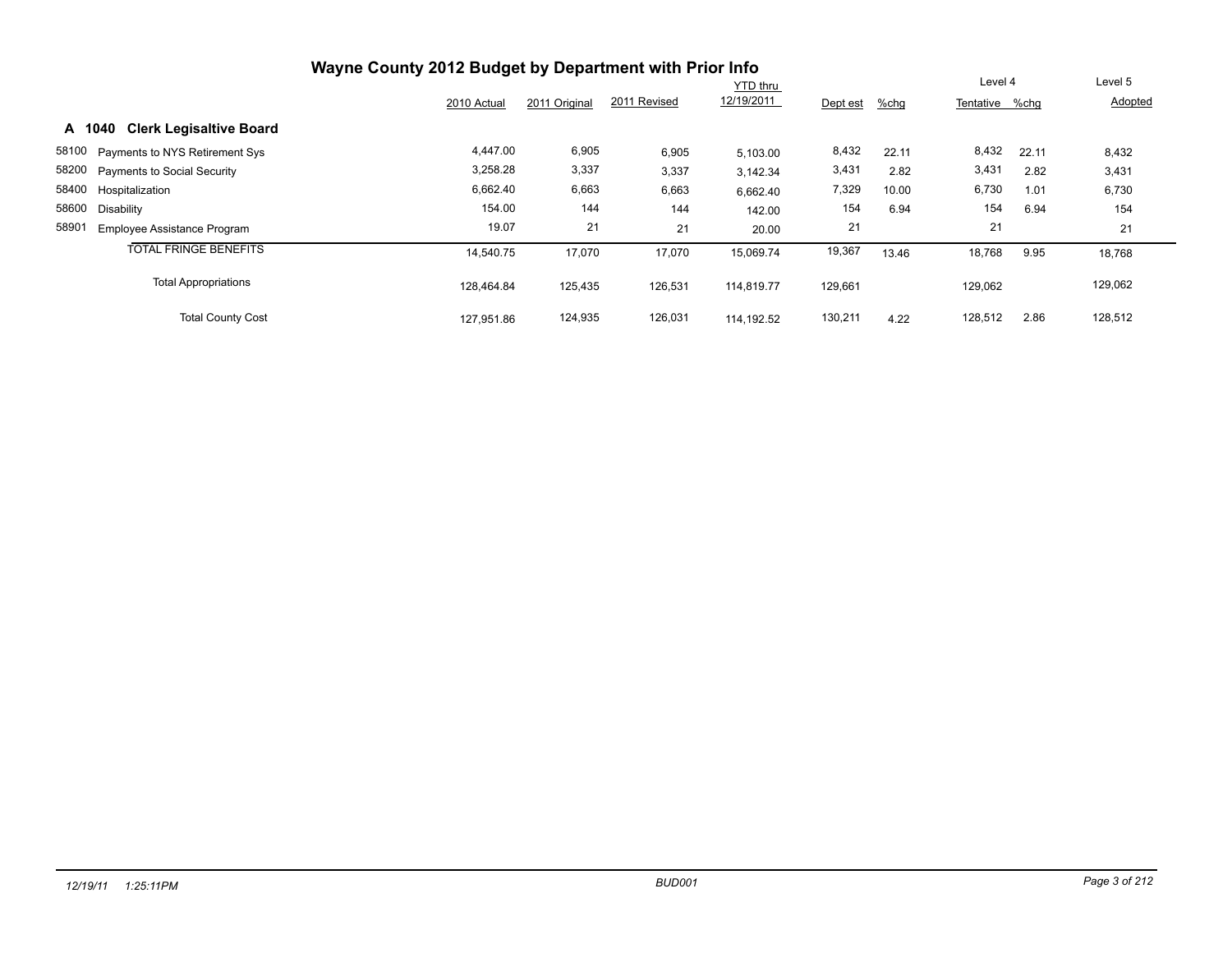| Wayne County 2012 Budget by Department with Prior Info |             |               |              |                 |                     |                   |         |
|--------------------------------------------------------|-------------|---------------|--------------|-----------------|---------------------|-------------------|---------|
|                                                        |             |               |              | <b>YTD</b> thru |                     | Level 4           | Level 5 |
|                                                        | 2010 Actual | 2011 Original | 2011 Revised | 12/19/2011      | $%$ chg<br>Dept est | %chg<br>Tentative | Adopted |
| A 1041<br>Compliance                                   |             |               |              |                 |                     |                   |         |
| 54456 Printing                                         | 725.00      |               |              |                 |                     |                   |         |
| 54600 Misc                                             |             | 1,000         | 1,000        | 108.17          | 1,000               | 1,000             | 1,000   |
| <b>TOTAL CONTRACTUAL EXPENSES</b>                      | 725.00      | 1,000         | 1,000        | 108.17          | 1,000               | 1,000             | 1,000   |
| <b>Total Appropriations</b>                            | 725.00      | 1,000         | 1,000        | 108.17          | 1,000               | 1,000             | 1,000   |
| <b>Total County Cost</b>                               | 725.00      | 1,000         | 1,000        | 108.17          | 1,000               | 1,000             | 1,000   |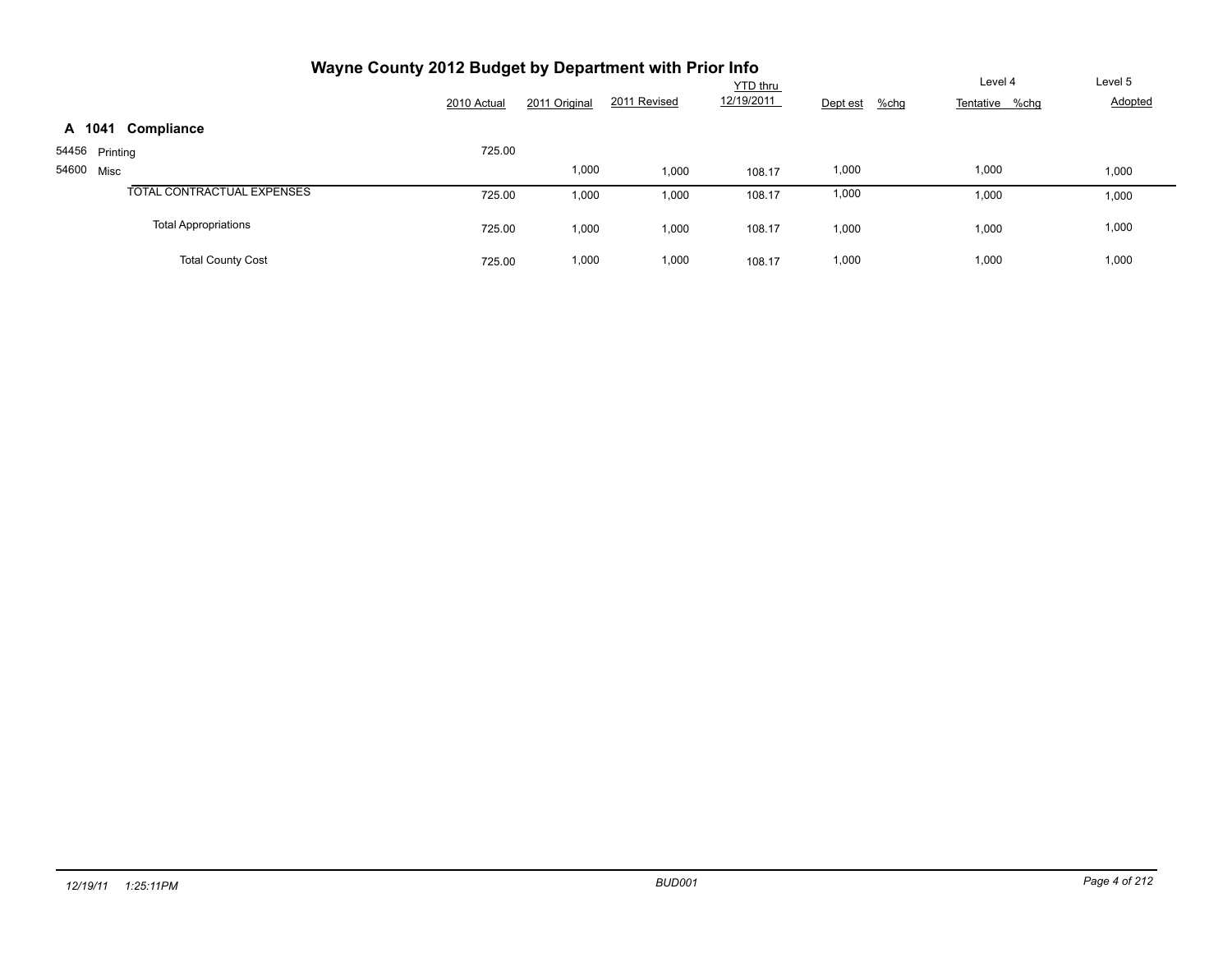|       |                                       |                |                                                  |         |      |              |               | Wayne County 2012 Budget by Department with Prior Info | <b>YTD</b> thru |           |          | Level 4            |          | Level 5   |
|-------|---------------------------------------|----------------|--------------------------------------------------|---------|------|--------------|---------------|--------------------------------------------------------|-----------------|-----------|----------|--------------------|----------|-----------|
|       |                                       |                |                                                  |         |      | 2010 Actual  | 2011 Original | 2011 Revised                                           | 12/19/2011      | Dept est  | $%$ chg  | Tentative %chg     |          | Adopted   |
|       | <b>District Attorney</b><br>A 1165    |                |                                                  |         |      |              |               |                                                        |                 |           |          |                    |          |           |
|       |                                       |                | ----- Position Count -----                       |         |      |              |               |                                                        |                 |           |          |                    |          |           |
|       |                                       |                | CY L1 L4 L5                                      |         |      |              |               |                                                        |                 |           |          |                    |          |           |
| 43323 | <b>Byrne/JAG Grant</b>                |                |                                                  |         |      |              |               |                                                        | $-13,880.00$    |           |          |                    |          |           |
|       | <b>TOTAL</b>                          |                |                                                  |         |      |              |               |                                                        | $-13,880.00$    |           |          |                    |          |           |
| 41265 | <b>District Attorney Fees</b>         |                |                                                  |         |      | $-25,000.00$ | $-25,000$     | $-25,000$                                              | $-25,000.00$    | $-25,000$ |          | $-16,000$          | $-36.00$ | $-16,000$ |
| 41267 | <b>Clerical Reimbursement Fees</b>    |                |                                                  |         |      | $-2,350.00$  | $-2,350$      | $-2,350$                                               | $-2,350.00$     | $-2,350$  |          | $-2,350$           |          | $-2,350$  |
| 42770 | Miscellaneous Revenues                |                |                                                  |         |      | $-1,943.00$  |               |                                                        | $-248.18$       |           |          |                    |          |           |
| 43307 | DA Salary Reimbursement               |                |                                                  |         |      | $-39,055.00$ | $-43,867$     | $-43,867$                                              | $-39,489.00$    | $-39,489$ | $-9.98$  | $-39,489$          | $-9.98$  | $-39,489$ |
| 43322 | Legislative Grant - DA                |                |                                                  |         |      | $-19,688.06$ | $-31,800$     | $-49,772$                                              | $-29,880.23$    | $-29,200$ | $-8.18$  | $-29,200$          | $-8.18$  | $-29,200$ |
|       | 43716 State Aid                       |                |                                                  |         |      | $-5,438.09$  |               |                                                        |                 |           |          |                    |          |           |
|       | <b>TOTAL REVENUES</b>                 |                |                                                  |         |      | $-93,474.15$ | $-103,017$    | $-120,989$                                             | $-96,967.41$    | $-96,039$ | $-6.77$  | $-87,039$ $-15.51$ |          | $-87,039$ |
|       |                                       |                | ----- Position Count -----<br><u>CY L1 L4 L5</u> |         |      |              |               |                                                        |                 |           |          |                    |          |           |
| 51903 | Non Positions                         |                |                                                  |         |      | 13,500.00    |               | 13,500                                                 | 15,187.50       |           |          | 13,500             |          | 13,500    |
| 51022 | <b>District Attorney</b>              | $\mathbf{1}$   | 1.0                                              | 1.0     | 1.0  | 136,552.00   | 136,552       | 136,552                                                | 128,148.80      | 136,552   |          | 136,552            |          | 136,552   |
| 51024 | <b>Assistant District Attorney</b>    | $\mathbf{1}$   | 1.0                                              | 1.0     | 1.0  | 40,000.07    | 40,000        | 40,000                                                 | 38,195.26       | 40,700    | 1.75     | 40,700             | 1.75     | 40,700    |
| 51025 | <b>Assistant District Attorney FT</b> | 2              | 1.0                                              | 2.0     | 2.0  | 139,549.42   | 138,947       | 138,947                                                | 134,698.22      | 141,549   | 1.87     | 141,549            | 1.87     | 141,549   |
| 51026 | Asst District Attorney 2nd            | $\mathbf{1}$   | 1.0                                              | 1.0     | 1.0  | 46,905.10    | 46,905        | 46,905                                                 | 44,789.12       | 47,726    | 1.75     | 47,726             | 1.75     | 47,726    |
| 51027 | Asst District Attorney 2nd FT         | -1             | 1.0                                              | 1.0     | 1.0  | 58,464.08    | 57,982        | 57,982                                                 | 56,153.90       | 59,356    | 2.37     | 59,356             | 2.37     | 59,356    |
| 51028 | Asst District Attorney 3rd            | -1             | 1.0                                              | 1.0     | 1.0  | 28,137.11    | 28,137        | 28,137                                                 | 26,867.36       | 28,629    | 1.75     | 28,629             | 1.75     | 28,629    |
| 51029 | Asst District Attorney 7th            | -1             | 1.0                                              | 1.0     | 1.0  | 20,995.03    | 21,000        | 21,000                                                 | 16,231.43       | 18,000    | $-14.29$ | 18,000             | $-14.29$ | 18,000    |
| 51030 | Asst District Attorney 4th            | -1             | 1.0                                              | 1.0     | 1.0  | 30,395.02    | 30,395        | 30,395                                                 | 29,023.81       | 30,927    | 1.75     | 30,927             | 1.75     | 30,927    |
| 51031 | Asst District Attorney 6th            | -1             | 1.0                                              | 1.0     | 1.0  | 30,395.02    | 30,395        | 30,395                                                 | 29,023.81       | 30,927    | 1.75     | 30,927             | 1.75     | 30,927    |
| 51032 | Asst District Attorney 5th            | $\mathbf{1}$   | 1.0                                              | 1.0     | 1.0  | 30,395.02    | 30,395        | 30,395                                                 | 29,023.81       | 30,927    | 1.75     | 30,927             | 1.75     | 30,927    |
| 51033 | Secretary to District Attorney        | $\overline{2}$ | 1.0                                              | 2.0     | 2.0  | 66,067.63    | 64,414        | 66,307                                                 | 63,834.48       | 60,998    | $-5.30$  | 60,998             | $-5.30$  | 60,998    |
|       | <b>BU: 0</b>                          | 13             | 11.0                                             | 13.0    | 13.0 |              |               |                                                        |                 |           |          |                    |          |           |
| 51142 | Senior Clerk-Typist                   | -1             | 1.0                                              | 1.0     | 1.0  | 31,883.37    | 31,765        | 31,765                                                 | 25,849.95       | 29,260    | $-7.89$  | 29,260             | $-7.89$  | 29,260    |
| 51311 | Criminal Investigator                 | $\mathbf{1}$   | 1.0                                              | 1.0     | 1.0  | 24,358.04    | 21,925        | 21,925                                                 | 23,607.72       | 22,786    | 3.93     | 22,786             | 3.93     | 22,786    |
| 51557 | Criminal Investigator BiLingua        | $\overline{1}$ | 0.0                                              | 0.0     | 0.0  |              |               |                                                        |                 |           |          |                    |          |           |
|       | <b>BU: 1</b>                          | 3              | 2.0                                              | $2.0\,$ | 2.0  |              |               |                                                        |                 |           |          |                    |          |           |
|       | <b>TOTAL PERSONAL SERVICES</b>        |                |                                                  |         |      | 697,596.91   | 678,812       | 694,205                                                | 660,635.17      | 678,337   | $-0.07$  | 691,837            | 1.92     | 691,837   |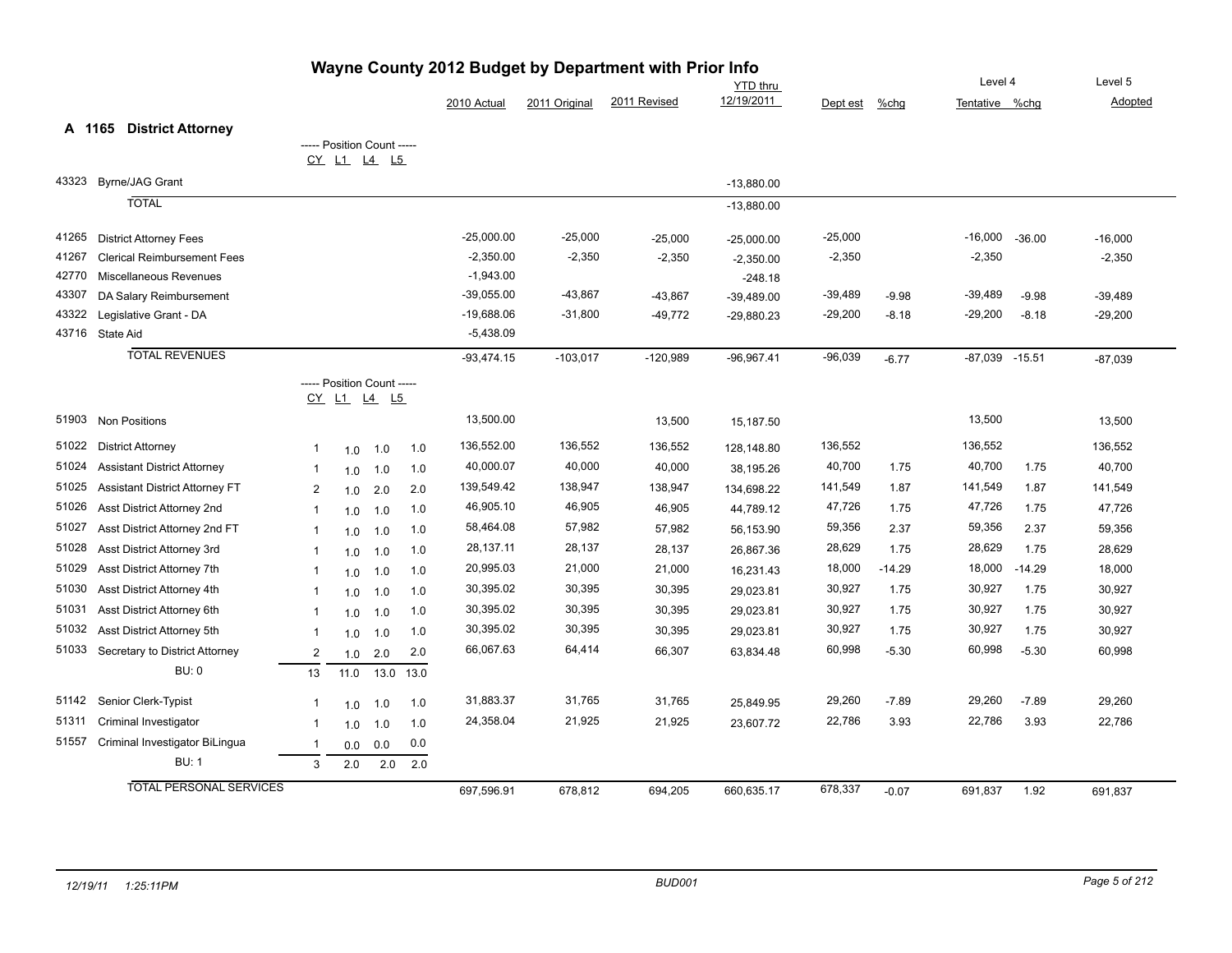|            | Wayne County 2012 Budget by Department with Prior Info |              |               |              |                 |           |          |                |          |                |  |  |  |
|------------|--------------------------------------------------------|--------------|---------------|--------------|-----------------|-----------|----------|----------------|----------|----------------|--|--|--|
|            |                                                        |              |               |              | <b>YTD</b> thru |           |          | Level 4        |          | Level 5        |  |  |  |
|            |                                                        | 2010 Actual  | 2011 Original | 2011 Revised | 12/19/2011      | Dept est  | $%$ chg  | Tentative %chg |          | <b>Adopted</b> |  |  |  |
|            | A 1165 District Attorney                               |              |               |              |                 |           |          |                |          |                |  |  |  |
|            | 52200 Office Equipment                                 |              | 2,300         | 2,300        | 1,970.86        | 1,500     | $-34.78$ | 1,500          | $-34.78$ | 1,500          |  |  |  |
| 52201      | <b>Computer Equipment</b>                              | 4,910.32     | 3,294         | 3,642        | 2,690.29        | 3,723     | 13.02    | 3,723          | 13.02    | 3,723          |  |  |  |
| 52500      | Other Equipment                                        |              |               | 17,972       | 13,880.00       |           |          |                |          |                |  |  |  |
|            | <b>TOTAL EQUIPMENT</b>                                 | 4,910.32     | 5,594         | 23,914       | 18,541.15       | 5,223     | $-6.63$  | 5,223          | $-6.63$  | 5,223          |  |  |  |
|            | 54114 Car Expense                                      | 2,702.24     | 3,500         | 3,541        | 3,829.43        | 3,500     |          | 3,500          |          | 3,500          |  |  |  |
|            | 54150 Office Supplies                                  | 5,401.02     | 6,000         | 6,156        | 4,912.54        | 6,000     |          | 6,000          |          | 6,000          |  |  |  |
|            | 54166 Postage                                          | 2,565.74     | 3,500         | 3,500        | 2,098.68        | 3,500     |          | 3,500          |          | 3,500          |  |  |  |
| 54210 Gas  |                                                        | 1,309.75     | 3,200         | 3,200        | 981.66          | 3,200     |          | 3,200          |          | 3,200          |  |  |  |
| 54220      | Light & Power                                          | 4,956.05     | 6,500         | 6,500        | 4,132.72        | 6,500     |          | 6,500          |          | 6,500          |  |  |  |
| 54230      | Telephone                                              | 5,392.08     | 6,000         | 6,000        | 5,348.56        | 6,000     |          | 6,000          |          | 6,000          |  |  |  |
|            | 54240 Water                                            | 407.66       | 450           | 450          | 330.03          | 450       |          | 450            |          | 450            |  |  |  |
| 54410      | Conference                                             | 1,200.00     | 1,700         | 1,700        | 1,245.54        | 1,700     |          | 1,700          |          | 1,700          |  |  |  |
| 54414      | Information Technology                                 | 11,300.00    | 11,525        | 11,525       | 11,525.00       | 21,600    | 87.42    | 21,600         | 87.42    | 21,600         |  |  |  |
|            | 54418 Dues                                             |              | 750           | 750          | 980.00          | 1,000     | 33.33    | 1,000          | 33.33    | 1,000          |  |  |  |
| 54426      | Equipment - Rental                                     | 2,223.36     | 2,500         | 2,642        | 2,287.70        | 2,500     |          | 2,500          |          | 2,500          |  |  |  |
| 54438      | Maintenance/Repairs                                    | 25,930.00    | 33,145        | 33,145       | 32,145.00       | 33,145    |          | 33,145         |          | 33,145         |  |  |  |
| 54471      | Secretarial Allowance                                  | 3,375.00     |               |              |                 |           |          |                |          |                |  |  |  |
| 54472      | Subscriptions                                          | 11,595.73    | 15,000        | 15,519       | 11,517.93       | 15,000    |          | 15,000         |          | 15,000         |  |  |  |
| 54483      | Training- Seminars & Schools                           | 2,502.74     | 3,500         | 3,725        | 2,012.47        | 2,500     | $-28.57$ | 2,000          | $-42.86$ | 2,000          |  |  |  |
|            | 54485 Travel                                           | 6,116.90     | 7,000         | 11,642       | 11,304.25       | 10,000    | 42.86    | 10,000         | 42.86    | 10,000         |  |  |  |
| 54500      | Fees for Services Non-employ                           | 4,608.91     | 10,000        | 7,670        | 5,346.95        | 10,000    |          | 10,000         |          | 10,000         |  |  |  |
| 54513      | <b>Appellate Service</b>                               | 16,392.85    | 15,000        | 15,000       | 7,150.22        | 15,000    |          | 15,000         |          | 15,000         |  |  |  |
| 54528      | Leglative Grant-DA                                     | 3,445.02     |               |              |                 |           |          |                |          |                |  |  |  |
| 54600 Misc |                                                        | 1,918.50     |               |              |                 |           |          |                |          |                |  |  |  |
|            | <b>TOTAL CONTRACTUAL EXPENSES</b>                      | 113,343.55   | 129,270       | 132,665      | 107,148.68      | 141,595   | 9.53     | 141,095        | 9.15     | 141,095        |  |  |  |
|            | 58100 Payments to NYS Retirement Sys                   | 64,402.00    | 109,911       | 109,911      | 80,868.00       | 130,814   | 19.02    | 127,956        | 16.42    | 127,956        |  |  |  |
| 58200      | Payments to Social Security                            | 49,562.77    | 51,929        | 51,929       | 47,022.14       | 50,031    | $-3.65$  | 52,925         | 1.92     | 52,925         |  |  |  |
| 58400      | Hospitalization                                        | 98,188.32    | 96,691        | 96,691       | 103,789.66      | 115,679   | 19.64    | 106,215        | 9.85     | 106,215        |  |  |  |
| 58600      | Disability                                             | 924.00       | 1,008         | 1,008        | 853.00          | 1,078     | 6.94     | 1,078          | 6.94     | 1,078          |  |  |  |
| 58901      | Employee Assistance Program                            | 209.77       | 240           | 240          | 220.00          | 230       | $-4.17$  | 230            | -4.17    | 230            |  |  |  |
|            | <b>TOTAL FRINGE BENEFITS</b>                           | 213,286.86   | 259,779       | 259,779      | 232,752.80      | 297,832   | 14.65    | 288,404        | 11.02    | 288,404        |  |  |  |
|            | <b>Total Appropriations</b>                            | 1,029,137.64 | 1,073,455     | 1,110,564    | 1,019,077.80    | 1,122,987 |          | 1,126,559      |          | 1,126,559      |  |  |  |
|            | <b>Total County Cost</b>                               | 935,663.49   | 970,438       | 989,575      | 908,230.39      | 1,026,948 | 5.82     | 1,039,520      | 7.12     | 1,039,520      |  |  |  |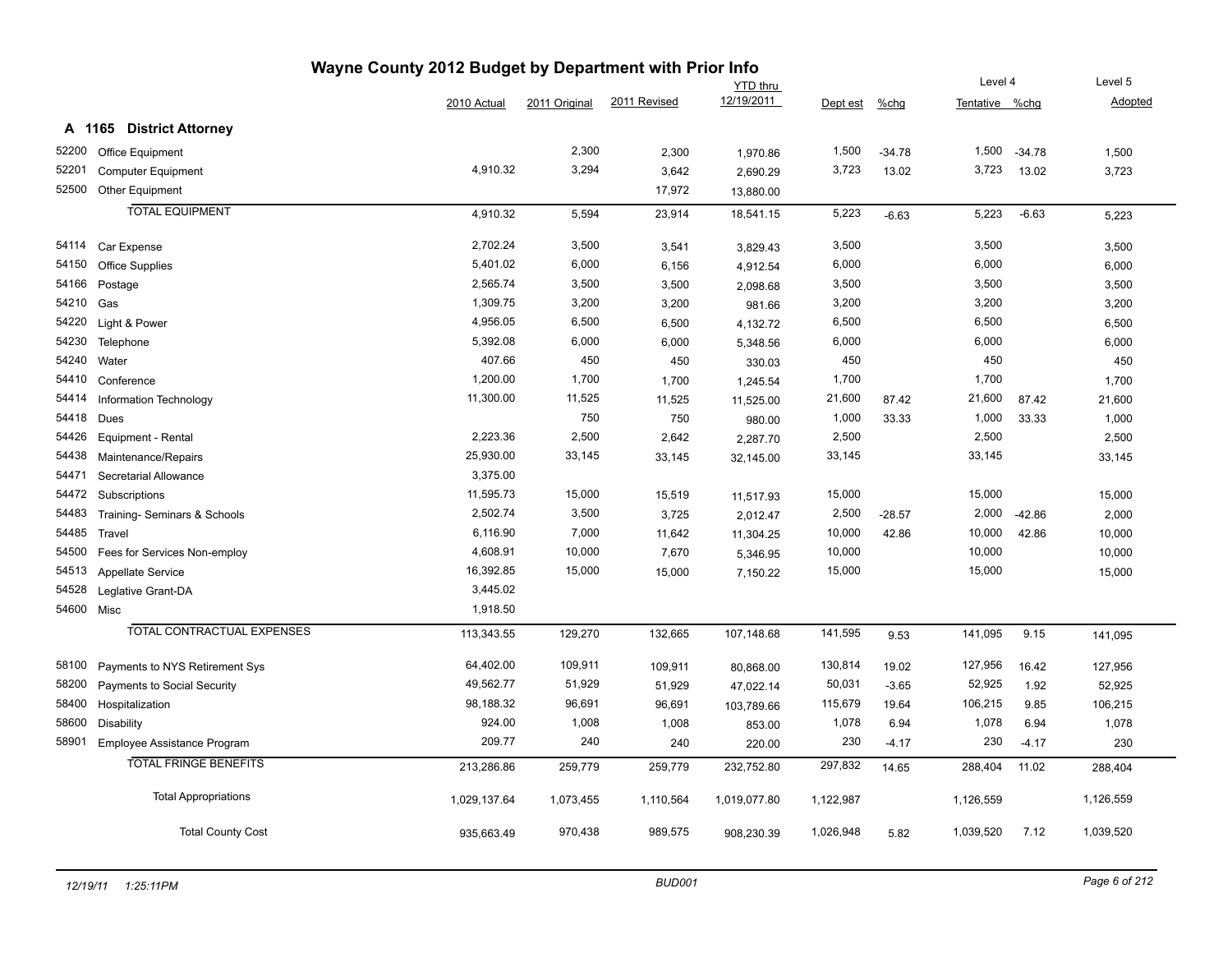| wayne County 2012 Budget by Department with Prior into |                                    |              |                            |     |     |               |               |              |                 |           |          |                |          |           |
|--------------------------------------------------------|------------------------------------|--------------|----------------------------|-----|-----|---------------|---------------|--------------|-----------------|-----------|----------|----------------|----------|-----------|
|                                                        |                                    |              |                            |     |     |               |               |              | <b>YTD thru</b> |           |          | Level 4        |          | Level 5   |
|                                                        |                                    |              |                            |     |     | 2010 Actual   | 2011 Original | 2011 Revised | 12/19/2011      | Dept est  | %chg     | Tentative %chg |          | Adopted   |
|                                                        | A 1167 Crimes Victims Board Grants |              |                            |     |     |               |               |              |                 |           |          |                |          |           |
| 43026                                                  | Crime Victim Grant-State           |              |                            |     |     | $-9,228.05$   | $-9,530$      | $-9,530$     | $-7,168.60$     | $-9,860$  | 3.46     | $-9,860$       | 3.46     | $-9,860$  |
| 44026                                                  | Crime Victim Grant-Federal         |              |                            |     |     | $-36,912.22$  | $-38,118$     | $-38,118$    | $-28,674.40$    | $-39,439$ | 3.47     | $-39,439$      | 3.47     | $-39,439$ |
|                                                        | <b>TOTAL REVENUES</b>              |              |                            |     |     | $-46, 140.27$ | $-47,648$     | $-47,648$    | $-35,843.00$    | $-49,299$ | 3.46     | $-49,299$      | 3.46     | $-49,299$ |
|                                                        |                                    |              | ----- Position Count ----- |     |     |               |               |              |                 |           |          |                |          |           |
|                                                        |                                    |              | CY L1 L4 L5                |     |     |               |               |              |                 |           |          |                |          |           |
| 51480                                                  | Victim/Witness Coordinator         | 1            | 1.0                        | 1.0 | 1.0 | 37,295.90     | 37,279        | 37,279       | 36,914.51       | 38,317    | 2.78     | 38,317         | 2.78     | 38,317    |
|                                                        | <b>BU: 0</b>                       | $\mathbf{1}$ | 1.0                        | 1.0 | 1.0 |               |               |              |                 |           |          |                |          |           |
|                                                        |                                    |              |                            |     |     |               |               |              |                 |           |          |                |          |           |
|                                                        | <b>TOTAL PERSONAL SERVICES</b>     |              |                            |     |     | 37,295.90     | 37,279        | 37,279       | 36,914.51       | 38,317    | 2.78     | 38,317         | 2.78     | 38,317    |
| 54150                                                  | <b>Office Supplies</b>             |              |                            |     |     | 254.18        | 250           | 250          | 241.87          | 250       |          | 250            |          | 250       |
| 54166                                                  | Postage                            |              |                            |     |     | 210.99        | 250           | 250          | 139.30          | 250       |          | 250            |          | 250       |
| 54210                                                  | Gas                                |              |                            |     |     | 205.04        | 450           | 450          | 179.23          | 250       | $-44.44$ | 250            | $-44.44$ | 250       |
| 54220                                                  | Light & Power                      |              |                            |     |     | 626.01        | 1,700         | 1,700        | 669.41          | 1,100     | $-35.29$ | 1,100          | $-35.29$ | 1,100     |
| 54230                                                  | Telephone                          |              |                            |     |     | 1,032.79      | 1,000         | 1,000        | 775.60          | 1,000     |          | 1,000          |          | 1,000     |
| 54240                                                  | Water                              |              |                            |     |     | 21.79         | 80            | 80           | 34.97           | 100       | 25.00    | 100            | 25.00    | 100       |
| 54410                                                  | Conference                         |              |                            |     |     |               | 300           | 300          |                 | 300       |          | 300            |          | 300       |
| 54414                                                  | Information Technology             |              |                            |     |     | 900.00        | 925           | 925          | 925.00          | 2,400     | 159.46   | 2,400          | 159.46   | 2,400     |
| 54438                                                  | Maintenance/Repairs                |              |                            |     |     | 1,308.00      | 1,635         | 1,635        | 1,635.00        | 3,000     | 83.49    | 3,000          | 83.49    | 3,000     |
| 54456                                                  | Printing                           |              |                            |     |     | 77.73         | 125           | 125          | 50.79           | 125       |          | 125            |          | 125       |
| 54485                                                  | Travel                             |              |                            |     |     | 292.00        | 300           | 356          | 133.29          | 300       |          | 300            |          | 300       |
| 54493                                                  | <b>Clerical Service Contracts</b>  |              |                            |     |     | 2,350.00      | 2,350         | 2,350        | 2,350.00        | 2,350     |          | 2,350          |          | 2,350     |
| 54600 Misc                                             |                                    |              |                            |     |     |               | 3,973         | 4,219        | 1,606.93        | 1,609     | $-59.50$ | 1,609          | $-59.50$ | 1,609     |
|                                                        | TOTAL CONTRACTUAL EXPENSES         |              |                            |     |     | 7,278.53      | 13,338        | 13,640       | 8,741.39        | 13,034    | $-2.28$  | 13,034         | $-2.28$  | 13,034    |
| 58100                                                  | Payments to NYS Retirement Sys     |              |                            |     |     | 3,799.00      | 5,815         | 5,815        | 4,363.00        | 7,208     | 23.96    | 7,208          | 23.96    | 7,208     |
| 58200                                                  | Payments to Social Security        |              |                            |     |     | 2,853.12      | 2,852         | 2,852        | 2,823.97        | 2,933     | 2.84     | 2,933          | 2.84     | 2,933     |
| 58600                                                  | Disability                         |              |                            |     |     | 154.00        | 144           | 144          | 142.00          | 154       | 6.94     | 154            | 6.94     | 154       |
| 58901                                                  | Employee Assistance Program        |              |                            |     |     | 19.07         | 20            | 20           | 20.00           | 21        | 4.48     | 21             | 4.48     | 21        |
|                                                        | <b>TOTAL FRINGE BENEFITS</b>       |              |                            |     |     | 6,825.19      | 8,831         | 8,831        | 7,348.97        | 10,316    | 16.81    | 10,316         | 16.81    | 10,316    |
|                                                        | <b>Total Appropriations</b>        |              |                            |     |     | 51,399.62     | 59,448        | 59,750       | 53,004.87       | 61,667    |          | 61,667         |          | 61,667    |
|                                                        | <b>Total County Cost</b>           |              |                            |     |     | 5,259.35      | 11,800        | 12,102       | 17,161.87       | 12,368    | 4.81     | 12,368         | 4.81     | 12,368    |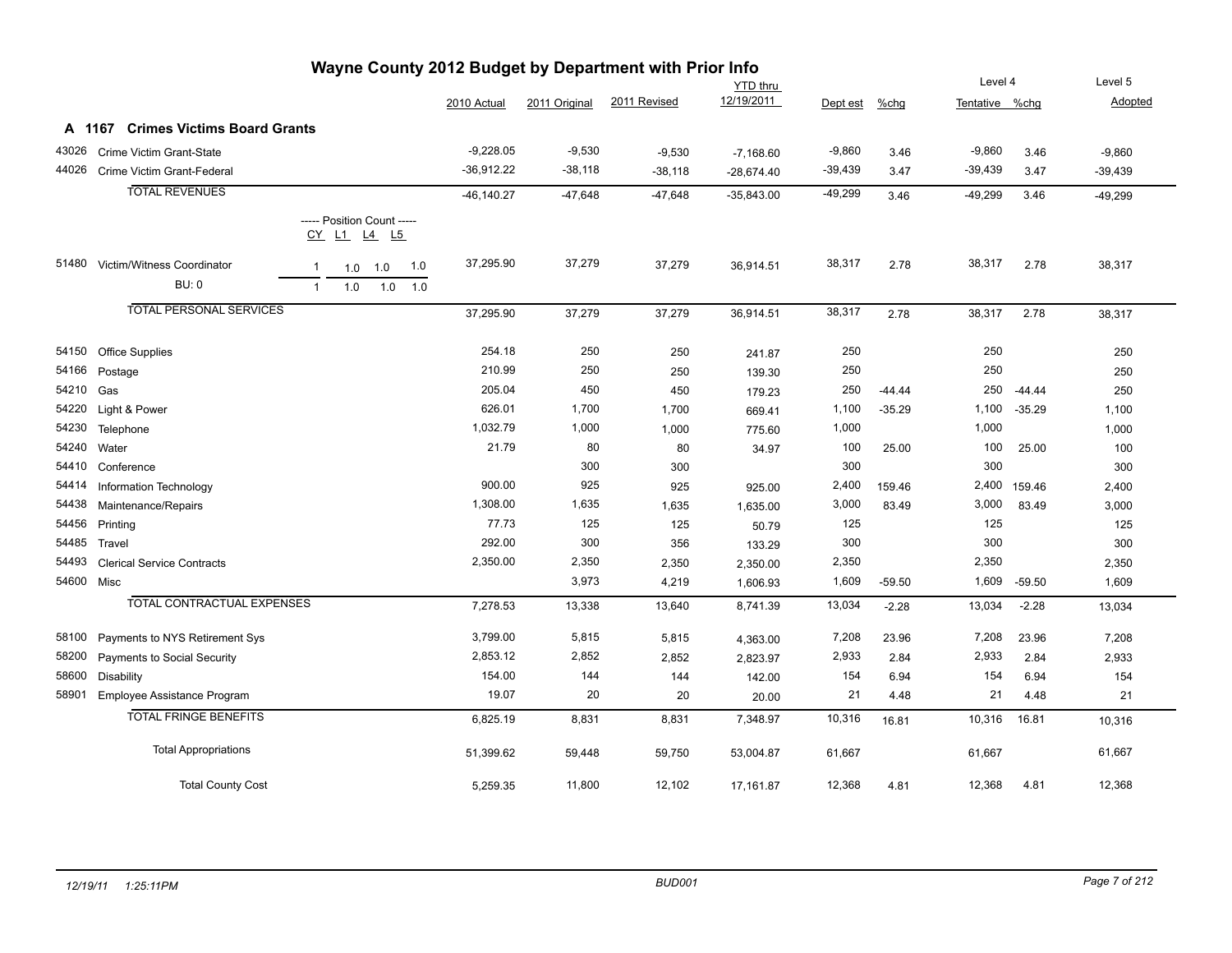|       |                                | <b>The County 2012 Budget by Department with Prior line</b> |                                           |      |      |             |               |              | YTD thru    |           |         | Level 4        |         | Level 5   |
|-------|--------------------------------|-------------------------------------------------------------|-------------------------------------------|------|------|-------------|---------------|--------------|-------------|-----------|---------|----------------|---------|-----------|
|       |                                |                                                             |                                           |      |      | 2010 Actual | 2011 Original | 2011 Revised | 12/19/2011  | Dept est  | $%$ chg | Tentative %chg |         | Adopted   |
|       | A 1170 Public Defender         |                                                             |                                           |      |      |             |               |              |             |           |         |                |         |           |
|       | 43716 State Aid                |                                                             |                                           |      |      |             |               |              | $-7,809.32$ | $-36,298$ |         | $-36,298$      |         | $-36,298$ |
|       | <b>TOTAL REVENUES</b>          |                                                             |                                           |      |      |             |               |              | $-7.809.32$ | $-36,298$ |         | $-36,298$      |         | $-36,298$ |
|       |                                |                                                             | ----- Position Count -----<br>CY L1 L4 L5 |      |      |             |               |              |             |           |         |                |         |           |
| 51903 | <b>Non Positions</b>           |                                                             |                                           |      |      | 13,500.00   | 13,500        | 13,500       | 13,500.00   | 13,500    |         | 13,500         |         | 13,500    |
| 51904 | Overtime                       |                                                             |                                           |      |      | 3,518.38    | 3,500         | 3,500        | 865.62      | 3,500     |         | 3,500          |         | 3,500     |
| 51040 | <b>Public Defender</b>         |                                                             | 1.0                                       | 1.0  | 1.0  | 85,785.10   | 85,000        | 85,000       | 82,415.35   | 86,700    | 2.00    | 86,700         | 2.00    | 86,700    |
| 51042 | <b>Asst Public Defender</b>    | -1                                                          | 1.0                                       | 1.0  | 1.0  | 39,629.20   | 39,629        | 39,629       | 37,841.70   | 40,323    | 1.75    | 40,323         | 1.75    | 40,323    |
| 51043 | Asst Public Defender FT        |                                                             | 1.0                                       | 1.0  | 1.0  | 73,332.03   | 73,288        | 73,288       | 62,551.90   | 78,950    | 7.73    | 78,950         | 7.73    | 78,950    |
| 51044 | Asst Public Defender 2nd       | -1                                                          | 1.0                                       | 1.0  | 1.0  | 44,094.12   | 44,094        | 44,094       | 42,105.13   | 44,866    | 1.75    | 44,866         | 1.75    | 44,866    |
| 51045 | Asst Public Defender 2nd FT    |                                                             | 1.0                                       | 1.0  | 1.0  | 57,993.94   | 60,582        | 60,582       | 30.401.03   | 55,000    | $-9.21$ | 55,000         | $-9.21$ | 55,000    |
| 51046 | Asst Public Defender 3rd       | -1                                                          | 1.0                                       | 1.0  | 1.0  | 29,510.24   | 29,510        | 29,510       | 28,059.96   | 29,995    | 1.64    | 29,995         | 1.64    | 29,995    |
| 51047 | Secretary to Public Defender   | -1                                                          | 1.0                                       | 1.0  | 1.0  | 35,525.17   | 35,493        | 35,493       | 34,511.85   | 36,063    | 1.61    | 36,063         | 1.61    | 36,063    |
| 51048 | Asst Public Defender 4th       |                                                             | 1.0                                       | 1.0  | 1.0  | 30,395.02   | 30,395        | 30,395       | 29,023.81   | 30,927    | 1.75    | 30,927         | 1.75    | 30,927    |
| 51051 | Asst Public Defender 6th       |                                                             | 1.0                                       | 1.0  | 1.0  | 30,395.02   | 30,395        | 30,395       | 29,023.81   | 30,927    | 1.75    | 30,927         | 1.75    | 30,927    |
| 51053 | Asst Public Defender 7th       | $\overline{\mathbf{1}}$                                     | 1.0                                       | 1.0  | 1.0  | 30,395.02   | 30,395        | 30,395       | 29,023.81   | 30,927    | 1.75    | 30,927         | 1.75    | 30,927    |
|       | <b>BU: 0</b>                   | 10                                                          | 10.0                                      | 10.0 | 10.0 |             |               |              |             |           |         |                |         |           |
| 51142 | Senior Clerk-Typist            | $\overline{2}$                                              | 2.0                                       | 2.0  | 2.0  | 58,814.49   | 61,756        | 61,756       | 59,075.71   | 64,608    | 4.62    | 64,608         | 4.62    | 64,608    |
| 51160 | Senior Stenographer            | -1                                                          | 1.0                                       | 1.0  | 1.0  | 33,039.99   | 33,168        | 33,168       | 31,426.27   | 34,171    | 3.02    | 34,171         | 3.02    | 34,171    |
| 51312 | Investigator                   |                                                             | 1.0                                       | 1.0  | 1.0  | 51,407.60   | 51,180        | 51,180       | 52,482.98   | 48,401    | $-5.43$ | 48,401         | $-5.43$ | 48,401    |
|       | <b>BU: 1</b>                   | $\overline{4}$                                              | 4.0                                       | 4.0  | 4.0  |             |               |              |             |           |         |                |         |           |
|       | <b>TOTAL PERSONAL SERVICES</b> |                                                             |                                           |      |      | 617,335.32  | 621,885       | 621,885      | 562,308.93  | 628,858   | 1.12    | 628,858        | 1.12    | 628,858   |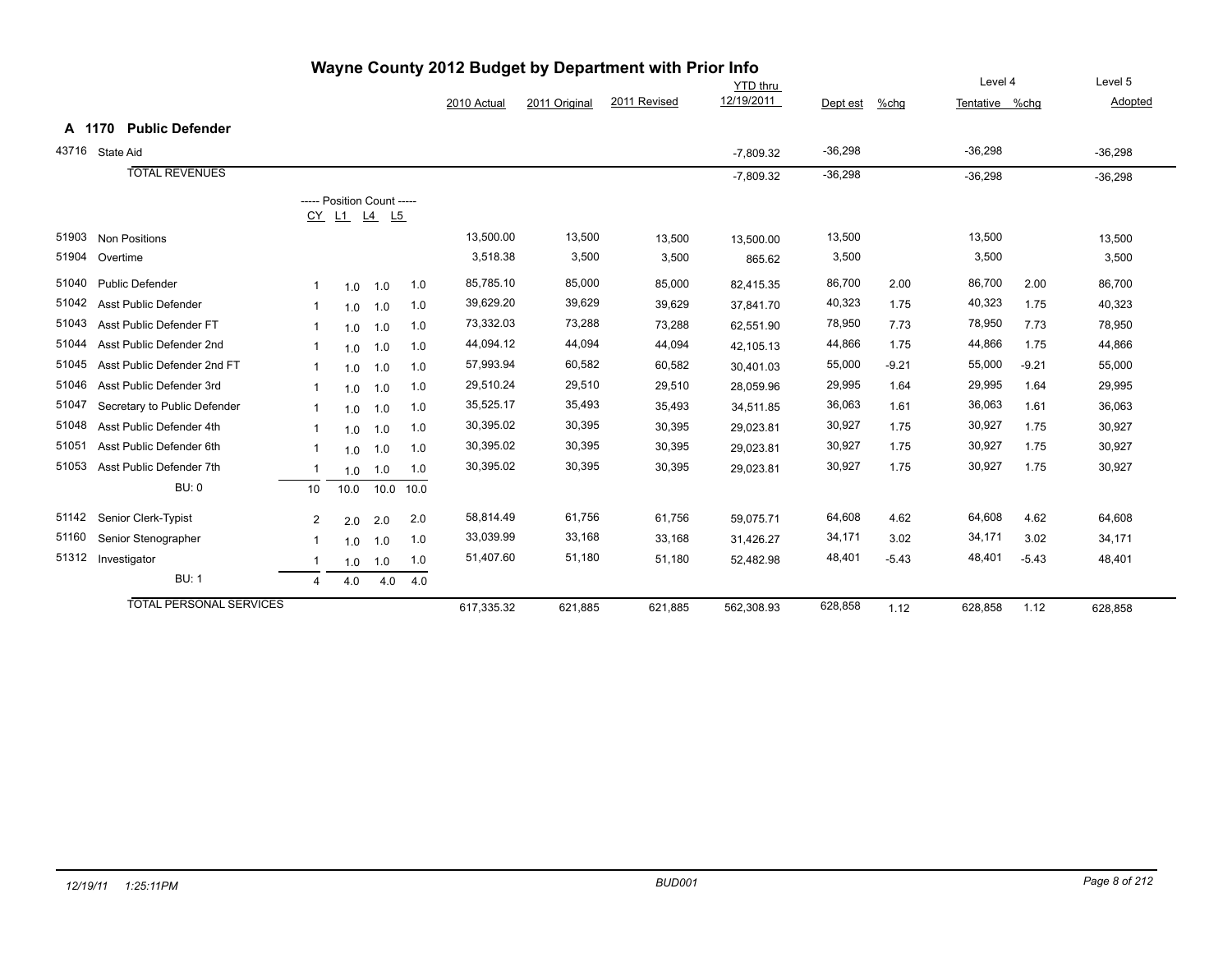|       |                                  | Wayne County 2012 Budget by Department with Prior Info |               |              |                 |           |          |                |          |                |
|-------|----------------------------------|--------------------------------------------------------|---------------|--------------|-----------------|-----------|----------|----------------|----------|----------------|
|       |                                  |                                                        |               |              | <b>YTD thru</b> |           |          | Level 4        |          | Level 5        |
|       |                                  | 2010 Actual                                            | 2011 Original | 2011 Revised | 12/19/2011      | Dept est  | $%$ chg  | Tentative %chg |          | <b>Adopted</b> |
|       | <b>Public Defender</b><br>A 1170 |                                                        |               |              |                 |           |          |                |          |                |
| 54114 | Car Expense                      | 1,519.78                                               | 1,500         | 1,500        | 2,303.57        | 2,800     | 86.67    | 2,800          | 86.67    | 2,800          |
| 54150 | <b>Office Supplies</b>           | 4,169.64                                               | 4,265         | 4,325        | 4,256.95        | 4,265     |          | 4,265          |          | 4,265          |
| 54166 | Postage                          | 537.87                                                 | 600           | 600          | 502.55          | 800       | 33.33    | 800            | 33.33    | 800            |
| 54210 | Gas                              | 2,184.50                                               | 3,000         | 3,000        | 1,626.58        | 3,000     |          | 3,000          |          | 3,000          |
| 54220 | Light & Power                    | 4,365.67                                               | 4,800         | 4,800        | 3,696.65        | 4,800     |          | 4,800          |          | 4,800          |
| 54230 | Telephone                        | 7,968.35                                               | 7,300         | 7,300        | 5,930.29        | 7,300     |          | 7,300          |          | 7,300          |
| 54240 | Water                            | 839.51                                                 | 850           | 850          | 586.39          | 850       |          | 850            |          | 850            |
| 54408 | Copier Expense                   |                                                        |               |              | 1,991.74        | 2,100     |          | 2,100          |          | 2,100          |
| 54410 | Conference                       | 565.00                                                 | 1,250         | 1,250        | 1,210.00        | 2,100     | 68.00    | 2,100          | 68.00    | 2,100          |
| 54414 | Information Technology           | 10,800.00                                              | 11,100        | 11,100       | 11,100.00       | 48,000    | 332.43   | 48,000         | 332.43   | 48,000         |
| 54424 | Equipment - Maint Contract       | 2,930.71                                               | 3,060         | 3,190        | 1,759.00        | 1,500     | $-50.98$ | 1,500          | $-50.98$ | 1,500          |
| 54438 | Maintenance/Repairs              | 15,930.00                                              | 19,913        | 19,913       | 19,912.50       | 19,913    | 0.00     | 19,913         | 0.00     | 19,913         |
| 54472 | Subscriptions                    | 12,479.42                                              | 10,000        | 12,984       | 14,270.11       | 10,000    |          | 10,000         |          | 10,000         |
| 54475 | Software                         |                                                        | 500           | 500          |                 | 500       |          | 500            |          | 500            |
| 54483 | Training- Seminars & Schools     | 3,252.77                                               | 2,000         | 2,175        | 2,094.96        | 2,480     | 24.00    | 2,480          | 24.00    | 2,480          |
| 54485 | Travel                           | 5,028.82                                               | 4,000         | 4,090        | 3,225.83        | 3,300     | $-17.50$ | 3,300          | $-17.50$ | 3,300          |
| 54500 | Fees for Services Non-employ     | 10,828.00                                              | 20,000        | 26,193       | 25,520.00       | 20,000    |          | 20,000         |          | 20,000         |
| 54502 | <b>Appeal Service</b>            | 20,411.97                                              | 15,000        | 15,000       | 12,967.45       | 10,000    | $-33.33$ | 10,000         | $-33.33$ | 10,000         |
| 54521 | Record Storage                   |                                                        |               |              |                 | 1,895     |          | 1,895          |          | 1,895          |
| 54600 | Misc                             | 2,091.54                                               | 500           | 500          | 2,097.93        | 500       |          | 500            |          | 500            |
|       | TOTAL CONTRACTUAL EXPENSES       | 105,903.55                                             | 109,638       | 119,269      | 115,052.50      | 146,103   | 33.26    | 146,103        | 33.26    | 146,103        |
| 58100 | Payments to NYS Retirement Sys   | 46,360.00                                              | 73,287        | 73,287       | 54,907.00       | 105,326   | 43.72    | 101,507        | 38.51    | 101,507        |
| 58200 | Payments to Social Security      | 45,150.97                                              | 47,574        | 47,574       | 41,150.13       | 46,807    | $-1.61$  | 46,807         | $-1.61$  | 46,807         |
| 58400 | Hospitalization                  | 95,391.24                                              | 102,267       | 102,267      | 87,691.68       | 103,320   | 1.03     | 94,857         | $-7.25$  | 94,857         |
| 58500 | Unemployment                     | 1,700.16                                               |               |              |                 |           |          |                |          |                |
| 58600 | <b>Disability</b>                | 1,079.00                                               | 1,152         | 1,152        | 1,046.00        | 1,232     | 6.94     | 1,232          | 6.94     | 1,232          |
| 58901 | Employee Assistance Program      | 200.24                                                 | 227           | 227          | 220.00          | 231       | 1.76     | 231            | 1.76     | 231            |
|       | <b>TOTAL FRINGE BENEFITS</b>     | 189,881.61                                             | 224,507       | 224,507      | 185,014.81      | 256,916   | 14.44    | 244,634        | 8.96     | 244,634        |
|       | <b>Total Appropriations</b>      | 913,120.48                                             | 956,030       | 965,661      | 862,376.24      | 1,031,877 |          | 1,019,595      |          | 1,019,595      |
|       | <b>Total County Cost</b>         | 913,120.48                                             | 956.030       | 965,661      | 854,566.92      | 995,579   | 4.14     | 983,297        | 2.85     | 983,297        |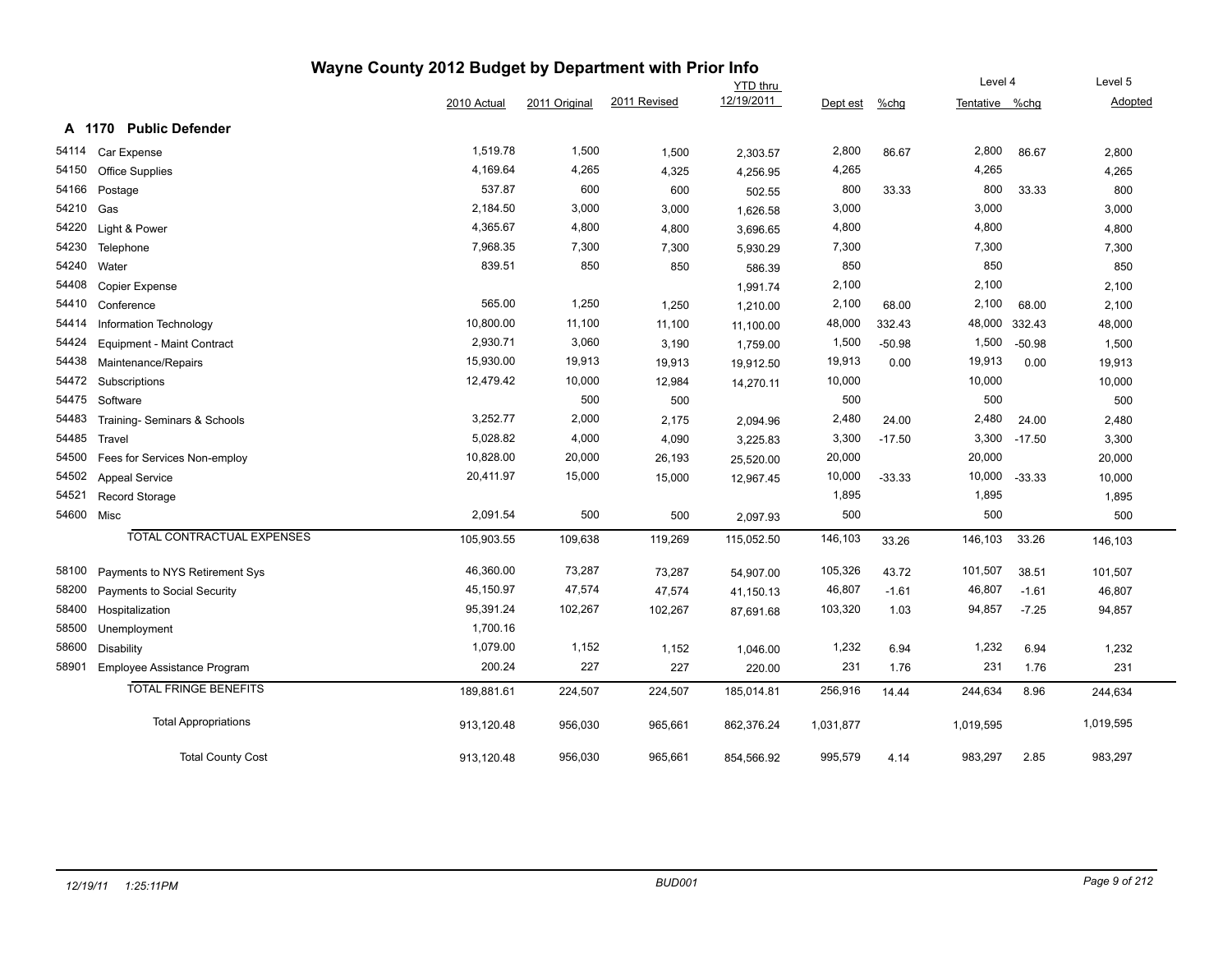|       | Wayne County 2012 Budget by Department with Prior Info |               |               |              |                 |            |          |                |          |            |
|-------|--------------------------------------------------------|---------------|---------------|--------------|-----------------|------------|----------|----------------|----------|------------|
|       |                                                        |               |               |              | <b>YTD thru</b> |            |          | Level 4        |          | Level 5    |
|       |                                                        | 2010 Actual   | 2011 Original | 2011 Revised | 12/19/2011      | Dept est   | %chg     | Tentative %chg |          | Adopted    |
|       | <b>Legal Defense of Indigents</b><br>A 1172            |               |               |              |                 |            |          |                |          |            |
| 42770 | Miscellaneous Revenues                                 | $-400.00$     |               |              | $-277.50$       | $-400$     |          | $-400$         |          | $-400$     |
| 43024 | Indigent Legal Services Fund                           | $-330,286.00$ | $-330,286$    | $-330,286$   | $-293,988.00$   | $-290,000$ | $-12.20$ | -290,000       | $-12.20$ | $-290,000$ |
|       | <b>TOTAL REVENUES</b>                                  | $-330,686.00$ | $-330,286$    | $-330,286$   | $-294, 265.50$  | $-290,400$ | $-12.08$ | $-290,400$     | $-12.08$ | $-290,400$ |
| 54000 | <b>Contractual Expenses</b>                            | 825.00        | 14,000        | 14,000       | 10,362.75       | 14,000     |          | 14,000         |          | 14,000     |
| 54502 | Appeals                                                | 14,508.20     |               |              | 34,873.00       |            |          |                |          |            |
| 54505 | Assigned Counsel - Family                              | 385,257.29    | 400,000       | 400,000      | 384,258.69      | 420,000    | 5.00     | 420,000        | 5.00     | 420,000    |
| 54507 | Assigned Counsel - Felony                              | 146,668.91    | 157,000       | 157,000      | 130.900.91      | 140,000    | $-10.83$ | 140,000        | $-10.83$ | 140,000    |
| 54508 | Assigned Counsel - Other Legal                         | 9,805.00      |               | 195          | 195.00          | 1,000      |          | 1,000          |          | 1,000      |
| 54513 | <b>Appeals Administration</b>                          |               |               |              | 1,684.45        | 2,000      |          | 2,000          |          | 2,000      |
| 54556 | Assigned Counsel-Misdemeanor                           | 89,129.61     | 100,000       | 100,000      | 75,715.97       | 85,000     | $-15.00$ | 85,000         | $-15.00$ | 85,000     |
| 54561 | Legal Aid For Indigents                                | 197,654.00    | 197,654       | 197,654      | 197,654.04      | 338,899    | 71.46    | 197,654        |          | 197,654    |
|       | <b>TOTAL CONTRACTUAL EXPENSES</b>                      | 843,848.01    | 868,654       | 868,849      | 835,644.81      | 1,000,899  | 15.22    | 859,654        | $-1.04$  | 859,654    |
|       | <b>Total Appropriations</b>                            | 843,848.01    | 868,654       | 868,849      | 835,644.81      | 1,000,899  |          | 859,654        |          | 859,654    |
|       | <b>Total County Cost</b>                               | 513.162.01    | 538,368       | 538,563      | 541.379.31      | 710,499    | 31.97    | 569,254        | 5.74     | 569,254    |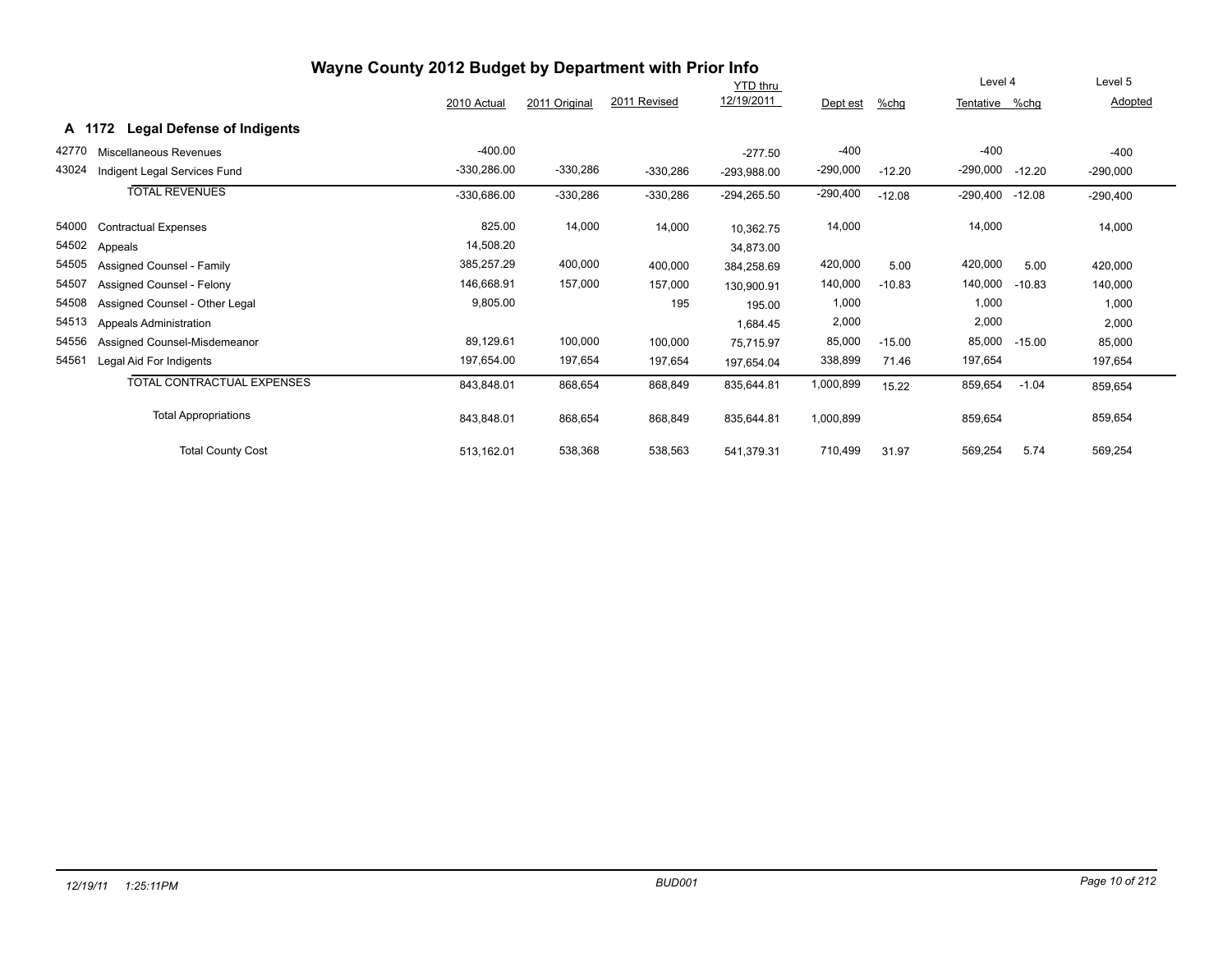| Wayne County 2012 Budget by Department with Prior Info |              |               |              |              |           |          |                |          |                |
|--------------------------------------------------------|--------------|---------------|--------------|--------------|-----------|----------|----------------|----------|----------------|
|                                                        |              |               |              | YTD thru     |           |          | Level 4        |          | Level 5        |
|                                                        | 2010 Actual  | 2011 Original | 2011 Revised | 12/19/2011   | Dept est  | $%$ chg  | Tentative %chg |          | <b>Adopted</b> |
| Wayne Pre-Trial Services, Inc.<br>A 1173               |              |               |              |              |           |          |                |          |                |
| 43279<br>Pre-Trial Release                             | $-23,983.00$ | $-30,791$     | $-30,791$    | $-21.763.37$ | $-22,357$ | $-27.39$ | $-22,357$      | $-27.39$ | $-22,357$      |
| <b>TOTAL REVENUES</b>                                  | $-23,983.00$ | $-30,791$     | $-30,791$    | $-21.763.37$ | $-22,357$ | $-27.39$ | $-22,357$      | -27.39   | $-22,357$      |
| 54624<br><b>Pre-trial Release</b>                      | 110,639.00   | 110,639       | 110,639      | 103.993.92   | 113,684   | 2.75     | 113,684        | 2.75     | 113,684        |
| <b>TOTAL CONTRACTUAL EXPENSES</b>                      | 110,639.00   | 110,639       | 110,639      | 103,993.92   | 113,684   | 2.75     | 113,684        | 2.75     | 113,684        |
| <b>Total Appropriations</b>                            | 110,639.00   | 110,639       | 110,639      | 103,993.92   | 113,684   |          | 113,684        |          | 113,684        |
| <b>Total County Cost</b>                               | 86,656.00    | 79,848        | 79,848       | 82,230.55    | 91,327    | 14.38    | 91,327         | 14.38    | 91,327         |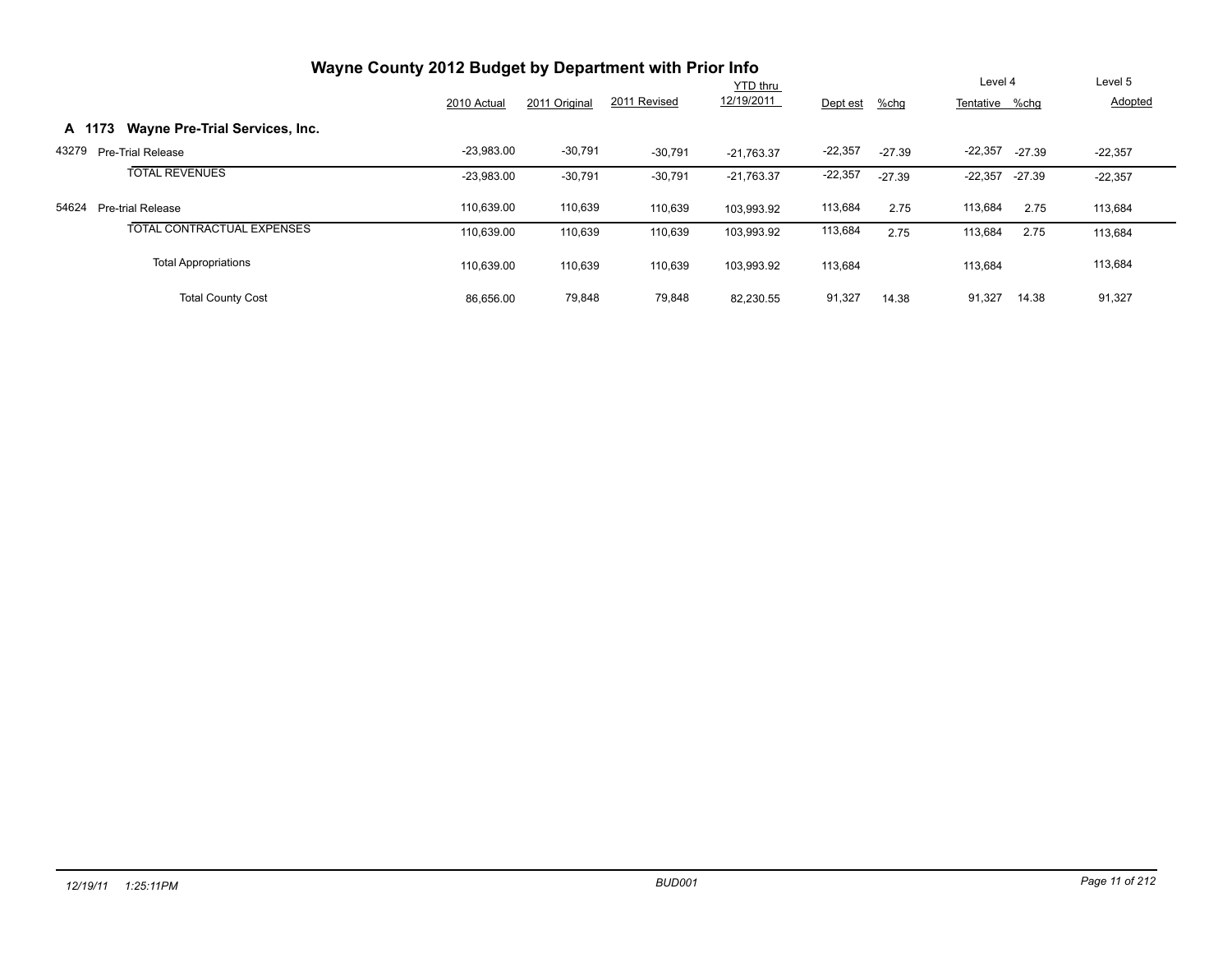| Wayne County 2012 Budget by Department with Prior Info |             |               |              |                 |          |          |                   |                |
|--------------------------------------------------------|-------------|---------------|--------------|-----------------|----------|----------|-------------------|----------------|
|                                                        |             |               |              | <b>YTD thru</b> |          |          | Level 4           | Level 5        |
|                                                        | 2010 Actual | 2011 Original | 2011 Revised | 12/19/2011      | Dept est | %chg     | Tentative %chg    | <b>Adopted</b> |
| J of P & Constables<br>A 1180                          |             |               |              |                 |          |          |                   |                |
| 54500<br>Fees for Services Non-employ                  | 5,100.00    | 7,000         | 7,000        | 4.970.00        | 6,000    | $-14.29$ | 6,000<br>$-14.29$ | 6,000          |
| TOTAL CONTRACTUAL EXPENSES                             | 5,100.00    | 7,000         | 7,000        | 4,970.00        | 6,000    | $-14.29$ | 6,000 -14.29      | 6,000          |
| <b>Total Appropriations</b>                            | 5,100.00    | 7,000         | 7,000        | 4,970.00        | 6,000    |          | 6,000             | 6,000          |
| <b>Total County Cost</b>                               | 5.100.00    | 7,000         | 7,000        | 4.970.00        | 6,000    | $-14.29$ | 6,000<br>-14.29   | 6,000          |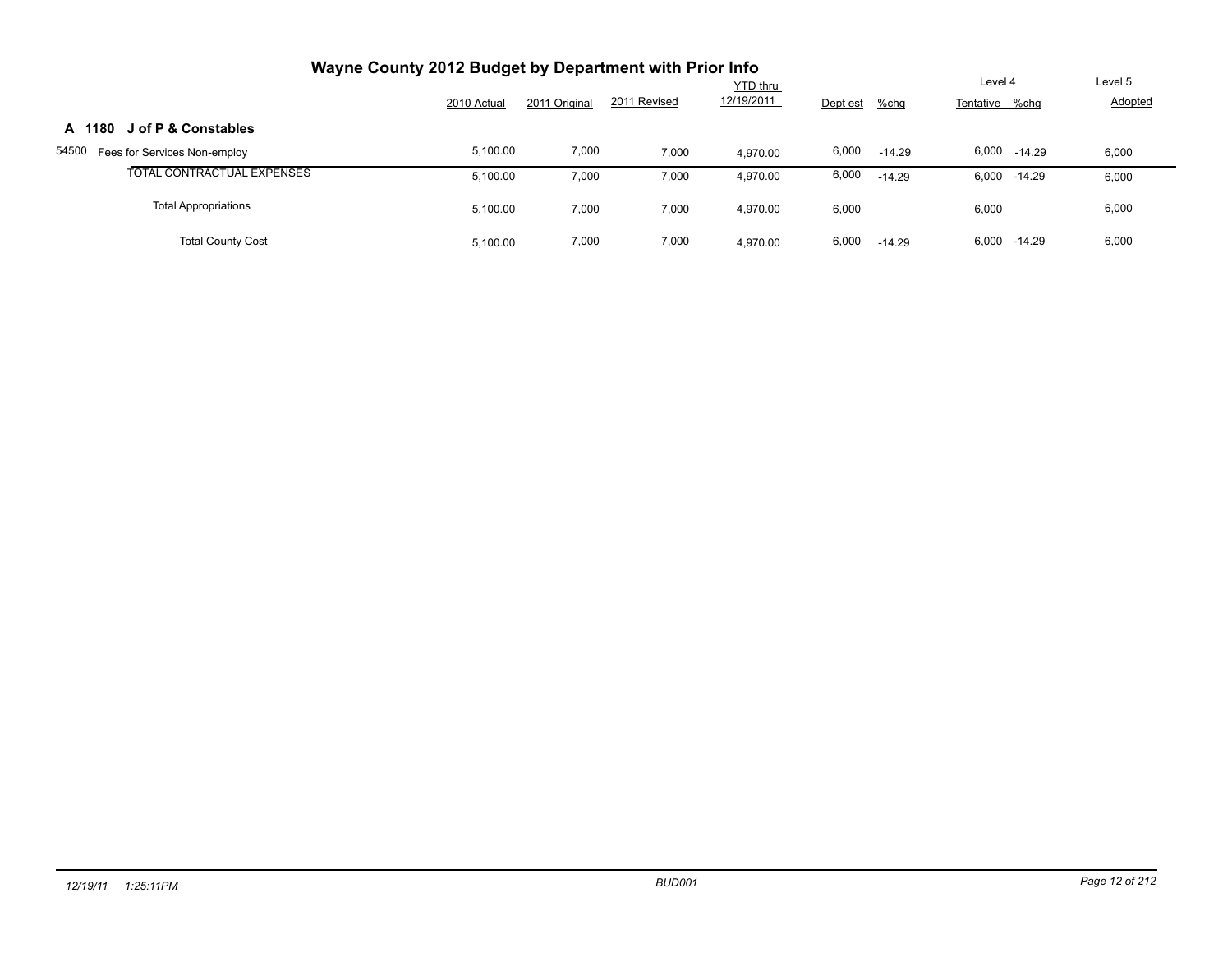| Wayne County 2012 Budget by Department with Prior Info |                                   |                |                            |     |     |             |               |              |                 |          |           |                |           |         |
|--------------------------------------------------------|-----------------------------------|----------------|----------------------------|-----|-----|-------------|---------------|--------------|-----------------|----------|-----------|----------------|-----------|---------|
|                                                        |                                   |                |                            |     |     |             |               |              | <b>YTD thru</b> |          |           | Level 4        |           | Level 5 |
|                                                        |                                   |                |                            |     |     | 2010 Actual | 2011 Original | 2011 Revised | 12/19/2011      | Dept est | $%$ chg   | Tentative %chg |           | Adopted |
|                                                        | A 1185 Coroner                    |                |                            |     |     |             |               |              |                 |          |           |                |           |         |
|                                                        |                                   |                | ----- Position Count ----- |     |     |             |               |              |                 |          |           |                |           |         |
|                                                        |                                   |                | CY L1 L4 L5                |     |     |             |               |              |                 |          |           |                |           |         |
| 51049                                                  | Coroner                           | -1             | 1.0                        | 1.0 | 1.0 | 38,400.94   | 38,401        | 38,401       | 36,668.51       | 39,225   | 2.15      | 39,225         | 2.15      | 39,225  |
| 51493                                                  | Coroner Physician                 | 3              | 1.0                        | 3.0 | 3.0 | 1,560.00    | 1,662         | 1,662        |                 | 1,662    |           | 1,662          |           | 1,662   |
|                                                        | <b>BU: 0</b>                      | $\overline{4}$ | 2.0                        | 4.0 | 4.0 |             |               |              |                 |          |           |                |           |         |
|                                                        | <b>TOTAL PERSONAL SERVICES</b>    |                |                            |     |     | 39,960.94   | 40,063        | 40,063       | 36,668.51       | 40,887   | 2.06      | 40,887         | 2.06      | 40,887  |
| 54414                                                  | Information Technology            |                |                            |     |     | 50.00       | 50            | 50           | 50.00           |          | $-100.00$ |                | $-100.00$ |         |
| 54418                                                  | Dues                              |                |                            |     |     | 110.00      | 110           | 110          | 110.00          | 110      |           | 110            |           | 110     |
| 54509                                                  | Autopsies                         |                |                            |     |     | 72,249.27   | 92,250        | 92,250       | 60,137.28       | 70,000   | $-24.12$  | 70,000         | $-24.12$  | 70,000  |
|                                                        | <b>TOTAL CONTRACTUAL EXPENSES</b> |                |                            |     |     | 72,409.27   | 92,410        | 92,410       | 60,297.28       | 70,110   | $-24.13$  | 70,110 -24.13  |           | 70,110  |
| 58100                                                  | Payments to NYS Retirement Sys    |                |                            |     |     | 3,930.00    | 5,990         | 5,990        | 4,551.00        | 7,375    | 23.12     | 7,375          | 23.12     | 7,375   |
| 58200                                                  | Payments to Social Security       |                |                            |     |     | 2,770.13    | 3,065         | 3,065        | 2,556.93        | 3,128    | 2.06      | 3,128          | 2.06      | 3,128   |
| 58400                                                  | Hospitalization                   |                |                            |     |     | 15,001.92   | 15,002        | 15,002       | 14,021.72       | 14,512   | $-3.27$   | 13,325         | $-11.18$  | 13,325  |
| 58600                                                  | <b>Disability</b>                 |                |                            |     |     |             | 144           | 144          |                 |          | $-100.00$ |                | $-100.00$ |         |
| 58901                                                  | Employee Assistance Program       |                |                            |     |     | 19.07       | 21            | 21           | 20.00           | 21       |           | 21             |           | 21      |
|                                                        | <b>TOTAL FRINGE BENEFITS</b>      |                |                            |     |     | 21,721.12   | 24,222        | 24,222       | 21,149.65       | 25,036   | 3.36      | 23,849         | $-1.54$   | 23,849  |
|                                                        | <b>Total Appropriations</b>       |                |                            |     |     | 134,091.33  | 156,695       | 156,695      | 118,115.44      | 136,033  |           | 134,846        |           | 134,846 |
|                                                        | <b>Total County Cost</b>          |                |                            |     |     | 134,091.33  | 156,695       | 156,695      | 118,115.44      | 136,033  | $-13.19$  | 134,846 -13.94 |           | 134,846 |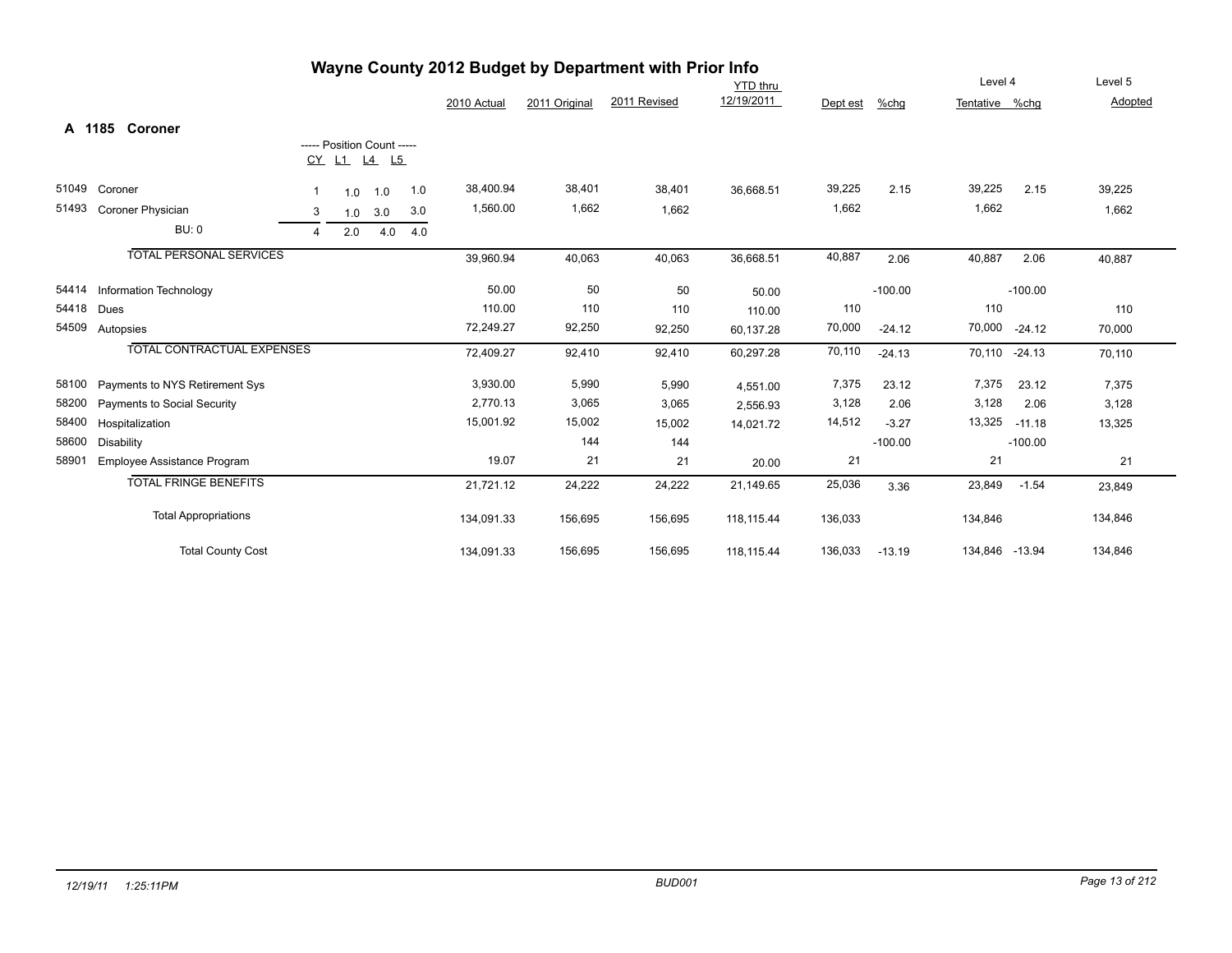| Wayne County 2012 Budget by Department with Prior Info |             |               |              |                               |                  |                           |                           |
|--------------------------------------------------------|-------------|---------------|--------------|-------------------------------|------------------|---------------------------|---------------------------|
|                                                        | 2010 Actual | 2011 Original | 2011 Revised | <b>YTD thru</b><br>12/19/2011 | Dept est<br>%chg | Level 4<br>Tentative %chg | Level 5<br><b>Adopted</b> |
| <b>Grand Jury</b><br>A 1190                            |             |               |              |                               |                  |                           |                           |
| 54500<br>Fees for Services Non-employ                  | 27,453.86   | 30,000        | 30,430       | 25.569.71                     | 30,000           | 30,000                    | 30,000                    |
| TOTAL CONTRACTUAL EXPENSES                             | 27,453.86   | 30,000        | 30,430       | 25,569.71                     | 30,000           | 30,000                    | 30,000                    |
| <b>Total Appropriations</b>                            | 27,453.86   | 30,000        | 30,430       | 25.569.71                     | 30,000           | 30,000                    | 30,000                    |
| <b>Total County Cost</b>                               | 27,453.86   | 30,000        | 30,430       | 25.569.71                     | 30,000           | 30,000                    | 30,000                    |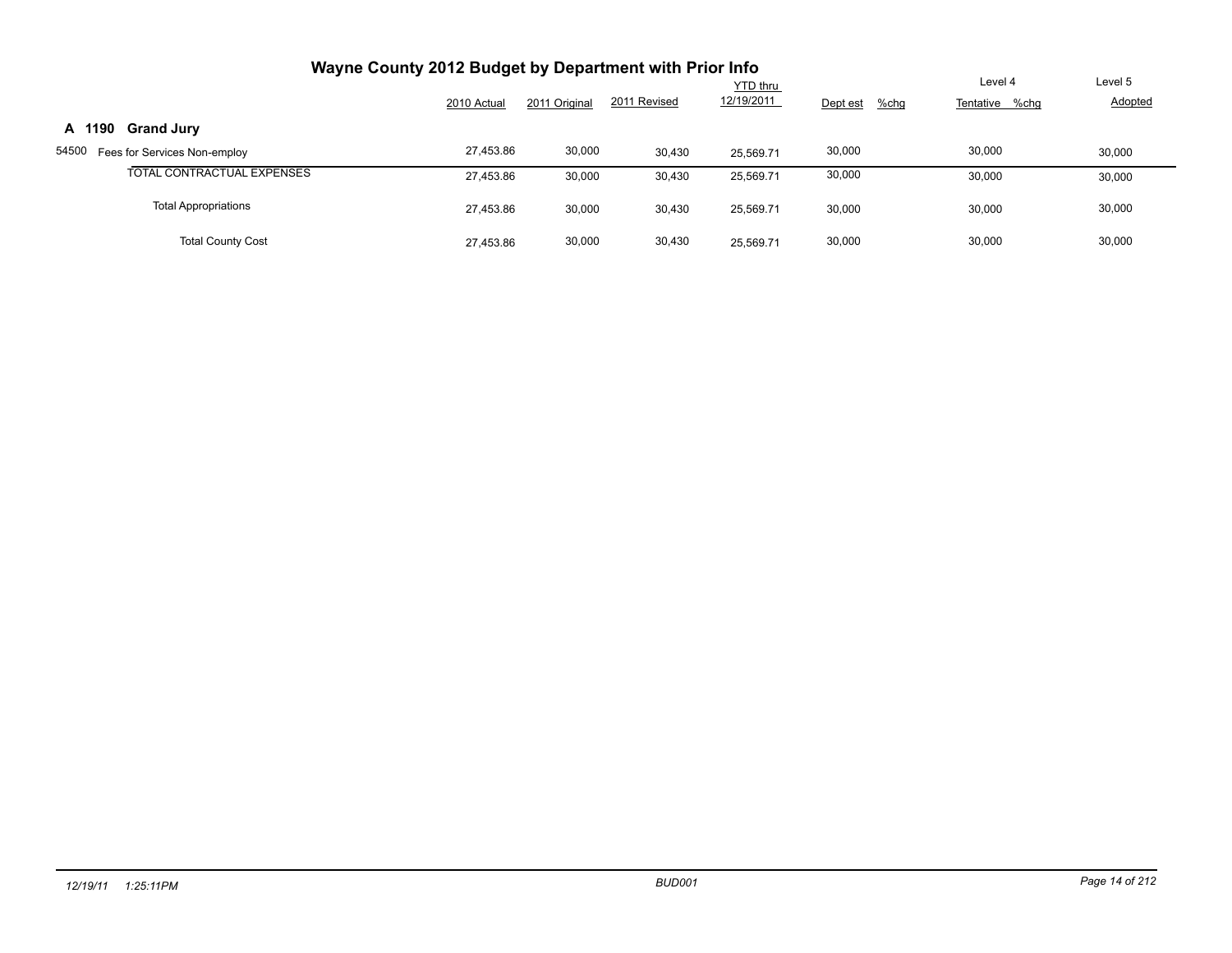|       |                                        |                |                            |     |     | Oddiny eviz Duugut by | <b>Department</b> |              | <b>YTD</b> thru |          |          | Level 4        |              | Level 5 |
|-------|----------------------------------------|----------------|----------------------------|-----|-----|-----------------------|-------------------|--------------|-----------------|----------|----------|----------------|--------------|---------|
|       |                                        |                |                            |     |     | 2010 Actual           | 2011 Original     | 2011 Revised | 12/19/2011      | Dept est | %chg     | Tentative %chg |              | Adopted |
|       |                                        |                |                            |     |     |                       |                   |              |                 |          |          |                |              |         |
|       | A 1230<br><b>County Administration</b> |                | ----- Position Count ----- |     |     |                       |                   |              |                 |          |          |                |              |         |
|       |                                        |                | CY L1 L4 L5                |     |     |                       |                   |              |                 |          |          |                |              |         |
| 51023 | Secretary-Co Admininstrator            | $\mathbf{1}$   | 1.0                        | 1.0 | 1.0 | 31,672.84             | 31,673            | 31,673       | 30,491.64       | 32,227   | 1.75     | 32,227         | 1.75         | 32,227  |
| 51326 | <b>Fiscal Manager</b>                  | 0              | 0.0                        | 0.0 | 0.0 | 85,821.48             |                   |              |                 |          |          |                |              |         |
| 51516 | <b>County Administrator</b>            | $\overline{1}$ | 1.0                        | 1.0 | 1.0 | 117,022.64            | 116,133           | 116,133      | 111,802.43      | 118,165  | 1.75     | 118,165        | 1.75         | 118,165 |
| 51586 | <b>Fiscal Assistant</b>                | $\mathbf 1$    | 1.0                        | 1.0 | 1.0 |                       | 70,000            | 70,000       | 59,769.28       | 70,000   |          | 70,000         |              | 70,000  |
| 51599 | <b>Management Assistant</b>            | $\mathbf 0$    | 0.0                        | 1.0 | 1.0 |                       |                   |              |                 |          |          | 48,000         |              | 48,000  |
|       | <b>BU: 0</b>                           | 3              | 3.0                        | 4.0 | 4.0 |                       |                   |              |                 |          |          |                |              |         |
|       | <b>TOTAL PERSONAL SERVICES</b>         |                |                            |     |     | 234,516.96            | 217,806           | 217,806      | 202,063.35      | 220,392  |          | 268,392        | 23.23        |         |
|       |                                        |                |                            |     |     |                       |                   |              |                 |          | 1.19     |                |              | 268,392 |
| 54150 | <b>Office Supplies</b>                 |                |                            |     |     | 456.69                | 600               | 600          | 871.97          | 1,050    | 75.00    | 1,000          | 66.67        | 1,000   |
| 54166 | Postage                                |                |                            |     |     | 22.49                 | 150               | 150          | 22.64           | 50       | $-66.67$ | 50             | $-66.67$     | 50      |
| 54199 | Miscellaneous Expense                  |                |                            |     |     | 805.74                | 823               | 823          | 835.41          | 850      | 3.28     | 850            | 3.30         | 850     |
| 54210 | Gas                                    |                |                            |     |     | 543.48                | 800               | 800          | 404.68          | 800      |          | 800            |              | 800     |
| 54220 | Light & Power                          |                |                            |     |     | 1,086.11              | 1,200             | 1,200        | 919.70          | 1,200    |          | 1,200          |              | 1,200   |
| 54230 | Telephone                              |                |                            |     |     | 2,191.84              | 2,135             | 2,135        | 1,553.20        | 1,850    | $-13.35$ |                | 1,850 -13.35 | 1,850   |
| 54240 | Water                                  |                |                            |     |     | 208.86                | 250               | 250          | 145.89          | 250      |          | 250            |              | 250     |
| 54408 | Copier Expense                         |                |                            |     |     | 322.60                | 700               | 700          | 412.04          | 600      | $-14.29$ | 600            | $-14.29$     | 600     |
| 54410 | Conference                             |                |                            |     |     | 706.00                | 2,500             | 2,500        | 1,383.00        | 2,505    | 0.20     | 2,500          |              | 2,500   |
| 54414 | Information Technology                 |                |                            |     |     | 7,749.94              | 7,775             | 7,775        | 7,775.00        | 6,000    | $-22.83$ | 6,000          | $-22.83$     | 6,000   |
| 54418 | Dues                                   |                |                            |     |     | 1,329.06              | 1,400             | 1,400        | 1,380.40        | 1,400    |          | 1,400          |              | 1,400   |
| 54438 | Maintenance/Repairs                    |                |                            |     |     | 3,960.00              | 4,950             | 4,950        | 4,950.00        | 4,950    |          | 4,950          |              | 4,950   |
| 54456 | Printing                               |                |                            |     |     |                       | 100               | 100          | 400.00          | 100      |          | 100            |              | 100     |
|       | 54485 Travel                           |                |                            |     |     | 205.80                | 700               | 700          | 335.45          | 2,630    | 275.71   |                | 2,500 257.14 | 2,500   |
|       | TOTAL CONTRACTUAL EXPENSES             |                |                            |     |     | 19,588.61             | 24,083            | 24,083       | 21,389.38       | 24,235   | 0.63     | 24,050         | $-0.14$      | 24,050  |
| 58100 | Payments to NYS Retirement Sys         |                |                            |     |     | 16,663.00             | 34,631            | 34,631       | 19,066.00       | 41,434   | 19.64    | 45,494         | 31.37        | 45,494  |
| 58200 | Payments to Social Security            |                |                            |     |     | 16,644.80             | 16,662            | 16,662       | 14,595.17       | 16,860   | 1.19     | 20,532         | 23.23        | 20,532  |
| 58400 | Hospitalization                        |                |                            |     |     | 40,836.88             | 41,387            | 41,387       | 33,746.24       | 38,343   | $-7.35$  | 45,656         | 10.31        | 45,656  |
| 58600 | <b>Disability</b>                      |                |                            |     |     | 451.00                | 432               | 432          | 413.00          | 462      | 6.94     | 586            | 35.65        | 586     |
| 58901 | Employee Assistance Program            |                |                            |     |     | 57.21                 | 61                | 61           | 60.00           | 63       | 3.28     | 81             | 32.79        | 81      |
|       | <b>TOTAL FRINGE BENEFITS</b>           |                |                            |     |     | 74,652.89             | 93,173            | 93,173       | 67,880.41       | 97,162   | 4.28     | 112,349        | 20.58        | 112,349 |
|       | <b>Total Appropriations</b>            |                |                            |     |     | 328,758.46            | 335,062           | 335,062      | 291,333.14      | 341,789  |          | 404,791        |              | 404,791 |
|       | <b>Total County Cost</b>               |                |                            |     |     | 328,758.46            | 335,062           | 335,062      | 291,333.14      | 341,789  | 2.01     | 404,791        | 20.81        | 404,791 |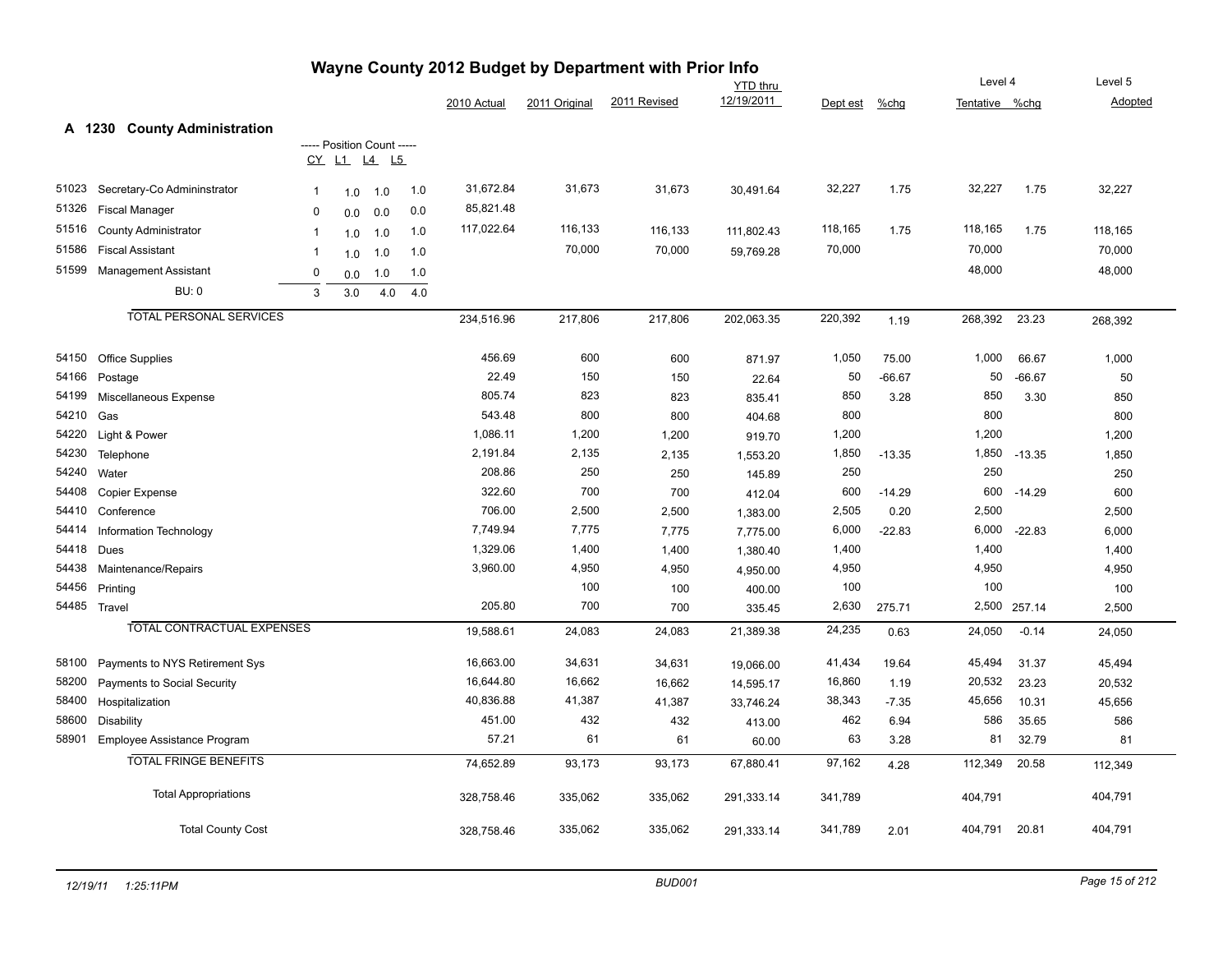|           |                                   |                |                            |     |     |             |               | Wayne County 2012 Budget by Department with Prior Info |                 |          |          |                |          |                |
|-----------|-----------------------------------|----------------|----------------------------|-----|-----|-------------|---------------|--------------------------------------------------------|-----------------|----------|----------|----------------|----------|----------------|
|           |                                   |                |                            |     |     |             |               |                                                        | <b>YTD</b> thru |          |          | Level 4        |          | Level 5        |
|           |                                   |                |                            |     |     | 2010 Actual | 2011 Original | 2011 Revised                                           | 12/19/2011      | Dept est | $%$ chg  | Tentative %chg |          | Adopted        |
|           | A 1320 County Auditor             |                |                            |     |     |             |               |                                                        |                 |          |          |                |          |                |
|           |                                   |                | ----- Position Count ----- |     |     |             |               |                                                        |                 |          |          |                |          |                |
|           |                                   |                | CY L1 L4 L5                |     |     |             |               |                                                        |                 |          |          |                |          |                |
| 51071     | Manager of Audit                  | $\mathbf{1}$   | 1.0                        | 1.0 | 1.0 | 56,692.59   | 65,000        | 65,000                                                 | 35,486.54       | 62,800   | $-3.38$  | 62,800         | $-3.38$  | 62,800         |
| 51122     | Account Clerk (7hr)               | 0              | 0.0                        | 0.0 | 0.0 | 21,973.92   |               |                                                        |                 |          |          |                |          |                |
| 51587     | <b>Internal Audit Clerk</b>       | $\overline{1}$ | 1.0                        | 1.0 | 1.0 | 2,775.51    | 27,862        | 27,862                                                 | 26,503.10       | 27,755   | $-0.38$  | 27,755         | $-0.38$  | 27,755         |
|           | <b>BU: 0</b>                      | 2              | 2.0                        | 2.0 | 2.0 |             |               |                                                        |                 |          |          |                |          |                |
|           |                                   |                |                            |     |     |             |               |                                                        |                 |          |          |                |          |                |
|           | <b>TOTAL PERSONAL SERVICES</b>    |                |                            |     |     | 81,442.02   | 92,862        | 92,862                                                 | 61,989.64       | 90,555   | $-2.48$  | 90,555         | $-2.48$  | 90,555         |
| 52200     | Office Equipment                  |                |                            |     |     | 379.52      |               |                                                        |                 |          |          |                |          |                |
| 52201     | <b>Computer Equipment</b>         |                |                            |     |     |             |               |                                                        |                 | 950      |          | 950            |          | 950            |
|           | <b>TOTAL EQUIPMENT</b>            |                |                            |     |     | 379.52      |               |                                                        | 0.00            | 950      |          | 950            |          | 950            |
|           |                                   |                |                            |     |     |             |               |                                                        |                 |          |          |                |          |                |
| 54150     | Office Supplies                   |                |                            |     |     | 291.14      | 350           | 350                                                    | 332.45          | 350      |          | 350            |          | 350            |
| 54166     | Postage                           |                |                            |     |     |             | 5,000         | 5,000                                                  | 1,935.17        | 3,500    | $-30.00$ | 3,500          | $-30.00$ | 3,500          |
| 54210 Gas |                                   |                |                            |     |     |             | 350           | 350                                                    |                 | 350      |          | 350            |          | 350            |
| 54220     | Light & Power                     |                |                            |     |     |             | 650           | 650                                                    |                 | 650      |          | 650            |          | 650            |
| 54230     | Telephone                         |                |                            |     |     | 792.52      | 900           | 900                                                    | 365.36          | 900      |          | 900            |          | 900            |
| 54240     | Water                             |                |                            |     |     |             | 120           | 120                                                    |                 | 120      |          | 120            |          | 120            |
| 54408     | Copier Expense                    |                |                            |     |     | 184.59      | 370           | 370                                                    | 330.02          | 670      | 81.08    | 670            | 81.08    | 670            |
| 54410     | Conference                        |                |                            |     |     | 304.60      | 600           | 600                                                    |                 | 2,275    | 279.17   | 2,275          | 279.17   | 2,275          |
| 54414     | Information Technology            |                |                            |     |     | 900.00      | 11,850        | 11,850                                                 | 11,850.00       | 11,850   |          | 4,800          | $-59.49$ | 4,800          |
| 54438     | Maintenance/Repairs               |                |                            |     |     |             | 2,415         | 2,415                                                  | 2,145.00        | 2,415    |          | 2,415          |          | 2,415          |
| 54475     | Software                          |                |                            |     |     |             | 640           | 640                                                    |                 | 640      |          | 640            |          | 640            |
| 54485     | Travel                            |                |                            |     |     | 327.70      | 500           | 500                                                    | 96.57           | 500      |          | 500            |          | 500            |
| 54521     | Record Storage                    |                |                            |     |     |             |               |                                                        |                 | 350      |          | 350            |          | 350            |
|           | 54600 Misc                        |                |                            |     |     | 73.50       |               |                                                        |                 | 1,000    |          | 1,000          |          | 1,000          |
|           | <b>TOTAL CONTRACTUAL EXPENSES</b> |                |                            |     |     | 2,874.05    | 23,745        | 23,745                                                 | 17,054.57       | 25,570   | 7.69     | 18,520         | $-22.00$ | 18,520         |
| 58100     | Payments to NYS Retirement Sys    |                |                            |     |     | 2,294.00    | 14,497        | 14,497                                                 | 8,086.00        | 5,218    | $-64.01$ | 5,218          | $-64.01$ | 5,218          |
| 58200     | Payments to Social Security       |                |                            |     |     | 5,910.77    | 7,105         | 7,105                                                  | 4,656.81        | 6,927    | $-2.51$  | 6,927          | $-2.51$  | 6,927          |
| 58400     | Hospitalization                   |                |                            |     |     | 20,414.16   | 21,664        | 21,664                                                 | 6,662.40        | 7,329    | $-66.17$ | 6,730          | $-68.93$ | 6,730          |
|           | 58600 Disability                  |                |                            |     |     | 310.00      | 288           | 288                                                    | 219.00          | 308      | 6.94     | 308            | 6.94     | 308            |
|           | 58901 Employee Assistance Program |                |                            |     |     | 38.14       | 40            | 40                                                     | 40.00           | 42       | 5.00     | 42             | 5.00     | 42             |
|           | <b>TOTAL FRINGE BENEFITS</b>      |                |                            |     |     | 28,967.07   | 43,594        | 43,594                                                 | 19,664.21       | 19,824   | $-54.53$ | 19,225         | $-55.90$ | 19,225         |
|           | <b>Total Appropriations</b>       |                |                            |     |     | 113,662.66  | 160,201       | 160,201                                                | 98,708.42       | 136,899  |          | 129,250        |          | 129,250        |
|           | <b>Total County Cost</b>          |                |                            |     |     | 113,662.66  | 160,201       | 160,201                                                | 98,708.42       | 136,899  | $-14.55$ | 129,250 -19.32 |          | 129,250        |
|           | 12/19/11  1:25:11PM               |                |                            |     |     |             |               | <b>BUD001</b>                                          |                 |          |          |                |          | Page 16 of 212 |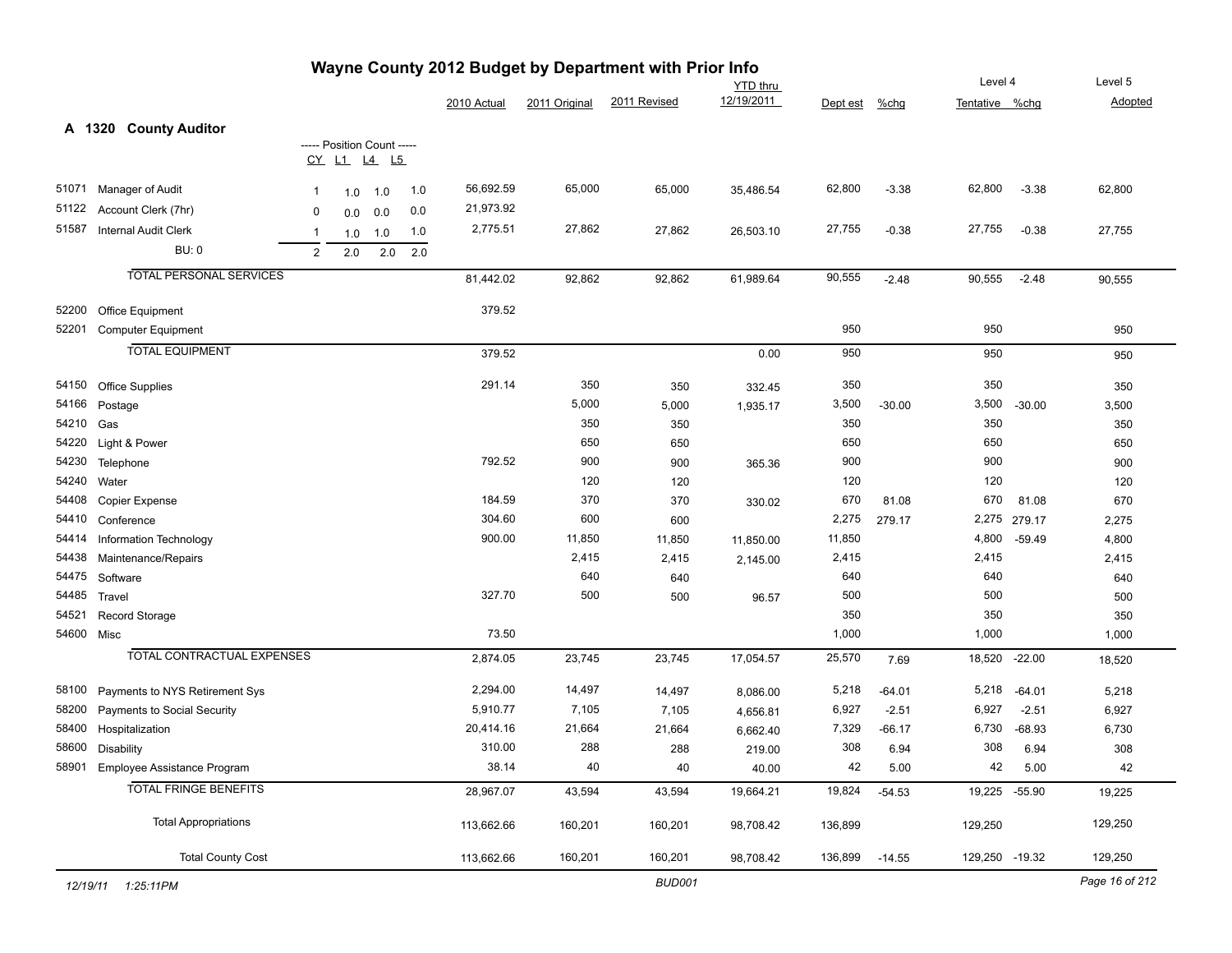| Wayne County 2012 Budget by Department with Prior Info |                                |                         |     |                            |     |             |               |              |                 |          |           |                |                 |          |
|--------------------------------------------------------|--------------------------------|-------------------------|-----|----------------------------|-----|-------------|---------------|--------------|-----------------|----------|-----------|----------------|-----------------|----------|
|                                                        |                                |                         |     |                            |     |             |               |              | <b>YTD</b> thru |          |           | Level 4        |                 | Level 5  |
|                                                        |                                |                         |     |                            |     | 2010 Actual | 2011 Original | 2011 Revised | 12/19/2011      | Dept est | %chq      | Tentative %chq |                 | Adopted  |
|                                                        | A 1325 Treasurer               |                         |     |                            |     |             |               |              |                 |          |           |                |                 |          |
| 41230                                                  | <b>Treasurer Fees</b>          |                         |     |                            |     | $-5,946.64$ | $-16,000$     | $-16,000$    | $-3,352.45$     | $-5,000$ | $-68.75$  | $-5,000$       | $-68.75$        | $-5,000$ |
| 41231                                                  | Title Search & Mail Fees       |                         |     |                            |     | 15,778.54   | $-48,000$     | $-48,000$    | $-4,125.76$     |          | $-100.00$ |                | $-100.00$       |          |
|                                                        | <b>TOTAL REVENUES</b>          |                         |     |                            |     | 9,831.90    | $-64,000$     | $-64,000$    | $-7,478.21$     | $-5,000$ | $-92.19$  |                | $-5,000 -92.19$ | $-5,000$ |
|                                                        |                                |                         |     | ----- Position Count ----- |     |             |               |              |                 |          |           |                |                 |          |
|                                                        |                                |                         |     | <u>CY L1 L4 L5</u>         |     |             |               |              |                 |          |           |                |                 |          |
| 51050                                                  | Treasurer                      | -1                      | 1.0 | 1.0                        | 1.0 | 70,304.93   | 70,305        | 70,305       | 67,132.80       | 71,536   | 1.75      | 71,536         | 1.75            | 71,536   |
| 51052                                                  | Deputy Treasurer               | -1                      | 1.0 | 1.0                        | 1.0 | 56,960.05   | 56,899        | 56,899       | 54,268.64       | 57,860   | 1.69      | 57,860         | 1.69            | 57,860   |
| 51055                                                  | Secretary to Treasurer         | $\overline{\mathbf{1}}$ | 1.0 | 1.0                        | 1.0 | 32,700.96   | 32,632        | 32,632       | 30,809.84       | 32,863   | 0.71      | 32,863         | 0.71            | 32,863   |
| 51057                                                  | Deputy County Treasurer 2nd    |                         | 1.0 | 1.0                        | 1.0 | 39,552.50   | 42,730        | 42,730       | 41,320.05       | 43,707   | 2.29      | 43,707         | 2.29            | 43,707   |
|                                                        | <b>BU: 0</b>                   | $\overline{a}$          | 4.0 | 4.0                        | 4.0 |             |               |              |                 |          |           |                |                 |          |
| 51121                                                  | <b>Account Clerk Part Time</b> |                         | 1.0 | 1.0                        | 1.0 | 11,347.04   | 9,843         | 9,843        | 10,741.92       | 10,230   | 3.93      | 10,230         | 3.93            | 10,230   |
| 51122                                                  | Account Clerk (7hr)            | -1                      | 1.0 | 1.0                        | 1.0 | 30,361.20   | 30,245        | 30,245       | 29.122.60       | 31,784   | 5.09      | 31,784         | 5.09            | 31,784   |
| 51154                                                  | Senior Account Clerk           | $\overline{c}$          | 2.0 | 2.0                        | 2.0 | 60,745.10   | 61,838        | 61,838       | 59,254.74       | 65,292   | 5.59      | 65,292         | 5.59            | 65,292   |
|                                                        | <b>BU: 1</b>                   | $\overline{4}$          | 4.0 | 4.0                        | 4.0 |             |               |              |                 |          |           |                |                 |          |
| 51491                                                  | Principal Tax Clerk            |                         | 1.0 | 1.0                        | 1.0 | 39,430.58   | 38,984        | 38,984       | 37,565.07       | 40,729   | 4.48      | 40,729         | 4.48            | 40,729   |
|                                                        | BU:4                           | $\mathbf{1}$            | 1.0 | 1.0                        | 1.0 |             |               |              |                 |          |           |                |                 |          |
|                                                        | <b>TOTAL PERSONAL SERVICES</b> |                         |     |                            |     | 341,402.36  | 343,476       | 343,476      | 330,215.66      | 354,001  | 3.06      | 354,001        | 3.06            | 354,001  |
|                                                        |                                |                         |     |                            |     |             |               |              |                 |          |           |                |                 |          |
| 52200                                                  | Office Equipment               |                         |     |                            |     | 1,944.11    |               |              |                 |          |           |                |                 |          |
| 52201                                                  | <b>Computer Equipment</b>      |                         |     |                            |     | 1,061.00    |               |              |                 |          |           |                |                 |          |
|                                                        | <b>TOTAL EQUIPMENT</b>         |                         |     |                            |     | 3,005.11    |               |              | 0.00            |          |           |                |                 |          |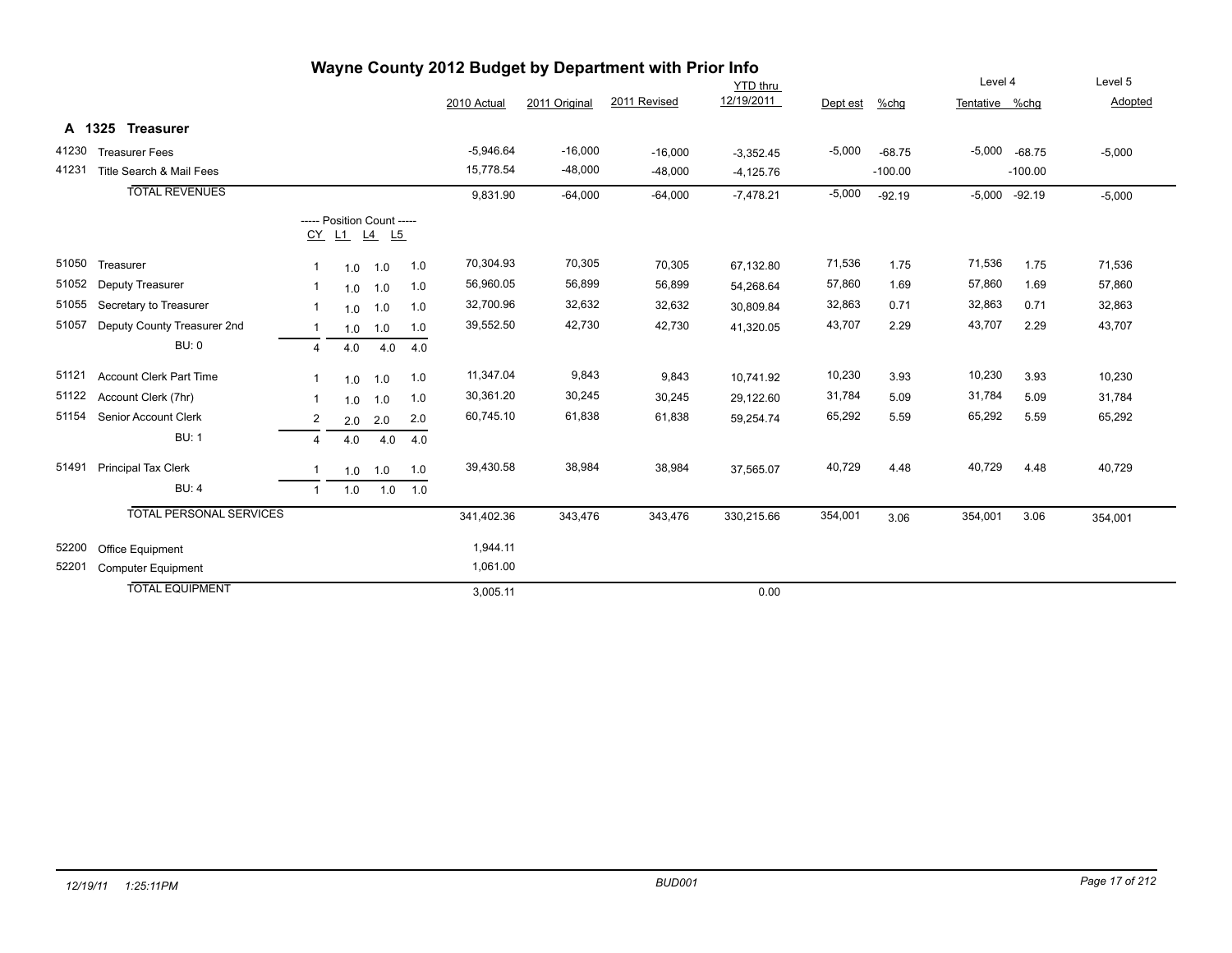|       |                                   | Wayne County 2012 Budget by Department with Prior Info |               |                 |            |          |           |                |           |         |
|-------|-----------------------------------|--------------------------------------------------------|---------------|-----------------|------------|----------|-----------|----------------|-----------|---------|
|       |                                   |                                                        |               | <b>YTD thru</b> |            |          | Level 4   |                | Level 5   |         |
|       |                                   | 2010 Actual                                            | 2011 Original | 2011 Revised    | 12/19/2011 | Dept est | $%$ chg   | Tentative %chg |           | Adopted |
|       | A 1325 Treasurer                  |                                                        |               |                 |            |          |           |                |           |         |
| 54150 | Office Supplies                   | 7,018.92                                               | 6,800         | 6,800           | 5,809.64   | 6,800    |           | 6,800          |           | 6,800   |
| 54166 | Postage                           | 17, 133. 14                                            | 20,000        | 20,000          | 16.346.04  | 20,000   |           | 20,000         |           | 20,000  |
| 54210 | Gas                               | 877.98                                                 | 1,500         | 1,500           | 731.93     | 1,500    |           | 1,500          |           | 1,500   |
| 54220 | Light & Power                     | 3,882.19                                               | 5,200         | 5,200           | 2,952.11   | 5,200    |           | 5,200          |           | 5,200   |
| 54230 | Telephone                         | 2,846.52                                               | 3,500         | 3,500           | 2,993.41   | 3,500    |           | 3,500          |           | 3,500   |
| 54240 | Water                             | 303.17                                                 | 500           | 500             | 236.34     | 500      |           | 500            |           | 500     |
| 54402 | Advertising                       | 7,900.83                                               | 6,000         | 6,000           | 5,757.72   | 6,000    |           | 12,000         | 100.00    | 12,000  |
| 54408 | Copier Expense                    | 1,850.74                                               | 1,700         | 1,834           | 2,104.65   | 1,800    | 5.88      | 1,800          | 5.88      | 1,800   |
| 54410 | Conference                        |                                                        | 3,000         | 3,000           |            |          | $-100.00$ |                | $-100.00$ |         |
| 54411 | <b>Cost Allocation</b>            | 4,000.00                                               | 5,000         | 5,000           | 4,000.00   | 4,000    | $-20.00$  | 4,000          | $-20.00$  | 4,000   |
| 54414 | <b>Information Technology</b>     | 295,000.00                                             | 295,275       | 295,275         | 295,275.00 | 271,600  | $-8.02$   | 271,600        | $-8.02$   | 271,600 |
| 54438 | Maintenance/Repairs               | 13,752.00                                              | 17,190        | 17,190          | 17,190.00  | 18,000   | 4.71      | 18,000         | 4.71      | 18,000  |
| 54485 | Travel                            |                                                        | 500           | 500             |            | 500      |           | 500            |           | 500     |
| 54501 | <b>Accountants &amp; Auditors</b> | 74,155.00                                              | 71,000        | 71,000          | 74,055.00  | 74,155   | 4.44      | 74,155         | 4.44      | 74,155  |
| 54515 | <b>Estate Expenses</b>            |                                                        | 1,000         | 1,000           |            | 1,000    |           | 1,000          |           | 1,000   |
| 54520 | Consultants                       | 7,580.00                                               | 10,000        | 10,000          | 3,480.00   | 13,675   | 36.75     | 13,675         | 36.75     | 13,675  |
| 54521 | Record Storage                    | 1,572.00                                               | 3,000         | 3,000           | 1,425.00   | 2,000    | $-33.33$  | 2,000          | $-33.33$  | 2,000   |
|       | <b>TOTAL CONTRACTUAL EXPENSES</b> | 437,872.49                                             | 451,165       | 451,299         | 432,356.84 | 430,230  | $-4.64$   | 436,230        | $-3.31$   | 436,230 |
| 58100 | Payments to NYS Retirement Sys    | 35,991.00                                              | 55,248        | 55,248          | 40,796.00  | 68,257   | 23.55     | 67,147         | 21.54     | 67,147  |
| 58200 | Payments to Social Security       | 25,020.01                                              | 26,275        | 26,275          | 23,932.37  | 27,093   | 3.11      | 27,093         | 3.11      | 27,093  |
| 58400 | Hospitalization                   | 79,994.88                                              | 79,996        | 79,996          | 94,996.80  | 104,495  | 30.63     | 95,946         | 19.94     | 95,946  |
| 58500 | Unemployment                      | 32.73                                                  |               |                 |            |          |           |                |           |         |
| 58600 | Disability                        | 1,078.00                                               | 1,152         | 1,152           | 994.00     | 1,232    | 6.94      | 1,232          | 6.94      | 1,232   |
| 58901 | Employee Assistance Program       | 181.09                                                 | 172           | 172             | 170.00     | 179      | 3.78      | 179            | 3.78      | 179     |
|       | <b>TOTAL FRINGE BENEFITS</b>      | 142,297.71                                             | 162,843       | 162,843         | 160,889.17 | 201,256  | 23.59     | 191,597 17.66  |           | 191,597 |
|       | <b>Total Appropriations</b>       | 924,577.67                                             | 957,484       | 957,618         | 923,461.67 | 985,487  |           | 981,828        |           | 981,828 |
|       | <b>Total County Cost</b>          | 934,409.57                                             | 893,484       | 893,618         | 915,983.46 | 980,487  | 9.74      | 976,828        | 9.33      | 976,828 |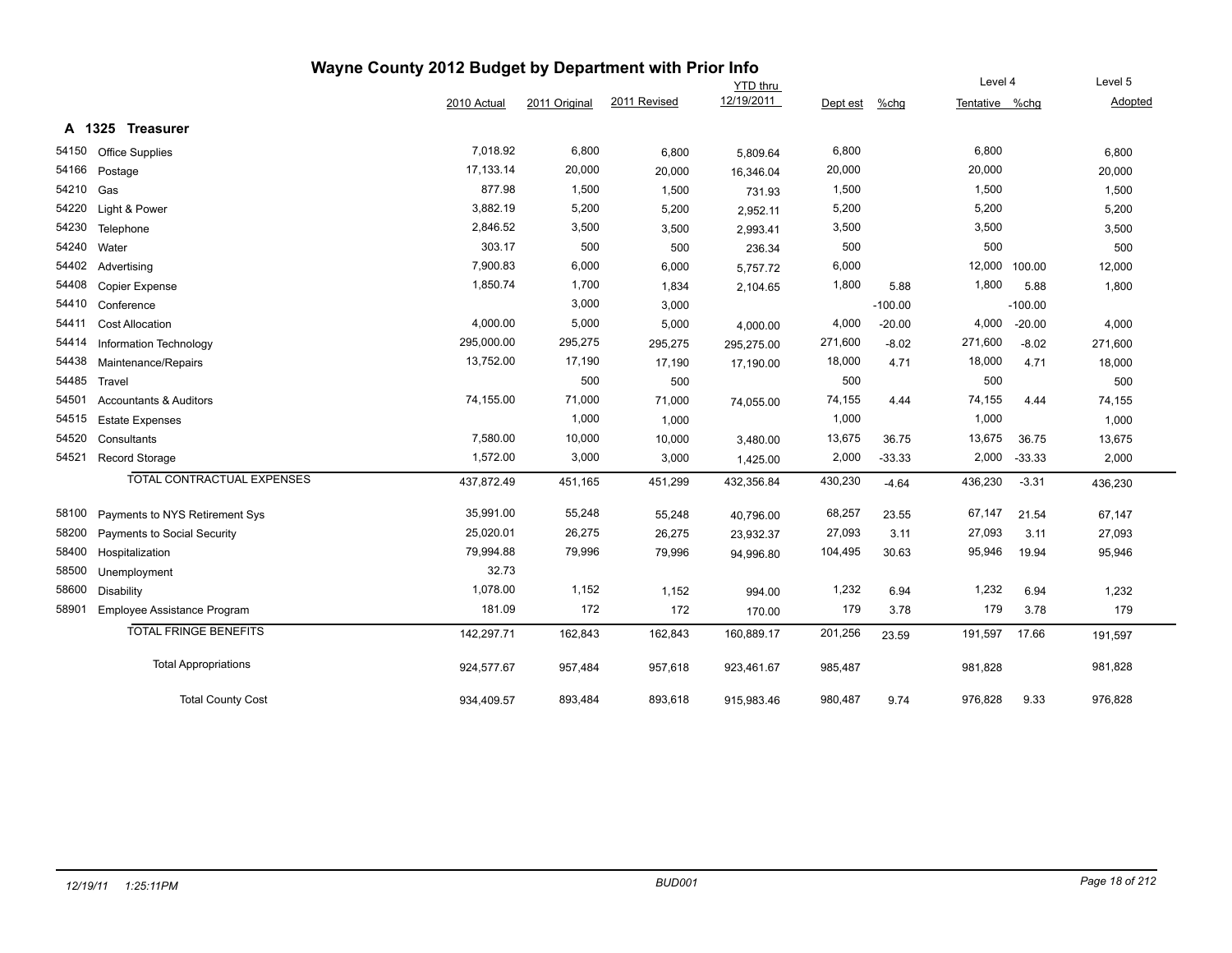| Wayne County 2012 Budget by Department with Prior Info |                                   |                |     |                            |     |             |               |              |                 |          |           |                |            |         |
|--------------------------------------------------------|-----------------------------------|----------------|-----|----------------------------|-----|-------------|---------------|--------------|-----------------|----------|-----------|----------------|------------|---------|
|                                                        |                                   |                |     |                            |     |             |               |              | <b>YTD</b> thru |          |           | Level 4        |            | Level 5 |
|                                                        |                                   |                |     |                            |     | 2010 Actual | 2011 Original | 2011 Revised | 12/19/2011      | Dept est | %chg      | Tentative %chq |            | Adopted |
|                                                        | A 1345 Purchasing                 |                |     |                            |     |             |               |              |                 |          |           |                |            |         |
|                                                        |                                   |                |     | ----- Position Count ----- |     |             |               |              |                 |          |           |                |            |         |
|                                                        |                                   |                |     | CY L1 L4 L5                |     |             |               |              |                 |          |           |                |            |         |
| 51091                                                  | <b>Purchasing Director</b>        | $\overline{1}$ |     | $1.0$ 1.0                  | 1.0 |             | 25,000        | 25,000       |                 | 58,000   | 132.00    | 58,000 132.00  |            | 58,000  |
|                                                        | <b>BU: 0</b>                      | $\mathbf{1}$   | 1.0 | 1.0                        | 1.0 |             |               |              |                 |          |           |                |            |         |
|                                                        | <b>TOTAL PERSONAL SERVICES</b>    |                |     |                            |     |             | 25,000        | 25,000       | 0.00            | 58,000   | 132.00    | 58,000 132.00  |            | 58,000  |
| 52200                                                  | Office Equipment                  |                |     |                            |     |             | 1,648         | 1,648        |                 | 1,648    |           | 250            | $-84.83$   | 250     |
| 52201                                                  | <b>Computer Equipment</b>         |                |     |                            |     |             | 900           | 900          | 589.51          | 750      | $-16.67$  |                | 750 -16.67 | 750     |
|                                                        | <b>TOTAL EQUIPMENT</b>            |                |     |                            |     |             | 2,548         | 2,548        | 589.51          | 2,398    | $-5.89$   | 1,000          | $-60.75$   | 1,000   |
| 54150                                                  | <b>Office Supplies</b>            |                |     |                            |     |             | 250           | 250          |                 | 250      |           | 250            |            | 250     |
| 54166                                                  | Postage                           |                |     |                            |     |             | 100           | 100          |                 | 100      |           | 100            |            | 100     |
| 54230                                                  | Telephone                         |                |     |                            |     |             | 750           | 750          |                 | 750      |           | 750            |            | 750     |
| 54408                                                  | Copier Expense                    |                |     |                            |     |             | 235           | 235          |                 | 235      |           | 235            |            | 235     |
| 54410                                                  | Conference                        |                |     |                            |     |             | 500           | 500          |                 | 500      |           | 500            |            | 500     |
| 54414                                                  | Information Technology            |                |     |                            |     | 900.00      | 925           | 925          | 925.00          | 1,200    | 29.73     | 1,200          | 29.73      | 1,200   |
| 54418                                                  | Dues                              |                |     |                            |     |             | 50            | 50           |                 | 50       |           | 50             |            | 50      |
| 54475                                                  | Software                          |                |     |                            |     |             | 300           | 300          |                 | 300      |           | 300            |            | 300     |
| 54485                                                  | Travel                            |                |     |                            |     |             | 700           | 700          |                 | 700      |           | 700            |            | 700     |
|                                                        | 54600 Misc                        |                |     |                            |     |             | 250           | 250          |                 |          | $-100.00$ |                | $-100.00$  |         |
|                                                        | <b>TOTAL CONTRACTUAL EXPENSES</b> |                |     |                            |     | 900.00      | 4,060         | 4,060        | 925.00          | 4,085    | 0.62      | 4,085          | 0.62       | 4,085   |
| 58100                                                  | Payments to NYS Retirement Sys    |                |     |                            |     |             | 3,900         | 3,900        |                 | 10,904   | 179.59    | 10,904         | 179.59     | 10,904  |
| 58200                                                  | Payments to Social Security       |                |     |                            |     |             | 1,912         | 1,912        |                 | 4,438    | 132.11    | 4,438          | 132.11     | 4,438   |
| 58400                                                  | Hospitalization                   |                |     |                            |     |             | 7,501         | 7,501        |                 | 14,512   | 93.47     | 13,325         | 77.64      | 13,325  |
| 58600                                                  | Disability                        |                |     |                            |     |             | 144           | 144          |                 | 154      | 6.94      | 154            | 6.94       | 154     |
| 58901                                                  | Employee Assistance Program       |                |     |                            |     | 19.07       | 21            | 21           | 10.00           | 21       |           | 21             |            | 21      |
|                                                        | <b>TOTAL FRINGE BENEFITS</b>      |                |     |                            |     | 19.07       | 13,478        | 13,478       | 10.00           | 30,029   | 122.80    | 28,842 113.99  |            | 28,842  |
|                                                        | <b>Total Appropriations</b>       |                |     |                            |     | 919.07      | 45,086        | 45,086       | 1,524.51        | 94,512   |           | 91,927         |            | 91,927  |
|                                                        | <b>Total County Cost</b>          |                |     |                            |     | 919.07      | 45,086        | 45,086       | 1,524.51        | 94,512   | 109.63    | 91,927 103.89  |            | 91,927  |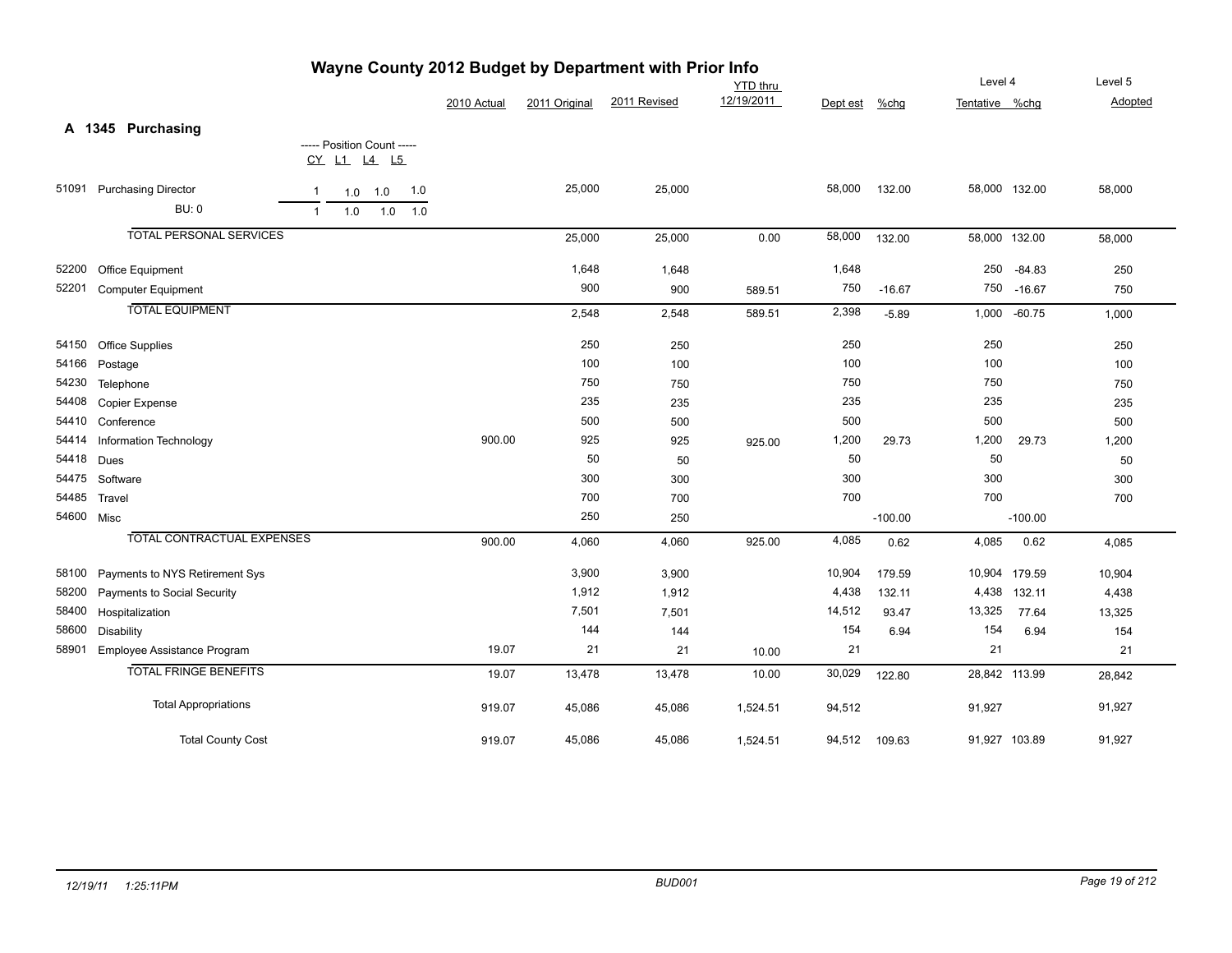|       |                                       |                |                                                  |           |     |              |               | Wayne County 2012 Budget by Department with Prior Info |              |           |         |                |         |           |
|-------|---------------------------------------|----------------|--------------------------------------------------|-----------|-----|--------------|---------------|--------------------------------------------------------|--------------|-----------|---------|----------------|---------|-----------|
|       |                                       |                |                                                  |           |     |              |               |                                                        | YTD thru     |           |         | Level 4        |         | Level 5   |
|       |                                       |                |                                                  |           |     | 2010 Actual  | 2011 Original | 2011 Revised                                           | 12/19/2011   | Dept est  | %chq    | Tentative %chg |         | Adopted   |
|       | A 1355 Assessment - Real Property Tax |                |                                                  |           |     |              |               |                                                        |              |           |         |                |         |           |
| 41250 | Real Property/Assessment Fees         |                |                                                  |           |     | $-1,742.00$  | $-5,000$      | $-5,000$                                               | $-20,190.25$ | $-5,000$  |         | $-5,000$       |         | $-5,000$  |
| 42216 | <b>Real Property</b>                  |                |                                                  |           |     | $-46,811.00$ | $-49,000$     | $-49,000$                                              | $-27,182.00$ | $-49,000$ |         | $-49,000$      |         | $-49,000$ |
| 43716 | State Aid                             |                |                                                  |           |     | $-763.80$    | $-1,500$      | $-1,500$                                               |              | $-1,360$  | $-9.33$ | $-1,360$       | $-9.33$ | $-1,360$  |
|       | <b>TOTAL REVENUES</b>                 |                |                                                  |           |     | $-49,316.80$ | $-55,500$     | $-55,500$                                              | $-47,372.25$ | $-55,360$ | $-0.25$ | $-55,360$      | $-0.25$ | $-55,360$ |
|       |                                       |                | ----- Position Count -----<br><u>CY L1 L4 L5</u> |           |     |              |               |                                                        |              |           |         |                |         |           |
| 51054 | Director Real Property Tax            | $\mathbf 1$    |                                                  | $1.0$ 1.0 | 1.0 | 63,344.70    | 63,345        | 63,345                                                 | 60,487.71    | 64,454    | 1.75    | 64,454         | 1.75    | 64,454    |
|       | <b>BU: 0</b>                          | $\overline{1}$ | 1.0                                              | 1.0       | 1.0 |              |               |                                                        |              |           |         |                |         |           |
| 51220 | Asst Tax Service Aide                 | $\overline{2}$ | 2.0                                              | 2.0       | 2.0 | 78,175.04    | 77,270        | 77,270                                                 | 74,726.45    | 80,408    | 4.06    | 80,408         | 4.06    | 80,408    |
| 51286 | Tax Map Technician                    | $\overline{2}$ | 2.0                                              | 2.0       | 2.0 | 61,010.53    | 80,169        | 80,169                                                 | 76,533.29    | 83,273    | 3.87    | 83,273         | 3.87    | 83,273    |
| 51558 | PT Asst Tax Service Aide              | -1             | 1.0                                              | 1.0       | 1.0 | 13,983.74    | 16,271        | 16,271                                                 | 14,501.35    | 16,912    | 3.94    | 16,912         | 3.94    | 16,912    |
|       | <b>BU: 1</b>                          | 5              | 5.0                                              | 5.0       | 5.0 |              |               |                                                        |              |           |         |                |         |           |
| 51332 | Tax Map Supervisor                    | 1              |                                                  |           |     | 27,601.26    |               |                                                        | 1,923.37     |           |         |                |         |           |
| 51542 | Senior Real Property Tax Aide         | -1             |                                                  | $1.0$ 1.0 | 1.0 | 46,922.82    | 46,395        | 46,395                                                 | 44,632.07    | 48,140    | 3.76    | 48,140         | 3.76    | 48,140    |
|       | BU:4                                  | 2              | 1.0                                              | 1.0       | 1.0 |              |               |                                                        |              |           |         |                |         |           |
|       | <b>TOTAL PERSONAL SERVICES</b>        |                |                                                  |           |     | 291,038.09   | 283,450       | 283,450                                                | 272,804.24   | 293,187   | 3.44    | 293,187        | 3.44    | 293,187   |
| 52201 | <b>Computer Equipment</b>             |                |                                                  |           |     |              |               | 16,465                                                 | 16,465.02    | 1,500     |         | 1,500          |         | 1,500     |
|       | <b>TOTAL EQUIPMENT</b>                |                |                                                  |           |     |              |               | 16,465                                                 | 16,465.02    | 1,500     |         | 1,500          |         | 1,500     |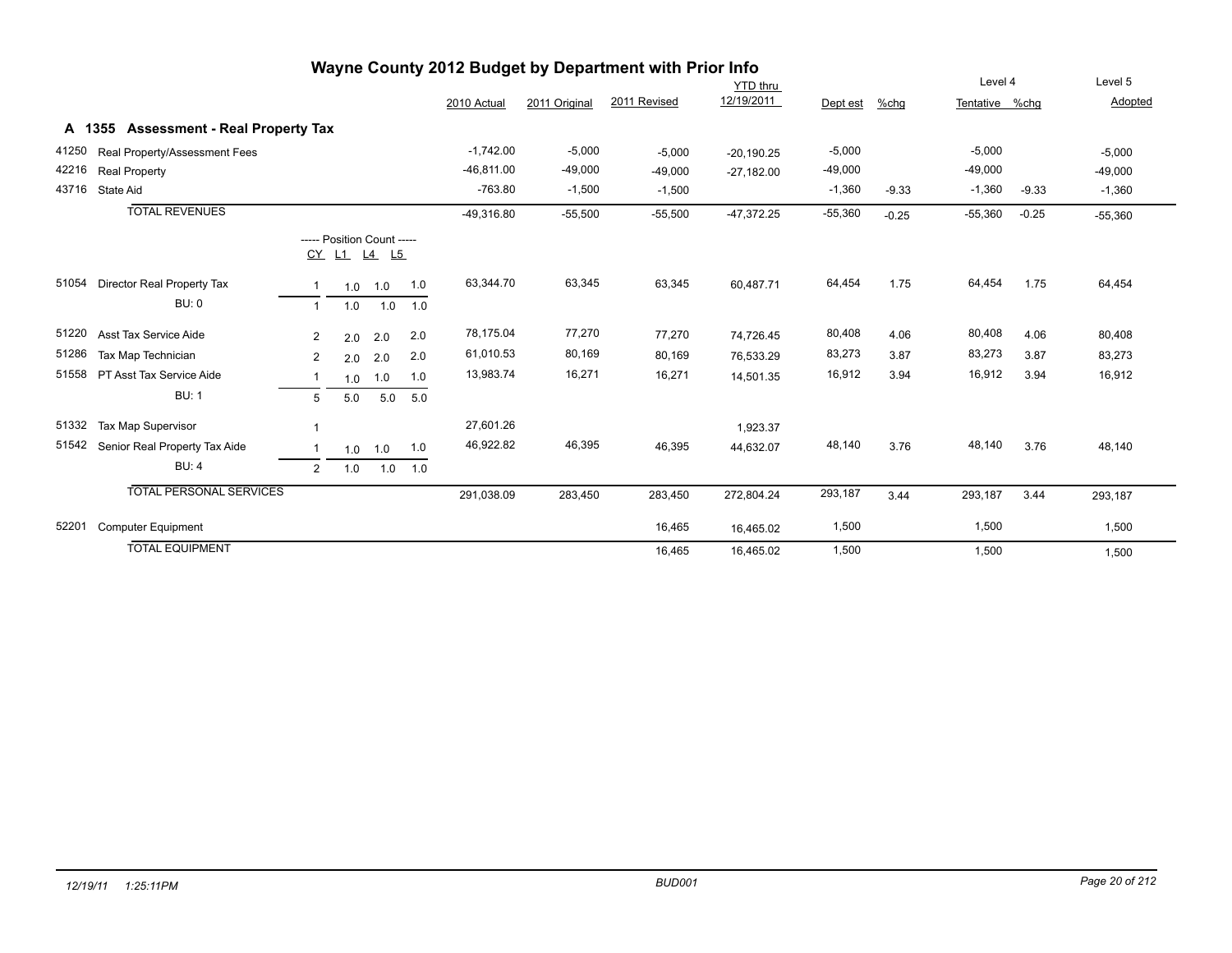|       |                                       | Wayne County 2012 Budget by Department with Prior Info |               |              |                 |          |          |                |          |         |  |
|-------|---------------------------------------|--------------------------------------------------------|---------------|--------------|-----------------|----------|----------|----------------|----------|---------|--|
|       |                                       |                                                        |               |              | <b>YTD</b> thru |          |          | Level 4        |          | Level 5 |  |
|       |                                       | 2010 Actual                                            | 2011 Original | 2011 Revised | 12/19/2011      | Dept est | %chg     | Tentative %chg |          | Adopted |  |
|       | A 1355 Assessment - Real Property Tax |                                                        |               |              |                 |          |          |                |          |         |  |
| 54000 | <b>Contractual Expenses</b>           |                                                        |               |              | 5.81            |          |          |                |          |         |  |
| 54116 | <b>Computer Supplies</b>              | 147.90                                                 | 1,400         | 1,215        |                 | 1,400    |          | 1,400          |          | 1,400   |  |
| 54150 | <b>Office Supplies</b>                | 2,749.44                                               | 3,400         | 3,840        | 3,036.69        | 3,800    | 11.76    | 3,800          | 11.76    | 3,800   |  |
| 54166 | Postage                               | 642.63                                                 | 700           | 700          | 503.45          | 700      |          | 700            |          | 700     |  |
| 54177 | Tax Map Supplies                      | 707.78                                                 | 1,900         | 1,900        | 958.97          | 1,900    |          | 1,900          |          | 1,900   |  |
| 54178 | <b>Tax Roll Supplies</b>              | 1,571.64                                               | 1,900         | 1,900        | 1,524.26        | 1,900    |          | 1,900          |          | 1,900   |  |
| 54210 | Gas                                   | 573.98                                                 | 950           | 950          | 478.51          | 1,005    | 5.79     | 1,005          | 5.79     | 1,005   |  |
| 54220 | Light & Power                         | 2,537.97                                               | 3,600         | 3,600        | 1,929.95        | 4,630    | 28.61    | 4,630          | 28.61    | 4,630   |  |
| 54230 | Telephone                             | 2,756.22                                               | 2,700         | 2,700        | 2,315.99        | 2,700    |          | 2,700          |          | 2,700   |  |
| 54240 | Water                                 | 198.20                                                 | 350           | 350          | 154.51          | 390      | 11.43    | 390            | 11.43    | 390     |  |
| 54410 | Conference                            | 108.18                                                 | 1,700         | 1,700        |                 | 1,700    |          | 1,700          |          | 1,700   |  |
| 54414 | Information Technology                | 198,100.00                                             | 198,325       | 198,325      | 198,325.00      | 118,000  | $-40.50$ | 118,000        | $-40.50$ | 118,000 |  |
| 54418 | Dues                                  | 415.00                                                 | 500           | 500          | 435.00          | 500      |          | 500            |          | 500     |  |
| 54424 | Equipment - Maint Contract            | 1,536.53                                               | 1,500         | 1,500        | 1,464.93        | 1,500    |          | 1,500          |          | 1,500   |  |
| 54438 | Maintenance/Repairs                   | 10,470.00                                              | 13,088        | 13,088       | 13,087.50       | 13,088   | 0.00     | 13,088         | 0.00     | 13,088  |  |
| 54475 | Software                              | 18,550.00                                              | 20,000        | 20,000       | 18,550.00       | 20,000   |          | 20,000         |          | 20,000  |  |
| 54485 | Travel                                | 408.35                                                 | 1,200         | 1,200        | 201.25          | 1,200    |          | 1,200          |          | 1,200   |  |
|       | 54600 Misc                            |                                                        |               |              | 140.00          |          |          |                |          |         |  |
|       | <b>TOTAL CONTRACTUAL EXPENSES</b>     | 241,473.82                                             | 253,213       | 253,467      | 243,111.82      | 174,413  | $-31.12$ | 174,413 -31.12 |          | 174,413 |  |
| 58100 | Payments to NYS Retirement Sys        | 24,100.00                                              | 44,257        | 44,257       | 33,216.00       | 54,911   | 24.07    | 51,751         | 16.93    | 51,751  |  |
| 58200 | Payments to Social Security           | 21,087.88                                              | 21,703        | 21,703       | 19,766.81       | 22,429   | 3.34     | 22,429         | 3.34     | 22,429  |  |
| 58400 | Hospitalization                       | 67,385.33                                              | 63,050        | 63,050       | 61,404.09       | 61,359   | $-2.68$  | 56,339         | $-10.64$ | 56,339  |  |
| 58600 | <b>Disability</b>                     | 913.00                                                 | 864           | 864          | 852.00          | 924      | 6.94     | 924            | 6.94     | 924     |  |
| 58901 | <b>Employee Assistance Program</b>    | 123.96                                                 | 132           | 132          | 130.00          | 137      | 3.41     | 137            | 3.41     | 137     |  |
|       | <b>TOTAL FRINGE BENEFITS</b>          | 113,610.17                                             | 130,006       | 130,006      | 115,368.90      | 139,759  | 7.50     | 131,579        | 1.21     | 131,579 |  |
|       | <b>Total Appropriations</b>           | 646,122.08                                             | 666,669       | 683,388      | 647,749.98      | 608,859  |          | 600,679        |          | 600,679 |  |
|       | <b>Total County Cost</b>              | 596,805.28                                             | 611,169       | 627,888      | 600,377.73      | 553,499  | $-9.44$  | 545,319 -10.77 |          | 545,319 |  |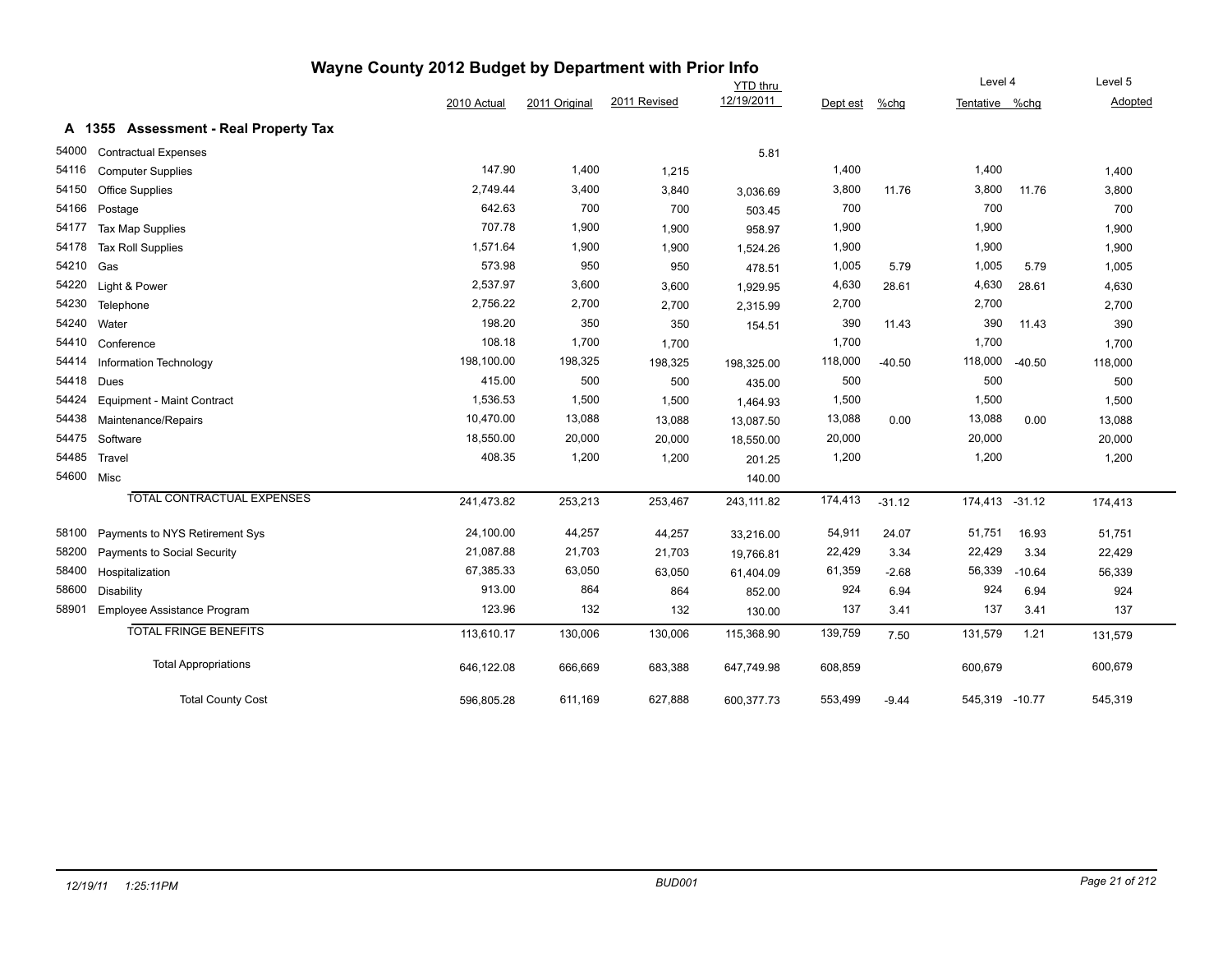| Wayne County 2012 Budget by Department with Prior Info |             |               |              |                 |                  |                |         |
|--------------------------------------------------------|-------------|---------------|--------------|-----------------|------------------|----------------|---------|
|                                                        |             |               |              | <b>YTD thru</b> |                  | Level 4        | Level 5 |
|                                                        | 2010 Actual | 2011 Original | 2011 Revised | 12/19/2011      | Dept est<br>%chg | Tentative %chg | Adopted |
| <b>Expenses on Prop Acquired For</b><br>A 1364         |             |               |              |                 |                  |                |         |
| 54000<br><b>Contractual Expenses</b>                   | 4.082.41    | 4,000         | 5,500        | 5.057.34        | 4,000            | 4,000          | 4,000   |
| TOTAL CONTRACTUAL EXPENSES                             | 4.082.41    | 4,000         | 5,500        | 5.057.34        | 4,000            | 4,000          | 4,000   |
| <b>Total Appropriations</b>                            | 4.082.41    | 4,000         | 5,500        | 5.057.34        | 4,000            | 4,000          | 4,000   |
| <b>Total County Cost</b>                               | 4.082.41    | 4,000         | 5,500        | 5.057.34        | 4,000            | 4,000          | 4,000   |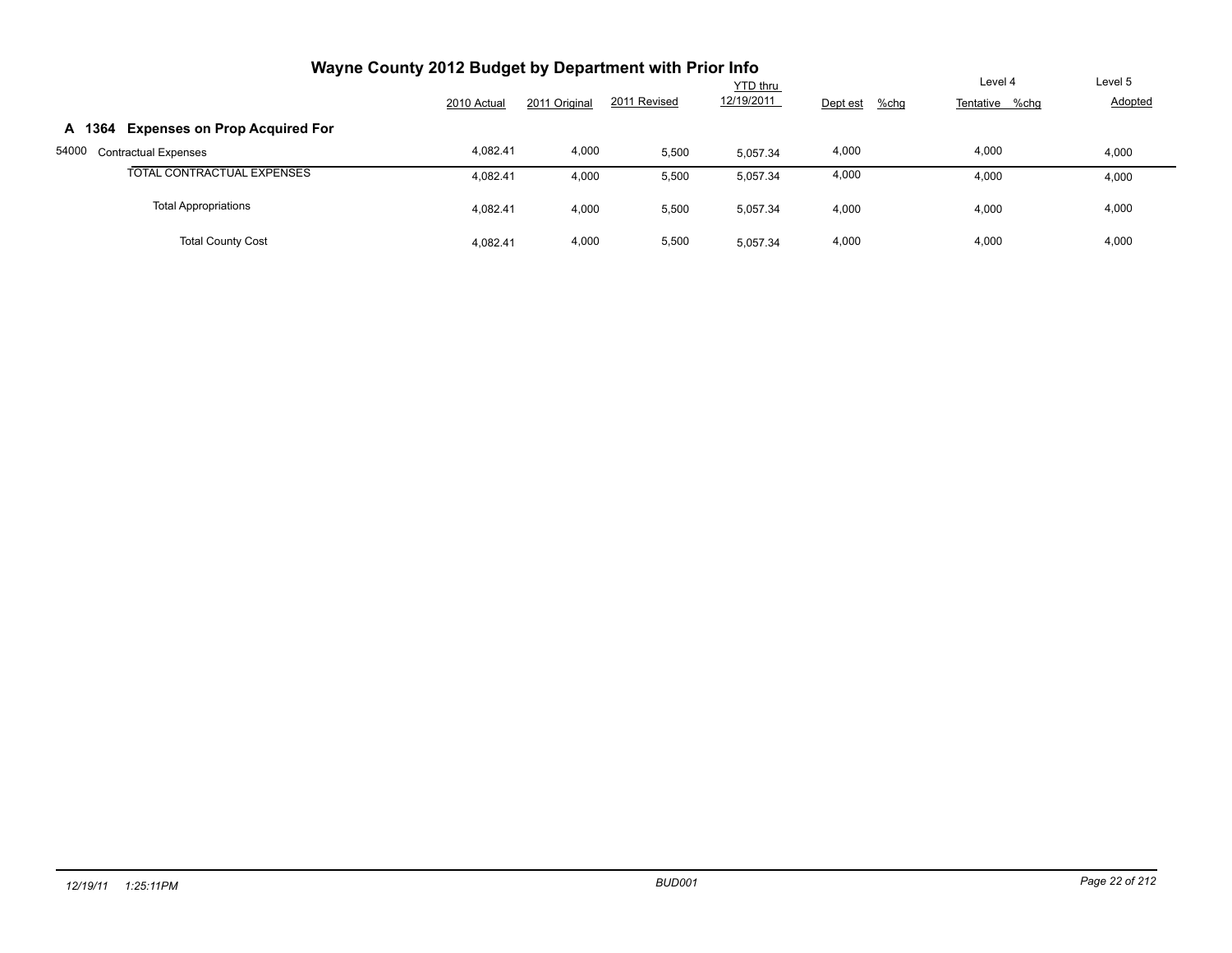| Wayne County 2012 Budget by Department with Prior Info |                                |                |                                           |           |     |                 |               |              |                 |              |          |                |          |              |
|--------------------------------------------------------|--------------------------------|----------------|-------------------------------------------|-----------|-----|-----------------|---------------|--------------|-----------------|--------------|----------|----------------|----------|--------------|
|                                                        |                                |                |                                           |           |     |                 |               |              | <b>YTD thru</b> |              |          | Level 4        |          | Level 5      |
|                                                        |                                |                |                                           |           |     | 2010 Actual     | 2011 Original | 2011 Revised | 12/19/2011      | Dept est     | $%$ chg  | Tentative %chg |          | Adopted      |
|                                                        | A 1410 County Clerk            |                |                                           |           |     |                 |               |              |                 |              |          |                |          |              |
| 41189                                                  | Other Non-Property Tax         |                |                                           |           |     | -599,615.64     | $-625,000$    | $-625,000$   | $-541,064.81$   | $-625,000$   |          | $-625,000$     |          | $-625,000$   |
| 41255                                                  | <b>County Clerk Fees</b>       |                |                                           |           |     | $-1,363,382.31$ | $-1,219,983$  | $-1,219,983$ | $-1,314,455.57$ | $-1,219,983$ |          | $-1,219,983$   |          | $-1,219,983$ |
| 41256                                                  | <b>Record Retention Fees</b>   |                |                                           |           |     | $-8,438.75$     | $-9,000$      | $-9,000$     | $-9,555.86$     | $-9,000$     |          | $-9,000$       |          | $-9,000$     |
| 41258                                                  | Co Clerk Tax Redemption Fees   |                |                                           |           |     | $-5,586.85$     | $-5,900$      | $-5,900$     | $-7,195.00$     | $-5,900$     |          | $-5,900$       |          | $-5,900$     |
| 42401                                                  | <b>Interest Earnings</b>       |                |                                           |           |     | $-215.67$       | $-1,600$      | $-1,600$     | $-176.48$       | $-1,400$     | $-12.50$ | $-1,400$       | $-12.50$ | $-1,400$     |
| 42412                                                  | <b>Title Company Charges</b>   |                |                                           |           |     | $-2,145.85$     | $-2,100$      | $-2,100$     | $-2,139.70$     | $-1,250$     | $-40.48$ | $-1,250$       | $-40.48$ | $-1,250$     |
|                                                        | <b>TOTAL REVENUES</b>          |                |                                           |           |     | $-1,979,385.07$ | $-1,863,583$  | $-1,863,583$ | $-1,874,587.42$ | $-1,862,533$ | $-0.06$  | $-1,862,533$   | $-0.06$  | $-1,862,533$ |
|                                                        |                                |                | ----- Position Count -----<br>CY L1 L4 L5 |           |     |                 |               |              |                 |              |          |                |          |              |
| 51904                                                  | Overtime                       |                |                                           |           |     | 374.90          |               |              | 362.14          |              |          |                |          |              |
| 51058                                                  | <b>County Clerk</b>            | $\mathbf{1}$   | 1.0                                       | 1.0       | 1.0 | 72,387.05       | 72,387        | 72,387       | 69,121.62       | 73,654       | 1.75     | 73,654         | 1.75     | 73,654       |
| 51059                                                  | Deputy County Clerk 2nd        | $\mathbf{1}$   | 1.0                                       | 1.0       | 1.0 | 38,323.35       | 38,262        | 38,262       | 36,754.08       | 38,897       | 1.66     | 38,897         | 1.66     | 38,897       |
| 51060                                                  | Deputy County Clerk            | $\mathbf{1}$   | 1.0                                       | 1.0       | 1.0 | 45,430.16       | 45,378        | 45,378       | 45,390.90       | 46,442       | 2.34     | 46,442         | 2.34     | 46,442       |
|                                                        | <b>BU: 0</b>                   | 3              | 3.0                                       | 3.0       | 3.0 |                 |               |              |                 |              |          |                |          |              |
| 51111                                                  | Clerk PT                       | 2              | 1.0                                       | 2.0       | 2.0 | 21,521.04       | 24,767        | 24,767       | 20,726.06       | 25,739       | 3.93     | 25,740         | 3.93     | 25,740       |
| 51122                                                  | Account Clerk (7hr)            | -1             | 1.0                                       | 1.0       | 1.0 | 30,361.20       | 30,245        | 30,245       | 22,965.58       | 27,363       | $-9.53$  | 27,363         | $-9.53$  | 27,363       |
| 51132                                                  | <b>Recording Clerk</b>         | 3              | 2.0                                       | 2.0       | 2.0 | 64,712.02       | 64,229        | 64,229       | 80,352.70       | 62,747       | $-2.31$  | 62,747         | $-2.31$  | 62,747       |
| 51146                                                  | <b>MV License Clerk</b>        | 5              | 5.0                                       | 5.0       | 5.0 | 128,244.44      | 156,299       | 156,299      | 139,714.05      | 158,203      | 1.22     | 158,203        | 1.22     | 158,203      |
| 51147                                                  | MV License Clerk Part Time     | 3              | 3.0                                       | 3.0       | 3.0 | 39,115.18       | 41,217        | 41,217       | 27,528.69       | 42,836       | 3.93     | 42,836         | 3.93     | 42,836       |
| 51166                                                  | Senior Recording Clerk         | $\overline{2}$ | 3.0                                       | 3.0       | 3.0 | 100,459.04      | 99,673        | 99,673       | 72,597.15       | 102,025      | 2.36     | 102,025        | 2.36     | 102,025      |
| 51224                                                  | Senior MV License Clerk        |                | 1.0                                       | 1.0       | 1.0 | 37,418.38       | 37,310        | 37,310       | 36,690.61       | 39,154       | 4.94     | 39,154         | 4.94     | 39,154       |
|                                                        | <b>BU: 1</b>                   | 17             | 16.0                                      | 17.0 17.0 |     |                 |               |              |                 |              |          |                |          |              |
|                                                        | <b>TOTAL PERSONAL SERVICES</b> |                |                                           |           |     | 578,346.76      | 609,767       | 609,767      | 552,203.58      | 617,060      | 1.20     | 617,061        | 1.20     | 617,061      |
| 52200                                                  | Office Equipment               |                |                                           |           |     | 4,354.11        | 1,786         | 1,786        | 1,627.04        | 2,512        | 40.65    | 2,512          | 40.65    | 2,512        |
| 52201                                                  | <b>Computer Equipment</b>      |                |                                           |           |     | 739.00          |               |              |                 |              |          |                |          |              |
| 52500                                                  | Other Equipment                |                |                                           |           |     | 14,626.67       |               |              |                 |              |          |                |          |              |
|                                                        | <b>TOTAL EQUIPMENT</b>         |                |                                           |           |     | 19,719.78       | 1,786         | 1,786        | 1,627.04        | 2,512        | 40.65    | 2,512          | 40.65    | 2,512        |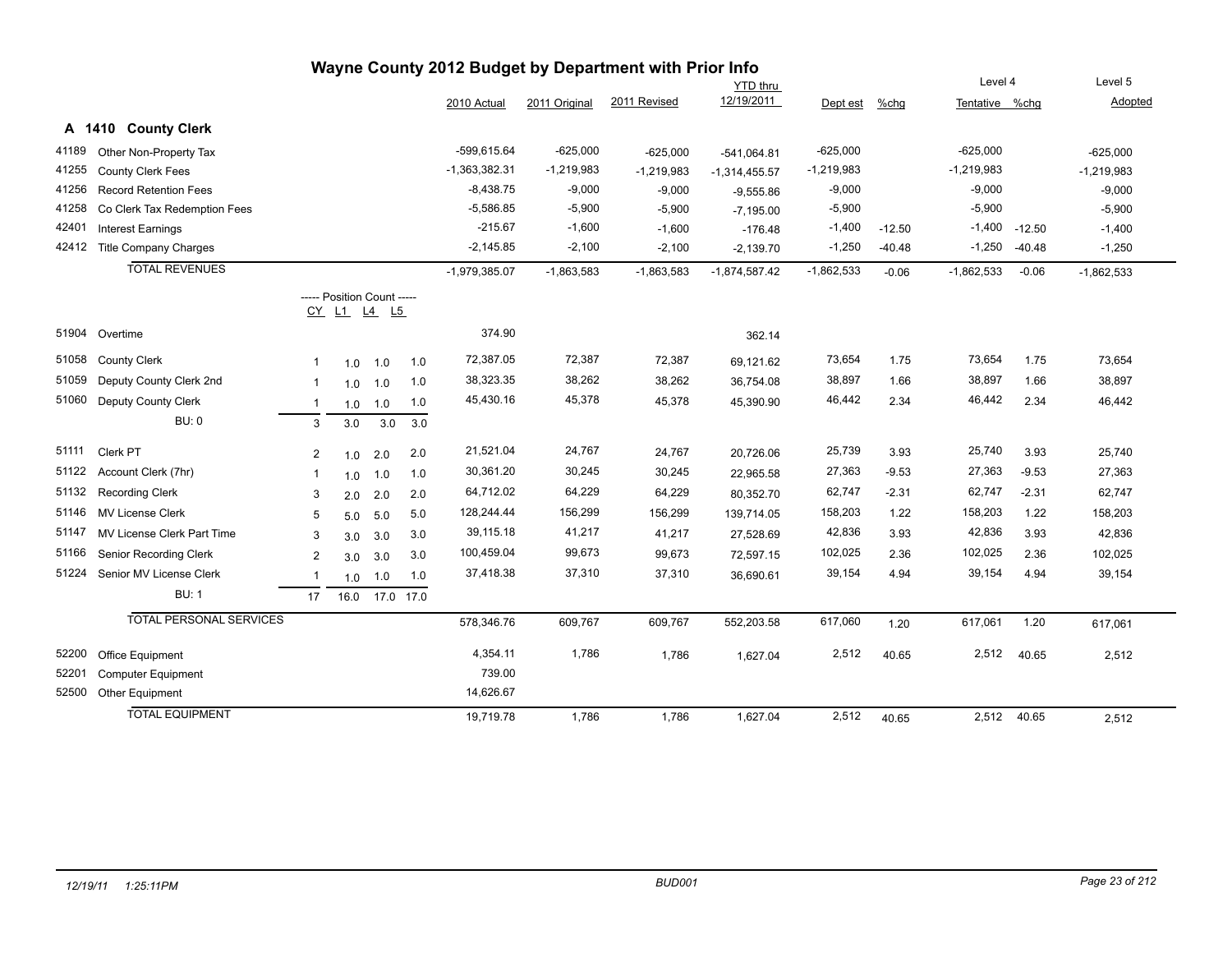|       |                                | Wayne County 2012 Budget by Department with Prior Info |               |              |                 |            |          |                |              |            |
|-------|--------------------------------|--------------------------------------------------------|---------------|--------------|-----------------|------------|----------|----------------|--------------|------------|
|       |                                |                                                        |               |              | <b>YTD</b> thru |            |          | Level 4        |              | Level 5    |
|       |                                | 2010 Actual                                            | 2011 Original | 2011 Revised | 12/19/2011      | Dept est   | $%$ chg  | Tentative %chg |              | Adopted    |
|       | A 1410 County Clerk            |                                                        |               |              |                 |            |          |                |              |            |
| 54106 | Book Bindings & Maps           | 242.40                                                 | 1,500         | 1,500        |                 | 1,500      |          | 1,500          |              | 1,500      |
| 54150 | <b>Office Supplies</b>         | 12,308.47                                              | 17,170        | 19,338       | 17,621.52       | 19,000     | 10.66    | 19,000         | 10.66        | 19,000     |
| 54166 | Postage                        | 14,016.00                                              | 16,000        | 16,000       | 10,368.35       | 16,000     |          | 16,000         |              | 16,000     |
| 54210 | Gas                            | 5,729.22                                               | 12,640        | 12,640       | 5,361.68        | 13,054     | 3.28     | 13,054         | 3.28         | 13,054     |
| 54220 | Light & Power                  | 8,308.61                                               | 25,135        | 25,135       | 11,512.85       | 23,042     | $-8.33$  | 23,042         | $-8.33$      | 23,042     |
| 54230 | Telephone                      | 5,665.38                                               | 5,700         | 5,700        | 5,377.08        | 5,700      |          | 5,700          |              | 5,700      |
| 54240 | Water                          | 879.46                                                 | 2,140         | 2,140        | 2,066.81        | 2,141      | 0.05     | 2,141          | 0.05         | 2,141      |
| 54408 | <b>Copier Expense</b>          | 3,696.39                                               | 3,200         | 3,518        | 4,133.99        | 3,550      | 10.94    | 3,550          | 10.94        | 3,550      |
| 54410 | Conference                     | 417.88                                                 | 1,000         | 1,000        | 740.00          | 1,000      |          | 1,000          |              | 1,000      |
| 54414 | Information Technology         | 59,300.00                                              | 59,725        | 59,725       | 59,725.00       | 49,200     | $-17.62$ | 49,200         | $-17.62$     | 49,200     |
| 54418 | Dues                           | 30.00                                                  | 230           | 230          | 230.00          | 230        |          | 230            |              | 230        |
| 54424 | Equipment - Maint Contract     | 31,166.72                                              | 32,200        | 32,200       | 31,354.20       | 34,200     | 6.21     | 34,200         | 6.21         | 34,200     |
| 54438 | Maintenance/Repairs            | 60,540.00                                              | 91,515        | 91,515       | 86,060.95       | 77,347     | $-15.48$ | 77,347         | $-15.48$     | 77,347     |
| 54442 | Micro Records                  | 12,565.05                                              | 12,000        | 13,195       | 5,838.45        | 12,000     |          | 12,000         |              | 12,000     |
| 54485 | Travel                         | 294.70                                                 | 800           | 800          | 337.66          | 800        |          | 800            |              | 800        |
| 54572 | <b>Tuition Reimbursement</b>   |                                                        | 300           | 867          | 1,000.00        | 1,000      | 233.33   |                | 1,000 233.33 | 1,000      |
|       | TOTAL CONTRACTUAL EXPENSES     | 215,160.28                                             | 281,255       | 285,503      | 241,728.54      | 259,764    | $-7.64$  | 259,764        | $-7.64$      | 259,764    |
| 58100 | Payments to NYS Retirement Sys | 53,236.00                                              | 87,826        | 87,826       | 55,283.00       | 106,081    | 20.79    | 101,578        | 15.66        | 101,578    |
| 58200 | Payments to Social Security    | 41,747.70                                              | 46,612        | 46,612       | 40,109.62       | 46,795     | 0.39     | 46,795         | 0.39         | 46,795     |
| 58400 | Hospitalization                | 152,694.16                                             | 161,978       | 161,978      | 160,617.06      | 144,597    | $-10.73$ | 136,123        | $-15.96$     | 136,123    |
| 58600 | Disability                     | 2,184.00                                               | 2,160         | 2,160        | 2,137.00        | 2,310      | 6.94     | 2,310          | 6.94         | 2,310      |
| 58901 | Employee Assistance Program    | 314.66                                                 | 357           | 357          | 330.00          | 366        | 2.44     | 366            | 2.44         | 366        |
|       | <b>TOTAL FRINGE BENEFITS</b>   | 250,176.52                                             | 298,933       | 298,933      | 258,476.68      | 300,148    | 0.41     | 287,171        | $-3.93$      | 287,171    |
|       | <b>Total Appropriations</b>    | 1,063,403.34                                           | 1,191,741     | 1,195,989    | 1,054,035.84    | 1,179,485  |          | 1,166,508      |              | 1,166,508  |
|       | <b>Total County Cost</b>       | $-915,981.73$                                          | $-671,842$    | $-667,594$   | $-820,551.58$   | $-683,048$ | 1.67     | $-696,025$     | 3.60         | $-696,025$ |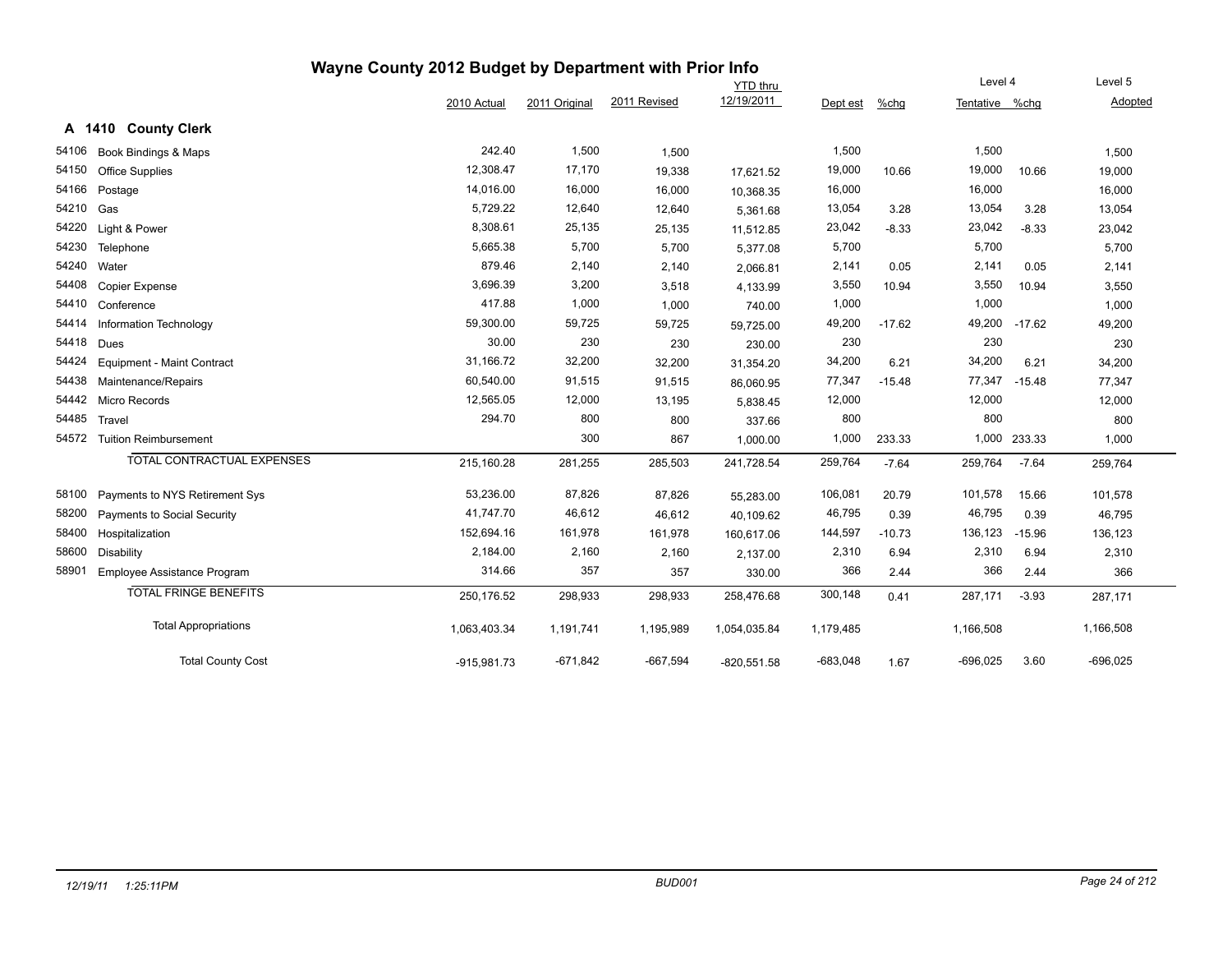|            | wayne County 2012 Budget by Department with Prior Info |                |                            |     |     | Level 4     | Level 5       |              |                               |          |          |                |          |         |
|------------|--------------------------------------------------------|----------------|----------------------------|-----|-----|-------------|---------------|--------------|-------------------------------|----------|----------|----------------|----------|---------|
|            |                                                        |                |                            |     |     | 2010 Actual | 2011 Original | 2011 Revised | <b>YTD</b> thru<br>12/19/2011 | Dept est | $%$ chg  | Tentative %chg |          | Adopted |
|            |                                                        |                |                            |     |     |             |               |              |                               |          |          |                |          |         |
|            | <b>County Attorney</b><br>A 1420                       |                |                            |     |     |             |               |              |                               |          |          |                |          |         |
|            |                                                        |                | ----- Position Count ----- |     |     |             |               |              |                               |          |          |                |          |         |
|            |                                                        |                | CY L1 L4 L5                |     |     |             |               |              |                               |          |          |                |          |         |
| 51061      | Secretary to County Attorney                           | 2              | 2.0                        | 2.0 | 2.0 | 59,450.14   | 59,450        | 59,450       | 56,767.51                     | 60,490   | 1.75     | 60,490         | 1.75     | 60,490  |
| 51062      | <b>County Attorney</b>                                 | -1             | 1.0                        | 1.0 | 1.0 | 94,468.66   | 92,400        | 92,400       | 102,039.42                    | 92,400   |          | 92,400         |          | 92,400  |
| 51083      | <b>Asst County Attorney</b>                            | $\mathbf{1}$   | 1.0                        | 1.0 | 1.0 | 72,336.20   | 71,571        | 71,571       | 67,386.66                     | 60,500   | $-15.47$ | 60,500 -15.47  |          | 60,500  |
|            | <b>BU: 0</b>                                           | $\overline{4}$ | 4.0                        | 4.0 | 4.0 |             |               |              |                               |          |          |                |          |         |
|            | <b>TOTAL PERSONAL SERVICES</b>                         |                |                            |     |     | 226,255.00  | 223,421       | 223,421      | 226,193.59                    | 213,390  | $-4.49$  | 213,390        | $-4.49$  | 213,390 |
|            |                                                        |                |                            |     |     |             |               |              |                               |          |          |                |          |         |
| 52200      | Office Equipment                                       |                |                            |     |     |             |               | 315          | 315.17                        |          |          |                |          |         |
| 52201      | <b>Computer Equipment</b>                              |                |                            |     |     | 1,088.04    |               | 1,050        | 968.19                        | 2,250    |          | 1,950          |          | 1,950   |
|            | <b>TOTAL EQUIPMENT</b>                                 |                |                            |     |     | 1,088.04    |               | 1,365        | 1,283.36                      | 2,250    |          | 1,950          |          | 1,950   |
| 54150      | <b>Office Supplies</b>                                 |                |                            |     |     | 1,682.95    | 1,500         | 1,560        | 963.65                        | 1,400    | $-6.67$  | 1,400          | $-6.67$  | 1,400   |
| 54166      | Postage                                                |                |                            |     |     | 979.26      | 1,150         | 1,150        | 721.41                        | 1,100    | $-4.35$  | 1,100          | $-4.35$  | 1,100   |
| 54184      | <b>Litigation Expense</b>                              |                |                            |     |     |             | 500           | 500          | 69.00                         | 300      | $-40.00$ | 300            | $-40.00$ | 300     |
| 54185      | Transcripts                                            |                |                            |     |     |             | 250           | 250          | 127.50                        | 200      | $-20.00$ | 200            | $-20.00$ | 200     |
| 54210      | Gas                                                    |                |                            |     |     | 1,250.49    | 1,900         | 1,900        | 931.10                        | 3,100    | 63.16    | 3,100          | 63.16    | 3,100   |
| 54220      | Light & Power                                          |                |                            |     |     | 2,498.99    | 4,100         | 4,100        | 2,116.07                      | 4,100    |          | 4,100          |          | 4,100   |
| 54230      | Telephone                                              |                |                            |     |     | 1,753.04    | 1,800         | 1,800        | 1,859.54                      | 1,800    |          | 1,800          |          | 1,800   |
| 54240      | Water                                                  |                |                            |     |     | 480.57      | 600           | 600          | 335.66                        | 700      | 16.67    | 700            | 16.67    | 700     |
| 54408      | Copier Expense                                         |                |                            |     |     | 1,087.50    | 2,000         | 2,000        | 866.24                        | 1,800    | $-10.00$ | 1,800          | $-10.00$ | 1,800   |
| 54414      | Information Technology                                 |                |                            |     |     | 4,500.00    | 4,625         | 4,625        | 4,625.00                      | 9,600    | 107.57   | 9,600          | 107.57   | 9,600   |
| 54418      | Dues                                                   |                |                            |     |     | 484.00      | 650           | 650          | 484.00                        | 600      | $-7.69$  | 600            | $-7.69$  | 600     |
| 54438      | Maintenance/Repairs                                    |                |                            |     |     | 9,114.00    | 11,392        | 11,392       | 11,392.50                     | 11,392   |          | 11,392         |          | 11,392  |
| 54472      | Subscriptions                                          |                |                            |     |     | 13,067.78   | 13,000        | 14,038       | 14,793.70                     | 13,900   | 6.92     | 13,900         | 6.92     | 13,900  |
| 54483      | Training Seminars & Schools                            |                |                            |     |     | 475.00      | 1,000         | 1,000        | 489.00                        | 1,000    |          | 1,000          |          | 1,000   |
| 54485      | Travel                                                 |                |                            |     |     | 642.60      | 1,500         | 1,500        | 916.82                        | 1,250    | $-16.67$ | 1,250          | $-16.67$ | 1,250   |
| 54486      | <b>Union Contracts</b>                                 |                |                            |     |     | 4,673.10    | 35,000        | 97,292       | 74,550.41                     | 40,000   | 14.29    | 40,000         | 14.29    | 40,000  |
| 54600 Misc |                                                        |                |                            |     |     | 1,157.00    | 1,000         | 1,000        | 857.75                        | 1,000    |          | 1,000          |          | 1,000   |
|            | <b>TOTAL CONTRACTUAL EXPENSES</b>                      |                |                            |     |     | 43,846.28   | 81,967        | 145,357      | 116,099.35                    | 93,242   | 13.76    | 93,242 13.76   |          | 93,242  |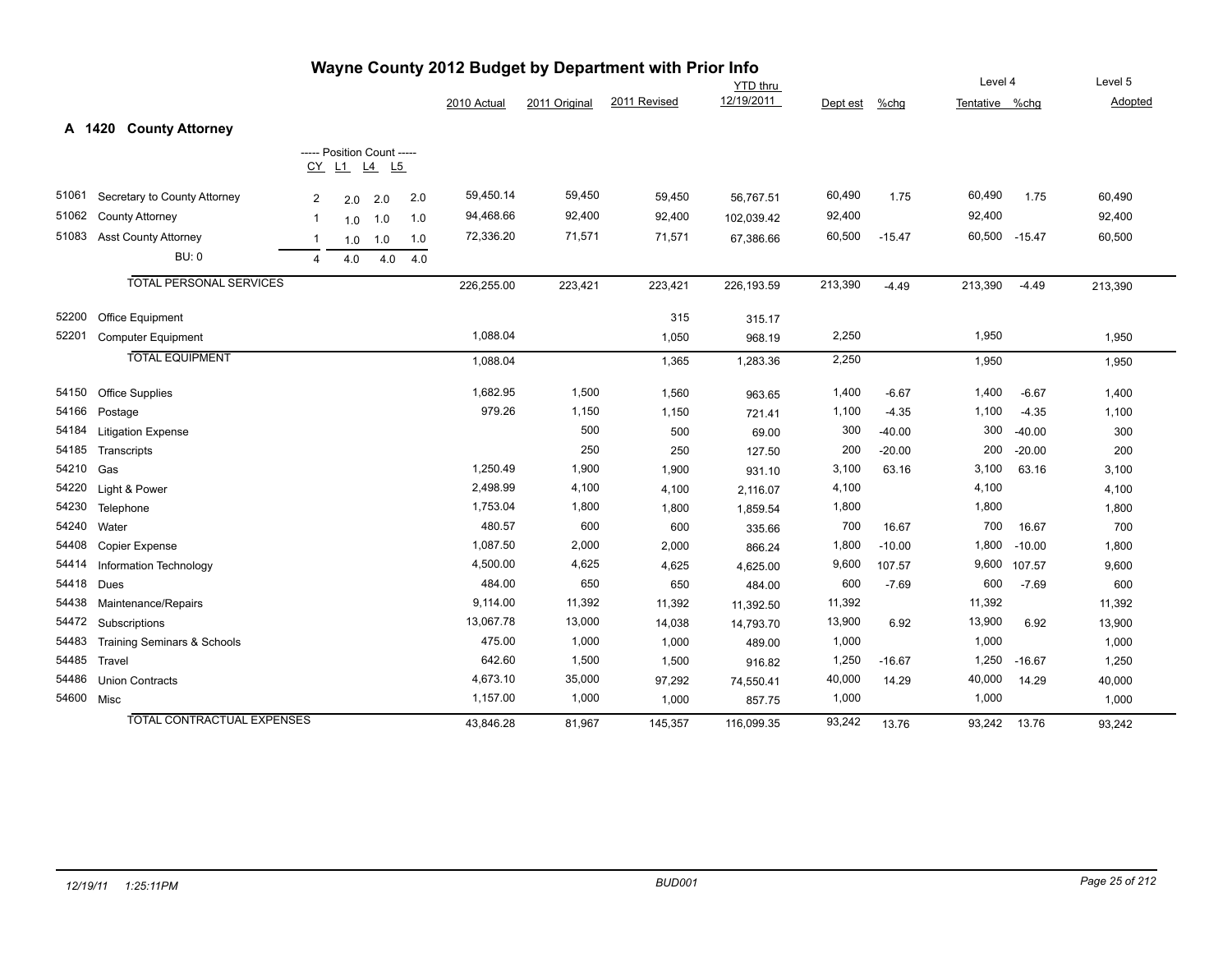| Wayne County 2012 Budget by Department with Prior Info |             |               |              |                 |          |          |                |          |         |
|--------------------------------------------------------|-------------|---------------|--------------|-----------------|----------|----------|----------------|----------|---------|
|                                                        |             |               |              | <b>YTD thru</b> |          |          | Level 4        |          | Level 5 |
|                                                        | 2010 Actual | 2011 Original | 2011 Revised | 12/19/2011      | Dept est | %chg     | Tentative %chg |          | Adopted |
| <b>County Attorney</b><br>A 1420                       |             |               |              |                 |          |          |                |          |         |
| 58100 Payments to NYS Retirement Sys                   | 22,548.00   | 35,313        | 35,313       | 33.057.00       | 40,277   | 14.06    | 39,420         | 11.63    | 39,420  |
| 58200 Payments to Social Security                      | 16,629.47   | 17,287        | 17,287       | 16,887.09       | 16,389   | $-5.19$  | 16,389         | $-5.19$  | 16,389  |
| 58400 Hospitalization                                  | 39,709.44   | 39,710        | 39,710       | 34.212.64       | 29,167   | $-26.55$ | 26,781         | $-32.56$ | 26,781  |
| 58600<br>Disability                                    | 616.00      | 576           | 576          | 595.00          | 616      | 6.94     | 616            | 6.94     | 616     |
| 58901<br><b>Employee Assistance Program</b>            | 76.28       | 81            | 81           | 80.00           | 84       | 3.70     | 84             | 3.70     | 84      |
| <b>TOTAL FRINGE BENEFITS</b>                           | 79,579.19   | 92,967        | 92,967       | 84,831.73       | 86,533   | $-6.92$  | 83,290 -10.41  |          | 83,290  |
| <b>Total Appropriations</b>                            | 350.768.51  | 398,355       | 463,111      | 428.408.03      | 395,415  |          | 391,872        |          | 391,872 |
| <b>Total County Cost</b>                               | 350.768.51  | 398,355       | 463,111      | 428.408.03      | 395,415  | $-0.74$  | 391,872        | $-1.63$  | 391,872 |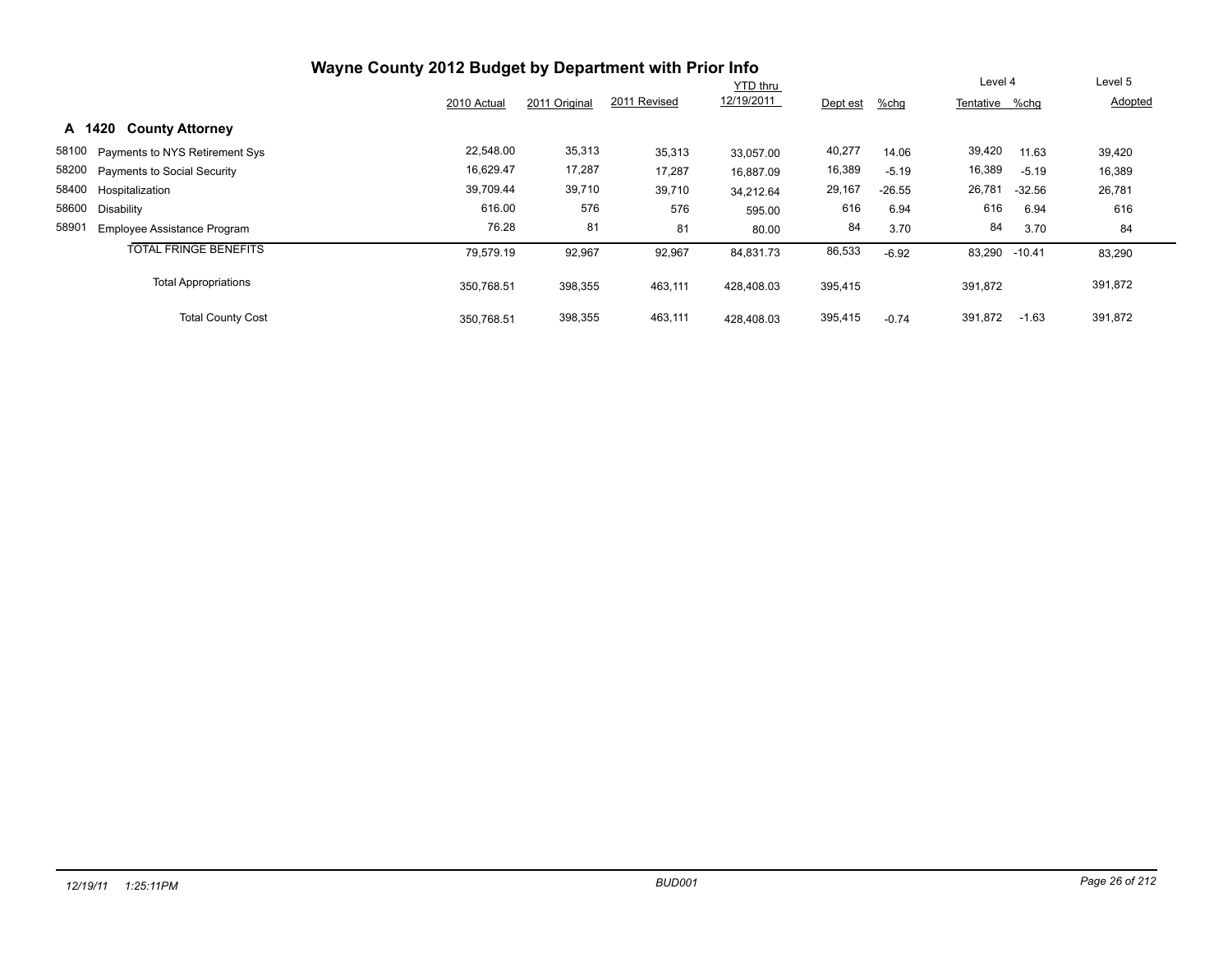| Wayne County 2012 Budget by Department with Prior Info |                                  |                |     |                                        |     |               |               |              |                 |            |        |                  |       |           |
|--------------------------------------------------------|----------------------------------|----------------|-----|----------------------------------------|-----|---------------|---------------|--------------|-----------------|------------|--------|------------------|-------|-----------|
|                                                        |                                  |                |     |                                        |     |               |               |              | <b>YTD</b> thru |            |        | Level 4          |       | Level 5   |
|                                                        |                                  |                |     |                                        |     | 2010 Actual   | 2011 Original | 2011 Revised | 12/19/2011      | Dept est   | %chg   | Tentative %chg   |       | Adopted   |
|                                                        | <b>Human Resources</b><br>A 1430 |                |     |                                        |     |               |               |              |                 |            |        |                  |       |           |
| 41280                                                  | <b>Shared Services Fees</b>      |                |     |                                        |     | $-22,001.00$  | $-22,001$     | $-22,001$    | $-22,001.00$    | $-22,001$  |        | $-22,001$        |       | $-22,001$ |
| 41291                                                  | Civil Service Exam Fees          |                |     |                                        |     | $-4,133.50$   | $-4,000$      | $-4,000$     | $-985.50$       | $-4,000$   |        | $-4.000$         |       | $-4,000$  |
| 42770                                                  | Miscellaneous Revenues           |                |     |                                        |     |               |               |              |                 | $-90,687$  |        | $-37,000$        |       | $-37,000$ |
|                                                        | <b>TOTAL REVENUES</b>            |                |     |                                        |     | $-26, 134.50$ | $-26,001$     | $-26,001$    | $-22,986.50$    | $-116,688$ | 348.78 | $-63,001$ 142.30 |       | $-63,001$ |
|                                                        |                                  | <u>CY</u>      |     | ----- Position Count -----<br>L1 L4 L5 |     |               |               |              |                 |            |        |                  |       |           |
| 51595                                                  | Self-Insurance Specialist        |                | 1.0 | 1.0                                    | 1.0 |               |               |              |                 | 60,000     |        | 60,000           |       | 60,000    |
| 51904                                                  | Overtime                         |                |     |                                        |     | 3,005.29      | 2,600         | 2,600        | 2,452.17        | 2,600      |        | 2,600            |       | 2,600     |
| 51064                                                  | <b>Personnel Assistant</b>       | 1              | 1.0 | 1.0                                    | 1.0 | 50,274.09     | 49,875        | 49,875       | 47,970.52       | 50,718     | 1.69   | 50,718           | 1.69  | 50,718    |
| 51065                                                  | Senior Personnel Clerk           | $\mathbf{1}$   | 1.0 | 1.0                                    | 1.0 | 31,711.95     | 31,512        | 31,512       | 30,303.65       | 32,058     | 1.73   | 32,058           | 1.73  | 32,058    |
| 51067                                                  | <b>Human Resources Director</b>  | -1             | 1.0 | 1.0                                    | 1.0 | 82,000.04     | 82,000        | 82,000       | 79,442.40       | 83,735     | 2.12   | 83,735           | 2.12  | 83,735    |
| 51069                                                  | <b>Personnel Clerk Part Time</b> | -1             | 1.0 | 1.0                                    | 1.0 | 14,806.13     | 14,040        | 14,040       | 12,705.61       | 14,040     |        | 14,040           |       | 14,040    |
|                                                        | BU:0                             | 4              | 4.0 | 4.0                                    | 4.0 |               |               |              |                 |            |        |                  |       |           |
| 51111                                                  | Clerk PT                         | $\overline{2}$ | 1.0 | 2.0                                    | 2.0 | 1,112.49      | 700           | 700          | 1,258.69        | 1,100      | 57.14  | 1,100            | 57.14 | 1,100     |
| 51157                                                  | Senior Payroll Clerk             | 1              | 1.0 | 1.0                                    | 1.0 | 26,239.59     | 31,795        | 31,795       | 29,602.63       | 33,021     | 3.86   | 33,021           | 3.86  | 33,021    |
| 51552                                                  | Payroll Clerk                    | -1             | 1.0 | 1.0                                    | 1.0 | 29,813.99     | 29,212        | 29,212       | 28,829.55       | 31,580     | 8.11   | 31,580           | 8.11  | 31,580    |
|                                                        | <b>BU: 1</b>                     | $\overline{4}$ | 3.0 | 4.0                                    | 4.0 |               |               |              |                 |            |        |                  |       |           |
|                                                        | <b>TOTAL PERSONAL SERVICES</b>   |                |     |                                        |     | 238,963.57    | 241,734       | 241,734      | 232,565.22      | 308,852    | 27.77  | 308,852          | 27.77 | 308,852   |
| 52201                                                  | <b>Computer Equipment</b>        |                |     |                                        |     | 1,418.00      | 1,700         | 1,700        | 1,239.32        | 1,700      |        | 1,700            |       | 1,700     |
|                                                        | <b>TOTAL EQUIPMENT</b>           |                |     |                                        |     | 1,418.00      | 1,700         | 1,700        | 1,239.32        | 1,700      |        | 1,700            |       | 1,700     |

#### *12/19/11 1:25:11PM BUD001 Page 27 of 212*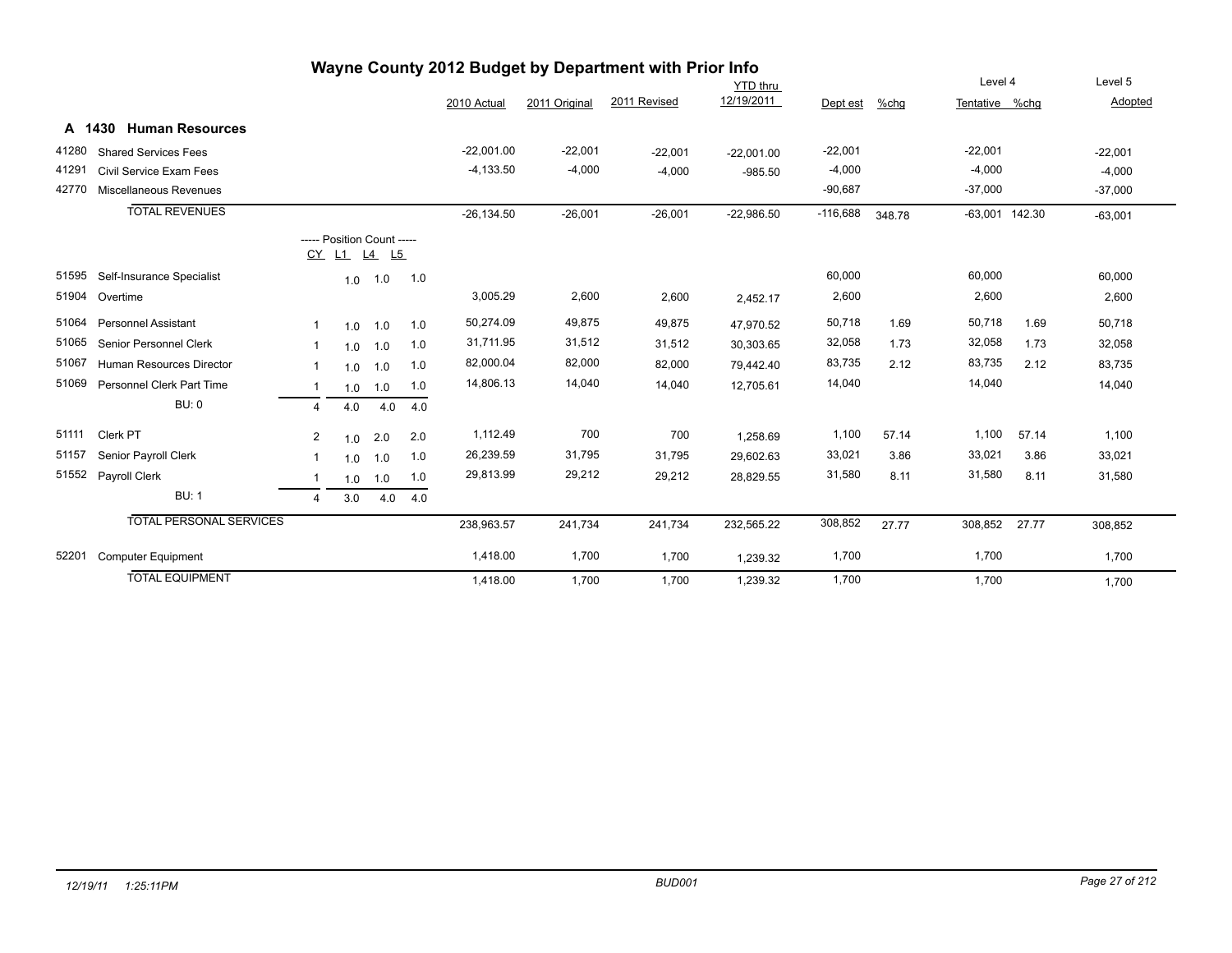|            |                                    | Wayne County 2012 Budget by Department with Prior Info |               |              |                 |          |         |                |          |         |
|------------|------------------------------------|--------------------------------------------------------|---------------|--------------|-----------------|----------|---------|----------------|----------|---------|
|            |                                    |                                                        |               |              | <b>YTD</b> thru |          |         | Level 4        |          | Level 5 |
|            |                                    | 2010 Actual                                            | 2011 Original | 2011 Revised | 12/19/2011      | Dept est | $%$ chg | Tentative %chg |          | Adopted |
|            | A 1430 Human Resources             |                                                        |               |              |                 |          |         |                |          |         |
| 54150      | <b>Office Supplies</b>             | 1,863.23                                               | 1,500         | 1,500        | 1,829.95        | 1,500    |         | 1,900          | 26.67    | 1,900   |
| 54166      | Postage                            | 2,714.93                                               | 2,000         | 2,000        | 731.89          | 2,000    |         | 2,800          | 40.00    | 2,800   |
| 54210      | Gas                                | 1,619.85                                               | 2,200         | 2,200        | 1,206.15        | 3,200    | 45.45   | 3,200          | 45.45    | 3,200   |
| 54220      | Light & Power                      | 3,237.19                                               | 3,500         | 3,500        | 2,741.10        | 3,500    |         | 3,500          |          | 3,500   |
| 54230      | Telephone                          | 1,838.34                                               | 2,200         | 2,200        | 2,667.50        | 2,200    |         | 2,200          |          | 2,200   |
| 54240      | Water                              | 622.52                                                 | 700           | 700          | 434.82          | 700      |         | 700            |          | 700     |
| 54402      | Advertising                        | 101.56                                                 | 300           | 300          | 163.75          | 300      |         | 300            |          | 300     |
| 54410      | Conference                         | 519.00                                                 | 950           | 950          | 757.58          | 900      | $-5.26$ | 900            | $-5.26$  | 900     |
| 54414      | Information Technology             | 9,000.00                                               | 9,175         | 9,175        | 9,175.00        | 15,600   | 70.03   | 15,600         | 70.03    | 15,600  |
| 54418      | Dues                               | 100.00                                                 | 100           | 100          | 100.00          | 100      |         | 100            |          | 100     |
| 54424      | Equipment - Maint Contract         | 1,900.20                                               | 2,000         | 2,000        | 2,160.81        | 2,000    |         | 2,000          |          | 2,000   |
| 54438      | Maintenance/Repairs                | 11,808.00                                              | 14,760        | 14,760       | 14,760.00       | 14,760   |         | 14,760         |          | 14,760  |
| 54456      | Printing                           | 964.25                                                 | 1,000         | 1,000        | 1,053.68        | 1,000    |         | 1,000          |          | 1,000   |
| 54472      | Subscriptions                      | 795.91                                                 | 900           | 900          | 809.00          | 1,000    | 11.11   | 1,000          | 11.11    | 1,000   |
| 54479      | <b>Staff Enhancement Training</b>  | 13,816.00                                              | 25,000        | 25,000       | 5,875.00        | 25,000   |         | 20,000         | $-20.00$ | 20,000  |
| 54483      | Training-Seminars & Schools        | 1,750.00                                               | 300           | 300          |                 | 300      |         | 300            |          | 300     |
| 54485      | Travel                             | 110.05                                                 | 200           | 200          | 120.02          | 200      |         | 200            |          | 200     |
| 54486      | <b>Union Contracts</b>             | 60.00                                                  | 500           | 500          | 500.00          | 1,000    | 100.00  | 1,000          | 100.00   | 1,000   |
| 54500      | Fees for Services Non-employ       | 1,904.07                                               | 2,000         | 2,000        | 1,579.84        | 2,500    | 25.00   | 2,500          | 25.00    | 2,500   |
| 54600 Misc |                                    |                                                        | 250           | 250          | 1,853.27        | 250      |         | 250            |          | 250     |
|            | TOTAL CONTRACTUAL EXPENSES         | 54,725.10                                              | 69,535        | 69,535       | 48,519.36       | 78,010   | 12.19   | 74,210         | 6.72     | 74,210  |
| 58100      | Payments to NYS Retirement Sys     | 20,842.00                                              | 40,833        | 40,833       | 31,557.00       | 55,158   | 35.08   | 53,984         | 32.21    | 53,984  |
| 58200      | <b>Payments to Social Security</b> | 17,108.05                                              | 18,493        | 18,493       | 16,709.09       | 23,238   | 25.66   | 23,238         | 25.66    | 23,238  |
| 58400      | Hospitalization                    | 52,307.92                                              | 60,008        | 60,008       | 46,255.92       | 66,008   | 10.00   | 60,608         | 1.00     | 60,608  |
| 58600      | <b>Disability</b>                  | 770.00                                                 | 720           | 720          | 710.00          | 1,078    | 49.72   | 1,078          | 49.72    | 1,078   |
| 58901      | Employee Assistance Program        | 114.42                                                 | 112           | 112          | 110.00          | 137      | 22.32   | 137            | 22.32    | 137     |
|            | <b>TOTAL FRINGE BENEFITS</b>       | 91,142.39                                              | 120,166       | 120,166      | 95,342.01       | 145,619  | 21.18   | 139,045        | 15.71    | 139,045 |
|            | <b>Total Appropriations</b>        | 386,249.06                                             | 433,135       | 433,135      | 377,665.91      | 534,181  |         | 523,807        |          | 523,807 |
|            | <b>Total County Cost</b>           | 360,114.56                                             | 407,134       | 407,134      | 354,679.41      | 417,493  | 2.54    | 460,806        | 13.18    | 460,806 |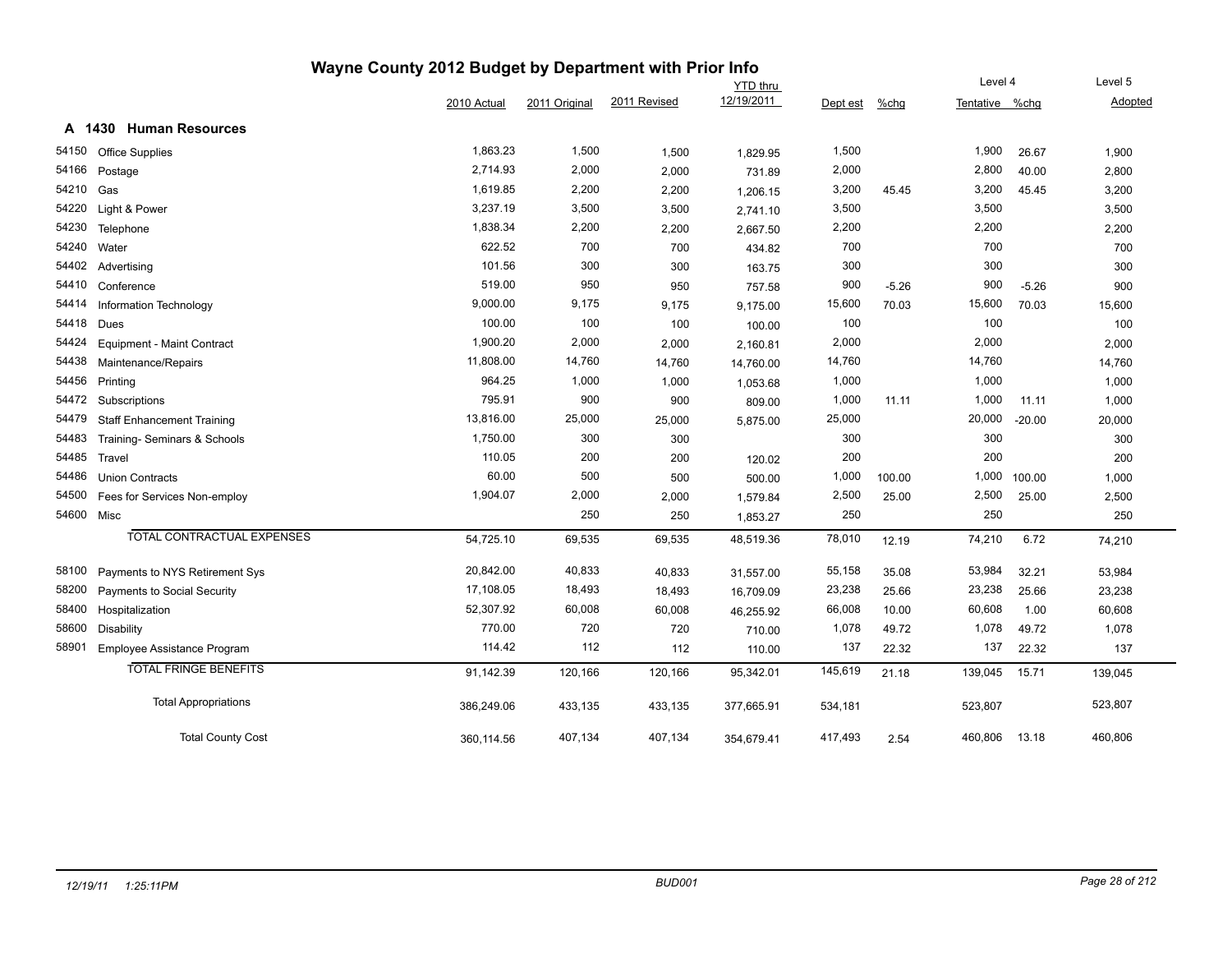|        | Wayne County 2012 Budget by Department with Prior Info |             |               |              |                               |                     |                           |                    |
|--------|--------------------------------------------------------|-------------|---------------|--------------|-------------------------------|---------------------|---------------------------|--------------------|
|        |                                                        | 2010 Actual | 2011 Original | 2011 Revised | <b>YTD</b> thru<br>12/19/2011 | $%$ chg<br>Dept est | Level 4<br>Tentative %chg | Level 5<br>Adopted |
| A 1431 | Cafeteria Plan                                         |             |               |              |                               |                     |                           |                    |
| 54000  | <b>Contractual Expenses</b>                            | 8.642.25    | 8,900         | 8,900        | 7.745.33                      | 8,900               | 8,900                     | 8,900              |
|        | TOTAL CONTRACTUAL EXPENSES                             | 8.642.25    | 8,900         | 8,900        | 7.745.33                      | 8,900               | 8,900                     | 8,900              |
|        | <b>Total Appropriations</b>                            | 8.642.25    | 8,900         | 8,900        | 7,745.33                      | 8,900               | 8,900                     | 8,900              |
|        | <b>Total County Cost</b>                               | 8.642.25    | 8,900         | 8,900        | 7.745.33                      | 8,900               | 8,900                     | 8,900              |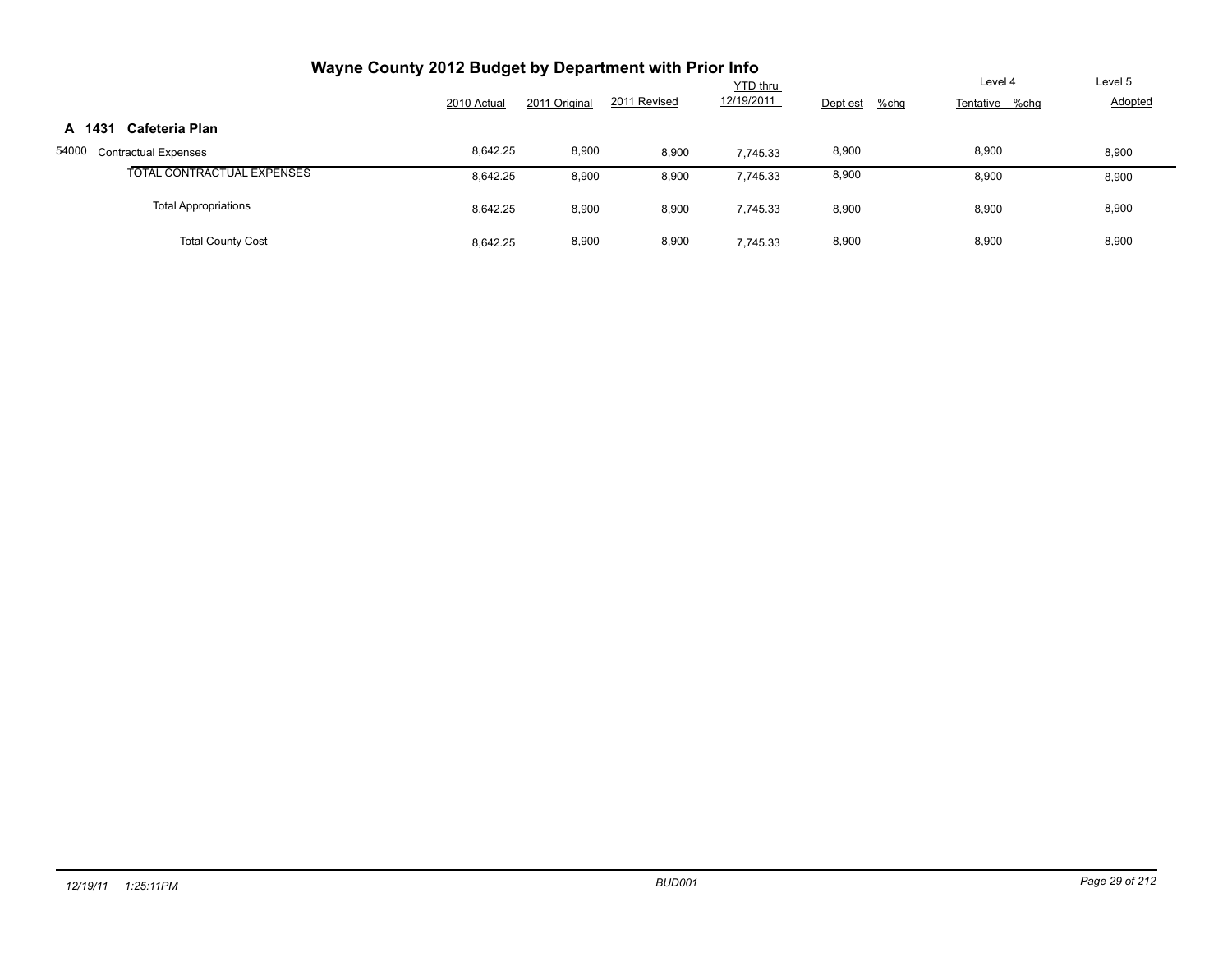| Wayne County 2012 Budget by Department with Prior Info |                                     |                |     |                                              |     |              |               |              |              |          |           |                |           |          |
|--------------------------------------------------------|-------------------------------------|----------------|-----|----------------------------------------------|-----|--------------|---------------|--------------|--------------|----------|-----------|----------------|-----------|----------|
|                                                        |                                     |                |     |                                              |     |              |               |              | YTD thru     |          |           | Level 4        |           | Level 5  |
|                                                        |                                     |                |     |                                              |     | 2010 Actual  | 2011 Original | 2011 Revised | 12/19/2011   | Dept est | %chg      | Tentative %chg |           | Adopted  |
|                                                        | <b>Board of Elections</b><br>A 1450 |                |     |                                              |     |              |               |              |              |          |           |                |           |          |
| 41289                                                  | Board of Elections Fees             |                |     |                                              |     | $-2,738.14$  | $-1,500$      | $-1,500$     | $-2,038.84$  | $-1,500$ |           | $-1,500$       |           | $-1,500$ |
| 43961                                                  | <b>HAVA State Aid</b>               |                |     |                                              |     |              |               | $-3,874$     |              |          |           |                |           |          |
| 43962                                                  | NYS Polling Access Imp T002696      |                |     |                                              |     | 8,410.24     | $-9,556$      | $-9,556$     | $-7,514.75$  | $-1,000$ | $-89.54$  | $-1,000$       | $-89.54$  | $-1,000$ |
| 43964                                                  | HHS Polling Access Imp T002821      |                |     |                                              |     |              | $-1,318$      | $-1,318$     | $-1,828.75$  | $-77$    | $-94.18$  | $-77$          | $-94.18$  | $-77$    |
| 43965                                                  | Voter Ed & Trng C002580             |                |     |                                              |     | $-36,559.10$ |               |              |              | $-197$   |           | $-197$         |           | $-197$   |
| 43966                                                  | HHS Polling Access Imp T003009      |                |     |                                              |     |              | $-4,068$      | $-4,068$     | $-654.57$    | $-4,068$ |           | $-4,068$       |           | $-4,068$ |
|                                                        | <b>TOTAL REVENUES</b>               |                |     |                                              |     | $-30,887.00$ | $-16,442$     | $-20,316$    | $-12,036.91$ | $-6,841$ | $-58.39$  | $-6,841$       | $-58.39$  | $-6,841$ |
|                                                        |                                     | <u>CY</u>      |     | ----- Position Count -----<br>$L1$ $L4$ $L5$ |     |              |               |              |              |          |           |                |           |          |
| 51066                                                  | <b>Election Commissioner</b>        | $\overline{2}$ | 1.0 | 2.0                                          | 2.0 | 22,150.04    | 22,150        | 22,150       | 20,707.30    | 22,150   | 0.00      | 22,150         |           | 22,150   |
| 51068                                                  | Deputy Election Commissioner        | $\overline{2}$ | 1.0 | 2.0                                          | 2.0 | 88,265.11    | 81,286        | 81,286       | 81,265.27    | 84,858   | 4.39      | 84,458         | 3.90      | 84,458   |
| 51128                                                  | <b>Election Clerk</b>               | $\overline{2}$ | 1.0 | 2.0                                          | 2.0 | 59,004.38    | 58,044        | 58,044       | 57,365.32    | 59,960   | 3.30      | 59,960         | 3.30      | 59,960   |
| 51578                                                  | <b>Elections Training Coord</b>     | $\overline{2}$ | 1.0 | 2.0                                          | 2.0 | 6,481.25     | 6,750         | 6,750        | 6,300.00     | 6,750    |           | 6,750          |           | 6,750    |
| 51665                                                  | Voting Machine Tech                 | 3              | 1.0 | 3.0                                          | 3.0 | 19,020.00    | 27,405        | 27,405       | 16,395.00    | 27,405   |           | 27,405         |           | 27,405   |
|                                                        | <b>BU: 0</b>                        | 11             | 5.0 | 11.0 11.0                                    |     |              |               |              |              |          |           |                |           |          |
|                                                        | <b>TOTAL PERSONAL SERVICES</b>      |                |     |                                              |     | 194,920.78   | 195,635       | 195,635      | 182,032.89   | 201,123  | 2.81      | 200,723        | 2.60      | 200,723  |
| 52201                                                  | <b>Computer Equipment</b>           |                |     |                                              |     | 1,478.00     | 1,300         | 1,300        |              |          | $-100.00$ |                | $-100.00$ |          |
| 52500                                                  | Other Equipment                     |                |     |                                              |     | 9,108.76     |               |              |              |          |           |                |           |          |
|                                                        | <b>TOTAL EQUIPMENT</b>              |                |     |                                              |     | 10,586.76    | 1,300         | 1,300        | 0.00         |          | $-100.00$ |                | $-100.00$ |          |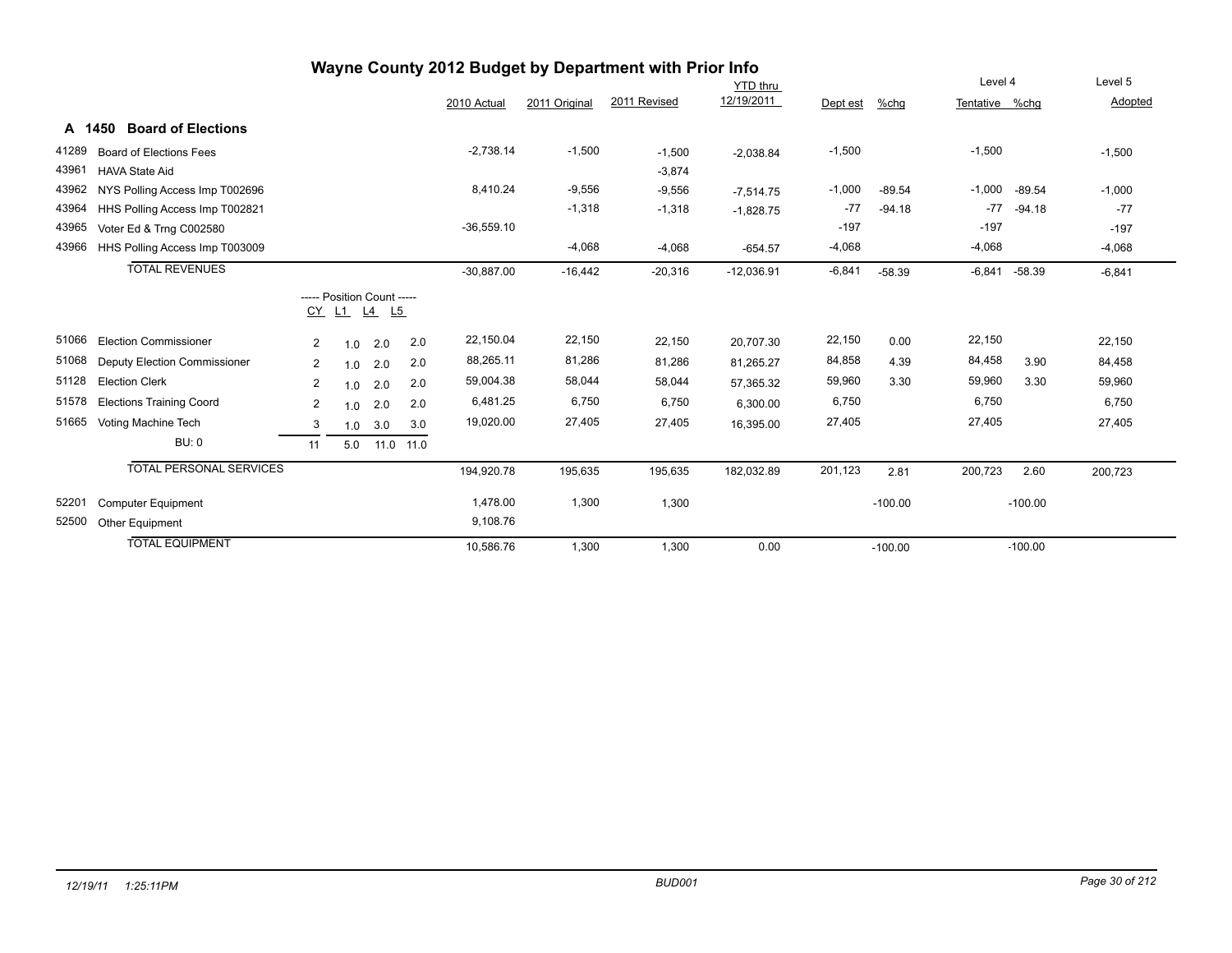|       | Wayne County 2012 Budget by Department with Prior Info |             |               |              |                 |          |          |                |          |         |  |  |  |
|-------|--------------------------------------------------------|-------------|---------------|--------------|-----------------|----------|----------|----------------|----------|---------|--|--|--|
|       |                                                        |             |               |              | <b>YTD</b> thru |          |          | Level 4        |          | Level 5 |  |  |  |
|       |                                                        | 2010 Actual | 2011 Original | 2011 Revised | 12/19/2011      | Dept est | $%$ chg  | Tentative %chg |          | Adopted |  |  |  |
|       | A 1450 Board of Elections                              |             |               |              |                 |          |          |                |          |         |  |  |  |
| 54150 | <b>Office Supplies</b>                                 | 966.72      | 1,000         | 1,172        | 1,125.73        | 1,000    |          | 1,000          |          | 1,000   |  |  |  |
| 54166 | Postage                                                | 19,675.20   | 25,000        | 25,000       | 21,008.03       | 25,000   |          | 25,000         |          | 25,000  |  |  |  |
| 54199 | Miscellaneous Expense                                  | 53.06       | 250           | 250          |                 | 250      |          | 250            |          | 250     |  |  |  |
| 54210 | Gas                                                    | 1,027.77    | 2,175         | 2,175        | 1,212.34        | 2,463    | 13.22    | 2,463          | 13.22    | 2,463   |  |  |  |
| 54220 | Light & Power                                          | 3,168.94    | 10,140        | 10,140       | 3,888.87        | 8,692    | $-14.28$ | 8,692          | $-14.28$ | 8,692   |  |  |  |
| 54230 | Telephone                                              | 2,794.51    | 2,750         | 2,750        | 2,040.68        | 2,750    |          | 2,750          |          | 2,750   |  |  |  |
| 54240 | Water                                                  | 232.26      | 650           | 650          | 993.71          | 652      | 0.29     | 652            | 0.29     | 652     |  |  |  |
| 54410 | Conference                                             | 3,152.70    | 3,500         | 3,500        | 3,500.00        | 5,500    | 57.14    | 5,500          | 57.14    | 5,500   |  |  |  |
| 54414 | Information Technology                                 | 29,400.00   | 29,600        | 29,600       | 29,600.00       | 29,600   |          | 18,000         | $-39.19$ | 18,000  |  |  |  |
| 54418 | Dues                                                   | 180.00      | 200           | 200          | 180.00          | 200      |          | 200            |          | 200     |  |  |  |
| 54421 | <b>Election Expense</b>                                | 107,335.31  | 171,165       | 171,165      | 105,107.90      | 234,525  | 37.02    | 234,525        | 37.02    | 234,525 |  |  |  |
| 54424 | Equipment - Maint Contract                             | 20,396.59   | 23,898        | 23,898       | 22,234.30       | 23,063   | $-3.49$  | 23,063         | $-3.49$  | 23,063  |  |  |  |
| 54438 | Maintenance/Repairs                                    | 10,650.00   | 17,980        | 17,980       | 8,569.53        | 24,249   | 34.86    | 24,249         | 34.86    | 24,249  |  |  |  |
| 54483 | Training- Seminars & Schools                           |             | 500           | 500          | 493.64          | 500      |          | 500            |          | 500     |  |  |  |
| 54485 | Travel                                                 | 2,638.01    | 2,000         | 2,000        | 1,264.17        | 2,000    |          | 2,000          |          | 2,000   |  |  |  |
| 54488 | NYS Polling Access Imp T002696                         |             | 9,556         | 9,556        | 8,206.04        | 1,000    | $-89.54$ | 1,000          | $-89.54$ | 1,000   |  |  |  |
| 54491 | NYS Polling Access Imp T002821                         | 1,828.75    | 1,318         | 1,318        |                 | 77       | $-94.18$ | 77             | -94.18   | 77      |  |  |  |
| 54494 | Voter Ed & Trng C002580                                | 38,483.26   |               |              |                 | 207      |          | 207            |          | 207     |  |  |  |
| 54497 | NYS Polling Access Imp T003009                         |             | 4,068         | 4,068        | 57.63           | 4,068    |          | 4,068          |          | 4,068   |  |  |  |
| 54498 | NYS Polling Access Imp T003136                         |             |               | 3,874        |                 |          |          |                |          |         |  |  |  |
|       | <b>TOTAL CONTRACTUAL EXPENSES</b>                      | 241,983.08  | 305,750       | 309,796      | 209,482.57      | 365,794  | 19.64    | 354,194        | 15.84    | 354,194 |  |  |  |
| 58100 | Payments to NYS Retirement Sys                         | 14,477.00   | 22,024        | 22,024       | 17,746.00       | 29,308   | 33.07    | 28,684         | 30.24    | 28,684  |  |  |  |
| 58200 | Payments to Social Security                            | 14,491.43   | 15,127        | 15,127       | 13,505.70       | 15,386   | 1.71     | 15,386         | 1.71     | 15,386  |  |  |  |
| 58400 | Hospitalization                                        | 35,729.52   | 35,730        | 35,730       | 35,729.52       | 39,302   | 10.00    | 36,087         | 1.00     | 36,087  |  |  |  |
| 58600 | <b>Disability</b>                                      | 616.00      | 576           | 576          | 568.00          | 616      | 6.94     | 616            | 6.94     | 616     |  |  |  |
| 58901 | Employee Assistance Program                            | 114.42      | 158           | 158          | 150.00          | 158      | $-0.32$  | 158            | $-0.32$  | 158     |  |  |  |
|       | <b>TOTAL FRINGE BENEFITS</b>                           | 65,428.37   | 73,615        | 73,615       | 67,699.22       | 84,770   | 15.15    | 80,930         | 9.94     | 80,930  |  |  |  |
|       | <b>Total Appropriations</b>                            | 512,918.99  | 576,300       | 580,346      | 459,214.68      | 651,686  |          | 635,847        |          | 635,847 |  |  |  |
|       | <b>Total County Cost</b>                               | 482,031.99  | 559,858       | 560,030      | 447, 177. 77    | 644,845  | 15.18    | 629,006        | 12.35    | 629,006 |  |  |  |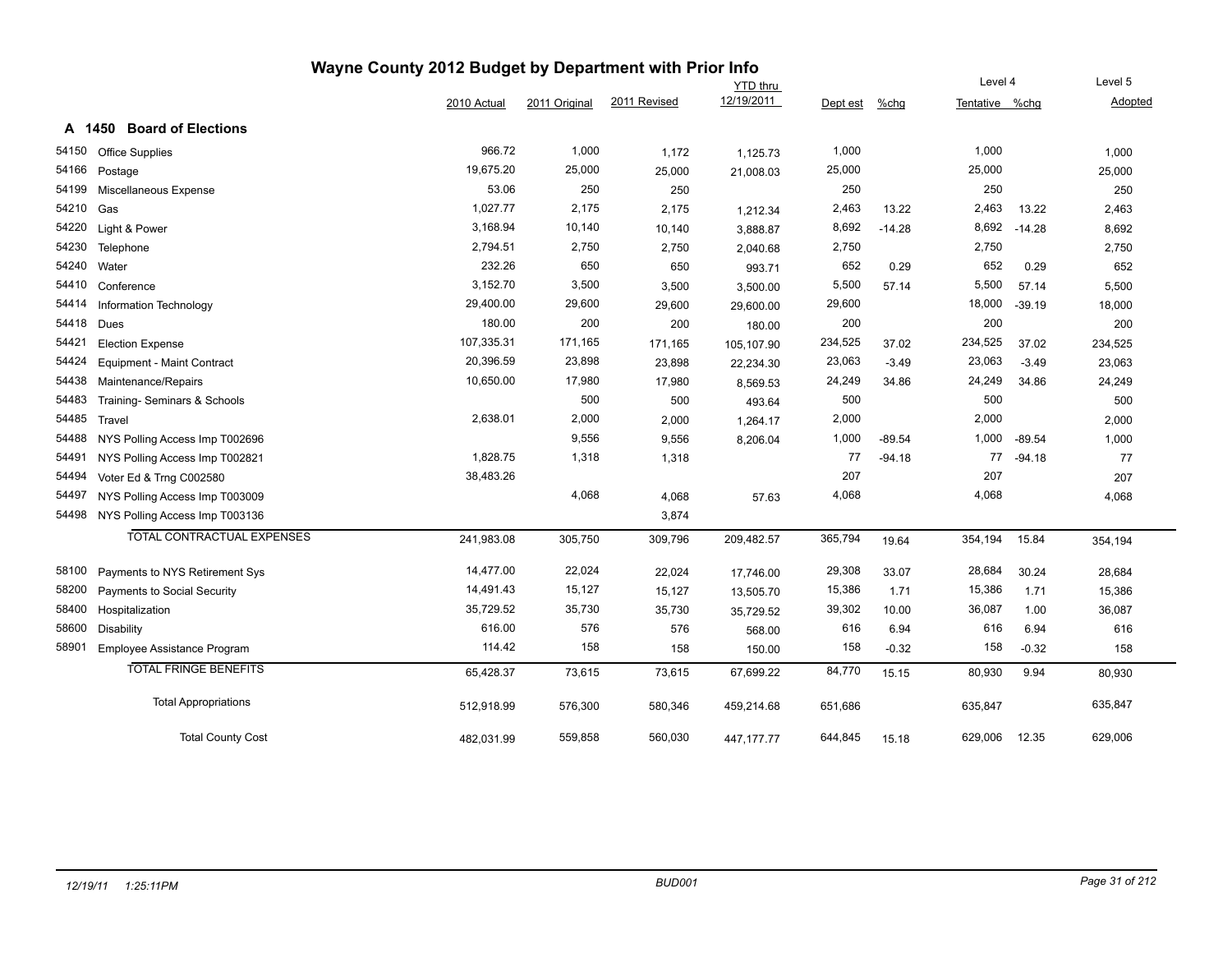| Wayne County 2012 Budget by Department with Prior Info<br>Level 4<br>Level 5 |                                      |                |                            |      |      |                 |               |              |                               |              |           |                    |           |              |
|------------------------------------------------------------------------------|--------------------------------------|----------------|----------------------------|------|------|-----------------|---------------|--------------|-------------------------------|--------------|-----------|--------------------|-----------|--------------|
|                                                                              |                                      |                |                            |      |      |                 |               |              | <b>YTD thru</b><br>12/19/2011 |              |           |                    |           |              |
|                                                                              |                                      |                |                            |      |      | 2010 Actual     | 2011 Original | 2011 Revised |                               | Dept est     | $%$ chg   | Tentative %chq     |           | Adopted      |
|                                                                              | A 1615 Buildings & Grounds           |                |                            |      |      |                 |               |              |                               |              |           |                    |           |              |
| 41275                                                                        | <b>Building &amp; Grounds Fees</b>   |                |                            |      |      | $-1,607,920.50$ | $-1,893,000$  | $-1,893,000$ | $-1,536,721.62$               | $-1,600,000$ | $-15.48$  | $-1,600,000$       | $-15.48$  | $-1,600,000$ |
| 42012                                                                        | <b>Recreation Concessions</b>        |                |                            |      |      | $-1,500.00$     | $-1,500$      |              |                               |              | $-100.00$ |                    | $-100.00$ |              |
| 42411                                                                        | <b>Rental Fees</b>                   |                |                            |      |      | $-11,200.00$    | $-13,000$     |              | $-24,880.80$                  |              | $-100.00$ |                    | $-100.00$ |              |
| 42413                                                                        | <b>Health Facility Building</b>      |                |                            |      |      | $-75,296.52$    | $-75,000$     | $-103,325$   | $-43,050.81$                  | $-80,000$    | 6.67      | $-80,000$          | 6.67      | $-80,000$    |
| 42770                                                                        | Miscellaneous Revenues               |                |                            |      |      | $-2,714.25$     |               |              | $-560.77$                     |              |           |                    |           |              |
| 42778                                                                        | Telephone Reimbursement              |                |                            |      |      | -328,942.49     | $-244,000$    | $-244,000$   | $-296,261.10$                 | $-200,000$   | $-18.03$  |                    | $-100.00$ |              |
| 43025                                                                        | Court Facility Incentive Aid         |                |                            |      |      | $-96,509.00$    | $-100,000$    | $-100,000$   | $-7,793.00$                   |              | $-100.00$ | $-76,473$ $-23.53$ |           | $-76,473$    |
|                                                                              | <b>TOTAL REVENUES</b>                |                |                            |      |      | $-2,124,082.76$ | $-2,326,500$  | $-2,340,325$ | $-1,909,268.10$               | $-1,880,000$ | $-19.19$  | $-1,756,473$       | $-24.50$  | $-1,756,473$ |
|                                                                              |                                      |                | ----- Position Count ----- |      |      |                 |               |              |                               |              |           |                    |           |              |
|                                                                              |                                      |                | <u>CY L1 L4 L5</u>         |      |      |                 |               |              |                               |              |           |                    |           |              |
| 51904                                                                        | Overtime                             |                |                            |      |      | 22,360.89       | 20,000        | 20,000       | 13,592.97                     | 20,000       |           | 20,000             |           | 20,000       |
| 51906                                                                        | <b>Shift Differential</b>            |                |                            |      |      | 11,334.60       | 10,000        | 10,000       | 5,326.49                      | 10,000       |           | 10,000             |           | 10,000       |
| 51070                                                                        | Superintendent Building&Ground       | $\mathbf{1}$   | 1.0                        | 1.0  | 1.0  | 71,601.07       | 71,549        | 71,549       | 69,666.99                     | 72,771       | 1.71      | 72,771             | 1.71      | 72,771       |
| 51072                                                                        | ASST B&G SUPERINTENDENT              | $\overline{1}$ | 1.0                        | 1.0  | 1.0  | 54,729.11       | 54,288        | 54,288       | 51,975.53                     | 54,912       | 1.15      | 54,912             | 1.15      | 54,912       |
| 51181                                                                        | Laborer-Seasonal                     | 12             |                            |      |      | 51,247.75       | 60,000        | $-9,620$     |                               |              | $-100.00$ |                    | $-100.00$ |              |
| 51321                                                                        | Park Foreman Seasonal                | 3              |                            |      |      | 17,121.25       | 39,000        |              |                               |              | $-100.00$ |                    | $-100.00$ |              |
| 51699                                                                        | <b>Personnel Clerk</b>               | $\mathbf{1}$   | 1.0                        | 1.0  | 0.0  | 35,512.92       | 35,469        | 35,469       | 33,823.16                     | 36,181       | 2.01      | 36,181             | 2.01      |              |
|                                                                              | BU: 0                                | 18             | 3.0                        | 3.0  | 2.0  |                 |               |              |                               |              |           |                    |           |              |
|                                                                              |                                      |                |                            |      |      |                 |               |              |                               |              |           |                    |           |              |
| 51106                                                                        | Cleaner                              | $\overline{4}$ | 4.0                        | 4.0  | 4.0  | 115,145.56      | 123,789       | 123,789      | 113,406.21                    | 128,587      | 3.88      | 128,587            | 3.88      | 128,587      |
| 51107                                                                        | Cleaner PT                           | 8              | 8.0                        | 8.0  | 8.0  | 54,871.25       | 92,000        | 92,000       | 72,060.22                     | 108,411      | 17.84     | 108,411            | 17.84     | 108,411      |
| 51108                                                                        | Sr. Cleaner - 8hr                    | $\overline{2}$ | 2.0                        | 2.0  | 2.0  | 92,734.81       | 72,044        | 72,044       | 69,066.80                     | 73,732       | 2.34      | 73,732             | 2.34      | 73,732       |
| 51172                                                                        | Maintenance Worker                   | 11             | 9.6                        | 9.6  | 9.6  | 292,694.34      | 360,779       | 311,431      | 230,307.10                    | 312,595      | $-13.36$  | 312,595            | $-13.36$  | 312,595      |
| 51188                                                                        | Senior Accountant/Telecomm           | $\mathbf{1}$   | 1.0                        | 1.0  | 1.0  | 37,746.42       | 39,923        | 39,923       | 35,520.81                     | 38,426       | $-3.75$   | 38,426             | $-3.75$   | 38,426       |
| 51240                                                                        | Maintenance Mechanic                 | 6              | 5.3                        | 5.3  | 5.3  | 184,367.40      | 238,587       | 208,403      | 179,089.25                    | 212,406      | $-10.97$  | 212,406            | $-10.97$  | 212,406      |
| 51262                                                                        | <b>Building Maintenance Mechanic</b> | $\overline{4}$ | 3.0                        | 2.0  | 2.0  | 138,343.24      | 83,500        | 83,500       | 101,467.86                    | 123,304      | 47.67     | 86,665             | 3.79      | 86,665       |
| 51270                                                                        | Working Foreman                      | $\overline{1}$ | 0.5                        | 0.3  | 0.3  | 43,769.63       | 43,764        | 10,941       | 15,446.14                     | 22,702       | $-48.13$  | 13,621             | $-68.88$  | 13,621       |
| 51695                                                                        | Clerk-Typist (8hr)                   | $\mathbf{1}$   | 0.5                        | 0.5  | 0.5  | 35,177.94       | 35,051        | 17,526       | 29,968.27                     | 18,064       | $-48.46$  | 18,064             | $-48.46$  | 18,064       |
| 51696                                                                        | Account Clerk (8hr)                  | $\mathbf{1}$   | 1.0                        | 1.0  | 1.0  | 29,421.49       | 35,174        | 35,174       | 27,325.71                     | 29,757       | $-15.40$  | 29,757             | $-15.40$  | 29,757       |
|                                                                              | <b>BU: 1</b>                         | 39             | 34.9                       | 33.7 | 33.7 |                 |               |              |                               |              |           |                    |           |              |
| 51306                                                                        | Senior Maintenance Mechanic          | 3              | 3.0                        | 3.0  | 3.0  | 95,903.50       | 142,482       | 142,482      | 111,761.02                    | 147,360      | 3.42      | 147,360            | 3.42      | 147,360      |
| 51333                                                                        | Maintenance Foreman                  | $\overline{1}$ |                            |      |      | 53,924.46       | 52,274        | $\mathbf{1}$ |                               |              | $-100.00$ |                    | $-100.00$ |              |
|                                                                              | <b>BU: 4</b>                         | $\overline{4}$ | 3.0                        | 3.0  | 3.0  |                 |               |              |                               |              |           |                    |           |              |
|                                                                              | <b>TOTAL PERSONAL SERVICES</b>       |                |                            |      |      | 1,438,007.63    | 1,609,673     | 1,318,900    | 1,159,804.53                  | 1,409,208    | $-12.45$  | 1,363,489 -15.29   |           | 1,327,308    |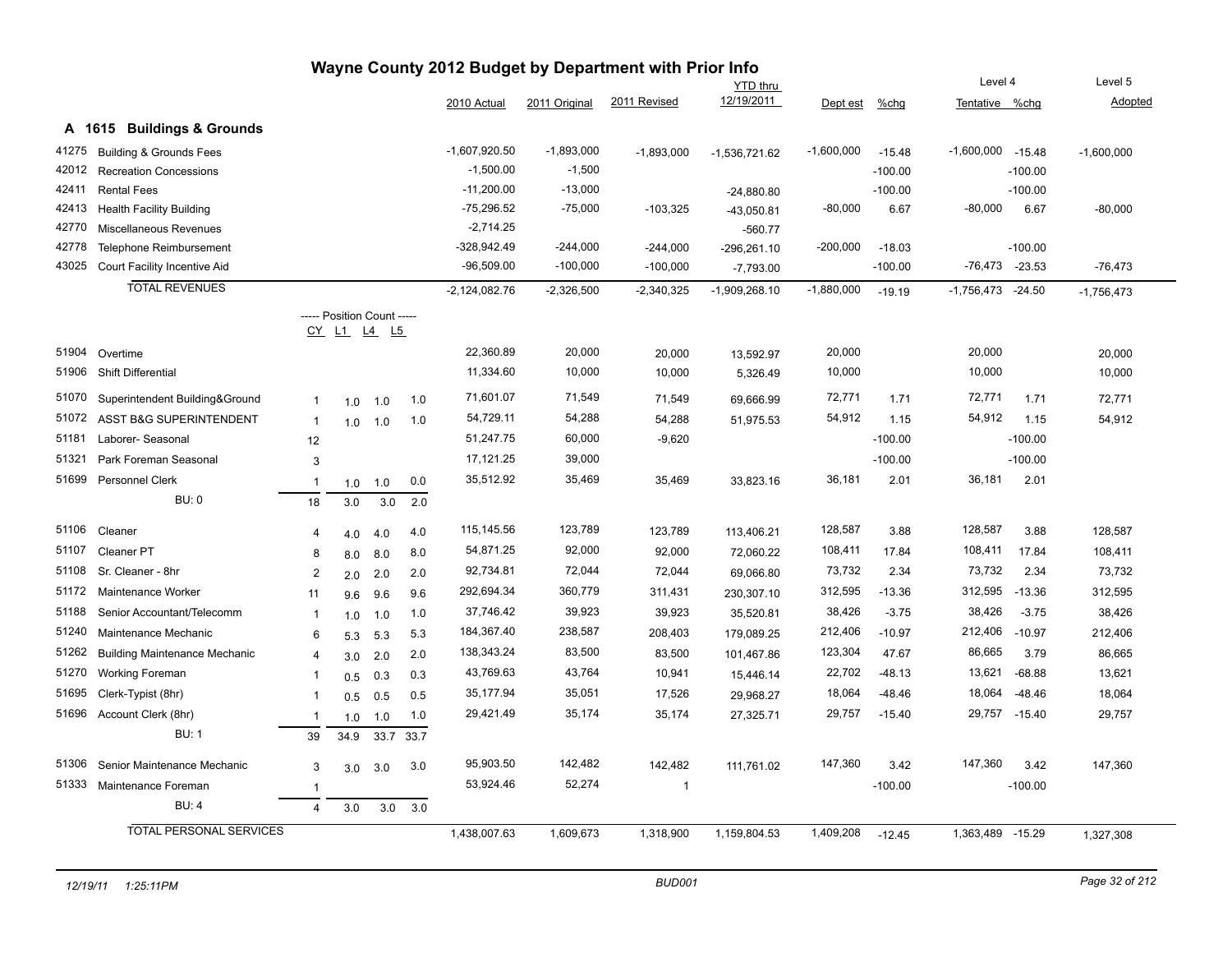|       |                                          | Wayne County 2012 Budget by Department with Prior Info |               |              |                 |          |          |                |              |                |
|-------|------------------------------------------|--------------------------------------------------------|---------------|--------------|-----------------|----------|----------|----------------|--------------|----------------|
|       |                                          |                                                        |               |              | <b>YTD</b> thru |          |          | Level 4        |              | Level 5        |
|       |                                          | 2010 Actual                                            | 2011 Original | 2011 Revised | 12/19/2011      | Dept est | $%$ chg  | Tentative %chg |              | <b>Adopted</b> |
|       | A 1615 Buildings & Grounds               |                                                        |               |              |                 |          |          |                |              |                |
| 52200 | Office Equipment                         | 188.10                                                 |               | 6,752        |                 |          |          |                |              |                |
| 52201 | <b>Computer Equipment</b>                | 4,152.06                                               | 850           | 25,914       | 25,064.00       | 1,500    | 76.47    | 1,500          | 76.47        | 1,500          |
| 52300 | <b>Motor Vehicles</b>                    | 24,350.50                                              |               |              |                 |          |          |                |              |                |
| 52401 | Tools                                    | 1,083.16                                               | 1,870         | 1,870        | 1,537.94        | 6,665    | 256.42   |                | 6,665 256.42 | 6,665          |
| 52500 | Other Equipment                          | 219,451.07                                             | 22,580        | 11,480       | 6,126.07        | 1,637    | $-92.75$ |                | 1,637 -92.75 | 1,637          |
|       | <b>TOTAL EQUIPMENT</b>                   | 249,224.89                                             | 25,300        | 46,016       | 32,728.01       | 9,802    | $-61.25$ | 9,802          | $-61.25$     | 9,802          |
| 54000 | <b>Contractual Expenses</b>              | 288,135.55                                             |               | 87,705       | 71,876.08       |          |          | 12,000         |              | 12,000         |
| 54125 | Fuel Oil                                 |                                                        | 500           | 500          |                 | 500      |          | 500            |              | 500            |
| 54128 | Gasoline- Oil- Lube                      | 16,127.87                                              | 15,000        | 11,000       | 13,057.28       | 12,000   | $-20.00$ | 12,000         | $-20.00$     | 12,000         |
| 54135 | Janitor Supplies                         | 38,221.07                                              | 31,000        | 29,000       | 40,037.41       | 30,000   | $-3.23$  | 30,000         | $-3.23$      | 30,000         |
| 54137 | <b>Safety Supplies</b>                   | 3,583.93                                               | 4,000         | 3,400        | 3,742.78        | 3,500    | $-12.50$ | 3,500          | $-12.50$     | 3,500          |
| 54150 | <b>Office Supplies</b>                   | 2,266.21                                               | 2,000         | 1,800        | 2,079.36        | 2,000    |          | 2,000          |              | 2,000          |
| 54166 | Postage                                  | 456.50                                                 | 500           | 125          | 152.23          | 650      | 30.00    | 650            | 30.00        | 650            |
| 54167 | Propane Gas                              | 642.01                                                 | 600           | 600          | 1,765.17        | 1,600    | 166.67   | 1,600          | 166.67       | 1,600          |
| 54210 | Gas                                      | 21,975.88                                              | 10,000        | 10,000       | 18,816.97       | 18,000   | 80.00    | 18,000         | 80.00        | 18,000         |
| 54220 | Light & Power                            | 72,354.34                                              | 40,000        | 36,250       | 117,745.56      | 50,000   | 25.00    | 50,000         | 25.00        | 50,000         |
| 54230 | Telephone                                | 159,874.99                                             | 113,000       | 111,800      | 167,123.44      | 125,000  | 10.62    | 12,500         | $-88.94$     | 12,500         |
| 54235 | <b>Telephone Repairs</b>                 | 2,256.00                                               | 5,000         | 5,000        | 4,500.00        | 10,000   | 100.00   |                | $-100.00$    |                |
| 54240 | Water                                    | 7,671.97                                               | 6,000         | 2,700        | 5,833.13        | 2,800    | $-53.33$ | 2,800          | $-53.33$     | 2,800          |
| 54250 | Refuse                                   | 25,002.30                                              | 22,000        | 18,500       | 17,809.45       | 24,000   | 9.09     | 24,000         | 9.09         | 24,000         |
| 54407 | <b>Building Maintenance &amp; Repair</b> | 263,431.48                                             | 240,000       | 222,748      | 209,709.91      | 210,000  | $-12.50$ | 198,000        | $-17.50$     | 198,000        |
| 54408 | <b>Copier Expense</b>                    | 2,302.81                                               | 2,098         | 2,098        | 2,339.86        | 2,100    | 0.10     | 2,100          | 0.10         | 2,100          |
| 54414 | Information Technology                   | 22,800.00                                              | 23,125        | 23,125       | 23,125.00       | 25,200   | 8.97     | 25,200         | 8.97         | 25,200         |
| 54422 | <b>Elevator Maintenance</b>              | 21,441.67                                              | 27,000        | 27,000       | 23,391.40       | 26,000   | $-3.70$  | 26,000         | $-3.70$      | 26,000         |
| 54424 | Equipment - Maint Contract               | 89,817.06                                              | 112,000       | 112,000      | 92,068.31       | 130,000  | 16.07    | 130,000        | 16.07        | 130,000        |
| 54425 | Equipment - Maint & Repair               | 14,045.10                                              | 12,000        | 12,000       | 5,668.84        | 8,000    | $-33.33$ | 8,000          | $-33.33$     | 8,000          |
| 54437 | Lease                                    | 5,372.64                                               | 5,400         | 5,400        | 5,323.36        | 5,400    |          | 5,400          |              | 5,400          |
| 54456 | Printing                                 |                                                        | 500           | 300          |                 | 500      |          | 500            |              | 500            |
| 54474 | Snow Removal                             | 24,020.61                                              | 25,000        | 25,000       | 18,357.06       | 20,000   | $-20.00$ | 20,000         | $-20.00$     | 20,000         |
| 54483 | Training- Seminars & Schools             | 370.00                                                 | 750           | 750          | 225.00          | 750      |          | 750            |              | 750            |
| 54485 | Travel                                   | 27.50                                                  | 250           | 250          | 4.08            | 250      |          | 250            |              | 250            |
| 54500 | Fees for Services - Non-employ           | 123,560.26                                             | 185,000       | 185,000      | 108,314.84      | 190,000  | 2.70     | 190,000        | 2.70         | 190,000        |
| 54525 | Lease-D.O.L.                             | 50,895.68                                              | 49,500        | 49,500       | 49,556.32       | 50,000   | 1.01     | 50,000         | 1.01         | 50,000         |
|       | <b>TOTAL CONTRACTUAL EXPENSES</b>        | 1,256,653.43                                           | 932,223       | 983,551      | 1,002,622.84    | 948,250  | 1.72     | 825,750        | $-11.42$     | 825,750        |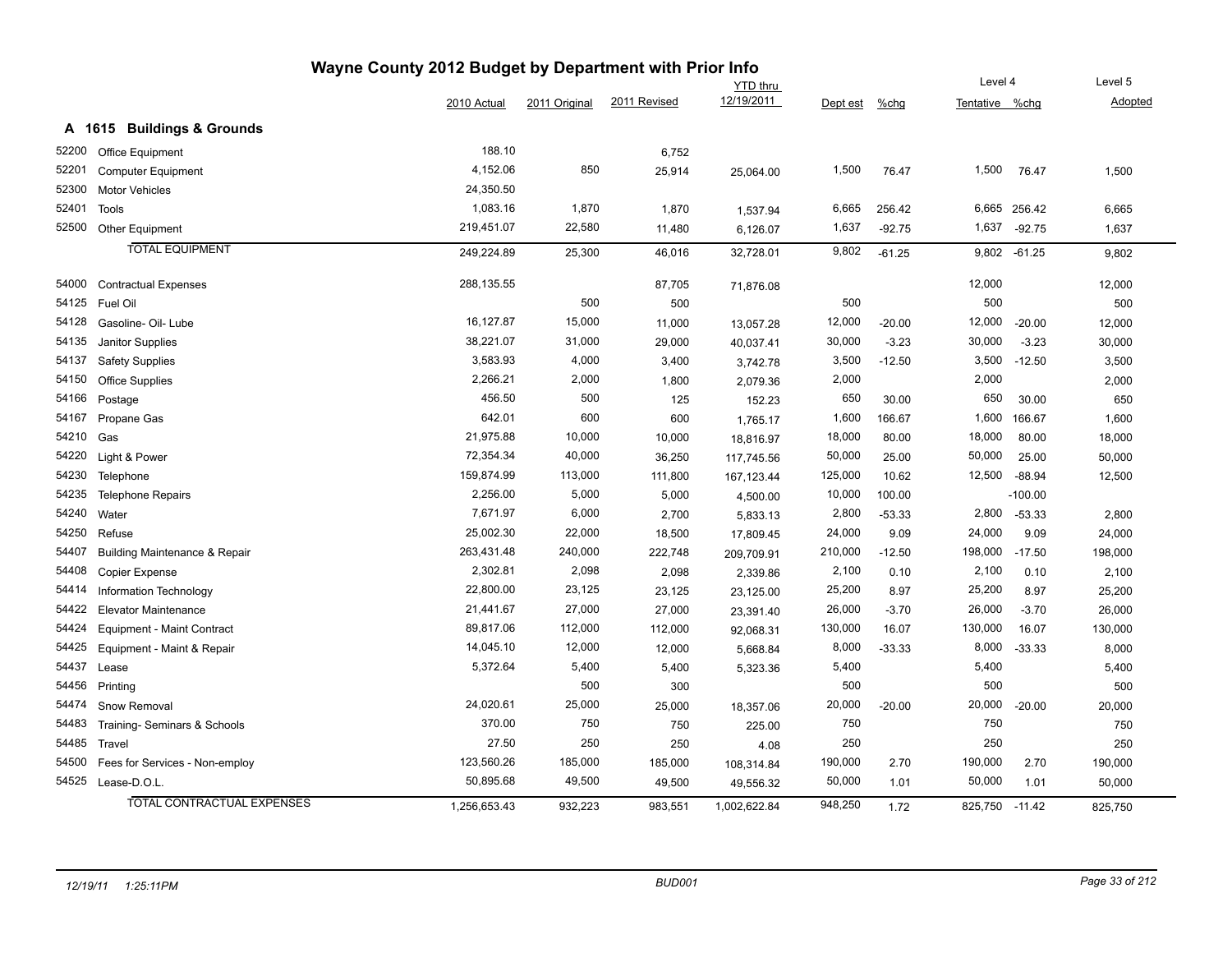|       |                                          |              |               |              | <b>YTD thru</b> |           |          | Level 4        |          | Level 5   |
|-------|------------------------------------------|--------------|---------------|--------------|-----------------|-----------|----------|----------------|----------|-----------|
|       |                                          | 2010 Actual  | 2011 Original | 2011 Revised | 12/19/2011      | Dept est  | %chg     | Tentative %chg |          | Adopted   |
|       | <b>Buildings &amp; Grounds</b><br>A 1615 |              |               |              |                 |           |          |                |          |           |
| 58100 | Payments to NYS Retirement Sys           | 133,371.00   | 220,664       | 192,984      | 145.419.00      | 262,548   | 18.98    | 247,085        | 11.97    | 240,790   |
| 58101 | EARLY RETIREMENT PAYMENT                 |              |               | 15,090       |                 | 15,090    |          | 15,090         |          | 15,090    |
| 58200 | Payments to Social Security              | 105,923.97   | 116,777       | 97,522       | 84.949.99       | 103,767   | $-11.14$ | 104,308        | $-10.68$ | 101,540   |
| 58400 | Hospitalization                          | 270,350.25   | 255,891       | 224,730      | 235.039.92      | 296,720   | 15.96    | 264,153        | 3.23     | 256,676   |
| 58500 | Unemployment                             | 43,461.03    | 30,000        |              | 1,935.01        | 8,000     | $-73.33$ | 8,000          | $-73.33$ | 8,000     |
| 58600 | Disability                               | 5,379.00     | 5,040         | 4,554        | 4,696.00        | 5,544     | 10.00    | 5,390          | 6.94     | 5,236     |
| 58901 | Employee Assistance Program              | 734.20       | 814           | 678          | 730.00          | 840       | 3.19     | 819            | 0.61     | 798       |
|       | <b>TOTAL FRINGE BENEFITS</b>             | 559,219.45   | 629,186       | 535,559      | 472,769.92      | 692,509   | 10.06    | 644,845        | 2.49     | 628,130   |
|       | <b>Total Appropriations</b>              | 3,503,105.40 | 3,196,382     | 2,884,025    | 2,667,925.30    | 3,059,769 |          | 2,843,886      |          | 2,790,990 |
|       | <b>Total County Cost</b>                 | 1,379,022.64 | 869,882       | 543,700      | 758.657.20      | 1,179,769 | 35.62    | 1,087,413      | 25.01    | 1,034,517 |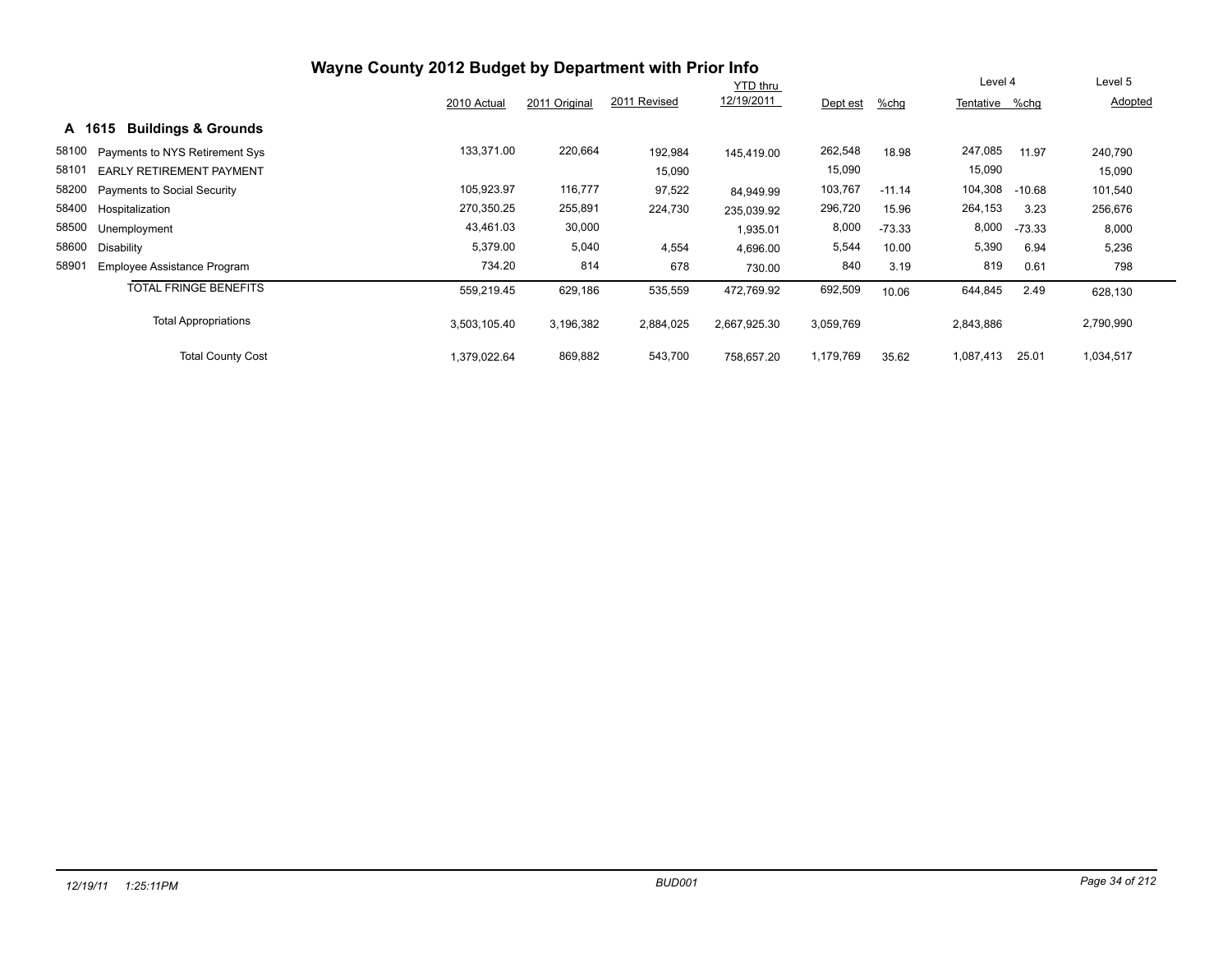| Wayne County 2012 Budget by Department with Prior Info<br>Level 4 |                                               |                |                            |     |     |                     |               |               |                     |               |           |                |           |               |
|-------------------------------------------------------------------|-----------------------------------------------|----------------|----------------------------|-----|-----|---------------------|---------------|---------------|---------------------|---------------|-----------|----------------|-----------|---------------|
|                                                                   |                                               |                |                            |     |     |                     |               |               | <b>YTD</b> thru     |               |           |                |           | Level 5       |
|                                                                   |                                               |                |                            |     |     | 2010 Actual         | 2011 Original | 2011 Revised  | 12/19/2011          | Dept est      | %chg      | Tentative %chg |           | Adopted       |
|                                                                   | A 1640 Central Garage                         |                |                            |     |     |                     |               |               |                     |               |           |                |           |               |
| 41272                                                             | Central Garage Fees                           |                |                            |     |     | $-230,078.57$       | $-329,461$    | $-329,461$    | -262,035.86         | $-366,540$    | 11.25     | $-316,540$     | $-3.92$   | $-316,540$    |
|                                                                   | <b>TOTAL REVENUES</b>                         |                |                            |     |     | $-230,078.57$       | $-329,461$    | $-329,461$    | -262,035.86         | $-366,540$    | 11.25     | $-316,540$     | $-3.92$   | $-316,540$    |
|                                                                   |                                               |                | ----- Position Count ----- |     |     |                     |               |               |                     |               |           |                |           |               |
|                                                                   |                                               |                | CY L1 L4 L5                |     |     |                     |               |               |                     |               |           |                |           |               |
| 51904                                                             | Overtime                                      |                |                            |     |     | 1,128.44            | 1,200         | 1,200         | 646.68              | 1,200         |           | 1,200          |           | 1,200         |
| 51298                                                             | Automotive Mechanic                           |                |                            |     |     | 84,581.28           | 75,764        | 75,764        |                     | 81,964        | 8.18      | 81,964         | 8.18      | 81,964        |
|                                                                   | <b>BU: 1</b>                                  | $\overline{2}$ | 2.0                        | 2.0 | 2.0 |                     |               |               | 72,864.44           |               |           |                |           |               |
|                                                                   |                                               | $\overline{2}$ | 2.0                        | 2.0 | 2.0 |                     |               |               |                     |               |           |                |           |               |
| 51318                                                             | Automotive Mechanic Foreman                   | $\mathbf 1$    | 1.0                        | 1.0 | 1.0 | 47,045.92           | 46,834        | 46,834        | 45,542.32           | 49,023        | 4.67      | 49,023         | 4.67      | 49,023        |
|                                                                   | <b>BU: 4</b>                                  | $\overline{1}$ | 1.0                        | 1.0 | 1.0 |                     |               |               |                     |               |           |                |           |               |
|                                                                   | <b>TOTAL PERSONAL SERVICES</b>                |                |                            |     |     | 132,755.64          | 123,798       | 123,798       | 119,053.44          | 132,187       | 6.78      | 132,187        | 6.78      | 132,187       |
|                                                                   |                                               |                |                            |     |     |                     |               |               |                     |               |           |                |           |               |
| 52000                                                             | Equipment & Other Cap Outlay                  |                |                            |     |     | 12,329.00           | 7,800         | 7,800         | 6,126.20            | 5,500         | $-29.49$  | 5,500          | $-29.49$  | 5,500         |
| 52201                                                             | <b>Computer Equipment</b>                     |                |                            |     |     |                     | 850           | 850           | 621.43              |               | $-100.00$ |                | $-100.00$ |               |
|                                                                   | <b>TOTAL EQUIPMENT</b>                        |                |                            |     |     | 12,329.00           | 8,650         | 8,650         | 6,747.63            | 5,500         | $-36.42$  | 5,500          | $-36.42$  | 5,500         |
|                                                                   |                                               |                |                            |     |     |                     |               |               |                     |               |           | 80,000         |           |               |
| 54100                                                             | Supplies & Materials                          |                |                            |     |     | 73,248.83<br>107.23 | 80,000<br>200 | 80,000        | 83,483.47           | 80,000<br>200 |           | 200            |           | 80,000        |
| 54126<br>54128                                                    | <b>Field Supplies</b>                         |                |                            |     |     | 15,614.46           |               | 200           | 69.80               |               |           |                |           | 200           |
| 54150                                                             | Gasoline- Oil- Lube<br><b>Office Supplies</b> |                |                            |     |     | 481.47              | 14,500<br>300 | 14,500<br>300 | 14,347.07           | 15,000<br>300 | 3.45      | 15,000<br>300  | 3.45      | 15,000<br>300 |
| 54180                                                             | <b>Tires</b>                                  |                |                            |     |     | 22,433.76           | 17,500        | 17,500        | 255.98<br>15,566.59 | 19,000        | 8.57      | 19,000         | 8.57      | 19,000        |
| 54210                                                             | Gas                                           |                |                            |     |     | 1,329.09            | 1,600         | 1,600         | 1,156.42            | 1,600         |           | 1,600          |           | 1,600         |
| 54220                                                             | Light & Power                                 |                |                            |     |     | 2,607.33            | 3,000         | 3,000         | 2,298.95            | 2,900         | $-3.33$   | 2,900          | $-3.33$   | 2,900         |
| 54230                                                             | Telephone                                     |                |                            |     |     | 954.54              | 1,200         | 1,200         | 987.56              | 1,200         |           | 1,200          |           | 1,200         |
| 54240                                                             | Water                                         |                |                            |     |     | 299.19              | 300           | 300           | 189.26              | 300           |           | 300            |           | 300           |
| 54400                                                             | <b>Contracted Services</b>                    |                |                            |     |     | 4,508.09            | 7,500         | 7,500         | 4,925.02            | 7,500         |           | 7,500          |           | 7,500         |
| 54414                                                             | Information Technology                        |                |                            |     |     | 1,350.00            | 1,388         | 1,388         | 1,388.00            | 3,600         | 159.37    | 3,600          | 159.37    | 3,600         |
| 54417                                                             | Dry Cleaning                                  |                |                            |     |     | 1,582.50            | 1,600         | 1,600         | 2,022.52            | 2,080         | 30.00     | 2,080          | 30.00     | 2,080         |
| 54425                                                             | Equipment - Maint & Repair                    |                |                            |     |     |                     | 300           | 300           |                     | 300           |           | 300            |           | 300           |
| 54475                                                             | Software                                      |                |                            |     |     |                     | 1,000         | 1,000         | 844.79              |               | $-100.00$ |                | $-100.00$ |               |
| 54493                                                             | <b>Clerical Service Contracts</b>             |                |                            |     |     | 9,162.00            | 10,963        | 10,963        | 10,963.00           | 11,685        | 6.59      | 11,685         | 6.59      | 11,685        |
| 54600                                                             | Misc                                          |                |                            |     |     | 123.73              | 500           | 500           | 608.77              | 500           |           | 500            |           | 500           |
|                                                                   | <b>TOTAL CONTRACTUAL EXPENSES</b>             |                |                            |     |     | 133.802.22          | 141,851       | 141,851       | 139.107.20          | 146,165       | 3.04      | 146,165        | 3.04      | 146.165       |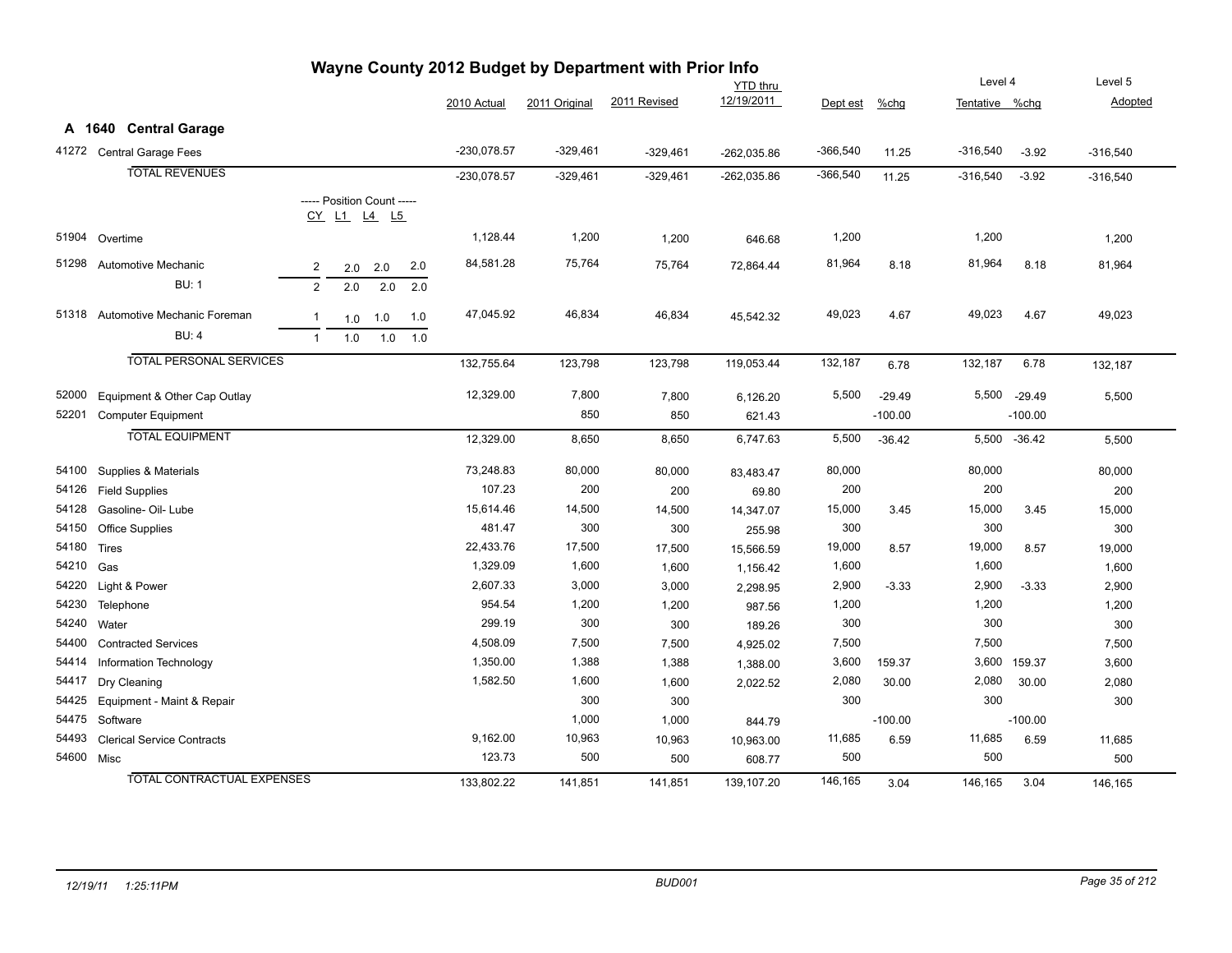| Wayne County 2012 Budget by Department with Prior Info |             |               |              |                 |          |           |                |       |         |
|--------------------------------------------------------|-------------|---------------|--------------|-----------------|----------|-----------|----------------|-------|---------|
|                                                        |             |               |              | <b>YTD thru</b> |          |           | Level 4        |       | Level 5 |
|                                                        | 2010 Actual | 2011 Original | 2011 Revised | 12/19/2011      | Dept est | %chg      | Tentative %chg |       | Adopted |
| <b>Central Garage</b><br>A 1640                        |             |               |              |                 |          |           |                |       |         |
| 58100 Payments to NYS Retirement Sys                   | 6,167.00    | 19,312        | 19,312       | 13.396.00       | 24,626   | 27.52     | 22,672         | 17.40 | 22,672  |
| 58200 Payments to Social Security                      | 9,415.11    | 9,377         | 9,377        | 8.411.22        | 10,020   | 6.86      | 10,020         | 6.86  | 10,020  |
| 58400 Hospitalization                                  | 40,664.40   | 35,666        | 35,666       | 38,298.72       | 47,517   | 33.23     | 43,630         | 22.33 | 43,630  |
| 58600<br>Disability                                    | 462.00      | 432           | 432          | 426.00          | 462      | 6.94      | 462            | 6.94  | 462     |
| 58901<br><b>Employee Assistance Program</b>            | 57.21       | 61            | 61           | 60.00           | 63       | 3.28      | 63             | 3.28  | 63      |
| <b>TOTAL FRINGE BENEFITS</b>                           | 56.765.72   | 64,848        | 64,848       | 60.591.94       | 82,688   | 27.51     | 76,847         | 18.50 | 76,847  |
| <b>Total Appropriations</b>                            | 335,652.58  | 339,147       | 339,147      | 325,500.21      | 366,540  |           | 360,699        |       | 360,699 |
| <b>Total County Cost</b>                               | 105.574.01  | 9,686         | 9,686        | 63.464.35       |          | $-100.00$ | 44,159 355.91  |       | 44,159  |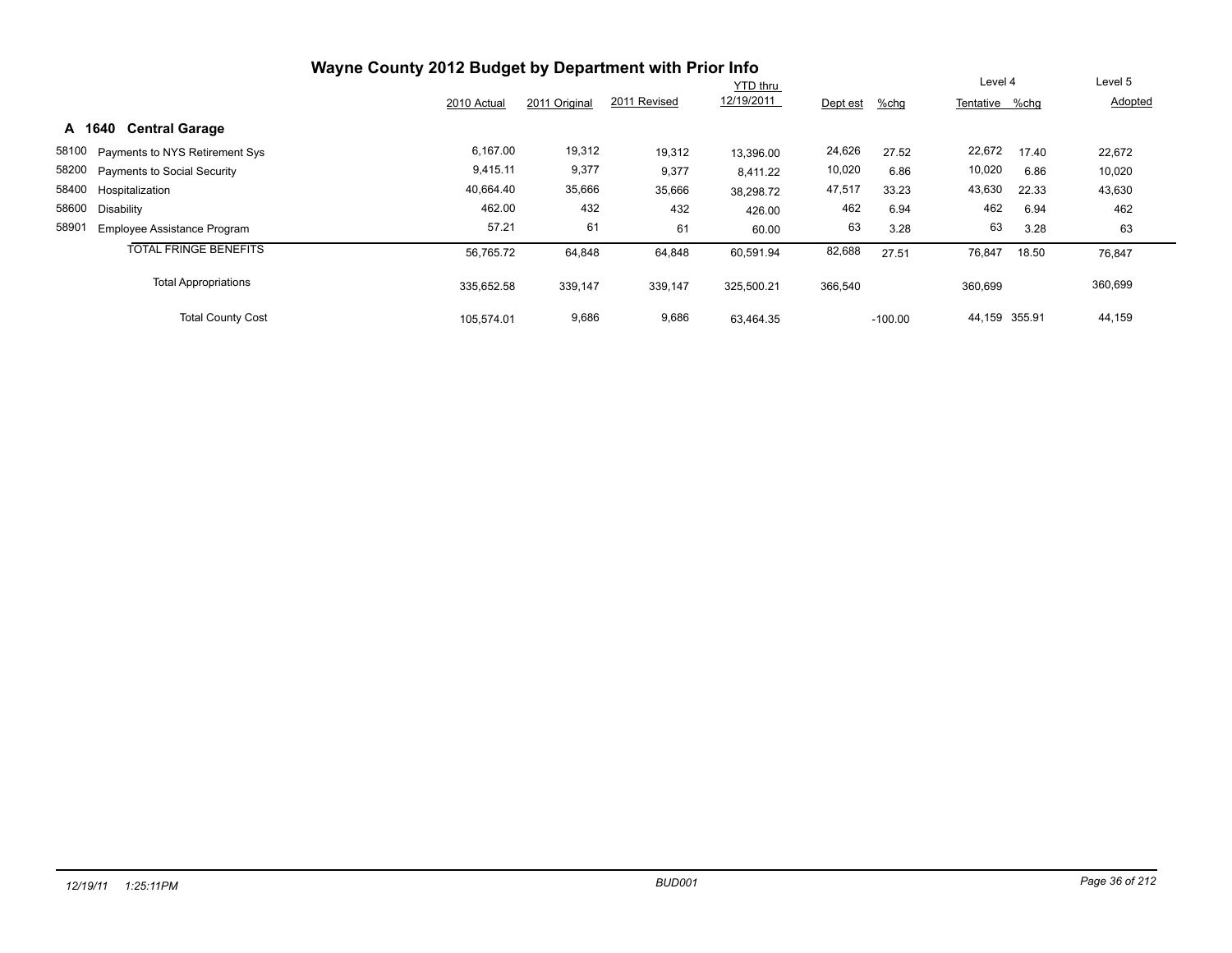|        | Wayne County 2012 Budget by Department with Prior Info |              |               |              |              |           |          |                |         |           |
|--------|--------------------------------------------------------|--------------|---------------|--------------|--------------|-----------|----------|----------------|---------|-----------|
|        |                                                        |              |               |              | YTD thru     |           |          | Level 4        |         | Level 5   |
|        |                                                        | 2010 Actual  | 2011 Original | 2011 Revised | 12/19/2011   | Dept est  | %chg     | Tentative %chq |         | Adopted   |
| A 1670 | <b>Undistributed Meter Postage</b>                     |              |               |              |              |           |          |                |         |           |
| 41274  | Postage Reimbursement Fees                             | $-42,475.23$ | $-60,000$     | $-60,000$    | $-30.298.59$ | $-50,000$ | $-16.67$ | $-55,000$      | $-8.33$ | $-55,000$ |
|        | <b>TOTAL REVENUES</b>                                  | $-42.475.23$ | $-60,000$     | $-60,000$    | $-30,298.59$ | $-50,000$ | $-16.67$ | $-55,000$      | $-8.33$ | $-55,000$ |
| 54000  | <b>Contractual Expenses</b>                            | 46,816.00    | 60,000        | 61,704       | 46.816.00    | 55,000    | $-8.33$  | 55,000         | $-8.33$ | 55,000    |
|        | <b>TOTAL CONTRACTUAL EXPENSES</b>                      | 46.816.00    | 60,000        | 61,704       | 46.816.00    | 55,000    | $-8.33$  | 55,000         | $-8.33$ | 55,000    |
|        | <b>Total Appropriations</b>                            | 46,816.00    | 60,000        | 61,704       | 46,816.00    | 55,000    |          | 55,000         |         | 55,000    |
|        | <b>Total County Cost</b>                               | 4,340.77     |               | 1,704        | 16.517.41    | 5,000     |          |                |         |           |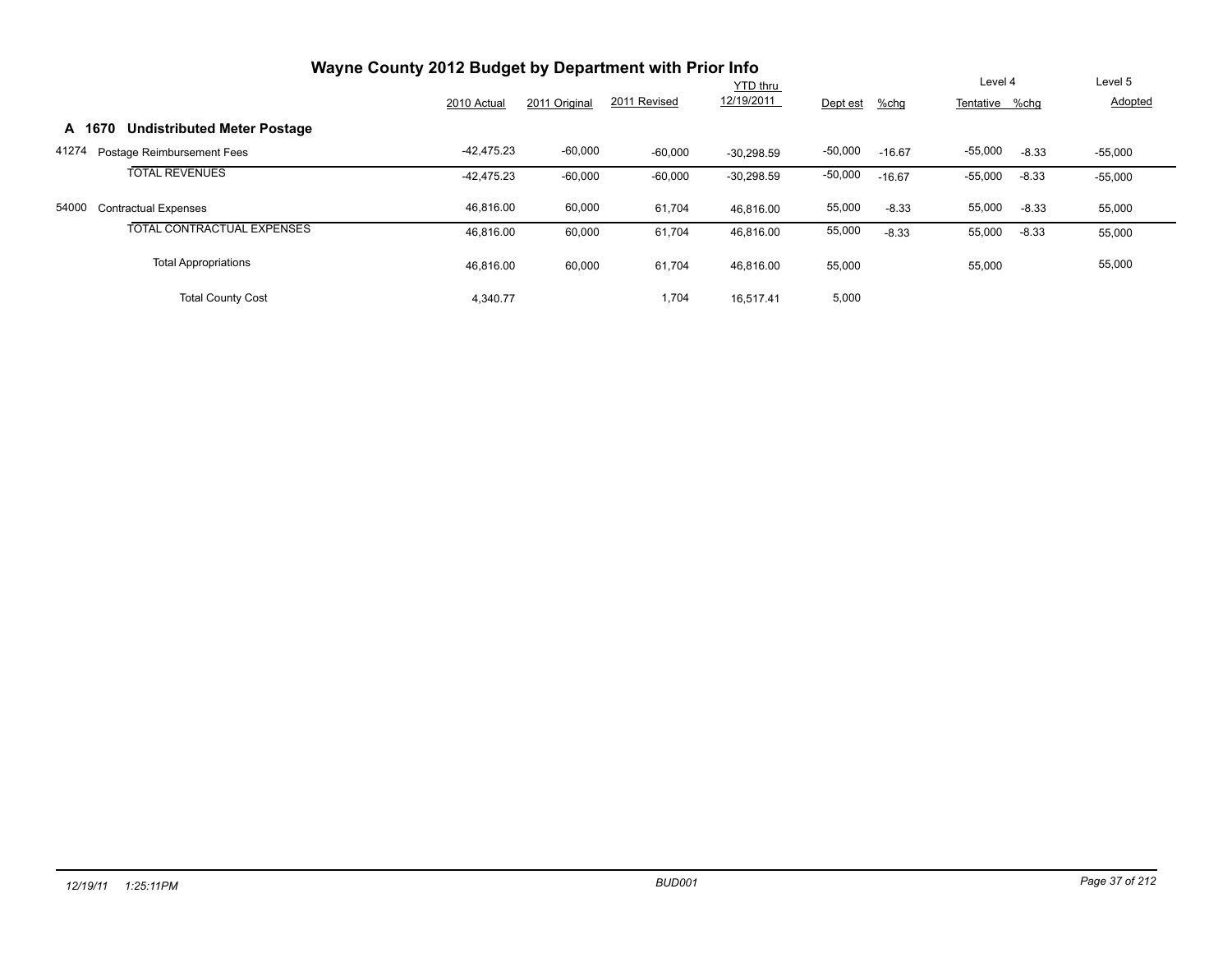| - ອາ<br><b>YTD</b> thru |                                   |              |     |                                           |     |              |               |              |              |           | Level 4 |                | Level 5 |           |
|-------------------------|-----------------------------------|--------------|-----|-------------------------------------------|-----|--------------|---------------|--------------|--------------|-----------|---------|----------------|---------|-----------|
|                         |                                   |              |     |                                           |     | 2010 Actual  | 2011 Original | 2011 Revised | 12/19/2011   | Dept est  | %chg    | Tentative %chg |         | Adopted   |
| A 1671                  | <b>Printing Department</b>        |              |     |                                           |     |              |               |              |              |           |         |                |         |           |
| 41271                   | <b>Central Printing Fees</b>      |              |     |                                           |     | $-26,584.22$ | $-32,000$     | $-32,000$    | $-22,597.52$ | $-32,000$ |         | $-32,000$      |         | $-32,000$ |
|                         | <b>TOTAL REVENUES</b>             |              |     |                                           |     | $-26,584.22$ | $-32,000$     | $-32,000$    | $-22,597.52$ | $-32,000$ |         | $-32,000$      |         | $-32,000$ |
|                         |                                   |              |     | ----- Position Count -----<br>CY L1 L4 L5 |     |              |               |              |              |           |         |                |         |           |
| 51114                   | Copy Center Coord PT              | $\mathbf{1}$ |     | $1.0$ 1.0                                 | 1.0 | 11,319.94    | 11,476        | 11,476       | 10,867.76    | 11,593    | 1.02    | 11,593         | 1.02    | 11,593    |
|                         | <b>BU: 1</b>                      | $\mathbf{1}$ | 1.0 | 1.0                                       | 1.0 |              |               |              |              |           |         |                |         |           |
|                         | <b>TOTAL PERSONAL SERVICES</b>    |              |     |                                           |     | 11,319.94    | 11,476        | 11,476       | 10,867.76    | 11,593    | 1.02    | 11,593         | 1.02    | 11,593    |
| 54100                   | Supplies & Materials              |              |     |                                           |     | 22,070.18    | 23,000        | 23,000       | 17,618.54    | 23,000    |         | 23,000         |         | 23,000    |
| 54210                   | Gas                               |              |     |                                           |     | 699.94       | 1,300         | 1,300        | 521.18       | 1,300     |         | 1,300          |         | 1,300     |
| 54220                   | Light & Power                     |              |     |                                           |     | 1,398.79     | 1,600         | 1,600        | 1,184.39     | 1,600     |         | 1,600          |         | 1,600     |
| 54230                   | Telephone                         |              |     |                                           |     | 238.87       | 294           | 294          | 209.21       | 294       |         | 294            |         | 294       |
| 54240                   | Water                             |              |     |                                           |     | 268.99       | 350           | 350          | 187.88       | 350       |         | 350            |         | 350       |
| 54414                   | Information Technology            |              |     |                                           |     |              |               |              |              | 2,400     |         | 2,400          |         | 2,400     |
| 54424                   | Equipment - Maint Contract        |              |     |                                           |     | 12,027.81    | 11,500        | 11,500       | 10,063.98    | 11,500    |         | 11,500         |         | 11,500    |
| 54425                   | Equipment - Maint & Repair        |              |     |                                           |     |              | 500           | 500          | 815.00       | 500       |         | 500            |         | 500       |
|                         | 54438 Maintenance/Repairs         |              |     |                                           |     | 5,106.00     | 6,383         | 6,383        | 6,432.00     | 6,383     |         | 6,383          |         | 6,383     |
|                         | <b>TOTAL CONTRACTUAL EXPENSES</b> |              |     |                                           |     | 41,810.58    | 44,927        | 44,927       | 37,032.18    | 47,327    | 5.34    | 47,327         | 5.34    | 47,327    |
| 58200                   | Payments to Social Security       |              |     |                                           |     | 865.94       | 878           | 878          | 831.35       | 893       | 1.71    | 893            | 1.71    | 893       |
| 58901                   | Employee Assistance Program       |              |     |                                           |     | 9.54         | 11            | 11           | 10.00        | 11        |         | 11             |         | 11        |
|                         | <b>TOTAL FRINGE BENEFITS</b>      |              |     |                                           |     | 875.48       | 889           | 889          | 841.35       | 904       | 1.69    | 904            | 1.69    | 904       |
|                         | <b>Total Appropriations</b>       |              |     |                                           |     | 54,006.00    | 57,292        | 57,292       | 48,741.29    | 59,824    |         | 59,824         |         | 59,824    |
|                         | <b>Total County Cost</b>          |              |     |                                           |     | 27,421.78    | 25,292        | 25,292       | 26,143.77    | 27,824    | 10.01   | 27,824         | 10.01   | 27,824    |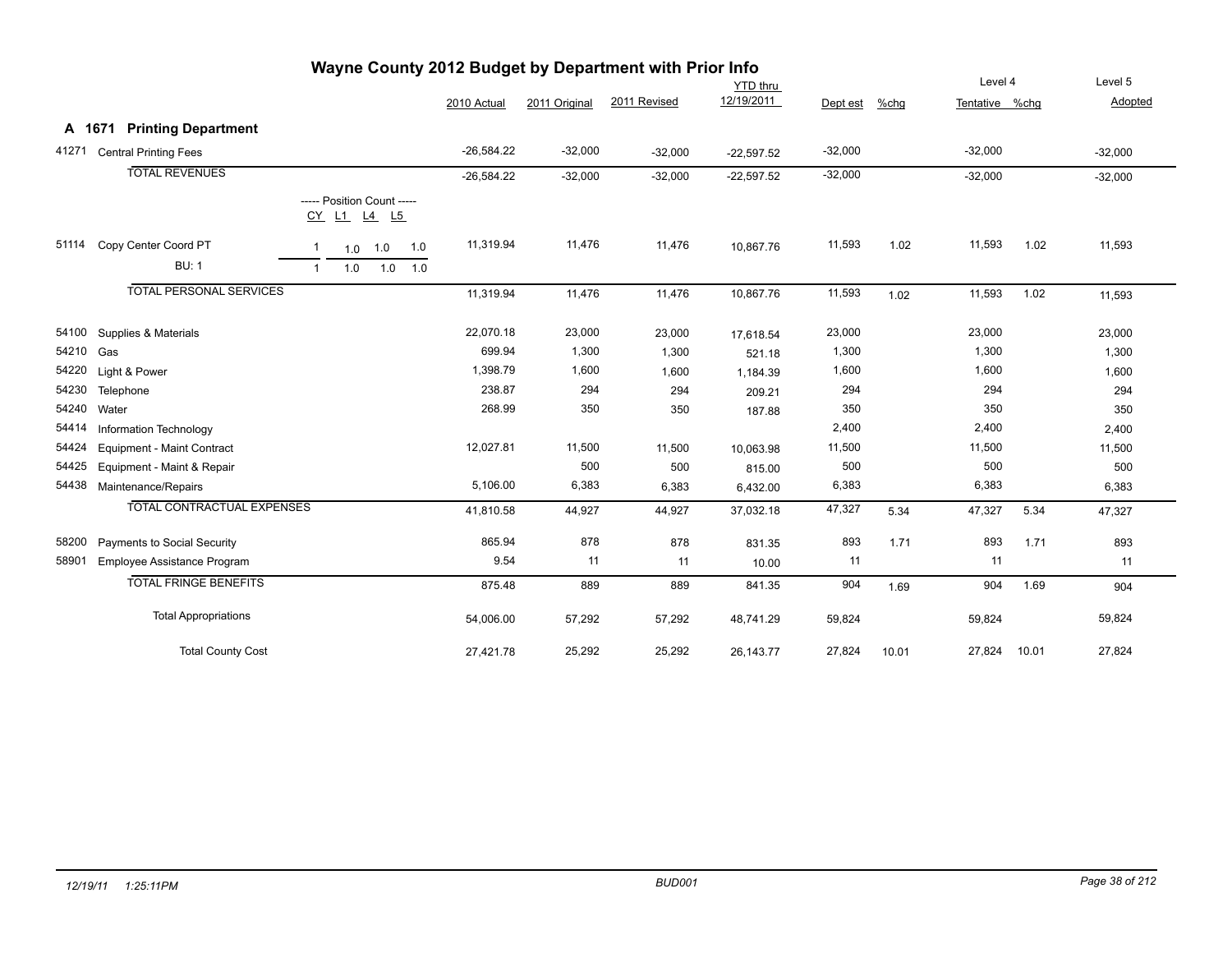| Wayne County 2012 Budget by Department with Prior Info |                                    |                |                                                  |         |      |                 |               |              |                 |              |           |                |           |              |
|--------------------------------------------------------|------------------------------------|----------------|--------------------------------------------------|---------|------|-----------------|---------------|--------------|-----------------|--------------|-----------|----------------|-----------|--------------|
|                                                        |                                    |                |                                                  |         |      |                 |               |              | <b>YTD thru</b> |              |           | Level 4        |           | Level 5      |
|                                                        |                                    |                |                                                  |         |      | 2010 Actual     | 2011 Original | 2011 Revised | 12/19/2011      | Dept est     | $%$ chg   | Tentative %chg |           | Adopted      |
|                                                        | A 1680 Information Technology      |                |                                                  |         |      |                 |               |              |                 |              |           |                |           |              |
| 41270                                                  | Information Technology Fees        |                |                                                  |         |      | $-1,390,816.58$ | $-1,425,050$  | $-1,425,050$ | -1,365,682.00   | $-1,584,800$ | 11.21     | $-1,584,800$   | 11.21     | $-1,584,800$ |
| 41274                                                  | Postage Reimbursement Fees         |                |                                                  |         |      | $-17,350.17$    | $-24,090$     | $-24,090$    | $-18,335.29$    | $-24,090$    |           | $-24,090$      |           | $-24,090$    |
| 42228                                                  | IT for Other Districts & Govt      |                |                                                  |         |      | $-19,615.10$    | $-33,200$     | $-33,200$    | $-21,646.54$    | $-29,600$    | $-10.84$  | $-29,600$      | $-10.84$  | $-29,600$    |
| 42778                                                  | Telephone Reimbursement            |                |                                                  |         |      |                 |               |              |                 |              |           | $-200,000$     |           | $-200,000$   |
|                                                        | <b>TOTAL REVENUES</b>              |                |                                                  |         |      | $-1,427,781.85$ | $-1,482,340$  | $-1,482,340$ | $-1,405,663.83$ | $-1,638,490$ | 10.53     | $-1,838,490$   | 24.03     | $-1,838,490$ |
|                                                        |                                    |                | ----- Position Count -----<br><u>CY L1 L4 L5</u> |         |      |                 |               |              |                 |              |           |                |           |              |
| 51903                                                  | <b>Non Positions</b>               |                |                                                  |         |      |                 |               |              |                 | 34,413       |           |                |           |              |
| 51904                                                  | Overtime                           |                |                                                  |         |      | 2,193.47        | 2,000         | 2,000        | 1,797.61        | 2,000        |           | 2,000          |           | 2,000        |
| 51074                                                  | Director of Information Tech       | 1              | 1.0                                              | 1.0     | 1.0  | 79,541.72       | 80,140        | 80,140       | 76,008.99       | 81,117       | 1.22      | 81,117         | 1.22      | 81,117       |
| 51699                                                  | Personnel Clerk                    | 0              | 0.0                                              | 0.0     | 1.0  |                 |               |              |                 |              |           |                |           | 36,181       |
|                                                        | <b>BU: 0</b>                       | $\overline{1}$ | 1.0                                              | 1.0     | 2.0  |                 |               |              |                 |              |           |                |           |              |
| 51238                                                  | Senior Computer Operator           | -1             | 1.0                                              | 1.0     | 1.0  | 37,659.39       | 38,904        | 38,904       | 37,908.63       | 41,369       | 6.34      | 41,369         | 6.34      | 41,369       |
| 51337                                                  | Micro Comp Prog                    | -1             | 1.0                                              | 1.0     | 1.0  | 48,529.15       | 48,829        | 48,829       | 47,581.52       | 55,055       | 12.75     | 51,098         | 4.65      | 51,098       |
| 51338                                                  | Computer Programmer                | $\mathbf{1}$   | 1.0                                              | 1.0     | 1.0  | 51,407.55       | 51,220        | 51,220       | 49,891.25       | 54,162       | 5.74      | 54,162         | 5.74      | 54,162       |
| 51346                                                  | Sr. Computer Programmer            | $\overline{2}$ | 2.0                                              | 2.0     | 2.0  | 118,245.09      | 118,001       | 118,001      | 112,920.99      | 123,696      | 4.83      | 123,696        | 4.83      | 123,696      |
| 51528                                                  | <b>Computer Technicians</b>        | -1             | 1.0                                              | 1.0     | 1.0  | 144,210.34      | 148,303       | 46,515       | 48,772.62       | 50,738       | $-65.79$  | 50,738         | $-65.79$  | 50,738       |
| 51535                                                  | Senior Network Technician          | $\overline{2}$ | 2.0                                              | 2.0     | 2.0  | 111,681.03      | 113,198       | 113,198      | 107,827.44      | 120,394      | 6.36      | 120,394        | 6.36      | 120,394      |
| 51537                                                  | Senior MicroComputer Programmr     | -1             | 1.0                                              | 1.0     | 1.0  | 57,378.38       | 57,968        | 57,968       | 54,924.32       | 59,972       | 3.46      | 59,972         | 3.46      | 59,972       |
| 51588                                                  | Senior Computer Technician         | 2              | 2.0                                              | 2.0     | 2.0  |                 |               | 101,788      | 92,187.46       | 110,852      |           | 110,852        |           | 110,852      |
| 51593                                                  | Telecommunications Technician      | $\mathbf 0$    | 0.0                                              | 1.0     | 1.0  |                 |               |              |                 |              |           | 40,407         |           | 40,407       |
|                                                        | <b>BU: 1</b>                       | 11             | 11.0                                             | 12.0    | 12.0 |                 |               |              |                 |              |           |                |           |              |
| 51339                                                  | <b>Asst Director DP Operations</b> | $\mathbf{1}$   | 1.0                                              | 1.0     | 1.0  | 55,262.57       | 55,060        | 55,060       | 53,637.48       | 58,229       | 5.76      | 58,229         | 5.76      | 58,229       |
| 51351                                                  | Network Support Supervisor         |                | 1.0                                              | 1.0     | 1.0  | 65,090.34       | 65,560        | 65,560       | 63,385.30       | 69,381       | 5.83      | 69,381         | 5.83      | 69,381       |
|                                                        | <b>BU: 4</b>                       | 2              | 2.0                                              | $2.0\,$ | 2.0  |                 |               |              |                 |              |           |                |           |              |
|                                                        | <b>TOTAL PERSONAL SERVICES</b>     |                |                                                  |         |      | 771,199.03      | 779,183       | 779,183      | 746,843.61      | 861,378      | 10.55     | 863,415        | 10.81     | 899,596      |
| 52000                                                  | Equipment & Other Cap Outlay       |                |                                                  |         |      |                 |               | 4,229        |                 |              |           |                |           |              |
| 52200                                                  | Office Equipment                   |                |                                                  |         |      | 106.00          | 2,150         | 2,150        |                 |              | $-100.00$ |                | $-100.00$ |              |
| 52201                                                  | <b>Computer Equipment</b>          |                |                                                  |         |      | 48,264.26       | 52,000        | 90,961       | 81,017.05       | 74,600       | 43.46     | 54,600         | 5.00      | 54,600       |
|                                                        | <b>TOTAL EQUIPMENT</b>             |                |                                                  |         |      | 48.370.26       | 54,150        | 97.340       | 81.017.05       | 74,600       | 37.77     | 54.600         | 0.83      | 54.600       |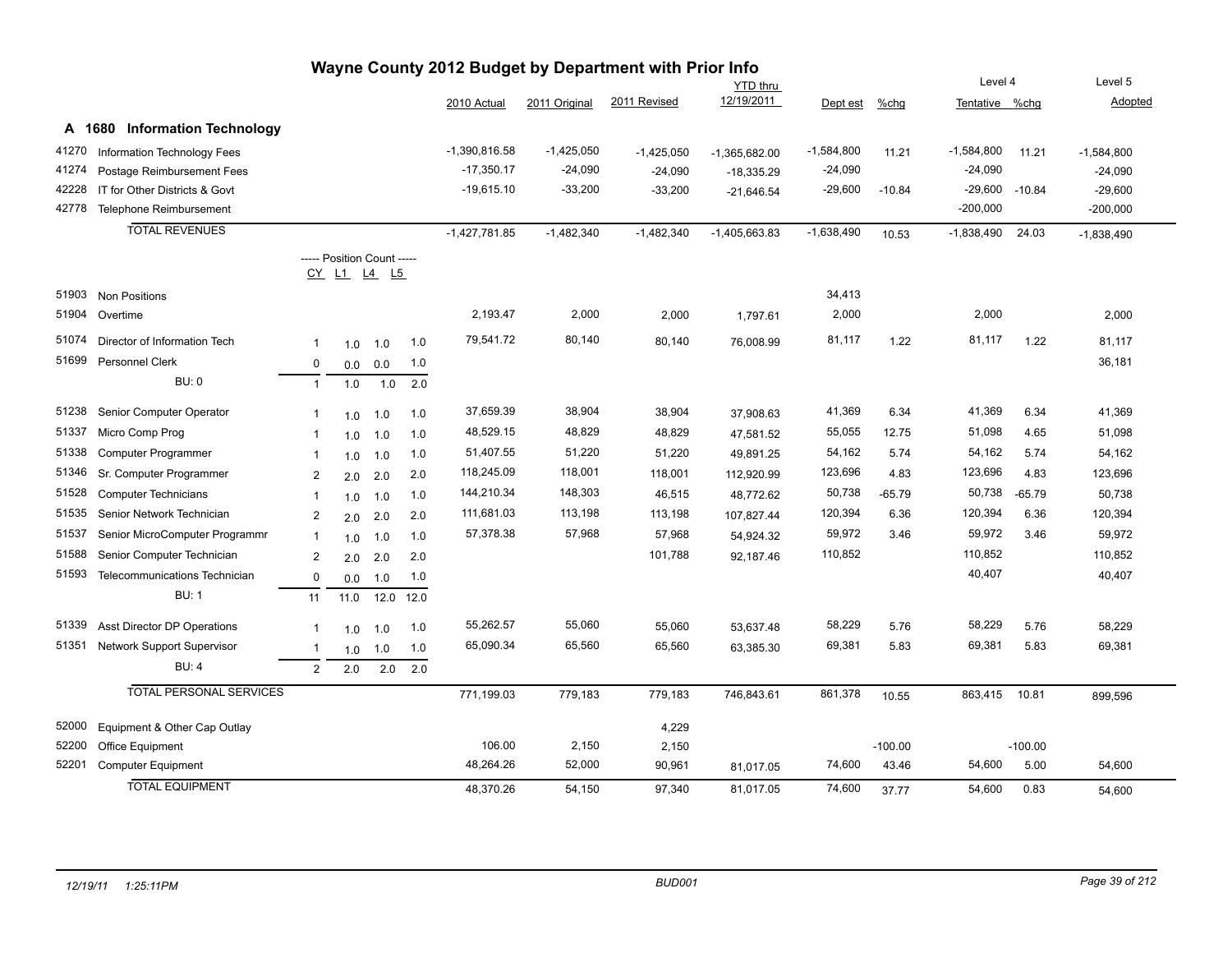| Wayne County 2012 Budget by Department with Prior Info |                                         |              |               |              |                 |           |           |                |           |           |  |
|--------------------------------------------------------|-----------------------------------------|--------------|---------------|--------------|-----------------|-----------|-----------|----------------|-----------|-----------|--|
|                                                        |                                         |              |               |              | <b>YTD</b> thru |           |           | Level 4        |           | Level 5   |  |
|                                                        |                                         | 2010 Actual  | 2011 Original | 2011 Revised | 12/19/2011      | Dept est  | $%$ chg   | Tentative %chg |           | Adopted   |  |
|                                                        | <b>Information Technology</b><br>A 1680 |              |               |              |                 |           |           |                |           |           |  |
| 54116                                                  | <b>Computer Supplies</b>                | 41,429.45    | 27,508        | 34,955       | 41,695.65       | 53,897    | 95.93     | 28,752         | 4.52      | 28,752    |  |
| 54150                                                  | <b>Office Supplies</b>                  | 497.29       | 600           | 600          | 564.97          | 500       | $-16.67$  | 500            | $-16.67$  | 500       |  |
| 54166                                                  | Postage                                 | 19,947.44    | 24,090        | 24,090       | 19,913.28       | 24,090    |           | 24,090         |           | 24,090    |  |
| 54210                                                  | Gas                                     | 2,029.25     | 3,460         | 3,460        | 1,839.50        | 3,879     | 12.11     | 3,879          | 12.11     | 3,879     |  |
| 54220                                                  | Light & Power                           | 8,972.89     | 12,610        | 12,610       | 7,598.54        | 17,236    | 36.69     | 17,236         | 36.69     | 17,236    |  |
| 54230                                                  | Telephone                               | 29,028.07    | 30,280        | 30,518       | 31,994.59       | 40,554    | 33.93     | 153,054        | 405.46    | 153,054   |  |
| 54235                                                  | <b>Telephone Repairs</b>                |              |               |              |                 |           |           | 10,000         |           | 10,000    |  |
| 54240                                                  | Water                                   | 700.73       | 1,270         | 1,270        | 770.45          | 1,468     | 15.59     | 1,468          | 15.59     | 1,468     |  |
| 54408                                                  | <b>Copier Expense</b>                   |              | 2,794         | 2,794        | 2,566.83        | 2,794     |           | 2,794          |           | 2,794     |  |
| 54410                                                  | Conference                              | 2,665.98     | 5,250         | 5,250        | 2,832.06        | 6,100     | 16.19     | 2,800          | $-46.67$  | 2,800     |  |
| 54415                                                  | IT - Rental/Lease                       | 13,654.86    | 11,940        | 13,687       | 12,089.50       | 11,940    |           | 11,940         |           | 11,940    |  |
| 54424                                                  | <b>Equipment - Maint Contract</b>       | 15,184.65    | 19,200        | 19,200       | 13,534.00       | 26,200    | 36.46     | 26,200         | 36.46     | 26,200    |  |
| 54438                                                  | Maintenance/Repairs                     | 33,858.00    | 46,947        | 46,947       | 44,021.08       | 47,091    | 0.31      | 47,091         | 0.31      | 47,091    |  |
| 54456                                                  | Printing                                |              | 50            | 50           |                 |           | $-100.00$ |                | $-100.00$ |           |  |
| 54472                                                  | Subscriptions                           | 75.00        | 200           | 200          | 75.00           | 200       |           | 200            |           | 200       |  |
| 54475                                                  | Software                                | 263,918.43   | 258,575       | 359,305      | 321,776.70      | 298,050   | 15.27     | 298,050        | 15.27     | 298,050   |  |
| 54483                                                  | Training- Seminars & Schools            | 100.00       | 1,250         | 8,881        | 150.00          | 1,000     | $-20.00$  | 1,000          | $-20.00$  | 1,000     |  |
| 54485                                                  | Travel                                  | 4,928.27     | 5,000         | 5,492        | 5,635.34        | 5,000     |           | 5,000          |           | 5,000     |  |
| 54600 Misc                                             |                                         | 2,040.90     | 3,000         | 3,000        | 1,637.49        | 2,612     | $-12.93$  | 2,612          | $-12.93$  | 2,612     |  |
|                                                        | <b>TOTAL CONTRACTUAL EXPENSES</b>       | 439,031.21   | 454,024       | 572,309      | 508,694.98      | 542,611   | 19.51     | 636,666        | 40.23     | 636,666   |  |
| 58100                                                  | Payments to NYS Retirement Sys          | 77,569.00    | 126,132       | 126,132      | 92,317.00       | 165,187   | 30.96     | 164,492        | 30.41     | 170,787   |  |
| 58200                                                  | Payments to Social Security             | 56,328.53    | 59,608        | 59,608       | 54,479.26       | 65,896    | 10.55     | 66,054         | 10.81     | 68,822    |  |
| 58400                                                  | Hospitalization                         | 151,762.14   | 157,859       | 157,859      | 151,196.64      | 173,644   | 10.00     | 152,709        | $-3.26$   | 160,186   |  |
| 58600                                                  | <b>Disability</b>                       | 2,156.00     | 2,016         | 2,016        | 1,988.00        | 2,310     | 14.58     | 2,452          | 21.63     | 2,606     |  |
| 58901                                                  | Employee Assistance Program             | 266.98       | 282           | 282          | 280.00          | 315       | 11.70     | 336            | 19.15     | 357       |  |
|                                                        | <b>TOTAL FRINGE BENEFITS</b>            | 288,082.65   | 345,897       | 345,897      | 300,260.90      | 407,352   | 17.77     | 386,043        | 11.61     | 402,758   |  |
|                                                        | <b>Total Appropriations</b>             | 1,546,683.15 | 1,633,254     | 1,794,729    | 1,636,816.54    | 1,885,941 |           | 1,940,724      |           | 1,993,620 |  |
|                                                        | <b>Total County Cost</b>                | 118,901.30   | 150,914       | 312,389      | 231, 152. 71    | 247,451   | 63.97     | 102,234 -32.26 |           | 155,130   |  |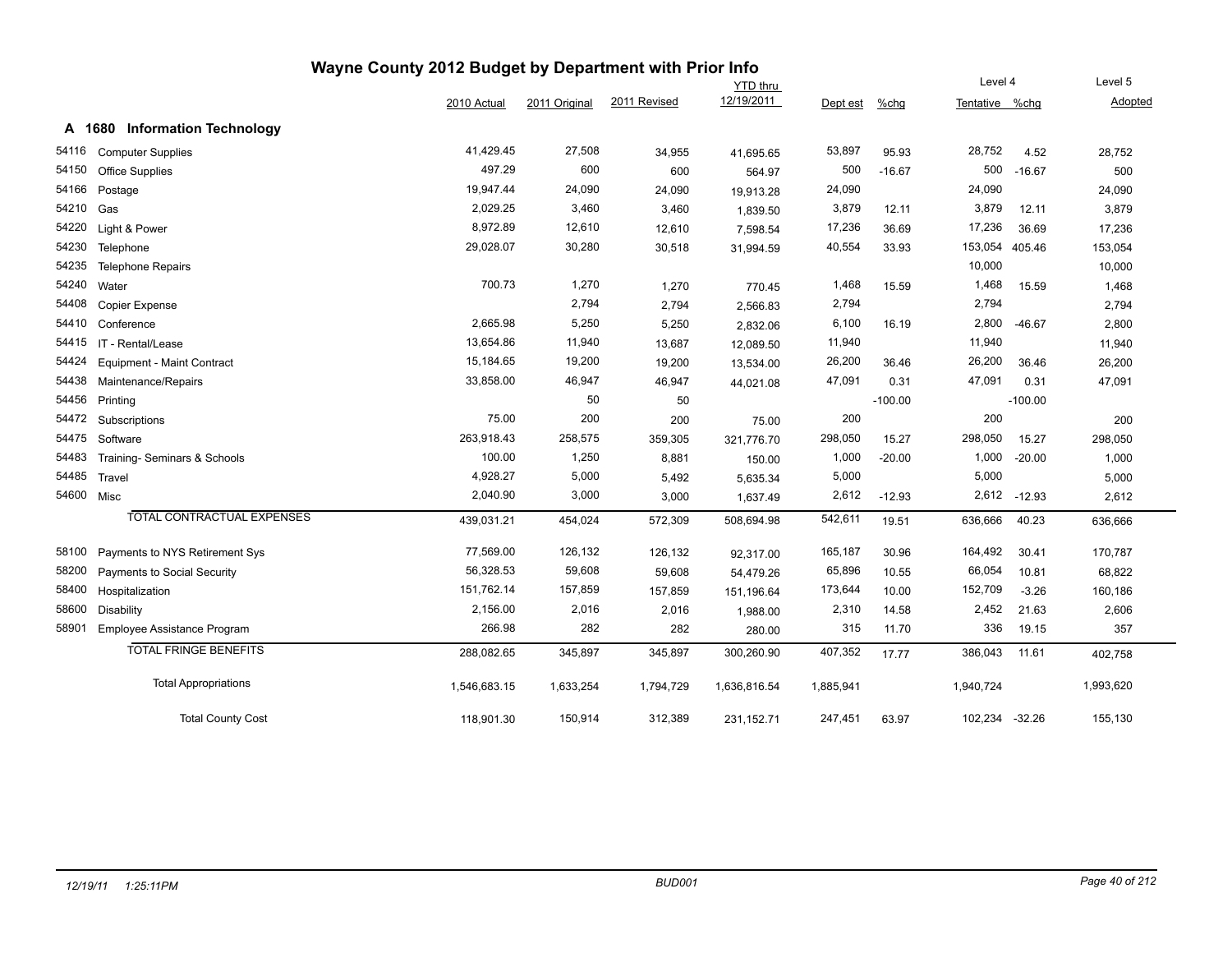|       |                                 | Wayne County 2012 Budget by Department with Prior Info |               |              |                 |            |          |                 |          |            |
|-------|---------------------------------|--------------------------------------------------------|---------------|--------------|-----------------|------------|----------|-----------------|----------|------------|
|       |                                 |                                                        |               |              | <b>YTD thru</b> |            |          | Level 4         |          | Level 5    |
|       |                                 | 2010 Actual                                            | 2011 Original | 2011 Revised | 12/19/2011      | Dept est   | $%$ chg  | Tentative %chg  |          | Adopted    |
|       | Unallocated Insurance<br>A 1910 |                                                        |               |              |                 |            |          |                 |          |            |
| 41295 | Dept Insurance Reimbursement    | -259,878.92                                            | $-285,865$    | $-285,865$   | $-252.608.46$   | $-250,000$ | $-12.55$ | $-250,000$      | $-12.55$ | $-250,000$ |
| 42770 | Miscellaneous Revenues          | $-11,886.15$                                           | $-11,000$     | $-11,000$    | $-33.00$        | $-11,000$  |          | $-11,000$       |          | $-11,000$  |
|       | <b>TOTAL REVENUES</b>           | $-271,765.07$                                          | $-296,865$    | $-296,865$   | $-252,641.46$   | $-261,000$ | $-12.08$ | -261,000 -12.08 |          | $-261,000$ |
| 54300 | Insurance                       | 337,975.54                                             | 362,459       | 362,459      | 357.144.70      | 370,000    | 2.08     | 330,000         | $-8.96$  | 330,000    |
| 54353 | Insurance Consultant            | 9,628.16                                               | 10,110        | 10,110       |                 | 10,110     |          | 10,110          |          | 10,110     |
|       | TOTAL CONTRACTUAL EXPENSES      | 347,603.70                                             | 372,569       | 372,569      | 357.144.70      | 380,110    | 2.02     | 340,110         | $-8.71$  | 340,110    |
|       | <b>Total Appropriations</b>     | 347,603.70                                             | 372,569       | 372,569      | 357.144.70      | 380,110    |          | 340,110         |          | 340,110    |
|       | <b>Total County Cost</b>        | 75,838.63                                              | 75,704        | 75,704       | 104.503.24      | 119,110    | 57.34    | 79,110          | 4.50     | 79,110     |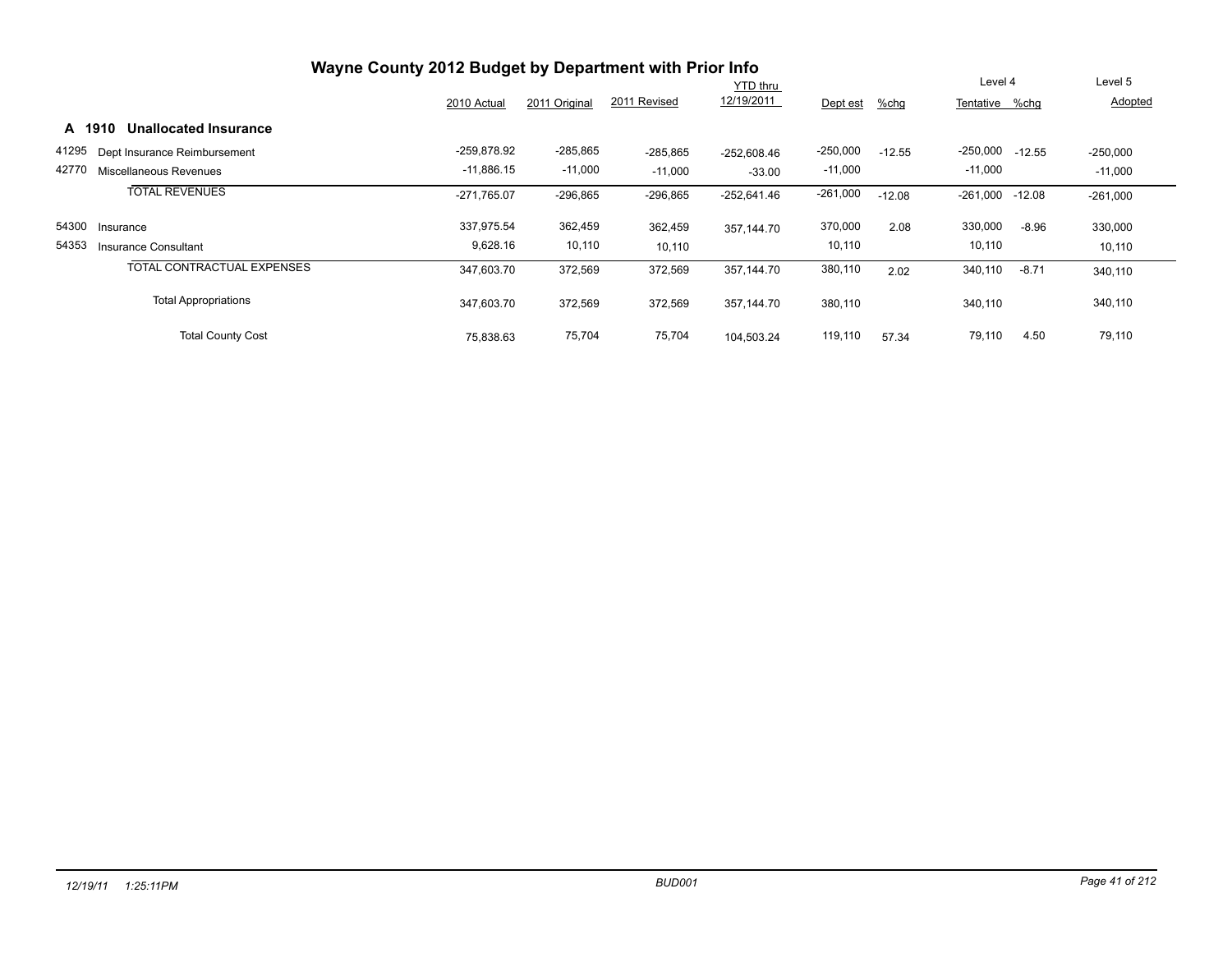| Wayne County 2012 Budget by Department with Prior Info |             |               |              |                 |          |         |                |      |         |
|--------------------------------------------------------|-------------|---------------|--------------|-----------------|----------|---------|----------------|------|---------|
|                                                        |             |               |              | <b>YTD thru</b> |          |         | Level 4        |      | Level 5 |
|                                                        | 2010 Actual | 2011 Original | 2011 Revised | 12/19/2011      | Dept est | $%$ chg | Tentative %chq |      | Adopted |
| <b>County Officers Assoc/NACA</b><br>A 1920            |             |               |              |                 |          |         |                |      |         |
| 54000<br><b>Contractual Expenses</b>                   | 8,725.00    | 8,987         | 8,987        | 8.987.00        | 9,256    | 2.99    | 9,256          | 2.99 | 9,256   |
| TOTAL CONTRACTUAL EXPENSES                             | 8,725.00    | 8,987         | 8,987        | 8,987.00        | 9,256    | 2.99    | 9,256          | 2.99 | 9,256   |
| <b>Total Appropriations</b>                            | 8,725.00    | 8,987         | 8,987        | 8,987.00        | 9,256    |         | 9,256          |      | 9,256   |
| <b>Total County Cost</b>                               | 8.725.00    | 8,987         | 8,987        | 8.987.00        | 9,256    | 2.99    | 9.256          | 2.99 | 9,256   |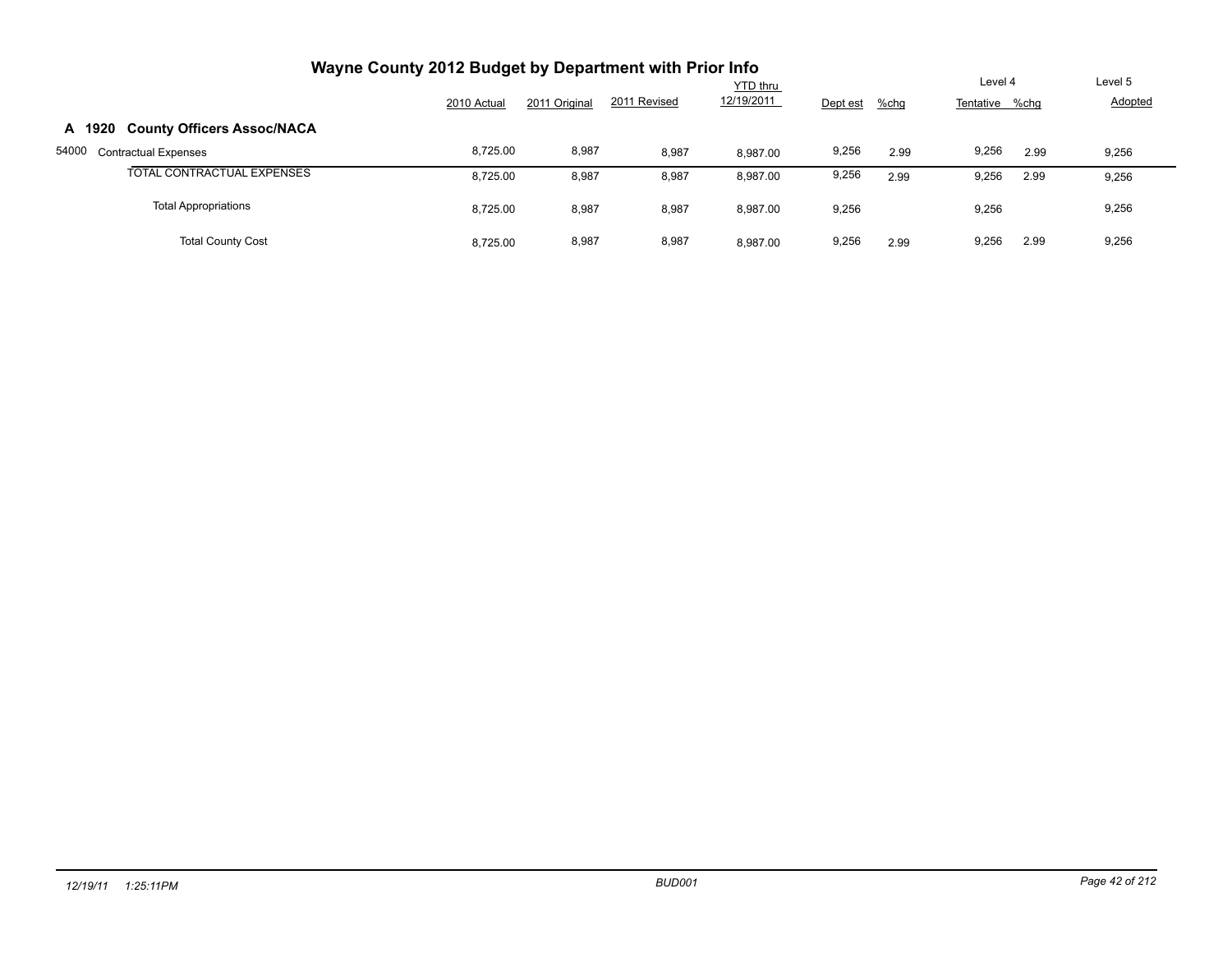| Wayne County 2012 Budget by Department with Prior Info |             |               |              |                               |                  |                           |                           |
|--------------------------------------------------------|-------------|---------------|--------------|-------------------------------|------------------|---------------------------|---------------------------|
|                                                        | 2010 Actual | 2011 Original | 2011 Revised | <b>YTD thru</b><br>12/19/2011 |                  | Level 4<br>Tentative %chg | Level 5<br><b>Adopted</b> |
|                                                        |             |               |              |                               | Dept est<br>%chg |                           |                           |
| <b>Judgements &amp; Claims</b><br>A 1930               |             |               |              |                               |                  |                           |                           |
| 54000<br><b>Contractual Expenses</b>                   | 235.110.19  | 125,000       | 142,505      | 138.333.61                    | 125,000          | 125,000                   | 125,000                   |
| TOTAL CONTRACTUAL EXPENSES                             | 235.110.19  | 125,000       | 142,505      | 138,333.61                    | 125,000          | 125,000                   | 125,000                   |
| <b>Total Appropriations</b>                            | 235.110.19  | 125,000       | 142,505      | 138,333.61                    | 125,000          | 125,000                   | 125,000                   |
| <b>Total County Cost</b>                               | 235.110.19  | 125,000       | 142,505      | 138.333.61                    | 125,000          | 125,000                   | 125,000                   |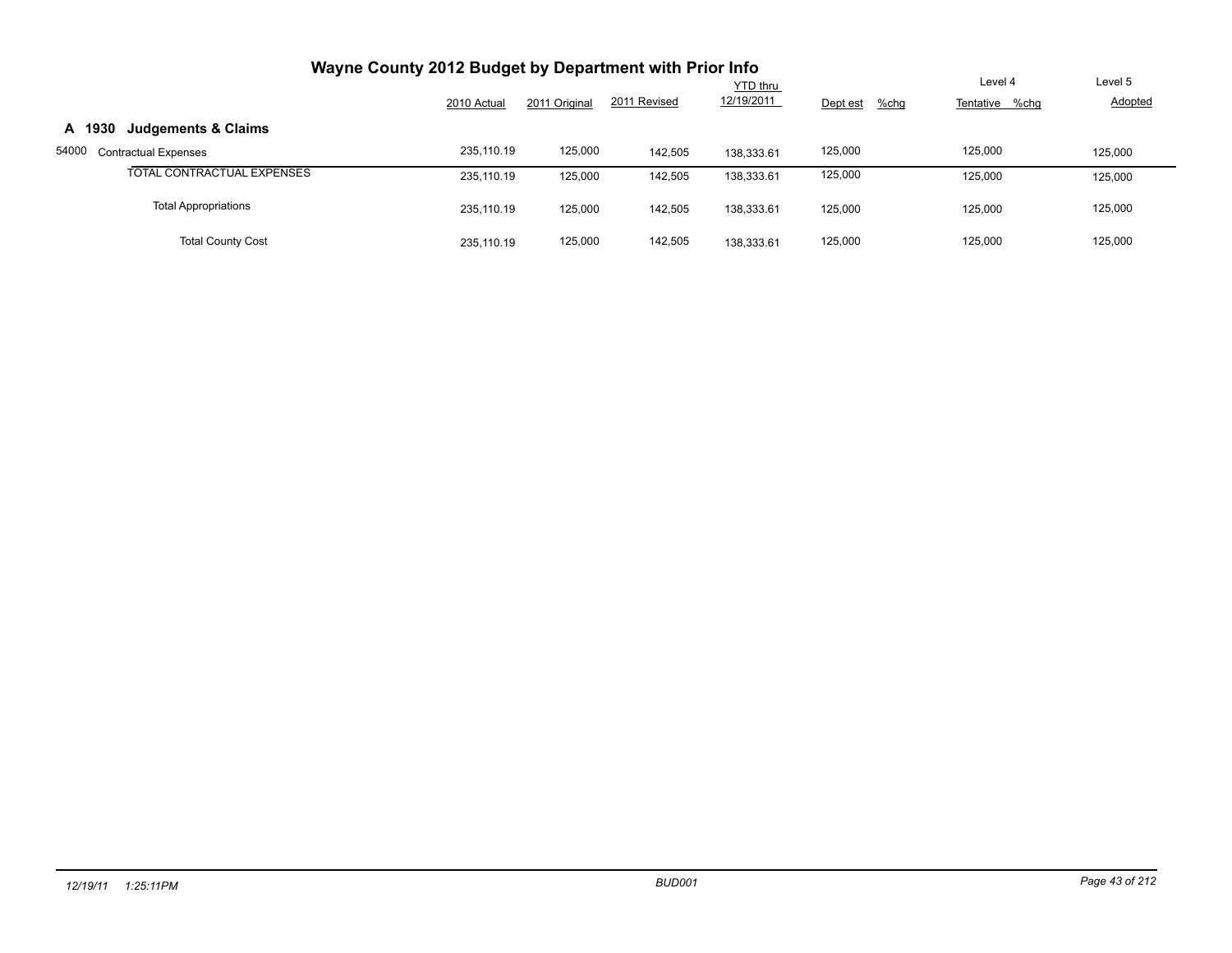| Wayne County 2012 Budget by Department with Prior Info |             |               |              |                 |                     |                |                |
|--------------------------------------------------------|-------------|---------------|--------------|-----------------|---------------------|----------------|----------------|
|                                                        |             |               |              | <b>YTD</b> thru |                     | Level 4        | Level 5        |
|                                                        | 2010 Actual | 2011 Original | 2011 Revised | 12/19/2011      | Dept est<br>$%$ chg | Tentative %chg | <b>Adopted</b> |
| <b>Liability &amp; Casualty Reserve</b><br>A 1931      |             |               |              |                 |                     |                |                |
| 42770<br>Miscellaneous Revenues                        |             |               |              | $-815.20$       |                     |                |                |
| <b>TOTAL REVENUES</b>                                  |             |               |              | $-815.20$       |                     |                |                |
| 54998<br><b>Liability and Casualty</b>                 | 2,177.07    | 25,000        | 25,000       | 19.698.95       | 25,000              | 25,000         | 25,000         |
| TOTAL CONTRACTUAL EXPENSES                             | 2,177.07    | 25,000        | 25,000       | 19,698.95       | 25,000              | 25,000         | 25,000         |
| <b>Total Appropriations</b>                            | 2.177.07    | 25,000        | 25,000       | 19,698.95       | 25,000              | 25,000         | 25,000         |
| <b>Total County Cost</b>                               | 2.177.07    | 25,000        | 25,000       | 18.883.75       | 25,000              | 25,000         | 25,000         |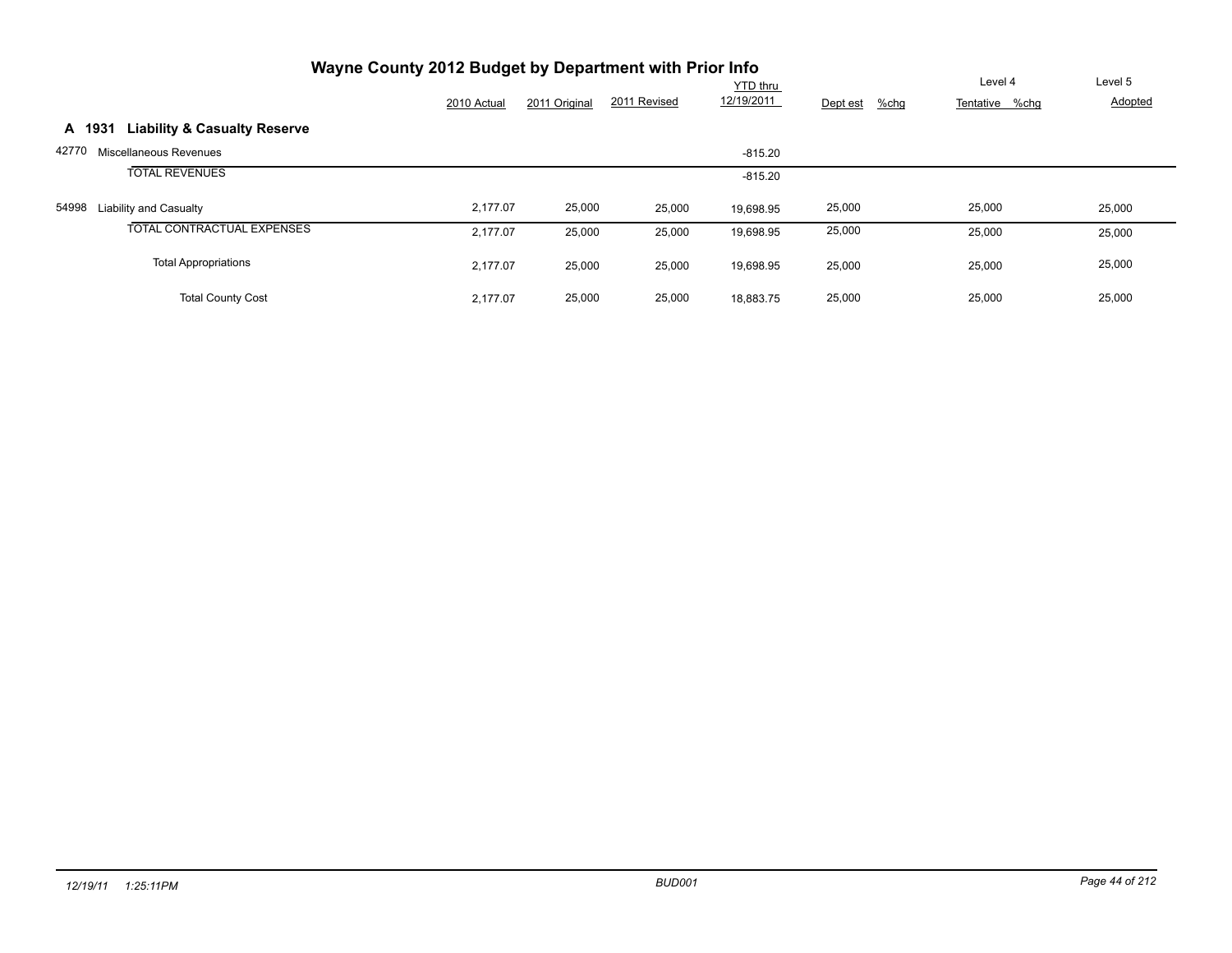|       |        |                                  |                |                 |                 | <b>YTD thru</b> |               |      | Level 4        |       | Level 5       |
|-------|--------|----------------------------------|----------------|-----------------|-----------------|-----------------|---------------|------|----------------|-------|---------------|
|       |        |                                  | 2010 Actual    | 2011 Original   | 2011 Revised    | 12/19/2011      | Dept est      | %chg | Tentative %chg |       | Adopted       |
|       | A 1985 | <b>Distribution of Sales Tax</b> |                |                 |                 |                 |               |      |                |       |               |
| 41110 |        | Sales & Use Tax                  | -11,498,490.44 | $-11, 131, 375$ | $-11, 131, 375$ | $-9.632.745.26$ | $-11,275,000$ | 1.29 | $-11,754,000$  | 5.59  | $-11,754,000$ |
|       |        | <b>TOTAL REVENUES</b>            | -11,498,490.44 | $-11, 131, 375$ | $-11, 131, 375$ | -9,632,745.26   | $-11,275,000$ | 1.29 | $-11,754,000$  | 5.59  | $-11,754,000$ |
| 54454 |        | Payments to School Districts     | 5,400,000.00   | 5,400,000       | 5,400,000       | 5.400.000.00    | 5,400,000     |      | 5,400,000      |       | 5,400,000     |
| 54455 |        | Payments to Towns/Villages       | 5,875,391.48   | 5,731,375       | 5,731,375       | 6,353,138.67    | 5,875,000     | 2.51 | 6,354,000      | 10.86 | 6,354,000     |
|       |        | TOTAL CONTRACTUAL EXPENSES       | 11,275,391.48  | 11, 131, 375    | 11,131,375      | 11,753,138.67   | 11,275,000    | 1.29 | 11,754,000     | 5.59  | 11,754,000    |
|       |        | <b>Total Appropriations</b>      | 11,275,391.48  | 11, 131, 375    | 11,131,375      | 11,753,138.67   | 11,275,000    |      | 11,754,000     |       | 11,754,000    |
|       |        | <b>Total County Cost</b>         | $-223.098.96$  |                 |                 | 2.120.393.41    |               |      |                |       |               |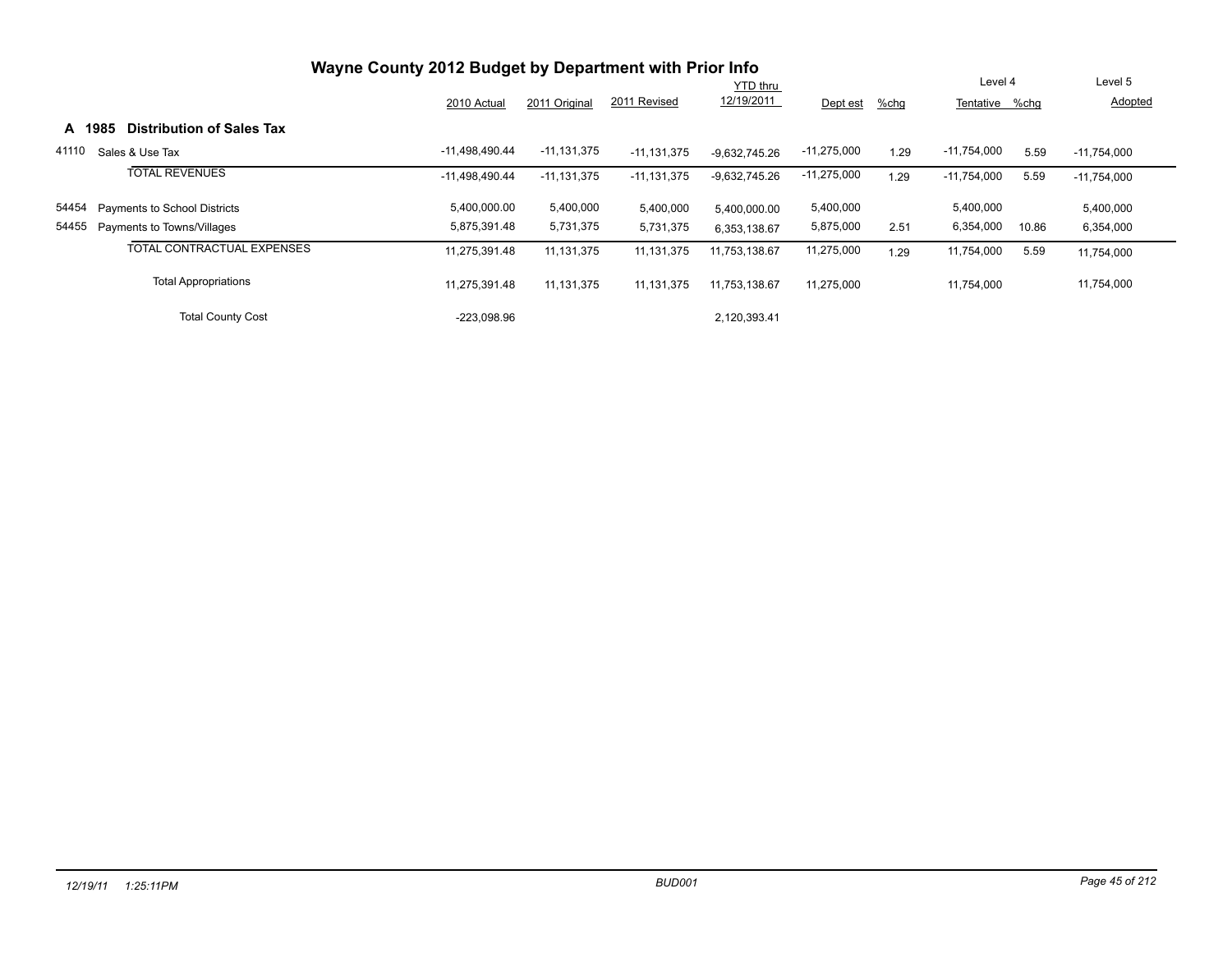| Wayne County 2012 Budget by Department with Prior Info |             |               |              |                               |          |         |                           |       |                    |
|--------------------------------------------------------|-------------|---------------|--------------|-------------------------------|----------|---------|---------------------------|-------|--------------------|
|                                                        | 2010 Actual | 2011 Original | 2011 Revised | <b>YTD thru</b><br>12/19/2011 | Dept est | $%$ chg | Level 4<br>Tentative %chg |       | Level 5<br>Adopted |
| <b>Contingent Fund Gen</b><br>A 1990                   |             |               |              |                               |          |         |                           |       |                    |
| 54000<br><b>Contractual Expenses</b>                   |             | 825.000       | 931.303      |                               | 861,500  | 4.42    | 925.000                   | 12.12 | 925,000            |
| TOTAL CONTRACTUAL EXPENSES                             |             | 825,000       | 931,303      | 0.00                          | 861,500  | 4.42    | 925,000                   | 12.12 | 925,000            |
| <b>Total Appropriations</b>                            |             | 825,000       | 931,303      | 0.00                          | 861.500  |         | 925,000                   |       | 925,000            |
| <b>Total County Cost</b>                               |             | 825.000       | 931,303      | 0.00                          | 861,500  | 4.42    | 925,000                   | 12.12 | 925,000            |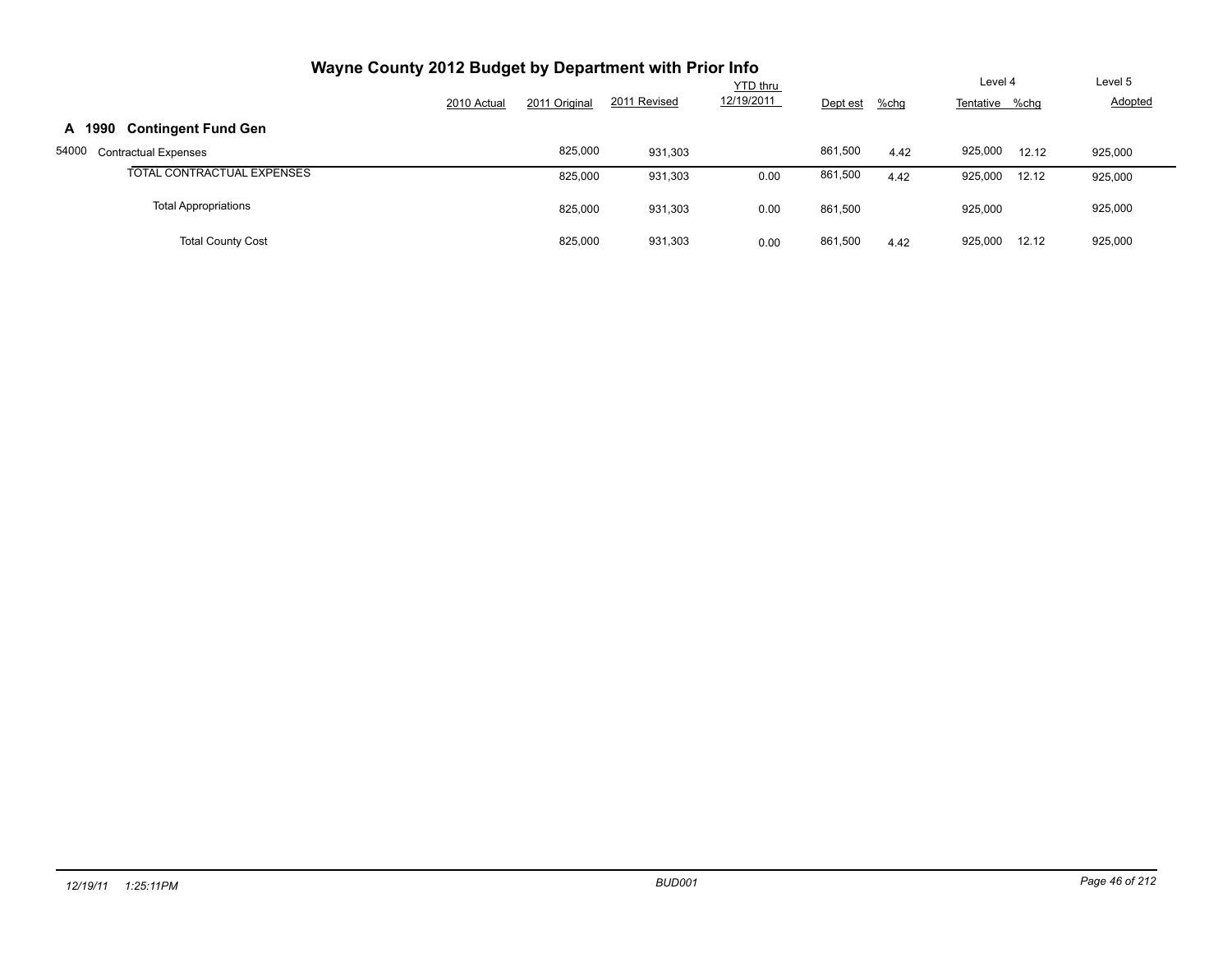| Wayne County 2012 Budget by Department with Prior Info |              |               |              |                 |           |          |                       |                |
|--------------------------------------------------------|--------------|---------------|--------------|-----------------|-----------|----------|-----------------------|----------------|
|                                                        |              |               |              | <b>YTD thru</b> |           |          | Level 4               | Level 5        |
|                                                        | 2010 Actual  | 2011 Original | 2011 Revised | 12/19/2011      | Dept est  | $%$ chg  | Tentative<br>%chq     | <b>Adopted</b> |
| <b>Community College</b><br>A 2490                     |              |               |              |                 |           |          |                       |                |
| 54000<br><b>Contractual Expenses</b>                   | 2,891,852.32 | 3,400,000     | 3,512,589    | 2.750.327.56    | 3,000,000 | $-11.76$ | 3,000,000<br>$-11.76$ | 3,000,000      |
| TOTAL CONTRACTUAL EXPENSES                             | 2,891,852.32 | 3,400,000     | 3,512,589    | 2.750.327.56    | 3,000,000 | $-11.76$ | 3,000,000<br>$-11.76$ | 3,000,000      |
| <b>Total Appropriations</b>                            | 2,891,852.32 | 3,400,000     | 3,512,589    | 2.750.327.56    | 3,000,000 |          | 3,000,000             | 3,000,000      |
| <b>Total County Cost</b>                               | 2,891,852.32 | 3,400,000     | 3,512,589    | 2.750.327.56    | 3,000,000 | $-11.76$ | 3,000,000<br>-11.76   | 3,000,000      |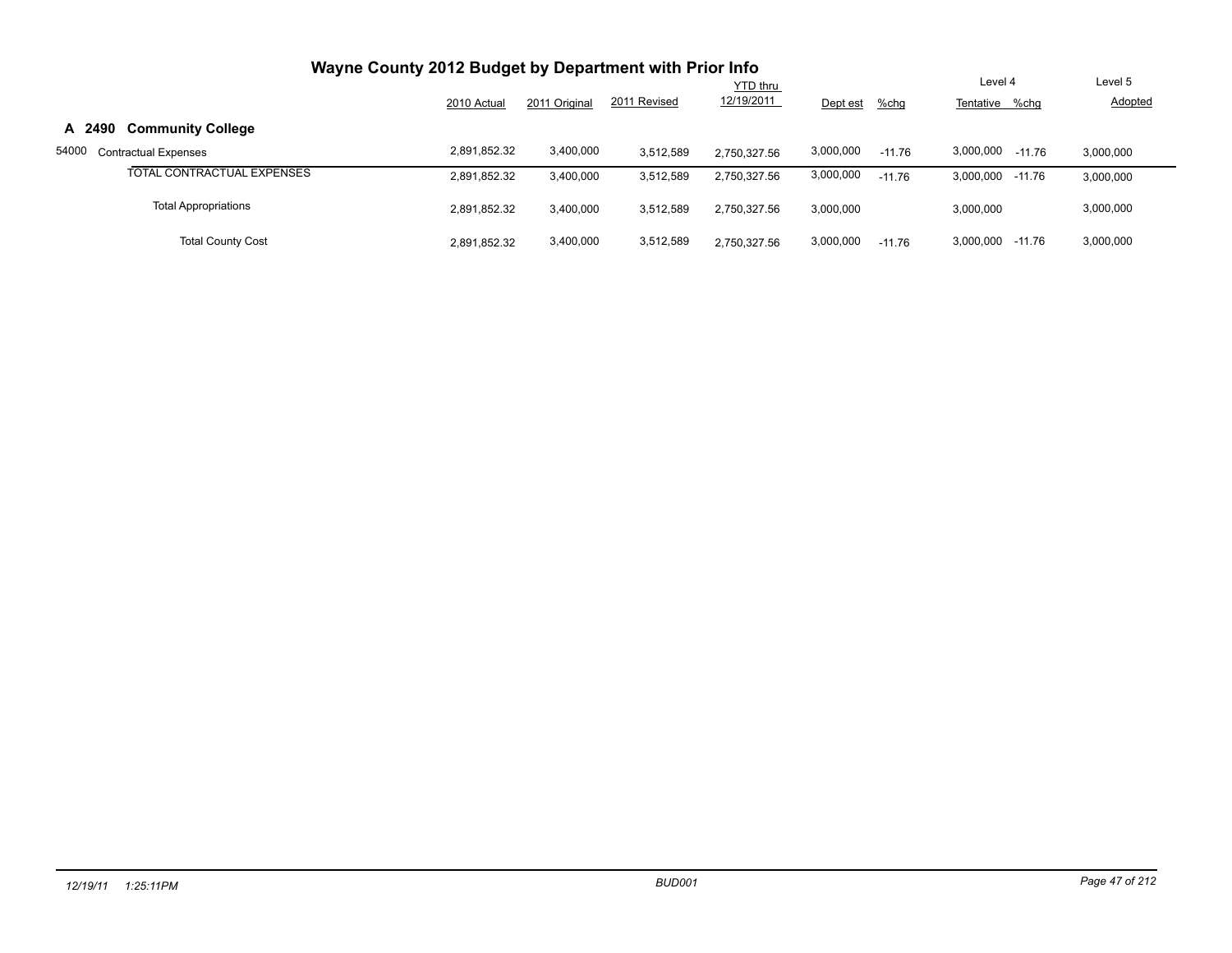|                                     | Wayne County 2012 Budget by Department with Prior Info |                               | YTD thru               |         | Level 4        | Level 5        |
|-------------------------------------|--------------------------------------------------------|-------------------------------|------------------------|---------|----------------|----------------|
|                                     | 2010 Actual                                            | 2011 Revised<br>2011 Original | 12/19/2011<br>Dept est | $%$ chg | Tentative %chg | <b>Adopted</b> |
| A 2980 Medical Scholarships         |                                                        |                               |                        |         |                |                |
| 42775 Repayment-Medical Scholarship | $-18.491.82$                                           |                               |                        |         |                |                |
| <b>TOTAL REVENUES</b>               | $-18.491.82$                                           |                               | 0.00                   |         |                |                |
| <b>Total County Cost</b>            | $-18,491.82$                                           |                               | 0.00                   |         |                |                |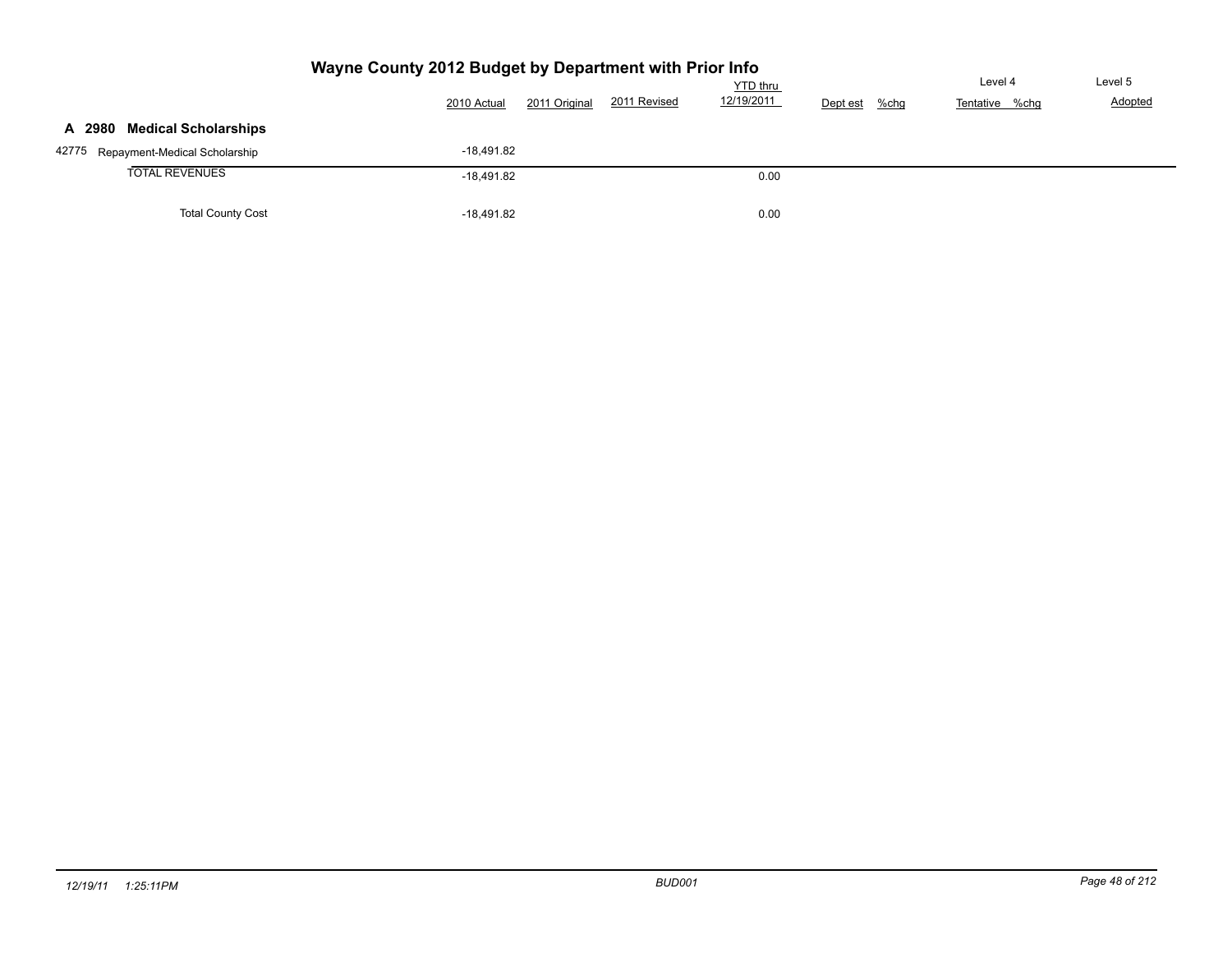| Wayne County 2012 Budget by Department with Prior Info |                                |                 |     |                                                  |     |              |               |              |              |          |           |                |              |         |
|--------------------------------------------------------|--------------------------------|-----------------|-----|--------------------------------------------------|-----|--------------|---------------|--------------|--------------|----------|-----------|----------------|--------------|---------|
|                                                        |                                | <b>YTD</b> thru |     |                                                  |     |              |               |              |              | Level 4  |           | Level 5        |              |         |
|                                                        |                                |                 |     |                                                  |     | 2010 Actual  | 2011 Original | 2011 Revised | 12/19/2011   | Dept est | %chg      | Tentative %chg |              | Adopted |
|                                                        | A 3110 Sheriff                 |                 |     |                                                  |     |              |               |              |              |          |           |                |              |         |
| 41510                                                  | <b>Sheriff Fees</b>            |                 |     |                                                  |     | $-6,840.50$  | $-6,120$      | $-6,120$     | $-6,075.00$  |          | $-100.00$ |                | $-100.00$    |         |
| 41511                                                  | Sale of ID Cards               |                 |     |                                                  |     | $-3,996.00$  | $-4,500$      | $-4,500$     | $-4,151.00$  |          | $-100.00$ |                | $-100.00$    |         |
|                                                        | 42545 Pistol Permits           |                 |     |                                                  |     | $-3,955.00$  | $-6,000$      | $-6,000$     | $-4,060.00$  |          | $-100.00$ |                | $-100.00$    |         |
|                                                        | <b>TOTAL REVENUES</b>          |                 |     |                                                  |     | $-14,791.50$ | $-16,620$     | $-16,620$    | $-14,286.00$ |          | $-100.00$ |                | $-100.00$    |         |
|                                                        |                                |                 |     | ----- Position Count -----<br><u>CY L1 L4 L5</u> |     |              |               |              |              |          |           |                |              |         |
|                                                        | 51904 Overtime                 |                 |     |                                                  |     | 3,194.11     | 4,000         | 4,000        | 3,159.88     | 1,000    | $-75.00$  | 1,000          | $-75.00$     | 1,000   |
| 51076                                                  | Sheriff                        | 1               | 1.0 | 1.0                                              | 1.0 | 86,507.93    | 86,508        | 86,508       | 82,605.26    | 88,022   | 1.75      | 88,022         | 1.75         | 88,022  |
| 51077                                                  | UnderSheriff                   | -1              | 1.0 | 1.0                                              | 1.0 | 92,270.47    | 77,300        | 77,300       | 75,453.96    | 78,883   | 2.05      | 78,883         | 2.05         | 78,883  |
| 51078                                                  | <b>Chief Deputy</b>            | 1               | 1.0 | 1.0                                              | 1.0 | 68,536.46    | 76,176        | 76,176       | 73,434.88    | 77,005   | 1.09      | 77,005         | 1.09         | 77,005  |
| 51081                                                  | Stenograhper Secretary         |                 | 1.0 | 1.0                                              | 1.0 | 30,000.10    | 34,155        | 34,155       | 33,285.94    | 34,753   | 1.75      | 34,753         | 1.75         | 34,753  |
|                                                        | <b>BU: 0</b>                   | 4               | 4.0 | 4.0                                              | 4.0 |              |               |              |              |          |           |                |              |         |
| 51105                                                  | Clerk Typist - Part Time       | 1               |     |                                                  |     | 15,118.47    | 14,153        | 14,153       | 13,846.00    |          | $-100.00$ |                | $-100.00$    |         |
| 51367                                                  | <b>Criminal Records Clerk</b>  | $\mathbf{2}$    |     |                                                  |     | 74,987.81    | 74,927        | 55,871       | 54,716.73    |          | $-100.00$ |                | $-100.00$    |         |
| 51696                                                  | Account Clerk (8hr)            |                 |     | $1.0$ 1.0                                        | 1.0 | 34,071.05    | 36,016        | 36,016       | 34,460.58    | 37,628   | 4.48      | 37,628         | 4.48         | 37,628  |
|                                                        | <b>BU: 1</b>                   | 4               | 1.0 | 1.0                                              | 1.0 |              |               |              |              |          |           |                |              |         |
| 51469                                                  | Senior Criminal Records Clerk  | 1               |     |                                                  |     | 40,968.31    | 40,434        | 40,434       | 39,763.83    |          | $-100.00$ |                | $-100.00$    |         |
|                                                        | <b>BU: 4</b>                   | $\mathbf{1}$    | 0.0 | 0.0                                              | 0.0 |              |               |              |              |          |           |                |              |         |
|                                                        | <b>TOTAL PERSONAL SERVICES</b> |                 |     |                                                  |     | 445,654.71   | 443,669       | 424,613      | 410,727.06   | 317,291  | $-28.48$  | 317,291 -28.48 |              | 317,291 |
| 52201                                                  | <b>Computer Equipment</b>      |                 |     |                                                  |     | 2,904.08     | 3,000         | 3,000        | 3,004.00     | 2,050    | $-31.67$  |                | 2,050 -31.67 | 2,050   |
| 52300                                                  | <b>Motor Vehicles</b>          |                 |     |                                                  |     | 19,802.14    |               |              |              |          |           |                |              |         |
|                                                        | <b>TOTAL EQUIPMENT</b>         |                 |     |                                                  |     | 22.706.22    | 3,000         | 3,000        | 3,004.00     | 2,050    | $-31.67$  |                | 2,050 -31.67 | 2,050   |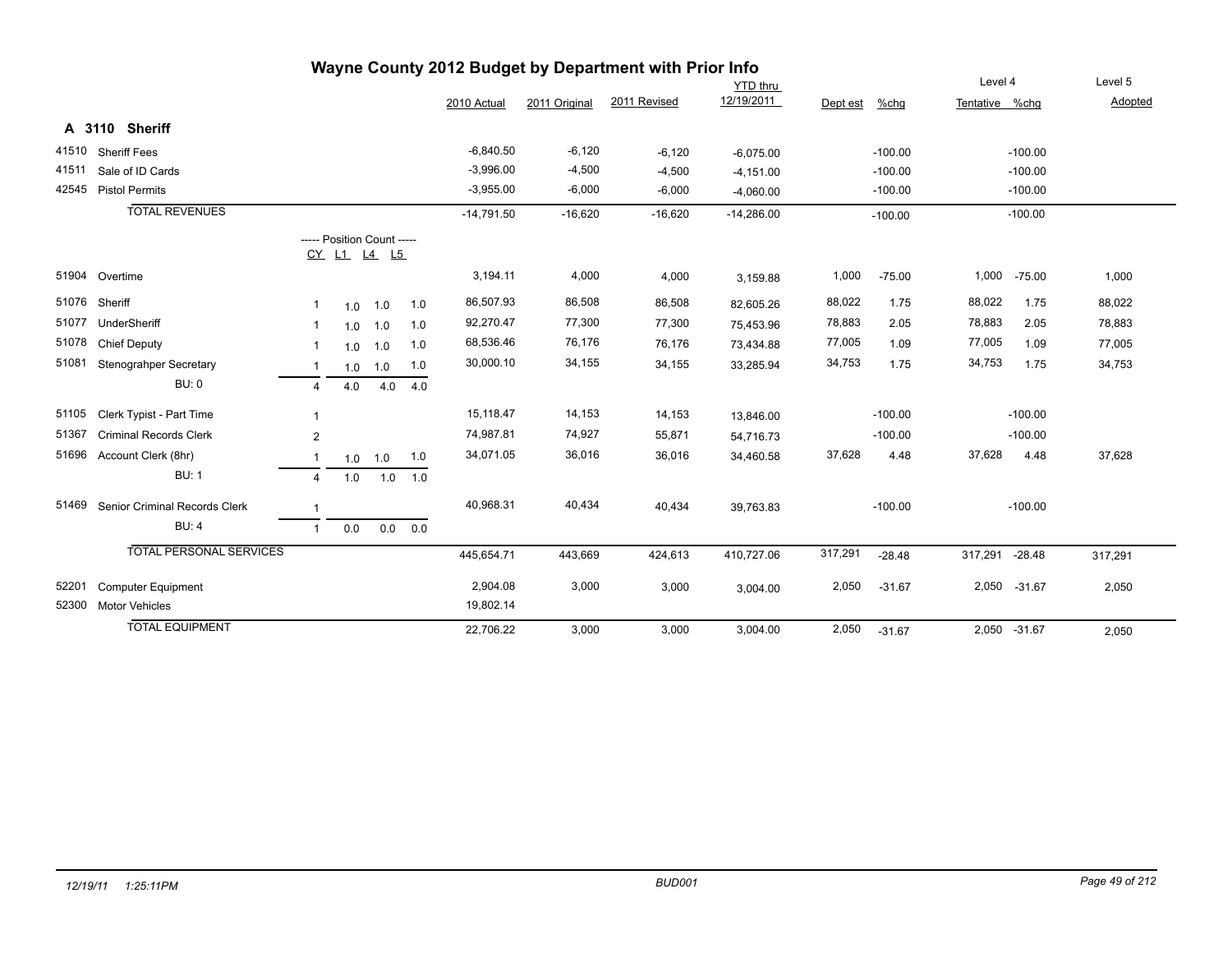|       |                                   | Wayne County 2012 Budget by Department with Prior Info |               |              |                 |          |          |                |           |         |
|-------|-----------------------------------|--------------------------------------------------------|---------------|--------------|-----------------|----------|----------|----------------|-----------|---------|
|       |                                   |                                                        |               |              | <b>YTD thru</b> |          |          | Level 4        |           | Level 5 |
|       |                                   | 2010 Actual                                            | 2011 Original | 2011 Revised | 12/19/2011      | Dept est | %chg     | Tentative %chq |           | Adopted |
|       | A 3110 Sheriff                    |                                                        |               |              |                 |          |          |                |           |         |
| 54000 | <b>Contractual Expenses</b>       | 34,585.00                                              | 35,623        | 35,623       | 36,415.00       | 34,075   | $-4.35$  | 34,075         | $-4.35$   | 34,075  |
| 54100 | Supplies & Materials              | 25,881.31                                              | 32,790        | 34,484       | 32,842.92       | 33,445   | 2.00     | 33,445         | 2.00      | 33,445  |
| 54114 | Car Expense                       | 8,694.46                                               | 9,000         | 9,000        | 8,908.11        | 9,000    |          | 9,000          |           | 9,000   |
| 54150 | <b>Office Supplies</b>            | 5,980.97                                               | 10,509        | 10,509       | 8,969.30        | 10,509   |          | 10,509         |           | 10,509  |
| 54163 | Photo ID                          | 639.52                                                 |               |              |                 |          |          |                |           |         |
| 54166 | Postage                           | 6,688.26                                               | 10,918        | 10,918       | 6,094.28        | 10,918   |          | 10,918         |           | 10,918  |
| 54187 | Uniforms                          | 3,895.17                                               | 2,550         | 2,550        | 2,903.42        | 2,550    |          | 2,800          | 9.80      | 2,800   |
| 54210 | Gas                               |                                                        | 13,000        | 13,000       | 3,413.70        | 14,634   | 12.57    | 14,634         | 12.57     | 14,634  |
| 54220 | Light & Power                     | 2,056.34                                               | 60,300        | 60,300       | 19,973.34       | 51,650   | $-14.34$ | 51,650         | $-14.34$  | 51,650  |
| 54240 | Water                             | 727.28                                                 | 3,900         | 3,900        | 5,995.43        | 3,874    | $-0.67$  | 3,874          | $-0.67$   | 3,874   |
| 54410 | Conference                        | 528.00                                                 | 3,000         | 3,000        | 1,699.80        | 3,000    |          | 3,000          |           | 3,000   |
| 54414 | Information Technology            | 135,000.00                                             | 148,000       | 148,000      | 148,000.00      | 158,000  | 6.76     | 158,000        | 6.76      | 158,000 |
| 54424 | Equipment - Maint Contract        | 23,713.73                                              | 39,362        | 39,362       | 20,134.20       | 39,362   |          |                | $-100.00$ |         |
| 54425 | Equipment - Maint & Repair        | 17,222.15                                              | 27,000        | 27,000       | 12,252.09       | 27,000   |          | 53,000         | 96.30     | 53,000  |
| 54438 | Maintenance/Repairs               | 76,694.71                                              | 117,860       | 117,860      | 130,814.49      | 110,186  | $-6.51$  | 110,186        | $-6.51$   | 110,186 |
| 54483 | Training- Seminars & Schools      | 1,250.00                                               | 1,900         | 1,900        | 1,275.00        | 1,900    |          | 1,900          |           | 1,900   |
| 54500 | Fees for Services Non-employ      | 128.40                                                 | 500           | 500          | 147.36          | 500      |          | 500            |           | 500     |
|       | <b>TOTAL CONTRACTUAL EXPENSES</b> | 343,685.30                                             | 516,212       | 517,906      | 439,838.44      | 510,603  | $-1.09$  | 497,491        | $-3.63$   | 497,491 |
| 58100 | Payments to NYS Retirement Sys    | 51,506.00                                              | 68,387        | 66,954       | 51,151.00       | 68,164   | $-0.33$  | 66,938         | $-2.12$   | 66,938  |
| 58200 | Payments to Social Security       | 32,827.95                                              | 33,940        | 32,880       | 30,432.79       | 24,092   | $-29.02$ | 24,092         | $-29.02$  | 24,092  |
| 58400 | Hospitalization                   | 51,237.64                                              | 61,277        | 61,277       | 50,810.08       | 60,184   | $-1.78$  | 55,260         | $-9.82$   | 55,260  |
| 58600 | Disability                        | 1,053.00                                               | 1,152         | 983          | 929.00          | 770      | $-33.16$ | 770            | $-33.16$  | 770     |
| 58901 | Employee Assistance Program       | 181.17                                                 | 172           | 172          | 170.00          | 105      | $-38.95$ | 105            | $-38.95$  | 105     |
|       | <b>TOTAL FRINGE BENEFITS</b>      | 136,805.76                                             | 164,928       | 162,266      | 133,492.87      | 153,315  | $-7.04$  | 147,165 -10.77 |           | 147,165 |
|       | <b>Total Appropriations</b>       | 948,851.99                                             | 1,127,809     | 1,107,785    | 987,062.37      | 983,259  |          | 963,997        |           | 963,997 |
|       | <b>Total County Cost</b>          | 934,060.49                                             | 1,111,189     | 1,091,165    | 972,776.37      | 983,259  | $-11.51$ | 963,997 -13.25 |           | 963,997 |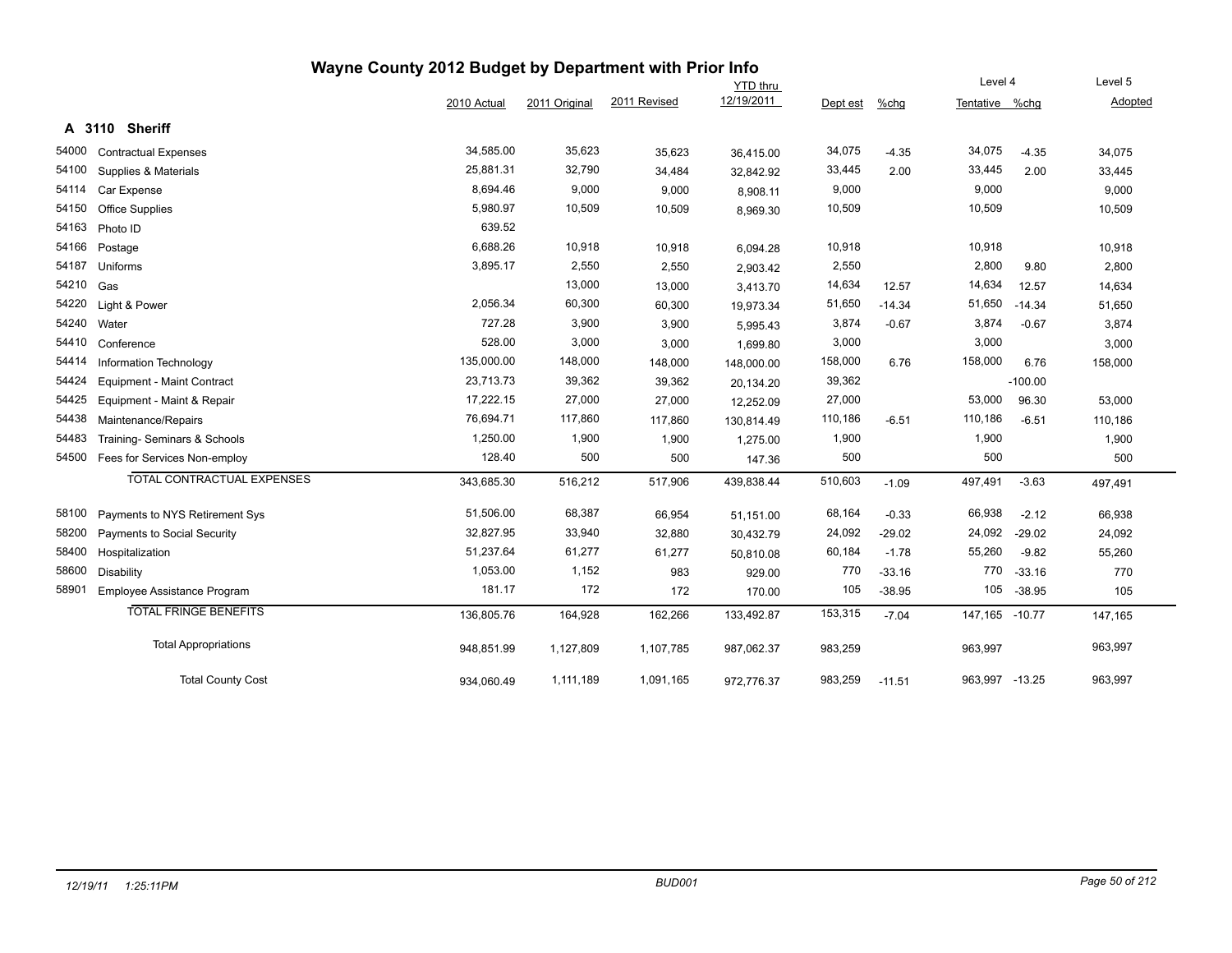| Wayne County 2012 Budget by Department with Prior Info |                                      |                                           |               |               |              |                 |            |                |                |          |            |
|--------------------------------------------------------|--------------------------------------|-------------------------------------------|---------------|---------------|--------------|-----------------|------------|----------------|----------------|----------|------------|
|                                                        |                                      |                                           |               |               |              | <b>YTD</b> thru |            |                | Level 4        |          | Level 5    |
|                                                        |                                      |                                           | 2010 Actual   | 2011 Original | 2011 Revised | 12/19/2011      | Dept est   | %chg           | Tentative %chq |          | Adopted    |
|                                                        | A 3111 Sheriff - Recreational Safety |                                           |               |               |              |                 |            |                |                |          |            |
| 43302                                                  | <b>Homeland Security</b>             |                                           | $-118,185.00$ |               | $-22,950$    | $-41,600.00$    |            |                |                |          |            |
| 43315                                                  | Navigation Law Enforcement           |                                           | $-17,007.52$  | $-124,389$    | $-124,389$   | 9.90            | $-126,880$ | 2.00           | $-112,867$     | $-9.26$  | $-112,867$ |
| 43399                                                  | Snowmobile Law Enforce Grant         |                                           | $-2,178.15$   | $-7,025$      | $-7,025$     | $-4,067.27$     | $-7,025$   |                | $-7,025$       |          | $-7,025$   |
| 44303                                                  | Federal-Port Security 2009           |                                           |               |               | $-5,019$     | $-156,357.00$   |            |                |                |          |            |
|                                                        | 44304 FEDERAL-PORT SECURITY          |                                           |               |               | $-73,979$    | $-42,944.00$    |            |                |                |          |            |
|                                                        | <b>TOTAL REVENUES</b>                |                                           | $-137,370.67$ | $-131,414$    | $-233,362$   | $-244,958.37$   | $-133,905$ | 1.90           | $-119,892$     | $-8.77$  | $-119,892$ |
|                                                        |                                      | ----- Position Count -----<br>CY L1 L4 L5 |               |               |              |                 |            |                |                |          |            |
|                                                        | 51904 Overtime                       |                                           | 7,095.01      | 7,100         | 38,540       | 6,859.43        | 7,100      |                | 7,100          |          | 7,100      |
| 51377                                                  | Deputy Sheriff Part Time             | 3.0<br>$\mathbf{3}$<br>3.0<br>3.0         | 41,367.28     | 46,737        | 46,737       | 46,078.14       | 46,917     | 0.39           | 46,917         | 0.39     | 46,917     |
|                                                        | <b>BU: 0</b>                         | 3<br>3.0<br>3.0<br>3.0                    |               |               |              |                 |            |                |                |          |            |
| 51370                                                  | Deputy Sheriff Sergeant              | 1.0<br>$\mathbf{1}$<br>1.0<br>1.0         | 65,712.80     | 68,047        | 68,047       | 58,691.59       | 61,276     | $-9.95$        | 61,276         | $-9.95$  | 61,276     |
|                                                        | <b>BU: 6</b>                         | 1.0<br>1.0<br>1.0<br>$\overline{1}$       |               |               |              |                 |            |                |                |          |            |
|                                                        | <b>TOTAL PERSONAL SERVICES</b>       |                                           | 114,175.09    | 121,884       | 153,324      | 111,629.16      | 115,293    | $-5.41$        | 115,293        | $-5.41$  | 115,293    |
| 52300                                                  | <b>Motor Vehicles</b>                |                                           |               |               | 156,357      | 156,357.00      | 27,680     |                |                |          |            |
| 52500                                                  | Other Equipment                      |                                           | 137,072.91    | 24,960        | 147,362      | 100,441.13      | 2,052      | $-91.78$       | 1,707          | $-93.16$ | 1,707      |
|                                                        | <b>TOTAL EQUIPMENT</b>               |                                           | 137,072.91    | 24,960        | 303,719      | 256,798.13      | 29,732     | 19.12          | 1,707 -93.16   |          | 1,707      |
| 54105                                                  | <b>Boat Expense</b>                  |                                           | 9,880.08      | 13,000        | 14,548       | 13,389.94       | 15,000     | 15.38          | 15,000         | 15.38    | 15,000     |
| 54114                                                  | Car Expense                          |                                           | 6,609.23      | 6,000         | 6,000        | 7,984.96        | 7,000      | 16.67          | 7,000          | 16.67    | 7,000      |
| 54126                                                  | <b>Field Supplies</b>                |                                           |               | 168           | 168          |                 |            | 4,620 2,650.00 | 4,6202,650.00  |          | 4,620      |
| 54187                                                  | Uniforms                             |                                           | 1,393.39      | 2,000         | 2,000        | 1,662.52        | 2,000      |                | 2,000          |          | 2,000      |
| 54191                                                  | Snowmobile Expense                   |                                           | 437.42        | 1,000         | 1,000        | 151.18          | 1,000      |                | 1,000          |          | 1,000      |
| 54220                                                  | Light & Power                        |                                           |               | 2,500         | 2,500        |                 | 2,500      |                | 2,500          |          | 2,500      |
| 54240                                                  | Water                                |                                           |               | 800           | 800          |                 | 800        |                | 800            |          | 800        |
| 54300                                                  | Insurance                            |                                           |               |               |              |                 | 318        |                | 318            |          | 318        |
| 54483                                                  | Training- Seminars & Schools         |                                           |               | 2,780         | 2,780        | 840.00          | 2,700      | $-2.88$        | 2,700          | $-2.88$  | 2,700      |
| 54600 Misc                                             |                                      |                                           | 340.68        | 400           | 400          | 185.68          | 400        |                | 400            |          | 400        |
|                                                        | <b>TOTAL CONTRACTUAL EXPENSES</b>    |                                           | 18,660.80     | 28,648        | 30,196       | 24,214.28       | 36,338     | 26.84          | 36,338         | 26.84    | 36,338     |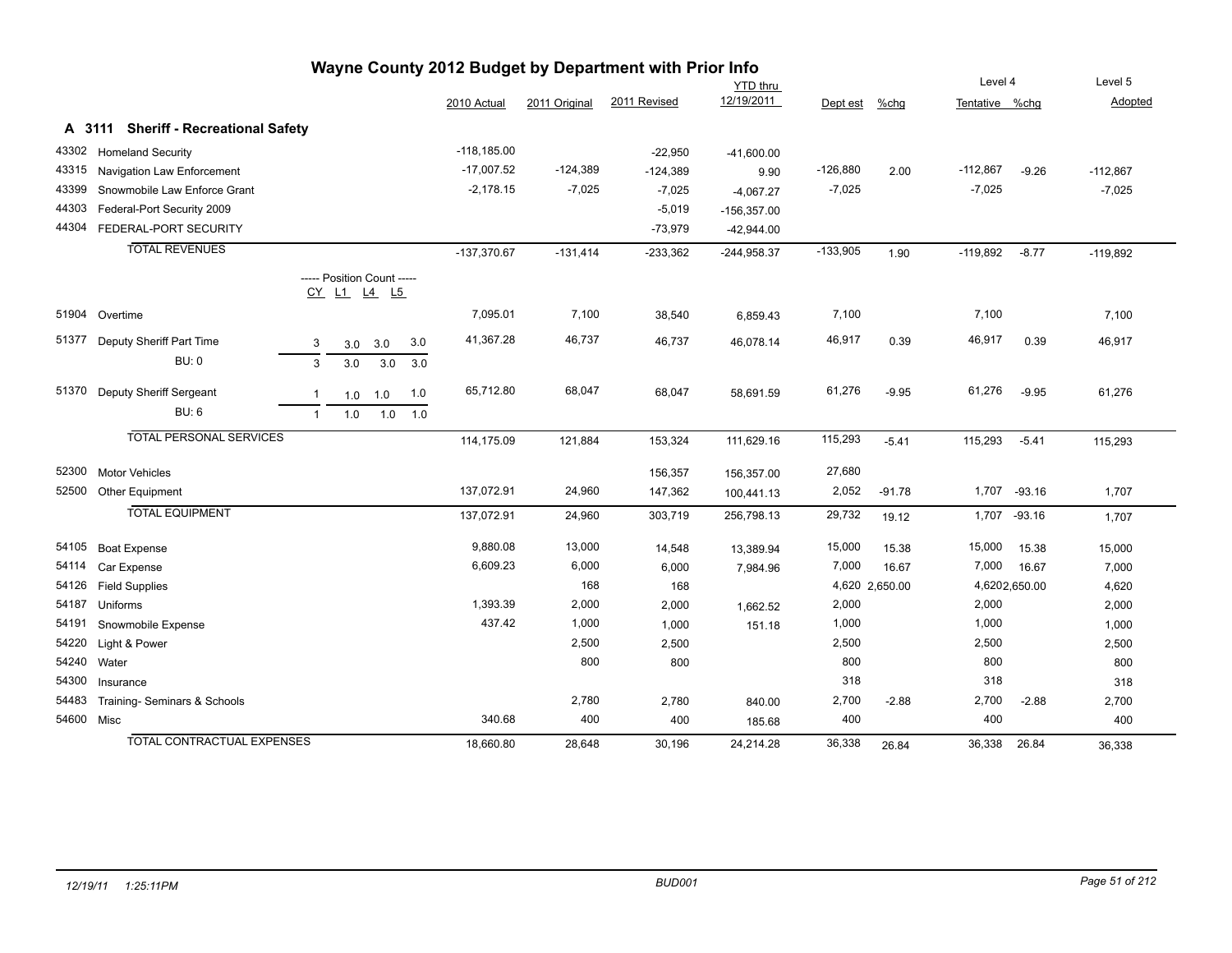| Wayne County 2012 Budget by Department with Prior Info |             |               |              |            |          |          |                |          |         |
|--------------------------------------------------------|-------------|---------------|--------------|------------|----------|----------|----------------|----------|---------|
|                                                        |             |               | Level 4      |            | Level 5  |          |                |          |         |
|                                                        | 2010 Actual | 2011 Original | 2011 Revised | 12/19/2011 | Dept est | $%$ chg  | Tentative %chq |          | Adopted |
| <b>Sheriff - Recreational Safety</b><br>A 3111         |             |               |              |            |          |          |                |          |         |
| 58100 Payments to NYS Retirement Sys                   | 9,944.00    | 12,399        | 12,399       | 8,993.00   | 14,389   | 16.05    | 14,389         | 16.05    | 14,389  |
| 58200 Payments to Social Security                      | 8,483.69    | 9,324         | 9,324        | 8,098.55   | 8,824    | $-5.36$  | 8,824          | $-5.36$  | 8,824   |
| 58400 Hospitalization                                  | 37,231.76   | 54,711        | 54,711       | 36,167.32  | 44,839   | $-18.04$ | 43,652         | $-20.21$ | 43,652  |
| 58600<br>Disability                                    | 154.00      | 144           | 144          | 142.00     | 154      | 6.94     | 154            | 6.94     | 154     |
| 58901<br><b>Employee Assistance Program</b>            | 47.68       | 53            | 53           | 50.00      | 53       | $-0.94$  | 53             | $-0.94$  | 53      |
| 58903<br><b>HRA Plan Cost</b>                          | 500.00      | 500           | 500          |            | 500      |          | 500            |          | 500     |
| <b>TOTAL FRINGE BENEFITS</b>                           | 56,361.13   | 77,131        | 77,131       | 53,450.87  | 68,759   | $-10.85$ | 67,572 -12.39  |          | 67,572  |
| <b>Total Appropriations</b>                            | 326,269.93  | 252,623       | 564,370      | 446.092.44 | 250,122  |          | 220.910        |          | 220,910 |
| <b>Total County Cost</b>                               | 188,899.26  | 121,209       | 331,008      | 201.134.07 | 116,217  | $-4.12$  | 101,018        | -16.66   | 101,018 |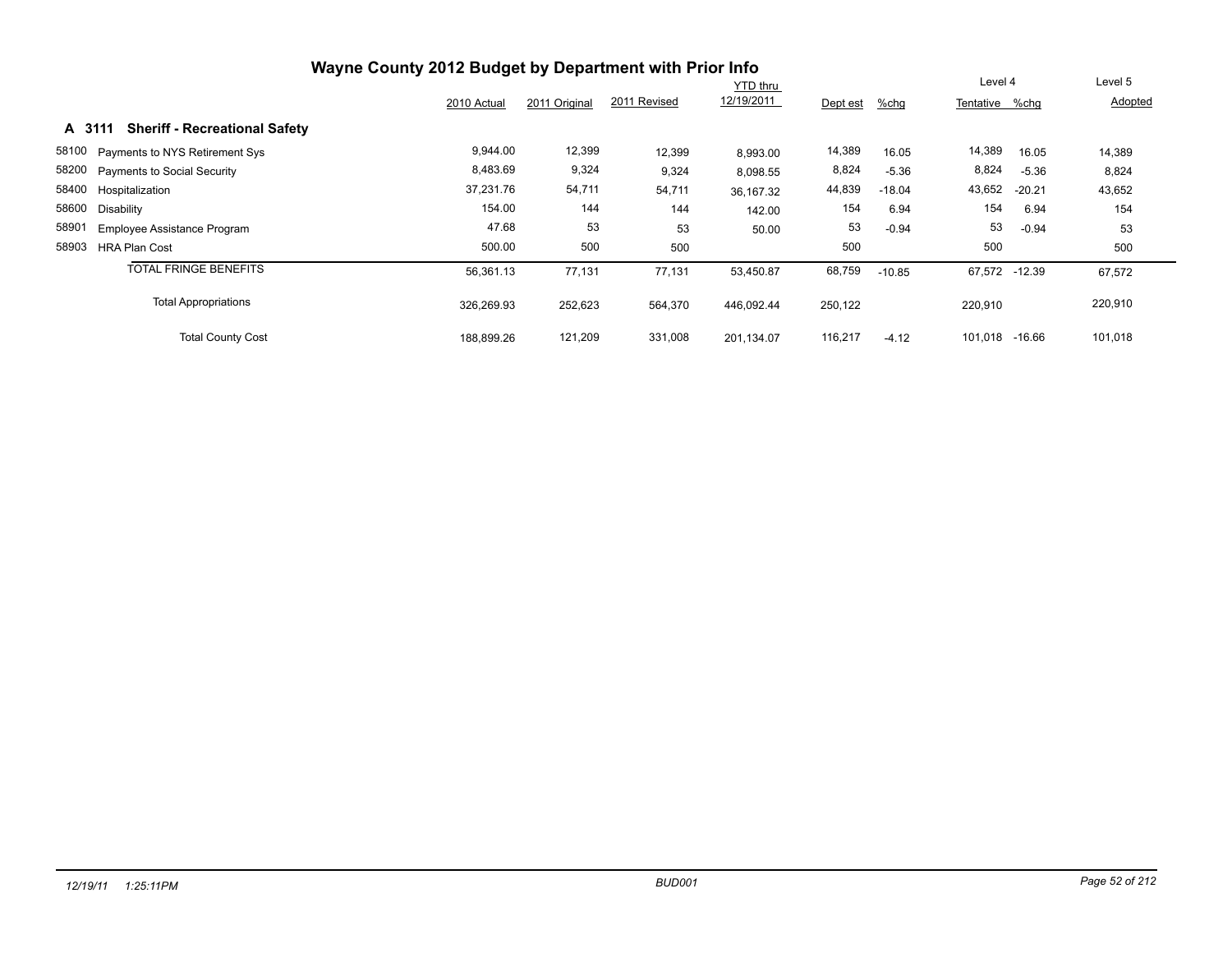|            |                                   |                |     |                                           |     | Puuyv         |               |              | <b>YTD</b> thru |            |                 | Level 4        |              | Level 5    |
|------------|-----------------------------------|----------------|-----|-------------------------------------------|-----|---------------|---------------|--------------|-----------------|------------|-----------------|----------------|--------------|------------|
|            |                                   |                |     |                                           |     | 2010 Actual   | 2011 Original | 2011 Revised | 12/19/2011      | Dept est   | %chg            | Tentative %chg |              | Adopted    |
|            | A 3112 Sheriff - Civil Office     |                |     |                                           |     |               |               |              |                 |            |                 |                |              |            |
|            | 41510 Sheriff Fees                |                |     |                                           |     | $-177,673.59$ | $-180,000$    | $-180,000$   | $-170,342.06$   | $-180,000$ |                 | $-180,000$     |              | $-180,000$ |
|            | <b>TOTAL REVENUES</b>             |                |     |                                           |     | $-177,673.59$ | $-180,000$    | $-180,000$   | $-170,342.06$   | $-180,000$ |                 | $-180,000$     |              | $-180,000$ |
|            |                                   |                |     | ----- Position Count -----<br>CY L1 L4 L5 |     |               |               |              |                 |            |                 |                |              |            |
| 51904      | Overtime                          |                |     |                                           |     | 3,929.71      | 7,500         | 7,500        | 6,038.80        | 7,500      |                 | 7,500          |              | 7,500      |
| 51556      | Account Clerk Civil (temp)        | $\pmb{0}$      |     |                                           |     | 99.57         |               |              |                 |            |                 |                |              |            |
| 51697      | Senior Account Clerk (8hr)        | $\overline{c}$ | 2.0 | 2.0                                       | 2.0 | 76,250.44     | 75,668        | 75,668       | 72,772.00       | 77,688     | 2.67            | 79,138         | 4.59         | 79,138     |
|            | <b>BU: 4</b>                      | $\overline{2}$ | 2.0 | 2.0                                       | 2.0 |               |               |              |                 |            |                 |                |              |            |
| 51080      | Deputy Sheriff Lieutent           | $\mathbf{1}$   | 1.0 | 1.0                                       | 1.0 | 78,746.55     | 78,003        | 78,003       | 73,716.47       | 79,650     | 2.11            | 79,650         | 2.11         | 79,650     |
|            | <b>BU: 5</b>                      | $\overline{1}$ | 1.0 | 1.0                                       | 1.0 |               |               |              |                 |            |                 |                |              |            |
| 51376      | <b>Deputy Sheriff</b>             | $\overline{2}$ | 2.0 | 2.0                                       | 2.0 | 117,939.75    | 107,626       | 107,626      | 102,813.11      | 106,430    | $-1.11$         | 106,430        | $-1.11$      | 106,430    |
|            | <b>BU: 6</b>                      | 2              | 2.0 | 2.0                                       | 2.0 |               |               |              |                 |            |                 |                |              |            |
|            | <b>TOTAL PERSONAL SERVICES</b>    |                |     |                                           |     | 276,966.02    | 268,797       | 268,797      | 255,340.38      | 271,268    | 0.92            | 272,718        | 1.46         | 272,718    |
| 52201      | <b>Computer Equipment</b>         |                |     |                                           |     |               | 850           | 850          | 708.00          | 1,250      | 47.06           | 1,250          | 47.06        | 1,250      |
| 52300      | <b>Motor Vehicles</b>             |                |     |                                           |     |               |               |              |                 | 26,000     |                 | 22,750         |              | 22,750     |
| 52500      | Other Equipment                   |                |     |                                           |     | 239.99        | 150           | 150          |                 |            | $-100.00$       |                | $-100.00$    |            |
|            | <b>TOTAL EQUIPMENT</b>            |                |     |                                           |     | 239.99        | 1,000         | 1,000        | 708.00          |            | 27,250 2,625.00 | 24,000,300.00  |              | 24,000     |
| 54114      | Car Expense                       |                |     |                                           |     | 10,719.95     | 13,120        | 13,120       | 13,232.32       | 13,120     |                 | 13,120         |              | 13,120     |
| 54187      | Uniforms                          |                |     |                                           |     | 604.19        | 1,640         | 1,640        | 785.84          | 1,640      |                 | 1,640          |              | 1,640      |
| 54483      | Training- Seminars & Schools      |                |     |                                           |     | 1,454.55      | 1,800         | 1,800        | 1,638.11        | 2,000      | 11.11           | 2,000          | 11.11        | 2,000      |
| 54600 Misc |                                   |                |     |                                           |     |               | 250           | 250          | 177.48          | 1,000      | 300.00          |                | 1,000 300.00 | 1,000      |
|            | <b>TOTAL CONTRACTUAL EXPENSES</b> |                |     |                                           |     | 12,778.69     | 16,810        | 16,810       | 15,833.75       | 17,760     | 5.65            | 17,760         | 5.65         | 17,760     |
| 58100      | Payments to NYS Retirement Sys    |                |     |                                           |     | 41,544.00     | 47,670        | 47,670       | 36,028.00       | 62,243     | 30.57           | 62,243         | 30.57        | 62,243     |
| 58200      | Payments to Social Security       |                |     |                                           |     | 20,414.14     | 20,563        | 20,563       | 18,615.56       | 22,320     | 8.54            | 20,863         | 1.46         | 20,863     |
| 58400      | Hospitalization                   |                |     |                                           |     | 60,497.86     | 66,159        | 66,159       | 68,158.56       | 74,975     | 13.33           | 68,841         | 4.05         | 68,841     |
| 58600      | <b>Disability</b>                 |                |     |                                           |     | 797.00        | 720           | 720          | 710.00          | 770        | 6.94            | 770            | 6.94         | 770        |
| 58901      | Employee Assistance Program       |                |     |                                           |     | 95.35         | 101           | 101          | 100.00          | 105        | 3.96            | 105            | 3.96         | 105        |
| 58903      | <b>HRA Plan Cost</b>              |                |     |                                           |     | 1,500.00      | 1,500         | 1,500        |                 | 1,500      |                 | 1,500          |              | 1,500      |
|            | <b>TOTAL FRINGE BENEFITS</b>      |                |     |                                           |     | 124,848.35    | 136,713       | 136,713      | 123,612.12      | 161,913    | 18.43           | 154,322        | 12.88        | 154,322    |
|            | <b>Total Appropriations</b>       |                |     |                                           |     | 414,833.05    | 423,320       | 423,320      | 395,494.25      | 478,191    |                 | 468,800        |              | 468,800    |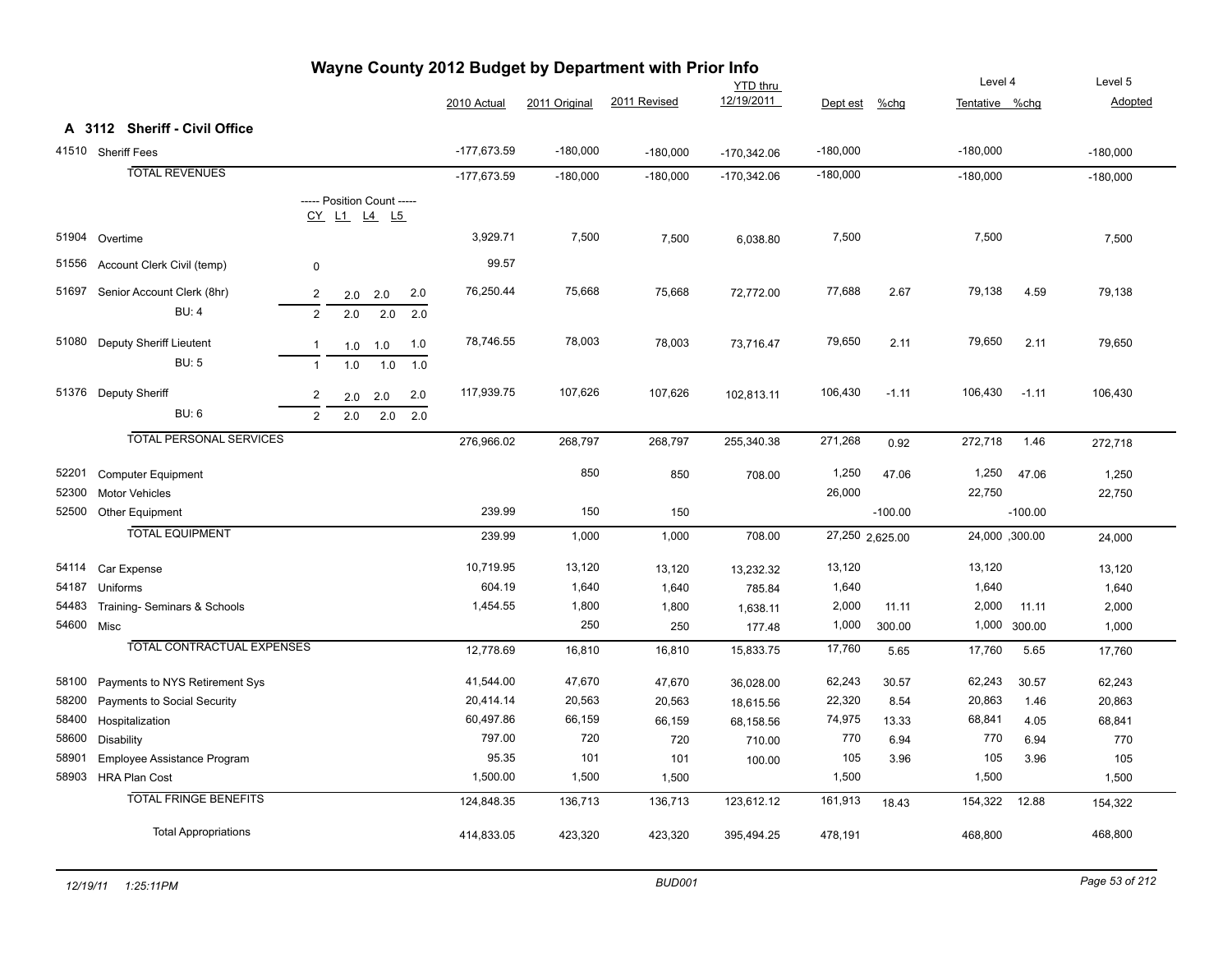|                          |             |               |              | YTD thru          |          |       | Level 4   |       | Level 5 |
|--------------------------|-------------|---------------|--------------|-------------------|----------|-------|-----------|-------|---------|
|                          | 2010 Actual | 2011 Original | 2011 Revised | <u>12/19/2011</u> | Dept est | %chq  | Tentative | %cha  | Adopted |
| <b>Total County Cost</b> | 237,159.46  | 243,320       | 243,320      | 225.152.19        | 298,191  | 22.55 | 288,800   | 18.69 | 288,800 |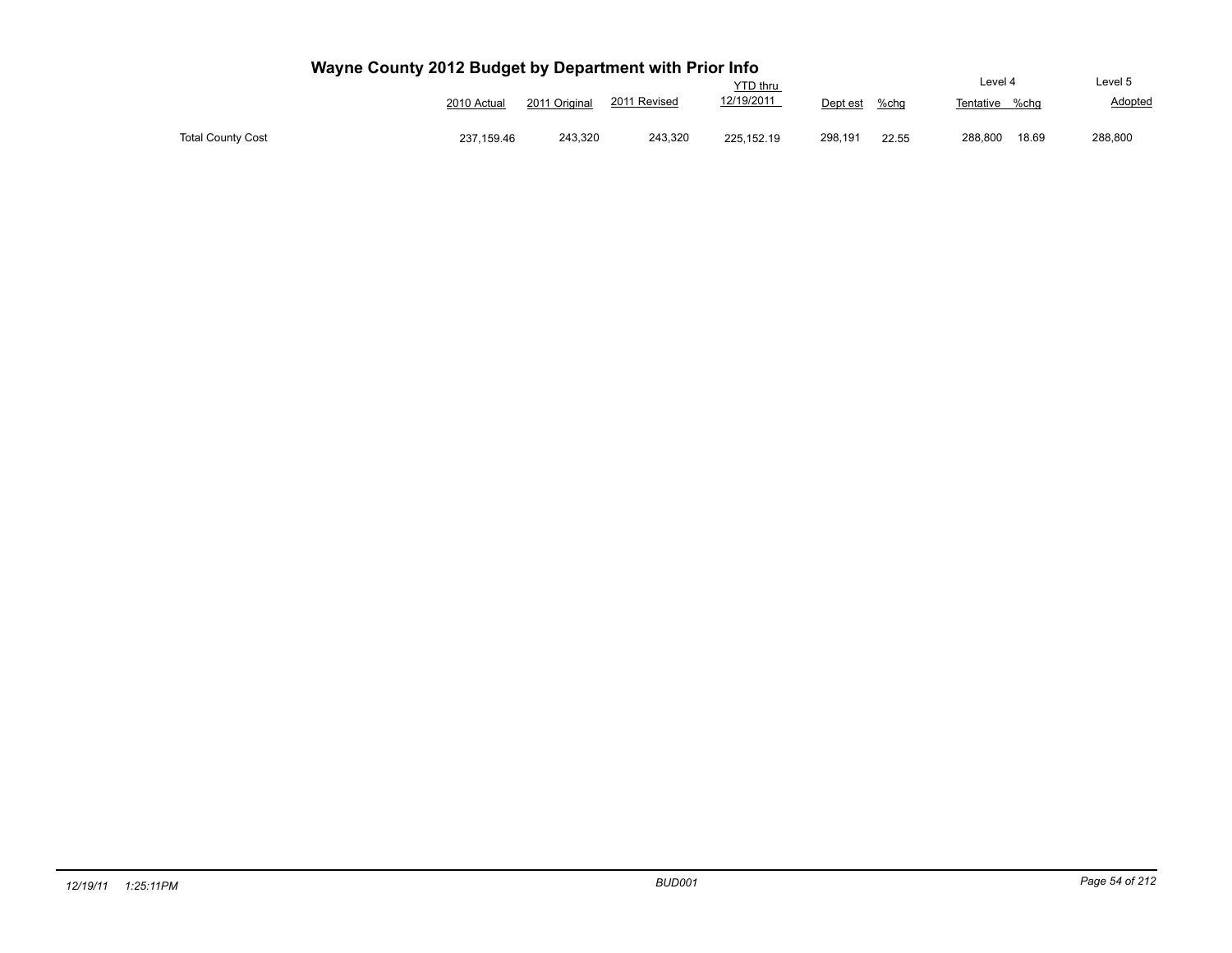| Wayne County 2012 Budget by Department with Prior Info |                                      |              |     |                            |           |              |               |              |                 |           |           |                |               |           |
|--------------------------------------------------------|--------------------------------------|--------------|-----|----------------------------|-----------|--------------|---------------|--------------|-----------------|-----------|-----------|----------------|---------------|-----------|
|                                                        |                                      |              |     |                            |           |              |               |              | <b>YTD thru</b> |           |           | Level 4        |               | Level 5   |
|                                                        |                                      |              |     |                            |           | 2010 Actual  | 2011 Original | 2011 Revised | 12/19/2011      | Dept est  | $%$ chg   | Tentative %chg |               | Adopted   |
|                                                        | A 3113 Sheriff - Juvenile Office     |              |     |                            |           |              |               |              |                 |           |           |                |               |           |
| 42770                                                  | Miscellaneous Revenues               |              |     |                            |           | $-7,496.14$  | $-10,000$     | $-10,000$    | $-7,260.89$     | $-10,000$ |           | $-10,000$      |               | $-10,000$ |
|                                                        | 43362 Child Passenger Safety Program |              |     |                            |           | $-4,149.46$  | $-4,600$      | $-9,700$     | $-4,290.43$     | $-7,760$  | 68.70     | $-7,760$       | 68.70         | $-7,760$  |
|                                                        | <b>TOTAL REVENUES</b>                |              |     |                            |           | $-11,645.60$ | $-14,600$     | $-19,700$    | $-11,551.32$    | $-17,760$ | 21.64     | $-17,760$      | 21.64         | $-17,760$ |
|                                                        |                                      |              |     | ----- Position Count ----- |           |              |               |              |                 |           |           |                |               |           |
|                                                        |                                      |              |     | <u>CY L1 L4 L5</u>         |           |              |               |              |                 |           |           |                |               |           |
|                                                        | 51904 Overtime                       |              |     |                            |           | 12,086.02    | 11,000        | 11,000       | 11,562.59       | 10,000    | $-9.09$   | 10,000         | $-9.09$       | 10,000    |
|                                                        | 51695 Clerk-Typist (8hr)             | $\mathbf{1}$ |     |                            |           | 34,030.43    | 35,933        | 35,933       | 34,991.87       |           | $-100.00$ |                | $-100.00$     |           |
|                                                        | <b>BU: 1</b>                         | $\mathbf{1}$ | 0.0 | 0.0                        | 0.0       |              |               |              |                 |           |           |                |               |           |
|                                                        | 51376 Deputy Sheriff                 | $\mathbf{1}$ |     | $1.0$ 1.0                  | 1.0       | 55,390.55    | 54,768        | 54,768       | 52,201.13       | 53,794    | $-1.78$   | 53,794         | $-1.78$       | 53,794    |
|                                                        | <b>BU: 6</b>                         | $\mathbf{1}$ | 1.0 |                            | $1.0$ 1.0 |              |               |              |                 |           |           |                |               |           |
|                                                        | <b>TOTAL PERSONAL SERVICES</b>       |              |     |                            |           |              |               |              |                 |           |           |                |               |           |
|                                                        |                                      |              |     |                            |           | 101,507.00   | 101,701       | 101,701      | 98,755.59       | 63,794    | $-37.27$  | 63,794 -37.27  |               | 63,794    |
| 54114                                                  | Car Expense                          |              |     |                            |           | 5,191.54     | 8,000         | 8,000        | 7,034.16        | 8,000     |           | 8,000          |               | 8,000     |
| 54187                                                  | Uniforms                             |              |     |                            |           | 84.94        | 400           | 400          | 400.00          | 400       |           | 400            |               | 400       |
| 54461                                                  | <b>Public Education</b>              |              |     |                            |           | 11,706.72    | 16,200        | 21,300       | 12,522.35       | 21,300    | 31.48     | 16,200         |               | 16,200    |
| 54483                                                  | Training- Seminars & Schools         |              |     |                            |           |              | 500           | 500          |                 | 500       |           | 500            |               | 500       |
| 54600 Misc                                             |                                      |              |     |                            |           | 77.96        | 250           | 250          |                 |           | $-100.00$ |                | $-100.00$     |           |
|                                                        | <b>TOTAL CONTRACTUAL EXPENSES</b>    |              |     |                            |           | 17,061.16    | 25,350        | 30,450       | 19,956.51       | 30,200    | 19.13     | 25,100         | $-0.99$       | 25,100    |
| 58100                                                  | Payments to NYS Retirement Sys       |              |     |                            |           | 11,854.00    | 17,919        | 17,919       | 13,083.00       | 13,502    | $-24.65$  | 13,502         | $-24.65$      | 13,502    |
| 58200                                                  | Payments to Social Security          |              |     |                            |           | 7,603.07     | 7,780         | 7,780        | 7,468.12        | 4,919     | $-36.77$  | 4,919          | $-36.77$      | 4,919     |
| 58400                                                  | Hospitalization                      |              |     |                            |           | 8,272.80     | 6,663         | 6,663        | 6,662.40        |           | $-100.00$ |                | $-100.00$     |           |
| 58600                                                  | Disability                           |              |     |                            |           | 295.00       | 288           | 288          | 284.00          | 154       | $-46.53$  | 154            | $-46.53$      | 154       |
| 58901                                                  | Employee Assistance Program          |              |     |                            |           | 38.14        | 40            | 40           | 40.00           | 21        | $-47.50$  | 21             | $-47.50$      | 21        |
| 58903                                                  | <b>HRA Plan Cost</b>                 |              |     |                            |           | 500.00       | 500           | 500          |                 | 500       |           | 500            |               | 500       |
|                                                        | <b>TOTAL FRINGE BENEFITS</b>         |              |     |                            |           | 28,563.01    | 33,190        | 33,190       | 27,537.52       | 19,096    | $-42.46$  |                | 19,096 -42.46 | 19,096    |
|                                                        | <b>Total Appropriations</b>          |              |     |                            |           | 147, 131.17  | 160,241       | 165,341      | 146,249.62      | 113,090   |           | 107,990        |               | 107,990   |
|                                                        | <b>Total County Cost</b>             |              |     |                            |           | 135,485.57   | 145,641       | 145,641      | 134,698.30      | 95,330    | $-34.54$  | 90,230 -38.05  |               | 90,230    |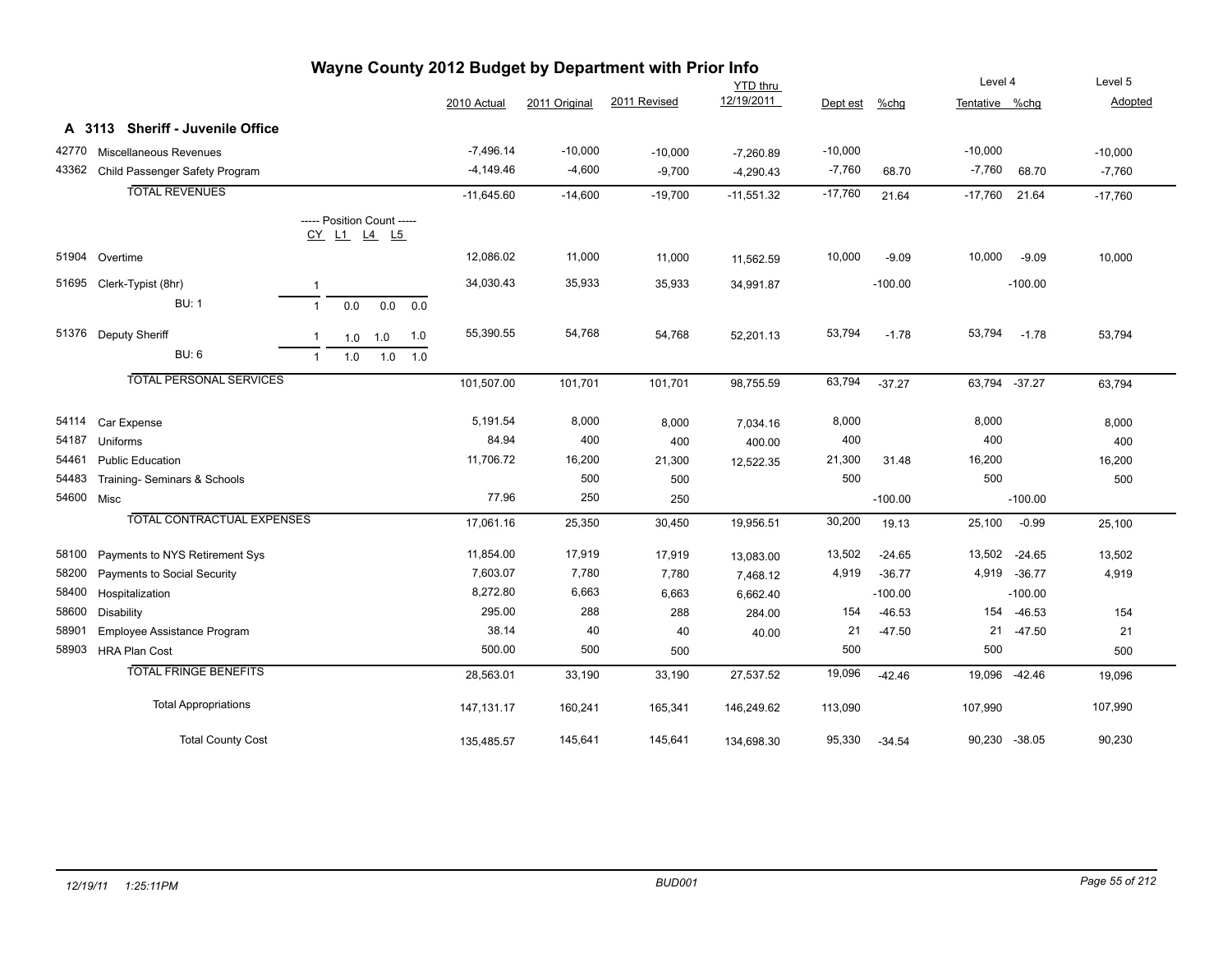|       |                                        |                |                            |           |      |               |               | Wayne County 2012 Budget by Department with Prior Info |                 |            |          |                    |                   |                |
|-------|----------------------------------------|----------------|----------------------------|-----------|------|---------------|---------------|--------------------------------------------------------|-----------------|------------|----------|--------------------|-------------------|----------------|
|       |                                        |                |                            |           |      |               |               |                                                        | <b>YTD thru</b> |            |          | Level 4            |                   | Level 5        |
|       |                                        |                |                            |           |      | 2010 Actual   | 2011 Original | 2011 Revised                                           | 12/19/2011      | Dept est   | $%$ chg  | Tentative %chg     |                   | <b>Adopted</b> |
|       | <b>Sheriff - Road Patrol</b><br>A 3114 |                |                            |           |      |               |               |                                                        |                 |            |          |                    |                   |                |
| 41279 | <b>DWI Reimbursement</b>               |                |                            |           |      | $-5,625.39$   | $-8,000$      | $-8,000$                                               | $-5,196.66$     | $-6,000$   | $-25.00$ |                    | $-6,000$ $-25.00$ | $-6,000$       |
| 42770 | <b>Miscellaneous Revenues</b>          |                |                            |           |      | $-45.00$      |               | $-103,067$                                             | $-600.00$       |            |          |                    |                   |                |
| 42779 | Sodus Sch Res Officer Reimb            |                |                            |           |      | $-52,374.00$  | $-111,545$    | $-111,545$                                             | $-89,103.00$    | $-111,545$ |          | $-111,545$         |                   | $-111,545$     |
| 43302 | <b>Homeland Security</b>               |                |                            |           |      | $-46,444.10$  |               | $-119,092$                                             | $-152,330.23$   | $-15,000$  |          | $-15,000$          |                   | $-15,000$      |
| 43370 | <b>Traffic Safety Grants</b>           |                |                            |           |      | 676.12        | $-24,000$     | $-49,690$                                              | $-31,416.02$    | $-19,200$  | $-20.00$ | $-19,200$ $-20.00$ |                   | $-19,200$      |
| 43716 | State Aid                              |                |                            |           |      | $-9,071.47$   |               |                                                        |                 |            |          |                    |                   |                |
| 44303 | Federal-Port Security 2009             |                |                            |           |      |               |               | 30,075                                                 | $-7,225.00$     |            |          |                    |                   |                |
| 44304 | FEDERAL-PORT SECURITY                  |                |                            |           |      |               |               |                                                        | $-7,322.00$     |            |          |                    |                   |                |
| 44306 | <b>Homeland Security</b>               |                |                            |           |      | $-9,980.00$   |               | $-222,551$                                             |                 | $-20,000$  |          | $-20,000$          |                   | $-20,000$      |
| 44339 | <b>Body Armor Reimbursement</b>        |                |                            |           |      | $-3,775.00$   |               | $-13,993$                                              | $-13,993.49$    | 9,125      |          | $-16, 125$         |                   | $-16, 125$     |
|       | <b>TOTAL REVENUES</b>                  |                |                            |           |      | $-126,638.84$ | $-143,545$    | $-597,864$                                             | $-307,186.40$   | $-162,620$ | 13.29    | $-187,870$         | 30.88             | $-187,870$     |
|       |                                        |                | ----- Position Count ----- |           |      |               |               |                                                        |                 |            |          |                    |                   |                |
|       |                                        |                | CY L1 L4 L5                |           |      |               |               |                                                        |                 |            |          |                    |                   |                |
| 51904 | Overtime                               |                |                            |           |      | 203,650.89    | 165,762       | 165,762                                                | 240,862.92      | 180,000    | 8.59     | 180,000            | 8.59              | 180,000        |
| 51911 | Overtime-BUNY Program                  |                |                            |           |      | 2,885.29      | 3,648         | 7,338                                                  | 105.25          | 2,918      | $-20.01$ | 2,918              | $-20.01$          | 2,918          |
| 51912 | Overtime STEP Program                  |                |                            |           |      | 19,334.84     | 20,000        | 42,000                                                 | 14,164.00       | 16,000     | $-20.00$ | 16,000             | $-20.00$          | 16,000         |
|       |                                        |                |                            |           |      |               |               |                                                        |                 |            |          |                    |                   |                |
| 51377 | Deputy Sheriff Part Time               | 8              | 8.0                        | 8.0       | 8.0  | 141,956.61    | 72,224        | 92,419                                                 | 93,426.42       | 125,112    | 73.23    | 125,112            | 73.23             | 125,112        |
|       | BU: 0                                  | 8              | 8.0                        | 8.0       | 8.0  |               |               |                                                        |                 |            |          |                    |                   |                |
| 51080 | Deputy Sheriff Lieutenant              | $\mathbf{1}$   | 1.0                        | 1.0       | 1.0  | 75,924.24     | 74,286        | 74,286                                                 | 72,312.84       | 73,962     | $-0.44$  | 73,962             | $-0.44$           | 73,962         |
|       | <b>BU: 5</b>                           | $\mathbf{1}$   | 1.0                        | 1.0       | 1.0  |               |               |                                                        |                 |            |          |                    |                   |                |
|       |                                        |                |                            |           |      |               |               |                                                        |                 |            |          |                    |                   |                |
| 51370 | Deputy Sheriff Sergeant                | $\overline{7}$ | 6.0                        | 6.0       | 6.0  | 360,333.16    | 353,416       | 353,416                                                | 348,520.33      | 348,275    | $-1.45$  | 348,275            | $-1.45$           | 348,275        |
| 51376 | <b>Deputy Sheriff</b>                  | 33             | 33.0 33.0                  |           | 33.0 | 1,510,282.31  | 1,558,044     | 1,605,599                                              | 1,565,936.73    | 1,597,989  | 2.56     | 1,597,989          | 2.56              | 1,597,989      |
|       | <b>BU: 6</b>                           | 40             | 39.0                       | 39.0 39.0 |      |               |               |                                                        |                 |            |          |                    |                   |                |
|       | <b>TOTAL PERSONAL SERVICES</b>         |                |                            |           |      | 2,314,367.34  | 2,247,380     | 2,340,820                                              | 2,335,328.49    | 2,344,256  | 4.31     | 2,344,256          | 4.31              | 2,344,256      |
|       |                                        |                |                            |           |      |               |               |                                                        |                 |            |          |                    |                   |                |
| 52201 | <b>Computer Equipment</b>              |                |                            |           |      |               | 3,400         | 3,400                                                  | 2,852.00        | 3,750      | 10.29    | 3,750              | 10.29             | 3,750          |
| 52300 | <b>Motor Vehicles</b>                  |                |                            |           |      | 174,888.00    | 180,128       | 180,128                                                | 174,888.00      | 235,680    | 30.84    | 209,680            | 16.41             | 209,680        |
| 52500 | Other Equipment                        |                |                            |           |      | 93,256.64     | 55,589        | 421,642                                                | 167,720.65      | 46,089     | $-17.09$ | 60,089             | 8.10              | 60,089         |
|       | <b>TOTAL EQUIPMENT</b>                 |                |                            |           |      | 268,144.64    | 239,117       | 605,170                                                | 345,460.65      | 285,519    | 19.41    | 273,519            | 14.39             | 273,519        |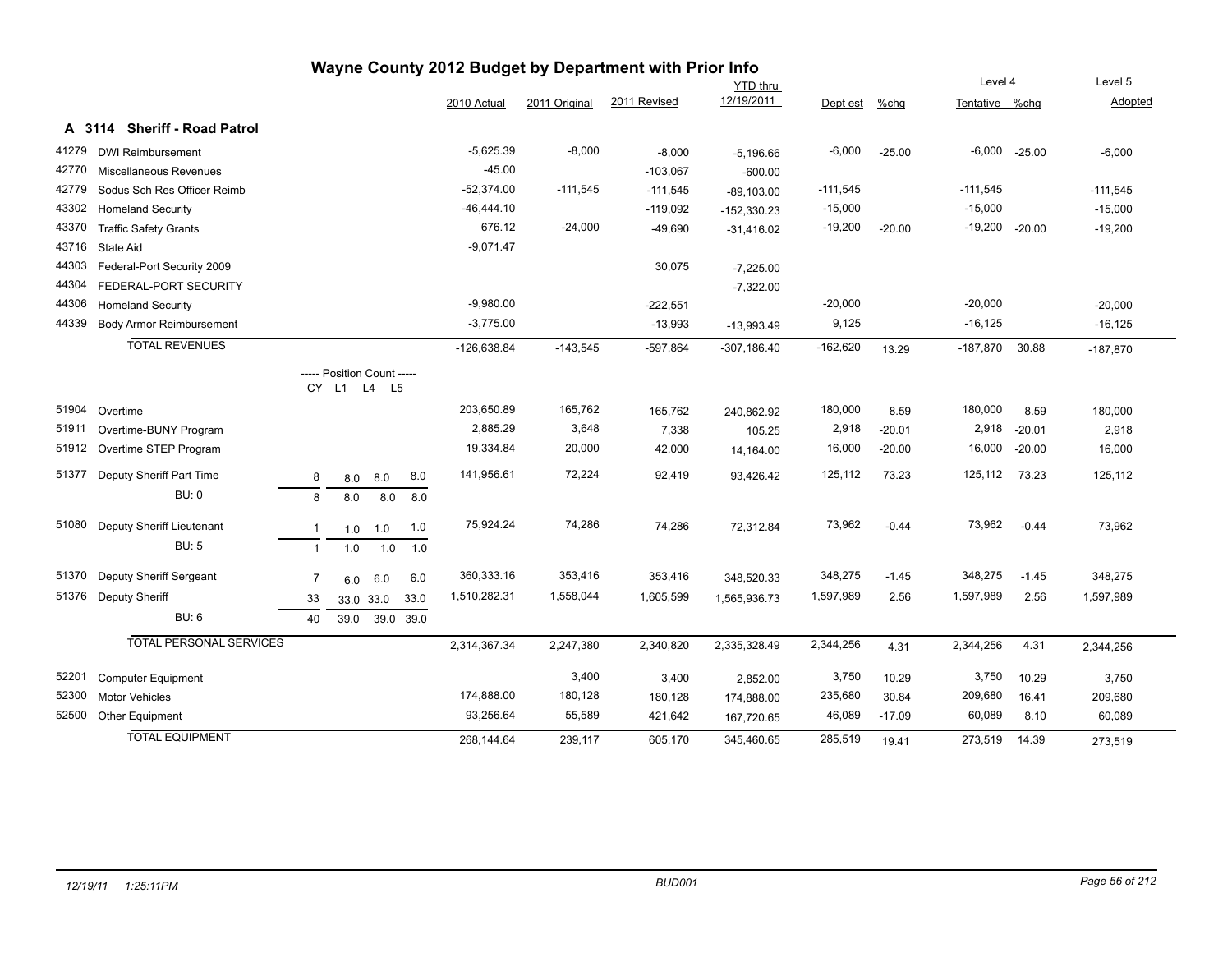|       | Wayne County 2012 Budget by Department with Prior Info |              |               |              |                 |           |         |                |        |           |
|-------|--------------------------------------------------------|--------------|---------------|--------------|-----------------|-----------|---------|----------------|--------|-----------|
|       |                                                        |              |               |              | <b>YTD</b> thru |           |         | Level 4        |        | Level 5   |
|       |                                                        | 2010 Actual  | 2011 Original | 2011 Revised | 12/19/2011      | Dept est  | $%$ chg | Tentative %chg |        | Adopted   |
|       | A 3114 Sheriff - Road Patrol                           |              |               |              |                 |           |         |                |        |           |
| 54114 | Car Expense                                            | 224,763.22   | 228,910       | 250,413      | 277,438.43      | 255,000   | 11.40   | 255,000        | 11.40  | 255,000   |
| 54126 | <b>Field Supplies</b>                                  |              | 2,220         | 2,220        | 1,554.99        | 10,701    | 382.03  | 10,701         | 382.03 | 10,701    |
| 54187 | Uniforms                                               | 33,381.34    | 28,596        | 39,715       | 40,837.08       | 42,596    | 48.96   | 28,596         |        | 28,596    |
| 54483 | Training- Seminars & Schools                           | 24,204.63    | 38,500        | 71,570       | 24,080.83       | 71,500    | 85.71   | 38,500         |        | 38,500    |
| 54500 | Fees for Services Non-employ                           | 1,807.35     | 7,000         | 7,000        | 3,829.93        | 8,500     | 21.43   | 8,500          | 21.43  | 8,500     |
|       | 54600 Misc                                             | 921.28       | 2,200         | 2,200        | 2,029.45        | 3,600     | 63.64   | 3,600          | 63.64  | 3,600     |
|       | TOTAL CONTRACTUAL EXPENSES                             | 285,077.82   | 307,426       | 373,119      | 349.770.71      | 391,897   | 27.48   | 344,897        | 12.19  | 344,897   |
| 58100 | Payments to NYS Retirement Sys                         | 265,291.00   | 358,900       | 366,984      | 285,721.00      | 447,289   | 24.63   | 429,511        | 19.67  | 429,511   |
| 58200 | Payments to Social Security                            | 169,732.46   | 171,924       | 177,084      | 166,568.70      | 173,919   | 1.16    | 179,336        | 4.31   | 179,336   |
| 58400 | Hospitalization                                        | 379,026.75   | 368,869       | 385,118      | 395,551.89      | 428,517   | 16.17   | 393,457        | 6.67   | 393,457   |
| 58600 | Disability                                             | 5,562.00     | 5,616         | 5,760        | 5,683.00        | 6,160     | 9.69    | 6,160          | 9.69   | 6,160     |
| 58901 | Employee Assistance Program                            | 762.80       | 887           | 906          | 790.00          | 925       | 4.28    | 925            | 4.28   | 925       |
| 58903 | <b>HRA Plan Cost</b>                                   | 18,000.00    | 18,000        | 18,500       |                 | 20,000    | 11.11   | 20,000         | 11.11  | 20,000    |
|       | <b>TOTAL FRINGE BENEFITS</b>                           | 838,375.01   | 924,196       | 954,352      | 854,314.59      | 1,076,810 | 16.51   | 1,029,389      | 11.38  | 1,029,389 |
|       | <b>Total Appropriations</b>                            | 3,705,964.81 | 3,718,119     | 4,273,461    | 3,884,874.44    | 4,098,482 |         | 3,992,061      |        | 3,992,061 |
|       | <b>Total County Cost</b>                               | 3,579,325.97 | 3,574,574     | 3,675,597    | 3,577,688.04    | 3,935,862 | 10.11   | 3,804,191      | 6.42   | 3,804,191 |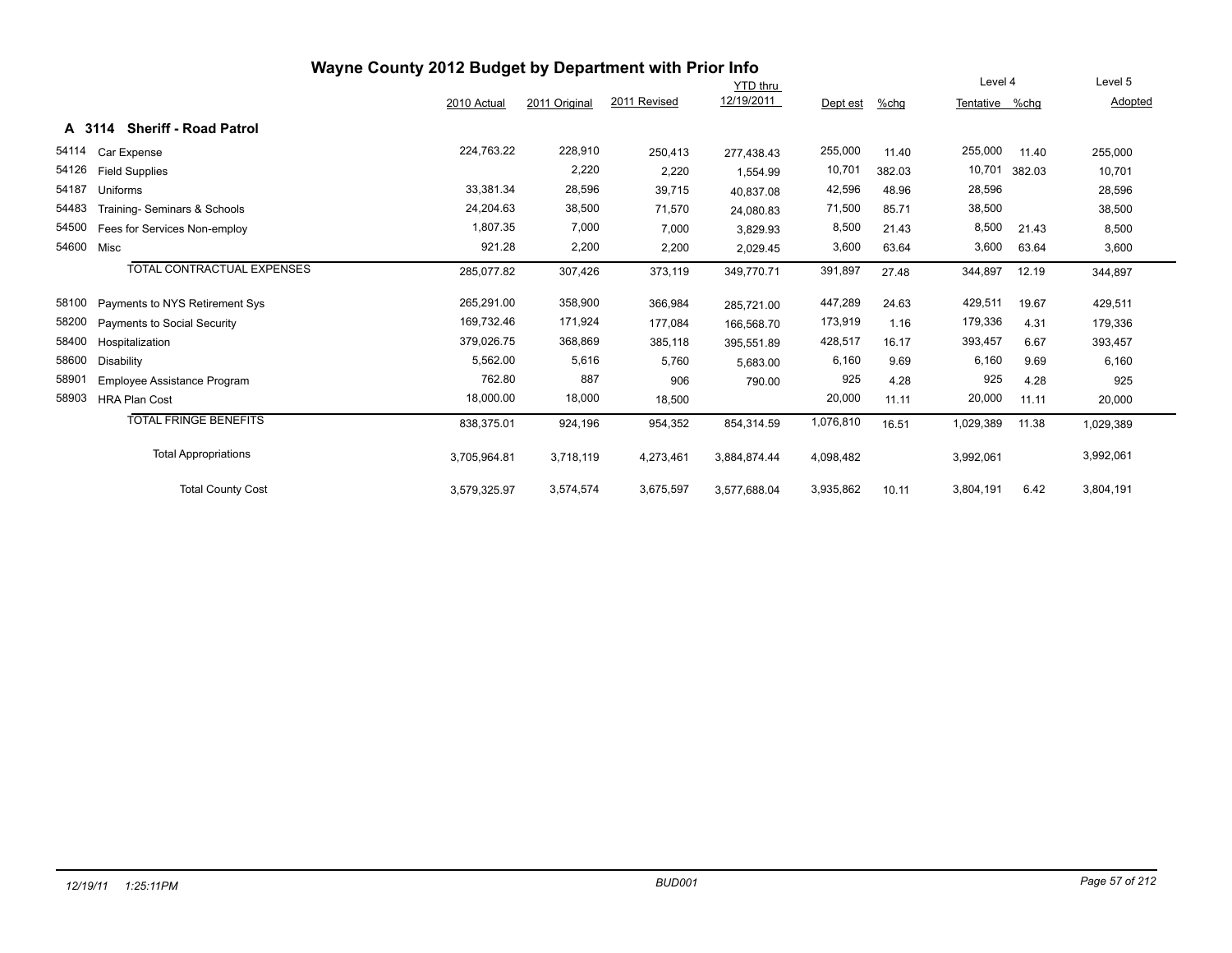|            |                                   |                |                                           |           |         |             |               | wayne County 2012 Budget by Department with Prior info |                               |          |                |                           |               |                    |
|------------|-----------------------------------|----------------|-------------------------------------------|-----------|---------|-------------|---------------|--------------------------------------------------------|-------------------------------|----------|----------------|---------------------------|---------------|--------------------|
|            |                                   |                |                                           |           |         | 2010 Actual | 2011 Original | 2011 Revised                                           | <b>YTD</b> thru<br>12/19/2011 | Dept est | %chg           | Level 4<br>Tentative %chg |               | Level 5<br>Adopted |
|            |                                   |                |                                           |           |         |             |               |                                                        |                               |          |                |                           |               |                    |
|            | A 3115 Sheriff - Detective Unit   |                |                                           |           |         |             |               |                                                        |                               |          |                |                           |               |                    |
|            | 41510 Sheriff Fees                |                |                                           |           |         |             |               |                                                        | $-90.00$                      |          |                |                           |               |                    |
|            | 44328 DOJ - LLEBEG                |                |                                           |           |         |             |               | $-15,484$                                              |                               |          |                |                           |               |                    |
|            | <b>TOTAL REVENUES</b>             |                |                                           |           |         |             |               | $-15,484$                                              | $-90.00$                      |          |                |                           |               |                    |
|            |                                   |                | ----- Position Count -----<br>CY L1 L4 L5 |           |         |             |               |                                                        |                               |          |                |                           |               |                    |
|            | 51904 Overtime                    |                |                                           |           |         | 65,235.60   | 61,760        | 61,760                                                 | 60,683.40                     | 61,760   |                | 61,760                    |               | 61,760             |
| 51911      | Overtime-BUNY Program             |                |                                           |           |         |             |               |                                                        | 85.26                         |          |                |                           |               |                    |
|            | 51912 Overtime STEP Program       |                |                                           |           |         | 601.82      |               |                                                        | 83.04                         |          |                |                           |               |                    |
| 51080      | <b>Deputy Sheriff Lieutent</b>    | -1             |                                           | $1.0$ 1.0 | 1.0     | 52,122.35   | 74,000        | 74,000                                                 | 73,696.78                     | 77,924   | 5.30           | 77,924                    | 5.30          | 77,924             |
|            | <b>BU: 5</b>                      | $\overline{1}$ | 1.0                                       | 1.0       | 1.0     |             |               |                                                        |                               |          |                |                           |               |                    |
| 51370      | Deputy Sheriff Sergeant           | 8              | 7.0                                       | 7.0       | 7.0     | 432,391.60  | 506,340       | 506,340                                                | 426,510.45                    | 416,615  | $-17.72$       | 416,615 -17.72            |               | 416,615            |
|            | 51376 Deputy Sheriff              | 0              | 0.0                                       | 0.0       | 0.0     | 8,851.85    |               |                                                        |                               |          |                |                           |               |                    |
|            | <b>BU: 6</b>                      | 8              | 7.0                                       |           | 7.0 7.0 |             |               |                                                        |                               |          |                |                           |               |                    |
|            | <b>TOTAL PERSONAL SERVICES</b>    |                |                                           |           |         | 559,203.22  | 642,100       | 642,100                                                | 561,058.93                    | 556,299  | $-13.36$       | 556,299 -13.36            |               | 556,299            |
| 52300      | <b>Motor Vehicles</b>             |                |                                           |           |         | 19,802.14   | 20,100        | 20,100                                                 | 19,727.28                     |          | $-100.00$      |                           | $-100.00$     |                    |
| 52500      | Other Equipment                   |                |                                           |           |         | 9,850.00    | 2,775         | 18,259                                                 | 8,484.80                      | 2,500    | $-9.91$        | 2,500                     | $-9.91$       | 2,500              |
|            | <b>TOTAL EQUIPMENT</b>            |                |                                           |           |         | 29,652.14   | 22,875        | 38,359                                                 | 28,212.08                     | 2,500    | $-89.07$       | 2,500                     | $-89.07$      | 2,500              |
| 54114      | Car Expense                       |                |                                           |           |         | 32,706.15   | 32,000        | 32,000                                                 | 37,233.81                     | 32,000   |                | 32,000                    |               | 32,000             |
| 54126      | <b>Field Supplies</b>             |                |                                           |           |         |             | 90            | 90                                                     |                               |          | 1,624 1,704.44 |                           | 1,6241,704.44 | 1,624              |
|            | 54163 Photo ID                    |                |                                           |           |         | 1,275.46    | 2,000         | 2,000                                                  | 364.46                        | 500      | $-75.00$       |                           | 500 -75.00    | 500                |
| 54187      | Uniforms                          |                |                                           |           |         | 5,397.81    | 7,650         | 7,650                                                  | 7,835.75                      | 7,650    |                | 7,650                     |               | 7,650              |
| 54230      | Telephone                         |                |                                           |           |         | 144.00      | 695           | 695                                                    | 132.00                        | 250      | $-64.03$       | 250                       | $-64.03$      | 250                |
| 54437      | Lease                             |                |                                           |           |         | 120.00      | 1,800         | 1,800                                                  | 727.49                        | 2,400    | 33.33          | 2,400                     | 33.33         | 2,400              |
| 54483      | Training- Seminars & Schools      |                |                                           |           |         | 2,435.29    | 6,500         | 6,500                                                  | 2,609.56                      | 6,500    |                | 6,500                     |               | 6,500              |
| 54500      | Fees for Services Non-employ      |                |                                           |           |         | 589.00      | 500           | 500                                                    | 65.00                         | 500      |                | 500                       |               | 500                |
| 54600 Misc |                                   |                |                                           |           |         | 8,000.00    | 8,000         | 6,450                                                  | 6,033.39                      | 8,000    |                | 8,000                     |               | 8,000              |
|            | <b>TOTAL CONTRACTUAL EXPENSES</b> |                |                                           |           |         | 50.667.71   | 59,235        | 57,685                                                 | 55,001.46                     | 59,424   | 0.32           | 59,424                    | 0.32          | 59,424             |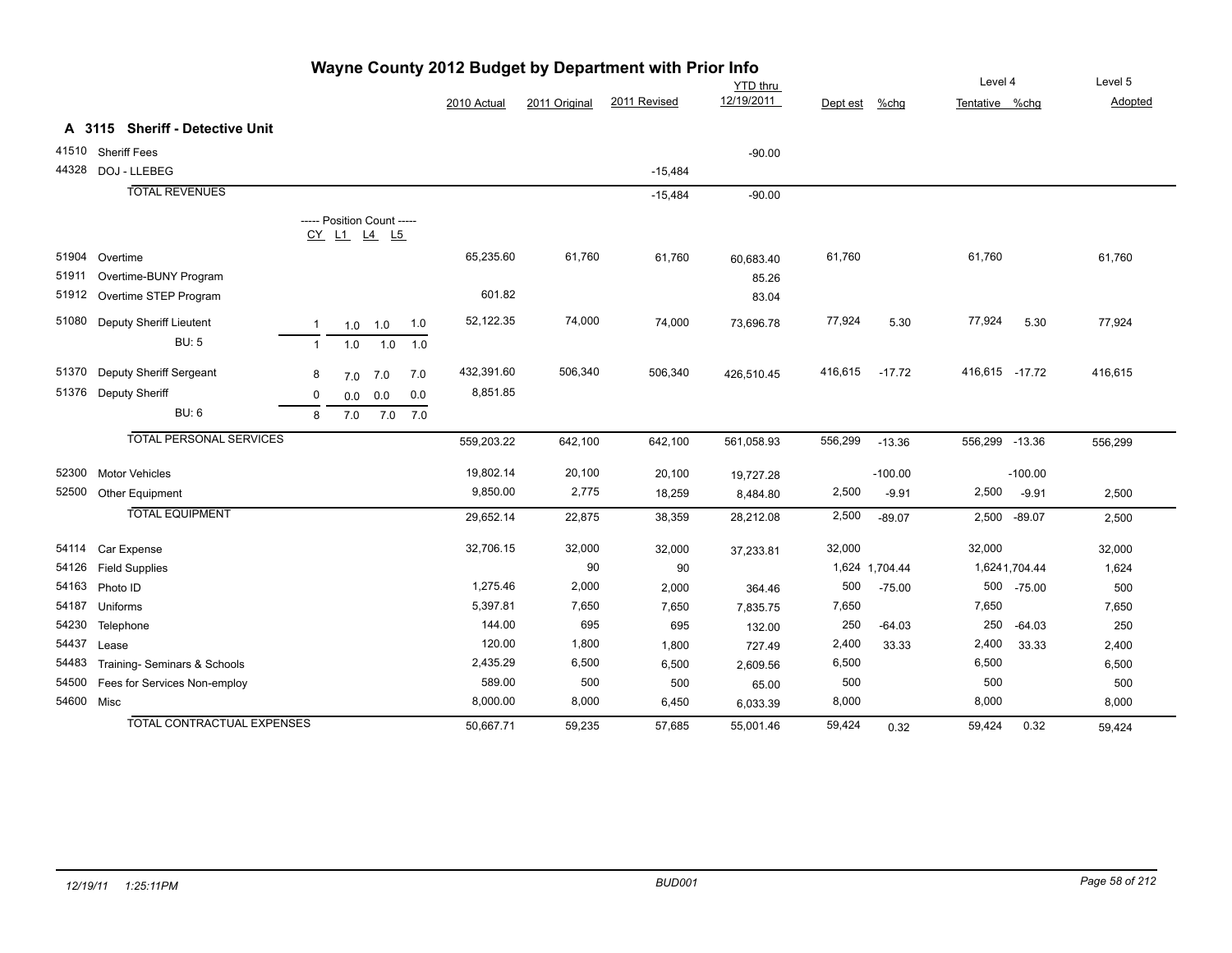|                                           |             |               |              | <b>YTD thru</b> |          |          | Level 4        |          | Level 5 |
|-------------------------------------------|-------------|---------------|--------------|-----------------|----------|----------|----------------|----------|---------|
|                                           | 2010 Actual | 2011 Original | 2011 Revised | 12/19/2011      | Dept est | %chg     | Tentative %chg |          | Adopted |
| <b>Sheriff - Detective Unit</b><br>A 3115 |             |               |              |                 |          |          |                |          |         |
| 58100 Payments to NYS Retirement Sys      | 72,817.00   | 100,167       | 100,167      | 77.982.00       | 113,342  | 13.15    | 109,184        | 9.00     | 109,184 |
| 58200 Payments to Social Security         | 40,940.18   | 49,120        | 49,120       | 40,765.58       | 42,619   | $-13.23$ | 42,619         | $-13.23$ | 42,619  |
| 58400 Hospitalization                     | 71,947.14   | 75,010        | 75,010       | 88,006.37       | 99,013   | 32.00    | 90,912         | 21.20    | 90,912  |
| 58600<br>Disability                       | 1,307.00    | 1,296         | 1,296        | 1,137.00        | 1,232    | $-4.94$  | 1,232          | $-4.94$  | 1,232   |
| 58901<br>Employee Assistance Program      | 171.63      | 181           | 181          | 180.00          | 168      | $-7.18$  | 168            | $-7.18$  | 168     |
| 58903<br><b>HRA Plan Cost</b>             | 4,500.00    | 4,500         | 4,500        |                 | 4,000    | $-11.11$ | 4,000          | $-11.11$ | 4,000   |
| <b>TOTAL FRINGE BENEFITS</b>              | 191,682.95  | 230,274       | 230,274      | 208,070.95      | 260,374  | 13.07    | 248,115        | 7.75     | 248,115 |
| <b>Total Appropriations</b>               | 831,206.02  | 954,484       | 968,418      | 852,343.42      | 878,597  |          | 866,338        |          | 866,338 |
| <b>Total County Cost</b>                  | 831,206.02  | 954,484       | 952,934      | 852,253.42      | 878,597  | $-7.95$  | 866,338        | $-9.23$  | 866,338 |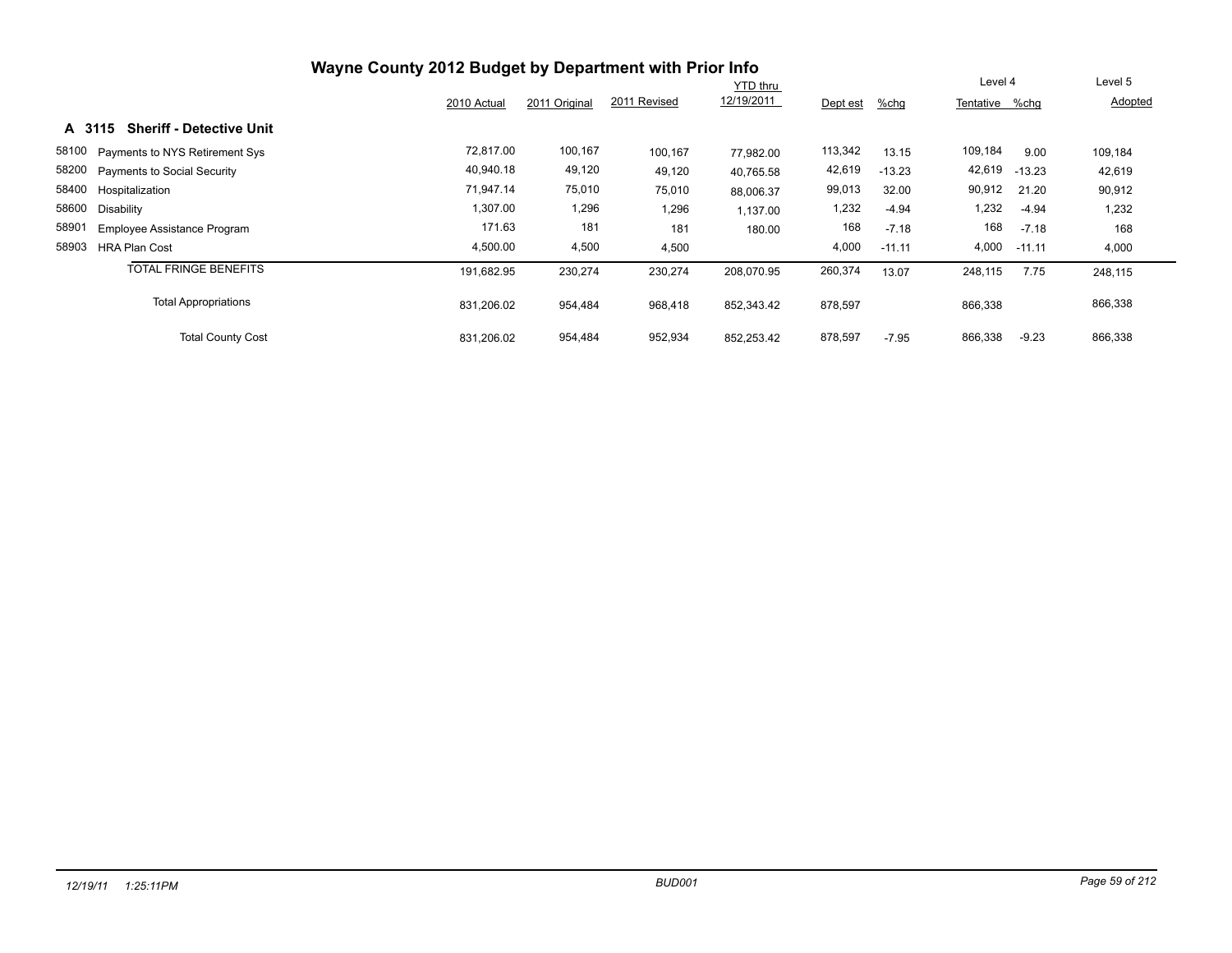|       |                                   |                                           |             |               | Level 4      |               | Level 5    |          |                 |          |            |
|-------|-----------------------------------|-------------------------------------------|-------------|---------------|--------------|---------------|------------|----------|-----------------|----------|------------|
|       |                                   |                                           | 2010 Actual | 2011 Original | 2011 Revised | 12/19/2011    | Dept est   | %chq     | Tentative %chg  |          | Adopted    |
|       | A 3116 Sheriff - Court Security   |                                           |             |               |              |               |            |          |                 |          |            |
| 43312 | <b>Court Security Services</b>    |                                           | -594,084.37 | $-620,220$    | $-620,220$   | $-347,492.93$ | $-596,729$ | $-3.79$  | -521,729 -15.88 |          | $-521,729$ |
|       | <b>TOTAL REVENUES</b>             |                                           | -594,084.37 | $-620,220$    | $-620,220$   | $-347,492.93$ | $-596,729$ | $-3.79$  | -521,729 -15.88 |          | $-521,729$ |
|       |                                   | ----- Position Count -----<br>CY L1 L4 L5 |             |               |              |               |            |          |                 |          |            |
| 51904 | Overtime                          |                                           | 20,891.60   | 16,500        | 16,500       | 17,215.27     | 17,000     | 3.03     | 1,500           | $-90.91$ | 1,500      |
| 51499 | <b>Court Security Supervisor</b>  | 1.0<br>-1<br>1.0<br>1.0                   | 49,401.32   | 49,063        | 49,063       | 47,100.05     | 49,342     | 0.57     | 52,239          | 6.47     | 52,239     |
| 51503 | Court Security Officer            | 10.0<br>11<br>10.0 10.0                   | 383,195.72  | 436,494       | 436,494      | 383,919.67    | 402,043    | $-7.89$  | 428,364         | $-1.86$  | 428,364    |
|       | <b>BU: 7</b>                      | 12<br>11.0<br>11.0 11.0                   |             |               |              |               |            |          |                 |          |            |
|       | <b>TOTAL PERSONAL SERVICES</b>    |                                           | 453,488.64  | 502,057       | 502,057      | 448,234.99    | 468,385    | $-6.71$  | 482,103         | $-3.97$  | 482,103    |
| 54187 | Uniforms                          |                                           | 5,067.75    | 7,000         | 7,000        | 3,611.22      | 7,000      |          | 7,000           |          | 7,000      |
| 54483 | Training- Seminars & Schools      |                                           |             | 2,400         | 2,400        |               | 2,400      |          | 2,400           |          | 2,400      |
|       | <b>TOTAL CONTRACTUAL EXPENSES</b> |                                           | 5,067.75    | 9,400         | 9,400        | 3,611.22      | 9,400      |          | 9,400           |          | 9,400      |
| 58100 | Payments to NYS Retirement Sys    |                                           | 48,449.00   | 78,320        | 78,320       | 53,201.00     | 79,757     | 1.83     | 88,707          | 13.26    | 88,707     |
| 58200 | Payments to Social Security       |                                           | 32,820.07   | 38,407        | 38,407       | 32,332.16     | 32,032     | $-16.60$ | 36,881          | $-3.97$  | 36,881     |
| 58400 | Hospitalization                   |                                           | 107,035.35  | 116,464       | 116,464      | 115,700.88    | 122,524    | 5.20     | 112,500         | $-3.40$  | 112,500    |
| 58600 | Disability                        |                                           | 1,878.00    | 1,728         | 1,728        | 1,630.00      | 1,694      | $-1.97$  | 1,694           | $-1.97$  | 1,694      |
| 58901 | Employee Assistance Program       |                                           | 228.84      | 241           | 241          | 240.00        | 231        | $-4.15$  | 231             | $-4.15$  | 231        |
|       | <b>TOTAL FRINGE BENEFITS</b>      |                                           | 190,411.26  | 235,160       | 235,160      | 203,104.04    | 236,238    | 0.46     | 240,013         | 2.06     | 240,013    |
|       | <b>Total Appropriations</b>       |                                           | 648,967.65  | 746,617       | 746,617      | 654,950.25    | 714,023    |          | 731,516         |          | 731,516    |
|       | <b>Total County Cost</b>          |                                           | 54,883.28   | 126,397       | 126,397      | 307,457.32    | 117,294    | $-7.20$  | 209,787         | 65.97    | 209,787    |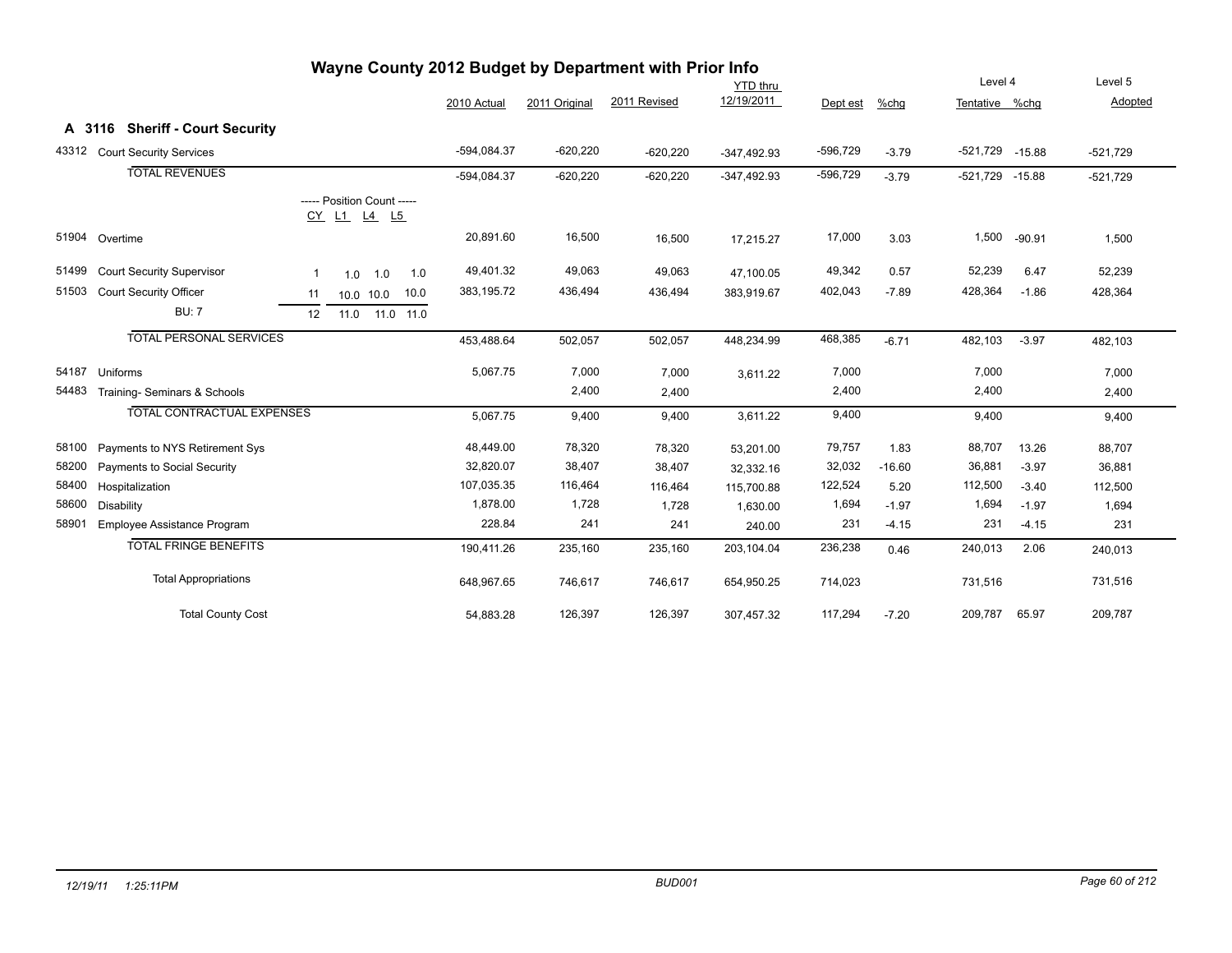|        |                                           |                  |               |              | YTD thru   |          |           | Level 4        |          | Level 5  |
|--------|-------------------------------------------|------------------|---------------|--------------|------------|----------|-----------|----------------|----------|----------|
|        |                                           | 2010 Actual      | 2011 Original | 2011 Revised | 12/19/2011 | Dept est | %chg      | Tentative %chq |          | Adopted  |
| A 3117 | <b>Animal Abuse Investigations</b>        |                  |               |              |            |          |           |                |          |          |
| 41580  | <b>Restitution Surcharges</b>             | $-4,321.85$      | $-3,000$      | $-3,000$     | $-834.94$  |          | $-100.00$ | $-2,000$       | $-33.33$ | $-2,000$ |
|        | <b>TOTAL REVENUES</b>                     | $-4,321.85$      | $-3,000$      | $-3,000$     | $-834.94$  |          | $-100.00$ | $-2,000$       | $-33.33$ | $-2,000$ |
|        | ----- Position Count -----<br>CY L1 L4 L5 |                  |               |              |            |          |           |                |          |          |
| 51534  | Animal Abuse Officer<br>3<br>3.0<br>1.0   | 12,623.36<br>3.0 | 12,700        | 12,700       | 12,126.80  | 12,939   | 1.88      | 12,939         | 1.88     | 12,939   |
|        | <b>BU: 0</b><br>3.0<br>3<br>1.0           | 3.0              |               |              |            |          |           |                |          |          |
|        | <b>TOTAL PERSONAL SERVICES</b>            | 12,623.36        | 12,700        | 12,700       | 12,126.80  | 12,939   | 1.88      | 12,939         | 1.88     | 12,939   |
| 54485  | Travel                                    | 225.50           | 1,500         | 1,500        |            | 1,500    |           | 1,500          |          | 1,500    |
| 54500  | Fees for Services Non-employ              | 8,234.48         | 7,500         | 7,500        | 3,559.00   | 7,500    |           | 7,500          |          | 7,500    |
|        | <b>TOTAL CONTRACTUAL EXPENSES</b>         | 8,459.98         | 9,000         | 9,000        | 3,559.00   | 9,000    |           | 9,000          |          | 9,000    |
| 58100  | Payments to NYS Retirement Sys            | 593.00           | 1,357         | 1,357        | 1,025.00   | 1,664    | 22.62     | 1,664          | 22.62    | 1,664    |
| 58200  | Payments to Social Security               | 965.70           | 972           | 972          | 927.69     | 989      | 1.75      | 989            | 1.75     | 989      |
| 58901  | Employee Assistance Program               |                  |               |              |            | 32       |           | 32             |          | 32       |
|        | <b>TOTAL FRINGE BENEFITS</b>              | 1,558.70         | 2,329         | 2,329        | 1,952.69   | 2,685    | 15.26     | 2,685          | 15.26    | 2,685    |
|        | <b>Total Appropriations</b>               | 22,642.04        | 24,029        | 24,029       | 17,638.49  | 24,624   |           | 24,624         |          | 24,624   |
|        | <b>Total County Cost</b>                  | 18,320.19        | 21,029        | 21,029       | 16,803.55  | 24,624   | 17.09     | 22,624         | 7.58     | 22,624   |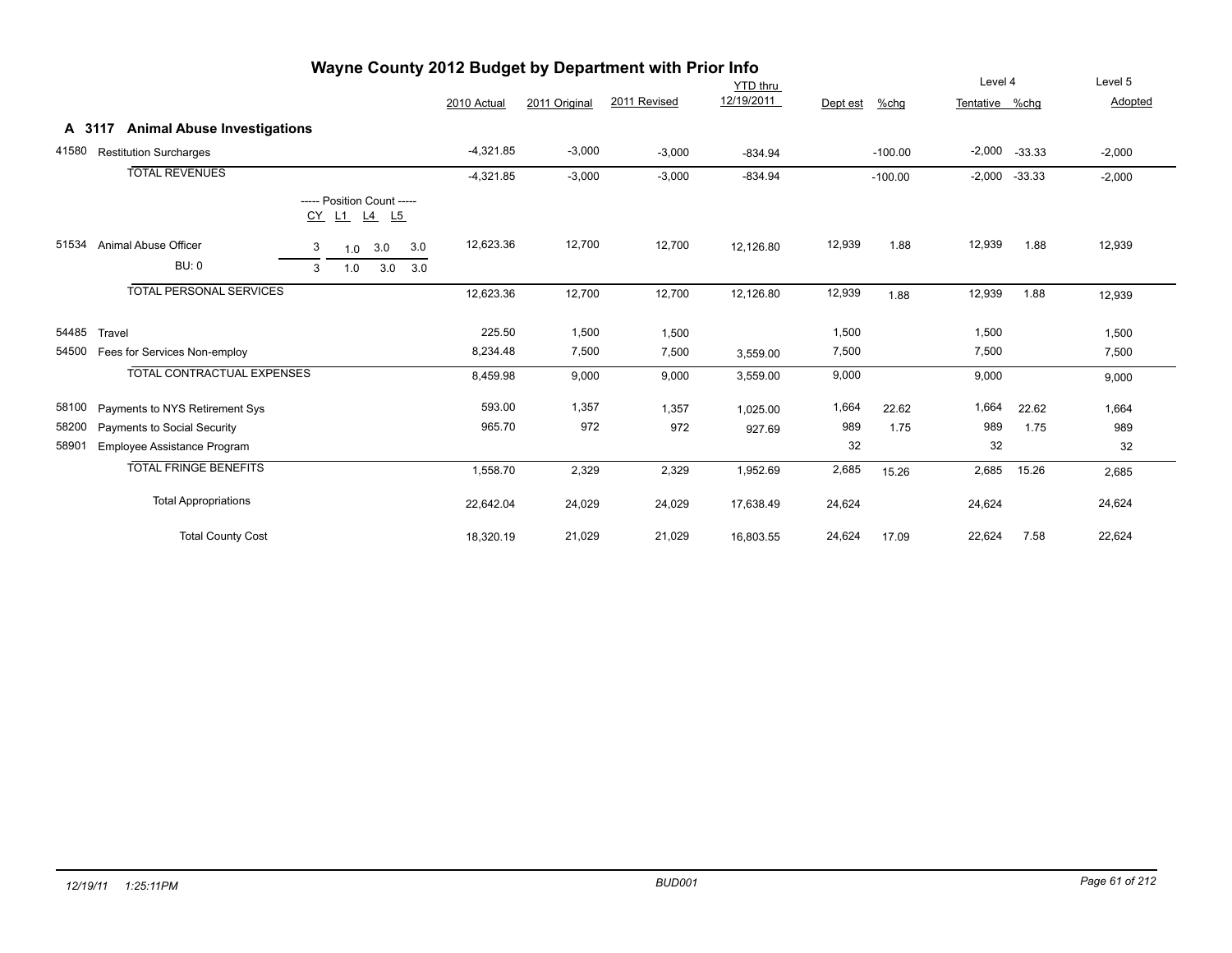|       |                                |             |     |                            |             |             |               | <b>The county zone budget by Department with Film into</b> |            |           |         |                |           |
|-------|--------------------------------|-------------|-----|----------------------------|-------------|-------------|---------------|------------------------------------------------------------|------------|-----------|---------|----------------|-----------|
|       | <b>YTD</b> thru                |             |     |                            |             |             |               |                                                            | Level 4    | Level 5   |         |                |           |
|       |                                |             |     |                            |             | 2010 Actual | 2011 Original | 2011 Revised                                               | 12/19/2011 | Dept est  | $%$ chg | Tentative %chg | Adopted   |
|       | A 3119 Sheriff - Records       |             |     |                            |             |             |               |                                                            |            |           |         |                |           |
|       | 41510 Sheriff Fees             |             |     |                            |             |             |               |                                                            |            | $-6,120$  |         | $-6,120$       | $-6,120$  |
| 41511 | Sale of ID Cards               |             |     |                            |             |             |               |                                                            |            | $-4,500$  |         | $-4,500$       | $-4,500$  |
|       | 42545 Pistol Permits           |             |     |                            |             |             |               |                                                            |            | $-6,000$  |         | $-6,000$       | $-6,000$  |
|       | <b>TOTAL REVENUES</b>          |             |     |                            |             |             |               |                                                            | 0.00       | $-16,620$ |         | $-16,620$      | $-16,620$ |
|       |                                |             |     | ----- Position Count ----- |             |             |               |                                                            |            |           |         |                |           |
|       |                                |             |     | CY L1 L4 L5                |             |             |               |                                                            |            |           |         |                |           |
|       | 51904 Overtime                 |             |     |                            |             |             |               |                                                            |            | 5,000     |         | 5,000          | 5,000     |
|       | 51105 Clerk Typist - Part Time | 0           | 1.0 | 1.0                        | 1.0         |             |               |                                                            |            | 14,708    |         | 14,708         | 14,708    |
| 51367 | <b>Criminal Records Clerk</b>  | $\mathbf 0$ | 1.0 | 1.0                        | 1.0         |             |               |                                                            |            | 38,924    |         | 38,924         | 38,924    |
|       | 51695 Clerk-Typist (8hr)       | $\mathbf 0$ | 1.0 | 1.0                        | 1.0         |             |               |                                                            |            | 37,278    |         | 37,278         | 37,278    |
|       | <b>BU: 1</b>                   | $\mathbf 0$ | 3.0 | 3.0                        | 3.0         |             |               |                                                            |            |           |         |                |           |
| 51469 | Senior Criminal Records Clerk  | $\mathbf 0$ | 1.0 | 1.0                        | 1.0         |             |               |                                                            |            | 42,706    |         | 42,706         | 42,706    |
|       | <b>BU: 4</b>                   | $\mathbf 0$ | 1.0 |                            | $1.0$ $1.0$ |             |               |                                                            |            |           |         |                |           |
|       | <b>TOTAL PERSONAL SERVICES</b> |             |     |                            |             |             |               |                                                            | 0.00       | 138,616   |         | 138,616        | 138,616   |
| 58100 | Payments to NYS Retirement Sys |             |     |                            |             |             |               |                                                            |            | 25,810    |         | 25,810         | 25,810    |
| 58200 | Payments to Social Security    |             |     |                            |             |             |               |                                                            |            | 10,528    |         | 10,528         | 10,528    |
| 58400 | Hospitalization                |             |     |                            |             |             |               |                                                            |            | 7,329     |         | 6,730          | 6,730     |
| 58600 | Disability                     |             |     |                            |             |             |               |                                                            |            | 462       |         | 462            | 462       |
| 58901 | Employee Assistance Program    |             |     |                            |             |             |               |                                                            |            | 75        |         | 75             | 75        |
|       | <b>TOTAL FRINGE BENEFITS</b>   |             |     |                            |             |             |               |                                                            | 0.00       | 44,204    |         | 43,605         | 43,605    |
|       | <b>Total Appropriations</b>    |             |     |                            |             |             |               |                                                            | 0.00       | 182,820   |         | 182,221        | 182,221   |
|       | <b>Total County Cost</b>       |             |     |                            |             |             |               |                                                            | 0.00       | 166,200   |         | 165,601        | 165,601   |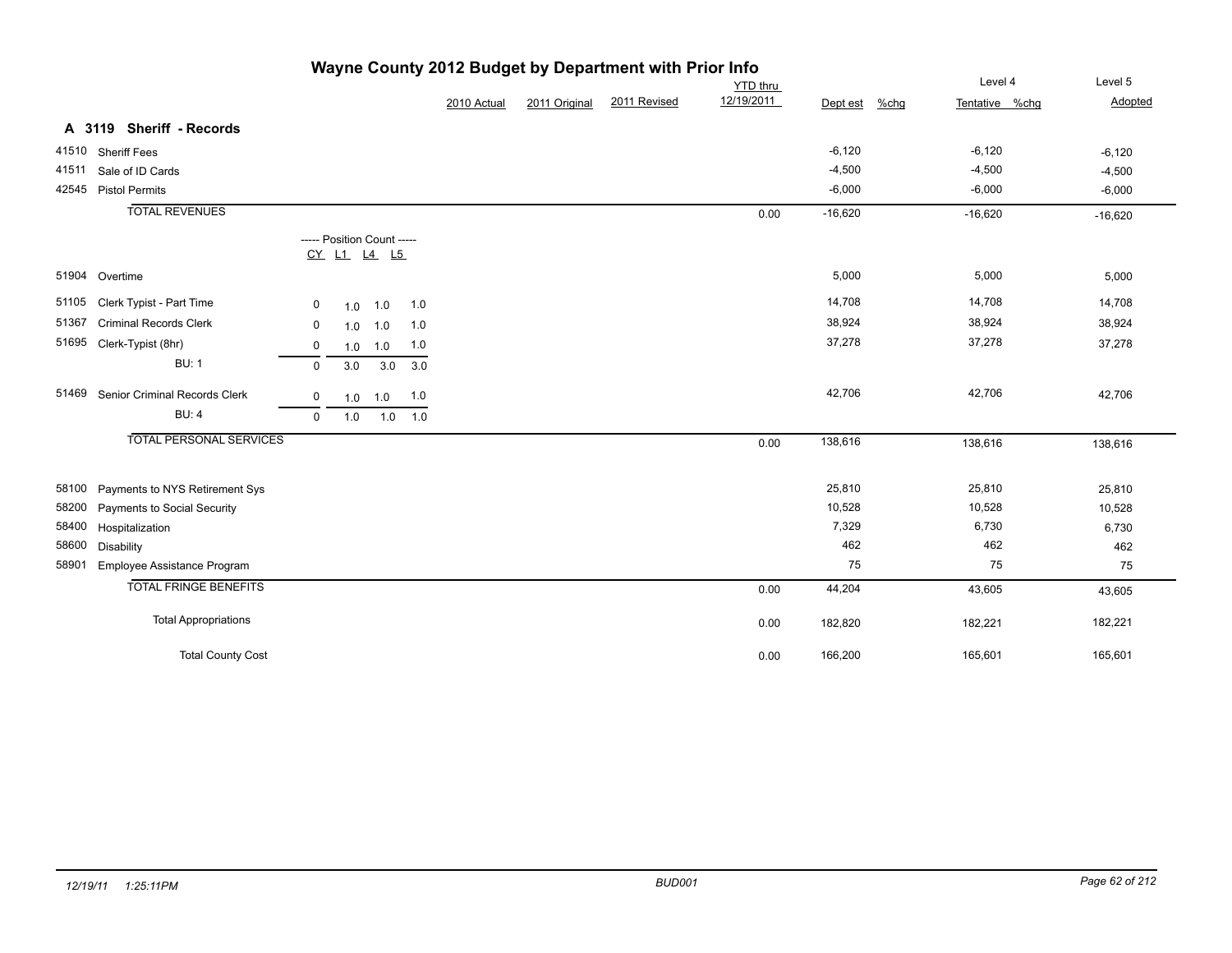|       |                                  |                |                                           |      |      |               |               | Wayne County 2012 Budget by Department with Prior Info |                 |            |          |                  |          |                |
|-------|----------------------------------|----------------|-------------------------------------------|------|------|---------------|---------------|--------------------------------------------------------|-----------------|------------|----------|------------------|----------|----------------|
|       |                                  |                |                                           |      |      |               |               |                                                        | <b>YTD</b> thru |            |          | Level 4          |          | Level 5        |
|       |                                  |                |                                           |      |      | 2010 Actual   | 2011 Original | 2011 Revised                                           | 12/19/2011      | Dept est   | %chg     | Tentative %chq   |          | <b>Adopted</b> |
|       | A 3140 Probation                 |                |                                           |      |      |               |               |                                                        |                 |            |          |                  |          |                |
| 41580 | <b>Restitution Surcharges</b>    |                |                                           |      |      | $-4,274.02$   | $-5,000$      | $-5,000$                                               | $-4,053.16$     | $-5,000$   |          | $-5,000$         |          | $-5,000$       |
| 41588 | EHM Program                      |                |                                           |      |      | $-9,273.00$   | $-16,000$     | $-16,000$                                              | $-8,612.00$     | $-16,000$  |          | $-16,000$        |          | $-16,000$      |
| 41589 | STOP DWI Reimbursement           |                |                                           |      |      | $-75,000.00$  | $-75,000$     | $-75,000$                                              | $-75,000.00$    | $-60,000$  | $-20.00$ | $-50,000 -33.33$ |          | $-50,000$      |
| 41590 | <b>Probation Fees</b>            |                |                                           |      |      | $-38,890.39$  | $-40,000$     | $-40,000$                                              | $-38,938.78$    | $-40,000$  |          | $-40,000$        |          | $-40,000$      |
| 42766 | <b>DSS Reimbursement</b>         |                |                                           |      |      | -137,252.06   | $-306,368$    | $-306,368$                                             | -393,082.29     | $-306,368$ |          | $-306,368$       |          | $-306,368$     |
| 43310 | <b>Probation Services</b>        |                |                                           |      |      | -295,871.36   | $-239,664$    | $-239,664$                                             | $-215,199.00$   | $-236,981$ | $-1.12$  | $-236,981$       | $-1.12$  | $-236,981$     |
| 43313 | Probation ISP                    |                |                                           |      |      | $-15,604.75$  |               |                                                        |                 |            |          |                  |          |                |
| 43321 | Probation Operation 360          |                |                                           |      |      | $-39,909.18$  | $-21,235$     | $-21,235$                                              | $-27,514.67$    | $-19,440$  | $-8.45$  | $-19,440$        | $-8.45$  | $-19,440$      |
| 43716 | <b>State Aid</b>                 |                |                                           |      |      |               |               |                                                        | $-30,843.54$    |            |          |                  |          |                |
| 44330 | FED FUNDS-U.S.S.S.               |                |                                           |      |      |               | $-13,934$     | $-14,934$                                              | $-4,024.99$     | $-15,000$  | 7.65     | $-15,000$        | 7.65     | $-15,000$      |
|       | <b>TOTAL REVENUES</b>            |                |                                           |      |      | $-616,074.76$ | $-717,201$    | $-718,201$                                             | -797,268.43     | $-698,789$ | $-2.57$  | $-688,789$       | $-3.96$  | -688,789       |
|       |                                  |                | ----- Position Count -----<br>CY L1 L4 L5 |      |      |               |               |                                                        |                 |            |          |                  |          |                |
| 51903 | <b>Non Positions</b>             |                |                                           |      |      |               |               |                                                        |                 | 2,500      |          | 2,500            |          | 2,500          |
| 51904 | Overtime                         |                |                                           |      |      | 32,495.65     | 45,934        | 45,934                                                 | 28,129.57       | 47,000     | 2.32     | 47,000           | 2.32     | 47,000         |
| 51905 | 24hr On-call Coverage            |                |                                           |      |      | 8,718.00      | 8,840         | 8,840                                                  | 8,136.00        | 8,861      | 0.24     | 8,861            | 0.24     | 8,861          |
| 51082 | Director of Probation            | $\mathbf{1}$   | 1.0                                       | 1.0  | 1.0  | 76,997.10     | 77,047        | 77,047                                                 | 74,893.88       | 79,750     | 3.51     | 79,750           | 3.51     | 79,750         |
| 51591 | Deputy Director of Probation     | $\mathbf{1}$   | 1.0                                       | 1.0  | 1.0  |               |               | 33,040                                                 | 30,640.87       | 68,797     |          | 68,797           |          | 68,797         |
|       | <b>BU: 0</b>                     | 2              | 2.0                                       | 2.0  | 2.0  |               |               |                                                        |                 |            |          |                  |          |                |
| 51104 | Clerk Typist                     | $\mathbf{1}$   | 1.0                                       | 1.0  | 1.0  | 32,068.84     | 32,201        | 32,201                                                 | 30,475.59       | 34,020     | 5.65     | 34,020           | 5.65     | 34,020         |
| 51140 | Senior Typist                    | -1             | 1.0                                       | 1.0  | 1.0  | 32,480.53     | 32,362        | 32,362                                                 | 31,522.74       | 34,480     | 6.54     | 34,480           | 6.54     | 34,480         |
| 51156 | Senior Account Clerk/Typist      | $\mathbf{1}$   | 1.0                                       | 1.0  | 1.0  | 32,564.25     | 32,694        | 32,694                                                 | 31,063.88       | 34,832     | 6.54     | 34,832           | 6.54     | 34,832         |
| 51308 | <b>Probation Officer</b>         | 14             | 14.9 14.9                                 |      | 14.9 | 685,483.72    | 697,860       | 630,043                                                | 599,685.67      | 725,310    | 3.93     | 725,310          | 3.93     | 725,310        |
| 51330 | Senior Probation Officer         | 6              | 6.0                                       | 6.0  | 6.0  | 302,201.89    | 302,472       | 302,472                                                | 291,141.85      | 318,192    | 5.20     | 318,192          | 5.20     | 318,192        |
| 51589 | <b>Probation Officer Trainee</b> | $\mathbf{1}$   | 0.1                                       | 0.1  | 0.1  |               |               | 62,817                                                 | 44,220.45       | 5,677      |          | 5,677            |          | 5,677          |
| 51691 | <b>Probation Assistant</b>       | $\overline{2}$ | 2.0                                       | 2.0  | 2.0  | 72,595.40     | 74,826        | 74,826                                                 | 64,152.05       | 79,534     | 6.29     | 79,534           | 6.29     | 79,534         |
|       | <b>BU: 1</b>                     | 26             | 26.0                                      | 26.0 | 26.0 |               |               |                                                        |                 |            |          |                  |          |                |
| 51340 | <b>Probation Supervisor</b>      | $\overline{2}$ | 2.0                                       | 2.0  | 2.0  | 172,308.14    | 169,827       | 141,787                                                | 138,584.59      | 118,634    | $-30.14$ | 118,634          | $-30.14$ | 118,634        |
|       | <b>BU: 4</b>                     | $\overline{2}$ | 2.0                                       | 2.0  | 2.0  |               |               |                                                        |                 |            |          |                  |          |                |
|       | <b>TOTAL PERSONAL SERVICES</b>   |                |                                           |      |      | 1.447.913.52  | 1,474,063     | 1,474,063                                              | 1,372,647.14    | 1,557,587  | 5.67     | 1,557,587        | 5.67     | 1,557,587      |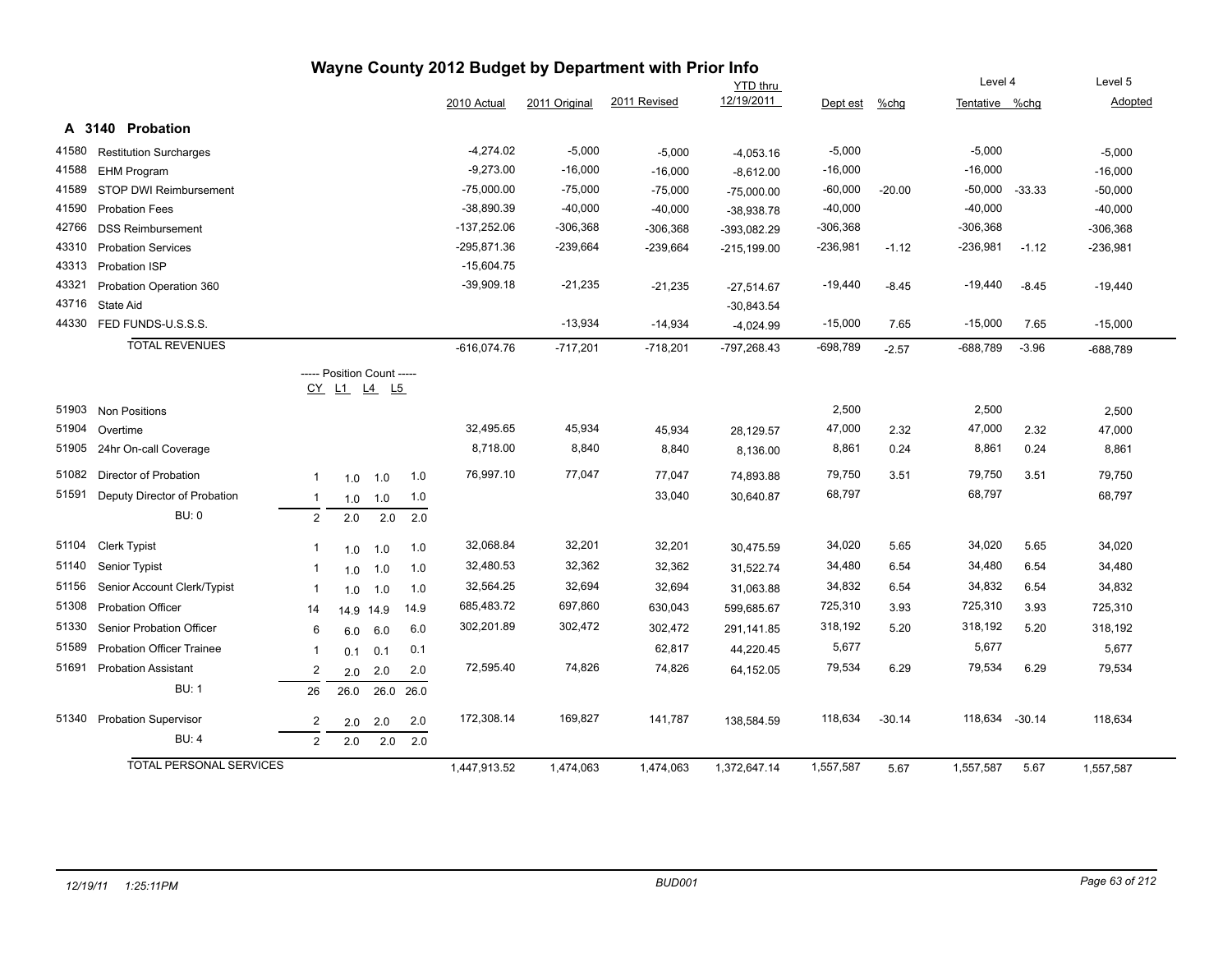|            |                                   | Wayne County 2012 Budget by Department with Prior Info |               |              |                 |           |          |                |          |                |
|------------|-----------------------------------|--------------------------------------------------------|---------------|--------------|-----------------|-----------|----------|----------------|----------|----------------|
|            |                                   |                                                        |               |              | <b>YTD</b> thru |           |          | Level 4        |          | Level 5        |
|            |                                   | 2010 Actual                                            | 2011 Original | 2011 Revised | 12/19/2011      | Dept est  | $%$ chg  | Tentative %chg |          | <b>Adopted</b> |
|            | A 3140 Probation                  |                                                        |               |              |                 |           |          |                |          |                |
| 52201      | <b>Computer Equipment</b>         | 8,502.00                                               | 7,800         | 7,800        | 7,137.31        | 6,700     | $-14.10$ | 6,500          | $-16.67$ | 6,500          |
| 52300      | <b>Motor Vehicles</b>             |                                                        | 16,920        | 16,920       | 16,901.96       | 17,500    | 3.43     | 17,700         | 4.61     | 17,700         |
| 52500      | Other Equipment                   | 6,757.30                                               | 1,800         | 1,300        | 589.99          | 3,005     | 66.94    | 500            | $-72.22$ | 500            |
|            | <b>TOTAL EQUIPMENT</b>            | 15,259.30                                              | 26,520        | 26,020       | 24,629.26       | 27,205    | 2.58     | 24,700         | $-6.86$  | 24,700         |
| 54000      | <b>Contractual Expenses</b>       |                                                        |               | 500          | 219.70          |           |          |                |          |                |
| 54100      | Supplies & Materials              | 4,791.11                                               | 5,000         | 5,000        | 4,462.87        | 3,000     | $-40.00$ | 3,000          | $-40.00$ | 3,000          |
| 54114      | Car Expense                       | 7,273.54                                               | 6,000         | 6,000        | 7,487.63        | 9,500     | 58.33    | 9,500          | 58.33    | 9,500          |
| 54150      | <b>Office Supplies</b>            | 7,723.68                                               | 8,000         | 8,000        | 7,833.03        | 8,000     |          | 8,000          |          | 8,000          |
| 54166      | Postage                           | 4,292.58                                               | 4,800         | 4,800        | 3,350.37        | 4,800     |          | 4,800          |          | 4,800          |
| 54210      | Gas                               | 2,411.25                                               | 4,865         | 4,865        | 2,856.65        | 5,512     | 13.30    | 5,512          | 13.30    | 5,512          |
| 54220      | Light & Power                     | 18,531.95                                              | 22,695        | 22,695       | 13,193.35       | 19,453    | $-14.29$ | 19,453         | $-14.29$ | 19,453         |
| 54230      | Telephone                         | 14,501.54                                              | 15,000        | 15,000       | 14,330.24       | 17,100    | 14.00    | 17,100         | 14.00    | 17,100         |
| 54240      | Water                             | 906.31                                                 | 1,460         | 1,460        | 2,309.54        | 1,459     | $-0.07$  | 1,459          | $-0.07$  | 1,459          |
| 54300      | Insurance                         | 4,973.56                                               | 5,471         | 5,471        | 4,621.21        | 5,500     | 0.53     | 5,500          | 0.53     | 5,500          |
| 54410      | Conference                        | 593.00                                                 | 1,000         | 1,000        | 1,130.00        | 1,000     |          | 1,000          |          | 1,000          |
| 54414      | Information Technology            | 83,700.00                                              | 84,525        | 84,525       | 78,427.52       | 62,800    | $-25.70$ | 62,800         | $-25.70$ | 62,800         |
| 54418      | Dues                              | 520.00                                                 | 1,500         | 1,500        | 520.00          | 1,500     |          | 1,500          |          | 1,500          |
| 54424      | <b>Equipment - Maint Contract</b> | 9,132.92                                               | 12,840        | 12,840       | 8,559.55        | 12,840    |          | 12,840         |          | 12,840         |
| 54426      | Equipment - Rental                | 15,876.00                                              | 25,700        | 25,700       | 24,001.50       | 30,000    | 16.73    | 30,000         | 16.73    | 30,000         |
| 54438      | Maintenance/Repairs               | 40,242.00                                              | 40,200        | 40,200       | 5,715.52        | 41,500    | 3.23     | 41,500         | 3.23     | 41,500         |
| 54475      | Software                          |                                                        |               | 1,000        | 1,000.00        |           |          |                |          |                |
| 54483      | Training- Seminars & Schools      | 13,036.60                                              | 16,000        | 16,000       | 14,504.59       | 16,000    |          | 16,000         |          | 16,000         |
| 54485      | Travel                            | 26,816.50                                              | 35,000        | 34,960       | 23,596.89       | 31,500    | $-10.00$ | 31,500         | $-10.00$ | 31,500         |
| 54600 Misc |                                   | 942.77                                                 | 1,250         | 1,250        | 2,151.12        | 2,000     | 60.00    | 2,000          | 60.00    | 2,000          |
|            | TOTAL CONTRACTUAL EXPENSES        | 256,265.31                                             | 291,306       | 292,766      | 220,271.28      | 273,464   | $-6.12$  | 273,464        | $-6.12$  | 273,464        |
| 58100      | Payments to NYS Retirement Sys    | 143,829.00                                             | 229,953       | 229,953      | 161,689.00      | 294,796   | 28.20    | 288,971        | 25.67    | 288,971        |
| 58200      | Payments to Social Security       | 104,927.95                                             | 112,079       | 112,079      | 99,603.93       | 118,957   | 6.14     | 118,957        | 6.14     | 118,957        |
| 58400      | Hospitalization                   | 313,284.56                                             | 314,322       | 314,322      | 303,210.84      | 355,537   | 13.11    | 326,448        | 3.86     | 326,448        |
| 58600      | <b>Disability</b>                 | 4,620.00                                               | 4,320         | 4,320        | 4,209.00        | 4,620     | 6.94     | 4,620          | 6.94     | 4,620          |
| 58901      | Employee Assistance Program       | 572.10                                                 | 603           | 603          | 600.00          | 630       | 4.48     | 630            | 4.48     | 630            |
|            | <b>TOTAL FRINGE BENEFITS</b>      | 567,233.61                                             | 661,277       | 661,277      | 569,312.77      | 774,540   | 17.13    | 739,626        | 11.85    | 739,626        |
|            | <b>Total Appropriations</b>       | 2,286,671.74                                           | 2,453,166     | 2,454,126    | 2,186,860.45    | 2,632,796 |          | 2,595,377      |          | 2,595,377      |
|            | <b>Total County Cost</b>          | 1,670,596.98                                           | 1,735,965     | 1,735,925    | 1,389,592.02    | 1,934,007 | 11.41    | 1,906,588      | 9.83     | 1,906,588      |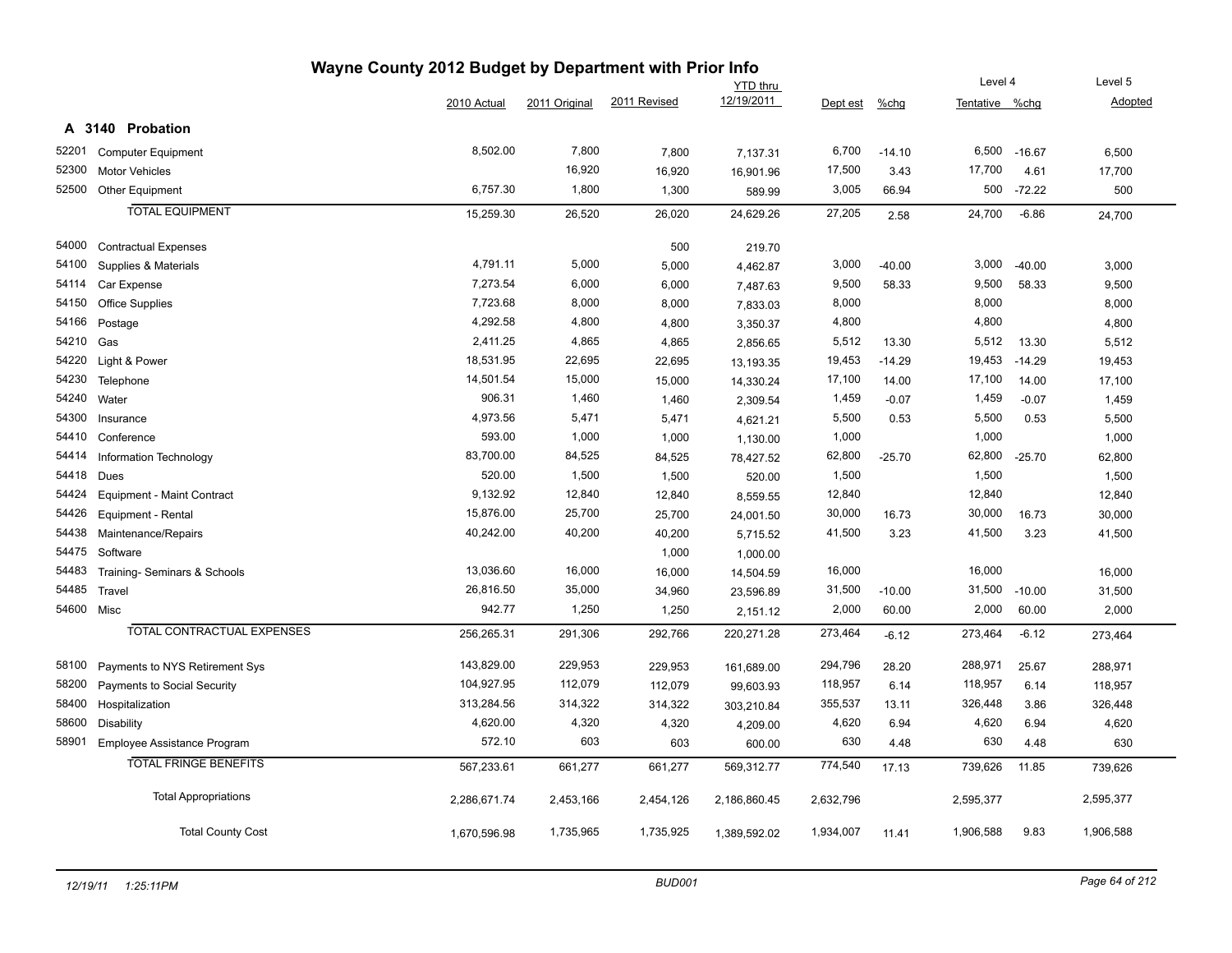|       |                                |                |                            |           |      |               |               | Wayne County 2012 Budget by Department with Prior Info |                 |            |          |                |          |            |
|-------|--------------------------------|----------------|----------------------------|-----------|------|---------------|---------------|--------------------------------------------------------|-----------------|------------|----------|----------------|----------|------------|
|       |                                |                |                            |           |      |               |               |                                                        | <b>YTD</b> thru |            |          | Level 4        |          | Level 5    |
|       |                                |                |                            |           |      | 2010 Actual   | 2011 Original | 2011 Revised                                           | 12/19/2011      | Dept est   | $%$ chg  | Tentative %chg |          | Adopted    |
|       | A 3150 Sheriff - Jail          |                |                            |           |      |               |               |                                                        |                 |            |          |                |          |            |
| 40000 | <b>Miscellaneous Receipts</b>  |                |                            |           |      |               |               |                                                        | $-882.59$       |            |          |                |          |            |
| 41516 | SSA Funds                      |                |                            |           |      | $-14,800.00$  | $-9,600$      | $-9,600$                                               | $-14,200.00$    | $-9,600$   |          | $-9,600$       |          | $-9,600$   |
| 41526 | Inmate Housing Revenue         |                |                            |           |      | $-9,605.00$   | $-7,820$      | $-7,820$                                               | $-30,685.00$    | $-7,820$   |          | $-7,820$       |          | $-7,820$   |
| 42770 | Miscellaneous Revenues         |                |                            |           |      | $-2,569.95$   | $-2,500$      | $-2,500$                                               | $-2,149.40$     | $-2,500$   |          | $-2,500$       |          | $-2,500$   |
| 43311 | <b>Prisoner Transport</b>      |                |                            |           |      | $-1,719.50$   | $-1,200$      | $-1,200$                                               | $-2,215.73$     | $-1,200$   |          | $-1,200$       |          | $-1,200$   |
| 43319 | B & L for Minors               |                |                            |           |      | $-432.00$     | $-500$        | $-500$                                                 | $-536.00$       | $-500$     |          | $-500$         |          | $-500$     |
| 44333 | <b>USDA</b>                    |                |                            |           |      | $-16,269.00$  | $-14,400$     | $-14,400$                                              | $-13,080.00$    | $-14,400$  |          | $-14,400$      |          | $-14,400$  |
| 44336 | Federal Housing                |                |                            |           |      | $-401,557.00$ | $-195,725$    | $-195,725$                                             | -503,175.00     | $-195,725$ |          | $-300,000$     | 53.28    | $-300,000$ |
|       | <b>TOTAL REVENUES</b>          |                |                            |           |      | $-446,952.45$ | $-231,745$    | $-231,745$                                             | -566,923.72     | $-231,745$ |          | $-336,020$     | 45.00    | $-336,020$ |
|       |                                |                | ----- Position Count ----- |           |      |               |               |                                                        |                 |            |          |                |          |            |
|       |                                |                | CY L1 L4 L5                |           |      |               |               |                                                        |                 |            |          |                |          |            |
| 51904 | Overtime                       |                |                            |           |      | 603,319.22    | 300,000       | 300,000                                                | 611,430.23      | 300,000    |          | 300,000        |          | 300,000    |
| 51079 | Jail Physician                 | $\mathbf 1$    | 1.0                        | 1.0       | 1.0  |               | 78,000        | 55,500                                                 | 40,812.50       | 31,200     | $-60.00$ | 31,200         | $-60.00$ | 31,200     |
| 51377 | Deputy Sheriff Part Time       | $\overline{4}$ | 4.0                        | 4.0       | 4.0  |               | 57,776        | 57,776                                                 | 44,581.84       | 62,556     | 8.27     | 62,556         | 8.27     | 62,556     |
| 51482 | <b>Receptionist Sub</b>        | 2              | 2.0                        | 2.0       | 2.0  | 18,211.64     | 23,192        | 23,192                                                 | 9,260.40        | 23,866     | 2.91     | 23,866         | 2.91     | 23,866     |
| 51483 | Work Program Supervisor PT     | $\overline{4}$ | 4.0                        | 4.0       | 4.0  | 18,695.37     | 59,780        | 59,780                                                 | 17,039.62       | 60,008     | 0.38     | 60,008         | 0.38     | 60,008     |
| 51577 | <b>Corrections Major</b>       | $\mathbf 1$    | 1.0                        | 1.0       | 1.0  | 70,981.65     | 77,841        | 77,841                                                 | 71,934.85       | 35,828     | $-53.97$ | 77,005         | $-1.07$  | 77,005     |
| 51597 | <b>Physicians Assistant</b>    | $\overline{1}$ | 1.0                        | 1.0       | 1.0  |               |               | 22,500                                                 | 9,862.50        | 46,800     |          | 46,800         |          | 46,800     |
|       | <b>BU: 0</b>                   | 13             | 13.0                       | 13.0      | 13.0 |               |               |                                                        |                 |            |          |                |          |            |
| 51109 | Receptionist 8Hr               | $\overline{1}$ | 1.0                        | 1.0       | 1.0  | 33,011.39     | 32,608        | 32,608                                                 | 34,689.92       | 36,178     | 10.95    | 36,178         | 10.95    | 36,178     |
| 51695 | Clerk-Typist (8hr)             | $\mathbf 0$    |                            |           |      | 2,072.66      |               |                                                        |                 |            |          |                |          |            |
| 51696 | Account Clerk (8hr)            | -1             | 1.0                        | 1.0       | 1.0  | 31,556.42     | 31,418        | 31,418                                                 | 28,894.17       | 35,573     | 13.22    | 35,573         | 13.22    | 35,573     |
| 51698 | R P Nurse (8hr)                | $\overline{c}$ | 2.0                        | 2.0       | 2.0  | 84,918.60     | 110,008       | 110,008                                                | 109,161.99      | 121,060    | 10.05    | 121,060        | 10.05    | 121,060    |
|       | <b>BU: 1</b>                   | $\overline{4}$ | 4.0                        | 4.0       | 4.0  |               |               |                                                        |                 |            |          |                |          |            |
| 51371 | <b>Corrections Sergeant</b>    | 8              | 8.0                        | 8.0       | 8.0  | 463,474.94    | 498,863       | 498,863                                                | 466,753.83      | 480,403    | $-3.70$  | 480,403        | $-3.70$  | 480,403    |
| 51475 | <b>Corrections Officer</b>     | 62             | 62.0 62.0                  |           | 62.0 | 2,982,363.63  | 3,175,531     | 3,175,531                                              | 2,946,108.23    | 3,128,339  | $-1.49$  | 3,128,339      | $-1.49$  | 3,128,339  |
|       | <b>BU: 2</b>                   | 70             | 70.0                       | 70.0 70.0 |      |               |               |                                                        |                 |            |          |                |          |            |
| 51374 | <b>Corrections Lieutenant</b>  | $\overline{1}$ | 1.0                        | 1.0       | 1.0  | 60,611.07     | 77,857        | 77,857                                                 | 72,767.68       | 76,882     | $-1.25$  | 76,882         | $-1.25$  | 76,882     |
|       | <b>BU: 5</b>                   | $\overline{1}$ | 1.0                        | 1.0       | 1.0  |               |               |                                                        |                 |            |          |                |          |            |
|       | <b>TOTAL PERSONAL SERVICES</b> |                |                            |           |      | 4,369,216.59  | 4,522,874     | 4,522,874                                              | 4,463,297.76    | 4,438,693  | $-1.86$  | 4,479,870      | $-0.95$  | 4,479,870  |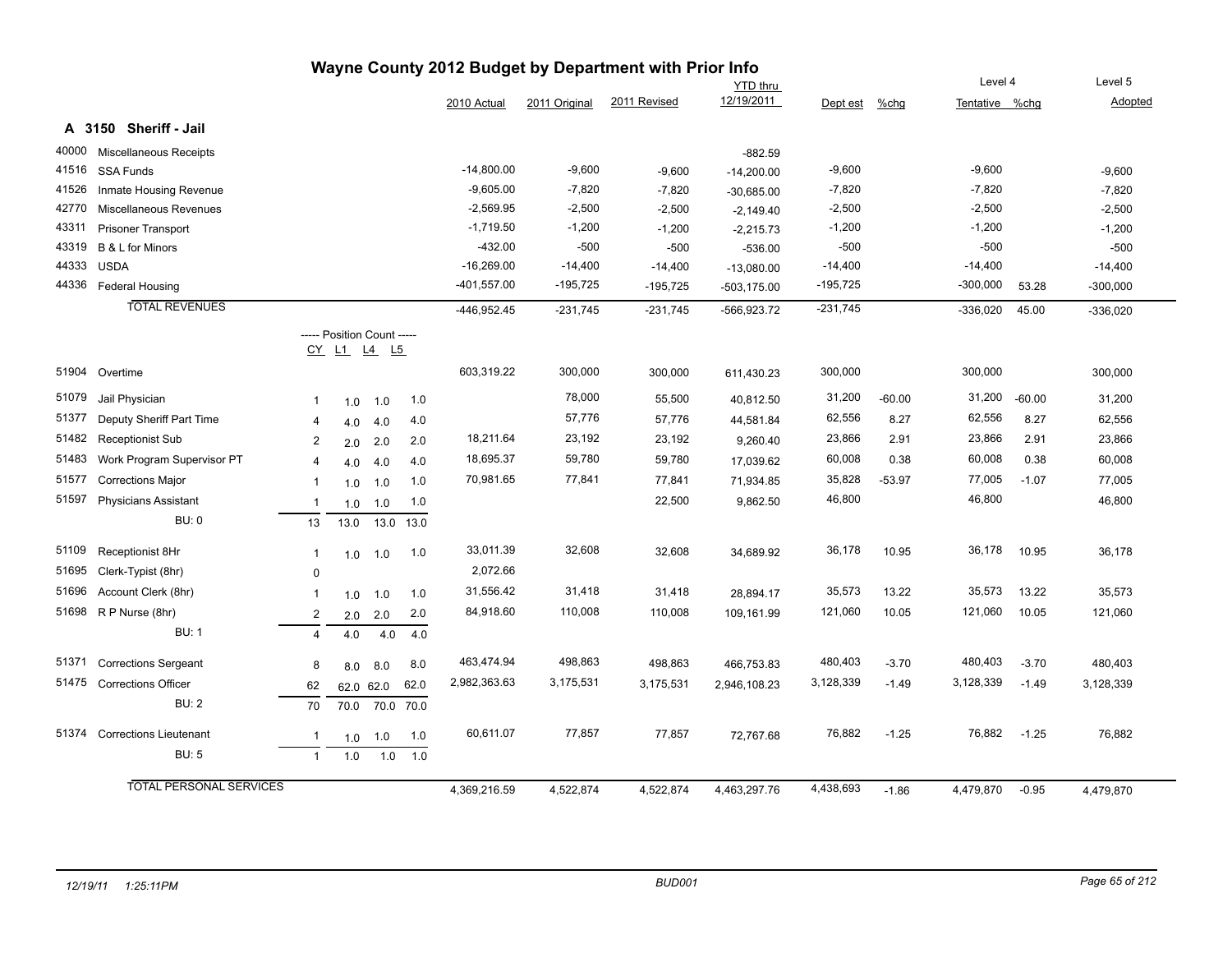| Wayne County 2012 Budget by Department with Prior Info |                                   |              |                 |              |              |           |           |                |               |           |  |  |
|--------------------------------------------------------|-----------------------------------|--------------|-----------------|--------------|--------------|-----------|-----------|----------------|---------------|-----------|--|--|
|                                                        |                                   |              | <b>YTD</b> thru |              |              |           |           |                | Level 4       | Level 5   |  |  |
|                                                        |                                   | 2010 Actual  | 2011 Original   | 2011 Revised | 12/19/2011   | Dept est  | $%$ chg   | Tentative %chg |               | Adopted   |  |  |
|                                                        | A 3150 Sheriff - Jail             |              |                 |              |              |           |           |                |               |           |  |  |
| 52201                                                  | <b>Computer Equipment</b>         | 2,904.08     | 3,400           | 3,400        | 2,852.00     | 3,000     | $-11.76$  | 3,000          | $-11.76$      | 3,000     |  |  |
| 52300                                                  | <b>Motor Vehicles</b>             |              | 21,860          | 21,860       | 21,861.00    |           | $-100.00$ |                | $-100.00$     |           |  |  |
| 52500                                                  | Other Equipment                   | 1,890.00     | 3,744           | 3,744        | 3,453.40     | 12,001    | 220.54    |                | 12,001 220.54 | 12,001    |  |  |
|                                                        | <b>TOTAL EQUIPMENT</b>            | 4,794.08     | 29,004          | 29,004       | 28,166.40    | 15,001    | $-48.28$  | 15,001         | $-48.28$      | 15,001    |  |  |
| 54000                                                  | <b>Contractual Expenses</b>       | 76,995.40    |                 | 7,500        | 7,500.00     |           |           |                |               |           |  |  |
| 54114                                                  | Car Expense                       | 11,537.24    | 15,800          | 15,800       | 12,860.49    | 15,800    |           | 15,800         |               | 15,800    |  |  |
| 54145                                                  | Maintenance Supplies              | 1,200.00     | 1,200           | 1,200        | 827.48       | 1,200     |           | 1,200          |               | 1,200     |  |  |
| 54187                                                  | Uniforms                          | 21,568.94    | 34,320          | 34,320       | 18,617.00    | 34,200    | $-0.35$   | 34,200         | $-0.35$       | 34,200    |  |  |
| 54210                                                  | Gas                               | 35,844.49    | 60,000          | 60,000       | 33,948.70    | 40,000    | $-33.33$  | 40,000         | $-33.33$      | 40,000    |  |  |
| 54220                                                  | Light & Power                     | 110,297.94   | 100,000         | 100,000      | 37,442.80    | 100,000   |           | 100,000        |               | 100,000   |  |  |
| 54230                                                  | Telephone                         | 53,268.20    | 49,480          | 49,480       | 50,121.91    | 49,880    | 0.81      | 49,880         | 0.81          | 49,880    |  |  |
| 54240                                                  | Water                             | 37,054.99    | 49,000          | 49,000       | 34,951.12    | 40,000    | $-18.37$  | 40,000         | $-18.37$      | 40,000    |  |  |
| 54300                                                  | Insurance                         |              |                 |              |              | 12,815    |           | 12,815         |               | 12,815    |  |  |
| 54408                                                  | <b>Copier Expense</b>             | 22,015.83    | 24,750          | 24,750       | 18,960.60    | 24,750    |           | 24,750         |               | 24,750    |  |  |
| 54435                                                  | Inmate Expense                    | 559,700.79   | 503,449         | 503,449      | 586,543.65   | 588,720   | 16.94     | 570,720        | 13.36         | 570,720   |  |  |
| 54438                                                  | Maintenance/Repairs               | 252,340.69   | 208,764         | 208,764      | 236,615.77   | 208,010   | $-0.36$   | 208,010        | $-0.36$       | 208,010   |  |  |
| 54453                                                  | Plant Improvement                 |              | 1,000           | 1,000        |              | 1,000     |           | 1,000          |               | 1,000     |  |  |
| 54483                                                  | Training- Seminars & Schools      | 19,121.54    | 12,000          | 12,000       | 6,926.98     | 8,000     | $-33.33$  | 8,000          | $-33.33$      | 8,000     |  |  |
| 54485                                                  | Travel                            | 919.71       |                 |              |              |           |           |                |               |           |  |  |
| 54500                                                  | Fees for Services Non-employ      | 363,821.20   | 383,026         | 383,026      | 360,553.11   | 402,177   | 5.00      | 402,177        | 5.00          | 402,177   |  |  |
| 54571                                                  | <b>CPL Costs</b>                  | 111,428.04   | 50,000          | 50,000       | 94,718.03    | 50,000    |           | 50,000         |               | 50,000    |  |  |
| 54600 Misc                                             |                                   | 476.67       | 1,055           | 1,055        | 210.90       | 500       | $-52.61$  | 500            | $-52.61$      | 500       |  |  |
|                                                        | <b>TOTAL CONTRACTUAL EXPENSES</b> | 1,677,591.67 | 1,493,844       | 1,501,344    | 1,500,798.54 | 1,577,052 | 5.57      | 1,559,052      | 4.37          | 1,559,052 |  |  |
| 58100                                                  | Payments to NYS Retirement Sys    | 510,779.00   | 742,447         | 742,447      | 552,550.00   | 891,539   | 20.08     | 855,572        | 15.24         | 855,572   |  |  |
| 58200                                                  | Payments to Social Security       | 319,736.54   | 346,000         | 346,000      | 315,880.57   | 351,754   | 1.66      | 342,710        | $-0.95$       | 342,710   |  |  |
| 58400                                                  | Hospitalization                   | 753,579.92   | 741,878         | 741,878      | 768,514.56   | 853,343   | 15.02     | 791,215        | 6.65          | 791,215   |  |  |
| 58500                                                  | Unemployment                      | 38,878.93    | 12,500          | 12,500       | 18,978.96    | 25,000    | 100.00    | 25,000         | 100.00        | 25,000    |  |  |
| 58600                                                  | Disability                        | 11,442.00    | 10,800          | 10,800       | 10,726.00    | 11,704    | 8.37      | 11,704         | 8.37          | 11,704    |  |  |
| 58901                                                  | Employee Assistance Program       | 1,487.46     | 1,595           | 1,595        | 1,590.00     | 1,712     | 7.34      | 1,712          | 7.34          | 1,712     |  |  |
| 58903                                                  | <b>HRA Plan Cost</b>              | 41,321.00    | 35,500          | 35,500       |              | 35,500    |           | 35,500         |               | 35,500    |  |  |
|                                                        | <b>TOTAL FRINGE BENEFITS</b>      | 1,677,224.85 | 1,890,720       | 1,890,720    | 1,668,240.09 | 2,170,552 | 14.80     | 2,063,413      | 9.13          | 2,063,413 |  |  |
|                                                        | <b>Total Appropriations</b>       | 7,728,827.19 | 7,936,442       | 7,943,942    | 7,660,502.79 | 8,201,298 |           | 8,117,336      |               | 8,117,336 |  |  |
|                                                        | <b>Total County Cost</b>          | 7,281,874.74 | 7,704,697       | 7,712,197    | 7,093,579.07 | 7,969,553 | 3.44      | 7,781,316      | 0.99          | 7,781,316 |  |  |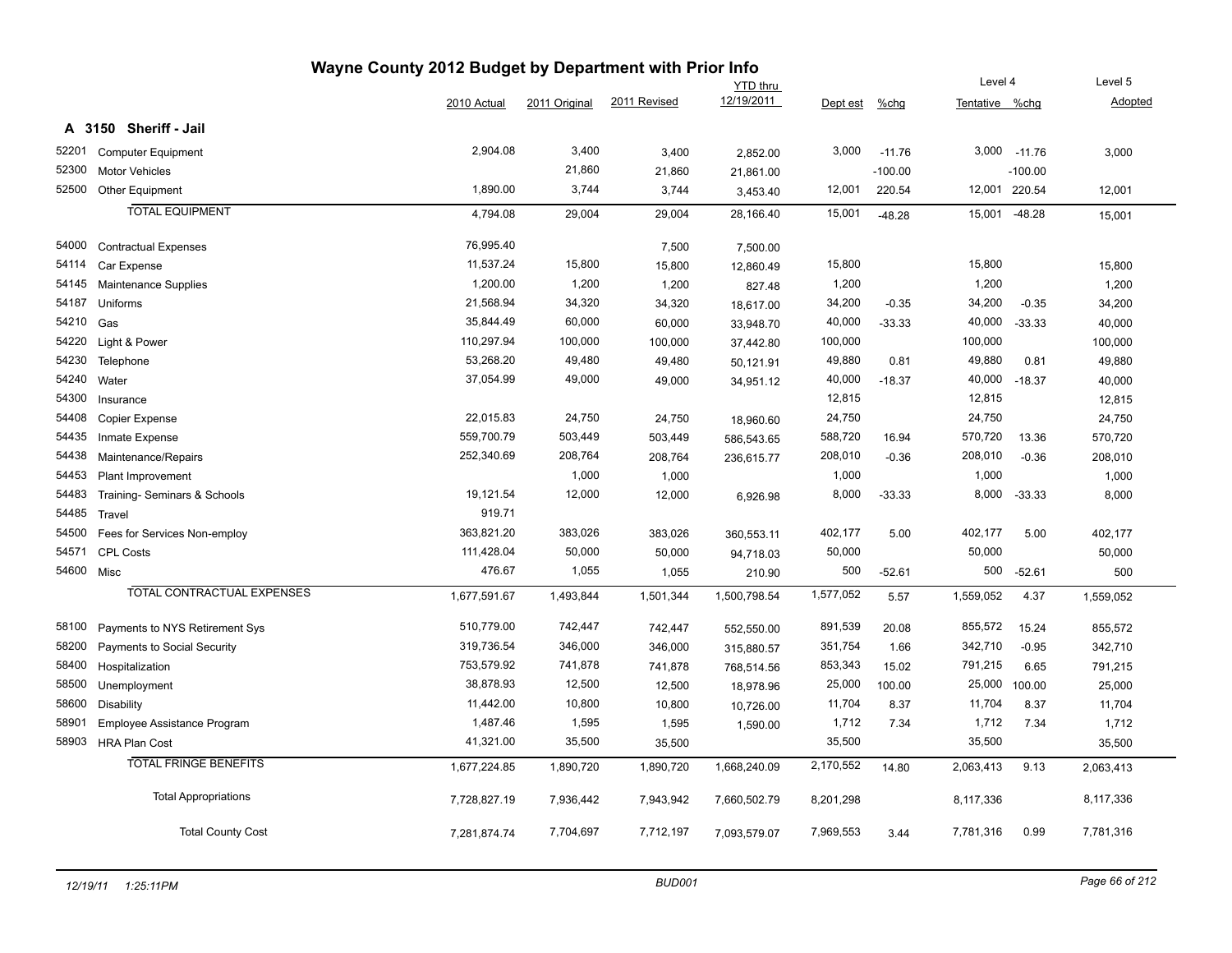| Wayne County 2012 Budget by Department with Prior Info |             |               |              |            |                  |                |         |
|--------------------------------------------------------|-------------|---------------|--------------|------------|------------------|----------------|---------|
|                                                        |             |               |              | YTD thru   |                  | Level 4        | Level 5 |
|                                                        | 2010 Actual | 2011 Original | 2011 Revised | 12/19/2011 | Dept est<br>%chg | Tentative %chg | Adopted |
| <b>Other Correctional Agencies</b><br>A 3170           |             |               |              |            |                  |                |         |
| 54435<br>Inmate Expense                                | 39,635.66   | 10,000        | 10,000       | 2.140.00   | 10,000           | 10,000         | 10,000  |
| TOTAL CONTRACTUAL EXPENSES                             | 39,635.66   | 10,000        | 10,000       | 2.140.00   | 10,000           | 10.000         | 10,000  |
| <b>Total Appropriations</b>                            | 39,635.66   | 10,000        | 10,000       | 2.140.00   | 10,000           | 10.000         | 10,000  |
| <b>Total County Cost</b>                               | 39,635.66   | 10,000        | 10,000       | 2.140.00   | 10,000           | 10.000         | 10,000  |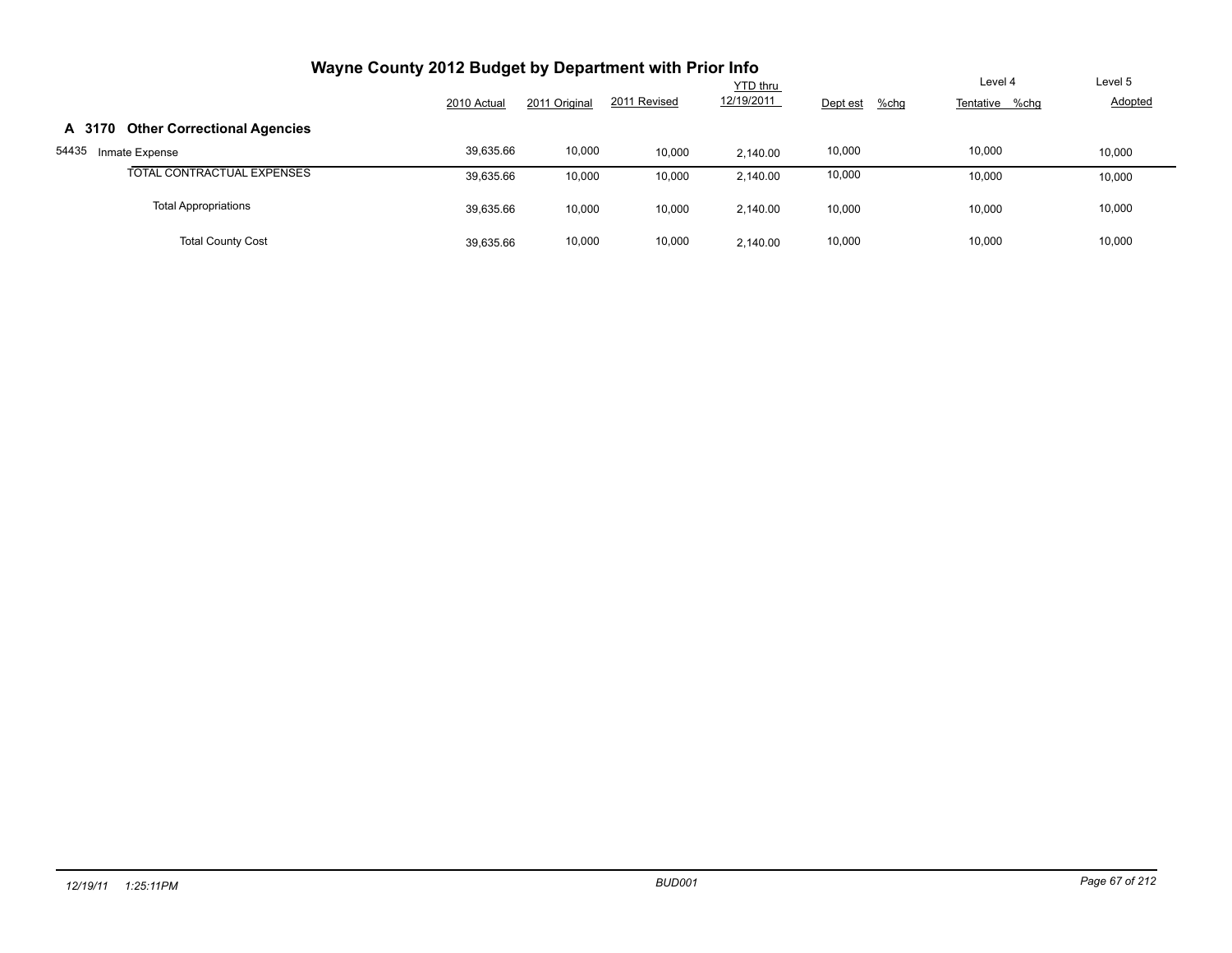| Wayne County 2012 Budget by Department with Prior Info |             |               |              |                 |                  |                |                |
|--------------------------------------------------------|-------------|---------------|--------------|-----------------|------------------|----------------|----------------|
|                                                        |             |               |              | <b>YTD thru</b> |                  | Level 4        | Level 5        |
|                                                        | 2010 Actual | 2011 Original | 2011 Revised | 12/19/2011      | %chg<br>Dept est | Tentative %chg | <b>Adopted</b> |
| <b>Regional Crime Labratory</b><br>A 3171              |             |               |              |                 |                  |                |                |
| 54000<br><b>Contractual Expenses</b>                   | 68,675.00   | 75,543        | 75,543       | 75.542.50       | 75,543           | 75,543         | 75,543         |
| TOTAL CONTRACTUAL EXPENSES                             | 68,675.00   | 75,543        | 75,543       | 75,542.50       | 75,543           | 75,543         | 75,543         |
| <b>Total Appropriations</b>                            | 68,675.00   | 75,543        | 75,543       | 75.542.50       | 75,543           | 75,543         | 75,543         |
| <b>Total County Cost</b>                               | 68.675.00   | 75,543        | 75,543       | 75.542.50       | 75,543           | 75.543         | 75,543         |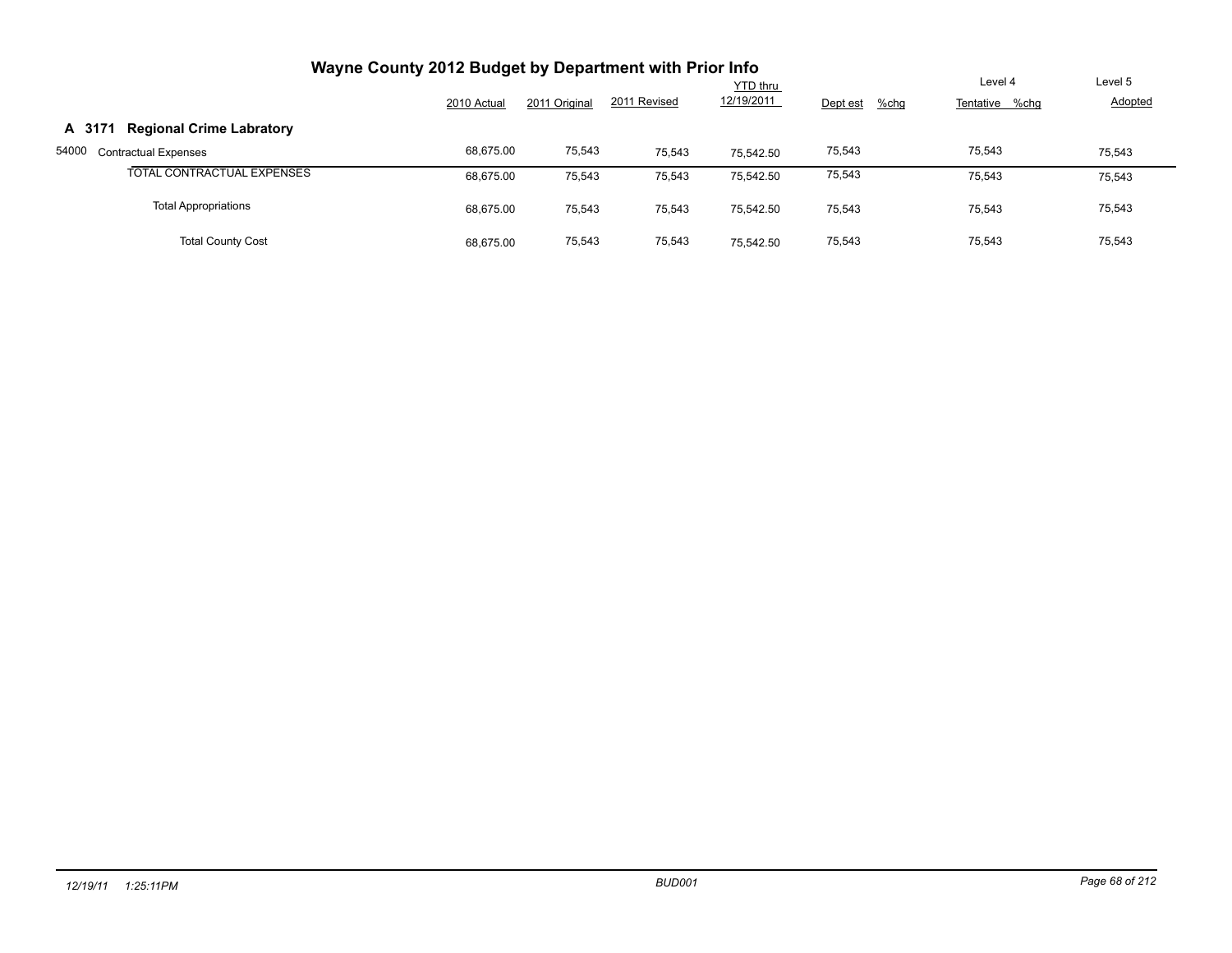|                               | v 12 Duugut<br><b>YTD</b> thru    |                |     |                                                  |     |               |               |              |             | Level 4    |          | Level 5             |           |            |
|-------------------------------|-----------------------------------|----------------|-----|--------------------------------------------------|-----|---------------|---------------|--------------|-------------|------------|----------|---------------------|-----------|------------|
|                               |                                   |                |     |                                                  |     | 2010 Actual   | 2011 Original | 2011 Revised | 12/19/2011  | Dept est   | $%$ chg  | Tentative %chg      |           | Adopted    |
|                               | A 3315 Stop DWI                   |                |     |                                                  |     |               |               |              |             |            |          |                     |           |            |
|                               | 42615 Fines                       |                |     |                                                  |     | $-210,300.62$ | $-260,364$    |              |             | $-210,000$ |          |                     |           |            |
|                               |                                   |                |     |                                                  |     |               |               | $-247,939$   | -193,483.38 |            | $-19.34$ | $-203,000$ $-22.03$ |           | $-203,000$ |
|                               | <b>TOTAL REVENUES</b>             |                |     |                                                  |     | $-210,300.62$ | $-260,364$    | -247,939     | -193,483.38 | $-210,000$ | $-19.34$ | $-203,000$ $-22.03$ |           | $-203,000$ |
|                               |                                   |                |     | ----- Position Count -----<br><u>CY L1 L4 L5</u> |     |               |               |              |             |            |          |                     |           |            |
| 51017                         | Secy-Chairman/DWI                 | $\mathbf{1}$   | 1.0 | 1.0                                              | 1.0 | 25,662.56     | 25,592        | 23,357       | 20,091.15   | 21,626     | $-15.50$ | 21,626 -15.50       |           | 21,626     |
| 51021                         | Coordinator Stop DWI              | $\overline{1}$ | 1.0 | 1.0                                              | 1.0 | 21,195.03     | 21,195        | 21,195       | 20,238.80   | 21,195     |          | 17,500 -17.43       |           | 17,500     |
|                               | <b>BU: 0</b>                      | 2              | 2.0 | 2.0                                              | 2.0 |               |               |              |             |            |          |                     |           |            |
|                               | <b>TOTAL PERSONAL SERVICES</b>    |                |     |                                                  |     | 46,857.59     | 46,787        | 44,552       | 40,329.95   | 42,821     | $-8.48$  | 39,126 -16.37       |           | 39,126     |
| 52201                         | <b>Computer Equipment</b>         |                |     |                                                  |     | 745.99        |               |              |             |            |          |                     |           |            |
| 52500                         | <b>Other Equipment</b>            |                |     |                                                  |     | 9,829.75      | 10,061        | 10,061       |             | 10,000     | $-0.61$  | 10,000              | $-0.61$   | 10,000     |
|                               | <b>TOTAL EQUIPMENT</b>            |                |     |                                                  |     | 10,575.74     | 10,061        | 10,061       | 0.00        | 10,000     | $-0.61$  | 10,000              | $-0.61$   | 10,000     |
| 54126                         | <b>Field Supplies</b>             |                |     |                                                  |     | 1,005.80      | 1,800         | 1,906        | 751.86      | 1,800      |          | 1,800               |           | 1,800      |
| 54150                         | Office Supplies                   |                |     |                                                  |     | 240.13        | 400           | 400          | 149.64      | 400        |          | 400                 |           | 400        |
| 54166                         | Postage                           |                |     |                                                  |     | 176.11        | 400           | 400          | 160.34      | 400        |          | 359                 | $-10.25$  | 359        |
| 54210                         | Gas                               |                |     |                                                  |     | 773.41        | 410           | 410          | 593.34      | 461        | 12.44    | 461                 | 12.44     | 461        |
| 54220                         | Light & Power                     |                |     |                                                  |     | 2,360.96      | 1,900         | 1,900        | 1,529.96    | 1,626      | $-14.42$ | 1,626               | $-14.42$  | 1,626      |
| 54230                         | Telephone                         |                |     |                                                  |     | 1,076.50      | 1,300         | 1,300        | 796.90      | 1,300      |          | 1,300               |           | 1,300      |
| 54240                         | Water                             |                |     |                                                  |     | 82.25         | 122           | 122          | 201.73      | 122        |          | 122                 |           | 122        |
| 54300                         | Insurance                         |                |     |                                                  |     | 431.62        | 325           | 325          |             | 358        | 10.15    | 358                 | 10.15     | 358        |
| 54414                         | Information Technology            |                |     |                                                  |     | 4,200.00      | 4,250         | 4,250        | 4,250.00    | 6,000      | 41.18    | 6,000               | 41.18     | 6,000      |
| 54416                         | District Attorney Reimb           |                |     |                                                  |     | 25,000.00     | 25,000        | 25,000       | 25,000.00   | 20,000     | $-20.00$ | 16,000              | $-36.00$  | 16,000     |
| 54425                         | Equipment - Maint & Repair        |                |     |                                                  |     | 1,279.68      | 3,000         | 3,000        | 1,601.26    | 3,000      |          | 3,000               |           | 3,000      |
| 54438                         | Maintenance/Repairs               |                |     |                                                  |     | 4,932.00      | 3,360         | 3,360        | 323.31      | 4,678      | 39.23    | 4,678               | 39.23     | 4,678      |
| 54461                         | <b>Public Education</b>           |                |     |                                                  |     | 31,284.38     | 36,000        | 37,727       | 33,183.29   | 36,000     |          | 36,000              |           | 36,000     |
| 54483                         | Training-Seminars & Schools       |                |     |                                                  |     | 1,063.46      | 2,000         | 2,000        | 611.50      | 2,000      |          | 2,000               |           | 2,000      |
| 54485                         | Travel                            |                |     |                                                  |     | 116.40        | 1,000         | 1,444        | 443.50      | 1,000      |          | 1,000               |           | 1,000      |
| 54503                         | Alcohol Evaluation & Rehab        |                |     |                                                  |     | 7,500.00      | 7,500         | 7,500        | 7,500.00    | 7,500      |          | 7,500               |           | 7,500      |
| 54559<br>Jury & Trial Exp/T&V |                                   |                |     |                                                  |     | 1,300.00      | 2,000         | 2,000        | 1,000.00    | 2,000      |          |                     | $-100.00$ |            |
| 54570                         | Reimb Town & Village Police       |                |     |                                                  |     | 8,340.41      | 7,000         | 7,055        | 7,307.54    | 7,000      |          | 7,000               |           | 7,000      |
| 54611                         | Probation                         |                |     |                                                  |     | 75,000.00     | 75,000        | 75,000       | 75,000.00   | 60,000     | $-20.00$ | 50,000              | $-33.33$  | 50,000     |
|                               | 54613 Sheriff                     |                |     |                                                  |     | 5,625.39      | 8,000         | 8,000        | 4,340.81    | 8,000      |          | 8,000               |           | 8,000      |
|                               | <b>TOTAL CONTRACTUAL EXPENSES</b> |                |     |                                                  |     | 171,788.50    | 180,767       | 183,099      | 164,744.98  | 163,645    | $-9.47$  | 147,604 - 18.35     |           | 147,604    |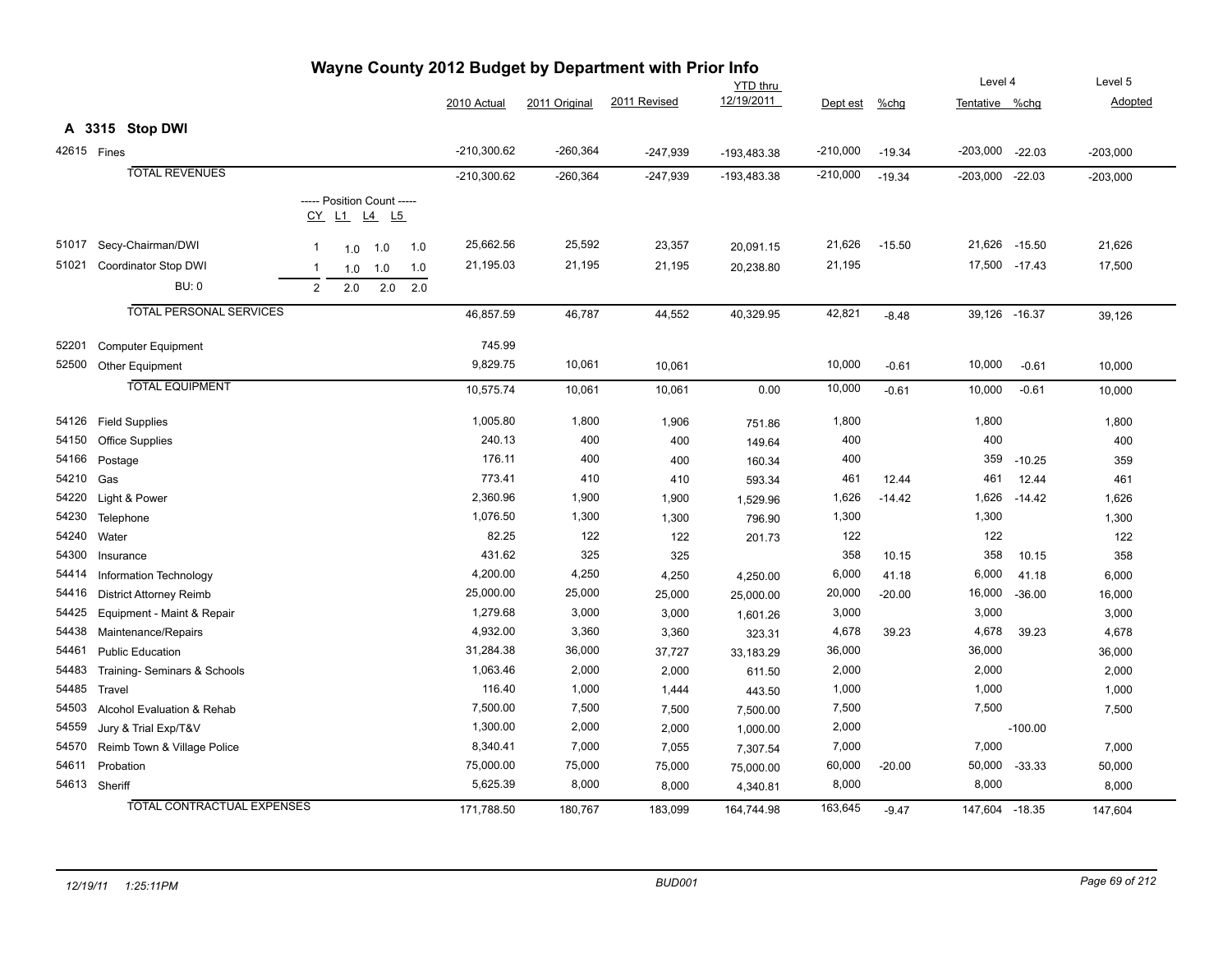|                                             | Wayne County 2012 Budget by Department with Prior Info |               |              | <b>YTD</b> thru |          |           | Level 4        |              | Level 5 |
|---------------------------------------------|--------------------------------------------------------|---------------|--------------|-----------------|----------|-----------|----------------|--------------|---------|
|                                             | 2010 Actual                                            | 2011 Original | 2011 Revised | 12/19/2011      | Dept est | %chg      | Tentative %chg |              | Adopted |
| A 3315 Stop DWI                             |                                                        |               |              |                 |          |           |                |              |         |
| 58100 Payments to NYS Retirement Sys        | 2,593.00                                               | 3,992         | 3,992        |                 | 3,395    | $-14.95$  |                | 3,102 -22.29 | 3,102   |
| 58200 Payments to Social Security           | 3,278.07                                               | 3,579         | 3,390        | 2,969.74        | 3,275    | $-8.49$   |                | 2,992 -16.40 | 2,992   |
| 58400 Hospitalization                       | 15,001.92                                              | 15,002        | 5,001        | 6,303.62        |          | $-100.00$ |                | $-100.00$    |         |
| 58600<br>Disability                         | 154.00                                                 | 144           | 144          | 52.00           |          | $-100.00$ | 154            | 6.94         | 154     |
| 58901<br><b>Employee Assistance Program</b> | 28.61                                                  | 32            | 32           | 30.00           | 22       | $-31.25$  |                | 22 -31.25    | 22      |
| <b>TOTAL FRINGE BENEFITS</b>                | 21.055.60                                              | 22,749        | 12,559       | 9,355.36        | 6,692    | $-70.58$  |                | 6,270 -72.44 | 6,270   |
| <b>Total Appropriations</b>                 | 250,277.43                                             | 260,364       | 250,271      | 214,430.29      | 223,158  |           | 203,000        |              | 203,000 |
| <b>Total County Cost</b>                    | 39,976.81                                              |               | 2,332        | 20.946.91       | 13,158   |           |                |              |         |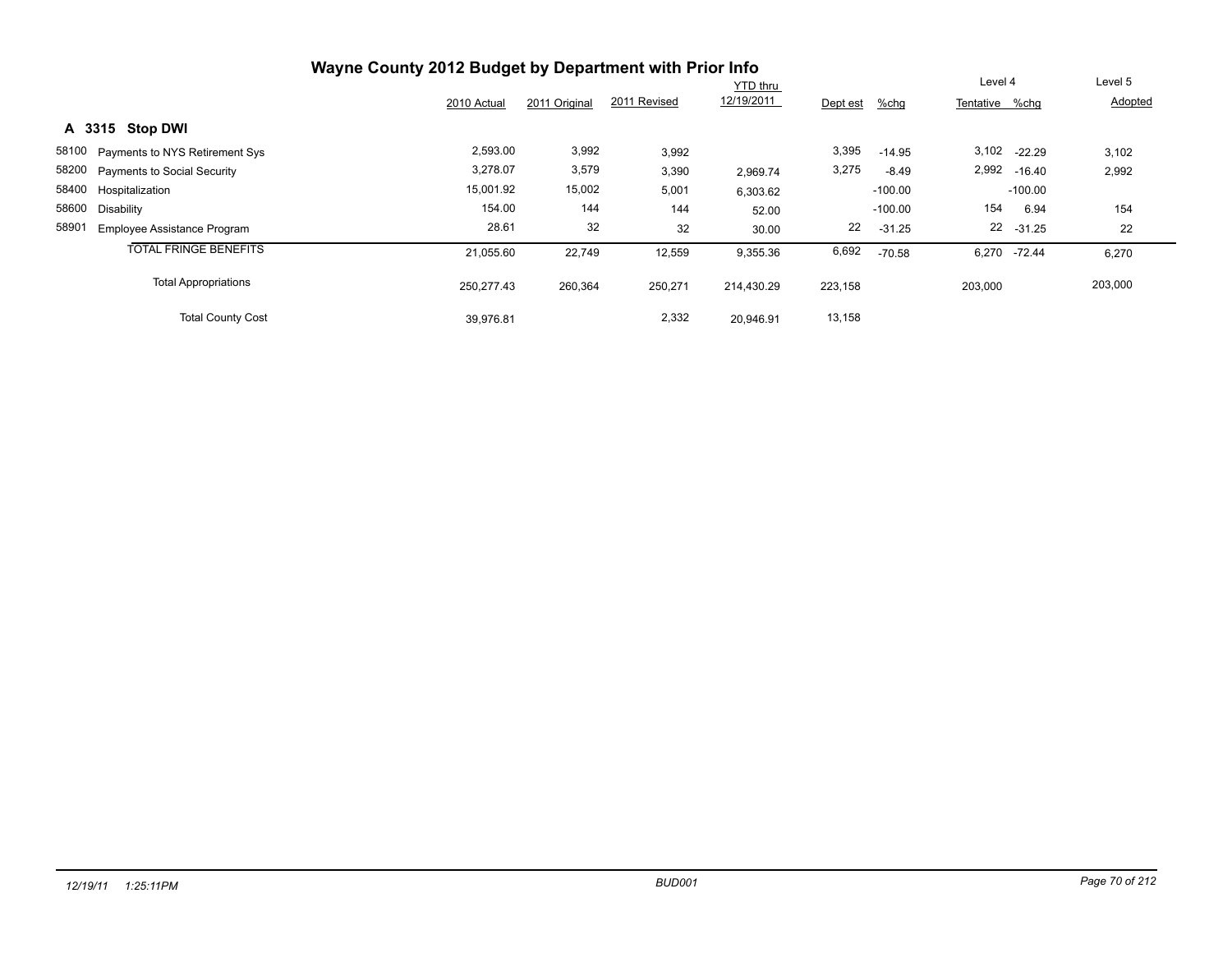|       |                                      |                |                                           |     |     |              |               | Wayne County 2012 Budget by Department with Prior Info |              |           |           |                |              |           |
|-------|--------------------------------------|----------------|-------------------------------------------|-----|-----|--------------|---------------|--------------------------------------------------------|--------------|-----------|-----------|----------------|--------------|-----------|
|       |                                      |                |                                           |     |     |              |               |                                                        | YTD thru     |           |           | Level 4        |              | Level 5   |
|       |                                      |                |                                           |     |     | 2010 Actual  | 2011 Original | 2011 Revised                                           | 12/19/2011   | Dept est  | %chg      | Tentative %chg |              | Adopted   |
|       | A 3410 Mutual Aid (Fire Coordinator) |                |                                           |     |     |              |               |                                                        |              |           |           |                |              |           |
| 41280 | <b>Shared Services Fees</b>          |                |                                           |     |     | $-27,172.00$ | $-27,754$     | $-27,754$                                              | $-27,754.00$ | $-28,813$ | 3.82      | $-28,813$      | 3.82         | $-28,813$ |
|       | <b>TOTAL REVENUES</b>                |                |                                           |     |     | $-27,172.00$ | $-27,754$     | $-27,754$                                              | $-27,754.00$ | $-28,813$ | 3.82      | $-28,813$      | 3.82         | $-28,813$ |
|       |                                      |                | ----- Position Count -----<br>CY L1 L4 L5 |     |     |              |               |                                                        |              |           |           |                |              |           |
| 51084 | Fire Coordinator                     |                | 1.0                                       | 1.0 | 1.0 | 28,635.53    | 27,857        | 27,857                                                 | 25,821.15    | 28,840    | 3.53      | 28,840         | 3.53         | 28,840    |
| 51592 | Live Fire Training Officer           | 0              | 1.0                                       | 6.0 | 6.0 |              |               | 4,240                                                  |              | 4,240     |           | 4,240          |              | 4,240     |
|       | <b>BU: 0</b>                         | $\overline{ }$ | 2.0                                       | 7.0 | 7.0 |              |               |                                                        |              |           |           |                |              |           |
| 51122 | Account Clerk (7hr)                  |                | 1.0                                       | 1.0 | 1.0 | 31,528.10    | 31,195        | 31,195                                                 | 30,380.39    | 32,383    | 3.81      | 32,383         | 3.81         | 32,383    |
|       | <b>BU: 1</b>                         |                | 1.0                                       | 1.0 | 1.0 |              |               |                                                        |              |           |           |                |              |           |
|       | <b>TOTAL PERSONAL SERVICES</b>       |                |                                           |     |     | 60,163.63    | 59,052        | 63,292                                                 | 56,201.54    | 65,463    | 10.86     | 65,463         | 10.86        | 65,463    |
| 52000 | Equipment & Other Cap Outlay         |                |                                           |     |     | 360.00       |               |                                                        |              |           |           |                |              |           |
| 52201 | <b>Computer Equipment</b>            |                |                                           |     |     |              |               |                                                        |              | 4,400     |           | 4,400          |              | 4,400     |
| 52500 | Other Equipment                      |                |                                           |     |     | 134.10       | 2,124         | 2,489                                                  | 364.95       |           | $-100.00$ |                | $-100.00$    |           |
|       | <b>TOTAL EQUIPMENT</b>               |                |                                           |     |     | 494.10       | 2,124         | 2,489                                                  | 364.95       | 4,400     | 107.16    |                | 4,400 107.16 | 4,400     |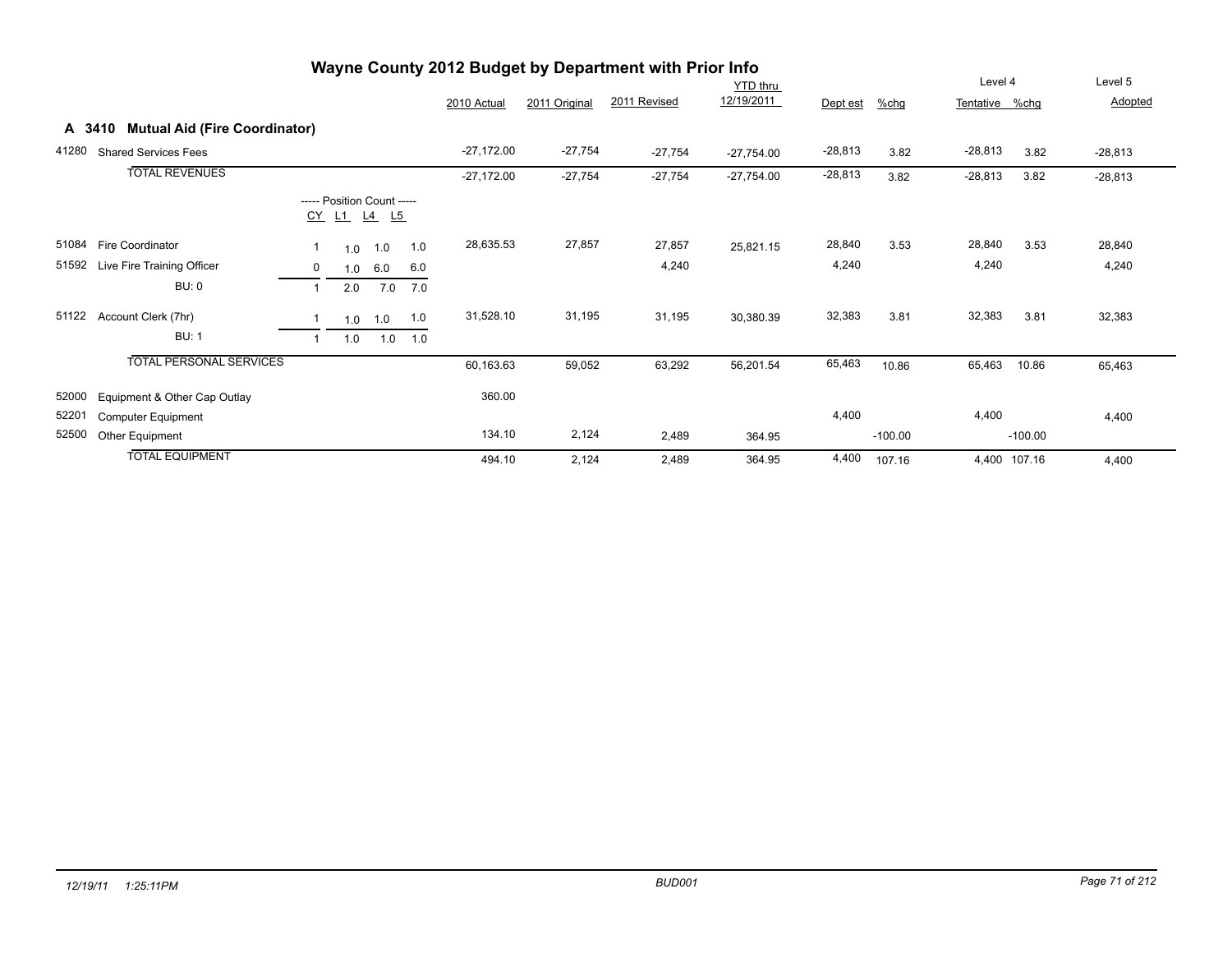### **Wayne County 2012 Budget by Department with Prior Info** Tentative %chg **Level 4** YTD thru 2010 Actual 2011 Original 2011 Revised 12/19/2011 Dept est %chg Level 5 Adopted **A 3410 Mutual Aid (Fire Coordinator)** 54114 Car Expense 3,624.09 3,000 3,000 6,831.54 5,000 66.67 5,000 66.67 5,000 54126 Field Supplies 1,152.75 5,500 <sub>5,</sub>628 1<sub>,299.92</sub> 6,000 9.09 4,000 -27.27 4,000 54150 Office Supplies 787.17 550 631.19 550 550 550 54166 Postage 1,100.00 1,100 1,301 1,207.43 1,100 1,100 1,100 54181 Training Materials 1,700 1,788 389.24 2,700 58.82 2,700 58.82 2,700 2,700 2,700 58.82 2,700 58.82 2,700 54187 Uniforms 800 800 800 800 800 54210 Gas 2,589.05 3,000 3,000 3,554.81 5,583 86.10 5,583 86.10 5,583 54220 Light & Power 5,872.39 10,420 10,420 4,758.15 9,058 -13.07 9,058 -13.07 9,058 54230 Telephone 2,138.91 2,200 2,200 1,910.31 3,200 45.45 3,200 45.45 3,200 54240 Water 1,023.22 1,500 1,500 1,350.98 3,154 110.27 3,154 110.27 3,154 54250 Refuse 350.00 4,000 4,000 4,000.00 4,000 4,000 4,000 54400 Contracted Services 149,670.51 54408 Copier Expense 1,804.80 2,000 2,000 3,100 55.00 3,100 55.00 3,100 54414 Information Technology 1,350.00 1,388 1,388 1,388.00 10,800 678.10 10,800 678.10 10,800 54418 Dues 350.00 450 750 315.00 450 450 450 54425 Equipment - Maint & Repair 4,071.97 5,074 5,074 4,590.85 5,074 5,074 5,074 54438 Maintenance/Repairs 32,388.71 35,865 17,328.56 36,375 1.42 36,375 1.42 36,375 54456 Printing 307.97 350 <sub>272.23</sub> 350 350 350 54461 Public Education 1,250 1,250 1,250 1,270 1,270 1,250 1,250 1,250 1,250 1,250 1,250 1,250 1,250 1,250 1,250 54472 Subscriptions 41.95 200 200 200 200 200 54483 Training- Seminars & Schools 606.70 945 945 499.78 945 945 945 54485 Travel 2,359.15 4,000 5,219 2,846.29 4,000 4,000 4,000 54521 Record Storage 440.00 440 440 440.00 440 440 440 54600 Misc 326.30 500 500 398.04 500 500 500 TOTAL CONTRACTUAL EXPENSES 215,144.24 86,232 88,195 56,540.33 104,629 21.33 102,629 19.01 102,629 58100 Payments to NYS Retirement Sys 3,170.00 4,866 4,866 3,689.00 6,088 25.11 6,088 25.11 6,088 58200 Payments to Social Security 4,188.92 4,518 4,843 3,879.28 4,646 2.83 4,646 2.83 4,646 58400 Hospitalization 20,833.68 20,400 20,400 20,010.86 16,502 -19.11 15,152 -25.73 15,152 58600 Disability 154.00 144 144 142.00 154 6.94 154 6.94 154 58901 Employee Assistance Program 19.07 20 20 20.00 21 5.00 21 5.00 21 TOTAL FRINGE BENEFITS 28,365.67 29,948 30,273 27,741.14 27,411 -8.47 26,061 -12.98 26,061 Total Appropriations 304,167.64 177,356 184,249 140,847.96 201,903 198,553 198,553

Total County Cost 276,995.64 149,602 156,495 113,093.96 173,090 15.70 169,740 13.46 169,740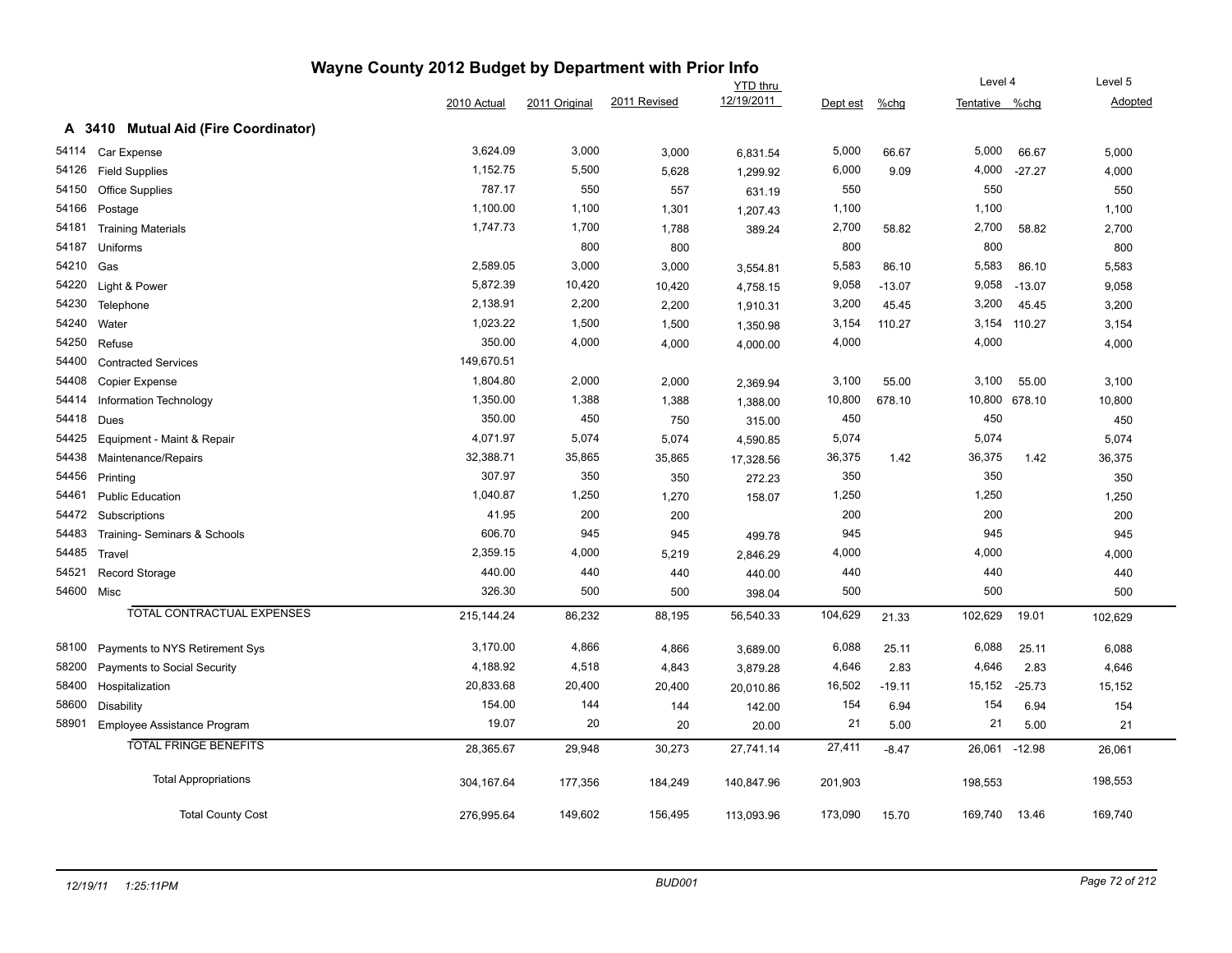|       |                                    |                |     |                                           |             |               |               | Wayne County 2012 Budget by Department with Prior Info |                 |             |          |                |                |             |
|-------|------------------------------------|----------------|-----|-------------------------------------------|-------------|---------------|---------------|--------------------------------------------------------|-----------------|-------------|----------|----------------|----------------|-------------|
|       |                                    |                |     |                                           |             |               |               |                                                        | <b>YTD</b> thru |             |          | Level 4        |                | Level 5     |
|       |                                    |                |     |                                           |             | 2010 Actual   | 2011 Original | 2011 Revised                                           | 12/19/2011      | Dept est    | %chg     | Tentative %chq |                | Adopted     |
|       | A 3640 Emergency Management Office |                |     |                                           |             |               |               |                                                        |                 |             |          |                |                |             |
| 43302 | <b>Homeland Security</b>           |                |     |                                           |             | $-63,780.15$  |               | $-64,878$                                              | -219,780.72     |             |          |                |                |             |
| 43306 | <b>Nuclear Facility Support</b>    |                |     |                                           |             | $-539,400.00$ | $-372,000$    | $-317,494$                                             | 1,953.36        | $-372,000$  |          | $-372,000$     |                | $-372,000$  |
| 43317 | Sara Title III                     |                |     |                                           |             | $-3,776.00$   | $-3,500$      | $-3,500$                                               |                 | $-3,500$    |          | $-3,500$       |                | $-3,500$    |
| 44305 | <b>LEMP GRANT</b>                  |                |     |                                           |             | $-35,421.00$  | $-30,606$     | $-37,962$                                              | $-18,981.00$    | $-30,606$   |          | $-30,606$      |                | $-30,606$   |
| 44306 | <b>Homeland Security</b>           |                |     |                                           |             |               |               | $-159,226$                                             |                 |             |          |                |                |             |
|       | <b>TOTAL REVENUES</b>              |                |     |                                           |             | $-642,377.15$ | $-406, 106$   | $-583,060$                                             | -236,808.36     | $-406, 106$ |          | $-406, 106$    |                | $-406, 106$ |
|       |                                    |                |     | ----- Position Count -----<br>CY L1 L4 L5 |             |               |               |                                                        |                 |             |          |                |                |             |
|       | 51904 Overtime                     |                |     |                                           |             |               |               |                                                        | 939.19          |             |          |                |                |             |
|       | 51085 Director ODP                 | $\mathbf{1}$   | 1.0 | 1.0                                       | 1.0         | 53,644.15     | 53,040        | 53,040                                                 | 52,305.36       | 53,390      | 0.66     | 53,390         | 0.66           | 53,390      |
|       | <b>BU: 0</b>                       | $\mathbf{1}$   | 1.0 | 1.0                                       | 1.0         |               |               |                                                        |                 |             |          |                |                |             |
| 51112 | Typist                             | $\mathbf{1}$   | 1.0 | 1.0                                       | 1.0         | 32,012.10     | 31,654        | 31,654                                                 | 29,080.49       | 32,830      | 3.72     | 32,830         | 3.72           | 32,830      |
|       | 51284 EMT Coordinator              | -1             | 1.0 | 1.0                                       | 1.0         | 16,187.98     | 18,542        | 18,542                                                 | 17,725.59       | 19,270      | 3.93     | 19,270         | 3.93           | 19,270      |
| 51299 | Radiological/Chemical Officer      | -1             | 1.0 | 1.0                                       | 1.0         | 9,128.02      | 9,128         | 9,128                                                  | 8,852.47        | 11,928      | 30.67    | 11,928         | 30.67          | 11,928      |
|       | 51575 EM Training Officer          | $\mathbf{1}$   | 1.0 | 1.0                                       | 1.0         | 16,690.04     | 33,182        | 33,182                                                 | 30,372.74       | 33,910      | 2.19     | 33,910         | 2.19           | 33,910      |
|       | <b>BU: 1</b>                       | $\overline{4}$ | 4.0 | 4.0                                       | 4.0         |               |               |                                                        |                 |             |          |                |                |             |
| 51494 | <b>Operations Officer</b>          | $\mathbf 1$    | 1.0 | 1.0                                       | 1.0         | 48,765.94     | 48,221        | 48,221                                                 | 47,366.67       | 50,116      | 3.93     | 50,116         | 3.93           | 50,116      |
|       | <b>BU: 4</b>                       | $\overline{1}$ | 1.0 |                                           | $1.0$ $1.0$ |               |               |                                                        |                 |             |          |                |                |             |
|       | <b>TOTAL PERSONAL SERVICES</b>     |                |     |                                           |             | 176,428.23    | 193,767       | 193,767                                                | 186,642.51      | 201,444     | 3.96     | 201,444        | 3.96           | 201,444     |
| 52000 | Equipment & Other Cap Outlay       |                |     |                                           |             | 17,863.31     | 7,000         | 8,535                                                  | 4,296.02        | 8,200       | 17.14    | 8,200          | 17.14          | 8,200       |
| 52200 | Office Equipment                   |                |     |                                           |             | 1,273.41      |               | 137,477                                                | 126,144.49      | 7,720       |          | 6,620          |                | 6,620       |
| 52201 | <b>Computer Equipment</b>          |                |     |                                           |             | 3,354.00      | 18,500        | 53,503                                                 | 49.082.58       | 16,200      | $-12.43$ |                | 15,700 - 15.14 | 15,700      |
| 52203 | Homeland Security-Equipment        |                |     |                                           |             | 93,421.62     |               | 201,612                                                | 158,063.88      |             |          |                |                |             |
| 52300 | <b>Motor Vehicles</b>              |                |     |                                           |             | 36,332.18     |               |                                                        |                 |             |          |                |                |             |
|       | <b>TOTAL EQUIPMENT</b>             |                |     |                                           |             | 152,244.52    | 25,500        | 401,127                                                | 337,586.97      | 32,120      | 25.96    | 30,520         | 19.69          | 30,520      |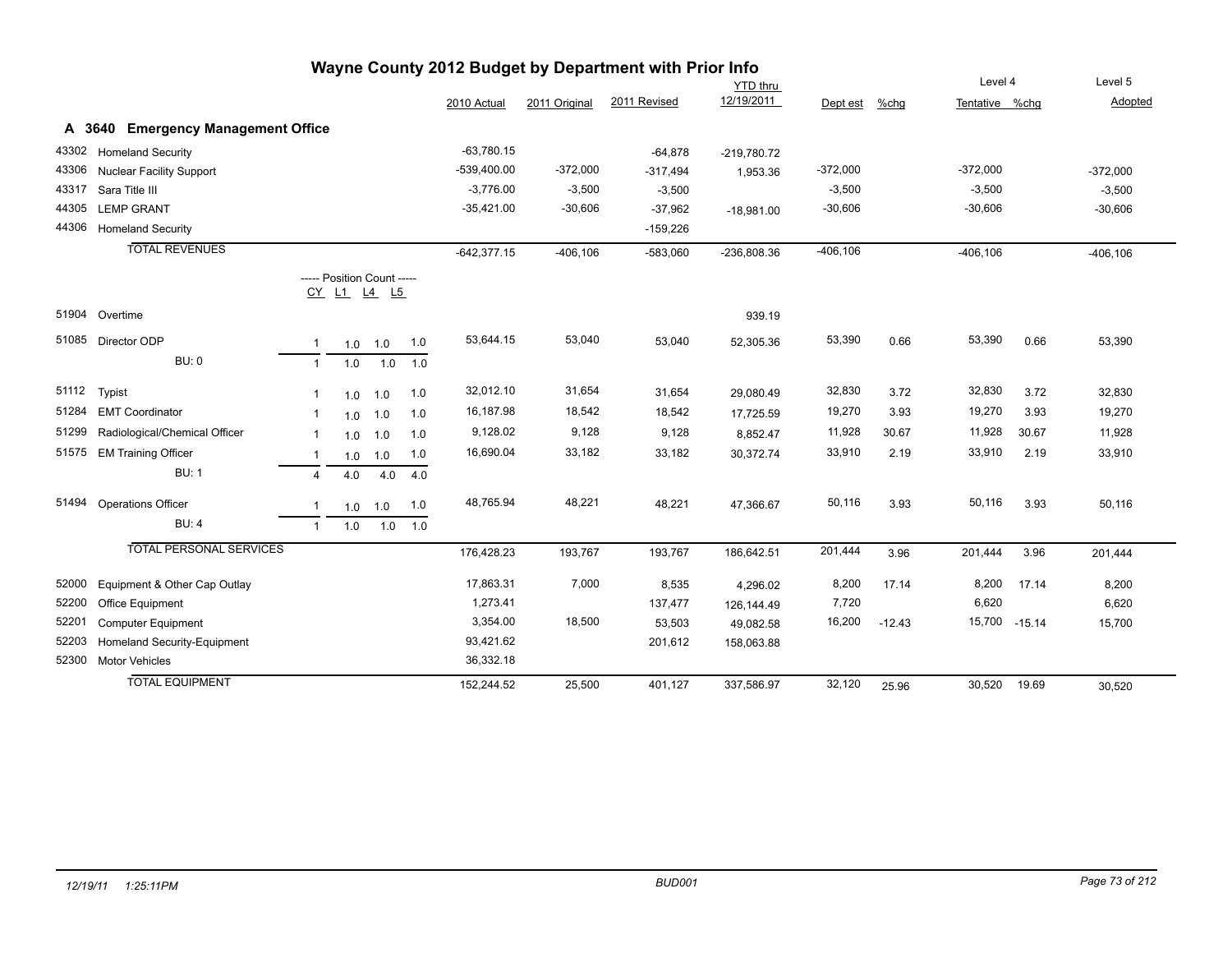|       |                                              | Wayne County 2012 Budget by Department with Prior Info |               |              |                               |          |                 |                           |                |                    |
|-------|----------------------------------------------|--------------------------------------------------------|---------------|--------------|-------------------------------|----------|-----------------|---------------------------|----------------|--------------------|
|       |                                              | 2010 Actual                                            | 2011 Original | 2011 Revised | <b>YTD</b> thru<br>12/19/2011 | Dept est | $%$ chg         | Level 4<br>Tentative %chg |                | Level 5<br>Adopted |
|       | A 3640<br><b>Emergency Management Office</b> |                                                        |               |              |                               |          |                 |                           |                |                    |
| 54114 | Car Expense                                  | 1,782.46                                               | 2,500         | 2,500        | 1,592.20                      | 2,500    |                 | 2,500                     |                | 2,500              |
| 54126 | <b>Field Supplies</b>                        | 30,105.47                                              | 16,000        | 16,228       | 14,008.83                     | 18,350   | 14.69           | 18,350                    | 14.69          | 18,350             |
| 54150 | <b>Office Supplies</b>                       | 2,728.70                                               | 4,000         | 4,090        | 2,363.24                      | 4,000    |                 | 4,000                     |                | 4,000              |
| 54166 | Postage                                      | 714.60                                                 | 800           | 882          | 185.18                        | 800      |                 | 800                       |                | 800                |
| 54181 | <b>Training Materials</b>                    | 2,862.32                                               | 3,000         | 3,000        | 4,305.79                      | 3,000    |                 | 3,000                     |                | 3,000              |
| 54210 | Gas                                          | 2,139.20                                               | 4,400         | 4,400        | 2,853.53                      | 4,989    | 13.39           | 4,989                     | 13.39          | 4,989              |
| 54220 | Light & Power                                | 7,627.42                                               | 20,550        | 20,550       | 8,539.83                      | 17,606   | $-14.33$        | 17,606                    | $-14.33$       | 17,606             |
| 54230 | Telephone                                    | 15,931.53                                              | 18,348        | 18,348       | 18,446.42                     | 17,388   | $-5.23$         | 17,388                    | $-5.23$        | 17,388             |
| 54240 | Water                                        | 465.13                                                 | 1,321         | 1,321        | 2,110.92                      | 1,321    |                 | 1,321                     |                | 1,321              |
| 54400 | <b>Contracted Services</b>                   | 1,296.03                                               | 3,625         | 14,741       | 8,851.70                      | 5,373    | 48.22           | 5,373                     | 48.22          | 5,373              |
| 54408 | Copier Expense                               | 933.64                                                 | 1,550         | 1,550        | 92.00                         | 300      | $-80.65$        | 300                       | $-80.65$       | 300                |
| 54410 | Conference                                   | 4,359.42                                               | 6,500         | 6,500        | 2,366.81                      | 6,500    |                 | 6,500                     |                | 6,500              |
| 54414 | Information Technology                       | 4,500.00                                               | 5,550         | 5,550        | 5,550.00                      |          | 79,200 1,327.03 |                           | 64,8001,067.57 | 64,800             |
| 54418 | Dues                                         | 320.00                                                 | 440           | 440          | 220.00                        | 440      |                 | 440                       |                | 440                |
| 54425 | Equipment - Maint & Repair                   | 153.41                                                 | 1,000         | 1,155        | 1,093.11                      | 1,000    |                 | 1,000                     |                | 1,000              |
| 54438 | Maintenance/Repairs                          | 18,036.66                                              | 35,300        | 35,300       | 32,600.00                     | 52,180   | 47.82           | 52,180                    | 47.82          | 52,180             |
| 54475 | Software                                     | 39,450.94                                              | 25,292        | 25,292       | 12,000.00                     | 25,292   |                 | 25,292                    |                | 25,292             |
| 54483 | Training-Seminars-Schools                    | 93.41                                                  |               |              |                               |          |                 |                           |                |                    |
| 54485 | Travel                                       | 1,420.84                                               | 3,000         | 3,027        | 469.21                        | 3,000    |                 | 3,000                     |                | 3,000              |
| 54500 | Fees for Services Non-employ                 | 2,500.00                                               | 5,000         | 5,000        | 3,100.00                      | 5,000    |                 | 5,000                     |                | 5,000              |
| 54572 | <b>Tuition Reimbursement</b>                 |                                                        | 2,000         | 2,000        |                               | 2,000    |                 | 2,000                     |                | 2,000              |
|       | 54574 Sara Title III                         | 941.10                                                 | 3,500         | 8,989        | 6,417.84                      | 3,500    |                 | 3,500                     |                | 3,500              |
|       | TOTAL CONTRACTUAL EXPENSES                   | 138,362.28                                             | 163,676       | 180,862      | 127,166.61                    | 253,739  | 55.03           | 239,339                   | 46.23          | 239,339            |
| 58100 | Payments to NYS Retirement Sys               | 10,411.00                                              | 25,824        | 25,824       | 18,441.00                     | 32,085   | 24.25           | 31,402                    | 21.60          | 31,402             |
| 58200 | Payments to Social Security                  | 12,695.32                                              | 14,826        | 14,826       | 13,463.96                     | 15,464   | 4.30            | 15,464                    | 4.30           | 15,464             |
| 58400 | Hospitalization                              | 43,013.69                                              | 47,345        | 47,345       | 47,345.04                     | 46,197   | $-2.43$         | 57,202                    | 20.82          | 57,202             |
| 58600 | <b>Disability</b>                            | 539.00                                                 | 576           | 576          | 568.00                        | 616      | 6.94            | 616                       | 6.94           | 616                |
| 58901 | Employee Assistance Program                  | 95.35                                                  | 103           | 103          | 100.00                        | 105      | 1.94            | 105                       | 1.94           | 105                |
|       | <b>TOTAL FRINGE BENEFITS</b>                 | 66,754.36                                              | 88,674        | 88,674       | 79,918.00                     | 94,467   | 6.53            | 104,789                   | 18.17          | 104,789            |
|       | <b>Total Appropriations</b>                  | 533,789.39                                             | 471,617       | 864,430      | 731,314.09                    | 581,770  |                 | 576,092                   |                | 576,092            |
|       | <b>Total County Cost</b>                     | $-108,587.76$                                          | 65,511        | 281,370      | 494,505.73                    | 175,664  | 168.14          | 169,986 159.48            |                | 169,986            |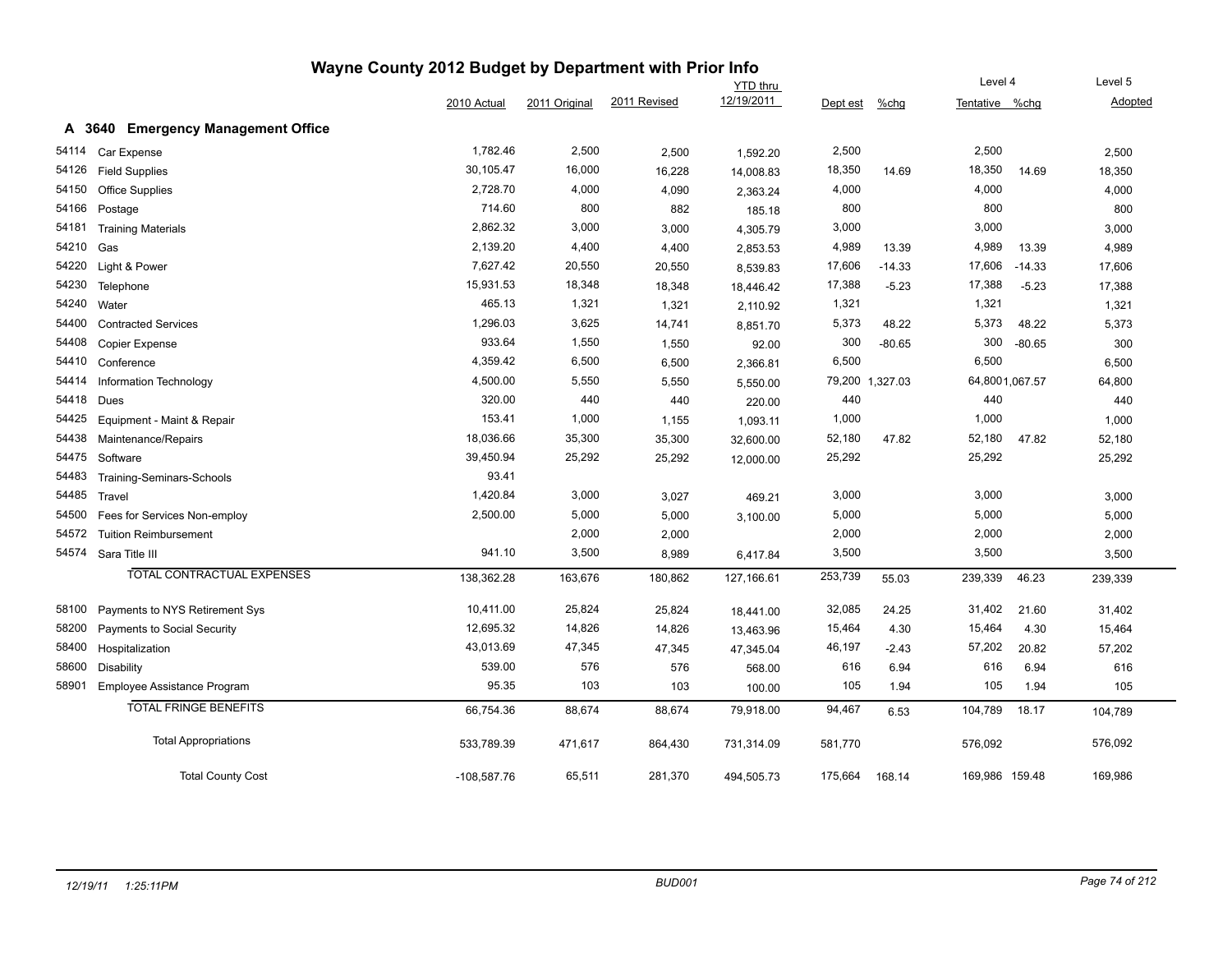| Wayne County 2012 Budget by Department with Prior Info |                                      |                |                                           |           |      |               |               |              |               |            |           |                |           |            |
|--------------------------------------------------------|--------------------------------------|----------------|-------------------------------------------|-----------|------|---------------|---------------|--------------|---------------|------------|-----------|----------------|-----------|------------|
|                                                        |                                      |                |                                           |           |      |               |               |              | YTD thru      |            |           | Level 4        |           | Level 5    |
|                                                        |                                      |                |                                           |           |      | 2010 Actual   | 2011 Original | 2011 Revised | 12/19/2011    | Dept est   | %chg      | Tentative %chq |           | Adopted    |
|                                                        | <b>E911 Communications</b><br>A 3642 |                |                                           |           |      |               |               |              |               |            |           |                |           |            |
| 42091                                                  | E911 Surcharges                      |                |                                           |           |      | $-137,561.43$ | $-131,200$    | $-131,200$   | $-115,658.16$ | $-127,500$ | $-2.82$   | $-127,500$     | $-2.82$   | $-127,500$ |
| 42092                                                  | E911 Wireless                        |                |                                           |           |      | $-200,728.41$ | $-198,600$    | $-198,600$   | $-192,434.76$ | $-209,000$ | 5.24      | $-209,000$     | 5.24      | $-209,000$ |
| 42770                                                  | Miscellaneous Revenues               |                |                                           |           |      | $-63,169.52$  | $-70,735$     | $-70,735$    | $-67,597.36$  | $-54,400$  | $-23.09$  | $-58,000$      | $-18.00$  | $-58,000$  |
|                                                        | <b>TOTAL REVENUES</b>                |                |                                           |           |      | $-401,459.36$ | $-400,535$    | $-400,535$   | $-375,690.28$ | $-390,900$ | $-2.41$   | $-394,500$     | $-1.51$   | $-394,500$ |
|                                                        |                                      |                | ----- Position Count -----<br>CY L1 L4 L5 |           |      |               |               |              |               |            |           |                |           |            |
| 51903                                                  | <b>Non Positions</b>                 |                |                                           |           |      |               | 17,918        |              |               |            | $-100.00$ |                | $-100.00$ |            |
| 51904                                                  | Overtime                             |                |                                           |           |      | 128,552.85    | 81,000        | 81,000       | 145,728.92    | 110,000    | 35.80     | 110,000        | 35.80     | 110,000    |
| 51378                                                  | 911 Technology Coordinator           | -1             | 1.0                                       | 1.0       | 1.0  | 52,787.94     | 52,788        | 52,788       | 50,600.32     | 53,712     | 1.75      | 53,712         | 1.75      | 53,712     |
| 51514                                                  | E911 Coordinator                     | -1             | 1.0                                       | 1.0       | 1.0  | 66,450.62     | 66,664        | 66,664       | 65,173.34     | 67,805     | 1.71      | 67,805         | 1.71      | 67,805     |
| 51555                                                  | E911 Operations Manager              | -1             | 1.0                                       | 1.0       | 1.0  | 51,547.99     | 51,200        | 51,200       | 50,221.46     | 52,075     | 1.71      | 52,075         | 1.71      | 52,075     |
|                                                        | <b>BU: 0</b>                         | 3              | 3.0                                       | 3.0       | 3.0  |               |               |              |               |            |           |                |           |            |
| 51489                                                  | <b>Public Safety Dispatcher</b>      | 22             |                                           | 21.0 21.0 | 21.0 | 823,523.70    | 849,798       | 849,798      | 777,162.91    | 877,622    | 3.27      | 877,622        | 3.27      | 877,622    |
| 51511                                                  | Public Safety Dispatcher Sub         | 7              | 7.0                                       | 7.0       | 7.0  | 25,559.81     | 21,000        | 38,918       | 36,486.49     | 38,395     | 82.83     | 38,395         | 82.83     | 38,395     |
|                                                        | <b>BU: 1</b>                         | 29             | 28.0                                      | 28.0      | 28.0 |               |               |              |               |            |           |                |           |            |
| 51509                                                  | Public Safety Dispatcher Super       | $\overline{4}$ | 4.0                                       | 4.0       | 4.0  | 168,649.06    | 178,720       | 178,720      | 150,132.78    | 184,693    | 3.34      | 184,693        | 3.34      | 184,693    |
|                                                        | <b>BU: 4</b>                         | 4              | 4.0                                       | 4.0       | 4.0  |               |               |              |               |            |           |                |           |            |
|                                                        | <b>TOTAL PERSONAL SERVICES</b>       |                |                                           |           |      | 1,317,071.97  | 1,319,088     | 1,319,088    | 1,275,506.22  | 1,384,302  | 4.94      | 1,384,302      | 4.94      | 1,384,302  |
| 52200                                                  | Office Equipment                     |                |                                           |           |      | 1,327.82      | 2,376         | 2,376        | 1,327.82      | 2,325      | $-2.15$   | 1,000          | $-57.91$  | 1,000      |
| 52201                                                  | Computer Equipment                   |                |                                           |           |      | 5,731.62      | 6,524         | 6,524        | 4,780.00      | 4,650      | $-28.72$  | 4,650          | $-28.72$  | 4,650      |
|                                                        | <b>TOTAL EQUIPMENT</b>               |                |                                           |           |      | 7,059.44      | 8,900         | 8,900        | 6,107.82      | 6,975      | $-21.63$  | 5,650          | $-36.52$  | 5,650      |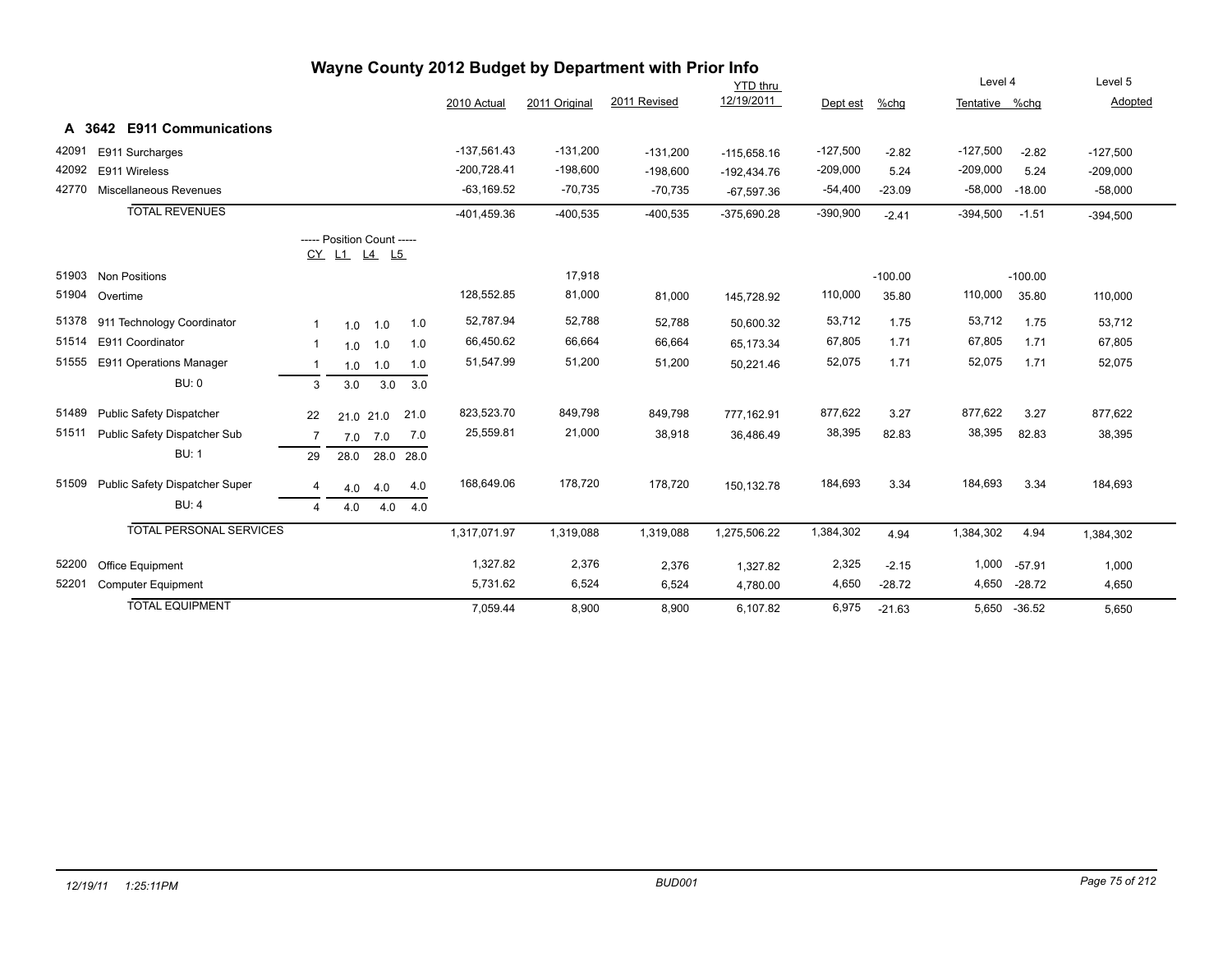|       |                                      | Wayne County 2012 Budget by Department with Prior Info |               |              |                               |           |           |                |           |           |
|-------|--------------------------------------|--------------------------------------------------------|---------------|--------------|-------------------------------|-----------|-----------|----------------|-----------|-----------|
|       |                                      |                                                        |               |              | <b>YTD</b> thru<br>12/19/2011 |           |           | Level 4        |           | Level 5   |
|       |                                      | 2010 Actual                                            | 2011 Original | 2011 Revised |                               | Dept est  | %chg      | Tentative %chg |           | Adopted   |
|       | <b>E911 Communications</b><br>A 3642 |                                                        |               |              |                               |           |           |                |           |           |
| 54100 | Supplies & Materials                 | 1,980.69                                               | 2,500         | 3,949        | 3,709.86                      | 2,500     |           | 2,500          |           | 2,500     |
| 54114 | Car Expense                          | 8,366.69                                               | 3,700         | 3,700        | 5,597.25                      | 3,800     | 2.70      | 3,800          | 2.70      | 3,800     |
| 54150 | <b>Office Supplies</b>               | 1,712.98                                               | 1,500         | 1,500        | 1,769.01                      | 1,800     | 20.00     | 1,800          | 20.00     | 1,800     |
| 54166 | Postage                              | 326.35                                                 | 700           | 1,200        | 988.80                        | 700       |           | 700            |           | 700       |
| 54187 | Uniforms                             | 402.84                                                 | 8,000         | 8,762        | 942.87                        | 8,000     |           | 8,000          |           | 8,000     |
| 54210 | Gas                                  | 575.25                                                 | 2,000         | 2,225        | 1,006.51                      | 2,200     | 10.00     | 2,200          | 10.00     | 2,200     |
| 54220 | Light & Power                        | 8,521.07                                               | 9,000         | 9,000        | 7,854.07                      | 8,500     | $-5.56$   | 8,500          | $-5.56$   | 8,500     |
| 54230 | Telephone                            | 74,521.49                                              | 86,000        | 86,307       | 85,707.64                     | 86,000    |           | 74,800         | $-13.02$  | 74,800    |
| 54232 | <b>NYSPIN Teletype</b>               | 622.71                                                 | 750           | 750          | 568.44                        |           | $-100.00$ |                | $-100.00$ |           |
| 54240 | Water                                | 290.25                                                 | 500           | 500          | 265.42                        | 400       | $-20.00$  | 400            | $-20.00$  | 400       |
| 54408 | Copier Expense                       | 882.18                                                 | 1,200         | 1,200        | 1,221.07                      | 1,000     | $-16.67$  | 1,000          | $-16.67$  | 1,000     |
| 54414 | Information Technology               | 18,600.00                                              | 19,425        | 19,425       | 19,425.00                     | 26,400    | 35.91     | 26,400         | 35.91     | 26,400    |
| 54424 | <b>Equipment - Maint Contract</b>    | 64,343.23                                              | 60,176        | 60,176       | 63,732.80                     | 62,850    | 4.44      | 62,850         | 4.44      | 62,850    |
| 54425 | Equipment - Maint & Repair           | 20,222.26                                              | 12,000        | 13,310       | 20,482.42                     | 14,000    | 16.67     | 14,000         | 16.67     | 14,000    |
| 54437 | Lease                                | 12,000.00                                              | 12,000        | 12,000       | 12,000.00                     | 12,000    |           | 12,000         |           | 12,000    |
| 54438 | Maintenance/Repairs                  | 18,183.59                                              | 16,000        | 16,000       | 16,793.90                     | 15,000    | $-6.25$   | 15,000         | $-6.25$   | 15,000    |
| 54460 | Promotion                            | 416.49                                                 | 700           | 700          | 892.09                        | 700       |           | 700            |           | 700       |
| 54475 | Software                             | 1,919.96                                               | 2,500         | 2,500        | 550.00                        | 2,500     |           | 2,500          |           | 2,500     |
| 54483 | Training-Seminars & Schools          | 6,492.73                                               | 4,800         | 6,224        | 5,165.50                      | 4,800     |           | 4,800          |           | 4,800     |
| 54485 | Travel                               |                                                        |               |              |                               |           |           | 1,200          |           | 1,200     |
| 54493 | <b>Clerical Service Contracts</b>    | 27,172.00                                              | 27,754        | 27,754       | 27,754.00                     | 28,813    | 3.82      | 28,813         | 3.82      | 28,813    |
| 54533 | Mobile Computer Supply/Repair        | 6,993.81                                               | 7,000         | 8,453        | 9,594.80                      | 7,300     | 4.29      | 7,300          | 4.29      | 7,300     |
|       | 54600 Misc                           | 2,820.42                                               | 3,000         | 4,694        | 4,609.83                      | 3,000     |           | 3,000          |           | 3,000     |
|       | TOTAL CONTRACTUAL EXPENSES           | 277,366.99                                             | 281,205       | 290,328      | 290,631.28                    | 292,263   | 3.93      | 282,263        | 0.38      | 282,263   |
|       |                                      |                                                        |               |              |                               |           |           |                |           |           |
| 58100 | Payments to NYS Retirement Sys       | 126,677.00                                             | 225,625       | 225,625      | 148,858.00                    | 249,297   | 10.49     | 248,897        | 10.31     | 248,897   |
| 58200 | Payments to Social Security          | 95,980.98                                              | 100,769       | 100,769      | 92,247.59                     | 107,861   | 7.04      | 107,861        | 7.04      | 107,861   |
| 58400 | Hospitalization                      | 275,077.32                                             | 287,901       | 287,901      | 300,398.15                    | 381,718   | 32.59     | 350,487        | 21.74     | 350,487   |
| 58600 | <b>Disability</b>                    | 4,317.00                                               | 4,032         | 4,032        | 3,974.00                      | 4,312     | 6.94      | 4,312          | 6.94      | 4,312     |
| 58901 | Employee Assistance Program          | 533.96                                                 | 563           | 563          | 560.00                        | 651       | 15.63     | 651            | 15.63     | 651       |
|       | <b>TOTAL FRINGE BENEFITS</b>         | 502,586.26                                             | 618,890       | 618,890      | 546,037.74                    | 743,839   | 20.19     | 712,208        | 15.08     | 712,208   |
|       | <b>Total Appropriations</b>          | 2,104,084.66                                           | 2,228,083     | 2,237,206    | 2,118,283.06                  | 2,427,379 |           | 2,384,423      |           | 2,384,423 |
|       | <b>Total County Cost</b>             | 1,702,625.30                                           | 1,827,548     | 1,836,671    | 1,742,592.78                  | 2,036,479 | 11.43     | 1,989,923      | 8.88      | 1,989,923 |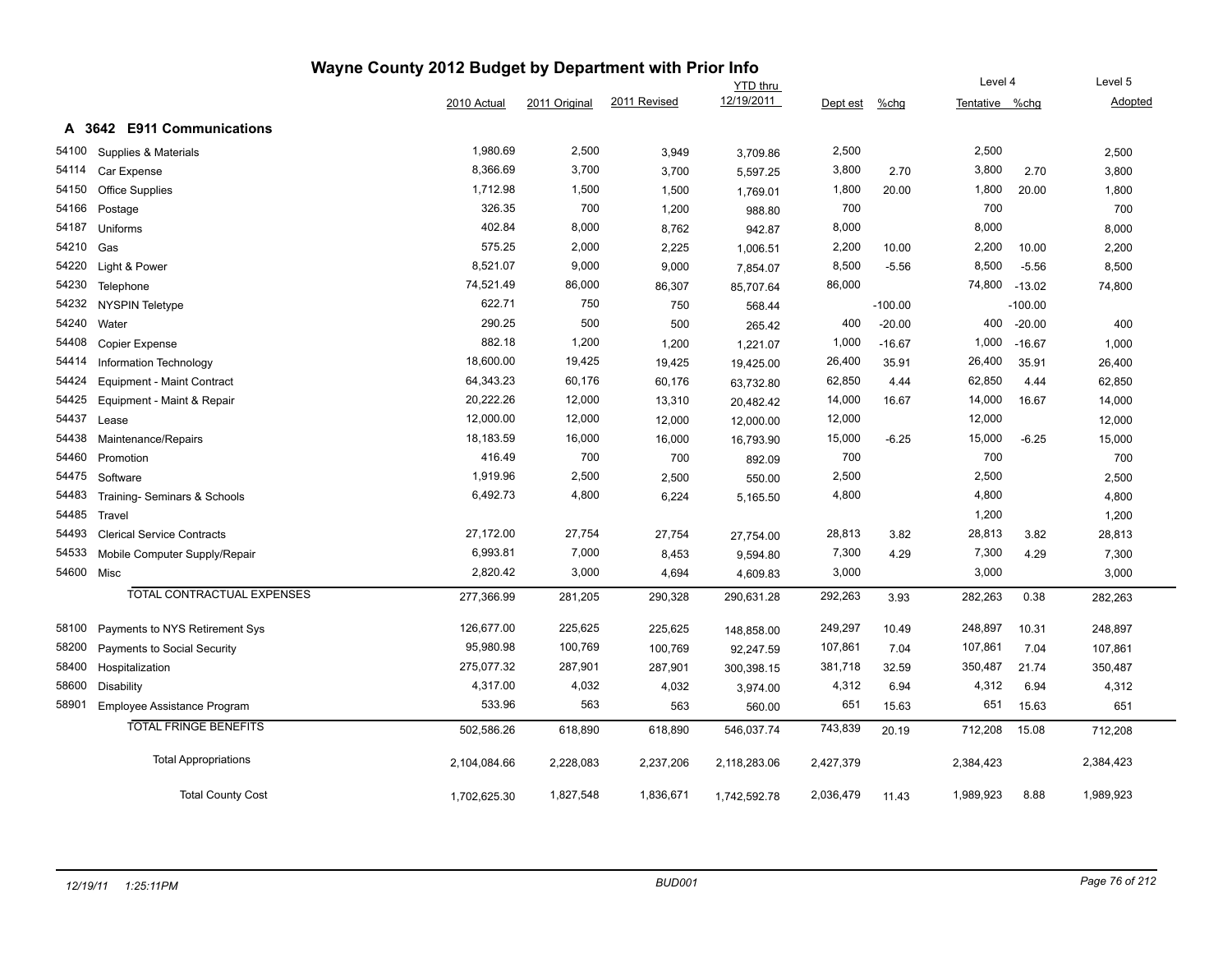| Wayne County 2012 Budget by Department with Prior Info |                                 |                |                            |     |           |               |               |              |                 |                 |          |                |          |            |
|--------------------------------------------------------|---------------------------------|----------------|----------------------------|-----|-----------|---------------|---------------|--------------|-----------------|-----------------|----------|----------------|----------|------------|
|                                                        |                                 |                |                            |     |           |               |               |              | <b>YTD thru</b> |                 |          | Level 4        |          | Level 5    |
|                                                        |                                 |                |                            |     |           | 2010 Actual   | 2011 Original | 2011 Revised | 12/19/2011      | Dept est        | %chg     | Tentative %chq |          | Adopted    |
|                                                        | A 3644 ALS Services             |                |                            |     |           |               |               |              |                 |                 |          |                |          |            |
|                                                        | 41615 Other Third Party Payer   |                |                            |     |           | $-248,961.08$ | $-244,800$    | $-251,500$   | $-217,449.94$   | $-264,500$      | 8.05     | $-276,500$     | 12.95    | $-276,500$ |
|                                                        | <b>TOTAL REVENUES</b>           |                |                            |     |           | $-248,961.08$ | $-244,800$    | $-251,500$   | $-217,449.94$   | $-264,500$      | 8.05     | $-276,500$     | 12.95    | $-276,500$ |
|                                                        |                                 |                | ----- Position Count ----- |     |           |               |               |              |                 |                 |          |                |          |            |
|                                                        |                                 |                | CY L1 L4 L5                |     |           |               |               |              |                 |                 |          |                |          |            |
| 51904                                                  | Overtime                        |                |                            |     |           | 22,270.71     | 19,000        | 19,000       | 26,701.31       | 21,500          | 13.16    | 21,500         | 13.16    | 21,500     |
| 51548                                                  | ALS Technician                  | 4              | 4.0                        | 4.0 | 4.0       | 212,316.29    | 217,294       | 177,394      | 173,139.37      | 176,377         | $-18.83$ | 176,377        | $-18.83$ | 176,377    |
| 51549                                                  | ALS Technician Sub              | 5              | 5.0                        | 5.0 | 5.0       | 31,757.78     | 24,000        | 24,000       | 31,784.62       | 41,400          | 72.50    | 41,400         | 72.50    | 41,400     |
| 51550                                                  | <b>ALS Technician Part Time</b> | $\overline{7}$ | 5.0                        | 5.0 | 5.0       | 54,179.88     | 56,000        | 56,000       | 38,641.10       | 41,400          | $-26.07$ | 41,400         | $-26.07$ | 41,400     |
| 51562                                                  | Chief ALS Tech                  | -1             | 1.0                        | 1.0 | 1.0       |               |               | 41,600       | 35,096.89       | 49,038          |          | 49,038         |          | 49,038     |
|                                                        | <b>BU: 1</b>                    | 17             | 15.0                       |     | 15.0 15.0 |               |               |              |                 |                 |          |                |          |            |
|                                                        | <b>TOTAL PERSONAL SERVICES</b>  |                |                            |     |           | 320,524.66    | 316,294       | 317,994      | 305,363.29      | 329,715         | 4.24     | 329,715        | 4.24     | 329,715    |
|                                                        |                                 |                |                            |     |           |               |               |              |                 |                 |          |                |          |            |
| 52201                                                  | <b>Computer Equipment</b>       |                |                            |     |           | 2,654.55      |               |              |                 | 750             |          |                |          |            |
| 52500                                                  | Other Equipment                 |                |                            |     |           | 280.00        | 540           | 540          | 249.99          | 29,000 5,270.37 |          | 29,0005,270.37 |          | 29,000     |
|                                                        | <b>TOTAL EQUIPMENT</b>          |                |                            |     |           | 2,934.55      | 540           | 540          | 249.99          | 29,750 5,409.26 |          | 29,000 ,270.37 |          | 29,000     |
| 54100                                                  | Supplies & Materials            |                |                            |     |           | 37,622.97     | 32,000        | 32,034       | 32,109.69       | 33,500          | 4.69     | 33,500         | 4.69     | 33,500     |
| 54114                                                  | Car Expense                     |                |                            |     |           | 19,486.69     | 19,500        | 20,310       | 24,489.28       | 22,500          | 15.38    | 22,500         | 15.38    | 22,500     |
| 54187                                                  | Uniforms                        |                |                            |     |           | 1,700.60      | 3,500         | 3,500        | 2,164.76        | 3,400           | $-2.86$  | 3,400          | $-2.86$  | 3,400      |
| 54210                                                  | Gas                             |                |                            |     |           | 1,967.44      | 2,700         | 2,700        | 2,552.80        | 3,000           | 11.11    | 3,000          | 11.11    | 3,000      |
| 54220                                                  | Light & Power                   |                |                            |     |           | 919.12        | 1,000         | 1,000        | 1,086.76        | 1,100           | 10.00    | 1,100          | 10.00    | 1,100      |
| 54230                                                  | Telephone                       |                |                            |     |           | 4,454.12      | 5,200         | 5,222        | 4,099.95        | 5,000           | $-3.85$  | 5,000          | $-3.85$  | 5,000      |
| 54240                                                  | Water                           |                |                            |     |           | 72.75         | 250           | 250          | 105.47          | 250             |          | 250            |          | 250        |
| 54300                                                  | Insurance                       |                |                            |     |           | 1,596.00      | 1,676         | 1,676        | 1,602.00        | 1,763           | 5.19     | 1,763          | 5.19     | 1,763      |
| 54424                                                  | Equipment - Maint Contract      |                |                            |     |           | 3,170.92      | 4,215         | 4,215        | 5,578.78        | 4,215           |          | 4,215          |          | 4,215      |
| 54425                                                  | Equipment - Maint & Repair      |                |                            |     |           | 373.75        | 1,500         | 1,500        | 217.00          | 1,500           |          | 1,500          |          | 1,500      |
| 54438                                                  | Maintenance/Repairs             |                |                            |     |           | 1,255.67      | 2,500         | 2,500        | 587.19          | 1,500           | $-40.00$ | 1,500          | $-40.00$ | 1,500      |
| 54483                                                  | Training- Seminars & Schools    |                |                            |     |           | 1,511.92      | 3,500         | 8,500        | 7,497.83        | 4,000           | 14.29    | 4,000          | 14.29    | 4,000      |
| 54500                                                  | Fees for Services Non-employ    |                |                            |     |           | 28,201.00     | 28,560        | 32,488       | 32,859.00       | 32,965          | 15.42    | 32,965         | 15.42    | 32,965     |
| 54532                                                  | <b>Medical Director</b>         |                |                            |     |           | 3,000.00      | 3,000         | 3,000        | 2,000.00        | 4,000           | 33.33    | 4,000          | 33.33    | 4,000      |
| 54600 Misc                                             |                                 |                |                            |     |           | 663.99        | 750           | 750          | 267.40          | 1,400           | 86.67    | 1,400          | 86.67    | 1,400      |
|                                                        | TOTAL CONTRACTUAL EXPENSES      |                |                            |     |           | 105.996.94    | 109,851       | 119,645      | 117.217.91      | 120,093         | 9.32     | 120,093        | 9.32     | 120,093    |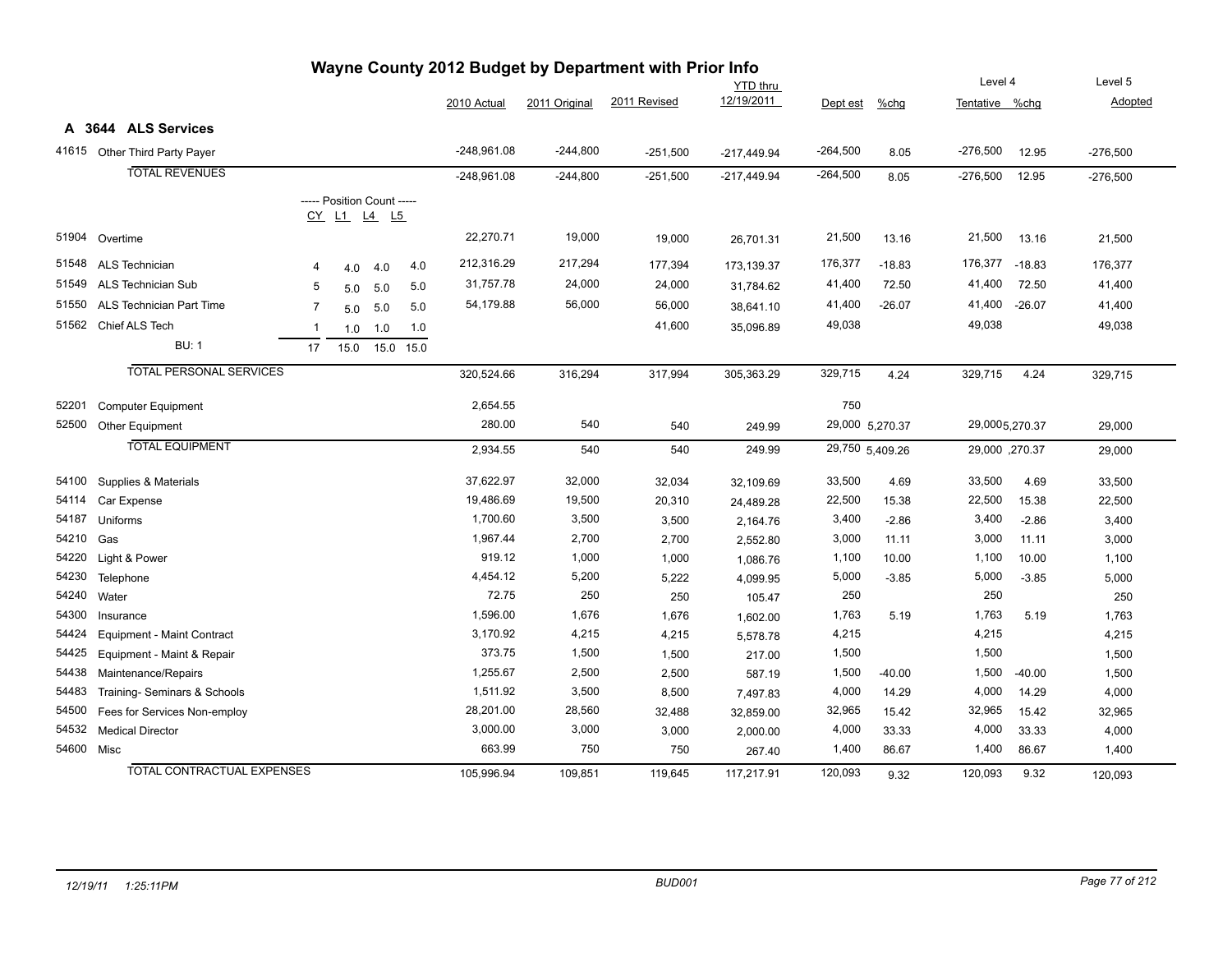| Wayne County 2012 Budget by Department with Prior Info |             |               |              |                 |          |       |                |         |         |
|--------------------------------------------------------|-------------|---------------|--------------|-----------------|----------|-------|----------------|---------|---------|
|                                                        |             |               |              | <b>YTD thru</b> |          |       | Level 4        |         | Level 5 |
|                                                        | 2010 Actual | 2011 Original | 2011 Revised | 12/19/2011      | Dept est | %chg  | Tentative %chg |         | Adopted |
| <b>ALS Services</b><br>A 3644                          |             |               |              |                 |          |       |                |         |         |
| 58100 Payments to NYS Retirement Sys                   | 19,737.00   | 31,250        | 31,250       | 26.141.00       | 31,615   | 1.17  | 29,755         | $-4.78$ | 29,755  |
| 58200 Payments to Social Security                      | 23,418.40   | 22,681        | 22,681       | 22,359.75       | 25,223   | 11.21 | 25,223         | 11.21   | 25,223  |
| 58400 Hospitalization                                  | 43,196.16   | 43,196        | 43,196       | 42.878.15       | 49,509   | 14.61 | 43,631         | 1.01    | 43,631  |
| 58600<br>Disability                                    | 770.00      | 720           | 720          | 725.00          | 770      | 6.94  | 770            | 6.94    | 770     |
| 58901<br>Employee Assistance Program                   | 162.10      | 211           | 211          | 170.00          | 215      | 1.90  | 215            | 1.90    | 215     |
| <b>TOTAL FRINGE BENEFITS</b>                           | 87,283.66   | 98,058        | 98,058       | 92,273.90       | 107,332  | 9.46  | 99,594         | 1.57    | 99,594  |
| <b>Total Appropriations</b>                            | 516.739.81  | 524,743       | 536,237      | 515.105.09      | 586,890  |       | 578,402        |         | 578,402 |
| <b>Total County Cost</b>                               | 267.778.73  | 279,943       | 284,737      | 297.655.15      | 322,390  | 15.16 | 301,902        | 7.84    | 301,902 |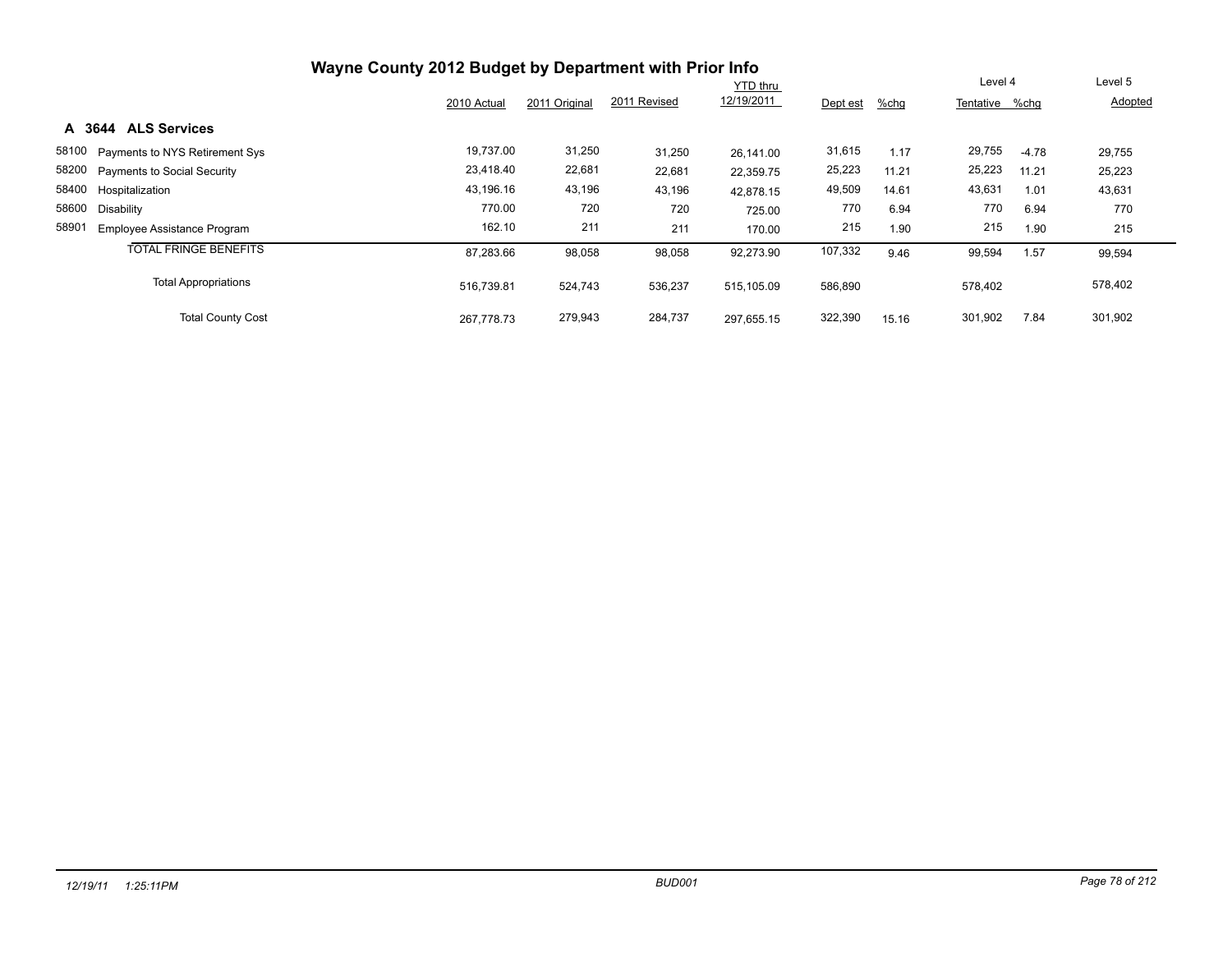|       | <b>The County Long Dudget by Department With First</b>  |             |               |              |                               |          | Level 4                | Level 5 |
|-------|---------------------------------------------------------|-------------|---------------|--------------|-------------------------------|----------|------------------------|---------|
|       |                                                         |             |               |              | <b>YTD</b> thru<br>12/19/2011 |          |                        |         |
|       |                                                         | 2010 Actual | 2011 Original | 2011 Revised |                               | Dept est | %chg<br>Tentative %chg | Adopted |
|       | A 3645 Emergency Medical Services                       |             |               |              |                               |          |                        |         |
|       | ----- Position Count -----                              |             |               |              |                               |          |                        |         |
|       | CY L1 L4 L5                                             |             |               |              |                               |          |                        |         |
| 51484 | <b>EMS Coordinator Part Time</b><br>0<br>1.0 1.0<br>1.0 |             |               |              |                               | 20,310   | 20,310                 | 20,310  |
|       | <b>BU: 0</b><br>1.0<br>$1.0$ $1.0$<br>$\mathbf 0$       |             |               |              |                               |          |                        |         |
|       | <b>TOTAL PERSONAL SERVICES</b>                          |             |               |              | 0.00                          | 20,310   | 20,310                 | 20,310  |
| 52201 | <b>Computer Equipment</b>                               |             |               |              |                               | 760      |                        |         |
|       | <b>TOTAL EQUIPMENT</b>                                  |             |               |              | 0.00                          | 760      |                        |         |
| 54100 | Supplies & Materials                                    |             |               |              |                               | 3,300    | 3,300                  | 3,300   |
| 54150 | <b>Office Supplies</b>                                  |             |               |              |                               | 1,000    | 1,000                  | 1,000   |
|       | 54166 Postage                                           |             |               |              |                               | 500      | 500                    | 500     |
| 54220 | Light & Power                                           |             |               |              |                               | 873      | 873                    | 873     |
|       | 54230 Telephone                                         |             |               |              |                               | 300      | 300                    | 300     |
| 54240 | Water                                                   |             |               |              |                               | 66       | 66                     | 66      |
|       | 54424 Equipment - Maint Contract                        |             |               |              |                               | 117      | 117                    | 117     |
| 54425 | Equipment - Maint & Repair                              |             |               |              |                               | 2,345    | 600                    | 600     |
| 54438 | Maintenance/Repairs                                     |             |               |              |                               |          | 1,745                  | 1,745   |
| 54621 | A & G Travel                                            |             |               |              |                               | 3,200    | 3,200                  | 3,200   |
|       | <b>TOTAL CONTRACTUAL EXPENSES</b>                       |             |               |              | 0.00                          | 11,701   | 11,701                 | 11,701  |
| 58200 | <b>Payments to Social Security</b>                      |             |               |              |                               | 1,554    | 1,554                  | 1,554   |
| 58901 | Employee Assistance Program                             |             |               |              |                               | 11       | 11                     | 11      |
|       | <b>TOTAL FRINGE BENEFITS</b>                            |             |               |              | 0.00                          | 1,565    | 1,565                  | 1,565   |
|       | <b>Total Appropriations</b>                             |             |               |              | 0.00                          | 34,336   | 33,576                 | 33,576  |
|       | <b>Total County Cost</b>                                |             |               |              | 0.00                          | 34,336   | 33,576                 | 33,576  |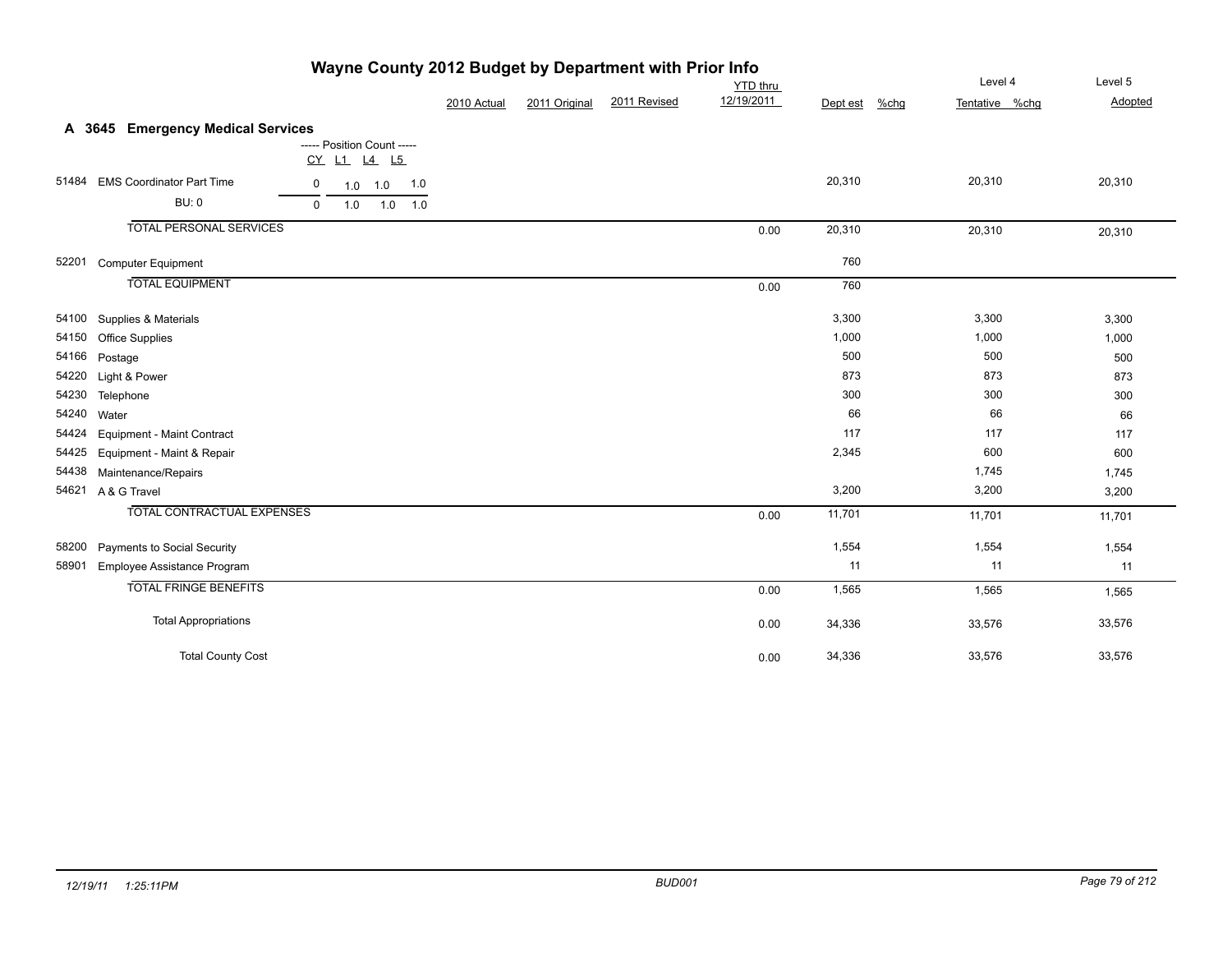|       |                                |                |     |                                           |     |               |               | wayne County 2012 Budget by Department with Prior info |                 |            |           |                |           |            |
|-------|--------------------------------|----------------|-----|-------------------------------------------|-----|---------------|---------------|--------------------------------------------------------|-----------------|------------|-----------|----------------|-----------|------------|
|       |                                |                |     |                                           |     |               |               |                                                        | <b>YTD thru</b> |            |           | Level 4        |           | Level 5    |
|       |                                |                |     |                                           |     | 2010 Actual   | 2011 Original | 2011 Revised                                           | 12/19/2011      | Dept est   | %chg      | Tentative %chg |           | Adopted    |
|       | A 4010 Public Health           |                |     |                                           |     |               |               |                                                        |                 |            |           |                |           |            |
| 42770 | Miscellaneous Revenues         |                |     |                                           |     | $-327.10$     | $-800$        | $-800$                                                 | $-841.80$       | $-800$     |           | $-800$         |           | $-800$     |
| 43401 | Public Health                  |                |     |                                           |     | $-279,769.85$ | $-326,960$    | $-326,960$                                             | $-182,045.56$   | $-308,095$ | $-5.77$   | $-308,095$     | $-5.77$   | $-308,095$ |
|       | <b>TOTAL REVENUES</b>          |                |     |                                           |     | $-280,096.95$ | $-327,760$    | $-327,760$                                             | $-182,887.36$   | $-308,895$ | $-5.76$   | $-308,895$     | $-5.76$   | $-308,895$ |
|       |                                |                |     | ----- Position Count -----<br>CY L1 L4 L5 |     |               |               |                                                        |                 |            |           |                |           |            |
| 51580 | Deputy Director Public Health  |                | 1.0 | 1.0                                       | 1.0 | 4,910.98      | 31,750        | 33,033                                                 | 32,327.90       | 64,559     | 103.34    | 64,559 103.34  |           | 64,559     |
| 51904 | Overtime                       |                |     |                                           |     | 35.56         | 400           | 400                                                    |                 | 400        |           | 400            |           | 400        |
| 51458 | <b>Medical Director</b>        | 1              | 1.0 | 1.0                                       | 1.0 | 14,741.56     | 15,000        | 15,000                                                 | 14,023.17       | 15,000     |           | 15,000         |           | 15,000     |
| 51477 | Director of Public Health      | -1             | 1.0 | 1.0                                       | 1.0 | 72,991.37     | 73,502        | 76,162                                                 | 71,024.76       | 74,409     | 1.23      | 74,409         | 1.23      | 74,409     |
| 51513 | <b>Administrative Asst</b>     | -1             | 1.0 | 1.0                                       | 1.0 | 56,393.29     | 56,332        | 57,283                                                 | 53,727.11       | 57,283     | 1.69      | 57,283         | 1.69      | 57,283     |
|       | <b>BU: 0</b>                   | 3              | 3.0 | 3.0                                       | 3.0 |               |               |                                                        |                 |            |           |                |           |            |
| 51104 | <b>Clerk Typist</b>            | -1             | 0.0 | 0.0                                       | 0.0 | 24,163.94     | 30,904        | 31,428                                                 | 29,120.84       |            | $-100.00$ |                | $-100.00$ |            |
| 51110 | Receptionist 7Hr               | 1              | 1.0 | 1.0                                       | 1.0 | 26,143.53     | 30,504        | 30,504                                                 | 23,245.50       | 27,141     | $-11.02$  | 27,141         | $-11.02$  | 27,141     |
| 51121 | <b>Account Clerk Part Time</b> | $\mathbf{1}$   |     |                                           |     |               |               | 10,649                                                 | 8,154.33        |            |           |                |           |            |
| 51142 | Senior Clerk-Typist            | $\mathbf{1}$   | 1.0 | 1.0                                       | 1.0 | 33,302.88     | 32,853        | 32,853                                                 | 29,318.03       | 32,867     | 0.04      | 32,867         | 0.04      | 32,867     |
| 51154 | Senior Account Clerk           | 2              | 2.0 | 2.0                                       | 2.0 | 95,359.41     | 95,925        | 74,570                                                 | 66,319.88       | 67,158     | $-29.99$  | 67,158         | $-29.99$  | 67,158     |
| 51590 | Sr Acct Clerk PT               | $\mathbf 1$    |     |                                           |     |               |               | 5,288                                                  | 1,803.39        |            |           |                |           |            |
|       | <b>BU: 1</b>                   | $\overline{7}$ | 4.0 | 4.0                                       | 4.0 |               |               |                                                        |                 |            |           |                |           |            |
|       | <b>TOTAL PERSONAL SERVICES</b> |                |     |                                           |     | 328,042.52    | 367,170       | 367,170                                                | 329,064.91      | 338,817    | $-7.72$   | 338,817        | $-7.72$   | 338,817    |
| 52100 | Furniture & Furnishings        |                |     |                                           |     | 1,353.68      | 1,165         | 1,165                                                  | 787.50          |            | $-100.00$ |                | $-100.00$ |            |
| 52200 | Office Equipment               |                |     |                                           |     |               | 1,655         | 1,655                                                  | 1,359.71        |            | $-100.00$ |                | $-100.00$ |            |
| 52201 | <b>Computer Equipment</b>      |                |     |                                           |     | 1,340.00      | 1,700         | 1,700                                                  | 1,204.30        | 750        | $-55.88$  | 750            | $-55.88$  | 750        |
|       | <b>TOTAL EQUIPMENT</b>         |                |     |                                           |     | 2.693.68      | 4.520         | 4.520                                                  | 3.351.51        | 750        | $-83.41$  | 750            | $-83.41$  | 750        |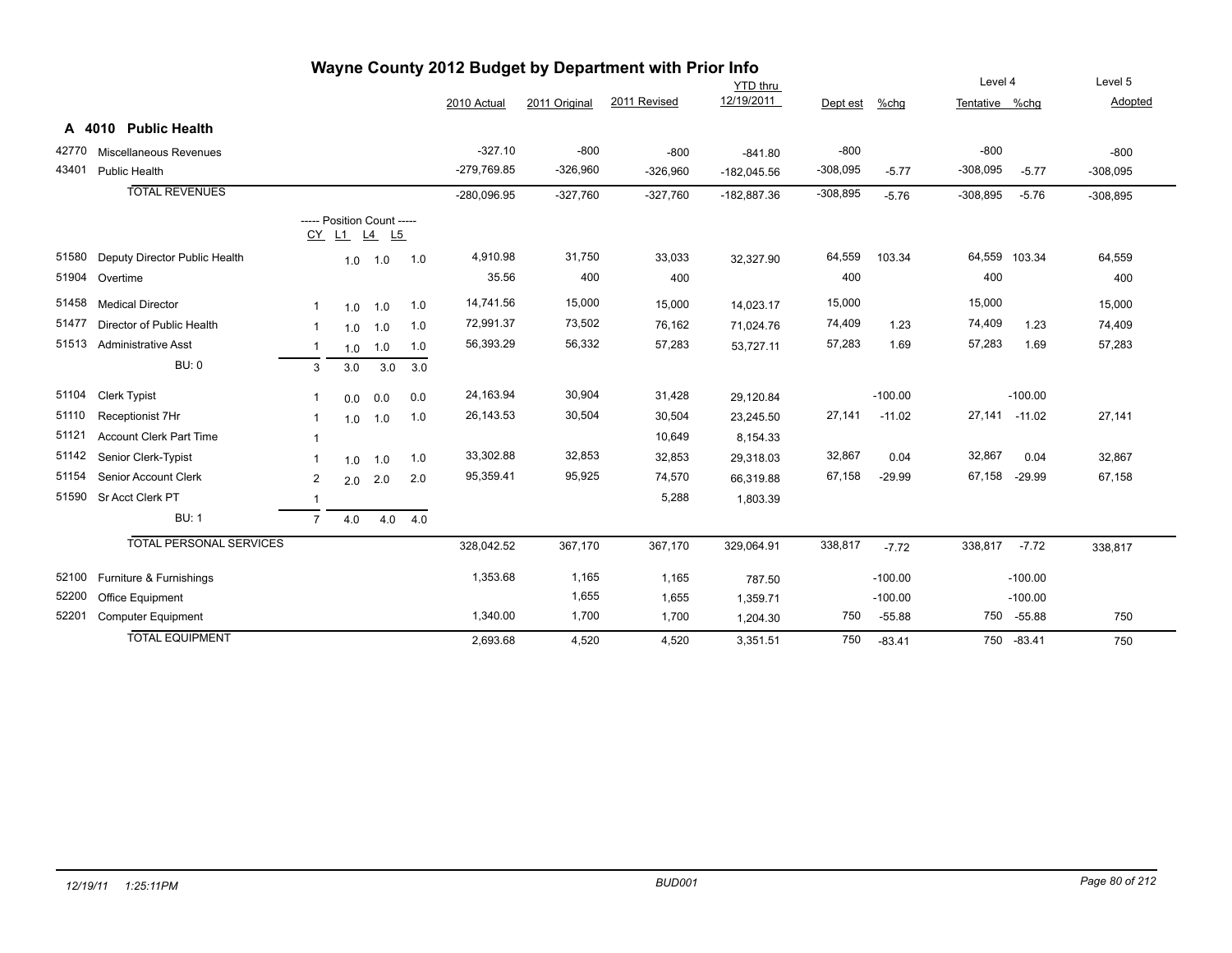|       |                                   | Wayne County 2012 Budget by Department with Prior Info |               |              |                 |          |          |                |              |         |
|-------|-----------------------------------|--------------------------------------------------------|---------------|--------------|-----------------|----------|----------|----------------|--------------|---------|
|       |                                   |                                                        |               |              | <b>YTD thru</b> |          |          | Level 4        |              | Level 5 |
|       |                                   | 2010 Actual                                            | 2011 Original | 2011 Revised | 12/19/2011      | Dept est | $%$ chg  | Tentative %chg |              | Adopted |
|       | A 4010 Public Health              |                                                        |               |              |                 |          |          |                |              |         |
| 54116 | <b>Computer Supplies</b>          | 1,180.32                                               | 1,400         | 1,416        | 804.75          | 1,300    | $-7.14$  | 1,300          | $-7.14$      | 1,300   |
| 54150 | Office Supplies                   | 1,231.60                                               | 2,500         | 2,902        | 1,491.47        | 2,400    | $-4.00$  | 2,400          | $-4.00$      | 2,400   |
| 54166 | Postage                           | 667.04                                                 | 800           | 800          | 363.88          | 800      |          | 800            |              | 800     |
| 54210 | Gas                               | 993.84                                                 | 1,391         | 1,391        | 843.11          | 1,029    | $-26.02$ | 1,029          | $-26.02$     | 1,029   |
| 54220 | Light & Power                     | 6,784.33                                               | 9,655         | 9,655        | 5,847.00        | 7,514    | $-22.18$ | 7,514          | $-22.18$     | 7,514   |
| 54230 | Telephone                         | 8,294.03                                               | 9,400         | 9,400        | 8,794.71        | 9,900    | 5.32     | 9,900          | 5.32         | 9,900   |
| 54240 | Water                             | 646.50                                                 | 726           | 726          | 544.07          | 633      | $-12.81$ | 633            | $-12.81$     | 633     |
| 54300 | Insurance                         | 3,314.15                                               | 3,646         | 3,646        | 3,488.48        | 4,013    | 10.07    | 4,013          | 10.07        | 4,013   |
| 54402 | Advertising                       | 592.00                                                 | 2,000         | 608          | 607.54          | 1,800    | $-10.00$ | 1,800          | $-10.00$     | 1,800   |
| 54408 | <b>Copier Expense</b>             | 1,376.47                                               | 1,400         | 1,400        | 850.82          | 1,400    |          | 1,400          |              | 1,400   |
| 54410 | Conference                        | 310.80                                                 | 2,520         | 90           | 90.00           | 3,055    | 21.23    | 3,055          | 21.23        | 3,055   |
| 54414 | Information Technology            | 23,100.00                                              | 23,425        | 23,425       | 21,472.88       | 22,800   | $-2.67$  | 22,800         | $-2.67$      | 22,800  |
| 54418 | Dues                              | 17,628.50                                              | 17,985        | 17,670       | 17,669.50       | 17,670   | $-1.75$  | 17,670         | $-1.75$      | 17,670  |
| 54424 | Equipment - Maint Contract        | 1,160.50                                               | 1,266         | 1,266        | 1,266.00        | 3,616    | 185.62   |                | 3,616 185.62 | 3,616   |
| 54436 | <b>Inservice Education</b>        | 75.00                                                  | 300           | 51           |                 | 300      |          | 300            |              | 300     |
| 54437 | Lease                             | 49,491.20                                              | 50,232        | 54,126       | 49,925.76       | 51,632   | 2.79     | 51,632         | 2.79         | 51,632  |
| 54438 | Maintenance/Repairs               | 26,102.82                                              | 28,950        | 28,950       | 18,358.62       | 21,941   | $-24.21$ | 21,941         | $-24.21$     | 21,941  |
| 54456 | Printing                          | 165.30                                                 | 650           | 650          | 594.90          | 550      | $-15.38$ | 550            | $-15.38$     | 550     |
| 54472 | Subscriptions                     | 859.61                                                 | 900           | 900          | 674.14          | 900      |          | 900            |              | 900     |
| 54475 | Software                          | 99.00                                                  | 300           |              |                 | 300      |          | 300            |              | 300     |
| 54500 | Fees for Services Non-employ      | 1,000.00                                               | 1,000         | 1,000        | 1,000.00        | 1,000    |          | 1,000          |              | 1,000   |
| 54572 | <b>Tuition Reimbursement</b>      |                                                        | 1,100         | 1,333        | 949.50          | 1,100    |          | 1,100          |              | 1,100   |
| 54600 | Misc                              | 495.45                                                 | 700           | 1,700        | 308.06          | 700      |          | 700            |              | 700     |
| 54621 | A & G Travel                      | 2,111.20                                               | 3,300         | 3,442        | 2,403.36        | 3,300    |          | 3,300          |              | 3,300   |
| 54638 | <b>Community Assesments</b>       | 11,721.00                                              | 7,721         | 7,721        | 7,721.00        | 7,721    |          | 7,721          |              | 7,721   |
|       | <b>TOTAL CONTRACTUAL EXPENSES</b> | 159,400.66                                             | 173,267       | 174,266      | 146,069.55      | 167,374  | $-3.40$  | 167,374        | $-3.40$      | 167,374 |
| 58100 | Payments to NYS Retirement Sys    | 31,944.00                                              | 54,938        | 54,938       | 36,818.00       | 60,877   | 10.81    | 58,774         | 6.98         | 58,774  |
| 58200 | Payments to Social Security       | 23,671.15                                              | 28,126        | 28,126       | 24,054.20       | 25,920   | $-7.84$  | 25,920         | $-7.84$      | 25,920  |
| 58400 | Hospitalization                   | 77,415.02                                              | 87,496        | 87,496       | 68,358.74       | 64,164   | $-26.67$ | 58,915         | $-32.67$     | 58,915  |
| 58500 | Unemployment                      |                                                        |               |              |                 | 14,412   |          | 14,412         |              | 14,412  |
| 58600 | Disability                        | 1,239.00                                               | 1,224         | 1,224        | 1,177.00        | 1,078    | $-11.93$ | 1,078          | $-11.93$     | 1,078   |
| 58901 | Employee Assistance Program       | 162.10                                                 | 182           | 182          | 180.00          | 158      | $-13.19$ | 158            | $-13.19$     | 158     |
|       | <b>TOTAL FRINGE BENEFITS</b>      | 134,431.27                                             | 171,966       | 171,966      | 130,587.94      | 166,609  | $-3.12$  | 159,257        | $-7.39$      | 159,257 |
|       |                                   |                                                        |               |              |                 |          |          |                |              |         |
|       | <b>Total Appropriations</b>       | 624,568.13                                             | 716,923       | 717,922      | 609,073.91      | 673,550  |          | 666,198        |              | 666,198 |
|       | <b>Total County Cost</b>          | 344,471.18                                             | 389,163       | 390,162      | 426,186.55      | 364,655  | $-6.30$  | 357,303        | $-8.19$      | 357,303 |
|       |                                   |                                                        |               |              |                 |          |          |                |              |         |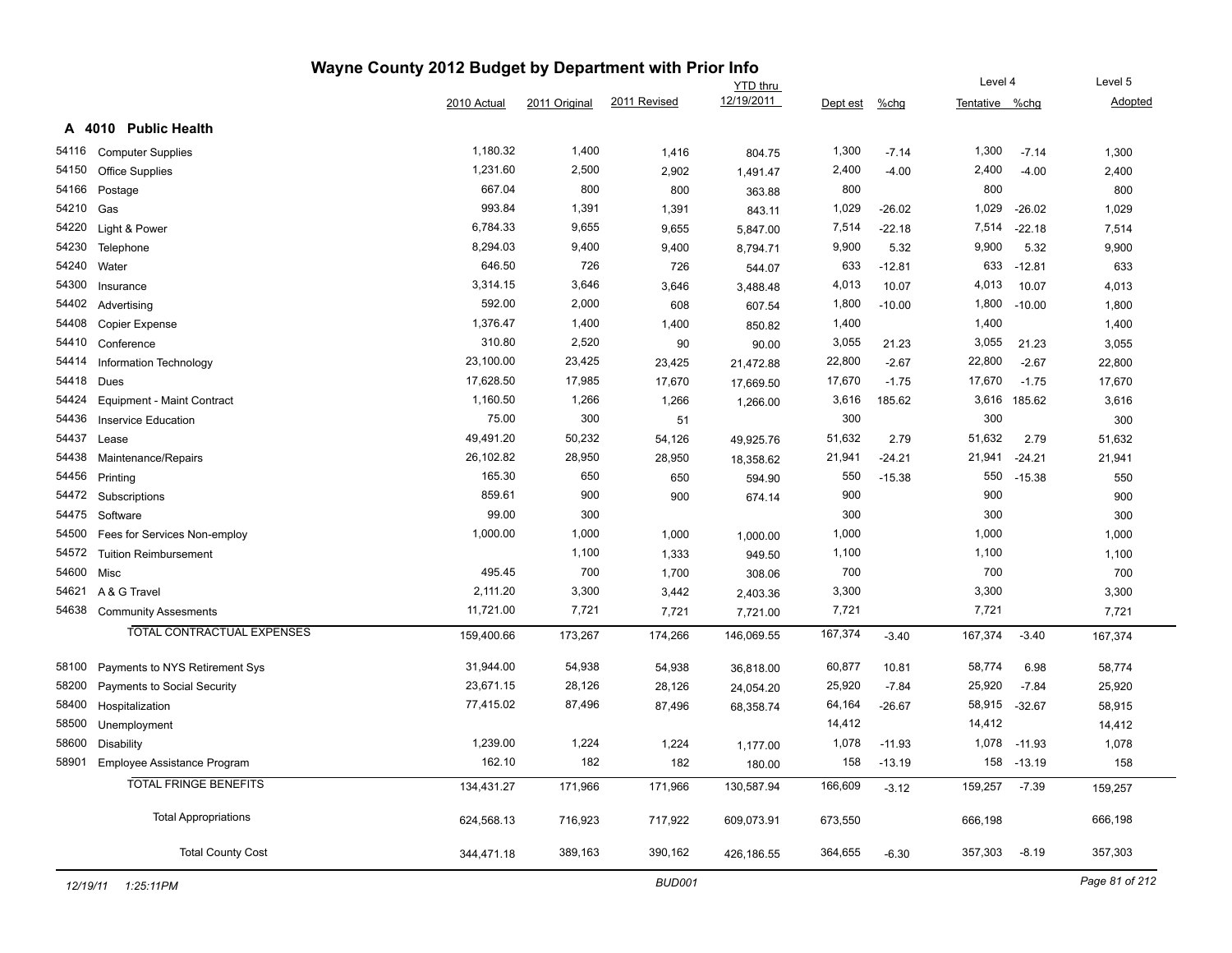| Wayne County 2012 Budget by Department with Prior Info<br>Level 4 |                                        |               |               |              |                 |            |           |                     |                 |            |
|-------------------------------------------------------------------|----------------------------------------|---------------|---------------|--------------|-----------------|------------|-----------|---------------------|-----------------|------------|
|                                                                   |                                        |               |               |              | <b>YTD</b> thru |            |           |                     |                 | Level 5    |
|                                                                   |                                        | 2010 Actual   | 2011 Original | 2011 Revised | 12/19/2011      | Dept est   | %chg      | Tentative %chg      |                 | Adopted    |
|                                                                   | <b>Public Health Service</b><br>A 4011 |               |               |              |                 |            |           |                     |                 |            |
| 41610                                                             | <b>Medicaid TB</b>                     |               |               |              | $-37.00$        |            |           | $-100$              |                 | $-100$     |
| 41611                                                             | Other Third Party - MOM/MCH            | $-4,500.50$   | $-4,000$      | $-4,000$     | $-849.50$       | $-1,000$   | $-75.00$  | $-1,000$            | $-75.00$        | $-1,000$   |
| 41612                                                             | Medicare                               | $-7,455.96$   | $-8,500$      | $-8,500$     | $-155.62$       | $-8,200$   | $-3.53$   | $-8,200$            | $-3.53$         | $-8,200$   |
| 41613                                                             | Medicaid                               | $-12,746.09$  | $-14,500$     | $-14,500$    | $-6,827.41$     | $-7,000$   | $-51.72$  | $-7,000$            | $-51.72$        | $-7,000$   |
| 41615                                                             | Other Third Party Payer                | $-30,298.84$  | $-35,000$     | $-35,000$    | $-16,286.08$    | $-32,000$  | $-8.57$   | $-32,000$           | $-8.57$         | $-32,000$  |
| 41616                                                             | Self Pay                               | $-2,349.27$   | $-3,000$      | $-3,000$     | $-1,702.98$     | $-2,600$   | $-13.33$  | $-2,600$            | $-13.33$        | $-2,600$   |
| 41621                                                             | <b>Public Health Clinic Fees</b>       | $-7,748.00$   | $-8,000$      | $-8,000$     | $-8,813.70$     | $-8,000$   |           | $-8,000$            |                 | $-8,000$   |
| 41623                                                             | Self Pay - Rabies                      | $-2,918.41$   | $-3,200$      | $-3,200$     | $-4,133.90$     | $-3,100$   | $-3.13$   | $-3,100$            | $-3.13$         | $-3,100$   |
| 41625                                                             | <b>Interpreter Fees</b>                | $-156.49$     | $-300$        | $-300$       | $-68.53$        | $-250$     | $-16.67$  | $-250$              | $-16.67$        | $-250$     |
| 42770                                                             | <b>Miscellaneous Revenues</b>          | $-5,181.94$   | $-4,300$      | $-4,300$     | $-5,275.70$     | $-5,800$   | 34.88     | $-5,800$            | 34.88           | $-5,800$   |
| 43401                                                             | Public Health                          | -246,444.35   | $-251,888$    | $-251,888$   | $-256,675.63$   | $-266,595$ | 5.84      | $-267,675$          | 6.27            | $-267,675$ |
| 43407                                                             | Lead Lab                               | $-32.00$      | $-250$        | $-250$       | $-15.00$        | $-200$     | $-20.00$  | $-200$              | $-20.00$        | $-200$     |
| 43408                                                             | <b>Lead Education</b>                  | $-17,817.21$  | $-16,607$     | $-16,607$    | $-11,959.11$    | $-19,226$  | 15.77     | $-19,226$           | 15.77           | $-19,226$  |
| 43409                                                             | Partnership Grant                      | $-146,274.57$ | $-286,580$    | -286,580     | $-78,866.84$    | $-170,462$ | $-40.52$  | $-170,462$          | $-40.52$        | $-170,462$ |
| 43442                                                             | Rabies                                 | $-12,503.09$  | $-11,237$     | $-11,237$    | $-11,836.13$    | $-11,237$  |           | $-11,237$           |                 | $-11,237$  |
| 43446                                                             | Handicapped Children                   |               |               |              |                 | $-2,000$   |           | $-2,000$            |                 | $-2,000$   |
| 43457                                                             | IAP IMMUNIZATION ACTION PLAN           |               |               |              | $-4,141.81$     |            |           | $-33,189$           |                 | $-33,189$  |
| 43461                                                             | Asthma Grant                           | $-6,259.71$   | $-5,000$      | $-5,000$     |                 |            | $-100.00$ |                     | $-100.00$       |            |
| 44449                                                             | Physically Handicapped Childrn         |               | $-19,141$     | $-19,141$    | $-13,083.18$    | $-20,403$  | 6.59      | $-20,403$           | 6.59            | $-20,403$  |
| 44457                                                             | <b>IAP Claims</b>                      | $-49,960.30$  | $-46,745$     | $-46,745$    | $-34,500.57$    | $-46,745$  |           | $-13,556$ $-71.00$  |                 | $-13,556$  |
| 44626                                                             | <b>Immunization Stimulus</b>           | $-7,418.55$   | $-6,600$      | $-6,600$     | $-7,255.01$     |            | $-100.00$ |                     | $-100.00$       |            |
| 44627                                                             | Obesity                                | $-26,508.18$  |               |              |                 |            |           |                     |                 |            |
| 44628                                                             | Swine Flu H1N1                         | $-47, 153.64$ | $-21,130$     | $-21,130$    | $-16,671.14$    |            | $-100.00$ |                     | $-100.00$       |            |
| 44630                                                             | <b>Migrant Grant</b>                   | $-37,800.54$  | $-43,785$     | $-43,785$    | $-33,778.59$    | $-43,785$  |           | $-43,785$           |                 | $-43,785$  |
| 44633                                                             | <b>Lead Grant</b>                      | $-14,277.42$  | $-12,621$     | $-12,621$    | $-8,772.44$     | $-14,165$  | 12.23     | $-14,165$           | 12.23           | $-14,165$  |
| 44634                                                             | <b>HRI Grant</b>                       | $-36,213.46$  | $-39,048$     | $-39,048$    | $-13,145.94$    | $-24,796$  | $-36.50$  | $-33,154$           | $-15.09$        | $-33,154$  |
| 44638                                                             | Bio-Terrorism                          | $-100,999.35$ | $-89,635$     | -89,635      | $-68,724.63$    | $-83,438$  | $-6.91$   | $-83,438$           | $-6.91$         | $-83,438$  |
|                                                                   | 44962 Federal Aid                      | $-4,250.33$   | $-3,178$      | $-7,011$     |                 | $-6,802$   | 114.03    |                     | $-6,802$ 114.03 | $-6,802$   |
|                                                                   | <b>TOTAL REVENUES</b>                  | $-827,268.20$ | $-934,245$    | $-938,078$   | $-603,576.44$   | $-777,804$ | $-16.75$  | $-787,342$ $-15.72$ |                 | $-787,342$ |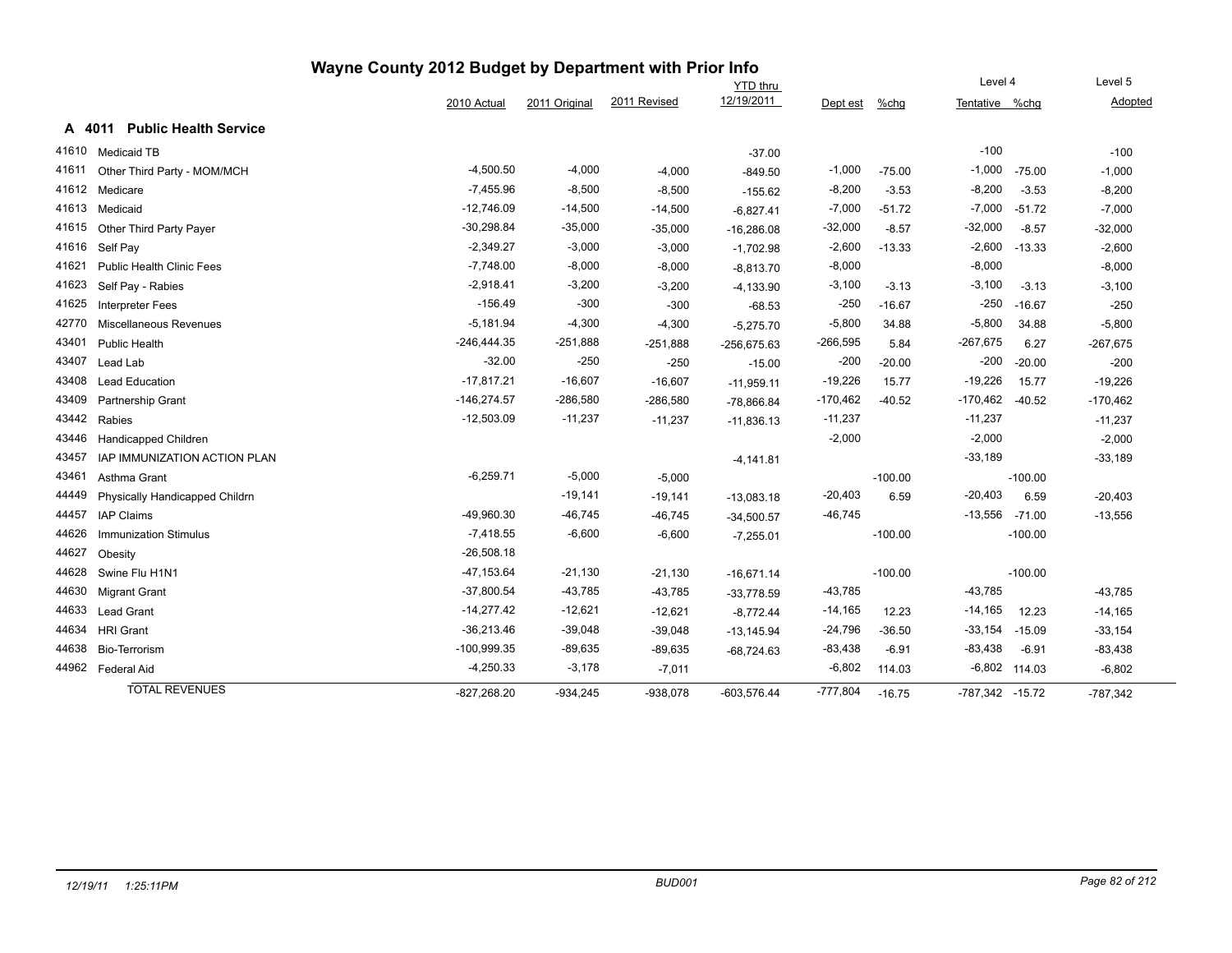|        |                                | <b>The County Zone Dudget by Department with First Into</b><br><b>YTD</b> thru |     |                            |     |             |               |              |            | Level 4  | Level 5   |                |           |         |
|--------|--------------------------------|--------------------------------------------------------------------------------|-----|----------------------------|-----|-------------|---------------|--------------|------------|----------|-----------|----------------|-----------|---------|
|        |                                |                                                                                |     |                            |     | 2010 Actual | 2011 Original | 2011 Revised | 12/19/2011 | Dept est | %chg      | Tentative %chg |           | Adopted |
| A 4011 | <b>Public Health Service</b>   |                                                                                |     |                            |     |             |               |              |            |          |           |                |           |         |
|        |                                |                                                                                |     | ----- Position Count ----- |     |             |               |              |            |          |           |                |           |         |
|        |                                |                                                                                |     | CY L1 L4 L5                |     |             |               |              |            |          |           |                |           |         |
| 51904  | Overtime                       |                                                                                |     |                            |     | 1,772.86    | 3,700         | 3,700        | 636.32     | 400      | $-89.19$  | 400            | $-89.19$  | 400     |
| 51905  | 24hr On-call Coverage          |                                                                                |     |                            |     | 8,100.00    | 5,450         | 5,450        | 3,615.00   | 8,688    | 59.41     | 8,688          | 59.41     | 8,688   |
| 51481  | Physician - Clinical           | $\overline{1}$                                                                 |     | $1.0$ 1.0                  | 1.0 | 3,250.01    | 4,500         | 4,500        | 3,250.00   | 4,500    |           | 4,500          |           | 4,500   |
|        | <b>BU: 0</b>                   | $\mathbf{1}$                                                                   | 1.0 | 1.0                        | 1.0 |             |               |              |            |          |           |                |           |         |
|        | 51210 LPNurse                  | 1                                                                              | 1.0 | 1.0                        | 1.0 | 59,268.96   | 37,269        | 37,891       | 35,412.04  | 38,754   | 3.98      | 38,754         | 3.98      | 38,754  |
| 51282  | RPNurse                        | 4                                                                              | 4.0 | 4.0                        | 4.0 | 188,996.33  | 200,733       | 206,370      | 191,077.58 | 209,183  | 4.21      | 209,183        | 4.21      | 209,183 |
| 51302  | <b>Public Health Nurse</b>     | -1                                                                             | 1.0 | 1.0                        | 1.0 | 49,677.98   | 49,869        | 51,941       | 48,744.31  | 53,124   | 6.53      | 53,124         | 6.53      | 53,124  |
| 51526  | Comm MH Worker PT              | 0                                                                              | 0.0 | 0.0                        | 0.0 | 5,579.28    |               |              |            |          |           |                |           |         |
| 51527  | <b>Community Health Worker</b> | -1                                                                             | 1.0 | 1.0                        | 1.0 | 6,314.12    | 24,767        | 25,606       | 24,580.45  | 27,542   | 11.20     | 27,542         | 11.20     | 27,542  |
|        | <b>BU: 1</b>                   | 7                                                                              | 7.0 | 7.0                        | 7.0 |             |               |              |            |          |           |                |           |         |
| 51334  | Public Health Supervisor       |                                                                                |     | $1.0$ 1.0                  | 1.0 | 51,800.84   | 58,945        | 49,775       | 8,184.71   | 56,137   | $-4.76$   | 56,137         | $-4.76$   | 56,137  |
|        | BU:4                           | $\mathbf{1}$                                                                   | 1.0 | 1.0                        | 1.0 |             |               |              |            |          |           |                |           |         |
|        | <b>TOTAL PERSONAL SERVICES</b> |                                                                                |     |                            |     | 374,760.38  | 385,233       | 385,233      | 315,500.41 | 398,328  | 3.40      | 398,328        | 3.40      | 398,328 |
| 52200  | Office Equipment               |                                                                                |     |                            |     | 7,569.55    | 24,657        | 26,377       | 22,140.75  |          | $-100.00$ |                | $-100.00$ |         |
| 52201  | <b>Computer Equipment</b>      |                                                                                |     |                            |     | 2,253.02    | 850           | 850          | 709.45     |          | $-100.00$ |                | $-100.00$ |         |
| 52300  | <b>Motor Vehicles</b>          |                                                                                |     |                            |     |             | 16,800        | 16,800       | 16,473.22  |          | $-100.00$ |                | $-100.00$ |         |
|        | <b>TOTAL EQUIPMENT</b>         |                                                                                |     |                            |     | 9,822.57    | 42,307        | 44,027       | 39,323.42  |          | $-100.00$ |                | $-100.00$ |         |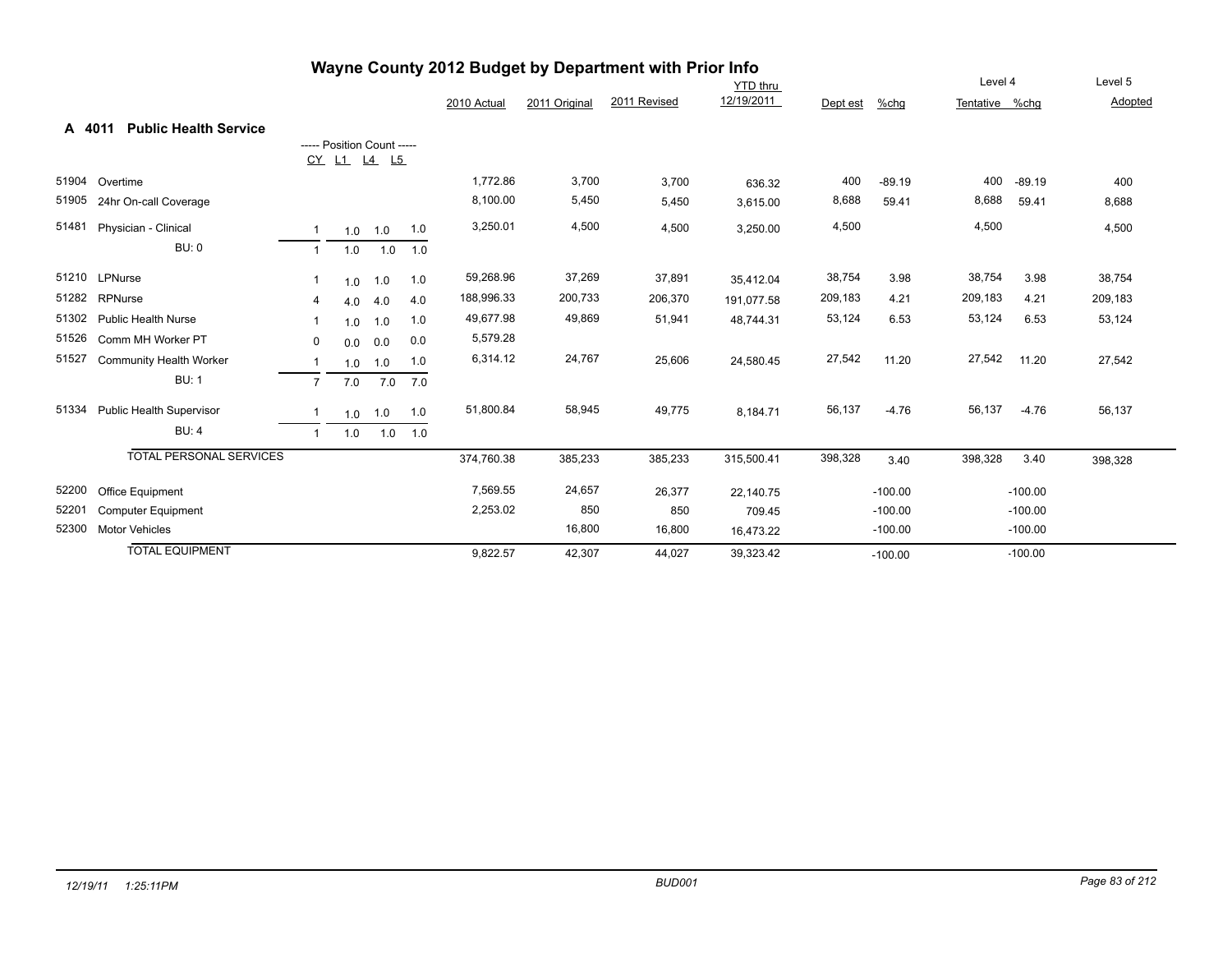|       |                                        | Wayne County 2012 Budget by Department with Prior Info |               |              |            |          |           |                |           |         |
|-------|----------------------------------------|--------------------------------------------------------|---------------|--------------|------------|----------|-----------|----------------|-----------|---------|
|       |                                        |                                                        |               |              | YTD thru   |          |           | Level 4        |           | Level 5 |
|       |                                        | 2010 Actual                                            | 2011 Original | 2011 Revised | 12/19/2011 | Dept est | %chg      | Tentative %chg |           | Adopted |
|       | <b>Public Health Service</b><br>A 4011 |                                                        |               |              |            |          |           |                |           |         |
| 54000 | <b>Contractual Expenses</b>            | 5,625.97                                               | 8,000         | 8,000        | 1,780.98   | 12,000   | 50.00     | 12,000         | 50.00     | 12,000  |
| 54100 | Supplies & Materials                   | 400.00                                                 | 400           | 400          | 400.00     | 400      |           | 400            |           | 400     |
| 54117 | <b>Nurses Supplies</b>                 | 243.74                                                 | 500           | 469          | 468.80     | 600      | 20.00     | 600            | 20.00     | 600     |
| 54150 | <b>Office Supplies</b>                 | 806.22                                                 | 1,050         | 1,026        | 863.06     | 1,140    | 8.57      | 1,140          | 8.57      | 1,140   |
| 54166 | Postage                                | 2,229.99                                               | 2,967         | 3,317        | 1,834.58   | 2,860    | $-3.61$   | 2,860          | $-3.61$   | 2,860   |
| 54210 | Gas                                    | 737.35                                                 | 934           | 934          | 580.47     | 764      | $-18.20$  | 764            | $-18.20$  | 764     |
| 54220 | Light & Power                          | 4,984.30                                               | 6,474         | 6,474        | 3,938.03   | 5,574    | $-13.90$  | 5,574          | $-13.90$  | 5,574   |
| 54230 | Telephone                              | 9,333.45                                               | 10,634        | 9,814        | 8,165.25   | 10,880   | 2.31      | 10,880         | 2.31      | 10,880  |
| 54240 | Water                                  | 472.30                                                 | 468           | 468          | 366.03     | 471      | 0.64      | 471            | 0.64      | 471     |
| 54300 | Insurance                              | 6,796.32                                               | 7,476         | 7,108        | 7,107.47   | 8,224    | 10.01     | 8,224          | 10.01     | 8,224   |
| 54402 | Advertising                            | 329.00                                                 | 140           | 1,283        | 1,282.96   | 300      | 114.29    | 300            | 114.29    | 300     |
| 54414 | Information Technology                 | 21,600.00                                              | 22,775        | 22,775       | 20,877.01  | 22,800   | 0.11      | 22,800         | 0.11      | 22,800  |
| 54424 | Equipment - Maint Contract             | 3,991.75                                               | 4,075         | 4,075        | 4,076.00   | 5,358    | 31.48     | 5,358          | 31.48     | 5,358   |
| 54436 | <b>Inservice Education</b>             | 170.00                                                 | 200           | 50           | 50.00      | 200      |           | 200            |           | 200     |
| 54437 | Lease                                  | 36,717.12                                              | 33,685        | 36,071       | 34,122.32  | 38,298   | 13.69     | 38,298         | 13.69     | 38,298  |
| 54438 | Maintenance/Repairs                    | 12,411.84                                              | 13,433        | 13,433       | 12,504.16  | 13,149   | $-2.11$   | 13,149         | $-2.11$   | 13,149  |
| 54441 | <b>IAP GRANT</b>                       | 513.04                                                 | 1,000         | 1,000        | 735.89     | 1,000    |           | 1,000          |           | 1,000   |
| 54443 | <b>Immunization Clinic</b>             | 2,698.56                                               | 4,000         | 3,700        | 3,345.75   | 4,000    |           | 4,000          |           | 4,000   |
| 54444 | H1N1 SWINE FLU                         | 36,483.31                                              | 8,330         | 8,330        | 644.92     |          | $-100.00$ |                | $-100.00$ |         |
| 54447 | Immunization Stimulus                  | 8,088.00                                               | 2,000         | 2,273        | 2,273.28   |          | $-100.00$ |                | $-100.00$ |         |
| 54449 | Obesity                                | 22,688.22                                              |               |              |            |          |           |                |           |         |
| 54456 | Printing                               | 138.95                                                 | 500           | 240          | 174.93     | 350      | $-30.00$  | 350            | $-30.00$  | 350     |
| 54475 | Software                               |                                                        | 350           |              |            | 350      |           | 350            |           | 350     |
| 54480 | T.B. Clinic                            | 7,780.57                                               | 9,200         | 10,553       | 10,538.32  | 9,800    | 6.52      | 9,800          | 6.52      | 9,800   |
|       | 54481 T.B. Lab                         | 69.91                                                  | 400           | 400          | 277.26     | 400      |           | 400            |           | 400     |
| 54492 | Well Child Program                     | 20.01                                                  | 800           | 650          | 223.82     | 700      | $-12.50$  | 700            | $-12.50$  | 700     |
| 54499 | <b>Worksite Wellness</b>               |                                                        |               |              |            | 1,600    |           | 1,600          |           | 1,600   |
| 54500 | Fees for Services Non-employ           | 26,511.29                                              | 18,760        | 23,449       | 20,756.92  | 19,295   | 2.85      | 22,295         | 18.84     | 22,295  |
| 54557 | Womens Health Grant                    | 36,521.15                                              | 40,000        | 41,003       | 13,517.13  | 6,489    | $-83.78$  | 6,489          | $-83.78$  | 6,489   |
| 54558 | Asthma                                 | 490.56                                                 | 500           | 500          |            | 300      | $-40.00$  | 300            | $-40.00$  | 300     |
| 54562 | <b>Medical Social Work</b>             |                                                        | 1,000         |              |            | 700      | $-30.00$  | 700            | $-30.00$  | 700     |
| 54569 | Zoonosis                               |                                                        | 300           | 115          |            | 300      |           | 300            |           | 300     |
| 54573 | <b>Lead Education</b>                  | 8,698.23                                               | 11,740        | 12,161       | 10,260.29  | 15,455   | 31.64     | 15,455         | 31.64     | 15,455  |
| 54578 | Lead Lab                               | 32.00                                                  | 250           | 265          | 15.00      | 200      | $-20.00$  | 200            | $-20.00$  | 200     |
| 54580 | Dental Health                          | 3,915.31                                               | 3,500         | 3,500        | 2,468.46   | 3,500    |           | 3,500          |           | 3,500   |
| 54581 | Primary/Preventive                     |                                                        | 15,680        | 16,113       | 10,360.11  | 16,155   | 3.03      | 16,155         | 3.03      | 16,155  |
|       | 54582 Prenatal Care/ nfant Mortality   | 216.60                                                 | 800           | 1,280        | 561.93     | 1,100    | 37.50     | 1,100          | 37.50     | 1,100   |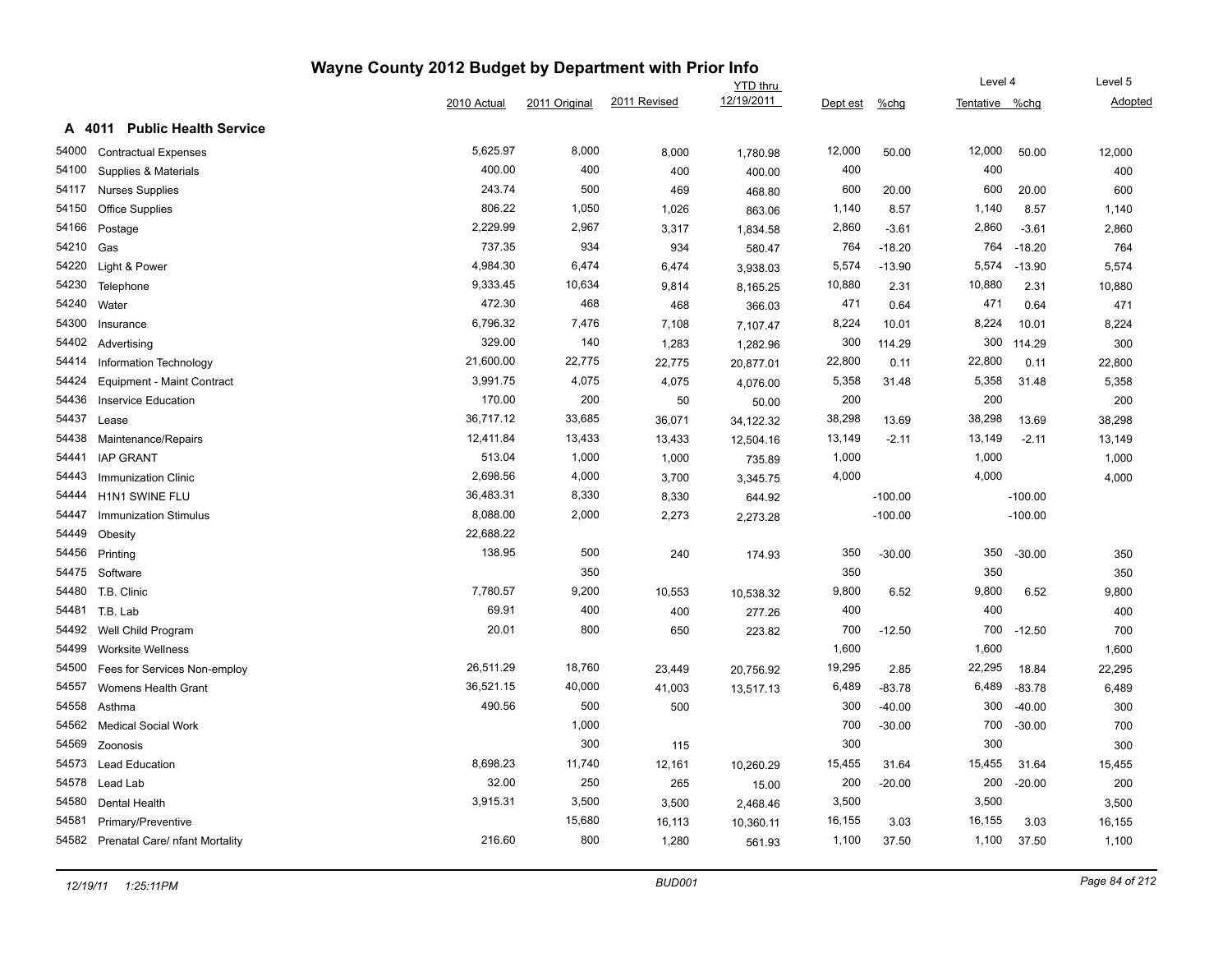| Wayne County 2012 Budget by Department with Prior Info |                                    |              |               |              |                 |           |          |                |          |           |
|--------------------------------------------------------|------------------------------------|--------------|---------------|--------------|-----------------|-----------|----------|----------------|----------|-----------|
|                                                        |                                    |              |               |              | <b>YTD</b> thru |           |          | Level 4        |          | Level 5   |
|                                                        |                                    | 2010 Actual  | 2011 Original | 2011 Revised | 12/19/2011      | Dept est  | %chg     | Tentative %chq |          | Adopted   |
| A 4011                                                 | <b>Public Health Service</b>       |              |               |              |                 |           |          |                |          |           |
| 54583                                                  | <b>Family Planning</b>             |              | 200           | 295          | 198.02          | 200       |          | 200            |          | 200       |
| 54584                                                  | Injury Prevention & Control        |              | 200           | 398          | 398.00          | 400       | 100.00   | 400            | 100.00   | 400       |
| 54585                                                  | <b>Sexual Transmitted Diseases</b> | 2,390.25     | 5,400         | 3,000        | 1,899.68        | 5,000     | $-7.41$  | 5,000          | $-7.41$  | 5,000     |
| 54586                                                  | <b>Chronic Diseases</b>            | 34,532.94    | 39,048        | 42,170       | 24,730.25       | 24,796    | $-36.50$ | 33,154         | $-15.09$ | 33,154    |
| 54587                                                  | <b>HIV</b>                         | 42.10        | 200           | 357          | 357.18          | 200       |          | 200            |          | 200       |
| 54589                                                  | STD Lab                            | 9.170.37     | 9,200         | 9,107        | 7,383.93        | 10,000    | 8.70     | 10,000         | 8.70     | 10,000    |
| 54590                                                  | Rabies Control                     | 8,919.20     | 11,237        | 13,787       | 11,320.22       | 11,237    |          | 11,237         |          | 11,237    |
| 54595                                                  | HIV Lab                            |              | 800           | 18           |                 | 800       |          | 800            |          | 800       |
| 54596                                                  | Chronic Disease < 40               | 30,661.11    | 136,330       | 139,999      | 44,595.72       | 57,242    | $-58.01$ | 57,242         | $-58.01$ | 57,242    |
| 54599                                                  | <b>Adult Immunization Clinic</b>   | 36,914.63    | 44,500        | 44,500       | 40,306.57       | 43,000    | $-3.37$  | 43,000         | $-3.37$  | 43,000    |
| 54616                                                  | Car Expense-Nursing                | 804.62       | 1,800         | 2,760        | 2,751.38        | 2,400     | 33.33    | 2,400          | 33.33    | 2,400     |
| 54621                                                  | A & G Travel                       | 2,696.36     | 2,400         | 3,130        | 2,964.33        | 2,600     | 8.33     | 2,600          | 8.33     | 2,600     |
| 54634                                                  | Migrant Nurse Program              | 1,075.87     | 1,000         | 1,000        | 1,001.78        | 900       | $-10.00$ | 900            | $-10.00$ | 900       |
| 54650                                                  | Communicable Disease               | 177.65       | 350           | 524          | 524.40          | 350       |          | 350            |          | 350       |
| 54675                                                  | Nutrition                          | 339.08       | 2,200         | 2,200        | 166.54          | 2,200     |          | 2,200          |          | 2,200     |
| 54679                                                  | <b>Nurse Practitioner</b>          | 9,262.75     | 13,256        | 14,446       | 10,971.00       | 13,356    | 0.75     | 13,356         | 0.75     | 13,356    |
| 54694                                                  | Sub Contract-Health Partnershp     | 73,556.06    | 110,000       | 126,000      | 89,417.04       | 106,481   | $-3.20$  | 106,481        | $-3.20$  | 106,481   |
| 54793                                                  | Bio-Terrorism                      | 19,262.82    | 7,860         | 9,973        | 6,050.89        | 6,434     | $-18.14$ | 6,434          | $-18.14$ | 6,434     |
|                                                        | TOTAL CONTRACTUAL EXPENSES         | 491,520.87   | 618,302       | 654,894      | 419,608.06      | 492,308   | $-20.38$ | 503,666        | $-18.54$ | 503,666   |
| 58100                                                  | Payments to NYS Retirement Sys     | 38,676.00    | 59,394        | 59,394       | 36,222.00       | 75,551    | 27.20    | 73,213         | 23.27    | 73,213    |
| 58200                                                  | Payments to Social Security        | 27,541.74    | 29,719        | 29,719       | 23,334.87       | 30,472    | 2.53     | 30,472         | 2.53     | 30,472    |
| 58400                                                  | Hospitalization                    | 72,087.23    | 69,846        | 69,846       | 62,677.54       | 72,850    | 4.30     | 66,890         | $-4.23$  | 66,890    |
| 58600                                                  | <b>Disability</b>                  | 1,222.00     | 1,152         | 1,152        | 982.00          | 1,232     | 6.94     | 1,232          | 6.94     | 1,232     |
| 58901                                                  | Employee Assistance Program        | 171.63       | 172           | 172          | 170.00          | 179       | 4.07     | 179            | 4.07     | 179       |
|                                                        | <b>TOTAL FRINGE BENEFITS</b>       | 139.698.60   | 160,283       | 160,283      | 123,386.41      | 180,284   | 12.48    | 171,986        | 7.30     | 171,986   |
|                                                        | <b>Total Appropriations</b>        | 1,015,802.42 | 1,206,125     | 1,244,437    | 897,818.30      | 1,070,920 |          | 1,073,980      |          | 1,073,980 |
|                                                        | <b>Total County Cost</b>           | 188,534.22   | 271,880       | 306,359      | 294,241.86      | 293,116   | 7.81     | 286,638        | 5.43     | 286,638   |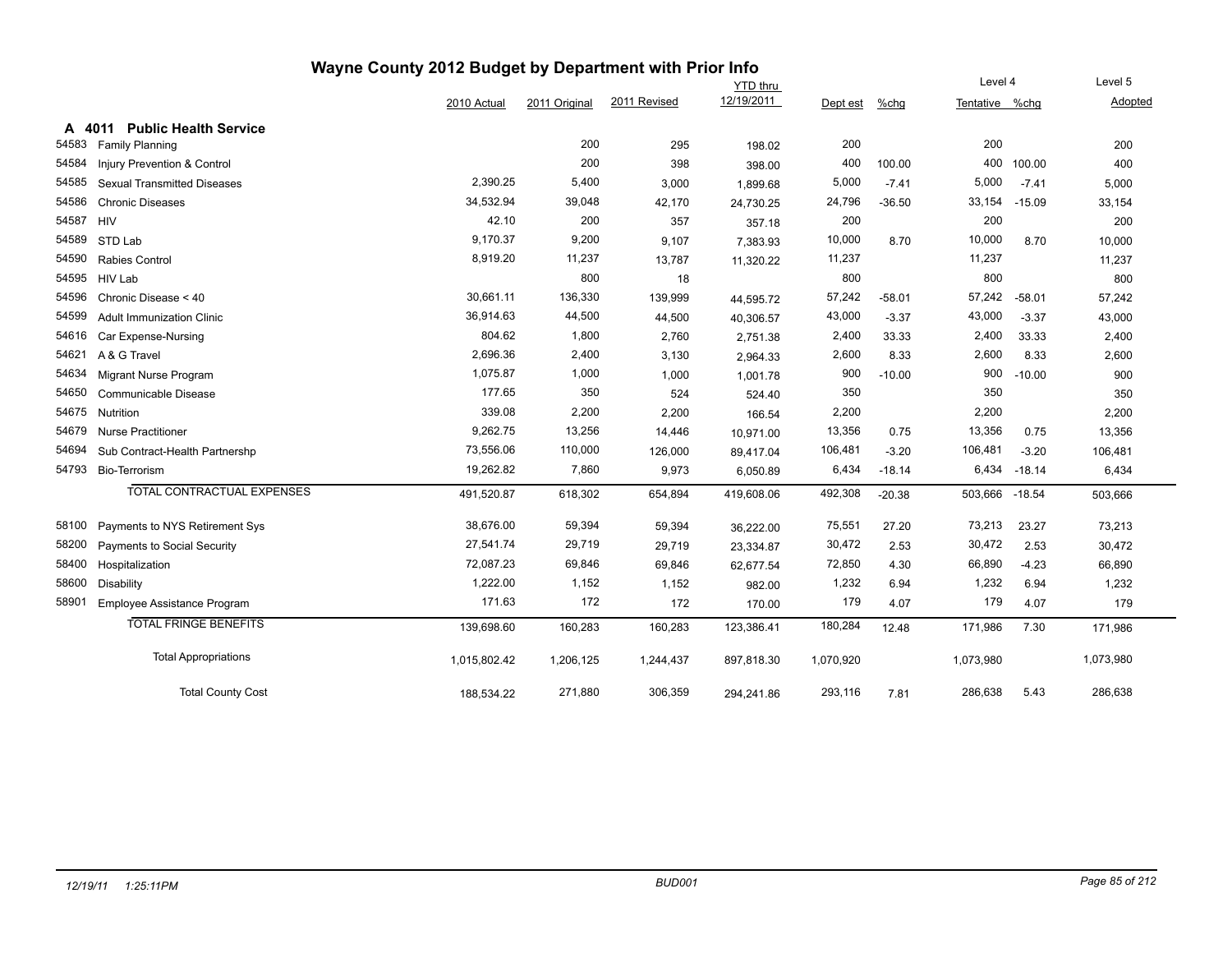| wayne County 2012 Budget by Department with Prior Info |                                  |                |     |                                           |     |                 |               |              |                 |              |           |                     |                 |              |
|--------------------------------------------------------|----------------------------------|----------------|-----|-------------------------------------------|-----|-----------------|---------------|--------------|-----------------|--------------|-----------|---------------------|-----------------|--------------|
|                                                        |                                  |                |     |                                           |     |                 |               |              | <b>YTD thru</b> |              |           | Level 4             |                 | Level 5      |
|                                                        |                                  |                |     |                                           |     | 2010 Actual     | 2011 Original | 2011 Revised | 12/19/2011      | Dept est     | %chg      | Tentative %chg      |                 | Adopted      |
| A                                                      | 4016 PH - Early Intervention 0-1 |                |     |                                           |     |                 |               |              |                 |              |           |                     |                 |              |
| 41615                                                  | Other Third Party Payer          |                |     |                                           |     | $-21,801.51$    | $-22,000$     | $-22,000$    | $-16,462.91$    | $-22,000$    |           | $-22,000$           |                 | $-22,000$    |
| 42770                                                  | Miscellaneous Revenues           |                |     |                                           |     | $-902.57$       | $-800$        | $-800$       | $-509.31$       | $-700$       | $-12.50$  |                     | $-700 - 12.50$  | $-700$       |
| 43277                                                  | Physically Handicapped Educatn   |                |     |                                           |     | $-290,549.22$   | $-485,000$    | $-485,000$   | $-59,986.15$    | $-420,420$   | $-13.32$  | $-420,420$ $-13.32$ |                 | $-420,420$   |
| 43401                                                  | Public Health                    |                |     |                                           |     | $-61,933.00$    | $-36,656$     | $-36,656$    | $-19,413.00$    |              | $-100.00$ |                     | $-100.00$       |              |
| 43414                                                  | <b>Respite Grant</b>             |                |     |                                           |     | $-1,363.40$     | $-4,000$      | $-4,000$     | $-573.10$       | $-1,500$     | $-62.50$  |                     | $-1,500 -62.50$ | $-1,500$     |
| 43446                                                  | <b>Handicapped Children</b>      |                |     |                                           |     | $-1,222.58$     | $-2,500$      | $-2,500$     | $-436.96$       |              | $-100.00$ |                     | $-100.00$       |              |
| 43513                                                  | Service Coordinator Reimb        |                |     |                                           |     | $-41,655.81$    | $-45,000$     | $-45,000$    | $-18,114.36$    | $-45,000$    |           | $-45,000$           |                 | $-45,000$    |
| 43517                                                  | 0-2 Medicaid                     |                |     |                                           |     | $-640, 184.22$  | $-650,000$    | $-650,000$   | $-347,433.18$   | $-640,000$   | $-1.54$   | $-640,000$          | $-1.54$         | $-640,000$   |
| 44449                                                  | Physically Handicapped Childrn   |                |     |                                           |     | $-19,499.65$    |               |              |                 |              |           |                     |                 |              |
| 44625                                                  | <b>El Stimulus</b>               |                |     |                                           |     | $-8,978.80$     | $-25,473$     | $-32,845$    | $-25,083.26$    |              | $-100.00$ |                     | $-100.00$       |              |
| 44632                                                  | <b>Early Intervention Grant</b>  |                |     |                                           |     | $-73,198.99$    | $-66,666$     | $-66,666$    | $-42,225.55$    | $-66,666$    |           | $-66,666$           |                 | $-66,666$    |
| 44635                                                  | <b>Medical Assistance Admin</b>  |                |     |                                           |     | $-74,753.00$    | $-40,000$     | $-40,000$    | $-32,361.00$    | $-72,000$    | 80.00     | $-72,000$           | 80.00           | $-72,000$    |
|                                                        | <b>TOTAL REVENUES</b>            |                |     |                                           |     | $-1,236,042.75$ | $-1,378,095$  | $-1,385,467$ | $-562,598.78$   | $-1,268,286$ | $-7.97$   | $-1,268,286$        | $-7.97$         | $-1,268,286$ |
|                                                        |                                  |                |     | ----- Position Count -----<br>CY L1 L4 L5 |     |                 |               |              |                 |              |           |                     |                 |              |
| 51904                                                  | Overtime                         |                |     |                                           |     |                 | 400           | 133          |                 | 400          |           | 400                 |                 | 400          |
| 51104                                                  | Clerk Typist (7hr)               | 1              |     | $0.0\ 0.0$                                | 0.0 | 4,715.18        | 8,097         | 13,268       | 13,268.00       |              | $-100.00$ |                     | $-100.00$       |              |
| 51123                                                  | Account Clerk - Typist           | 1              | 1.0 | 1.0                                       | 1.0 | 31,710.56       | 31,928        | 32,461       | 30,238.66       | 32,884       | 2.99      | 32,884              | 2.99            | 32,884       |
| 51521                                                  | Early Intervention Coordinator   | $\overline{c}$ |     | $2.0$ 2.0                                 | 2.0 | 69,513.74       | 70,461        | 72,090       | 63,537.58       | 74,966       | 6.39      | 74,966              | 6.39            | 74,966       |
|                                                        | <b>BU: 1</b>                     | $\overline{4}$ | 3.0 | 3.0                                       | 3.0 |                 |               |              |                 |              |           |                     |                 |              |
| 51334                                                  | <b>Public Health Supervisor</b>  | $\mathbf{1}$   | 0.7 | 0.7                                       | 0.7 | 45,054.09       | 44,621        | 46,509       | 44,203.69       | 43,240       | $-3.10$   | 43,240              | $-3.10$         | 43,240       |
|                                                        | <b>BU: 4</b>                     | $\mathbf{1}$   | 0.7 | 0.7                                       | 0.7 |                 |               |              |                 |              |           |                     |                 |              |
|                                                        | <b>TOTAL PERSONAL SERVICES</b>   |                |     |                                           |     | 150,993.57      | 155,507       | 164,461      | 151,247.93      | 151,490      | $-2.58$   | 151,490             | $-2.58$         | 151,490      |
| 52200                                                  | Office Equipment                 |                |     |                                           |     | 1,358.28        | 3,500         | 3,000        | 2,808.67        |              | $-100.00$ |                     | $-100.00$       |              |
| 52201                                                  | <b>Computer Equipment</b>        |                |     |                                           |     | 964.32          |               |              |                 |              |           |                     |                 |              |
| 52300                                                  | <b>Motor Vehicles</b>            |                |     |                                           |     | 16,355.00       |               |              |                 |              |           |                     |                 |              |
|                                                        | <b>TOTAL EQUIPMENT</b>           |                |     |                                           |     | 18,677.60       | 3,500         | 3,000        | 2,808.67        |              | $-100.00$ |                     | $-100.00$       |              |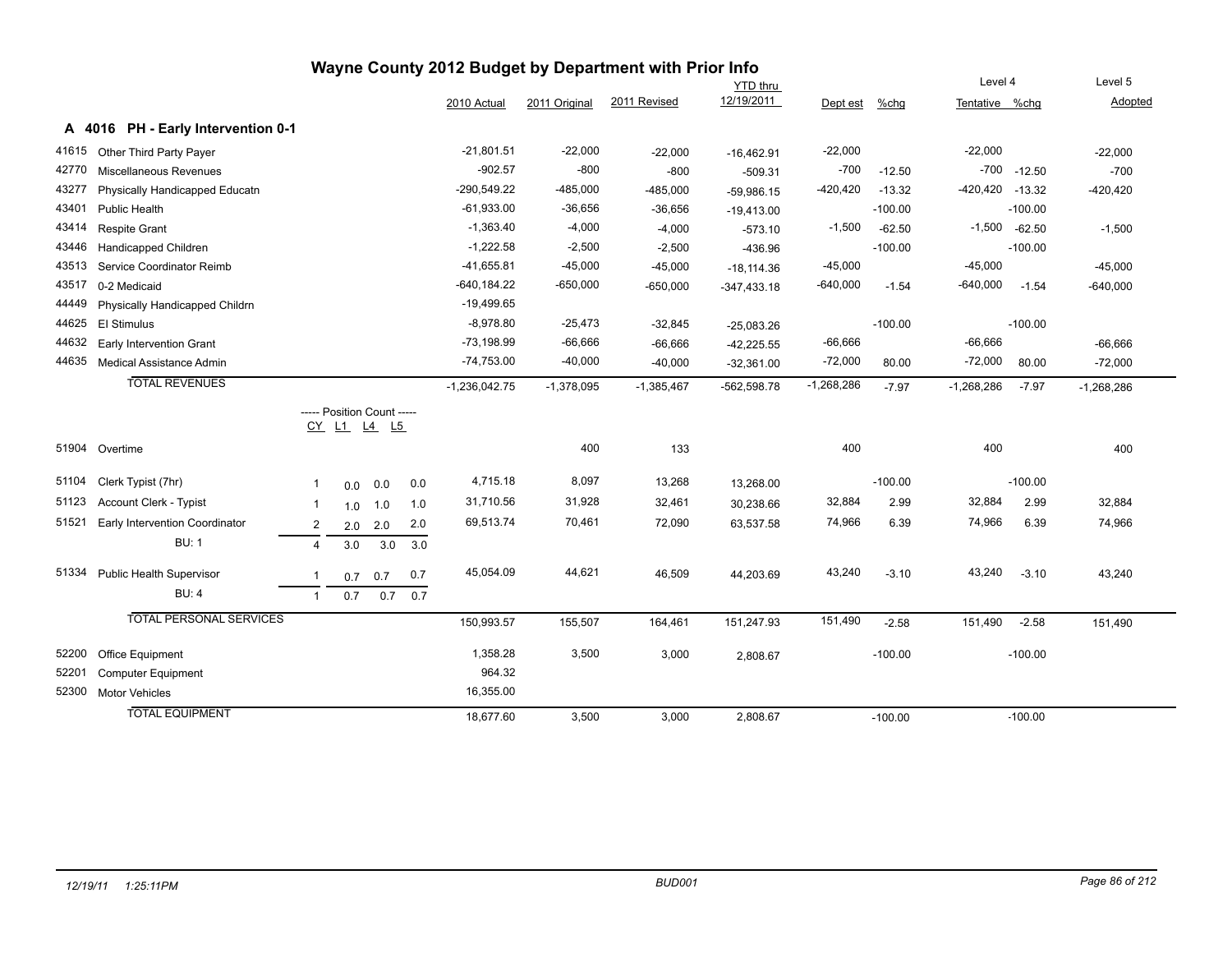|       |                                  | Wayne County 2012 Budget by Department with Prior Info |               |              |                 |           |             |                |           |           |
|-------|----------------------------------|--------------------------------------------------------|---------------|--------------|-----------------|-----------|-------------|----------------|-----------|-----------|
|       |                                  |                                                        |               |              | <b>YTD</b> thru |           |             | Level 4        |           | Level 5   |
|       |                                  | 2010 Actual                                            | 2011 Original | 2011 Revised | 12/19/2011      | Dept est  | <u>%chg</u> | Tentative %chg |           | Adopted   |
| A     | 4016 PH - Early Intervention 0-1 |                                                        |               |              |                 |           |             |                |           |           |
| 54000 | <b>Contractual Expenses</b>      | 2,457.85                                               | 5,000         | 5,000        | 887.73          |           | $-100.00$   |                | $-100.00$ |           |
| 54001 | <b>CWSHCN</b>                    | 10,013.51                                              |               |              |                 |           |             |                |           |           |
| 54100 | Supplies & Materials             | 968.16                                                 | 1,150         | 1,150        | 308.70          | 900       | $-21.74$    | 900            | $-21.74$  | 900       |
| 54150 | <b>Office Supplies</b>           | 1,018.78                                               | 900           | 900          | 905.19          | 900       |             | 900            |           | 900       |
| 54166 | Postage                          | 2,825.87                                               | 3,297         | 2,793        | 1,989.57        | 2,700     | $-18.11$    | 2,700          | $-18.11$  | 2,700     |
| 54210 | Gas                              | 265.93                                                 | 356           | 356          | 215.77          | 234       | $-34.27$    | 234            | $-34.27$  | 234       |
| 54220 | Light & Power                    | 1,797.59                                               | 2,472         | 2,472        | 1,485.36        | 1,706     | $-30.99$    | 1,706          | $-30.99$  | 1,706     |
| 54230 | Telephone                        | 3,280.02                                               | 4,597         | 4,597        | 4,485.98        | 5,260     | 14.42       | 5,260          | 14.42     | 5,260     |
| 54240 | Water                            | 170.34                                                 | 178           | 178          | 137.28          | 144       | $-19.10$    | 144            | $-19.10$  | 144       |
| 54300 | Insurance                        | 1,069.51                                               | 1,177         | 1,177        | 1,216.96        | 1,245     | 5.78        | 1,245          | 5.78      | 1,245     |
| 54402 | Advertising                      |                                                        | 200           | 200          |                 | 200       |             | 200            |           | 200       |
| 54410 | Conference                       | 80.94                                                  | 1,000         | 1,000        |                 | 1,000     |             | 1,000          |           | 1,000     |
| 54414 | Information Technology           | 4,549.94                                               | 4,625         | 4,625        | 4,239.62        | 8,400     | 81.62       | 8,400          | 81.62     | 8,400     |
| 54424 | Equipment - Maint Contract       |                                                        | 1,008         | 1,008        | 504.00          | 1,008     |             | 1,008          |           | 1,008     |
| 54437 | Lease                            | 13,242.14                                              | 12,862        | 12,862       | 12,953.36       | 11,722    | $-8.86$     | 11,722         | $-8.86$   | 11,722    |
| 54438 | Maintenance/Repairs              | 4,476.40                                               | 5,683         | 5,683        | 4,844.62        | 4,103     | $-27.80$    | 4,103          | $-27.80$  | 4,103     |
| 54451 | El Stimulus                      | 1,038.89                                               | 9,800         | 9,800        | 8,730.10        |           | $-100.00$   |                | $-100.00$ |           |
| 54456 | Printing                         | 132.63                                                 | 300           | 300          | 13.39           | 250       | $-16.67$    | 250            | $-16.67$  | 250       |
| 54483 | Training-Seminars-Schools        | 16.62                                                  | 390           | 390          |                 | 365       | $-6.41$     | 365            | $-6.41$   | 365       |
| 54485 | Travel                           | 102.72                                                 | 600           | 600          | 12.30           | 300       | $-50.00$    | 300            | $-50.00$  | 300       |
| 54511 | <b>Other Purchased Services</b>  | 5,493.15                                               | 6,000         | 7,000        | 3,931.37        | 6,000     |             | 6,000          |           | 6,000     |
| 54562 | <b>Medical Social Work</b>       |                                                        | 550           | 550          |                 | 500       | $-9.09$     | 500            | $-9.09$   | 500       |
| 54600 | Misc                             | 165.46                                                 | 400           | 400          | 37.70           | 400       |             | 400            |           | 400       |
| 54616 | Car Expense-Nursing              | 5,547.92                                               | 5,000         | 5,000        | 4,442.12        | 5,600     | 12.00       | 5,600          | 12.00     | 5,600     |
| 54645 | PHCE - 0-3 Tuition               | 1,224,298.51                                           | 1,600,000     | 1,723,588    | 1,008,102.37    | 1,470,000 | $-8.13$     | 1,470,000      | $-8.13$   | 1,470,000 |
| 54648 | PHCE - 0-5 Transportation        | 41,293.84                                              | 65,000        | 72,600       | 77,656.87       | 100,000   | 53.85       | 100,000        | 53.85     | 100,000   |
| 54688 | Serv. Coordinator Contract       | 7,538.25                                               | 32,000        | 32,500       | 14,457.13       | 20,000    | $-37.50$    | 20,000         | $-37.50$  | 20,000    |
|       | TOTAL CONTRACTUAL EXPENSES       | 1,331,844.97                                           | 1,764,545     | 1,896,729    | 1,151,557.49    | 1,642,937 | $-6.89$     | 1,642,937      | $-6.89$   | 1,642,937 |
| 58100 | Payments to NYS Retirement Sys   | 15,521.00                                              | 26,802        | 25,539       | 17,832.00       | 30,984    | 15.60       | 30,984         | 15.60     | 30,984    |
| 58200 | Payments to Social Security      | 10,724.90                                              | 11,897        | 12,582       | 10,743.86       | 11,589    | $-2.59$     | 11,589         | $-2.59$   | 11,589    |
| 58400 | Hospitalization                  | 43,174.60                                              | 43,196        | 43,196       | 43,196.16       | 47,516    | 10.00       | 43,629         | 1.00      | 43,629    |
| 58500 | Unemployment                     |                                                        |               |              |                 | 5,265     |             | 5,265          |           | 5,265     |
| 58600 | Disability                       | 641.00                                                 | 588           | 588          | 672.00          | 570       | $-3.06$     | 570            | $-3.06$   | 570       |
| 58901 | Employee Assistance Program      | 70.56                                                  | 96            | 96           | 96.00           | 78        | $-18.75$    | 78             | $-18.75$  | 78        |
|       | <b>TOTAL FRINGE BENEFITS</b>     | 70,132.06                                              | 82,579        | 82,001       | 72.540.02       | 96,002    | 16.25       | 92,115         | 11.55     | 92.115    |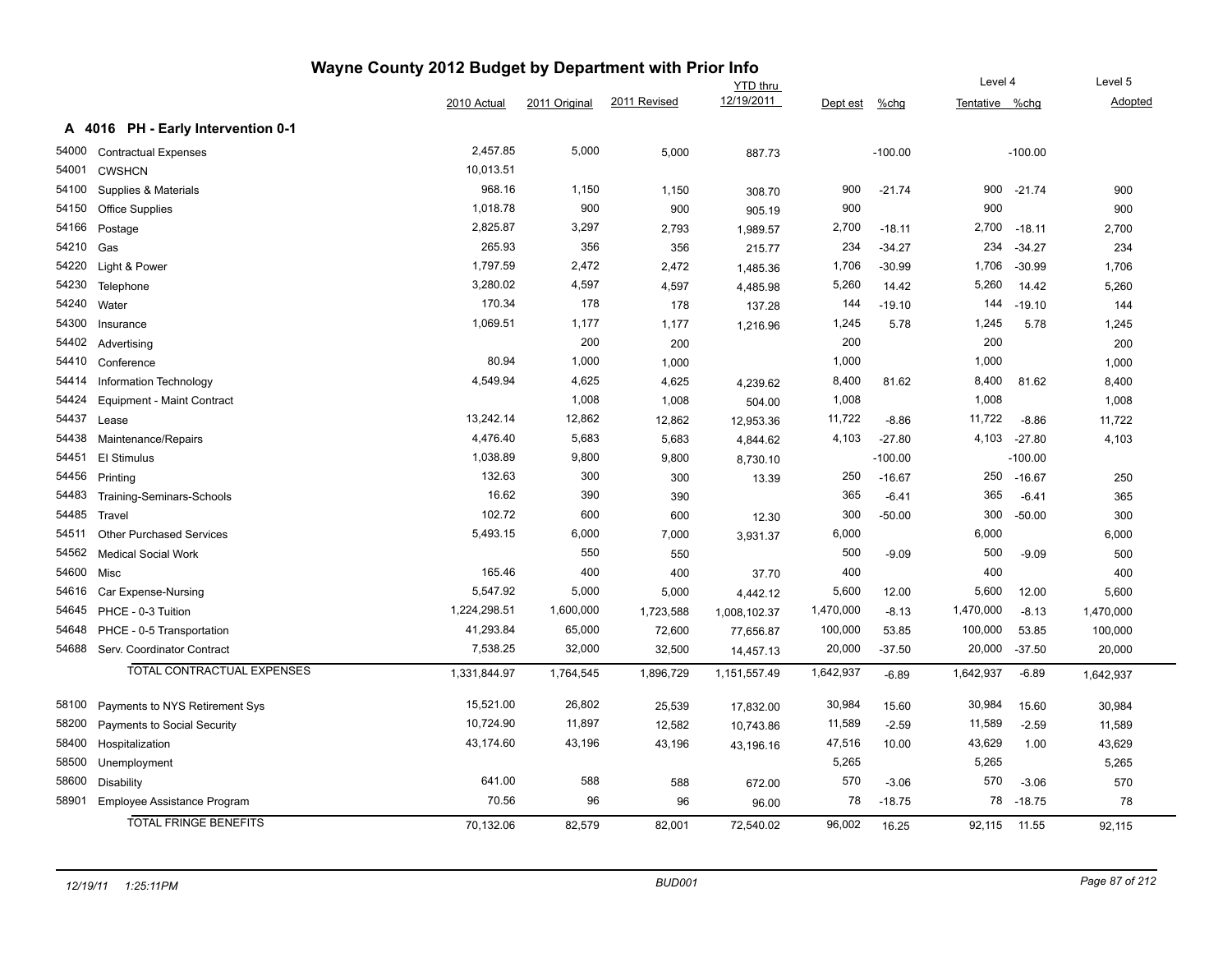|                                    | 2010 Actual  | 2011 Original | 2011 Revised | <b>YTD thru</b><br>12/19/2011 | Dept est  | $%$ chg | Level 4<br>Tentative %chg | Level 5<br>Adopted |
|------------------------------------|--------------|---------------|--------------|-------------------------------|-----------|---------|---------------------------|--------------------|
| A 4016 PH - Early Intervention 0-1 |              |               |              |                               |           |         |                           |                    |
| <b>Total Appropriations</b>        | 1.571.648.20 | 2,006,131     | 2.146.191    | 1.378.154.11                  | 1,890,429 |         | 1.886.542                 | 1,886,542          |
| <b>Total County Cost</b>           | 335,605.45   | 628,036       | 760.724      | 815.555.33                    | 622,143   | $-0.94$ | 618.256<br>$-1.56$        | 618,256            |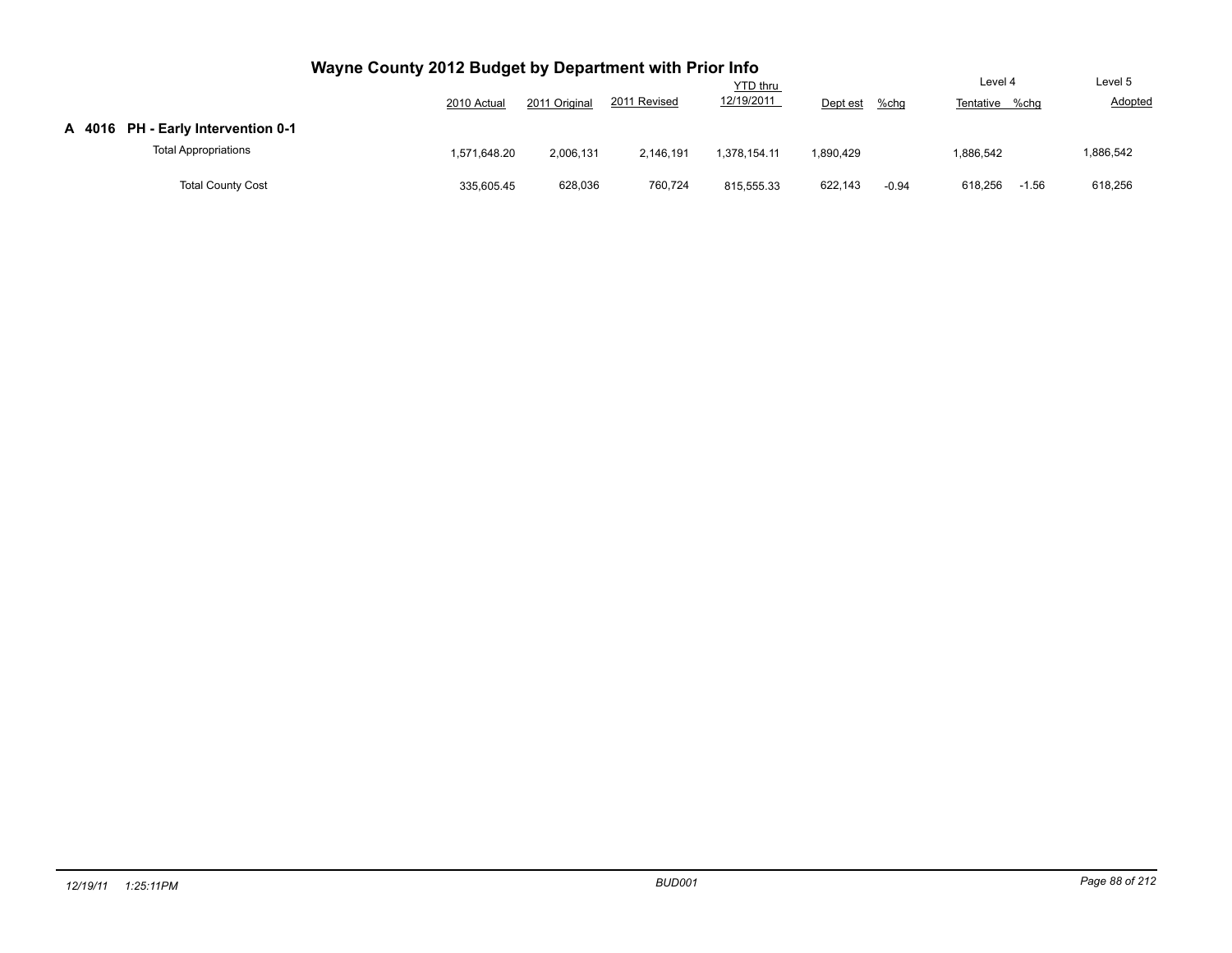|       |                                       |     |                                                  |     |                 |               | Wayne County 2012 Budget by Department with Prior Info |                 |                |         |                |         |                |
|-------|---------------------------------------|-----|--------------------------------------------------|-----|-----------------|---------------|--------------------------------------------------------|-----------------|----------------|---------|----------------|---------|----------------|
|       |                                       |     |                                                  |     |                 |               |                                                        | <b>YTD</b> thru |                |         | Level 4        |         | Level 5        |
|       |                                       |     |                                                  |     | 2010 Actual     | 2011 Original | 2011 Revised                                           | 12/19/2011      | Dept est       | %chq    | Tentative %chg |         | Adopted        |
|       | PH - Child w/Spec Needs 3-5<br>A 4017 |     |                                                  |     |                 |               |                                                        |                 |                |         |                |         |                |
| 42770 | Miscellaneous Revenues                |     |                                                  |     | $-37.58$        |               |                                                        |                 |                |         |                |         |                |
| 43277 | Physically Handicapped Educatn        |     |                                                  |     | $-1,622,668.25$ | $-4,165,000$  | $-4,165,000$                                           | $-1,998,710.34$ | $-4, 111, 450$ | $-1.29$ | $-4,111,450$   | $-1.29$ | $-4, 111, 450$ |
| 43401 | Public Health                         |     |                                                  |     | $-4,047.00$     |               |                                                        | $-5,243.68$     |                |         |                |         |                |
| 43515 | 3-5 Administration                    |     |                                                  |     | $-108,449.72$   | $-136,750$    | $-136,750$                                             | $-55,412.55$    | $-165,000$     | 20.66   | $-165,000$     | 20.66   | $-165,000$     |
| 43516 | 3-5 Medicaid                          |     |                                                  |     | $-201,553.00$   | $-650,000$    | $-650,000$                                             | 353,626.85      | $-640,000$     | $-1.54$ | $-640,000$     | $-1.54$ | $-640,000$     |
| 44624 | <b>ARRA Funding</b>                   |     |                                                  |     | -880,063.93     |               |                                                        |                 |                |         |                |         |                |
|       | <b>TOTAL REVENUES</b>                 |     |                                                  |     | $-2,816,819.48$ | $-4,951,750$  | $-4,951,750$                                           | $-1,705,739.72$ | $-4,916,450$   | $-0.71$ | $-4,916,450$   | $-0.71$ | $-4,916,450$   |
|       |                                       |     | ----- Position Count -----<br><u>CY L1 L4 L5</u> |     |                 |               |                                                        |                 |                |         |                |         |                |
| 51334 | Public Health Supervisor              |     | $0.3$ 0.3                                        | 0.3 | 14,724.61       | 14,874        | 14,874                                                 | 13,786.22       | 18,531         | 24.59   | 18,531         | 24.59   | 18,531         |
| 51123 | Account Clerk - Typist                | 1.0 | 1.0                                              | 1.0 | 28,031.20       | 30,145        | 30,145                                                 | 28,291.84       | 31,434         | 4.28    | 31,434         | 4.28    | 31,434         |
|       | <b>BU: 1</b>                          | 1.0 | 1.0                                              | 1.0 |                 |               |                                                        |                 |                |         |                |         |                |
|       | <b>TOTAL PERSONAL SERVICES</b>        |     |                                                  |     | 42,755.81       | 45,019        | 45,019                                                 | 42,078.06       | 49,965         | 10.99   | 49,965         | 10.99   | 49,965         |
| 52201 | <b>Computer Equipment</b>             |     |                                                  |     | 670.00          |               |                                                        |                 |                |         |                |         |                |
|       | <b>TOTAL EQUIPMENT</b>                |     |                                                  |     | 670.00          |               |                                                        | 0.00            |                |         |                |         |                |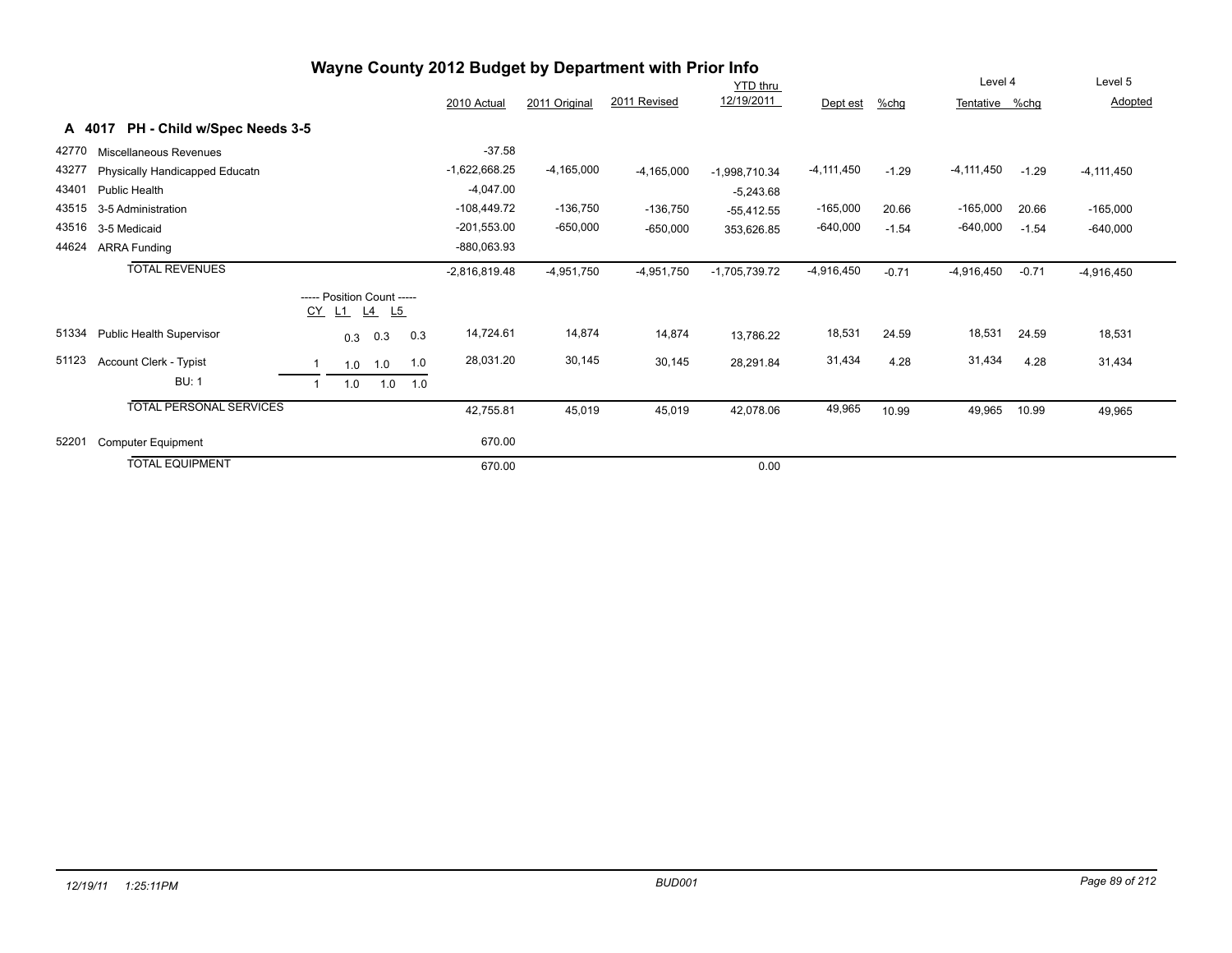|       |                                    | Wayne County 2012 Budget by Department with Prior Info |               |              |                 |           |          |                |              |           |
|-------|------------------------------------|--------------------------------------------------------|---------------|--------------|-----------------|-----------|----------|----------------|--------------|-----------|
|       |                                    |                                                        |               |              | <b>YTD</b> thru |           |          | Level 4        |              | Level 5   |
|       |                                    | 2010 Actual                                            | 2011 Original | 2011 Revised | 12/19/2011      | Dept est  | $%$ chg  | Tentative %chg |              | Adopted   |
|       | A 4017 PH - Child w/Spec Needs 3-5 |                                                        |               |              |                 |           |          |                |              |           |
| 54100 | Supplies & Materials               | 281.95                                                 | 300           | 300          | 83.55           | 300       |          | 300            |              | 300       |
| 54150 | Office Supplies                    | 341.72                                                 | 400           | 400          | 207.34          | 400       |          | 400            |              | 400       |
| 54166 | Postage                            | 669.76                                                 | 800           | 800          | 652.35          | 800       |          | 800            |              | 800       |
| 54210 | Gas                                | 83.27                                                  | 112           | 112          | 68.33           | 124       | 10.71    | 124            | 10.71        | 124       |
| 54220 | Light & Power                      | 562.90                                                 | 774           | 774          | 467.87          | 901       | 16.41    | 901            | 16.41        | 901       |
| 54230 | Telephone                          | 651.00                                                 | 625           | 625          | 372.43          | 660       | 5.60     | 660            | 5.60         | 660       |
| 54240 | Water                              | 53.32                                                  | 56            | 56           | 43.32           | 76        | 35.71    | 76             | 35.71        | 76        |
| 54300 | Insurance                          | 129.43                                                 | 143           | 143          | 120.94          | 158       | 10.49    | 158            | 10.49        | 158       |
| 54402 | Advertising                        | 38.26                                                  | 60            | 60           |                 | 60        |          | 60             |              | 60        |
| 54410 | Conference                         |                                                        | 90            | 90           |                 | 90        |          | 90             |              | 90        |
| 54414 | Information Technology             | 900.00                                                 | 925           | 925          | 847.88          | 2,400     | 159.46   |                | 2,400 159.46 | 2,400     |
| 54437 | Lease                              | 4,146.56                                               | 4,024         | 4,024        | 4,037.44        | 6,162     | 53.13    | 6,162          | 53.13        | 6,162     |
| 54438 | Maintenance/Repairs                | 1,400.73                                               | 2,218         | 2,218        | 1,897.51        | 2,156     | $-2.80$  | 2,156          | $-2.80$      | 2,156     |
| 54456 | Printing                           |                                                        | 80            | 80           |                 | 80        |          | 80             |              | 80        |
| 54485 | Travel                             | 7.60                                                   | 180           | 180          | 75.31           | 120       | $-33.33$ | 120            | $-33.33$     | 120       |
| 54511 | <b>Other Purchased Services</b>    | 4,462.75                                               | 17,000        | 17,000       | 13,571.23       | 18,000    | 5.88     | 18,000         | 5.88         | 18,000    |
| 54600 | Misc                               |                                                        | 250           | 250          |                 | 250       |          | 250            |              | 250       |
| 54644 | <b>CPSE Admin</b>                  |                                                        | 150,000       | 150,000      | 196,491.73      | 200,000   | 33.33    | 200,000        | 33.33        | 200,000   |
| 54647 | PHCE - 3-5 Tuition                 | 4,808,595.14                                           | 6,100,000     | 6,529,000    | 4,873,520.25    | 6,000,000 | $-1.64$  | 6,000,000      | $-1.64$      | 6,000,000 |
|       | 54648 PHCE - 0-5 Transportation    | 1,073,688.97                                           | 1,550,000     | 1,650,650    | 1,162,336.34    | 1,550,000 |          | 1,550,000      |              | 1,550,000 |
|       | TOTAL CONTRACTUAL EXPENSES         | 5,896,013.36                                           | 7,828,037     | 8,357,687    | 6,254,793.82    | 7,782,737 | $-0.58$  | 7,782,737      | $-0.58$      | 7,782,737 |
| 58100 | Payments to NYS Retirement Sys     | 4,106.00                                               | 7,871         | 7,871        | 5,273.00        | 10,467    | 32.98    | 10,467         | 32.98        | 10,467    |
| 58200 | Payments to Social Security        | 3,074.70                                               | 3,444         | 3,444        | 3,003.55        | 3,823     | 11.00    | 3,823          | 11.00        | 3,823     |
| 58400 | Hospitalization                    | 6,250.80                                               | 6,663         | 6,663        | 7,500.96        | 16,503    | 147.68   | 15,153         | 127.42       | 15,153    |
| 58600 | <b>Disability</b>                  | 154.00                                                 | 180           | 180          | 142.00          | 201       | 11.67    | 201            | 11.67        | 201       |
| 58901 | Employee Assistance Program        | 24.79                                                  | 26            | 26           | 26.00           | 28        | 7.69     | 28             | 7.69         | 28        |
|       | <b>TOTAL FRINGE BENEFITS</b>       | 13,610.29                                              | 18,184        | 18,184       | 15,945.51       | 31,022    | 70.60    | 29,672         | 63.18        | 29,672    |
|       | <b>Total Appropriations</b>        | 5,953,049.46                                           | 7,891,240     | 8,420,890    | 6,312,817.39    | 7,863,724 |          | 7,862,374      |              | 7,862,374 |
|       | <b>Total County Cost</b>           | 3,136,229.98                                           | 2,939,490     | 3,469,140    | 4,607,077.67    | 2,947,274 | 0.26     | 2,945,924      | 0.22         | 2,945,924 |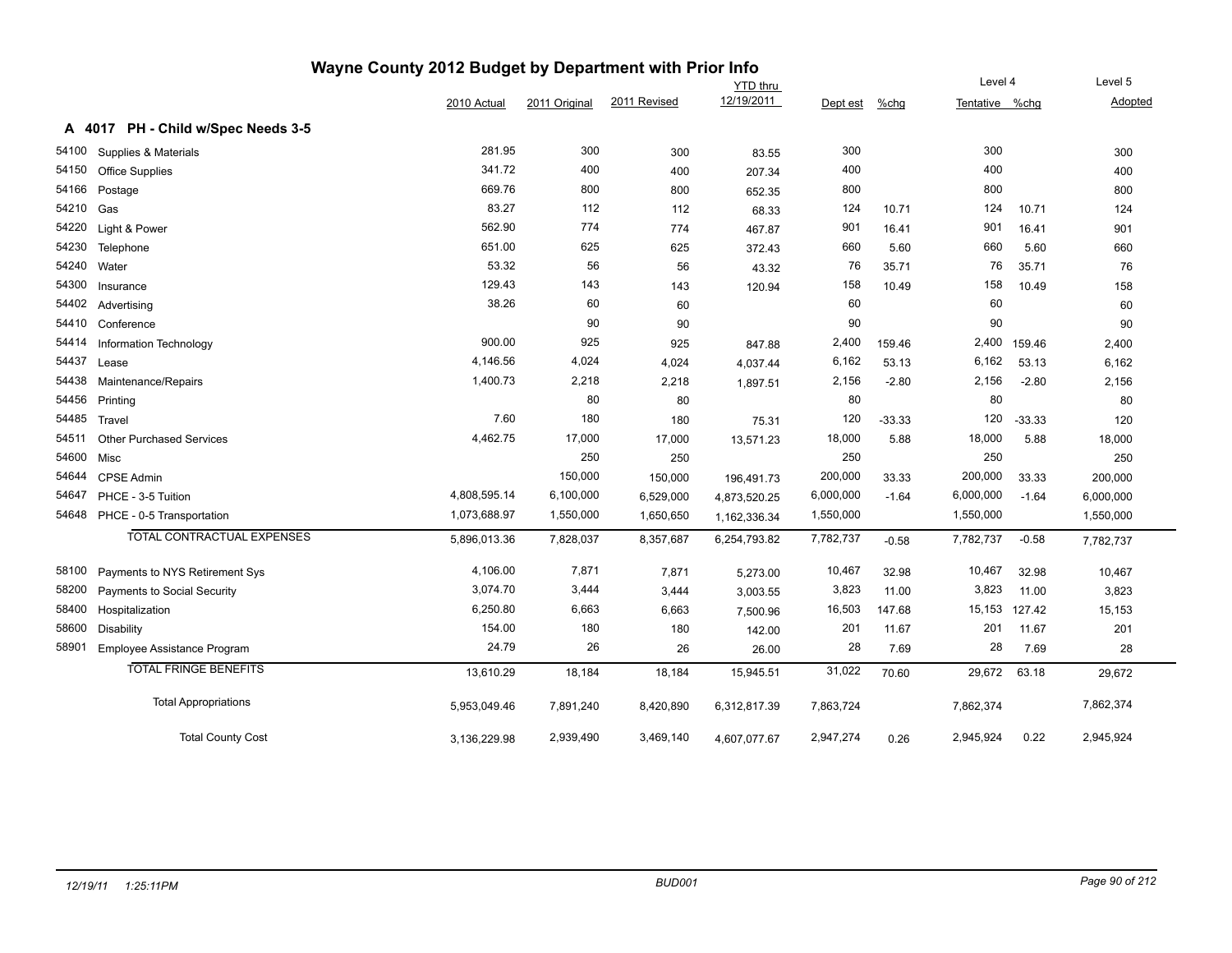|       |                                          |                                                |         |           |     |               |               | Wayne County 2012 Budget by Department with Prior Info |                 |            |           |                |           |            |
|-------|------------------------------------------|------------------------------------------------|---------|-----------|-----|---------------|---------------|--------------------------------------------------------|-----------------|------------|-----------|----------------|-----------|------------|
|       |                                          |                                                |         |           |     |               |               |                                                        | <b>YTD thru</b> |            |           | Level 4        |           | Level 5    |
|       |                                          |                                                |         |           |     | 2010 Actual   | 2011 Original | 2011 Revised                                           | 12/19/2011      | Dept est   | %chg      | Tentative %chq |           | Adopted    |
|       | <b>Public Health Education</b><br>A 4018 |                                                |         |           |     |               |               |                                                        |                 |            |           |                |           |            |
|       | 42690 Compensation for Loss-Tobacco      |                                                |         |           |     | $-54,426.12$  | $-76,060$     | $-76,060$                                              | $-42,053.37$    | $-71,242$  | $-6.33$   | -71,242        | $-6.33$   | $-71,242$  |
|       | 42770 Miscellaneous Revenues             |                                                |         |           |     |               | $-100$        | $-100$                                                 | $-1.25$         | $-50$      | $-50.00$  | $-50$          | $-50.00$  | $-50$      |
|       | 43401 Public Health                      |                                                |         |           |     | $-27,370.00$  | $-30,182$     | $-30,182$                                              | $-25,908.00$    | $-22,331$  | $-26.01$  | $-22,331$      | $-26.01$  | $-22,331$  |
|       | 43409 Partnership Grant                  |                                                |         |           |     | $-13,298.03$  | $-11,521$     | $-11,521$                                              | $-3,248.84$     | $-20,544$  | 78.32     | $-20,544$      | 78.32     | $-20,544$  |
|       | 44449 CSHCN                              |                                                |         |           |     |               | $-1,262$      | $-1,262$                                               |                 |            | $-100.00$ |                | $-100.00$ |            |
|       | 44458 Traffic Safety Grant               |                                                |         |           |     |               | $-6,000$      | $-6,000$                                               | $-4,200.00$     | $-4,200$   | $-30.00$  | $-4,200$       | $-30.00$  | $-4,200$   |
| 44636 | Child Safety Program                     |                                                |         |           |     | $-10,248.25$  | $-17,000$     | $-17,000$                                              | $-11,892.55$    | $-17,000$  |           | $-17,000$      |           | $-17,000$  |
|       | <b>TOTAL REVENUES</b>                    |                                                |         |           |     | $-105,342.40$ | $-142,125$    | $-142, 125$                                            | $-87,304.01$    | $-135,367$ | $-4.75$   | $-135,367$     | $-4.75$   | $-135,367$ |
|       |                                          | ----- Position Count -----<br>CY.<br><u>L1</u> | $\perp$ | <u>L5</u> |     |               |               |                                                        |                 |            |           |                |           |            |
|       | 51904 Overtime                           |                                                |         |           |     |               | 200           | 200                                                    |                 | 200        |           | 200            |           | 200        |
| 51486 | <b>Public Health Educator</b>            | 2                                              | 2.0     | 2.0       | 2.0 | 85,369.80     | 85,436        | 85,436                                                 | 76,954.85       | 84,227     | $-1.42$   | 84,227         | $-1.42$   | 84,227     |
|       | <b>BU: 1</b>                             | $\overline{2}$                                 | 2.0     | 2.0       | 2.0 |               |               |                                                        |                 |            |           |                |           |            |
|       | <b>TOTAL PERSONAL SERVICES</b>           |                                                |         |           |     | 85,369.80     | 85,636        | 85,636                                                 | 76,954.85       | 84,427     | $-1.41$   | 84,427         | $-1.41$   | 84,427     |
| 52200 | <b>Office Equipment</b>                  |                                                |         |           |     |               |               |                                                        |                 | 230        |           | 230            |           | 230        |
| 52201 | <b>Computer Equipment</b>                |                                                |         |           |     |               | 1,100         | 1,100                                                  | 634.77          | 750        | $-31.82$  | 750            | $-31.82$  | 750        |
|       | <b>TOTAL EQUIPMENT</b>                   |                                                |         |           |     |               | 1,100         | 1,100                                                  | 634.77          | 980        | $-10.91$  | 980            | $-10.91$  | 980        |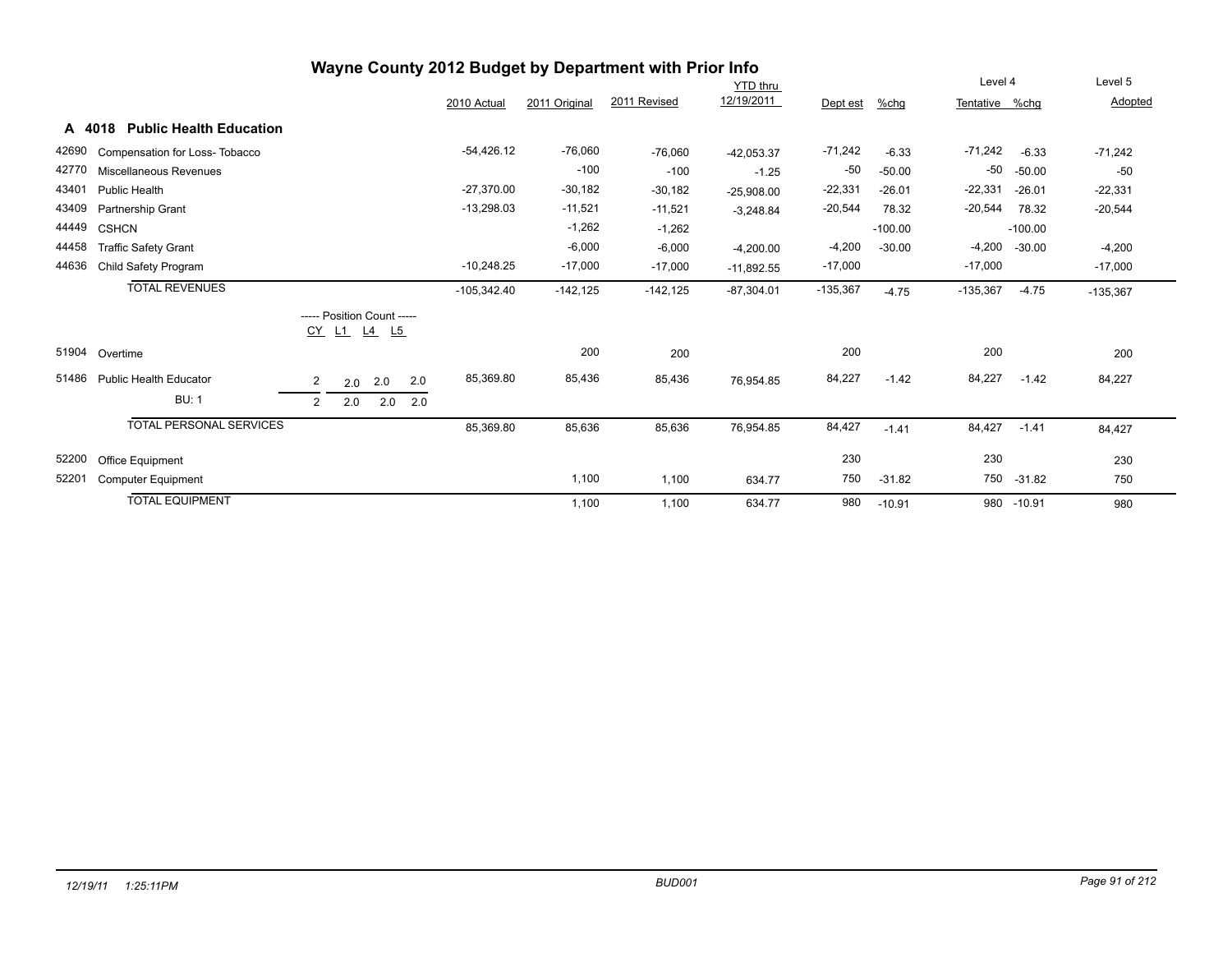|                |                                    | Wayne County 2012 Budget by Department with Prior Info                                    |         |         |            |         |          |                |          |         |
|----------------|------------------------------------|-------------------------------------------------------------------------------------------|---------|---------|------------|---------|----------|----------------|----------|---------|
|                |                                    | <b>YTD thru</b><br>12/19/2011<br>2011 Revised<br>2011 Original<br>2010 Actual<br>Dept est |         |         |            |         | Level 4  |                | Level 5  |         |
|                |                                    |                                                                                           |         |         |            |         | $%$ chg  | Tentative %chg |          | Adopted |
| A 4018         | <b>Public Health Education</b>     |                                                                                           |         |         |            |         |          |                |          |         |
| 54150          | <b>Office Supplies</b>             | 644.20                                                                                    | 700     | 700     | 325.99     | 600     | $-14.29$ | 600            | $-14.29$ | 600     |
| 54166          | Postage                            | 301.73                                                                                    | 200     | 617     | 446.16     | 400     | 100.00   | 400            | 100.00   | 400     |
| 54210 Gas      |                                    | 89.99                                                                                     | 121     | 121     | 73.83      | 91      | $-24.79$ | 91             | $-24.79$ | 91      |
| 54220          | Light & Power                      | 608.27                                                                                    | 837     | 837     | 505.57     | 660     | $-21.15$ | 660            | $-21.15$ | 660     |
| 54230          | Telephone                          | 788.26                                                                                    | 1,000   | 845     | 697.76     | 1,000   |          | 1,000          |          | 1,000   |
| 54240 Water    |                                    | 57.64                                                                                     | 61      | 61      | 46.84      | 56      | $-8.20$  | 56             | $-8.20$  | 56      |
| 54300          | Insurance                          | 281.36                                                                                    | 310     | 243     | 242.44     | 341     | 10.00    | 341            | 10.00    | 341     |
| 54414          | Information Technology             | 1,800.00                                                                                  | 1,850   | 1,850   | 1,695.87   | 7,200   | 289.19   | 7,200          | 289.19   | 7,200   |
| 54437<br>Lease |                                    | 4,480.96                                                                                  | 4,353   | 4,728   | 4,363.04   | 4,534   | 4.16     | 4,534          | 4.16     | 4,534   |
| 54438          | Maintenance/Repairs                | 1,688.72                                                                                  | 1,626   | 1,626   | 1,496.53   | 1,632   | 0.37     | 1,632          | 0.37     | 1,632   |
| 54456          | Printing                           |                                                                                           | 100     | 100     | 100.00     | 100     |          | 100            |          | 100     |
| 54580          | Dental Health                      | 459.04                                                                                    | 400     | 400     | 400.00     | 400     |          | 400            |          | 400     |
| 54581          | Primary/Preventive                 | 9,233.07                                                                                  | 10,000  | 10,254  | 7,817.41   | 10,000  |          | 10,000         |          | 10,000  |
| 54582          | Prenatal Care/ nfant Mortality     | 200.00                                                                                    |         |         |            |         |          |                |          |         |
| 54583          | <b>Family Planning</b>             | 200.00                                                                                    |         |         |            |         |          |                |          |         |
| 54584          | Injury Prevention & Control        | 5,622.60                                                                                  | 8,000   | 8,006   | 8,006.00   | 8,000   |          | 8,000          |          | 8,000   |
| 54585          | <b>Sexual Transmitted Diseases</b> | 300.00                                                                                    |         |         |            |         |          |                |          |         |
| 54621          | A & G Travel                       | 1,193.00                                                                                  | 2,500   | 2,101   | 1,148.78   | 2,280   | $-8.80$  | 2,280          | $-8.80$  | 2,280   |
| 54650          | Communicable Disease               | 401.40                                                                                    | 300     | 309     | 308.84     | 300     |          | 300            |          | 300     |
| 54675          | Nutrition                          | 357.00                                                                                    |         |         |            |         |          |                |          |         |
| 54792          | Child Safety Program               | 14,458.51                                                                                 | 17,000  | 17,000  | 16,387.24  | 17,000  |          | 17,000         |          | 17,000  |
| 54794          | <b>Traffic Safety Helmet</b>       |                                                                                           | 6,000   | 6,000   | 5,934.57   | 4,200   | $-30.00$ | 4,200          | $-30.00$ | 4,200   |
|                | <b>TOTAL CONTRACTUAL EXPENSES</b>  | 43,165.75                                                                                 | 55,358  | 55,798  | 49,996.87  | 58,794  | 6.21     | 58,794         | 6.21     | 58,794  |
| 58100          | Payments to NYS Retirement Sys     | 9,183.00                                                                                  | 13,359  | 13,359  | 10,841.00  | 15,873  | 18.82    | 14,153         | 5.94     | 14,153  |
| 58200          | Payments to Social Security        | 6,173.00                                                                                  | 6,555   | 6,555   | 5,529.52   | 6,459   | $-1.46$  | 6,459          | $-1.46$  | 6,459   |
| 58400          | Hospitalization                    | 21,583.62                                                                                 | 21,665  | 21,665  | 21,664.32  | 23,831  | 10.00    | 21,882         | 1.00     | 21,882  |
| 58600          | <b>Disability</b>                  | 308.00                                                                                    | 288     | 288     | 284.00     | 308     | 6.94     | 308            | 6.94     | 308     |
| 58901          | Employee Assistance Program        | 38.14                                                                                     | 41      | 41      | 40.00      | 42      | 2.44     | 42             | 2.44     | 42      |
|                | <b>TOTAL FRINGE BENEFITS</b>       | 37,285.76                                                                                 | 41,908  | 41,908  | 38,358.84  | 46,513  | 10.99    | 42,844         | 2.23     | 42,844  |
|                | <b>Total Appropriations</b>        | 165,821.31                                                                                | 184,002 | 184,442 | 165,945.33 | 190,714 |          | 187,045        |          | 187,045 |
|                | <b>Total County Cost</b>           | 60,478.91                                                                                 | 41,877  | 42,317  | 78,641.32  | 55,347  | 32.17    | 51,678         | 23.40    | 51,678  |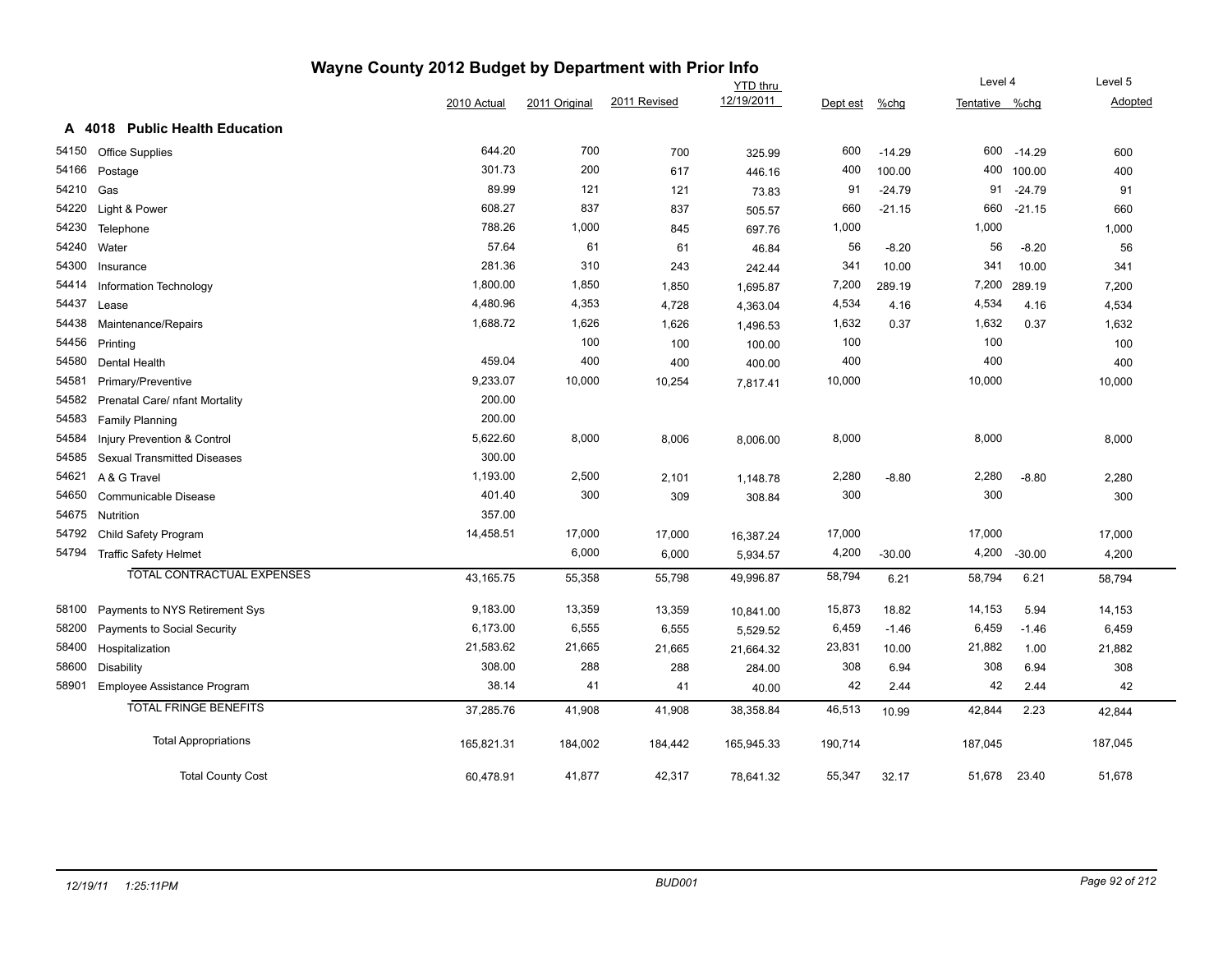|       |                                     |                |                            |     |     |                 |               | Wayne County 2012 Budget by Department with Prior Info |                 |            |           |                        |                |
|-------|-------------------------------------|----------------|----------------------------|-----|-----|-----------------|---------------|--------------------------------------------------------|-----------------|------------|-----------|------------------------|----------------|
|       |                                     |                |                            |     |     |                 |               |                                                        | <b>YTD</b> thru |            |           | Level 4                | Level 5        |
|       |                                     |                |                            |     |     | 2010 Actual     | 2011 Original | 2011 Revised                                           | 12/19/2011      | Dept est   | $%$ chg   | Tentative %chg         | <b>Adopted</b> |
|       | A 4019 Wayne Community Nursing Care |                |                            |     |     |                 |               |                                                        |                 |            |           |                        |                |
|       | 41612 Medicare                      |                |                            |     |     | -290,018.20     | $-532,615$    | $-532,615$                                             | $-114,014.64$   | $-289,252$ | $-45.69$  | $-289,252$<br>$-45.69$ | $-289,252$     |
|       | 41613 Medicaid                      |                |                            |     |     | $-680,445.84$   | $-690,000$    | $-690,000$                                             | -388,093.61     | $-500,000$ | $-27.54$  | $-500,000$<br>$-27.54$ | $-500,000$     |
|       | 41615 Other Third Party Payer       |                |                            |     |     | -136,439.78     | $-100,000$    | $-100,000$                                             | $-88,660.14$    | $-120,000$ | 20.00     | $-120,000$<br>20.00    | $-120,000$     |
|       | 41616 Self Pay                      |                |                            |     |     | $-3,350.88$     | $-3,000$      | $-3,000$                                               | $-847.50$       | $-2,000$   | $-33.33$  | $-2,000$<br>$-33.33$   | $-2,000$       |
| 41617 | Blue Cross / Blue Shield            |                |                            |     |     | $-26,925.06$    | $-24,000$     | $-24,000$                                              | $-15,037.50$    | $-24,000$  |           | $-24,000$              | $-24,000$      |
| 42770 | Miscellaneous Revenues              |                |                            |     |     | $-223.98$       | $-500$        | $-500$                                                 | $-185.25$       |            | $-100.00$ | $-100.00$              |                |
|       | <b>TOTAL REVENUES</b>               |                |                            |     |     | $-1,137,403.74$ | $-1,350,115$  | $-1,350,115$                                           | $-606,838.64$   | $-935,252$ | $-30.73$  | $-935,252 -30.73$      | $-935,252$     |
|       |                                     |                | ----- Position Count ----- |     |     |                 |               |                                                        |                 |            |           |                        |                |
|       |                                     |                | <u>CY L1 L4</u>            | L5  |     |                 |               |                                                        |                 |            |           |                        |                |
| 51153 | Home Hith Aide PT                   |                | 0.0                        | 0.0 | 0.0 |                 | 21,486        | 20,875                                                 | 1,648.01        |            | $-100.00$ | $-100.00$              |                |
| 51580 | Deputy Director Public Health       |                | 0.0                        | 0.0 | 0.0 |                 | 31,750        | 32,361                                                 | 29,851.00       |            | $-100.00$ | $-100.00$              |                |
|       | 51904 Overtime                      |                |                            |     |     | 14,579.00       | 13,000        | 13,000                                                 | 2,587.21        |            | $-100.00$ | $-100.00$              |                |
| 51905 | 24hr On-call Coverage               |                |                            |     |     | 8,388.00        | 5,450         | 5,450                                                  | 3,870.00        |            | $-100.00$ | $-100.00$              |                |
| 51906 | <b>Shift Differential</b>           |                |                            |     |     | 847.50          | 1,600         | 1,600                                                  | 12.00           |            | $-100.00$ | $-100.00$              |                |
|       | 51596 Occupational Therapist        | $\mathbf{1}$   | 1.0                        | 1.0 | 1.0 |                 |               | 5,920                                                  |                 | 18,200     |           | 18,200                 | 18,200         |
|       | <b>BU: 0</b>                        | $\mathbf{1}$   | 1.0                        | 1.0 | 1.0 |                 |               |                                                        |                 |            |           |                        |                |
|       | 51152 Home Health Aide              | 4              |                            |     |     | 134.35          |               |                                                        | 4,370.61        |            |           |                        |                |
| 51282 | RPNurse                             | 8              | 0.0                        | 0.0 | 0.0 | 276,482.51      | 374,820       | 368,900                                                | 208,503.58      |            | $-100.00$ | $-100.00$              |                |
|       | 51302 Public Health Nurse           | 1              | 0.0                        | 0.0 | 0.0 | 52,381.99       | 51,069        | 51,069                                                 | 2,924.05        |            | $-100.00$ | $-100.00$              |                |
|       | 51319 Public Health Nurse Part Time | 2              | 0.0                        | 0.0 | 0.0 | 54,823.89       | 49,488        | 49,488                                                 | 52,331.86       |            | $-100.00$ | $-100.00$              |                |
|       | 51585 RN, Temp                      | 3              | 0.0                        | 0.0 | 0.0 |                 | 49,500        | 49,500                                                 |                 |            | $-100.00$ | $-100.00$              |                |
|       | <b>BU: 1</b>                        | 18             | 0.0                        | 0.0 | 0.0 |                 |               |                                                        |                 |            |           |                        |                |
|       | 51334 Public Health Supervisor      | $\overline{1}$ | 0.0                        | 0.0 | 0.0 | 61,179.34       | 59,553        |                                                        |                 |            | $-100.00$ | $-100.00$              |                |
|       | <b>BU: 4</b>                        | $\mathbf{1}$   | 0.0                        | 0.0 | 0.0 |                 |               |                                                        |                 |            |           |                        |                |
|       | <b>TOTAL PERSONAL SERVICES</b>      |                |                            |     |     | 468,816.58      | 657,716       | 598,163                                                | 306,098.32      | 18,200     | $-97.23$  | 18,200 -97.23          | 18,200         |
| 52201 | <b>Computer Equipment</b>           |                |                            |     |     | 670.00          |               |                                                        |                 |            |           |                        |                |
| 52300 | <b>Motor Vehicles</b>               |                |                            |     |     | 32,710.00       |               |                                                        |                 |            |           |                        |                |
|       | <b>TOTAL EQUIPMENT</b>              |                |                            |     |     | 33,380.00       |               |                                                        | 0.00            |            |           |                        |                |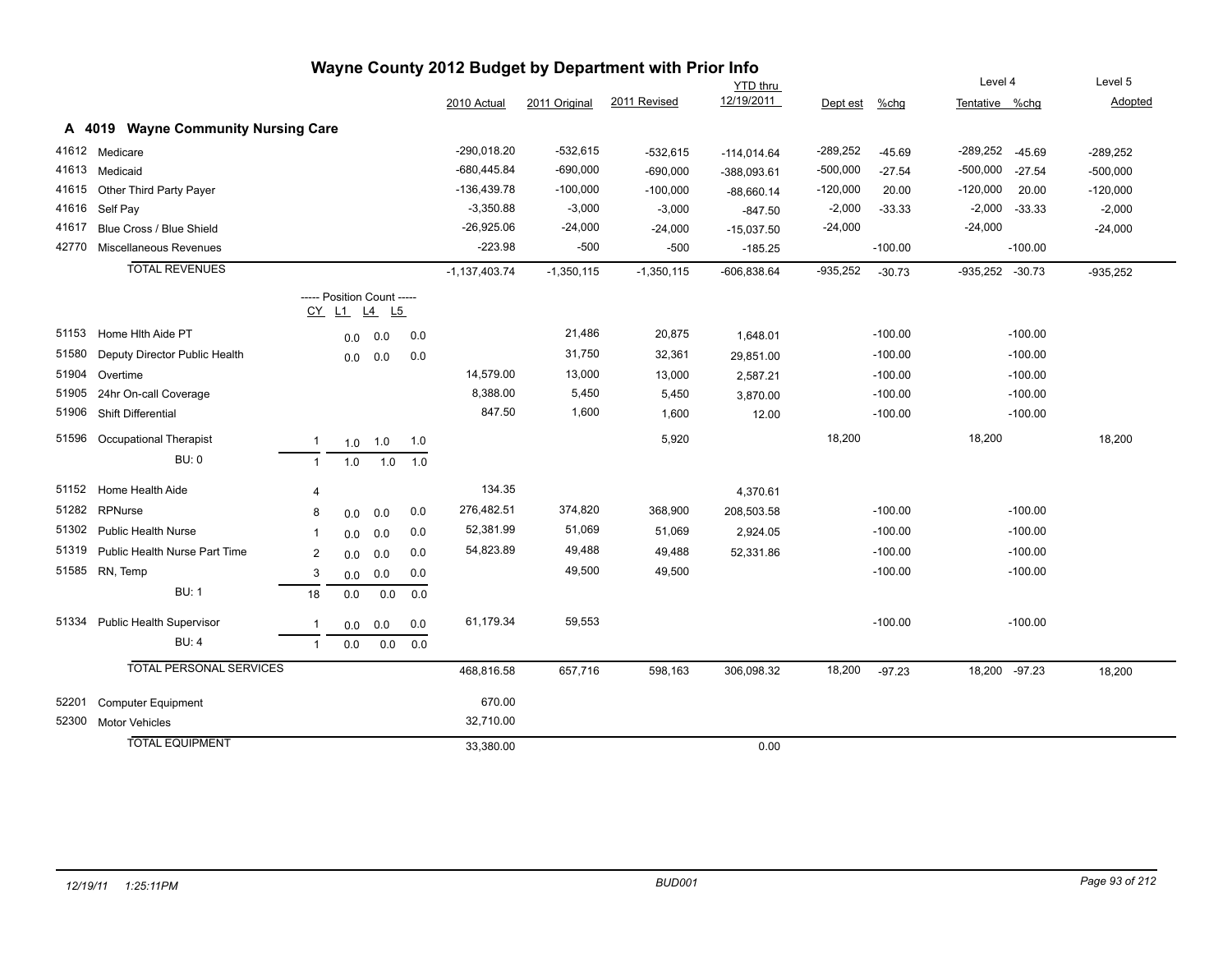|       |                                               | Wayne County 2012 Budget by Department with Prior Info |               |              |                               |                  |           |                           |              |                    |
|-------|-----------------------------------------------|--------------------------------------------------------|---------------|--------------|-------------------------------|------------------|-----------|---------------------------|--------------|--------------------|
|       |                                               | 2010 Actual                                            | 2011 Original | 2011 Revised | <b>YTD thru</b><br>12/19/2011 |                  | %chg      | Level 4<br>Tentative %chg |              | Level 5<br>Adopted |
|       |                                               |                                                        |               |              |                               | Dept est         |           |                           |              |                    |
|       | <b>Wayne Community Nursing Care</b><br>A 4019 |                                                        |               |              |                               |                  |           |                           |              |                    |
| 54000 | <b>Contractual Expenses</b>                   |                                                        | 9,500         | 65,806       | 56,305.70                     | 834,189 8,680.94 |           | 824,0658,574.37           |              | 824,065            |
| 54118 | Reimburseable Supplies                        | 2,365.65                                               | 5,000         | 3,947        | 2,917.97                      |                  | $-100.00$ |                           | $-100.00$    |                    |
| 54119 | Non-Reimburseable Supplies                    | 1,663.68                                               | 2,100         | 2,207        | 575.69                        |                  | $-100.00$ |                           | $-100.00$    |                    |
| 54150 | <b>Office Supplies</b>                        | 2,235.91                                               | 2,700         | 2,386        | 811.51                        | 600              | $-77.78$  |                           | 600 -77.78   | 600                |
| 54166 | Postage                                       | 2,651.79                                               | 2,900         | 2,900        | 1,049.91                      | 2,000            | $-31.03$  |                           | 2,000 -31.03 | 2,000              |
| 54210 | Gas                                           | 543.93                                                 | 730           | 730          | 446.48                        |                  | $-100.00$ |                           | $-100.00$    |                    |
| 54220 | Light & Power                                 | 3,676.87                                               | 5,065         | 5,065        | 3,056.14                      |                  | $-100.00$ |                           | $-100.00$    |                    |
| 54230 | Telephone                                     | 11,860.19                                              | 15,000        | 14,656       | 10,150.62                     | 1,000            | $-93.33$  |                           | 1,000 -93.33 | 1,000              |
| 54240 | Water                                         | 348.43                                                 | 365           | 365          | 283.07                        |                  | $-100.00$ |                           | $-100.00$    |                    |
| 54300 | Insurance                                     | 8,393.02                                               | 9,233         | 7,433        | 7,432.64                      |                  | $-100.00$ |                           | $-100.00$    |                    |
| 54408 | <b>Copier Expense</b>                         | 260.09                                                 | 400           | 525          | 398.47                        | 100              | $-75.00$  |                           | 100 -75.00   | 100                |
| 54410 | Conference                                    |                                                        | 2,760         | 960          | 10.00                         |                  | $-100.00$ |                           | $-100.00$    |                    |
| 54414 | Information Technology                        | 30,900.00                                              | 31,225        | 31,225       | 28,622.88                     | 1,200            | $-96.16$  |                           | 1,200 -96.16 | 1,200              |
| 54420 | <b>Interpreter Fees</b>                       | 31.79                                                  | 500           | 500          | 40.83                         |                  | $-100.00$ |                           | $-100.00$    |                    |
| 54424 | <b>Equipment - Maint Contract</b>             | 13,494.25                                              | 13,818        | 13,841       | 13,841.35                     | 12,559           | $-9.11$   | 12,559                    | $-9.11$      | 12,559             |
| 54437 | Lease                                         | 27,086.40                                              | 26,353        | 28,577       | 26,373.60                     |                  | $-100.00$ |                           | $-100.00$    |                    |
| 54438 | Maintenance/Repairs                           | 9,243.57                                               | 9,331         | 9,331        | 8,234.18                      |                  | $-100.00$ |                           | $-100.00$    |                    |
| 54450 | Occupational Therapy                          | 15,010.34                                              | 20,000        | 20,929       | 8,344.00                      |                  | $-100.00$ |                           | $-100.00$    |                    |
| 54452 | <b>Physical Therapy</b>                       | 74,713.66                                              | 120,000       | 134,200      | 57,791.34                     |                  | $-100.00$ |                           | $-100.00$    |                    |
| 54456 | Printing                                      | 425.84                                                 | 1,200         | 1,200        | 408.12                        |                  | $-100.00$ |                           | $-100.00$    |                    |
| 54472 | Subscriptions                                 | 610.00                                                 | 1,000         | 1,197        | 1,038.83                      |                  | $-100.00$ |                           | $-100.00$    |                    |
| 54477 | Speech Theraphy                               | 843.00                                                 | 1,000         | 1,000        | 30.00                         |                  | $-100.00$ |                           | $-100.00$    |                    |
| 54500 | Fees for Services Non-employ                  | 28,141.57                                              | 25,500        | 39,605       | 39,627.00                     | 25,000           | $-1.96$   | 25,000                    | $-1.96$      | 25,000             |
| 54527 | <b>Public Relations</b>                       | 17,558.91                                              | 1,000         | 2,228        | 1,197.83                      |                  | $-100.00$ |                           | $-100.00$    |                    |
| 54562 | <b>Medical Social Work</b>                    | 450.00                                                 | 1,000         | 860          | 90.01                         |                  | $-100.00$ |                           | $-100.00$    |                    |
| 54579 | RT & R                                        | 15,685.36                                              | 16,000        | 16,452       | 3,714.47                      |                  | $-100.00$ |                           | $-100.00$    |                    |
| 54594 | <b>Contractual Aides</b>                      | 171,457.12                                             | 193,000       | 200,400      | 169,849.27                    |                  | $-100.00$ |                           | $-100.00$    |                    |
| 54616 | Car Expense-Nursing                           | 9,859.18                                               | 15,000        | 15,000       | 9,496.38                      |                  | $-100.00$ |                           | $-100.00$    |                    |
| 54619 | <b>Nursing Travel</b>                         | 94.00                                                  | 400           | 899          | 749.38                        |                  | $-100.00$ |                           | $-100.00$    |                    |
| 54621 | A & G Travel                                  |                                                        | 400           | 400          | 68.04                         |                  | $-100.00$ |                           | $-100.00$    |                    |
| 54666 | <b>Cash Receipts Assessments</b>              | 3,785.33                                               | 5,000         | 5,000        | 2,789.00                      | 4,000            | $-20.00$  | 4,000                     | $-20.00$     | 4,000              |
| 54691 | Dietician                                     |                                                        |               | 500          |                               |                  |           |                           |              |                    |
|       | TOTAL CONTRACTUAL EXPENSES                    | 453.389.88                                             | 537,480       | 630,324      | 455.744.71                    | 880,648          | 63.85     | 870,524                   | 61.96        | 870,524            |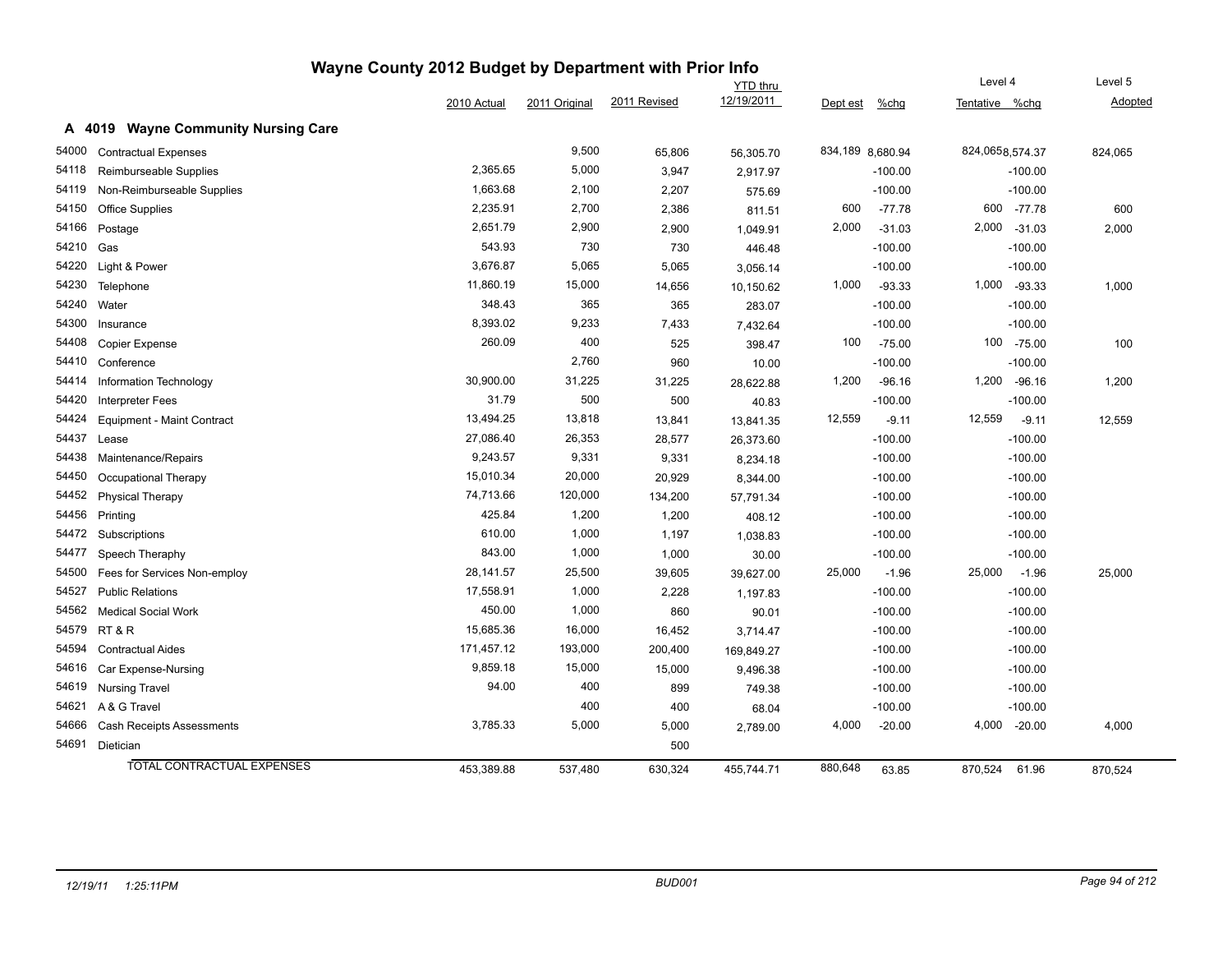|                                          |                                     | Wayne County 2012 Budget by Department with Prior Info |               |              |                 |          |           |                |           |         |
|------------------------------------------|-------------------------------------|--------------------------------------------------------|---------------|--------------|-----------------|----------|-----------|----------------|-----------|---------|
|                                          |                                     |                                                        |               |              | <b>YTD thru</b> |          |           | Level 4        |           | Level 5 |
|                                          |                                     | 2010 Actual                                            | 2011 Original | 2011 Revised | 12/19/2011      | Dept est | %chg      | Tentative %chq |           | Adopted |
| A 4019                                   | <b>Wayne Community Nursing Care</b> |                                                        |               |              |                 |          |           |                |           |         |
| 58100<br>Payments to NYS Retirement Sys  |                                     | 40,703.00                                              | 79,727        | 70,437       | 35,055.00       | 3,422    | $-95.71$  | 3,422          | $-95.71$  | 3,422   |
| 58101<br><b>EARLY RETIREMENT PAYMENT</b> |                                     |                                                        |               | 10,124       |                 |          |           | 10,124         |           | 10,124  |
| 58200 Payments to Social Security        |                                     | 35,484.12                                              | 48,387        | 43,831       | 22,615.10       | 1,392    | $-97.12$  | 1,392          | -97.12    | 1,392   |
| 58400 Hospitalization                    |                                     | 50,996.85                                              | 62,343        | 62,343       | 48,713.64       |          | $-100.00$ |                | $-100.00$ |         |
| 58500<br>Unemployment                    |                                     |                                                        |               |              | 128.25          | 31,590   |           | 31,590         |           | 31,590  |
| 58600<br>Disability                      |                                     | 1,162.00                                               | 1,512         | 1,512        | 713.00          |          | $-100.00$ |                | $-100.00$ |         |
| 58901<br>Employee Assistance Program     |                                     | 209.77                                                 | 267           | 267          | 210.00          |          | $-100.00$ |                | $-100.00$ |         |
|                                          | <b>TOTAL FRINGE BENEFITS</b>        | 128,555.74                                             | 192,236       | 188,514      | 107,434.99      | 36,404   | $-81.06$  | 46,528         | -75.80    | 46,528  |
|                                          | <b>Total Appropriations</b>         | 084,142.20                                             | 1,387,432     | 1,417,001    | 869,278.02      | 935,252  |           | 935,252        |           | 935,252 |
|                                          | <b>Total County Cost</b>            | $-53,261.54$                                           | 37,317        | 66,886       | 262,439.38      |          | $-100.00$ |                | $-100.00$ |         |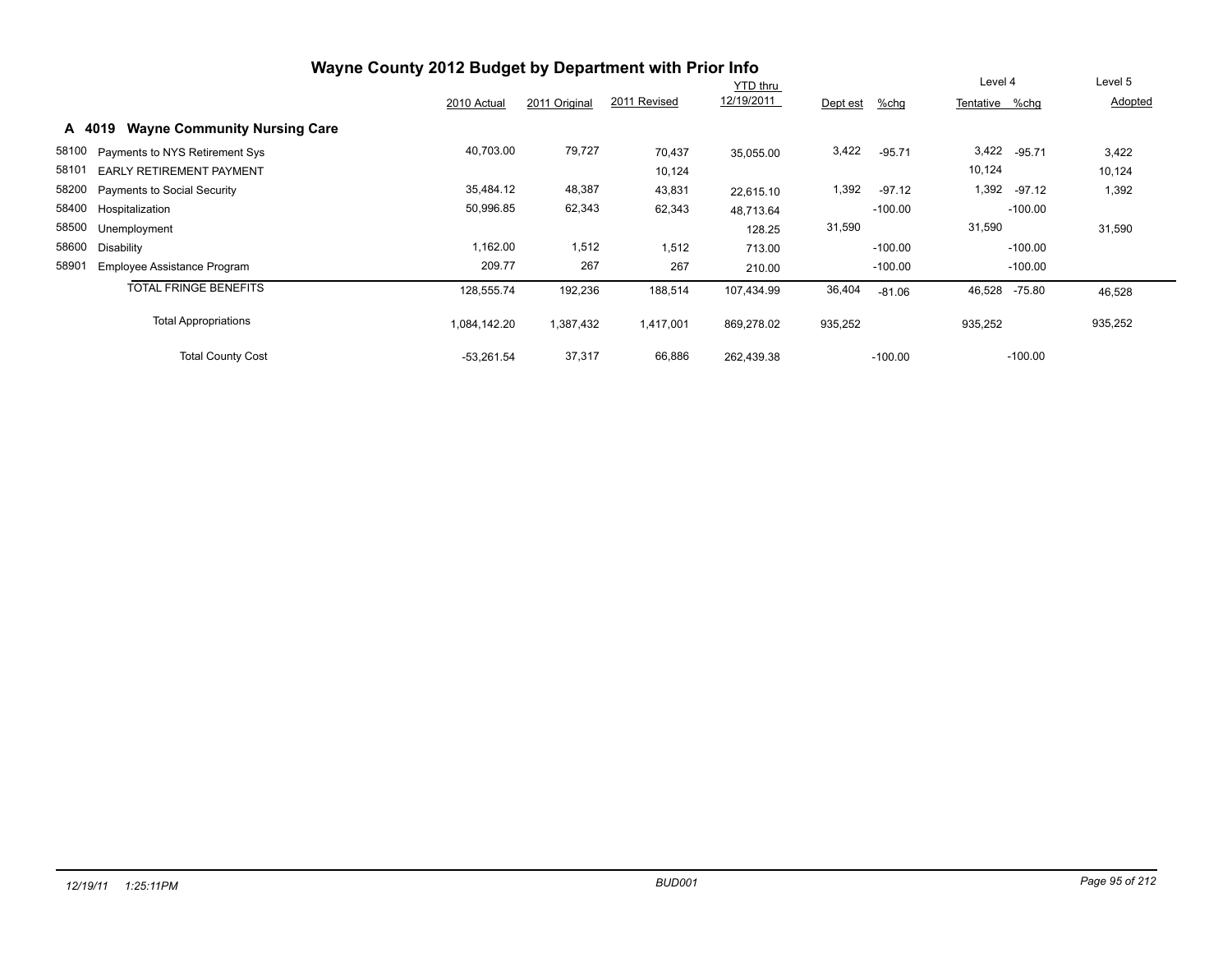|             |                                   |   |                    |                            |              |               |              | <b>YTD thru</b> |                     | Level 4        | Level 5 |
|-------------|-----------------------------------|---|--------------------|----------------------------|--------------|---------------|--------------|-----------------|---------------------|----------------|---------|
|             |                                   |   |                    |                            | 2010 Actual  | 2011 Original | 2011 Revised | 12/19/2011      | $%$ chg<br>Dept est | Tentative %chg | Adopted |
|             | A 4020 PH - EMS Coordinator       |   |                    |                            |              |               |              |                 |                     |                |         |
|             | 43401 Public Health               |   |                    |                            | $-11,953.08$ | $-9,813$      | $-9,813$     | $-5,864.00$     | $-100.00$           | $-100.00$      |         |
|             | <b>TOTAL REVENUES</b>             |   |                    |                            | $-11,953.08$ | $-9,813$      | $-9,813$     | $-5,864.00$     | $-100.00$           | $-100.00$      |         |
|             |                                   |   | <u>CY L1 L4 L5</u> | ----- Position Count ----- |              |               |              |                 |                     |                |         |
|             | 51484 EMS Coordinator Part Time   | 0 | $0.0\ 0.0$         | 0.0                        | 19,781.79    | 19,961        | 19,961       | 19,137.93       | $-100.00$           | $-100.00$      |         |
|             | <b>TOTAL PERSONAL SERVICES</b>    |   |                    |                            | 19,781.79    | 19,961        | 19,961       | 19,137.93       | $-100.00$           | $-100.00$      |         |
|             | 54100 Supplies & Materials        |   |                    |                            | 1,518.78     | 2,500         | 3,575        | 3,631.12        | $-100.00$           | $-100.00$      |         |
| 54150       | <b>Office Supplies</b>            |   |                    |                            | 279.06       | 600           | 870          | 869.91          | $-100.00$           | $-100.00$      |         |
|             | 54166 Postage                     |   |                    |                            | 564.81       | 500           | 500          | 352.64          | $-100.00$           | $-100.00$      |         |
| 54210 Gas   |                                   |   |                    |                            |              |               |              |                 |                     |                |         |
|             | 54220 Light & Power               |   |                    |                            |              |               |              |                 |                     |                |         |
|             | 54230 Telephone                   |   |                    |                            | 239.74       | 300           | 300          | 218.78          | $-100.00$           | $-100.00$      |         |
| 54240 Water |                                   |   |                    |                            |              |               |              |                 |                     |                |         |
| 54300       | Insurance                         |   |                    |                            | 60.74        | 67            | 67           | 56.76           | $-100.00$           | $-100.00$      |         |
| 54425       | Equipment - Maint & Repair        |   |                    |                            |              | 330           | 330          |                 | $-100.00$           | $-100.00$      |         |
|             | 54621 A & G Travel                |   |                    |                            | 1,735.00     | 3,000         | 3,815        | 2,496.93        | $-100.00$           | $-100.00$      |         |
|             | <b>TOTAL CONTRACTUAL EXPENSES</b> |   |                    |                            | 4,398.13     | 7,297         | 9,457        | 7,626.14        | $-100.00$           | $-100.00$      |         |
|             | 58200 Payments to Social Security |   |                    |                            | 1,513.43     | 1,528         | 1,528        | 1,464.16        | $-100.00$           | $-100.00$      |         |
| 58901       | Employee Assistance Program       |   |                    |                            | 9.54         | 11            | 11           | 5.00            | $-100.00$           | $-100.00$      |         |
|             | <b>TOTAL FRINGE BENEFITS</b>      |   |                    |                            | 1,522.97     | 1,539         | 1,539        | 1,469.16        | $-100.00$           | $-100.00$      |         |
|             | <b>Total Appropriations</b>       |   |                    |                            | 25,702.89    | 28,797        | 30,957       | 28,233.23       |                     |                |         |
|             | <b>Total County Cost</b>          |   |                    |                            | 13,749.81    | 18,984        | 21,144       | 22,369.23       | $-100.00$           | $-100.00$      |         |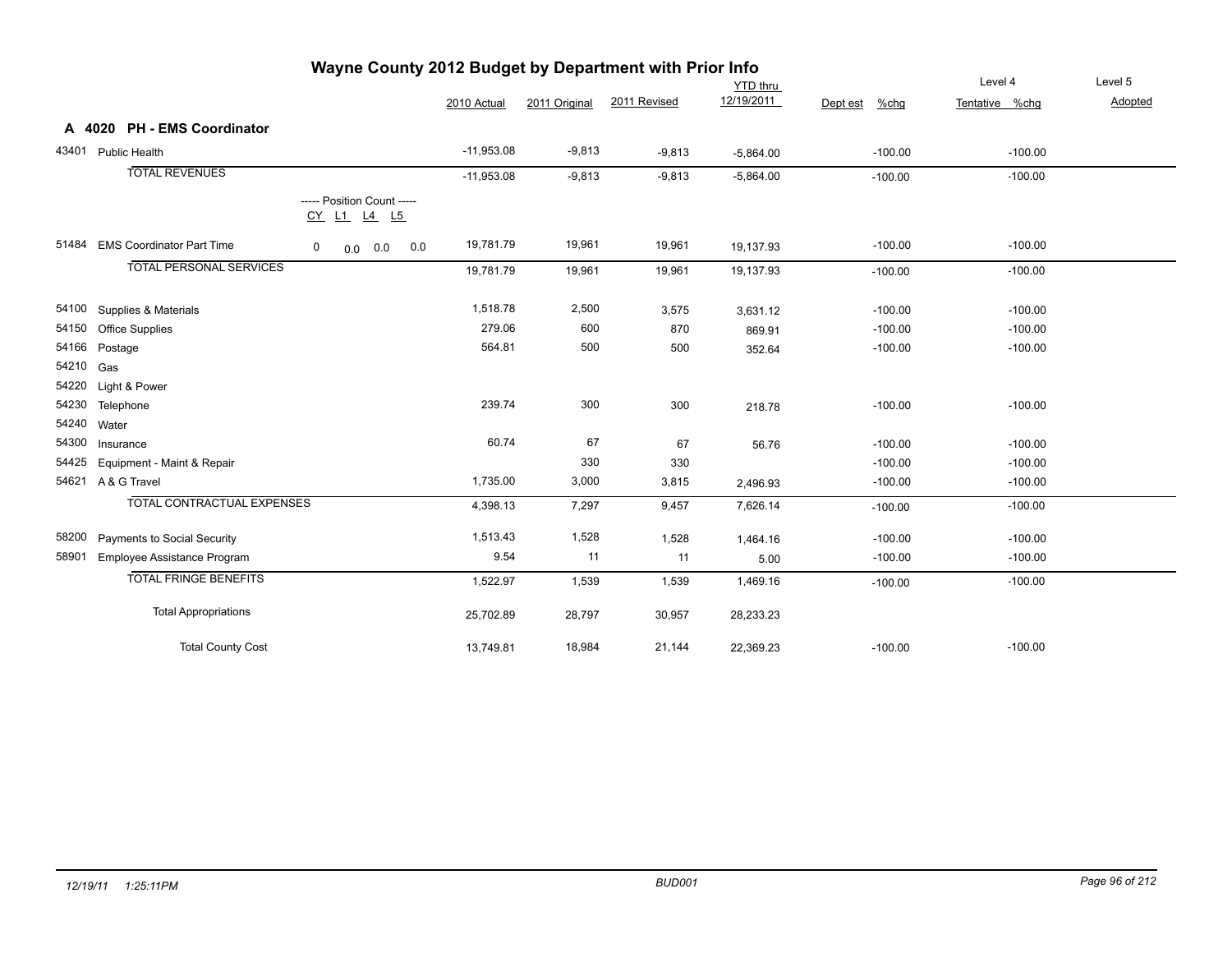| Wayne County 2012 Budget by Department with Prior Info |                                    |                 |               |              |                 |              |           |                |           |              |  |
|--------------------------------------------------------|------------------------------------|-----------------|---------------|--------------|-----------------|--------------|-----------|----------------|-----------|--------------|--|
|                                                        |                                    |                 |               |              | <b>YTD</b> thru |              |           | Level 4        |           | Level 5      |  |
|                                                        |                                    | 2010 Actual     | 2011 Original | 2011 Revised | 12/19/2011      | Dept est     | $%$ chg   | Tentative %chg |           | Adopted      |  |
|                                                        | A 4300<br><b>Behavioral Health</b> |                 |               |              |                 |              |           |                |           |              |  |
| 41284                                                  | <b>Sheriff Reimbursement</b>       | $-259,500.00$   | $-263,500$    | $-263,500$   | $-263,500.00$   | $-267,225$   | 1.41      | $-267,225$     | 1.41      | $-267,225$   |  |
| 41612                                                  | Medicare                           | $-74,744.34$    | $-46,939$     | $-46,939$    | $-19,784.42$    | $-47,939$    | 2.13      | -47,939        | 2.13      | $-47,939$    |  |
| 41613                                                  | Medicaid                           | $-1,726,184.27$ | $-2,516,673$  | $-2,539,173$ | -738,886.50     | $-4,794,384$ | 90.50     | $-4,738,260$   | 88.27     | $-4,738,260$ |  |
| 41616                                                  | Self Pay                           | $-98,106.09$    | $-101,232$    | $-104,725$   | $-84,332.42$    | $-99,000$    | $-2.20$   | $-99,000$      | $-2.20$   | $-99,000$    |  |
| 41620                                                  | <b>Mental Health Fees</b>          | $-600,687.30$   | $-1,023,495$  | $-1,039,995$ | $-481,600.61$   | $-750,000$   | $-26.72$  | $-750,000$     | $-26.72$  | $-750,000$   |  |
| 41701                                                  | Co Required Match OMH              | $-32,273.00$    | $-33,685$     | $-33,685$    | $-33,685.00$    | $-33,685$    |           | $-33,685$      |           | $-33,685$    |  |
| 41702                                                  | Co Required MAtch OASAS            | $-28,902.00$    | $-28,902$     | $-28,902$    | $-28,902.00$    | $-28,902$    |           | $-28,902$      |           | $-28,902$    |  |
| 41703                                                  | Co Required Match OMRDD            | $-14,121.00$    | $-12,709$     | $-12,709$    | $-12,709.00$    | $-12,709$    |           | $-12,709$      |           | $-12,709$    |  |
| 42770                                                  | Miscellaneous Revenues             | $-16,878.91$    | $-95,829$     | $-95,829$    | $-9.341.20$     | $-29,500$    | $-69.22$  | $-29,500$      | $-69.22$  | $-29,500$    |  |
| 43487                                                  | Indigent Care                      |                 | $-304,217$    | $-304,217$   |                 | $-304,217$   |           | $-304,217$     |           | $-304,217$   |  |
| 43490                                                  | State Aid - Mental Health          | $-771,803.00$   | $-798,812$    | $-798,812$   | $-854,860.00$   | $-1,013,967$ | 26.93     | $-1,013,967$   | 26.93     | $-1,013,967$ |  |
| 43509                                                  | <b>COPS</b>                        | $-1,713,466.79$ | $-863,718$    | $-863,718$   | -499,365.46     | $-450,000$   | $-47.90$  | $-450,000$     | $-47.90$  | $-450,000$   |  |
| 43523                                                  | <b>CSP</b>                         | $-592,996.83$   | $-269,232$    | $-269,232$   | $-120.02$       | $-370,479$   | 37.61     | $-370,479$     | 37.61     | $-370,479$   |  |
| 43585                                                  | OPWDD                              | $-35,056.00$    | $-27,477$     | $-27,477$    | $-27,831.00$    | $-27,477$    |           | $-27,477$      |           | $-27,477$    |  |
| 43586                                                  | StAid - OASIS                      | $-82,546.00$    | $-78,477$     | $-78,477$    | $-79,784.71$    | $-78,477$    |           | $-78,477$      |           | $-78,477$    |  |
| 43587                                                  | <b>Medication Reimburse</b>        | $-12,476.51$    | $-14,000$     | $-14,000$    | $-8,839.99$     | $-10,000$    | $-28.57$  | $-10,000$      | $-28.57$  | $-10,000$    |  |
| 44469                                                  | MH Salary Sharing                  | $-873, 157.00$  | $-1,304,761$  | $-1,394,761$ | $-767,544.00$   |              | $-100.00$ |                | $-100.00$ |              |  |
|                                                        | <b>TOTAL REVENUES</b>              | -6,932,899.04   | $-7,783,658$  | $-7,916,151$ | $-3.911,086.33$ | $-8,317,961$ | 6.86      | $-8,261,837$   | 6.14      | $-8,261,837$ |  |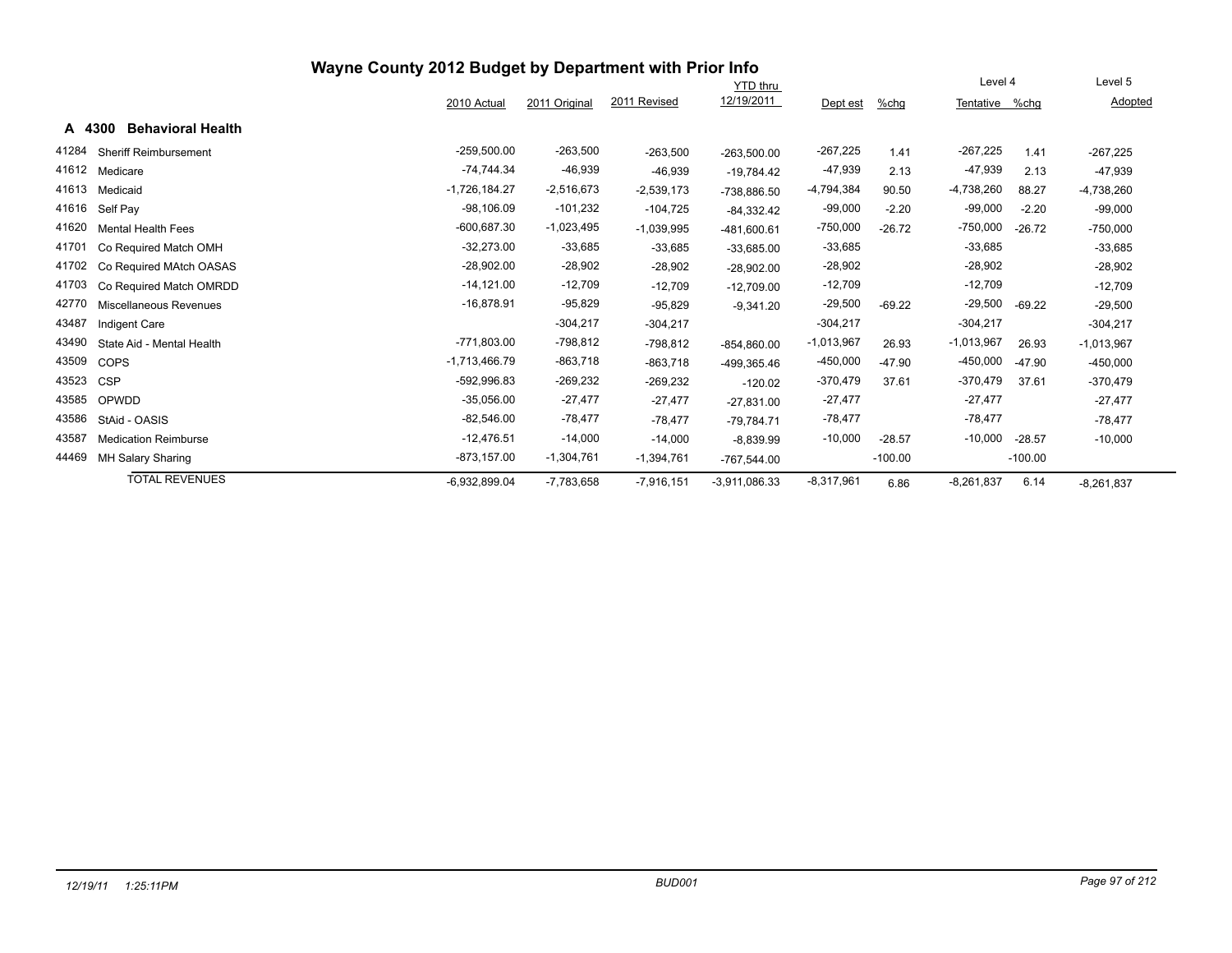|                                                |                |                                                  |      |             |               | Wayne County 2012 Budget by Department with Prior Info |                 |          |         |                |      |         |
|------------------------------------------------|----------------|--------------------------------------------------|------|-------------|---------------|--------------------------------------------------------|-----------------|----------|---------|----------------|------|---------|
|                                                |                |                                                  |      |             |               |                                                        | <b>YTD</b> thru |          |         | Level 4        |      | Level 5 |
|                                                |                |                                                  |      | 2010 Actual | 2011 Original | 2011 Revised                                           | 12/19/2011      | Dept est | $%$ chg | Tentative %chg |      | Adopted |
| <b>Behavioral Health</b><br>A 4300             |                |                                                  |      |             |               |                                                        |                 |          |         |                |      |         |
|                                                | CY             | ----- Position Count -----<br>L1<br><u>L4 L5</u> |      |             |               |                                                        |                 |          |         |                |      |         |
|                                                |                |                                                  |      |             |               |                                                        |                 |          |         |                |      |         |
| 51086<br>Director of Mental Health             | 1              | 1.0<br>1.0                                       | 1.0  | 90,627.20   | 90,089        | 90,089                                                 | 86,715.33       | 91,759   | 1.85    | 91,759         | 1.85 | 91,759  |
| 51396<br>Psychologist Supervisor               |                | 1.0<br>1.0                                       | 1.0  | 75,421.92   | 75,515        | 75,515                                                 | 73,537.24       | 76,820   | 1.73    | 76,820         | 1.73 | 76,820  |
| 51397<br>Social Worker Supervisor              | $\Omega$       | 0.0<br>0.0                                       | 0.0  |             |               |                                                        | 1,994.11        |          |         |                |      |         |
| 51405<br>Program Supervisor                    | 3              | 3.0<br>3.0                                       | 3.0  | 163,347.75  | 162,498       | 162,498                                                | 136,234.32      | 166,071  | 2.20    | 166,071        | 2.20 | 166,071 |
| 51495<br>Staff Psychologist                    | 1              | 1.0<br>1.0                                       | 1.0  |             |               | 34,000                                                 | 29,553.82       | 68,000   |         | 68,000         |      | 68,000  |
| 51496<br><b>Staff Psychiatrist</b>             | $\overline{2}$ | 2.0<br>2.0                                       | 2.0  | 223,578.14  | 369,800       | 369,800                                                | 164,519.16      | 369,900  | 0.03    | 369,900        | 0.03 | 369,900 |
| 51518<br><b>Psychiatric Nurse Practitioner</b> | 2              | 2.0<br>2.0                                       | 2.0  | 97,521.13   | 152,298       | 152,298                                                | 142,215.52      | 152,397  | 0.07    | 152,397        | 0.07 | 152,397 |
| 51581<br>Physician                             | $\overline{2}$ | 2.0<br>2.0                                       | 2.0  |             | 137,500       | 137,500                                                | 33,000.00       | 137,500  |         | 137,500        |      | 137,500 |
| 51582<br>PT Staff Psychologist                 | -1             | 1.0<br>1.0                                       | 1.0  | 12,540.00   | 44,000        | 44,000                                                 | 27,060.00       | 44,000   |         | 44,000         |      | 44,000  |
| 51583<br>PT Staff Psychiatrists                | 5              | 5.0<br>5.0                                       | 5.0  | 109,530.00  | 785,501       | 779,021                                                | 368,495.00      | 790,499  | 0.64    | 790,499        | 0.64 | 790,499 |
| 51584<br>Coordinator of Offenders              |                | 1.0<br>1.0                                       | 1.0  |             | 84,500        | 84,500                                                 | 68,777.50       | 84,500   |         | 84,500         |      | 84,500  |
| 51598<br>PT Psychiatrict NP                    | -1             |                                                  |      |             |               | 6,480                                                  | 1,800.00        |          |         |                |      |         |
| 51692<br>Deputy Director Mental Health         | -1             | 1.0<br>1.0                                       | 1.0  | 57,137.19   | 56,705        | 56,705                                                 | 54,601.56       | 57,867   | 2.05    | 57,867         | 2.05 | 57,867  |
| 51901<br>Mental Health Worker                  | 12             | 12.0<br>12.0                                     | 12.0 | 9,876.57    | 12,000        | 12,000                                                 | 9,283.89        | 12,000   |         | 12,000         |      | 12,000  |
| <b>BU: 0</b>                                   | 33             | 32.0<br>32.0                                     | 32.0 |             |               |                                                        |                 |          |         |                |      |         |
| 51100<br>Vehicle Operator (7Hr)                | 1              | 1.0<br>1.0                                       | 1.0  | 27,133.21   | 29,052        | 29,052                                                 | 27,691.51       | 31,092   | 7.02    | 31,092         | 7.02 | 31,092  |
| 51104<br>Clerk Typist (7hr)                    | 5              | 5.0<br>5.0                                       | 5.0  | 128,816.63  | 141,255       | 141,255                                                | 128,914.21      | 145,971  | 3.34    | 145,971        | 3.34 | 145,971 |
| 51105<br>Clerk Typist - Part Time              |                | 1.0<br>1.0                                       | 1.0  | 10,512.18   | 12,383        | 12,383                                                 | 11,589.09       | 12,870   | 3.93    | 12,870         | 3.93 | 12,870  |
| 51110<br>Receptionist 7Hr                      | $\overline{2}$ | 2.0<br>2.0                                       | 2.0  | 59,215.84   | 62,808        | 62,808                                                 | 59,265.94       | 65,160   | 3.74    | 65,160         | 3.74 | 65,160  |
| 51111<br>Clerk PT                              | $\mathbf 1$    | 1.0<br>1.0                                       | 1.0  | 11,696.08   | 12,383        | 12,383                                                 | 10,792.97       | 12,870   | 3.93    | 12,870         | 3.93 | 12,870  |
| 51122<br>Account Clerk (7hr)                   | -1             | 1.0<br>1.0                                       | 1.0  | 25,107.91   | 25,053        | 25,053                                                 | 25,028.95       | 27,260   | 8.81    | 27,260         | 8.81 | 27,260  |
| 51134<br><b>Activity Aide</b>                  | -1             | 1.0<br>1.0                                       | 1.0  | 30,285.03   | 30,176        | 30,176                                                 | 29,529.13       | 31,595   | 4.70    | 31,595         | 4.70 | 31,595  |
| 51135<br><b>Activity Aide Part Time</b>        | $\mathbf 1$    | 1.0<br>1.0                                       | 1.0  | 9,854.34    | 11,749        | 11,749                                                 | 10,082.51       | 12,211   | 3.93    | 12,211         | 3.93 | 12,211  |
| 51140<br>Senior Typist                         | $\overline{2}$ | 2.0<br>2.0                                       | 2.0  | 64,217.04   | 63,980        | 63,980                                                 | 62,063.68       | 66,908   | 4.58    | 66,908         | 4.58 | 66,908  |
| 51154<br>Senior Account Clerk (7hr)            | 5              | 5.0<br>5.0                                       | 5.0  | 162,374.87  | 163,130       | 163,130                                                | 156,303.17      | 169,954  | 4.18    | 169,954        | 4.18 | 169,954 |
| 51184<br><b>Mental Health Aide</b>             | 5              | 5.0<br>5.0                                       | 5.0  | 149,225.45  | 163,083       | 163,083                                                | 150,995.40      | 166,691  | 2.21    | 166,691        | 2.21 | 166,691 |
| 51185<br>Comm Mental Health Aide PT            |                | 1.0<br>1.0                                       | 1.0  | 9,047.45    | 14,663        | 14,663                                                 | 13,050.38       | 15,239   | 3.93    | 15,239         | 3.93 | 15,239  |
| 51210<br>LPNurse                               |                | 1.0<br>1.0                                       | 1.0  | 37,404.88   | 37,268        | 37,268                                                 | 36,284.49       | 38,667   | 3.75    | 38,667         | 3.75 | 38,667  |
| 51258<br><b>Assistant Social Worker</b>        | 9              | 9.0<br>9.0                                       | 9.0  | 328,477.33  | 353,079       | 353,079                                                | 333,242.49      | 368,154  | 4.27    | 368,154        | 4.27 | 368,154 |
| 51282<br>RPNurse                               |                | 1.0<br>1.0                                       | 1.0  | 50,498.96   | 50,038        | 50,038                                                 | 48,469.32       | 51,982   | 3.89    | 51,982         | 3.89 | 51,982  |
| 51283<br><b>RPNurse Part Time</b>              | -1             | 1.0                                              | 1.0  | 18,809.62   | 20,365        | 20,365                                                 | 18,353.26       | 21,165   | 3.93    | 21,165         | 3.93 | 21,165  |
| 51309<br><b>Mental Health Nurse</b>            | $\overline{2}$ | 1.0<br>2.0                                       | 2.0  | 100,755.93  | 101,876       | 101,876                                                | 94,386.75       | 104,564  | 2.64    | 104,564        | 2.64 | 104,564 |
| 51322<br>Staff Social Worker                   | 19             | 2.0                                              | 19.0 | 819,109.30  | 943,490       | 902,760                                                | 840,175.63      | 956,310  | 1.36    | 956,310        | 1.36 | 956,310 |
|                                                |                | 19.0 19.0                                        |      |             |               |                                                        |                 |          |         |                |      |         |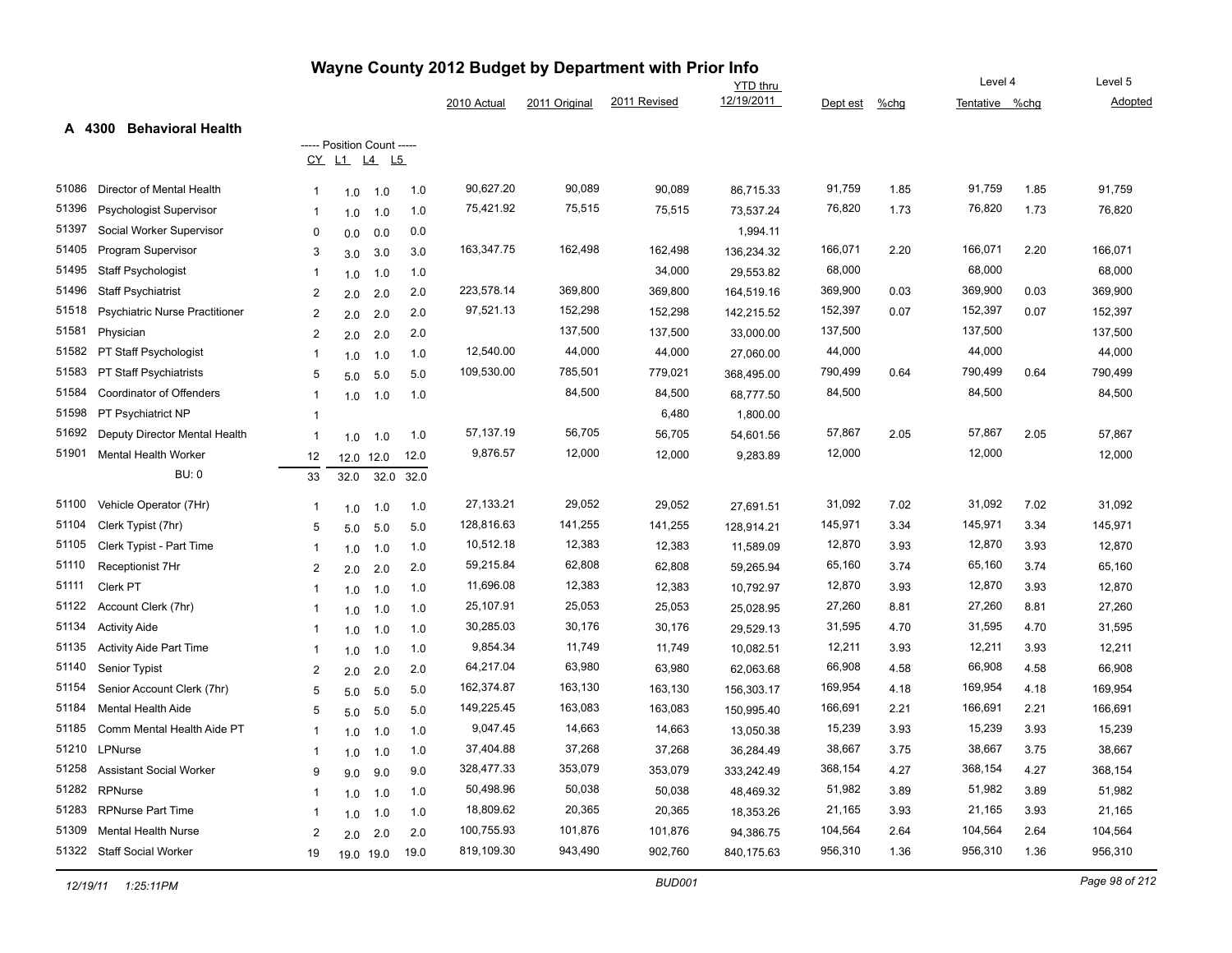|        |                                                                                           |                |                            |           |           |              |           | Wayne County 2012 Budget by Department with Prior Info |              |           |          | Level 4        |          |           |
|--------|-------------------------------------------------------------------------------------------|----------------|----------------------------|-----------|-----------|--------------|-----------|--------------------------------------------------------|--------------|-----------|----------|----------------|----------|-----------|
|        | <b>YTD thru</b><br>12/19/2011<br>2011 Revised<br>2011 Original<br>2010 Actual<br>Dept est |                |                            |           |           |              |           |                                                        |              |           |          |                |          | Level 5   |
|        |                                                                                           |                |                            |           |           |              |           |                                                        |              |           | %chg     | Tentative %chg |          | Adopted   |
| A 4300 | <b>Behavioral Health</b>                                                                  |                |                            |           |           |              |           |                                                        |              |           |          |                |          |           |
|        |                                                                                           |                | ----- Position Count ----- |           |           |              |           |                                                        |              |           |          |                |          |           |
|        |                                                                                           | CY             | $L1$ $L4$                  | L5        |           |              |           |                                                        |              |           |          |                |          |           |
| 51323  | <b>SSW PT</b>                                                                             |                | 1.0                        | 1.0       | 1.0       | 699.36       | 28,250    | 28,250                                                 | 19,936.55    | 28,250    |          | 28,250         |          | 28,250    |
| 51325  | <b>CMHP</b>                                                                               | 10             |                            | 10.0 10.0 | 10.0      | 465,234.40   | 486,309   | 486,309                                                | 443,169.90   | 495,094   | 1.81     | 495,094        | 1.81     | 495,094   |
| 51497  | Substance Abuse Counselor                                                                 | 4              | 4.0                        | 4.0       | 4.0       | 106,568.84   | 126,120   | 166,850                                                | 148,468.72   | 179,213   | 42.10    | 179,213        | 42.10    | 179,213   |
| 51498  | <b>Addictions Therapist</b>                                                               | 0              | 0.0                        | 0.0       | 0.0       | 18,608.38    |           |                                                        |              |           |          |                |          |           |
| 51507  | <b>Mental Health Activities Coord</b>                                                     |                | 1.0                        | 1.0       | 1.0       | 36,255.04    | 36,118    | 36,118                                                 | 35,185.17    | 37,916    | 4.98     | 37,916         | 4.98     | 37,916    |
| 51661  | Supportive Case Manager                                                                   | $\overline{2}$ | 2.0                        | 2.0       | 2.0       | 64,360.88    | 64,117    | 64,117                                                 | 53,311.99    | 64,090    | $-0.04$  | 64,090         | $-0.04$  | 64,090    |
|        | <b>BU: 1</b>                                                                              | 77             | 77.0                       |           | 77.0 77.0 |              |           |                                                        |              |           |          |                |          |           |
|        | <b>TOTAL PERSONAL SERVICES</b>                                                            |                |                            |           |           | 3,573,848.85 | 4,947,151 | 4,981,151                                              | 3,954,078.66 | 5,154,539 | 4.19     | 5,154,539      | 4.19     | 5,154,539 |
| 52200  | Office Equipment                                                                          |                |                            |           |           | 8,687.28     |           | 1,050                                                  | 676.25       |           |          |                |          |           |
| 52201  | <b>Computer Equipment</b>                                                                 |                |                            |           |           | 27,681.15    | 12,750    | 14,735                                                 | 11,554.57    | 7,500     | $-41.18$ | 7,500          | $-41.18$ | 7,500     |
|        | <b>TOTAL EQUIPMENT</b>                                                                    |                |                            |           |           | 36,368.43    | 12,750    | 15,785                                                 | 12,230.82    | 7,500     | $-41.18$ | 7,500          | $-41.18$ | 7,500     |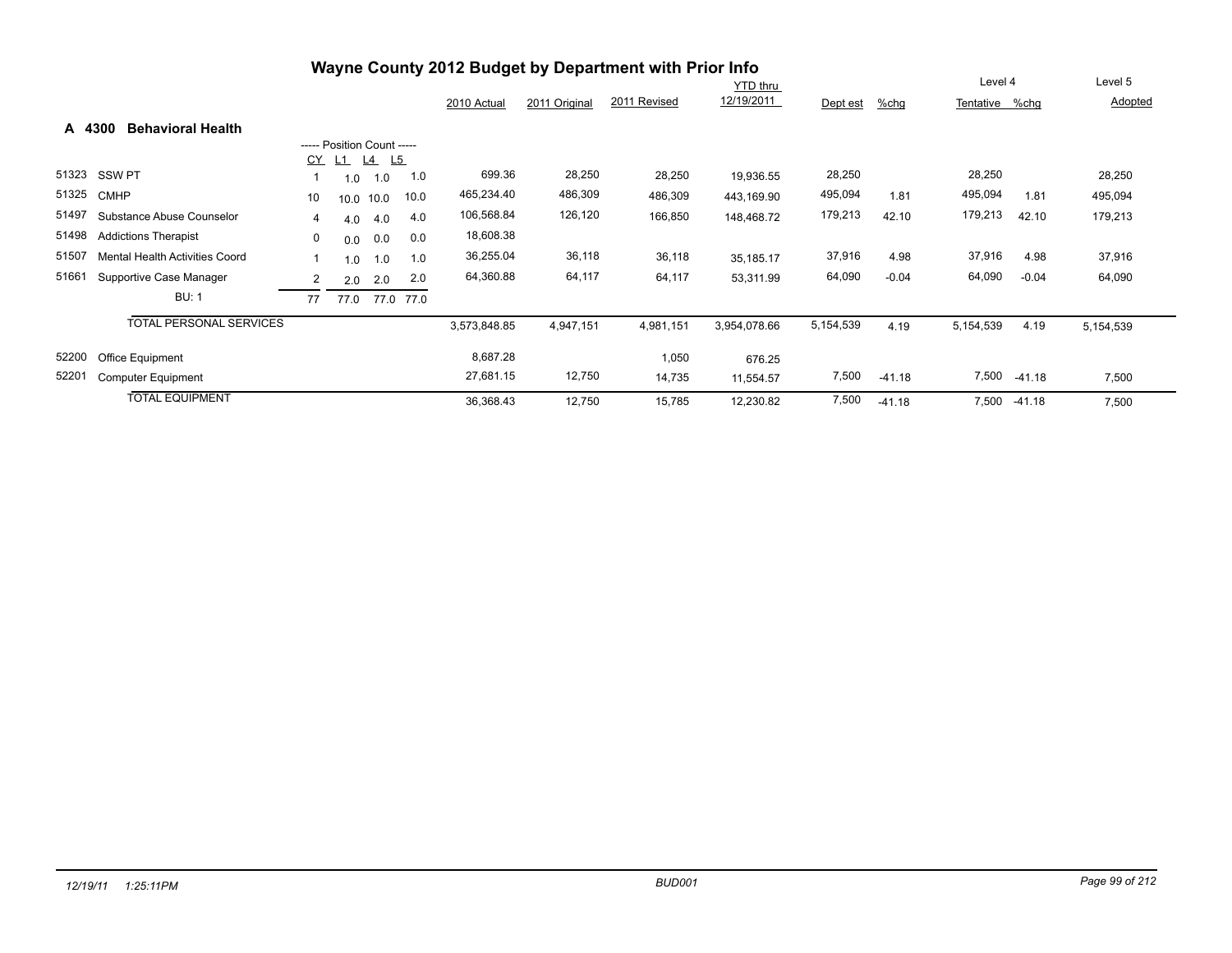|       |                                    |              |               |              | <b>YTD</b> thru |           |          | Level 4        |          | Level 5   |
|-------|------------------------------------|--------------|---------------|--------------|-----------------|-----------|----------|----------------|----------|-----------|
|       |                                    | 2010 Actual  | 2011 Original | 2011 Revised | 12/19/2011      | Dept est  | %chg     | Tentative %chg |          | Adopted   |
|       | <b>Behavioral Health</b><br>A 4300 |              |               |              |                 |           |          |                |          |           |
| 54100 | Supplies & Materials               | 12,380.35    | 16,900        | 16,900       | 12,150.09       | 12,900    | $-23.67$ | 12,900         | $-23.67$ | 12,900    |
| 54114 | Car Expense                        | 27,296.12    | 28,500        | 28,500       | 29,389.28       | 29,000    | 1.75     | 29,000         | 1.75     | 29,000    |
| 54115 | <b>Clinic Supplies</b>             | 16,455.18    | 21,000        | 19,950       | 14,085.29       | 15,100    | $-28.10$ | 15,100         | $-28.10$ | 15,100    |
| 54138 | <b>Cleaning Expense</b>            |              | 100           | 100          |                 | 100       |          | 100            |          | 100       |
| 54150 | Office Supplies                    | 16,937.26    | 18,600        | 19,103       | 12,903.69       | 19,600    | 5.38     | 19,600         | 5.38     | 19,600    |
| 54166 | Postage                            | 12,803.31    | 14,000        | 14,000       | 12,589.67       | 16,000    | 14.29    | 16,000         | 14.29    | 16,000    |
| 54185 | Transcripts                        | 2,921.17     | 22,000        | 22,000       | 10,975.51       | 20,000    | $-9.09$  | 20,000         | $-9.09$  | 20,000    |
| 54210 | Gas                                | 7,091.48     | 9,504         | 9,504        | 5,821.03        | 7,122     | $-25.06$ | 7,122          | $-25.06$ | 7,122     |
| 54220 | Light & Power                      | 48,114.93    | 65,999        | 65,999       | 39,977.26       | 52,049    | $-21.14$ | 52,049         | $-21.14$ | 52,049    |
| 54230 | Telephone                          | 59,964.14    | 66,150        | 66,150       | 56,141.97       | 66,000    | $-0.23$  | 66,000         | $-0.23$  | 66,000    |
| 54240 | Water                              | 4,569.35     | 4,752         | 4,752        | 3,712.06        | 4,383     | $-7.77$  | 4,383          | $-7.77$  | 4,383     |
| 54300 | Insurance                          | 111,575.95   | 113,000       | 113,000      | 111,033.99      | 124,300   | 10.00    | 124,300        | 10.00    | 124,300   |
| 54395 | <b>Bldg Maint - Contracts</b>      |              | 9,504         | 9,504        | 10,637.26       | 11,067    | 16.45    | 11,067         | 16.45    | 11,067    |
| 54396 | Bldg Maint - Work Orders           | 3,490.00     | 25,000        | 25,000       |                 | 15,000    | $-40.00$ | 15,000         | $-40.00$ | 15,000    |
| 54410 | Conference                         |              | 2,000         | 2,000        | 1,154.14        | 1,000     | $-50.00$ | 1,000          | $-50.00$ | 1,000     |
| 54414 | Information Technology             | 118,287.62   | 110,725       | 110,777      | 101,413.97      | 122,000   | 10.18    | 122,000        | 10.18    | 122,000   |
| 54424 | Equipment - Maint Contract         | 37,342.03    | 65,000        | 65,000       | 43,896.70       | 68,000    | 4.62     | 68,000         | 4.62     | 68,000    |
| 54437 | Lease                              | 353,126.38   | 343,410       | 343,410      | 343,833.60      | 357,657   | 4.15     | 357,657        | 4.15     | 357,657   |
| 54438 | Maintenance/Repairs                | 90,393.30    | 63,361        | 63,361       | 71,075.78       | 63,006    | $-0.56$  | 63,006         | $-0.56$  | 63,006    |
| 54473 | Medications                        | 11,979.00    | 14,000        | 14,000       | 17,259.98       | 10,000    | $-28.57$ | 10,000         | $-28.57$ | 10,000    |
| 54475 | Software                           |              |               |              |                 | 25,000    |          | 25,000         |          | 25,000    |
| 54483 | Training- Seminars & Schools       | 6,064.08     | 9,000         | 9,000        | 2,641.00        | 5,000     | $-44.44$ | 5,000          | $-44.44$ | 5,000     |
| 54485 | Travel                             | 355.28       | 3,000         | 3,000        | 120.00          | 1,500     | $-50.00$ | 1,500          | $-50.00$ | 1,500     |
| 54500 | Fees for Services Non-employ       | 39,717.84    | 39,601        | 39,601       | 37,904.99       | 38,900    | $-1.77$  | 38,900         | $-1.77$  | 38,900    |
| 54501 | <b>Accountants &amp; Auditors</b>  | 21,679.00    | 40,000        | 40,000       | 29,257.25       | 40,000    |          | 40,000         |          | 40,000    |
| 54540 | Interpreter                        | 8,797.20     | 8,000         | 8,000        | 16,915.28       | 11,500    | 43.75    | 11,500         | 43.75    | 11,500    |
| 54563 | Contracted CMHP                    | 27,160.00    | 6,000         | 6,000        | 3,990.50        | 6,000     |          | 6,000          |          | 6,000     |
| 54565 | <b>Physical Exams</b>              | 24,057.00    |               |              |                 |           |          |                |          |           |
| 54566 | Physician                          | 494,406.00   |               | 90,000       | 244,584.88      |           |          |                |          |           |
| 54575 | Sexual Offender Contractor         | 62,296.50    | 1,500         | 1,500        | 2,165.00        | 2,500     | 66.67    | 2,500          | 66.67    | 2,500     |
| 54600 | Misc                               | 99.00        | 2,000         | 2,000        | 264.00          | 2,000     |          | 2,000          |          | 2,000     |
| 54618 | Reimb-PriorYr Revenues-MH          | 440,713.27   |               |              |                 |           |          |                |          |           |
| 54654 | Wrap-around Funds                  | 53,009.45    | 81,696        | 81,696       | 56,125.90       | 88,196    | 7.96     | 88,196         | 7.96     | 88,196    |
| 54784 | <b>Drug Testing</b>                | 777.21       | 2,500         | 2,500        | 3,431.25        | 4,000     | 60.00    | 4,000          | 60.00    | 4,000     |
|       | TOTAL CONTRACTUAL EXPENSES         | 2.113.859.40 | 1,206,802     | 1,296,306    | 1,295,451.32    | 1,238,880 | 2.66     | 1,238,880      | 2.66     | 1,238,880 |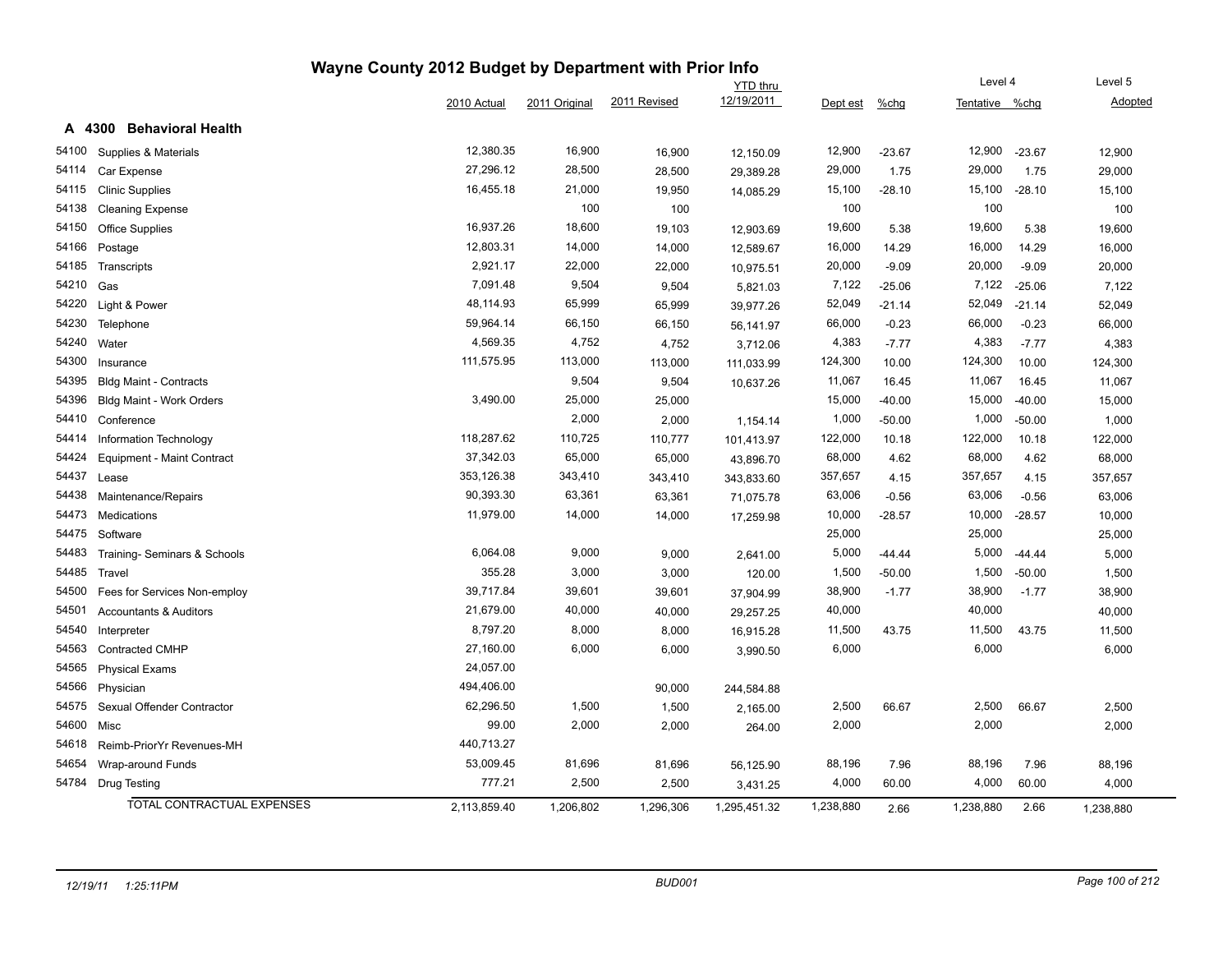|                                      | Wayne County 2012 Budget by Department with Prior Info |               |              |                 |           |       |                |       |           |
|--------------------------------------|--------------------------------------------------------|---------------|--------------|-----------------|-----------|-------|----------------|-------|-----------|
|                                      |                                                        |               |              | <b>YTD thru</b> |           |       | Level 4        |       | Level 5   |
|                                      | 2010 Actual                                            | 2011 Original | 2011 Revised | 12/19/2011      | Dept est  | %chg  | Tentative %chq |       | Adopted   |
| <b>Behavioral Health</b><br>A 4300   |                                                        |               |              |                 |           |       |                |       |           |
| 58100 Payments to NYS Retirement Sys | 310,213.00                                             | 623,783       | 627,183      | 405.578.00      | 827,184   | 32.61 | 827,184        | 32.61 | 827,184   |
| 58200 Payments to Social Security    | 261,422.25                                             | 373,447       | 376,048      | 284,144.18      | 387,165   | 3.67  | 387,165        | 3.67  | 387,165   |
| 58400 Hospitalization                | 557,989.93                                             | 604,218       | 606,618      | 595,465.76      | 686,082   | 13.55 | 629,958        | 4.26  | 629,958   |
| 58500<br>Unemployment                | 10,084.96                                              | 2,000         | 2,000        | 14,236.14       | 2,000     |       | 2,000          |       | 2,000     |
| 58600<br>Disability                  | 11,621.00                                              | 11,665        | 11,737       | 11.111.00       | 12,617    | 8.16  | 12,617         | 8.16  | 12,617    |
| 58901<br>Employee Assistance Program | 1,563.75                                               | 1,842         | 1,862        | 1,680.00        | 1,994     | 8.25  | 1,994          | 8.25  | 1,994     |
| <b>TOTAL FRINGE BENEFITS</b>         | 1,152,894.89                                           | 1,616,955     | 1,625,448    | 1,312,215.08    | 1,917,042 | 18.56 | 1,860,918      | 15.09 | 1,860,918 |
| <b>Total Appropriations</b>          | 6,876,971.57                                           | 7,783,658     | 7,918,690    | 6,573,975.88    | 8,317,961 |       | 8,261,837      |       | 8,261,837 |
| <b>Total County Cost</b>             | $-55,927.47$                                           |               | 2,539        | 2,662,889.55    |           |       |                |       |           |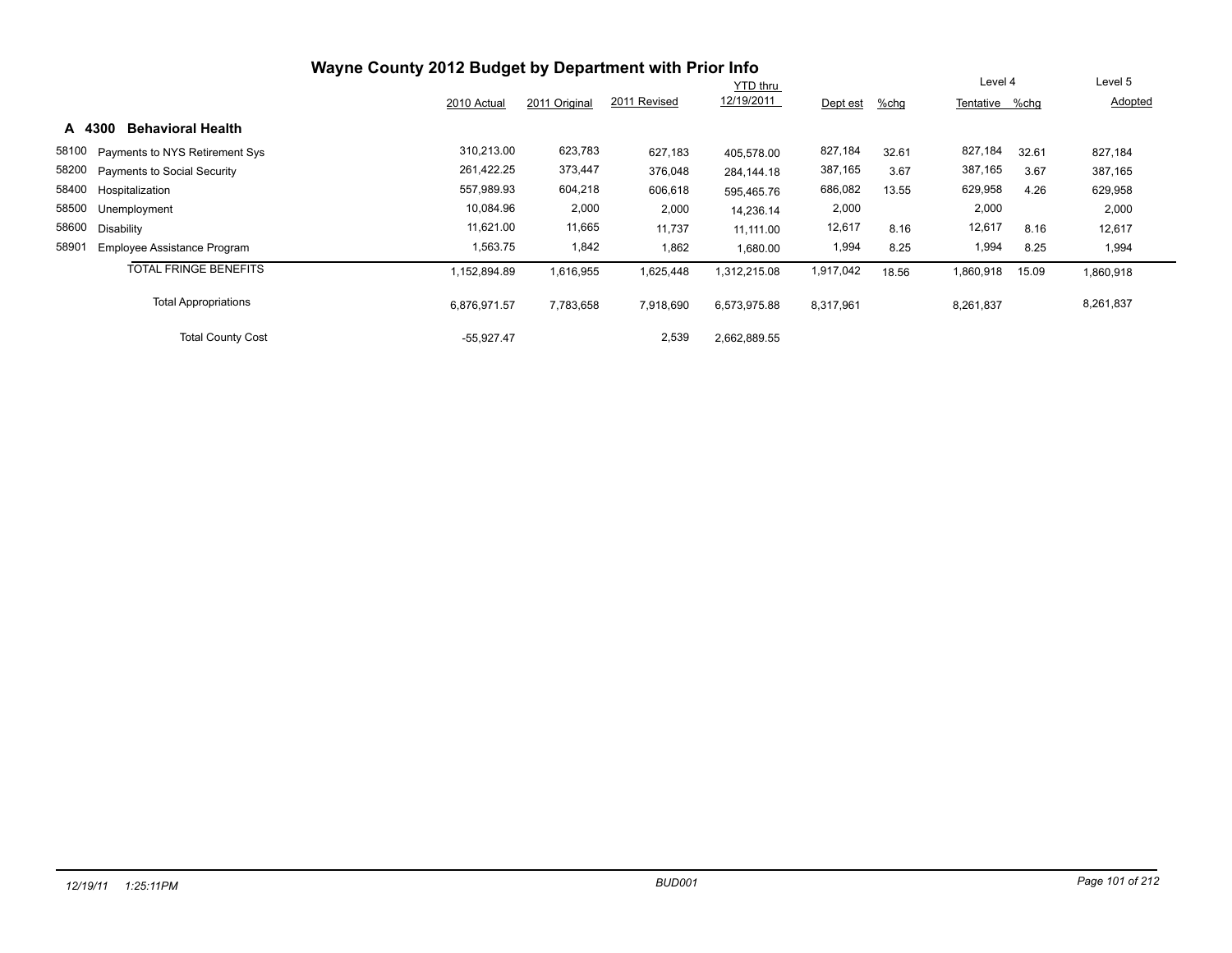|       |                               |                 |                |                | <b>YTD</b> thru |              | Level 4  |                    |          | Level 5      |
|-------|-------------------------------|-----------------|----------------|----------------|-----------------|--------------|----------|--------------------|----------|--------------|
|       |                               | 2010 Actual     | 2011 Original  | 2011 Revised   | 12/19/2011      | Dept est     | $%$ chg  | Tentative %chg     |          | Adopted      |
|       | A 4322 Community Providers    |                 |                |                |                 |              |          |                    |          |              |
| 43478 | <b>ARC MH</b>                 | $-17,440.00$    | $-12,491$      | $-12,491$      | $-37,117.00$    | $-23,841$    | 90.87    | $-23,841$          | 90.87    | $-23,841$    |
| 43485 | Unity House                   | $-111,485.00$   | $-114,655$     | $-114,655$     | $-92,358.00$    | $-114,655$   |          | $-114,655$         |          | $-114,655$   |
| 43488 | <b>Epilepsy Association</b>   | $-3,895.00$     | $-2,851$       | $-2,851$       | $-2,556.00$     | $-2,851$     |          | $-2,851$           |          | $-2,851$     |
| 43490 | State Aid - Mental Health     | $-3,276.00$     | $-3,276$       | $-3,276$       |                 | $-3,276$     |          | $-3,276$           |          | $-3,276$     |
| 43494 | Delphi                        | -393,947.00     | $-395,725$     | $-395,725$     | $-364,933.00$   | $-395,725$   |          | $-395,725$         |          | $-395,725$   |
| 43495 | ARC - MR                      | $-249,627.00$   | $-475,858$     | $-475,858$     | $-184,847.00$   | $-249,600$   | $-47.55$ | $-249,600$         | $-47.55$ | $-249,600$   |
| 43499 | <b>FLACRA</b>                 | $-1,142,126.00$ | $-1,107,288$   | -1,107,288     | $-1,123,080.00$ | $-1,107,288$ |          | $-1,107,288$       |          | $-1,107,288$ |
| 43504 | Lifeline                      | $-24,853.00$    | $-24,927$      | $-24,927$      | $-24,031.00$    | $-24,927$    |          | $-24,927$          |          | $-24,927$    |
| 43522 | Council on ALC                | $-217,576.00$   | $-185,960$     | $-185,960$     | $-162,914.00$   | $-185,960$   |          | -185,960           |          | $-185,960$   |
| 43526 | Wayne CAP                     | $-53,329.00$    | $-53,476$      | $-53,476$      | $-52,887.00$    | $-53,476$    |          | $-53,476$          |          | $-53,476$    |
| 43607 | FL Parents' Network           | $-24,205.00$    | $-24,269$      | $-24,269$      | $-24,005.00$    | $-24,269$    |          | $-24,269$          |          | $-24,269$    |
| 43614 | <b>Lakeview Mental Health</b> | $-80,753.00$    | $-93,354$      | $-93,354$      | $-64,274.00$    | $-80,753$    | $-13.50$ | $-80,753$ $-13.50$ |          | $-80,753$    |
| 43615 | Catholic Fam Ctr-Hannick Hall | -614,422.00     | $-619,071$     | $-619,071$     | $-675,857.00$   | $-619,071$   |          | $-619,071$         |          | $-619,071$   |
| 43840 | Aging & Youth                 | $-38,331.00$    | $-38,436$      | $-38,436$      | $-38,012.00$    | $-38,436$    |          | $-38,436$          |          | $-38,436$    |
|       | <b>TOTAL REVENUES</b>         | $-2,975,265.00$ | $-3, 151, 637$ | $-3, 151, 637$ | $-2,846,871.00$ | $-2,924,128$ | $-7.22$  | $-2,924,128$       | $-7.22$  | $-2,924,128$ |
| 54534 | Aging & Youth                 | 38,331.00       | 38,436         | 38,436         | 38,012.00       | 38,436       |          | 38,436             |          | 38,436       |
| 54604 | <b>FLACRA</b>                 | 1,211,728.00    | 1,176,890      | 1,176,890      | 1,192,682.00    | 1,176,890    |          | 1,176,890          |          | 1,176,890    |
| 54607 | <b>DELPHI</b>                 | 401,697.00      | 403,475        | 403,475        | 369,288.00      | 403,475      |          | 403,475            |          | 403,475      |
| 54608 | ARC MR                        | 264,395.00      | 490,626        | 490,626        | 199,615.00      | 264,368      | $-46.12$ | 264,368            | $-46.12$ | 264,368      |
| 54609 | <b>ARC MH</b>                 | 17,440.00       | 12,491         | 12,491         | 37,117.00       | 23,841       | 90.87    | 23,841             | 90.87    | 23,841       |
| 54612 | Catholic Fam Ctr-Hannick Hall | 614,422.00      | 619,071        | 619,071        | 619,070.00      | 619,071      |          | 619,071            |          | 619,071      |
| 54614 | <b>Lakeview Mental Health</b> | 80,753.00       | 93,354         | 93,354         | 64,274.00       | 80,753       | $-13.50$ | 80,753             | $-13.50$ | 80,753       |
| 54631 | Epilepsy Assoc.               | 3,895.00        | 3,069          | 3,069          | 2,774.00        | 3,069        |          | 3,069              |          | 3,069        |
| 54640 | Lifeline                      | 24,853.00       | 24,927         | 24,927         | 24,031.00       | 24,927       |          | 24,927             |          | 24,927       |
| 54685 | Unity House                   | 111,485.00      | 114,655        | 114,655        | 92,358.00       | 114,655      |          | 114,655            |          | 114,655      |
| 54686 | FL Parents' Network           | 28,205.00       | 28,269         | 28,269         | 28,005.00       | 28,269       |          | 28,269             |          | 28,269       |
| 54687 | <b>WBHN</b>                   | 75,296.00       | 75,296         | 75,296         | 75,296.00       | 75,296       |          | 75,296             |          | 75,296       |
| 54690 | Council on ALC                | 217,576.00      | 185,960        | 185,960        | 149,932.00      | 185,960      |          | 185,960            |          | 185,960      |
| 54697 | Wayne CAP                     | 53,329.00       | 53,476         | 53,476         | 52,887.00       | 53,476       |          | 53,476             |          | 53,476       |
|       | TOTAL CONTRACTUAL EXPENSES    | 3,143,405.00    | 3,319,995      | 3,319,995      | 2,945,341.00    | 3,092,486    | $-6.85$  | 3,092,486          | $-6.85$  | 3,092,486    |
|       | <b>Total Appropriations</b>   | 3,143,405.00    | 3,319,995      | 3,319,995      | 2,945,341.00    | 3,092,486    |          | 3,092,486          |          | 3,092,486    |
|       | <b>Total County Cost</b>      | 168,140.00      | 168,358        | 168,358        | 98,470.00       | 168,358      |          | 168,358            |          | 168,358      |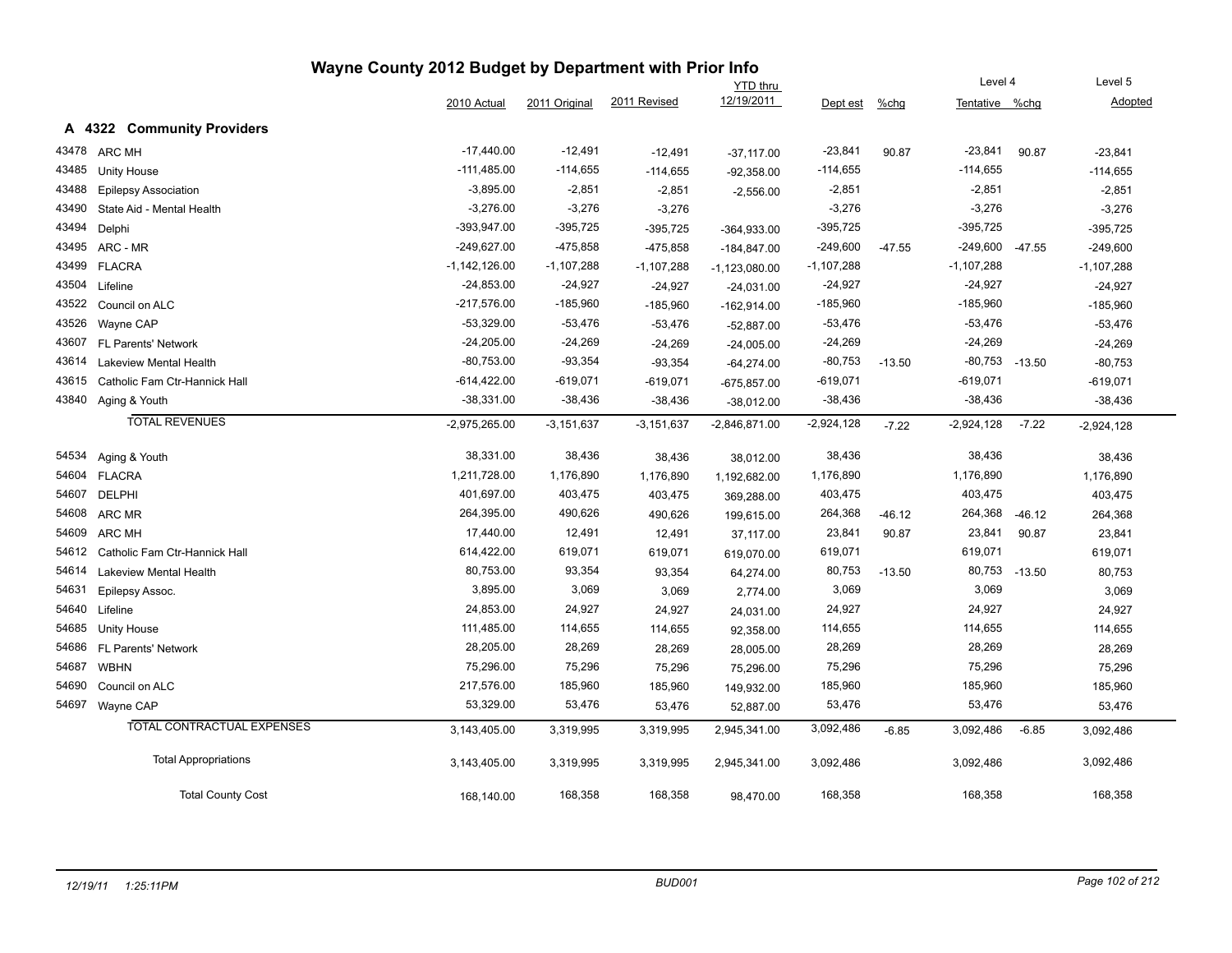| Wayne County 2012 Budget by Department with Prior Info |             |               |              |                 |          |      |                |                |
|--------------------------------------------------------|-------------|---------------|--------------|-----------------|----------|------|----------------|----------------|
|                                                        |             |               |              | <b>YTD thru</b> |          |      | Level 4        | Level 5        |
|                                                        | 2010 Actual | 2011 Original | 2011 Revised | 12/19/2011      | Dept est | %chg | Tentative %chg | <b>Adopted</b> |
| <b>Bus Operations</b><br>A 5632                        |             |               |              |                 |          |      |                |                |
| 54464<br>Regional Transportation                       | 38,377.80   | 38,378        | 38,378       | 38.377.80       | 38,400   | 0.06 | 38,400<br>0.06 | 38,400         |
| TOTAL CONTRACTUAL EXPENSES                             | 38,377.80   | 38,378        | 38,378       | 38,377.80       | 38,400   | 0.06 | 38,400<br>0.06 | 38,400         |
| <b>Total Appropriations</b>                            | 38,377.80   | 38,378        | 38,378       | 38,377.80       | 38,400   |      | 38,400         | 38,400         |
| <b>Total County Cost</b>                               | 38.377.80   | 38,378        | 38,378       | 38.377.80       | 38,400   | 0.06 | 38,400<br>0.06 | 38,400         |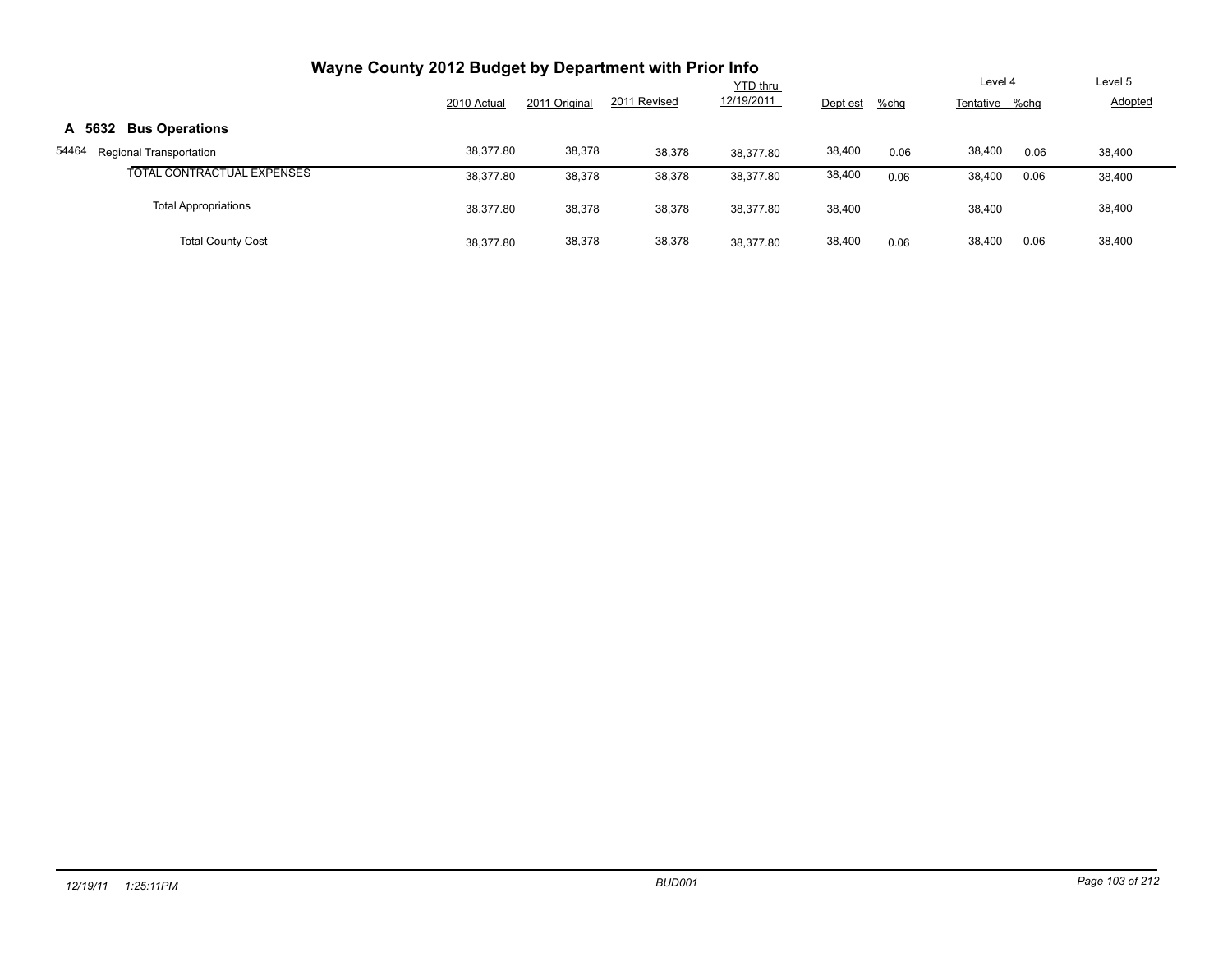|                                         | Wayne County 2012 Budget by Department with Prior Info |               |              | <b>YTD thru</b> |              |          | Level 4        |          | Level 5       |  |
|-----------------------------------------|--------------------------------------------------------|---------------|--------------|-----------------|--------------|----------|----------------|----------|---------------|--|
|                                         | 2010 Actual                                            | 2011 Original | 2011 Revised | 12/19/2011      | Dept est     | %chg     | Tentative %chq |          | Adopted       |  |
| A 6010<br><b>Administration</b>         |                                                        |               |              |                 |              |          |                |          |               |  |
| 41811<br><b>Federal Incentives</b>      | $-1.885.91$                                            | $-1,500$      | $-1,500$     | $-1.368.79$     | $-1,500$     |          | $-1,500$       |          | $-1,500$      |  |
| 41880<br>Social Services- Recovery Chrq | $-2,216.88$                                            | $-2,000$      | $-2,000$     | $-35,744.08$    | $-3,000$     | 50.00    | $-3,000$       | 50.00    | $-3,000$      |  |
| 41894<br>Social Services Charges        | $-47,726.74$                                           | $-20,000$     | $-20,000$    | $-36.710.27$    | $-30,000$    | 50.00    | $-30,000$      | 50.00    | $-30,000$     |  |
| 42701<br>Refund of Prior Yr Expenditure | $-31,954.90$                                           | $-20,000$     | $-20,000$    | $-24,616.62$    | $-25,000$    | 25.00    | $-25,000$      | 25.00    | $-25,000$     |  |
| 42770<br>Miscellaneous Revenues         |                                                        |               |              | $-30.00$        |              |          |                |          |               |  |
| 43610<br>Social Services Administration | $-2.935.745.02$                                        | $-3,049,170$  | $-3,049,170$ | $-2,275,626.00$ | $-3,560,985$ | 16.79    | $-3,824,516$   | 25.43    | $-3,824,516$  |  |
| 44610<br>Social Services Administration | $-3,746,534.00$                                        | $-3,557,365$  | $-3,579,338$ | $-2.145.569.00$ | $-4,084,333$ | 14.81    | $-4,366,262$   | 22.74    | -4,366,262    |  |
| 44611<br>Food Stamp Program             | $-702,833.00$                                          | $-635,244$    | $-635,244$   | $-515,675.00$   | $-795,435$   | 25.22    | $-795,435$     | 25.22    | -795,435      |  |
| 44615<br>Flex Fund for Fam Serv         | $-1.833.097.00$                                        | $-1,500,542$  | $-1,500,542$ | $-125,929.00$   | $-1,310,000$ | $-12.70$ | $-1,310,000$   | $-12.70$ | $-1,310,000$  |  |
| <b>TOTAL REVENUES</b>                   | $-9,301,993.45$                                        | $-8,785,821$  | $-8,807,794$ | $-5,161,268.76$ | $-9,810,253$ | 11.66    | $-10,355,713$  | 17.87    | $-10,355,713$ |  |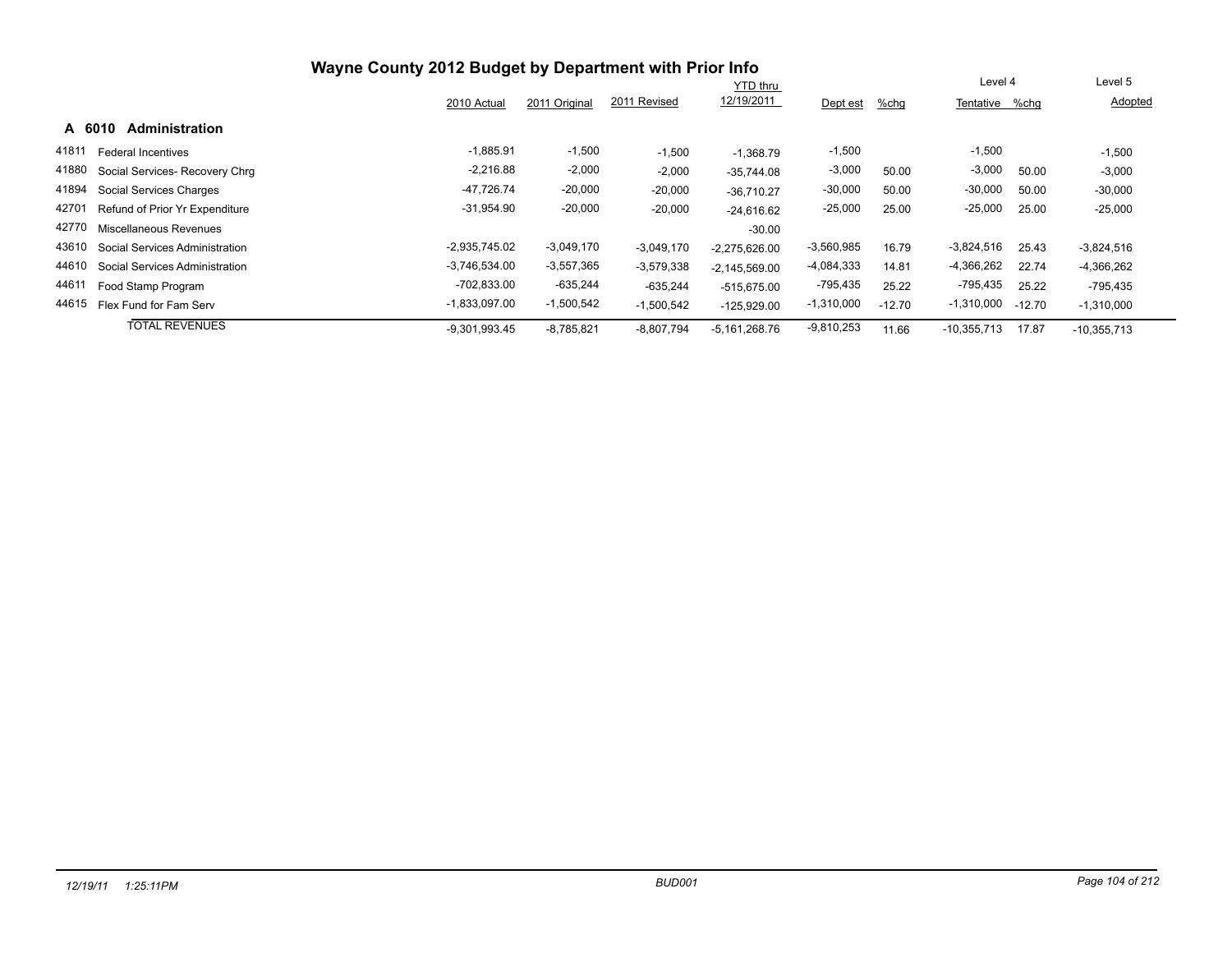|       |                                     |                         |                            |      |      |              |               | Wayne County 2012 Budget by Department with Prior Info |                 |           |           |                |           |           |
|-------|-------------------------------------|-------------------------|----------------------------|------|------|--------------|---------------|--------------------------------------------------------|-----------------|-----------|-----------|----------------|-----------|-----------|
|       |                                     |                         |                            |      |      |              |               |                                                        | <b>YTD thru</b> |           |           | Level 4        |           | Level 5   |
|       |                                     |                         |                            |      |      | 2010 Actual  | 2011 Original | 2011 Revised                                           | 12/19/2011      | Dept est  | $%$ chg   | Tentative %chq |           | Adopted   |
|       | A 6010<br><b>Administration</b>     |                         |                            |      |      |              |               |                                                        |                 |           |           |                |           |           |
|       |                                     |                         | ----- Position Count ----- |      |      |              |               |                                                        |                 |           |           |                |           |           |
|       |                                     | CY .                    | $L1$ $L4$ $L5$             |      |      |              |               |                                                        |                 |           |           |                |           |           |
| 51904 | Overtime                            |                         |                            |      |      | 29,513.84    | 35,000        | 35,000                                                 | 37,593.33       | 40,000    | 14.29     | 40,000         | 14.29     | 40,000    |
| 51905 | 24hr On-call Coverage               |                         |                            |      |      | 12,318.00    | 13,000        | 13,000                                                 | 11,635.00       | 14,000    | 7.69      | 14,000         | 7.69      | 14,000    |
| 51081 | Stenograhper Secretary              |                         | 1.0                        | 1.0  | 1.0  | 38,681.44    | 38,762        | 38,762                                                 | 36,814.16       | 39,941    | 3.04      | 39,941         | 3.04      | 39,941    |
| 51087 | <b>Commissioner Social Services</b> | -1                      | 1.0                        | 1.0  | 1.0  | 86,526.82    | 86,871        | 86,871                                                 | 82,940.70       | 89,624    | 3.17      | 89,624         | 3.17      | 89,624    |
| 51331 | Head Social Welfare Examiner        | $\mathbf{1}$            | 1.0                        | 1.0  | 1.0  | 56,469.27    | 56,619        | 56,619                                                 | 53,799.25       | 58,369    | 3.09      | 58,369         | 3.09      | 58,369    |
| 51380 | InformationTech Coordinator         | -1                      | 1.0                        | 1.0  | 1.0  | 46,016.87    | 46,257        | 46,257                                                 | 42,180.23       | 48,026    | 3.82      | 48,026         | 3.82      | 48,026    |
| 51381 | Social Services Attorney            | -1                      | 1.0                        | 1.0  | 1.0  | 88,616.39    | 88,229        | 88,229                                                 | 86,220.76       | 90,992    | 3.13      | 90,992         | 3.13      | 90,992    |
| 51382 | Director Administrative Servic      | -1                      | 1.0                        | 1.0  | 1.0  | 64,934.99    | 65,128        | 65,128                                                 | 63,138.21       | 67,161    | 3.12      | 67,161         | 3.12      | 67,161    |
| 51384 | Staff Development Coordinator       |                         | 1.0                        | 1.0  | 1.0  | 54,196.12    | 54,053        | 54,053                                                 | 40,999.61       | 51,930    | $-3.93$   | 51,930         | $-3.93$   | 51,930    |
| 51387 | Director of Social Services         |                         | 1.0                        | 1.0  | 1.0  | 72,632.11    | 72,642        | 72,642                                                 | 51,731.44       | 71,348    | $-1.78$   | 71,348         | $-1.78$   | 71,348    |
| 51492 | <b>Assistant DSS Attorney</b>       | -1                      | 1.0                        | 1.0  | 1.0  | 112,028.96   | 112,738       | 112,738                                                | 69,180.22       | 58,756    | $-47.88$  | 58,756         | $-47.88$  | 58,756    |
| 51594 | 2nd Asst DSS Attorney               | -1                      | 1.0                        | 1.0  | 1.0  |              |               |                                                        | 19,038.47       | 56,002    |           | 56,002         |           | 56,002    |
|       | <b>BU: 0</b>                        | 10                      | 10.0                       | 10.0 | 10.0 |              |               |                                                        |                 |           |           |                |           |           |
| 51100 | Vehicle Operator                    | 4                       | 4.0                        | 4.0  | 4.0  | 108,809.38   | 122,828       | 122,828                                                | 132,964.50      | 129,488   | 5.42      | 129,488        | 5.42      | 129,488   |
| 51110 | Receptionist                        |                         | 1.0                        | 1.0  | 1.0  | 31,659.79    | 31,519        | 31,519                                                 | 29,960.32       | 33,147    | 5.17      | 33,147         | 5.17      | 33,147    |
| 51112 | <b>Typist</b>                       | 8                       | 8.0                        | 8.0  | 8.0  | 218,926.64   | 232,520       | 232,520                                                | 217,244.43      | 248,928   | 7.06      | 248,928        | 7.06      | 248,928   |
| 51118 | Telephone Operator                  | -1                      | 1.0                        | 1.0  | 1.0  | 32,260.35    | 31,819        | 31,819                                                 | 30,460.47       | 33,550    | 5.44      | 33,550         | 5.44      | 33,550    |
| 51122 | <b>Account Clerk</b>                | $\overline{2}$          | 2.0                        | 2.0  | 2.0  | 44,459.53    | 56,698        | 56,698                                                 | 47,594.73       | 58,952    | 3.98      | 58,952         | 3.98      | 58,952    |
| 51124 | <b>Audit Clerk</b>                  | 3                       | 3.0                        | 3.0  | 3.0  | 89,035.20    | 92,238        | 92,238                                                 | 89,655.52       | 98,022    | 6.27      | 98,022         | 6.27      | 98,022    |
| 51140 | <b>Senior Typist</b>                | 7                       | 7.0                        | 7.0  | 7.0  | 181,643.70   | 191,928       | 191,928                                                | 179,102.85      | 228,088   | 18.84     | 228,088        | 18.84     | 228,088   |
| 51144 | Data Entry Operator                 |                         | 1.0                        | 1.0  | 1.0  | 33,032.47    | 32,784        | 32,784                                                 | 31,812.37       | 34,465    | 5.13      | 34,465         | 5.13      | 34,465    |
| 51154 | Senior Account Clerk                | 4                       | 4.0                        | 4.0  | 4.0  | 128,070.87   | 128,960       | 128,960                                                | 122,841.43      | 136,248   | 5.65      | 136,248        | 5.65      | 136,248   |
| 51158 | Senior Audit Clerk                  | -1                      |                            |      |      | 33,829.82    | 33,365        |                                                        |                 |           | $-100.00$ |                | $-100.00$ |           |
| 51160 | Senior Stenographer                 |                         | 1.0                        | 1.0  | 1.0  | 33,063.97    | 33,269        | 33,269                                                 | 31,610.94       | 35,063    | 5.39      | 35,063         | 5.39      | 35,063    |
| 51174 | Senior Data Entry Operator          | -1                      | 1.0                        | 1.0  | 1.0  | 33,663.27    | 33,664        | 33,664                                                 | 31,997.50       | 35,395    | 5.14      | 35,395         | 5.14      | 35,395    |
| 51200 | Social Welfare Exam                 | 37                      | 37.0 37.0                  |      | 37.0 | 1,336,859.87 | 1,365,596     | 1,365,596                                              | 1,291,276.26    | 1,445,701 | 5.87      | 1,445,701      | 5.87      | 1,445,701 |
| 51209 | Support Investigator                | $\overline{7}$          | 7.0                        | 7.0  | 7.0  | 257,203.14   | 261,275       | 261,275                                                | 237,570.60      | 268,632   | 2.82      | 268,632        | 2.82      | 268,632   |
| 51227 | Legal Assistant                     | $\overline{\mathbf{1}}$ | 1.0                        | 1.0  | 1.0  | 40,003.02    | 39,503        | 39,503                                                 | 38,104.44       | 41,535    | 5.14      | 41,535         | 5.14      | 41,535    |
| 51229 | <b>Computer Services Asst</b>       | -1                      | 1.0                        | 1.0  | 1.0  | 39,452.81    | 39,253        | 39,253                                                 | 37,532.13       | 41,285    | 5.18      | 41,285         | 5.18      | 41,285    |
|       | 51282 RPNurse                       | $\Omega$                | 2.0                        | 2.0  | 2.0  |              |               |                                                        |                 | 105,286   |           | 105,286        |           | 105,286   |
|       | <b>BU: 1</b>                        | 80                      | 81.0                       | 81.0 | 81.0 |              |               |                                                        |                 |           |           |                |           |           |
| 51360 | Caseworker                          | 34                      | 34.0 34.0                  |      | 34.0 | 1,482,070.74 | 1,610,886     | 1,610,886                                              | 1,485,908.05    | 1,676,302 | 4.06      | 1,676,302      | 4.06      | 1,676,302 |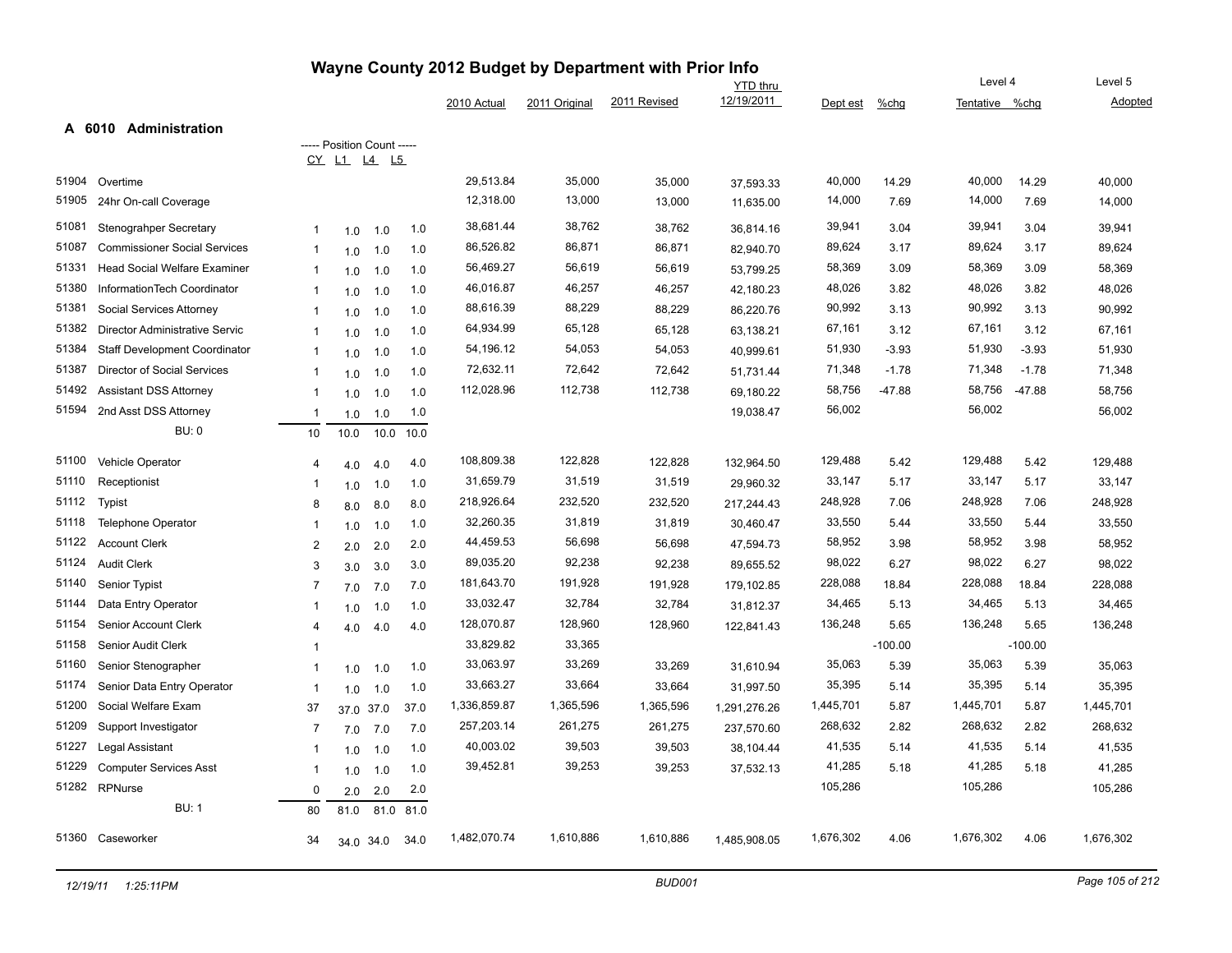|       | Wayne County 2012 Budget by Department with Prior Info |             |                            |                     |      |              |               |              |                 |           |        |                |        |           |
|-------|--------------------------------------------------------|-------------|----------------------------|---------------------|------|--------------|---------------|--------------|-----------------|-----------|--------|----------------|--------|-----------|
|       |                                                        |             |                            |                     |      |              |               |              | <b>YTD thru</b> |           |        | Level 4        |        | Level 5   |
|       |                                                        |             |                            |                     |      | 2010 Actual  | 2011 Original | 2011 Revised | 12/19/2011      | Dept est  | %chq   | Tentative %chq |        | Adopted   |
|       | A 6010<br><b>Administration</b>                        |             |                            |                     |      |              |               |              |                 |           |        |                |        |           |
|       |                                                        |             | ----- Position Count ----- |                     |      |              |               |              |                 |           |        |                |        |           |
|       |                                                        | CY          | L1                         | $L4$ L <sub>5</sub> |      |              |               |              |                 |           |        |                |        |           |
| 51362 | Senior Caseworker                                      | 9           | 9.0                        | 9.0                 | 9.0  | 452,624.67   | 463,653       | 463,653      | 443,703.69      | 485,415   | 4.69   | 485,415        | 4.69   | 485,415   |
| 51364 | Case Supervisor                                        | 4           | 4.0                        | 4.0                 | 4.0  | 226,773.07   | 225,392       | 225,392      | 214.679.16      | 233,896   | 3.77   | 233,896        | 3.77   | 233,896   |
|       | <b>BU: 3</b>                                           | 47          | 47.0                       | 47.0                | 47.0 |              |               |              |                 |           |        |                |        |           |
| 51232 | <b>Principal Account Clerk</b>                         | 1           | 1.0                        | 1.0                 | 1.0  | 39,130.73    | 39,368        | 39,368       | 37,431.34       | 41,449    | 5.29   | 41,449         | 5.29   | 41,449    |
| 51234 | <b>Principal Audit Clerk</b>                           | 1           | 1.0                        | 1.0                 | 1.0  | 40,163.44    | 40,181        | 40,181       | 38,530.46       | 42,249    | 5.15   | 42,249         | 5.15   | 42,249    |
| 51242 | Senior Social Welfare Exam                             | 9           | 9.0                        | 9.0                 | 9.0  | 388,016.68   | 388,251       | 388,251      | 370,173.14      | 408,906   | 5.32   | 408,906        | 5.32   | 408,906   |
| 51243 | <b>Employment Coordinator</b>                          | 1           | 1.0                        | 1.0                 | 1.0  | 43,580.75    | 43,581        | 43,581       | 41,428.96       | 45,834    | 5.17   | 45,834         | 5.17   | 45,834    |
| 51248 | Senior Support Investigator                            | $\mathbf 1$ | 1.0                        | 1.0                 | 1.0  | 44,958.75    | 43,581        | 43,581       | 41,608.67       | 45,834    | 5.17   | 45,834         | 5.17   | 45,834    |
| 51301 | <b>Supervising Support Investigat</b>                  | $\mathbf 1$ | 1.0                        | 1.0                 | 1.0  | 45,477.06    | 48,215        | 48,215       | 46,238.33       | 50,700    | 5.15   | 50,700         | 5.15   | 50,700    |
| 51305 | Principal Soc Welfare Examiner                         | 3           | 3.0                        | 3.0                 | 3.0  | 144,410.32   | 144,045       | 144,045      | 135,487.33      | 151,500   | 5.18   | 151,500        | 5.18   | 151,500   |
| 51307 | <b>Accounting Supervisor</b>                           | 1           | 1.0                        | 1.0                 | 1.0  | 46,565.96    | 46,567        | 46,567       | 44,269.12       | 48,979    | 5.18   | 48,979         | 5.18   | 48,979    |
|       | <b>BU: 4</b>                                           | 18          | 18.0                       | 18.0                | 18.0 |              |               |              |                 |           |        |                |        |           |
|       | <b>TOTAL PERSONAL SERVICES</b>                         |             |                            |                     |      | 6,257,680.81 | 6,490,238     | 6,456,873    | 6,044,458.12    | 6,890,998 | 6.17   | 6,890,998      | 6.17   | 6,890,998 |
| 52200 | Office Equipment                                       |             |                            |                     |      | 3,421.56     | 6,445         | 6,445        | 5,473.77        | 6,725     | 4.34   | 6,725          | 4.34   | 6,725     |
| 52201 | <b>Computer Equipment</b>                              |             |                            |                     |      |              | 26,244        | 26,244       | 15,840.00       | 29,487    | 12.36  | 29,487         | 12.36  | 29,487    |
| 52300 | <b>Motor Vehicles</b>                                  |             |                            |                     |      | 40,037.85    | 23,000        | 23,000       |                 | 24,000    | 4.35   | 24,000         | 4.35   | 24,000    |
| 52500 | <b>Other Equipment</b>                                 |             |                            |                     |      | 4,162.90     | 2,250         | 2,250        |                 | 12,250    | 444.44 | 12,250         | 444.44 | 12,250    |
|       | <b>TOTAL EQUIPMENT</b>                                 |             |                            |                     |      | 47,622.31    | 57,939        | 57,939       | 21,313.77       | 72,462    | 25.07  | 72,462         | 25.07  | 72,462    |

#### *12/19/11 1:25:11PM BUD001 Page 106 of 212*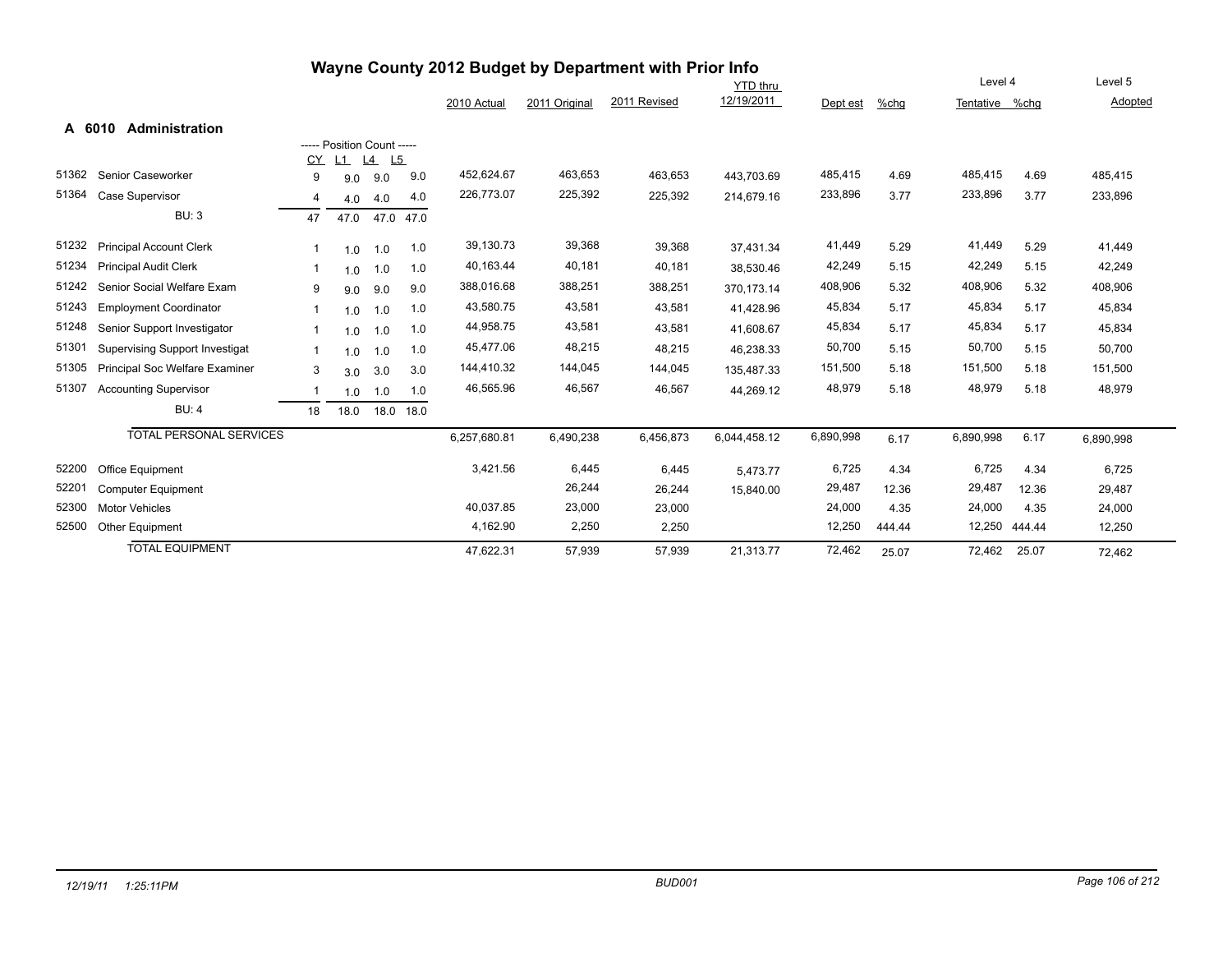|       |                                          | Wayne County 2012 Budget by Department with Prior Info |               |              |                 |           |           |                |           |           |
|-------|------------------------------------------|--------------------------------------------------------|---------------|--------------|-----------------|-----------|-----------|----------------|-----------|-----------|
|       |                                          |                                                        |               |              | <b>YTD thru</b> |           |           | Level 4        |           | Level 5   |
|       |                                          | 2010 Actual                                            | 2011 Original | 2011 Revised | 12/19/2011      | Dept est  | $%$ chg   | Tentative %chg |           | Adopted   |
|       | A 6010 Administration                    |                                                        |               |              |                 |           |           |                |           |           |
| 54110 | <b>Building Supplies &amp; Materials</b> | 9,793.03                                               | 62,500        | 62,500       | 17,620.53       | 402,500   | 544.00    | 402,500        | 544.00    | 402,500   |
| 54116 | <b>Computer Supplies</b>                 | 19,259.67                                              | 31,380        | 31,380       | 20,480.03       | 1,224     | $-96.10$  | 22,500         | $-28.30$  | 22,500    |
| 54150 | Office Supplies                          | 55,082.76                                              | 58,029        | 58,029       | 48,342.27       | 58,029    |           | 58,029         |           | 58,029    |
| 54166 | Postage                                  | 74,757.88                                              | 74,000        | 74,000       | 63,621.54       | 83,191    | 12.42     | 83,191         | 12.42     | 83,191    |
| 54185 | Transcripts                              | 2,730.00                                               | 3,000         | 3,000        | 3,137.00        | 3,000     |           | 3,000          |           | 3,000     |
| 54210 | Gas                                      | 6,541.13                                               | 10,000        | 10,000       | 5,664.25        | 12,000    | 20.00     | 12,000         | 20.00     | 12,000    |
| 54220 | Light & Power                            | 70,437.93                                              | 90,000        | 90,000       | 59,660.97       | 90,000    |           | 90,000         |           | 90,000    |
| 54230 | Telephone                                | 72,250.87                                              | 79,368        | 79,368       | 64,355.94       | 79,368    |           | 79,368         |           | 79,368    |
| 54240 | Water                                    | 8,391.40                                               | 9,500         | 9,500        | 8,938.65        | 9,500     |           | 9,500          |           | 9,500     |
| 54250 | Refuse                                   | 2,846.45                                               | 3,000         | 3,000        | 2,215.50        | 3,000     |           | 3,000          |           | 3,000     |
| 54300 | Insurance                                | 22,952.83                                              | 25,249        | 25,249       | 21,295.35       | 21,296    | $-15.66$  | 21,296         | $-15.66$  | 21,296    |
| 54407 | <b>Building Maintenance &amp; Repair</b> | 90,852.59                                              | 143,444       | 143,444      | 97,804.15       | 98,317    | $-31.46$  | 98,317         | $-31.46$  | 98,317    |
| 54411 | <b>Cost Allocation</b>                   | 5,000.00                                               | 5,000         | 5,000        | 5,000.00        | 5,000     |           | 5,000          |           | 5,000     |
| 54414 | Information Technology                   | 119,683.33                                             | 108,775       | 108,775      | 99,745.80       | 54,400    | $-49.99$  | 54,400         | $-49.99$  | 54,400    |
| 54424 | Equipment - Maint Contract               | 8,568.03                                               | 6,364         | 6,364        | 7,116.06        | 7,650     | 20.21     | 7,650          | 20.21     | 7,650     |
| 54437 | Lease                                    | 22,941.44                                              | 25,764        | 25,764       | 25,614.00       | 26,814    | 4.08      | 26,814         | 4.08      | 26,814    |
| 54440 | <b>Medical Travel</b>                    | 24,127.62                                              | 25,000        | 25,000       | 22,998.23       | 25,000    |           | 25,000         |           | 25,000    |
| 54475 | Software                                 |                                                        |               |              |                 | 3,735     |           | 3,735          |           | 3,735     |
| 54482 | Fair Hearing Charges                     | 1,656.00                                               | 3,000         | 3,000        |                 | 3,000     |           | 3,000          |           | 3,000     |
| 54483 | Training- Seminars & Schools             | 13,067.27                                              | 15,626        | 15,626       | 13,069.24       | 15,626    |           | 15,626         |           | 15,626    |
| 54485 | Travel                                   | 116,872.30                                             | 111,000       | 111,000      | 106,346.27      | 111,000   |           | 111,000        |           | 111,000   |
| 54487 | Vehicle Maintenance & Repair             | 20,927.02                                              | 23,000        | 23,000       | 25,354.41       | 26,765    | 16.37     | 26,765         | 16.37     | 26,765    |
| 54500 | Fees for Services- Non-employ            | 883,451.85                                             | 1,064,243     | 1,251,067    | 980,148.33      | 1,348,251 | 26.69     | 1,348,251      | 26.69     | 1,348,251 |
| 54516 | <b>Check Transaction Fee</b>             | 7,774.00                                               | 3,000         | 3,000        | 5,821.00        | 5,000     | 66.67     | 5,000          | 66.67     | 5,000     |
| 54518 | Disb Advocacy Program Charges            | 5,964.00                                               | 12,000        | 12,000       | 3,037.00        | 10,000    | $-16.67$  | 10,000         | $-16.67$  | 10,000    |
| 54519 | Single Audit Charge                      |                                                        | 13,125        | 13,125       |                 | 13,125    |           | 13,125         |           | 13,125    |
| 54522 | Office Automation System Chgbk           | 62,055.00                                              | 120,000       | 120,000      | 13,383.00       | 60,000    | $-50.00$  | 60,000         | $-50.00$  | 60,000    |
| 54535 | <b>FLCC/DSS Training</b>                 | 22,203.11                                              | 39,968        | 39,968       | 41,616.92       | 39,995    | 0.07      | 39,995         | 0.07      | 39,995    |
| 54591 | CBIC-Common Benefit & ISS Card           | 4,009.00                                               | 5,000         | 5,000        | 5,119.00        | 5,000     |           | 5,000          |           | 5,000     |
| 54592 | <b>CNS-Client Notice System</b>          | 19,076.00                                              | 15,000        | 15,000       | 13,674.00       | 15,000    |           | 15,000         |           | 15,000    |
| 54593 | Finger Imaging Chargeback                | 4,584.00                                               | 5,000         | 5,000        | 1,292.00        | 5,000     |           | 5,000          |           | 5,000     |
| 54600 | Misc                                     | 30,502.01                                              | 27,500        | 27,520       | 67,483.46       | 25,000    | $-9.09$   | 25,000         | $-9.09$   | 25,000    |
| 54748 | <b>Legal Adoption Fees</b>               | 4,445.00                                               | 4,000         | 4,000        | 7,319.03        | 4,000     |           | 4,000          |           | 4,000     |
| 54758 | Non-Res. Dom. Viol. Services             |                                                        | 1,000         | 1,000        |                 | 1,000     |           | 1,000          |           | 1,000     |
| 54777 | Centralized Supp. Coll. Chgbac           | 37,432.00                                              | 38,000        | 38,000       | 7,075.00        | 38,000    |           | 38,000         |           | 38,000    |
| 54778 | Q.A. & Audit Chargeback                  |                                                        | 500           | 500          |                 |           | $-100.00$ |                | $-100.00$ |           |
|       | <b>TOTAL CONTRACTUAL EXPENSES</b>        | 1,850,235.52                                           | 2,261,335     | 2,448,179    | 1,864,348.93    | 2,709,786 | 19.83     | 2,731,062      | 20.77     | 2,731,062 |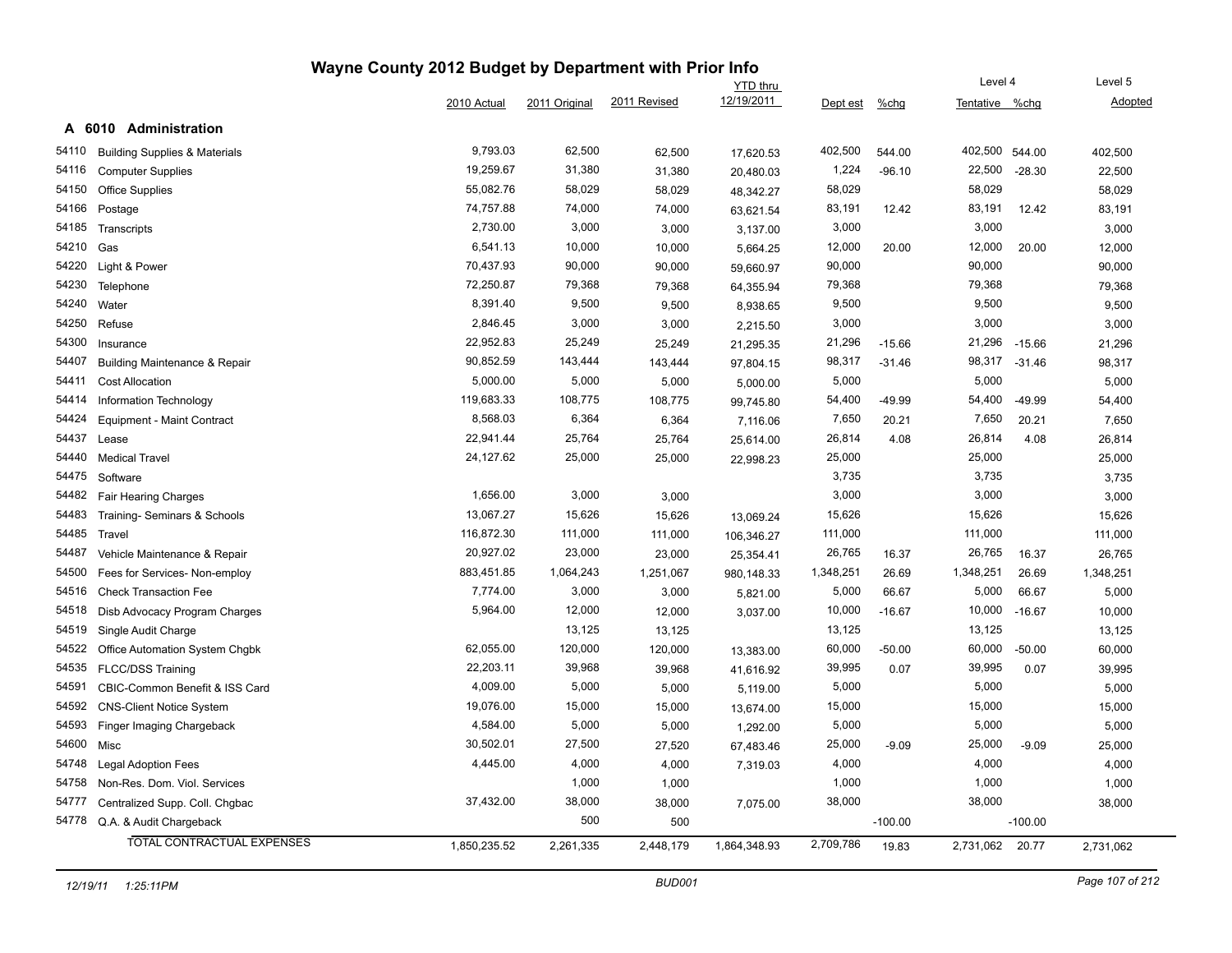|                                             | Wayne County 2012 Budget by Department with Prior Info |               |              |                  |            |        |            |         |            |
|---------------------------------------------|--------------------------------------------------------|---------------|--------------|------------------|------------|--------|------------|---------|------------|
|                                             | <b>YTD</b> thru                                        |               |              |                  |            |        |            |         | Level 5    |
|                                             | 2010 Actual                                            | 2011 Original | 2011 Revised | 12/19/2011       | Dept est   | %chg   | Tentative  | %chg    | Adopted    |
| <b>Administration</b><br>A 6010             |                                                        |               |              |                  |            |        |            |         |            |
| 58100<br>Payments to NYS Retirement Sys     | 620,256.00                                             | 1,016,395     | 1,011,091    | 723,774.00       | 1,284,245  | 26.35  | 1,243,221  | 22.32   | 1,243,221  |
| 58101<br><b>EARLY RETIREMENT PAYMENT</b>    |                                                        |               | 5,672        |                  | 5,672      |        | 5,672      |         | 5,672      |
| 58200<br><b>Payments to Social Security</b> | 454,967.89                                             | 492,546       | 489,994      | 439,014.11       | 522,678    | 6.12   | 522,678    | 6.12    | 522,678    |
| 58300<br><b>Workmens Comp</b>               | 30,939.09                                              | 35,000        | 35,000       | 49,501.06        | 63,275     | 80.79  | 63,275     | 80.79   | 63,275     |
| 58400<br>Hospitalization                    | 1,983,535.97                                           | 2,027,706     | 2,014,514    | 1,989,597.19     | 2,266,145  | 11.76  | 2,080,734  | 2.62    | 2,080,734  |
| 58500<br>Unemployment                       |                                                        | 3,500         | 3,500        | 8,858.00         | 9,650      | 175.71 | 9,650      | 175.71  | 9,650      |
| 58600<br>Disability                         | 23,147.00                                              | 22,176        | 22,176       | 21,620.00        | 24,024     | 8.33   | 24,024     | 8.33    | 24,024     |
| 58901<br>Employee Assistance Program        | 2,879.57                                               | 3,096         | 3,096        | 3,060.00         | 3,276      | 5.81   | 3,276      | 5.81    | 3,276      |
| <b>TOTAL FRINGE BENEFITS</b>                | 3,115,725.52                                           | 3,600,419     | 3,585,043    | 3,235,424.36     | 4,178,965  | 16.07  | 3,952,530  | 9.78    | 3,952,530  |
| <b>Total Appropriations</b>                 | 11,271,264.16                                          | 12,409,931    | 12,548,034   | 11, 165, 545. 18 | 13,852,211 |        | 13,647,052 |         | 13,647,052 |
| <b>Total County Cost</b>                    | 1,969,270.71                                           | 3,624,110     | 3,740,240    | 6,004,276.42     | 4,041,958  | 11.53  | 3,291,339  | $-9.18$ | 3,291,339  |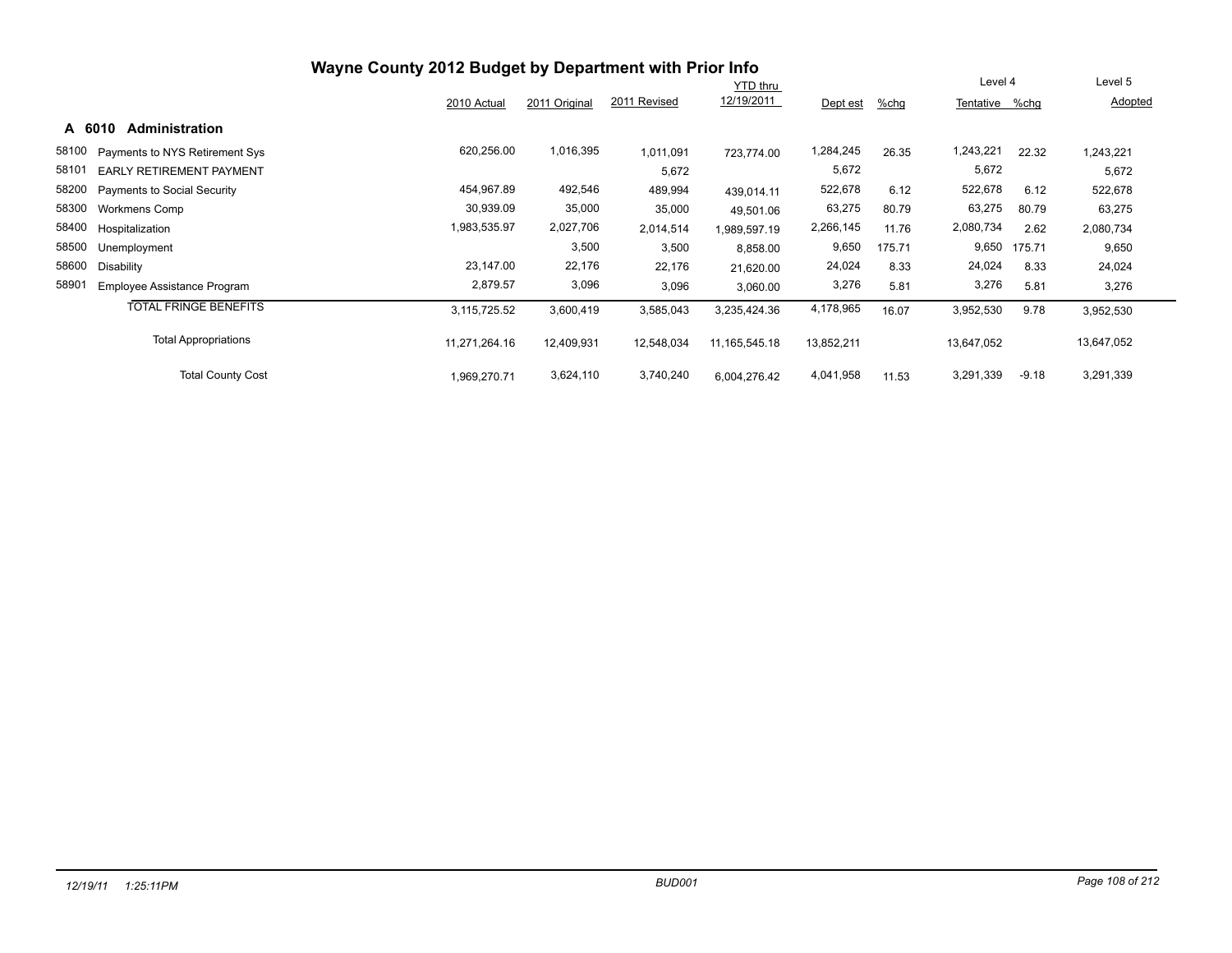|       | Wayne County 2012 Budget by Department with Prior Info |                 |               |              |                 |                  |                   |              |
|-------|--------------------------------------------------------|-----------------|---------------|--------------|-----------------|------------------|-------------------|--------------|
|       |                                                        |                 |               |              | <b>YTD thru</b> |                  | Level 4           | Level 5      |
|       |                                                        | 2010 Actual     | 2011 Original | 2011 Revised | 12/19/2011      | %chg<br>Dept est | Tentative<br>%chq | Adopted      |
|       | A 6055 Day Care                                        |                 |               |              |                 |                  |                   |              |
| 41855 | Repay - Day Care                                       | $-3,023.77$     | $-2,000$      | $-2,000$     | $-933.10$       | $-2,000$         | $-2,000$          | $-2,000$     |
| 43655 | Repay - Day Care                                       | $-1,293,148.00$ | $-1,058,584$  | $-1,058,584$ | $-845.901.00$   | $-1,058,584$     | $-1,058,584$      | $-1,058,584$ |
|       | <b>TOTAL REVENUES</b>                                  | $-1,296,171.77$ | $-1,060,584$  | $-1,060,584$ | $-846,834.10$   | $-1,060,584$     | $-1,060,584$      | $-1,060,584$ |
| 54000 | <b>Contractual Expenses</b>                            | 1.192.261.19    | 1,100,000     | 1,100,000    | 879.468.05      | 1,100,000        | 1,100,000         | 1,100,000    |
|       | <b>TOTAL CONTRACTUAL EXPENSES</b>                      | 1,192,261.19    | 1,100,000     | 1,100,000    | 879,468.05      | 1,100,000        | 1,100,000         | 1,100,000    |
|       | <b>Total Appropriations</b>                            | 1,192,261.19    | 1,100,000     | 1,100,000    | 879,468.05      | 1,100,000        | 1,100,000         | 1,100,000    |
|       | <b>Total County Cost</b>                               | $-103.910.58$   | 39,416        | 39,416       | 32,633.95       | 39,416           | 39,416            | 39,416       |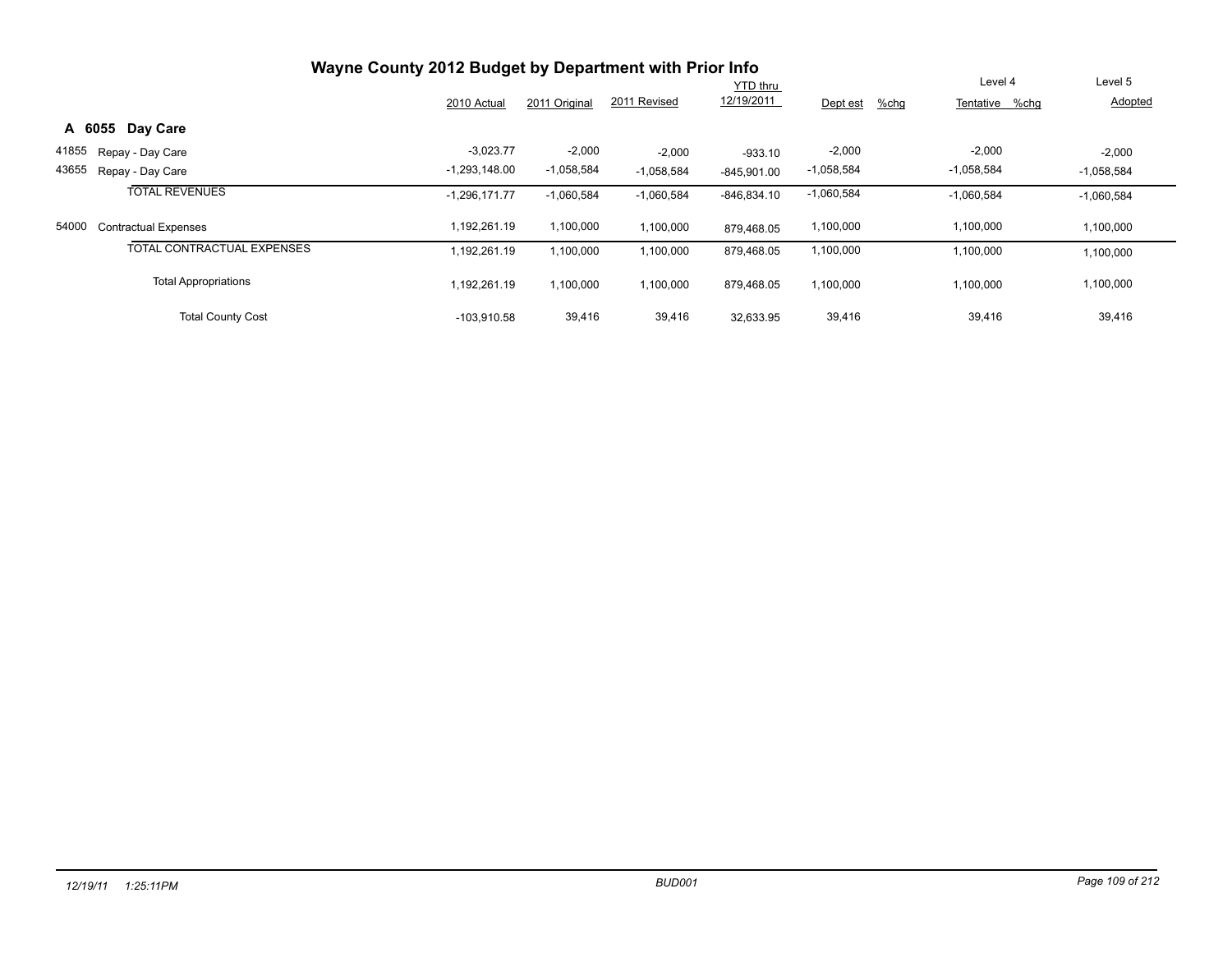|       |                                       | Wayne County 2012 Budget by Department with Prior Info |               |              |                 |            |          |            |          |            |
|-------|---------------------------------------|--------------------------------------------------------|---------------|--------------|-----------------|------------|----------|------------|----------|------------|
|       |                                       |                                                        |               |              | <b>YTD</b> thru |            |          | Level 4    |          | Level 5    |
|       |                                       | 2010 Actual                                            | 2011 Original | 2011 Revised | 12/19/2011      | Dept est   | %chg     | Tentative  | %chg     | Adopted    |
|       | <b>Purchase of Services</b><br>A 6070 |                                                        |               |              |                 |            |          |            |          |            |
| 43670 | Services for Recipients               | $-653,790.00$                                          | $-536,545$    | $-536,545$   | $-165,850.00$   | $-309,047$ | $-42.40$ | $-309,047$ | $-42.40$ | $-309,047$ |
| 44615 | Flex Fund for Fam Serv                | $-163,606.00$                                          | $-74,000$     | $-74,000$    |                 | $-324,368$ | 338.34   | $-324,368$ | 338.34   | $-324,368$ |
| 44670 | Services to Recipients                | $-312,440.00$                                          | $-222,535$    | $-222,535$   | $-50,148.00$    | $-205,915$ | $-7.47$  | $-205,915$ | $-7.47$  | $-205,915$ |
|       | <b>TOTAL REVENUES</b>                 | $-1,129,836.00$                                        | $-833,080$    | $-833,080$   | $-215,998.00$   | $-839,330$ | 0.75     | $-839,330$ | 0.75     | $-839,330$ |
| 54637 | <b>Child Sexual Abuse Treatment</b>   | 86,000.00                                              | 93,000        | 93,000       | 108,641.50      | 115,293    | 23.97    | 115,293    | 23.97    | 115,293    |
| 54755 | Preventive SVC, Child                 | 552,429.81                                             | 743,500       | 743,500      | 606,137.03      | 839,500    | 12.91    | 839,500    | 12.91    | 839,500    |
| 54758 | Non-Res. Dom. Viol. Services          | 42,209.11                                              | 45,000        | 48,446       | 25,474.72       | 43,966     | $-2.30$  | 43,966     | $-2.30$  | 43,966     |
| 54780 | Family Violence Parent Educ           | 17,388.75                                              | 18,000        | 20,658       | 16,259.55       | 18,000     |          | 18,000     |          | 18,000     |
| 54790 | Intensive School Based Educ           | 137,252.06                                             | 306,368       | 306,368      | 393,082.29      | 306,368    |          | 306,368    |          | 306,368    |
|       | TOTAL CONTRACTUAL EXPENSES            | 835,279.73                                             | 1,205,868     | 1,211,972    | 1,149,595.09    | 1,323,127  | 9.72     | 1,323,127  | 9.72     | 1,323,127  |
|       | <b>Total Appropriations</b>           | 835,279.73                                             | 1,205,868     | 1,211,972    | 1,149,595.09    | 1,323,127  |          | 1,323,127  |          | 1,323,127  |
|       | <b>Total County Cost</b>              | $-294,556.27$                                          | 372,788       | 378,892      | 933,597.09      | 483,797    | 29.78    | 483,797    | 29.78    | 483,797    |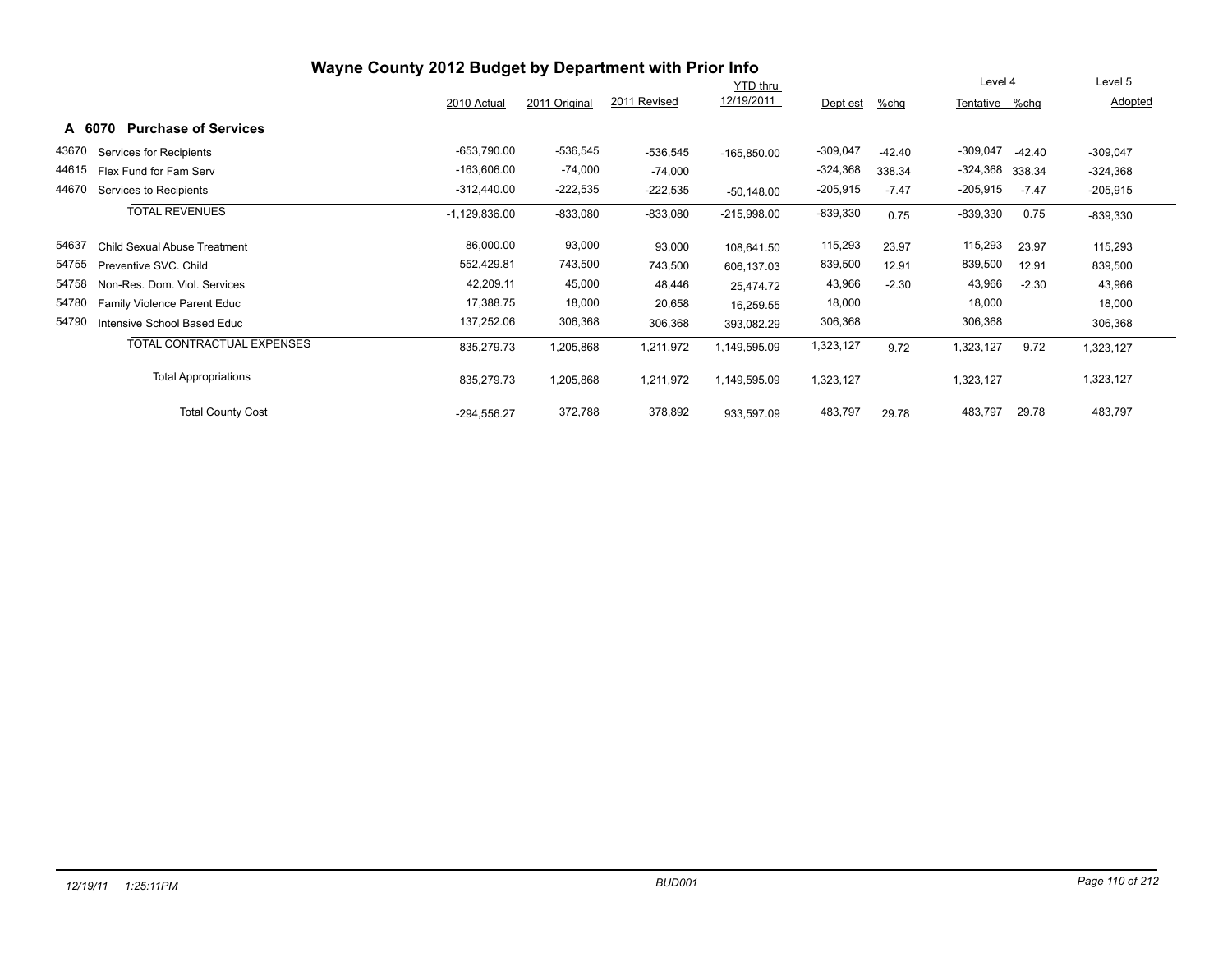| Wayne County 2012 Budget by Department with Prior Info |                 |               | Level 5      |               |            |          |                |          |            |  |
|--------------------------------------------------------|-----------------|---------------|--------------|---------------|------------|----------|----------------|----------|------------|--|
|                                                        | <b>YTD thru</b> |               |              |               |            |          |                |          |            |  |
|                                                        | 2010 Actual     | 2011 Original | 2011 Revised | 12/19/2011    | Dept est   | %chg     | Tentative %chg |          | Adopted    |  |
| <b>Medicaid</b><br>A 6100                              |                 |               |              |               |            |          |                |          |            |  |
| 41613<br>Medicaid                                      | $-895.138.15$   | $-940,000$    | $-940,000$   | $-682.065.00$ | $-10,000$  | $-98.94$ | $-10,000$      | -98.94   | $-10,000$  |  |
| <b>TOTAL REVENUES</b>                                  | $-895, 138.15$  | $-940,000$    | $-940,000$   | $-682,065.00$ | $-10,000$  | $-98.94$ | $-10,000$      | $-98.94$ | $-10,000$  |  |
| 54000<br><b>Contractual Expenses</b>                   | 11.378.493.00   | 13,852,072    | 13.852.072   | 12.637.162.56 | 14,433,839 | 4.20     | 13,688,184     | $-1.18$  | 13,688,184 |  |
| TOTAL CONTRACTUAL EXPENSES                             | 11,378,493.00   | 13,852,072    | 13,852,072   | 12,637,162.56 | 14,433,839 | 4.20     | 13,688,184     | $-1.18$  | 13,688,184 |  |
| <b>Total Appropriations</b>                            | 11,378,493.00   | 13.852.072    | 13,852,072   | 12,637,162.56 | 14,433,839 |          | 13,688,184     |          | 13,688,184 |  |
| <b>Total County Cost</b>                               | 10,483,354.85   | 12.912.072    | 12.912.072   | 11.955.097.56 | 14,423,839 | 11.71    | 13.678.184     | 5.93     | 13.678.184 |  |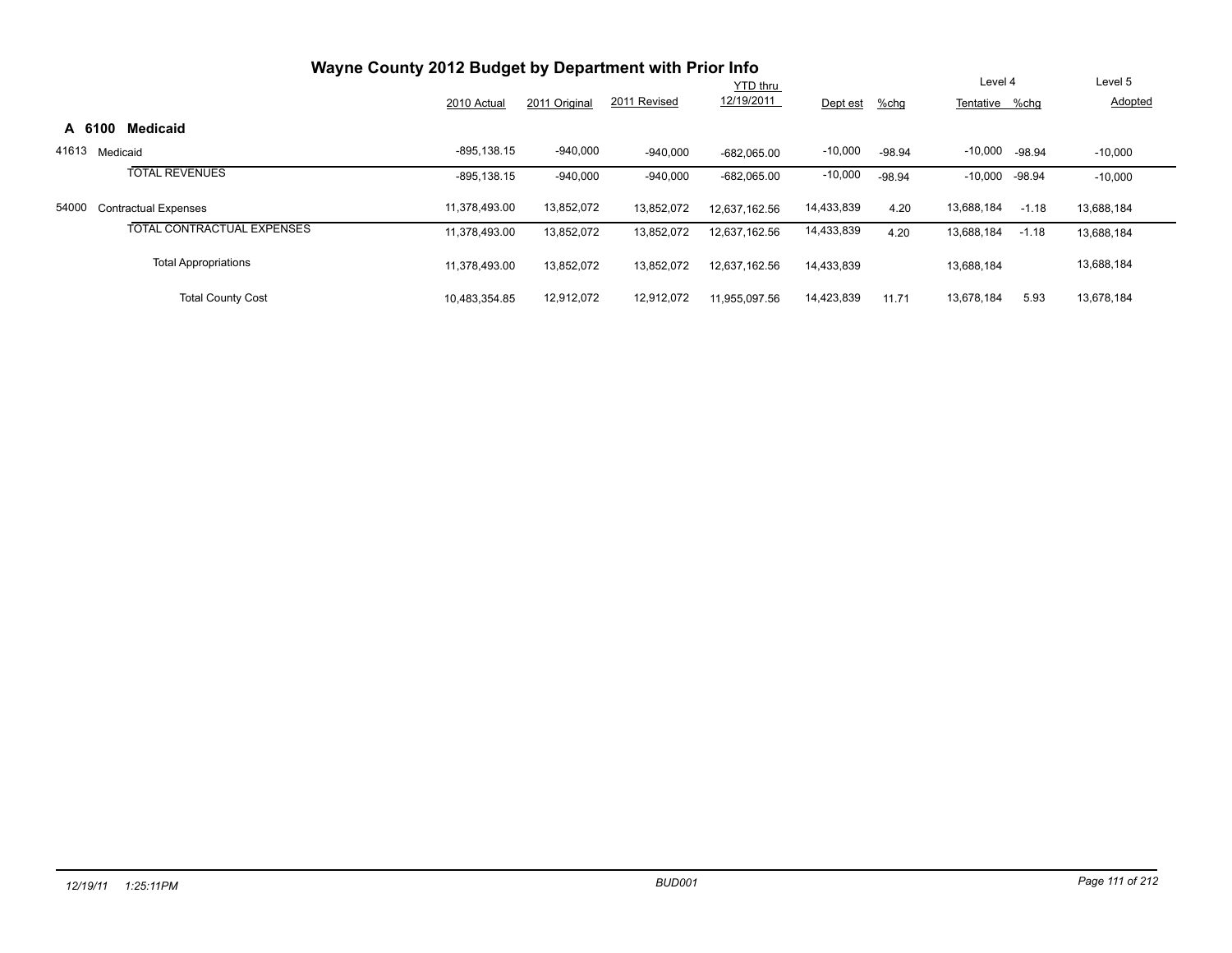|       | Wayne County 2012 Budget by Department with Prior Info |               |               |              |                 |                  |                       |            |
|-------|--------------------------------------------------------|---------------|---------------|--------------|-----------------|------------------|-----------------------|------------|
|       |                                                        |               |               |              | <b>YTD thru</b> |                  | Level 4               | Level 5    |
|       |                                                        | 2010 Actual   | 2011 Original | 2011 Revised | 12/19/2011      | %chg<br>Dept est | Tentative %chq        | Adopted    |
|       | <b>Medical Assistance</b><br>A 6101                    |               |               |              |                 |                  |                       |            |
| 41801 | Repay - Medical Assistance                             | $-882.019.60$ | $-790,000$    | $-790,000$   | $-729.601.26$   | $-790,000$       | $-750,000$<br>$-5.06$ | $-750,000$ |
| 43601 | <b>Medical Assistance</b>                              | 454,318.00    | 350,000       | 350,000      | 298,075.00      | 350,000          | 350,000               | 350,000    |
| 44601 | <b>Medical Assistance</b>                              | 368,232.00    | 350,000       | 350,000      | 213.624.00      | 350,000          | 350,000               | 350,000    |
|       | <b>TOTAL REVENUES</b>                                  | $-59.469.60$  | $-90,000$     | $-90,000$    | $-217,902.26$   | $-90,000$        | $-50,000$<br>$-44.44$ | $-50,000$  |
| 54000 | Contractual Expenses                                   | 43,022.74     | 50,000        | 50,000       | 42,699.31       | 50,000           | 50,000                | 50,000     |
|       | <b>TOTAL CONTRACTUAL EXPENSES</b>                      | 43,022.74     | 50,000        | 50,000       | 42,699.31       | 50,000           | 50,000                | 50,000     |
|       | <b>Total Appropriations</b>                            | 43,022.74     | 50,000        | 50,000       | 42,699.31       | 50,000           | 50,000                | 50,000     |
|       | <b>Total County Cost</b>                               | $-16.446.86$  | $-40,000$     | $-40,000$    | $-175,202.95$   | $-40,000$        | $-100.00$             |            |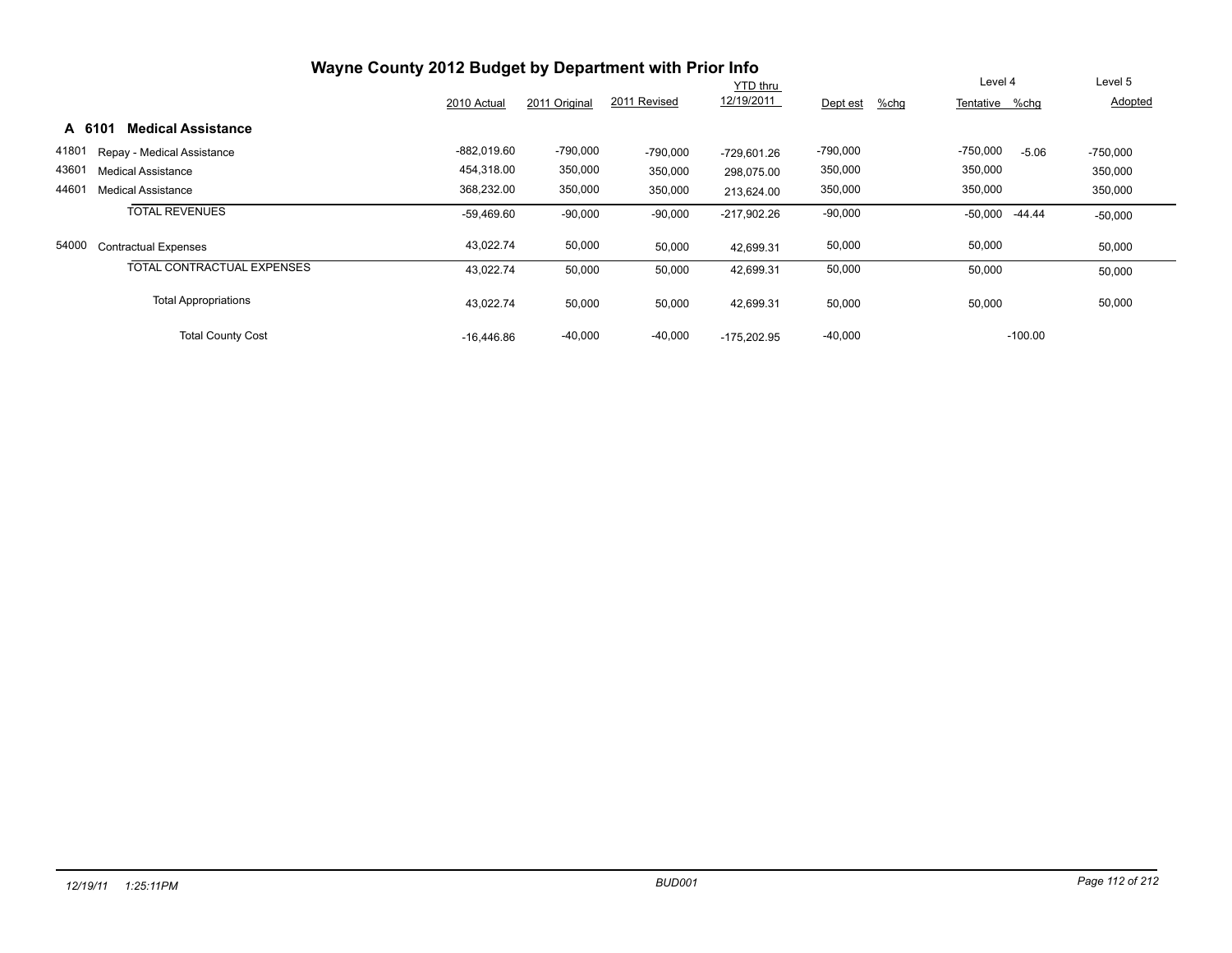|                                | 2010 Actual | 2011 Original | 2011 Revised | <b>YTD</b> thru<br>12/19/2011 | $%$ chg<br>Dept est | Level 4<br>Tentative %chg | Level 5<br>Adopted |
|--------------------------------|-------------|---------------|--------------|-------------------------------|---------------------|---------------------------|--------------------|
| A 6102 MMIS Medical Assistance |             |               |              |                               |                     |                           |                    |
| 54000 Contractual Expenses     |             |               | 2,123,538    | 2,123,538.00                  |                     |                           |                    |
| TOTAL CONTRACTUAL EXPENSES     |             |               | 2,123,538    | 2,123,538.00                  |                     |                           |                    |
| <b>Total Appropriations</b>    |             |               | 2,123,538    | 2,123,538.00                  |                     |                           |                    |
| <b>Total County Cost</b>       |             |               | 2,123,538    | 2,123,538.00                  |                     |                           |                    |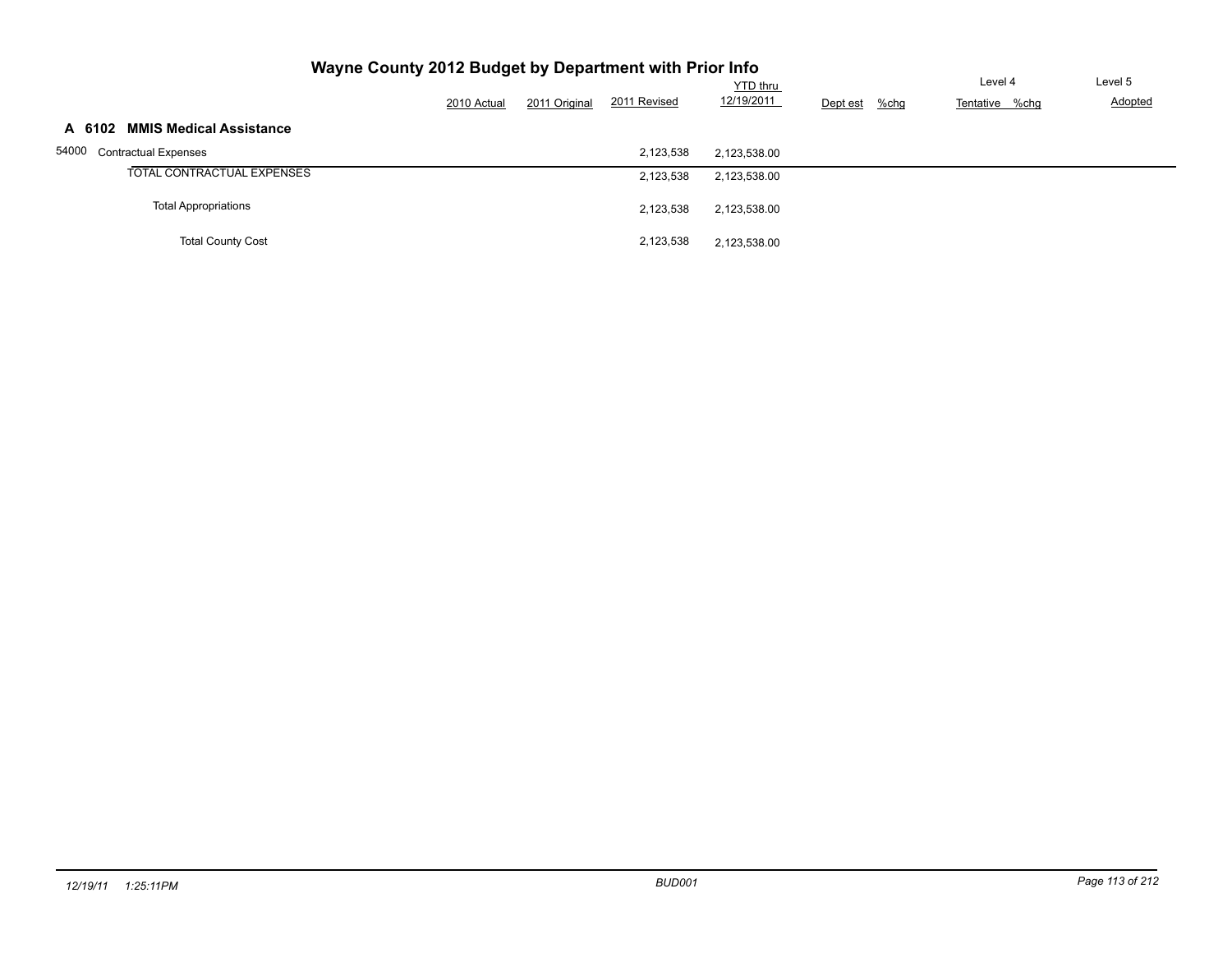| Wayne County 2012 Budget by Department with Prior Info |             |               |              |                 |          |                           |         |
|--------------------------------------------------------|-------------|---------------|--------------|-----------------|----------|---------------------------|---------|
|                                                        |             |               |              | <b>YTD</b> thru |          | Level 4                   | Level 5 |
|                                                        | 2010 Actual | 2011 Original | 2011 Revised | 12/19/2011      | Dept est | $%$ chg<br>Tentative %chg | Adopted |
| A 6106 Family Type Homes                               |             |               |              |                 |          |                           |         |
| 43606<br>Special Needs Program                         |             | $-500$        | $-500$       |                 | $-500$   | $-500$                    | $-500$  |
| <b>TOTAL REVENUES</b>                                  |             | $-500$        | $-500$       | 0.00            | $-500$   | $-500$                    | $-500$  |
| 54000<br><b>Contractual Expenses</b>                   |             | 500           | 500          |                 | 500      | 500                       | 500     |
| TOTAL CONTRACTUAL EXPENSES                             |             | 500           | 500          | 0.00            | 500      | 500                       | 500     |
| <b>Total Appropriations</b>                            |             | 500           | 500          | 0.00            | 500      | 500                       | 500     |
| <b>Total County Cost</b>                               |             |               |              | 0.00            |          |                           |         |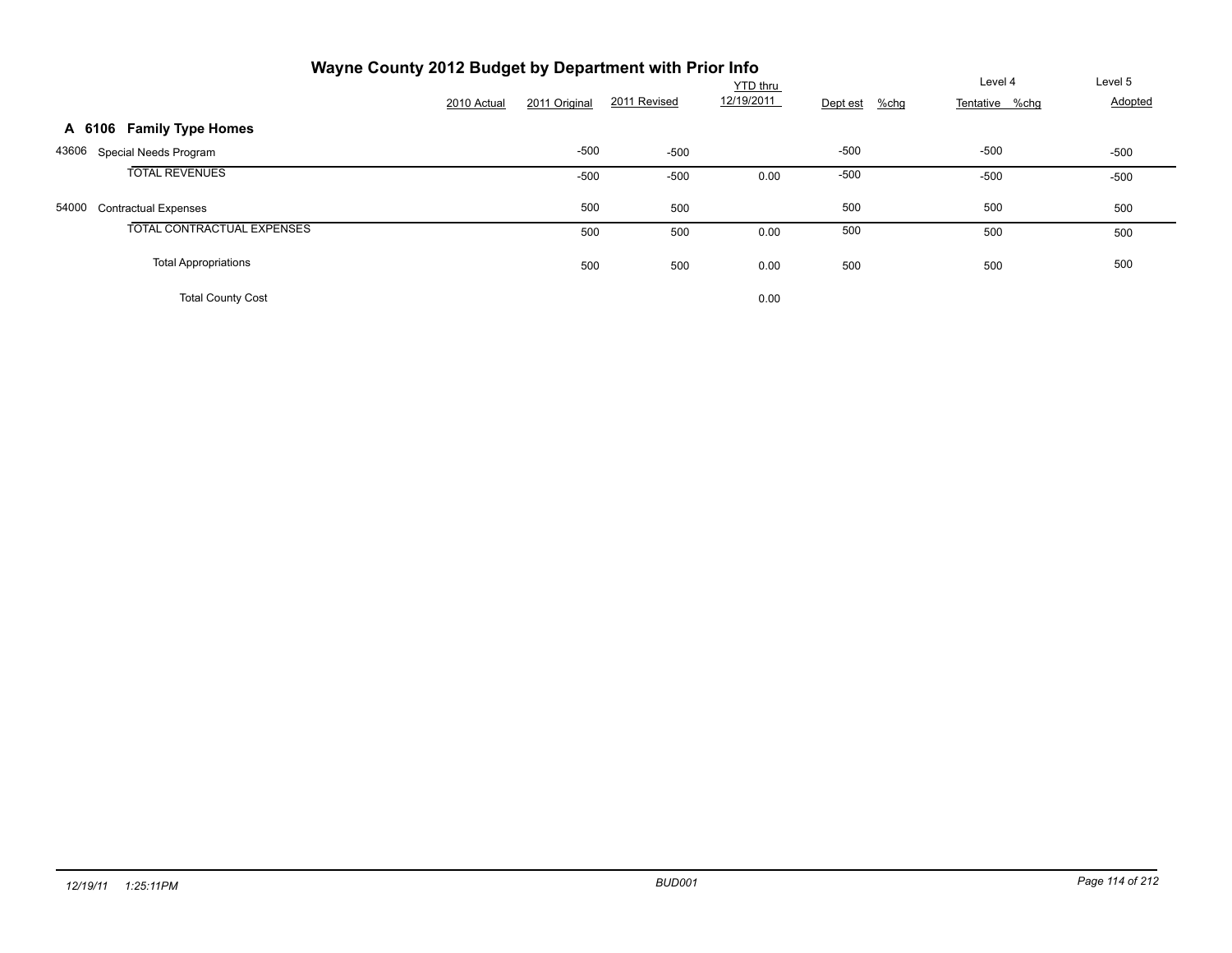|        |                             | Wayne County 2012 Budget by Department with Prior Info |               |              |                 |              |          |                |          |              |
|--------|-----------------------------|--------------------------------------------------------|---------------|--------------|-----------------|--------------|----------|----------------|----------|--------------|
|        |                             |                                                        |               |              | <b>YTD thru</b> |              |          | Level 4        |          | Level 5      |
|        |                             | 2010 Actual                                            | 2011 Original | 2011 Revised | 12/19/2011      | Dept est     | $%$ chg  | Tentative %chg |          | Adopted      |
| A 6109 | <b>Family Assistance</b>    |                                                        |               |              |                 |              |          |                |          |              |
| 41809  | Repay - Family Assistance   | $-340, 164.10$                                         | $-400,000$    | $-400,000$   | $-380, 188.83$  | $-400,000$   |          | $-400,000$     |          | $-400,000$   |
| 43609  | <b>Family Assistance</b>    | $-841,646.00$                                          | -750,942      | $-750,942$   | $-42,817.00$    | $-75,000$    | $-90.01$ | -75,000        | $-90.01$ | $-75,000$    |
| 44609  | <b>Family Assistance</b>    | $-954,004.00$                                          | $-1,173,656$  | $-1,173,656$ | $-1,473,006.00$ | $-1,720,000$ | 46.55    | $-1,720,000$   | 46.55    | $-1,720,000$ |
| 44615  | Flex Fund for Fam Serv      | $-604,059.00$                                          | $-1,200,000$  | $-1,200,000$ | $-125,928.00$   | $-1,100,000$ | $-8.33$  | $-1,100,000$   | $-8.33$  | $-1,100,000$ |
|        | <b>TOTAL REVENUES</b>       | $-2,739,873.10$                                        | $-3,524,598$  | $-3,524,598$ | $-2,021,939.83$ | $-3,295,000$ | $-6.51$  | $-3,295,000$   | $-6.51$  | $-3,295,000$ |
| 54710  | Family Assistance           | 1,861,614.96                                           | 2,000,000     | 2,000,000    | 1,956,963.23    | 2,000,000    |          | 2,000,000      |          | 2,000,000    |
| 54720  | EAF-Vendor                  | 13,014.11                                              | 30,000        | 30,000       | 8,992.01        | 30,000       |          | 30,000         |          | 30,000       |
| 54722  | EAF-FC                      | 1,276,003.16                                           | 1,800,000     | 1,800,000    | 1,048,613.50    | 1,275,000    | $-29.17$ | 1,275,000      | $-29.17$ | 1,275,000    |
| 54799  | FA Disregard                | $-0.80$                                                |               |              |                 |              |          |                |          |              |
|        | TOTAL CONTRACTUAL EXPENSES  | 3,150,631.43                                           | 3,830,000     | 3,830,000    | 3,014,568.74    | 3,305,000    | $-13.71$ | 3,305,000      | $-13.71$ | 3,305,000    |
|        | <b>Total Appropriations</b> | 3,150,631.43                                           | 3,830,000     | 3,830,000    | 3,014,568.74    | 3,305,000    |          | 3,305,000      |          | 3,305,000    |
|        | <b>Total County Cost</b>    | 410,758.33                                             | 305,402       | 305,402      | 992,628.91      | 10,000       | $-96.73$ | 10,000         | $-96.73$ | 10,000       |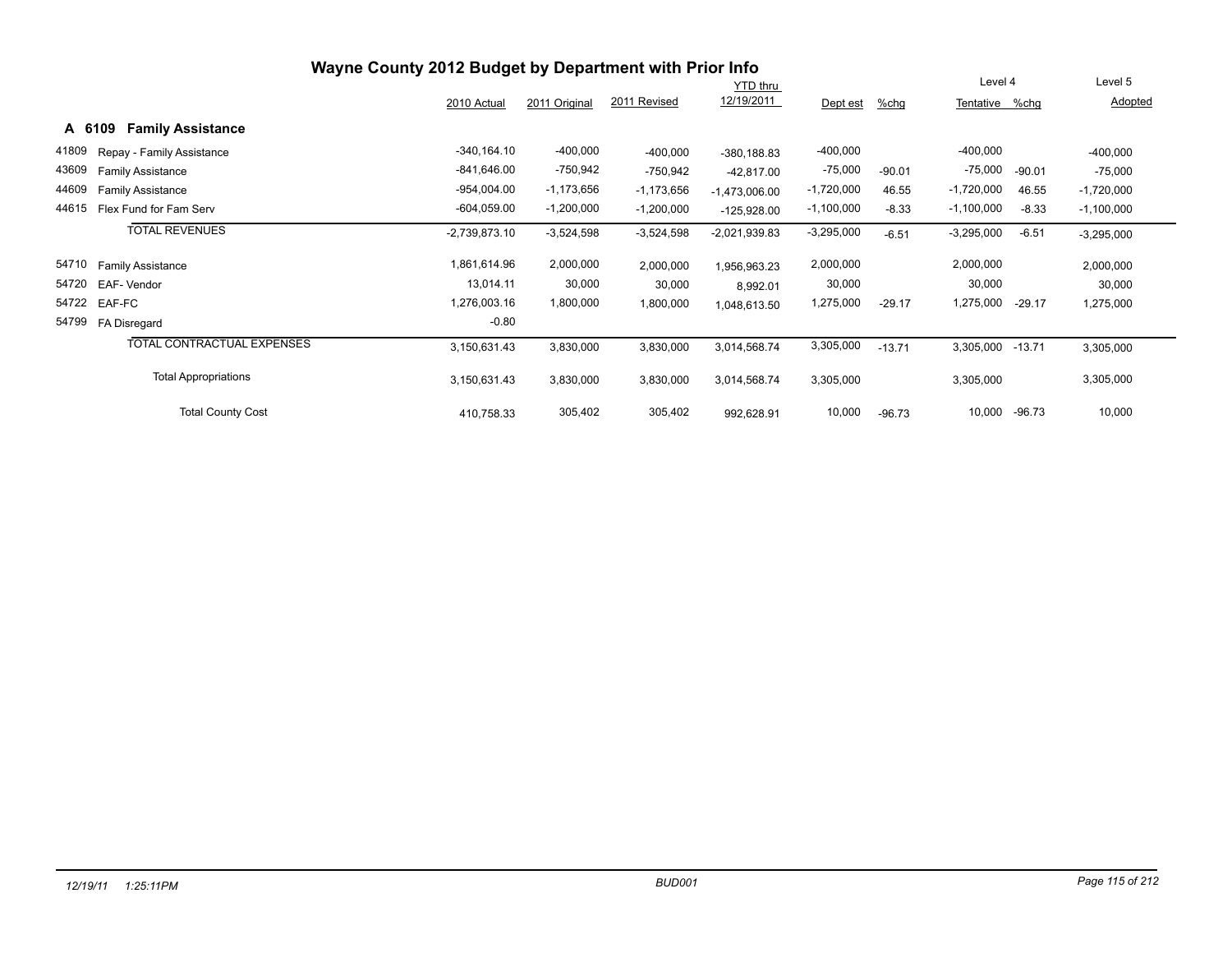|       |                                       | Wayne County 2012 Budget by Department with Prior Info |               |              |                 |              |          |              |          |              |
|-------|---------------------------------------|--------------------------------------------------------|---------------|--------------|-----------------|--------------|----------|--------------|----------|--------------|
|       |                                       |                                                        |               |              | <b>YTD</b> thru |              |          | Level 4      |          | Level 5      |
|       |                                       | 2010 Actual                                            | 2011 Original | 2011 Revised | 12/19/2011      | Dept est     | %chg     | Tentative    | %chg     | Adopted      |
|       | <b>Soc Serv Foster Care</b><br>A 6119 |                                                        |               |              |                 |              |          |              |          |              |
| 41819 | Repay - Foster Care                   | -123,020.90                                            | $-90,000$     | $-90,000$    | $-157.376.33$   | $-150,000$   | 66.67    | $-150,000$   | 66.67    | $-150,000$   |
| 43619 | Foster Care/Handicapped Child         | $-706,036.00$                                          | $-699,250$    | $-699,250$   | $-353,511.00$   | $-541,816$   | $-22.51$ | $-541,816$   | $-22.51$ | $-541,816$   |
| 44619 | Federal Aid - Foster Care             | -356,914.00                                            | $-503,244$    | $-503,244$   | $-188,229.00$   | $-415,000$   | $-17.54$ | $-415,000$   | $-17.54$ | $-415,000$   |
|       | <b>TOTAL REVENUES</b>                 | $-1,185,970.90$                                        | $-1,292,494$  | $-1,292,494$ | $-699, 116.33$  | $-1,106,816$ | $-14.37$ | $-1,106,816$ | -14.37   | $-1,106,816$ |
|       | 54713 IV-E                            | 163,519.09                                             | 190,000       | 190,000      | 148,182.13      | 180,000      | $-5.26$  | 180,000      | $-5.26$  | 180,000      |
| 54714 | IV-E JD/Pins                          | 439,000.90                                             | 540,000       | 540,000      | 305,224.99      | 300,000      | $-44.44$ | 300,000      | $-44.44$ | 300,000      |
| 54743 | <b>COH Maintenance</b>                | 206,625.06                                             | 225,000       | 225,000      | 310,585.87      | 465,000      | 106.67   | 465,000      | 106.67   | 465,000      |
| 54744 | Adoption Subsidy IV-E                 | 400,293.73                                             | 390,000       | 390,000      | 304,228.97      | 350,000      | $-10.26$ | 350,000      | $-10.26$ | 350,000      |
| 54745 | <b>Adoption Subsidy</b>               | 77,469.72                                              | 150,000       | 150,000      | 170,725.37      | 175,000      | 16.67    | 175,000      | 16.67    | 175,000      |
|       | TOTAL CONTRACTUAL EXPENSES            | ,286,908.50                                            | 1,495,000     | 1,495,000    | ,238,947.33     | 1,470,000    | $-1.67$  | 1,470,000    | $-1.67$  | 1,470,000    |
|       | <b>Total Appropriations</b>           | .286,908.50                                            | 1,495,000     | 1,495,000    | 238,947.33      | 1,470,000    |          | 1,470,000    |          | 1,470,000    |
|       | <b>Total County Cost</b>              | 100,937.60                                             | 202,506       | 202,506      | 539,831.00      | 363,184      | 79.34    | 363,184      | 79.34    | 363,184      |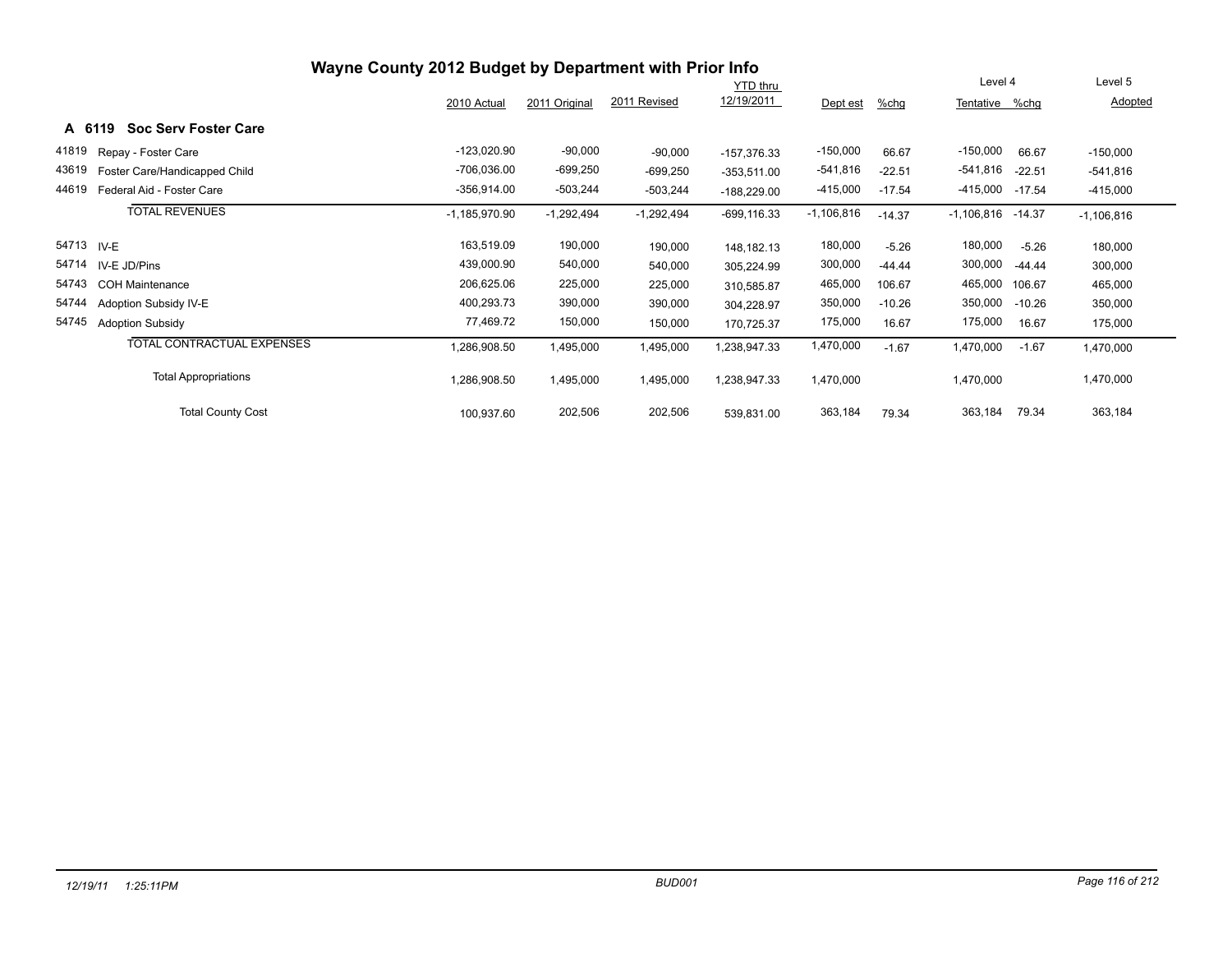|        |                                       | Wayne County 2012 Budget by Department with Prior Info |               |              |                 |            |          |                |          |            |
|--------|---------------------------------------|--------------------------------------------------------|---------------|--------------|-----------------|------------|----------|----------------|----------|------------|
|        |                                       |                                                        |               |              | <b>YTD</b> thru |            |          | Level 4        |          | Level 5    |
|        |                                       | 2010 Actual                                            | 2011 Original | 2011 Revised | 12/19/2011      | Dept est   | %chg     | Tentative %chg |          | Adopted    |
| A 6123 | <b>Juv Delinguent Care</b>            |                                                        |               |              |                 |            |          |                |          |            |
| 41823  | Repay - Juvenile Delinquent           | $-13,364.76$                                           | $-10,000$     | $-10,000$    | $-5,114.54$     | $-8,000$   | $-20.00$ | $-8,000$       | $-20.00$ | $-8,000$   |
| 43623  | Juvenile Delinquent Care              | $-115,367.03$                                          | $-122,980$    | $-122,980$   | $-58,581.08$    | $-112,210$ | $-8.76$  | $-112,210$     | $-8.76$  | $-112,210$ |
|        | <b>TOTAL REVENUES</b>                 | $-128,731.79$                                          | $-132,980$    | $-132,980$   | $-63,695.62$    | $-120,210$ | $-9.60$  | $-120,210$     | $-9.60$  | $-120,210$ |
| 54742  | <b>Residential Treatment Facility</b> | 24,004.66                                              | 40,000        | 40,000       |                 | 20,000     | $-50.00$ | 20,000         | $-50.00$ | 20,000     |
| 54750  | Secure Detention                      | 66,810.63                                              | 50,000        | 93,277       |                 | 40,000     | $-20.00$ | 40,000         | $-20.00$ | 40,000     |
| 54751  | Non-Secure Detention                  | 7,503.25                                               | 20,000        | 20,000       | 34,768.72       | 15,000     | $-25.00$ | 15,000         | $-25.00$ | 15,000     |
| 54752  | Foster Care - JD                      | 20,639.26                                              | 25,000        | 25,000       | 6,176.82        | 15,000     | $-40.00$ | 15,000         | $-40.00$ | 15,000     |
| 54753  | Hopewell                              | 118,615.00                                             | 140,000       | 160,700      | 125,100.00      | 150,000    | 7.14     | 150,000        | 7.14     | 150,000    |
|        | TOTAL CONTRACTUAL EXPENSES            | 237,572.80                                             | 275,000       | 338,977      | 166,045.54      | 240,000    | $-12.73$ | 240,000        | $-12.73$ | 240,000    |
|        | <b>Total Appropriations</b>           | 237,572.80                                             | 275,000       | 338,977      | 166,045.54      | 240,000    |          | 240,000        |          | 240,000    |
|        | <b>Total County Cost</b>              | 108,841.01                                             | 142,020       | 205,997      | 102,349.92      | 119,790    | $-15.65$ | 119,790        | $-15.65$ | 119,790    |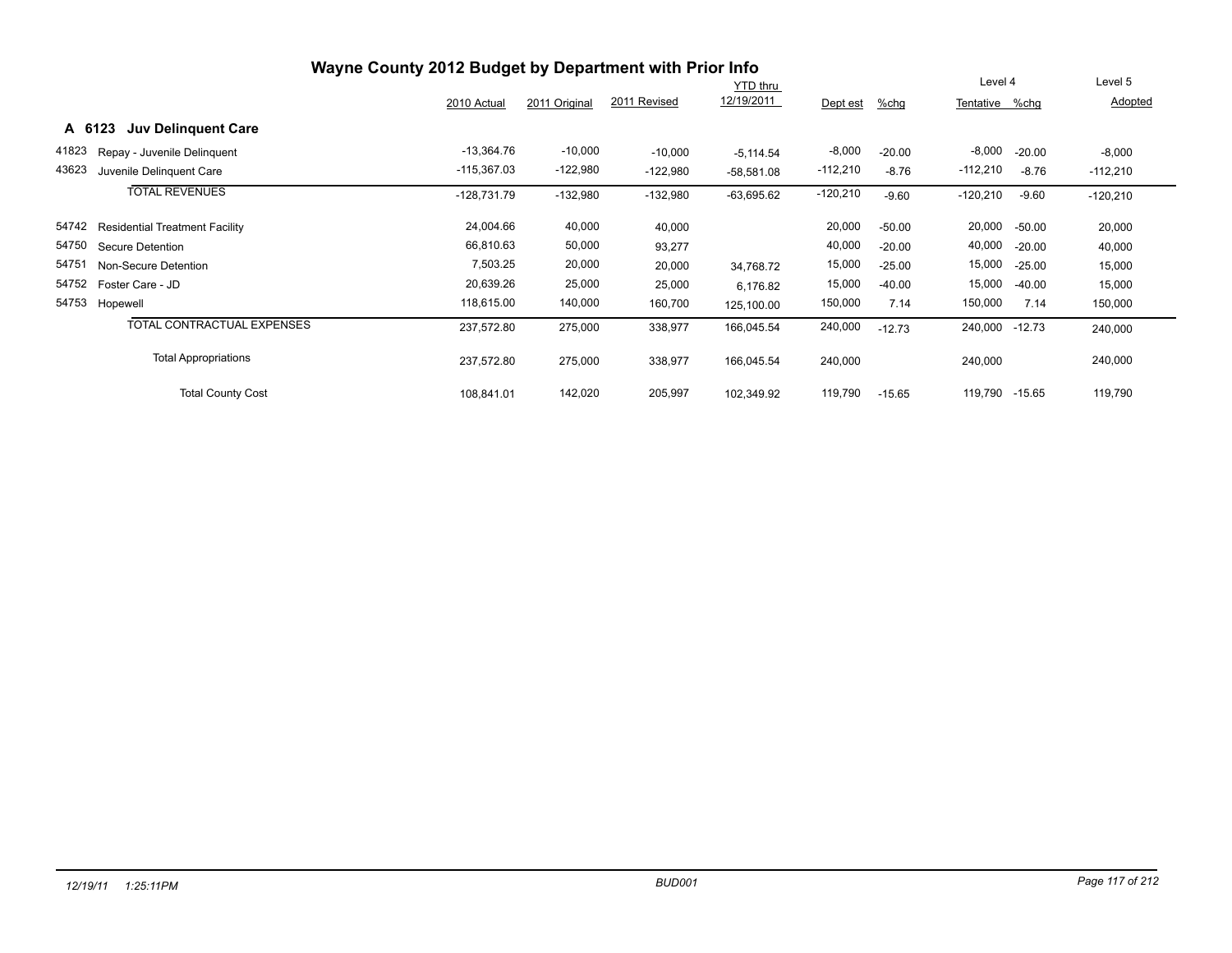|        | Wayne County 2012 Budget by Department with Prior Info |             |               |              |                 |          |          |                |          |                |
|--------|--------------------------------------------------------|-------------|---------------|--------------|-----------------|----------|----------|----------------|----------|----------------|
|        |                                                        |             |               |              | <b>YTD thru</b> |          |          | Level 4        |          | Level 5        |
|        |                                                        | 2010 Actual | 2011 Original | 2011 Revised | 12/19/2011      | Dept est | $%$ chg  | Tentative %chg |          | <b>Adopted</b> |
| A 6129 | <b>State Training School</b>                           |             |               |              |                 |          |          |                |          |                |
| 41829  | Repay - State Training School                          | $-1,865.55$ | $-2,000$      | $-2,000$     | 228.88          | $-500$   | $-75.00$ | -500           | $-75.00$ | $-500$         |
|        | <b>TOTAL REVENUES</b>                                  | $-1,865.55$ | $-2,000$      | $-2,000$     | 228.88          | $-500$   | $-75.00$ | -500           | $-75.00$ | $-500$         |
| 54000  | <b>Contractual Expenses</b>                            | 383,760.60  | 750,000       | 1,035,160    | 269.303.78      | 750,000  |          | 500,000 -33.33 |          | 500,000        |
|        | TOTAL CONTRACTUAL EXPENSES                             | 383.760.60  | 750,000       | 1,035,160    | 269,303.78      | 750,000  |          | 500,000 -33.33 |          | 500,000        |
|        | <b>Total Appropriations</b>                            | 383,760.60  | 750,000       | 1,035,160    | 269,303.78      | 750,000  |          | 500,000        |          | 500,000        |
|        | <b>Total County Cost</b>                               | 381,895.05  | 748,000       | 1,033,160    | 269.532.66      | 749,500  | 0.20     | 499,500        | $-33.22$ | 499,500        |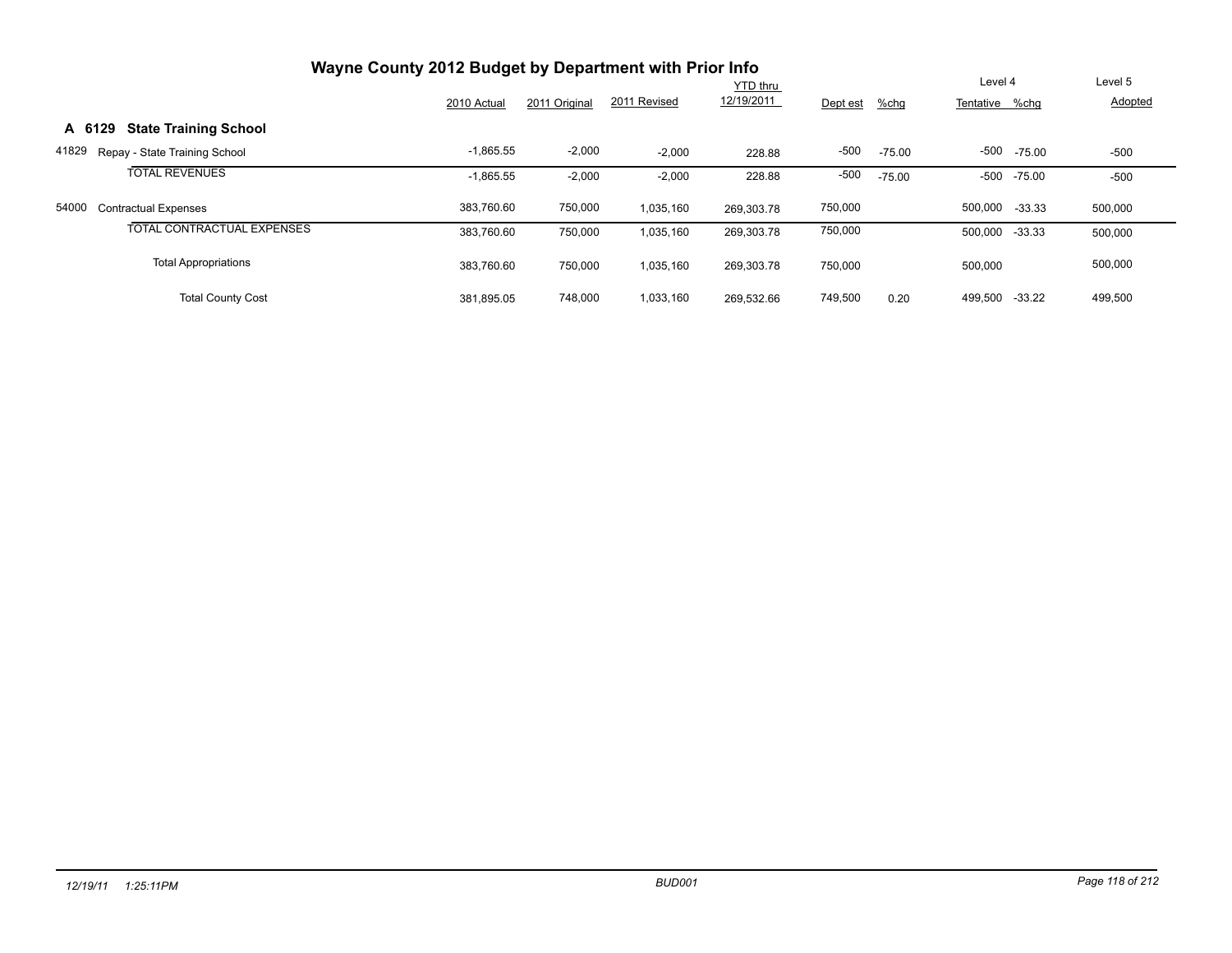|       |                                   | Wayne County 2012 Budget by Department with Prior Info |               |              |                 |            |          |                |          |            |
|-------|-----------------------------------|--------------------------------------------------------|---------------|--------------|-----------------|------------|----------|----------------|----------|------------|
|       |                                   |                                                        |               |              | <b>YTD</b> thru |            |          | Level 4        |          | Level 5    |
|       |                                   | 2010 Actual                                            | 2011 Original | 2011 Revised | 12/19/2011      | Dept est   | $%$ chg  | Tentative      | %chq     | Adopted    |
|       | <b>Safety Net</b><br>A 6140       |                                                        |               |              |                 |            |          |                |          |            |
|       | 41840 Repay - Safety Net          | $-308, 175.65$                                         | $-315,000$    | $-315,000$   | $-322.493.65$   | $-315,000$ |          | $-315,000$     |          | $-315,000$ |
| 43640 | Safety Net                        | -726,841.00                                            | -765,650      | $-765,650$   | $-315,250.00$   | -455,184   | $-40.55$ | -455,184       | $-40.55$ | $-455,184$ |
| 44640 | Tanf B.G to Safety Net            | $-43,348.00$                                           | $-35,260$     | $-35,260$    | $-60,669.00$    | $-75,400$  | 113.84   | -75,400 113.84 |          | $-75,400$  |
|       | <b>TOTAL REVENUES</b>             | $-1,078,364.65$                                        | $-1,115,910$  | $-1,115,910$ | $-698,412.65$   | $-845,584$ | $-24.22$ | $-845,584$     | $-24.22$ | $-845,584$ |
| 54000 | <b>Contractual Expenses</b>       | 1,791,289.45                                           | 1,950,000     | 1,950,000    | 1,636,341.04    | 2,000,000  | 2.56     | 2,000,000      | 2.56     | 2,000,000  |
|       | <b>TOTAL CONTRACTUAL EXPENSES</b> | 1,791,289.45                                           | 1,950,000     | 1,950,000    | 1,636,341.04    | 2,000,000  | 2.56     | 2,000,000      | 2.56     | 2,000,000  |
|       | <b>Total Appropriations</b>       | 1,791,289.45                                           | 1,950,000     | 1,950,000    | 1,636,341.04    | 2,000,000  |          | 2,000,000      |          | 2,000,000  |
|       | <b>Total County Cost</b>          | 712.924.80                                             | 834,090       | 834,090      | 937.928.39      | 1,154,416  | 38.40    | 1,154,416      | 38.40    | 1,154,416  |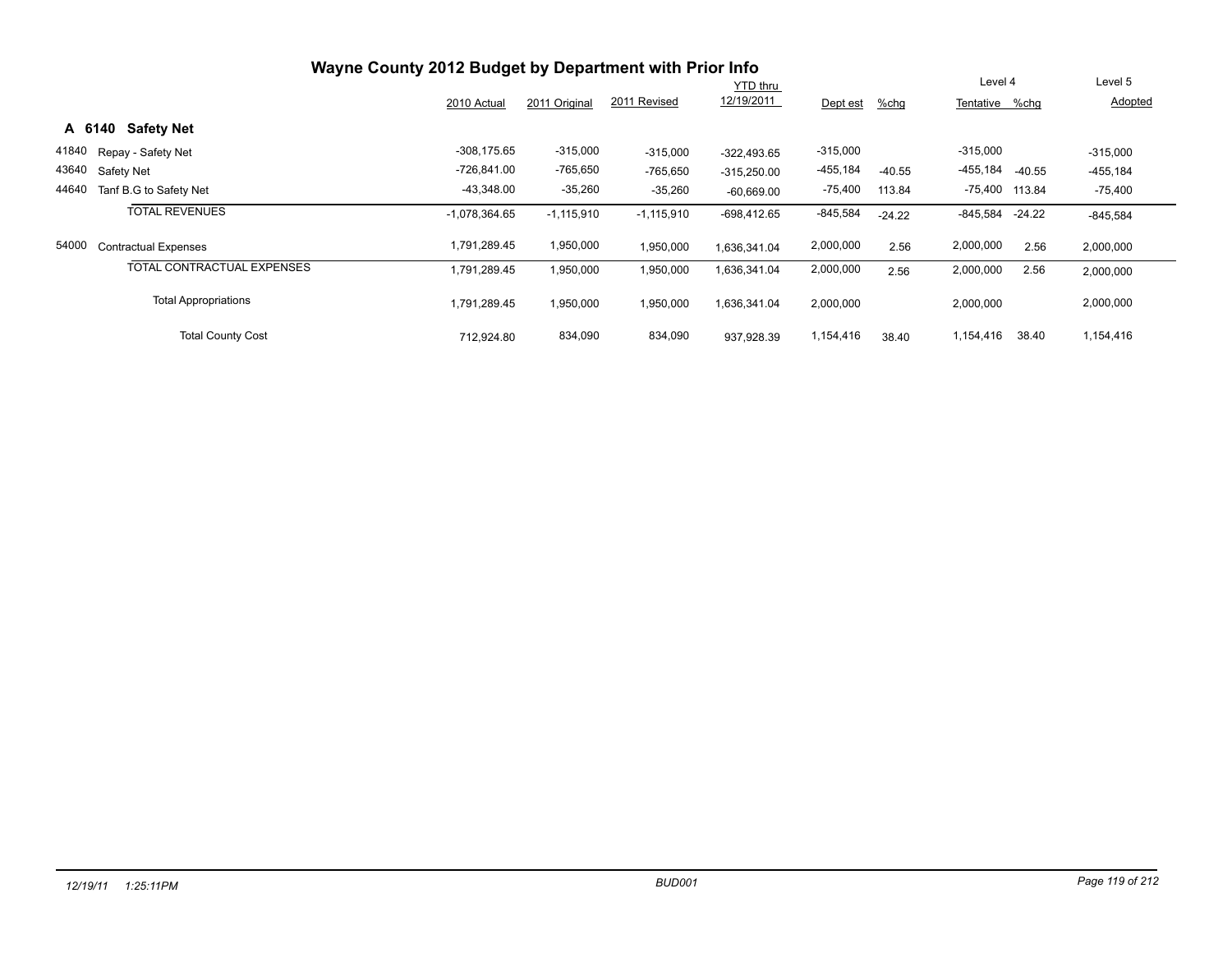|       | Wayne County 2012 Budget by Department with Prior Info |               |               |              |              |                  |                |            |
|-------|--------------------------------------------------------|---------------|---------------|--------------|--------------|------------------|----------------|------------|
|       |                                                        |               |               |              | YTD thru     |                  | Level 4        | Level 5    |
|       |                                                        | 2010 Actual   | 2011 Original | 2011 Revised | 12/19/2011   | %chg<br>Dept est | Tentative %chq | Adopted    |
|       | <b>Home Energy Assistance Program</b><br>A 6141        |               |               |              |              |                  |                |            |
| 41841 | Repay - HEAP                                           | $-165,235.78$ | $-130,000$    | $-130,000$   | $-85.840.03$ | $-130,000$       | $-130,000$     | $-130,000$ |
| 44641 | <b>HEAP</b>                                            | 160,387.00    | 70,000        | 70,000       | 79,796.00    | 70,000           | 70,000         | 70,000     |
|       | <b>TOTAL REVENUES</b>                                  | $-4,848.78$   | $-60,000$     | $-60,000$    | $-6,044.03$  | $-60,000$        | $-60,000$      | $-60,000$  |
| 54000 | <b>Contractual Expenses</b>                            | 37,362.54     | 60,000        | 60,000       | 883.82       | 60,000           | 60,000         | 60,000     |
|       | TOTAL CONTRACTUAL EXPENSES                             | 37,362.54     | 60,000        | 60,000       | 883.82       | 60,000           | 60,000         | 60,000     |
|       | <b>Total Appropriations</b>                            | 37,362.54     | 60,000        | 60,000       | 883.82       | 60,000           | 60,000         | 60,000     |
|       | <b>Total County Cost</b>                               | 32,513.76     |               |              | $-5,160.21$  |                  |                |            |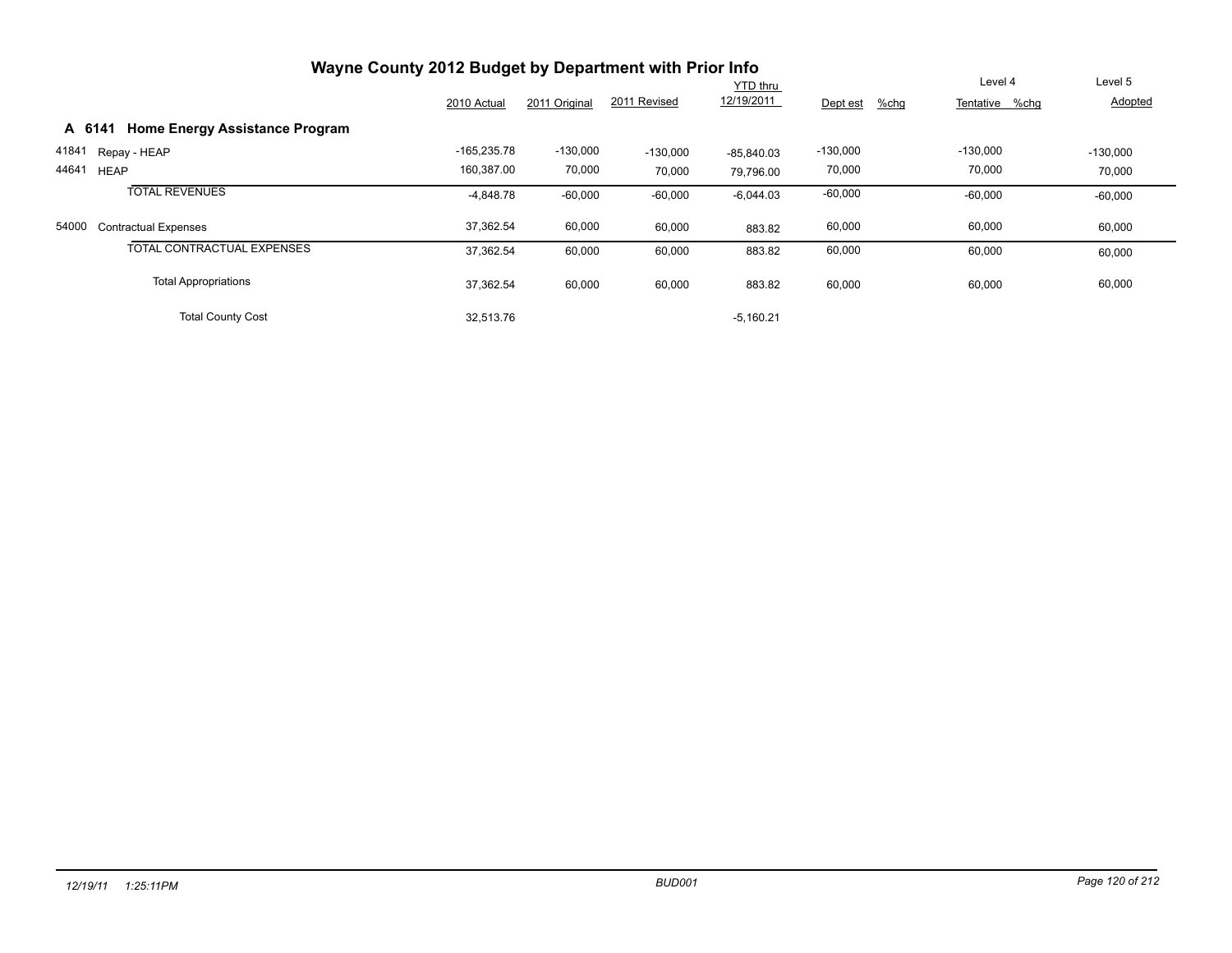|       |                                             | Wayne County 2012 Budget by Department with Prior Info |               |              |                 |           |        |                  |           |
|-------|---------------------------------------------|--------------------------------------------------------|---------------|--------------|-----------------|-----------|--------|------------------|-----------|
|       |                                             |                                                        |               |              | <b>YTD thru</b> |           |        | Level 4          | Level 5   |
|       |                                             | 2010 Actual                                            | 2011 Original | 2011 Revised | 12/19/2011      | Dept est  | %chg   | Tentative %chq   | Adopted   |
|       | <b>Emer Assistance for Adults</b><br>A 6142 |                                                        |               |              |                 |           |        |                  |           |
| 41842 | Repay - Emergency Aid to Adult              | $-20.49$                                               |               |              |                 |           |        |                  |           |
| 43642 | <b>Emergency Aid to Adults</b>              | $-1,822.00$                                            | $-3,500$      | $-3,500$     | $-6,443.00$     | $-10,000$ | 185.71 | $-10,000$ 185.71 | $-10,000$ |
|       | <b>TOTAL REVENUES</b>                       | $-1.842.49$                                            | $-3,500$      | $-3,500$     | $-6,443.00$     | $-10,000$ | 185.71 | $-10,000$ 185.71 | $-10,000$ |
| 54000 | <b>Contractual Expenses</b>                 | 2,818.92                                               | 7,000         | 7,000        | 13,160.07       | 20,000    | 185.71 | 20,000 185.71    | 20,000    |
|       | TOTAL CONTRACTUAL EXPENSES                  | 2,818.92                                               | 7,000         | 7,000        | 13,160.07       | 20,000    | 185.71 | 20.000 185.71    | 20,000    |
|       | <b>Total Appropriations</b>                 | 2.818.92                                               | 7,000         | 7,000        | 13,160.07       | 20,000    |        | 20,000           | 20,000    |
|       | <b>Total County Cost</b>                    | 976.43                                                 | 3,500         | 3,500        | 6.717.07        | 10,000    | 185.71 | 10,000 185.71    | 10,000    |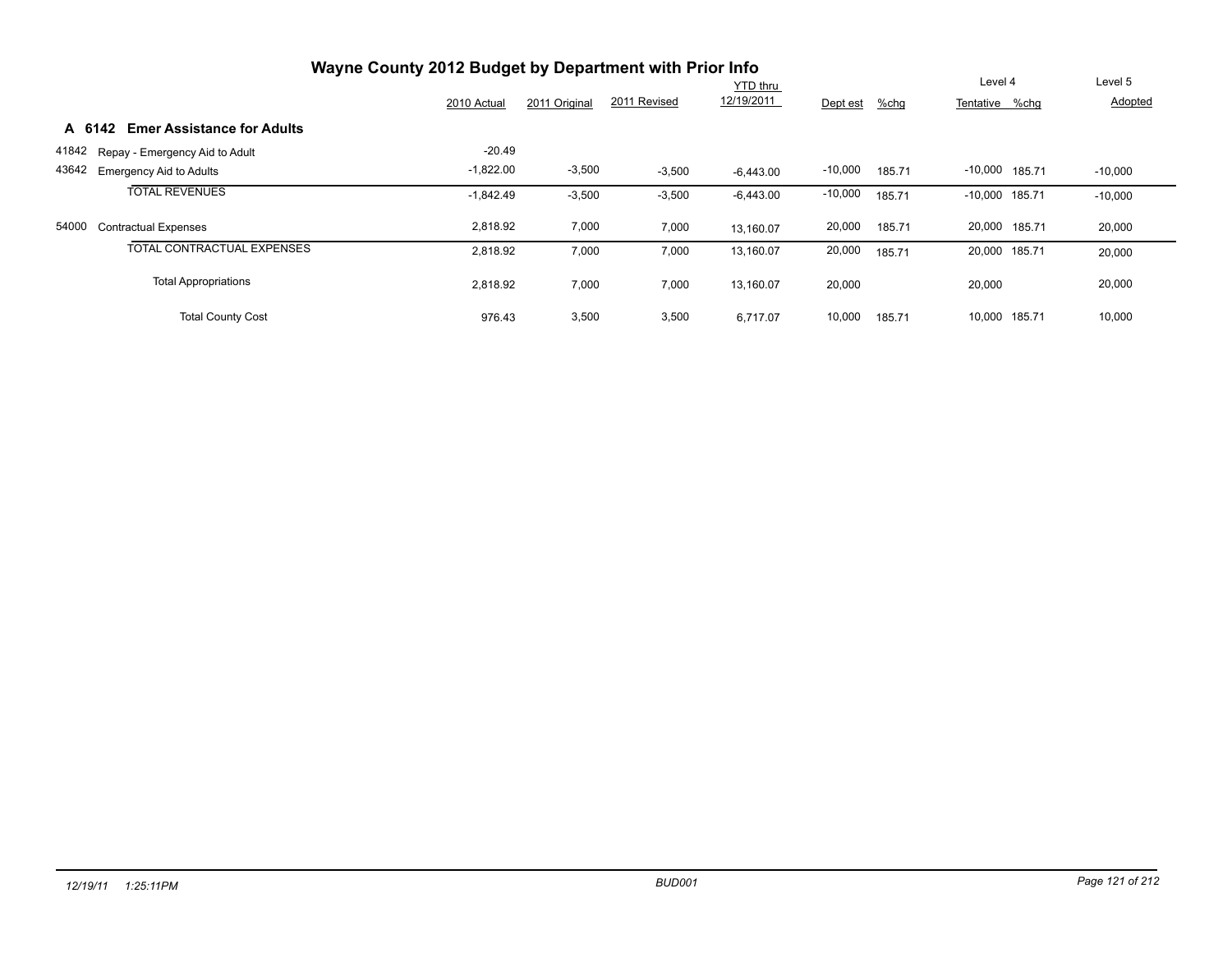| --- ฯ<br><b>YTD thru</b> |                                          |                                                  |           |     |              |               | Level 4      |              | Level 5   |          |                    |              |                |
|--------------------------|------------------------------------------|--------------------------------------------------|-----------|-----|--------------|---------------|--------------|--------------|-----------|----------|--------------------|--------------|----------------|
|                          |                                          |                                                  |           |     | 2010 Actual  | 2011 Original | 2011 Revised | 12/19/2011   | Dept est  | $%$ chg  | Tentative %chg     |              | Adopted        |
|                          | A 6211 Title V Senior Comm Service       |                                                  |           |     |              |               |              |              |           |          |                    |              |                |
| 42761                    | CETA SCSEP Title V                       |                                                  |           |     | $-53,395.25$ | $-47,609$     | $-60,942$    | $-53,362.10$ | $-37,238$ | $-21.78$ | $-37,238$ $-21.78$ |              | $-37,238$      |
|                          | <b>TOTAL REVENUES</b>                    |                                                  |           |     | $-53,395.25$ | $-47,609$     | $-60,942$    | $-53,362.10$ | $-37,238$ | $-21.78$ | $-37,238$ $-21.78$ |              | $-37,238$      |
|                          |                                          | ----- Position Count -----<br><u>CY L1 L4 L5</u> |           |     |              |               |              |              |           |          |                    |              |                |
| 51256                    | <b>Empl &amp; Training Coordinator</b>   | 1.0                                              | 1.0       | 1.0 | 6,612.35     | 5,300         | 5,300        | 3,042.53     | 4,461     | $-15.83$ | 4,461              | $-15.83$     | 4,461          |
| 51357                    | Work Experience Participant              |                                                  | $1.0$ 1.0 | 1.0 | 37,714.57    | 38,389        | 50,702       | 44,636.46    | 30,310    | $-21.05$ | 30,310             | $-21.05$     | 30,310         |
|                          | <b>TOTAL PERSONAL SERVICES</b>           |                                                  |           |     | 44,326.92    | 43,689        | 56,002       | 47,678.99    | 34,771    | $-20.41$ | 34,771             | $-20.41$     | 34,771         |
| 54150                    | Office Supplies                          |                                                  |           |     | 10.58        | 50            | 50           | 3.67         | 30        | $-40.00$ | 30                 | $-40.00$     | 30             |
| 54166                    | Postage                                  |                                                  |           |     | 48.72        | 25            | 25           | 14.66        | 20        | $-20.00$ | 20                 | $-20.00$     | 20             |
| 54199                    | Miscellaneous Expense                    |                                                  |           |     |              | 10            | 10           | 55.00        | 20        | 100.00   | 20                 | 100.00       | 20             |
| 54210                    | Gas                                      |                                                  |           |     | 13.82        | 16            | 16           | 10.27        | 10        | $-37.50$ | 10                 | $-37.50$     | 10             |
| 54220                    | Light & Power                            |                                                  |           |     | 93.52        | 110           | 110          | 69.03        | 72        | $-34.55$ | 72                 | $-34.55$     | 72             |
| 54230                    | Telephone                                |                                                  |           |     | 58.88        | 25            | 25           | 27.64        | 25        |          | 25                 |              | 25             |
| 54240                    | Water                                    |                                                  |           |     | 8.85         | 8             | 8            | 6.46         | 6         | $-25.00$ | 6                  | $-25.00$     | 6              |
| 54300                    | Insurance                                |                                                  |           |     | 106.83       | 30            | 30           | 25.28        | 27        | $-10.00$ | 27                 | $-10.00$     | 27             |
| 54407                    | <b>Building Maintenance &amp; Repair</b> |                                                  |           |     | 277.44       | 188           | 188          | 170.30       | 157       | $-16.49$ | 157                | $-16.49$     | 157            |
| 54414                    | Information Technology                   |                                                  |           |     | 133.00       | 133           | 133          | 133.00       | 432       | 224.81   | 432                | 224.81       | 432            |
| 54437                    | Lease                                    |                                                  |           |     | 688.92       | 573           | 573          | 574.21       | 497       | $-13.26$ | 497                | $-13.26$     | 497            |
| 54456                    | Printing                                 |                                                  |           |     |              |               |              | 0.91         |           |          |                    |              |                |
|                          | 54485 Travel                             |                                                  |           |     | 3.60         | 50            | 50           | 1.27         | 10        | $-80.00$ | 10                 | $-80.00$     | 10             |
|                          | <b>TOTAL CONTRACTUAL EXPENSES</b>        |                                                  |           |     | 1,444.16     | 1,218         | 1,218        | 1,091.70     | 1,306     | 7.22     | 1,306              | 7.22         | 1,306          |
| 58100                    | Payments to NYS Retirement Sys           |                                                  |           |     | 415.00       | 826           | 826          | 613.00       | 839       | 1.57     | 839                | 1.57         | 839            |
| 58200                    | <b>Payments to Social Security</b>       |                                                  |           |     | 3,379.03     | 3,135         | 4,155        | 3,626.96     | 2,654     | $-15.34$ | 2,654              | $-15.34$     | 2,654          |
| 58400                    | Hospitalization                          |                                                  |           |     | 2,059.60     | 2,065         | 2,065        | 987.67       | 1,650     | $-20.10$ | 1,515              | $-26.63$     | 1,515          |
| 58600                    | <b>Disability</b>                        |                                                  |           |     | 11.00        | 18            | 18           | 15.98        | 15        | $-16.67$ | 15                 | $-16.67$     | 15             |
| 58901                    | Employee Assistance Program              |                                                  |           |     | 0.19         | 3             | 3            | 2.00         | 2         | $-33.33$ |                    | $2 - 33.33$  | $\overline{2}$ |
|                          | <b>TOTAL FRINGE BENEFITS</b>             |                                                  |           |     | 5,864.82     | 6,047         | 7,067        | 5,245.61     | 5,160     | $-14.67$ |                    | 5,025 -16.90 | 5,025          |
|                          | <b>Total Appropriations</b>              |                                                  |           |     | 51,635.90    | 50,954        | 64,287       | 54,016.30    | 41,237    |          | 41,102             |              | 41,102         |
|                          | <b>Total County Cost</b>                 |                                                  |           |     | $-1,759.35$  | 3,345         | 3,345        | 654.20       | 3,999     | 19.55    | 3,864              | 15.52        | 3,864          |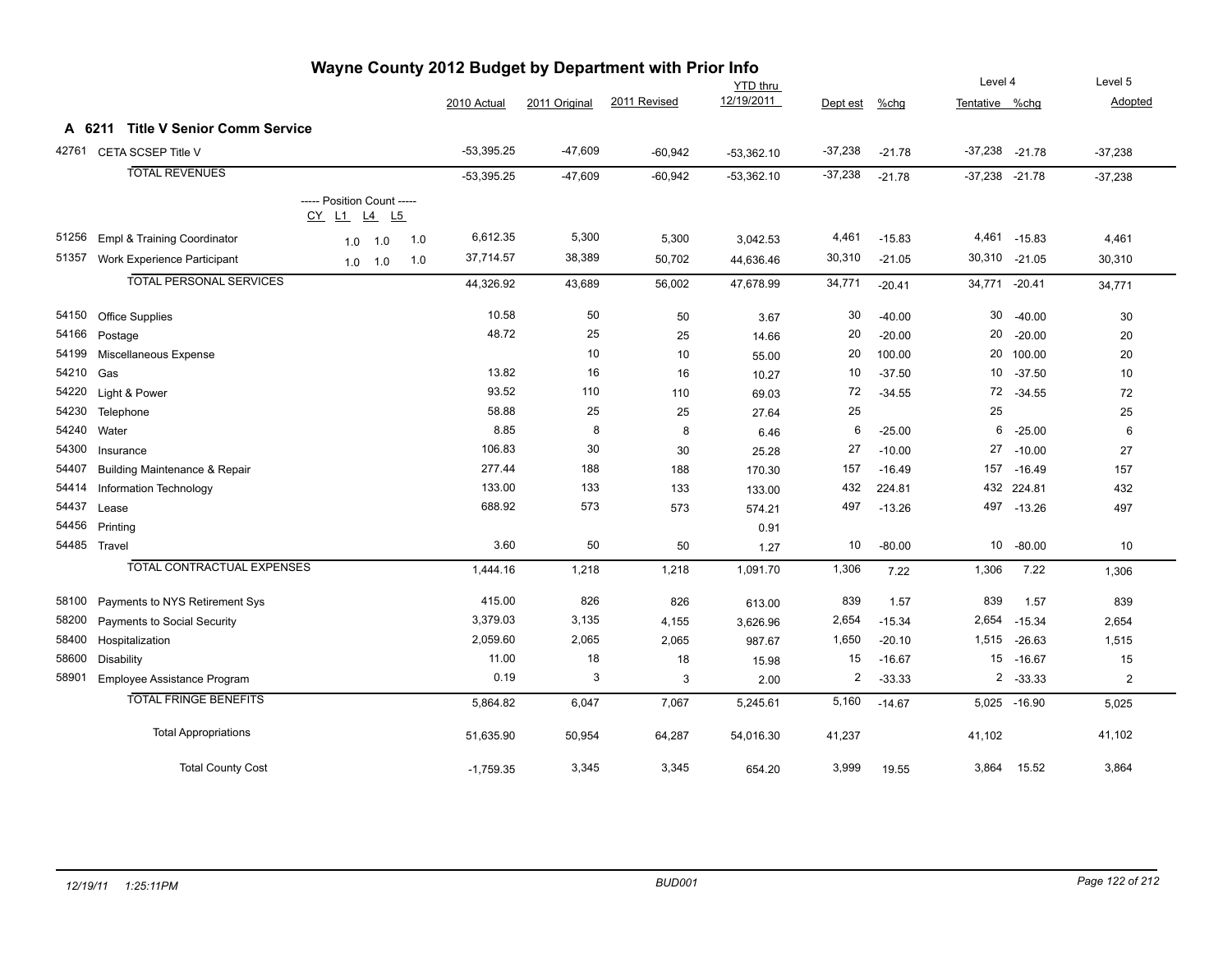|       |                                          |                |                                           |     |     |               |               |              | <b>YTD</b> thru |            |          | Level 4        | Level 5 |
|-------|------------------------------------------|----------------|-------------------------------------------|-----|-----|---------------|---------------|--------------|-----------------|------------|----------|----------------|---------|
|       |                                          |                |                                           |     |     | 2010 Actual   | 2011 Original | 2011 Revised | 12/19/2011      | Dept est   | %chg     | Tentative %chg | Adopted |
|       | A 6212 WFD/DSS Intensive Employment      |                |                                           |     |     |               |               |              |                 |            |          |                |         |
|       | 42766 DSS Reimbursement                  |                |                                           |     |     | $-177,380.18$ | $-213,275$    | $-213,275$   | $-168,697.81$   | $-213,275$ |          | $-100.00$      |         |
|       | <b>TOTAL REVENUES</b>                    |                |                                           |     |     | $-177,380.18$ | $-213,275$    | $-213,275$   | -168,697.81     | $-213,275$ |          | $-100.00$      |         |
|       |                                          |                | ----- Position Count -----<br>CY L1 L4 L5 |     |     |               |               |              |                 |            |          |                |         |
| 51088 | E & T Director II                        |                | 1.0                                       | 0.0 | 0.0 | 11,156.01     | 9,414         | 9,414        | 9,816.00        | 9,573      | 1.69     | $-100.00$      |         |
| 51300 | Senior Employment & Training C           |                | 1.0                                       | 0.0 | 0.0 | 114.68        | 19,713        | 19,713       | 320.62          | 22,303     | 13.14    | $-100.00$      |         |
| 51123 | Account Clerk - Typist (7hr)             | $\mathbf{1}$   | 1.0                                       | 0.0 | 0.0 | 7,628.58      | 13,666        | 13,666       | 12,811.45       | 14,685     | 7.46     | $-100.00$      |         |
| 51252 | <b>Employment &amp; Training Counsel</b> | $\overline{4}$ | 3.0                                       | 0.0 | 0.0 | 63,757.58     | 55,673        | 55,673       | 73,966.31       | 55,725     | 0.09     | $-100.00$      |         |
| 51256 | Empl & Training Coordinator              |                | 1.0                                       | 0.0 | 0.0 | 16,383.02     | 7,386         | 7,386        | 7,927.92        | 8,921      | 20.78    | $-100.00$      |         |
|       | <b>BU: 1</b>                             | 6              | 5.0                                       | 0.0 | 0.0 |               |               |              |                 |            |          |                |         |
|       | <b>TOTAL PERSONAL SERVICES</b>           |                |                                           |     |     | 99,039.87     | 105,852       | 105,852      | 104,842.30      | 111,207    | 5.06     | $-100.00$      |         |
| 54150 | <b>Office Supplies</b>                   |                |                                           |     |     | 1,536.89      | 2,301         | 2,301        | 888.48          | 1,001      | $-56.50$ | $-100.00$      |         |
| 54166 | Postage                                  |                |                                           |     |     | 446.68        | 500           | 500          | 562.28          | 350        | $-30.00$ | $-100.00$      |         |
| 54199 | Miscellaneous Expense                    |                |                                           |     |     | 865.47        | 3,194         | 3,194        | 1,749.91        | 1,500      | $-53.04$ | $-100.00$      |         |
| 54210 | Gas                                      |                |                                           |     |     | 268.36        | 384           | 384          | 240.21          | 268        | $-30.21$ | $-100.00$      |         |
| 54220 | Light & Power                            |                |                                           |     |     | 2,051.66      | 2,668         | 2,668        | 1,564.41        | 1,952      | $-26.84$ | $-100.00$      |         |
| 54230 | Telephone                                |                |                                           |     |     | 1,242.32      | 2,291         | 2,291        | 1,195.69        | 2,000      | $-12.70$ | $-100.00$      |         |
| 54240 | Water                                    |                |                                           |     |     | 199.09        | 192           | 192          | 145.59          | 164        | $-14.58$ | $-100.00$      |         |
| 54300 | Insurance                                |                |                                           |     |     | 273.15        | 727           | 727          | 562.52          | 742        | 2.06     | $-100.00$      |         |
| 54407 | <b>Building Maintenance &amp; Repair</b> |                |                                           |     |     | 5,213.16      | 4,547         | 4,547        | 3,337.39        | 4,238      | $-6.80$  | $-100.00$      |         |
| 54408 | Copier Expense                           |                |                                           |     |     | 747.11        | 2,400         | 2,400        | 2,347.50        | 2,400      |          | $-100.00$      |         |
| 54410 | Conference                               |                |                                           |     |     | 150.00        | 3,337         | 3,337        | 395.38          | 900        | $-73.03$ | $-100.00$      |         |
| 54414 | Information Technology                   |                |                                           |     |     | 3,230.00      | 3,230         | 3,230        | 3,230.00        | 6,725      | 108.20   | $-100.00$      |         |
| 54437 | Lease                                    |                |                                           |     |     | 14,516.46     | 15,868        | 15,868       | 15,867.59       | 13,417     | $-15.45$ | $-100.00$      |         |
| 54456 | Printing                                 |                |                                           |     |     |               | 500           | 500          | 48.69           | 300        | $-40.00$ | $-100.00$      |         |
|       | 54485 Travel                             |                |                                           |     |     | 1,107.28      | 3,526         | 3,526        | 730.65          | 900        | $-74.48$ | $-100.00$      |         |
|       | <b>TOTAL CONTRACTUAL EXPENSES</b>        |                |                                           |     |     | 31,847.63     | 45,665        | 45,665       | 32,866.29       | 36,857     | $-19.29$ | $-100.00$      |         |
| 58100 | Payments to NYS Retirement Sys           |                |                                           |     |     | 8,276.00      | 16,799        | 16,799       | 12,120.00       | 20,069     | 19.47    | $-100.00$      |         |
| 58200 | <b>Payments to Social Security</b>       |                |                                           |     |     | 6,960.02      | 8,099         | 8,099        | 7,293.21        | 8,507      | 5.04     | $-100.00$      |         |
| 58400 | Hospitalization                          |                |                                           |     |     | 29,066.61     | 36,423        | 36,423       | 34,438.27       | 36,663     | 0.66     | $-100.00$      |         |
| 58600 | <b>Disability</b>                        |                |                                           |     |     | 416.00        | 384           | 384          | 380.74          | 416        | 8.33     | $-100.00$      |         |
| 58901 | Employee Assistance Program              |                |                                           |     |     | 41.95         | 53            | 53           | 50.00           | 56         | 5.66     | $-100.00$      |         |
|       | <b>TOTAL FRINGE BENEFITS</b>             |                |                                           |     |     | 44,760.58     | 61,758        | 61,758       | 54,282.22       | 65,711     | 6.40     | $-100.00$      |         |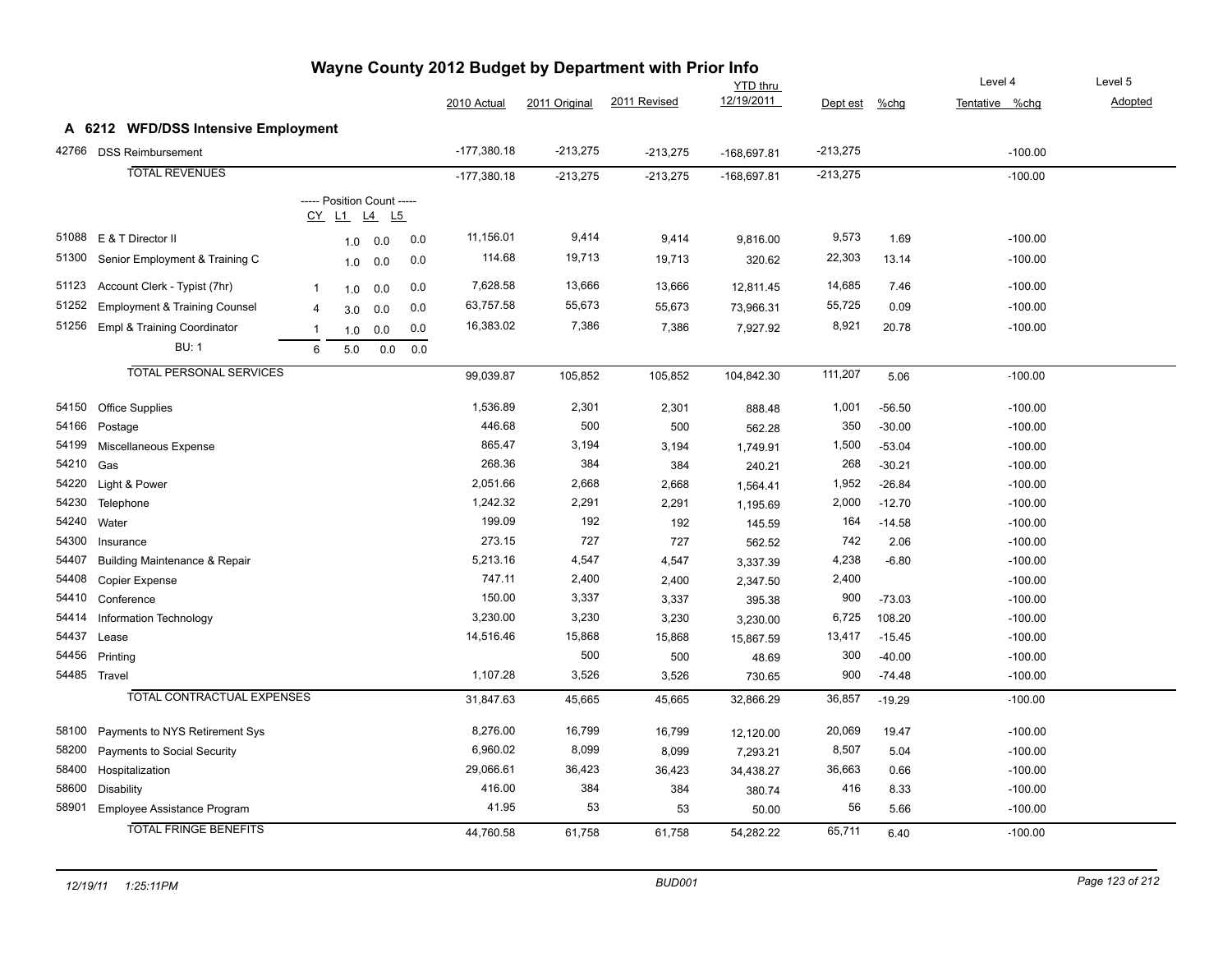|                                     |             |               |              | <b>YTD</b> thru |                     | Level 4        | Level 5 |
|-------------------------------------|-------------|---------------|--------------|-----------------|---------------------|----------------|---------|
|                                     | 2010 Actual | 2011 Original | 2011 Revised | 12/19/2011      | $%$ chg<br>Dept est | Tentative %chg | Adopted |
| A 6212 WFD/DSS Intensive Employment |             |               |              |                 |                     |                |         |
| <b>Total Appropriations</b>         | 175.648.08  | 213,275       | 213,275      | 191,990.81      | 213,775             |                |         |
| <b>Total County Cost</b>            | $-1,732.10$ |               |              | 23,293.00       | 500                 |                |         |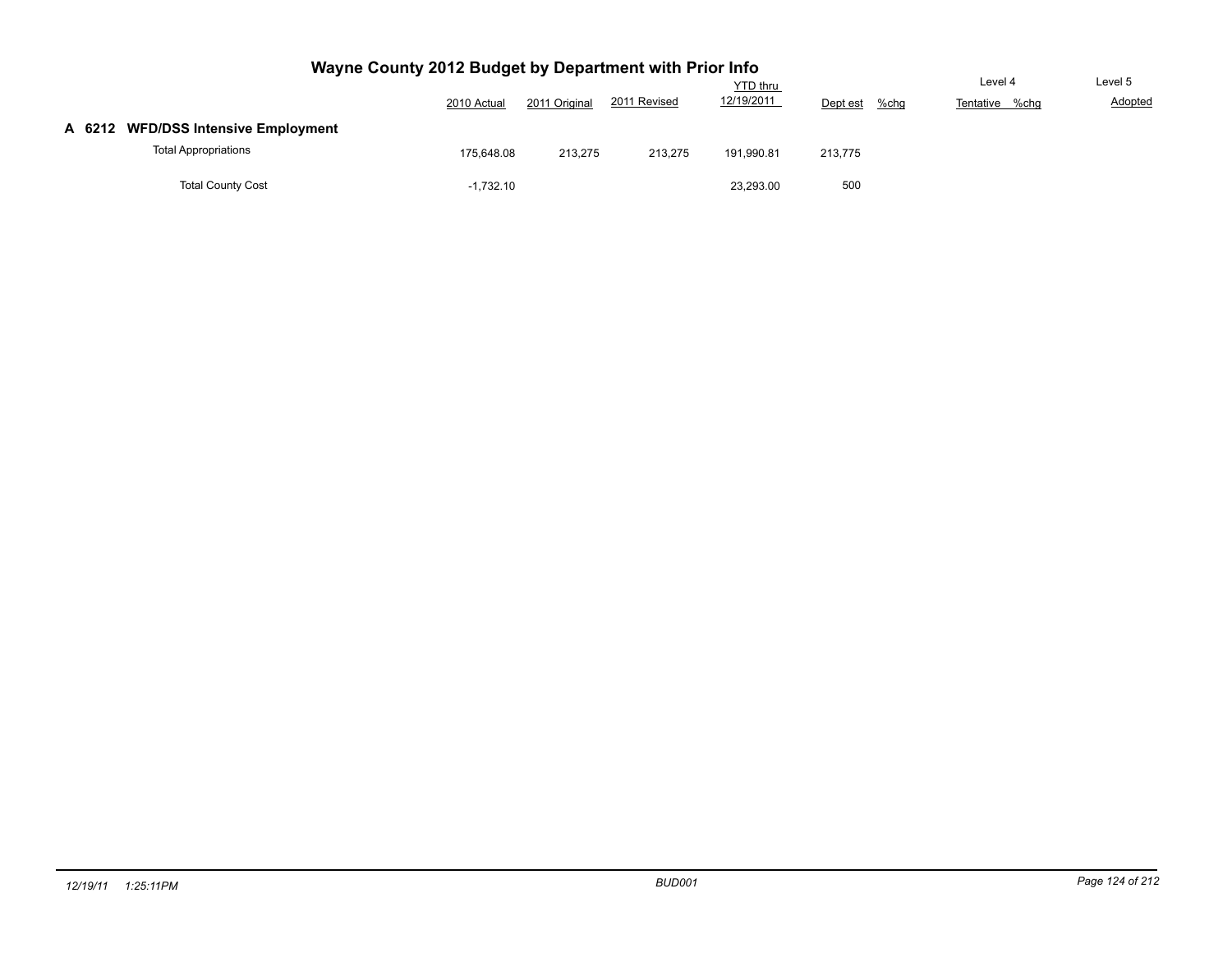|           |                                          | Wayne County 2012 Budget by Department with Prior Info |     |              |               |              |                 |          |      |                |         |
|-----------|------------------------------------------|--------------------------------------------------------|-----|--------------|---------------|--------------|-----------------|----------|------|----------------|---------|
|           |                                          |                                                        |     |              |               |              | <b>YTD</b> thru |          |      | Level 4        | Level 5 |
|           |                                          |                                                        |     | 2010 Actual  | 2011 Original | 2011 Revised | 12/19/2011      | Dept est | %chg | Tentative %chg | Adopted |
|           | A 6214 Economic Opportuntiy & Develop    |                                                        |     |              |               |              |                 |          |      |                |         |
|           | 42766 DSS Reimbursement                  |                                                        |     | $-39,872.81$ |               |              |                 |          |      |                |         |
|           | <b>TOTAL REVENUES</b>                    |                                                        |     | $-39,872.81$ |               |              | 0.00            |          |      |                |         |
|           |                                          | ----- Position Count -----<br>CY L1 L4 L5              |     |              |               |              |                 |          |      |                |         |
|           | 51088 E & T Director II                  | $0.0 \ 0.0$                                            | 0.0 | 4,475.17     |               |              |                 |          |      |                |         |
| 51123     | Account Clerk - Typist (7hr)             |                                                        |     | 1,876.04     |               |              |                 |          |      |                |         |
| 51256     | Empl & Training Coordinator              | $0.0\ 0.0$                                             | 0.0 | 4,016.01     |               |              |                 |          |      |                |         |
|           | <b>TOTAL PERSONAL SERVICES</b>           |                                                        |     | 10,367.22    |               |              | 0.00            |          |      |                |         |
|           | 54150 Office Supplies                    |                                                        |     | 141.14       |               |              |                 |          |      |                |         |
| 54166     | Postage                                  |                                                        |     | 106.13       |               |              |                 |          |      |                |         |
| 54199     | Miscellaneous Expense                    |                                                        |     | 696.76       |               |              |                 |          |      |                |         |
| 54210 Gas |                                          |                                                        |     | 83.10        |               |              |                 |          |      |                |         |
|           | 54220 Light & Power                      |                                                        |     | 324.26       |               |              |                 |          |      |                |         |
| 54230     | Telephone                                |                                                        |     | 291.11       |               |              |                 |          |      |                |         |
|           | 54240 Water                              |                                                        |     | 26.02        |               |              |                 |          |      |                |         |
|           | 54300 Insurance                          |                                                        |     | 116.85       |               |              |                 |          |      |                |         |
| 54407     | <b>Building Maintenance &amp; Repair</b> |                                                        |     | 861.84       |               |              |                 |          |      |                |         |
|           | 54437 Lease                              |                                                        |     | 2,986.06     |               |              |                 |          |      |                |         |
|           | 54485 Travel                             |                                                        |     | 59.57        |               |              |                 |          |      |                |         |
|           | <b>TOTAL CONTRACTUAL EXPENSES</b>        |                                                        |     | 5,692.84     |               |              | 0.00            |          |      |                |         |
| 58200     | Payments to Social Security              |                                                        |     | 1,855.04     |               |              |                 |          |      |                |         |
| 58400     | Hospitalization                          |                                                        |     | 6,302.48     |               |              |                 |          |      |                |         |
| 58901     | Employee Assistance Program              |                                                        |     | 17.16        |               |              |                 |          |      |                |         |
|           | <b>TOTAL FRINGE BENEFITS</b>             |                                                        |     | 8,174.68     |               |              | 0.00            |          |      |                |         |
|           | <b>Total Appropriations</b>              |                                                        |     | 24,234.74    |               |              | 0.00            |          |      |                |         |
|           | <b>Total County Cost</b>                 |                                                        |     | $-15,638.07$ |               |              | 0.00            |          |      |                |         |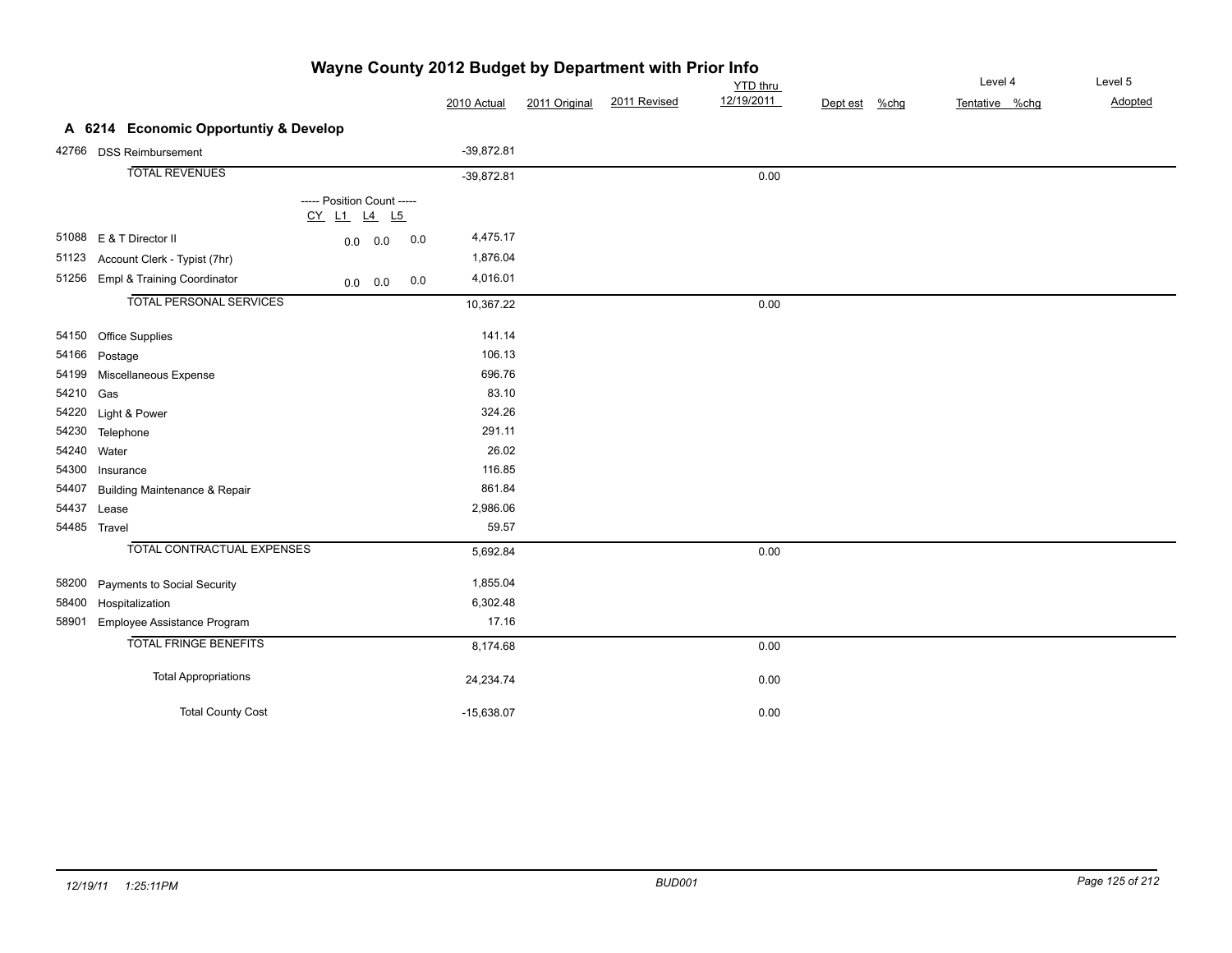| Wayne County 2012 Budget by Department with Prior Info |                                          |                                               |     |     |               |               |              |                 |            |           |                |         |
|--------------------------------------------------------|------------------------------------------|-----------------------------------------------|-----|-----|---------------|---------------|--------------|-----------------|------------|-----------|----------------|---------|
|                                                        |                                          |                                               |     |     |               |               |              | <b>YTD thru</b> |            |           | Level 4        | Level 5 |
|                                                        |                                          |                                               |     |     | 2010 Actual   | 2011 Original | 2011 Revised | 12/19/2011      | Dept est   | %chg      | Tentative %chg | Adopted |
|                                                        | A 6217 WFD-DSS WAGE SUBSIDY              |                                               |     |     |               |               |              |                 |            |           |                |         |
|                                                        | 42766 DSS Reimbursement                  |                                               |     |     | $-104,853.59$ | $-286,725$    | $-286,725$   | $-202,631.27$   | -286,725   |           | $-100.00$      |         |
|                                                        | <b>TOTAL REVENUES</b>                    |                                               |     |     | $-104,853.59$ | $-286,725$    | $-286,725$   | $-202,631.27$   | $-286,725$ |           | $-100.00$      |         |
|                                                        |                                          | ----- Position Count -----<br><u>CY L1 L4</u> | L5  |     |               |               |              |                 |            |           |                |         |
| 51088                                                  | E & T Director II                        | 1.0                                           | 0.0 | 0.0 | 6,224.95      | 9,414         | 9,414        | 9,881.21        | 9,573      | 1.69      | $-100.00$      |         |
| 51121                                                  | <b>Account Clerk Part Time</b>           | 1.0                                           | 0.0 | 0.0 |               | 3,103         | 3,103        |                 | 3,103      |           | $-100.00$      |         |
| 51123                                                  | Account Clerk - Typist (7hr)             | 1.0                                           | 0.0 | 0.0 | 5,021.59      | 11,969        | 11,969       | 12,002.17       | 12,727     | 6.33      | $-100.00$      |         |
| 51252                                                  | <b>Employment &amp; Training Counsel</b> | 4.0                                           | 0.0 | 0.0 | 45,256.80     | 57,724        | 57,724       | 76,739.99       | 64,532     | 11.79     | $-100.00$      |         |
| 51256                                                  | Empl & Training Coordinator              | 1.0                                           | 0.0 | 0.0 | 11,010.10     | 22,882        | 22,882       | 22,470.38       | 31,224     | 36.46     | $-100.00$      |         |
| 51300                                                  | Senior Employment & Training C           | 1.0                                           | 0.0 | 0.0 | 135.32        | 23,263        | 23,263       | 12.73           | 22,303     | $-4.13$   | $-100.00$      |         |
|                                                        | <b>TOTAL PERSONAL SERVICES</b>           |                                               |     |     | 67,648.76     | 128,355       | 128,355      | 121,106.48      | 143,462    | 11.77     | $-100.00$      |         |
|                                                        |                                          |                                               |     |     |               |               |              |                 |            |           |                |         |
| 54000                                                  | <b>Contractual Expenses</b>              |                                               |     |     | 8,518.89      | 40,000        | 40,000       | 2,838.01        | 12,633     | $-68.42$  | $-100.00$      |         |
| 54150                                                  | <b>Office Supplies</b>                   |                                               |     |     | 561.61        | 1,814         | 1,814        | 1,020.26        | 1,103      | $-39.20$  | $-100.00$      |         |
| 54166                                                  | Postage                                  |                                               |     |     | 229.19        | 300           | 300          | 714.64          | 400        | 33.33     | $-100.00$      |         |
| 54199                                                  | Miscellaneous Expense                    |                                               |     |     | 515.52        | 1,500         | 1,500        | 77.00           |            | $-100.00$ | $-100.00$      |         |
| 54210                                                  | Gas                                      |                                               |     |     | 66.09         | 463           | 463          | 225.00          | 345        | $-25.49$  | $-100.00$      |         |
| 54220                                                  | Light & Power                            |                                               |     |     | 446.53        | 3,220         | 3,220        | 1,668.98        | 2,524      | $-21.61$  | $-100.00$      |         |
| 54230                                                  | Telephone                                |                                               |     |     | 1,031.38      | 460           | 460          | 1,480.40        | 1,000      | 117.39    | $-100.00$      |         |
| 54240                                                  | Water                                    |                                               |     |     | 42.34         | 232           | 232          | 147.15          | 213        | $-8.19$   | $-100.00$      |         |
| 54300                                                  | Insurance                                |                                               |     |     | 67.77         | 877           | 877          | 684.71          | 960        | 9.46      | $-100.00$      |         |
| 54407                                                  | <b>Building Maintenance &amp; Repair</b> |                                               |     |     | 1,191.24      | 5,484         | 5,484        | 3,990.38        | 5,478      | $-0.11$   | $-100.00$      |         |
| 54408                                                  | Copier Expense                           |                                               |     |     | 100.00        | 300           | 300          | 563.30          | 300        |           | $-100.00$      |         |
| 54410                                                  | Conference                               |                                               |     |     |               | 3,000         | 3,000        | 395.38          | 900        | $-70.00$  | $-100.00$      |         |
| 54414                                                  | Information Technology                   |                                               |     |     | 1,772.00      | 3,896         | 3,896        | 3,896.00        | 20,016     | 413.76    | $-100.00$      |         |
| 54437                                                  | Lease                                    |                                               |     |     | 3,290.48      | 19,730        | 19,730       | 19,728.71       | 17,343     | $-12.10$  | $-100.00$      |         |
| 54456                                                  | Printing                                 |                                               |     |     |               | 200           | 200          | 61.92           | 200        |           | $-100.00$      |         |
|                                                        | 54485 Travel                             |                                               |     |     | 295.06        | 4,559         | 4,559        | 412.35          | 1,000      | $-78.07$  | $-100.00$      |         |
|                                                        | <b>TOTAL CONTRACTUAL EXPENSES</b>        |                                               |     |     | 18,128.10     | 86,035        | 86,035       | 37,904.19       | 64,415     | $-25.13$  | $-100.00$      |         |
| 58100                                                  | Payments to NYS Retirement Sys           |                                               |     |     | 9,828.00      | 19,949        | 19,949       | 13,457.00       | 23,051     | 15.55     | $-100.00$      |         |
| 58200                                                  | Payments to Social Security              |                                               |     |     | 4,864.55      | 9,820         | 9,820        | 8,578.50        | 10,983     | 11.84     | $-100.00$      |         |
| 58400                                                  | Hospitalization                          |                                               |     |     | 14,459.70     | 42,032        | 42,032       | 37,417.36       | 43,701     | 3.97      | $-100.00$      |         |
| 58600                                                  | Disability                               |                                               |     |     | 269.00        | 468           | 468          | 478.10          | 538        | 14.96     | $-100.00$      |         |
|                                                        | 58901 Employee Assistance Program        |                                               |     |     | 8.87          | 66            | 66           | 62.00           | 73         | 10.61     | $-100.00$      |         |
|                                                        | <b>TOTAL FRINGE BENEFITS</b>             |                                               |     |     | 29,430.12     | 72,335        | 72,335       | 59,992.96       | 78,346     | 8.31      | $-100.00$      |         |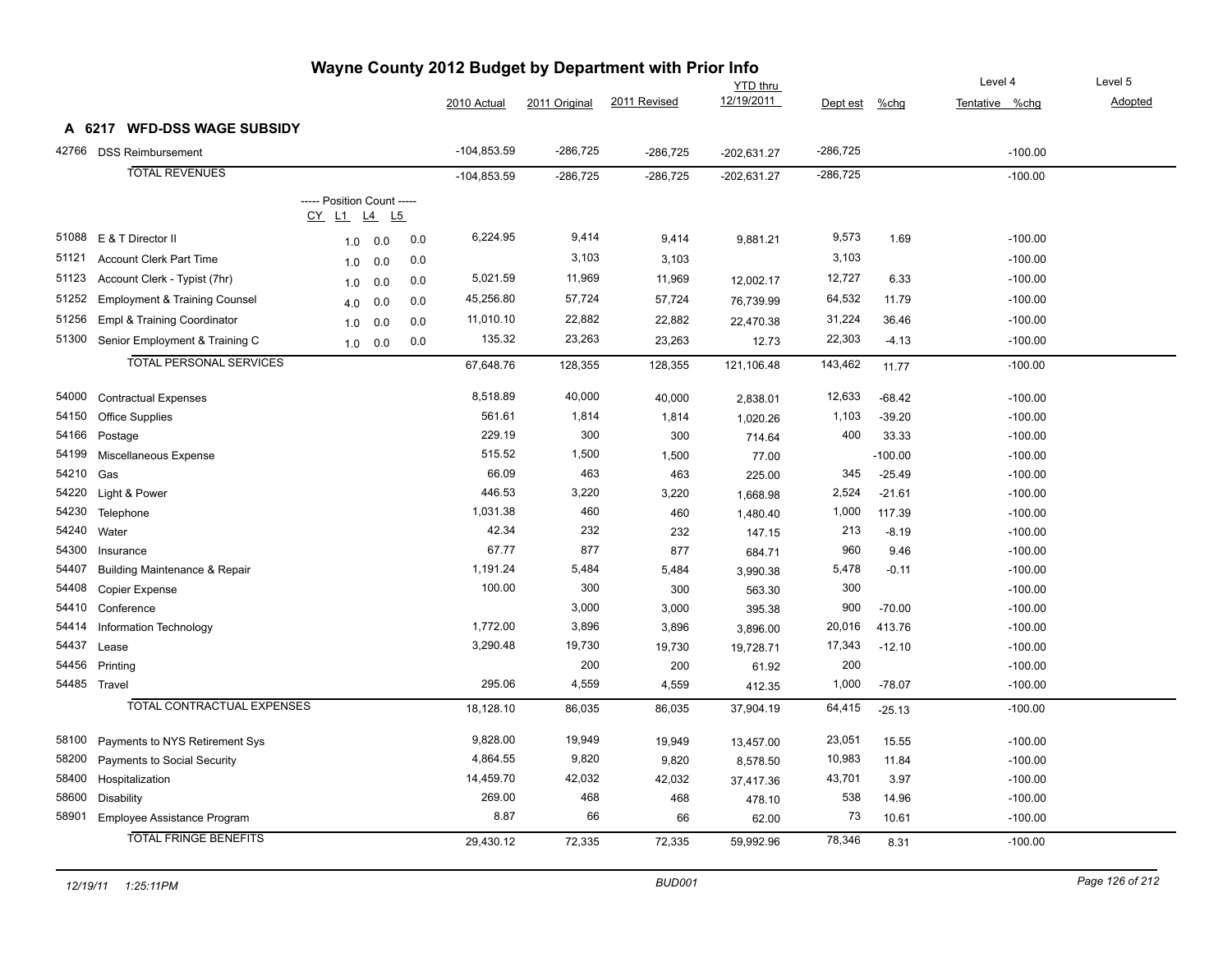|                                       |             |               |              | <b>YTD thru</b> |                     | Level 4           | Level 5        |
|---------------------------------------|-------------|---------------|--------------|-----------------|---------------------|-------------------|----------------|
|                                       | 2010 Actual | 2011 Original | 2011 Revised | 12/19/2011      | $%$ chg<br>Dept est | Tentative<br>%chg | <b>Adopted</b> |
| <b>WFD-DSS WAGE SUBSIDY</b><br>A 6217 |             |               |              |                 |                     |                   |                |
| <b>Total Appropriations</b>           | 115,206.98  | 286,725       | 286,725      | 219,003.63      | 286,223             |                   |                |
| <b>Total County Cost</b>              | 10,353.39   |               |              | 16.372.36       | $-502$              |                   |                |
|                                       |             |               |              |                 |                     |                   |                |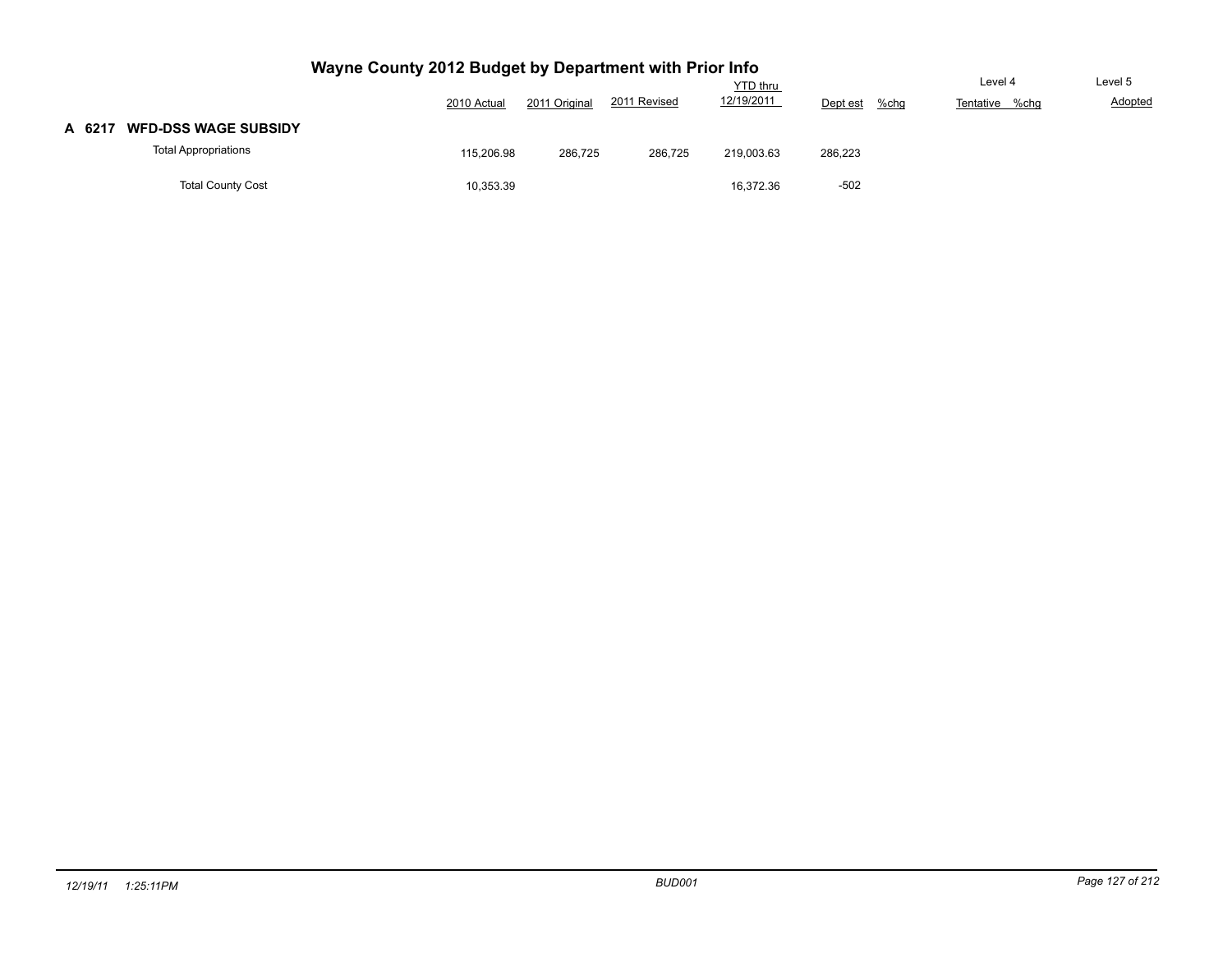| Wayne County 2012 Budget by Department with Prior Info |                                      |   |  |                            |     |               |               |              |                 |               |  |                |         |
|--------------------------------------------------------|--------------------------------------|---|--|----------------------------|-----|---------------|---------------|--------------|-----------------|---------------|--|----------------|---------|
|                                                        |                                      |   |  |                            |     |               |               |              | <b>YTD</b> thru |               |  | Level 4        | Level 5 |
|                                                        |                                      |   |  |                            |     | 2010 Actual   | 2011 Original | 2011 Revised | 12/19/2011      | Dept est %chg |  | Tentative %chg | Adopted |
|                                                        | A 6218 Project Veteran Return        |   |  |                            |     |               |               |              |                 |               |  |                |         |
|                                                        | 44789 Earmark Veterans Grant         |   |  |                            |     | $-164,436.80$ |               |              |                 |               |  |                |         |
|                                                        | <b>TOTAL REVENUES</b>                |   |  |                            |     | $-164,436.80$ |               |              | 0.00            |               |  |                |         |
|                                                        |                                      |   |  | ----- Position Count ----- |     |               |               |              |                 |               |  |                |         |
|                                                        |                                      |   |  | CY L1 L4 L5                |     |               |               |              |                 |               |  |                |         |
|                                                        | 51088 E & T Director II              |   |  | 0.0 0.0                    | 0.0 | 1,532.72      |               |              |                 |               |  |                |         |
| 51121                                                  | <b>Account Clerk Part Time</b>       | 0 |  | $0.0 \ 0.0$                | 0.0 | 3,264.09      |               |              |                 |               |  |                |         |
|                                                        | <b>TOTAL PERSONAL SERVICES</b>       |   |  |                            |     | 4,796.81      |               |              | 0.00            |               |  |                |         |
|                                                        | 52201 Computer Equipment             |   |  |                            |     | 906.00        |               |              |                 |               |  |                |         |
|                                                        | <b>TOTAL EQUIPMENT</b>               |   |  |                            |     |               |               |              |                 |               |  |                |         |
|                                                        |                                      |   |  |                            |     | 906.00        |               |              | 0.00            |               |  |                |         |
|                                                        | 54000 Contractual Expenses           |   |  |                            |     | 129,027.25    |               | 1,192        | 1,191.79        |               |  |                |         |
|                                                        | 54150 Office Supplies                |   |  |                            |     | 956.72        |               |              |                 |               |  |                |         |
|                                                        | 54166 Postage                        |   |  |                            |     | 101.59        |               |              |                 |               |  |                |         |
|                                                        | 54199 Miscellaneous Expense          |   |  |                            |     | 40.34         |               |              |                 |               |  |                |         |
| 54210 Gas                                              |                                      |   |  |                            |     | 181.32        |               |              | 33.70           |               |  |                |         |
|                                                        | 54220 Light & Power                  |   |  |                            |     | 1,225.66      |               |              | 117.99          |               |  |                |         |
| 54230                                                  | Telephone                            |   |  |                            |     | 435.19        |               |              | 1.12            |               |  |                |         |
| 54240 Water                                            |                                      |   |  |                            |     | 116.16        |               |              | 14.97           |               |  |                |         |
|                                                        | 54300 Insurance                      |   |  |                            |     | 35.92         |               |              |                 |               |  |                |         |
|                                                        | 54402 Advertising                    |   |  |                            |     | 2,857.23      |               |              |                 |               |  |                |         |
|                                                        | 54407 Building Maintenance & Repair  |   |  |                            |     | 2,731.14      |               |              |                 |               |  |                |         |
|                                                        | 54408 Copier Expense                 |   |  |                            |     | 402.04        |               |              |                 |               |  |                |         |
| 54437 Lease                                            |                                      |   |  |                            |     | 9,028.80      |               |              |                 |               |  |                |         |
| 54485 Travel                                           |                                      |   |  |                            |     | 145.30        |               |              |                 |               |  |                |         |
|                                                        | <b>TOTAL CONTRACTUAL EXPENSES</b>    |   |  |                            |     | 147,284.66    |               | 1,192        | 1,359.57        |               |  |                |         |
|                                                        | 58100 Payments to NYS Retirement Sys |   |  |                            |     | 634.00        |               |              | 510.00          |               |  |                |         |
|                                                        | 58200 Payments to Social Security    |   |  |                            |     | 1,388.77      |               |              |                 |               |  |                |         |
|                                                        | 58400 Hospitalization                |   |  |                            |     | 2,055.98      |               |              |                 |               |  |                |         |
| 58500                                                  | Unemployment                         |   |  |                            |     | 2,287.80      |               |              |                 |               |  |                |         |
| 58901                                                  | Employee Assistance Program          |   |  |                            |     | 21.93         |               |              |                 |               |  |                |         |
|                                                        | <b>TOTAL FRINGE BENEFITS</b>         |   |  |                            |     | 6,388.48      |               |              | 510.00          |               |  |                |         |
|                                                        | <b>Total Appropriations</b>          |   |  |                            |     | 159,375.95    |               | 1,192        | 1,869.57        |               |  |                |         |
|                                                        | <b>Total County Cost</b>             |   |  |                            |     | $-5,060.85$   |               | 1,192        | 1,869.57        |               |  |                |         |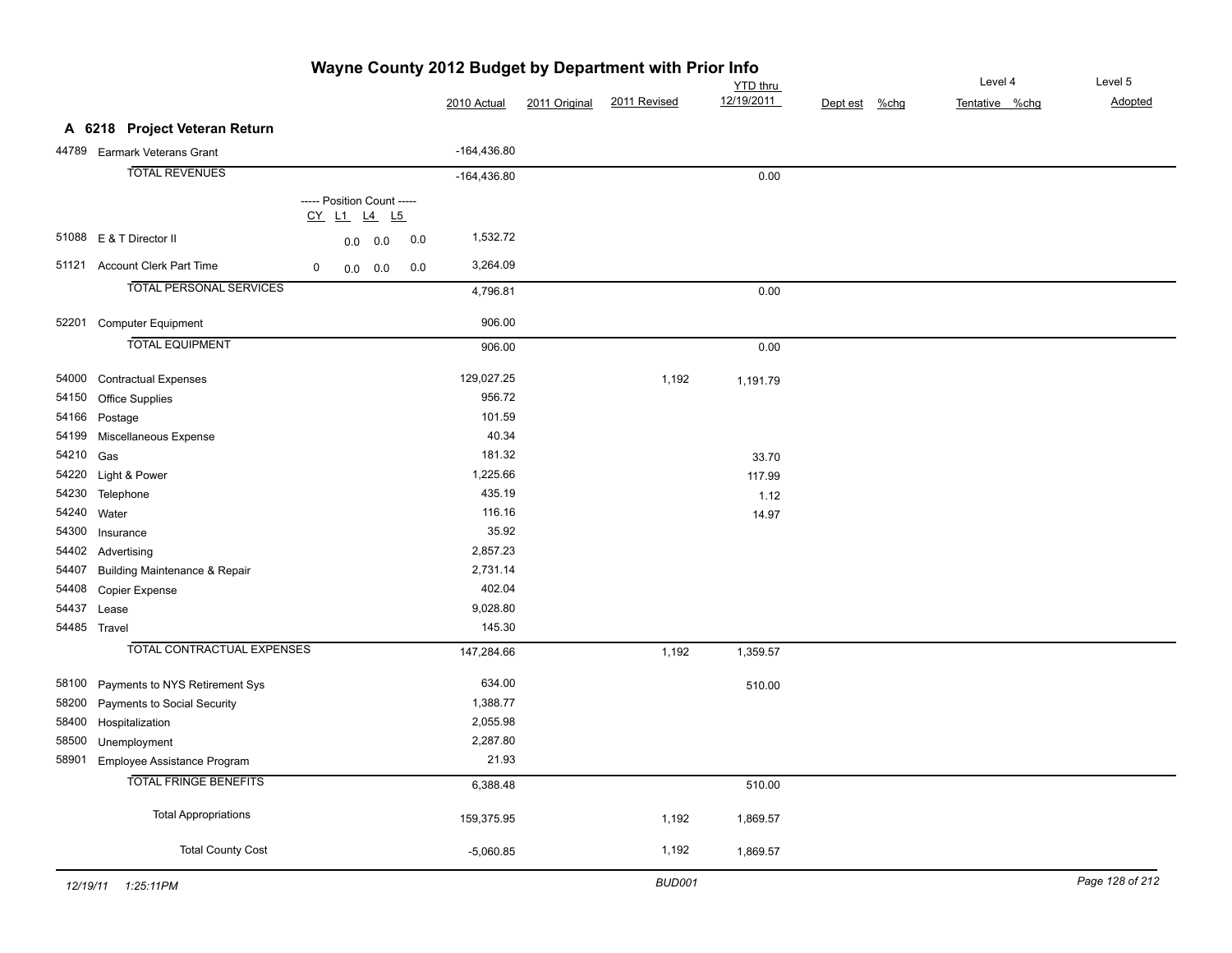|       |                                          |                                                           |     |             |               |              | <b>YTD</b> thru |                     | Level 4        | Level 5    |
|-------|------------------------------------------|-----------------------------------------------------------|-----|-------------|---------------|--------------|-----------------|---------------------|----------------|------------|
|       |                                          |                                                           |     | 2010 Actual | 2011 Original | 2011 Revised | 12/19/2011      | $%$ chg<br>Dept est | Tentative %chg | Adopted    |
|       | A 6275 WFD/DSS Back to Work Pograms      |                                                           |     |             |               |              |                 |                     |                |            |
|       | 42766 DSS Reimbursement                  |                                                           |     |             |               |              |                 |                     | $-493,421$     | $-493,421$ |
|       | <b>TOTAL REVENUES</b>                    |                                                           |     |             |               |              | 0.00            |                     | $-493,421$     | $-493,421$ |
|       |                                          |                                                           |     |             |               |              |                 |                     |                |            |
|       |                                          | ----- Position Count -----<br>$CY$ $L1$ $L4$<br><u>L5</u> |     |             |               |              |                 |                     |                |            |
|       | 51088 E & T Director II                  | 0.4<br>0.0                                                | 0.4 |             |               |              |                 |                     | 19,147         | 19,147     |
| 51121 | <b>Account Clerk Part Time</b>           | 1.0<br>0.0                                                | 1.0 |             |               |              |                 |                     | 3,103          | 3,103      |
| 51123 | Account Clerk - Typist (7hr)             | 0.8<br>0.0                                                | 0.8 |             |               |              |                 |                     | 27,412         | 27,412     |
| 51252 | <b>Employment &amp; Training Counsel</b> | 3.1<br>0.0                                                | 3.1 |             |               |              |                 |                     | 120,694        | 120,694    |
| 51256 | Empl & Training Coordinator              | 0.9<br>0.0                                                | 0.9 |             |               |              |                 |                     | 40,145         | 40,145     |
| 51300 | Senior Employment & Training C           | 1.0<br>0.0                                                | 1.0 |             |               |              |                 |                     | 44,606         | 44,606     |
|       | <b>TOTAL PERSONAL SERVICES</b>           |                                                           |     |             |               |              | 0.00            |                     | 255,107        | 255,107    |
|       |                                          |                                                           |     |             |               |              |                 |                     |                |            |
| 54000 | <b>Contractual Expenses</b>              |                                                           |     |             |               |              |                 |                     | 12,122         | 12,122     |
| 54150 | Office Supplies                          |                                                           |     |             |               |              |                 |                     | 2,104          | 2,104      |
| 54166 | Postage                                  |                                                           |     |             |               |              |                 |                     | 750            | 750        |
| 54199 | Miscellaneous Expense                    |                                                           |     |             |               |              |                 |                     | 1,500          | 1,500      |
| 54210 | Gas                                      |                                                           |     |             |               |              |                 |                     | 613            | 613        |
| 54220 | Light & Power                            |                                                           |     |             |               |              |                 |                     | 4,476          | 4,476      |
| 54230 | Telephone                                |                                                           |     |             |               |              |                 |                     | 3,000          | 3,000      |
| 54240 | Water                                    |                                                           |     |             |               |              |                 |                     | 377            | 377        |
| 54300 | Insurance                                |                                                           |     |             |               |              |                 |                     | 1,702          | 1,702      |
| 54407 | <b>Building Maintenance &amp; Repair</b> |                                                           |     |             |               |              |                 |                     | 9,716          | 9,716      |
| 54408 | Copier Expense                           |                                                           |     |             |               |              |                 |                     | 2,700          | 2,700      |
| 54410 | Conference                               |                                                           |     |             |               |              |                 |                     | 1,800          | 1,800      |
| 54414 | Information Technology                   |                                                           |     |             |               |              |                 |                     | 26,741         | 26,741     |
| 54437 | Lease                                    |                                                           |     |             |               |              |                 |                     | 30,760         | 30,760     |
| 54456 | Printing                                 |                                                           |     |             |               |              |                 |                     | 500            | 500        |
|       | 54485 Travel                             |                                                           |     |             |               |              |                 |                     | 1,900          | 1,900      |
|       | <b>TOTAL CONTRACTUAL EXPENSES</b>        |                                                           |     |             |               |              | 0.00            |                     | 100,761        | 100,761    |
| 58100 | Payments to NYS Retirement Sys           |                                                           |     |             |               |              |                 |                     | 43,120         | 43,120     |
| 58200 | Payments to Social Security              |                                                           |     |             |               |              |                 |                     | 19,516         | 19,516     |
| 58400 | Hospitalization                          |                                                           |     |             |               |              |                 |                     | 73,844         | 73,844     |
| 58600 | Disability                               |                                                           |     |             |               |              |                 |                     | 944            | 944        |
| 58901 | Employee Assistance Program              |                                                           |     |             |               |              |                 |                     | 129            | 129        |
|       | <b>TOTAL FRINGE BENEFITS</b>             |                                                           |     |             |               |              | 0.00            |                     | 137,553        | 137,553    |
|       |                                          |                                                           |     |             |               |              |                 |                     |                |            |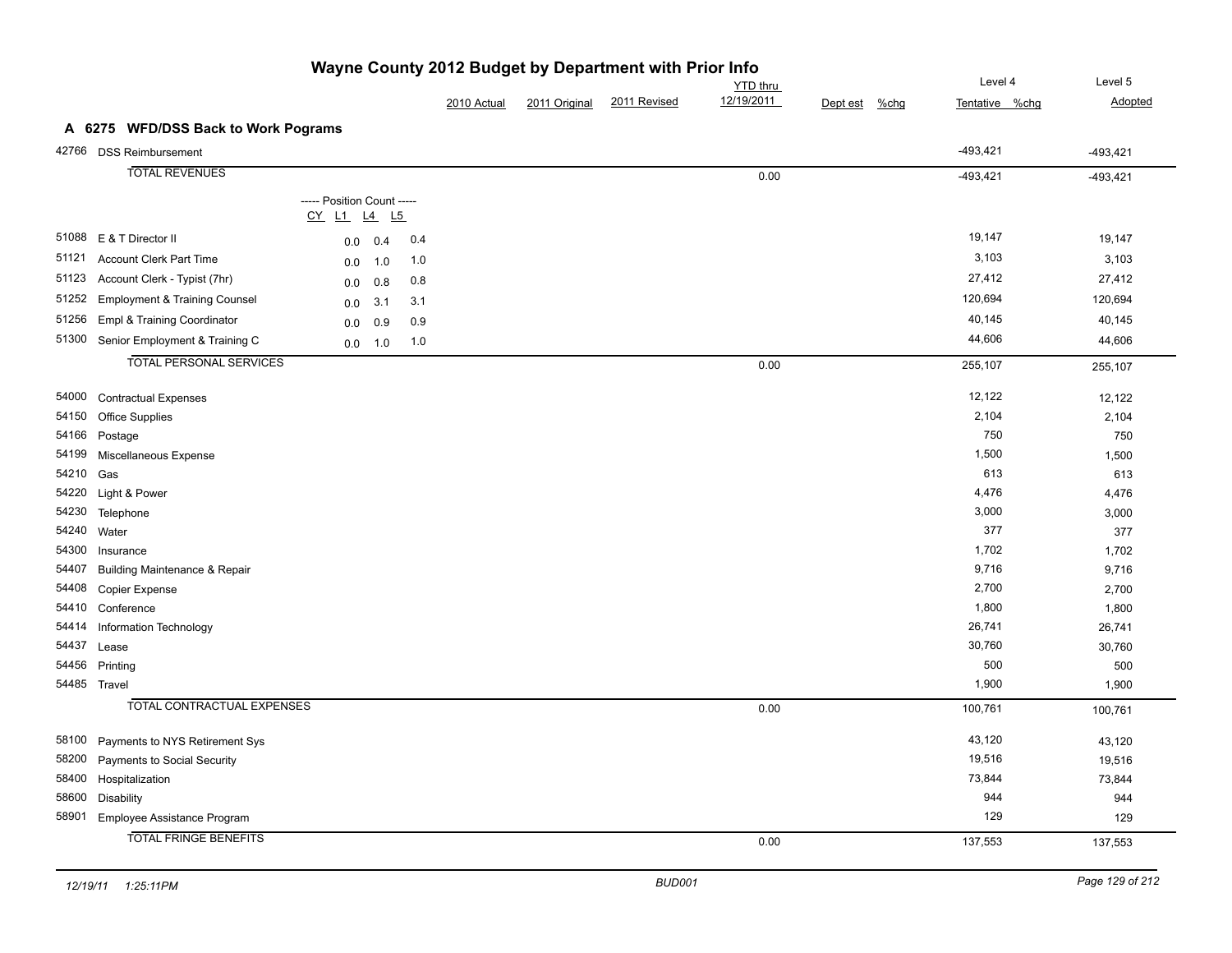| Wayne County 2012 Budget by Department with Prior Info             |                                                                                                   |  |  |      |  |         |         |  |  |  |  |
|--------------------------------------------------------------------|---------------------------------------------------------------------------------------------------|--|--|------|--|---------|---------|--|--|--|--|
|                                                                    | <b>YTD</b> thru<br>12/19/2011<br>2011 Revised<br>2011 Original<br>2010 Actual<br>%chg<br>Dept est |  |  |      |  |         |         |  |  |  |  |
| A 6275 WFD/DSS Back to Work Pograms<br><b>Total Appropriations</b> |                                                                                                   |  |  | 0.00 |  | 493.421 | 493,421 |  |  |  |  |
| <b>Total County Cost</b>                                           |                                                                                                   |  |  | 0.00 |  |         |         |  |  |  |  |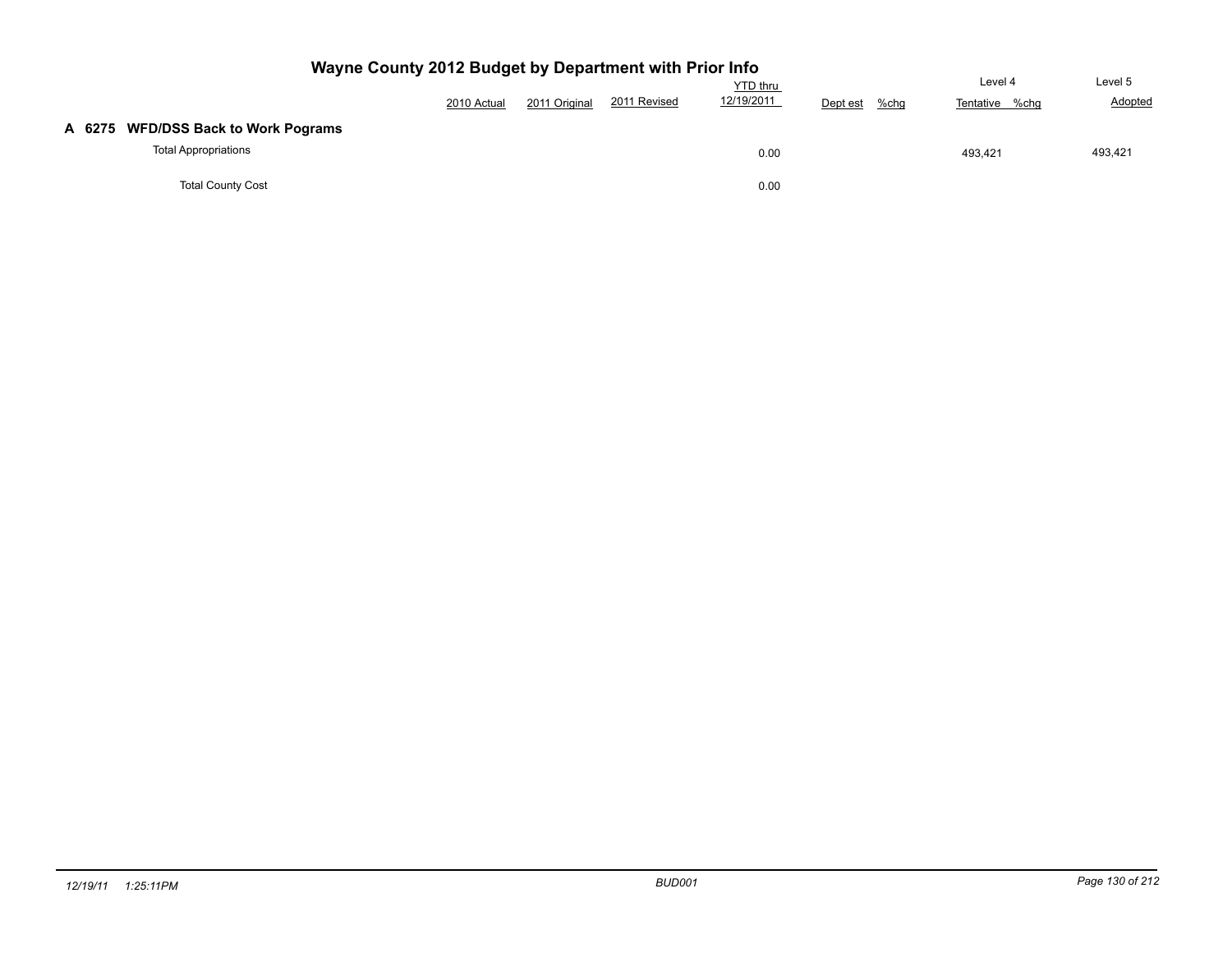|       | Wayne County 2012 Budget by Department with Prior Info |             |               |              |            |          |      |                |         |
|-------|--------------------------------------------------------|-------------|---------------|--------------|------------|----------|------|----------------|---------|
|       |                                                        |             |               |              | YTD thru   |          |      | Level 4        | Level 5 |
|       |                                                        | 2010 Actual | 2011 Original | 2011 Revised | 12/19/2011 | Dept est | %chg | Tentative %chg | Adopted |
|       | <b>WIA YOUTH STIMULUS FUNDS</b><br>A 6289              |             |               |              |            |          |      |                |         |
|       | ----- Position Count -----<br>CY L1 L4 L5              |             |               |              |            |          |      |                |         |
| 54300 | Insurance                                              | 544.41      |               |              |            |          |      |                |         |
|       | <b>TOTAL CONTRACTUAL EXPENSES</b>                      | 544.41      |               |              | 0.00       |          |      |                |         |
| 58901 | Employee Assistance Program                            | 1.91        |               |              |            |          |      |                |         |
|       | <b>TOTAL FRINGE BENEFITS</b>                           | 1.91        |               |              | 0.00       |          |      |                |         |
|       | <b>Total Appropriations</b>                            | 546.32      |               |              | 0.00       |          |      |                |         |
|       | <b>Total County Cost</b>                               | 546.32      |               |              | 0.00       |          |      |                |         |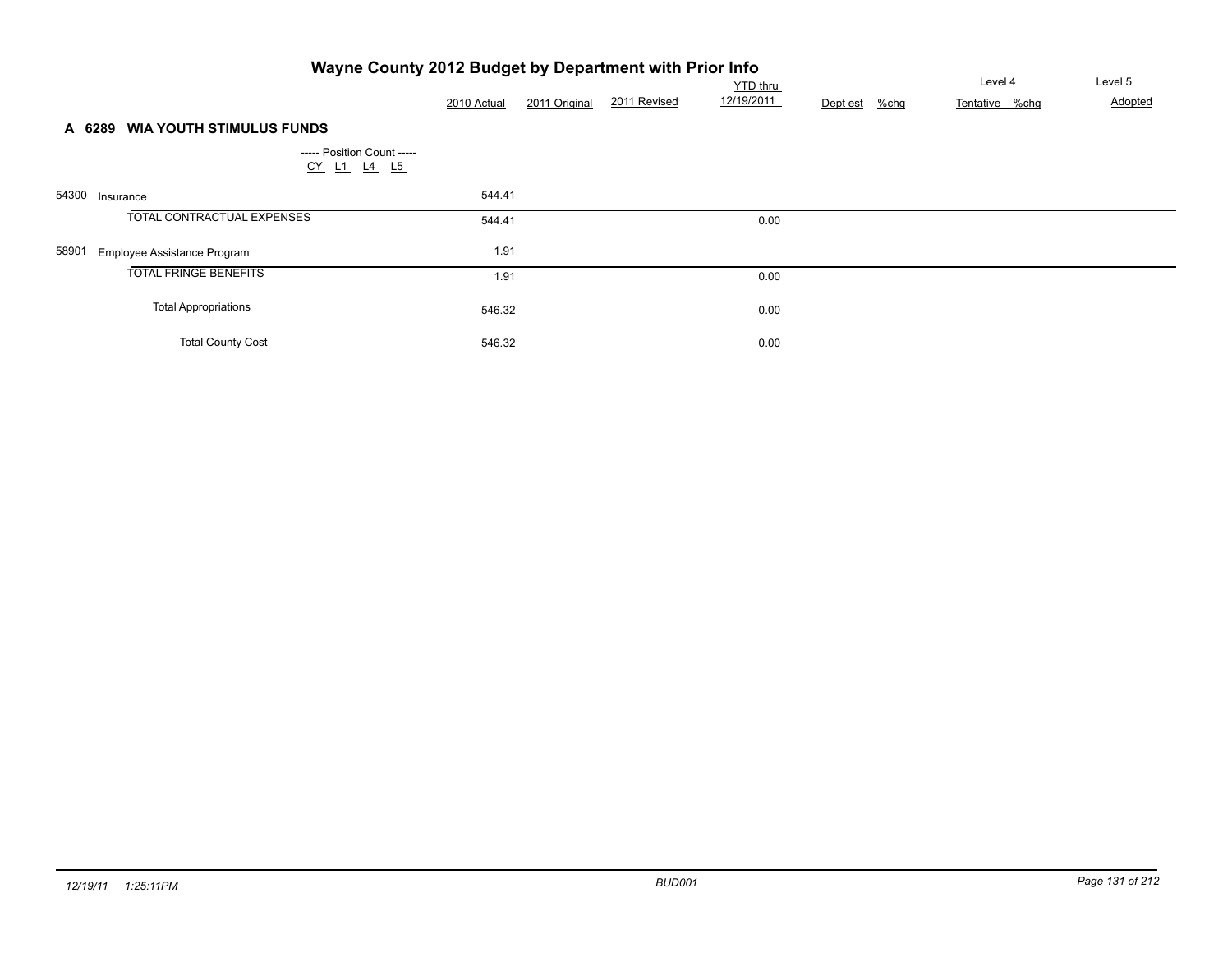| wayne County Zu iz Buuget by Department with Frior lino |                                          |                                           |     |     |              |               |              |                 |           |           |                |                    |           |
|---------------------------------------------------------|------------------------------------------|-------------------------------------------|-----|-----|--------------|---------------|--------------|-----------------|-----------|-----------|----------------|--------------------|-----------|
|                                                         |                                          |                                           |     |     |              |               |              | <b>YTD</b> thru |           |           | Level 4        |                    | Level 5   |
|                                                         |                                          |                                           |     |     | 2010 Actual  | 2011 Original | 2011 Revised | 12/19/2011      | Dept est  | %chg      | Tentative %chq |                    | Adopted   |
|                                                         | A 6293 WIA Adult                         |                                           |     |     |              |               |              |                 |           |           |                |                    |           |
|                                                         | 44712 WFD Revenue                        |                                           |     |     | $-45,006.84$ | $-54,113$     | $-50,113$    | $-40,991.88$    | $-48,702$ | $-10.00$  |                | $-48,702$ $-10.00$ | $-48,702$ |
|                                                         | <b>TOTAL REVENUES</b>                    |                                           |     |     | $-45,006.84$ | $-54,113$     | $-50,113$    | $-40,991.88$    | $-48,702$ | $-10.00$  | -48,702 -10.00 |                    | $-48,702$ |
|                                                         |                                          | ----- Position Count -----<br>CY L1 L4 L5 |     |     |              |               |              |                 |           |           |                |                    |           |
| 51088                                                   | E & T Director II                        |                                           |     |     | 3,205.19     |               |              |                 |           |           |                |                    |           |
| 51252                                                   | <b>Employment &amp; Training Counsel</b> | 2.0                                       | 2.0 | 2.0 | 21,729.23    | 30,253        | 30,253       | 27,925.76       | 32,787    | 8.38      | 32,787         | 8.38               | 32,787    |
| 51256                                                   | Empl & Training Coordinator              | 0.0                                       | 0.0 | 0.0 | 2,584.80     | 5,336         | 5,011        | 3,264.75        |           | $-100.00$ |                | $-100.00$          |           |
|                                                         | <b>TOTAL PERSONAL SERVICES</b>           |                                           |     |     | 27,519.22    | 35,589        | 35,264       | 31,190.51       | 32,787    | $-7.87$   | 32,787         | $-7.87$            | 32,787    |
|                                                         | 54150 Office Supplies                    |                                           |     |     | 519.47       | 850           | 871          | 553.62          | 1,000     | 17.65     | 1,000          | 17.65              | 1,000     |
| 54166                                                   | Postage                                  |                                           |     |     | 114.57       | 163           | 163          | 173.08          | 250       | 53.37     | 250            | 53.37              | 250       |
| 54210                                                   | Gas                                      |                                           |     |     | 61.77        | 112           | 112          | 64.33           | 75        | $-33.04$  | 75             | $-33.04$           | 75        |
| 54220                                                   | Light & Power                            |                                           |     |     | 417.65       | 779           | 779          | 453.88          | 550       | $-29.40$  | 550            | $-29.40$           | 550       |
| 54230                                                   | Telephone                                |                                           |     |     | 410.60       | 400           | 400          | 374.08          | 273       | $-31.75$  | 273            | $-31.75$           | 273       |
| 54240                                                   | Water                                    |                                           |     |     | 39.57        | 56            | 56           | 41.55           | 46        | $-17.86$  | 46             | $-17.86$           | 46        |
| 54300                                                   | Insurance                                |                                           |     |     | 141.46       | 213           | 213          | 179.08          | 209       | $-1.88$   | 209            | $-1.88$            | 209       |
| 54407                                                   | <b>Building Maintenance &amp; Repair</b> |                                           |     |     | 1,111.09     | 1,328         | 1,328        | 1,049.65        | 1,193     | $-10.17$  | 1,193          | $-10.17$           | 1,193     |
| 54410                                                   | Conference                               |                                           |     |     | 249.00       | 300           | 160          | 32.50           | 250       | $-16.67$  | 250            | $-16.67$           | 250       |
| 54414                                                   | Information Technology                   |                                           |     |     | 1,000.00     | 944           | 944          | 944.00          | 3,283     | 247.78    |                | 3,283 247.78       | 3,283     |
| 54437                                                   | Lease                                    |                                           |     |     | 3,076.48     | 4,056         | 4,056        | 4,055.28        | 3,777     | $-6.88$   | 3,777          | $-6.88$            | 3,777     |
| 54456                                                   | Printing                                 |                                           |     |     |              | 306           | 106          | 7.27            |           | $-100.00$ |                | $-100.00$          |           |
|                                                         | 54485 Travel                             |                                           |     |     | 1,319.14     | 800           | 1,800        | 1,211.62        | 1,000     | 25.00     | 1,000          | 25.00              | 1,000     |
|                                                         | <b>TOTAL CONTRACTUAL EXPENSES</b>        |                                           |     |     | 8,460.80     | 10,307        | 10,988       | 9,139.94        | 11,906    | 15.51     | 11,906         | 15.51              | 11,906    |
| 58100                                                   | Payments to NYS Retirement Sys           |                                           |     |     | 2,788.00     | 5,659         | 2,859        | 4,134.00        | 6,154     | 8.75      | 6,154          | 8.75               | 6,154     |
| 58200                                                   | Payments to Social Security              |                                           |     |     | 2,212.13     | 2,723         | 2,723        | 2,328.39        | 2,504     | $-8.04$   | 2,504          | $-8.04$            | 2,504     |
| 58400                                                   | Hospitalization                          |                                           |     |     | 6,869.50     | 8,960         | 7,425        | 6,519.66        | 6,178     | $-31.05$  | 5,673          | $-36.69$           | 5,673     |
| 58600                                                   | <b>Disability</b>                        |                                           |     |     | 70.00        | 123           | 123          | 117.68          | 117       | $-4.88$   | 117            | $-4.88$            | 117       |
| 58901                                                   | Employee Assistance Program              |                                           |     |     | 14.30        | 16            | 16           | 15.00           | 16        |           | 16             |                    | 16        |
|                                                         | <b>TOTAL FRINGE BENEFITS</b>             |                                           |     |     | 11,953.93    | 17,481        | 13,146       | 13,114.73       | 14,969    | $-14.37$  |                | 14,464 -17.26      | 14,464    |
|                                                         | <b>Total Appropriations</b>              |                                           |     |     | 47,933.95    | 63,377        | 59,398       | 53,445.18       | 59,662    |           | 59,157         |                    | 59,157    |
|                                                         | <b>Total County Cost</b>                 |                                           |     |     | 2.927.11     | 9,264         | 9,285        | 12.453.30       | 10,960    | 18.31     | 10,455         | 12.86              | 10,455    |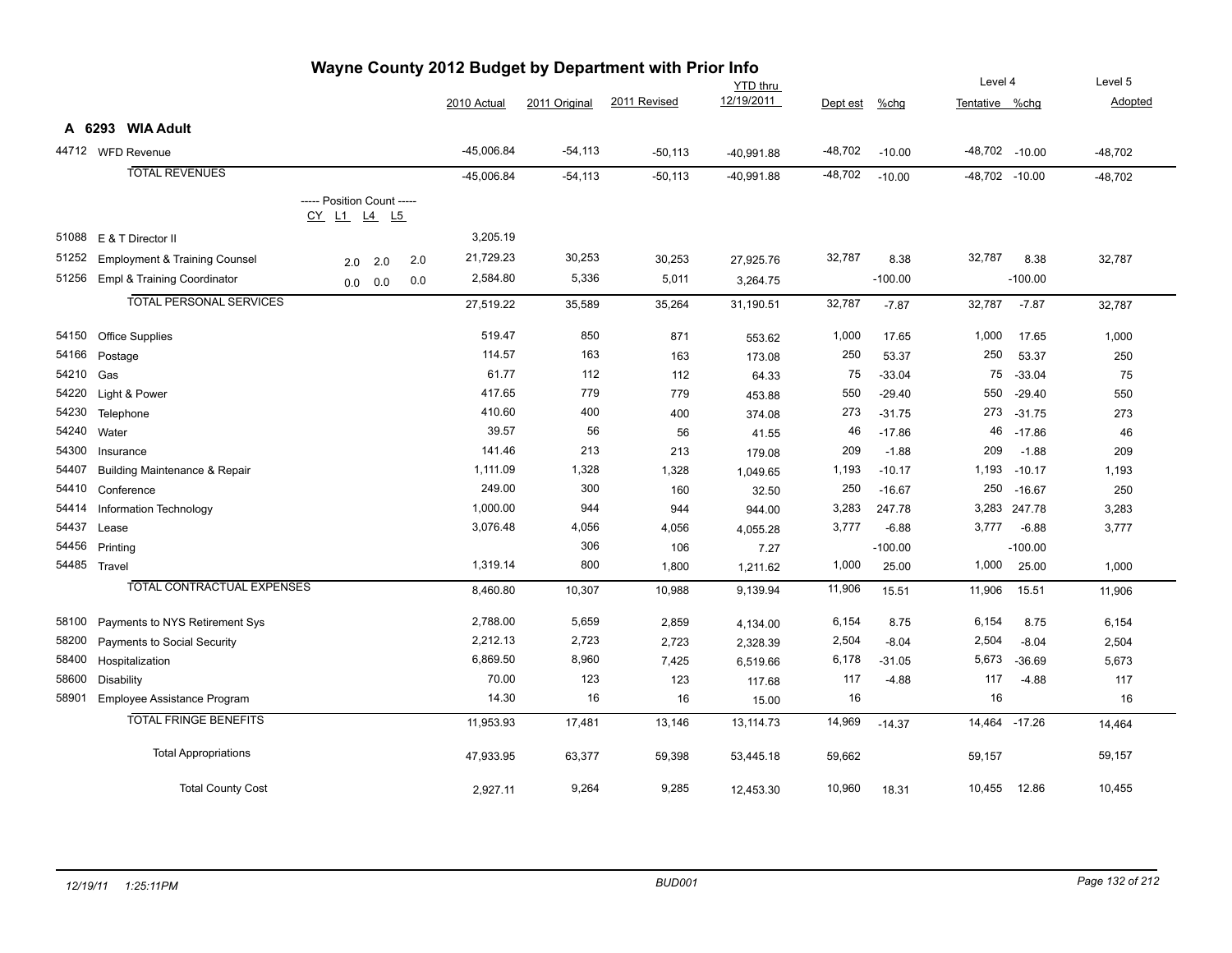| Wayne County 2012 Budget by Department with Prior Info |                                                          |        |                                        |            |            |              |               |              |                               |           |           |                  |           |           |
|--------------------------------------------------------|----------------------------------------------------------|--------|----------------------------------------|------------|------------|--------------|---------------|--------------|-------------------------------|-----------|-----------|------------------|-----------|-----------|
|                                                        |                                                          |        |                                        |            |            |              |               |              | <b>YTD thru</b><br>12/19/2011 |           |           | Level 4          |           | Level 5   |
|                                                        |                                                          |        |                                        |            |            | 2010 Actual  | 2011 Original | 2011 Revised |                               | Dept est  | %chg      | Tentative %chg   |           | Adopted   |
|                                                        | A 6294 WIA Dislocated                                    |        |                                        |            |            |              |               |              |                               |           |           |                  |           |           |
|                                                        | 44712 WFD Revenue                                        |        |                                        |            |            | $-95,136.48$ | $-87,174$     | $-83,524$    | $-64,767.28$                  | $-78,457$ | $-10.00$  | $-78,457 -10.00$ |           | $-78,457$ |
|                                                        | <b>TOTAL REVENUES</b>                                    |        |                                        |            |            | $-95,136.48$ | $-87,174$     | $-83,524$    | $-64,767.28$                  | $-78,457$ | $-10.00$  | $-78,457 -10.00$ |           | $-78,457$ |
|                                                        |                                                          |        | ----- Position Count -----<br>CY L1 L4 | L5         |            |              |               |              |                               |           |           |                  |           |           |
| 51256                                                  | Empl & Training Coordinator                              |        | 0.0                                    | 0.0        | 0.0        | 1,355.18     | 2,072         | 1,462        | 1,375.28                      |           | $-100.00$ |                  | $-100.00$ |           |
|                                                        | 51088 E & T Director II                                  | 0      | 0.0                                    | 0.0        | 0.0        | 8,525.17     |               |              |                               |           |           |                  |           |           |
| 51252                                                  | <b>Employment &amp; Training Counsel</b><br><b>BU: 1</b> | 3<br>3 | 2.0<br>2.0                             | 2.0<br>2.0 | 2.0<br>2.0 | 50,655.43    | 56,920        | 53,530       | 49,867.72                     | 51,857    | $-8.89$   | 51,857           | $-8.89$   | 51,857    |
|                                                        | <b>TOTAL PERSONAL SERVICES</b>                           |        |                                        |            |            | 60,535.78    | 58,992        | 54,992       | 51,243.00                     | 51,857    | $-12.09$  | 51,857           | $-12.09$  | 51,857    |
| 54150                                                  | <b>Office Supplies</b>                                   |        |                                        |            |            | 531.40       | 1,200         | 971          | 697.14                        | 1,000     | $-16.67$  | 1,000            | $-16.67$  | 1,000     |
| 54166                                                  | Postage                                                  |        |                                        |            |            | 313.28       | 300           | 250          | 273.84                        | 250       | $-16.67$  | 250              | $-16.67$  | 250       |
| 54199                                                  | Miscellaneous Expense                                    |        |                                        |            |            | 10.50        |               |              |                               |           |           |                  |           |           |
| 54210                                                  | Gas                                                      |        |                                        |            |            | 192.09       | 188           | 188          | 121.01                        | 119       | $-36.70$  | 119              | $-36.70$  | 119       |
| 54220                                                  | Light & Power                                            |        |                                        |            |            | 1,298.29     | 1,302         | 1,302        | 791.53                        | 868       | $-33.33$  | 868              | $-33.33$  | 868       |
| 54230                                                  | Telephone                                                |        |                                        |            |            | 995.39       | 600           | 450          | 568.25                        | 300       | $-50.00$  | 300              | $-50.00$  | 300       |
| 54240                                                  | Water                                                    |        |                                        |            |            | 123.01       | 94            | 94           | 76.04                         | 73        | $-22.34$  | 73               | $-22.34$  | 73        |
| 54300                                                  | Insurance                                                |        |                                        |            |            | 307.60       | 355           | 355          | 299.17                        | 330       | $-7.04$   | 330              | $-7.04$   | 330       |
| 54407                                                  | <b>Building Maintenance &amp; Repair</b>                 |        |                                        |            |            | 3,311.69     | 2,219         | 2,219        | 1,761.52                      | 1,884     | $-15.10$  | 1,884            | $-15.10$  | 1,884     |
| 54408                                                  | <b>Copier Expense</b>                                    |        |                                        |            |            |              |               | 200          |                               | 500       |           | 500              |           | 500       |
| 54410                                                  | Conference                                               |        |                                        |            |            | 221.00       | 274           | 34           | 32.50                         | 250       | $-8.76$   | 250              | $-8.76$   | 250       |
| 54414                                                  | Information Technology                                   |        |                                        |            |            | 2,065.00     | 1,576         | 1,576        | 1,576.00                      | 5,184     | 228.93    | 5,184            | 228.93    | 5,184     |
| 54437                                                  | Lease                                                    |        |                                        |            |            | 9,563.84     | 3,791         | 3,791        | 3,790.60                      | 5,963     | 57.29     | 5,963            | 57.29     | 5,963     |
| 54456                                                  | Printing                                                 |        |                                        |            |            |              | 100           | 100          | 14.53                         |           | $-100.00$ |                  | $-100.00$ |           |
|                                                        | 54485 Travel                                             |        |                                        |            |            | 1,339.52     | 1,397         | 3,397        | 1,872.52                      | 2,000     | 43.16     | 2,000            | 43.16     | 2,000     |
|                                                        | <b>TOTAL CONTRACTUAL EXPENSES</b>                        |        |                                        |            |            | 20,272.61    | 13,396        | 14,927       | 11,874.65                     | 18,721    | 39.75     | 18,721           | 39.75     | 18,721    |
| 58100                                                  | Payments to NYS Retirement Sys                           |        |                                        |            |            | 4,620.00     | 9,379         | 9,179        | 6,923.00                      | 9,787     | 4.35      | 9,787            | 4.35      | 9,787     |
| 58200                                                  | Payments to Social Security                              |        |                                        |            |            | 4,829.15     | 4,513         | 4,233        | 3,761.81                      | 3,983     | $-11.74$  | 3,983            | $-11.74$  | 3,983     |
| 58400                                                  | Hospitalization                                          |        |                                        |            |            | 14,281.71    | 12,180        | 11,500       | 10,039.39                     | 9,811     | $-19.45$  | 9,009            | $-26.03$  | 9,009     |
| 58600                                                  | <b>Disability</b>                                        |        |                                        |            |            | 377.00       | 205           | 205          | 187.28                        | 185       | $-9.76$   | 185              | $-9.76$   | 185       |
| 58901                                                  | Employee Assistance Program                              |        |                                        |            |            | 38.14        | 29            | 29           | 29.00                         | 26        | $-10.34$  | 26               | $-10.34$  | 26        |
|                                                        | <b>TOTAL FRINGE BENEFITS</b>                             |        |                                        |            |            | 24,146.00    | 26,306        | 25,146       | 20,940.48                     | 23,792    | $-9.56$   | 22,990 -12.61    |           | 22,990    |
|                                                        | <b>Total Appropriations</b>                              |        |                                        |            |            | 104,954.39   | 98,694        | 95,065       | 84,058.13                     | 94,370    |           | 93,568           |           | 93,568    |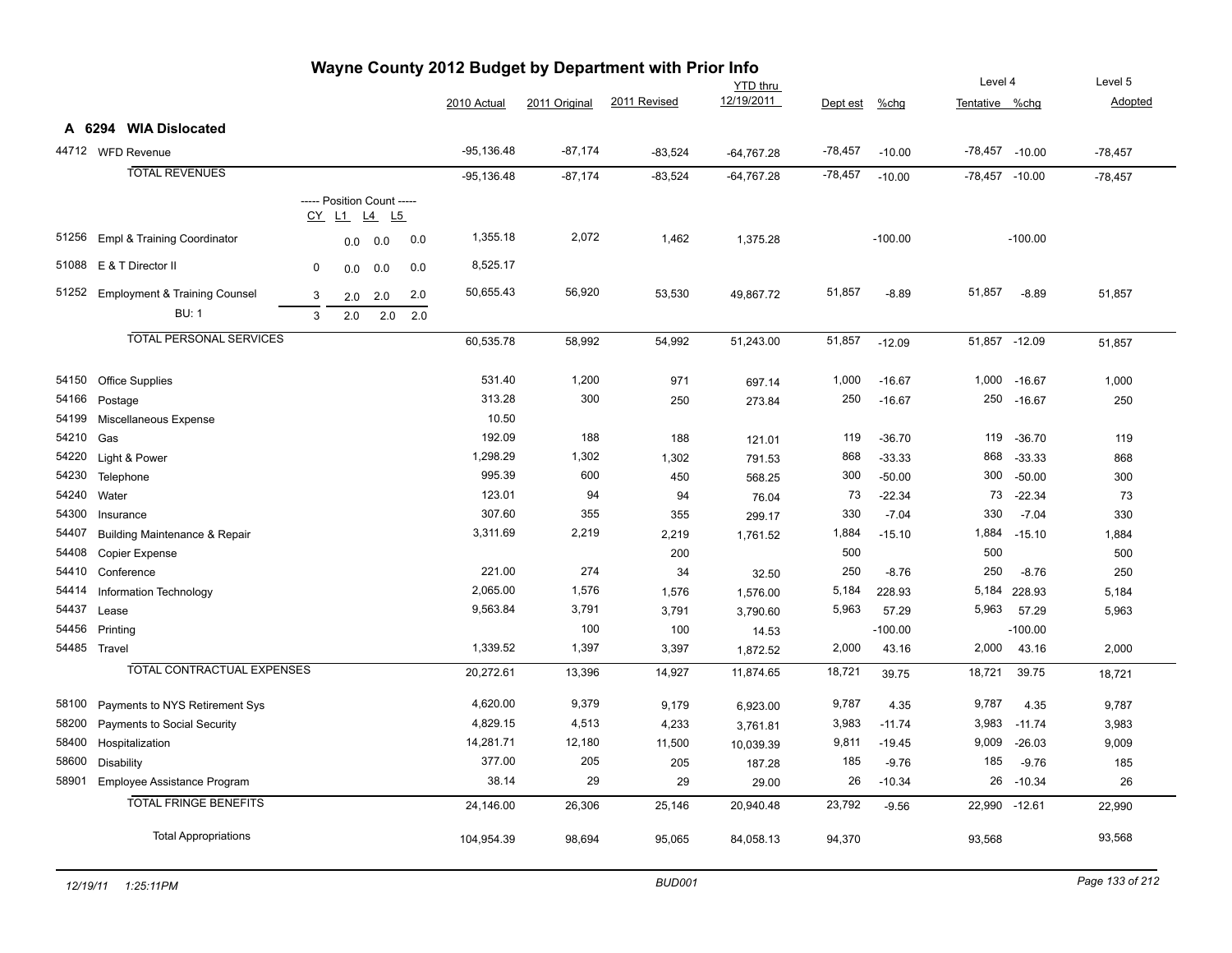|                          |             |               |              | YTD thru   |          |       | Level 4   |       | Level 5 |
|--------------------------|-------------|---------------|--------------|------------|----------|-------|-----------|-------|---------|
|                          | 2010 Actual | 2011 Original | 2011 Revised | 12/19/2011 | Dept est | %chg  | Tentative | %cha  | Adopted |
| <b>Total County Cost</b> | 9.817.91    | 11,520        | 11,541       | 19,290.85  | 15,913   | 38.13 | 15.111    | 31.17 | 15,111  |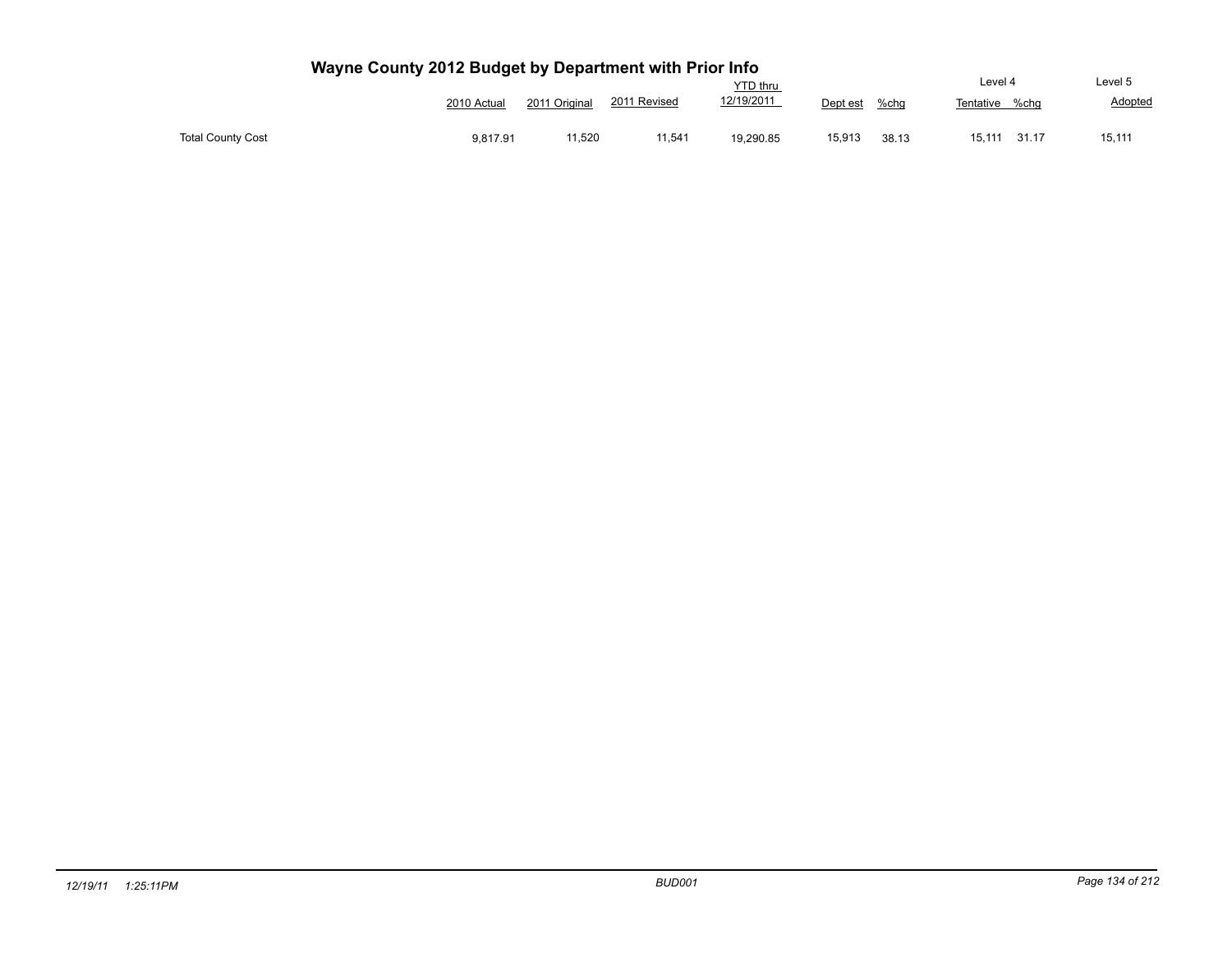|       | wayne County Zuiz Duuget by Department with Frior lino<br><b>YTD thru</b> |                                           |     |     |              |               |              |              | Level 4    |           | Level 5        |               |            |
|-------|---------------------------------------------------------------------------|-------------------------------------------|-----|-----|--------------|---------------|--------------|--------------|------------|-----------|----------------|---------------|------------|
|       |                                                                           |                                           |     |     | 2010 Actual  | 2011 Original | 2011 Revised | 12/19/2011   | Dept est   | $%$ chg   | Tentative %chg |               | Adopted    |
|       | A 6295 WIA Youth                                                          |                                           |     |     |              |               |              |              |            |           |                |               |            |
|       | 44712 WFD Revenue                                                         |                                           |     |     | $-80,359.16$ | $-80,006$     | $-108,076$   | $-98,748.77$ | $-109,000$ | 36.24     | $-109,000$     | 36.24         | $-109,000$ |
|       | <b>TOTAL REVENUES</b>                                                     |                                           |     |     | $-80,359.16$ | $-80,006$     | $-108,076$   | $-98,748.77$ | $-109,000$ | 36.24     | $-109,000$     | 36.24         | $-109,000$ |
|       |                                                                           | ----- Position Count -----<br>CY L1 L4 L5 |     |     |              |               |              |              |            |           |                |               |            |
| 51088 | E & T Director II                                                         |                                           |     |     | 1,183.10     |               |              |              |            |           |                |               |            |
| 51256 | Empl & Training Coordinator                                               | 0.0                                       | 0.0 | 0.0 |              |               |              | 2,976.11     |            |           |                |               |            |
| 51357 | Work Experience Participant                                               | 1.0                                       | 1.0 | 1.0 | 15,146.43    | 15,467        | 45,118       | 43,286.41    | 41,003     | 165.10    |                | 41,003 165.10 | 41,003     |
| 51252 | <b>Employment &amp; Training Counsel</b>                                  | $\mathbf{1}$<br>1.0                       | 1.0 | 1.0 | 31,504.00    | 36,000        | 36,285       | 30,260.25    | 36,195     | 0.54      | 36,195         | 0.54          | 36,195     |
|       | <b>BU: 1</b>                                                              | 1.0<br>$\mathbf{1}$                       | 1.0 | 1.0 |              |               |              |              |            |           |                |               |            |
|       | <b>TOTAL PERSONAL SERVICES</b>                                            |                                           |     |     | 47,833.53    | 51,467        | 81,403       | 76,522.77    | 77,198     | 50.00     | 77,198         | 50.00         | 77,198     |
| 54150 | <b>Office Supplies</b>                                                    |                                           |     |     | 509.67       | 600           | 445          | 252.62       | 500        | $-16.67$  | 500            | $-16.67$      | 500        |
| 54166 | Postage                                                                   |                                           |     |     | 124.88       | 400           | 200          | 149.77       | 200        | $-50.00$  | 200            | $-50.00$      | 200        |
| 54199 | Miscellaneous Expense                                                     |                                           |     |     | 1,393.27     | 1,550         | 1,550        | 1,640.60     | 900        | $-41.94$  | 900            | $-41.94$      | 900        |
| 54210 | Gas                                                                       |                                           |     |     | 105.42       | 114           | 114          | 71.05        | 82         | $-28.07$  | 82             | $-28.07$      | 82         |
| 54220 | Light & Power                                                             |                                           |     |     | 712.66       | 789           | 789          | 470.55       | 600        | $-23.95$  | 600            | $-23.95$      | 600        |
| 54230 | Telephone                                                                 |                                           |     |     | 428.01       | 600           | 300          | 323.63       | 225        | $-62.50$  | 225            | $-62.50$      | 225        |
| 54240 | Water                                                                     |                                           |     |     | 67.51        | 57            | 57           | 45.10        | 51         | $-10.53$  | 51             | $-10.53$      | 51         |
| 54300 | Insurance                                                                 |                                           |     |     | 258.95       | 215           | 215          | 181.19       | 228        | 6.05      | 228            | 6.05          | 228        |
| 54407 | <b>Building Maintenance &amp; Repair</b>                                  |                                           |     |     | 1,947.65     | 1,344         | 1,344        | 1,083.77     | 1,303      | $-3.05$   | 1,303          | $-3.05$       | 1,303      |
| 54410 | Conference                                                                |                                           |     |     | 463.49       | 600           | 563          | 563.00       | 356        | $-40.67$  | 356            | $-40.67$      | 356        |
| 54414 | Information Technology                                                    |                                           |     |     | 800.00       | 955           | 955          | 955.00       | 3,586      | 275.50    | 3,586          | 275.50        | 3,586      |
| 54437 | Lease                                                                     |                                           |     |     | 5,250.12     | 2,120         | 2,120        | 2,117.41     | 4,125      | 94.58     | 4,125          | 94.58         | 4,125      |
| 54456 | Printing                                                                  |                                           |     |     | 12.68        | 300           | 186          | 7.27         |            | $-100.00$ |                | $-100.00$     |            |
|       | 54485 Travel                                                              |                                           |     |     | 1,432.12     | 1,200         | 1,500        | 1,091.37     | 1,099      | $-8.42$   | 1,099          | $-8.42$       | 1,099      |
|       | <b>TOTAL CONTRACTUAL EXPENSES</b>                                         |                                           |     |     | 13,506.43    | 10,844        | 10,338       | 8,952.33     | 13,255     | 22.23     | 13,255         | 22.23         | 13,255     |
| 58100 | Payments to NYS Retirement Sys                                            |                                           |     |     | 2,820.00     | 5,724         | 3,424        | 4,171.00     | 6,768      | 18.24     | 6,768          | 18.24         | 6,768      |
| 58200 | Payments to Social Security                                               |                                           |     |     | 3,544.62     | 3,940         | 4,430        | 5,671.82     | 5,901      | 49.77     | 5,901          | 49.77         | 5,901      |
| 58400 | Hospitalization                                                           |                                           |     |     | 12,392.69    | 14,379        | 14,829       | 13,701.74    | 13,623     | $-5.26$   | 12,509         | $-13.01$      | 12,509     |
| 58500 | Unemployment                                                              |                                           |     |     | 5,216.44     |               |              | 2,434.67     |            |           |                |               |            |
| 58600 | Disability                                                                |                                           |     |     | 135.00       | 123           | 123          | 120.93       | 127        | 3.25      | 127            | 3.25          | 127        |
| 58901 | Employee Assistance Program                                               |                                           |     |     | 16.21        | 17            | 17           | 18.00        | 18         | 5.88      | 18             | 5.88          | 18         |
|       | <b>TOTAL FRINGE BENEFITS</b>                                              |                                           |     |     | 24,124.96    | 24,183        | 22,823       | 26,118.16    | 26,437     | 9.32      | 25,323         | 4.71          | 25,323     |
|       | <b>Total Appropriations</b>                                               |                                           |     |     | 85,464.92    | 86,494        | 114,564      | 111,593.26   | 116,890    |           | 115,776        |               | 115,776    |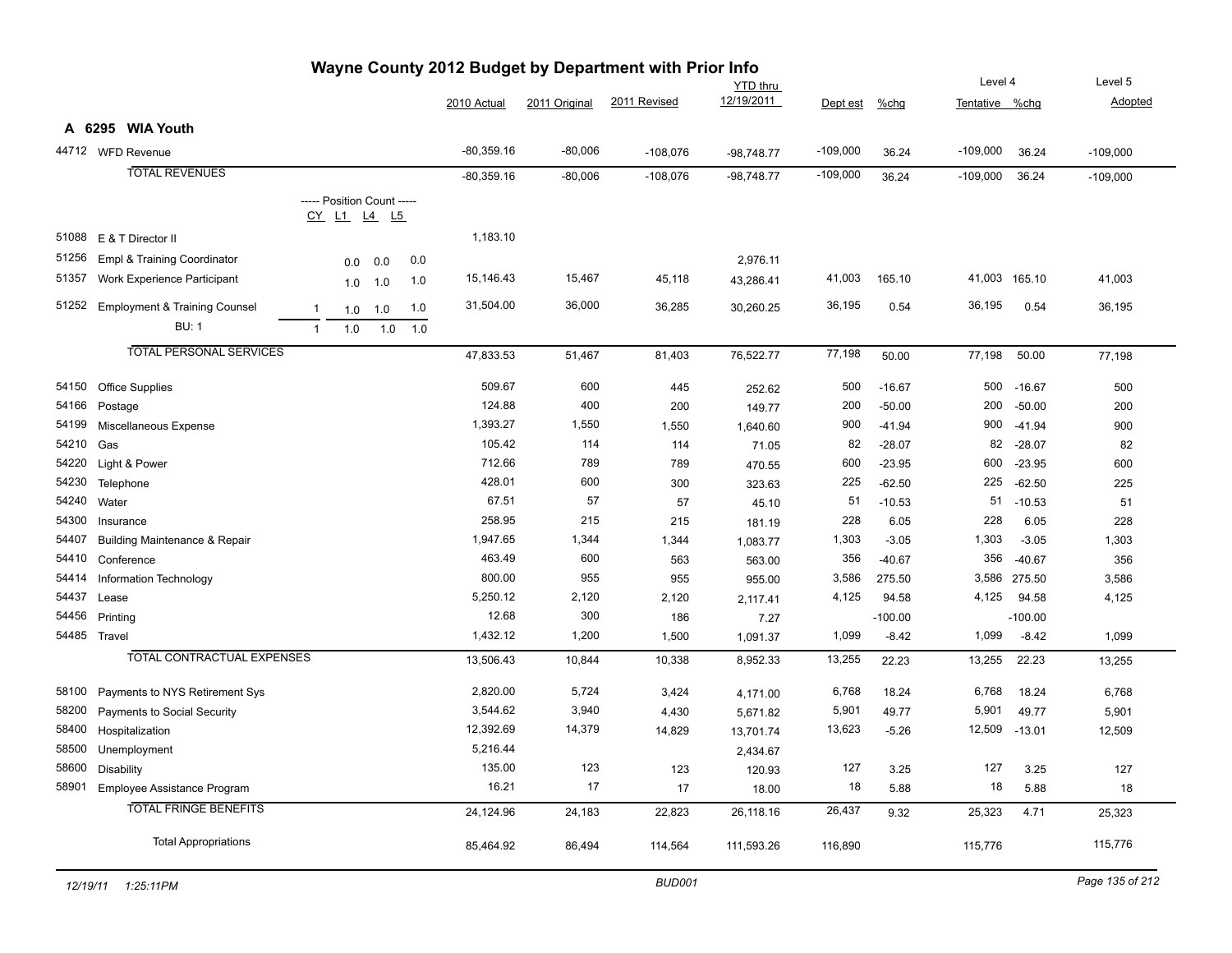|                          |             |               |              | <b>YTD</b> thru |          |       | Level 4           | Level 5 |
|--------------------------|-------------|---------------|--------------|-----------------|----------|-------|-------------------|---------|
|                          | 2010 Actual | 2011 Original | 2011 Revised | 12/19/2011      | Dept est | %chg  | %cha<br>Tentative | Adopted |
| <b>Total County Cost</b> | 5,105.76    | 6,488         | 6,488        | 12,844.49       | 7,890    | 21.61 | 6.776<br>4.44     | 6,776   |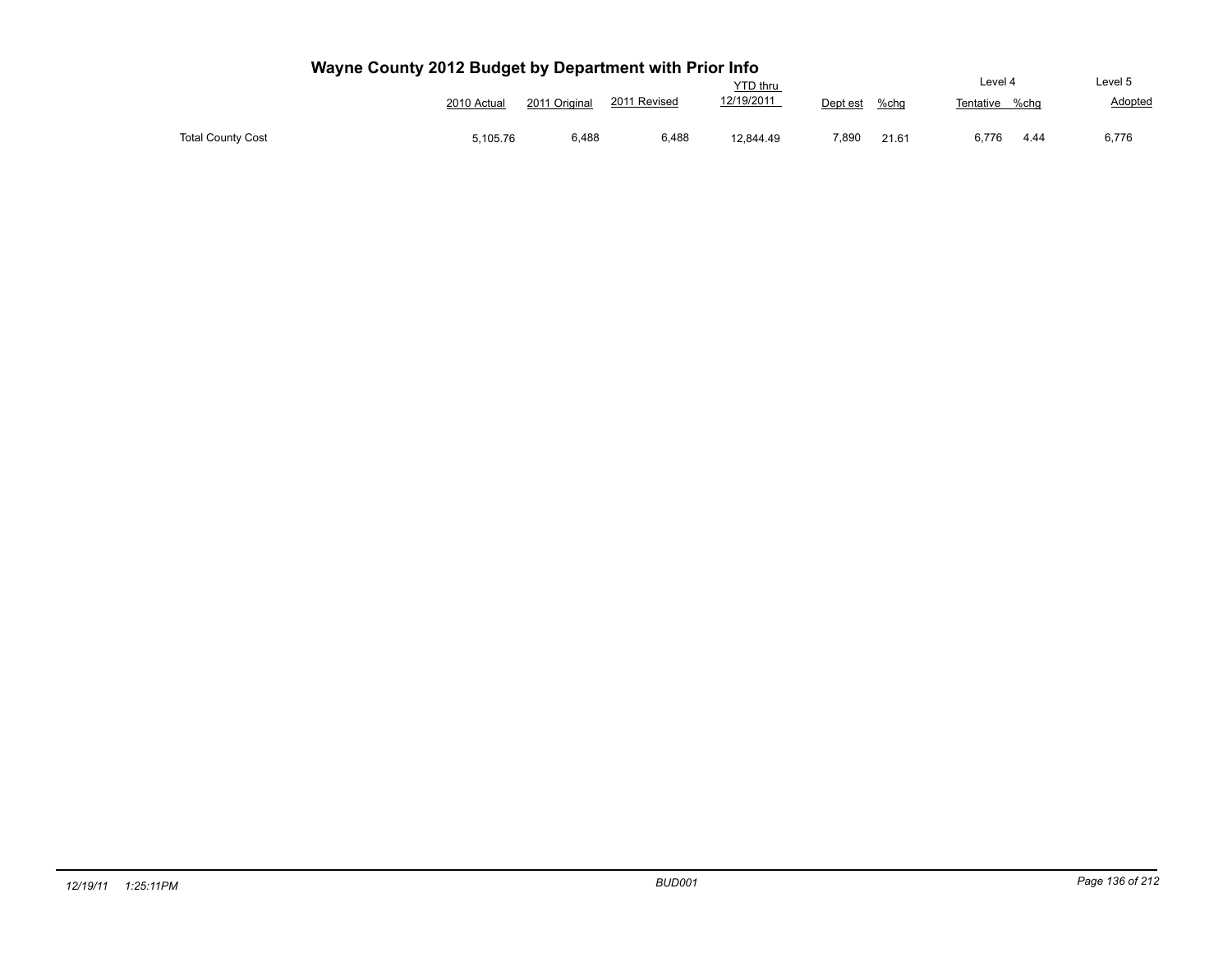| wayne County 2012 Budget by Department with Prior lino |                                          |          |                                                  |     |     |              |               |              |              |           |          |                |          |           |
|--------------------------------------------------------|------------------------------------------|----------|--------------------------------------------------|-----|-----|--------------|---------------|--------------|--------------|-----------|----------|----------------|----------|-----------|
|                                                        | <b>YTD</b> thru                          |          |                                                  |     |     |              |               |              | Level 4      |           | Level 5  |                |          |           |
|                                                        |                                          |          |                                                  |     |     | 2010 Actual  | 2011 Original | 2011 Revised | 12/19/2011   | Dept est  | %chq     | Tentative %chq |          | Adopted   |
|                                                        | A 6296 TANF Summer                       |          |                                                  |     |     |              |               |              |              |           |          |                |          |           |
| 42766                                                  | <b>DSS Reimbursement</b>                 |          |                                                  |     |     |              | $-53,675$     | $-53,675$    |              | $-53,675$ |          | $-53,675$      |          | $-53,675$ |
|                                                        | 44712 WFD Revenue                        |          |                                                  |     |     | $-48,538.24$ |               |              | $-45,409.07$ |           |          |                |          |           |
|                                                        | <b>TOTAL REVENUES</b>                    |          |                                                  |     |     | $-48,538.24$ | $-53,675$     | $-53,675$    | $-45,409.07$ | $-53,675$ |          | $-53,675$      |          | $-53,675$ |
|                                                        |                                          |          | ----- Position Count -----<br><u>CY L1 L4 L5</u> |     |     |              |               |              |              |           |          |                |          |           |
|                                                        | 51088 E & T Director II                  |          | 1.0                                              | 1.0 | 1.0 | 3,341.58     | 4,707         | 4,707        | 5,083.64     | 4,787     | 1.70     | 4,787          | 1.70     | 4,787     |
| 51123                                                  | <b>Account Clerk - Typist</b>            |          | 1.0                                              | 1.0 | 1.0 | 3,090.42     | 3,285         | 3,285        | 2,888.55     | 3,263     | $-0.67$  | 3,263          | $-0.67$  | 3,263     |
| 51252                                                  | <b>Employment &amp; Training Counsel</b> |          | 1.0                                              | 1.0 | 1.0 | 7,455.77     | 1,832         | 1,832        | 2,130.55     | 1,881     | 2.67     | 1,881          | 2.67     | 1,881     |
| 51256                                                  | Empl & Training Coordinator              |          | 0.0                                              | 0.0 | 0.0 | 1,173.42     |               |              |              |           |          |                |          |           |
| 51357                                                  | Work Experience Participant              |          | 1.0                                              | 1.0 | 1.0 | 24,418.90    | 24,500        | 24,500       | 24,061.03    | 24,181    | $-1.30$  | 24,181         | $-1.30$  | 24,181    |
| 51251                                                  | Employment & training Coun- PT           | 0        | 1.0                                              | 1.0 | 1.0 |              | 5,762         | 5,762        | 4,781.00     | 5,762     |          | 5,762          |          | 5,762     |
|                                                        | <b>BU: 1</b>                             | $\Omega$ | 1.0                                              | 1.0 | 1.0 |              |               |              |              |           |          |                |          |           |
|                                                        | <b>TOTAL PERSONAL SERVICES</b>           |          |                                                  |     |     | 39,480.09    | 40,086        | 40,086       | 38,944.77    | 39,874    | $-0.53$  | 39,874         | $-0.53$  | 39,874    |
| 54150                                                  | <b>Office Supplies</b>                   |          |                                                  |     |     | 121.64       | 700           | 700          | 686.81       | 618       | $-11.71$ | 618            | $-11.71$ | 618       |
| 54166                                                  | Postage                                  |          |                                                  |     |     | 88.21        | 364           | 364          | 288.13       | 157       | $-56.87$ | 157            | $-56.87$ | 157       |
| 54199                                                  | Miscellaneous Expense                    |          |                                                  |     |     | 266.75       | 665           | 665          | 641.42       | 200       | $-69.92$ | 200            | $-69.92$ | 200       |
| 54210                                                  | Gas                                      |          |                                                  |     |     |              | 33            | 33           | 15.64        | 25        | $-24.24$ | 25             | $-24.24$ | 25        |
| 54220                                                  | Light & Power                            |          |                                                  |     |     |              | 229           | 229          | 121.86       | 181       | $-20.96$ | 181            | $-20.96$ | 181       |
| 54230                                                  | Telephone                                |          |                                                  |     |     | 147.98       | 150           | 150          | 208.48       | 200       | 33.33    | 200            | 33.33    | 200       |
| 54240                                                  | Water                                    |          |                                                  |     |     |              | 17            | 17           | 10.60        | 15        | $-11.76$ | 15             | $-11.76$ | 15        |
| 54300                                                  | Insurance                                |          |                                                  |     |     | 408.81       | 62            | 62           | 52.67        | 69        | 11.29    | 69             | 11.29    | 69        |
| 54407                                                  | <b>Building Maintenance &amp; Repair</b> |          |                                                  |     |     |              | 391           | 391          | 310.83       | 392       | 0.26     | 392            | 0.26     | 392       |
| 54408                                                  | Copier Expense                           |          |                                                  |     |     |              | 50            | 50           |              | 50        |          | 50             |          | 50        |
| 54414                                                  | Information Technology                   |          |                                                  |     |     |              | 277           | 277          | 277.00       | 1,080     | 289.89   | 1,080          | 289.89   | 1,080     |
| 54437                                                  | Lease                                    |          |                                                  |     |     |              | 1,193         | 1,193        | 1,216.35     | 1,242     | 4.11     | 1,242          | 4.11     | 1,242     |
| 54456                                                  | Printing                                 |          |                                                  |     |     |              | 100           | 100          | 10.47        | 200       | 100.00   | 200            | 100.00   | 200       |
|                                                        | 54485 Travel                             |          |                                                  |     |     | 703.19       | 1,500         | 1,500        | 404.32       | 500       | $-66.67$ | 500            | $-66.67$ | 500       |
|                                                        | <b>TOTAL CONTRACTUAL EXPENSES</b>        |          |                                                  |     |     | 1,736.58     | 5,731         | 5,731        | 4,244.58     | 4,929     | $-13.99$ | 4,929          | $-13.99$ | 4,929     |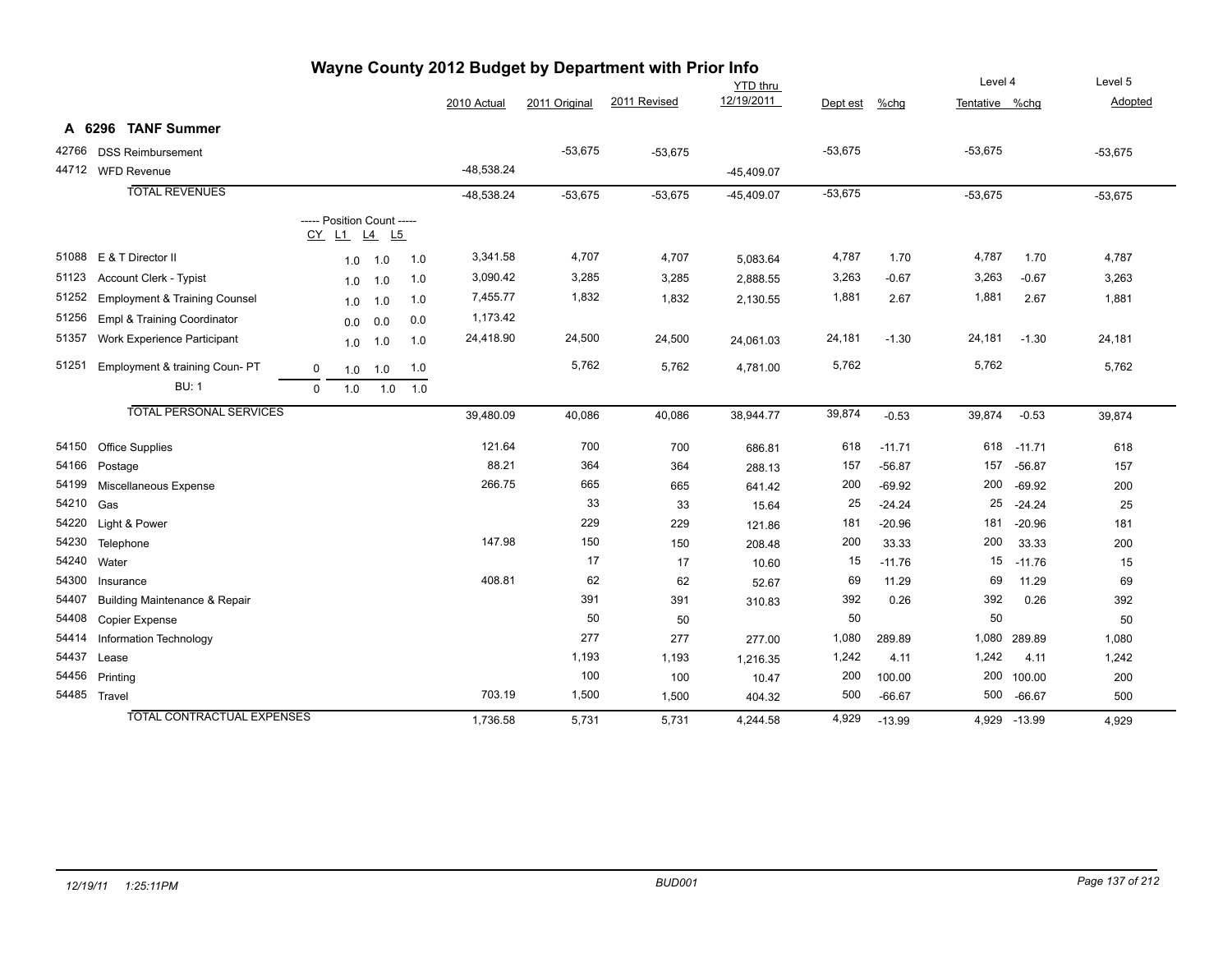|                                             | Wayne County 2012 Budget by Department with Prior Info |               |              |                 |          |         |                |       |         |
|---------------------------------------------|--------------------------------------------------------|---------------|--------------|-----------------|----------|---------|----------------|-------|---------|
|                                             |                                                        |               |              | <b>YTD thru</b> |          |         | Level 4        |       | Level 5 |
|                                             | 2010 Actual                                            | 2011 Original | 2011 Revised | 12/19/2011      | Dept est | $%$ chg | Tentative %chq |       | Adopted |
| <b>TANF Summer</b><br>A 6296                |                                                        |               |              |                 |          |         |                |       |         |
| 58100 Payments to NYS Retirement Sys        | 770.00                                                 | 1,563         | 1,563        | 1,155.00        | 1,867    | 19.45   | 1,867          | 19.45 | 1,867   |
| 58200 Payments to Social Security           | 2,943.06                                               | 3,067         | 3,067        | 2,914.77        | 3,074    | 0.23    | 3,074          | 0.23  | 3,074   |
| 58400 Hospitalization                       | 4,447.63                                               | 3,188         | 3,188        | 2,692.60        | 3,887    | 21.93   | 3,569          | 11.95 | 3,569   |
| 58500 Unemployment                          | 122.94                                                 |               |              | $-50.80$        |          |         |                |       |         |
| 58600<br>Disability                         | 33.00                                                  | 35            | 35           | 32.13           | 39       | 11.43   | 39             | 11.43 | 39      |
| 58901<br><b>Employee Assistance Program</b> | 10.01                                                  | 5             | 5            | 5.00            | 5        |         | 5              |       | 5       |
| <b>TOTAL FRINGE BENEFITS</b>                | 8,326.64                                               | 7,858         | 7,858        | 6,748.70        | 8,872    | 12.90   | 8,554          | 8.86  | 8,554   |
| <b>Total Appropriations</b>                 | 49,543.31                                              | 53,675        | 53,675       | 49,938.05       | 53,675   |         | 53,357         |       | 53,357  |
| <b>Total County Cost</b>                    | 1,005.07                                               |               |              | 4,528.98        |          |         | $-318$         |       | $-318$  |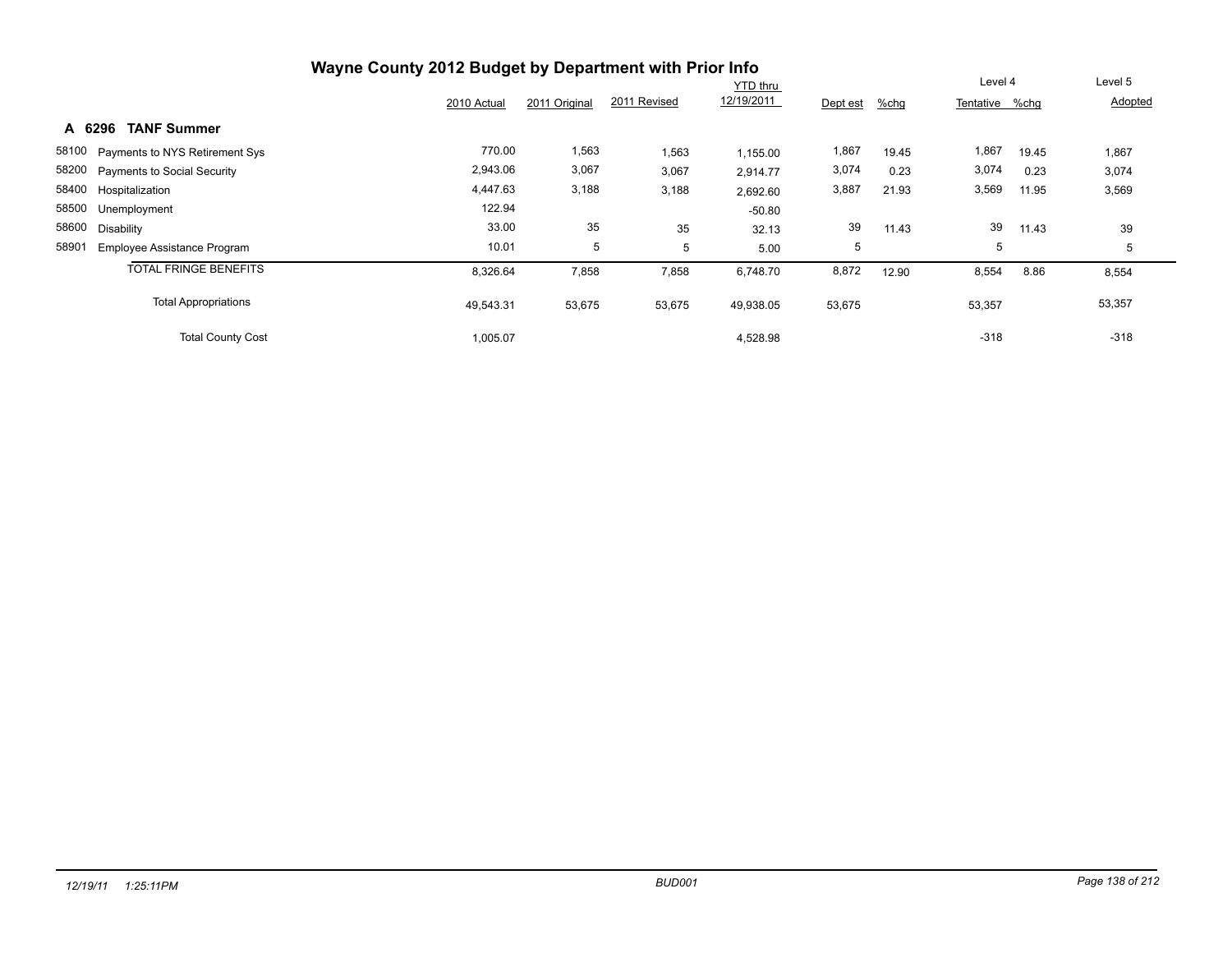|                             |                                                  | 2010 Actual | $%$ chg<br>Dept est | Level 4<br>Tentative %chg | Level 5<br>Adopted |  |  |
|-----------------------------|--------------------------------------------------|-------------|---------------------|---------------------------|--------------------|--|--|
| <b>WIA TTA</b>              | ----- Position Count -----<br><u>CY L1 L4 L5</u> |             |                     |                           |                    |  |  |
| <b>Total Appropriations</b> |                                                  |             |                     | 0.00                      |                    |  |  |
| <b>Total County Cost</b>    |                                                  |             |                     | 0.00                      |                    |  |  |

**A 6298 WIA TTA**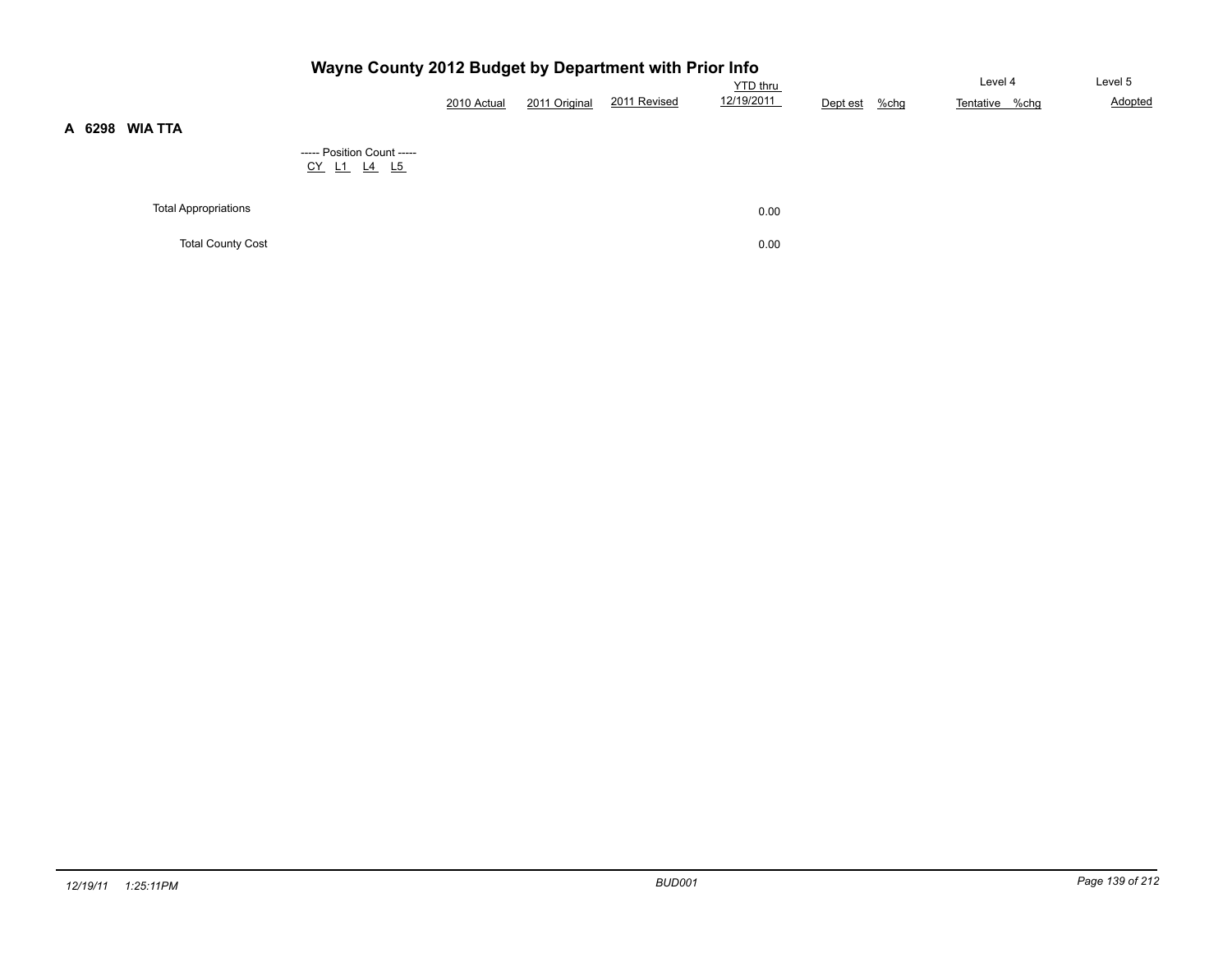| Wayne County 2012 Budget by Department with Prior Info |                                          |                |            |                                           |     |             |               |                 |              |           |                |                |                 |           |
|--------------------------------------------------------|------------------------------------------|----------------|------------|-------------------------------------------|-----|-------------|---------------|-----------------|--------------|-----------|----------------|----------------|-----------------|-----------|
|                                                        |                                          |                |            |                                           |     |             |               |                 | YTD thru     |           |                | Level 4        |                 | Level 5   |
|                                                        |                                          |                |            |                                           |     | 2010 Actual | 2011 Original | 2011 Revised    | 12/19/2011   | Dept est  | %chg           | Tentative %chg |                 | Adopted   |
|                                                        | <b>WFD - Administration</b><br>A 6299    |                |            |                                           |     |             |               |                 |              |           |                |                |                 |           |
|                                                        | 43716 State Aid                          |                |            |                                           |     |             |               | $-7,500$        | $-7,500.00$  | $-7,500$  |                | $-7,500$       |                 | $-7,500$  |
|                                                        | 44712 WFD Revenue                        |                |            |                                           |     | $-3,664.46$ | $-3,500$      | $-3,500$        | $-4,990.92$  | $-3,150$  | $-10.00$       |                | $-3,150 -10.00$ | $-3,150$  |
|                                                        | <b>TOTAL REVENUES</b>                    |                |            |                                           |     | $-3,664.46$ |               |                 | $-12,490.92$ | $-10,650$ |                | -10,650 204.29 |                 |           |
|                                                        |                                          |                |            |                                           |     |             | $-3,500$      | $-11,000$       |              |           | 204.29         |                |                 | $-10,650$ |
|                                                        |                                          |                |            | ----- Position Count -----<br>CY L1 L4 L5 |     |             |               |                 |              |           |                |                |                 |           |
| 51123                                                  | Account Clerk - Typist (7hr)             |                | 1.0        | 1.0                                       | 1.0 | 1,224.18    | 2,525         | 2,525           | 2,301.97     | 1,958     | $-22.46$       | 1,958          | $-22.46$        | 1,958     |
| 51252                                                  | <b>Employment &amp; Training Counsel</b> |                | 1.0        | 1.0                                       | 1.0 |             |               | 4,604           | 3,473.68     | 4,797     |                | 4,797          |                 | 4,797     |
|                                                        | 51088 E & T Director II                  | $\mathbf{1}$   |            | 1.0                                       | 1.0 | 7,809.34    | 23,534        | 23,534          | 20,982.35    | 23,934    | 1.70           | 23,934         | 1.70            | 23,934    |
|                                                        | <b>BU: 0</b>                             | $\overline{1}$ | 1.0<br>1.0 | 1.0                                       | 1.0 |             |               |                 |              |           |                |                |                 |           |
|                                                        |                                          |                |            |                                           |     |             |               |                 |              |           |                |                |                 |           |
|                                                        | <b>TOTAL PERSONAL SERVICES</b>           |                |            |                                           |     | 9,033.52    | 26,059        | 30,663          | 26,758.00    | 30,689    | 17.77          | 30,689         | 17.77           | 30,689    |
| 54210 Gas                                              |                                          |                |            |                                           |     | 12.50       | 11            |                 |              | 66        | 500.00         |                | 66 500.00       | 66        |
|                                                        | 54220 Light & Power                      |                |            |                                           |     | 84.41       | 73            | 11              | 26.99        | 485       |                |                | 485 564.38      |           |
| 54230                                                  |                                          |                |            |                                           |     | 0.92        |               | 73              | 272.96       |           | 564.38         |                |                 | 485       |
| 54240                                                  | Telephone<br>Water                       |                |            |                                           |     | 8.01        | 5             |                 | 3.21         | 41        |                |                | 41 720.00       | 41        |
| 54300                                                  |                                          |                |            |                                           |     | 9.24        | 20            | $5\phantom{.0}$ | 24.87        | 184       | 720.00         |                |                 |           |
|                                                        | Insurance                                |                |            |                                           |     | 353.47      | 125           | 20              | 122.19       |           | 820.00         |                | 184 820.00      | 184       |
| 54407                                                  | <b>Building Maintenance &amp; Repair</b> |                |            |                                           |     |             |               | 125             | 740.85       | 1,052     | 741.60         |                | 1,052 741.60    | 1,052     |
| 54414                                                  | Information Technology                   |                |            |                                           |     |             | 89            | 89              | 89.00        |           | 2,894 3,151.69 |                | 2,8943,151.69   | 2,894     |
| 54437                                                  | Lease                                    |                |            |                                           |     | 622.04      | 382           | 382             | 382.81       | 3,329     | 771.47         |                | 3,329 771.47    | 3,329     |
|                                                        | 54485 Travel                             |                |            |                                           |     |             |               |                 |              | 300       |                | 300            |                 | 300       |
|                                                        | <b>TOTAL CONTRACTUAL EXPENSES</b>        |                |            |                                           |     | 1,090.59    | 705           | 705             | 1,662.88     |           | 8,351 1,084.54 |                | 8,351,084.54    | 8,351     |
| 58100                                                  | Payments to NYS Retirement Sys           |                |            |                                           |     | 2,041.00    | 3,713         | 4,413           | 3,073.00     | 5,758     | 55.08          | 5,758          | 55.08           | 5,758     |
| 58200                                                  | Payments to Social Security              |                |            |                                           |     | 607.57      | 1,994         | 2,347           | 1,784.40     | 2,343     | 17.50          | 2,343          | 17.50           | 2,343     |
| 58400                                                  | Hospitalization                          |                |            |                                           |     | 1,849.38    | 8,975         | 10,802          | 8,100.95     | 10,463    | 16.58          | 9,607          | 7.04            | 9,607     |
| 58500                                                  | Unemployment                             |                |            |                                           |     |             |               |                 | 313.28       |           |                |                |                 |           |
| 58600                                                  | <b>Disability</b>                        |                |            |                                           |     | 49.00       | 84            | 100             | 90.16        | 103       | 22.62          | 103            | 22.62           | 103       |
| 58901                                                  | Employee Assistance Program              |                |            |                                           |     | 0.95        | 12            | 12              | 12.00        | 14        | 16.67          | 14             | 16.67           | 14        |
|                                                        | <b>TOTAL FRINGE BENEFITS</b>             |                |            |                                           |     | 4,547.90    | 14,778        | 17,674          | 13,373.79    | 18,681    | 26.41          | 17,825         | 20.62           | 17,825    |
|                                                        | <b>Total Appropriations</b>              |                |            |                                           |     | 14,672.01   | 41,542        | 49,042          | 41,794.67    | 57,721    |                | 56,865         |                 | 56,865    |
|                                                        | <b>Total County Cost</b>                 |                |            |                                           |     | 11,007.55   | 38,042        | 38,042          | 29,303.75    | 47,071    | 23.73          | 46,215 21.48   |                 | 46,215    |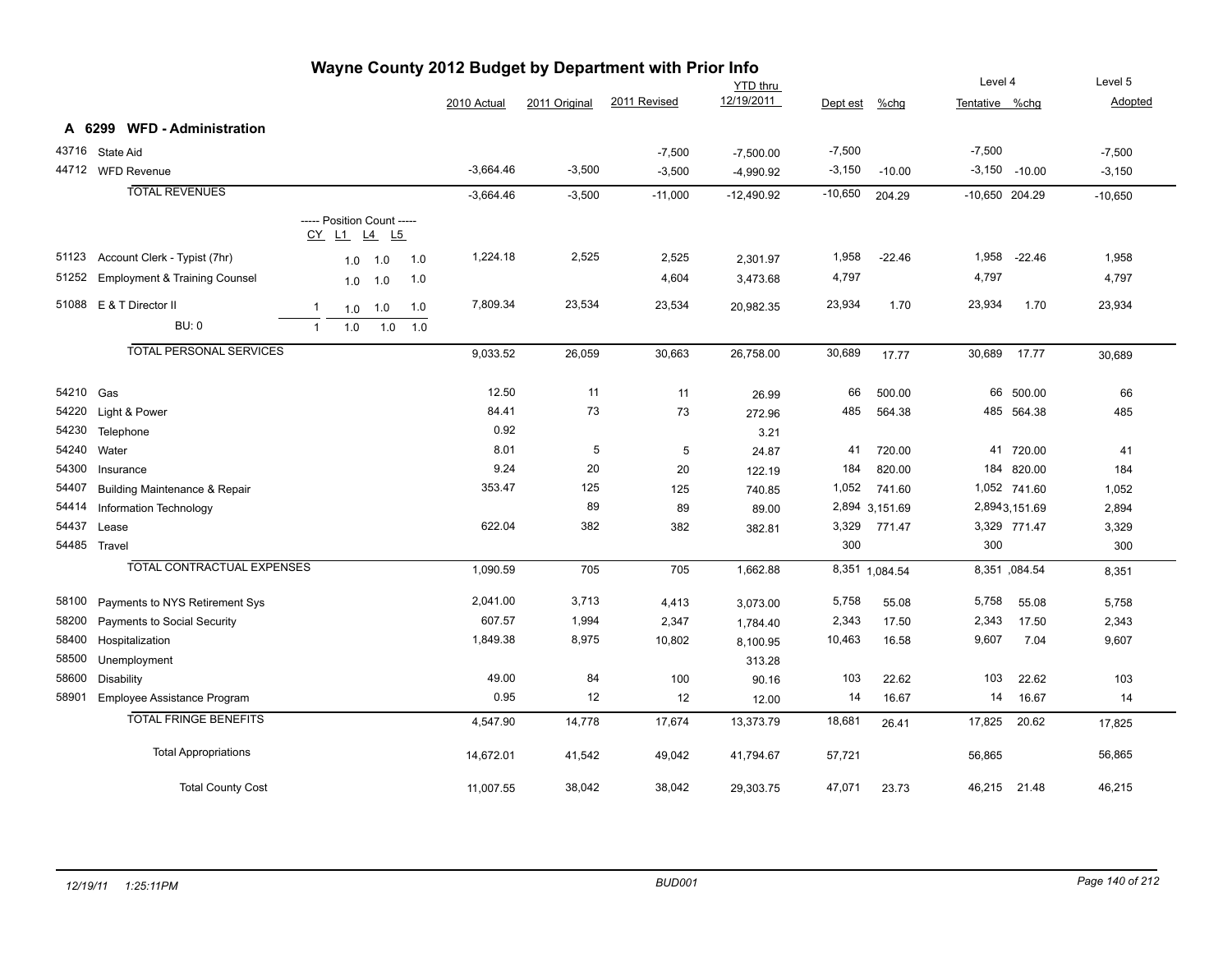| Wayne County 2012 Budget by Department with Prior Info |             |               |              |                 |                  |                |                |
|--------------------------------------------------------|-------------|---------------|--------------|-----------------|------------------|----------------|----------------|
|                                                        |             |               |              | <b>YTD thru</b> |                  | Level 4        | Level 5        |
|                                                        | 2010 Actual | 2011 Original | 2011 Revised | 12/19/2011      | Dept est<br>%chg | Tentative %chg | <b>Adopted</b> |
| <b>Community Action Program</b><br>A 6310              |             |               |              |                 |                  |                |                |
| 54495<br>Wayne Cap                                     | 43,983.00   | 43,983        | 43,983       | 43.983.00       | 43,983           | 43,983         | 43,983         |
| TOTAL CONTRACTUAL EXPENSES                             | 43,983.00   | 43,983        | 43,983       | 43,983.00       | 43,983           | 43,983         | 43,983         |
| <b>Total Appropriations</b>                            | 43,983.00   | 43,983        | 43,983       | 43,983.00       | 43,983           | 43,983         | 43,983         |
| <b>Total County Cost</b>                               | 43,983.00   | 43,983        | 43,983       | 43.983.00       | 43,983           | 43.983         | 43,983         |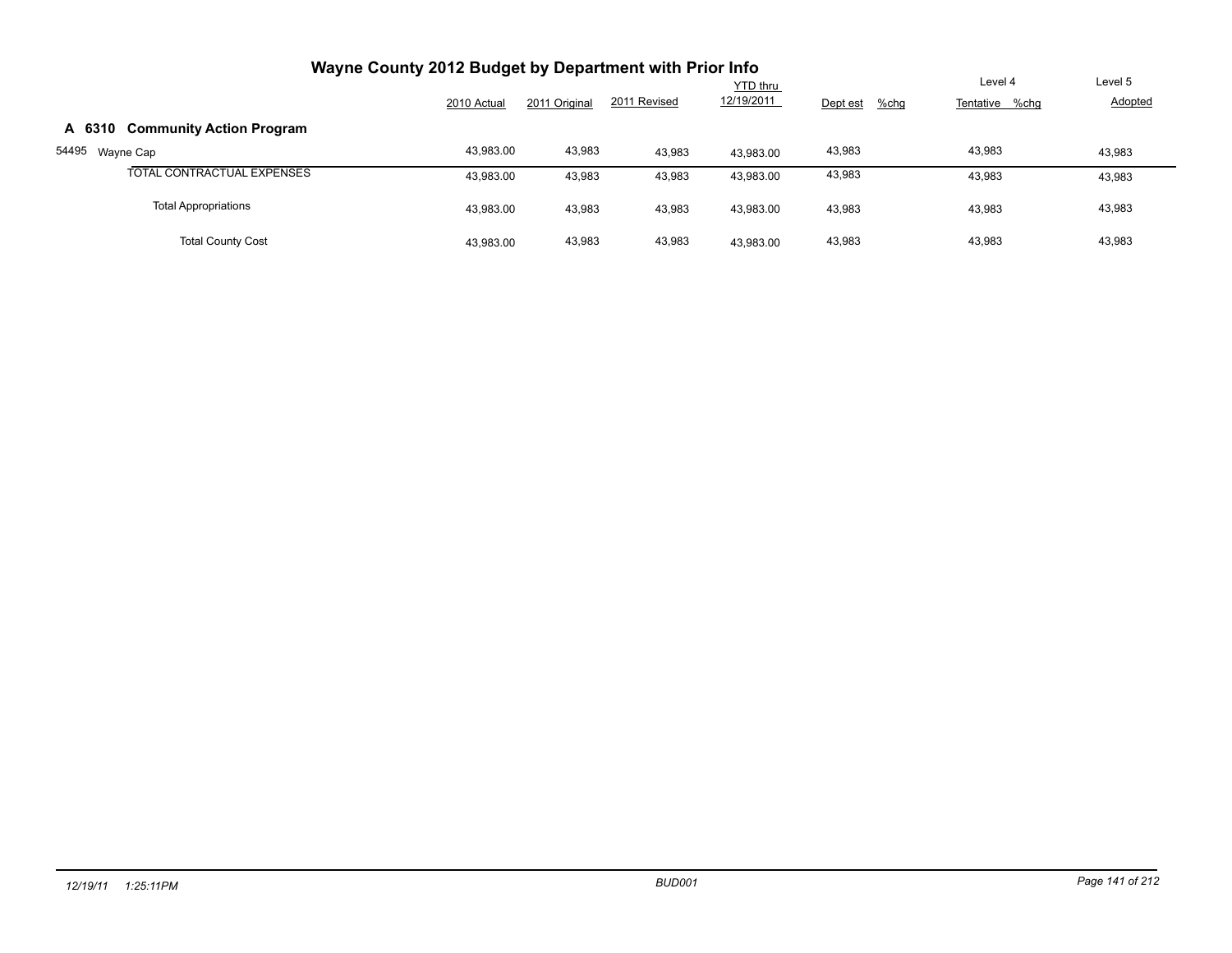|        | Wayne County 2012 Budget by Department with Prior Info |             | Level 4       | Level 5      |                        |                     |                |         |
|--------|--------------------------------------------------------|-------------|---------------|--------------|------------------------|---------------------|----------------|---------|
|        |                                                        | 2010 Actual | 2011 Original | 2011 Revised | YTD thru<br>12/19/2011 | $%$ chg<br>Dept est | Tentative %chg | Adopted |
| A 6326 | <b>Economic Development Admin</b>                      |             |               |              |                        |                     |                |         |
| 44718  | Home Program                                           | $-4,540.00$ |               |              |                        |                     |                |         |
|        | <b>TOTAL REVENUES</b>                                  | $-4,540.00$ |               |              | 0.00                   |                     |                |         |
| 54000  | <b>Contractual Expenses</b>                            | 257,400.00  | 257,400       | 257,400      | 257,400.00             | 257,400             | 257,400        | 257,400 |
| 54400  | <b>Contracted Services</b>                             | 292,600.00  | 292,600       | 281,737      | 281.737.00             | 292,600             | 292,600        | 292,600 |
| 54552  | Joint Municipal Improvement                            | 46,987.76   |               | 165,764      | 26,733.84              |                     |                |         |
| 54553  | Industrial Development Progrm                          | 42,238.50   |               | 746,434      |                        |                     |                |         |
|        | <b>TOTAL CONTRACTUAL EXPENSES</b>                      | 639,226.26  | 550,000       | 1,451,335    | 565,870.84             | 550,000             | 550,000        | 550,000 |
|        | <b>Total Appropriations</b>                            | 639,226.26  | 550,000       | 1,451,335    | 565,870.84             | 550,000             | 550,000        | 550,000 |
|        | <b>Total County Cost</b>                               | 634,686.26  | 550,000       | 1,451,335    | 565,870.84             | 550,000             | 550,000        | 550,000 |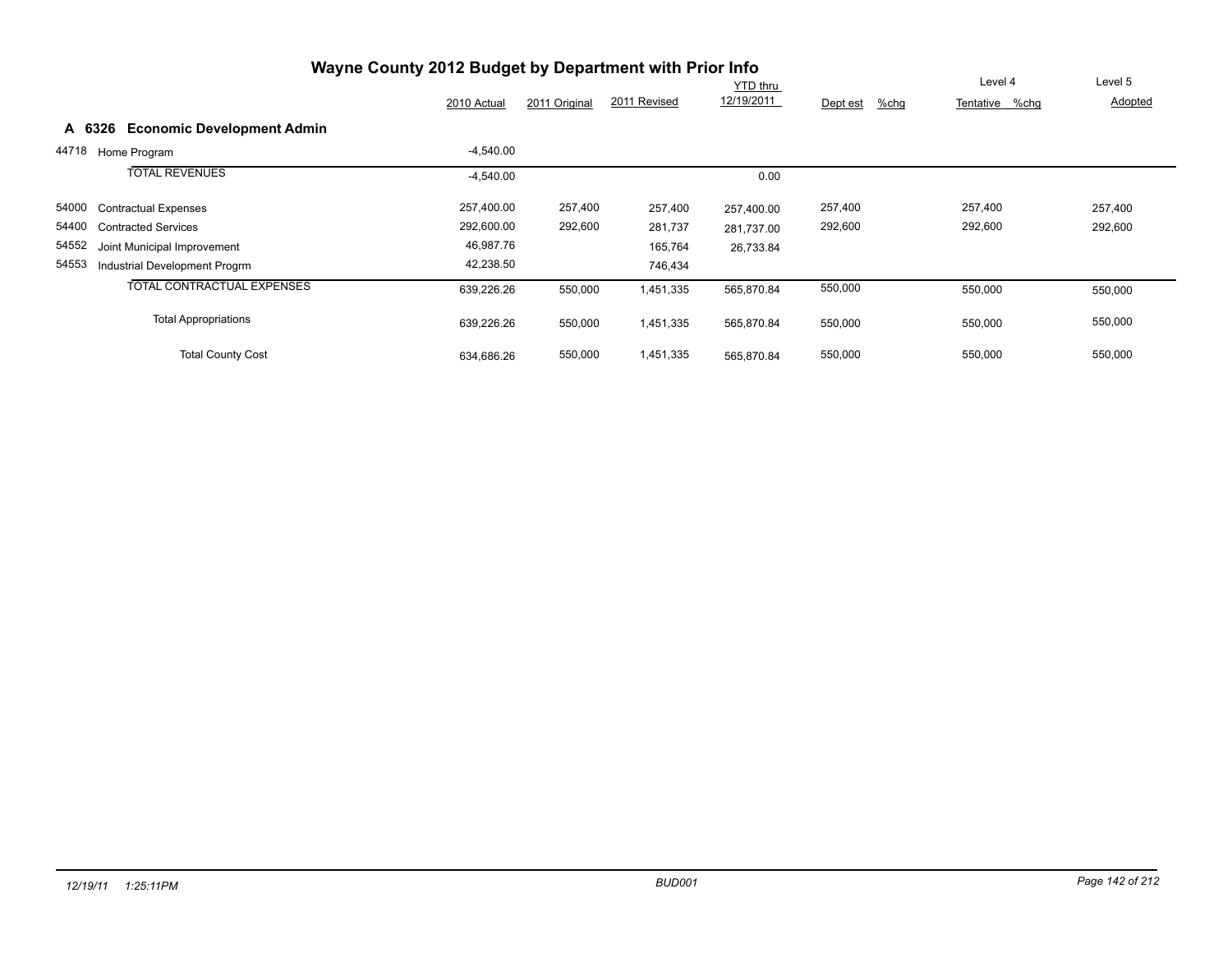|        |                                       |                |                                                  |     |     |             |               | Wayne County 2012 Budget by Department with Prior Info |                 |          |      |                |      |          |
|--------|---------------------------------------|----------------|--------------------------------------------------|-----|-----|-------------|---------------|--------------------------------------------------------|-----------------|----------|------|----------------|------|----------|
|        |                                       |                |                                                  |     |     |             |               |                                                        | <b>YTD thru</b> |          |      | Level 4        |      | Level 5  |
|        |                                       |                |                                                  |     |     | 2010 Actual | 2011 Original | 2011 Revised                                           | 12/19/2011      | Dept est | %chg | Tentative %chg |      | Adopted  |
| A 6410 | <b>Publicity (Tourism)</b>            |                |                                                  |     |     |             |               |                                                        |                 |          |      |                |      |          |
| 42089  | Departmental Income                   |                |                                                  |     |     | $-6,503.86$ | $-6,500$      | $-6,500$                                               | $-8,898.02$     | $-7,100$ | 9.23 | $-7,100$       | 9.23 | $-7,100$ |
|        | <b>TOTAL REVENUES</b>                 |                |                                                  |     |     | $-6,503.86$ | $-6,500$      | $-6,500$                                               | $-8,898.02$     | $-7,100$ | 9.23 | $-7,100$       | 9.23 | $-7,100$ |
|        |                                       |                | ----- Position Count -----<br><u>CY L1 L4 L5</u> |     |     |             |               |                                                        |                 |          |      |                |      |          |
| 51416  | Director Tourism & Promotions         |                | 1.0                                              | 1.0 | 1.0 | 53,410.69   | 53,332        | 53,332                                                 | 52,328.34       | 54,310   | 1.83 | 54,310         | 1.83 | 54,310   |
|        | BU: 0                                 | $\overline{1}$ | 1.0                                              | 1.0 | 1.0 |             |               |                                                        |                 |          |      |                |      |          |
| 51104  | <b>Clerk Typist</b>                   |                | 1.0                                              | 1.0 | 1.0 | 31,018.89   | 30,904        | 30,904                                                 | 29,492.03       | 32,330   | 4.62 | 32,330         | 4.62 | 32,330   |
| 51432  | <b>Outdoor Recreation Coordinator</b> |                | 1.0                                              | 1.0 | 1.0 | 20,382.82   | 20,132        | 20,132                                                 | 19,310.15       | 20,864   | 3.64 | 20,864         | 3.64 | 20,864   |
| 51536  | <b>Tourism Assistant</b>              |                | 1.0                                              | 1.0 | 1.0 | 21,723.97   | 21,794        | 21,794                                                 | 20,247.42       | 22,651   | 3.93 | 22,651         | 3.93 | 22,651   |
|        | <b>BU: 1</b>                          | 3              | 3.0                                              | 3.0 | 3.0 |             |               |                                                        |                 |          |      |                |      |          |
|        | <b>TOTAL PERSONAL SERVICES</b>        |                |                                                  |     |     | 126,536.37  | 126,162       | 126,162                                                | 121,377.94      | 130,155  | 3.17 | 130,155        | 3.17 | 130,155  |
| 52201  | <b>Computer Equipment</b>             |                |                                                  |     |     |             |               | 690                                                    | 589.51          |          |      |                |      |          |
| 52500  | Other Equipment                       |                |                                                  |     |     |             |               |                                                        |                 | 750      |      |                |      |          |
|        | <b>TOTAL EQUIPMENT</b>                |                |                                                  |     |     |             |               | 690                                                    | 589.51          | 750      |      |                |      |          |

## *12/19/11 1:25:11PM BUD001 Page 143 of 212*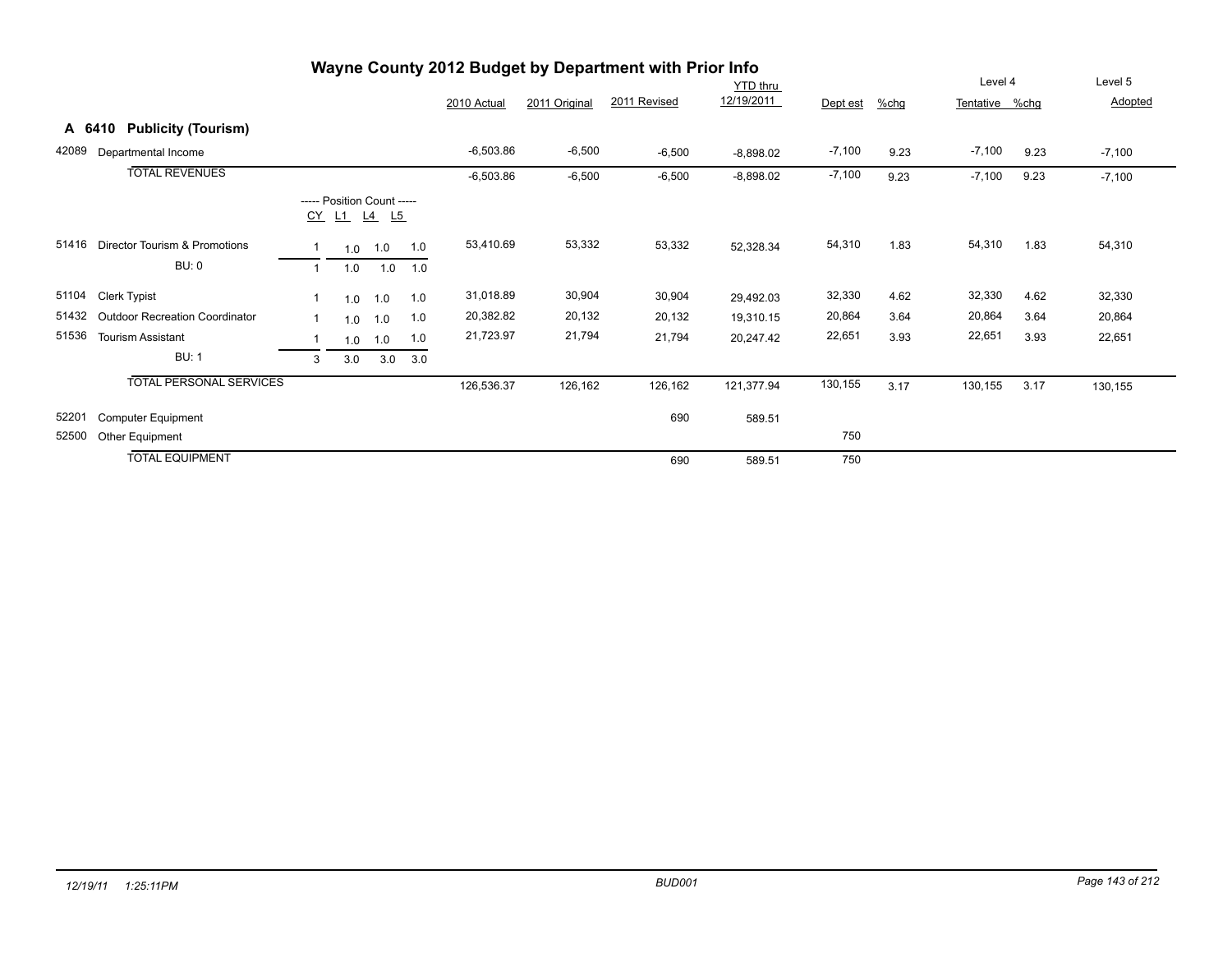| Wayne County 2012 Budget by Department with Prior Info |                                    |             |               |              |                 |          |         |                |           |         |
|--------------------------------------------------------|------------------------------------|-------------|---------------|--------------|-----------------|----------|---------|----------------|-----------|---------|
|                                                        |                                    |             |               |              | <b>YTD</b> thru |          |         | Level 4        |           | Level 5 |
|                                                        |                                    | 2010 Actual | 2011 Original | 2011 Revised | 12/19/2011      | Dept est | $%$ chg | Tentative %chg |           | Adopted |
|                                                        | A 6410 Publicity (Tourism)         |             |               |              |                 |          |         |                |           |         |
| 54120                                                  | County Info Packets                | 334.87      | 1,000         | 1,000        | 552.73          | 1,000    |         |                | $-100.00$ |         |
| 54150                                                  | Office Supplies                    | 926.47      | 1,200         | 1,200        | 960.26          | 1,200    |         | 1,200          |           | 1,200   |
| 54166                                                  | Postage                            | 1,968.94    | 1,700         | 1,700        | 1,186.25        | 1,700    |         | 2,600          | 52.94     | 2,600   |
| 54210                                                  | Gas                                | 349.90      | 600           | 600          | 276.84          | 600      |         | 600            |           | 600     |
| 54220                                                  | Light & Power                      | 507.43      | 700           | 700          | 437.46          | 700      |         | 700            |           | 700     |
| 54230                                                  | Telephone                          | 1,693.33    | 1,750         | 1,750        | 1,785.07        | 1,750    |         | 1,750          |           | 1,750   |
| 54240                                                  | Water                              | 53.74       | 100           | 100          | 49.39           | 100      |         | 100            |           | 100     |
| 54402                                                  | Advertising                        | 1,704.50    | 11,000        | 11,000       | 9,701.08        | 11,000   |         | 11,000         |           | 11,000  |
| 54408                                                  | Copier Expense                     |             | 675           | 675          | 609.75          | 675      |         | 675            |           | 675     |
| 54410                                                  | Conference                         | 427.79      | 800           | 800          | 716.90          | 800      |         | 800            |           | 800     |
| 54414                                                  | Information Technology             | 3,600.00    | 3,700         | 3,700        | 3,700.00        | 6,600    | 78.38   | 6,600          | 78.38     | 6,600   |
| 54424                                                  | Equipment - Maint Contract         | 400.44      |               | 42           | 42.00           |          |         |                |           |         |
| 54434                                                  | <b>Information Centers</b>         | 946.44      | 1,000         | 1,300        | 885.50          | 1,000    |         | 1,000          |           | 1,000   |
| 54438                                                  | Maintenance/Repairs                | 2,538.00    | 3,173         | 3,173        | 3,172.50        | 3,173    |         | 3,173          |           | 3,173   |
| 54457                                                  | Printing Literature & Brochure     | 2,872.84    | 7,400         | 7,353        | 5,873.82        | 7,400    |         | 7,400          |           | 7,400   |
| 54460                                                  | Promotion                          | 11,297.84   | 18,000        | 18,500       | 17,582.31       | 18,000   |         | 18,000         |           | 18,000  |
| 54485                                                  | Travel                             | 4,213.09    | 4,500         | 4,580        | 3,517.14        | 4,500    |         | 4,500          |           | 4,500   |
| 54539                                                  | Brochure/AD Development            | 292.50      | 2,000         | 2,108        | 1,552.50        | 2,000    |         | 2,000          |           | 2,000   |
| 54600                                                  | Misc                               | 866.46      | 900           | 989          | 914.57          | 900      |         | 1,000          | 11.11     | 1,000   |
|                                                        | 54603 Fishing Derby                | 3,734.11    | 4,300         | 4,300        | 4,213.27        | 4,300    |         | 4,300          |           | 4,300   |
|                                                        | TOTAL CONTRACTUAL EXPENSES         | 38,728.69   | 64,498        | 65,570       | 57,729.34       | 67,398   | 4.50    | 67,398         | 4.50      | 67,398  |
| 58100                                                  | Payments to NYS Retirement Sys     | 10,605.00   | 16,540        | 16,540       | 12,401.00       | 20,547   | 24.22   | 20,547         | 24.22     | 20,547  |
| 58200                                                  | <b>Payments to Social Security</b> | 9,219.12    | 9,626         | 9,626        | 8,717.68        | 9,957    | 3.44    | 9,957          | 3.44      | 9,957   |
| 58400                                                  | Hospitalization                    | 19,854.72   | 19,855        | 19,855       | 19,854.72       | 21,840   | 10.00   | 20,054         | 1.00      | 20,054  |
| 58600                                                  | <b>Disability</b>                  | 308.00      | 288           | 288          | 284.00          | 308      | 6.94    | 308            | 6.94      | 308     |
| 58901                                                  | Employee Assistance Program        | 57.21       | 63            | 63           | 60.00           | 63       |         | 63             |           | 63      |
|                                                        | <b>TOTAL FRINGE BENEFITS</b>       | 40,044.05   | 46,372        | 46,372       | 41,317.40       | 52,715   | 13.68   | 50,929         | 9.83      | 50,929  |
|                                                        |                                    |             |               |              |                 |          |         |                |           |         |
|                                                        | <b>Total Appropriations</b>        | 205,309.11  | 237,032       | 238,794      | 221,014.19      | 251,018  |         | 248,482        |           | 248,482 |
|                                                        | <b>Total County Cost</b>           | 198,805.25  | 230,532       | 232,294      | 212,116.17      | 243,918  | 5.81    | 241,382        | 4.71      | 241,382 |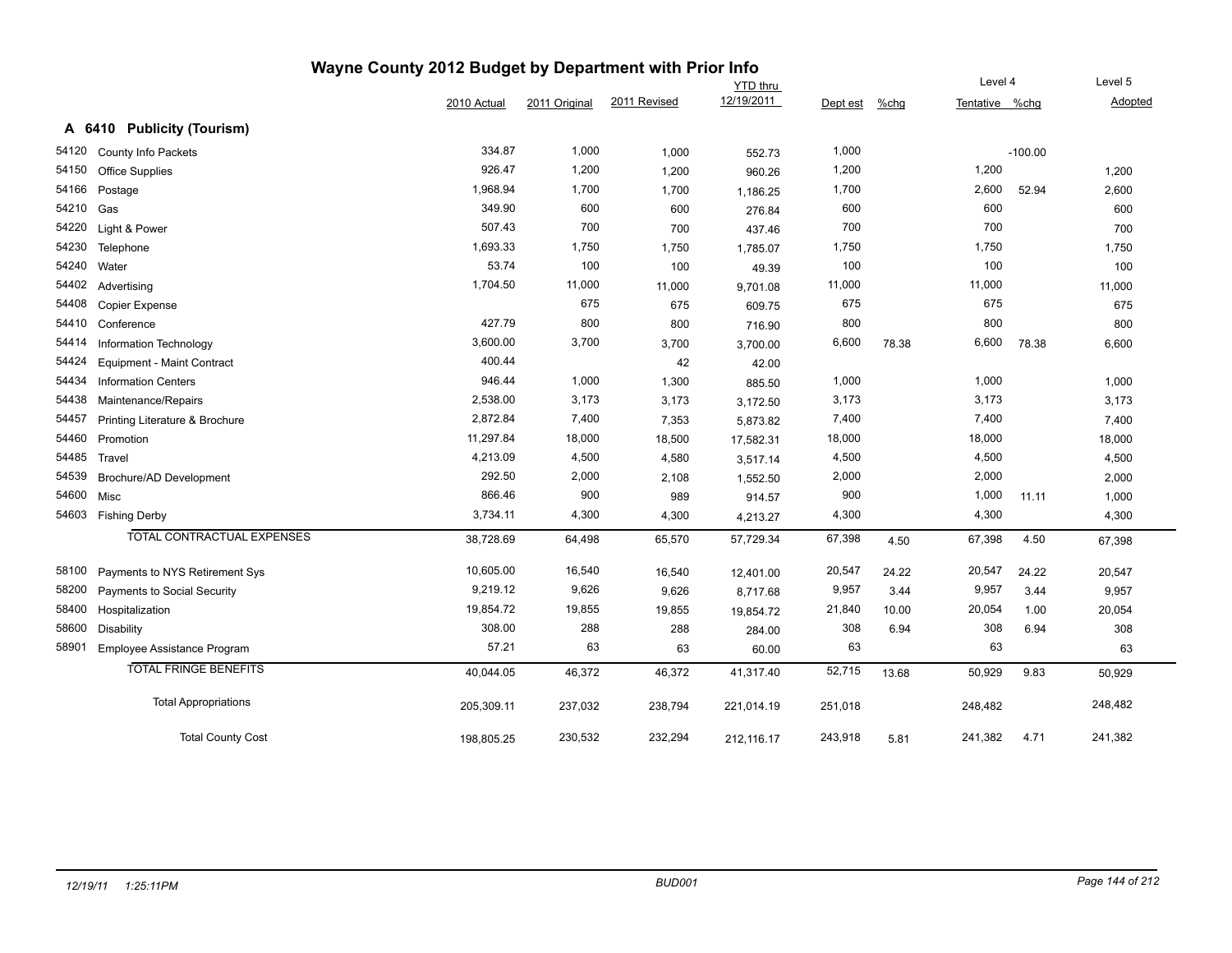| Wayne County 2012 Budget by Department with Prior Info |                                                 |             |               |              |              |           |          |                |          |           |  |
|--------------------------------------------------------|-------------------------------------------------|-------------|---------------|--------------|--------------|-----------|----------|----------------|----------|-----------|--|
|                                                        |                                                 |             |               |              | YTD thru     |           |          | Level 4        |          | Level 5   |  |
|                                                        |                                                 | 2010 Actual | 2011 Original | 2011 Revised | 12/19/2011   | Dept est  | $%$ chg  | Tentative %chg |          | Adopted   |  |
|                                                        | <b>Tourism Matching Funds Program</b><br>A 6411 |             |               |              |              |           |          |                |          |           |  |
| 42089                                                  | Departmental Income                             | $-4,300.00$ | $-4,000$      | $-4,000$     | $-4,845.00$  | $-4,000$  |          | $-4,000$       |          | $-4,000$  |  |
| 43716                                                  | State Aid                                       |             | $-60,000$     | $-57,575$    | $-57,575.00$ | $-58,000$ | $-3.33$  | $-58,000$      | $-3.33$  | $-58,000$ |  |
|                                                        | <b>TOTAL REVENUES</b>                           | $-4,300.00$ | $-64,000$     | $-61,575$    | $-62,420.00$ | $-62,000$ | $-3.13$  | $-62,000$      | $-3.13$  | $-62,000$ |  |
| 54166                                                  | Postage                                         | 5,245.18    | 5,100         | 5,100        | 2,344.52     | 5,100     |          | 5,100          |          | 5,100     |  |
| 54230                                                  | Telephone                                       | 631.64      | 900           | 900          | 647.58       | 900       |          | 900            |          | 900       |  |
| 54397                                                  | <b>Tourism Direct Mail</b>                      | 2,508.92    | 2,500         | 2,500        | 2,500.00     | 2,500     |          | 2,500          |          | 2,500     |  |
| 54399                                                  | <b>Video Production</b>                         |             |               |              |              |           |          | 3,300          |          | 3,300     |  |
| 54402                                                  | Advertising                                     | 39,461.31   | 55,200        | 53,475       | 55,493.68    | 53,000    | $-3.99$  | 53,000         | $-3.99$  | 53,000    |  |
| 54434                                                  | <b>Information Centers</b>                      | 10,782.05   | 15,000        | 17,200       | 15,693.15    | 15,000    |          | 15,000         |          | 15,000    |  |
| 54457                                                  | Printing Literature & Brochure                  | 32,651.59   | 35,100        | 35,100       | 29,250.50    | 31,100    | $-11.40$ | 27,800         | $-20.80$ | 27,800    |  |
| 54460                                                  | Promotion                                       | 7,452.08    | 5,000         | 5,000        | 6,182.84     | 6,700     | 34.00    | 6,700          | 34.00    | 6,700     |  |
| 54539                                                  | Brochure/AD Development                         | 4,660.40    | 6,300         | 6,300        | 7,993.75     | 6,800     | 7.94     | 6,800          | 7.94     | 6,800     |  |
| 54600                                                  | Misc                                            | 2,255.75    | 3,200         | 3,200        | 3,187.51     | 3,200     |          | 3,200          |          | 3,200     |  |
|                                                        | TOTAL CONTRACTUAL EXPENSES                      | 105,648.92  | 128,300       | 128,775      | 123,293.53   | 124,300   | $-3.12$  | 124,300        | $-3.12$  | 124,300   |  |
|                                                        | <b>Total Appropriations</b>                     | 105,648.92  | 128,300       | 128,775      | 123,293.53   | 124,300   |          | 124,300        |          | 124,300   |  |
|                                                        | <b>Total County Cost</b>                        | 101,348.92  | 64,300        | 67,200       | 60,873.53    | 62,300    | $-3.11$  | 62,300         | $-3.11$  | 62,300    |  |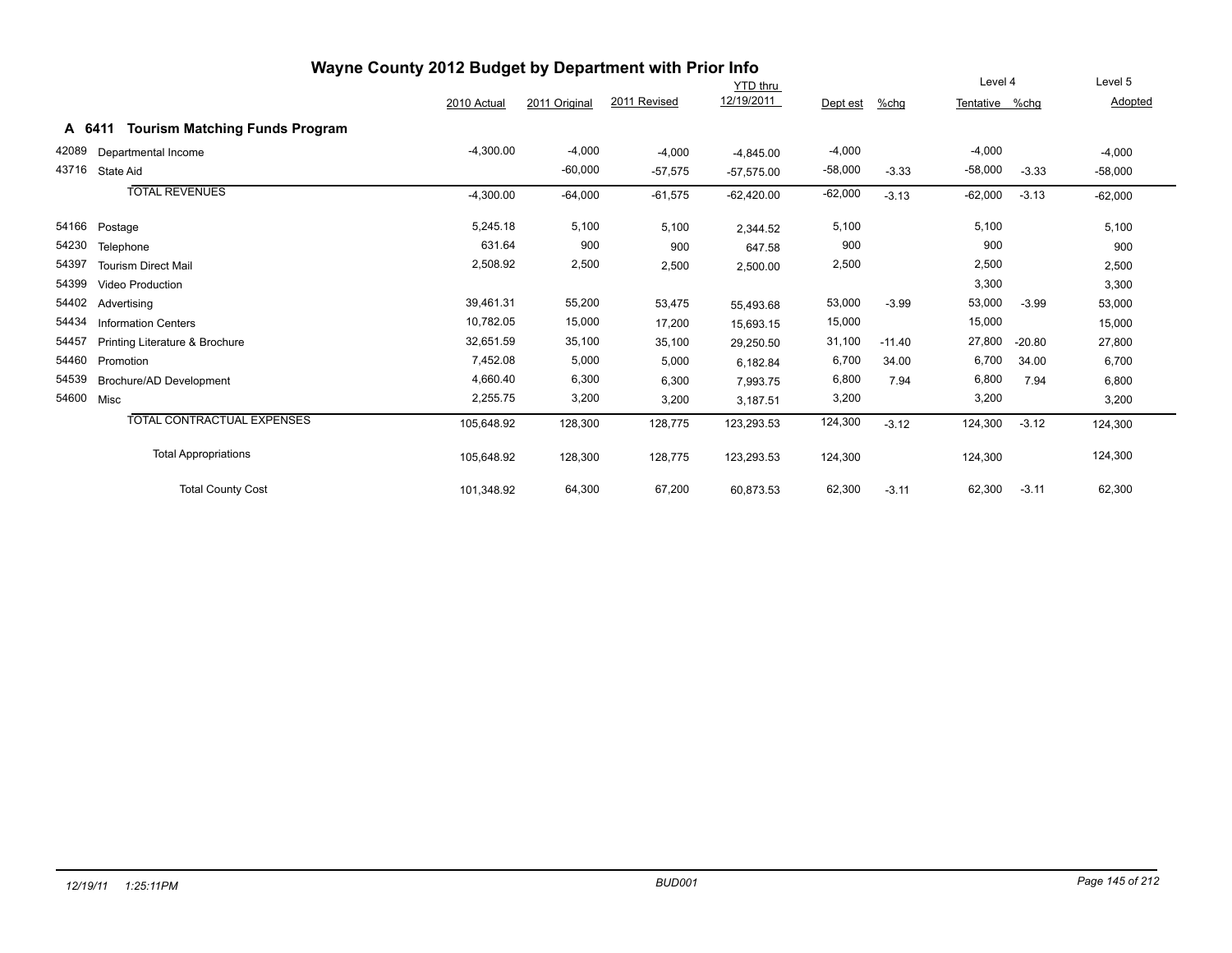|       | wayne County 2012 Budget by Department with Prior info |                |            |                                           |     |              |               |              |                 |          |          |                |                 |          |
|-------|--------------------------------------------------------|----------------|------------|-------------------------------------------|-----|--------------|---------------|--------------|-----------------|----------|----------|----------------|-----------------|----------|
|       |                                                        |                |            |                                           |     |              |               |              | <b>YTD</b> thru |          |          | Level 4        |                 | Level 5  |
|       |                                                        |                |            |                                           |     | 2010 Actual  | 2011 Original | 2011 Revised | 12/19/2011      | Dept est | %chg     | Tentative %chg |                 | Adopted  |
|       | A 6510 Veteran Services                                |                |            |                                           |     |              |               |              |                 |          |          |                |                 |          |
| 43648 | <b>Social Services Burials</b>                         |                |            |                                           |     | $-1,800.00$  | $-5,000$      | $-5,000$     | $-1,800.00$     | $-1,800$ | $-64.00$ |                | $-1,800 -64.00$ | $-1,800$ |
|       | 43710 Veteran Service Agencies                         |                |            |                                           |     | $-8,558.81$  | $-5,000$      | $-5,000$     | $-8,654.00$     | $-5,000$ |          | $-5,000$       |                 | $-5,000$ |
|       | <b>TOTAL REVENUES</b>                                  |                |            |                                           |     | $-10,358.81$ | $-10,000$     | $-10,000$    | $-10,454.00$    | $-6,800$ | $-32.00$ | $-6,800$       | $-32.00$        | $-6,800$ |
|       |                                                        |                |            |                                           |     |              |               |              |                 |          |          |                |                 |          |
|       |                                                        |                |            | ----- Position Count -----<br>CY L1 L4 L5 |     |              |               |              |                 |          |          |                |                 |          |
|       |                                                        |                |            |                                           |     |              |               |              |                 |          |          |                |                 |          |
| 51069 | <b>Personnel Clerk Part Time</b>                       | $\mathbf{1}$   | 1.0        | 1.0                                       | 1.0 | 23,219.14    | 23,363        | 23,363       | 22,304.15       | 23,763   | 1.71     | 23,763         | 1.71            | 23,763   |
|       | 51089 Director Veteran Services                        | $\overline{1}$ | 1.0        | 1.0                                       | 1.0 | 14,453.81    | 17,488        | 17,488       | 15,277.77       | 17,861   | 2.13     | 27,640         | 58.05           | 27,640   |
|       | BU: 0                                                  | $\overline{2}$ | 2.0        | 2.0                                       | 2.0 |              |               |              |                 |          |          |                |                 |          |
| 51117 | Motor Vehicle Operator- PT                             | $\mathbf{1}$   | 1.0        | 1.0                                       | 1.0 |              | 400           | 400          | 388.44          | 400      |          | 400            |                 | 400      |
| 51206 | Veteran Services Officer                               | $\mathbf{1}$   | 1.0        | 1.0                                       | 1.0 | 36,255.02    | 36,118        | 36,118       | 35,184.83       | 37,916   | 4.98     | 37,916         | 4.98            | 37,916   |
| 51694 | Vehicle Operator (8hr)                                 | $\mathbf{1}$   |            |                                           | 1.0 | 34,364.28    | 34,233        | 34,233       | 32,795.80       | 35,578   | 3.93     | 35,578         | 3.93            | 35,578   |
|       | <b>BU: 1</b>                                           | 3              | 1.0<br>3.0 | 1.0<br>$3.0\,$                            | 3.0 |              |               |              |                 |          |          |                |                 |          |
|       |                                                        |                |            |                                           |     |              |               |              |                 |          |          |                |                 |          |
|       | <b>TOTAL PERSONAL SERVICES</b>                         |                |            |                                           |     | 108,292.25   | 111,602       | 111,602      | 105,950.99      | 115,518  | 3.51     | 125,297        | 12.27           | 125,297  |
|       |                                                        |                |            |                                           |     |              |               |              |                 |          |          |                |                 |          |
| 54114 | Car Expense                                            |                |            |                                           |     | 5,830.37     | 8,500         | 8,500        | 6,917.90        | 8,500    |          | 8,500          |                 | 8,500    |
| 54150 | Office Supplies                                        |                |            |                                           |     | 351.38       | 400           | 400          | 190.96          | 400      |          | 400            |                 | 400      |
| 54166 | Postage                                                |                |            |                                           |     | 673.71       | 500           | 500          | 584.71          | 700      | 40.00    | 700            | 40.00           | 700      |
| 54210 | Gas                                                    |                |            |                                           |     | 332.62       | 550           | 550          | 432.63          | 926      | 68.29    | 926            | 68.29           | 926      |
| 54220 | Light & Power                                          |                |            |                                           |     | 1,470.95     | 2,000         | 2,000        | 1,588.07        | 3,267    | 63.34    | 3,267          | 63.34           | 3,267    |
| 54230 | Telephone                                              |                |            |                                           |     | 2,327.83     | 2,400         | 2,400        | 2,028.86        | 2,400    |          | 2,400          |                 | 2,400    |
| 54240 | Water                                                  |                |            |                                           |     | 114.87       | 250           | 250          | 377.03          | 245      | $-2.00$  | 245            | $-2.00$         | 245      |
| 54400 | <b>Contracted Services</b>                             |                |            |                                           |     | 25,176.75    | 30,000        | 30,000       | 25,518.75       | 30,000   |          | 30,000         |                 | 30,000   |
| 54408 | Copier Expense                                         |                |            |                                           |     | 1,181.69     | 1,300         | 1,300        | 1,317.31        | 1,300    |          | 1,300          |                 | 1,300    |
| 54410 | Conference                                             |                |            |                                           |     |              | 750           | 750          | 303.02          | 750      |          | 750            |                 | 750      |
| 54414 | Information Technology                                 |                |            |                                           |     | 2,700.00     | 2,775         | 2,775        | 2,775.00        | 8,400    | 202.70   |                | 8,400 202.70    | 8,400    |
| 54424 | Equipment - Maint Contract                             |                |            |                                           |     | 95.00        | 375           | 375          | 110.00          | 375      |          | 375            |                 | 375      |
| 54438 | Maintenance/Repairs                                    |                |            |                                           |     | 5,550.00     | 6,760         | 6,760        | 2,193.10        | 6,534    | $-3.35$  | 6,534          | $-3.35$         | 6,534    |
| 54456 | Printing                                               |                |            |                                           |     | 349.15       | 350           | 350          | 98.00           | 350      |          | 350            |                 | 350      |
| 54472 | Subscriptions                                          |                |            |                                           |     | 28.00        | 50            | 50           | 28.00           | 50       |          | 50             |                 | 50       |
| 54475 | Software                                               |                |            |                                           |     | 700.00       | 750           | 750          |                 | 750      |          | 750            |                 | 750      |
| 54483 | Training- Seminars & Schools                           |                |            |                                           |     |              | 2,500         | 2,500        | 883.41          | 2,500    |          | 2,500          |                 | 2,500    |
| 54485 | Travel                                                 |                |            |                                           |     |              | 100           | 100          |                 | 100      |          | 100            |                 | 100      |
|       | 54510 Burials                                          |                |            |                                           |     | 23,565.70    | 27,500        | 27,500       | 24,265.80       | 27,500   |          | 27,500         |                 | 27,500   |
|       | <b>TOTAL CONTRACTUAL EXPENSES</b>                      |                |            |                                           |     | 70,448.02    | 87,810        | 87,810       | 69,612.55       | 95,046   | 8.24     | 95,046         | 8.24            | 95,046   |

## **Wayne County 2012 Budget by Department with Prior Info**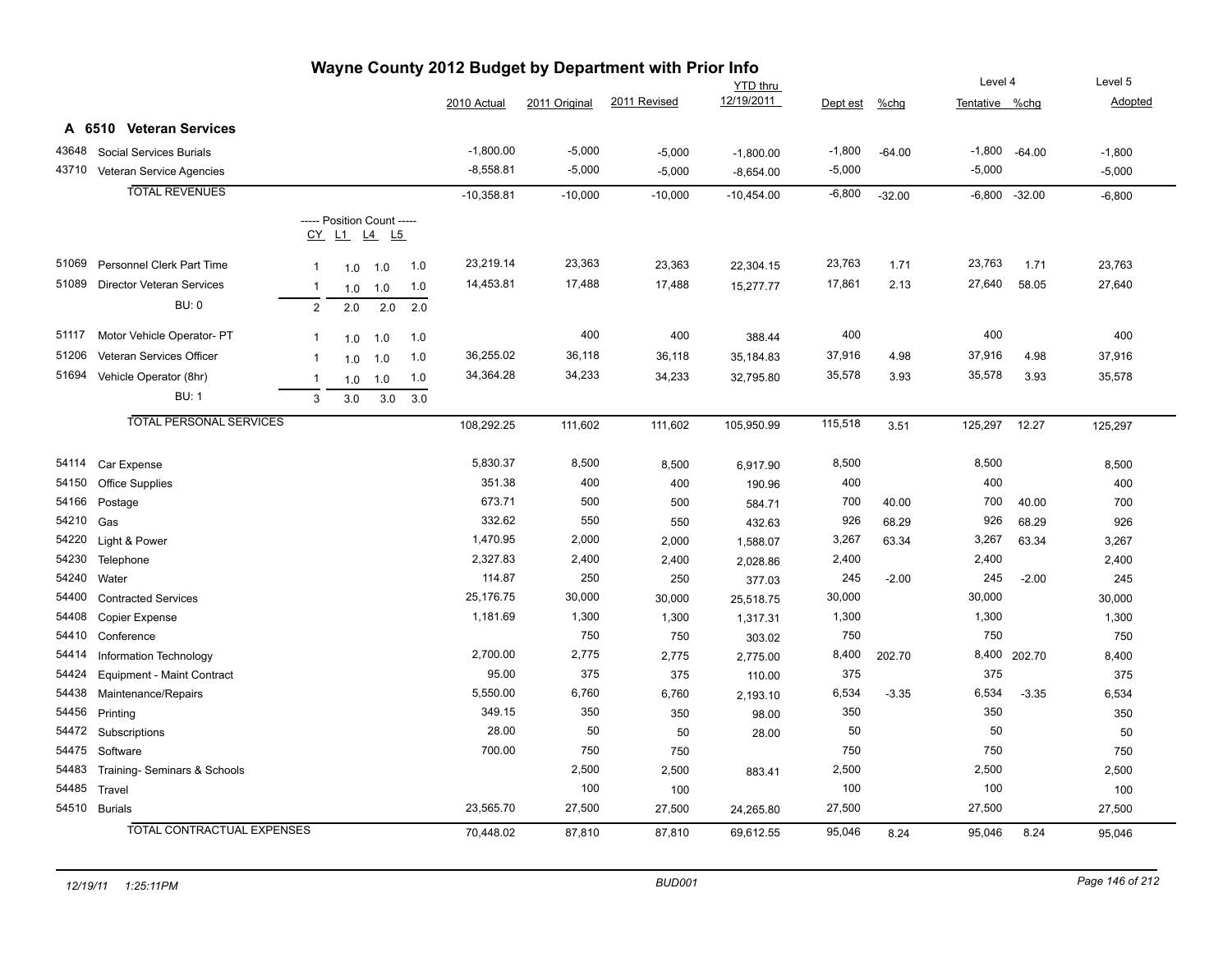|                                             | Wayne County 2012 Budget by Department with Prior Info |               |              |                 |          |         |                |         |         |
|---------------------------------------------|--------------------------------------------------------|---------------|--------------|-----------------|----------|---------|----------------|---------|---------|
|                                             |                                                        |               |              | <b>YTD thru</b> |          |         | Level 4        |         | Level 5 |
|                                             | 2010 Actual                                            | 2011 Original | 2011 Revised | 12/19/2011      | Dept est | %chg    | Tentative %chg |         | Adopted |
| <b>Veteran Services</b><br>A 6510           |                                                        |               |              |                 |          |         |                |         |         |
| 58100 Payments to NYS Retirement Sys        | 9,295.00                                               | 14,881        | 14,881       | 11.012.00       | 18,284   | 22.87   | 18,284         | 22.87   | 18,284  |
| 58200 Payments to Social Security           | 7,940.60                                               | 9,142         | 9,142        | 7,761.35        | 8,807    | $-3.66$ | 8,807          | $-3.66$ | 8,807   |
| 58400 Hospitalization                       | 21,664.32                                              | 24,264        | 24,264       | 21,664.32       | 23,831   | $-1.79$ | 21,881         | $-9.82$ | 21,881  |
| 58600<br>Disability                         | 308.00                                                 | 288           | 288          | 284.00          | 308      | 6.94    | 308            | 6.94    | 308     |
| 58901<br><b>Employee Assistance Program</b> | 66.75                                                  | 74            | 74           | 60.00           | 74       | $-0.68$ | 74             | $-0.68$ | 74      |
| <b>TOTAL FRINGE BENEFITS</b>                | 39.274.67                                              | 48,649        | 48,649       | 40.781.67       | 51,303   | 5.46    | 49,354         | 1.45    | 49,354  |
| <b>Total Appropriations</b>                 | 218.014.94                                             | 248,061       | 248,061      | 216.345.21      | 261,867  |         | 269,696        |         | 269,696 |
| <b>Total County Cost</b>                    | 207,656.13                                             | 238,061       | 238,061      | 205.891.21      | 255,067  | 7.14    | 262,896        | 10.43   | 262,896 |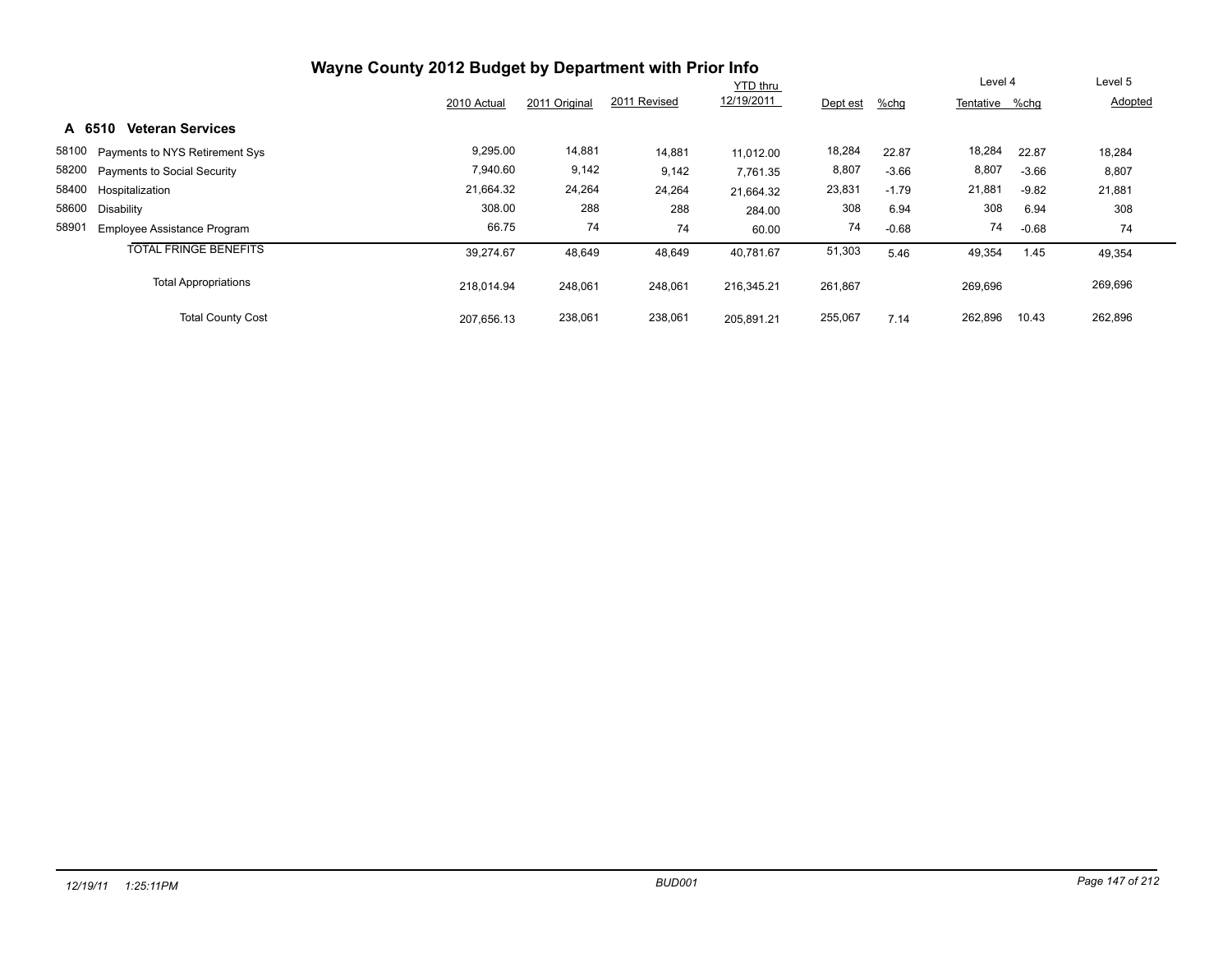| Wayne County 2012 Budget by Department with Prior Info |           |                                   |                |                                           |     |     |             |               |              |                 |          |          |                |                 |          |
|--------------------------------------------------------|-----------|-----------------------------------|----------------|-------------------------------------------|-----|-----|-------------|---------------|--------------|-----------------|----------|----------|----------------|-----------------|----------|
|                                                        |           |                                   |                |                                           |     |     |             |               |              | <b>YTD</b> thru |          |          | Level 4        |                 | Level 5  |
|                                                        |           |                                   |                |                                           |     |     | 2010 Actual | 2011 Original | 2011 Revised | 12/19/2011      | Dept est | %chg     | Tentative %chg |                 | Adopted  |
|                                                        |           | A 6610 Consumer Affairs (W&M)     |                |                                           |     |     |             |               |              |                 |          |          |                |                 |          |
| 42620                                                  |           | Fines & Forteitures               |                |                                           |     |     | $-2,400.00$ | $-2,000$      | $-2,000$     | $-800.00$       | $-1,000$ | $-50.00$ | $-1,000$       | $-50.00$        | $-1,000$ |
| 43717                                                  |           | Weights & Measures                |                |                                           |     |     | $-4,690.85$ | $-4,000$      | $-4,000$     | $-5,206.44$     | $-4,000$ |          | $-4,000$       |                 | $-4,000$ |
|                                                        |           | <b>TOTAL REVENUES</b>             |                |                                           |     |     | $-7,090.85$ | $-6,000$      | $-6,000$     | $-6,006.44$     | $-5,000$ | $-16.67$ |                | $-5,000 -16.67$ | $-5,000$ |
|                                                        |           |                                   |                |                                           |     |     |             |               |              |                 |          |          |                |                 |          |
|                                                        |           |                                   |                | ----- Position Count -----<br>CY L1 L4 L5 |     |     |             |               |              |                 |          |          |                |                 |          |
|                                                        |           |                                   |                |                                           |     |     |             |               |              |                 |          |          |                |                 |          |
| 51090                                                  |           | Director Weights & Measures       | $\mathbf{1}$   | 1.0                                       | 1.0 | 1.0 | 50,526.22   | 50,815        | 50,815       | 49,452.00       | 51,313   | 0.98     | 51,313         | 0.98            | 51,313   |
|                                                        |           | BU: 0                             | $\overline{1}$ | 1.0                                       | 1.0 | 1.0 |             |               |              |                 |          |          |                |                 |          |
| 51228                                                  |           | Deputy Director Weights&Measur    | $\mathbf 1$    | 1.0                                       | 1.0 | 1.0 | 39,499.58   | 38,859        | 38,859       | 38,353.26       | 40,577   | 4.42     | 40,577         | 4.42            | 40,577   |
|                                                        |           | <b>BU: 1</b>                      | $\mathbf{1}$   | 1.0                                       | 1.0 | 1.0 |             |               |              |                 |          |          |                |                 |          |
|                                                        |           |                                   |                |                                           |     |     |             |               |              |                 |          |          |                |                 |          |
|                                                        |           | <b>TOTAL PERSONAL SERVICES</b>    |                |                                           |     |     | 90,025.80   | 89,674        | 89,674       | 87,805.26       | 91,890   | 2.47     | 91,890         | 2.47            | 91,890   |
| 52201                                                  |           | <b>Computer Equipment</b>         |                |                                           |     |     |             |               |              |                 | 750      |          | 750            |                 | 750      |
|                                                        |           | <b>TOTAL EQUIPMENT</b>            |                |                                           |     |     |             |               |              | 0.00            | 750      |          | 750            |                 | 750      |
|                                                        |           |                                   |                |                                           |     |     |             |               |              |                 |          |          |                |                 |          |
| 54150                                                  |           | <b>Office Supplies</b>            |                |                                           |     |     | 207.44      | 500           | 500          | 282.55          | 1,300    | 160.00   |                | 1,300 160.00    | 1,300    |
| 54166                                                  | Postage   |                                   |                |                                           |     |     | 188.75      | 400           | 400          | 161.94          | 400      |          | 400            |                 | 400      |
| 54210                                                  | Gas       |                                   |                |                                           |     |     | 664.56      | 850           | 850          | 578.18          | 875      | 2.94     | 875            | 2.94            | 875      |
| 54220                                                  |           | Light & Power                     |                |                                           |     |     | 1,303.65    | 1,600         | 1,600        | 1,149.49        | 1,650    | 3.13     | 1,650          | 3.13            | 1,650    |
| 54230                                                  | Telephone |                                   |                |                                           |     |     | 313.27      | 300           | 300          | 276.29          | 350      | 16.67    | 350            | 16.67           | 350      |
| 54240                                                  | Water     |                                   |                |                                           |     |     | 149.60      | 250           | 250          | 94.61           | 155      | $-38.00$ | 155            | $-38.00$        | 155      |
| 54410                                                  |           | Conference                        |                |                                           |     |     | 241.50      | 300           | 300          | 70.00           | 300      |          | 300            |                 | 300      |
| 54414                                                  |           | Information Technology            |                |                                           |     |     | 900.00      | 925           | 925          | 925.00          | 4,800    | 418.92   |                | 4,800 418.92    | 4,800    |
| 54418                                                  | Dues      |                                   |                |                                           |     |     |             | 115           | 115          | 125.00          | 125      | 8.70     | 125            | 8.70            | 125      |
| 54438                                                  |           | Maintenance/Repairs               |                |                                           |     |     |             | 200           | 200          |                 | 200      |          | 200            |                 | 200      |
| 54485                                                  | Travel    |                                   |                |                                           |     |     | 138.07      | 200           | 200          | 31.30           | 300      | 50.00    | 300            | 50.00           | 300      |
| 54487                                                  |           | Vehicle Maintenance & Repair      |                |                                           |     |     | 3,168.57    | 4,000         | 4,000        | 4,221.43        | 4,500    | 12.50    | 4,500          | 12.50           | 4,500    |
| 54511                                                  |           | <b>Other Purchased Services</b>   |                |                                           |     |     | 1,295.00    | 300           | 300          | 220.00          | 1,650    | 450.00   |                | 1,650 450.00    | 1,650    |
| 54600 Misc                                             |           |                                   |                |                                           |     |     | 271.08      | 85            | 85           | 10.08           | 200      | 135.29   |                | 200 135.29      | 200      |
|                                                        |           | <b>TOTAL CONTRACTUAL EXPENSES</b> |                |                                           |     |     | 8,841.49    | 10,025        | 10,025       | 8,145.87        | 16,805   | 67.63    | 16,805         | 67.63           | 16,805   |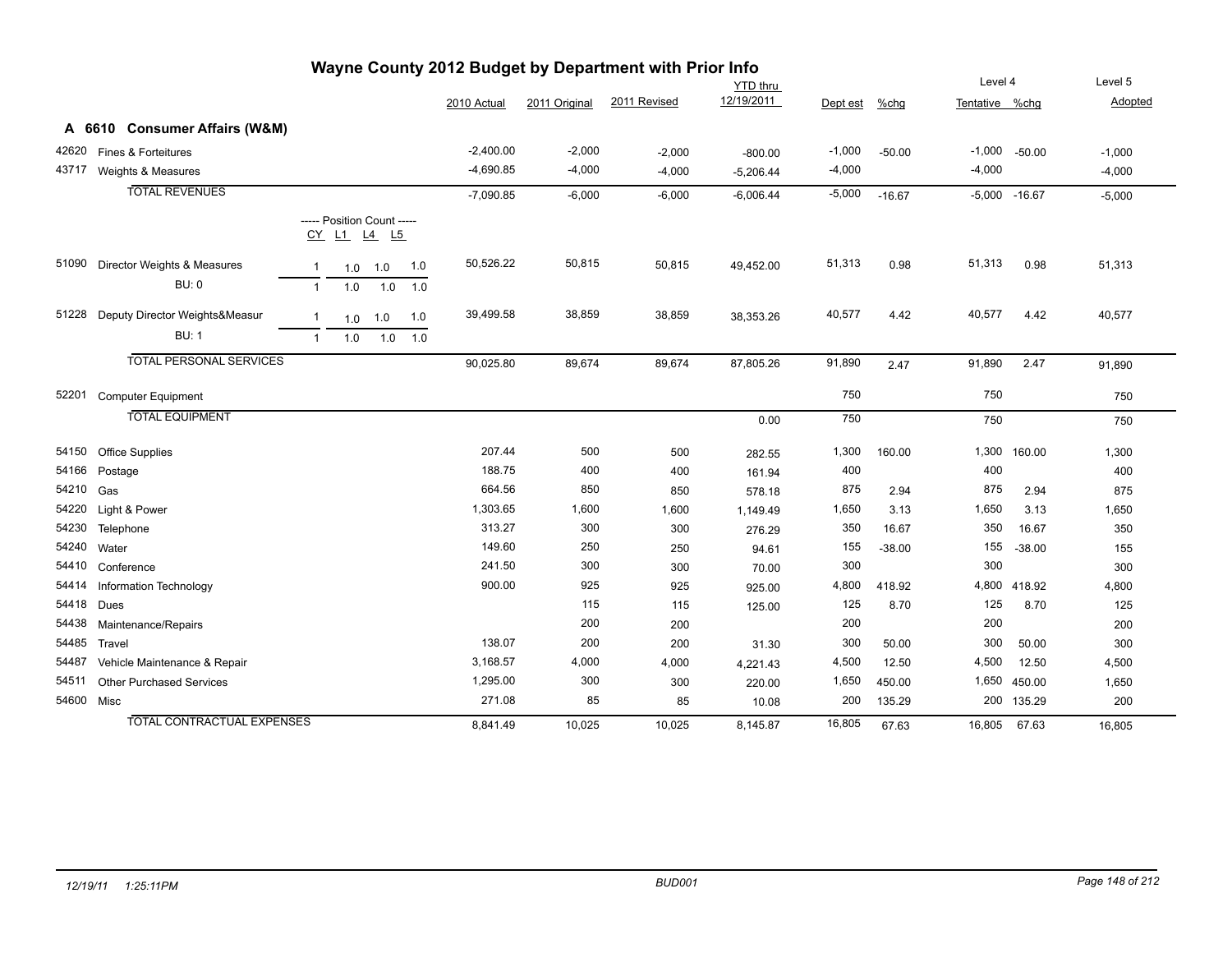|                                             | Wayne County 2012 Budget by Department with Prior Info |               |              |            |          |         |                |       |         |
|---------------------------------------------|--------------------------------------------------------|---------------|--------------|------------|----------|---------|----------------|-------|---------|
|                                             |                                                        |               |              | Level 4    |          | Level 5 |                |       |         |
|                                             | 2010 Actual                                            | 2011 Original | 2011 Revised | 12/19/2011 | Dept est | %chg    | Tentative %chg |       | Adopted |
| <b>Consumer Affairs (W&amp;M)</b><br>A 6610 |                                                        |               |              |            |          |         |                |       |         |
| 58100 Payments to NYS Retirement Sys        | 9,617.00                                               | 15,970        | 15,970       | 11.446.00  | 19,277   | 20.71   | 19,277         | 20.71 | 19,277  |
| 58200 Payments to Social Security           | 6,750.65                                               | 6,834         | 6,834        | 6,464.61   | 7,030    | 2.87    | 7,030          | 2.87  | 7,030   |
| 58400 Hospitalization                       | 6,528.08                                               | 5,923         | 5,923        | 13,192.32  | 14,512   | 145.01  | 13,325 124.97  |       | 13,325  |
| 58600<br>Disability                         | 308.00                                                 | 288           | 288          | 284.00     | 308      | 6.94    | 308            | 6.94  | 308     |
| 58901<br><b>Employee Assistance Program</b> | 38.14                                                  | 41            | 41           | 40.00      | 42       | 2.44    | 42             | 2.44  | 42      |
| <b>TOTAL FRINGE BENEFITS</b>                | 23,241.87                                              | 29,056        | 29,056       | 31.426.93  | 41,169   | 41.69   | 39,982         | 37.60 | 39,982  |
| <b>Total Appropriations</b>                 | 122.109.16                                             | 128,755       | 128,755      | 127.378.06 | 150,614  |         | 149,427        |       | 149,427 |
| <b>Total County Cost</b>                    | 115.018.31                                             | 122,755       | 122,755      | 121.371.62 | 145,614  | 18.62   | 144,427        | 17.65 | 144,427 |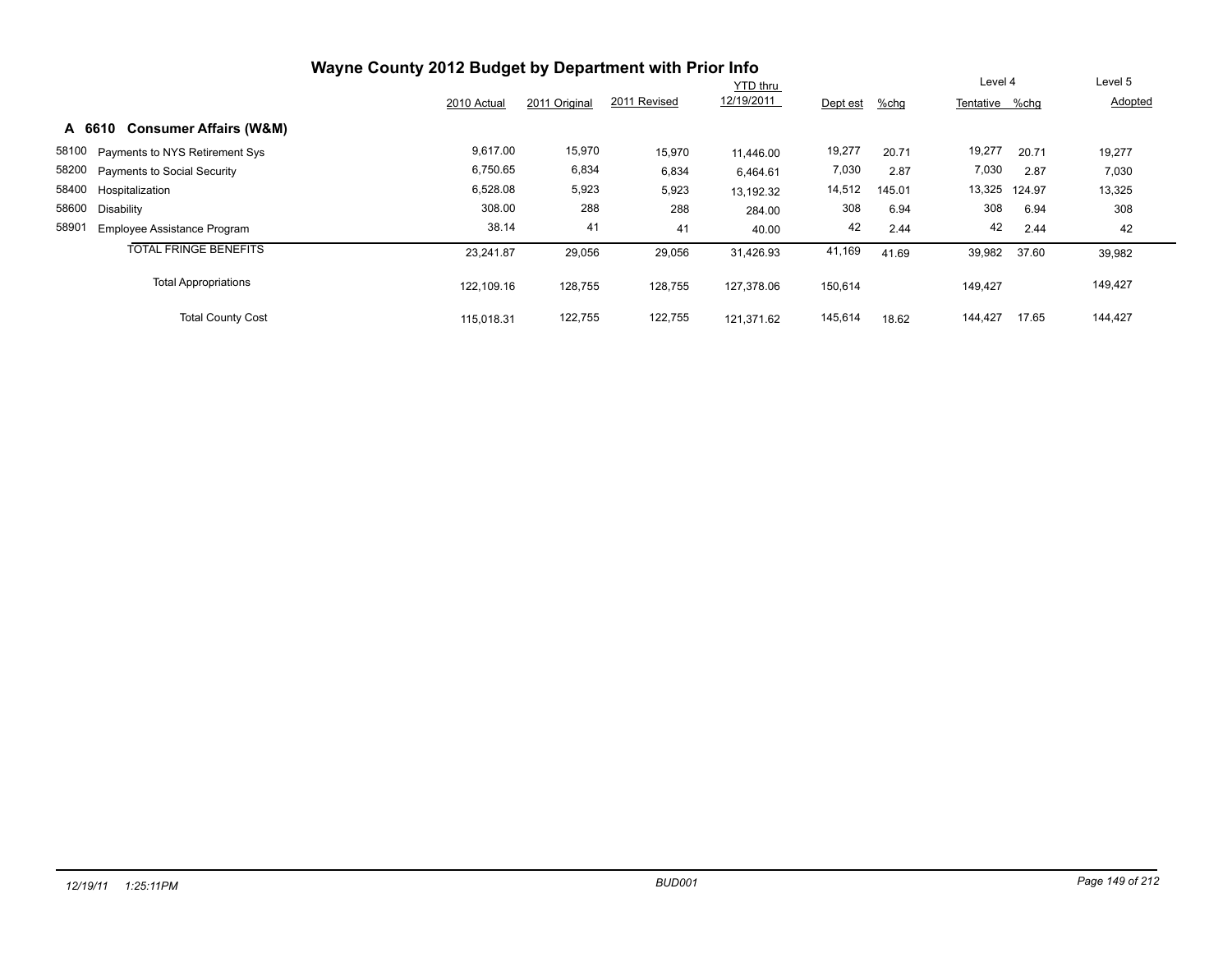|       |                                       |                |                                           |      |      |                 |               | Wayne County 2012 Budget by Department with Prior Info |                 |              |           |                |           |              |
|-------|---------------------------------------|----------------|-------------------------------------------|------|------|-----------------|---------------|--------------------------------------------------------|-----------------|--------------|-----------|----------------|-----------|--------------|
|       |                                       |                |                                           |      |      |                 |               |                                                        | <b>YTD</b> thru |              |           | Level 4        |           | Level 5      |
|       |                                       |                |                                           |      |      | 2010 Actual     | 2011 Original | 2011 Revised                                           | 12/19/2011      | Dept est     | $%$ chg   | Tentative %chg |           | Adopted      |
|       | A 6772 Area Agency on Aging           |                |                                           |      |      |                 |               |                                                        |                 |              |           |                |           |              |
| 41281 | Aging Reimbursement                   |                |                                           |      |      | $-83,293.83$    | $-92,880$     | $-92,880$                                              | $-86,481.35$    | $-88,430$    | $-4.79$   | $-88,430$      | $-4.79$   | $-88,430$    |
| 42772 | Office of the Aging                   |                |                                           |      |      | $-34,438.79$    | $-35,000$     | $-35,000$                                              | $-29,469.35$    | $-31,050$    | $-11.29$  | $-31,050$      | $-11.29$  | $-31,050$    |
| 43772 | State Aid - Program for Aging         |                |                                           |      |      | $-649,277.50$   | $-662,586$    | $-617,259$                                             | -517,623.65     | $-612,570$   | $-7.55$   | $-662,570$     | 0.00      | $-662,570$   |
| 44772 | Programs for the Aging                |                |                                           |      |      | $-510,253.80$   | $-510,235$    | -531,699                                               | -408,147.18     | $-506,711$   | $-0.69$   | $-519,886$     | 1.89      | $-519,886$   |
|       | <b>TOTAL REVENUES</b>                 |                |                                           |      |      | $-1,277,263.92$ | $-1,300,701$  | $-1,276,838$                                           | $-1,041,721.53$ | $-1,238,761$ | $-4.76$   | $-1,301,936$   | 0.09      | $-1,301,936$ |
|       |                                       |                | ----- Position Count -----<br>CY L1 L4 L5 |      |      |                 |               |                                                        |                 |              |           |                |           |              |
| 51092 | Director Office of Aging              | $\mathbf{1}$   | 1.0                                       | 1.0  | 1.0  | 60,853.38       | 60,870        | 60,870                                                 | 58,378.73       | 62,380       | 2.48      | 62,380         | 2.48      | 62,380       |
| 51297 | Deputy Director of Aging              | $\mathbf{1}$   | 1.0                                       | 1.0  | 1.0  | 45,829.33       | 46,137        | 46,137                                                 | 43,692.65       | 46,811       | 1.46      | 46,811         | 1.46      | 46,811       |
|       | <b>BU: 0</b>                          | $\overline{2}$ | 2.0                                       | 2.0  | 2.0  |                 |               |                                                        |                 |              |           |                |           |              |
| 51100 | Vehicle Operator                      | $\mathbf{1}$   | 1.0                                       | 1.0  | 1.0  | 31,018.89       | 31,154        | 31,154                                                 | 29,684.22       | 32,330       | 3.77      | 32,330         | 3.77      | 32,330       |
| 51110 | Receptionist                          | -1             | 1.0                                       | 1.0  | 1.0  | 30,068.80       | 30,304        | 30,304                                                 | 29,041.24       | 31,480       | 3.88      | 31,480         | 3.88      | 31,480       |
| 51123 | Account Clerk - Typist (7hr)          | $\mathbf{1}$   | 1.0                                       | 1.0  | 1.0  | 30,361.11       | 30,245        | 30,245                                                 | 26,563.80       | 31,784       | 5.09      | 31,784         | 5.09      | 31,784       |
| 51142 | Senior Clerk-Typist                   | $\mathbf{1}$   | 1.0                                       | 1.0  | 1.0  | 32,718.86       | 32,865        | 32,865                                                 | 31,111.85       | 34,089       | 3.72      | 34,089         | 3.72      | 34,089       |
| 51149 | Aging Service Worker                  | $\overline{c}$ | 2.0                                       | 2.0  | 2.0  | 58,969.27       | 63,630        | 63,630                                                 | 56,228.47       | 66,058       | 3.82      | 66,058         | 3.82      | 66,058       |
| 51253 | Caseworker Aging                      | 3              | 2.0                                       | 2.0  | 2.0  | 90,622.19       | 107,289       | 105,064                                                | 84,557.77       | 86,910       | $-18.99$  | 86,910         | $-18.99$  | 86,910       |
| 51276 | <b>Aging Services Specialist</b>      | $\mathbf{1}$   | 1.0                                       | 1.0  | 1.0  | 43,717.09       | 43,558        | 43,558                                                 | 41,750.73       | 45,503       | 4.47      | 45,503         | 4.47      | 45,503       |
| 51278 | <b>Nutrition Services Coordinator</b> | $\mathbf{1}$   | 1.0                                       | 1.0  | 1.0  | 43,213.54       | 43,054        | 43,054                                                 | 35,219.99       | 38,539       | $-10.49$  | 38,539         | $-10.49$  | 38,539       |
| 51283 | <b>RPNurse Part Time</b>              | $\mathbf{1}$   | 1.0                                       | 1.0  | 1.0  | 36,490.37       | 28,279        | 28,279                                                 | 26,311.20       | 29,277       | 3.53      | 29,277         | 3.53      | 29,277       |
| 51362 | Senior Caseworker                     | $\mathbf{1}$   | 1.0                                       | 1.0  | 1.0  | 17,151.93       |               | 20,766                                                 | 19,105.54       | 44,657       |           | 44,657         |           | 44,657       |
| 51385 | Aging Services Aide                   | 3              | 3.0                                       | 3.0  | 3.0  | 26,268.40       | 29,595        | 29,595                                                 | 26,137.49       | 30,639       | 3.53      | 30,639         | 3.53      | 30,639       |
| 51576 | Services Assistant - A&Y              | 3              | 3.0                                       | 3.0  | 3.0  | 128,380.70      | 114,768       | 114,768                                                | 102,004.52      | 120,414      | 4.92      | 120,414        | 4.92      | 120,414      |
| 51579 | PT Senior Caseworker                  | -1             | 0.0                                       | 0.0  | 0.0  |                 | 18,541        |                                                        |                 |              | $-100.00$ |                | $-100.00$ |              |
|       | <b>BU: 1</b>                          | 20             | 18.0                                      | 18.0 | 18.0 |                 |               |                                                        |                 |              |           |                |           |              |
| 51232 | <b>Principal Account Clerk</b>        | $\overline{1}$ | 1.0                                       | 1.0  | 1.0  | 40,488.61       | 40,342        | 40,342                                                 | 38,508.45       | 41,847       | 3.73      | 41,847         | 3.73      | 41,847       |
|       | <b>BU: 4</b>                          | $\mathbf{1}$   | $1.0\,$                                   | 1.0  | 1.0  |                 |               |                                                        |                 |              |           |                |           |              |
|       | <b>TOTAL PERSONAL SERVICES</b>        |                |                                           |      |      | 716,152.47      | 720,631       | 720,631                                                | 648,296.65      | 742,718      | 3.06      | 742,718        | 3.06      | 742,718      |
| 52200 | Office Equipment                      |                |                                           |      |      | 213.00          |               |                                                        |                 |              |           |                |           |              |
|       | <b>TOTAL EQUIPMENT</b>                |                |                                           |      |      | 213.00          |               |                                                        | 0.00            |              |           |                |           |              |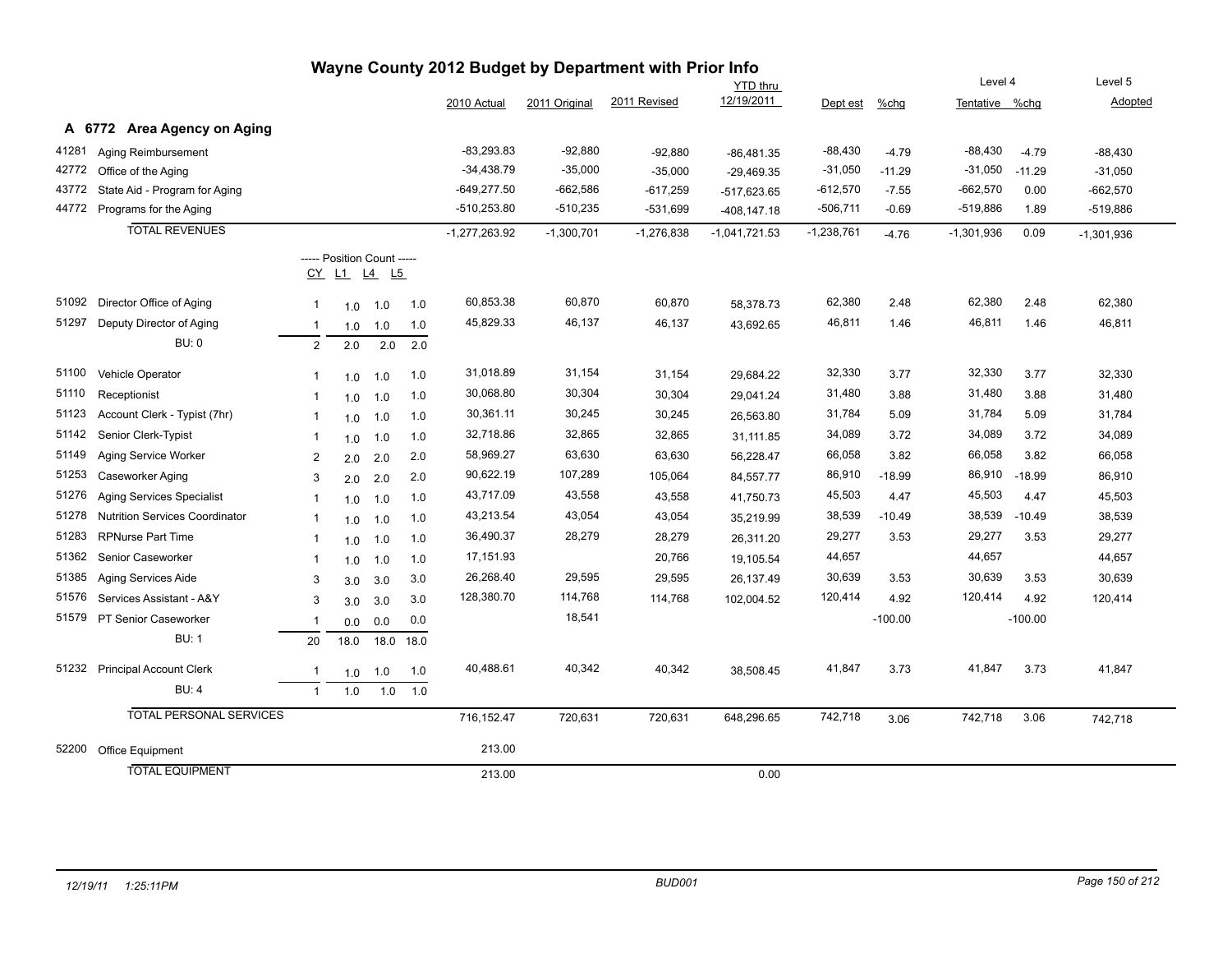|                                       | Wayne County 2012 Budget by Department with Prior Info |               |              |                 |          |           |                |           |         |
|---------------------------------------|--------------------------------------------------------|---------------|--------------|-----------------|----------|-----------|----------------|-----------|---------|
|                                       |                                                        |               |              | <b>YTD</b> thru |          |           | Level 4        |           | Level 5 |
|                                       | 2010 Actual                                            | 2011 Original | 2011 Revised | 12/19/2011      | Dept est | $%$ chg   | Tentative %chg |           | Adopted |
| A 6772 Area Agency on Aging           |                                                        |               |              |                 |          |           |                |           |         |
| 54166<br>Postage                      | 6,720.02                                               | 7,085         | 7,085        | 6,643.13        | 7,000    | $-1.20$   | 7,000          | $-1.20$   | 7,000   |
| 54210<br>Gas                          | 1,580.88                                               | 2,117         | 2,117        | 1,297.57        | 1,587    | $-25.04$  | 1,587          | $-25.04$  | 1,587   |
| 54220<br>Light & Power                | 10,725.39                                              | 14,702        | 14,702       | 8,911.53        | 11,594   | $-21.14$  | 11,594         | $-21.14$  | 11,594  |
| 54230<br>Telephone                    | 13,949.84                                              | 12,500        | 12,500       | 13,450.98       | 13,400   | 7.20      | 13,400         | 7.20      | 13,400  |
| 54240<br>Water                        | 1,018.70                                               | 850           | 850          | 827.34          | 976      | 14.82     | 976            | 14.82     | 976     |
| 54300<br>Insurance                    | 2,878.52                                               | 2,880         | 2,880        | 2,664.40        | 3,168    | 10.00     | 3,168          | 10.00     | 3,168   |
| 54410<br>Conference                   | 1,787.19                                               | 2,500         | 2,500        | 2,260.54        | 1,200    | $-52.00$  | 1,200          | $-52.00$  | 1,200   |
| 54414<br>Information Technology       | 16,950.00                                              | 19,425        | 19,425       | 19,231.25       | 37,200   | 91.51     | 37,200         | 91.51     | 37,200  |
| 54418<br>Dues                         | 1,265.00                                               | 1,300         | 1,300        | 1,220.00        | 1,300    |           | 1,300          |           | 1,300   |
| 54424<br>Equipment - Maint Contract   | 3,447.97                                               | 4,100         | 4,100        | 3,374.01        | 3,490    | $-14.88$  | 3,490          | $-14.88$  | 3,490   |
| 54437<br>Lease                        | 78,717.72                                              | 76,498        | 76,498       | 76,646.24       | 79,671   | 4.15      | 79,671         | 4.15      | 79,671  |
| 54438<br>Maintenance/Repairs          | 29,500.00                                              | 25,100        | 25,100       | 25,042.85       | 25,166   | 0.26      | 25,166         | 0.26      | 25,166  |
| 54456<br>Printing                     | 7,501.12                                               | 10,000        | 8,667        | 7,057.10        | 10,000   |           | 10,000         |           | 10,000  |
| 54465<br>Rental - Office Space        | 8,520.00                                               | 8,520         | 8,520        | 9,420.00        | 9,420    | 10.56     | 9,420          | 10.56     | 9,420   |
| 54466<br><b>Home Delivered Meals</b>  | 148,036.51                                             | 132,000       | 132,000      | 146,350.42      | 132,000  |           | 132,000        |           | 132,000 |
| 54472<br>Subscriptions                |                                                        | 500           | 500          | 285.54          | 500      |           | 500            |           | 500     |
| 54475<br>Software                     | 10,785.03                                              | 10,975        | 10,975       | 11,893.43       | 11,109   | 1.22      | 11,109         | 1.22      | 11,109  |
| 54483<br>Training- Seminars & Schools | 1,000.00                                               | 1,000         | 1,000        |                 | 1,000    |           | 1,000          |           | 1,000   |
| 54485<br>Travel                       | 22,511.69                                              | 16,800        | 16,800       | 16,573.24       | 15,500   | $-7.74$   | 15,500         | $-7.74$   | 15,500  |
| 54487<br>Vehicle Maintenance & Repair | 2,336.62                                               | 6,800         | 6,800        | 6,411.27        | 7,200    | 5.88      | 7,200          | 5.88      | 7,200   |
| 54520<br>Consultants                  | 17,725.25                                              | 18,240        | 18,240       | 19,503.50       | 18,576   | 1.84      | 18,576         | 1.84      | 18,576  |
| 54600<br>Misc                         | 4,887.12                                               | 5,000         | 5,000        | 2,672.14        | 5,000    |           | 5,000          |           | 5,000   |
| 54657<br><b>JTPA</b>                  | 47,303.00                                              | 50,607        | 63,940       | 59,454.35       | 37,238   | $-26.42$  | 37,238         | $-26.42$  | 37,238  |
| 54658<br>Genesee Regional             | 307,678.34                                             | 292,000       | 292,000      | 280,531.79      | 292,000  |           | 292,000        |           | 292,000 |
| 54659<br>Legal Aid Agency             | 8,682.00                                               | 10,223        | 10,223       | 11,832.00       | 9,000    | $-11.96$  | 9,000          | $-11.96$  | 9,000   |
| 54660<br>Key Industries               | 82,385.00                                              | 87,000        | 87,000       | 89,148.50       | 92,358   | 6.16      | 92,358         | 6.16      | 92,358  |
| 54661<br>V/O Newark                   | 3,702.00                                               | 3,975         | 3,975        | 4,248.00        | 3,975    |           | 3,975          |           | 3,975   |
| 54662<br>T/O Ontario                  | 6,200.00                                               | 6,200         | 6,200        | 6,200.00        | 6,200    |           | 6,200          |           | 6,200   |
| 54668<br>Sodus Site                   | 12,434.99                                              | 8,000         | 8,000        | 10,461.45       | 8,000    |           | 8,000          |           | 8,000   |
| 54891<br><b>Other Direct Expenses</b> | 1,026.00                                               | 1,032         | 1,032        | 774.00          |          | $-100.00$ |                | $-100.00$ |         |
| <b>TOTAL CONTRACTUAL EXPENSES</b>     | 861,255.90                                             | 837,929       | 849,929      | 844,386.57      | 844,828  | 0.82      | 844,828        | 0.82      | 844,828 |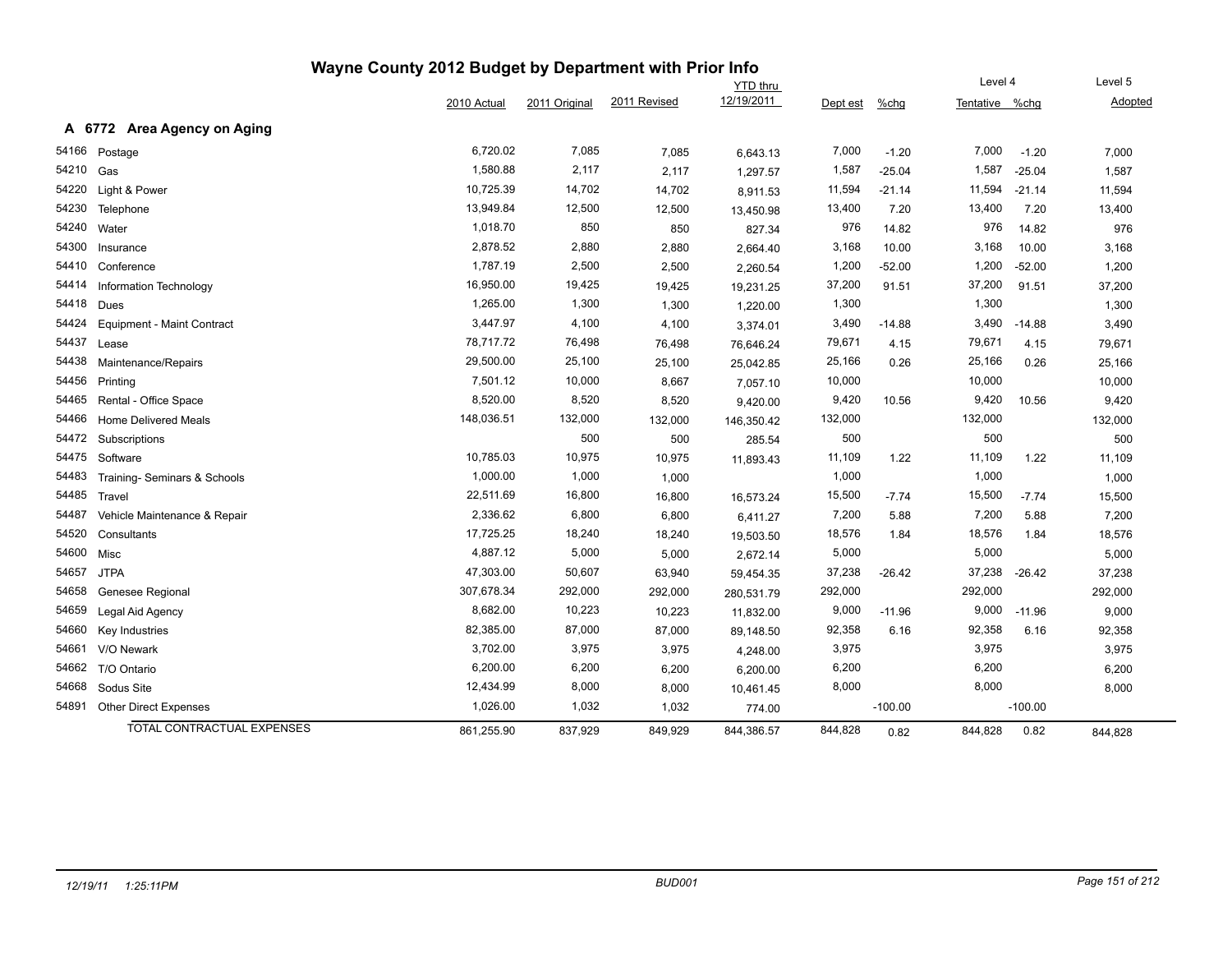|                                             | Wayne County 2012 Budget by Department with Prior Info |               |              |                 |           |       |           |         |           |
|---------------------------------------------|--------------------------------------------------------|---------------|--------------|-----------------|-----------|-------|-----------|---------|-----------|
|                                             |                                                        |               |              | <b>YTD thru</b> |           |       | Level 4   |         | Level 5   |
|                                             | 2010 Actual                                            | 2011 Original | 2011 Revised | 12/19/2011      | Dept est  | %chg  | Tentative | %chq    | Adopted   |
| Area Agency on Aging<br>A 6772              |                                                        |               |              |                 |           |       |           |         |           |
| 58100 Payments to NYS Retirement Sys        | 73,438.00                                              | 102,380       | 102,380      | 71.706.00       | 131,145   | 28.10 | 131,145   | 28.10   | 131,145   |
| 58200 Payments to Social Security           | 52,482.39                                              | 55,164        | 55,164       | 47.096.12       | 56,759    | 2.89  | 56,759    | 2.89    | 56,759    |
| 58400 Hospitalization                       | 131,959.92                                             | 146,962       | 146,962      | 139.966.98      | 159,671   | 8.65  | 146,608   | $-0.24$ | 146,608   |
| 58600<br>Disability                         | 2,414.00                                               | 2,448         | 2,448        | 2,224.00        | 2,618     | 6.94  | 2,618     | 6.94    | 2,618     |
| 58901<br><b>Employee Assistance Program</b> | 362.33                                                 | 395           | 395          | 390.00          | 399       | 1.01  | 399       | 1.01    | 399       |
| <b>TOTAL FRINGE BENEFITS</b>                | 260,656.64                                             | 307,349       | 307,349      | 261,383.10      | 350,592   | 14.07 | 337,529   | 9.82    | 337,529   |
| <b>Total Appropriations</b>                 | 1,838,278.01                                           | 1,865,909     | 1,877,909    | 1,754,066.32    | 1,938,138 |       | 1,925,075 |         | 1,925,075 |
| <b>Total County Cost</b>                    | 561.014.09                                             | 565,208       | 601,071      | 712.344.79      | 699,377   | 23.74 | 623,139   | 10.25   | 623,139   |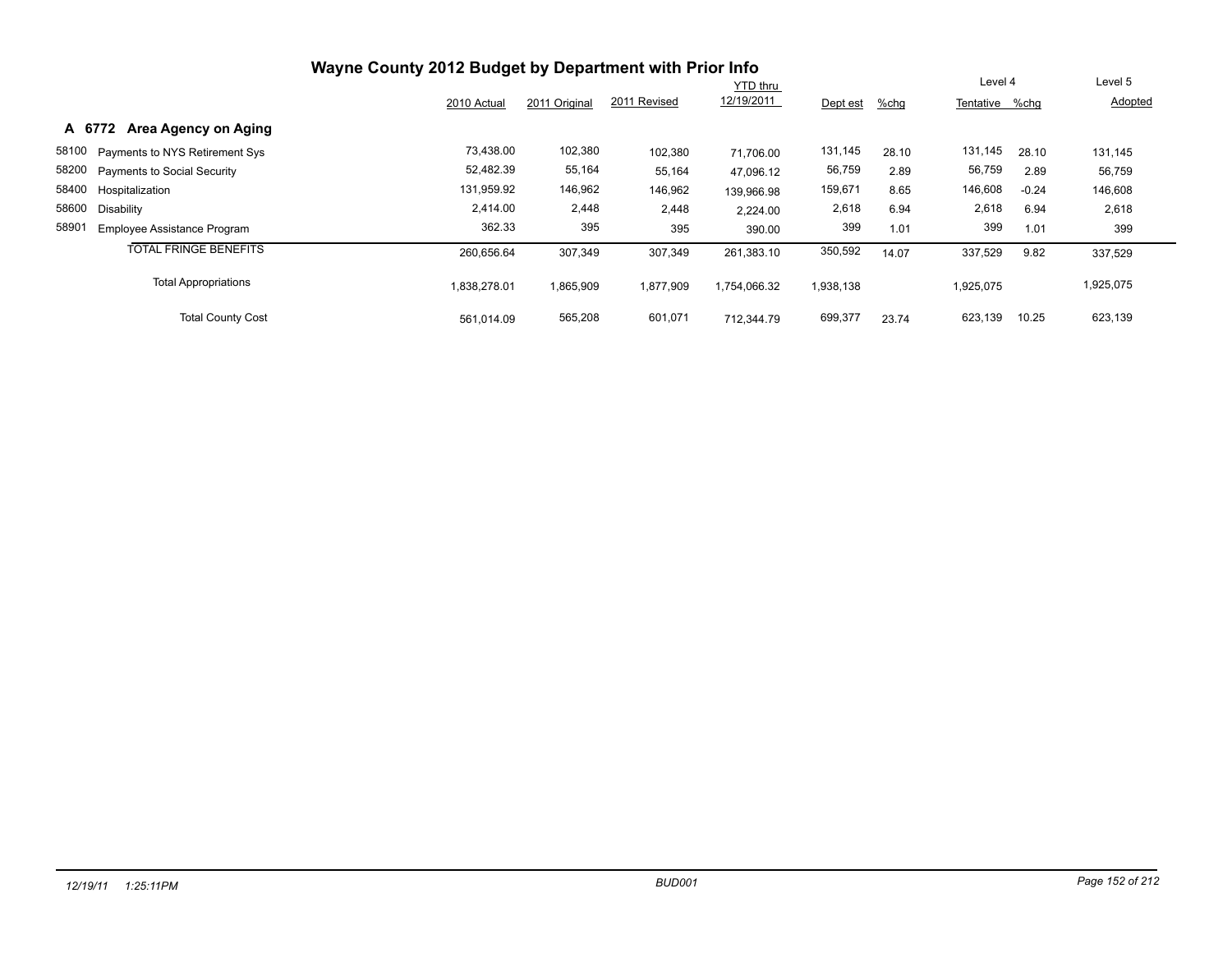| wayne County 2012 Budget by Department with Prior info |                                          |    |                                           |                |           |             |                                      |              |             |           |           |           |
|--------------------------------------------------------|------------------------------------------|----|-------------------------------------------|----------------|-----------|-------------|--------------------------------------|--------------|-------------|-----------|-----------|-----------|
|                                                        | YTD thru                                 |    |                                           |                |           | Level 4     | Level 5<br>Adopted<br>Tentative %chg |              |             |           |           |           |
|                                                        |                                          |    |                                           |                |           | 2010 Actual | 2011 Original                        | 2011 Revised | 12/19/2011  | Dept est  | $%$ chg   |           |
|                                                        | A 7110 Parks                             |    |                                           |                |           |             |                                      |              |             |           |           |           |
|                                                        | 42012 Recreation Concessions             |    |                                           |                |           |             |                                      | $-1,500$     | $-1,500.00$ | $-1,200$  | $-1,200$  | $-1,200$  |
|                                                        | 42411 Rental Fees                        |    |                                           |                |           |             |                                      | $-13,000$    | $-8,007.50$ | $-13,000$ | $-13,000$ | $-13,000$ |
|                                                        | <b>TOTAL REVENUES</b>                    |    |                                           |                |           |             |                                      | $-14,500$    | $-9,507.50$ | $-14,200$ | $-14,200$ | $-14,200$ |
|                                                        |                                          |    | ----- Position Count -----<br>CY L1 L4 L5 |                |           |             |                                      |              |             |           |           |           |
|                                                        | 51172 Maintenance Worker                 |    | 1.4                                       | 1.4            | 1.4       |             |                                      | 49,348       | 27,668.52   | 48,236    | 48,236    | 48,236    |
| 51240                                                  | Maintenance Mechanic                     |    | 0.7                                       | 0.7            | 0.7       |             |                                      | 30,184       | 24,760.14   | 29,016    | 29,016    | 29,016    |
| 51270                                                  | <b>Working Foreman</b>                   |    | 0.7                                       | 0.7            | 0.7       |             |                                      | 32,823       | 26,025.81   | 34,053    | 31,783    | 31,783    |
| 51695                                                  | Clerk-Typist (8hr)                       |    | 0.5                                       | 0.5            | 0.5       |             |                                      | 17,526       | 3,507.17    | 18,064    | 18,064    | 18,064    |
| 51904                                                  | Overtime                                 |    |                                           |                |           |             |                                      |              | 58.50       | 1,000     | 1,000     | 1,000     |
| 51181                                                  | Laborer Seasonal                         | 12 |                                           | 12.0 12.0      | 12.0      |             |                                      | 76,320       | 60,229.00   | 78,000    | 78,000    | 78,000    |
| 51321                                                  | Park Foreman Seasonal                    | 3  |                                           | $3.0\quad 3.0$ | 3.0       |             |                                      | 39,000       | 25,860.63   | 30,000    | 30,000    | 30,000    |
|                                                        | <b>BU: 0</b>                             | 15 | 15.0                                      |                | 15.0 15.0 |             |                                      |              |             |           |           |           |
|                                                        | <b>TOTAL PERSONAL SERVICES</b>           |    |                                           |                |           |             |                                      | 245,200      | 168,109.77  | 238,368   | 236,098   | 236,098   |
|                                                        | 52500 Other Equipment                    |    |                                           |                |           |             |                                      | 11,100       | 9,697.94    | 18,797    | 18,797    | 18,797    |
|                                                        | <b>TOTAL EQUIPMENT</b>                   |    |                                           |                |           |             |                                      | 11,100       | 9,697.94    | 18,797    | 18,797    | 18,797    |
| 54000                                                  | <b>Contractual Expenses</b>              |    |                                           |                |           |             |                                      |              |             |           | 5,000     | 5,000     |
| 54128                                                  | Gasoline-Oil-Lube                        |    |                                           |                |           |             |                                      | 4,000        | 5,913.15    | 3,500     | 3,500     | 3,500     |
| 54135                                                  | Janitor Supplies                         |    |                                           |                |           |             |                                      | 2,000        | 1,848.75    | 1,200     | 1,200     | 1,200     |
| 54137                                                  | <b>Safety Supplies</b>                   |    |                                           |                |           |             |                                      | 600          | 22.50       | 600       | 600       | 600       |
| 54150                                                  | Office Supplies                          |    |                                           |                |           |             |                                      | 200          |             | 200       | 200       | 200       |
| 54166                                                  | Postage                                  |    |                                           |                |           |             |                                      | 375          | 88.00       | 375       | 375       | 375       |
| 54210 Gas                                              |                                          |    |                                           |                |           |             |                                      |              | 615.98      | 600       | 600       | 600       |
| 54220                                                  | Light & Power                            |    |                                           |                |           |             |                                      | 3,750        | 2,308.67    | 2,500     | 2,500     | 2,500     |
| 54230                                                  | Telephone                                |    |                                           |                |           |             |                                      | 1,200        | 656.40      | 800       | 800       | 800       |
| 54240                                                  | Water                                    |    |                                           |                |           |             |                                      | 3,300        | 1,856.57    | 700       | 700       | 700       |
| 54250                                                  | Refuse                                   |    |                                           |                |           |             |                                      | 3,500        | 3,650.60    | 2,000     | 2,000     | 2,000     |
| 54407                                                  | <b>Building Maintenance &amp; Repair</b> |    |                                           |                |           |             |                                      | 35,000       | 21,396.44   | 35,000    | 30,000    | 30,000    |
| 54425                                                  | Equipment - Maint & Repair               |    |                                           |                |           |             |                                      |              | 3,466.24    | 3,500     | 3,500     | 3,500     |
|                                                        | 54456 Printing                           |    |                                           |                |           |             |                                      | 200          |             | 200       | 200       | 200       |
|                                                        | <b>TOTAL CONTRACTUAL EXPENSES</b>        |    |                                           |                |           |             |                                      | 54,125       | 41.823.30   | 51,175    | 51.175    | 51,175    |

## **Wayne County 2012 Budget by Department with Prior Info**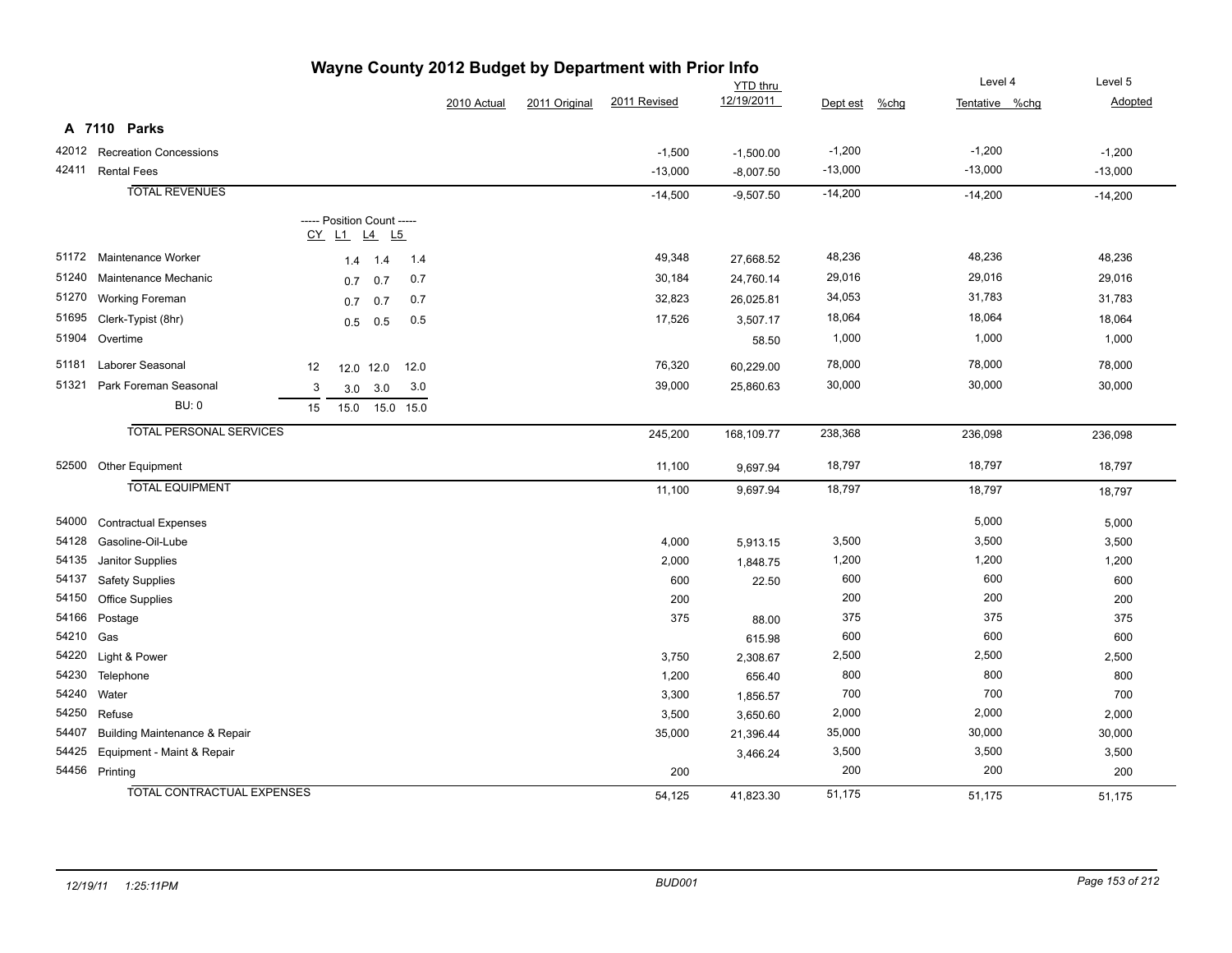|                                             |             |                               | <b>YTD thru</b> |                  | Level 4        | Level 5 |
|---------------------------------------------|-------------|-------------------------------|-----------------|------------------|----------------|---------|
|                                             | 2010 Actual | 2011 Revised<br>2011 Original | 12/19/2011      | %chq<br>Dept est | Tentative %chg | Adopted |
| Parks<br>A 7110                             |             |                               |                 |                  |                |         |
| 58100 Payments to NYS Retirement Sys        |             | 19,526                        | 1,264.00        | 5,066            | 5,066          | 5,066   |
| 58200 Payments to Social Security           |             | 15,256                        | 12,572.83       | 19,683           | 18,062         | 18,062  |
| 58400 Hospitalization                       |             | 24,499                        | 14,785.24       | 26,124           | 23,987         | 23,987  |
| 58500 Unemployment                          |             | 30,000                        | 25,442.33       | 30,000           | 30,000         | 30,000  |
| 58600<br>Disability                         |             | 486                           |                 |                  |                |         |
| 58901<br><b>Employee Assistance Program</b> |             | 136                           |                 |                  |                |         |
| <b>TOTAL FRINGE BENEFITS</b>                |             | 89,902                        | 54,064.40       | 80,873           | 77,115         | 77,115  |
| <b>Total Appropriations</b>                 |             | 400,327                       | 273,695.41      | 389,214          | 383,185        | 383,185 |
| <b>Total County Cost</b>                    |             | 385,827                       | 264.187.91      | 375,014          | 368,985        | 368,985 |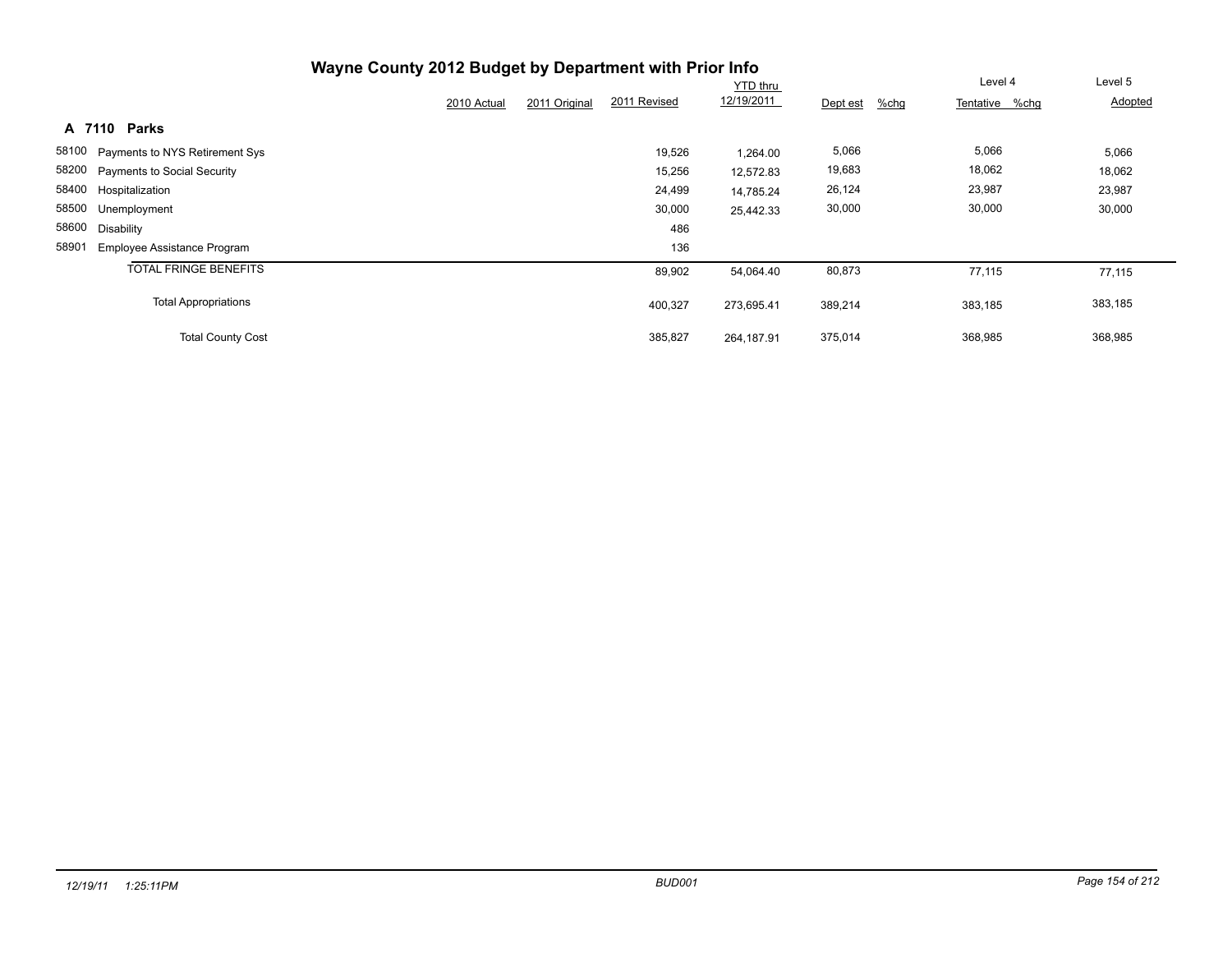|       |                                   |              |                                                  |     |     |               |               | Wayne County 2012 Budget by Department with Prior Info |                 |            |           |                 |              |            |
|-------|-----------------------------------|--------------|--------------------------------------------------|-----|-----|---------------|---------------|--------------------------------------------------------|-----------------|------------|-----------|-----------------|--------------|------------|
|       |                                   |              |                                                  |     |     |               |               |                                                        | <b>YTD thru</b> |            |           | Level 4         |              | Level 5    |
|       |                                   |              |                                                  |     |     | 2010 Actual   | 2011 Original | 2011 Revised                                           | 12/19/2011      | Dept est   | %chg      | Tentative %chg  |              | Adopted    |
|       | A 7310 Youth Bureau               |              |                                                  |     |     |               |               |                                                        |                 |            |           |                 |              |            |
| 42701 | Refund of Prior Yr Expenditure    |              |                                                  |     |     | $-2,233.70$   |               |                                                        |                 |            |           |                 |              |            |
| 42760 | <b>FACT Program</b>               |              |                                                  |     |     | $-109,000.00$ | $-88,000$     | $-195,178$                                             | $-131,631.93$   | -217,790   | 147.49    | -217,790 147.49 |              | $-217,790$ |
| 42770 | Miscellaneous Revenues            |              |                                                  |     |     | $-3,466.30$   | $-5,700$      |                                                        |                 |            | $-100.00$ |                 | $-100.00$    |            |
| 43584 | OMH                               |              |                                                  |     |     | $-38,331.00$  | $-38,436$     | $-38,436$                                              | $-38,012.00$    | $-38,012$  | $-1.10$   | $-38,012$       | $-1.10$      | $-38,012$  |
| 43836 | Youth Bureau / YDPP               |              |                                                  |     |     | $-73,353.03$  | $-79,070$     | $-54,332$                                              | $-47,841.06$    | $-40,688$  | $-48.54$  | $-40,688$       | $-48.54$     | $-40,688$  |
| 43837 | Youth Bureau / SDPP               |              |                                                  |     |     | -42,865.02    | $-43,967$     | $-29,873$                                              | $-24, 119.53$   | $-22,406$  | $-49.04$  | $-22,406$       | $-49.04$     | $-22,406$  |
| 43839 | Runaway / Homeless Youth II       |              |                                                  |     |     | $-66,387.36$  | $-68,100$     | $-51,406$                                              | $-45,000.87$    | $-38,554$  | $-43.39$  | -38,554         | $-43.39$     | $-38,554$  |
|       | <b>TOTAL REVENUES</b>             |              |                                                  |     |     | $-335,636.41$ | $-323,273$    | $-369,225$                                             | $-286,605.39$   | $-357,450$ | 10.57     | $-357,450$      | 10.57        | $-357,450$ |
|       |                                   |              | ----- Position Count -----<br><u>CY L1 L4 L5</u> |     |     |               |               |                                                        |                 |            |           |                 |              |            |
| 51540 | Deputy Director for Youth         | $\mathbf{1}$ | 1.0                                              | 1.0 | 1.0 | 42,487.08     | 44,885        | 44,885                                                 | 42,634.05       | 46,061     | 2.62      | 46,061          | 2.62         | 46,061     |
|       | <b>BU: 0</b>                      | $\mathbf{1}$ | 1.0                                              | 1.0 | 1.0 |               |               |                                                        |                 |            |           |                 |              |            |
| 51253 | Caseworker Aging                  | 4            | 4.0                                              | 4.0 | 4.0 | 121,676.03    | 121,554       | 148,436                                                | 118,295.09      | 159,488    | 31.21     | 159,488         | 31.21        | 159,488    |
| 51576 | Services Assistant - A&Y          | -1           | 1.0                                              | 1.0 | 1.0 | 36,904.89     | 38,249        | 38,249                                                 | 34,311.88       | 40,100     | 4.84      | 40,100          | 4.84         | 40,100     |
|       | <b>BU: 1</b>                      | 5            | 5.0                                              | 5.0 | 5.0 |               |               |                                                        |                 |            |           |                 |              |            |
|       | <b>TOTAL PERSONAL SERVICES</b>    |              |                                                  |     |     | 201,068.00    | 204,688       | 231,570                                                | 195,241.02      | 245,649    | 20.01     | 245,649         | 20.01        | 245,649    |
| 52200 | Office Equipment                  |              |                                                  |     |     | 330.55        |               |                                                        |                 |            |           |                 |              |            |
| 52201 | <b>Computer Equipment</b>         |              |                                                  |     |     |               |               | 1,770                                                  | 1,770.09        |            |           |                 |              |            |
|       | <b>TOTAL EQUIPMENT</b>            |              |                                                  |     |     | 330.55        |               | 1,770                                                  | 1,770.09        |            |           |                 |              |            |
| 54150 | <b>Office Supplies</b>            |              |                                                  |     |     | 3,663.58      | 3,000         | 7,449                                                  | 3,993.98        | 3,000      |           | 3,000           |              | 3,000      |
| 54166 | Postage                           |              |                                                  |     |     | 11.40         | 1,000         | 1,000                                                  | 30.20           | 1,000      |           | 1,000           |              | 1,000      |
| 54230 | Telephone                         |              |                                                  |     |     | 2,460.06      | 3,000         | 3,000                                                  | 2,431.41        | 3,000      |           | 3,000           |              | 3,000      |
| 54300 | Insurance                         |              |                                                  |     |     | 575.63        | 576           | 576                                                    | 537.87          | 634        | 10.07     | 634             | 10.07        | 634        |
| 54400 | <b>Contracted Services</b>        |              |                                                  |     |     | 229,299.00    | 205,550       | 194,698                                                | 194,698.00      | 180,078    | $-12.39$  | 180,078         | $-12.39$     | 180,078    |
| 54410 | Conference                        |              |                                                  |     |     | 65.00         | 1,000         | 1,000                                                  |                 | 1,000      |           | 1,000           |              | 1,000      |
| 54414 | Information Technology            |              |                                                  |     |     | 900.00        | 925           | 925                                                    | 847.88          | 7,200      | 678.38    |                 | 7,200 678.38 | 7,200      |
| 54438 | Maintenance/Repairs               |              |                                                  |     |     | 12,000.00     | 12,000        | 12,000                                                 | 12,000.00       | 12,000     |           | 12,000          |              | 12,000     |
| 54485 | Travel                            |              |                                                  |     |     | 14,878.94     | 16,000        | 17,726                                                 | 10,554.68       | 16,000     |           | 16,000          |              | 16,000     |
| 54493 | <b>Clerical Service Contracts</b> |              |                                                  |     |     | 41,796.72     | 43,893        | 43,893                                                 | 44,054.64       | 46,000     | 4.80      | 46,000          | 4.80         | 46,000     |
| 54608 | ARC MR                            |              |                                                  |     |     | 1,525.00      | 1,000         | 750                                                    | 750.00          | 500        | $-50.00$  | 500             | $-50.00$     | 500        |
| 54654 | Wrap-around Funds                 |              |                                                  |     |     | 1,742.25      | 2,000         | 5,000                                                  | 3,265.56        | 2,000      |           | 2,000           |              | 2,000      |
|       | TOTAL CONTRACTUAL EXPENSES        |              |                                                  |     |     | 308,917.58    | 289,944       | 288,017                                                | 273.164.22      | 272,412    | $-6.05$   | 272,412         | $-6.05$      | 272,412    |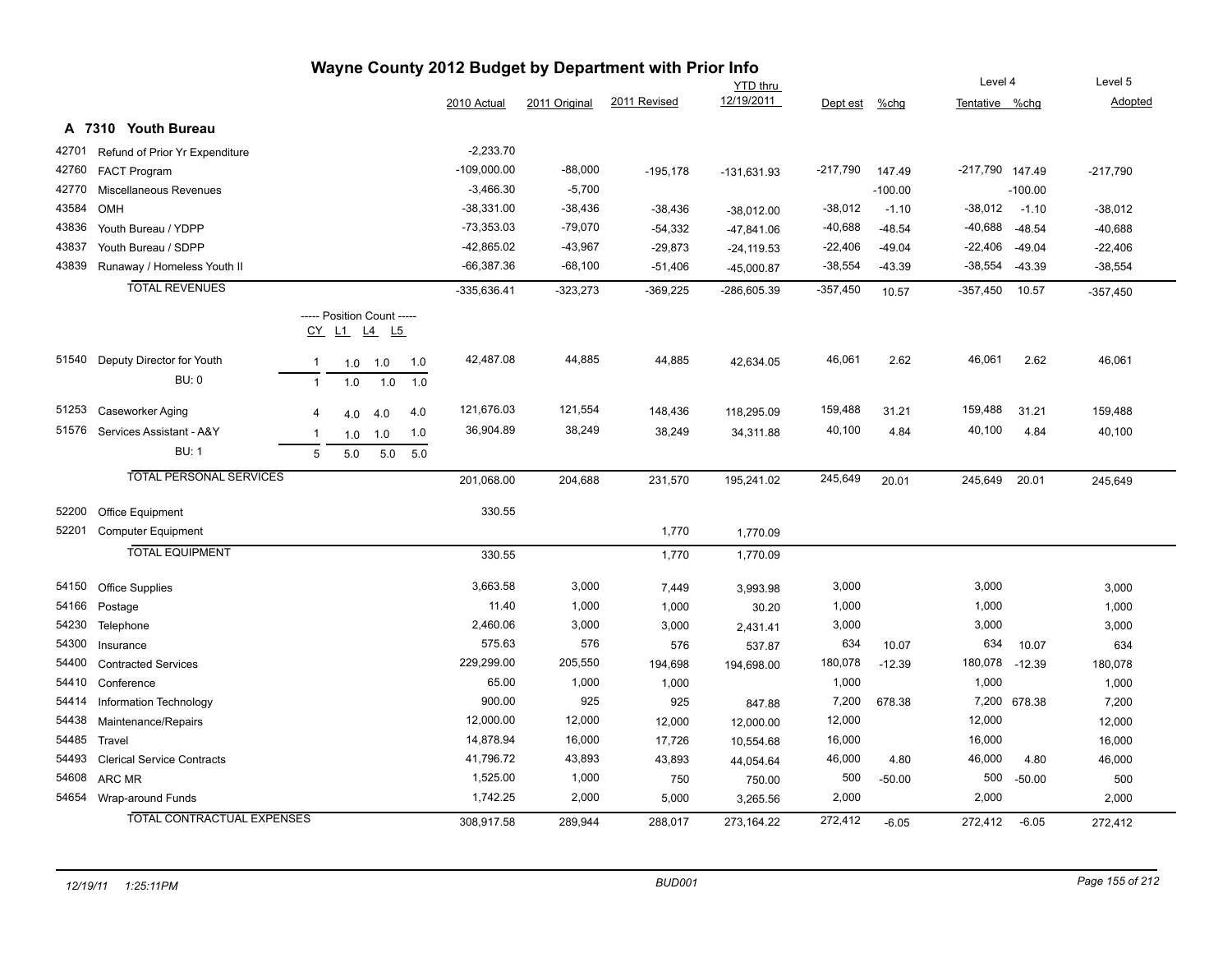|                                             | Wayne County 2012 Budget by Department with Prior Info |               | Level 4      |            | Level 5  |       |                |       |         |
|---------------------------------------------|--------------------------------------------------------|---------------|--------------|------------|----------|-------|----------------|-------|---------|
|                                             | 2010 Actual                                            | 2011 Original | 2011 Revised | 12/19/2011 | Dept est | %chg  | Tentative %chg |       | Adopted |
| <b>Youth Bureau</b><br>A 7310               |                                                        |               |              |            |          |       |                |       |         |
| 58100 Payments to NYS Retirement Sys        | 19,481.00                                              | 31,931        | 33,820       | 23.684.00  | 46,182   | 44.63 | 46,182         | 44.63 | 46,182  |
| 58200 Payments to Social Security           | 14,883.59                                              | 15,735        | 17,011       | 14.533.86  | 18,792   | 19.43 | 18,792         | 19.43 | 18,792  |
| 58400 Hospitalization                       | 33,375.76                                              | 33,920        | 45,854       | 37,600.72  | 46,632   | 37.48 | 42,817         | 26.23 | 42,817  |
| 58600<br>Disabilitv                         | 770.00                                                 | 720           | 828          | 830.00     | 924      | 28.33 | 924            | 28.33 | 924     |
| 58901<br><b>Employee Assistance Program</b> | 95.35                                                  | 100           | 120          | 100.00     | 126      | 26.00 | 126            | 26.00 | 126     |
| <b>TOTAL FRINGE BENEFITS</b>                | 68,605.70                                              | 82,406        | 97,633       | 76.748.58  | 112,656  | 36.71 | 108,841        | 32.08 | 108,841 |
| <b>Total Appropriations</b>                 | 578.921.83                                             | 577,038       | 618,990      | 546.923.91 | 630,717  |       | 626,902        |       | 626,902 |
| <b>Total County Cost</b>                    | 243,285.42                                             | 253,765       | 249,765      | 260.318.52 | 273,267  | 7.69  | 269,452        | 6.18  | 269,452 |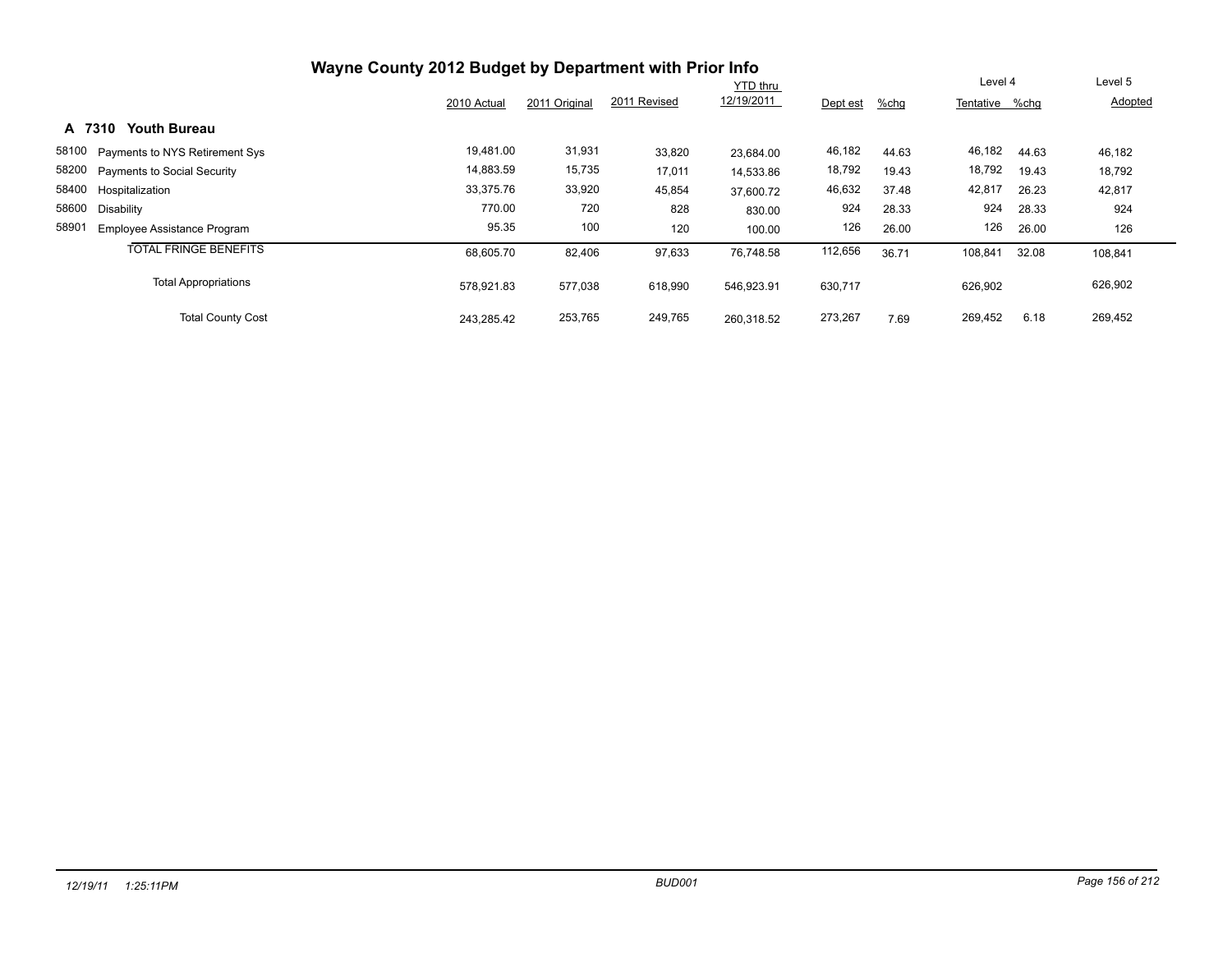| Wayne County 2012 Budget by Department with Prior Info |                                   |              |                                           |             |               |              |               |              |                 |           |          |                    |              |           |
|--------------------------------------------------------|-----------------------------------|--------------|-------------------------------------------|-------------|---------------|--------------|---------------|--------------|-----------------|-----------|----------|--------------------|--------------|-----------|
|                                                        |                                   |              |                                           |             |               |              |               |              | <b>YTD</b> thru |           |          | Level 4            |              | Level 5   |
|                                                        |                                   |              |                                           |             |               | 2010 Actual  | 2011 Original | 2011 Revised | 12/19/2011      | Dept est  | %chq     | Tentative %chg     |              | Adopted   |
|                                                        | A 7311 Youth Program - Recreation |              |                                           |             |               |              |               |              |                 |           |          |                    |              |           |
| 43716                                                  | State Aid                         |              |                                           |             |               | $-17,601.23$ | $-18,188$     | $-13,198$    | $-13,198.00$    | $-9,899$  | $-45.57$ | $-9,899 -45.57$    |              | $-9,899$  |
| 43821                                                  | Youth Recreation                  |              |                                           |             |               | $-640.50$    | $-300$        | $-300$       | $-287.00$       | $-300$    |          | $-300$             |              | $-300$    |
|                                                        | <b>TOTAL REVENUES</b>             |              |                                           |             |               | $-18,241.73$ | $-18,488$     | $-13,498$    | $-13,485.00$    | $-10,199$ | $-44.83$ | $-10,199$ $-44.83$ |              | $-10,199$ |
|                                                        |                                   |              | ----- Position Count -----<br>CY L1 L4 L5 |             |               |              |               |              |                 |           |          |                    |              |           |
| 51906                                                  | Shift Differential                |              |                                           |             |               | 678.55       | 500           | 500          | 660.46          | 500       |          | 500                |              | 500       |
| 51459                                                  | <b>Director of Recreation</b>     | $\mathbf{1}$ |                                           | $1.0$ 1.0   | 1.0           | 4,651.58     | 4,900         | 4,900        | 4,803.28        | 4,900     |          | 4,900              |              | 4,900     |
| 51461                                                  | Lifeguard                         | 19           |                                           | $1.0$ 19.0  | 19.0          | 30,331.64    | 32,990        | 32,990       | 32,027.26       | 32,990    |          | 32,990             |              | 32,990    |
| 51467                                                  | Lifeguard in Charge               | $\mathbf{1}$ |                                           | $1.0$ $1.0$ | 1.0           | 200.10       | 275           | 275          | 200.10          | 275       |          | 275                |              | 275       |
|                                                        | <b>BU: 0</b>                      | 21           |                                           |             | 3.0 21.0 21.0 |              |               |              |                 |           |          |                    |              |           |
|                                                        | <b>TOTAL PERSONAL SERVICES</b>    |              |                                           |             |               | 35,861.87    | 38,665        | 38,665       | 37,691.10       | 38,665    |          | 38,665             |              | 38,665    |
| 54100                                                  | Supplies & Materials              |              |                                           |             |               | 7,269.56     | 4,241         | 3,365        | 2,955.06        | 3,365     | $-20.66$ | 3,365              | $-20.66$     | 3,365     |
| 54300                                                  | Insurance                         |              |                                           |             |               | 114.55       | 150           | 150          | 107.04          | 165       | 10.00    | 165                | 10.00        | 165       |
| 54485                                                  | Travel                            |              |                                           |             |               | 331.50       | 200           | 200          | 195.19          | 200       |          | 200                |              | 200       |
| 54500                                                  | Fees for Services- Non-employ     |              |                                           |             |               | 717.00       | 1,000         | 1,000        | 666.00          | 1,000     |          | 1,000              |              | 1,000     |
|                                                        | <b>TOTAL CONTRACTUAL EXPENSES</b> |              |                                           |             |               | 8,432.61     | 5,591         | 4,715        | 3,923.29        | 4,730     | $-15.40$ |                    | 4,730 -15.40 | 4,730     |
| 58200                                                  | Payments to Social Security       |              |                                           |             |               | 2,743.44     | 2,958         | 2,958        | 2,883.45        | 2,958     |          | 2,958              |              | 2,958     |
| 58500                                                  | Unemployment                      |              |                                           |             |               | 80.00        |               |              |                 |           |          |                    |              |           |
|                                                        | <b>TOTAL FRINGE BENEFITS</b>      |              |                                           |             |               | 2,823.44     | 2,958         | 2,958        | 2,883.45        | 2,958     |          | 2,958              |              | 2,958     |
|                                                        | <b>Total Appropriations</b>       |              |                                           |             |               | 47,117.92    | 47,214        | 46,338       | 44,497.84       | 46,353    |          | 46,353             |              | 46,353    |
|                                                        | <b>Total County Cost</b>          |              |                                           |             |               | 28,876.19    | 28,726        | 32,840       | 31,012.84       | 36,154    | 25.86    | 36,154             | 25.86        | 36,154    |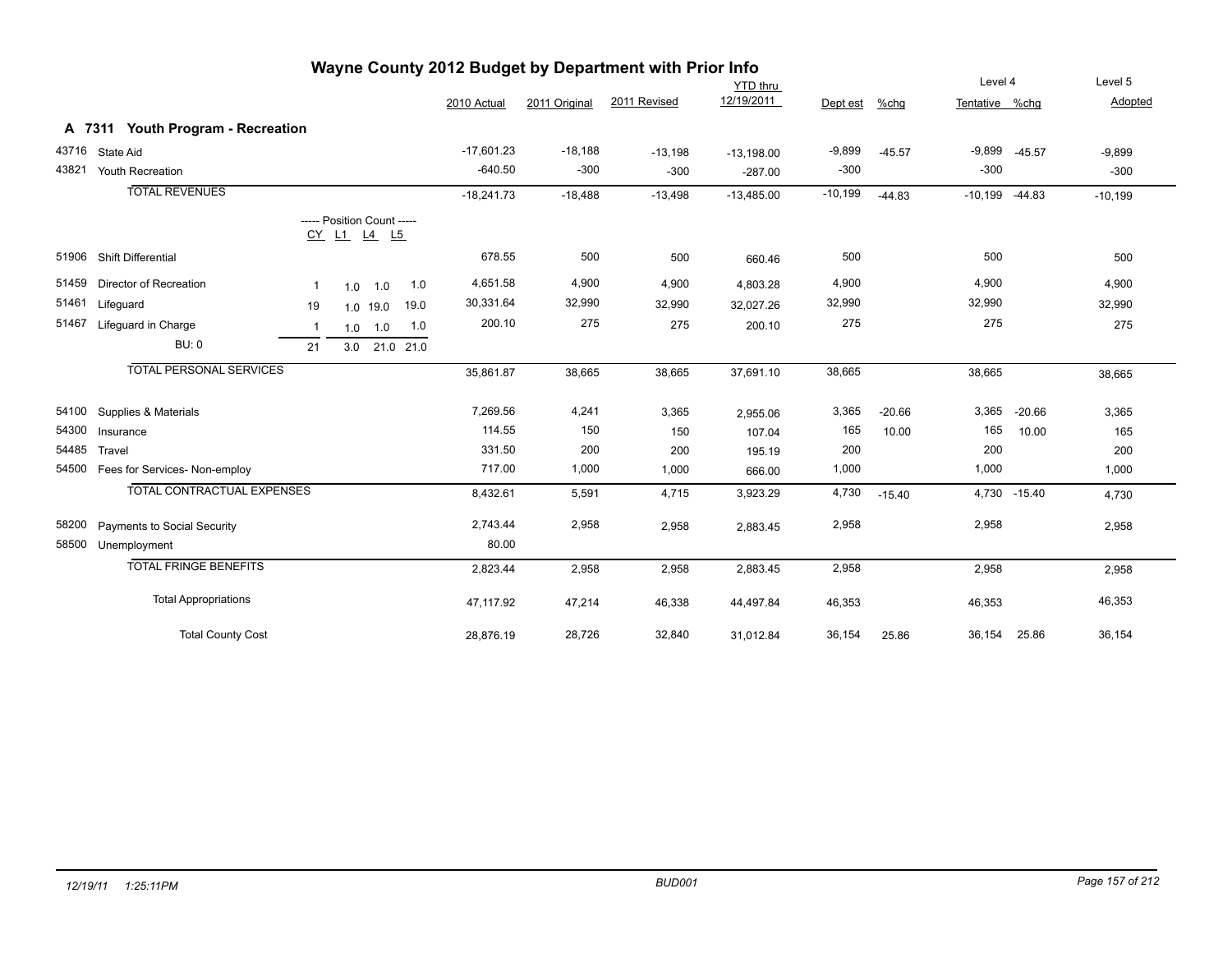| Wayne County 2012 Budget by Department with Prior Info |             |               |              |                               |          |      |                |         |
|--------------------------------------------------------|-------------|---------------|--------------|-------------------------------|----------|------|----------------|---------|
|                                                        |             |               | 2011 Revised | <b>YTD thru</b><br>12/19/2011 |          |      | Level 4        | Level 5 |
|                                                        | 2010 Actual | 2011 Original |              |                               | Dept est | %chg | Tentative %chg | Adopted |
| Library<br>A 7410                                      |             |               |              |                               |          |      |                |         |
| 54000<br><b>Contractual Expenses</b>                   | 94,365.00   | 94,365        | 94,365       | 94.365.00                     | 96,500   | 2.26 | 94,365         | 94,365  |
| TOTAL CONTRACTUAL EXPENSES                             | 94,365.00   | 94,365        | 94,365       | 94,365.00                     | 96,500   | 2.26 | 94,365         | 94,365  |
| <b>Total Appropriations</b>                            | 94,365.00   | 94,365        | 94,365       | 94,365.00                     | 96,500   |      | 94,365         | 94,365  |
| <b>Total County Cost</b>                               | 94,365.00   | 94,365        | 94,365       | 94.365.00                     | 96,500   | 2.26 | 94,365         | 94,365  |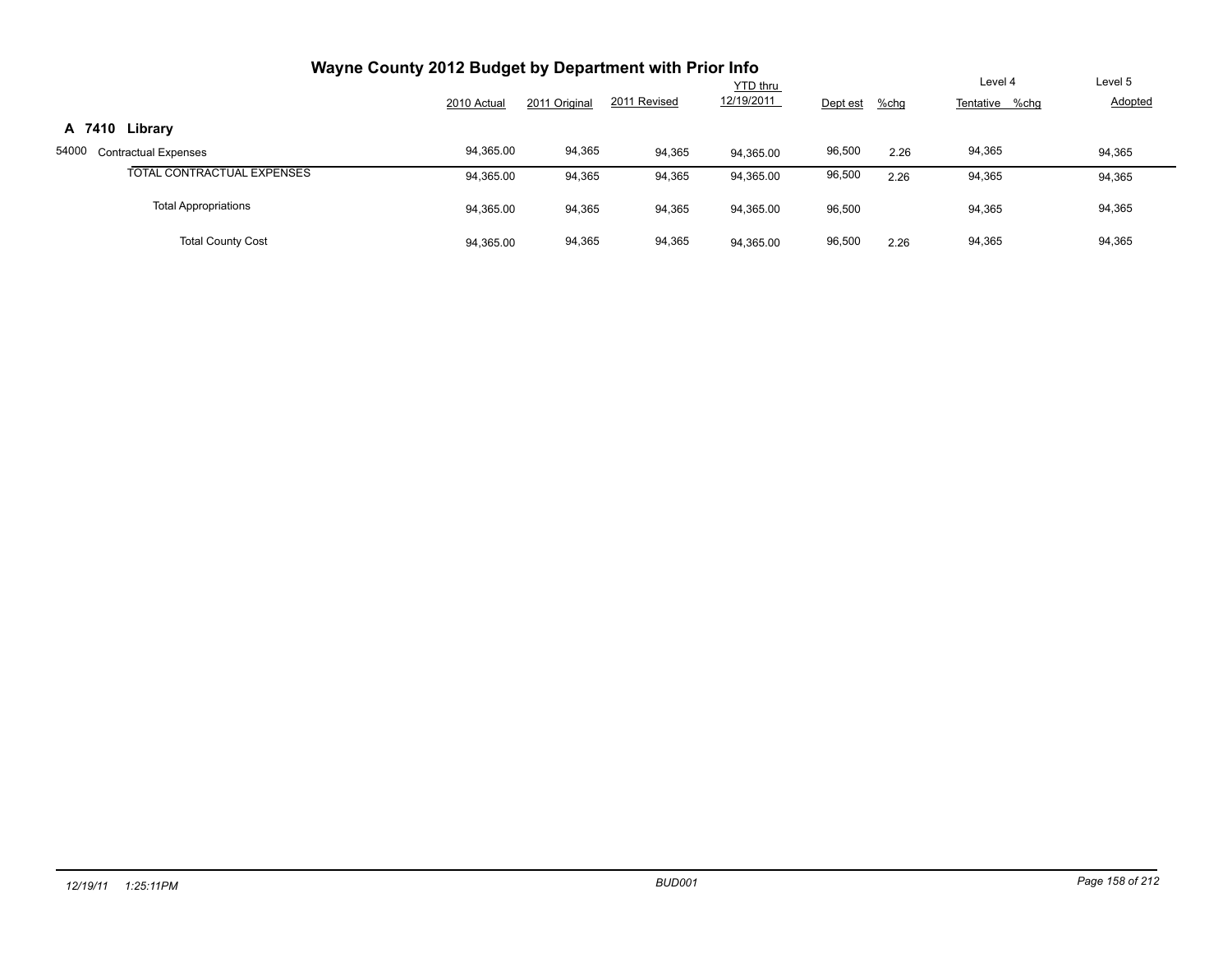|       | Wayne County 2012 Budget by Department with Prior Info |  |     |                                           |     |             |               |              |              |          |       |                |       |          |
|-------|--------------------------------------------------------|--|-----|-------------------------------------------|-----|-------------|---------------|--------------|--------------|----------|-------|----------------|-------|----------|
|       |                                                        |  |     |                                           |     |             |               |              | YTD thru     |          |       | Level 4        |       | Level 5  |
|       |                                                        |  |     |                                           |     | 2010 Actual | 2011 Original | 2011 Revised | 12/19/2011   | Dept est | %chg  | Tentative %chg |       | Adopted  |
|       | A 7510 County Historian                                |  |     |                                           |     |             |               |              |              |          |       |                |       |          |
| 42089 | Departmental Income                                    |  |     |                                           |     | $-3,828.50$ | $-3,000$      | $-3,000$     | $-2,032.53$  | $-3,000$ |       | $-3,000$       |       | $-3,000$ |
| 42090 | <b>Hoffman Foundation</b>                              |  |     |                                           |     | $-2,000.00$ |               | $-8,144$     | $-8,144.00$  | $-2,000$ |       | $-2,000$       |       | $-2,000$ |
|       | <b>TOTAL REVENUES</b>                                  |  |     |                                           |     | $-5,828.50$ | $-3,000$      | $-11,144$    | $-10,176.53$ | $-5,000$ | 66.67 | $-5,000$       | 66.67 | $-5,000$ |
|       |                                                        |  |     | ----- Position Count -----<br>CY L1 L4 L5 |     |             |               |              |              |          |       |                |       |          |
| 51075 | County Historian                                       |  | 1.0 | 1.0                                       | 1.0 | 30,654.76   | 31,689        | 31,689       | 29,476.63    | 32,432   | 2.34  | 32,432         | 2.34  | 32,432   |
|       | <b>BU: 0</b>                                           |  | 1.0 | 1.0                                       | 1.0 |             |               |              |              |          |       |                |       |          |
| 51105 | Clerk Typist - Part Time                               |  | 1.0 | 1.0                                       | 1.0 | 15,091.32   | 14,427        | 14,427       | 13,887.57    | 15,120   | 4.80  | 15,120         | 4.80  | 15,120   |
|       | <b>BU: 1</b>                                           |  | 1.0 | 1.0                                       | 1.0 |             |               |              |              |          |       |                |       |          |
|       | <b>TOTAL PERSONAL SERVICES</b>                         |  |     |                                           |     | 45,746.08   | 46,116        | 46,116       | 43,364.20    | 47,552   | 3.11  | 47,552         | 3.11  | 47,552   |
| 52201 | <b>Computer Equipment</b>                              |  |     |                                           |     | 1,308.04    |               |              |              | 300      |       | 1,000          |       | 1,000    |
|       | <b>TOTAL EQUIPMENT</b>                                 |  |     |                                           |     | 1,308.04    |               |              | 0.00         | 300      |       | 1,000          |       | 1,000    |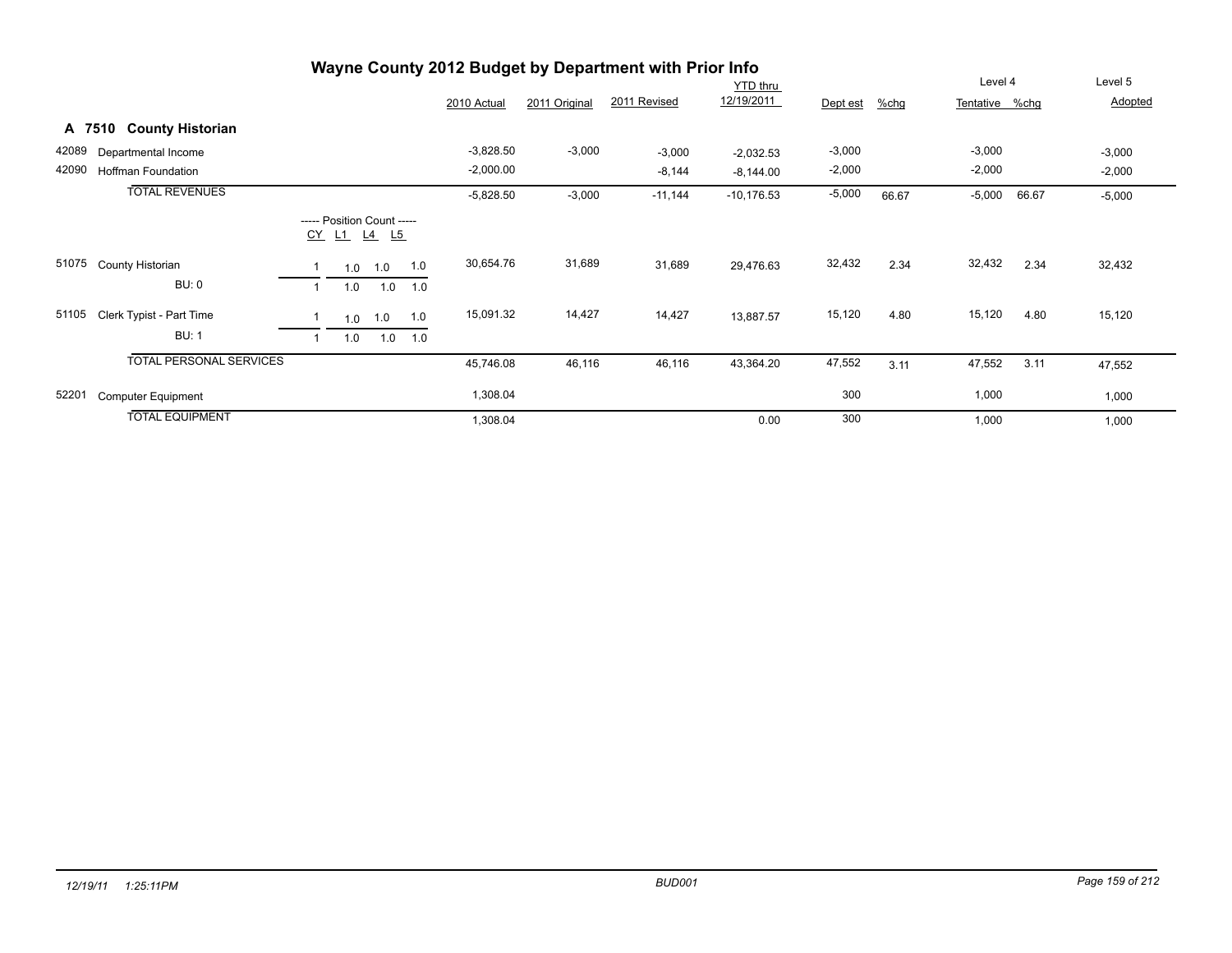| Wayne County 2012 Budget by Department with Prior Info |                                   |             |               |              |                 |          |         |                |          |         |
|--------------------------------------------------------|-----------------------------------|-------------|---------------|--------------|-----------------|----------|---------|----------------|----------|---------|
|                                                        |                                   |             |               |              | <b>YTD thru</b> |          |         | Level 4        |          | Level 5 |
|                                                        |                                   | 2010 Actual | 2011 Original | 2011 Revised | 12/19/2011      | Dept est | $%$ chg | Tentative %chg |          | Adopted |
|                                                        | A 7510 County Historian           |             |               |              |                 |          |         |                |          |         |
| 54150                                                  | Office Supplies                   | 1,043.87    | 950           | 950          | 419.42          | 950      |         | 950            |          | 950     |
| 54166                                                  | Postage                           | 246.46      | 500           | 500          | 207.49          | 500      |         | 400            | $-20.00$ | 400     |
| 54210                                                  | Gas                               | 762.12      | 1,200         | 1,200        | 602.94          | 1,500    | 25.00   | 1,500          | 25.00    | 1,500   |
| 54220                                                  | Light & Power                     | 1,105.23    | 1,300         | 1,300        | 952.84          | 1,300    |         | 1,300          |          | 1,300   |
| 54230                                                  | Telephone                         | 625.42      | 600           | 600          | 514.69          | 600      |         | 600            |          | 600     |
| 54240                                                  | Water                             | 116.98      | 170           | 170          | 107.61          | 170      |         | 170            |          | 170     |
| 54408                                                  | Copier Expense                    | 442.44      | 650           | 650          | 609.76          | 660      | 1.54    | 660            | 1.54     | 660     |
| 54410                                                  | Conference                        |             | 600           | 1,510        | 1,357.50        | 1,100    | 83.33   | 900            | 50.00    | 900     |
| 54414                                                  | Information Technology            | 2,700.00    | 2,775         | 2,775        | 2,775.00        | 6,600    | 137.84  | 6,600          | 137.84   | 6,600   |
| 54424                                                  | <b>Equipment - Maint Contract</b> | 2,295.00    | 2,100         | 2,100        | 1,920.00        | 2,100    |         | 2,100          |          | 2,100   |
| 54438                                                  | Maintenance/Repairs               | 9,216.00    | 11,520        | 11,520       | 11,520.00       | 11,520   |         | 11,520         |          | 11,520  |
| 54442                                                  | Micro Records                     | 480.00      | 500           | 500          | 169.98          | 500      |         | 500            |          | 500     |
| 54460                                                  | Promotion                         | 81.20       | 2,500         | 2,500        | 50.00           | 2,500    |         | 2,500          |          | 2,500   |
| 54475                                                  | Software                          | 143.62      |               |              |                 |          |         |                |          |         |
| 54476                                                  | Preserve NY                       |             |               | 2,800        | 381.90          |          |         |                |          |         |
| 54478                                                  | <b>Student History</b>            | 200.00      | 500           |              |                 | 500      |         | 500            |          | 500     |
| 54483                                                  | Training- Seminars & Schools      | 80.00       | 400           | 400          | 424.10          | 450      | 12.50   | 450            | 12.50    | 450     |
| 54484                                                  | <b>Hoffman Foundation</b>         | 1,998.00    |               | 8,241        | 565.12          |          |         |                |          |         |
| 54485                                                  | Travel                            | 1,406.00    | 1,800         | 1,800        | 1,757.68        | 1,800    |         | 1,800          |          | 1,800   |
| 54521                                                  | Record Storage                    | 1,321.11    | 1,324         | 1,324        | 1,146.06        | 1,400    | 5.74    | 1,400          | 5.74     | 1,400   |
| 54600                                                  | Misc                              | 57.00       | 150           | 150          | 89.00           | 250      | 66.67   | 150            |          | 150     |
|                                                        | <b>TOTAL CONTRACTUAL EXPENSES</b> | 24,320.45   | 29,539        | 40,990       | 25,571.09       | 34,400   | 16.46   | 34,000         | 15.10    | 34,000  |
| 58100                                                  | Payments to NYS Retirement Sys    | 3,366.00    | 6,750         | 6,750        | 4,029.00        | 7,790    | 15.41   | 7,790          | 15.41    | 7,790   |
| 58200                                                  | Payments to Social Security       | 3,400.14    | 3,373         | 3,373        | 3,173.98        | 3,596    | 6.62    | 3,596          | 6.62     | 3,596   |
| 58600                                                  | <b>Disability</b>                 | 154.00      | 144           | 144          | 142.00          | 154      | 6.94    | 154            | 6.94     | 154     |
| 58901                                                  | Employee Assistance Program       | 28.61       | 32            | 32           | 30.00           | 32       | $-1.56$ | 32             | $-1.56$  | 32      |
|                                                        | <b>TOTAL FRINGE BENEFITS</b>      | 6,948.75    | 10,299        | 10,299       | 7,374.98        | 11,572   | 12.36   | 11,572         | 12.36    | 11,572  |
|                                                        | <b>Total Appropriations</b>       | 78,323.32   | 85,954        | 97,405       | 76,310.27       | 93,824   |         | 94,124         |          | 94,124  |
|                                                        | <b>Total County Cost</b>          | 72,494.82   | 82,954        | 86,261       | 66,133.74       | 88,824   | 7.08    | 89,124         | 7.44     | 89,124  |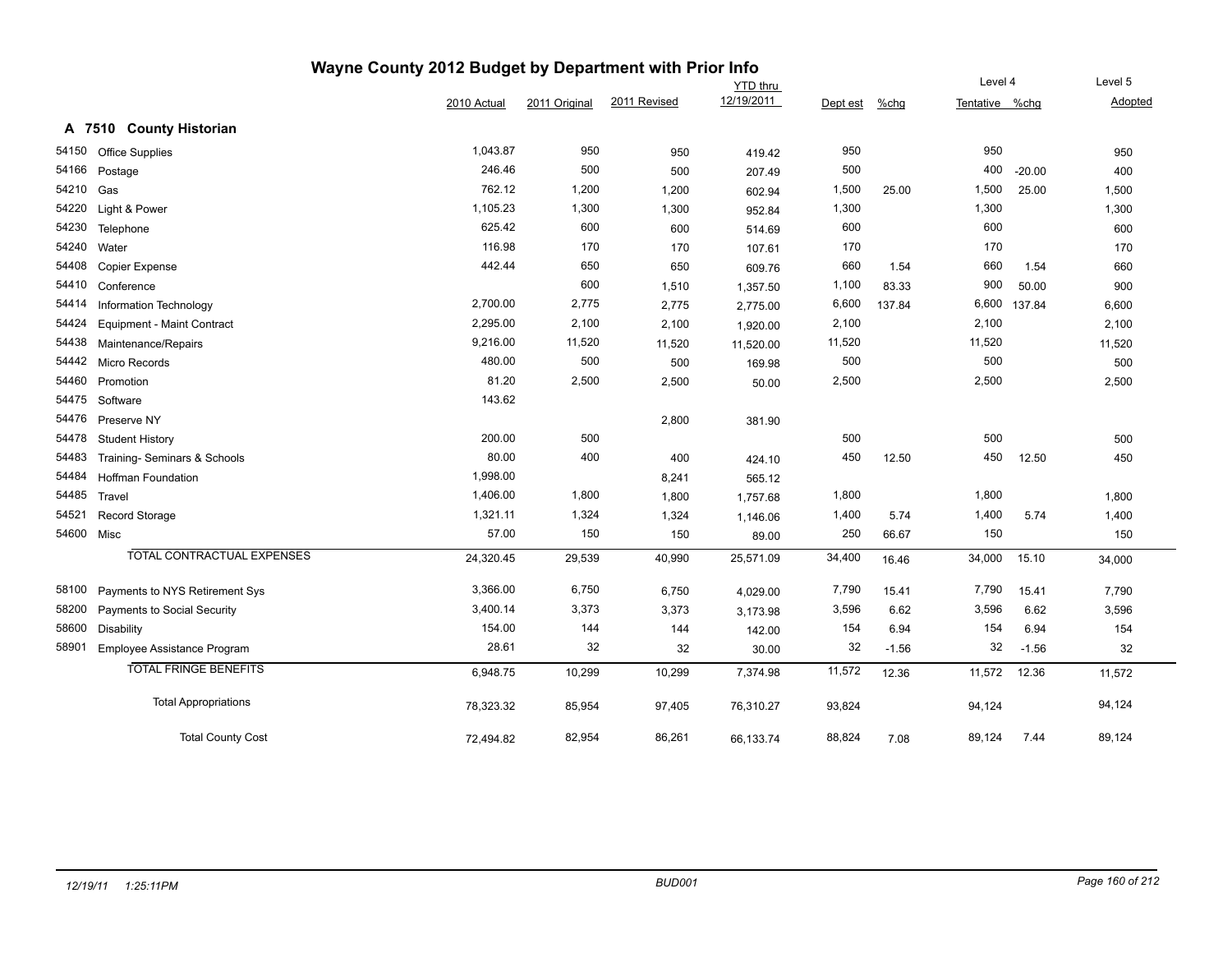| Wayne County 2012 Budget by Department with Prior Info |             |                           |                           |           |        |      |        |        |
|--------------------------------------------------------|-------------|---------------------------|---------------------------|-----------|--------|------|--------|--------|
|                                                        | 2010 Actual | Level 4<br>Tentative %chg | Level 5<br><b>Adopted</b> |           |        |      |        |        |
| <b>Historical Society</b><br>A 7520                    |             |                           |                           |           |        |      |        |        |
| 54000<br><b>Contractual Expenses</b>                   | 16,200.00   | 16,200                    | 16,200                    | 16.200.00 | 17,500 | 8.02 | 16,200 | 16,200 |
| TOTAL CONTRACTUAL EXPENSES                             | 16,200.00   | 16,200                    | 16,200                    | 16,200.00 | 17,500 | 8.02 | 16,200 | 16,200 |
| <b>Total Appropriations</b>                            | 16,200.00   | 16,200                    | 16,200                    | 16,200.00 | 17,500 |      | 16,200 | 16,200 |
| <b>Total County Cost</b>                               | 16,200.00   | 16,200                    | 16,200                    | 16.200.00 | 17,500 | 8.02 | 16,200 | 16,200 |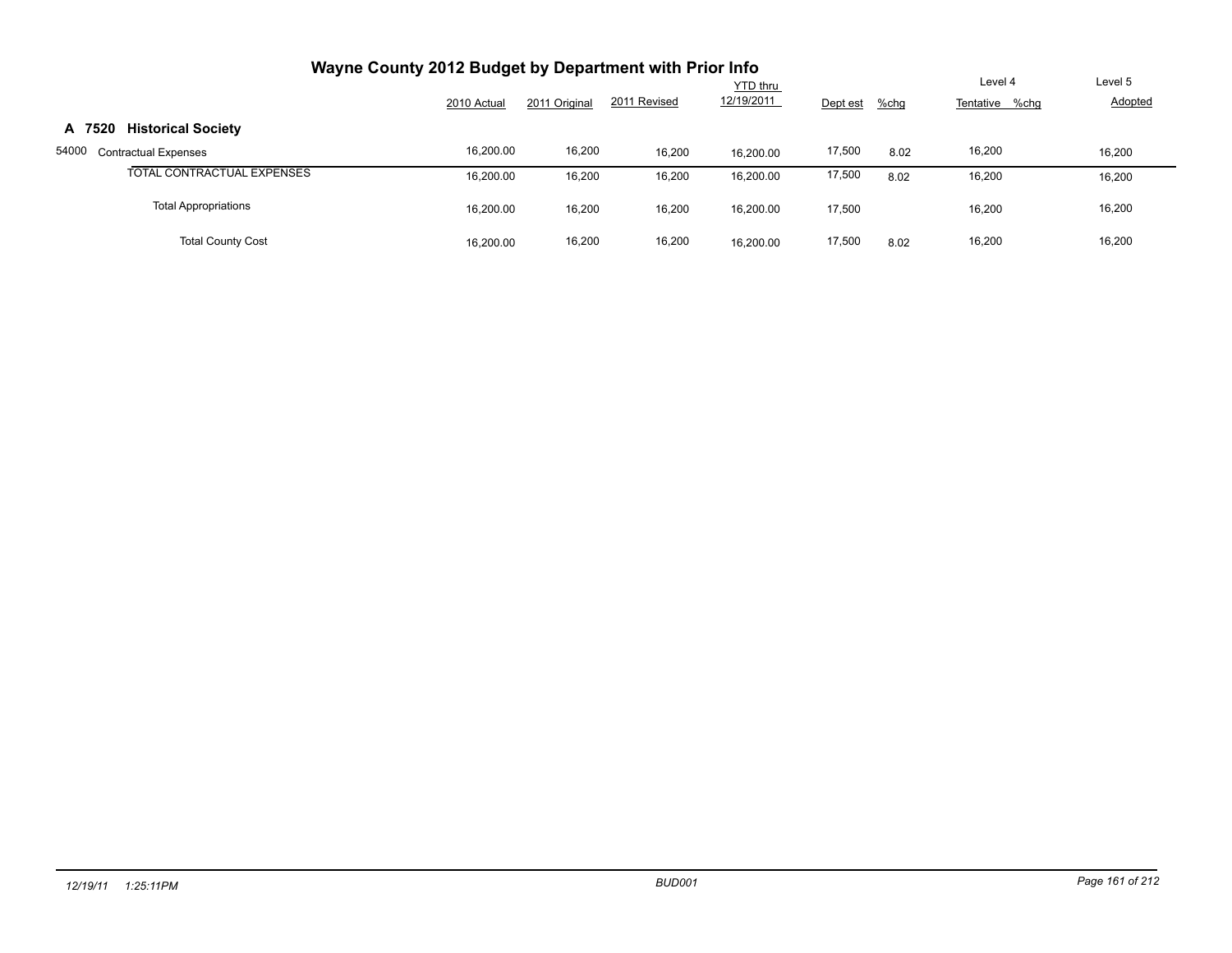|       |                                       |                |                                           |     |     |               |               | Wayne County 2012 Budget by Department with Prior Info |                 |            |           |                 |              |            |
|-------|---------------------------------------|----------------|-------------------------------------------|-----|-----|---------------|---------------|--------------------------------------------------------|-----------------|------------|-----------|-----------------|--------------|------------|
|       |                                       |                |                                           |     |     |               |               |                                                        | <b>YTD thru</b> |            |           | Level 4         |              | Level 5    |
|       |                                       |                |                                           |     |     | 2010 Actual   | 2011 Original | 2011 Revised                                           | 12/19/2011      | Dept est   | %chg      | Tentative %chg  |              | Adopted    |
|       | <b>Planning Board</b><br>A 8020       |                |                                           |     |     |               |               |                                                        |                 |            |           |                 |              |            |
| 41277 | <b>Planning Fees</b>                  |                |                                           |     |     | $-4,558.00$   | $-6,200$      | $-6,200$                                               | $-5,567.38$     | $-6,200$   |           | $-6,200$        |              | $-6,200$   |
| 41294 | Solid Waste Authority Fees            |                |                                           |     |     | $-27,000.00$  | $-27,000$     | $-27,000$                                              | $-16,325.41$    | $-7,000$   | $-74.07$  |                 | $-100.00$    |            |
| 42093 | <b>Grant Administration</b>           |                |                                           |     |     |               |               |                                                        |                 | $-7,500$   |           | $-7,500$        |              | $-7,500$   |
| 42096 | Local Aid - Harbor Management         |                |                                           |     |     |               | $-8,630$      | $-8,630$                                               |                 | $-3,350$   | $-61.18$  | $-3,350$        | $-61.18$     | $-3,350$   |
| 43714 | Snowmobile fund trail fees            |                |                                           |     |     | $-64,681.00$  | $-62,000$     | $-62,000$                                              | $-17,265.00$    | $-69,000$  | 11.29     | $-69,000$       | 11.29        | $-69,000$  |
| 43715 | <b>Clyde River Dredging</b>           |                |                                           |     |     |               | $-5,247$      | $-5,247$                                               | $-39,012.55$    |            | $-100.00$ |                 | $-100.00$    |            |
| 43723 | Red Creek Railroad Bridge             |                |                                           |     |     | $-8,583.65$   |               |                                                        | 10,317.30       |            |           |                 |              |            |
| 43724 | Erie Canal Mainstreet-State           |                |                                           |     |     |               |               | $-240,000$                                             | $-106,316.98$   | $-240,000$ |           | $-240,000$      |              | $-240,000$ |
| 44091 | <b>CDBG</b>                           |                |                                           |     |     | $-11,250.00$  | $-1,000$      | $-1,000$                                               |                 |            | $-100.00$ |                 | $-100.00$    |            |
|       | <b>TOTAL REVENUES</b>                 |                |                                           |     |     | $-116,072.65$ | $-110,077$    | $-350,077$                                             | $-174, 170.02$  | $-333,050$ | 202.56    | -326,050 196.20 |              | $-326,050$ |
|       |                                       |                | ----- Position Count -----<br>CY L1 L4 L5 |     |     |               |               |                                                        |                 |            |           |                 |              |            |
| 51901 | <b>Personal Services</b>              |                |                                           |     |     |               | 25,893        | 25,893                                                 |                 | 7,000      | $-72.97$  |                 | $-100.00$    |            |
| 51099 | Director of Planning                  | -1             | 1.0                                       | 1.0 | 1.0 | 92,241.58     | 66,795        | 66,795                                                 | 84,466.47       | 66,287     | $-0.76$   | 66,287          | $-0.76$      | 66,287     |
| 51532 | <b>Agricultural Devlop Specialist</b> | -1             | 1.0                                       | 1.0 | 1.0 | 51,224.97     | 51,286        | 51,286                                                 | 26,446.97       | 53,383     | 4.09      | 53,383          | 4.09         | 53,383     |
|       | <b>BU: 0</b>                          | 2              | 2.0                                       | 2.0 | 2.0 |               |               |                                                        |                 |            |           |                 |              |            |
|       | 51142 Senior Clerk-Typist             | $\mathbf 1$    | 1.0                                       | 1.0 | 1.0 | 35,760.05     | 27,265        | 27,265                                                 | 27,074.33       | 30,306     | 11.15     | 30,306          | 11.15        | 30,306     |
|       | 51342 Senior Planner                  | $\overline{2}$ | 2.0                                       | 2.0 | 2.0 | 104,929.39    | 107,022       | 107,022                                                | 103,136.20      | 113,919    | 6.44      | 113,919         | 6.44         | 113,919    |
|       | <b>BU: 1</b>                          | 3              | 3.0                                       | 3.0 | 3.0 |               |               |                                                        |                 |            |           |                 |              |            |
|       | <b>TOTAL PERSONAL SERVICES</b>        |                |                                           |     |     | 284,155.99    | 278,261       | 278,261                                                | 241,123.97      | 270,895    | $-2.65$   | 263,895         | $-5.16$      | 263,895    |
| 52200 | Office Equipment                      |                |                                           |     |     |               |               |                                                        | 116.00          |            |           |                 |              |            |
| 52201 | <b>Computer Equipment</b>             |                |                                           |     |     | 1,580.00      | 1,700         | 11,645                                                 | 11,123.61       | 1,070      | $-37.06$  | 1,070           | $-37.06$     | 1,070      |
|       | <b>TOTAL EQUIPMENT</b>                |                |                                           |     |     | 1.580.00      | 1,700         | 11.645                                                 | 11.239.61       | 1,070      | $-37.06$  |                 | 1.070 -37.06 | 1,070      |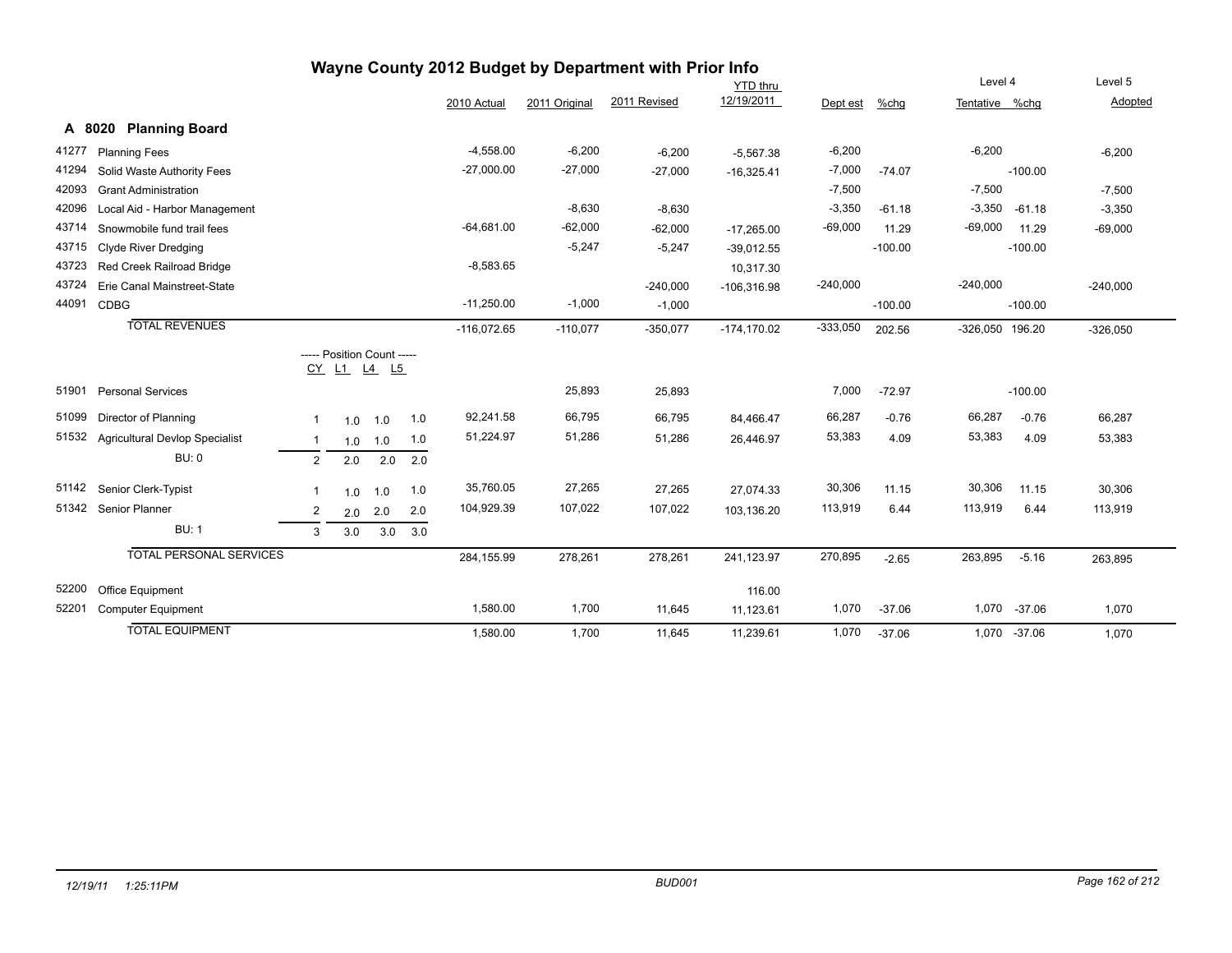|            |                                | Wayne County 2012 Budget by Department with Prior Info |               |              |                 |          |          |                |          | Level 5 |  |
|------------|--------------------------------|--------------------------------------------------------|---------------|--------------|-----------------|----------|----------|----------------|----------|---------|--|
|            |                                |                                                        |               |              | <b>YTD</b> thru |          |          |                | Level 4  |         |  |
|            |                                | 2010 Actual                                            | 2011 Original | 2011 Revised | 12/19/2011      | Dept est | $%$ chg  | Tentative %chg |          | Adopted |  |
|            | A 8020 Planning Board          |                                                        |               |              |                 |          |          |                |          |         |  |
| 54150      | <b>Office Supplies</b>         | 1,172.28                                               | 3,000         | 4,747        | 3,187.15        | 3,000    |          | 3,000          |          | 3,000   |  |
| 54166      | Postage                        | 7,673.37                                               | 2,000         | 2,000        | 520.88          | 1,800    | $-10.00$ | 1,800          | $-10.00$ | 1,800   |  |
| 54191      | Snowmobile Expense             | 63,610.00                                              | 62,000        | 62,000       | 59,090.00       | 69,000   | 11.29    | 69,000         | 11.29    | 69,000  |  |
| 54196      | <b>Erie Canal Mainstreet</b>   |                                                        |               | 240,000      | 53,158.49       | 240,000  |          | 240,000        |          | 240,000 |  |
| 54210      | Gas                            | 762.98                                                 | 1,300         | 1,300        | 603.64          | 1,300    |          | 1,300          |          | 1,300   |  |
| 54220      | Light & Power                  | 1,106.48                                               | 1,600         | 1,600        | 953.92          | 1,600    |          | 1,600          |          | 1,600   |  |
| 54230      | Telephone                      | 2,827.62                                               | 2,700         | 2,700        | 1,969.95        | 2,700    |          | 2,700          |          | 2,700   |  |
| 54240      | Water                          | 117.12                                                 | 150           | 150          | 107.76          | 150      |          | 150            |          | 150     |  |
| 54402      | Advertising                    |                                                        | 1,000         | 1,000        | 337.47          | 600      | $-40.00$ | 600            | $-40.00$ | 600     |  |
| 54403      | <b>AG District Reviews</b>     | 192.00                                                 | 750           | 750          | 305.64          | 500      | $-33.33$ | 500            | $-33.33$ | 500     |  |
| 54410      | Conference                     | 135.00                                                 | 850           | 850          | 275.00          | 475      | $-44.12$ | 475            | $-44.12$ | 475     |  |
| 54414      | Information Technology         | 7,000.00                                               | 7,400         | 7,400        | 7,400.00        | 18,000   | 143.24   | 18,000         | 143.24   | 18,000  |  |
| 54418      | Dues                           | 1,157.00                                               | 1,227         | 1,227        | 1,342.00        | 1,350    | 10.02    | 1,350          | 10.02    | 1,350   |  |
| 54437      | Lease                          |                                                        | 3,096         | 3,096        | 2,304.00        | 3,456    | 11.63    | 3,456          | 11.63    | 3,456   |  |
| 54438      | Maintenance/Repairs            | 8,064.00                                               | 10,080        | 10,080       | 10,080.00       | 10,080   |          | 10,080         |          | 10,080  |  |
| 54456      | Printing                       | 8,106.88                                               | 2,800         | 3,133        | 1,002.08        | 2,800    |          | 2,800          |          | 2,800   |  |
| 54472      | Subscriptions                  | 551.47                                                 | 270           | 422          | 410.28          | 252      | $-6.67$  | 252            | $-6.67$  | 252     |  |
| 54475      | Software                       | 1,452.00                                               | 1,466         | 1,466        | 1,452.00        | 8,150    | 455.93   | 8,150          | 455.93   | 8,150   |  |
| 54485      | Travel                         | 5,943.83                                               | 8,250         | 10,803       | 8,250.91        | 8,500    | 3.03     | 8,500          | 3.03     | 8,500   |  |
| 54523      | Red Creek Railroad Bridge      | 39,133.17                                              |               |              |                 |          |          |                |          |         |  |
| 54548      | Harbor Management Plan         |                                                        | 8,630         | 8,630        | 5,280.00        | 3,350    | $-61.18$ | 3,350          | $-61.18$ | 3,350   |  |
| 54551      | Clyde River Dredging           |                                                        | 5,247         | 5,247        | 95.00           | 95       | $-98.19$ | 95             | $-98.19$ | 95      |  |
| 54572      | <b>Tuition Reimbursement</b>   |                                                        | 1,000         | 2,000        | 2,000.00        | 1,000    |          | 1,000          |          | 1,000   |  |
| 54600 Misc |                                | 614.90                                                 |               |              |                 |          |          |                |          |         |  |
|            | TOTAL CONTRACTUAL EXPENSES     | 149,620.10                                             | 124,816       | 370,601      | 160,126.17      | 378,158  | 202.97   | 378,158 202.97 |          | 378,158 |  |
| 58100      | Payments to NYS Retirement Sys | 25,784.00                                              | 43,408        | 43,408       | 21,556.00       | 49,613   | 14.29    | 48,557         | 11.86    | 48,557  |  |
| 58200      | Payments to Social Security    | 21,277.04                                              | 21,287        | 21,287       | 17,961.98       | 20,189   | $-5.16$  | 20,189         | $-5.16$  | 20,189  |  |
| 58400      | Hospitalization                | 30,363.91                                              | 34,989        | 34,989       | 30,794.48       | 38,488   | 10.00    | 35,340         | 1.00     | 35,340  |  |
| 58600      | <b>Disability</b>              | 770.00                                                 | 720           | 720          | 658.00          | 770      | 6.94     | 770            | 6.94     | 770     |  |
| 58901      | Employee Assistance Program    | 95.35                                                  | 101           | 101          | 100.00          | 105      | 3.96     | 105            | 3.96     | 105     |  |
|            | <b>TOTAL FRINGE BENEFITS</b>   | 78,290.30                                              | 100,505       | 100,505      | 71,070.46       | 109,165  | 8.62     | 104,961        | 4.43     | 104,961 |  |
|            | <b>Total Appropriations</b>    |                                                        |               |              |                 |          |          |                |          | 748,084 |  |
|            |                                | 513,646.39                                             | 505,282       | 761,012      | 483,560.21      | 759,288  |          | 748,084        |          |         |  |
|            | <b>Total County Cost</b>       | 397,573.74                                             | 395,205       | 410,935      | 309,390.19      | 426,238  | 7.85     | 422,034        | 6.79     | 422,034 |  |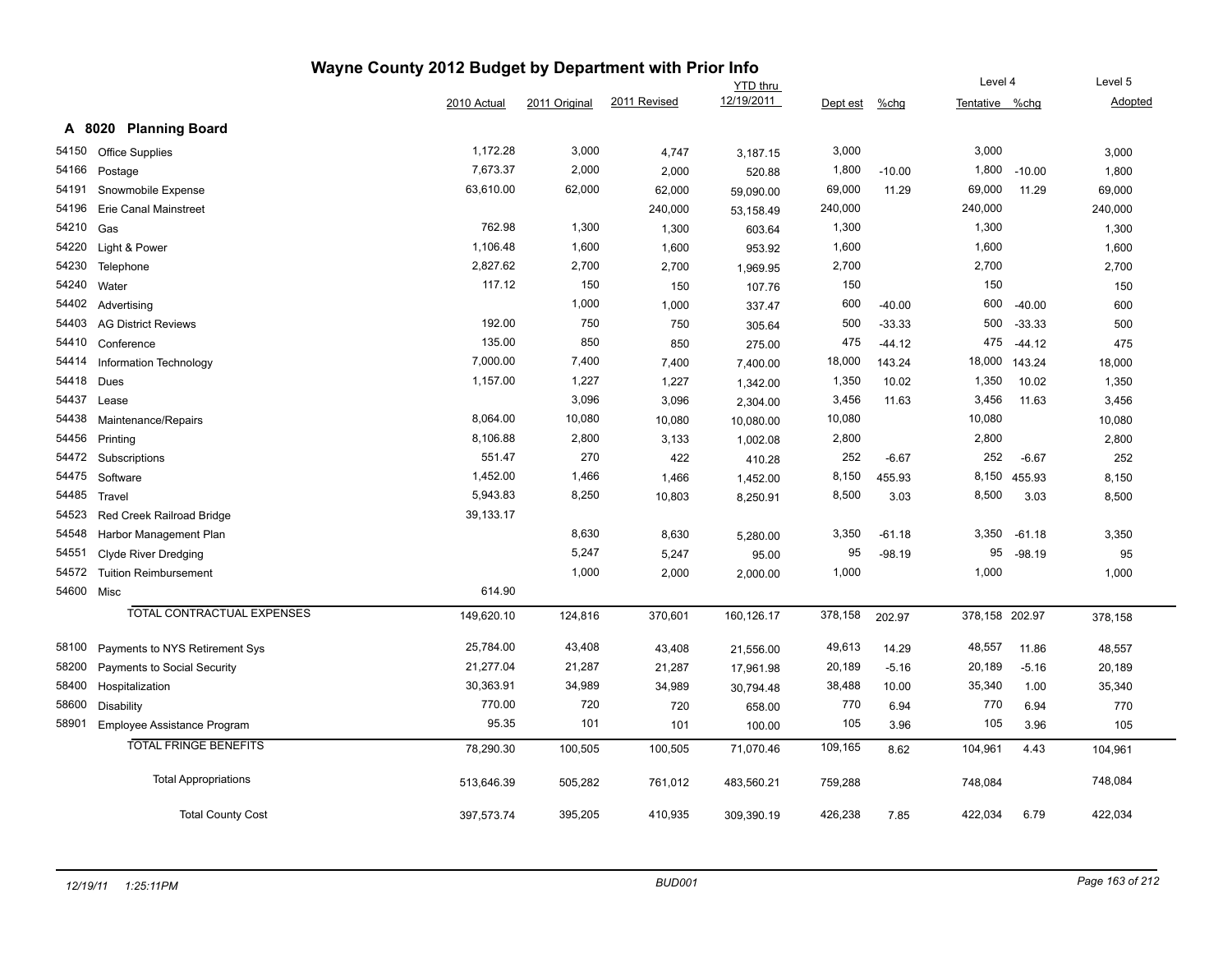| Wayne County 2012 Budget by Department with Prior Info |             |               |              |                 |                  |                |         |
|--------------------------------------------------------|-------------|---------------|--------------|-----------------|------------------|----------------|---------|
|                                                        |             |               |              | <b>YTD thru</b> |                  | Level 4        | Level 5 |
|                                                        | 2010 Actual | 2011 Original | 2011 Revised | 12/19/2011      | %chg<br>Dept est | Tentative %chg | Adopted |
| <b>Regional Planning Board</b><br>A 8025               |             |               |              |                 |                  |                |         |
| 54400<br><b>Contracted Services</b>                    | 9,970.00    | 9,970         | 9,970        | 9.970.00        | 9,970            | 9,970          | 9,970   |
| TOTAL CONTRACTUAL EXPENSES                             | 9,970.00    | 9,970         | 9,970        | 9,970.00        | 9,970            | 9,970          | 9,970   |
| <b>Total Appropriations</b>                            | 9,970.00    | 9,970         | 9,970        | 9,970.00        | 9,970            | 9,970          | 9,970   |
| <b>Total County Cost</b>                               | 9.970.00    | 9,970         | 9,970        | 9.970.00        | 9,970            | 9,970          | 9,970   |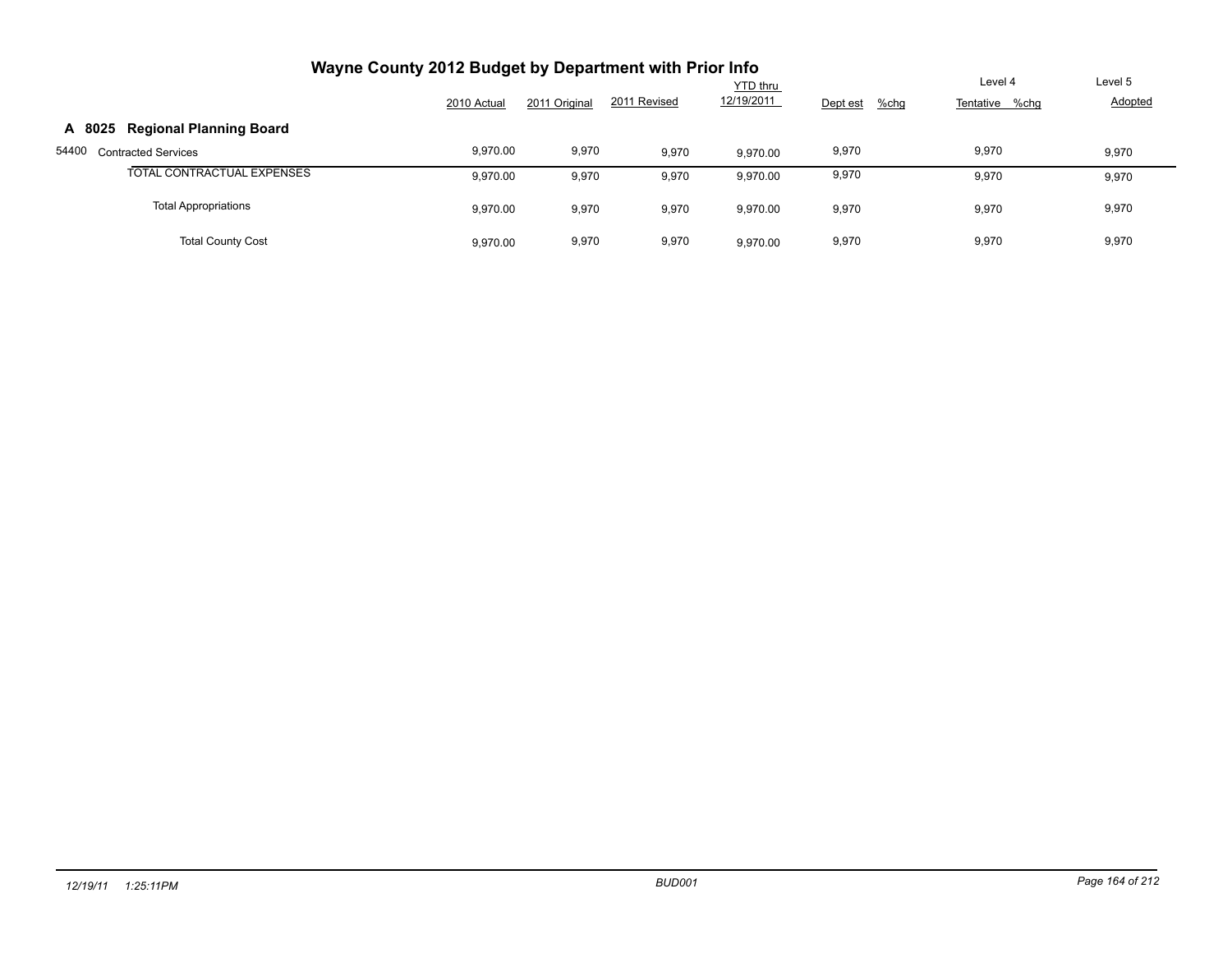| Wayne County 2012 Budget by Department with Prior Info |              |               |              |                 |          |          |               |          |         |
|--------------------------------------------------------|--------------|---------------|--------------|-----------------|----------|----------|---------------|----------|---------|
|                                                        |              |               |              | <b>YTD thru</b> |          |          | Level 4       |          | Level 5 |
|                                                        | 2010 Actual  | 2011 Original | 2011 Revised | 12/19/2011      | Dept est | $%$ chg  | Tentative     | %chq     | Adopted |
| <b>Solid Waste Management</b><br>A 8160                |              |               |              |                 |          |          |               |          |         |
| 54000<br><b>Contractual Expenses</b>                   | 1,143,893.00 |               |              |                 | 236,013  |          | 107,882       |          | 107,882 |
| 54430 MRF Subsidy                                      |              | 325,000       | 300,000      | 300.000.00      | 225,000  | $-30.77$ | 79,346 -75.59 |          |         |
| 54431<br>Adm & Legal Fees                              |              | 121,500       | 121,500      | 121,500.00      | 5,400    | $-95.56$ | 5,400         | -95.56   | 5,400   |
| 54432<br><b>Education/Spec Recycling Efft</b>          |              | 109,000       | 109,000      | 109,000.00      | 11,025   | $-89.89$ | 31,275 -71.31 |          | 31,275  |
| TOTAL CONTRACTUAL EXPENSES                             | 1.143.893.00 | 555,500       | 530,500      | 530,500.00      | 477,438  | $-14.05$ | 223,903       | -59.69   | 144,557 |
| <b>Total Appropriations</b>                            | 1,143,893.00 | 555,500       | 530,500      | 530,500.00      | 477,438  |          | 223,903       |          | 144,557 |
| <b>Total County Cost</b>                               | 1,143,893.00 | 555,500       | 530,500      | 530.500.00      | 477,438  | $-14.05$ | 223,903       | $-59.69$ | 144,557 |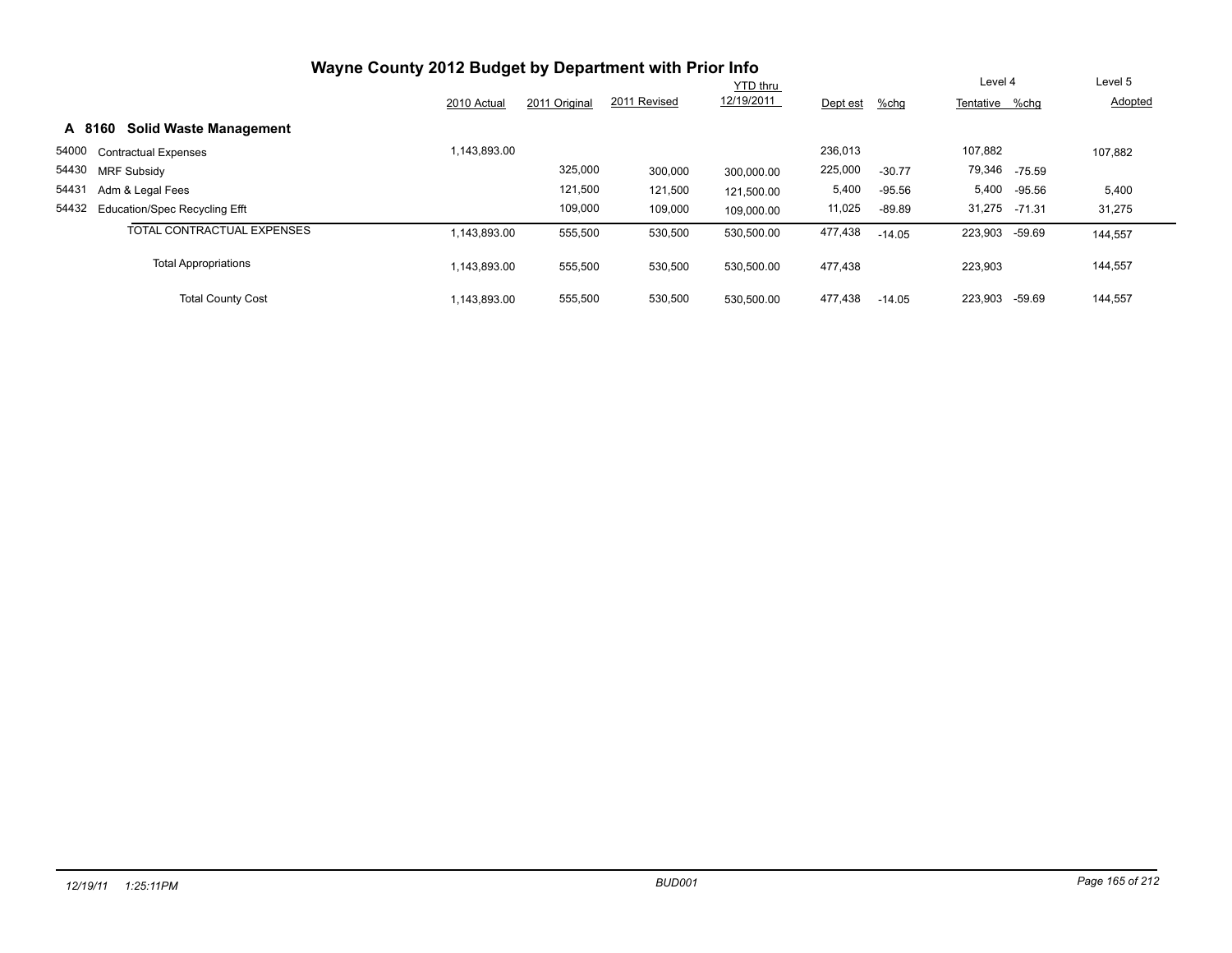| Wayne County 2012 Budget by Department with Prior Info | Level 4     | Level 5       |              |                        |          |         |                |         |
|--------------------------------------------------------|-------------|---------------|--------------|------------------------|----------|---------|----------------|---------|
|                                                        | 2010 Actual | 2011 Original | 2011 Revised | YTD thru<br>12/19/2011 | Dept est | $%$ chg | Tentative %chg | Adopted |
| <b>Economic Development Zone Admn</b><br>A 8687        |             |               |              |                        |          |         |                |         |
| 54493<br><b>Clerical Service Contracts</b>             | 15,330.00   |               |              |                        |          |         |                |         |
| TOTAL CONTRACTUAL EXPENSES                             | 15,330.00   |               |              | 0.00                   |          |         |                |         |
| <b>Total Appropriations</b>                            | 15,330.00   |               |              | 0.00                   |          |         |                |         |
| <b>Total County Cost</b>                               | 15,330.00   |               |              | 0.00                   |          |         |                |         |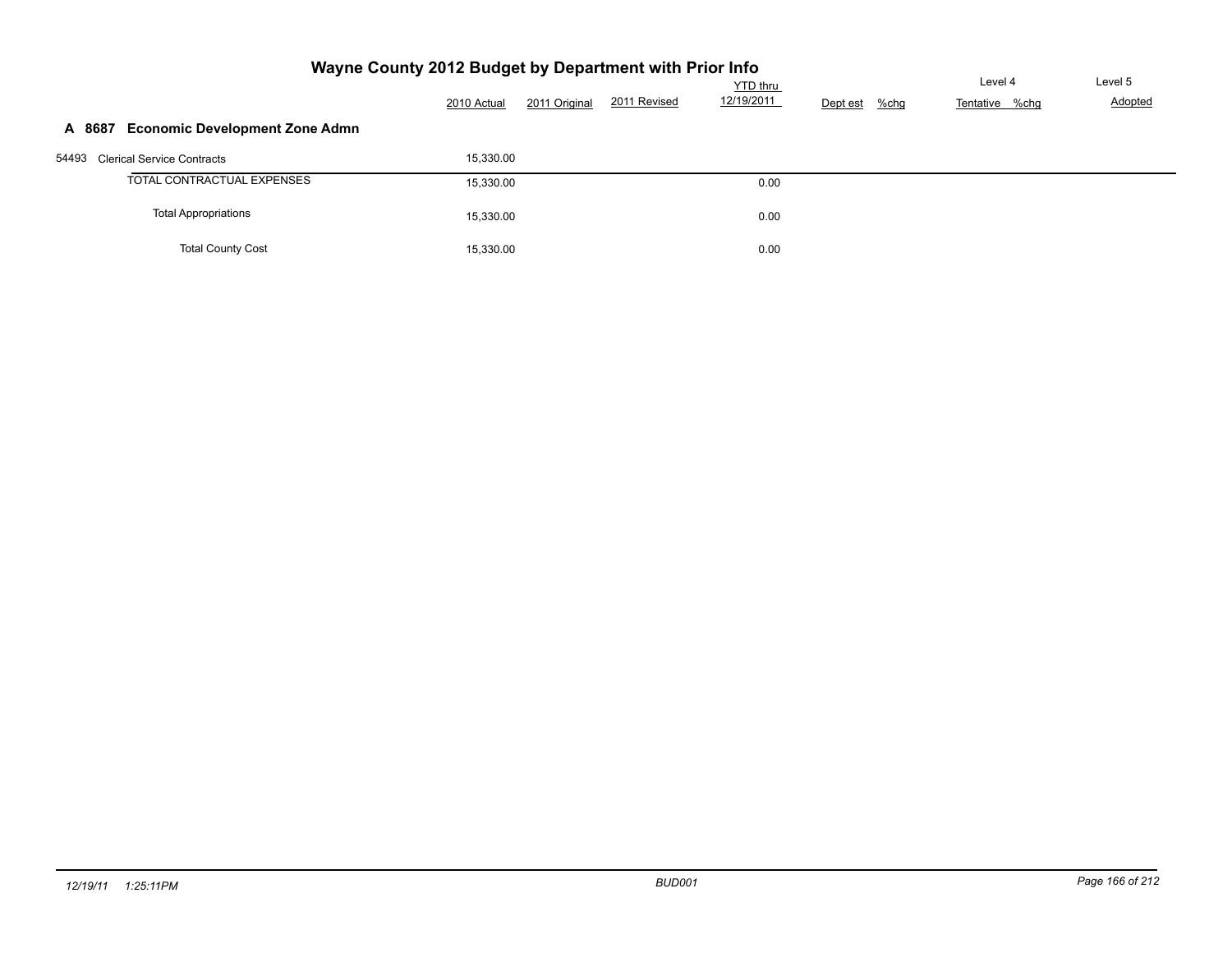| Wayne County 2012 Budget by Department with Prior Info |             |               |              |                               |                  |                           |                    |
|--------------------------------------------------------|-------------|---------------|--------------|-------------------------------|------------------|---------------------------|--------------------|
|                                                        | 2010 Actual | 2011 Original | 2011 Revised | <b>YTD thru</b><br>12/19/2011 | %chg<br>Dept est | Level 4<br>Tentative %chg | Level 5<br>Adopted |
| <b>Fish &amp; Game Department</b><br>A 8720            |             |               |              |                               |                  |                           |                    |
| 54000<br><b>Contractual Expenses</b>                   | 1.877.00    | 1,877         | 1,877        | 1.877.00                      | 1,877            | 1,877                     | 1,877              |
| TOTAL CONTRACTUAL EXPENSES                             | 1.877.00    | 1,877         | 1,877        | 1,877.00                      | 1,877            | 1,877                     | 1,877              |
| <b>Total Appropriations</b>                            | 1,877.00    | 1,877         | 1,877        | 1,877.00                      | 1,877            | 1,877                     | 1,877              |
| <b>Total County Cost</b>                               | 1.877.00    | 1,877         | 1,877        | 1.877.00                      | 1,877            | 1,877                     | 1,877              |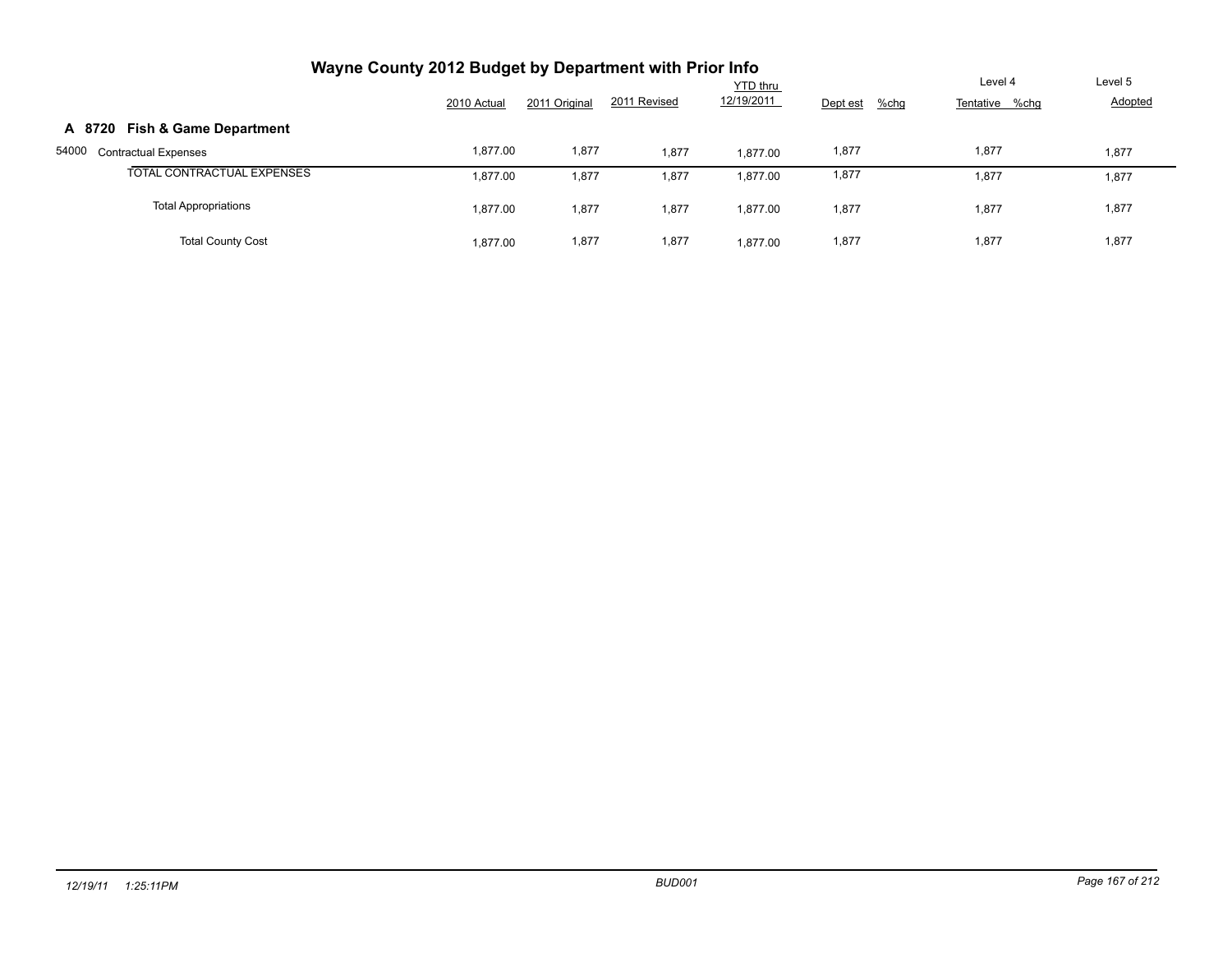| Wayne County 2012 Budget by Department with Prior Info |              |               |              |                 |                     |                  |           |
|--------------------------------------------------------|--------------|---------------|--------------|-----------------|---------------------|------------------|-----------|
|                                                        |              |               |              | <b>YTD</b> thru |                     | Level 4          | Level 5   |
|                                                        | 2010 Actual  | 2011 Original | 2011 Revised | 12/19/2011      | $%$ chg<br>Dept est | Tentative %chq   | Adopted   |
| <b>Soil Conservation</b><br>A 8730                     |              |               |              |                 |                     |                  |           |
| 42770<br>Miscellaneous Revenues                        | $-15,000.00$ | $-15,000$     | $-15,000$    | $-15,000.00$    | $-100.00$           | $-15,000$        | $-15,000$ |
| <b>TOTAL REVENUES</b>                                  | $-15,000.00$ | $-15,000$     | $-15,000$    | $-15,000.00$    | $-100.00$           | $-15,000$        | $-15,000$ |
| 54000<br><b>Contractual Expenses</b>                   | 184,475.01   | 184,475       | 184,475      | 184.475.00      | 184,475             | 184,475          | 184,475   |
| 54400<br><b>Contracted Services</b>                    | 74,468.36    | 100,000       | 124,377      | 92.673.66       | 100,000             | 100,000          | 100,000   |
| 54496<br>Weed Harvesting Program                       | 59,100.00    | 59,100        | 109,100      | 64,026.14       | 109,100<br>84.60    | 109,100<br>84.60 | 109,100   |
| TOTAL CONTRACTUAL EXPENSES                             | 318,043.37   | 343,575       | 417,952      | 341.174.80      | 393,575<br>14.55    | 393,575<br>14.55 | 393,575   |
| <b>Total Appropriations</b>                            | 318,043.37   | 343,575       | 417,952      | 341.174.80      | 393,575             | 393,575          | 393,575   |
| <b>Total County Cost</b>                               | 303.043.37   | 328,575       | 402,952      | 326.174.80      | 393,575<br>19.78    | 378,575<br>15.22 | 378,575   |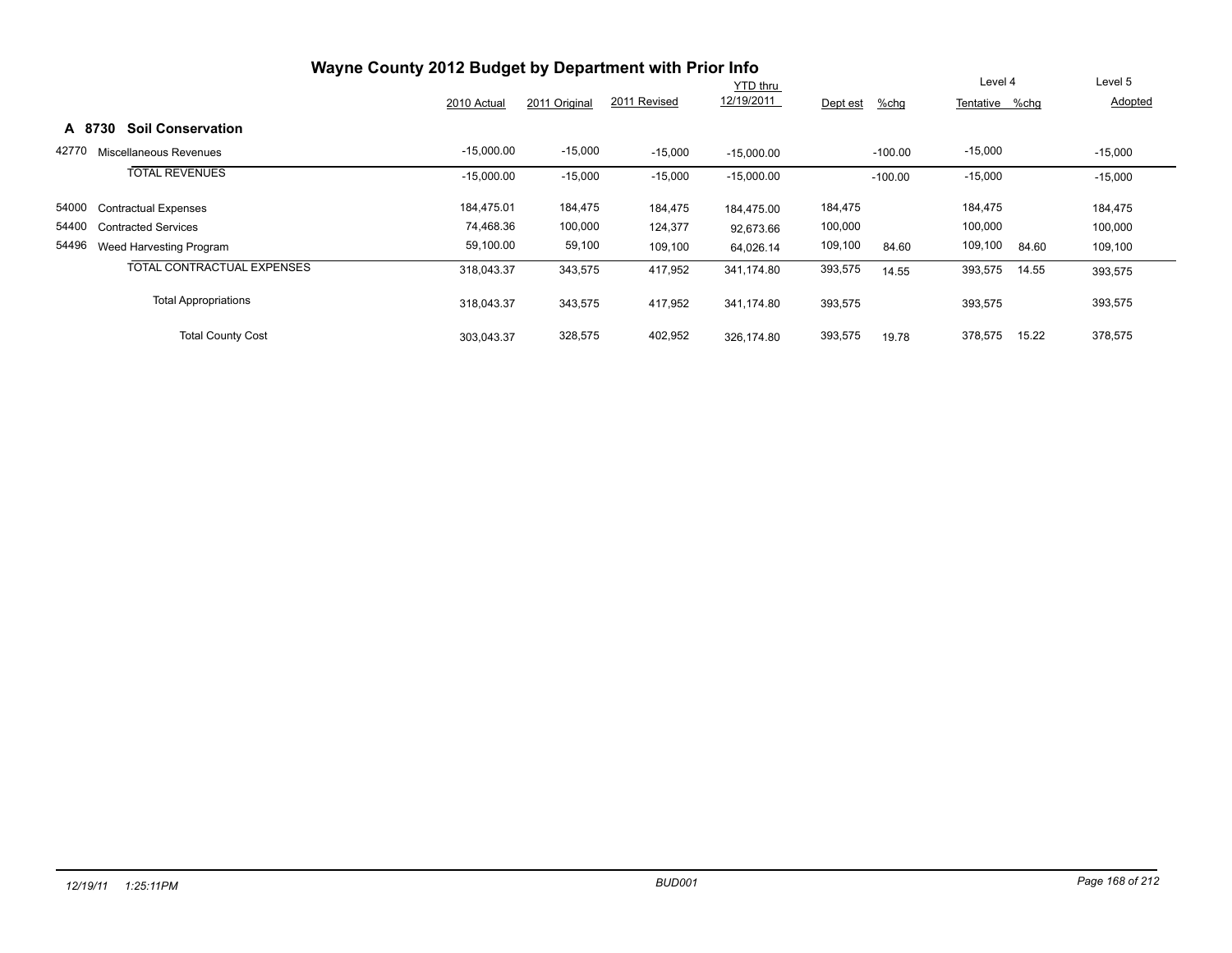| Wayne County 2012 Budget by Department with Prior Info |             |               |              |                 |          |       |                |                |
|--------------------------------------------------------|-------------|---------------|--------------|-----------------|----------|-------|----------------|----------------|
|                                                        |             |               |              | <b>YTD thru</b> |          |       | Level 4        | Level 5        |
|                                                        | 2010 Actual | 2011 Original | 2011 Revised | 12/19/2011      | Dept est | %chg  | Tentative %chg | <b>Adopted</b> |
| <b>Palmyra Union Ag Society</b><br>A 8752              |             |               |              |                 |          |       |                |                |
| 54000<br><b>Contractual Expenses</b>                   | 5,265.00    | 5,265         | 5,265        | 5.265.00        | 6,500    | 23.46 | 5,265          | 5,265          |
| TOTAL CONTRACTUAL EXPENSES                             | 5,265.00    | 5,265         | 5,265        | 5,265.00        | 6,500    | 23.46 | 5,265          | 5,265          |
| <b>Total Appropriations</b>                            | 5,265.00    | 5,265         | 5,265        | 5,265.00        | 6,500    |       | 5,265          | 5,265          |
| <b>Total County Cost</b>                               | 5.265.00    | 5,265         | 5,265        | 5.265.00        | 6,500    | 23.46 | 5,265          | 5,265          |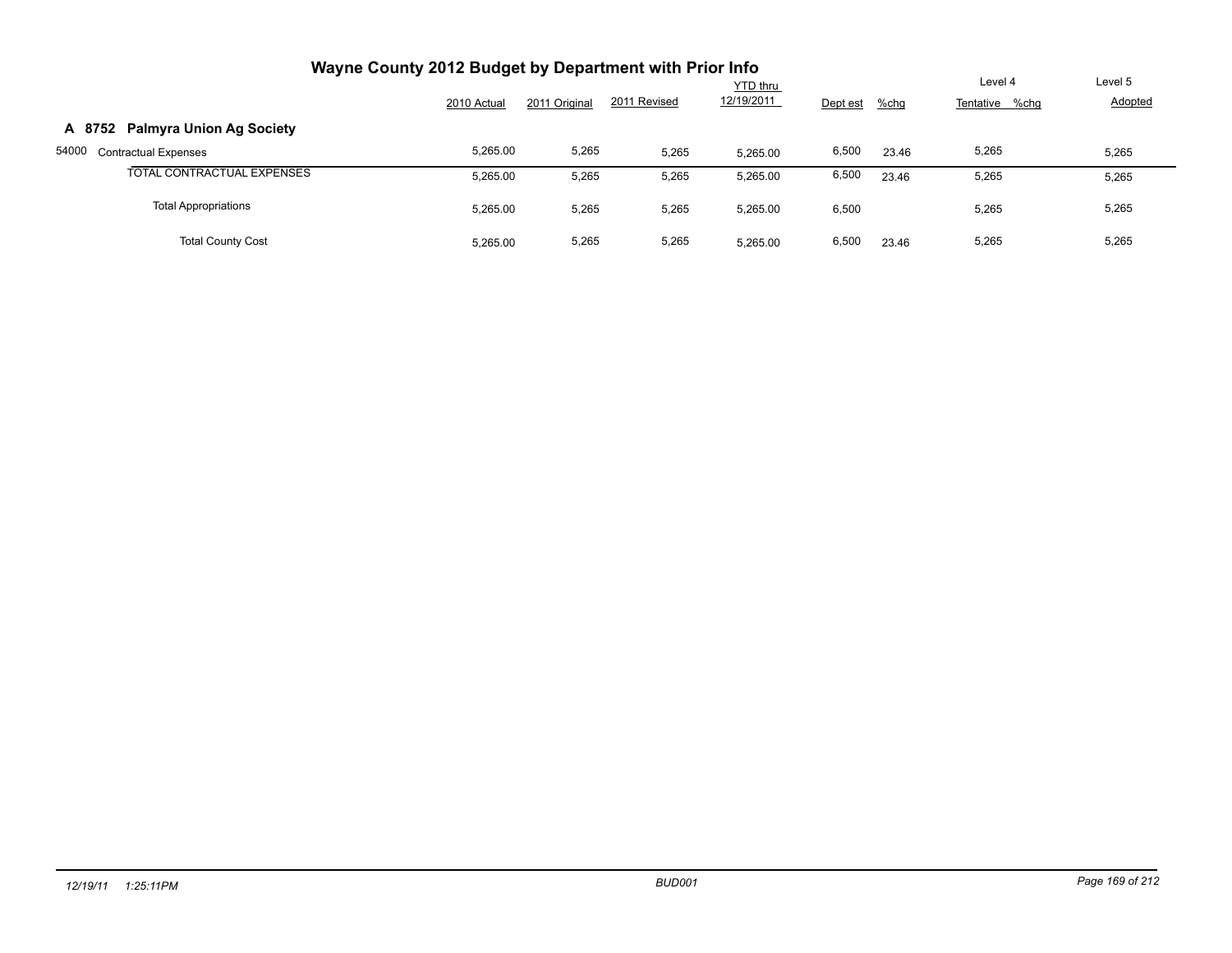| Wayne County 2012 Budget by Department with Prior Info |             |               |              |                 |                  |                |                |
|--------------------------------------------------------|-------------|---------------|--------------|-----------------|------------------|----------------|----------------|
|                                                        |             |               |              | <b>YTD thru</b> |                  | Level 4        | Level 5        |
|                                                        | 2010 Actual | 2011 Original | 2011 Revised | 12/19/2011      | %chg<br>Dept est | Tentative %chg | <b>Adopted</b> |
| <b>County Extension Serv</b><br>A 8754                 |             |               |              |                 |                  |                |                |
| 54000<br><b>Contractual Expenses</b>                   | 424.647.00  | 424.647       | 424,647      | 424.647.00      | 424,647          | 424.647        | 424.647        |
| TOTAL CONTRACTUAL EXPENSES                             | 424.647.00  | 424,647       | 424,647      | 424.647.00      | 424.647          | 424.647        | 424,647        |
| <b>Total Appropriations</b>                            | 424.647.00  | 424,647       | 424,647      | 424.647.00      | 424.647          | 424.647        | 424,647        |
| <b>Total County Cost</b>                               | 424.647.00  | 424,647       | 424,647      | 424.647.00      | 424.647          | 424.647        | 424,647        |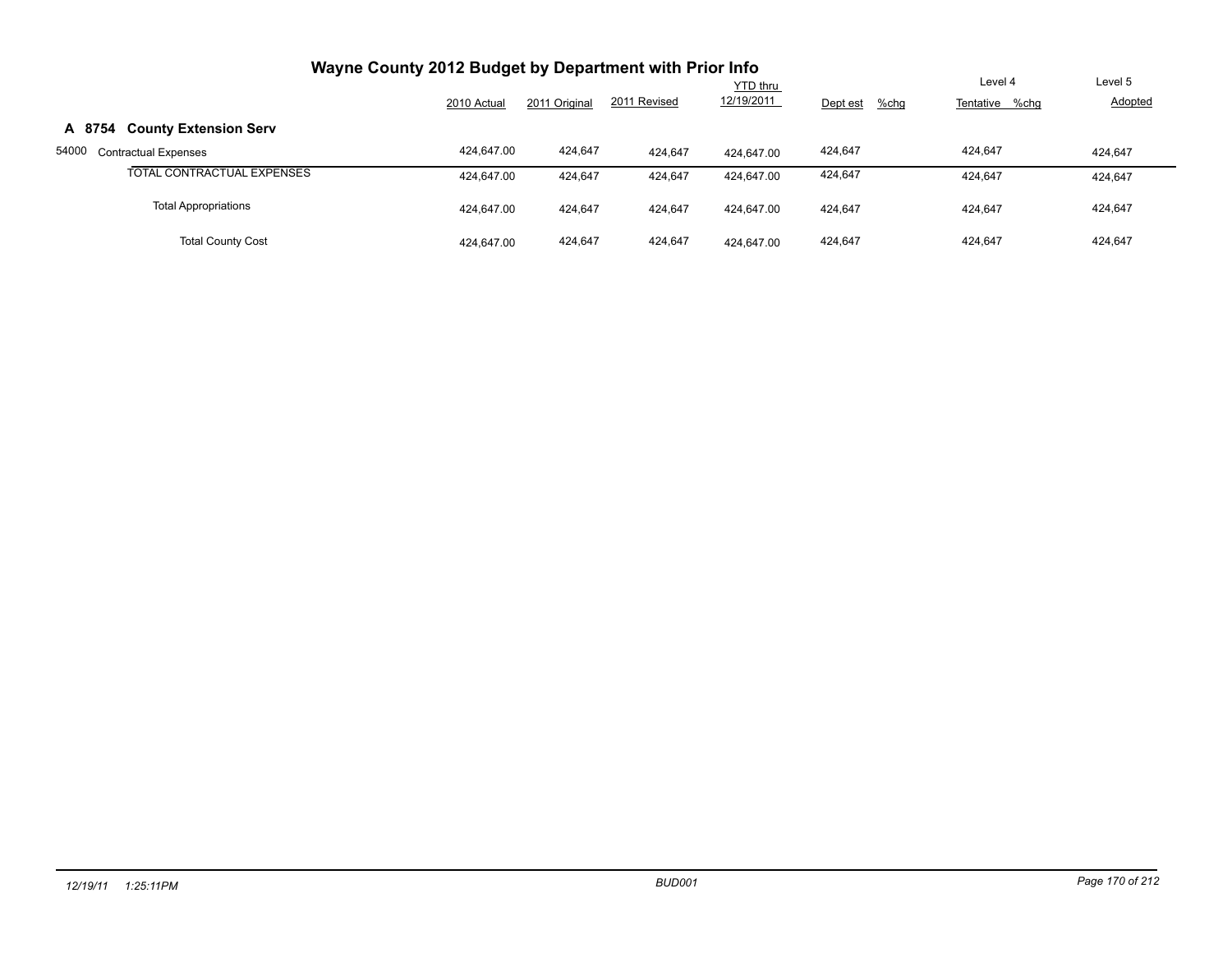| Wayne County 2012 Budget by Department with Prior Info |               |               |              |                 |            |         |                |       |            |
|--------------------------------------------------------|---------------|---------------|--------------|-----------------|------------|---------|----------------|-------|------------|
|                                                        |               |               |              | <b>YTD thru</b> |            |         | Level 4        |       | Level 5    |
|                                                        | 2010 Actual   | 2011 Original | 2011 Revised | 12/19/2011      | Dept est   | $%$ chg | Tentative %chg |       | Adopted    |
| <b>Unemployment Reserve</b><br>A 9050                  |               |               |              |                 |            |         |                |       |            |
| 42801<br>Interfund Reimb of Expenses                   | $-156.453.18$ | $-150,000$    | $-260,000$   | $-141.127.94$   | $-154,000$ | 2.67    | $-200,000$     | 33.33 | $-200,000$ |
| <b>TOTAL REVENUES</b>                                  | $-156.453.18$ | $-150,000$    | $-260,000$   | $-141.127.94$   | $-154,000$ | 2.67    | $-200,000$     | 33.33 | $-200,000$ |
| 58000<br><b>Employee Benefits</b>                      | 157,715.75    | 150,000       | 260,000      | 192,859.93      | 200,000    | 33.33   | 200,000        | 33.33 | 200,000    |
| <b>TOTAL FRINGE BENEFITS</b>                           | 157.715.75    | 150,000       | 260,000      | 192,859.93      | 200,000    | 33.33   | 200,000        | 33.33 | 200,000    |
| <b>Total Appropriations</b>                            | 157.715.75    | 150,000       | 260,000      | 192.859.93      | 200,000    |         | 200,000        |       | 200,000    |
| <b>Total County Cost</b>                               | 1,262.57      |               |              | 51.731.99       | 46,000     |         |                |       |            |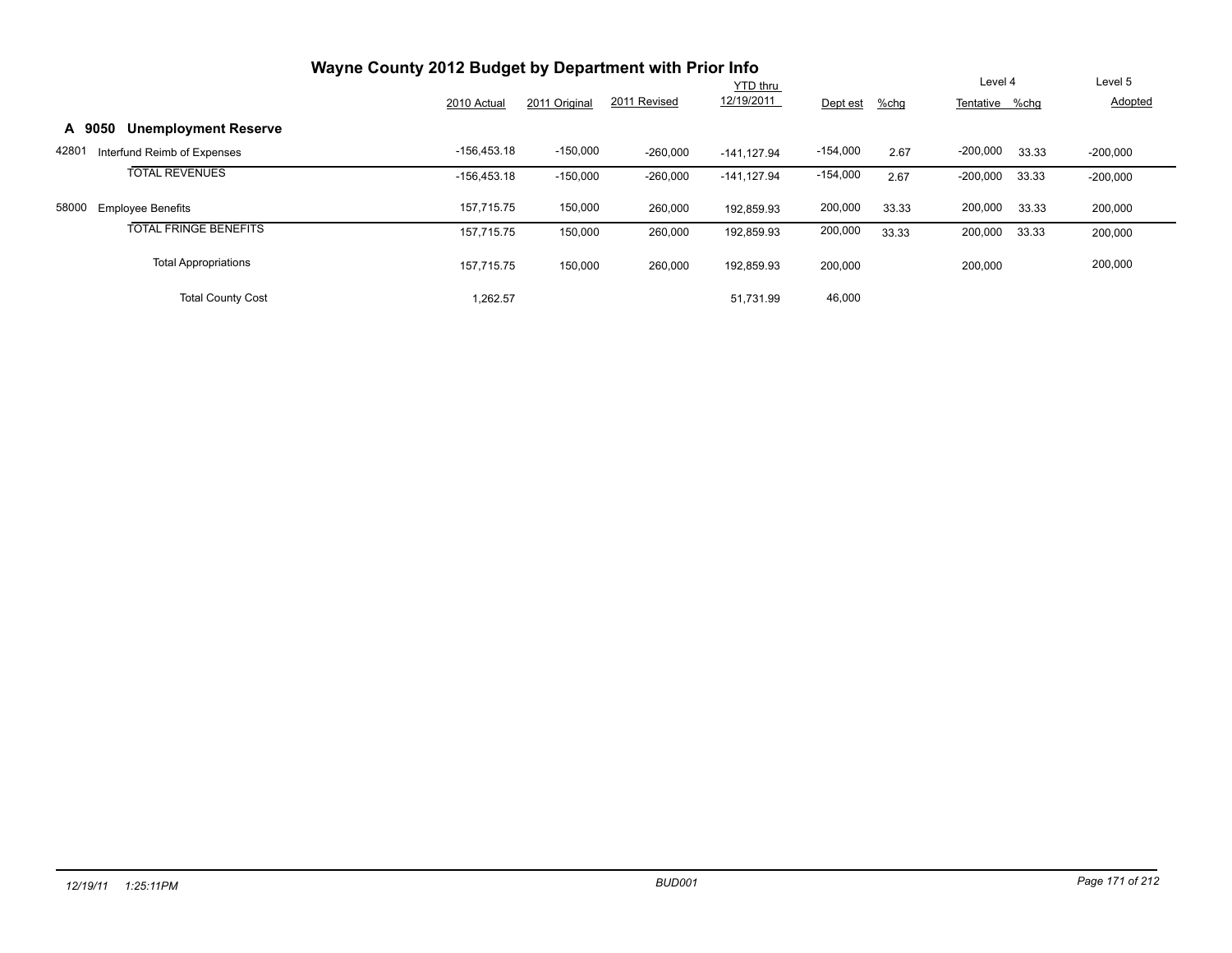| Wayne County 2012 Budget by Department with Prior Info |                 |               |              |              |           |         |           |         |           |
|--------------------------------------------------------|-----------------|---------------|--------------|--------------|-----------|---------|-----------|---------|-----------|
|                                                        | <b>YTD thru</b> |               |              |              |           |         | Level 4   |         | Level 5   |
|                                                        | 2010 Actual     | 2011 Original | 2011 Revised | 12/19/2011   | Dept est  | $%$ chg | Tentative | %chg    | Adopted   |
| <b>Hospital &amp; Medical Insurance</b><br>A 9060      |                 |               |              |              |           |         |           |         |           |
| 58100<br>Payments to NYS Retirement Sys                | 20.064.00       |               |              | 65.711.00    | 20,265    |         | 20.265    |         | 20,265    |
| 58400<br>Hospitalization                               | 1.383.725.92    | 1,789,800     | 1,789,800    | 1.401.835.12 | 1,665,000 | $-6.97$ | 1,665,000 | $-6.97$ | 1,665,000 |
| <b>TOTAL FRINGE BENEFITS</b>                           | 1,403,789.92    | 1,789,800     | 1,789,800    | 1.467.546.12 | 1,685,265 | $-5.84$ | 1,685,265 | $-5.84$ | 1,685,265 |
| <b>Total Appropriations</b>                            | 1.403.789.92    | 1,789,800     | 1.789.800    | 1.467.546.12 | 1,685,265 |         | 1,685,265 |         | 1,685,265 |
| <b>Total County Cost</b>                               | 1.403.789.92    | 1,789,800     | 1,789,800    | 1.467.546.12 | 1,685,265 | $-5.84$ | 1,685,265 | $-5.84$ | 1,685,265 |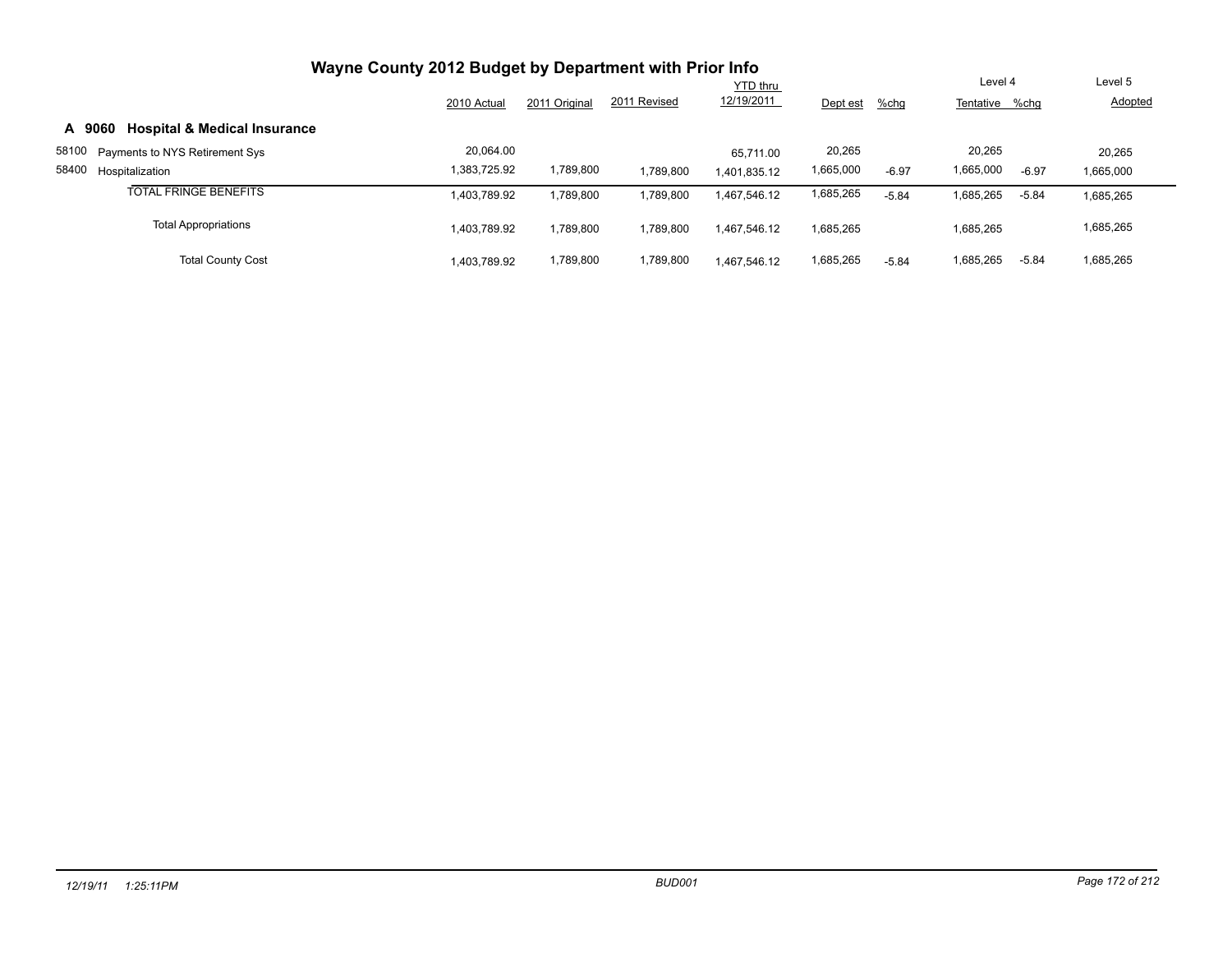## **Wayne County 2012 Budget by Department with Prior Info**

|                              | 2010 Actual  | 2011 Original | 2011 Revised | <b>YTD</b> thru<br>12/19/2011 | $%$ chg<br>Dept est | Level 4<br>Tentative %chg | Level 5<br>Adopted |
|------------------------------|--------------|---------------|--------------|-------------------------------|---------------------|---------------------------|--------------------|
| A 9080 Vacation              |              |               |              |                               |                     |                           |                    |
| 58800 Vacation               | $-28,896.83$ |               |              |                               |                     |                           |                    |
| <b>TOTAL FRINGE BENEFITS</b> | $-28,896.83$ |               |              | 0.00                          |                     |                           |                    |
| <b>Total Appropriations</b>  | $-28,896.83$ |               |              | 0.00                          |                     |                           |                    |
| <b>Total County Cost</b>     | $-28,896.83$ |               |              | 0.00                          |                     |                           |                    |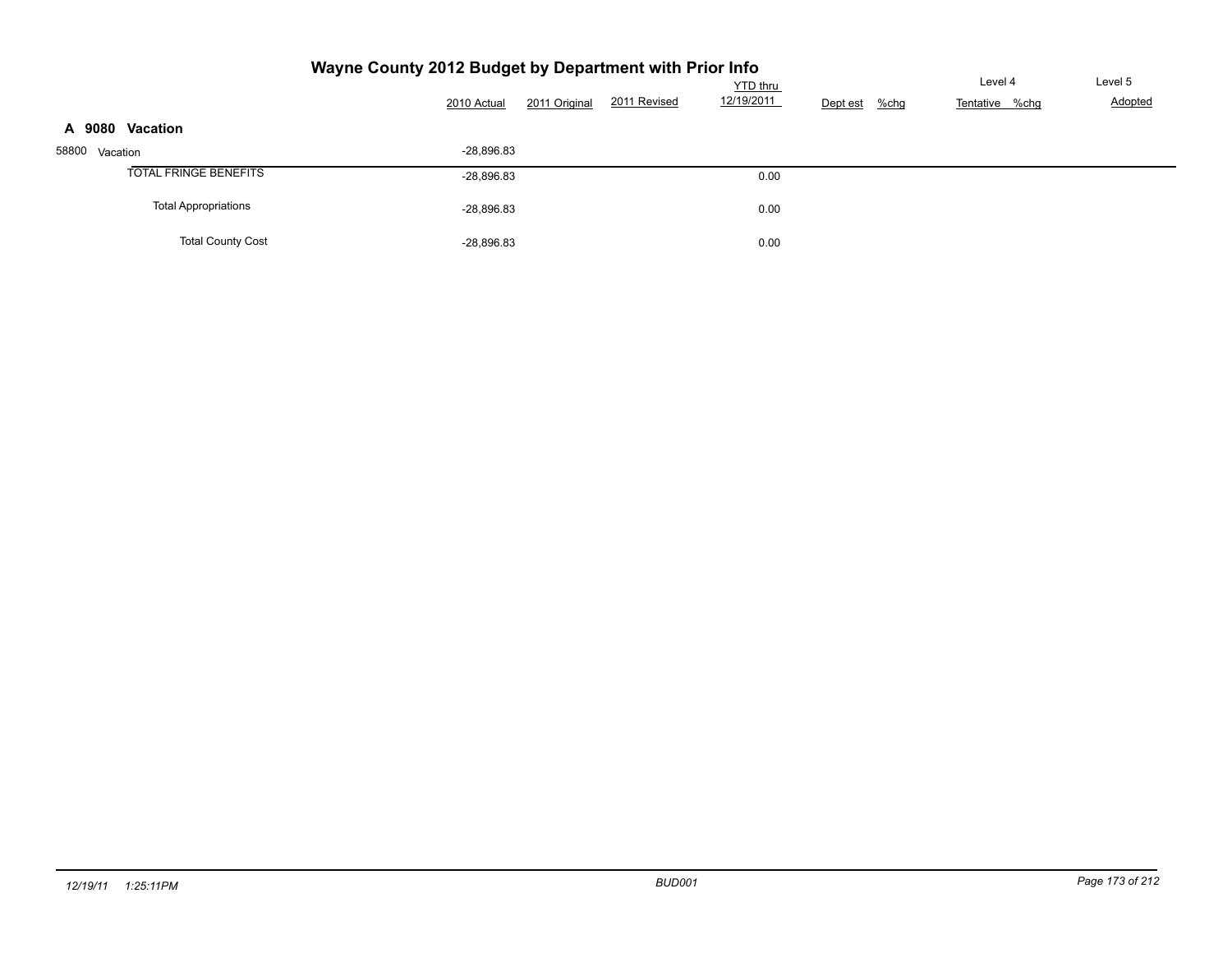#### **Wayne County 2012 Budget by Department with Prior Info** Tentative %chg <u>YTD thru</u><br>12/19/2011 Dept est %chg Tentative % 2010 Actual 2011 Original 2011 Revised 12/19/2011 Dept est %chg Level 5 Adopted **A 9081 Sick Time/Hosp.** 58802 Sick Time/Hosp. 201,350.71 TOTAL FRINGE BENEFITS 201,350.71 201,350.71 0.00 Total Appropriations 0.00 Total County Cost 0.00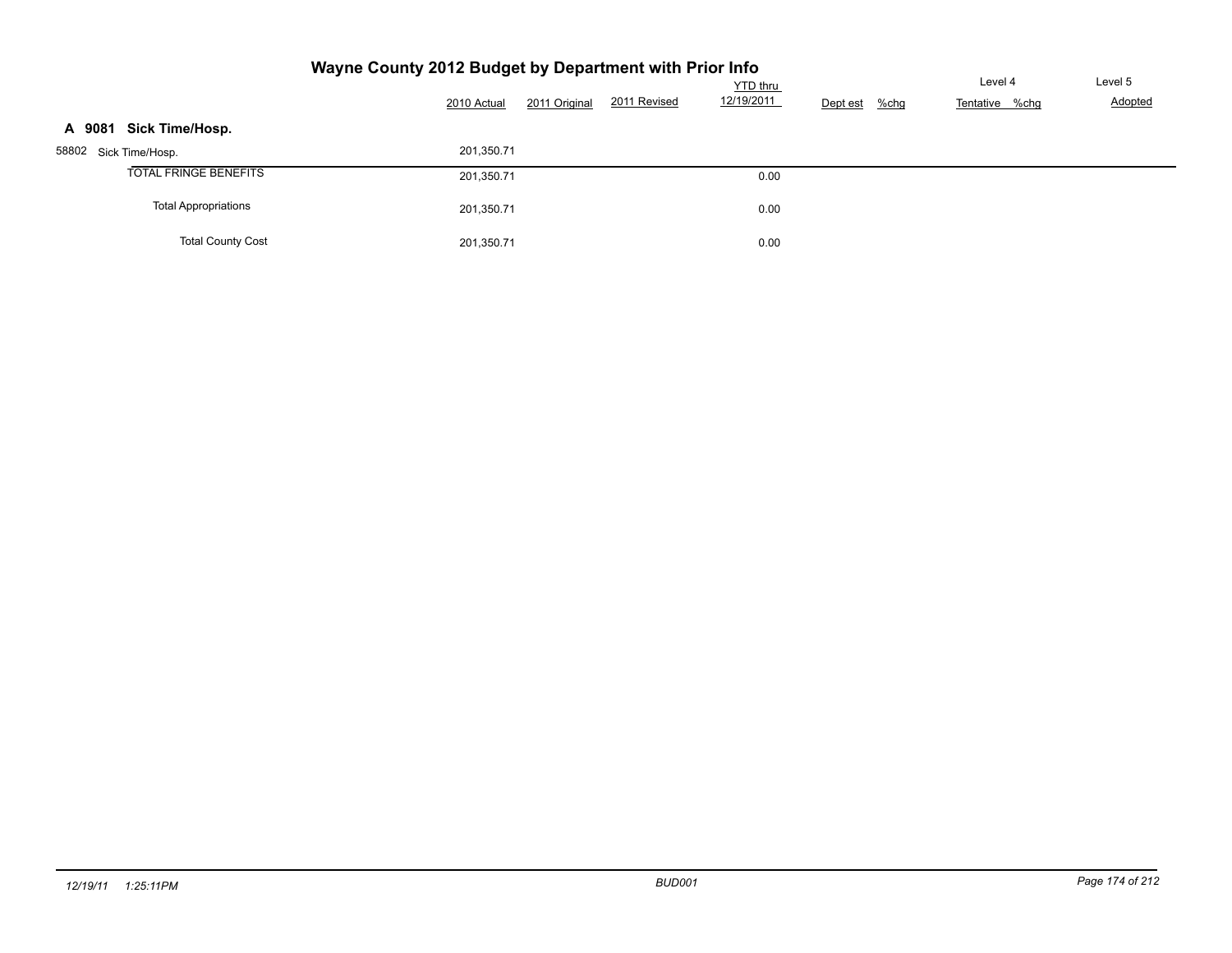|       | Wayne County 2012 Budget by Department with Prior Info |                                   |              |               |              |                 |           |         |                |         |           |  |  |
|-------|--------------------------------------------------------|-----------------------------------|--------------|---------------|--------------|-----------------|-----------|---------|----------------|---------|-----------|--|--|
|       |                                                        |                                   |              |               |              | <b>YTD</b> thru |           |         | Level 4        |         | Level 5   |  |  |
|       |                                                        |                                   | 2010 Actual  | 2011 Original | 2011 Revised | 12/19/2011      | Dept est  | $%$ chg | Tentative %chg |         | Adopted   |  |  |
|       | A 9710                                                 | <b>Serial Bonds</b>               |              |               |              |                 |           |         |                |         |           |  |  |
| 42769 |                                                        | <b>Subsidy Receipts</b>           | $-73,686.27$ | $-76,890$     | -76,890      | $-76,890.02$    | $-76,890$ |         | $-76,890$      |         | $-76,890$ |  |  |
|       |                                                        | <b>TOTAL REVENUES</b>             | $-73,686.27$ | $-76,890$     | $-76,890$    | $-76,890.02$    | -76,890   |         | $-76,890$      |         | $-76,890$ |  |  |
| 54517 |                                                        | <b>MBBA FEES</b>                  | 10,341.37    | 10,533        | 10,533       | 11,032.50       | 10,269    | $-2.51$ | 10,269         | $-2.51$ | 10,269    |  |  |
|       |                                                        | <b>TOTAL CONTRACTUAL EXPENSES</b> | 10,341.37    | 10,533        | 10,533       | 11,032.50       | 10,269    | $-2.51$ | 10,269         | $-2.51$ | 10,269    |  |  |
| 56000 |                                                        | Principal on Indebtedness         | 235,000.00   | 240,000       | 240,000      | 240,000.00      | 245,000   | 2.08    | 245,000        | 2.08    | 245,000   |  |  |
|       |                                                        | <b>TOTAL PRINCIPAL</b>            | 235,000.00   | 240,000       | 240,000      | 240,000.00      | 245,000   | 2.08    | 245,000        | 2.08    | 245,000   |  |  |
| 57000 |                                                        | Interest on Indebtedness          | 475,044.17   | 501,531       | 501,531      | 490,998.26      | 484,999   | $-3.30$ | 484,999        | $-3.30$ | 484,999   |  |  |
|       |                                                        | <b>TOTAL INTEREST</b>             | 475,044.17   | 501,531       | 501,531      | 490,998.26      | 484,999   | $-3.30$ | 484,999        | $-3.30$ | 484,999   |  |  |
|       |                                                        | <b>Total Appropriations</b>       | 720,385.54   | 752,064       | 752,064      | 742,030.76      | 740,268   |         | 740,268        |         | 740,268   |  |  |
|       |                                                        | <b>Total County Cost</b>          | 646,699.27   | 675,174       | 675,174      | 665,140.74      | 663,378   | $-1.75$ | 663,378        | $-1.75$ | 663,378   |  |  |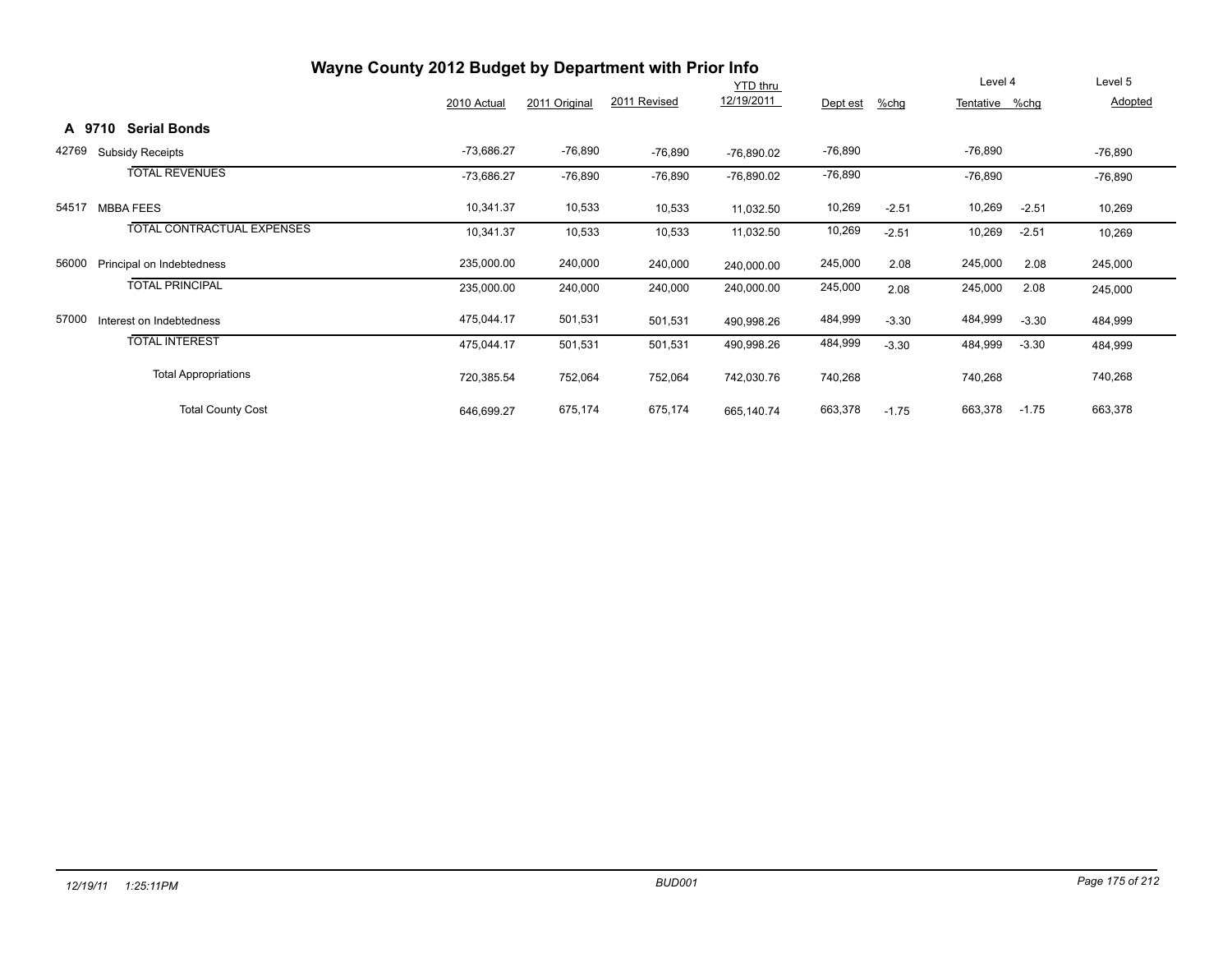| Wayne County 2012 Budget by Department with Prior Info |              |               |              |                 |            |         |                |          |           |  |
|--------------------------------------------------------|--------------|---------------|--------------|-----------------|------------|---------|----------------|----------|-----------|--|
|                                                        |              |               |              | <b>YTD thru</b> |            |         | Level 4        |          | Level 5   |  |
|                                                        | 2010 Actual  | 2011 Original | 2011 Revised | 12/19/2011      | Dept est   | %chg    | Tentative %chq |          | Adopted   |  |
| <b>Interfund Transfers</b><br>A 9901                   |              |               |              |                 |            |         |                |          |           |  |
| 59300<br>Transfer - County Road                        | 7,031,776.26 | 6,837,084     | 6,709,699    | 6.709.699.00    | 6,786,086  | $-0.75$ | 6,879,247      | 0.62     | 6,879,247 |  |
| 59400<br>Transfer - Machinery                          | 783,373.25   | 696,333       | 696,333      | 696.333.00      | 794,317    | 14.07   | 391,477        | $-43.78$ | 391,477   |  |
| 59500<br>Transfer - Nursing Home                       |              |               |              |                 | 1,500,000  |         | 753,000        |          | 753,000   |  |
| 59600<br>Transfer-NH-Retiree Insurance                 |              |               |              |                 |            |         | 647,000        |          | 647,000   |  |
| 59700<br>Transfer - Workmen's Comp                     | ,140,698.00  | 1,106,198     | 1,106,198    | 1.106.198.00    | 1,187,561  | 7.36    | 1,187,561      | 7.36     | 1,187,561 |  |
| <b>TOTAL TRANSFERS</b>                                 | 8,955,847.51 | 8,639,615     | 8,512,230    | 8,512,230.00    | 10,267,964 | 18.85   | 9,858,285      | 14.11    | 9,858,285 |  |
| <b>Total Appropriations</b>                            | 8,955,847.51 | 8,639,615     | 8,512,230    | 8,512,230.00    | 10,267,964 |         | 9,858,285      |          | 9,858,285 |  |
| <b>Total County Cost</b>                               | 8,955,847.51 | 8,639,615     | 8,512,230    | 8,512,230.00    | 10,267,964 | 18.85   | 9,858,285      | 14.11    | 9,858,285 |  |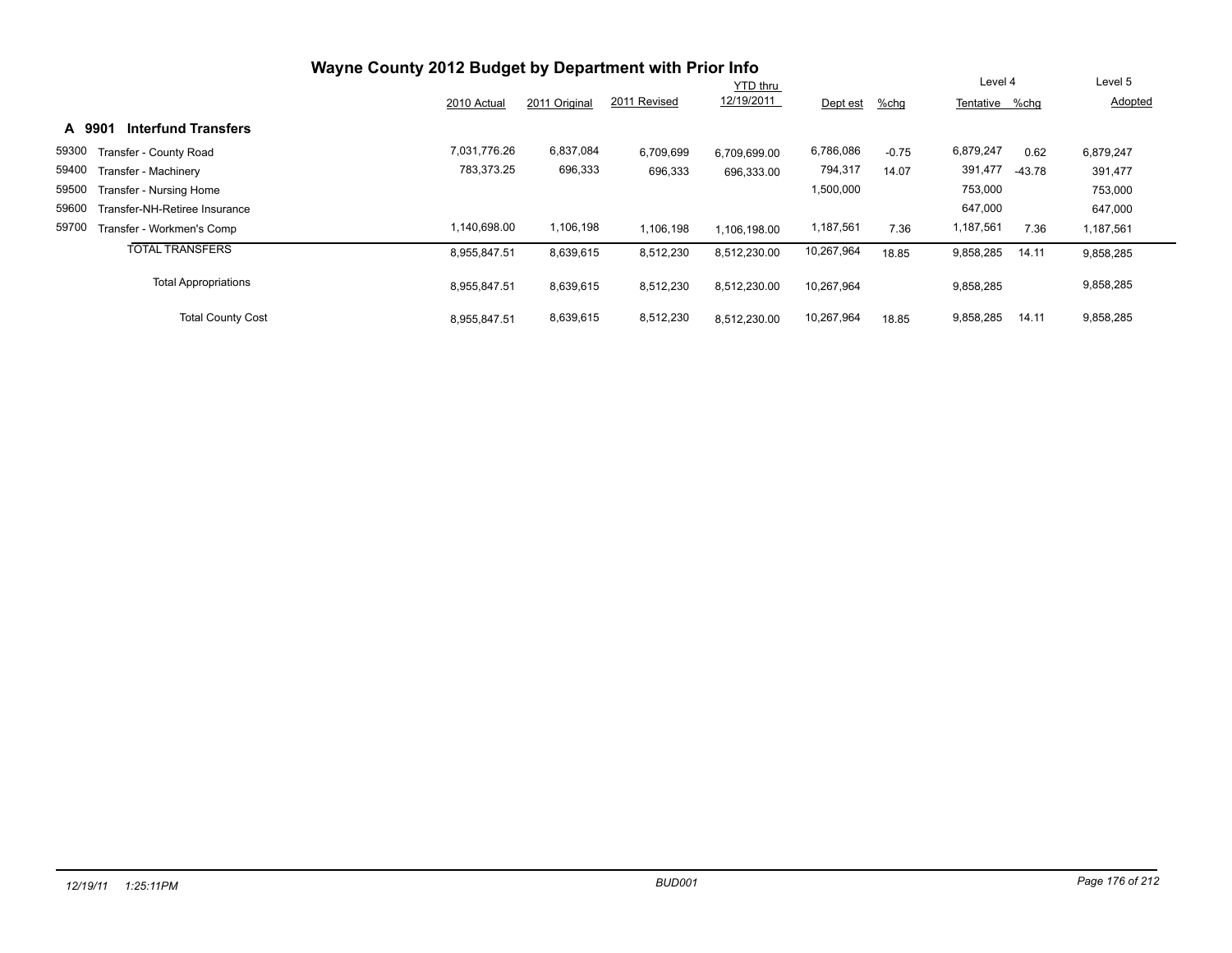| Wayne County 2012 Budget by Department with Prior Info |              |               |              |                 |          |      |                |         |
|--------------------------------------------------------|--------------|---------------|--------------|-----------------|----------|------|----------------|---------|
|                                                        |              |               |              | <b>YTD thru</b> |          |      | Level 4        | Level 5 |
|                                                        | 2010 Actual  | 2011 Original | 2011 Revised | 12/19/2011      | Dept est | %chg | Tentative %chq | Adopted |
| <b>Transfer to Capital Fund Proj</b><br>A 9950         |              |               |              |                 |          |      |                |         |
| 52719 Parks Pavilion Project                           |              |               | 129,540      | 129.540.00      |          |      |                |         |
| 52775<br>Co Bldg Renovation-ONH                        | 625,000.00   |               | 103,004      | 103.003.65      |          |      |                |         |
| 52777<br>Radio Interoperability Project                | 547.972.56   |               | 88,722       | 88.722.00       |          |      |                |         |
| <b>TOTAL EQUIPMENT</b>                                 | 1,172,972.56 |               | 321,266      | 321,265.65      |          |      |                |         |
| <b>Total Appropriations</b>                            | 1,172,972.56 |               | 321,266      | 321,265.65      |          |      |                |         |
| <b>Total County Cost</b>                               | 1,172,972.56 |               | 321,266      | 321.265.65      |          |      |                |         |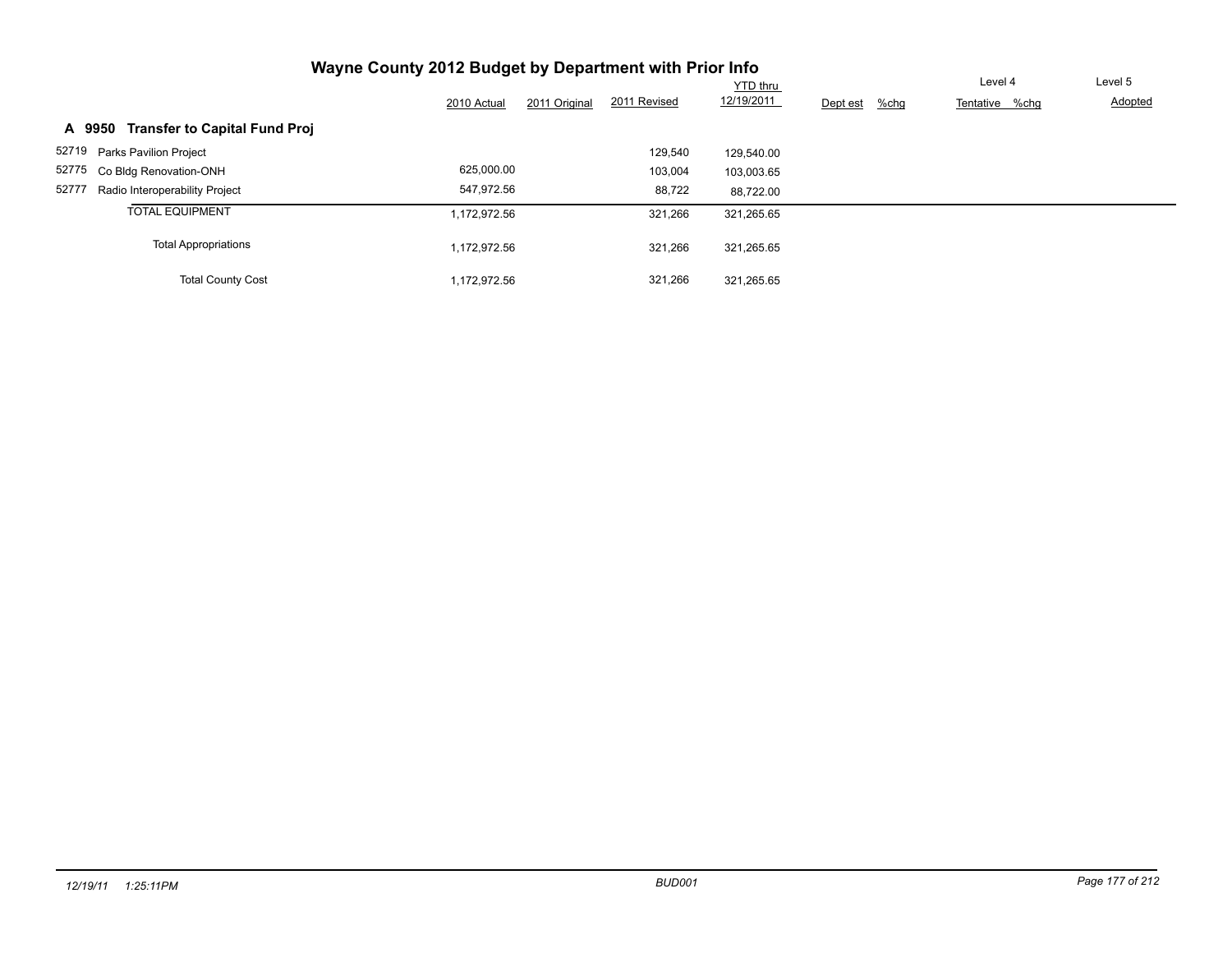|       |                                | Wayne County 2012 Budget by Department with Prior Info |               |               |                  |               |           |                |          |               |
|-------|--------------------------------|--------------------------------------------------------|---------------|---------------|------------------|---------------|-----------|----------------|----------|---------------|
|       |                                |                                                        |               |               | <b>YTD</b> thru  |               |           | Level 4        |          | Level 5       |
|       |                                | 2010 Actual                                            | 2011 Original | 2011 Revised  | 12/19/2011       | Dept est      | %chg      | Tentative %chg |          | Adopted       |
|       | A 9999<br>Other                |                                                        |               |               |                  |               |           |                |          |               |
| 41001 | <b>Real Property Taxes</b>     | $-34,509,837.86$                                       | $-35,043,598$ | $-35,043,598$ | -33,992,120.78   | $-44,058,955$ | 25.73     | $-35,040,596$  | $-0.01$  | $-34,961,250$ |
| 41051 | Gain from Tax Sale or Property | $-69,166.47$                                           |               |               | $-234,850.75$    |               |           |                |          |               |
| 41081 | Payment in Lieu of Taxes       | $-2,458,058.67$                                        | $-2,358,562$  | $-2,358,562$  | $-2,368,203.38$  | $-2,350,000$  | $-0.36$   | $-2,370,000$   | 0.48     | $-2,370,000$  |
| 41090 | Interest/Penalty - Real PTaxes | $-1,193,502.96$                                        | $-1,300,000$  | $-1,300,000$  | $-1,208,668.34$  | $-1,300,000$  |           | $-1,300,000$   |          | $-1,300,000$  |
| 41092 | Interest/Penalty - Contracts   | $-394,964.60$                                          | $-345,000$    | $-345,000$    | $-352,874.63$    | $-345,000$    |           | $-345,000$     |          | $-345,000$    |
| 41110 | Sales & Use Tax                | $-24,200,055.76$                                       | $-23,500,000$ | $-23,500,000$ | $-24,225,299.41$ | $-23,500,000$ |           | $-25,250,000$  | 7.45     | $-25,250,000$ |
| 41115 | Town Payment - Reduce Tax Levy | -282,977.64                                            | $-283,000$    | $-283,000$    | $-284,716.19$    | $-284,000$    | 0.35      | $-284,000$     | 0.35     | $-284,000$    |
| 42401 | <b>Interest Earnings</b>       | -420,079.27                                            | $-400,000$    | $-400,000$    | $-284,651.04$    | $-300,000$    | $-25.00$  | $-300,000$     | $-25.00$ | $-300,000$    |
| 42402 | Interest on Reserve Accounts   | $-26,536.85$                                           | $-30,000$     | $-30,000$     | $-16,443.59$     | $-17,000$     | $-43.33$  | $-17,000$      | $-43.33$ | $-17,000$     |
| 42403 | Discount on Retirement Payment | $-45,228.00$                                           | $-40,000$     | $-40,000$     | $-59,134.00$     |               | $-100.00$ | $-55,000$      | 37.50    | $-55,000$     |
| 42540 | License for Games of Chance    | $-91.57$                                               |               |               | $-99.40$         |               |           |                |          |               |
| 42611 | <b>Handicapped Parking</b>     | $-122.50$                                              |               |               | $-52.50$         |               |           |                |          |               |
| 42620 | Fines & Forteitures            | $-3,000.00$                                            |               |               | $-35,470.00$     |               |           |                |          |               |
| 42660 | Sales of Real Property         | $-18.00$                                               |               |               | $-91.00$         |               |           |                |          |               |
| 42665 | Sale of Surplus Equipment      | $-38,850.00$                                           | $-20,000$     | $-20,000$     | $-17,023.00$     | $-30,000$     | 50.00     | $-30,000$      | 50.00    | $-30,000$     |
| 42680 | <b>Insurance Recoveries</b>    | $-55,646.45$                                           | $-60,000$     | $-60,000$     | $-81,865.94$     | $-60,000$     |           | $-60,000$      |          | $-60,000$     |
| 42690 | Compensation for Loss-Tobacco  | $-1,194,009.39$                                        | $-1,180,166$  | $-1,180,166$  | $-1,141,566.06$  | $-1,148,000$  | $-2.73$   | $-1,121,000$   | $-5.01$  | $-1,121,000$  |
| 42701 | Refund of Prior Yr Expenditure | $-250.29$                                              |               |               | $-2,418.58$      |               |           |                |          |               |
| 42705 | <b>GIFTS AND DONATION</b>      |                                                        |               | $-1,500$      | $-1,500.00$      |               |           |                |          |               |
| 42720 | OTB - Distributed Earnings     | $-91,815.00$                                           | $-85,500$     | $-85,500$     | $-73,874.00$     | $-85,000$     | $-0.58$   | $-85,000$      | $-0.58$  | $-85,000$     |
| 42770 | <b>Miscellaneous Revenues</b>  | $-123,326.98$                                          |               |               | $-16,008.56$     | $-10,000$     |           | $-860,000$     |          | $-860,000$    |
| 42801 | Interfund Reimb of Expenses    | $-272,477.79$                                          | $-261,850$    | $-261,850$    | -406,890.65      | $-300,000$    | 14.57     | $-467,275$     | 78.45    | $-467,275$    |
| 43070 | Rail Infrastructure            | $-24,556.00$                                           |               |               |                  |               |           |                |          |               |
| 45031 | <b>Interfund Transfers</b>     | $-1,983,667.10$                                        |               |               |                  |               |           |                |          |               |
|       | <b>TOTAL REVENUES</b>          | $-67,388,239.15$                                       | $-64,907,676$ | $-64,909,176$ | $-64,803,821.80$ | $-73,787,955$ | 13.68     | $-67,584,871$  | 4.12     | $-67,505,525$ |
|       | <b>Total County Cost</b>       | $-67,388,239.15$                                       | $-64,907,676$ | $-64,909,176$ | $-64,803,821.80$ | $-73,787,955$ | 13.68     | $-67,584,871$  | 4.12     | $-67,505,525$ |

--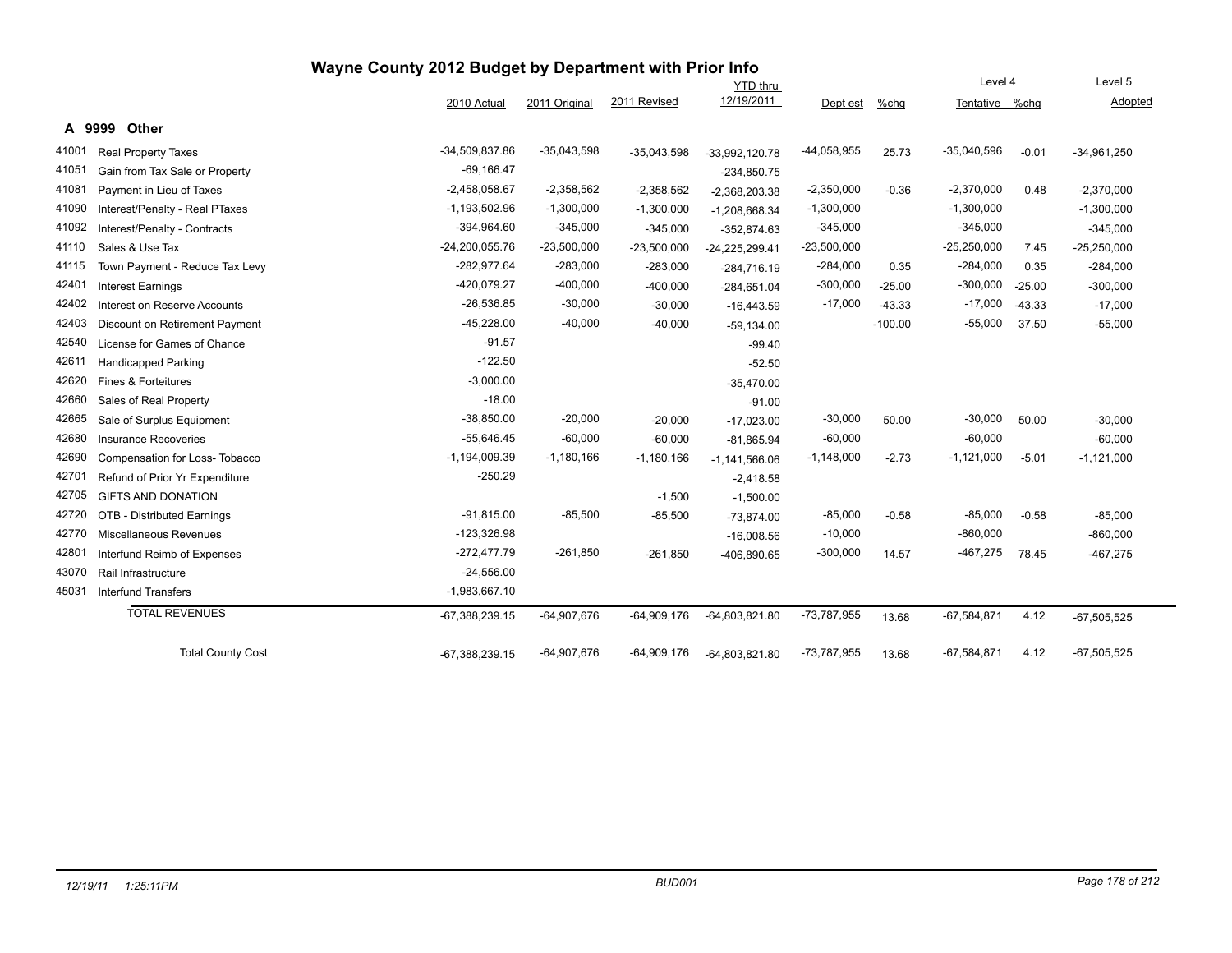|       |                                   |                |                            |           |     |              |               | Wayne County 2012 Budget by Department with Prior Info |              |           |          |                |               |           |
|-------|-----------------------------------|----------------|----------------------------|-----------|-----|--------------|---------------|--------------------------------------------------------|--------------|-----------|----------|----------------|---------------|-----------|
|       |                                   |                |                            |           |     |              |               |                                                        | YTD thru     |           |          | Level 4        |               | Level 5   |
|       |                                   |                |                            |           |     | 2010 Actual  | 2011 Original | 2011 Revised                                           | 12/19/2011   | Dept est  | $%$ chg  | Tentative %chg |               | Adopted   |
|       | D 5010 Highway Administration     |                |                            |           |     |              |               |                                                        |              |           |          |                |               |           |
| 42770 | Miscellaneous Revenues            |                |                            |           |     | $-2,107.61$  | $-1,780$      | $-1,780$                                               | $-1,464.82$  | $-1,780$  |          | $-1,780$       |               | $-1,780$  |
| 42801 | Interfund Reimb of Expenses       |                |                            |           |     | $-9,162.00$  | $-10,963$     | $-10,963$                                              | $-10,963.00$ | $-11,685$ | 6.59     | $-11,685$      | 6.59          | $-11,685$ |
|       | <b>TOTAL REVENUES</b>             |                |                            |           |     | $-11,269.61$ | $-12,743$     | $-12,743$                                              | $-12,427.82$ | $-13,465$ | 5.67     | $-13,465$      | 5.67          | $-13,465$ |
|       |                                   |                | ----- Position Count ----- |           |     |              |               |                                                        |              |           |          |                |               |           |
|       |                                   |                | CY L1 L4 L5                |           |     |              |               |                                                        |              |           |          |                |               |           |
| 51904 | Overtime                          |                |                            |           |     | 1,482.83     |               |                                                        | 244.69       |           |          |                |               |           |
| 51095 | Superintendent of Highways        | $\mathbf{1}$   |                            | $1.0$ 1.0 | 1.0 | 77,203.75    | 76,620        | 76,620                                                 | 74,675.11    | 78,896    | 2.97     | 78,896         | 2.97          | 78,896    |
|       | <b>BU: 0</b>                      | $\overline{1}$ | 1.0                        | 1.0       | 1.0 |              |               |                                                        |              |           |          |                |               |           |
| 51151 | Account Clerk-Typist (8hr)        | $\mathbf{1}$   | 1.0                        | 1.0       | 1.0 | 36,677.20    | 36,545        | 36,545                                                 | 36,231.13    | 38,950    | 6.58     | 38,950         | 6.58          | 38,950    |
| 51159 | Senior Acct Clerk/Typist (8hr)    | $\mathbf{1}$   | 1.0                        | 1.0       | 1.0 | 38,134.80    | 37,998        | 37,998                                                 | 37,645.55    | 40,447    | 6.45     | 40,447         | 6.45          | 40,447    |
|       | <b>BU: 1</b>                      | 2              | 2.0                        | 2.0       | 2.0 |              |               |                                                        |              |           |          |                |               |           |
|       | <b>TOTAL PERSONAL SERVICES</b>    |                |                            |           |     | 153,498.58   | 151,163       | 151,163                                                | 148,796.48   | 158,293   | 4.72     | 158,293        | 4.72          | 158,293   |
| 52200 | <b>Office Equipment</b>           |                |                            |           |     |              | 150           | 150                                                    | 102.24       | 200       | 33.33    |                | $-100.00$     |           |
| 52201 | <b>Computer Equipment</b>         |                |                            |           |     | 725.94       | 850           | 850                                                    | 735.00       | 750       | $-11.76$ | 750            | $-11.76$      | 750       |
|       | <b>TOTAL EQUIPMENT</b>            |                |                            |           |     | 725.94       | 1,000         | 1,000                                                  | 837.24       | 950       | $-5.00$  | 750            | $-25.00$      | 750       |
| 54150 | <b>Office Supplies</b>            |                |                            |           |     | 2,583.46     | 2,500         | 2,500                                                  | 1,980.75     | 2,500     |          | 2,500          |               | 2,500     |
| 54166 | Postage                           |                |                            |           |     | 1,400.00     | 1,500         | 1,500                                                  | 1,500.00     | 1,500     |          | 1,500          |               | 1,500     |
| 54230 | Telephone                         |                |                            |           |     | 3,492.87     | 3,500         | 3,500                                                  | 3,500.58     | 3,500     |          | 3,500          |               | 3,500     |
| 54300 | Insurance                         |                |                            |           |     | 466.67       | 560           | 560                                                    | 436.05       | 560       |          | 560            |               | 560       |
| 54402 | Advertising                       |                |                            |           |     | 569.17       | 500           | 500                                                    | 460.47       | 500       |          | 500            |               | 500       |
| 54410 | Conference                        |                |                            |           |     | 1,153.00     | 1,510         | 1,510                                                  | 1,221.41     | 1,510     |          | 1,510          |               | 1,510     |
| 54414 | Information Technology            |                |                            |           |     | 31,900.00    | 32,175        | 32,175                                                 | 32,175.00    | 22,800    | $-29.14$ | 22,800         | $-29.14$      | 22,800    |
| 54418 | Dues                              |                |                            |           |     | 470.00       | 595           | 595                                                    | 555.00       | 545       | $-8.40$  | 545            | $-8.40$       | 545       |
| 54426 | Equipment - Rental                |                |                            |           |     | 2,766.54     | 2,958         | 2,958                                                  | 2,743.78     | 3,318     | 12.17    | 3,318          | 12.17         | 3,318     |
| 54483 | Training- Seminars & Schools      |                |                            |           |     | 110.00       | 255           | 255                                                    | 169.00       | 255       |          | 255            |               | 255       |
| 54485 | Travel                            |                |                            |           |     |              | 30            | 30                                                     |              | 30        |          | 30             |               | 30        |
|       | 54600 Misc                        |                |                            |           |     | 505.58       | 400           | 400                                                    | 93.43        | 400       |          | 400            |               | 400       |
|       | <b>TOTAL CONTRACTUAL EXPENSES</b> |                |                            |           |     | 45,417.29    | 46,483        | 46,483                                                 | 44,835.47    | 37,418    | $-19.50$ |                | 37,418 -19.50 | 37,418    |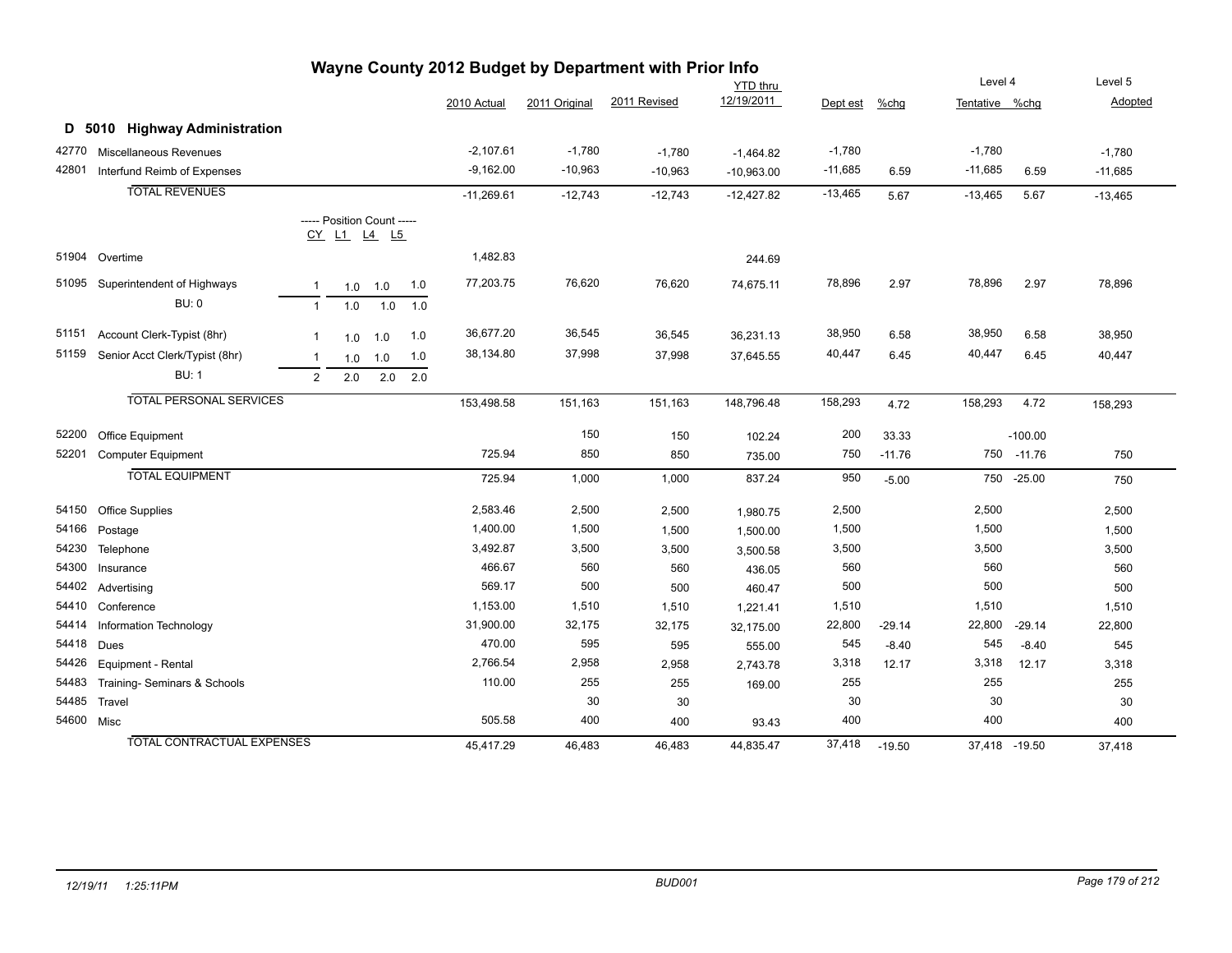| Wayne County 2012 Budget by Department with Prior Info |             |               |              |                 |          |         |                |       |         |
|--------------------------------------------------------|-------------|---------------|--------------|-----------------|----------|---------|----------------|-------|---------|
|                                                        |             |               |              | <b>YTD</b> thru |          |         | Level 4        |       | Level 5 |
|                                                        | 2010 Actual | 2011 Original | 2011 Revised | 12/19/2011      | Dept est | $%$ chg | Tentative %chg |       | Adopted |
| <b>Highway Administration</b><br>D 5010                |             |               |              |                 |          |         |                |       |         |
| 58100 Payments to NYS Retirement Sys                   | 15,597.00   | 23,581        | 23,581       | 17.945.00       | 29,760   | 26.20   | 29,127         | 23.52 | 29,127  |
| 58200 Payments to Social Security                      | 11,220.47   | 11,564        | 11,564       | 10,838.80       | 12,110   | 4.72    | 12,110         | 4.72  | 12,110  |
| 58400 Hospitalization                                  | 30,003.84   | 30,004        | 30,004       | 31.091.76       | 33,006   | 10.01   | 30,306         | 1.01  | 30,306  |
| 58600<br>Disability                                    | 462.00      | 432           | 432          | 426.00          | 462      | 6.94    | 462            | 6.94  | 462     |
| 58901<br>Employee Assistance Program                   | 57.21       | 60            | 60           | 60.00           | 63       | 5.00    | 63             | 5.00  | 63      |
| <b>TOTAL FRINGE BENEFITS</b>                           | 57,340.52   | 65,641        | 65,641       | 60,361.56       | 75,401   | 14.87   | 72,068         | 9.79  | 72,068  |
| <b>Total Appropriations</b>                            | 256.982.33  | 264,287       | 264,287      | 254.830.75      | 272,062  |         | 268,529        |       | 268,529 |
| <b>Total County Cost</b>                               | 245.712.72  | 251,544       | 251,544      | 242.402.93      | 258,597  | 2.80    | 255,064        | 1.40  | 255,064 |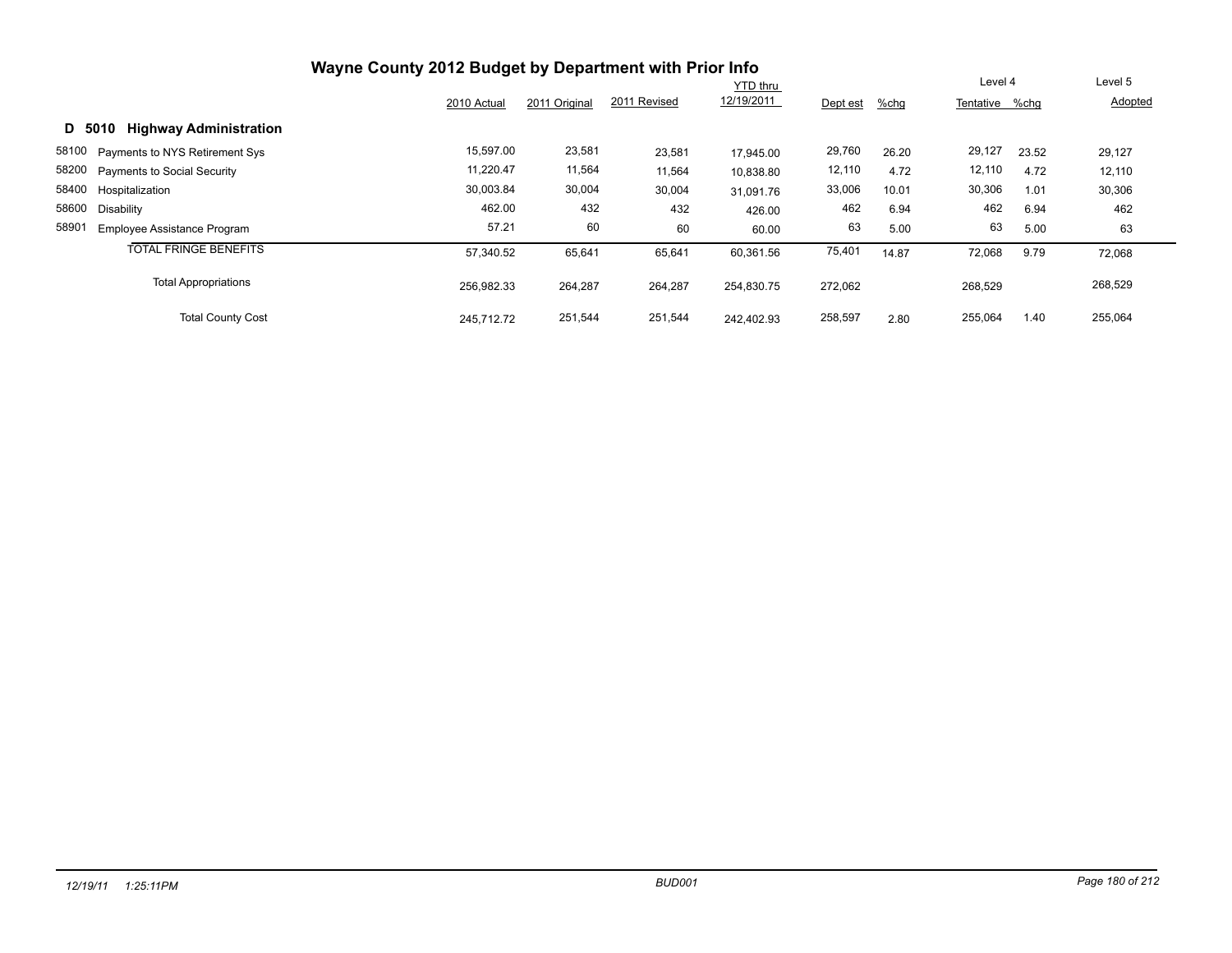|                | Wayne County 2012 Budget by Department with Prior Info<br>Level 4<br>Level 5 |                |                            |     |     |                      |                |                |                    |                |           |                  |           |                |
|----------------|------------------------------------------------------------------------------|----------------|----------------------------|-----|-----|----------------------|----------------|----------------|--------------------|----------------|-----------|------------------|-----------|----------------|
|                |                                                                              |                |                            |     |     |                      |                |                | <b>YTD thru</b>    |                |           |                  |           |                |
|                |                                                                              |                |                            |     |     | 2010 Actual          | 2011 Original  | 2011 Revised   | 12/19/2011         | Dept est       | %chg      | Tentative %chg   |           | Adopted        |
|                | D 5020 Highway Engineering                                                   |                |                            |     |     |                      |                |                |                    |                |           |                  |           |                |
| 42303          | <b>Labor Reimbursement</b>                                                   |                |                            |     |     | $-20,917.21$         | $-30,000$      | $-30,000$      | $-5,547.00$        | $-20,000$      | $-33.33$  | $-20,000$        | $-33.33$  | $-20,000$      |
| 42770          | Miscellaneous Revenues                                                       |                |                            |     |     | $-199.00$            | $-500$         | $-500$         | $-8,778.84$        | $-500$         |           | $-500$           |           | $-500$         |
|                | <b>TOTAL REVENUES</b>                                                        |                |                            |     |     | $-21,116.21$         | $-30,500$      | $-30,500$      | $-14,325.84$       | $-20,500$      | $-32.79$  | $-20,500 -32.79$ |           | $-20,500$      |
|                |                                                                              |                | ----- Position Count ----- |     |     |                      |                |                |                    |                |           |                  |           |                |
|                |                                                                              |                | <u>CY L1 L4 L5</u>         |     |     |                      |                |                |                    |                |           |                  |           |                |
| 51904          | Overtime                                                                     |                |                            |     |     | 4,375.57             | 4,000          | 4,000          | 1,513.56           | 500            | $-87.50$  | 500              | $-87.50$  | 500            |
| 51230          | Engineer Technician- Seasonal                                                | $\mathbf{1}$   | 1.0                        | 1.0 | 1.0 | 6,344.00             | 8,000          | 8,000          | 5,512.00           | 7,800          | $-2.50$   | 6,500            | $-18.75$  | 6,500          |
| 51920          | <b>Assistant Engineering Manager</b>                                         | $\overline{1}$ | 1.0                        | 1.0 | 1.0 | 62,368.83            | 62,825         | 62,825         | 59,532.74          | 64,313         | 2.37      | 64,313           | 2.37      | 64,313         |
|                | <b>BU: 0</b>                                                                 | 2              | 2.0                        | 2.0 | 2.0 |                      |                |                |                    |                |           |                  |           |                |
|                |                                                                              |                |                            |     |     |                      |                |                |                    |                |           |                  |           |                |
| 51254          | Junior Engineer                                                              | $\overline{1}$ | 1.0                        | 1.0 | 1.0 | 47,647.14            | 48,980         | 48,980         | 47,313.48          | 54,135         | 10.52     | 54,135           | 10.52     | 54,135         |
| 51693          | Sr. Engineering Tech                                                         | $\overline{1}$ | 1.0                        | 1.0 | 1.0 | 42,353.71            | 42,414         | 42,414         | 41,153.04          | 45,295         | 6.79      | 45,295           | 6.79      | 45,295         |
|                | <b>BU: 1</b>                                                                 | 2              | 2.0                        | 2.0 | 2.0 |                      |                |                |                    |                |           |                  |           |                |
|                | <b>TOTAL PERSONAL SERVICES</b>                                               |                |                            |     |     | 163,089.25           | 166,219        | 166,219        | 155,024.82         | 172,043        | 3.50      | 170,743          | 2.72      | 170,743        |
| 52201          | <b>Computer Equipment</b>                                                    |                |                            |     |     |                      | 850            | 850            | 735.00             | 750            | $-11.76$  | 750              | $-11.76$  | 750            |
| 52400          | Highway & Street Equipment                                                   |                |                            |     |     |                      | 7,850          | 7,850          | 7,856.00           | 13,000         | 65.61     | 13,000           | 65.61     | 13,000         |
|                | <b>TOTAL EQUIPMENT</b>                                                       |                |                            |     |     |                      | 8,700          | 8,700          | 8,591.00           | 13,750         | 58.05     | 13,750           | 58.05     | 13,750         |
|                |                                                                              |                |                            |     |     |                      |                |                |                    |                |           |                  |           |                |
| 54000<br>54150 | <b>Contractual Expenses</b>                                                  |                |                            |     |     | 5,000.00<br>1,790.36 | 5,000<br>1,500 | 5,000<br>1,500 | 5,000.00           | 5,000<br>1,500 |           | 5,000<br>1,500   |           | 5,000<br>1,500 |
| 54300          | Office Supplies<br>Insurance                                                 |                |                            |     |     | 427.71               | 613            | 613            | 1,427.69<br>399.65 | 613            |           | 613              |           | 613            |
| 54425          | Equipment - Maint & Repair                                                   |                |                            |     |     | 360.00               | 250            | 250            | 287.06             | 300            | 20.00     | 300              | 20.00     | 300            |
| 54475          | Software                                                                     |                |                            |     |     | 6,141.30             | 5,900          | 5,900          | 5,762.91           |                | $-100.00$ |                  | $-100.00$ |                |
| 54483          | Training- Seminars & Schools                                                 |                |                            |     |     | 2,134.45             | 1,555          | 1,555          | 590.90             | 1,845          | 18.65     | 1,845            | 18.65     | 1,845          |
| 54485          | Travel                                                                       |                |                            |     |     | 23.60                | 30             | 30             |                    | 30             |           | 30               |           | 30             |
| 54600 Misc     |                                                                              |                |                            |     |     | 303.61               | 300            | 300            | 254.38             | 300            |           | 300              |           | 300            |
|                | <b>TOTAL CONTRACTUAL EXPENSES</b>                                            |                |                            |     |     | 16,181.03            | 15,148         | 15,148         | 13,722.59          | 9,588          | $-36.70$  | 9,588            | $-36.70$  | 9,588          |
| 58100          | Payments to NYS Retirement Sys                                               |                |                            |     |     | 14,136.00            | 24,682         | 24,682         | 18,342.00          | 30,784         | 24.72     | 30,129           | 22.07     | 30,129         |
| 58200          | Payments to Social Security                                                  |                |                            |     |     | 12,419.62            | 12,410         | 12,410         | 11,802.56          |                | $-100.00$ | 13,161           | 6.05      | 13,161         |
| 58400          | Hospitalization                                                              |                |                            |     |     | 6,662.40             | 6,663          | 6,663          | 6,662.40           | 7,329          | 10.00     | 6,730            | 1.01      | 6,730          |
| 58600          | <b>Disability</b>                                                            |                |                            |     |     | 462.00               | 432            | 432            | 426.00             | 462            | 6.94      | 462              | 6.94      | 462            |
| 58901          | Employee Assistance Program                                                  |                |                            |     |     | 57.21                | 60             | 60             | 60.00              | 63             | 5.00      | 63               | 5.00      | 63             |
|                | <b>TOTAL FRINGE BENEFITS</b>                                                 |                |                            |     |     | 33,737.23            | 44,247         | 44,247         | 37,292.96          | 38,638         | $-12.68$  | 50,545           | 14.23     | 50,545         |
|                | <b>Total Appropriations</b>                                                  |                |                            |     |     | 213,007.51           | 234,314        | 234,314        | 214,631.37         | 234,019        |           | 244,626          |           | 244,626        |
|                |                                                                              |                |                            |     |     |                      |                |                |                    |                |           |                  |           |                |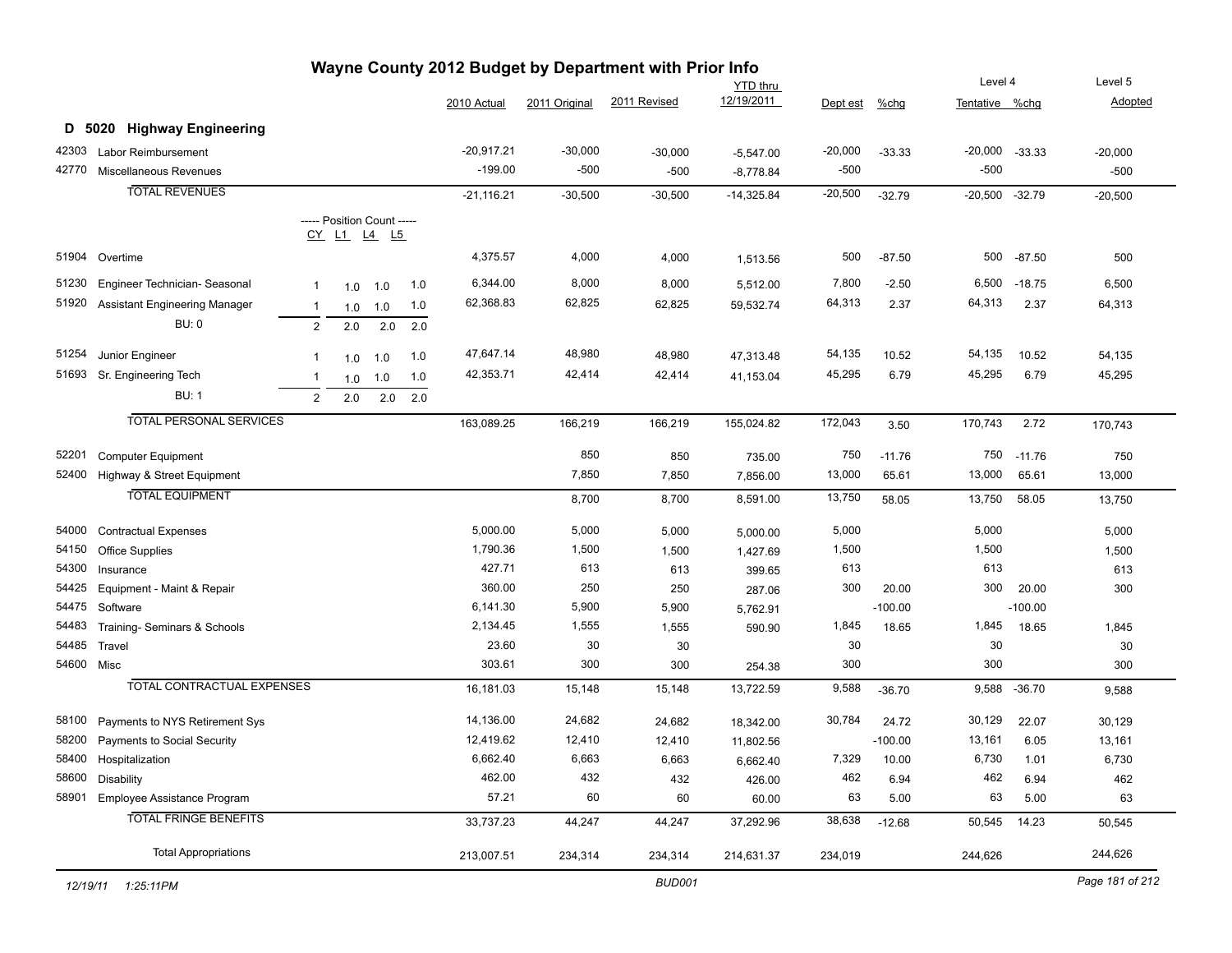|                          |             |               |              | <b>YTD</b> thru |          |      | Level 4   |      | Level 5 |
|--------------------------|-------------|---------------|--------------|-----------------|----------|------|-----------|------|---------|
|                          | 2010 Actual | 2011 Original | 2011 Revised | 12/19/2011      | Dept est | %chq | Tentative | %cha | Adopted |
| <b>Total County Cost</b> | 191,891.30  | 203.814       | 203,814      | 200,305.53      | 213.519  | 4.76 | 224,126   | 9.97 | 224,126 |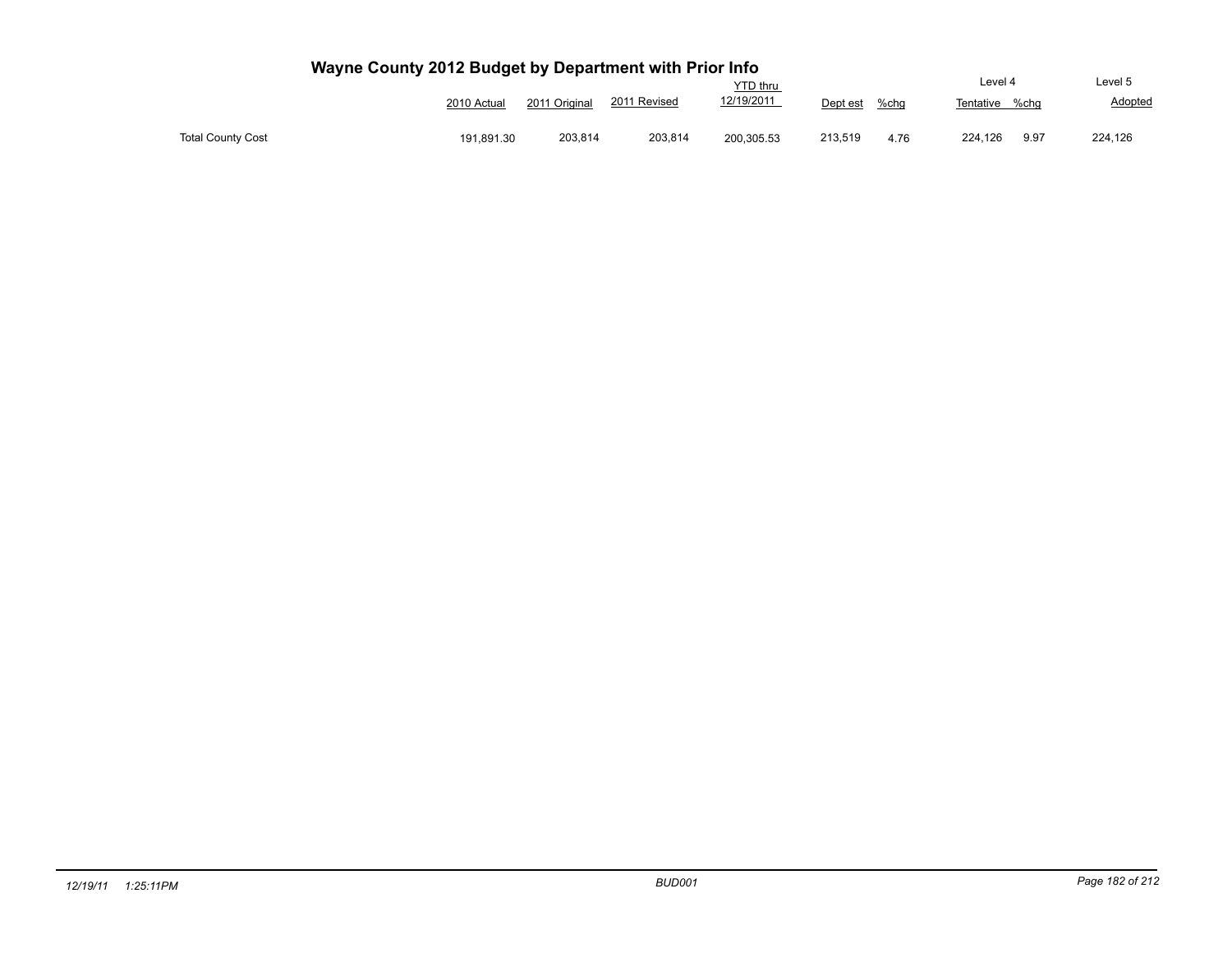|       |                                                     |              |                                                  |            |           |              |               | Wayne County 2012 Budget by Department with Prior Info |                 |                   |           |                  |                   |            |
|-------|-----------------------------------------------------|--------------|--------------------------------------------------|------------|-----------|--------------|---------------|--------------------------------------------------------|-----------------|-------------------|-----------|------------------|-------------------|------------|
|       |                                                     |              |                                                  |            |           |              |               |                                                        | <b>YTD</b> thru |                   |           | Level 4          |                   | Level 5    |
|       |                                                     |              |                                                  |            |           | 2010 Actual  | 2011 Original | 2011 Revised                                           | 12/19/2011      | Dept est          | $%$ chg   | Tentative %chg   |                   | Adopted    |
|       | <b>Maintenance of Roads &amp; Bridges</b><br>D 5110 |              |                                                  |            |           |              |               |                                                        |                 |                   |           |                  |                   |            |
|       | 42303 Labor Reimbursement                           |              |                                                  |            |           | $-28,840.92$ | $-9,000$      | $-9,000$                                               | $-34, 125.47$   | -275,000 2,955.56 |           | -275,0002,955.56 |                   | $-275,000$ |
| 42304 | <b>Material Reimbursement</b>                       |              |                                                  |            |           | $-10.466.79$ | $-10,000$     | $-10,000$                                              | $-6,985.22$     | $-8,000$          | $-20.00$  |                  | $-8,000 -20.00$   | $-8,000$   |
|       | 42416 Rental of Equipment Other Govt                |              |                                                  |            |           | $-9,333.42$  | $-9,000$      | $-9,000$                                               |                 | $-2,000$          | $-77.78$  |                  | $-2,000$ $-77.78$ | $-2,000$   |
|       | <b>TOTAL REVENUES</b>                               |              |                                                  |            |           | $-48.641.13$ | $-28,000$     | $-28,000$                                              | $-41,110.69$    | $-285,000$        | 917.86    | -285,000 917.86  |                   | $-285,000$ |
|       |                                                     |              | ----- Position Count -----<br><u>CY L1 L4 L5</u> |            |           |              |               |                                                        |                 |                   |           |                  |                   |            |
|       | 51904 Overtime                                      |              |                                                  |            |           | 56,612.82    | 50,000        | 50,000                                                 | 49,264.24       | 15,000            | $-70.00$  | 15,000           | $-70.00$          | 15,000     |
| 51097 | General Highway Foreman                             | 1            | 1.0                                              | 1.0        | 1.0       | 59,202.63    | 54,700        | 54,700                                                 | 52,984.87       | 55,628            | 1.70      | 55,628           | 1.70              | 55,628     |
| 51181 | Laborer- Seasonal                                   | 5            | 1.0                                              | 4.0        | 4.0       | 11,300.40    | 16,000        | 16,000                                                 | 15,741.13       | 23,400            | 46.25     | 18,720           | 17.00             | 18,720     |
|       | 51213 MEO#2-Seasonal                                | 10           |                                                  | $1.0$ 10.0 | 10.0      | 81,913.96    | 81,900        | 117,000                                                | 96.587.94       | 166,400           | 103.17    | 150,000          | 83.15             | 150,000    |
|       | 51468 Licensed Pesticide Applicator                 | $\mathbf{1}$ |                                                  | $1.0$ 1.0  | 1.0       | 7,808.00     | 6,500         | 6,500                                                  | 5,756.00        | 6,500             |           | 6,500            |                   | 6,500      |
|       | BU: 0                                               | 17           | 4.0                                              |            | 16.0 16.0 |              |               |                                                        |                 |                   |           |                  |                   |            |
|       | 51212 MEO#2                                         | 8            | 7.0                                              | 8.0        | 8.0       | 283,069.09   | 240,643       | 240,643                                                | 225.287.35      | 273,040           | 13.46     | 313,774          | 30.39             | 313,774    |
|       | 51244 MEO#1                                         | 9            | 7.0                                              | 8.0        | 8.0       | 289,084.29   | 287,443       | 247,255                                                | 231.154.59      | 296,997           | 3.32      | 338,588          | 17.79             | 338,588    |
|       | 51268 HEO                                           | 12           | 11.0                                             | 11.0       | 11.0      | 428,002.89   | 403,556       | 361,831                                                | 342.225.47      | 490,086           | 21.44     | 490,086          | 21.44             | 490,086    |
|       | 51270 Working Foreman                               | 3            | 3.0                                              | 3.0        | 3.0       | 112,757.04   | 130,565       | 130,565                                                | 109,702.20      | 137,935           | 5.64      | 137,935          | 5.64              | 137,935    |
|       | <b>BU: 1</b>                                        | 32           | 28.0                                             | 30.0       | 30.0      |              |               |                                                        |                 |                   |           |                  |                   |            |
|       | 51315 Highway Construction Foreman                  | 2            | 2.0                                              | 2.0        | 2.0       | 61,967.10    | 75,693        | 75,693                                                 | 64,369.37       | 101,314           | 33.85     | 101,314          | 33.85             | 101,314    |
|       | 51544 Highway Bridge Construction                   | $\mathbf{1}$ | 1.0                                              | 1.0        | 1.0       | 42,970.50    | 36,505        | 36,505                                                 | 20,861.72       | 49,837            | 36.52     | 49,837           | 36.52             | 49,837     |
|       | <b>BU: 4</b>                                        | 3            | 3.0                                              | 3.0        | 3.0       |              |               |                                                        |                 |                   |           |                  |                   |            |
|       | <b>TOTAL PERSONAL SERVICES</b>                      |              |                                                  |            |           | 1,434,688.72 | 1,383,505     | 1,336,692                                              | 1,213,934.88    | 1,616,137         | 16.81     | 1,677,382 21.24  |                   | 1,677,382  |
| 52201 | <b>Computer Equipment</b>                           |              |                                                  |            |           |              | 850           | 850                                                    | 735.00          |                   | $-100.00$ |                  | $-100.00$         |            |
|       | <b>TOTAL EQUIPMENT</b>                              |              |                                                  |            |           |              | 850           | 850                                                    | 735.00          |                   | $-100.00$ |                  | $-100.00$         |            |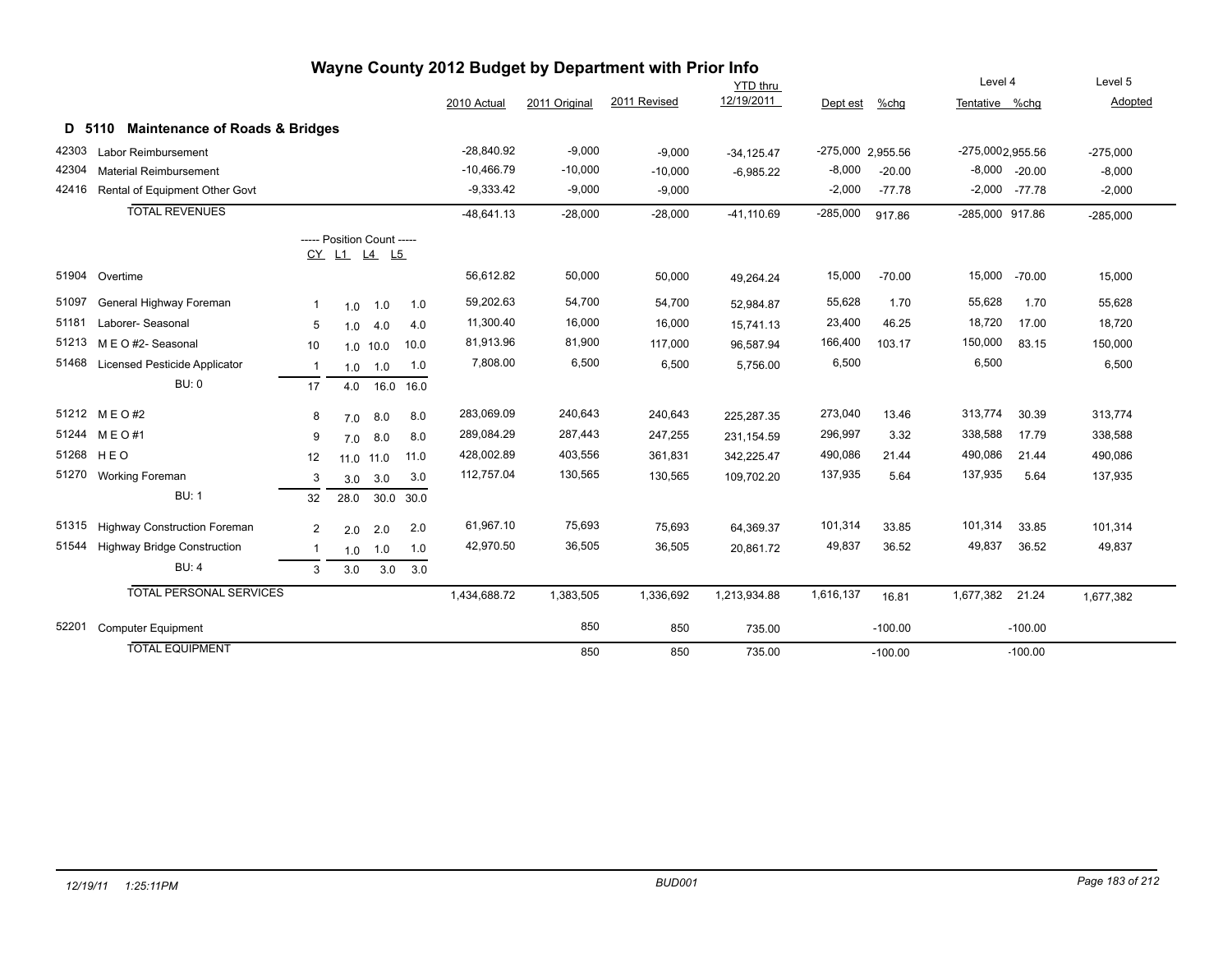|       |                                                     | Wayne County 2012 Budget by Department with Prior Info |               |              |                 |           |          |                |          |           |
|-------|-----------------------------------------------------|--------------------------------------------------------|---------------|--------------|-----------------|-----------|----------|----------------|----------|-----------|
|       |                                                     |                                                        |               |              | <b>YTD thru</b> |           |          | Level 4        |          | Level 5   |
|       |                                                     | 2010 Actual                                            | 2011 Original | 2011 Revised | 12/19/2011      | Dept est  | %chg     | Tentative %chg |          | Adopted   |
|       | <b>Maintenance of Roads &amp; Bridges</b><br>D 5110 |                                                        |               |              |                 |           |          |                |          |           |
| 54100 | Supplies & Materials                                | 39,997.64                                              | 32,000        | 32,000       | 33,213.04       | 35,000    | 9.38     | 35,000         | 9.38     | 35,000    |
| 54107 | <b>Bituminous Liquid</b>                            | 660,315.75                                             | 675,000       | 675,000      | 673,671.04      | 700,000   | 3.70     | 675,000        |          | 675,000   |
| 54108 | <b>Bituminous Stockpile</b>                         | 6,077.94                                               | 5,000         | 5,000        | 4,797.69        | 5,000     |          | 5,000          |          | 5,000     |
| 54109 | <b>Bituminous Hot Mix</b>                           | 163,802.77                                             | 175,000       | 175,000      | 161,030.43      | 175,000   |          | 170,000        | $-2.86$  | 170,000   |
| 54132 | Guide Rail & Posts                                  | 16,629.05                                              | 16,000        | 16,000       | 7,034.00        | 12,000    | $-25.00$ | 12,000         | $-25.00$ | 12,000    |
| 54164 | Pipe & Pipe Arches                                  | 40,397.09                                              | 40,000        | 40,000       | 41,024.08       | 40,000    |          | 40,000         |          | 40,000    |
| 54175 | Stone                                               | 131,787.20                                             | 110,000       | 110,000      | 100,810.74      | 120,000   | 9.09     | 110,000        |          | 110,000   |
| 54186 | Trees                                               | 16,069.95                                              | 15,000        | 15,000       | 24,597.50       | 18,000    | 20.00    | 18,000         | 20.00    | 18,000    |
| 54300 | Insurance                                           | 6,447.76                                               | 7,000         | 7,000        | 5,929.19        | 7,000     |          | 7,000          |          | 7,000     |
| 54407 | <b>Building Maintenance &amp; Repair</b>            | 11,882.06                                              | 32,000        | 32,000       | 3,352.26        | 30,000    | $-6.25$  | 30,000         | $-6.25$  | 30,000    |
| 54426 | Equipment - Rental                                  | 355,000.00                                             | 355,000       | 355,000      | 355,000.00      | 355,000   |          | 355,000        |          | 355,000   |
| 54429 | Fire Extinguisher Inspection                        |                                                        | 425           | 425          | 340.00          | 400       | $-5.88$  | 400            | $-5.88$  | 400       |
| 54483 | Training- Seminars & Schools                        | 80.00                                                  | 490           | 490          | 409.00          | 490       |          | 490            |          | 490       |
| 54490 | <b>Weed Spraying</b>                                | 2,983.92                                               | 5,500         | 5,500        | 6,026.83        | 6,000     | 9.09     | 6,000          | 9.09     | 6,000     |
| 54600 | Misc                                                | 4,803.76                                               | 3,000         | 3,000        | 3,015.94        | 3,000     |          | 3,000          |          | 3,000     |
| 54689 | Machinery Leasing                                   | 6,120.00                                               | 7,500         | 7,500        | 7,158.00        | 7,500     |          | 7,500          |          | 7,500     |
| 54784 | <b>Drug Testing</b>                                 | 1,770.00                                               | 2,300         | 2,300        | 2,271.00        | 1,800     | $-21.74$ | 1,800          | $-21.74$ | 1,800     |
|       | <b>TOTAL CONTRACTUAL EXPENSES</b>                   | 1,464,164.89                                           | 1,481,215     | 1,481,215    | 1,429,680.74    | 1,516,190 | 2.36     | 1,476,190      | $-0.34$  | 1,476,190 |
| 58100 | Payments to NYS Retirement Sys                      | 165,380.00                                             | 245,786       | 229,090      | 173,419.00      | 299,660   | 21.92    | 291,724        | 18.69    | 291,724   |
| 58101 | <b>EARLY RETIREMENT PAYMENT</b>                     |                                                        |               | 13,925       |                 |           |          | 13,925         |          | 13,925    |
| 58200 | Payments to Social Security                         | 127,734.87                                             | 128,807       | 125,227      | 116,402.51      | 123,635   | $-4.02$  | 128,678        | $-0.10$  | 128,678   |
| 58400 | Hospitalization                                     | 398,550.99                                             | 395,697       | 369,313      | 375,510.15      | 408,948   | 3.35     | 375,489        | $-5.11$  | 375,489   |
| 58500 | Unemployment                                        | 27,876.16                                              | 32,000        | 32,000       | 18,499.15       | 43,000    | 34.38    | 43,000         | 34.38    | 43,000    |
| 58600 | <b>Disability</b>                                   | 5,559.00                                               | 5,184         | 5,184        | 4,763.00        | 5,236     | 1.00     | 5,236          | 1.00     | 5,236     |
| 58901 | Employee Assistance Program                         | 705.59                                                 | 720           | 720          | 700.00          | 714       | $-0.83$  | 714            | $-0.83$  | 714       |
|       | <b>TOTAL FRINGE BENEFITS</b>                        | 725,806.61                                             | 808,194       | 775,459      | 689,293.81      | 881,193   | 9.03     | 858,766        | 6.26     | 858,766   |
|       | <b>Total Appropriations</b>                         | 3,624,660.22                                           | 3,673,764     | 3,594,216    | 3,333,644.43    | 4,013,520 |          | 4,012,338      |          | 4,012,338 |
|       | <b>Total County Cost</b>                            | 3,576,019.09                                           | 3,645,764     | 3,566,216    | 3,292,533.74    | 3,728,520 | 2.27     | 3,727,338      | 2.24     | 3,727,338 |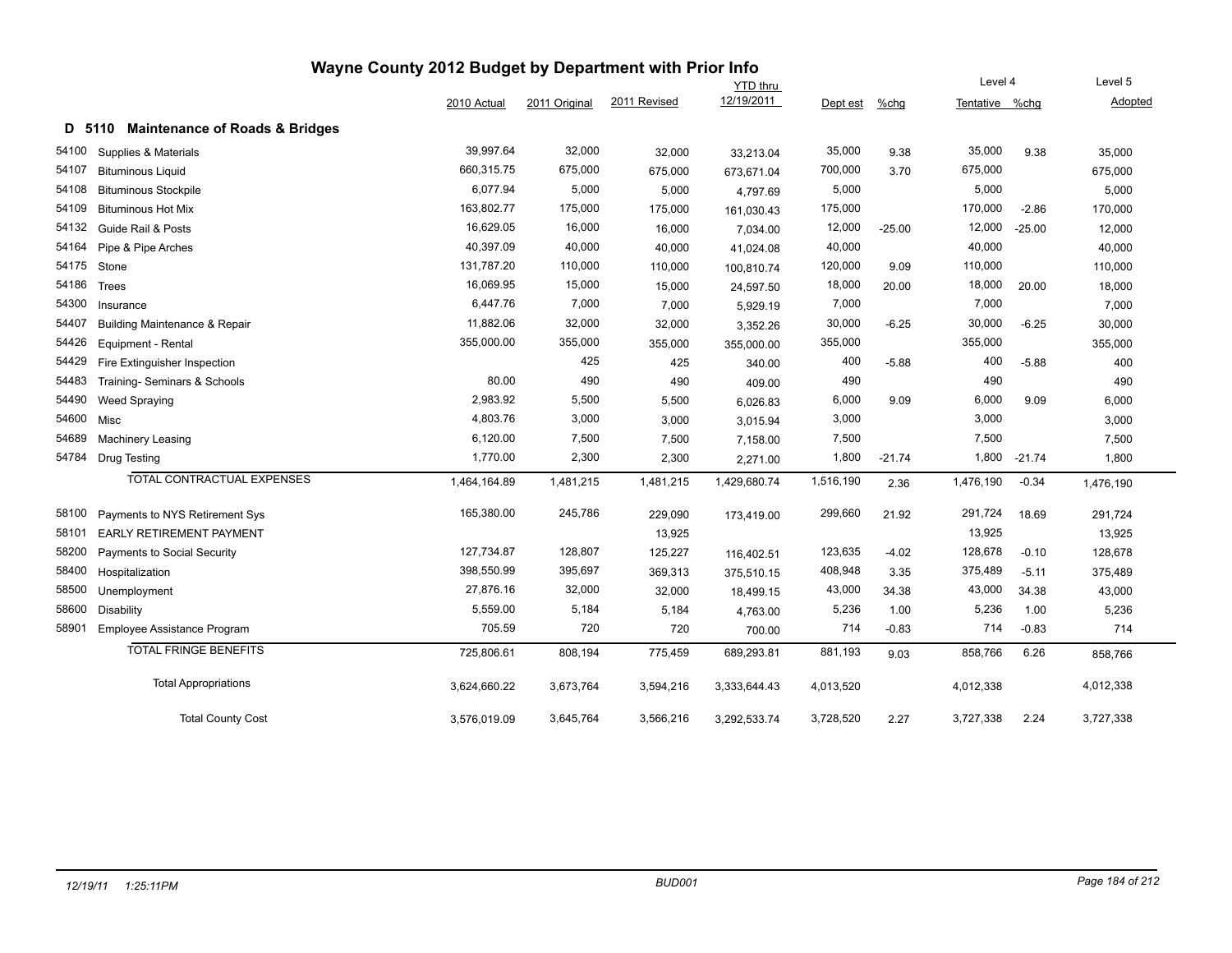|       |                                      |                |                            |     |     |               |               | Wayne County 2012 Budget by Department with Prior Info |                 |            |          |                |              |            |
|-------|--------------------------------------|----------------|----------------------------|-----|-----|---------------|---------------|--------------------------------------------------------|-----------------|------------|----------|----------------|--------------|------------|
|       |                                      |                |                            |     |     |               |               |                                                        | <b>YTD thru</b> |            |          | Level 4        |              | Level 5    |
|       |                                      |                |                            |     |     | 2010 Actual   | 2011 Original | 2011 Revised                                           | 12/19/2011      | Dept est   | $%$ chg  | Tentative %chg |              | Adopted    |
|       | D 5111 Road Striping & Sign Maint    |                |                            |     |     |               |               |                                                        |                 |            |          |                |              |            |
| 42303 | <b>Labor Reimbursement</b>           |                |                            |     |     | $-13,835.59$  | $-25,000$     | $-25,000$                                              | $-16,969.33$    | $-25,000$  |          | $-25,000$      |              | $-25,000$  |
| 42304 | <b>Material Reimbursement</b>        |                |                            |     |     | -105,908.61   | $-130,000$    | $-130,000$                                             | $-117,822.82$   | $-140,000$ | 7.69     | $-140,000$     | 7.69         | $-140,000$ |
|       | 42416 Rental of Equipment Other Govt |                |                            |     |     | $-10,347.80$  | $-8,000$      | $-8,000$                                               | $-12,567.94$    | $-12,000$  | 50.00    | $-12,000$      | 50.00        | $-12,000$  |
|       | <b>TOTAL REVENUES</b>                |                |                            |     |     | $-130,092.00$ | $-163,000$    | $-163,000$                                             | $-147,360.09$   | $-177,000$ | 8.59     | $-177,000$     | 8.59         | $-177,000$ |
|       |                                      |                | ----- Position Count ----- |     |     |               |               |                                                        |                 |            |          |                |              |            |
|       |                                      |                | <u>CY L1 L4 L5</u>         |     |     |               |               |                                                        |                 |            |          |                |              |            |
|       | 51904 Overtime                       |                |                            |     |     | 13,355.71     | 13,000        | 13,000                                                 | 3.06            | 2,000      | $-84.62$ |                | 2,000 -84.62 | 2,000      |
|       | 51214 Sign Maintenance Worker        | 4              | 3.0                        | 3.0 | 3.0 | 161,585.93    | 159,006       | 118,518                                                | 111,380.64      | 125,887    | $-20.83$ | 125,887 -20.83 |              | 125,887    |
|       | <b>BU: 1</b>                         | $\overline{4}$ | 3.0                        | 3.0 | 3.0 |               |               |                                                        |                 |            |          |                |              |            |
|       | 51547 Sign Maintenance Foreman       | $\overline{1}$ | 1.0                        | 1.0 | 1.0 | 47,895.83     | 47,734        | 47,734                                                 | 47,560.39       | 50,972     | 6.78     | 50,972         | 6.78         | 50,972     |
|       | <b>BU: 4</b>                         | $\overline{1}$ | 1.0                        | 1.0 | 1.0 |               |               |                                                        |                 |            |          |                |              |            |
|       | <b>TOTAL PERSONAL SERVICES</b>       |                |                            |     |     | 222,837.47    | 219,740       | 179,252                                                | 158,944.09      | 178,859    | $-18.60$ | 178,859 -18.60 |              | 178,859    |
|       |                                      |                |                            |     |     |               |               |                                                        |                 |            |          |                |              |            |
| 54100 | Supplies & Materials                 |                |                            |     |     | 9,559.46      | 10,000        | 10,000                                                 | 10,249.95       | 10,000     |          | 10,000         |              | 10,000     |
| 54129 | Glass Beads                          |                |                            |     |     | 49,015.00     | 50,000        | 50,000                                                 | 52,879.60       | 55,000     | 10.00    | 50,000         |              | 50,000     |
| 54160 | Paint - Road Striping                |                |                            |     |     | 179,501.23    | 185,000       | 185,000                                                | 178,229.20      | 195,000    | 5.41     | 185,000        |              | 185,000    |
| 54171 | Sign Posts                           |                |                            |     |     | 18,891.93     | 20,000        | 20,000                                                 | 19,355.86       | 18,000     | $-10.00$ | 18,000         | $-10.00$     | 18,000     |
| 54172 | Sign Blanks & Faces                  |                |                            |     |     | 36,840.64     | 35,000        | 35,000                                                 | 32,326.93       | 35,000     |          | 35,000         |              | 35,000     |
| 54300 | Insurance                            |                |                            |     |     | 650.82        | 710           | 710                                                    | 608.12          | 710        |          | 710            |              | 710        |
| 54425 | Equipment - Maint & Repair           |                |                            |     |     |               | 500           | 500                                                    | 511.20          | 500        |          | 500            |              | 500        |
|       | <b>TOTAL CONTRACTUAL EXPENSES</b>    |                |                            |     |     | 294,459.08    | 301,210       | 301,210                                                | 294,160.86      | 314,210    | 4.32     | 299,210        | $-0.66$      | 299,210    |
| 58100 | Payments to NYS Retirement Sys       |                |                            |     |     | 22,787.00     | 34,279        | 26,384                                                 | 20,846.00       | 33,626     | $-1.90$  | 32,911         | $-3.99$      | 32,911     |
| 58101 | EARLY RETIREMENT PAYMENT             |                |                            |     |     |               |               | 6,883                                                  |                 |            |          | 6,883          |              | 6,883      |
| 58200 | <b>Payments to Social Security</b>   |                |                            |     |     | 16,624.45     | 16,657        | 13,560                                                 | 12,091.93       | 13,683     | $-17.85$ | 13,683         | $-17.85$     | 13,683     |
| 58400 | Hospitalization                      |                |                            |     |     | 59,819.04     | 59,819        | 43,329                                                 | 43,452.68       | 47,664     | $-20.32$ | 43,765         | $-26.84$     | 43,765     |
| 58600 | <b>Disability</b>                    |                |                            |     |     | 770.00        | 720           | 720                                                    | 555.00          | 616        | $-14.44$ | 616            | $-14.44$     | 616        |
| 58901 | Employee Assistance Program          |                |                            |     |     | 95.35         | 100           | 100                                                    | 80.00           | 84         | $-16.00$ |                | 84 -16.00    | 84         |
|       | <b>TOTAL FRINGE BENEFITS</b>         |                |                            |     |     | 100,095.84    | 111,575       | 90,976                                                 | 77,025.61       | 95,673     | $-14.25$ | 97,942 -12.22  |              | 97,942     |
|       | <b>Total Appropriations</b>          |                |                            |     |     | 617,392.39    | 632,525       | 571,438                                                | 530,130.56      | 588,742    |          | 576,011        |              | 576,011    |
|       | <b>Total County Cost</b>             |                |                            |     |     | 487,300.39    | 469,525       | 408,438                                                | 382,770.47      | 411,742    | $-12.31$ | 399,011 -15.02 |              | 399,011    |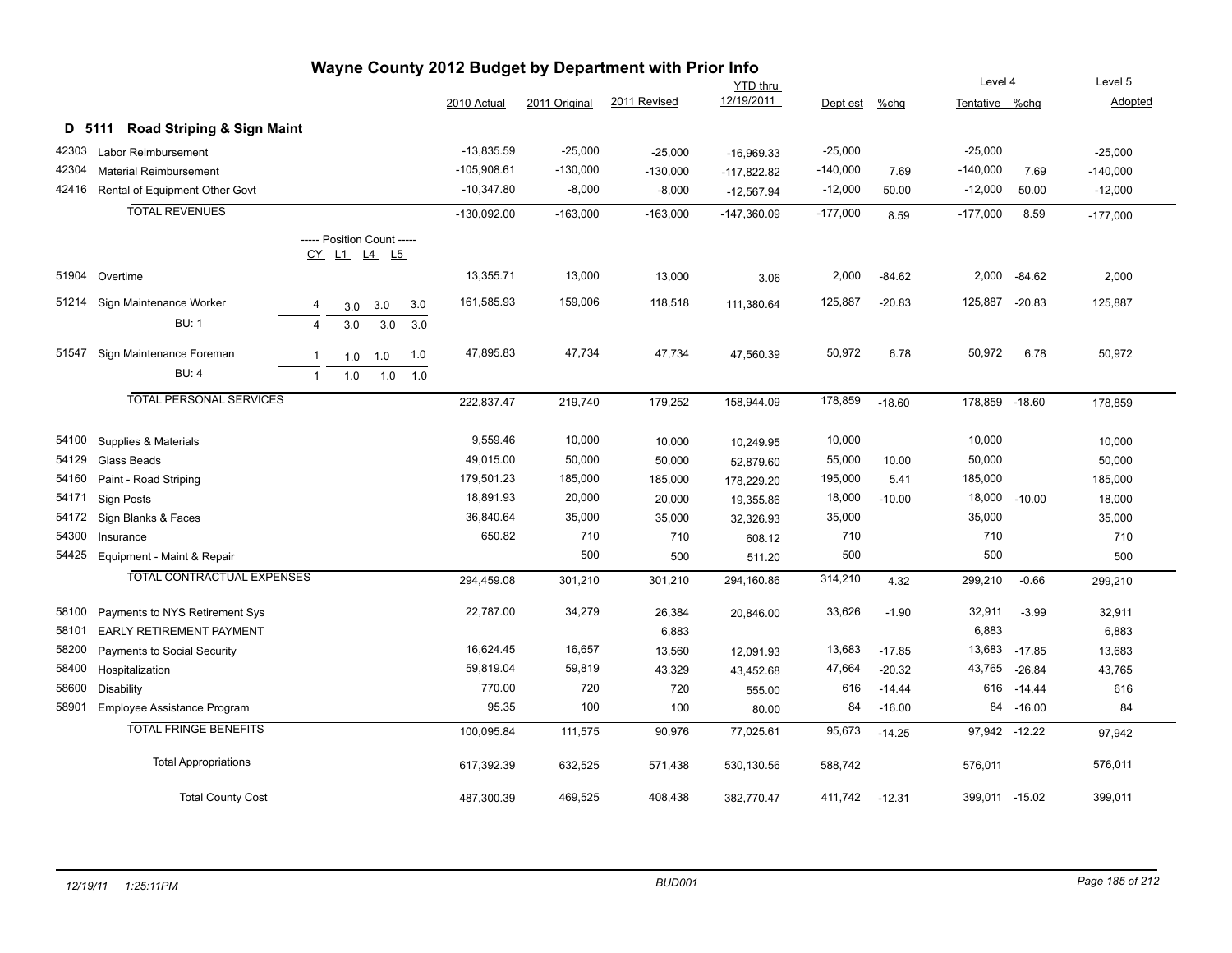|                |                  |                 | $\sim$<br>` thru |          | Level 4          | evel.<br>.      |
|----------------|------------------|-----------------|------------------|----------|------------------|-----------------|
| ว∩ฯ∩<br>Actual | 2011<br>Original | 2011<br>Revised | (10/201)         | Dept est | %cha<br>entative | Adopted<br>%cha |

**D 5112 Road Construction**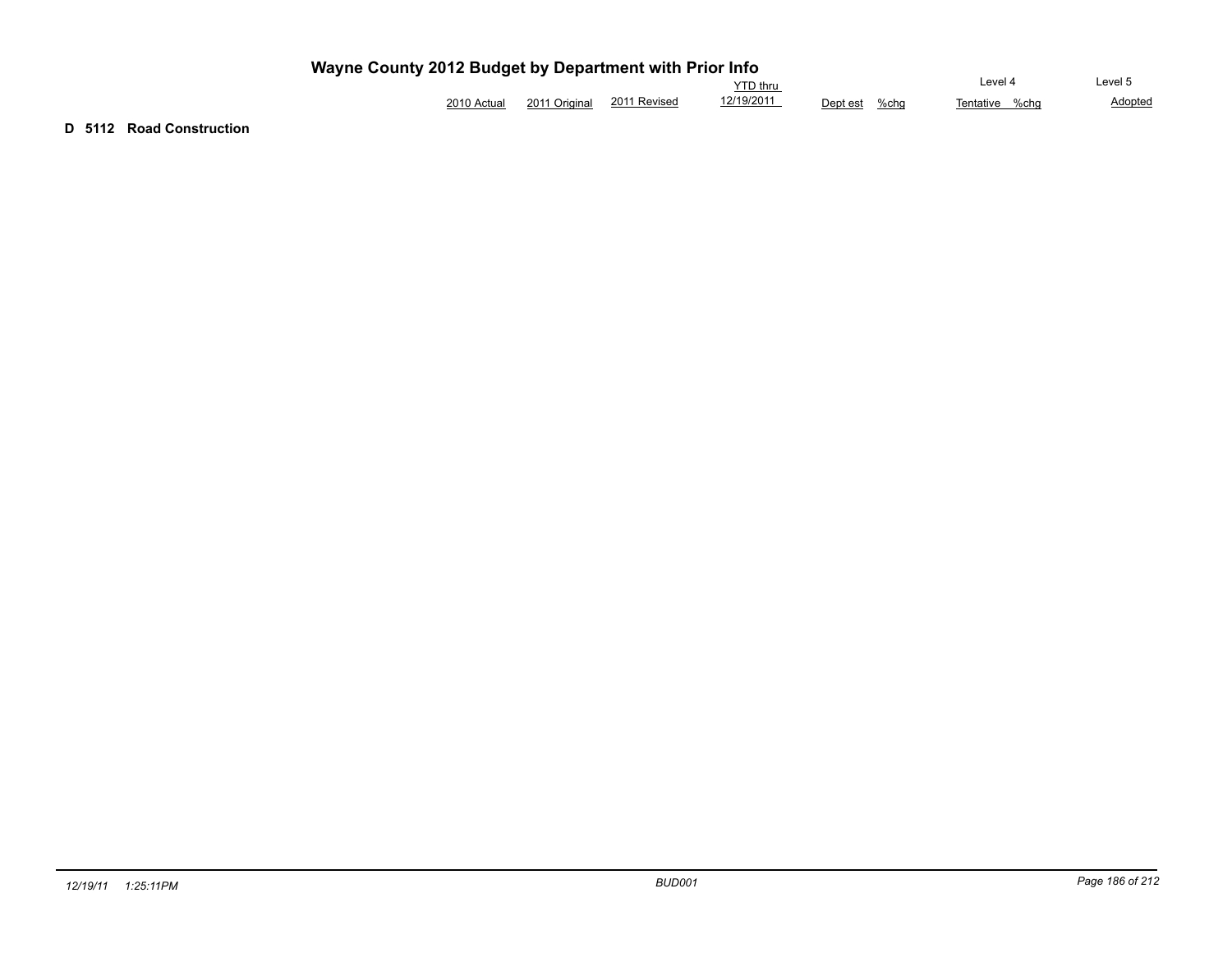|       |                                |             |               |              | <b>YTD</b> thru |           |        | Level 4        |  | Level 5        |
|-------|--------------------------------|-------------|---------------|--------------|-----------------|-----------|--------|----------------|--|----------------|
|       |                                | 2010 Actual | 2011 Original | 2011 Revised | 12/19/2011      | Dept est  | %chg   | Tentative %chg |  | <b>Adopted</b> |
|       | D 5112 Road Construction       |             |               |              |                 |           |        |                |  |                |
| 52600 | <b>Highway Construction</b>    |             | 2,000,000     |              |                 | 2,000,000 |        | 2,000,000      |  | 2,000,000      |
| 52613 | Highway Storarge Barn          |             |               | 30,000       |                 |           |        |                |  |                |
| 52618 | Misc Guard Rail Maint Proj     | 18,823.24   |               | 75,137       | 14,722.57       |           |        |                |  |                |
| 52621 | <b>Atlantic Ave Rehab</b>      | 1,912.13    |               | 57,975       |                 |           |        |                |  |                |
| 52622 | CR 103 Rehab                   | 339,128.38  |               | 80,434       |                 |           |        |                |  |                |
| 52625 | CR 308 REHABILITATION          |             |               | 660,000      |                 |           |        |                |  |                |
| 52627 | WC Safe Passing Zone Study     | 40.34       |               | 37,460       | 36,946.00       |           |        |                |  |                |
| 52628 | Ridge Rd Shoulder Project      | 54,878.25   |               |              |                 |           |        |                |  |                |
| 52629 | Hot In-Place Project           |             |               | 245,000      | 260,637.94      |           |        |                |  |                |
| 52630 | Erie St. Culvert Project       | 116,516.54  |               |              |                 |           |        |                |  |                |
| 52631 | Misc Drainage Culvert Project  | 129,094.34  |               |              |                 |           |        |                |  |                |
| 52632 | Knickerbocker Rd Project       | 676,604.21  |               | 4,819        | 4,818.84        |           |        |                |  |                |
| 52633 | Minsteed Rd Project            | 312,436.16  |               |              |                 |           |        |                |  |                |
| 52634 | MISC NOVA CHIP PAVING PROJ     | 490,924.43  |               |              |                 |           |        |                |  |                |
| 52636 | Smith Rd Culvert Project       | 71,181.69   |               |              |                 |           |        |                |  |                |
| 52637 | Sodus Ctr Rd Culvert Project   | 9,207.19    |               | 49,993       | 31,172.63       |           |        |                |  |                |
| 52638 | Chips-Equipment                | 118,970.00  |               | 30           |                 |           |        |                |  |                |
| 52644 | Salter Rd Project              | 29,879.93   |               | 800,120      | 1,062,899.44    |           |        |                |  |                |
| 52647 | Minsteed Rd                    |             |               | 184,681      | 184,680.67      |           |        |                |  |                |
| 52648 | Ridge Rd Cold In-Place         |             |               | 350,000      | 334,262.05      |           |        |                |  |                |
| 52649 | Misc Drainage Improvement      |             |               | 200,000      | 180,338.69      |           |        |                |  |                |
| 52651 | Leach Rd Seal Project          |             |               | 130,000      |                 |           |        |                |  |                |
| 52652 | Alderman Rd                    |             |               | 250,000      | 138,687.95      |           |        |                |  |                |
| 52653 | Macedon Center Rd              |             |               | 47,000       |                 |           |        |                |  |                |
| 52654 | Whiskey Hill Rd TO/ Butler     |             |               | 92,000       | 62,536.99       |           |        |                |  |                |
| 52678 | Signage Project                |             |               | 111,250      |                 |           |        |                |  |                |
| 52686 | Creager Island-Clyde River Pro | 25,867.94   |               | 807,773      | 730,542.60      |           |        |                |  |                |
| 52900 | <b>Bridge Construction</b>     |             | 100,000       | 101,500      |                 | 200,000   | 100.00 | 200,000 100.00 |  | 200,000        |
| 52905 | Alderman Rd Bridge             | 47,569.54   |               | 86,228       | 1,268,090.70    |           |        |                |  |                |
| 52920 | Christian Holler Bridge Deck   | 254,132.66  |               | 3,037        |                 |           |        |                |  |                |
| 52925 | Arcadia Zurich Rd Bridge Proj  | 10,838.67   |               | 209,161      | 87,300.19       |           |        |                |  |                |
| 52941 | Magog Rd Bridge Project        | 8,300.00    |               | 332,414      | 325,388.30      |           |        |                |  |                |
| 52942 | Yellow Mills Bridge            |             |               | 265,000      |                 |           |        |                |  |                |
| 52946 | Misc Bridge Maint/Repair Proj  | 25,922.38   |               | 104,080      | 66,703.32       |           |        |                |  |                |
| 52950 | Macedon Center Rd Bridge       |             |               | 50,000       |                 |           |        |                |  |                |
| 52955 | Leroy Island Bridge            | 1,160.22    |               | 176,381      |                 |           |        |                |  |                |
| 52979 | Erie St Bridge                 | 89,504.80   |               | 60,495       |                 |           |        |                |  |                |
|       |                                |             |               |              |                 |           |        |                |  |                |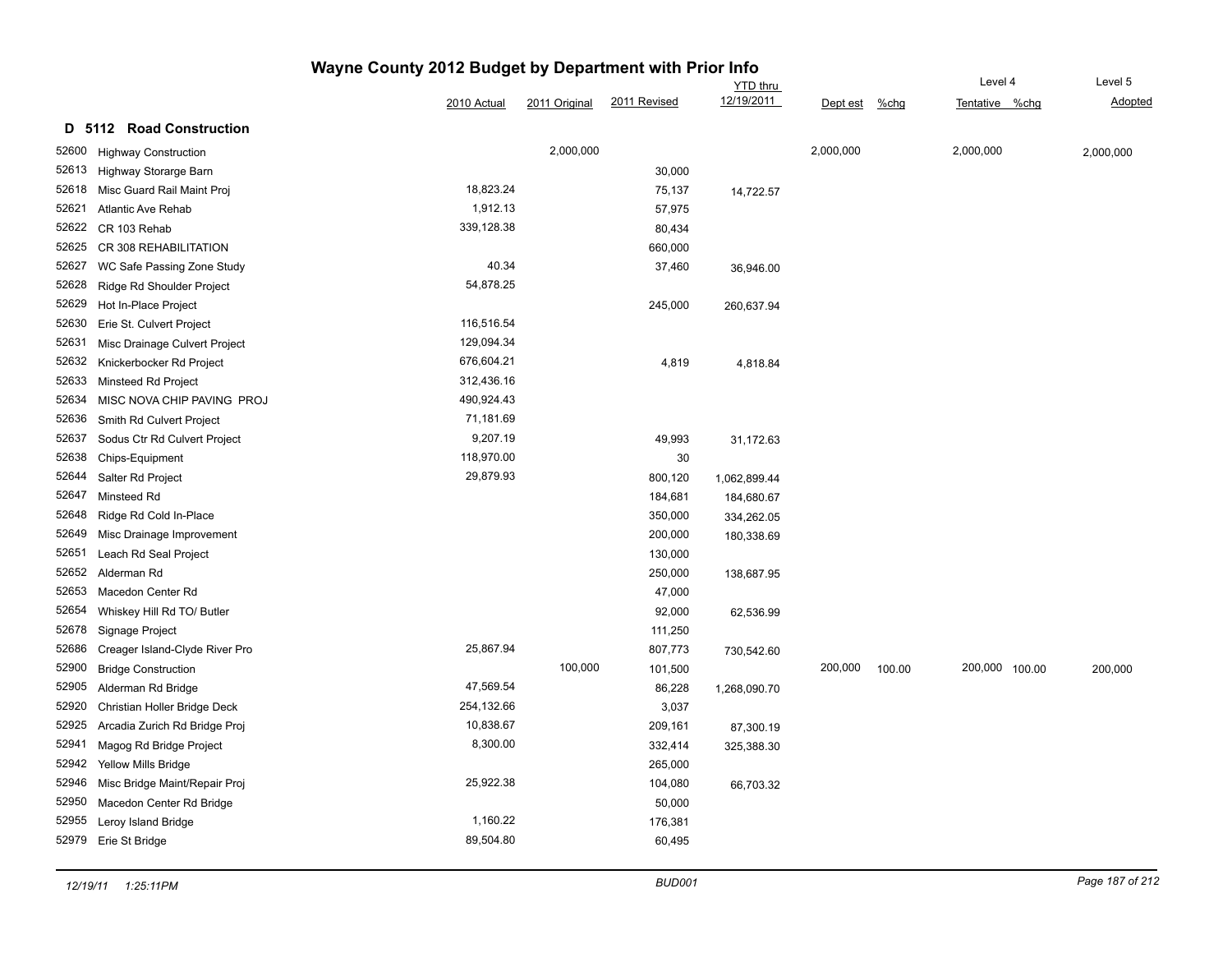|                                                          | 2010 Actual  | 2011 Original | 2011 Revised | YTD thru<br>12/19/2011 | Dept est  | $%$ chg | Level 4<br>Tentative %chg | Level 5<br>Adopted |
|----------------------------------------------------------|--------------|---------------|--------------|------------------------|-----------|---------|---------------------------|--------------------|
| D 5112 Road Construction<br>52987<br>Sodus Center Bridge | 2.857.88     |               | 20,900       |                        |           |         |                           |                    |
| <b>TOTAL EQUIPMENT</b>                                   | 2,835,750.92 | 2,100,000     | 5,622,866    | 4.789.728.88           | 2,200,000 | 4.76    | 2,200,000<br>4.76         | 2,200,000          |
| <b>Total Appropriations</b>                              | 2,835,750.92 | 2,100,000     | 5,622,866    | 4.789.728.88           | 2,200,000 |         | 2,200,000                 | 2,200,000          |
| <b>Total County Cost</b>                                 | 2,835,750.92 | 2,100,000     | 5,622,866    | 4.789.728.88           | 2,200,000 | 4.76    | 2,200,000<br>4.76         | 2,200,000          |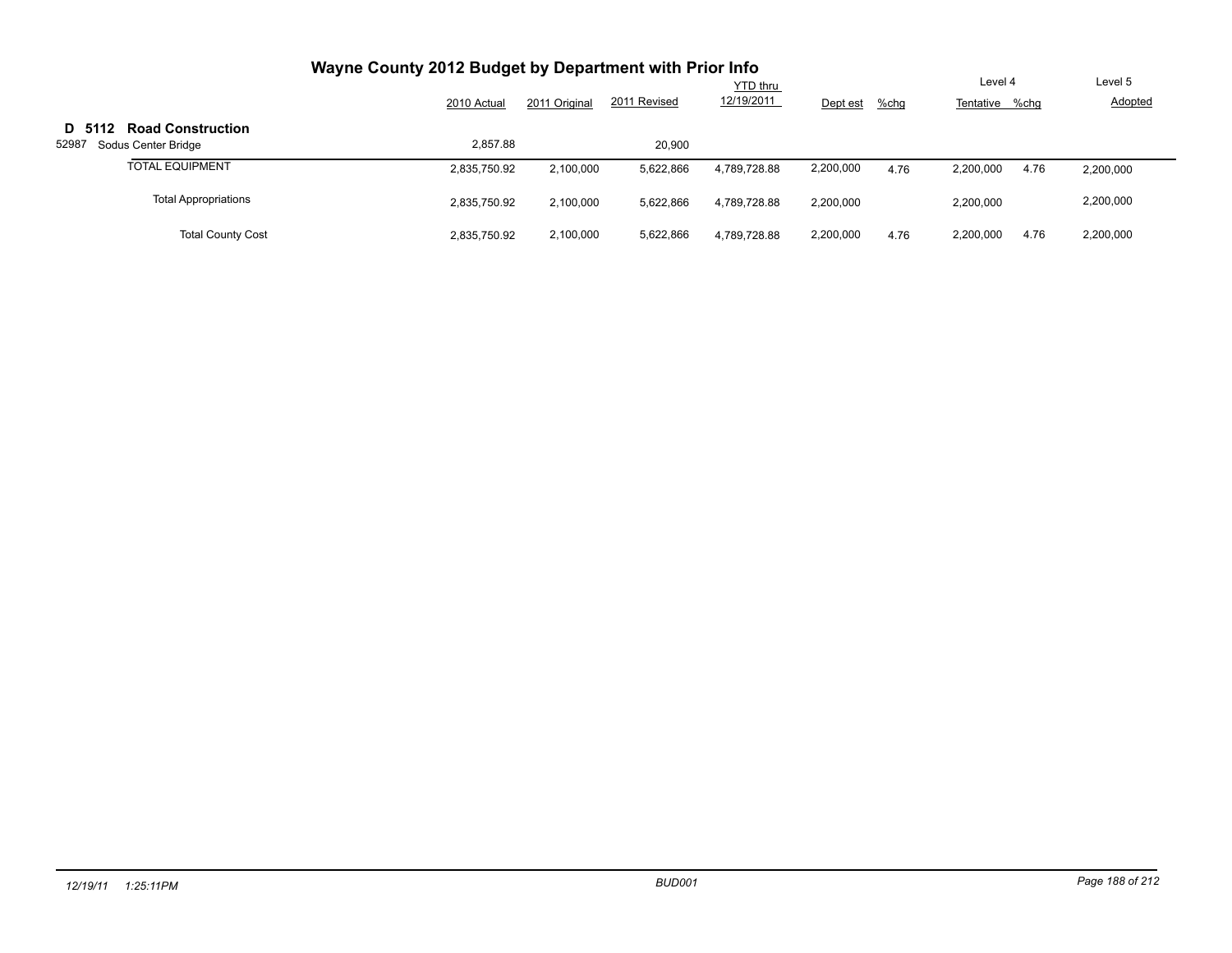|       | Wayne County 2012 Budget by Department with Prior Info |              |               |              |              |                     |                |           |
|-------|--------------------------------------------------------|--------------|---------------|--------------|--------------|---------------------|----------------|-----------|
|       |                                                        | Level 4      | Level 5       |              |              |                     |                |           |
|       |                                                        | 2010 Actual  | 2011 Original | 2011 Revised | 12/19/2011   | $%$ chg<br>Dept est | Tentative %chg | Adopted   |
|       | <b>Snow Removal - County</b><br>D 5142                 |              |               |              |              |                     |                |           |
|       | ----- Position Count -----<br><u>L4 L5</u><br>$CY$ L1  |              |               |              |              |                     |                |           |
| 54300 | Insurance                                              |              | 40            | 40           |              | 40                  | 40             | 40        |
| 54400 | <b>Contracted Services</b>                             | 2.228.759.64 | 1,750,000     | 1,750,000    | 1,402,635.83 | 1,750,000           | 1,750,000      | 1,750,000 |
|       | <b>TOTAL CONTRACTUAL EXPENSES</b>                      | 2,228,759.64 | 1,750,040     | 1,750,040    | 1,402,635.83 | 1,750,040           | 1,750,040      | 1,750,040 |
|       | <b>Total Appropriations</b>                            | 2,228,759.64 | 1,750,040     | 1,750,040    | 1,402,635.83 | 1,750,040           | 1,750,040      | 1,750,040 |
|       | <b>Total County Cost</b>                               | 2.228.759.64 | 1,750,040     | 1,750,040    | 1.402.635.83 | 1,750,040           | 1,750,040      | 1,750,040 |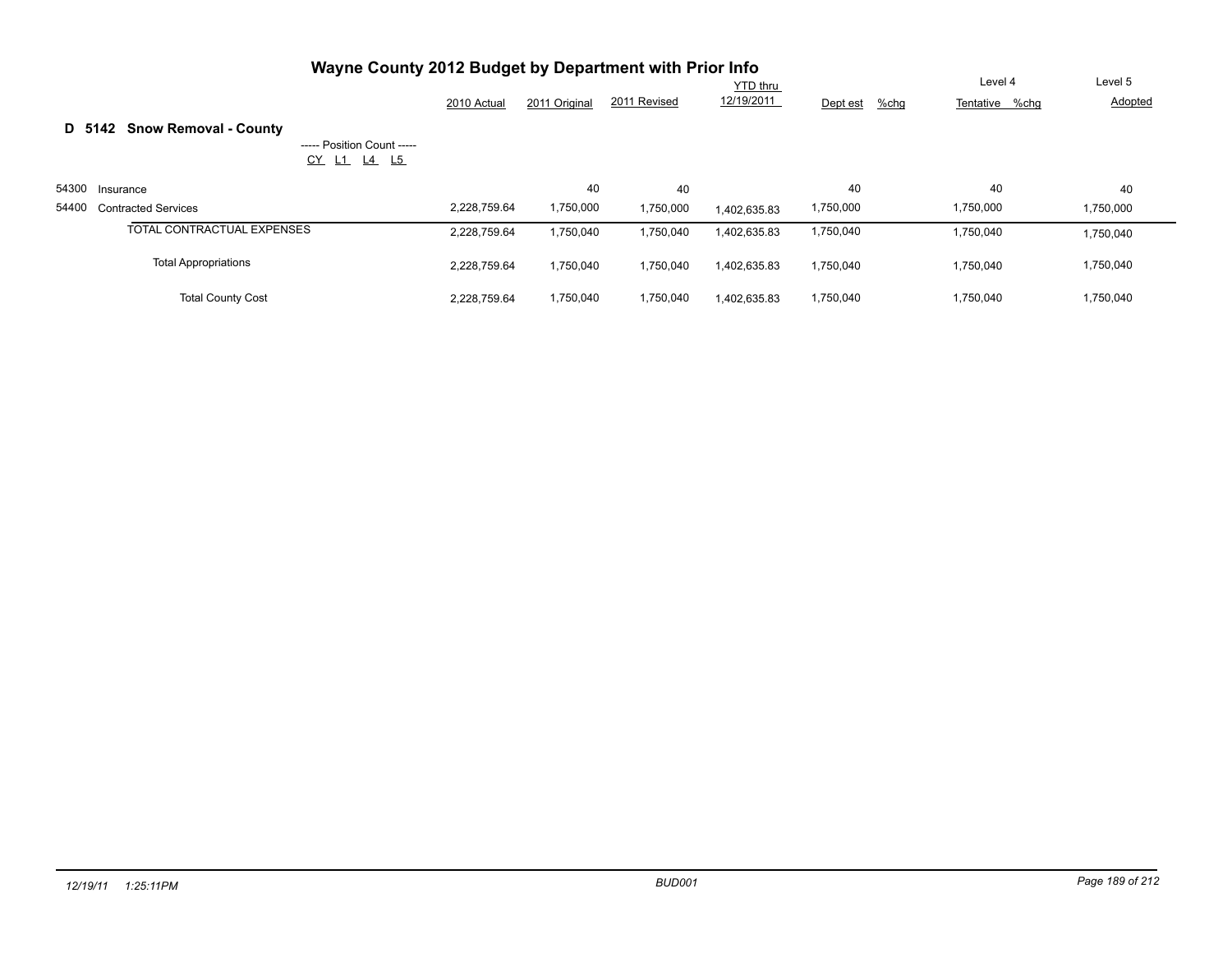| Wayne County 2012 Budget by Department with Prior Info |             |               |              |                        |          |                                      |                    |
|--------------------------------------------------------|-------------|---------------|--------------|------------------------|----------|--------------------------------------|--------------------|
|                                                        | 2010 Actual | 2011 Original | 2011 Revised | YTD thru<br>12/19/2011 | Dept est | Level 4<br>$%$ chg<br>Tentative %chg | Level 5<br>Adopted |
| <b>Workmens Compensation Payments</b><br>D 9040        |             |               |              |                        |          |                                      |                    |
| 58300<br>Workmens Comp                                 |             | 3,000         | 3,000        |                        | 3,000    | 3,000                                | 3,000              |
| <b>TOTAL FRINGE BENEFITS</b>                           |             | 3,000         | 3,000        | 0.00                   | 3,000    | 3,000                                | 3,000              |
| <b>Total Appropriations</b>                            |             | 3,000         | 3,000        | 0.00                   | 3,000    | 3,000                                | 3,000              |
| <b>Total County Cost</b>                               |             | 3,000         | 3,000        | 0.00                   | 3,000    | 3,000                                | 3,000              |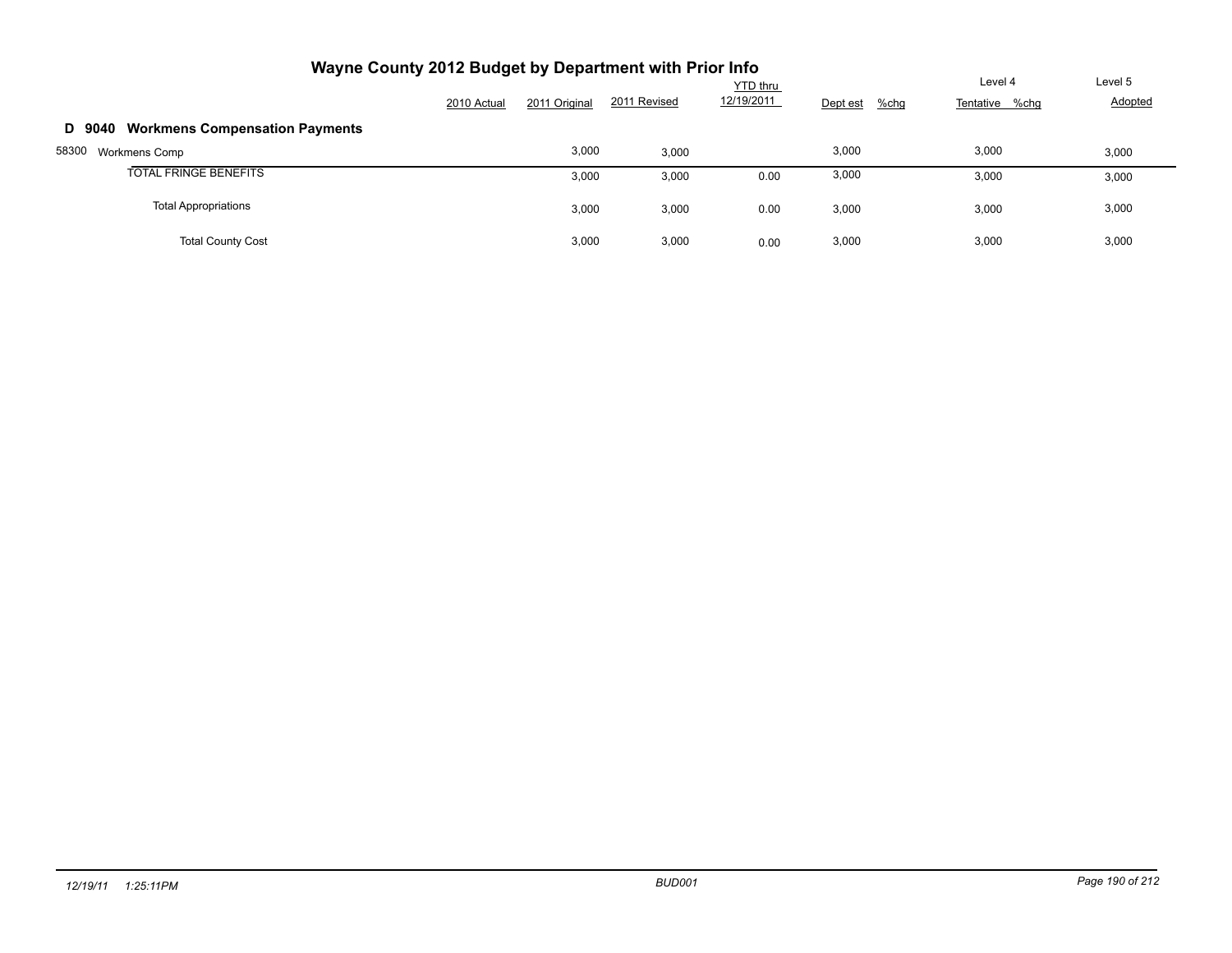| Wayne County 2012 Budget by Department with Prior Info |             |               |              |            |          |         |                 |                |
|--------------------------------------------------------|-------------|---------------|--------------|------------|----------|---------|-----------------|----------------|
|                                                        |             | Level 4       | Level 5      |            |          |         |                 |                |
|                                                        | 2010 Actual | 2011 Original | 2011 Revised | 12/19/2011 | Dept est | $%$ chg | Tentative %chg  | <b>Adopted</b> |
| <b>Hospital &amp; Medical Insurance</b><br>D 9060      |             |               |              |            |          |         |                 |                |
| 58100<br>Payments to NYS Retirement Sys                | 4.914.00    |               |              |            |          |         |                 |                |
| 58400<br>Hospitalization                               | 493.060.85  | 527,897       | 527,897      | 483.401.61 | 541,168  | 2.51    | 541,168<br>2.51 | 541,168        |
| <b>TOTAL FRINGE BENEFITS</b>                           | 497.974.85  | 527,897       | 527,897      | 483.401.61 | 541,168  | 2.51    | 541,168<br>2.51 | 541,168        |
| <b>Total Appropriations</b>                            | 497.974.85  | 527,897       | 527,897      | 483.401.61 | 541.168  |         | 541,168         | 541,168        |
| <b>Total County Cost</b>                               | 497.974.85  | 527,897       | 527,897      | 483.401.61 | 541,168  | 2.51    | 2.51<br>541,168 | 541,168        |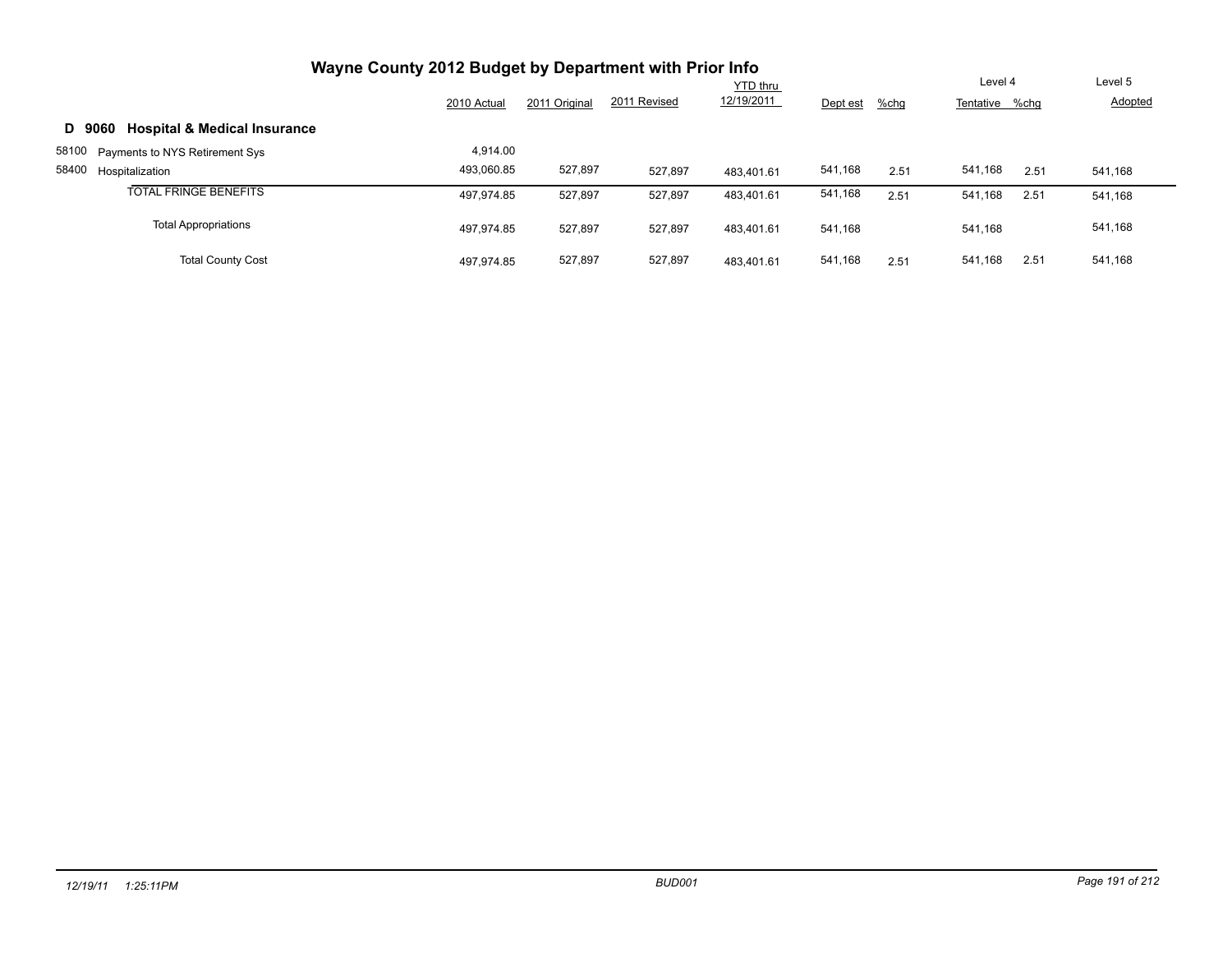#### **Wayne County 2012 Budget by Department with Prior Info** Tentative %chg <u>YTD thru</u><br>12/19/2011 Dept est %chg Tentative % 2010 Actual 2011 Original 2011 Revised 12/19/2011 Dept est %chg Level 5 Adopted **D 9080 Vacation** 58800 Vacation -8,112.39 TOTAL FRINGE BENEFITS 30 and 30 and 30 and 30 and 30 and 30 and 30 and 30 and 30 and 30 and 30 and 30 and 30 and 30 and 30 and 30 and 30 and 30 and 30 and 30 and 30 and 30 and 30 and 30 and 30 and 30 and 30 and 30 and 30 a Total Appropriations 0.00 Total County Cost 0.00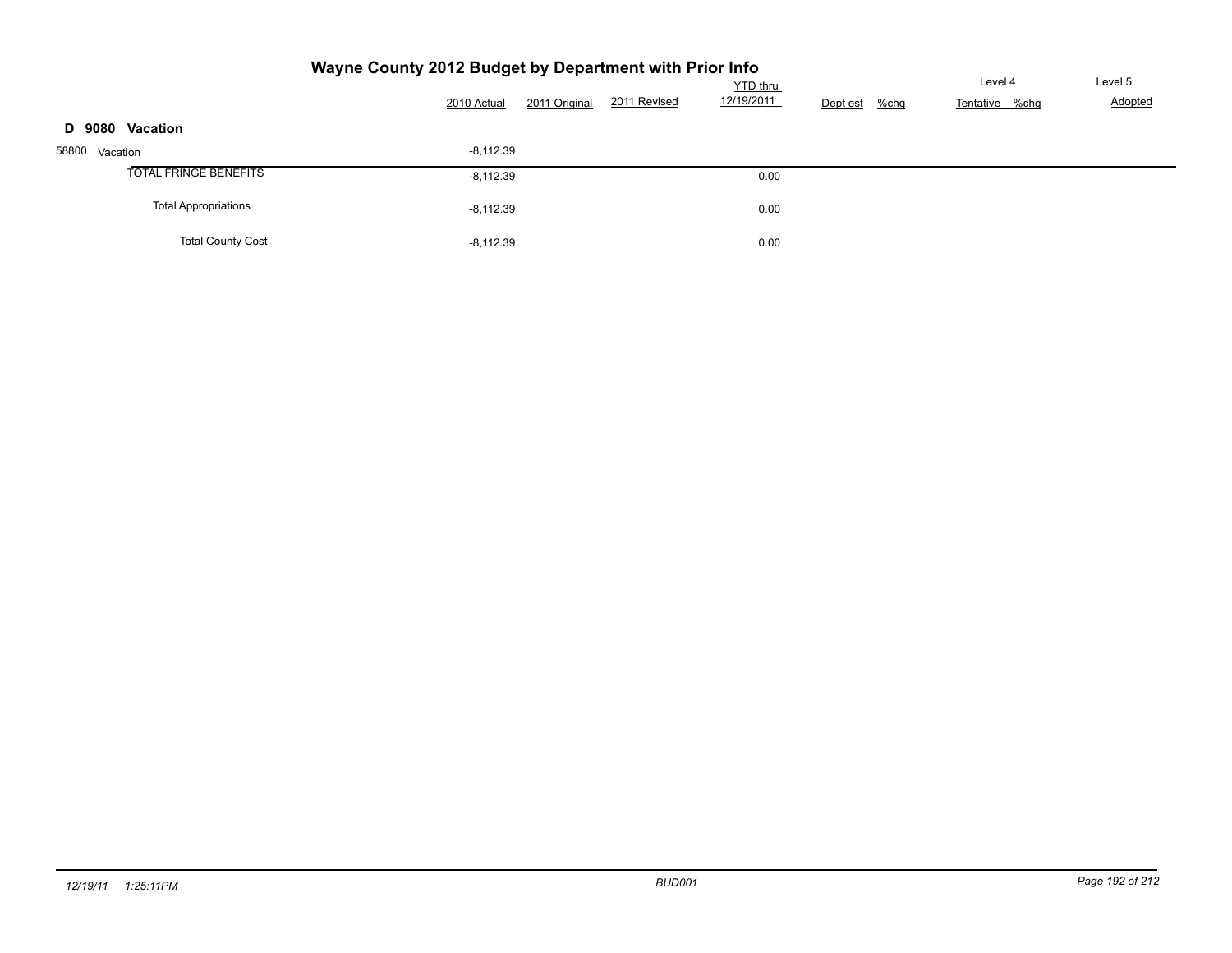|  | Wayne County 2012 Budget by Department with Prior Info |  |
|--|--------------------------------------------------------|--|
|  |                                                        |  |

|                             | 2011 Original<br>2010 Actual | <b>YTD</b> thru<br>12/19/2011<br>2011 Revised | Dept est<br>$%$ chg | Level 4<br>Tentative %chg | Level 5<br>Adopted |
|-----------------------------|------------------------------|-----------------------------------------------|---------------------|---------------------------|--------------------|
| Sick Time/Hosp.<br>D 9081   |                              |                                               |                     |                           |                    |
| 58802 Sick Time/Hosp.       | $-24,396.63$                 |                                               |                     |                           |                    |
| TOTAL FRINGE BENEFITS       | $-24,396.63$                 | 0.00                                          |                     |                           |                    |
| <b>Total Appropriations</b> | $-24,396.63$                 | 0.00                                          |                     |                           |                    |
| <b>Total County Cost</b>    | $-24,396.63$                 | 0.00                                          |                     |                           |                    |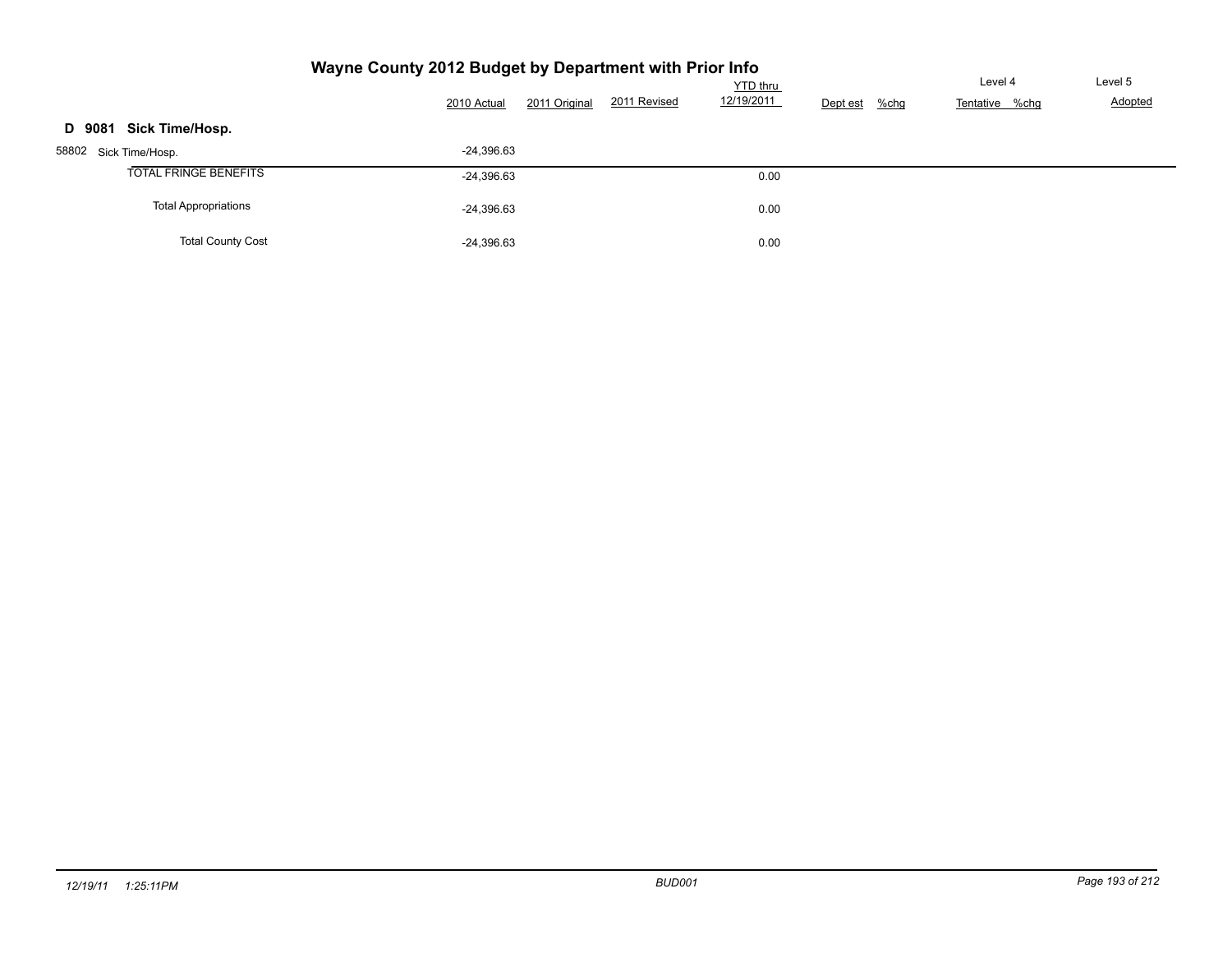|                                  | 2011 Original<br>2010 Actual | <b>YTD</b> thru<br>12/19/2011<br>2011 Revised | $%$ chg<br>Dept est | Level 4<br>Tentative %chg | Level 5<br>Adopted |
|----------------------------------|------------------------------|-----------------------------------------------|---------------------|---------------------------|--------------------|
| D 9901 Interfund Transfers       |                              |                                               |                     |                           |                    |
| 59100<br>Transfer - General Fund | 25,428.29                    |                                               |                     |                           |                    |
| <b>TOTAL TRANSFERS</b>           | 25,428.29                    | 0.00                                          |                     |                           |                    |
| <b>Total Appropriations</b>      | 25,428.29                    | 0.00                                          |                     |                           |                    |
| <b>Total County Cost</b>         | 25,428.29                    | 0.00                                          |                     |                           |                    |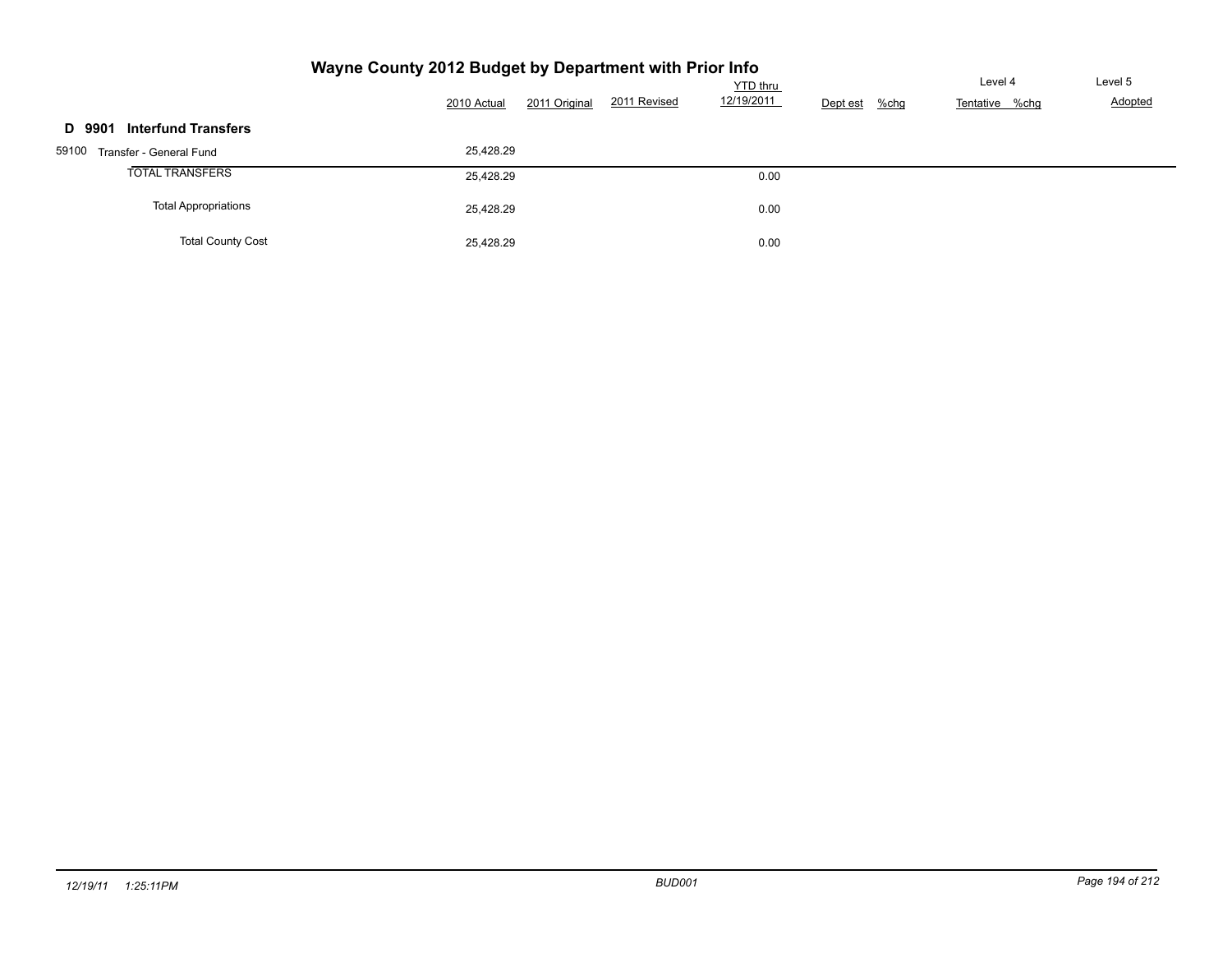|       |                                | Wayne County 2012 Budget by Department with Prior Info |               |              |                 |              |         |                |       |              |
|-------|--------------------------------|--------------------------------------------------------|---------------|--------------|-----------------|--------------|---------|----------------|-------|--------------|
|       |                                |                                                        |               |              | <b>YTD</b> thru |              |         | Level 4        |       | Level 5      |
|       |                                | 2010 Actual                                            | 2011 Original | 2011 Revised | 12/19/2011      | Dept est     | %chg    | Tentative %chg |       | Adopted      |
|       | Other<br>D 9999                |                                                        |               |              |                 |              |         |                |       |              |
| 42401 | <b>Interest Earnings</b>       | $-854.42$                                              |               |              | $-410.43$       | $-500$       |         | $-500$         |       | $-500$       |
| 42653 | Misc Rd Participation Payment  | $-50,948.35$                                           |               |              |                 |              |         |                |       |              |
| 42654 | <b>Highway Permit Fees</b>     | $-9,590.00$                                            | $-6,000$      | $-6,000$     | $-9,740.00$     | $-7,500$     | 25.00   | $-7,500$       | 25.00 | $-7,500$     |
| 42655 | <b>Minor Sales</b>             | $-226.50$                                              | $-500$        | $-500$       | $-714.94$       | $-500$       |         | $-500$         |       | $-500$       |
| 42680 | Insurance Recoveries           | $-3,756.52$                                            |               |              | $-3,842.00$     | $-3,000$     |         | $-3,000$       |       | $-3,000$     |
| 42770 | Miscellaneous Revenues         | $-10.775.68$                                           | $-8,000$      | $-8,000$     | $-12,407.98$    | $-9,000$     | 12.50   | $-9,000$       | 12.50 | $-9,000$     |
| 43501 | Consolidated Highway Aid       | $-2,020,500.03$                                        | $-2,100,000$  | $-2,100,000$ | $-2,235,345.69$ | $-2,300,000$ | 9.52    | $-2,200,000$   | 4.76  | $-2,200,000$ |
| 43511 | State Aid - Marchiselli Funds  | $-29,105.91$                                           |               | $-43,050$    | $-205,429.89$   |              |         |                |       |              |
| 44511 | Federal Aid - Marchiselli Fund | $-187,136.52$                                          |               | $-229,600$   | $-1,855,200.44$ |              |         |                |       |              |
| 44551 | Fed Aid-Stimulus Funds         | $-741,128.38$                                          |               |              |                 |              |         |                |       |              |
| 45031 | <b>Interfund Transfers</b>     | -7,031,776.26                                          | -6,837,084    | $-6,709,699$ | $-6,709,699.00$ | $-6,786,086$ | $-0.75$ | $-6,879,247$   | 0.62  | $-6,879,247$ |
|       | <b>TOTAL REVENUES</b>          | -10,085,798.57                                         | $-8,951,584$  | $-9,096,849$ | -11,032,790.37  | $-9,106,586$ | 1.73    | $-9,099,747$   | 1.66  | $-9,099,747$ |
|       | <b>Total Appropriations</b>    |                                                        |               |              | 0.00            |              |         |                |       |              |
|       | <b>Total County Cost</b>       | -10,085,798.57                                         | $-8,951,584$  | $-9,096,849$ | -11,032,790.37  | $-9,106,586$ | 1.73    | $-9,099,747$   | 1.66  | $-9,099,747$ |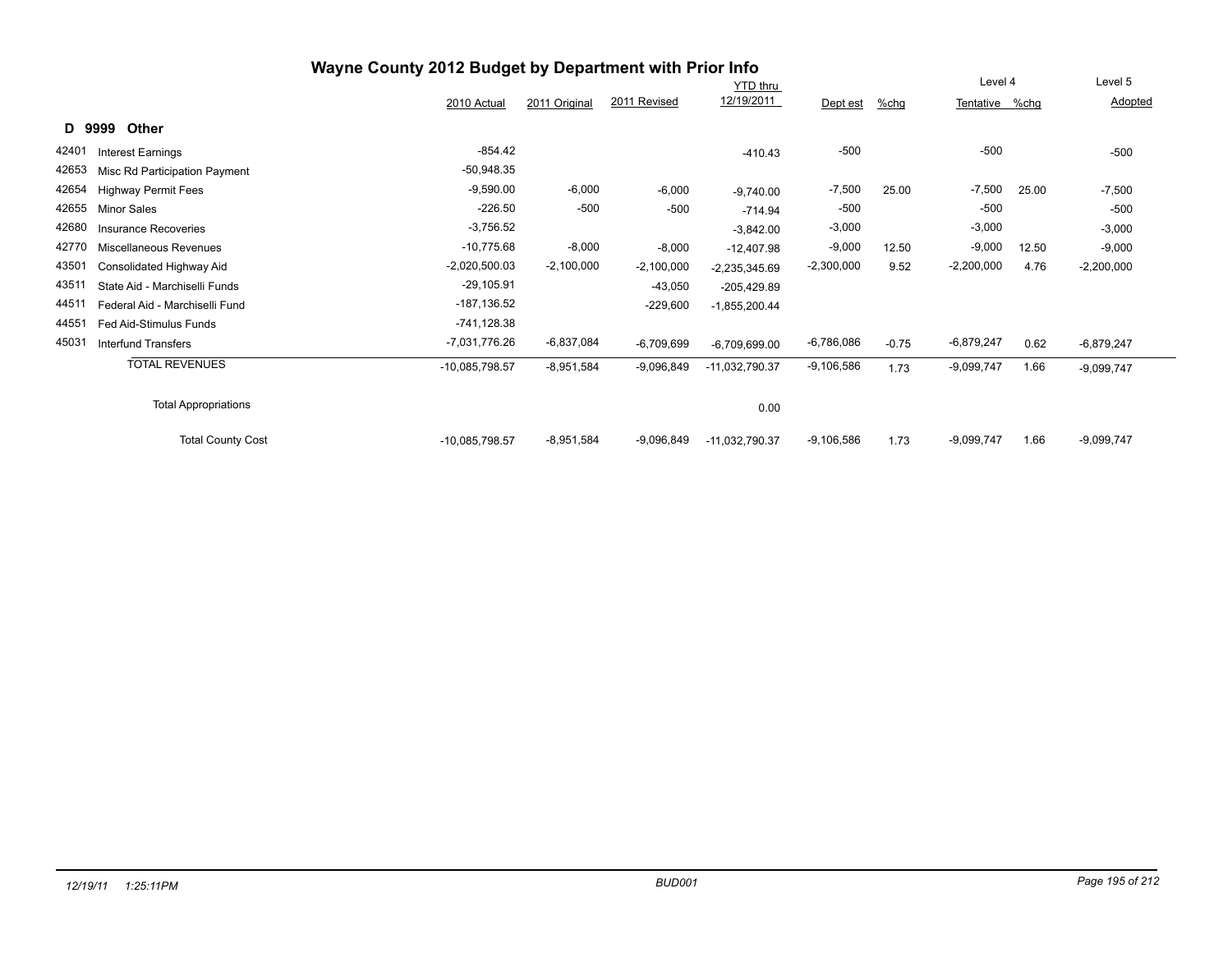|                |                                |                |     |                                           |     |               |               | Wayne County 2012 Budget by Department with Prior Info |               |            |           |                |           |            |
|----------------|--------------------------------|----------------|-----|-------------------------------------------|-----|---------------|---------------|--------------------------------------------------------|---------------|------------|-----------|----------------|-----------|------------|
|                |                                |                |     |                                           |     |               |               |                                                        | YTD_thru      |            |           | Level 4        |           | Level 5    |
|                |                                |                |     |                                           |     | 2010 Actual   | 2011 Original | 2011 Revised                                           | 12/19/2011    | Dept est   | %chg      | Tentative %chg |           | Adopted    |
| <b>DM 5130</b> | <b>Road Machinery</b>          |                |     |                                           |     |               |               |                                                        |               |            |           |                |           |            |
| 42303          | Labor Reimbursement            |                |     |                                           |     | $-122.50$     | $-300$        | $-300$                                                 | $-495.00$     | $-300$     |           | $-300$         |           | $-300$     |
| 42304          | <b>Material Reimbursement</b>  |                |     |                                           |     | $-555,094.58$ | $-450,000$    | $-666,000$                                             | $-636,478.55$ | $-600,000$ | 33.33     | $-600,000$     | 33.33     | $-600,000$ |
|                | <b>TOTAL REVENUES</b>          |                |     |                                           |     | $-555,217.08$ | $-450,300$    | $-666,300$                                             | $-636,973.55$ | $-600,300$ | 33.31     | $-600,300$     | 33.31     | $-600,300$ |
|                |                                |                |     | ----- Position Count -----<br>CY L1 L4 L5 |     |               |               |                                                        |               |            |           |                |           |            |
| 51904          | Overtime                       |                |     |                                           |     | 14,231.37     | 16,500        | 16,500                                                 | 8,672.03      | 2,000      | $-87.88$  | 2,000          | $-87.88$  | 2,000      |
| 51298          | Automotive Mechanic            | 3              | 3.0 | 3.0                                       | 3.0 | 122,937.28    | 127,845       | 127,845                                                | 124,140.22    | 136,631    | 6.87      | 136,631        | 6.87      | 136,631    |
| 51543          | Auto Body Technician           | 2              | 2.0 | 2.0                                       | 2.0 | 84,563.68     | 84,623        | 84,623                                                 | 82,377.40     | 88,840     | 4.98      | 88,840         | 4.98      | 88,840     |
|                | <b>BU: 1</b>                   | 5              | 5.0 | 5.0                                       | 5.0 |               |               |                                                        |               |            |           |                |           |            |
| 51318          | Automotive Mechanic Foreman    |                | 1.0 | 1.0                                       | 1.0 | 48,341.48     | 48,285        | 48,285                                                 | 47,711.43     | 51,526     | 6.71      | 51,526         | 6.71      | 51,526     |
|                | <b>BU: 4</b>                   | $\overline{ }$ | 1.0 | 1.0                                       | 1.0 |               |               |                                                        |               |            |           |                |           |            |
|                | <b>TOTAL PERSONAL SERVICES</b> |                |     |                                           |     | 270,073.81    | 277,253       | 277,253                                                | 262,901.08    | 278,997    | 0.63      | 278,997        | 0.63      | 278,997    |
| 52201          | <b>Computer Equipment</b>      |                |     |                                           |     |               | 850           | 850                                                    | 735.00        |            | $-100.00$ |                | $-100.00$ |            |
| 52400          | Highway & Street Equipment     |                |     |                                           |     | 363,288.25    | 351,000       | 351,000                                                | 301,860.06    | 388,000    | 10.54     | 388,000        | 10.54     | 388,000    |
| 52500          | Other Equipment                |                |     |                                           |     |               | 10,000        | 10,000                                                 |               | 10,000     |           | 10,000         |           | 10,000     |
|                | <b>TOTAL EQUIPMENT</b>         |                |     |                                           |     | 363,288.25    | 361,850       | 361,850                                                | 302,595.06    | 398,000    | 9.99      | 398,000        | 9.99      | 398,000    |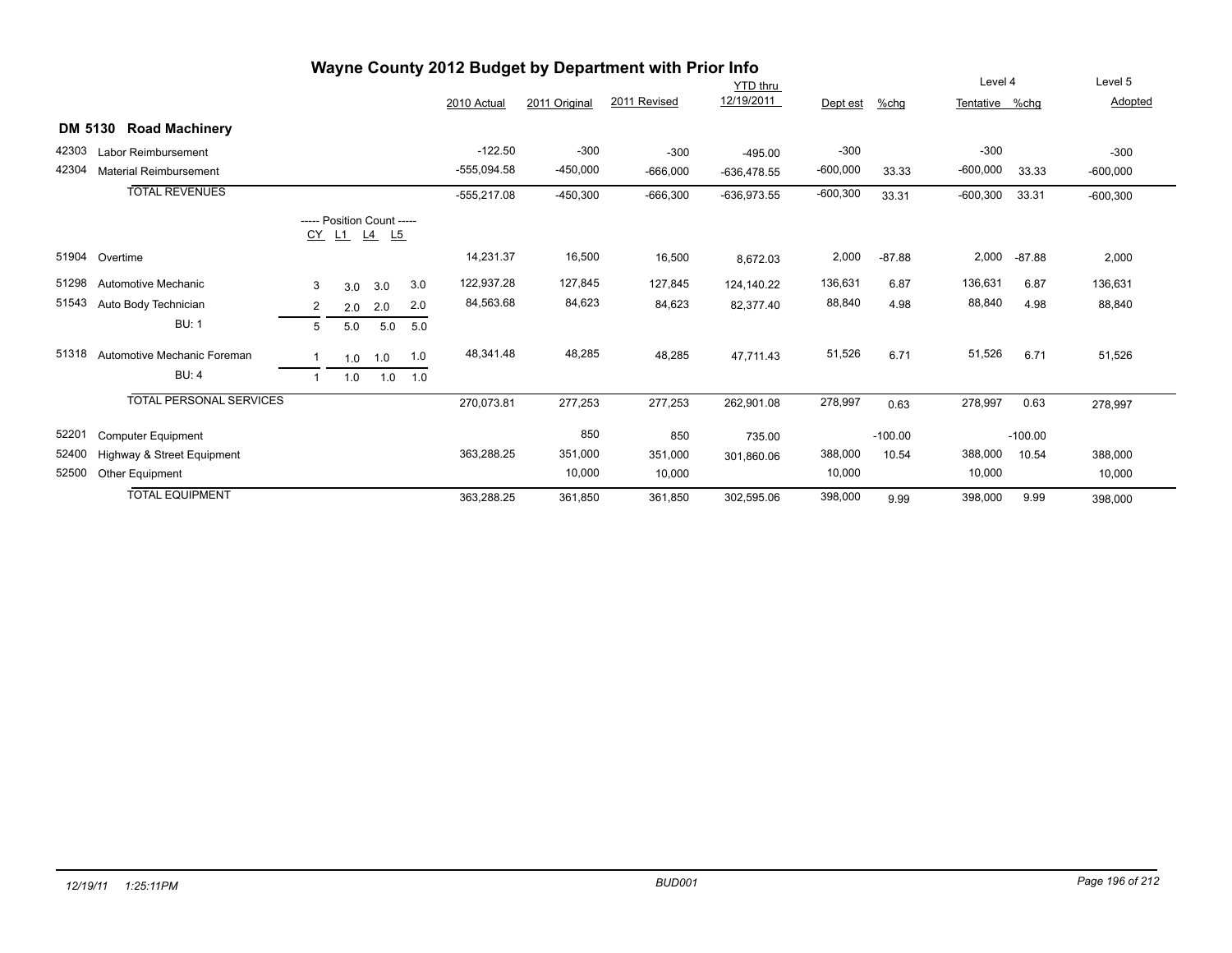|       |                                          | Wayne County 2012 Budget by Department with Prior Info |               |              |                 |           |          |                |          |           |
|-------|------------------------------------------|--------------------------------------------------------|---------------|--------------|-----------------|-----------|----------|----------------|----------|-----------|
|       |                                          |                                                        |               |              | <b>YTD thru</b> |           |          | Level 4        |          | Level 5   |
|       |                                          | 2010 Actual                                            | 2011 Original | 2011 Revised | 12/19/2011      | Dept est  | %chg     | Tentative %chq |          | Adopted   |
|       | DM 5130 Road Machinery                   |                                                        |               |              |                 |           |          |                |          |           |
| 54100 | Supplies & Materials                     | 49,934.38                                              | 50,000        | 50,000       | 50,007.53       | 50,000    |          | 50,000         |          | 50,000    |
| 54121 | <b>Diesel Fuel</b>                       | 489,914.86                                             | 475,000       | 587,000      | 562,913.09      | 600,000   | 26.32    | 600,000        | 26.32    | 600,000   |
| 54128 | Gasoline- Oil- Lube                      | 325,755.27                                             | 310,000       | 414,000      | 420,124.23      | 410,000   | 32.26    | 410,000        | 32.26    | 410,000   |
| 54140 | Kerosene                                 | 729.57                                                 | 1,500         | 1,500        | 1,347.63        | 1,500     |          | 1,500          |          | 1,500     |
| 54167 | Propane Gas                              | 8,323.35                                               | 9,000         | 9,000        | 10,377.00       | 9,000     |          | 9,000          |          | 9,000     |
| 54180 | Tires                                    | 33,515.66                                              | 35,000        | 35,000       | 33,694.86       | 40,000    | 14.29    | 40,000         | 14.29    | 40,000    |
| 54187 | Uniforms                                 | 2,972.25                                               | 3,100         | 3,100        | 3,208.31        | 3,100     |          | 3,100          |          | 3,100     |
| 54210 | Gas                                      | 14,935.90                                              | 18,000        | 18,000       | 13,922.28       | 18,000    |          | 18,000         |          | 18,000    |
| 54220 | Light & Power                            | 24,201.57                                              | 28,000        | 28,000       | 21,327.60       | 26,000    | $-7.14$  | 26,000         | $-7.14$  | 26,000    |
| 54230 | Telephone                                | 6,779.00                                               | 8,000         | 8,000        | 7,096.76        | 8,000     |          | 8,000          |          | 8,000     |
| 54240 | Water                                    | 5,317.99                                               | 6,500         | 6,500        | 5,399.88        | 5,500     | $-15.38$ | 5,500          | $-15.38$ | 5,500     |
| 54250 | Refuse                                   | 1,642.80                                               | 1,750         | 1,750        | 2,116.90        | 2,160     | 23.43    | 2,160          | 23.43    | 2,160     |
| 54300 | Insurance                                | 804.63                                                 | 920           | 920          | 751.85          | 920       |          | 920            |          | 920       |
| 54407 | <b>Building Maintenance &amp; Repair</b> | 36,817.16                                              | 15,000        | 15,000       | 17,637.27       | 20,000    | 33.33    | 20,000         | 33.33    | 20,000    |
| 54425 | Equipment - Maint & Repair               | 127,835.91                                             | 135,000       | 135,000      | 110,393.51      | 135,000   |          | 135,000        |          | 135,000   |
| 54483 | Training-Seminars-Schools                |                                                        |               |              | 4,300.00        |           |          |                |          |           |
| 54600 | Misc                                     | 329.17                                                 | 500           | 500          | 302.20          | 500       |          | 500            |          | 500       |
| 54783 | <b>Hazard Materials</b>                  |                                                        | 1,500         | 1,500        | 963.00          | 1,500     |          | 1,500          |          | 1,500     |
|       | TOTAL CONTRACTUAL EXPENSES               | 1,129,809.47                                           | 1,098,770     | 1,314,770    | 1,265,883.90    | 1,331,180 | 21.15    | 1,331,180      | 21.15    | 1,331,180 |
| 58100 | Payments to NYS Retirement Sys           | 26,851.00                                              | 43,251        | 43,251       | 31,992.00       | 52,452    | 21.27    | 51,336         | 18.69    | 51,336    |
| 58200 | <b>Payments to Social Security</b>       | 19,898.22                                              | 21,210        | 21,210       | 19,406.81       | 21,344    | 0.63     | 21,344         | 0.63     | 21,344    |
| 58400 | Hospitalization                          | 42,187.20                                              | 41,387        | 41,387       | 41,386.56       | 45,526    | 10.00    | 41,802         | 1.00     | 41,802    |
| 58600 | <b>Disability</b>                        | 912.00                                                 | 864           | 864          | 852.00          | 924       | 6.94     | 924            | 6.94     | 924       |
| 58901 | Employee Assistance Program              | 114.42                                                 | 120           | 120          | 120.00          | 126       | 5.00     | 126            | 5.00     | 126       |
|       | <b>TOTAL FRINGE BENEFITS</b>             | 89,962.84                                              | 106,832       | 106,832      | 93,757.37       | 120,372   | 12.67    | 115,532        | 8.14     | 115,532   |
|       | <b>Total Appropriations</b>              | 1,853,134.37                                           | 1,844,705     | 2,060,705    | 1,925,137.41    | 2,128,549 |          | 2,123,709      |          | 2,123,709 |
|       | <b>Total County Cost</b>                 | 1,297,917.29                                           | 1,394,405     | 1,394,405    | 1,288,163.86    | 1,528,249 | 9.60     | 1,523,409      | 9.25     | 1,523,409 |

 $\sim$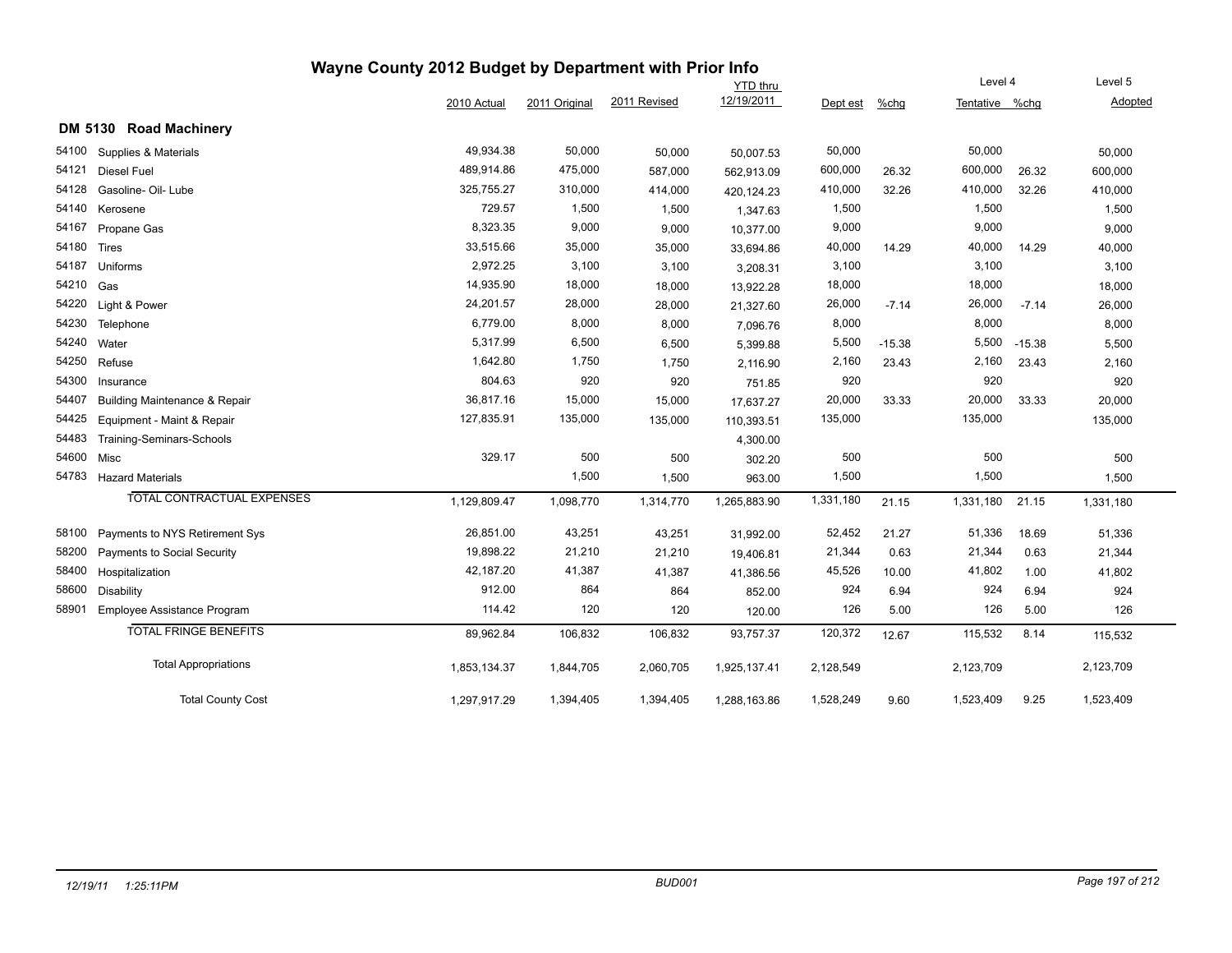| Wayne County 2012 Budget by Department with Prior Info  |             |               |              |                 |          |                        |         |
|---------------------------------------------------------|-------------|---------------|--------------|-----------------|----------|------------------------|---------|
|                                                         |             |               |              | <b>YTD</b> thru |          | Level 4                | Level 5 |
|                                                         | 2010 Actual | 2011 Original | 2011 Revised | 12/19/2011      | Dept est | %chg<br>Tentative %chg | Adopted |
| <b>Workmens Compensation Payments</b><br><b>DM 9040</b> |             |               |              |                 |          |                        |         |
| 58300<br>Workmens Comp                                  | 4,822.13    | 1,000         | 1,000        |                 | 1,000    | 1,000                  | 1,000   |
| <b>TOTAL FRINGE BENEFITS</b>                            | 4.822.13    | 1,000         | 1,000        | 0.00            | 1,000    | 1,000                  | 1,000   |
| <b>Total Appropriations</b>                             | 4,822.13    | 1,000         | 1,000        | 0.00            | 1,000    | 1,000                  | 1,000   |
| <b>Total County Cost</b>                                | 4.822.13    | 1,000         | 1,000        | 0.00            | 1,000    | 1,000                  | 1,000   |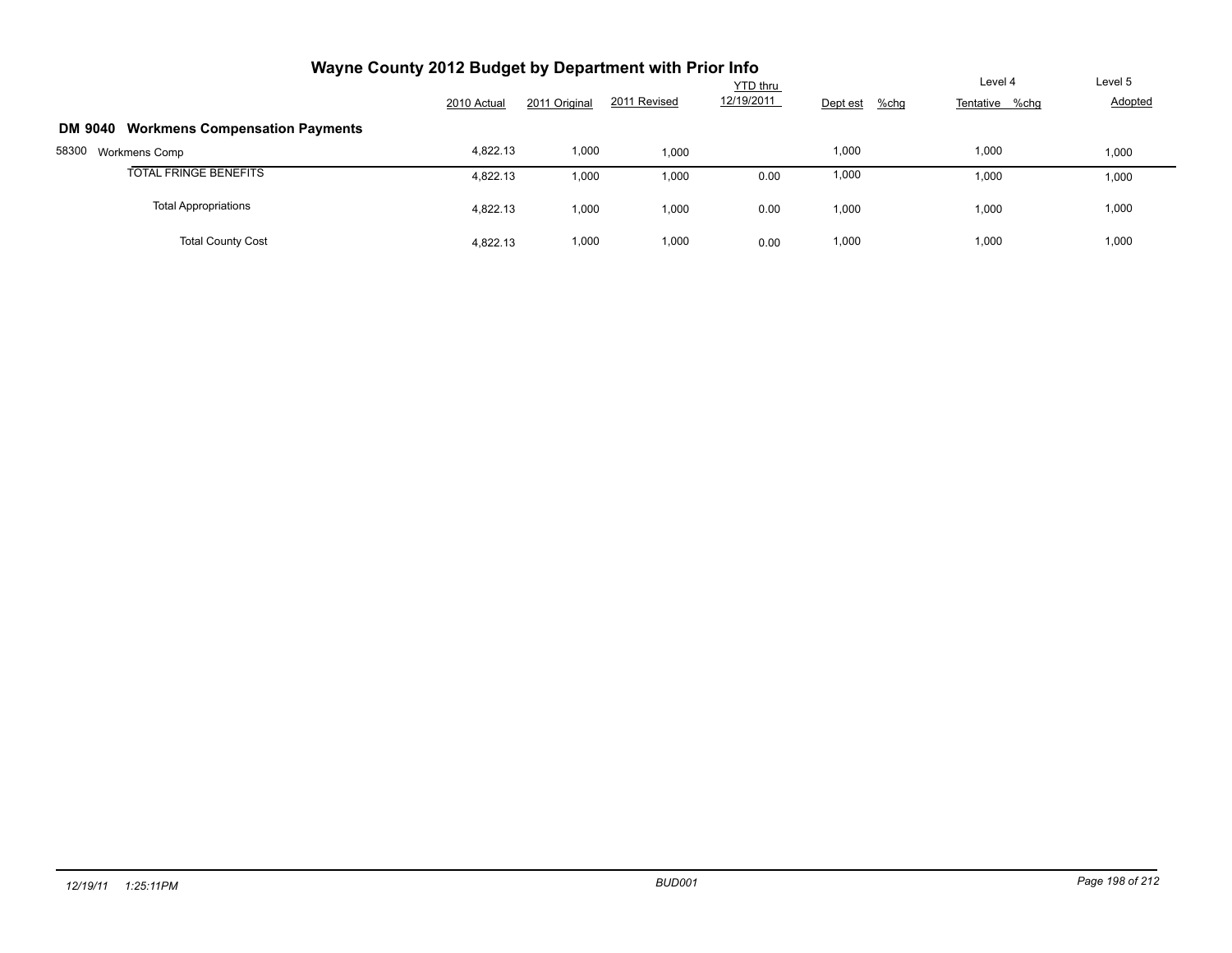| Wayne County 2012 Budget by Department with Prior Info    |             |               |              |                 |          |         |                |      |                |
|-----------------------------------------------------------|-------------|---------------|--------------|-----------------|----------|---------|----------------|------|----------------|
|                                                           |             |               |              | <b>YTD thru</b> |          |         | Level 4        |      | Level 5        |
|                                                           | 2010 Actual | 2011 Original | 2011 Revised | 12/19/2011      | Dept est | $%$ chg | Tentative %chg |      | <b>Adopted</b> |
| <b>Hospital &amp; Medical Insurance</b><br><b>DM 9060</b> |             |               |              |                 |          |         |                |      |                |
| 58400<br>Hospitalization                                  | 42,640.40   | 47,428        | 47.428       | 42.284.58       | 47,568   | 0.30    | 47,568         | 0.30 | 47,568         |
| <b>TOTAL FRINGE BENEFITS</b>                              | 42,640.40   | 47,428        | 47,428       | 42,284.58       | 47,568   | 0.30    | 47,568         | 0.30 | 47,568         |
| <b>Total Appropriations</b>                               | 42,640.40   | 47,428        | 47,428       | 42,284.58       | 47,568   |         | 47,568         |      | 47,568         |
| <b>Total County Cost</b>                                  | 42.640.40   | 47,428        | 47.428       | 42.284.58       | 47,568   | 0.30    | 47,568         | 0.30 | 47,568         |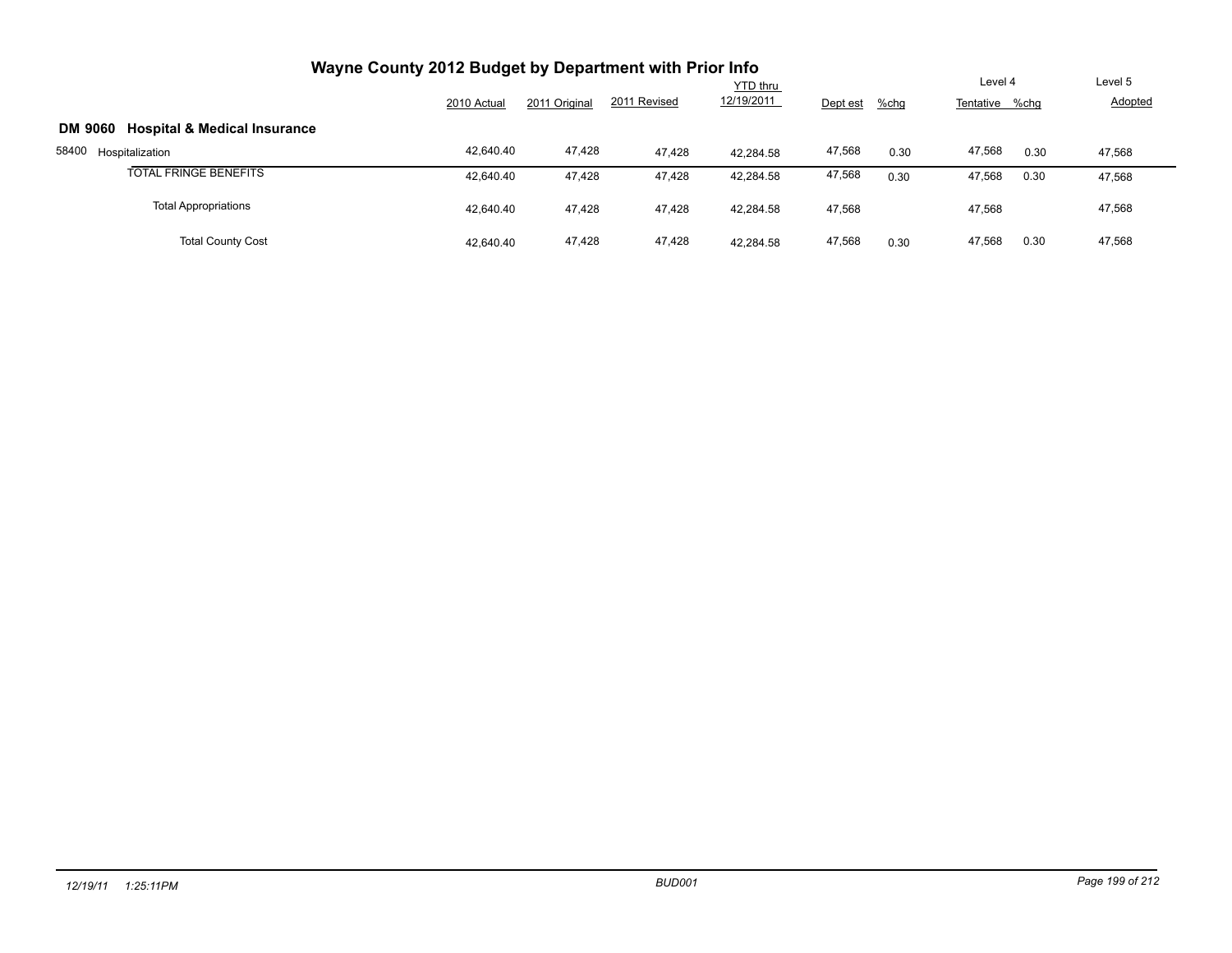| YTD thru         |                             |             |               |              |            |                     |                | Level 5 |
|------------------|-----------------------------|-------------|---------------|--------------|------------|---------------------|----------------|---------|
|                  |                             | 2010 Actual | 2011 Original | 2011 Revised | 12/19/2011 | Dept est<br>$%$ chg | Tentative %chg | Adopted |
| DM 9080 Vacation |                             |             |               |              |            |                     |                |         |
| 58800 Vacation   |                             | $-4,487.96$ |               |              |            |                     |                |         |
|                  | TOTAL FRINGE BENEFITS       | -4,487.96   |               |              | 0.00       |                     |                |         |
|                  | <b>Total Appropriations</b> | $-4,487.96$ |               |              | 0.00       |                     |                |         |
|                  | <b>Total County Cost</b>    | $-4,487.96$ |               |              | 0.00       |                     |                |         |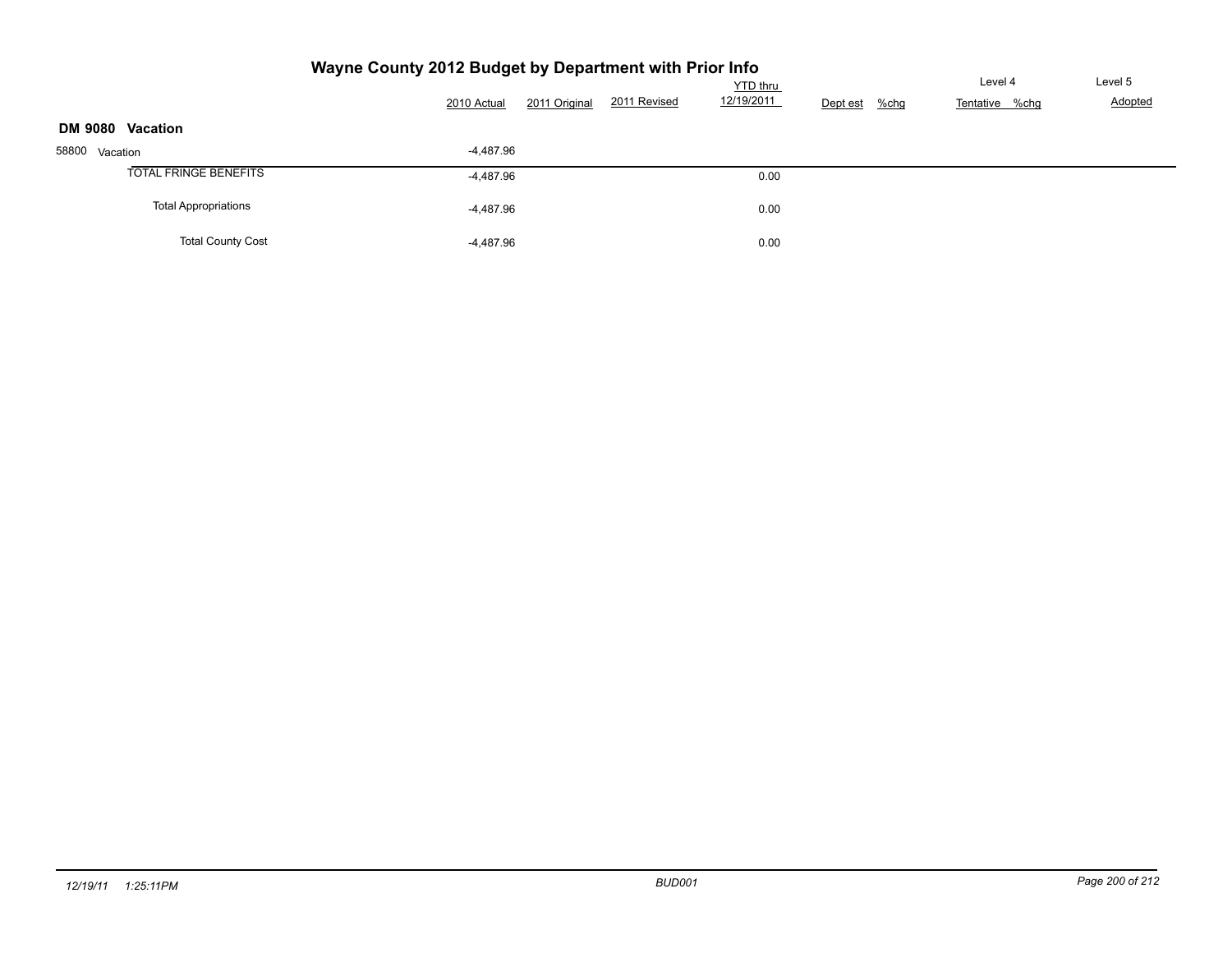|                                     |                 |               |              | <b>YTD</b> thru |              |          | Level 4               |          | Level 5      |
|-------------------------------------|-----------------|---------------|--------------|-----------------|--------------|----------|-----------------------|----------|--------------|
|                                     | 2010 Actual     | 2011 Original | 2011 Revised | 12/19/2011      | Dept est     | $%$ chg  | Tentative %chq        |          | Adopted      |
| DM 9999<br><b>Other</b>             |                 |               |              |                 |              |          |                       |          |              |
| 42401<br><b>Interest Earnings</b>   | $-3,299.91$     | $-1,500$      | $-1,500$     | $-2,258.92$     | $-2,500$     | 66.67    | $-2,500$              | 66.67    | $-2,500$     |
| 42665 Sale of Surplus Equipment     | -77,125.00      | $-45,000$     | $-45,000$    | $-82,561.00$    | $-30,000$    | $-33.33$ | $-30,000$             | $-33.33$ | $-30,000$    |
| 42822 Machinery Rental              | $-725.343.69$   | $-700,000$    | $-700,000$   | -599.364.08     | $-750,000$   | 7.14     | $-750,000$            | 7.14     | $-750,000$   |
| 45031<br><b>Interfund Transfers</b> | -783.373.25     | $-696,333$    | $-696,333$   | $-696,333.00$   | $-794,317$   | 14.07    | $-391,477$            | $-43.78$ | $-391,477$   |
| <b>TOTAL REVENUES</b>               | $-1,589,141.85$ | $-1,442,833$  | $-1,442,833$ | $-1,380,517.00$ | $-1,576,817$ | 9.29     | $-1,173,977$ $-18.63$ |          | $-1,173,977$ |
| <b>Total County Cost</b>            | $-1.589.141.85$ | $-1,442,833$  | $-1,442,833$ | $-1,380,517.00$ | $-1,576,817$ | 9.29     | $-1,173,977$          | -18.63   | $-1,173,977$ |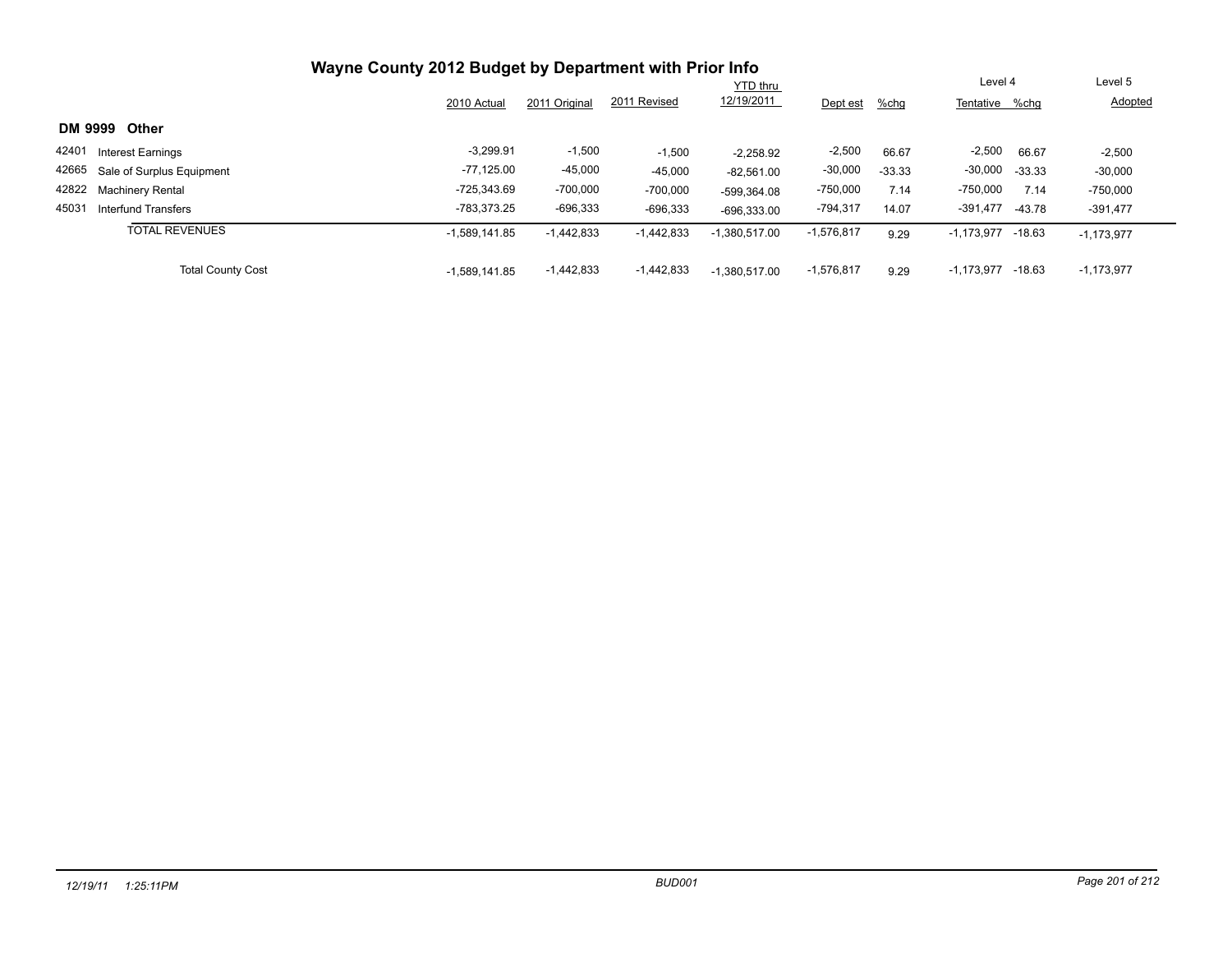| Wayne County 2012 Budget by Department with Prior Info |             | Level 4       | Level 5      |                        |                     |                |         |
|--------------------------------------------------------|-------------|---------------|--------------|------------------------|---------------------|----------------|---------|
|                                                        | 2010 Actual | 2011 Original | 2011 Revised | YTD thru<br>12/19/2011 | $%$ chg<br>Dept est | Tentative %chg | Adopted |
| <b>Contingent Fund</b><br>E 1990                       |             |               |              |                        |                     |                |         |
| 54000<br><b>Contractual Expenses</b>                   |             |               |              |                        |                     | 20,000         | 20,000  |
| TOTAL CONTRACTUAL EXPENSES                             |             |               |              | 0.00                   |                     | 20,000         | 20,000  |
| <b>Total Appropriations</b>                            |             |               |              | 0.00                   |                     | 20,000         | 20,000  |
| <b>Total County Cost</b>                               |             |               |              | 0.00                   |                     | 20.000         | 20,000  |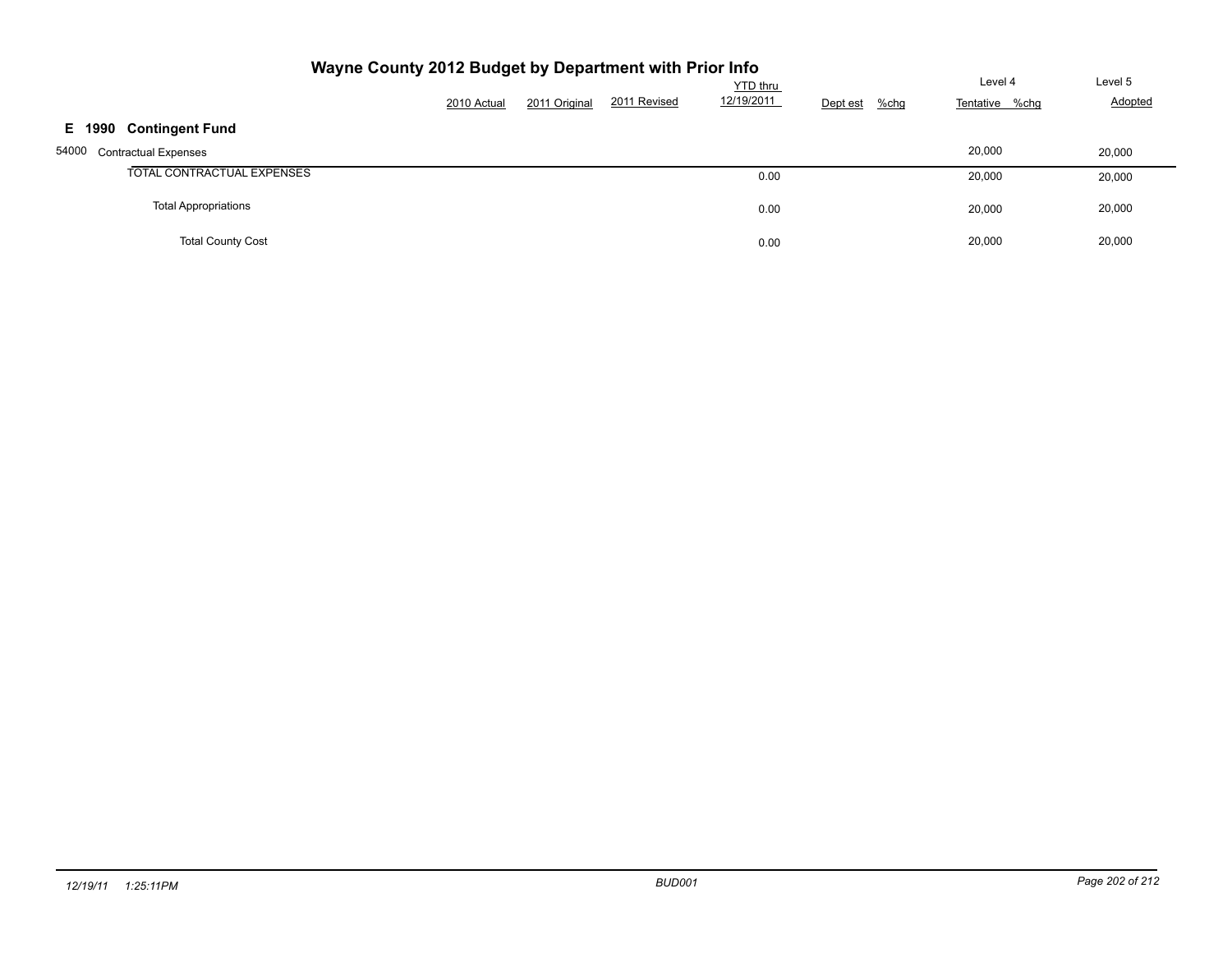| Wayne County 2012 Budget by Department with Prior Info |                                   |                  |               |               |                  |                 |          |                 |          |                 |  |
|--------------------------------------------------------|-----------------------------------|------------------|---------------|---------------|------------------|-----------------|----------|-----------------|----------|-----------------|--|
|                                                        |                                   |                  |               |               | <b>YTD thru</b>  |                 |          | Level 4         |          | Level 5         |  |
|                                                        |                                   | 2010 Actual      | 2011 Original | 2011 Revised  | 12/19/2011       | Dept est        | %chg     | Tentative %chg  |          | Adopted         |  |
|                                                        | <b>NH Combined</b><br>E 6000      |                  |               |               |                  |                 |          |                 |          |                 |  |
| 41891                                                  | Nursing Home- Meals on Wheels     |                  | $-40,000$     | $-40,000$     | $-2,420.50$      | $-30,000$       | $-25.00$ | $-30,000$       | $-25.00$ | $-30,000$       |  |
| 41892                                                  | Nursing Home- Cafe/GST Meals      | $-73,915.82$     |               |               | $-70,197.14$     |                 |          |                 |          |                 |  |
| 41896                                                  | Cablevision                       | $-17,390.00$     | $-12,000$     | $-12,000$     | $-14,860.00$     | $-17,000$       | 41.67    | $-17,000$       | 41.67    | $-17,000$       |  |
| 41897                                                  | Sales Tax Income                  | $-292.12$        |               |               | $-259.82$        |                 |          |                 |          |                 |  |
| 41898                                                  | Cash Rec - Assessment Tax Rev     | $-536,394.79$    | $-445,000$    | $-445,000$    | $-395.736.55$    | $-458,500$      | 3.03     | $-458,500$      | 3.03     | $-458,500$      |  |
| 42770                                                  | Miscellaneous Revenues            | $-4,000.00$      |               |               |                  |                 |          |                 |          |                 |  |
| 42773                                                  | <b>NYLTCII GRANT</b>              | $-30,673.41$     |               |               | $-265.00$        |                 |          |                 |          |                 |  |
| 43002                                                  | Medicaid                          | $-15,211,625.00$ | $-10,400,206$ | $-10,400,206$ | $-11,496,170.00$ | $-10, 116, 890$ | $-2.72$  | $-10, 116, 890$ | $-2.72$  | $-10, 116, 890$ |  |
| 43003                                                  | Self Pay                          | $-2,701,640.00$  | $-2,622,100$  | $-2,622,100$  | $-2,076,810.00$  | $-2,736,000$    | 4.34     | $-2,736,000$    | 4.34     | $-2,736,000$    |  |
| 43004                                                  | Other Insurance                   | $-1,420,122.36$  | $-1,409,730$  | $-1,409,730$  | $-1,459,950.00$  | $-1,608,000$    | 14.06    | $-1,608,000$    | 14.06    | $-1,608,000$    |  |
| 43007                                                  | Medicare A                        | $-1,002,244.04$  | $-1,825,000$  | $-1,825,000$  | $-716,610.00$    | $-1,491,369$    | $-18.28$ | $-1,491,369$    | $-18.28$ | $-1,491,369$    |  |
| 43008                                                  | Medicare B                        | $-107,835.96$    |               |               |                  | $-105,000$      |          | $-105,000$      |          | $-105,000$      |  |
| 43009                                                  | <b>Patient Share-NAMI</b>         |                  | $-1,484,863$  | $-1,484,863$  |                  | $-1,507,136$    | 1.50     | $-1,507,136$    | 1.50     | $-1,507,136$    |  |
| 43013                                                  | VA Revenue                        | $-18,900.00$     |               |               |                  |                 |          |                 |          |                 |  |
| 43016                                                  | Outpatient PT Revenue             | $-76,830.07$     | $-78,000$     | $-78,000$     | $-91,562.41$     | $-108,000$      | 38.46    | $-108,000$      | 38.46    | $-108,000$      |  |
| 43018                                                  | <b>HCRA Grants</b>                | $-13,993.00$     |               |               |                  |                 |          |                 |          |                 |  |
| 43021                                                  | <b>Bullis Grant Funds</b>         |                  |               | $-13,000$     | $-13,000.00$     |                 |          |                 |          |                 |  |
| 45030                                                  | <b>INTERFUND TRANSFER-RETIREE</b> |                  |               |               |                  |                 |          | $-647,000$      |          | $-647,000$      |  |
| 45031                                                  | <b>Interfund Transfers</b>        | $-200,774.00$    |               |               |                  | $-1,500,000$    |          | $-753,000$      |          | $-753,000$      |  |
| 45061                                                  | Cafeteria                         |                  | $-70,000$     | $-70,000$     |                  | $-74,000$       | 5.71     | $-74,000$       | 5.71     | $-74,000$       |  |
| 45095                                                  | Vending Machine Commission Net    | $-88.16$         |               |               | $-48.00$         |                 |          |                 |          |                 |  |
| 45096                                                  | Misc. Income- IGT                 |                  |               |               | $-5,123,700.00$  |                 |          |                 |          |                 |  |
| 49030                                                  | Non-Operating Revenue             | $-22,346.09$     |               |               | $-35,662.95$     |                 |          |                 |          |                 |  |
| 49031                                                  | Jail Revenue                      | $-1,190.00$      |               |               |                  |                 |          |                 |          |                 |  |
| 49051                                                  | Income From Investments           | $-12,544.40$     | $-30,000$     | $-30,000$     | $-3,520.42$      | $-5,000$        | $-83.33$ | $-5,000$        | $-83.33$ | $-5,000$        |  |
|                                                        | <b>TOTAL REVENUES</b>             | $-21,452,799.22$ | $-18,416,899$ | $-18,429,899$ | $-21,500,772.79$ | $-19,756,895$   | 7.28     | $-19,656,895$   | 6.73     | $-19,656,895$   |  |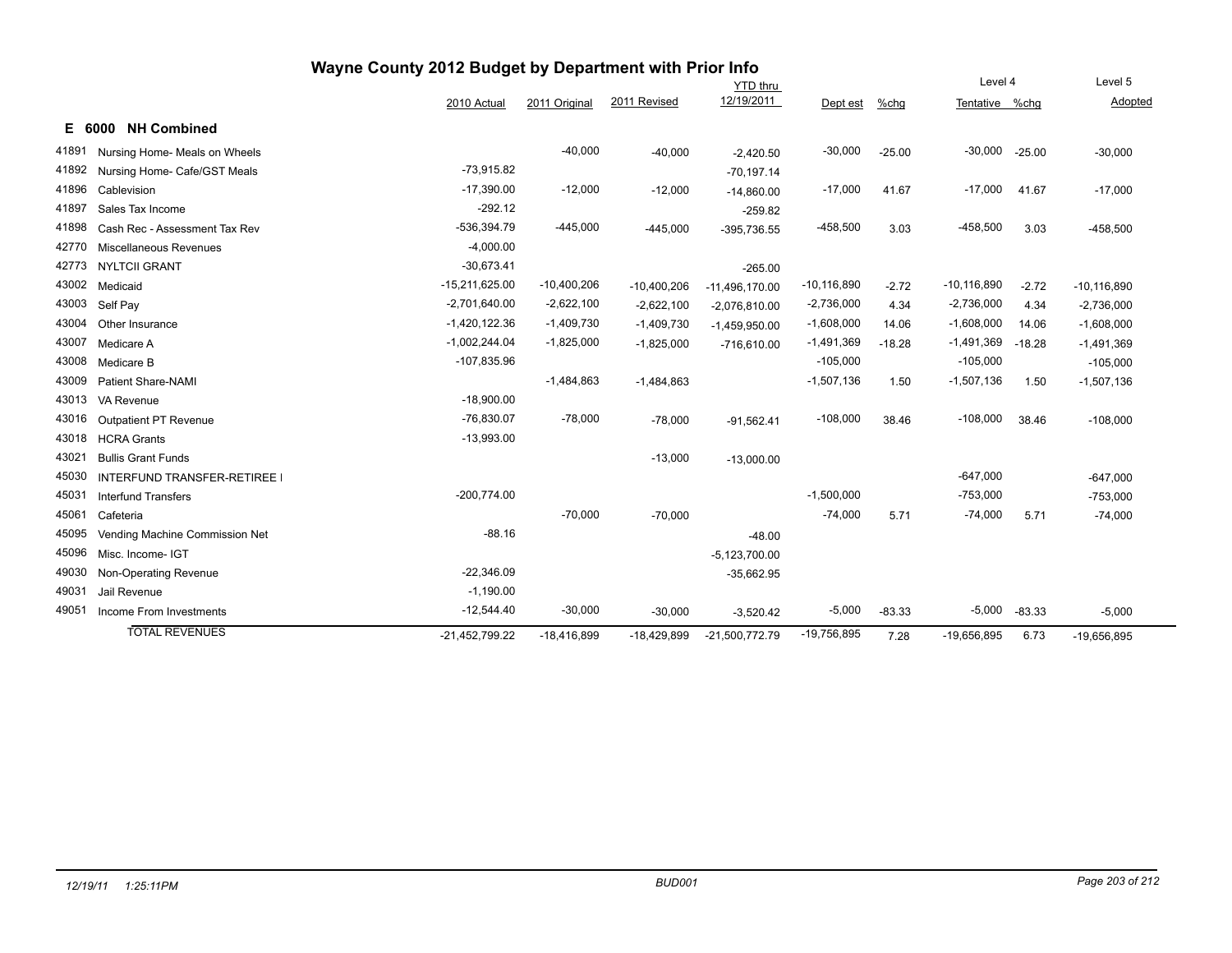|       |                                      |                         |                            |           |      |              |               |              | <b>YTD</b> thru |           |           | Level 4        |           | Level 5   |
|-------|--------------------------------------|-------------------------|----------------------------|-----------|------|--------------|---------------|--------------|-----------------|-----------|-----------|----------------|-----------|-----------|
|       |                                      |                         |                            |           |      | 2010 Actual  | 2011 Original | 2011 Revised | 12/19/2011      | Dept est  | $%$ chg   | Tentative %chg |           | Adopted   |
|       | <b>NH Combined</b><br>E 6000         |                         |                            |           |      |              |               |              |                 |           |           |                |           |           |
|       |                                      |                         | ----- Position Count ----- |           |      |              |               |              |                 |           |           |                |           |           |
|       |                                      |                         | CY L1 L4 L5                |           |      |              |               |              |                 |           |           |                |           |           |
| 51140 | Senior Typist                        |                         |                            |           |      | $-1,895.96$  |               |              |                 |           |           |                |           |           |
| 51160 | Senior Stenographer                  |                         |                            |           |      | $-170.40$    |               |              |                 |           |           |                |           |           |
| 51210 | LPNurse                              |                         |                            |           |      | 133.03       |               |              |                 |           |           |                |           |           |
| 51300 | Senior Employment & Training C       |                         |                            |           |      | 4,477.07     |               |              |                 |           |           |                |           |           |
| 51760 | Cleaner (NH)                         |                         | 0.0                        | 0.0       | 0.0  | 379,690.98   |               |              |                 |           |           |                |           |           |
| 51770 | Laundry Worker                       |                         |                            |           |      | 379,690.98   |               |              |                 |           |           |                |           |           |
| 51903 | <b>Non Positions</b>                 |                         |                            |           |      |              |               |              |                 | 32,900    |           | 36,850         |           | 36,850    |
| 51904 | Overtime                             |                         |                            |           |      | 368.49       | 275,000       | 275,000      | 202.37          | 275,000   |           | 275,000        |           | 275,000   |
| 51907 | <b>RETRO-PAY</b>                     |                         |                            |           |      |              |               | 158,310      |                 |           |           |                |           |           |
| 51101 | Nursing Home Administrator           | -1                      | 1.0                        | 1.0       | 1.0  | 77,335.43    | 76,793        | 76,793       | 75,282.64       | 78,362    | 2.04      | 78,362         | 2.04      | 78,362    |
| 51113 | Director of Nursing (NH)             | $\overline{\mathbf{1}}$ | 1.0                        | 1.0       | 1.0  | 66,524.46    | 73,001        | 73,001       | 69,919.39       | 73,943    | 1.29      | 72,700         | $-0.41$   | 72,700    |
| 51141 | Housekeeper (NH)                     | 0                       |                            |           |      | 47,821.26    |               |              |                 |           |           |                |           |           |
| 51150 | <b>Assistant Director Nurse Serv</b> | $\overline{\mathbf{1}}$ | 1.0                        | 1.0       | 1.0  | 62,830.64    | 61,225        | 61,225       | 45,623.16       | 63,594    | 3.87      | 62,500         | 2.08      | 62,500    |
| 51155 | Coordinator of Nursing Trainin       | $\overline{\mathbf{1}}$ | 1.0                        | 1.0       | 1.0  | 55,583.77    | 55,021        | 55,021       | 53,037.31       | 56,217    | 2.17      | 56,217         | 2.17      | 56,217    |
| 51182 | Comptroller (NH)                     | $\overline{\mathbf{1}}$ | 1.0                        | 1.0       | 1.0  | 48,300.30    | 64,900        | 64,900       | 60,448.56       | 66,036    | 1.75      | 66,036         | 1.75      | 66,036    |
| 51560 | Asst Admin/Compliance Officer        | $\overline{\mathbf{1}}$ | 1.0                        | 1.0       | 1.0  |              | 65,350        | 65,350       | 61,628.44       | 65,650    | 0.46      | 65,650         | 0.46      | 65,650    |
| 51600 | Administrative Secretary (NH)        | $\overline{1}$          | 1.0                        | 1.0       | 1.0  | 36,194.97    | 35,890        | 35,890       | 34,216.33       | 35,890    |           | 35,890         |           | 35,890    |
|       | <b>BU: 0</b>                         | $\overline{7}$          | 7.0                        | 7.0       | 7.0  |              |               |              |                 |           |           |                |           |           |
| 51105 | Clerk Typist - Part Time             | -1                      | 0.0                        | 0.0       | 0.0  | 16,346.59    | 13,268        | 13,268       | 16,165.22       |           | $-100.00$ |                | $-100.00$ |           |
| 51154 | Senior Account Clerk (7hr)           | -1                      | 1.0                        | 1.0       | 1.0  | 34,504.05    | 35,226        | 35,226       | 33,527.12       | 36,348    | 3.19      | 36,348         | 3.19      | 36,348    |
| 51211 | Cook Sub                             | $\overline{\mathbf{1}}$ | 1.0                        | 1.0       | 1.0  | 24,191.44    | 14,073        | 14,073       | 21,530.84       | 14,623    | 3.91      | 14,623         | 3.91      | 14,623    |
| 51215 | Cook (Nursing Home)                  | 6                       | 6.0                        | 6.0       | 6.0  | 208,183.73   | 195,179       | 195,179      | 205,922.38      | 207,721   | 6.43      | 207,721        | 6.43      | 207,721   |
| 51264 | Social Work Assistant                | 3                       | 3.0                        | 3.0       | 3.0  | 127,328.16   | 131,882       | 131,882      | 116,272.92      | 132,000   | 0.09      | 132,000        | 0.09      | 132,000   |
| 51280 | <b>Admissions Coordinator</b>        | -1                      | 1.0                        | 1.0       | 1.0  | 52,601.63    | 52,723        | 52,723       | 53,296.85       | 50,187    | $-4.81$   | 50,187         | $-4.81$   | 50,187    |
| 51303 | <b>RPNurse Nursing Home</b>          | 12                      |                            | 14.0 14.0 | 14.0 | 610,174.87   | 544,049       | 591,418      | 493,725.67      | 702,000   | 29.03     | 702,000        | 29.03     | 702,000   |
| 51310 | RPNurse PartTime Nursing Home        | 3                       | 1.0                        | 1.0       | 1.0  | 37,660.21    | 77,258        | 10,691       | 10,690.74       |           | $-100.00$ |                | $-100.00$ |           |
| 51400 | L P N (Nursing Home)                 | 39                      |                            | 38.0 38.0 | 38.0 | 1,564,990.33 | 1,436,498     | 1,436,498    | 1,479,440.13    | 1,501,414 | 4.52      | 1,501,414      | 4.52      | 1,501,414 |
| 51401 | L P N- Part Time (NursingHome)       | $\overline{\mathbf{1}}$ | 1.0                        | 1.0       | 1.0  | 20,793.31    | 16,824        | 16,824       | 19,548.56       | 17,481    | 3.91      | 17,481         | 3.91      | 17,481    |
| 51402 | L P N- Sub (Nursing Home)            | $\overline{\mathbf{1}}$ |                            | 1.0       | 1.0  | 26,918.21    | 19,054        | 19,054       | 24,901.08       | 17,481    | $-8.26$   | 17,481         | $-8.26$   | 17,481    |
| 51403 | L P N-Temp (Nursing Home)            | $\overline{4}$          | 1.0                        |           | 4.0  | 17,363.10    | 36,000        | 36,000       |                 | 37,272    | 3.53      | 37,272         | 3.53      | 37,272    |
| 51500 | <b>Nursing Assistant</b>             | 97                      | 4.0                        | 4.0       | 94.0 | 3,069,135.45 | 2,979,227     | 2,979,227    | 2,985,144.87    | 3,069,123 | 3.02      | 3,069,123      | 3.02      | 3,069,123 |
| 51501 | Nursing Assistant- PartTime          |                         |                            | 94.0 94.0 | 15.0 | 275,765.35   | 231,311       | 231,311      | 283,203.53      | 229,620   | $-0.73$   | 229,620        | $-0.73$   | 229,620   |
| 51502 | <b>Nursing Assistant-Substitute</b>  | 16                      |                            | 15.0 15.0 | 1.0  | 11,811.57    | 13,031        | 13,031       | 13,401.98       | 15,308    | 17.47     | 15,308         | 17.47     | 15,308    |
|       |                                      | $\overline{1}$          | 1.0                        | 1.0       |      |              |               |              |                 |           |           |                |           |           |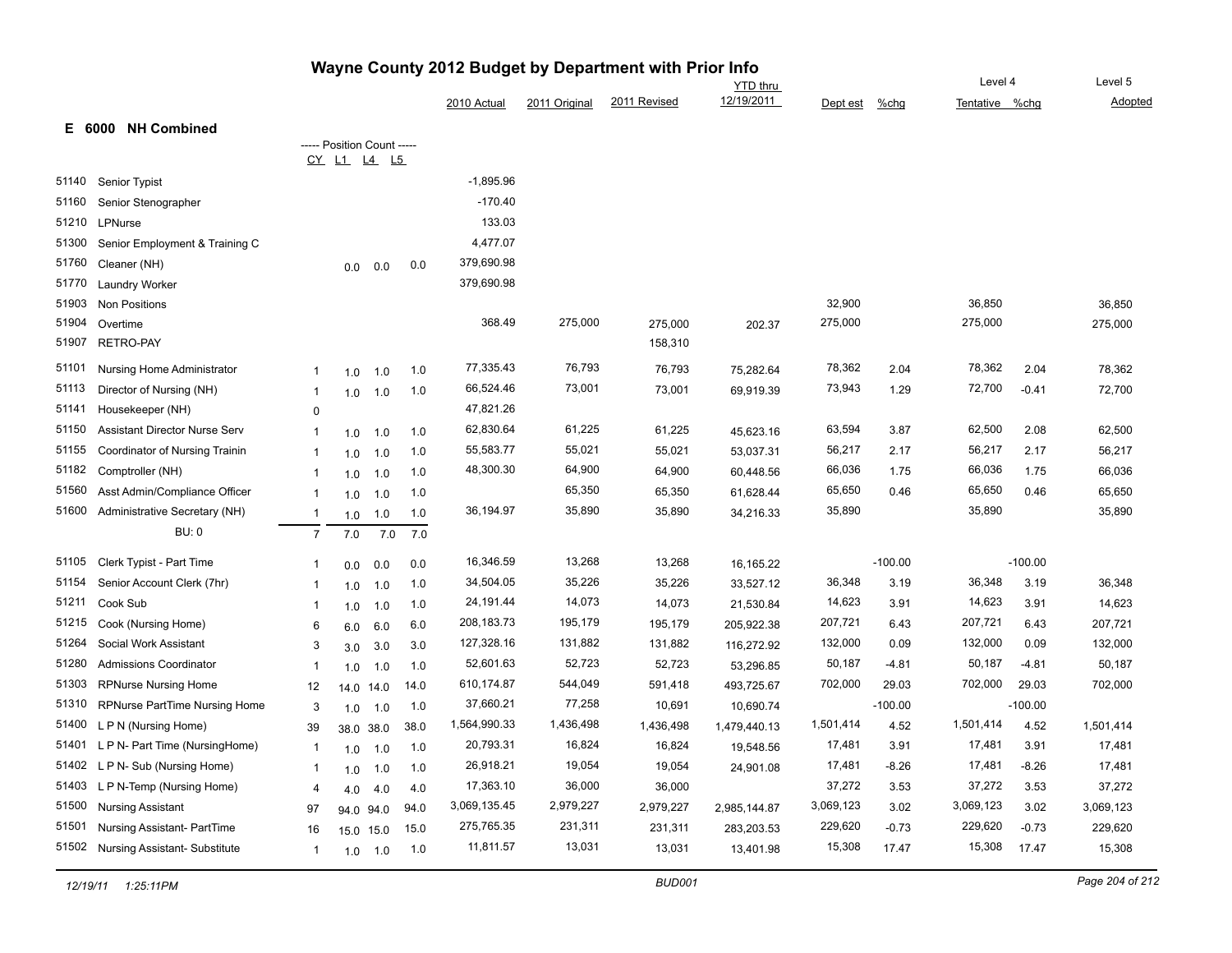| Wayne County 2012 Budget by Department with Prior Info |                                                       |                         |                            |                        |            |              |                   |                    |                 |                             |           |                          |           |                    |
|--------------------------------------------------------|-------------------------------------------------------|-------------------------|----------------------------|------------------------|------------|--------------|-------------------|--------------------|-----------------|-----------------------------|-----------|--------------------------|-----------|--------------------|
|                                                        |                                                       |                         |                            |                        |            |              |                   |                    | <b>YTD</b> thru |                             |           | Level 4                  |           | Level 5            |
|                                                        |                                                       |                         |                            |                        |            | 2010 Actual  | 2011 Original     | 2011 Revised       | 12/19/2011      | Dept est                    | $%$ chg   | Tentative %chg           |           | Adopted            |
|                                                        | E 6000 NH Combined                                    |                         |                            |                        |            |              |                   |                    |                 |                             |           |                          |           |                    |
|                                                        |                                                       |                         | ----- Position Count ----- |                        |            |              |                   |                    |                 |                             |           |                          |           |                    |
| 51510                                                  | <b>Activity Aide</b>                                  | CY<br>4                 | L1                         | $\underline{14}$<br>L5 |            | 127,636.59   | 124,559           | 124,559            | 119,995.10      | 131,425                     | 5.51      | 131,425                  | 5.51      | 131,425            |
| 51553                                                  | Activity Aide PT (NH)                                 | 2                       | 4.0                        | 4.0                    | 4.0        | 22,310.18    | 25,176            | 25,176             | 24,618.61       | 26,160                      | 3.91      | 26,160                   | 3.91      | 26,160             |
| 51554                                                  | Rehab Therapy Aide                                    | $\mathbf 0$             | 2.0                        | 2.0                    | 2.0<br>1.0 | 10,652.18    | 33,343            | 33,343             | 1,270.75        |                             | $-100.00$ |                          | $-100.00$ |                    |
| 51605                                                  | Senior Clerk-Typist (NH)                              |                         | 1.0                        | 1.0                    |            | 24,644.35    | 34,691            | 34,691             | 30,307.14       | 32,962                      | -4.98     | 32,962                   | $-4.98$   | 32,962             |
| 51610                                                  | Account Clerk (NH)                                    | $\overline{1}$          | 1.0                        | 1.0                    | 1.0<br>3.0 | 95,241.95    | 99,865            | 99,865             | 93,148.10       | 102,551                     | 2.69      | 102,551                  | 2.69      | 102,551            |
| 51620                                                  | Telephone Operator (NH)                               | 3                       | 3.0                        | 3.0                    | 1.0        | 32,937.67    | 33,543            | 33,543             | 30,439.70       | 34,100                      | 1.66      | 34,100                   | 1.66      | 34,100             |
| 51621                                                  | Receptionist- PT (NH)                                 | -1                      | 1.0                        | 1.0                    | 2.0        | 20,639.93    | 26,536            | 26,536             |                 | 27,572                      | 3.90      | 27,572                   | 3.90      | 27,572             |
| 51622                                                  | Clerk-Typist (NH)                                     | $\overline{c}$          | 2.0                        | 2.0                    |            | 147,905.87   | 157,417           | 157,417            | 19,641.81       | 175,652                     | 11.58     | 175,652                  | 11.58     | 175,652            |
| 51623                                                  | Receptionist (NH)                                     | 5                       | 6.0                        | 6.0                    | 6.0        | 27,631.15    | 30,673            | 30,673             | 143,112.77      | 31,667                      | 3.24      | 31,667                   | 3.24      | 31,667             |
| 51650                                                  | Medical Records Clerk (NH)                            | $\overline{1}$          | 1.0                        | 1.0                    | 1.0        | 35,435.12    | 37,252            | 37,252             | 29,858.13       | 36,486                      | $-2.06$   | 36,486                   | $-2.06$   | 36,486             |
| 51780                                                  | <b>Stock Attendant</b>                                | -1                      | 1.0                        | 1.0                    | 1.0        | 41,805.90    | 32,198            | 32,198             | 33,444.11       |                             | $-100.00$ |                          | $-100.00$ |                    |
| 51790                                                  | Food Service Helper                                   | $\overline{\mathbf{1}}$ | 0.0                        | 0.0                    | 0.0        | 224,660.26   | 217,736           | 217,736            | 32,139.67       | 227,263                     | 4.38      | 227,263                  | 4.38      | 227,263            |
| 51791                                                  |                                                       | $\overline{7}$          | 7.0                        | 7.0                    | 7.0        | 454,541.04   | 87,024            |                    | 207,482.15      | 92,426                      | 6.21      | 92,426                   | 6.21      | 92,426             |
| 51800                                                  | Food Service Helper- PT<br><b>Household Assistant</b> | $\overline{7}$          | 7.0                        | 7.0                    | 7.0        |              | 463,674           | 87,024             | 85,465.44       | 480,481                     | 3.62      | 480,481                  | 3.62      |                    |
| 51801                                                  |                                                       | 17                      |                            | 17.0 17.0              | 17.0       |              | 225,204           | 463,674<br>225,204 | 461,848.91      | 229,051                     | 1.71      | 229,051                  | 1.71      | 480,481<br>229,051 |
| 51802                                                  | Household Assistant- PartTime                         | 19                      |                            | 19.0 19.0              | 19.0       |              | 309,390           |                    | 337,986.11      | 320,639                     |           | 320,639                  |           |                    |
|                                                        | Household Asst (grandfathered)                        | 10                      |                            | 10.0 10.0              | 10.0       |              |                   | 309,390            | 311,820.11      |                             | 3.64      |                          | 3.64      | 320,639            |
| 51820                                                  | <b>Graduate Nurse</b>                                 | 3                       |                            |                        |            |              |                   |                    | 10,551.45       |                             |           |                          |           |                    |
|                                                        | <b>BU: 1</b>                                          | 271                     |                            | 263.0 263.0 263.0      |            |              |                   |                    |                 |                             |           |                          |           |                    |
| 51120                                                  | Leisure Time Activity Director                        | $\overline{1}$          | 1.0                        | 1.0                    | 1.0        | 38,782.85    | 38,009            | 38,009             | 37,380.78       | 39,436                      | 3.75      | 39,436                   | 3.75      | 39,436             |
| 51161                                                  | Supervising RN Prt Time                               | 0                       | 1.0                        | 1.0                    | 1.0        |              | 29,942            | 29,942             |                 | 31,000                      | 3.53      | 31,000                   | 3.53      | 31,000             |
| 51164                                                  | Supervising RN (NH)                                   | $\overline{7}$          | 7.0                        | 7.0                    | 7.0        | 460,386.10   | 428,365           | 428,365            | 532,492.50      | 447,301                     | 4.42      | 447,301                  | 4.42      | 447,301            |
| 51263                                                  | Senior Social Work Assistant                          | -1                      | 1.0                        | 1.0                    | 1.0        | 44,999.35    | 44,791            | 44,791             | 46,305.27       | 45,000                      | 0.47      | 45,000                   | 0.47      | 45,000             |
| 51559                                                  | <b>Household Coordinator</b>                          | -1                      | 1.0                        | 1.0                    | 1.0        |              | 40,000            | 40,000             | 32,765.69       | 37,074                      | -7.32     | 37,074                   | $-7.32$   | 37,074             |
| 51615                                                  | Principal Account Clerk (NH)                          | $\overline{1}$          | 1.0                        | 1.0                    | 1.0        | 43,072.45    | 43,051            | 43,051             | 42,308.24       | 44,590                      | 3.57      | 44,590                   | 3.57      | 44,590             |
|                                                        | <b>BU: 4</b>                                          | 11                      | 12.0                       | 12.0                   | 12.0       |              |                   |                    |                 |                             |           |                          |           |                    |
|                                                        | <b>TOTAL PERSONAL SERVICES</b>                        |                         |                            |                        |            | 9,107,935.96 | 9,065,222         | 9,204,334          | 8,821,512.63    | 9,371,006                   | 3.37      | 9,372,619                | 3.39      | 9,372,619          |
|                                                        |                                                       |                         |                            |                        |            |              |                   |                    |                 |                             |           |                          |           |                    |
| 52000<br>52201                                         | Equipment & Other Cap Outlay                          |                         |                            |                        |            |              | 244,874<br>12,300 | 267,511<br>12,300  | 229,993.76      | 195,357<br>388,605 3,059.39 | $-20.22$  | 181,137<br>32,400 163.41 | $-26.03$  | 181,137<br>32,400  |
|                                                        | <b>Computer Equipment</b><br><b>TOTAL EQUIPMENT</b>   |                         |                            |                        |            |              |                   |                    | 10,973.92       |                             |           |                          |           |                    |
|                                                        |                                                       |                         |                            |                        |            |              | 257.174           | 279.811            | 240.967.68      | 583,962                     | 127.07    | 213,537 -16.97           |           | 213.537            |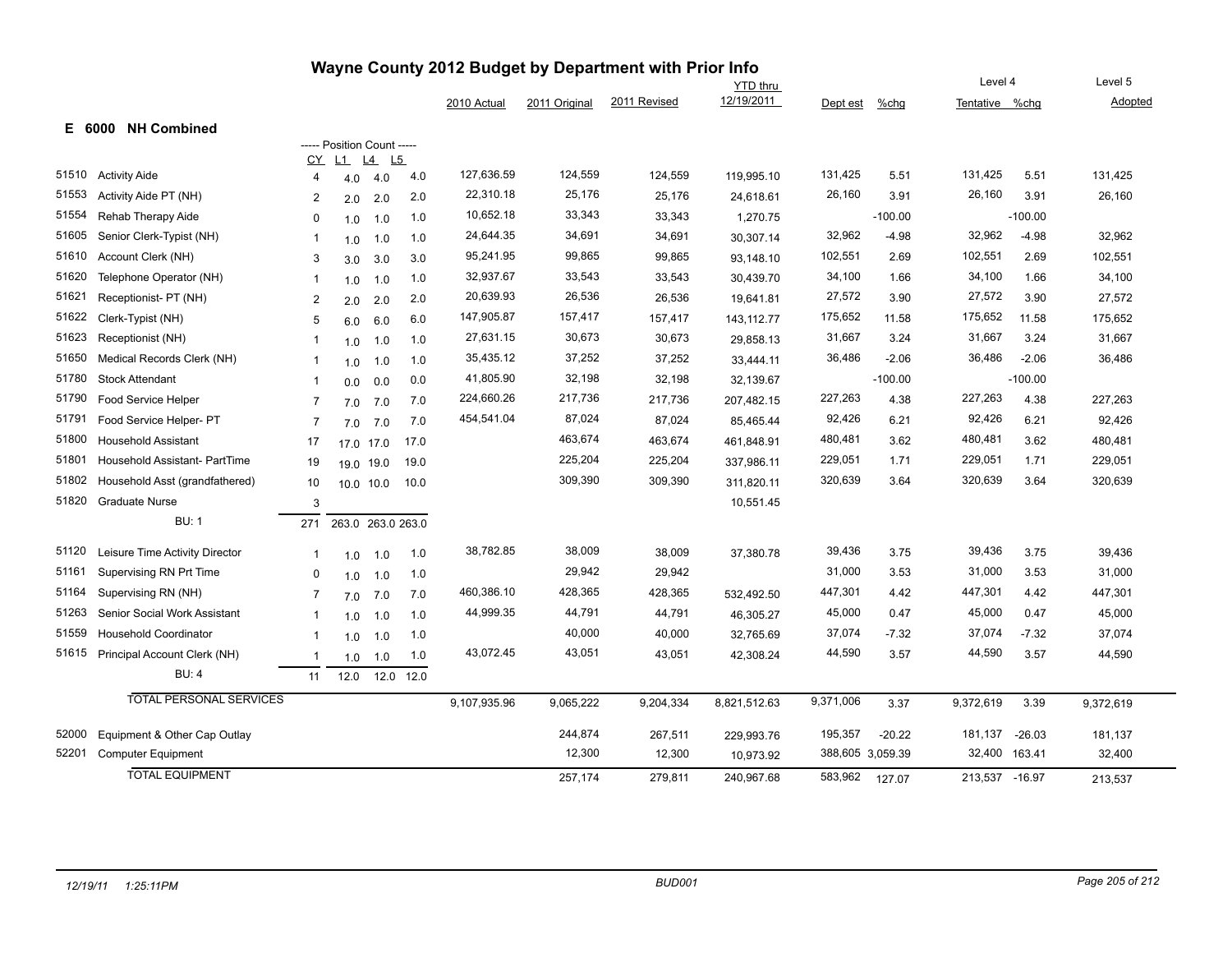#### **Wayne County 2012 Budget by Department with Prior Info** Tentative %chg **Level 4** YTD thru 2010 Actual 2011 Original 2011 Revised 12/19/2011 Dept est %chg Level 5 Adopted **E 6000 NH Combined** 54474 Snow Removal 7,208.33 12,542.65 54800 0000 Recovery-Mow -25,701.58 -35,000 -35,000 25,429.75 -100.00 -100.00 54801 2702 Medical Director Fee 33,516.00 36,000 36,000 31,983.00 52,500 45.83 52,500 45.83 52,500 54803 2803 Dental Consultant Fees 29,246.06 34,000 34,000 32,315.00 34,000 34,000 34,000 54804 2803 Physical Therapist 397,113.89 504,000 555,252 327,704.87 456,000 -9.52 456,000 -9.52 456,000 54805 2804 Occupational Therapist 182,413.70 43,546 220,777.24 285,000 285,000 285,000 54806 2805 Speech Therapist 99,928.48 12,450 108,600.21 120,000 120,000 54807 2802 Podiatrist 4,326.00 5,000 5,000 3,933.00 5,000 5,000 5,000 54810 2901 Dietary Consultant 366,478.50 314,559 339,018 286,703.56 322,828 2.63 322,828 2.63 322,828 54811 2902 Pharmacist 51,680.60 15,000 15,000 15,000 15,000 15,000 54813 2904 Social Work Consultant Fe 6 6,000 8,930.28 5,000 5,000 5,000 9,875.12 12,000 140.00 12,000 140.00 12,000 54814 2905 Clergy 795.18 800 600.00 800 800 800 54815 3100 Audit 24,447.96 19,000 19,000 11,900.00 20,000 5.26 20,000 5.26 20,000 54818 4400 Drugs 392,066.28 400,000 400,000 273,518.40 380,000 -5.00 360,000 -10.00 360,000 54821 4900 PT Supplies & Materials **8.848.69** 8,848.69 4,000 4,022 7,983.35 8,000 100.00 8,000 100.00 8,000 8,000 54822 4901 Medical & Nursing Supplie 174,638.20 200,000 200,000 138,260.05 180,000 -10.00 180,000 -10.00 180,000 54826 4905 Incontinent Supplies 112,929.86 130,000 130,000 96,291.86 115,000 -11.54 115,000 -11.54 115,000 54827 4906 Speech Supplies&Material 3,519.28 5,000 5,000 3,553.15 4,000 -20.00 4,000 -20.00 4,000 54828 5001 Jail Meals 275,000 275,000 -100.00 -100.00 54830 Over the counter drugs 74,693.92 40,000 40,000 35,979.18 40,000 40,000 40,000 54838 5110 Dietary Recovery - Jail - 275,000 -278,544.56 -275,000 -275,000 -204.214.12 -275,000 -275,000 -275,000 -275,000 -275,000 -275,000 -275,000 -275,000 -275,000 -275,000 -275,000 -275,000 -275,000 -275,000 -275,000 54839 5110 Meals on Wheels Expense 35,000 35,000 -100.00 -100.00 54849 5404 Janitorial Supplies 53,600.75 35,000 35,000 45,346.80 50,000 42.86 50,000 42.86 50,000 54850 5405 HSKG Supplies Recovery -15,706.02 -25,750 -25,750 -7,831.42 -6,000 -76.70 -6,000 -76.70 -6,000 54852 5410 Jail Hse Keeping Supplies 25,750 25,750 -100.00 -100.00 54855 5505 Office Supplies 29.73 54856 5502 Printing 1,051.22 1,150 1,150 1,060.31 1,150 1,150 1,150 54857 5512 Office Supplies 15,916.52 13,700 13,936 12,262.72 16,250 18.61 16,250 18.61 16,250 54858 2806 Audiologist 681.39 1,000 1,000 458.00 1,000 1,000 1,000 54859 2903 Therapy Assistant 6,501.25 54860 Hospital Screener 14,560.00 52.99 54862 5902 Household Furnishings 3,832.03 3,832.03 4,000 4,000 4,000 4,000 4,000 4,000 4,000 4,000 4,000 54863 5900 Non-Food 108,404.75 77,398 84,011 <sub>59,</sub>990.64 80,000 3.36 80,000 3.36 80,000 54864 5904 Poly Bags 12,995.45 15,000 12,177.84 15,000 15,000 15,000 54865 5910 Laundry Supplies 13,564.68 17,000 17,000 8,002.61 15,000 -11.76 15,000 -11.76 15,000 54866 5916 Bldg Repair & Maintenance 22,257.94 27,000 27,000 37,138.52 27,000 27,000 27,000 54868 5917 Equip Repair & Maint 85,757.80 86,200 87,420 102,315.15 103,200 19.72 103,200 19.72 103,200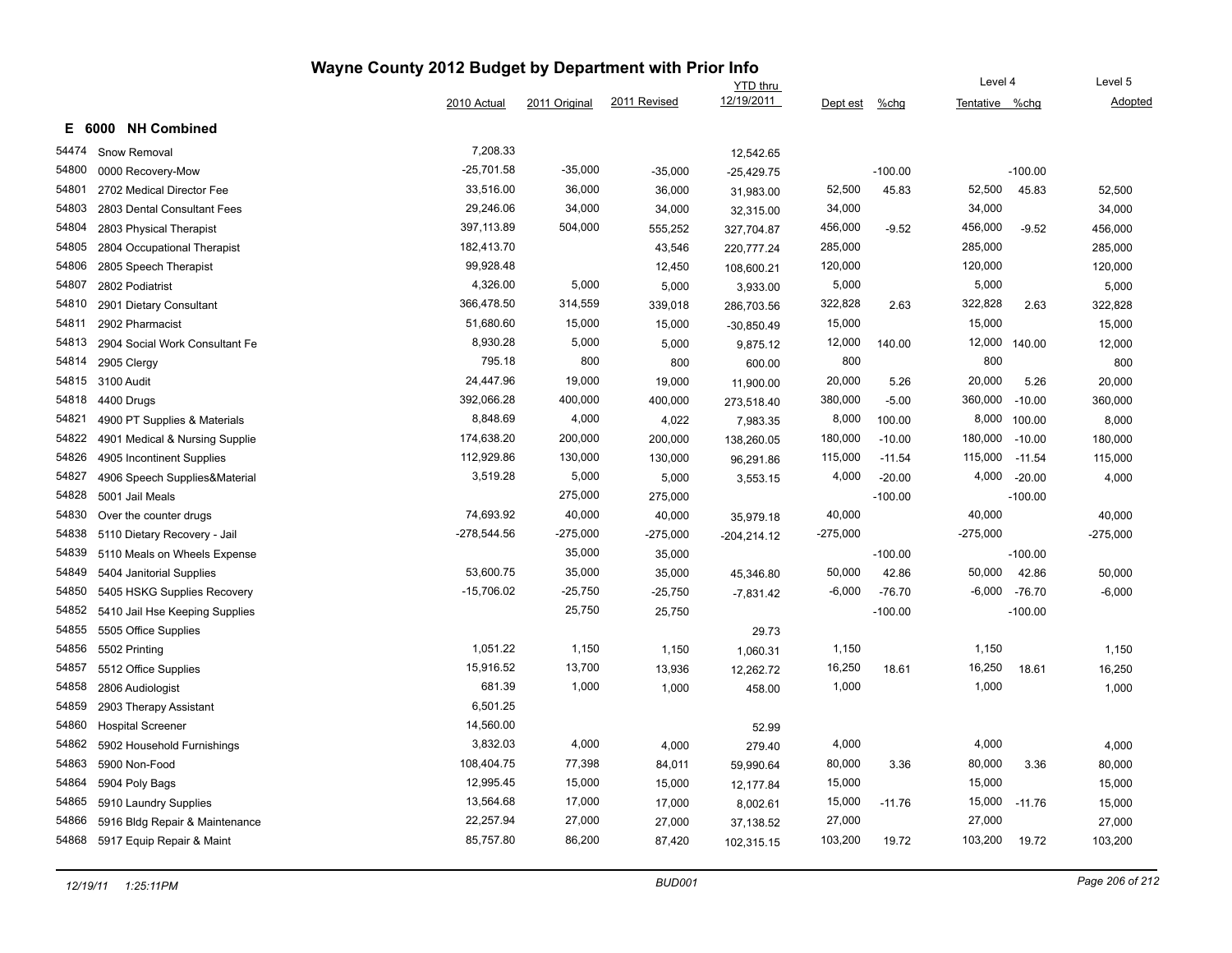|       |                                |              |               | <b>YTD</b> thru |            |          |           | Level 4        |           | Level 5 |  |
|-------|--------------------------------|--------------|---------------|-----------------|------------|----------|-----------|----------------|-----------|---------|--|
|       |                                | 2010 Actual  | 2011 Original | 2011 Revised    | 12/19/2011 | Dept est | $%$ chg   | Tentative %chg |           | Adopted |  |
| Е.    | <b>NH Combined</b><br>6000     |              |               |                 |            |          |           |                |           |         |  |
| 54869 | 5109 Food                      | 648,566.28   | 743,280       | 804,280         | 655,956.22 | 768,000  | 3.33      | 768,000        | 3.33      | 768,000 |  |
| 54870 | 5111 Dietary Inventory Adj.    | $-7,939.40$  |               |                 |            |          |           |                |           |         |  |
| 54873 | 5940 Disposable Paper          | 70,664.58    | 80,000        | 80,000          | 46,646.99  | 70,000   | $-12.50$  | 70,000         | $-12.50$  | 70,000  |  |
| 54874 | 8900 Books & Periodicals       | 1,161.99     | 1,200         | 1,200           | 1,245.48   | 1,700    | 41.67     | 1,700          | 41.67     | 1,700   |  |
| 54875 | 4906 Central Supply Adj.       | $-42,171.88$ |               |                 |            |          |           |                |           |         |  |
| 54876 | 5501 Xerox Supplies            | 4,457.04     | 5,000         | 5,000           | 3,940.08   | 5,600    | 12.00     | 5,600          | 12.00     | 5,600   |  |
| 54877 | 5952 Fire Inservice            | 3,132.14     | 4,000         | 4,000           | 3,166.51   | 3,500    | $-12.50$  | 3,500          | $-12.50$  | 3,500   |  |
| 54880 | 5951 Inservice                 | 9,466.52     | 11,900        | 11,900          | 12,286.62  | 16,250   | 36.55     | 16,250         | 36.55     | 16,250  |  |
| 54883 | 5965 Activity Supplies         | 4,345.35     | 4,000         | 4,000           | 2,453.71   | 4,000    |           | 4,000          |           | 4,000   |  |
| 54884 | 5967 Newspapers                | 837.09       | 1,000         | 1,000           | 408.00     | 600      | $-40.00$  | 600            | $-40.00$  | 600     |  |
| 54886 | 5969 Recreational Trip-Resid.  | 284.25       | 300           | 300             | 312.00     |          | $-100.00$ |                | $-100.00$ |         |  |
| 54887 | 5980 Misc. Expense             | 14,105.83    | 20,000        | 20,000          | 9,654.41   | 20,000   |           | 20,000         |           | 20,000  |  |
| 54890 | 6300 Main Purchase Services    | 296,410.36   | 247,000       | 247,000         | 226,918.60 | 270,000  | 9.31      | 270,000        | 9.31      | 270,000 |  |
| 54892 | 6302 Elavator Service Contract | 4,945.08     | 5,600         | 5,600           | 5,142.88   | 5,600    |           | 5,600          |           | 5,600   |  |
| 54893 | 6303 Vehicle Maintenance       | 5,914.06     | 5,000         | 5,000           | 5,248.59   | 5,000    |           | 5,000          |           | 5,000   |  |
| 54894 | 6304 Refuse Removal            | 20,393.25    | 20,000        | 20,000          | 21,725.88  | 20,000   |           | 20,000         |           | 20,000  |  |
| 54895 | 6305 Contracted Labor - HSKP   | 30,612.46    | 206,000       | 206,000         | 205,293.61 | 215,000  | 4.37      | 215,000        | 4.37      | 215,000 |  |
| 54896 | 6306 Music Services            | 340.00       | 250           | 250             | 70.00      | 250      |           | 250            |           | 250     |  |
| 54897 | 6305 Contracted Labor          | 620,305.82   | 315,000       | 315,000         | 324,642.98 | 340,000  | 7.94      | 340,000        | 7.94      | 340,000 |  |
| 54898 | 6312 Service Contract          |              |               |                 | 7,035.59   | 3,500    |           | 3,500          |           | 3,500   |  |
| 54900 | 6315 Service Contracts         | 1,846.53     | 1,500         | 1,500           | 1,175.47   | 1,600    | 6.67      | 1,600          | 6.67      | 1,600   |  |
| 54906 | AMORTIZATION EXPENSE           | 2,236.00     |               |                 |            |          |           |                |           |         |  |
| 54907 | 6399 Special Projects          |              | 250           | 250             |            |          | $-100.00$ |                | $-100.00$ |         |  |
| 54908 | 6703 Data Processing           | 173,763.34   | 206,515       | 206,515         | 112,559.86 | 288,000  | 39.46     | 288,000        | 39.46     | 288,000 |  |
| 54909 | 0000 Depreciation              | 1,988,626.00 | 825,000       | 825,000         |            | 825,000  |           | 825,000        |           | 825,000 |  |
| 54911 | 7401 Electricity - NH          | 206,659.30   | 240,000       | 240,000         | 158,110.25 | 200,000  | $-16.67$  | 210,000        | $-12.50$  | 210,000 |  |
| 54913 | 7501 Gas- NH                   | 88,668.88    | 115,000       | 115,000         | 91,929.14  | 120,000  | 4.35      | 110,000        | $-4.35$   | 110,000 |  |
| 54915 | 7601 Water - NH                | 18,155.24    | 20,000        | 20,000          | 18,684.19  | 19,000   | $-5.00$   | 19,000         | $-5.00$   | 19,000  |  |
| 54917 | 7701 Oil - NH                  |              | 2,000         | 2,000           | 995.63     | 2,000    |           | 2,000          |           | 2,000   |  |
| 54918 | 8400 Telephone                 | 35,829.69    | 32,000        | 32,000          | 33,436.07  | 35,000   | 9.38      | 35,000         | 9.38      | 35,000  |  |
| 54919 | 8800 Mileage/Travel            | 2,465.52     | 3,624         | 3,624           | 2,253.35   | 4,000    | 10.38     | 4,000          | 10.38     | 4,000   |  |
| 54920 | 9100 Postage                   | 5,286.27     | 4,000         | 4,046           | 7,480.36   | 10,000   | 150.00    | 10,000         | 150.00    | 10,000  |  |
| 54921 | 9101 Advertising - Bids        | 171.80       | 210           | 210             | 71.13      | 200      | $-4.76$   | 200            | $-4.76$   | 200     |  |
| 54922 | 9102 Advertising - Help Wanted | 4,588.23     | 4,000         | 4,000           | 8,214.69   | 10,000   | 150.00    | 10,000         | 150.00    | 10,000  |  |
| 54923 | 9103 Advertising - Public Rela | 14,255.91    | 10,000        | 10,000          | 17,606.67  | 15,000   | 50.00     | 15,000         | 50.00     | 15,000  |  |
| 54924 | 9104 Employees Physicals       | 513.10       | 1,000         | 1,000           | 373.00     | 1,000    |           | 1,000          |           | 1,000   |  |
| 54925 | 9105 Notary Fees               | 60.00        | 100           | 100             |            | 100      |           | 100            |           | 100     |  |
| 54927 | 9202 County Cost Allocation    | 200,774.00   |               |                 |            |          |           |                |           |         |  |

Level 5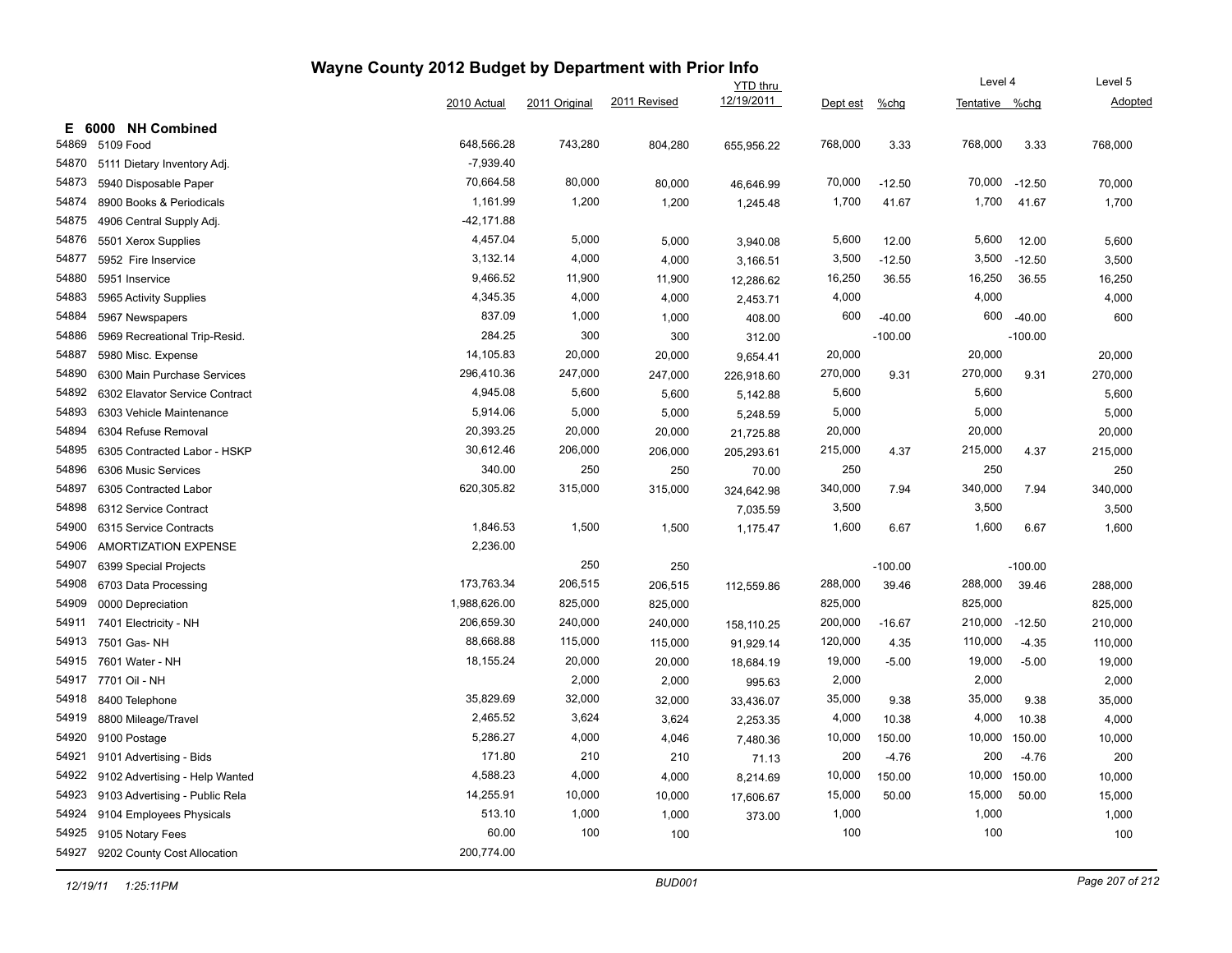|       |                                   |               |               |              | <b>YTD</b> thru |           |          | Level 4        |          | Level 5   |
|-------|-----------------------------------|---------------|---------------|--------------|-----------------|-----------|----------|----------------|----------|-----------|
|       |                                   | 2010 Actual   | 2011 Original | 2011 Revised | 12/19/2011      | Dept est  | $%$ chg  | Tentative %chg |          | Adopted   |
| Е     | <b>NH Combined</b><br>6000        |               |               |              |                 |           |          |                |          |           |
| 54928 | 9203 Insurance                    | 70,562.84     | 77,620        | 77,620       | 67,715.91       | 75,000    | $-3.38$  | 75,000         | $-3.38$  | 75,000    |
| 54930 | 6201 Medical Purchased Service    | 78,292.12     | 78,000        | 78,000       | 53,054.20       | 82,000    | 5.13     | 82,000         | 5.13     | 82,000    |
| 54932 | 2906 Psychiatrist                 | 2,400.00      | 5,000         | 5,000        | 1,310.00        | 3,000     | $-40.00$ | 3,000          | $-40.00$ | 3,000     |
| 54933 | 2908 Account Consultant           | 25,313.00     | 30,000        | 30,000       | 12,441.00       | 15,000    | $-50.00$ | 15,000         | $-50.00$ | 15,000    |
| 54935 | 4907 OT Supplies & Materials      | 2,513.48      | 2,000         | 2,000        | 1,649.75        | 2,000     |          | 2,000          |          | 2,000     |
| 54936 | 0000 Bad Debt Expense             | 693,796.23    |               |              |                 |           |          |                |          |           |
| 54937 | 9200 NYS Assessment               | 868,160.00    | 900,000       | 900,000      | 989,155.00      | 900,000   |          | 900,000        |          | 900,000   |
| 54938 | 7300 Medical Equipment Rental     | 166,637.88    | 130,000       | 130,000      | 133,664.27      | 130,000   |          | 130,000        |          | 130,000   |
| 54939 | 7300 Office Equipment Rental      | 7,988.20      | 10,000        | 10,000       | 7,386.23        | 13,500    | 35.00    | 13,500         | 35.00    | 13,500    |
| 54940 | 4908 Oxygen                       | 29,688.49     | 33,000        | 33,000       | 26,800.50       | 32,000    | $-3.03$  | 32,000         | $-3.03$  | 32,000    |
| 54942 | 4909 Skin Care Program            | 28.458.15     | 76,000        | 76,000       | 24,445.23       | 60,000    | $-21.05$ | 60,000         | $-21.05$ | 60,000    |
| 54944 | 5925 Grounds Supplies             | 847.61        | 3,000         | 3,000        | 615.83          | 3,000     |          | 3,000          |          | 3,000     |
| 54945 | 9201 Dues & Assessments           | 18,558.33     | 17,000        | 17,000       | 18,921.94       | 19,270    | 13.35    | 19,270         | 13.35    | 19,270    |
| 54946 | 3400 RN Nursing Fees              | 149,394.10    | 110,000       | 110,000      | 151,644.65      | 170,000   | 54.55    | 170,000        | 54.55    | 170,000   |
| 54947 | 3500 LPN Nursing Fees             | 125,960.81    | 85,000        | 85,000       | 126,314.32      | 120,000   | 41.18    | 120,000        | 41.18    | 120,000   |
| 54949 | 5110 Dietary Recovery-Other       | $-5,030.04$   | $-20,600$     | $-20,600$    | $-7,585.07$     | $-10,000$ | $-51.46$ | $-10,000$      | $-51.46$ | $-10,000$ |
| 54950 | 0000 Settlements/Arbitration      | 22,700.50     | 10,000        | 10,000       | 24,127.75       | 20,000    | 100.00   | 20,000         | 100.00   | 20,000    |
| 54951 | 91xx Cablevision                  | 29,810.96     | 28,000        | 28,000       | 29,525.50       | 30,000    | 7.14     | 30,000         | 7.14     | 30,000    |
| 54952 | 29xx Corp Compliance Officier     | 64,998.00     |               |              |                 |           |          |                |          |           |
| 55520 | 0000 Medicaid Contractual Allo    | 4,613,679.08  |               |              | 3,196,833.05    |           |          |                |          |           |
| 55521 | Medicare Contractual Allowance    | $-320,722.83$ |               |              | $-336,790.00$   |           |          |                |          |           |
| 55525 | 0000 Medicaid - Prior Years       | 36,650.12     |               |              | -501,732.94     |           |          |                |          |           |
| 55530 | TPHI VA Contractual Allowance     | 102,364.67    |               |              | $-113,042.87$   |           |          |                |          |           |
|       | <b>TOTAL CONTRACTUAL EXPENSES</b> | 13,234,705.16 | 6,698,556     | 6,899,399    | 7,504,801.78    | 7,026,398 | 4.89     | 7,006,398      | 4.60     | 7,006,398 |
| 57000 | Interest on Indebtedness          | 771,148.61    | 740,016       | 740,016      | 740,015.63      | 705,985   | $-4.60$  | 705,985        | $-4.60$  | 705,985   |
|       | <b>TOTAL INTEREST</b>             | 771,148.61    | 740,016       | 740,016      | 740,015.63      | 705,985   | $-4.60$  | 705,985        | $-4.60$  | 705,985   |
|       |                                   |               |               |              |                 |           |          |                |          |           |
| 58100 | Payments to NYS Retirement Sys    | 858,079.00    | 1,351,288     | 1,356,506    | 1,018,390.00    | 1,620,395 | 19.91    | 1,542,339      | 14.14    | 1,542,339 |
| 58200 | Payments to Social Security       | 666,852.08    | 699,855       | 699,855      | 647,798.75      | 700,000   | 0.02     | 716,882        | 2.43     | 716,882   |
| 58300 | Workmens Comp                     | 202,081.53    | 300,000       | 300,000      | 357,389.59      | 400,000   | 33.33    | 400,000        | 33.33    | 400,000   |
| 58400 | Hospitalization                   | 1,841,186.73  |               |              | 1,894,275.47    | 2,107,399 |          | 1,934,976      |          | 1,934,976 |
| 58401 | 1800 BS/BC                        | 457,705.18    | 2,209,669     | 2,223,649    | 534,964.25      | 647,000   | $-70.72$ | 647,000        | $-70.72$ | 647,000   |
| 58500 | Unemployment                      | 26,712.03     | 15,000        | 15,000       | 50,352.95       | 40,000    | 166.67   | 40,000         | 166.67   | 40,000    |
| 58601 | 9206 Disability                   | 33,749.00     | 33,264        | 33,264       | 31,294.00       | 34,958    | 5.09     | 34,958         | 5.09     | 34,958    |
| 58901 | Employee Assistance Program       | 4,777.04      | 5,241         | 5,241        | 5,050.00        | 5,376     | 2.58     | 5,376          | 2.58     | 5,376     |
|       | <b>TOTAL FRINGE BENEFITS</b>      | 4,091,142.59  | 4,614,317     | 4,633,515    | 4,539,515.01    | 5,555,128 | 20.39    | 5,321,531      | 15.33    | 5,321,531 |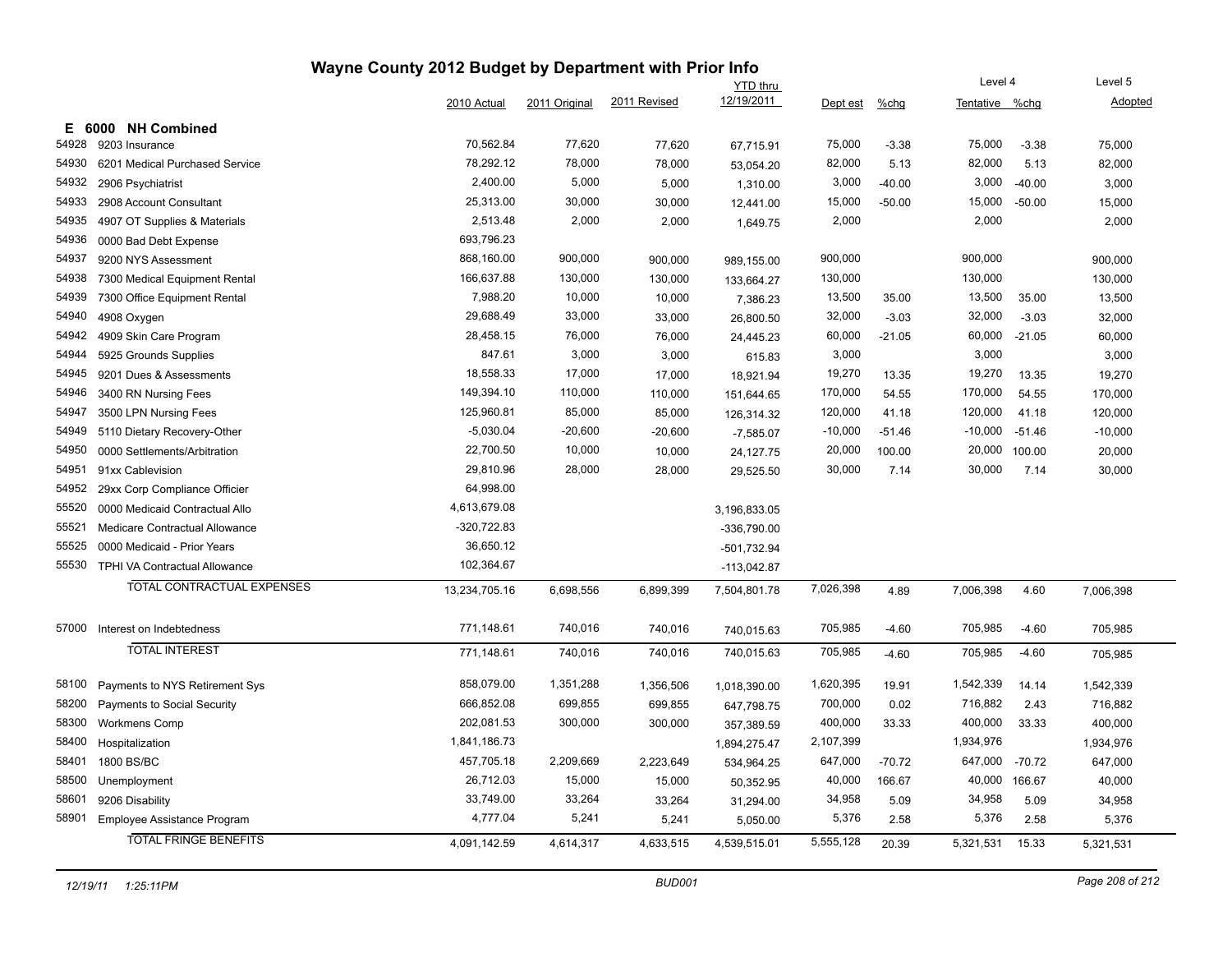|        |                             | Wayne County 2012 Budget by Department with Prior Info |               |              |               |            |       |            |      |            |
|--------|-----------------------------|--------------------------------------------------------|---------------|--------------|---------------|------------|-------|------------|------|------------|
|        |                             |                                                        | Level 4       |              |               |            |       |            |      |            |
|        |                             | 2010 Actual                                            | 2011 Original | 2011 Revised | 12/19/2011    | Dept est   | %chg  | Tentative  | %chq | Adopted    |
| E 6000 | <b>NH Combined</b>          |                                                        |               |              |               |            |       |            |      |            |
|        | <b>Total Appropriations</b> | 27.204.932.32                                          | 21.375.285    | 21.757.075   | 21.846.812.73 | 23.242.479 |       | 22.620.070 |      | 22,620,070 |
|        | <b>Total County Cost</b>    | 5,752,133.10                                           | 2,958,386     | 3,327,176    | 346.039.94    | 3,485,584  | 17.82 | 2,963,175  | 0.16 | 2,963,175  |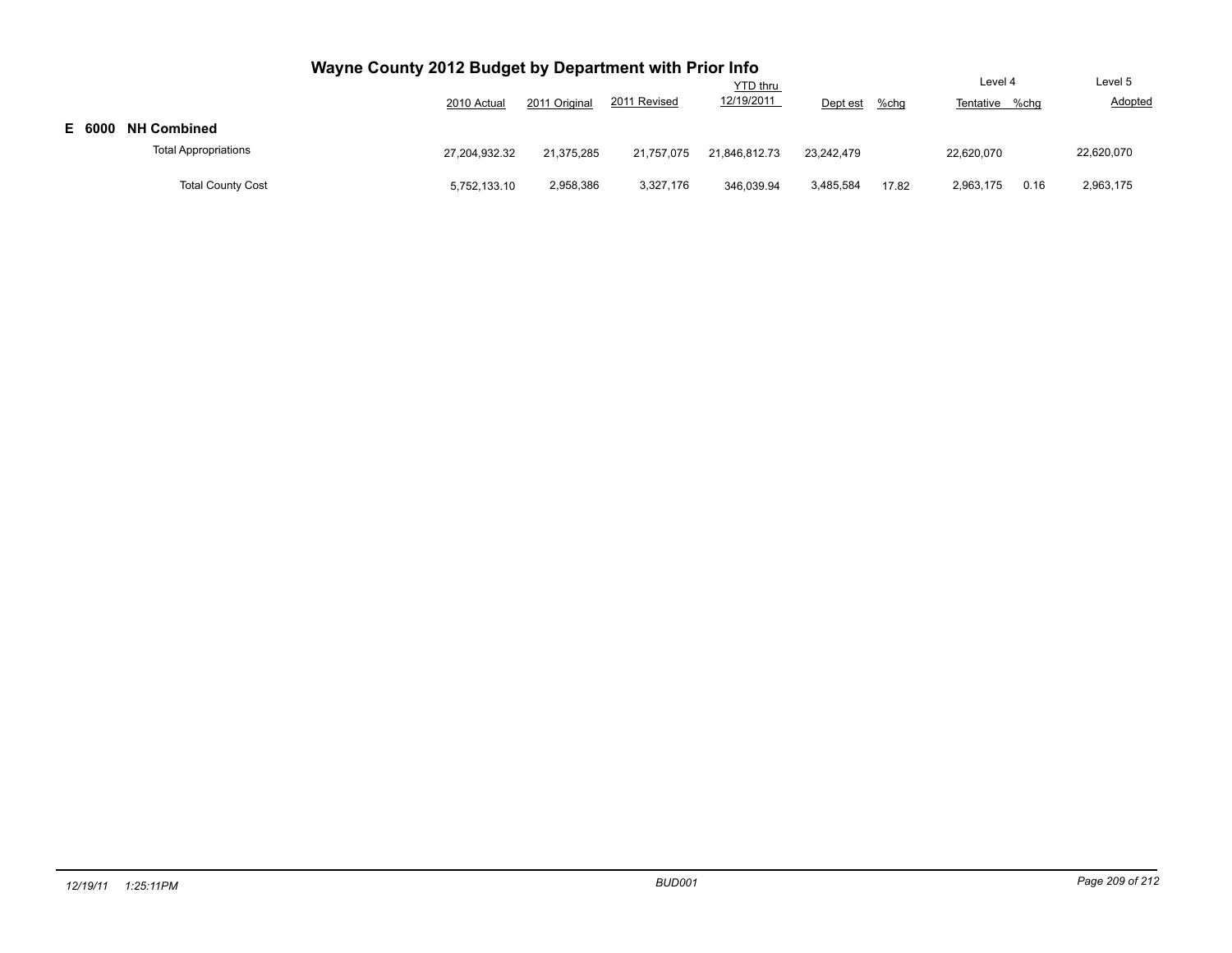# **Wayne County 2012 Budget by Department with Prior Info**

|        |                                   |                 |               |              | <b>YTD</b> thru |              |          |              | Level 4  |              | Level 5 |  |
|--------|-----------------------------------|-----------------|---------------|--------------|-----------------|--------------|----------|--------------|----------|--------------|---------|--|
|        |                                   | 2010 Actual     | 2011 Original | 2011 Revised | 12/19/2011      | Dept est     | %chg     | Tentative    | %chg     | Adopted      |         |  |
| S 1710 | <b>Workmens Comp</b>              |                 |               |              |                 |              |          |              |          |              |         |  |
| 42222  | WC - Participant Assessment       | $-1,113,094.00$ | $-1,145,400$  | $-1,145,400$ | $-795,308.10$   | -767,439     | $-33.00$ | -767,439     | $-33.00$ | -767,439     |         |  |
| 42401  | <b>Interest Earnings</b>          | $-13,215.74$    | $-15,000$     | $-15,000$    | $-9,996.62$     | $-7,000$     | $-53.33$ | $-7,000$     | $-53.33$ | $-7,000$     |         |  |
| 42681  | <b>WC - 15-8 Monies</b>           | $-510,611.69$   | $-435,000$    | $-435,000$   | $-397,824.40$   | $-435,000$   |          | $-435,000$   |          | $-435,000$   |         |  |
| 42701  | Refund of Prior Yr Expenditure    | $-17,342.81$    |               |              |                 |              |          |              |          |              |         |  |
| 42770  | Miscellaneous Revenues            |                 |               |              | $-1,636.52$     |              |          |              |          |              |         |  |
| 45031  | Interfund Transfers               | $-1,140,698.00$ | $-1,106,198$  | $-1,106,198$ | $-1,106,198.00$ | $-1,187,561$ | 7.36     | $-1,187,561$ | 7.36     | $-1,187,561$ |         |  |
|        | <b>TOTAL REVENUES</b>             | $-2,794,962.24$ | $-2,701,598$  | $-2,701,598$ | $-2,310,963.64$ | $-2,397,000$ | $-11.27$ | $-2,397,000$ | $-11.27$ | $-2,397,000$ |         |  |
| 54000  | <b>Contractual Expenses</b>       | 114,415.34      | 119,076       | 119,076      | 115,677.62      | 173,200      | 45.45    | 173,200      | 45.45    | 173,200      |         |  |
| 54001  | WC - State Assessment             | 297,628.30      | 350,000       | 350,000      | 2,243.00        | 350,000      |          | 350,000      |          | 350,000      |         |  |
| 54003  | WC - Excess Insurance             | 113,312.00      | 118,978       | 118,978      | 144,446.00      | 158,800      | 33.47    | 158,800      | 33.47    | 158,800      |         |  |
|        | <b>TOTAL CONTRACTUAL EXPENSES</b> | 525,355.64      | 588,054       | 588,054      | 262,366.62      | 682,000      | 15.98    | 682,000      | 15.98    | 682,000      |         |  |
|        | <b>Total Appropriations</b>       | 525,355.64      | 588,054       | 588,054      | 262,366.62      | 682,000      |          | 682,000      |          | 682,000      |         |  |
|        | <b>Total County Cost</b>          | $-2,269,606.60$ | $-2,113,544$  | $-2,113,544$ | $-2,048,597.02$ | $-1,715,000$ | $-18.86$ | $-1,715,000$ | $-18.86$ | $-1,715,000$ |         |  |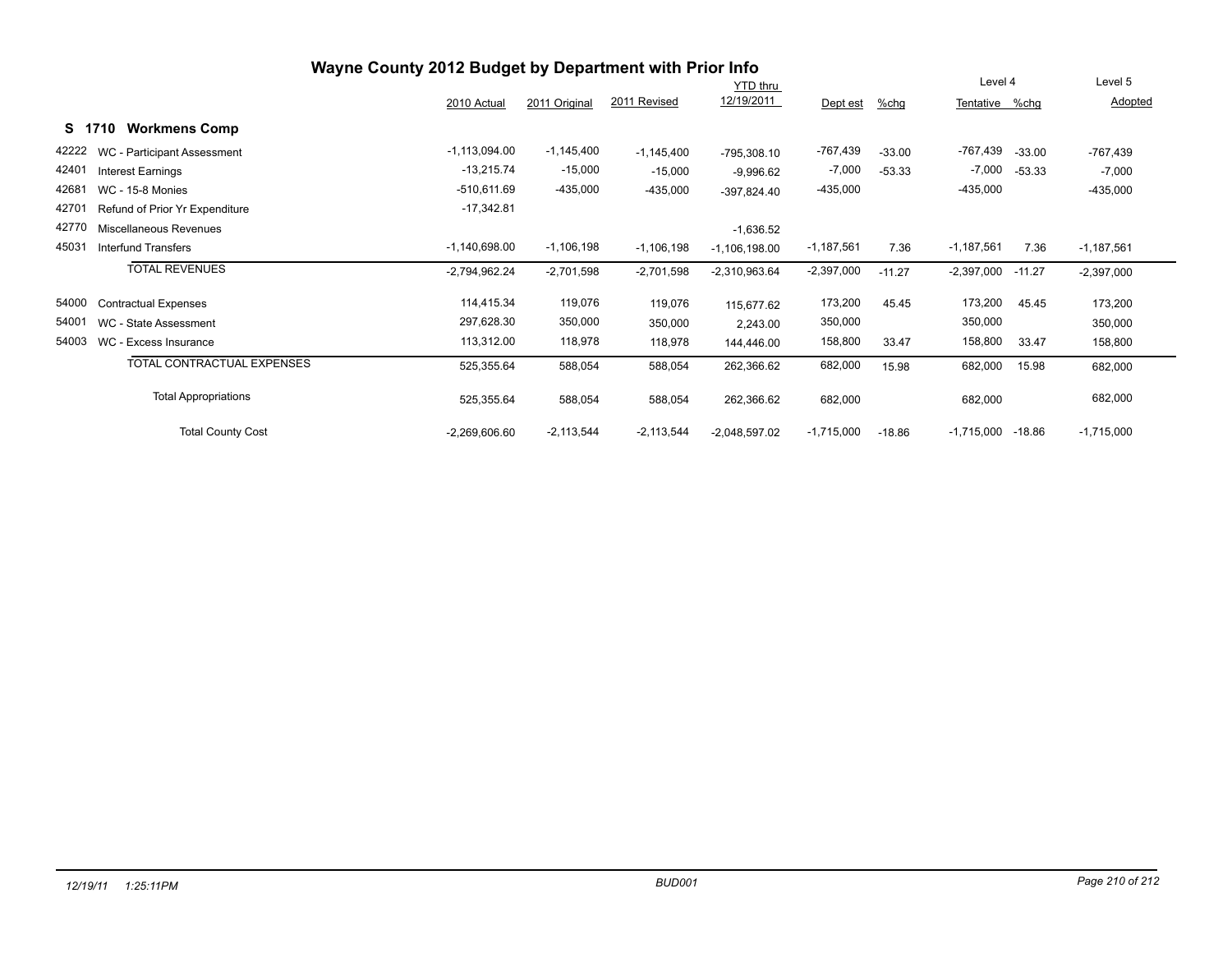| Wayne County 2012 Budget by Department with Prior Info |              |                 |              |              |           |          |                     |           |
|--------------------------------------------------------|--------------|-----------------|--------------|--------------|-----------|----------|---------------------|-----------|
|                                                        |              | <b>YTD thru</b> |              |              |           |          |                     | Level 5   |
|                                                        | 2010 Actual  | 2011 Original   | 2011 Revised | 12/19/2011   | Dept est  | $%$ chg  | Tentative %chg      | Adopted   |
| <b>Workmens Comp / Benefits</b><br>S 1720              |              |                 |              |              |           |          |                     |           |
| 54000<br><b>Contractual Expenses</b>                   | 1,971,482.38 | 2,113,544       | 2,113,544    | 2.345.321.76 | 1,465,000 | $-30.69$ | 1,715,000<br>-18.86 | 1,715,000 |
| TOTAL CONTRACTUAL EXPENSES                             | 1,971,482.38 | 2,113,544       | 2,113,544    | 2.345.321.76 | 1,465,000 | $-30.69$ | 1,715,000<br>-18.86 | 1,715,000 |
| <b>Total Appropriations</b>                            | 1.971.482.38 | 2,113,544       | 2,113,544    | 2,345,321.76 | 1,465,000 |          | 1,715,000           | 1,715,000 |
| <b>Total County Cost</b>                               | 1.971.482.38 | 2,113,544       | 2,113,544    | 2.345.321.76 | 1,465,000 | $-30.69$ | 1,715,000<br>-18.86 | 1,715,000 |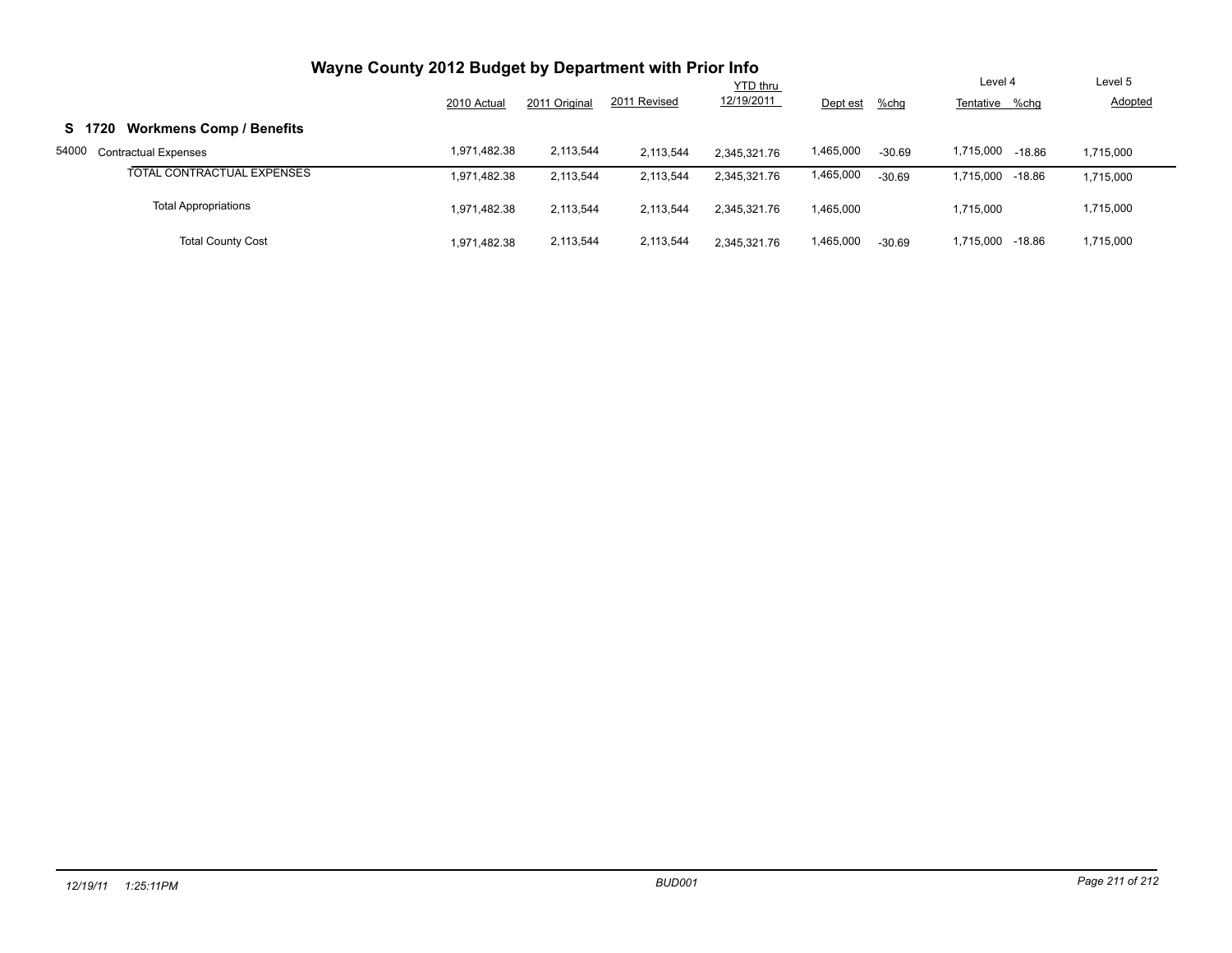| Wayne County 2012 Budget by Department with Prior Info |             |               |              |                               |                     |                           |                    |
|--------------------------------------------------------|-------------|---------------|--------------|-------------------------------|---------------------|---------------------------|--------------------|
|                                                        | 2010 Actual | 2011 Original | 2011 Revised | <b>YTD thru</b><br>12/19/2011 | $%$ chg<br>Dept est | Level 4<br>Tentative %chg | Level 5<br>Adopted |
| <b>Workers Comp</b><br>S 1930                          |             |               |              |                               |                     |                           |                    |
| 54000<br><b>Contractual Expenses</b>                   |             |               | 129,115      | 129.011.00                    |                     |                           |                    |
| TOTAL CONTRACTUAL EXPENSES                             |             |               | 129,115      | 129,011.00                    |                     |                           |                    |
| <b>Total Appropriations</b>                            |             |               | 129.115      | 129,011.00                    |                     |                           |                    |
| <b>Total County Cost</b>                               |             |               | 129,115      | 129,011.00                    |                     |                           |                    |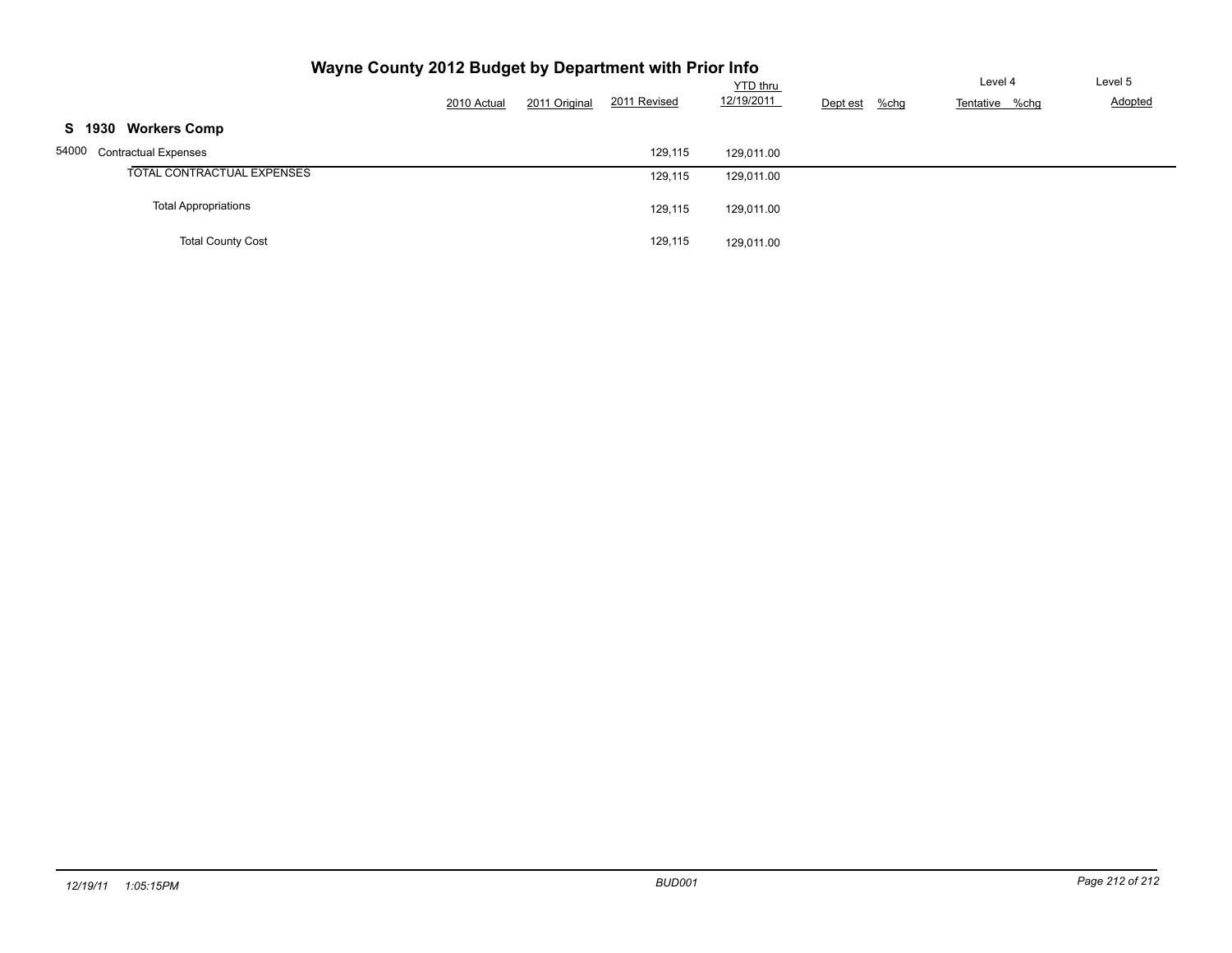### 2012 Wayne County Budget December 19, 2011

| Grand Total All Appropriations - All Funds                            |           | 170,517,926 |
|-----------------------------------------------------------------------|-----------|-------------|
| <b>LESS Inter-Fund Items</b>                                          |           |             |
| General Fund Appropriation for Special Grant Fund                     | 0         |             |
| General Fund Appropriation for County Road Fund                       | 6,879,247 |             |
| General Fund Appopriation for Road Machinery Fund                     | 391,477   |             |
| General fund Appropriation for Enterprise Fund                        | 1,400,000 |             |
| General Fund Appropriation for Workers Comp Fund                      | 1,187,561 |             |
| Total                                                                 |           | 9,858,285   |
| Grand Total - Appropriations (Excluding Inter-Fund Items) - All Funds |           | 160,659,641 |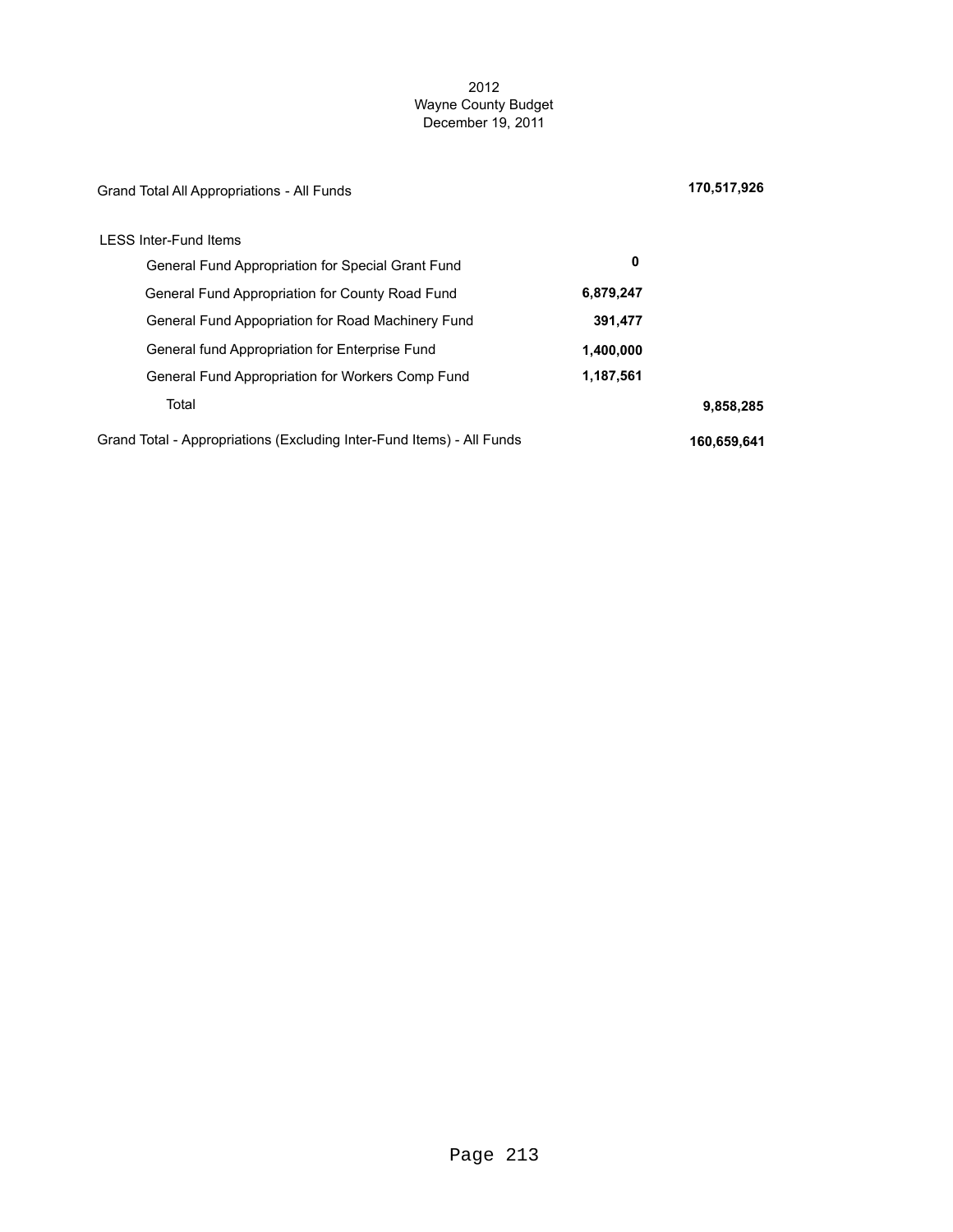### 2012 Wayne County Budget December 19, 2011

# **Highway Revenues**

### **D Highway**

|                             | Departmental Income Inter-Governmental Charges   |           |           |
|-----------------------------|--------------------------------------------------|-----------|-----------|
| 42303                       | Labor Reimbursement                              | 320,000   |           |
| 42304                       | <b>Material Reimbursement</b>                    | 148,000   |           |
| 42401                       | <b>Interest Earnings</b>                         | 500       |           |
| 42416                       | Rental of Equipment Other Govt                   | 14,000    |           |
| 42654                       | <b>Highway Permit Fees</b>                       | 7,500     |           |
| 42655                       | <b>Minor Sales</b>                               | 500       |           |
| 42680                       | <b>Insurance Recoveries</b>                      | 3,000     |           |
| 42770                       | Miscellaneous Revenues                           | 11,280    |           |
| 42801                       | Interfund Reimb of Expenses                      | 11,685    |           |
|                             | Total                                            |           | 516,465   |
| <b>Transportation</b>       |                                                  |           |           |
| 43501                       | Consolidated Highway Aid                         | 2,200,000 |           |
|                             | Total                                            |           | 2,200,000 |
| <b>Inter-fund Revenues</b>  |                                                  |           |           |
| 45031                       | <b>Interfund Transfers</b>                       | 6,879,247 |           |
|                             | Total                                            |           | 6,879,247 |
|                             | Total Estimated Revenue - Highway Fund           |           | 9,595,712 |
| <b>DM Highway Machinery</b> |                                                  |           |           |
|                             | Departmental Income Inter-Governmental Charges   |           |           |
| 42303                       | Labor Reimbursement                              | 300       |           |
| 42304                       | <b>Material Reimbursement</b>                    | 600,000   |           |
| 42401                       | <b>Interest Earnings</b>                         | 2,500     |           |
| 42665                       | Sale of Surplus Equipment                        | 30,000    |           |
| 42822                       | <b>Machinery Rental</b>                          | 750,000   |           |
|                             | Total                                            |           | 1,382,800 |
| <b>Inter-fund Revenues</b>  |                                                  |           |           |
| 45031                       | <b>Interfund Transfers</b>                       | 391,477   |           |
|                             | Total                                            |           | 391,477   |
|                             | Total Estimated Revenue - Highway Machinery Fund |           | 1,774,277 |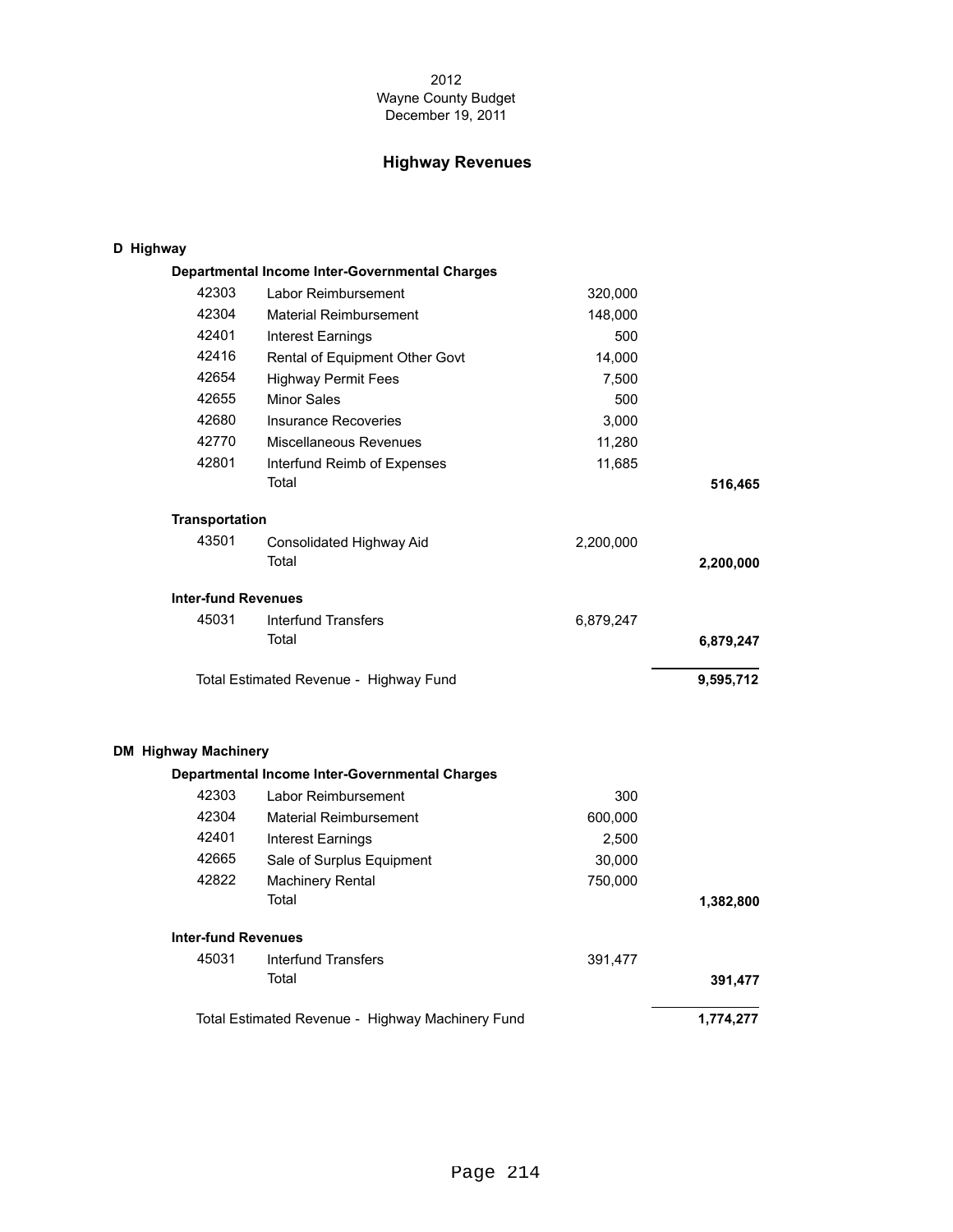### 2012 Wayne County Budget December 19, 2011

| <b>Grand Total Estimated Revenues</b><br>other than Real Estate Taxes - All Funds                             |           | 135,556,676 |
|---------------------------------------------------------------------------------------------------------------|-----------|-------------|
| <b>LESS Inter-Fund Revenues</b>                                                                               |           |             |
| Special Grant Fund                                                                                            | 0         |             |
| County Road Fund                                                                                              | 6,879,247 |             |
| Road Machinery Fund                                                                                           | 391,477   |             |
| Enterprise Fund                                                                                               | 1,400,000 |             |
| Workers Comp Fund                                                                                             | 1,187,561 |             |
| Total                                                                                                         |           | 9,858,285   |
| <b>LESS Appropriated Cash Surplus</b>                                                                         |           |             |
| <b>General Fund</b>                                                                                           | 3,825,000 |             |
| <b>County Road</b>                                                                                            | 0         |             |
| <b>Highway Machinery</b>                                                                                      | 398,000   |             |
| Nursing Home                                                                                                  | 2,983,175 |             |
| <b>DWI</b>                                                                                                    | 0         |             |
| Total                                                                                                         |           | 7,206,175   |
| Grand Total Estimated Revenue other than Real Estate Taxes,<br>Inter-Fund transfers, cash surplus - All Funds |           | 118,492,216 |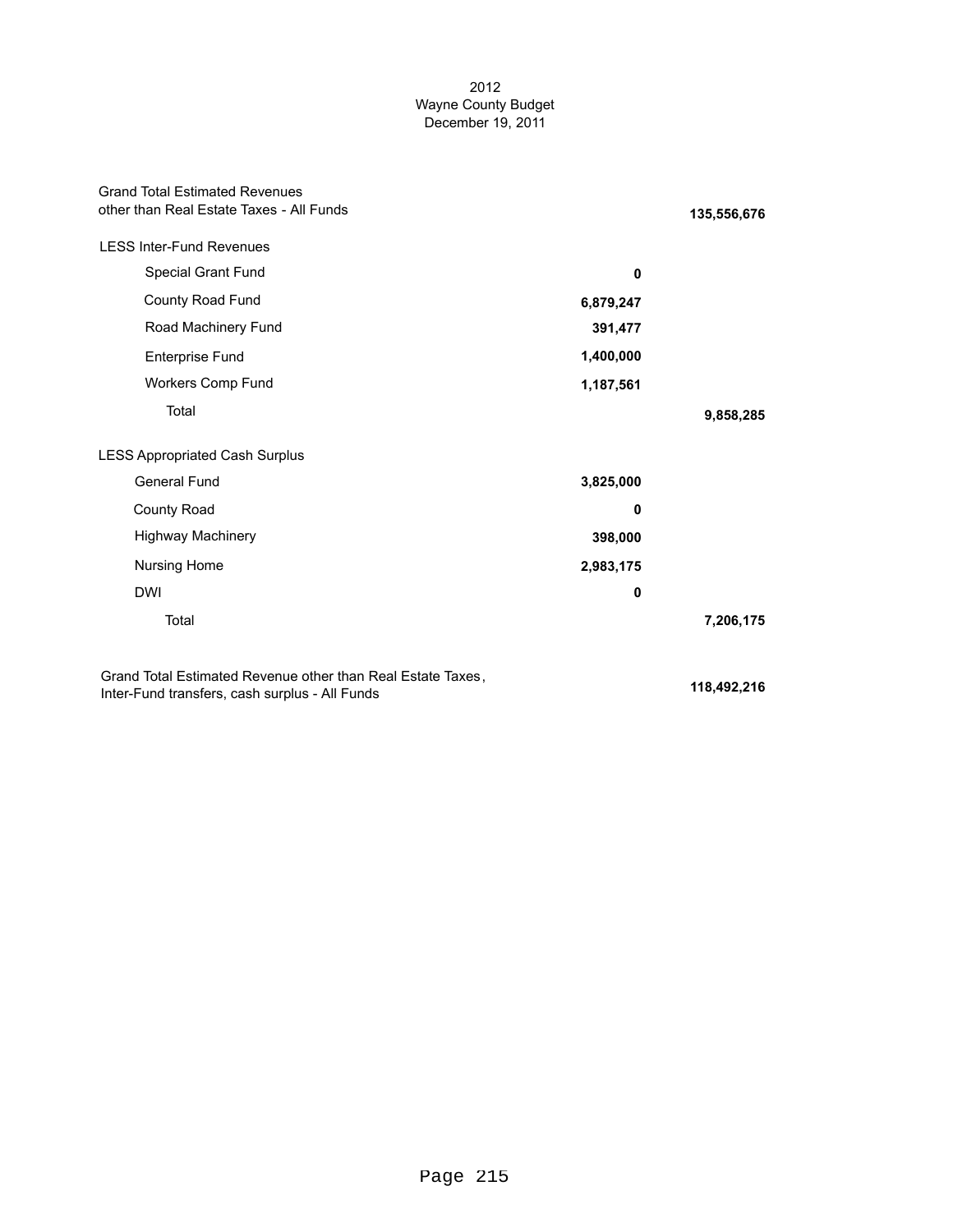### 2012 WAYNE COUNTY BUDGET NOVEMBER 15, 2011 ESTIMATED CASH SURPLUS AT END OF PRESENT FISCAL YEAR

| ESTIMATED GENERAL FUND CASH SURPLUS.   | \$60,000,000 |
|----------------------------------------|--------------|
| AT END OF FISCAL YEAR AFTER DEDUCTING. |              |
| ESTIMATED ENCUMBRANCES                 |              |

GENERAL FUND CASH SURPLUS  $$3,825,000$ APPROPRIATED BY BOARD TO REDUCE TAX LEVY

### STATEMENT OF RESERVE FUNDS NOVEMBER 15, 2011

| <b>LIABILITY &amp; CASUALTY RESERVE</b>                              |     | \$3,629,148 |
|----------------------------------------------------------------------|-----|-------------|
| <b>REPAIR RESERVE FUND</b><br><b>GENERAL MUNICIPAL LAW, Sec. 6-D</b> |     | \$ 283,995  |
| <b>RESERVE FOR UNEMPLOYMENT INSURANCE</b>                            | SS. | 102,596     |
| <b>RESERVE FUND BALANCE-DWI</b>                                      | \$  | 42,617      |
| <b>TAX STABALIZATION RESERVE</b>                                     |     | \$1,614,777 |
| <b>CAPITAL MACHINERY RESERVE</b>                                     |     | \$1,401,766 |
| <b>CAPITAL RESERVE</b>                                               |     | \$3,311,572 |

STATEMENT OF DEBT AS OF NOVEMBER 15, 2011

BONDS OUTSTANDING Nursing Home Project \$17,400,000 Public Safety Building \$ 9,335,000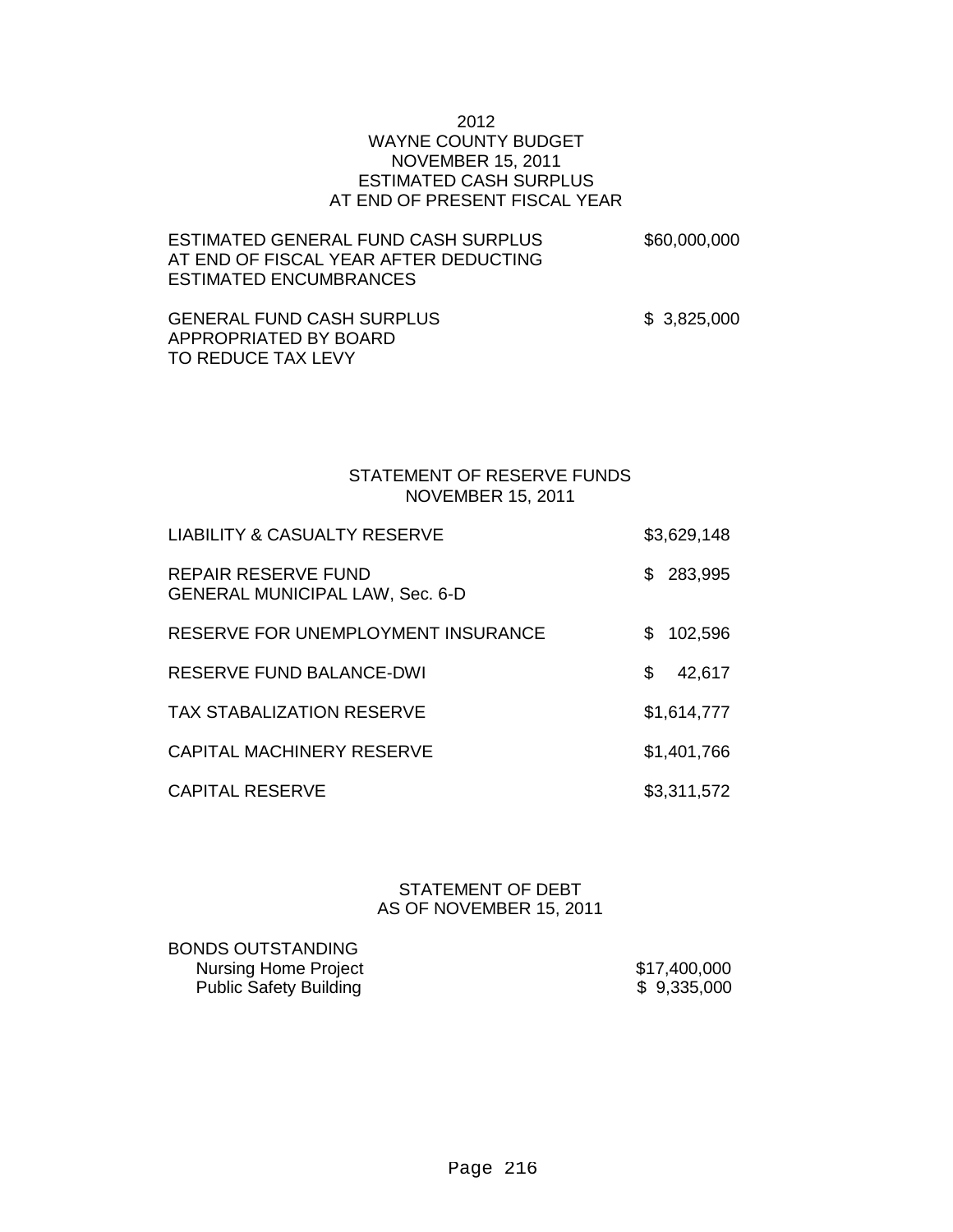Prepared by

Fiscal Advisors & Marketing, Inc.

# DEBT SERVICE SCHEDULE

# COUNTY OF WAYNE, NEW YORK

# \$23,181,503 PUBLIC IMPROVEMENT (SERIAL) BONDS, 2004

# BOOK ENTRY ONLY BONDS

### **TOTAL ISSUE**

Purpose of Issue: Construction of a replacement skilled nursing home facility

Bonds Dated: April 1, 2004 Principal Due: June 1, 2005-2032 Interest Due: December 1, 2004 and semi-annually thereafter on June 1 and December 1

REGISTRAR: CEDE & CO, NEW YORK, NEW YORK AS NOMINEE OF THE DEPOSITORY TRUST COMPANY

PAYING AGENT: COUNTY OF WAYNE, NEW YORK

OPTIONAL REDEMPTION INFORMATION: FIRST CALL DATE - JUNE 1, 2013 AT 101.0%

| Fiscal Year   | <b>Balance</b>   | Principal    | Coupon          | <b>First Interest</b> | <b>Second Interest</b>         | Total         | <b>CUSIP</b>    |
|---------------|------------------|--------------|-----------------|-----------------------|--------------------------------|---------------|-----------------|
| Ending        | <b>Beginning</b> | Due          | Per             | <b>Payment Due</b>    | Payment Due                    | Principal and | Number          |
| December 31st | Fiscal Year      | June 1st     | <b>Maturity</b> | June 1st              | December 1st                   | Interest      | $*945829*$      |
| 2004          | \$23,181,503     | \$0          | 0.000%          | 0.00                  | 640,991.33                     | \$640,991.33  | ---             |
| 2005          | 23,181,503       | 831,503      | 4.125%          | 480,743.50            | 463,593.75                     | 1,775,840.25  | <b>BVO</b>      |
| 2006          | 22,350,000       | 825,000      | 4.125%          | 463,593.75            | 446,578.13                     | 1,735,171.88  | BW <sub>8</sub> |
| 2007          | 21,525,000       | 825,000      | 4.125%          | 446,578.13            | 429,562.50                     | 1,701,140.63  | BX6             |
| 2008          | 20,700,000       | 825,000      | 4.125%          | 429,562.50            | 412,546.88                     | 1,667,109.38  | BY4             |
| 2009          | 19,875,000       | 825,000      | 4.125%          | 412,546.88            | 395,531.25                     | 1,633,078.13  | BZ1             |
| 2010          | 19,050,000       | 825,000      | 4.125%          | 395,531.25            | 378,515.63                     | 1,599,046.88  | CA <sub>5</sub> |
| 2011          | 18,225,000       | 825,000      | 4.125%          | 378,515.63            | 361,500.00                     | 1,565,015.63  | CB <sub>3</sub> |
| 2012          | 17,400,000       | 825,000      | 4.125%          | 361,500.00            | 344,484.38                     | 1,530,984.38  | CC1             |
| 2013          | 16,575,000       | 825,000      | 4.125%          | 344,484.38            | 327,468.75                     | 1,496,953.13  | CD <sub>9</sub> |
| 2014          | 15,750,000       | 825,000      | 4.125%          | 327,468.75            | 310,453.13                     | 1,462,921.88  | CE7             |
| 2015          | 14,925,000       | 825,000      | 4.125%          | 310,453.13            | 293,437.50                     | 1,428,890.63  | CF4             |
| 2016          | 14,100,000       | 825,000      | 4.125%          | 293,437.50            | 276,421.88                     | 1,394,859.38  | CG2             |
| 2017          | 13,275,000       | 825,000      | 4.125%          | 276,421.88            | 259,406.25                     | 1,360,828.13  | CH <sub>0</sub> |
| 2018          | 12,450,000       | 825,000      | 4.125%          | 259,406.25            | 242,390.63                     | 1,326,796.88  | CJ6             |
| 2019          | 11,625,000       | 825,000      | 4.125%          | 242,390.63            | 225,375.00                     | 1,292,765.63  | CK3             |
| 2020          | 10,800,000       | 825,000      | 4.125%          | 225,375.00            | 208,359.38                     | 1,258,734.38  | <b>CL1</b>      |
| 2021          | 9,975,000        | 825,000      | 4.125%          | 208,359.38            | 191,343.75                     | 1,224,703.13  | CM <sub>9</sub> |
| 2022          | 9,150,000        | 825,000      | 4.125%          | 191,343.75            | 174,328.13                     | 1,190,671.88  | CN7.            |
| 2023          | 8,325,000        | 825,000      | 4.125%          | 174,328.13            | 157,312.50                     | 1,156,640.63  | CP <sub>2</sub> |
| 2024          | 7,500,000        | 825,000      | 4.125%          | 157,312.50            | 140,296.88                     | 1,122,609.38  | CQ0             |
| 2025          | 6,675,000        | 825,000      | 4.125%          | 140,296.88            | 123,281.25                     | 1,088,578.13  | CR8             |
| 2026          | 5,850,000        | 825,000      | 4.125%          | 123,281.25            | 106,265.63                     | 1,054,546.88  | CS6             |
| 2027          | 5,025,000        | 825,000      | 4.125%          | 106,265.63            | 89,250.00                      | 1,020,515.63  | CT4             |
| 2028          | 4,200,000        | 825,000      | 4.250%          | 89,250.00             | 71,718.75                      | 985,968.75    | CU1             |
| 2029          | 3,375,000        | 825,000      | 4.250%          | 71,718.75             | 54,187.50                      | 950,906.25    | CV9             |
| 2030          | 2,550,000        | 850,000      | 4.250%          | 54,187.50             | 36,125.00                      | 940,312.50    | CW7             |
| 2031          | 1,700,000        | 850,000      | 4.250%          | 36,125.00             | 18,062.50                      | 904,187.50    | CX5             |
| 2032          | 850,000          | 850,000      | 4.250%          | 18,062.50             | 0.00                           | 868,062.50    | CY3             |
| TOTAL         |                  | \$23,181,503 |                 | \$7,018,540.37        | \$7,178,788.21 \$37,378,831.58 |               |                 |

Page 217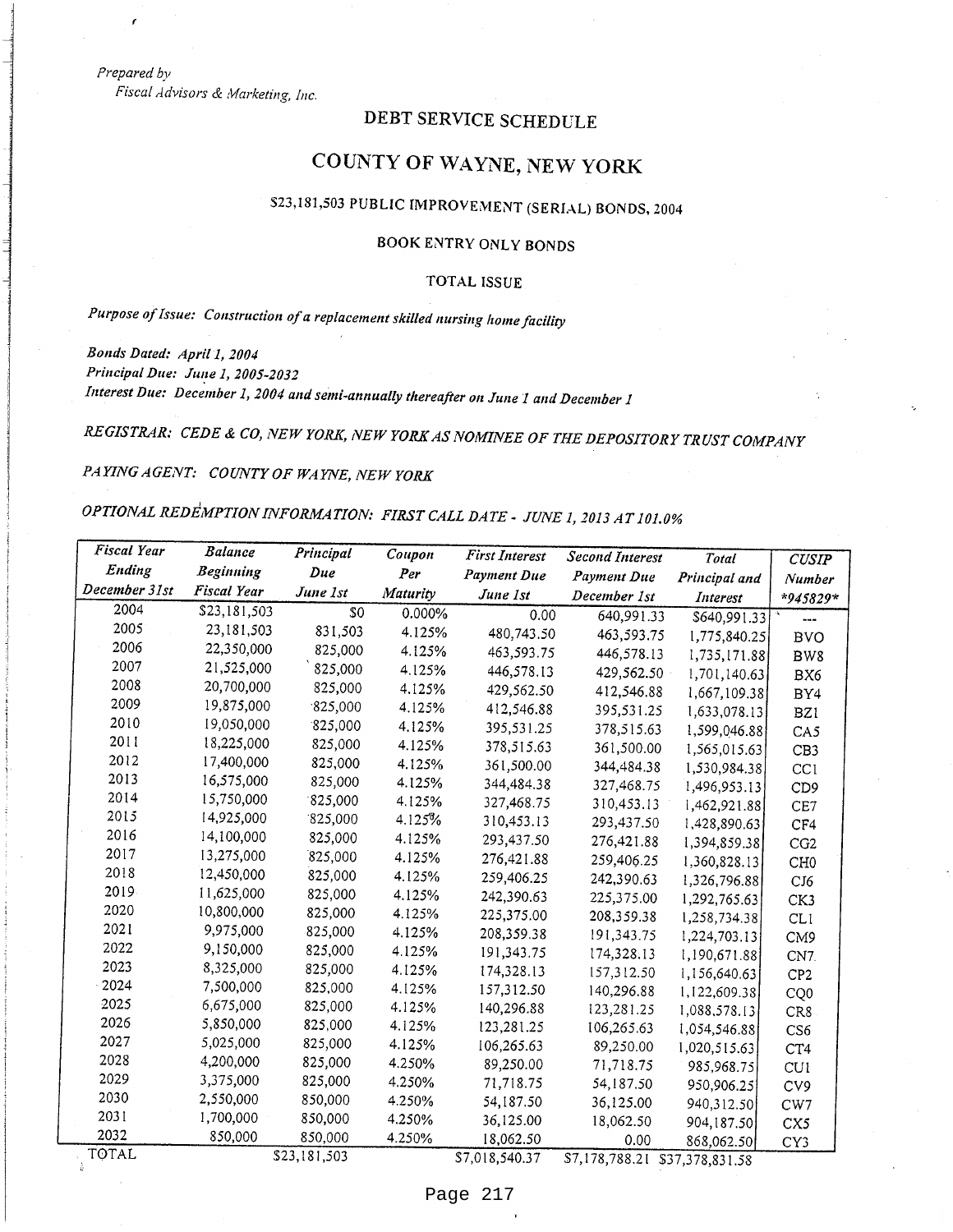#### **State of New York Municipal Bond Bank Agency**

Recovery Act Bonds, Series 2009B

Wayne County - A+ Underlying Rating

#### **Net Debt Service Schedule**

| <b>Date</b>              | <b>Principal</b>                                                | <b>Interest</b>          | <b>MBBA Fees</b>         | <b>Total P+I</b>         | Federal<br><b>Subsidy</b>    | <b>Net New D/S</b>       | <b>Fiscal Total</b> | Interest w/              | <b>Fees Interest w/ Sub</b> |
|--------------------------|-----------------------------------------------------------------|--------------------------|--------------------------|--------------------------|------------------------------|--------------------------|---------------------|--------------------------|-----------------------------|
| 12/30/2009               |                                                                 |                          |                          |                          |                              |                          |                     |                          |                             |
| 06/10/2010               |                                                                 | 227,195.04               | 4,945.87                 | 232.140.91               | (35, 241.27)                 | 196,899.64               |                     | 232,140.91               | 191,953.77                  |
| 12/10/2010               | 235,000.00                                                      | 247,849.13               | 5,395.50                 | 488,244.63               | (38, 445.01)                 | 449,799.62               |                     | 253,244.63               | 209,404.12                  |
| 12/31/2010               |                                                                 |                          |                          |                          |                              |                          | 646,699.26          |                          |                             |
| 06/10/2011               |                                                                 | 245,499.13               | 5,266.25                 | 250,765.38               | (38, 445.01)                 | 212,320.37               |                     | 250,765.38               | 207,054.12                  |
| 12/10/2011<br>12/31/2011 | 240,000.00                                                      | 245,499.13               | 5,266.25                 | 490,765.38               | (38, 445.01)                 | 452,320.37               | 664,640.74          | 250,765.38               | 207,054.12                  |
| 06/10/2012               |                                                                 | 242,499.13               | 5,134.25                 | 247,633.38               | (38, 445.01)                 | 209,188.37               |                     | 247,633.38               | 204,054.12                  |
| 12/10/2012               | 245,000.00                                                      | 242,499.13               | 5,134.25                 | 492,633.38               | (38, 445.01)                 | 454,188.37               |                     | 247,633.38               | 204,054.12                  |
| 12/31/2012               |                                                                 |                          |                          |                          |                              |                          | 663,376.74          |                          |                             |
| 06/10/2013               |                                                                 | 238,824.13               | 4,999.50                 | 243,823.63               | (38, 445.01)                 | 205,378.62               |                     | 243,823.63               | 200,379.12                  |
| 12/10/2013               | 255,000.00                                                      | 238,824.13               | 4,999.50                 | 498,823.63               | (38, 445.01)                 | 460,378.62               |                     | 243,823.63               | 200,379.12                  |
| 12/31/2013<br>06/10/2014 |                                                                 | 234,999.13               | 4,859.25                 | 239,858.38               | (38, 445.01)                 | 201,413.37               | 665,757.24          | 239,858.38               | 196,554.12                  |
| 12/10/2014               | 260,000.00                                                      | 234,999.13               | 4,859.25                 | 499,858.38               | (38, 445.01)                 | 461,413.37               |                     | 239,858.38               | 196,554.12                  |
| 12/31/2014               |                                                                 |                          |                          |                          |                              |                          | 662,826.74          |                          |                             |
| 06/10/2015               |                                                                 | 229,799.13               | 4,716.25                 | 234,515.38               | (38, 445.01)                 | 196,070.37               |                     | 234,515.38               | 191,354.12                  |
| 12/10/2015               | 270,000.00                                                      | 229,799.13               | 4,716.25                 | 504,515.38               | (38, 445.01)                 | 466,070.37               |                     | 234,515.38               | 191,354.12                  |
| 12/31/2015               |                                                                 |                          |                          |                          |                              |                          | 662,140.74          |                          |                             |
| 06/10/2016<br>12/10/2016 | 285,000.00                                                      | 224,399.13<br>224,399.13 | 4,567.75<br>4,567.75     | 228,966.88<br>513,966.88 | (38, 445.01)<br>(38, 445.01) | 190,521.87<br>475,521.87 |                     | 228,966.88<br>228,966.88 | 185,954.12<br>185,954.12    |
| 12/31/2016               |                                                                 |                          |                          |                          |                              |                          | 666,043.74          |                          |                             |
| 06/10/2017               |                                                                 | 218,699.13               | 4,411.00                 | 223,110.13               | (38, 445.01)                 | 184,665.12               |                     | 223,110.13               | 180,254.12                  |
| 12/10/2017               | 295,000.00                                                      | 218,699.13               | 4,411.00                 | 518,110.13               | (38, 445.01)                 | 479,665.12               |                     | 223,110.13               | 180,254.12                  |
| 12/31/2017               |                                                                 |                          |                          |                          |                              |                          | 664,330.24          |                          |                             |
| 06/10/2018               |                                                                 | 212,799.13               | 4,248.75                 | 217,047.88               | (38, 445.01)                 | 178,602.87               |                     | 217,047.88               | 174,354.12                  |
| 12/10/2018               | 305,000.00                                                      | 212,799.13               | 4,248.75                 | 522,047.88               | (38, 445.01)                 | 483,602.87               |                     | 217,047.88               | 174,354.12                  |
| 12/31/2018               |                                                                 |                          |                          |                          |                              |                          | 662,205.74          |                          |                             |
| 06/10/2019<br>12/10/2019 | 320,000.00                                                      | 206,699.13<br>206,699.13 | 4,081.00<br>4,081.00     | 210,780.13<br>530,780.13 | (38, 445.01)<br>(38, 445.01) | 172,335.12<br>492,335.12 |                     | 210,780.13<br>210,780.13 | 168,254.12<br>168,254.12    |
| 12/31/2019               |                                                                 |                          |                          |                          |                              |                          | 664,670.24          |                          |                             |
| 06/10/2020               |                                                                 | 200,299.13               | 3,905.00                 | 204, 204. 13             | (38, 445.01)                 | 165,759.12               |                     | 204, 204. 13             | 161,854.12                  |
| 12/10/2020               | 330,000.00                                                      | 200,299.13               | 3,905.00                 | 534,204.13               | (38, 445.01)                 | 495,759.12               |                     | 204, 204. 13             | 161,854.12                  |
| 12/31/2020               |                                                                 |                          |                          |                          |                              |                          | 661,518.24          |                          |                             |
| 06/10/2021               |                                                                 | 192,049.13               | 3,723.50                 | 195,772.63               | (38, 445.01)                 | 157,327.62               |                     | 195,772.63               | 153,604.12                  |
| 12/10/2021               | 350,000.00                                                      | 192,049.13               | 3,723.50                 | 545,772.63               | (38, 445.01)                 | 507,327.62               |                     | 195,772.63               | 153,604.12                  |
| 12/31/2021<br>06/10/2022 |                                                                 | 183,299.13               | 3,531.00                 | 186,830.13               | (38, 445.01)                 | 148,385.12               | 664, 655.24         | 186,830.13               | 144,854.12                  |
| 12/10/2022               | 365,000.00                                                      | 183,299.13               | 3,531.00                 | 551,830.13               | (38, 445.01)                 | 513,385.12               |                     | 186,830.13               | 144,854.12                  |
| 12/31/2022               |                                                                 |                          |                          |                          |                              |                          | 661,770.24          |                          |                             |
| 06/10/2023               |                                                                 | 174,174.13               | 3,330.25                 | 177,504.38               | (38, 445.01)                 | 139,059.37               |                     | 177,504.38               | 135,729.12                  |
| 12/10/2023               | 385,000.00                                                      | 174, 174. 13             | 3,330.25                 | 562,504.38               | (38, 445.01)                 | 524,059.37               |                     | 177,504.38               | 135,729.12                  |
| 12/31/2023               |                                                                 |                          |                          |                          |                              |                          | 663,118.74          |                          |                             |
| 06/10/2024               |                                                                 | 164,549.13               | 3,118.50                 | 167,667.63               | (38, 445.01)                 | 129,222.62               |                     | 167,667.63               | 126,104.12                  |
| 12/10/2024<br>12/31/2024 | 405,000.00                                                      | 164,549.13               | 3,118.50                 | 572,667.63               | (38, 445.01)                 | 534,222.62               | 663,445.24          | 167,667.63               | 126,104.12                  |
| 06/10/2025               |                                                                 | 154,424.13               | 2,895.75                 | 157,319.88               | (38, 445.01)                 | 118,874.87               |                     | 157,319.88               | 115,979.12                  |
| 12/10/2025               | 425,000.00                                                      | 154,424.13               | 2,895.75                 | 582,319.88               | (38, 445.01)                 | 543,874.87               |                     | 157,319.88               | 115,979.12                  |
| 12/31/2025               |                                                                 |                          |                          |                          |                              |                          | 662,749.74          |                          |                             |
| 06/10/2026               |                                                                 | 143,799.13               | 2,662.00                 | 146,461.13               | (38, 445.01)                 | 108,016.12               |                     | 146,461.13               | 105,354.12                  |
| 12/10/2026               | 445,000.00                                                      | 143,799.13               | 2,662.00                 | 591,461.13               | (38, 445.01)                 | 553,016.12               |                     | 146,461.13               | 105,354.12                  |
| 12/31/2026<br>06/10/2027 |                                                                 | 132,674.13               | 2,417.25                 | 135,091.38               | (38, 445.01)                 | 96,646.37                | 661,032.24          | 135,091.38               | 94,229.12                   |
| 12/10/2027               | 470,000.00                                                      | 132,674.13               | 2,417.25                 | 605,091.38               | (38, 445.01)                 | 566,646.37               |                     | 135,091.38               | 94,229.12                   |
| 12/31/2027               |                                                                 |                          |                          |                          |                              |                          | 663,292.74          |                          |                             |
| 06/10/2028               |                                                                 | 120,924.13               | 2,158.75                 | 123,082.88               | (38, 445.01)                 | 84,637.87                |                     | 123,082.88               | 82,479.12                   |
| 12/10/2028               | 490,000.00                                                      | 120,924.13               | 2,158.75                 | 613,082.88               | (38, 445.01)                 | 574,637.87               |                     | 123,082.88               | 82,479.12                   |
| 12/31/2028               |                                                                 |                          |                          |                          |                              |                          | 659,275.74          |                          |                             |
| 06/10/2029               |                                                                 | 111,124.13               | 1,889.25                 | 113,013.38               | (38, 445.01)                 | 74,568.37                |                     | 113,013.38               | 72,679.12                   |
| 12/10/2029               | 510,000.00                                                      | 111,124.13               | 1,889.25                 | 623,013.38               | (38, 445.01)                 | 584,568.37               |                     | 113,013.38               | 72,679.12                   |
| 12/31/2029<br>06/10/2030 |                                                                 | 100,605.38               | 1,608.75                 | 102,214.13               | (38, 445.01)                 | 63,769.12                | 659,136.74          | 102,214.13               | 62,160.37                   |
| 12/10/2030               | 535,000.00                                                      | 100,605.38               | 1,608.75                 | 637,214.13               | (38, 445.01)                 | 598,769.12               |                     | 102,214.13               | 62,160.37                   |
| 12/31/2030               |                                                                 |                          |                          |                          |                              |                          | 662,538.24          |                          |                             |
| 06/10/2031               |                                                                 | 82,204.05                | 1,314.50                 | 83,518.55                | (32,004,54)                  | 51,514.01                |                     | 83,518.55                | 50,199.51                   |
| 12/10/2031               | 560,000.00                                                      | 82,204.05                | 1,314.50                 | 643,518.55               | (32,004.54)                  | 611,514.01               |                     | 83,518.55                | 50,199.51                   |
| 12/31/2031               |                                                                 |                          |                          |                          |                              |                          | 663,028.02          |                          |                             |
| 06/10/2032               | $\sim$<br>585,000.00                                            | 62,942.85                | 1,006.50                 | 63,949.35                | (25, 263.12)                 | 38,686.23                |                     | 63,949.35<br>63,949.35   | 37,679.73                   |
| 12/10/2032<br>12/31/2032 |                                                                 | 62,942.85                | 1,006.50                 | 648,949.35               | (25, 263.12)                 | 623,686.23               | 662,372.46          |                          | 37,679.73                   |
| 06/10/2033               | $\sim$                                                          | 42,821.78                | 684.75                   | 43,506.53                | (18,220.75)                  | 25,285.78                |                     | 43,506.53                | 24,601.03                   |
| 12/10/2033               | 610,000.00                                                      | 42,821.78                | 684.75                   | 653,506.53               | (18, 220.75)                 | 635,285.78               |                     | 43,506.53                | 24,601.03                   |
| 12/31/2033               |                                                                 | $\sim$                   | $\sim$                   |                          |                              | $\sim$                   | 660,571.56          |                          |                             |
| 06/10/2034               |                                                                 | 21,840.83                | 349.25                   | 22,190.08                | (9,828.38)                   | 12,361.70                |                     | 22,190.08                | 12,012.45                   |
| 12/10/2034               | 635,000.00                                                      | 21,840.83                | 349.25                   | 657,190.08               | (9,828.38)                   | 647,361.70               |                     | 22,190.08                | 12,012.45                   |
| 12/31/2034               |                                                                 |                          | $\overline{\phantom{a}}$ |                          |                              |                          | 659,723.40          |                          |                             |
| <b>Total</b>             | \$9,810,000.00                                                  | \$8,358,940.89           | \$164,099.37             | \$18,333,040.26          | (1,782,120.26)               | \$16,550,920.00          | \$16,550,920.00     | \$8,523,040.26           | \$6,576,820.63              |
|                          | 1-10-10 Series 2009 WAYNE   Issue Summary   1/15/2010   9:51 AM |                          |                          |                          |                              |                          |                     |                          |                             |

| $\mathcal{L}^{\text{max}}_{\text{max}}$ and $\mathcal{L}^{\text{max}}_{\text{max}}$ and $\mathcal{L}^{\text{max}}_{\text{max}}$ and $\mathcal{L}^{\text{max}}_{\text{max}}$ |  |  |
|-----------------------------------------------------------------------------------------------------------------------------------------------------------------------------|--|--|
|                                                                                                                                                                             |  |  |
|                                                                                                                                                                             |  |  |
|                                                                                                                                                                             |  |  |
|                                                                                                                                                                             |  |  |

Jefferies & Company, Inc. Municipal Securities Group **Page 4** Automobile Control of the Control of the Control of the Control of the Page 4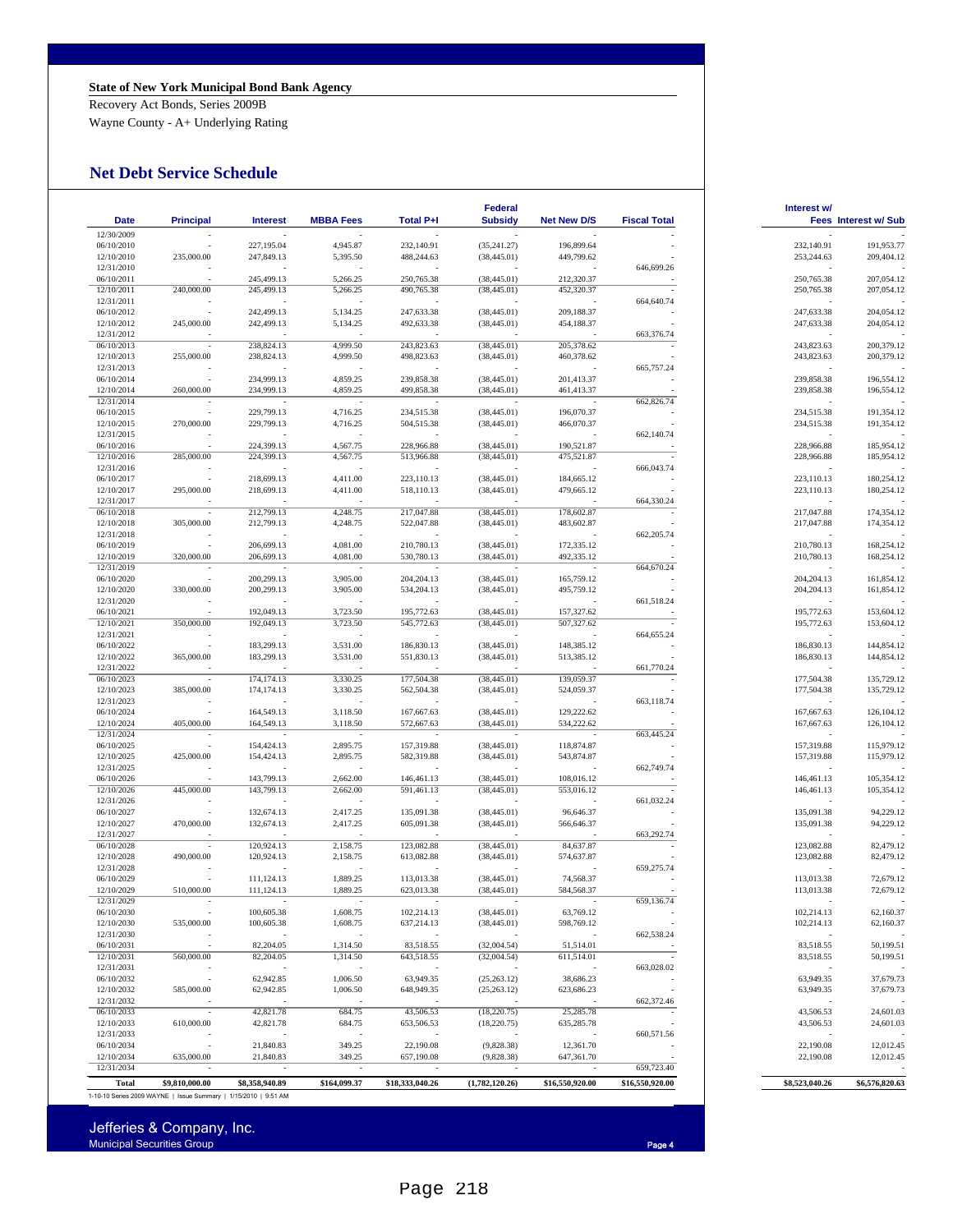## **2012 WAYNE COUNTY BUDGET**

### **EQUIPMENT LISTING ADDENDUM**

|                                                | <b>COST</b> | <b>LINE ITEM</b><br><b>COST</b> | <b>TOTAL</b><br><b>COST</b> |
|------------------------------------------------|-------------|---------------------------------|-----------------------------|
| A1165<br><b>DISTRICT ATTORNEY</b>              |             |                                 | 5,223                       |
| 2200 OFFICE EQUIPMENT                          |             | 1,500                           |                             |
| wall prints                                    | 1,500       |                                 |                             |
| 2201 COMPUTER EQUIPMENT                        |             | 3,723                           |                             |
| electronic equipment                           | 3,723       |                                 |                             |
| <b>COUNTY AUDITOR</b><br>A1320                 |             |                                 | 950                         |
| 2201 COMPUTER EQUIPMENT                        |             | 950                             |                             |
| personal computer                              | 950         |                                 |                             |
| <b>PURCHASING</b><br>A1345                     |             |                                 | 1,000                       |
| 2200 OFFICE EQUIPMENT                          |             | 250                             |                             |
| chair (1)                                      | 250         |                                 |                             |
| 2201 COMPUTER EQUIPMENT                        |             | 750                             |                             |
| personal computer                              | 750         |                                 |                             |
| <b>ASSESSMENT - REAL PROPERTY TAX</b><br>A1355 |             |                                 | 1,500                       |
| 2201 COMPUTER EQUIPMENT                        |             | 1,500                           |                             |
| personal computer (2)                          | 1,500       |                                 |                             |
| <b>COUNTY CLERK</b><br>A1410                   |             |                                 | 2,512                       |
| 2200 OFFICE EQUIPMENT                          |             | 2,512                           |                             |
| stools (2)                                     | 360         |                                 |                             |
| time clock                                     | 400         |                                 |                             |
| (2) scanners & (1) label machine               | 1,752       |                                 |                             |
| <b>COUNTY ATTORNEY</b><br>A1420                |             |                                 | 1,950                       |
| 2201 COMPUTER EQUIPMENT                        |             | 1,950                           |                             |
| lap top computer                               | 1,200       |                                 |                             |
| personal computer                              | 750         |                                 |                             |
| <b>HUMAN RESOURCES</b><br>A1430                |             |                                 | 1,700                       |
| 2201 COMPUTER EQUIPMENT                        |             | 1,700                           |                             |
| personal computer (2)                          | 1,700       |                                 |                             |
| <b>BUILDINGS &amp; GROUNDS</b><br>A1615        |             |                                 | 9,802                       |
| 2201 COMPUTER EQUIPMENT                        |             | 1,500                           |                             |
| personal computer (2)                          | 1,500       |                                 |                             |
| 2401 TOOLS                                     |             | 6,665                           |                             |
| pressure washer                                | 250         |                                 |                             |
| hedge trimmer                                  | 260         |                                 |                             |
| waste container                                | 280         |                                 |                             |
| rollout cub truck                              | 550         |                                 |                             |
| infrared thermometer                           | 115         |                                 |                             |
| vacuum cleaner (2)                             | 580         |                                 |                             |
| drill press                                    | 230         |                                 |                             |
| cordless tool kit                              | 735         |                                 |                             |
| drain cleaning machine                         | 2,950       |                                 |                             |
| tool set                                       | 430         |                                 |                             |
| right angle drill                              | 285         |                                 |                             |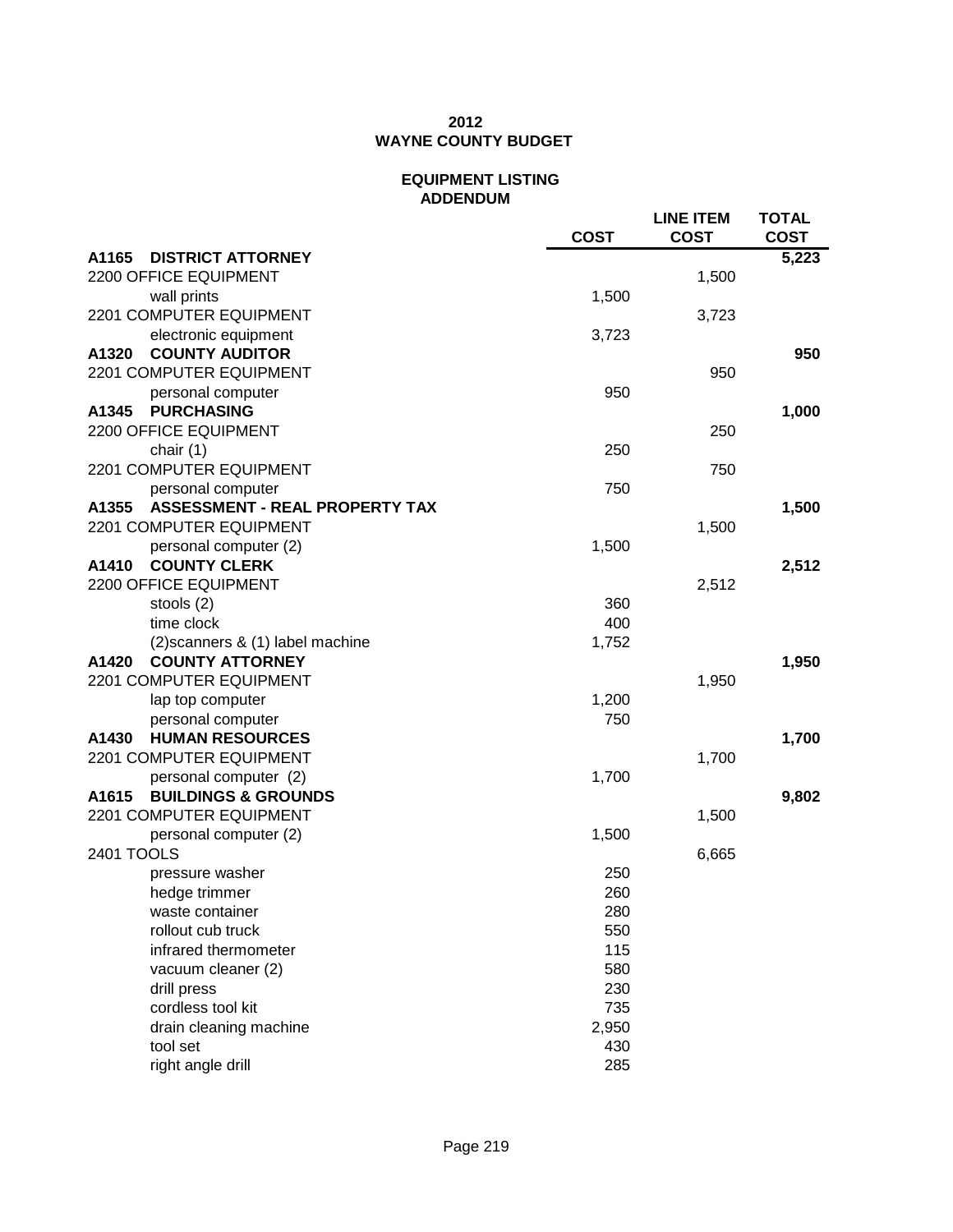| A1615 | <b>BUILDINGS &amp; GROUNDS (continued)</b>      |         |         |         |
|-------|-------------------------------------------------|---------|---------|---------|
|       | 2500 OTHER EQUIPMENT                            |         | 1,637   |         |
|       | lockout kit                                     | 320     |         |         |
|       | 24' extension ladder                            | 498     |         |         |
|       | self propelled lawn mower                       | 400     |         |         |
|       | tailgate lift 500 lb. capacity                  | 420     |         |         |
| A1640 | <b>CENTRAL GARAGE</b>                           |         |         | 5,500   |
|       | 2000 EQUIPMENT & OTHER CAP OUTLAY               |         | 5,500   |         |
|       | smoking machine                                 | 2,000   |         |         |
|       | transmission jack                               | 3,500   |         |         |
| A1680 | <b>DATA PROCESSING</b>                          |         |         | 54,600  |
|       | 2201 COMPUTER EQUIPMENT                         |         | 54,600  |         |
|       | network servers (2)                             | 16,000  |         |         |
|       | servers for upgrade to Exchange 2010 e-mail (2) | 24,000  |         |         |
|       | network support laptops (2)                     | 3,200   |         |         |
|       | programming desktops (4)                        | 3,400   |         |         |
|       | switches (2)                                    | 5,000   |         |         |
|       | printer b&w                                     | 3,000   |         |         |
| A3110 | <b>SHERIFF</b>                                  |         |         | 2,050   |
|       | 2201 COMPUTER EQUIPMENT                         |         | 2,050   |         |
|       | desktop computers (2)                           | 1,500   |         |         |
|       | projector                                       | 550     |         |         |
| A3111 | SHERIFF-RECREATIONAL SAFETY                     |         |         | 1,707   |
|       | 2500 OTHER EQUIPMENT                            |         | 1,707   |         |
|       | water pump with intake hose and screen          | 440     |         |         |
|       | wet suits (2)                                   | 820     |         |         |
|       | LED lights (3)                                  | 447     |         |         |
| A3112 | <b>SHERIFF-CIVIL OFFICE</b>                     |         |         | 24,000  |
|       | 2201 COMPUTER EQUIPMENT                         |         | 1,250   |         |
|       | desktop computer                                | 750     |         |         |
|       | printer                                         | 500     |         |         |
|       | 2300 MOTOR VEHICLES                             |         | 22,750  |         |
|       | motor vehicle                                   | 22,750  |         |         |
| A3114 | <b>SHERIFF-ROAD PATROL</b>                      |         |         | 273,519 |
|       | 2201 COMPUTER EQUIPMENT                         |         | 3,750   |         |
|       | computers (5)                                   | 3,750   |         |         |
|       | 2300 Motor Vehicles                             |         | 209,680 |         |
|       | police interceptors (8)                         | 182,000 |         |         |
|       | Tahoe (K-9)                                     | 27,680  |         |         |
|       | 2500 OTHER EQUIPMENT                            |         | 60,089  |         |
|       | lightbars (2)                                   | 3,800   |         |         |
|       | push bumpers (11)                               | 2,409   |         |         |
|       | mounting kits for lightbars (11)                | 605     |         |         |
|       | tint meters (3)                                 | 300     |         |         |
|       | lockout tools (5)                               | 325     |         |         |
|       | stinger spike systems (3)                       | 1,455   |         |         |
|       | tasers cartridges (30)                          | 675     |         |         |
|       | tasers (15)                                     | 12,330  |         |         |
|       | straight batons (62)                            | 5,890   |         |         |
|       | tactical lights for handguns (60)               | 6,540   |         |         |
|       | gun safe                                        | 2,000   |         |         |
|       | Simunition weapons kits (3)                     | 1,500   |         |         |
|       |                                                 |         |         |         |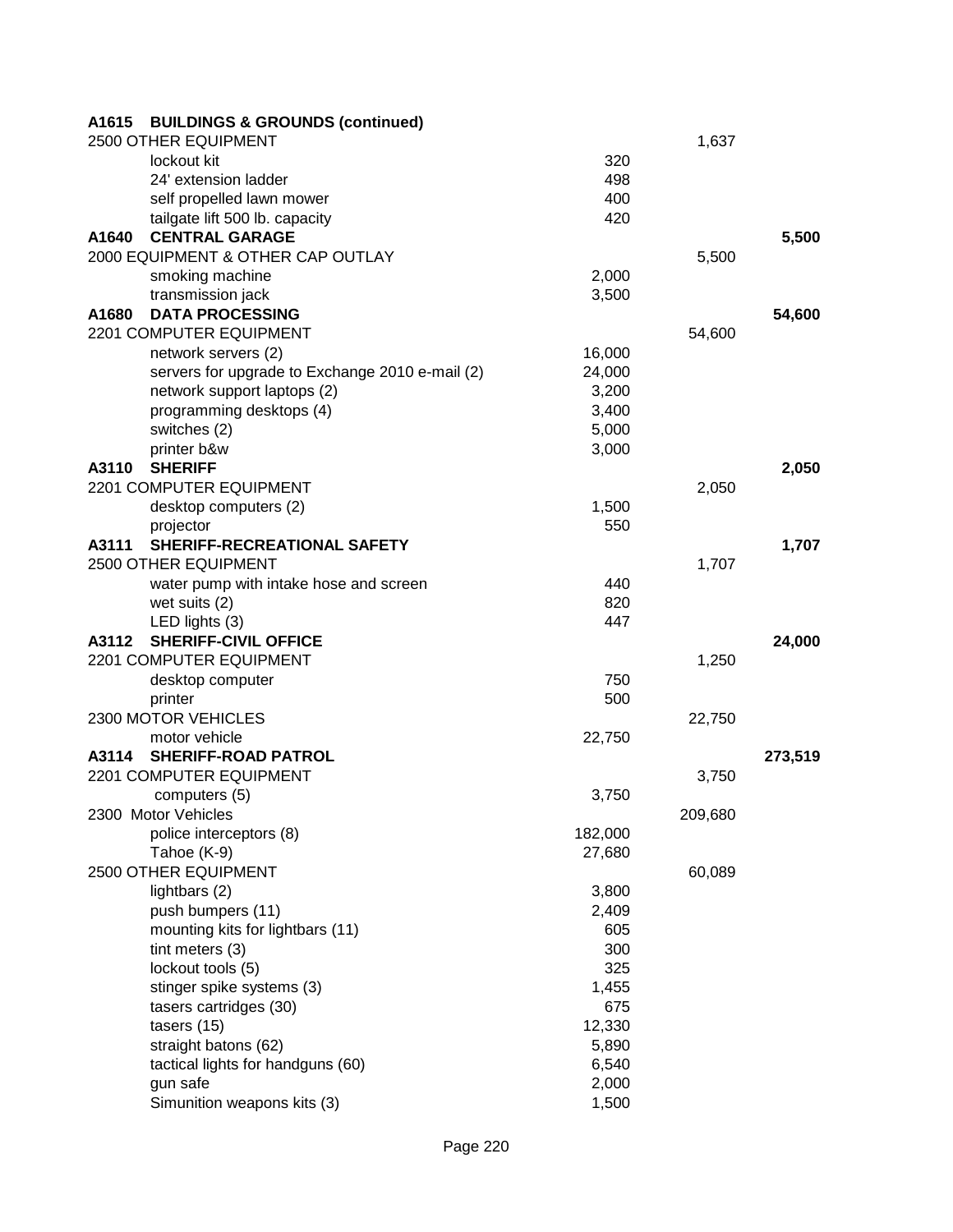| A3114 | <b>SHERIFF-ROAD PATROL</b>                      |        |        |        |
|-------|-------------------------------------------------|--------|--------|--------|
|       | 2201 COMPUTER EQUIPMENT (continued)             |        |        |        |
|       | chemical agent kit                              | 1,500  |        |        |
|       | gas mask kits (11)                              | 4,510  |        |        |
|       | case of distraction devices                     | 650    |        |        |
|       | sniper rifle stabilizer (2)                     | 800    |        |        |
|       | photographic accessory kit                      | 800    |        |        |
|       | body armor                                      | 14,000 |        |        |
| A3115 | <b>SHERIFF-DETECTIVE UNIT</b>                   |        |        | 2,500  |
|       | 2500 OTHER EQUIPMENT                            |        | 2,500  |        |
|       | digital camera                                  | 300    |        |        |
|       | SLR camera kit                                  | 700    |        |        |
|       | tactical lights (9)                             | 1,080  |        |        |
|       | volt meters (3)                                 | 120    |        |        |
|       | metal detector                                  | 300    |        |        |
| A3140 | <b>PROBATION DEPARTMENT</b>                     |        |        | 24,700 |
|       | 2201 COMPUTER EQUIPMENT                         |        | 6,500  |        |
|       | laptops (3) personal computer (2)               | 6,500  |        |        |
|       | 2300 Motor Vehicles                             |        | 17,700 |        |
|       | car                                             | 17,700 |        |        |
|       | 2500 OTHER EQUIPMENT                            |        | 500    |        |
|       | Dis bar                                         | 500    |        |        |
| A3150 | <b>SHERIFF-JAIL</b>                             |        |        | 15,001 |
|       | 2201 COMPUTER EQUIPMENT                         |        | 3,000  |        |
|       | desktop computers (4)                           | 3,000  |        |        |
|       | 2500 OTHER EQUIPMENT                            |        | 12,001 |        |
|       | additional cameras for surveillance system (11) | 12,001 |        |        |
| A3315 | <b>SPECIAL TRAFFIC PROGRAM</b>                  |        |        | 10,000 |
|       | 2500 OTHER EQUIPMENT                            |        | 10,000 |        |
|       | enforcement equipment                           | 10,000 |        |        |
| A3410 | <b>MUTUAL AID</b>                               |        |        | 4,400  |
|       | 2201 COMPUTER EQUIPMENT                         |        | 4,400  |        |
|       | laptops (2) desktops (2)                        | 3,600  |        |        |
|       | projector                                       | 800    |        |        |
| A3640 | <b>EMERGENCY MANAGEMENT OFFICE</b>              |        |        | 30,520 |
|       | 2000 EQUIPMENT & OTHER CAP OUTLAY               |        | 8,200  |        |
|       | portable signage (20)                           | 7,000  |        |        |
|       | dosimeter charger (10)                          | 1,200  |        |        |
|       | 2200 OFFICE EQUIPMENT                           |        | 6,620  |        |
|       | External speakers (2)                           | 420    |        |        |
|       | conference call equipment                       | 750    |        |        |
|       | desktop podium                                  | 450    |        |        |
|       | cell phone amplifiers (2)                       | 5,000  |        |        |
|       | 2201 COMPUTER EQUIPMENT                         |        | 15,700 |        |
|       | server (mirrored) for WebEOC                    | 10,000 |        |        |
|       | laptop                                          | 1,200  |        |        |
|       | desktops (6)                                    | 4,500  |        |        |
| A3642 | <b>E911 COMUNICATIONS</b>                       |        |        | 5,650  |
|       | 2200 OFFICE EQUIPMENT                           |        | 1,000  |        |
|       | shredder                                        | 1,000  |        |        |
|       | 2201 COMPUTER EQUIPMENT                         |        | 4,650  |        |
|       | CAD Computers (5) with displays (4)             | 4,650  |        |        |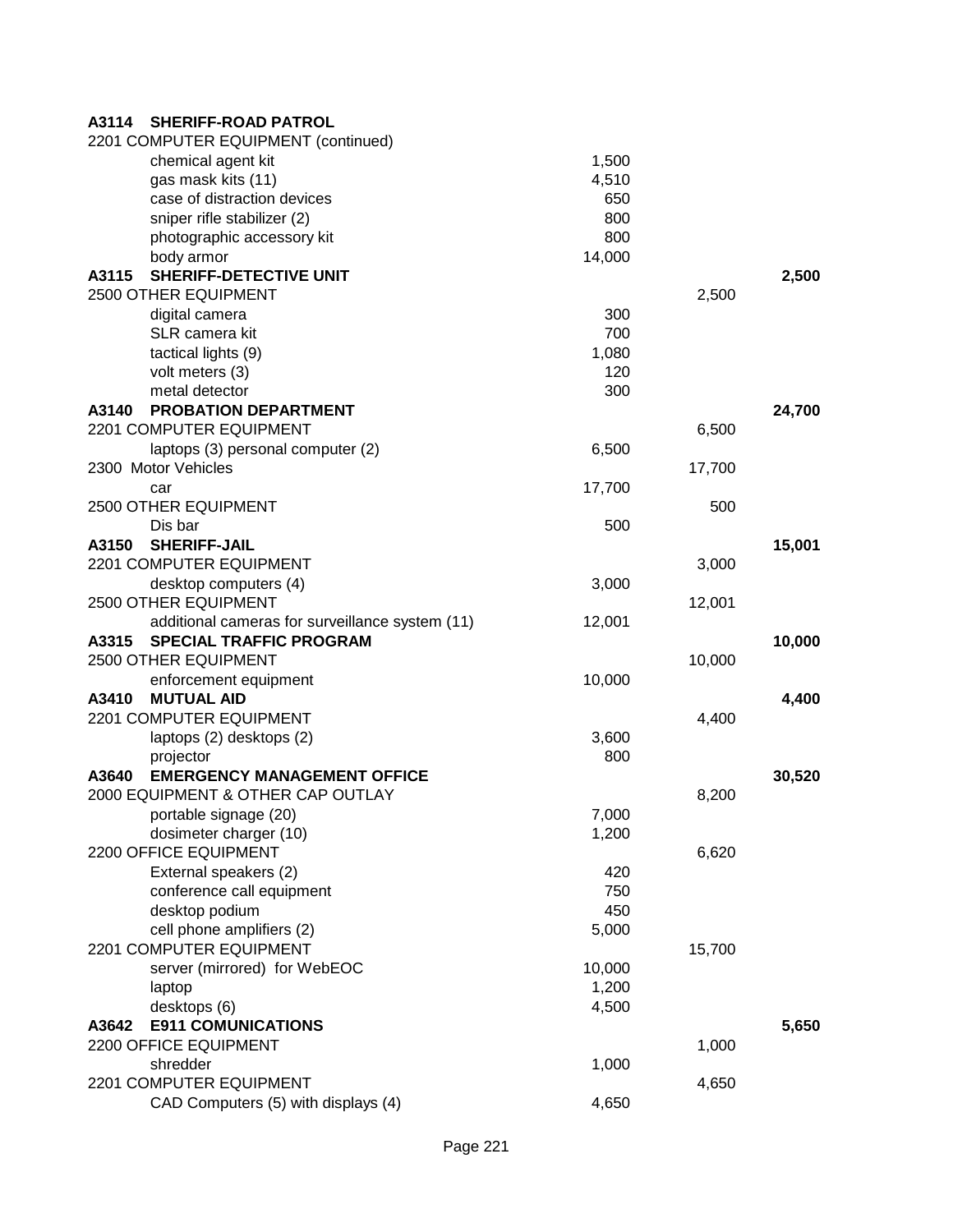| A3644<br><b>ALS SERVICES</b>     |                                     |        |        | 29,000 |
|----------------------------------|-------------------------------------|--------|--------|--------|
| 2500 OTHER EQUIPMENT             |                                     |        | 29,000 |        |
|                                  | monitor defibrillator               | 29,000 |        |        |
| A4010                            | <b>PUBLIC HEALTH</b>                |        |        | 750    |
| 2201 COMPUTER EQUIPMENT          |                                     |        | 750    |        |
|                                  | personal computer (1)               | 750    |        |        |
| <b>PH-EDUCATION</b><br>A4018     |                                     |        |        | 980    |
| 2200 OFFICE EQUIPMENT            |                                     |        | 230    |        |
| portable table                   |                                     | 230    |        |        |
| 2201 COMPUTER EQUIPMENT          |                                     |        | 750    |        |
|                                  | personal computer                   | 750    |        |        |
| A4300                            | <b>ADMINISTRATION-LGU</b>           |        |        | 7,500  |
| 2201 COMPUTER EQUIPMENT          |                                     |        | 7,500  |        |
|                                  | personal computer (10)              | 7,500  |        |        |
| A6010                            | SOCIAL SERVICES ADMINISTRATION      |        |        | 72,462 |
| 2200 OFFICE EQUIPMENT            |                                     |        | 6,725  |        |
|                                  | 1 heavy duty shredder               | 3,500  |        |        |
|                                  | 2 door locking cabinet with shelves | 350    |        |        |
|                                  | chairs with arms (10)               | 1,750  |        |        |
| desk                             |                                     | 425    |        |        |
| fax machine                      |                                     | 700    |        |        |
| 2201 COMPUTER EQUIPMENT          |                                     |        | 29,487 |        |
|                                  | personal computer (36)              | 27,000 |        |        |
| Apple Ipods (3)                  |                                     | 2,487  |        |        |
| 2300 MOTOR VEHICLES              |                                     |        | 24,000 |        |
| car                              |                                     | 24,000 |        |        |
| 2500 OTHER EQUIPMENT             |                                     |        | 12,250 |        |
|                                  | video surveillance recording system | 2,250  |        |        |
|                                  | foster care visitation room         | 10,000 |        |        |
| A6610                            | <b>CONSUMER AFFAIRS (W&amp;M)</b>   |        |        | 750    |
| 2201 COMPUTER EQUIPMENT          |                                     |        | 750    |        |
|                                  | desktop computer                    | 750    |        |        |
| A7110<br><b>PARKS</b>            |                                     |        |        | 18,797 |
| 2500 OTHER EQUIPMENT             |                                     |        | 18,797 |        |
| pole trimmer                     |                                     | 531    |        |        |
| weed trimmer (2)                 |                                     | 396    |        |        |
|                                  | back pack blower (2)                | 594    |        |        |
| push mowers (2)                  |                                     | 396    |        |        |
| Gator                            |                                     | 8,000  |        |        |
| Exmark mower                     |                                     | 8,880  |        |        |
| A7510<br>2201 COMPUTER EQUIPMENT | <b>COUNTY HISTORIAN</b>             |        |        | 1,000  |
|                                  |                                     |        | 1,000  |        |
| Modem<br>A8020                   | <b>PLANNING BOARD</b>               | 1,000  |        |        |
|                                  |                                     |        |        | 1,070  |
| 2201 COMPUTER EQUIPMENT          |                                     |        | 1,070  |        |
|                                  | desktop computer                    | 1,070  |        |        |
| D5010                            | <b>HIGHWAY ADMINISTRATION</b>       |        |        | 750    |
| 2201 COMPUTER EQUIPMENT          |                                     |        | 750    |        |
| desktop                          |                                     | 750    |        |        |
| D5020                            | <b>HIGHWAY ENGINEERING</b>          |        |        | 13,750 |
| 2201 COMPUTER EQUIPMENT          |                                     |        | 750    |        |
|                                  | personal computer                   | 750    |        |        |